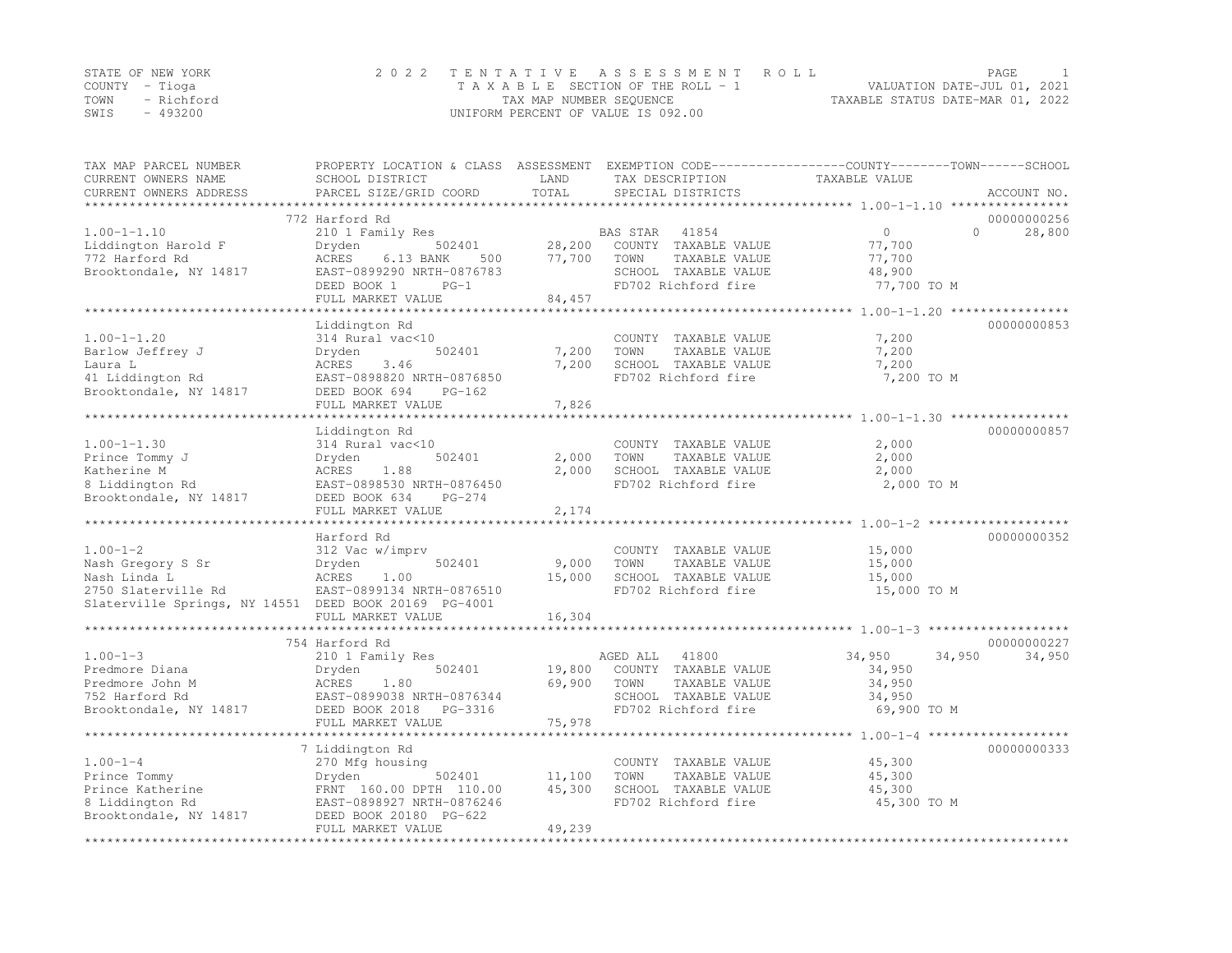| STATE OF NEW YORK | 2022 TENTATIVE ASSESSMENT ROLL     | <b>PAGE</b>                      |
|-------------------|------------------------------------|----------------------------------|
| COUNTY – Tioga    | TAXABLE SECTION OF THE ROLL - 1    | VALUATION DATE-JUL 01, 2021      |
| TOWN - Richford   | TAX MAP NUMBER SEQUENCE            | TAXABLE STATUS DATE-MAR 01, 2022 |
| $-493200$<br>SWIS | UNIFORM PERCENT OF VALUE IS 092.00 |                                  |

| TOTAL<br>PARCEL SIZE/GRID COORD<br>CURRENT OWNERS ADDRESS<br>SPECIAL DISTRICTS<br>ACCOUNT NO.<br>*********************<br>00000000608<br>1 Liddington Rd<br>$1.00 - 1 - 5$<br>$\circ$<br>270 Mfg housing<br>41834<br>$\Omega$<br>41,200<br>ENH STAR<br>10,400<br>502401<br>COUNTY TAXABLE VALUE<br>41,200<br>Harris Ann<br>Dryden<br>41,200<br>TAXABLE VALUE<br>Harris Jacqueline Ann<br>FRNT 145.00 DPTH 120.00<br>TOWN<br>41,200<br>1 Liddington Rd<br>EAST-0899036 NRTH-0876182<br>SCHOOL TAXABLE VALUE<br>$\overline{0}$<br>FD702 Richford fire<br>Brooktondale, NY 14817<br>DEED BOOK 20316 PG-2001<br>41,200 TO M<br>44,783<br>FULL MARKET VALUE<br>*************************<br>************** 1.00-1-6 ********************<br>**********************<br>739 Harford Rd<br>00000000392<br>$1.00 - 1 - 6$<br>28,900<br>312 Vac w/imprv<br>COUNTY TAXABLE VALUE<br>Tracy Halbert S<br>502401<br>18,900<br>TAXABLE VALUE<br>28,900<br>Dryden<br>TOWN<br>ACRES 1.41<br>28,900<br>SCHOOL TAXABLE VALUE<br>28,900<br>Tracy Margaret K<br>583 Sheldon Rd<br>FD702 Richford fire<br>EAST-0899323 NRTH-0875987<br>28,900 TO M<br>Freeville, NY 13068<br>DEED BOOK 15938 PG-1003<br>FULL MARKET VALUE<br>31,413<br>743 Harford Rd<br>00000000250<br>$1.00 - 1 - 8$<br>ENH STAR<br>41834<br>$\overline{0}$<br>$\Omega$<br>58,000<br>270 Mfg housing<br>Lawrence John E<br>Dryden<br>502401<br>28,000<br>COUNTY TAXABLE VALUE<br>58,000<br>Lawrence Charyl<br>58,000<br>58,000<br>ACRES<br>6.00<br>TOWN<br>TAXABLE VALUE<br>$\Omega$<br>743 Harford Rd<br>EAST-0899468 NRTH-0876192<br>SCHOOL TAXABLE VALUE<br>FD702 Richford fire<br>58,000 TO M<br>Brooktondale, NY 14817<br>DEED BOOK 353<br>PG-0145<br>63,043<br>FULL MARKET VALUE<br>************************<br>00000000368<br>Harford Rd<br>$1.00 - 1 - 9$<br>314 Rural vac<10<br>COUNTY TAXABLE VALUE<br>13,600<br>Harris John<br>502401<br>13,600<br>TAXABLE VALUE<br>TOWN<br>13,600<br>Dryden<br>SCHOOL TAXABLE VALUE<br>Lorraine<br>ACRES<br>2.50<br>13,600<br>13,600<br>PO Box 208<br>EAST-0899671 NRTH-0876427<br>FD702 Richford fire<br>13,600 TO M<br>Harford, NY 13784-0208<br>DEED BOOK 462<br>PG-0021<br>14,783<br>FULL MARKET VALUE<br>765 Harford Rd<br>00000000188<br>$1.00 - 1 - 10$<br>270 Mfg housing<br>BAS STAR<br>41854<br>$\overline{0}$<br>$\Omega$<br>28,800<br>Harris Jacqueline<br>COUNTY TAXABLE VALUE<br>Dryden<br>502401<br>20,300<br>30,100<br>765 Harford Rd<br>30,100<br>ACRES<br>1.38<br>TOWN<br>TAXABLE VALUE<br>30,100<br>Brooktondale, NY 14817<br>EAST-0899655 NRTH-0876577<br>SCHOOL TAXABLE VALUE<br>1,300<br>FD702 Richford fire<br>30,100 TO M<br>DEED BOOK 708<br>$PG-235$<br>32,717<br>FULL MARKET VALUE<br>00000000357<br>777 Harford Rd<br>$1.00 - 1 - 11$<br>59,100<br>270 Mfg housing<br>COUNTY TAXABLE VALUE<br>18,900<br>TAXABLE VALUE<br>Enslow Rodney<br>Dryden<br>502401<br>TOWN<br>59,100<br>SCHOOL TAXABLE VALUE<br>777 Harford Rd<br>ACRES<br>1.38<br>59,100<br>59,100<br>FD702 Richford fire<br>Brooktondale, NY 14817<br>59,100 TO M<br>EAST-0899920 NRTH-0876948<br>LB709 Marathon sch lib tax<br>0 TO M<br>DEED BOOK 596<br>$PG-170$<br>FULL MARKET VALUE<br>64,239 | TAX MAP PARCEL NUMBER | PROPERTY LOCATION & CLASS ASSESSMENT EXEMPTION CODE----------------COUNTY-------TOWN-----SCHOOL |      |                 |               |  |
|----------------------------------------------------------------------------------------------------------------------------------------------------------------------------------------------------------------------------------------------------------------------------------------------------------------------------------------------------------------------------------------------------------------------------------------------------------------------------------------------------------------------------------------------------------------------------------------------------------------------------------------------------------------------------------------------------------------------------------------------------------------------------------------------------------------------------------------------------------------------------------------------------------------------------------------------------------------------------------------------------------------------------------------------------------------------------------------------------------------------------------------------------------------------------------------------------------------------------------------------------------------------------------------------------------------------------------------------------------------------------------------------------------------------------------------------------------------------------------------------------------------------------------------------------------------------------------------------------------------------------------------------------------------------------------------------------------------------------------------------------------------------------------------------------------------------------------------------------------------------------------------------------------------------------------------------------------------------------------------------------------------------------------------------------------------------------------------------------------------------------------------------------------------------------------------------------------------------------------------------------------------------------------------------------------------------------------------------------------------------------------------------------------------------------------------------------------------------------------------------------------------------------------------------------------------------------------------------------------------------------------------------------------------------------------------------------------------------------------------------------------------------------------------------------------------------------------------------------------------------------------------------------------------------------------------------------------------------------------------------------------------------------------------------------------------------------------------------------------------------------------------------------------------------------------|-----------------------|-------------------------------------------------------------------------------------------------|------|-----------------|---------------|--|
|                                                                                                                                                                                                                                                                                                                                                                                                                                                                                                                                                                                                                                                                                                                                                                                                                                                                                                                                                                                                                                                                                                                                                                                                                                                                                                                                                                                                                                                                                                                                                                                                                                                                                                                                                                                                                                                                                                                                                                                                                                                                                                                                                                                                                                                                                                                                                                                                                                                                                                                                                                                                                                                                                                                                                                                                                                                                                                                                                                                                                                                                                                                                                                                  | CURRENT OWNERS NAME   | SCHOOL DISTRICT                                                                                 | LAND | TAX DESCRIPTION | TAXABLE VALUE |  |
|                                                                                                                                                                                                                                                                                                                                                                                                                                                                                                                                                                                                                                                                                                                                                                                                                                                                                                                                                                                                                                                                                                                                                                                                                                                                                                                                                                                                                                                                                                                                                                                                                                                                                                                                                                                                                                                                                                                                                                                                                                                                                                                                                                                                                                                                                                                                                                                                                                                                                                                                                                                                                                                                                                                                                                                                                                                                                                                                                                                                                                                                                                                                                                                  |                       |                                                                                                 |      |                 |               |  |
|                                                                                                                                                                                                                                                                                                                                                                                                                                                                                                                                                                                                                                                                                                                                                                                                                                                                                                                                                                                                                                                                                                                                                                                                                                                                                                                                                                                                                                                                                                                                                                                                                                                                                                                                                                                                                                                                                                                                                                                                                                                                                                                                                                                                                                                                                                                                                                                                                                                                                                                                                                                                                                                                                                                                                                                                                                                                                                                                                                                                                                                                                                                                                                                  |                       |                                                                                                 |      |                 |               |  |
|                                                                                                                                                                                                                                                                                                                                                                                                                                                                                                                                                                                                                                                                                                                                                                                                                                                                                                                                                                                                                                                                                                                                                                                                                                                                                                                                                                                                                                                                                                                                                                                                                                                                                                                                                                                                                                                                                                                                                                                                                                                                                                                                                                                                                                                                                                                                                                                                                                                                                                                                                                                                                                                                                                                                                                                                                                                                                                                                                                                                                                                                                                                                                                                  |                       |                                                                                                 |      |                 |               |  |
|                                                                                                                                                                                                                                                                                                                                                                                                                                                                                                                                                                                                                                                                                                                                                                                                                                                                                                                                                                                                                                                                                                                                                                                                                                                                                                                                                                                                                                                                                                                                                                                                                                                                                                                                                                                                                                                                                                                                                                                                                                                                                                                                                                                                                                                                                                                                                                                                                                                                                                                                                                                                                                                                                                                                                                                                                                                                                                                                                                                                                                                                                                                                                                                  |                       |                                                                                                 |      |                 |               |  |
|                                                                                                                                                                                                                                                                                                                                                                                                                                                                                                                                                                                                                                                                                                                                                                                                                                                                                                                                                                                                                                                                                                                                                                                                                                                                                                                                                                                                                                                                                                                                                                                                                                                                                                                                                                                                                                                                                                                                                                                                                                                                                                                                                                                                                                                                                                                                                                                                                                                                                                                                                                                                                                                                                                                                                                                                                                                                                                                                                                                                                                                                                                                                                                                  |                       |                                                                                                 |      |                 |               |  |
|                                                                                                                                                                                                                                                                                                                                                                                                                                                                                                                                                                                                                                                                                                                                                                                                                                                                                                                                                                                                                                                                                                                                                                                                                                                                                                                                                                                                                                                                                                                                                                                                                                                                                                                                                                                                                                                                                                                                                                                                                                                                                                                                                                                                                                                                                                                                                                                                                                                                                                                                                                                                                                                                                                                                                                                                                                                                                                                                                                                                                                                                                                                                                                                  |                       |                                                                                                 |      |                 |               |  |
|                                                                                                                                                                                                                                                                                                                                                                                                                                                                                                                                                                                                                                                                                                                                                                                                                                                                                                                                                                                                                                                                                                                                                                                                                                                                                                                                                                                                                                                                                                                                                                                                                                                                                                                                                                                                                                                                                                                                                                                                                                                                                                                                                                                                                                                                                                                                                                                                                                                                                                                                                                                                                                                                                                                                                                                                                                                                                                                                                                                                                                                                                                                                                                                  |                       |                                                                                                 |      |                 |               |  |
|                                                                                                                                                                                                                                                                                                                                                                                                                                                                                                                                                                                                                                                                                                                                                                                                                                                                                                                                                                                                                                                                                                                                                                                                                                                                                                                                                                                                                                                                                                                                                                                                                                                                                                                                                                                                                                                                                                                                                                                                                                                                                                                                                                                                                                                                                                                                                                                                                                                                                                                                                                                                                                                                                                                                                                                                                                                                                                                                                                                                                                                                                                                                                                                  |                       |                                                                                                 |      |                 |               |  |
|                                                                                                                                                                                                                                                                                                                                                                                                                                                                                                                                                                                                                                                                                                                                                                                                                                                                                                                                                                                                                                                                                                                                                                                                                                                                                                                                                                                                                                                                                                                                                                                                                                                                                                                                                                                                                                                                                                                                                                                                                                                                                                                                                                                                                                                                                                                                                                                                                                                                                                                                                                                                                                                                                                                                                                                                                                                                                                                                                                                                                                                                                                                                                                                  |                       |                                                                                                 |      |                 |               |  |
|                                                                                                                                                                                                                                                                                                                                                                                                                                                                                                                                                                                                                                                                                                                                                                                                                                                                                                                                                                                                                                                                                                                                                                                                                                                                                                                                                                                                                                                                                                                                                                                                                                                                                                                                                                                                                                                                                                                                                                                                                                                                                                                                                                                                                                                                                                                                                                                                                                                                                                                                                                                                                                                                                                                                                                                                                                                                                                                                                                                                                                                                                                                                                                                  |                       |                                                                                                 |      |                 |               |  |
|                                                                                                                                                                                                                                                                                                                                                                                                                                                                                                                                                                                                                                                                                                                                                                                                                                                                                                                                                                                                                                                                                                                                                                                                                                                                                                                                                                                                                                                                                                                                                                                                                                                                                                                                                                                                                                                                                                                                                                                                                                                                                                                                                                                                                                                                                                                                                                                                                                                                                                                                                                                                                                                                                                                                                                                                                                                                                                                                                                                                                                                                                                                                                                                  |                       |                                                                                                 |      |                 |               |  |
|                                                                                                                                                                                                                                                                                                                                                                                                                                                                                                                                                                                                                                                                                                                                                                                                                                                                                                                                                                                                                                                                                                                                                                                                                                                                                                                                                                                                                                                                                                                                                                                                                                                                                                                                                                                                                                                                                                                                                                                                                                                                                                                                                                                                                                                                                                                                                                                                                                                                                                                                                                                                                                                                                                                                                                                                                                                                                                                                                                                                                                                                                                                                                                                  |                       |                                                                                                 |      |                 |               |  |
|                                                                                                                                                                                                                                                                                                                                                                                                                                                                                                                                                                                                                                                                                                                                                                                                                                                                                                                                                                                                                                                                                                                                                                                                                                                                                                                                                                                                                                                                                                                                                                                                                                                                                                                                                                                                                                                                                                                                                                                                                                                                                                                                                                                                                                                                                                                                                                                                                                                                                                                                                                                                                                                                                                                                                                                                                                                                                                                                                                                                                                                                                                                                                                                  |                       |                                                                                                 |      |                 |               |  |
|                                                                                                                                                                                                                                                                                                                                                                                                                                                                                                                                                                                                                                                                                                                                                                                                                                                                                                                                                                                                                                                                                                                                                                                                                                                                                                                                                                                                                                                                                                                                                                                                                                                                                                                                                                                                                                                                                                                                                                                                                                                                                                                                                                                                                                                                                                                                                                                                                                                                                                                                                                                                                                                                                                                                                                                                                                                                                                                                                                                                                                                                                                                                                                                  |                       |                                                                                                 |      |                 |               |  |
|                                                                                                                                                                                                                                                                                                                                                                                                                                                                                                                                                                                                                                                                                                                                                                                                                                                                                                                                                                                                                                                                                                                                                                                                                                                                                                                                                                                                                                                                                                                                                                                                                                                                                                                                                                                                                                                                                                                                                                                                                                                                                                                                                                                                                                                                                                                                                                                                                                                                                                                                                                                                                                                                                                                                                                                                                                                                                                                                                                                                                                                                                                                                                                                  |                       |                                                                                                 |      |                 |               |  |
|                                                                                                                                                                                                                                                                                                                                                                                                                                                                                                                                                                                                                                                                                                                                                                                                                                                                                                                                                                                                                                                                                                                                                                                                                                                                                                                                                                                                                                                                                                                                                                                                                                                                                                                                                                                                                                                                                                                                                                                                                                                                                                                                                                                                                                                                                                                                                                                                                                                                                                                                                                                                                                                                                                                                                                                                                                                                                                                                                                                                                                                                                                                                                                                  |                       |                                                                                                 |      |                 |               |  |
|                                                                                                                                                                                                                                                                                                                                                                                                                                                                                                                                                                                                                                                                                                                                                                                                                                                                                                                                                                                                                                                                                                                                                                                                                                                                                                                                                                                                                                                                                                                                                                                                                                                                                                                                                                                                                                                                                                                                                                                                                                                                                                                                                                                                                                                                                                                                                                                                                                                                                                                                                                                                                                                                                                                                                                                                                                                                                                                                                                                                                                                                                                                                                                                  |                       |                                                                                                 |      |                 |               |  |
|                                                                                                                                                                                                                                                                                                                                                                                                                                                                                                                                                                                                                                                                                                                                                                                                                                                                                                                                                                                                                                                                                                                                                                                                                                                                                                                                                                                                                                                                                                                                                                                                                                                                                                                                                                                                                                                                                                                                                                                                                                                                                                                                                                                                                                                                                                                                                                                                                                                                                                                                                                                                                                                                                                                                                                                                                                                                                                                                                                                                                                                                                                                                                                                  |                       |                                                                                                 |      |                 |               |  |
|                                                                                                                                                                                                                                                                                                                                                                                                                                                                                                                                                                                                                                                                                                                                                                                                                                                                                                                                                                                                                                                                                                                                                                                                                                                                                                                                                                                                                                                                                                                                                                                                                                                                                                                                                                                                                                                                                                                                                                                                                                                                                                                                                                                                                                                                                                                                                                                                                                                                                                                                                                                                                                                                                                                                                                                                                                                                                                                                                                                                                                                                                                                                                                                  |                       |                                                                                                 |      |                 |               |  |
|                                                                                                                                                                                                                                                                                                                                                                                                                                                                                                                                                                                                                                                                                                                                                                                                                                                                                                                                                                                                                                                                                                                                                                                                                                                                                                                                                                                                                                                                                                                                                                                                                                                                                                                                                                                                                                                                                                                                                                                                                                                                                                                                                                                                                                                                                                                                                                                                                                                                                                                                                                                                                                                                                                                                                                                                                                                                                                                                                                                                                                                                                                                                                                                  |                       |                                                                                                 |      |                 |               |  |
|                                                                                                                                                                                                                                                                                                                                                                                                                                                                                                                                                                                                                                                                                                                                                                                                                                                                                                                                                                                                                                                                                                                                                                                                                                                                                                                                                                                                                                                                                                                                                                                                                                                                                                                                                                                                                                                                                                                                                                                                                                                                                                                                                                                                                                                                                                                                                                                                                                                                                                                                                                                                                                                                                                                                                                                                                                                                                                                                                                                                                                                                                                                                                                                  |                       |                                                                                                 |      |                 |               |  |
|                                                                                                                                                                                                                                                                                                                                                                                                                                                                                                                                                                                                                                                                                                                                                                                                                                                                                                                                                                                                                                                                                                                                                                                                                                                                                                                                                                                                                                                                                                                                                                                                                                                                                                                                                                                                                                                                                                                                                                                                                                                                                                                                                                                                                                                                                                                                                                                                                                                                                                                                                                                                                                                                                                                                                                                                                                                                                                                                                                                                                                                                                                                                                                                  |                       |                                                                                                 |      |                 |               |  |
|                                                                                                                                                                                                                                                                                                                                                                                                                                                                                                                                                                                                                                                                                                                                                                                                                                                                                                                                                                                                                                                                                                                                                                                                                                                                                                                                                                                                                                                                                                                                                                                                                                                                                                                                                                                                                                                                                                                                                                                                                                                                                                                                                                                                                                                                                                                                                                                                                                                                                                                                                                                                                                                                                                                                                                                                                                                                                                                                                                                                                                                                                                                                                                                  |                       |                                                                                                 |      |                 |               |  |
|                                                                                                                                                                                                                                                                                                                                                                                                                                                                                                                                                                                                                                                                                                                                                                                                                                                                                                                                                                                                                                                                                                                                                                                                                                                                                                                                                                                                                                                                                                                                                                                                                                                                                                                                                                                                                                                                                                                                                                                                                                                                                                                                                                                                                                                                                                                                                                                                                                                                                                                                                                                                                                                                                                                                                                                                                                                                                                                                                                                                                                                                                                                                                                                  |                       |                                                                                                 |      |                 |               |  |
|                                                                                                                                                                                                                                                                                                                                                                                                                                                                                                                                                                                                                                                                                                                                                                                                                                                                                                                                                                                                                                                                                                                                                                                                                                                                                                                                                                                                                                                                                                                                                                                                                                                                                                                                                                                                                                                                                                                                                                                                                                                                                                                                                                                                                                                                                                                                                                                                                                                                                                                                                                                                                                                                                                                                                                                                                                                                                                                                                                                                                                                                                                                                                                                  |                       |                                                                                                 |      |                 |               |  |
|                                                                                                                                                                                                                                                                                                                                                                                                                                                                                                                                                                                                                                                                                                                                                                                                                                                                                                                                                                                                                                                                                                                                                                                                                                                                                                                                                                                                                                                                                                                                                                                                                                                                                                                                                                                                                                                                                                                                                                                                                                                                                                                                                                                                                                                                                                                                                                                                                                                                                                                                                                                                                                                                                                                                                                                                                                                                                                                                                                                                                                                                                                                                                                                  |                       |                                                                                                 |      |                 |               |  |
|                                                                                                                                                                                                                                                                                                                                                                                                                                                                                                                                                                                                                                                                                                                                                                                                                                                                                                                                                                                                                                                                                                                                                                                                                                                                                                                                                                                                                                                                                                                                                                                                                                                                                                                                                                                                                                                                                                                                                                                                                                                                                                                                                                                                                                                                                                                                                                                                                                                                                                                                                                                                                                                                                                                                                                                                                                                                                                                                                                                                                                                                                                                                                                                  |                       |                                                                                                 |      |                 |               |  |
|                                                                                                                                                                                                                                                                                                                                                                                                                                                                                                                                                                                                                                                                                                                                                                                                                                                                                                                                                                                                                                                                                                                                                                                                                                                                                                                                                                                                                                                                                                                                                                                                                                                                                                                                                                                                                                                                                                                                                                                                                                                                                                                                                                                                                                                                                                                                                                                                                                                                                                                                                                                                                                                                                                                                                                                                                                                                                                                                                                                                                                                                                                                                                                                  |                       |                                                                                                 |      |                 |               |  |
|                                                                                                                                                                                                                                                                                                                                                                                                                                                                                                                                                                                                                                                                                                                                                                                                                                                                                                                                                                                                                                                                                                                                                                                                                                                                                                                                                                                                                                                                                                                                                                                                                                                                                                                                                                                                                                                                                                                                                                                                                                                                                                                                                                                                                                                                                                                                                                                                                                                                                                                                                                                                                                                                                                                                                                                                                                                                                                                                                                                                                                                                                                                                                                                  |                       |                                                                                                 |      |                 |               |  |
|                                                                                                                                                                                                                                                                                                                                                                                                                                                                                                                                                                                                                                                                                                                                                                                                                                                                                                                                                                                                                                                                                                                                                                                                                                                                                                                                                                                                                                                                                                                                                                                                                                                                                                                                                                                                                                                                                                                                                                                                                                                                                                                                                                                                                                                                                                                                                                                                                                                                                                                                                                                                                                                                                                                                                                                                                                                                                                                                                                                                                                                                                                                                                                                  |                       |                                                                                                 |      |                 |               |  |
|                                                                                                                                                                                                                                                                                                                                                                                                                                                                                                                                                                                                                                                                                                                                                                                                                                                                                                                                                                                                                                                                                                                                                                                                                                                                                                                                                                                                                                                                                                                                                                                                                                                                                                                                                                                                                                                                                                                                                                                                                                                                                                                                                                                                                                                                                                                                                                                                                                                                                                                                                                                                                                                                                                                                                                                                                                                                                                                                                                                                                                                                                                                                                                                  |                       |                                                                                                 |      |                 |               |  |
|                                                                                                                                                                                                                                                                                                                                                                                                                                                                                                                                                                                                                                                                                                                                                                                                                                                                                                                                                                                                                                                                                                                                                                                                                                                                                                                                                                                                                                                                                                                                                                                                                                                                                                                                                                                                                                                                                                                                                                                                                                                                                                                                                                                                                                                                                                                                                                                                                                                                                                                                                                                                                                                                                                                                                                                                                                                                                                                                                                                                                                                                                                                                                                                  |                       |                                                                                                 |      |                 |               |  |
|                                                                                                                                                                                                                                                                                                                                                                                                                                                                                                                                                                                                                                                                                                                                                                                                                                                                                                                                                                                                                                                                                                                                                                                                                                                                                                                                                                                                                                                                                                                                                                                                                                                                                                                                                                                                                                                                                                                                                                                                                                                                                                                                                                                                                                                                                                                                                                                                                                                                                                                                                                                                                                                                                                                                                                                                                                                                                                                                                                                                                                                                                                                                                                                  |                       |                                                                                                 |      |                 |               |  |
|                                                                                                                                                                                                                                                                                                                                                                                                                                                                                                                                                                                                                                                                                                                                                                                                                                                                                                                                                                                                                                                                                                                                                                                                                                                                                                                                                                                                                                                                                                                                                                                                                                                                                                                                                                                                                                                                                                                                                                                                                                                                                                                                                                                                                                                                                                                                                                                                                                                                                                                                                                                                                                                                                                                                                                                                                                                                                                                                                                                                                                                                                                                                                                                  |                       |                                                                                                 |      |                 |               |  |
|                                                                                                                                                                                                                                                                                                                                                                                                                                                                                                                                                                                                                                                                                                                                                                                                                                                                                                                                                                                                                                                                                                                                                                                                                                                                                                                                                                                                                                                                                                                                                                                                                                                                                                                                                                                                                                                                                                                                                                                                                                                                                                                                                                                                                                                                                                                                                                                                                                                                                                                                                                                                                                                                                                                                                                                                                                                                                                                                                                                                                                                                                                                                                                                  |                       |                                                                                                 |      |                 |               |  |
|                                                                                                                                                                                                                                                                                                                                                                                                                                                                                                                                                                                                                                                                                                                                                                                                                                                                                                                                                                                                                                                                                                                                                                                                                                                                                                                                                                                                                                                                                                                                                                                                                                                                                                                                                                                                                                                                                                                                                                                                                                                                                                                                                                                                                                                                                                                                                                                                                                                                                                                                                                                                                                                                                                                                                                                                                                                                                                                                                                                                                                                                                                                                                                                  |                       |                                                                                                 |      |                 |               |  |
|                                                                                                                                                                                                                                                                                                                                                                                                                                                                                                                                                                                                                                                                                                                                                                                                                                                                                                                                                                                                                                                                                                                                                                                                                                                                                                                                                                                                                                                                                                                                                                                                                                                                                                                                                                                                                                                                                                                                                                                                                                                                                                                                                                                                                                                                                                                                                                                                                                                                                                                                                                                                                                                                                                                                                                                                                                                                                                                                                                                                                                                                                                                                                                                  |                       |                                                                                                 |      |                 |               |  |
|                                                                                                                                                                                                                                                                                                                                                                                                                                                                                                                                                                                                                                                                                                                                                                                                                                                                                                                                                                                                                                                                                                                                                                                                                                                                                                                                                                                                                                                                                                                                                                                                                                                                                                                                                                                                                                                                                                                                                                                                                                                                                                                                                                                                                                                                                                                                                                                                                                                                                                                                                                                                                                                                                                                                                                                                                                                                                                                                                                                                                                                                                                                                                                                  |                       |                                                                                                 |      |                 |               |  |
|                                                                                                                                                                                                                                                                                                                                                                                                                                                                                                                                                                                                                                                                                                                                                                                                                                                                                                                                                                                                                                                                                                                                                                                                                                                                                                                                                                                                                                                                                                                                                                                                                                                                                                                                                                                                                                                                                                                                                                                                                                                                                                                                                                                                                                                                                                                                                                                                                                                                                                                                                                                                                                                                                                                                                                                                                                                                                                                                                                                                                                                                                                                                                                                  |                       |                                                                                                 |      |                 |               |  |
|                                                                                                                                                                                                                                                                                                                                                                                                                                                                                                                                                                                                                                                                                                                                                                                                                                                                                                                                                                                                                                                                                                                                                                                                                                                                                                                                                                                                                                                                                                                                                                                                                                                                                                                                                                                                                                                                                                                                                                                                                                                                                                                                                                                                                                                                                                                                                                                                                                                                                                                                                                                                                                                                                                                                                                                                                                                                                                                                                                                                                                                                                                                                                                                  |                       |                                                                                                 |      |                 |               |  |
|                                                                                                                                                                                                                                                                                                                                                                                                                                                                                                                                                                                                                                                                                                                                                                                                                                                                                                                                                                                                                                                                                                                                                                                                                                                                                                                                                                                                                                                                                                                                                                                                                                                                                                                                                                                                                                                                                                                                                                                                                                                                                                                                                                                                                                                                                                                                                                                                                                                                                                                                                                                                                                                                                                                                                                                                                                                                                                                                                                                                                                                                                                                                                                                  |                       |                                                                                                 |      |                 |               |  |
|                                                                                                                                                                                                                                                                                                                                                                                                                                                                                                                                                                                                                                                                                                                                                                                                                                                                                                                                                                                                                                                                                                                                                                                                                                                                                                                                                                                                                                                                                                                                                                                                                                                                                                                                                                                                                                                                                                                                                                                                                                                                                                                                                                                                                                                                                                                                                                                                                                                                                                                                                                                                                                                                                                                                                                                                                                                                                                                                                                                                                                                                                                                                                                                  |                       |                                                                                                 |      |                 |               |  |
|                                                                                                                                                                                                                                                                                                                                                                                                                                                                                                                                                                                                                                                                                                                                                                                                                                                                                                                                                                                                                                                                                                                                                                                                                                                                                                                                                                                                                                                                                                                                                                                                                                                                                                                                                                                                                                                                                                                                                                                                                                                                                                                                                                                                                                                                                                                                                                                                                                                                                                                                                                                                                                                                                                                                                                                                                                                                                                                                                                                                                                                                                                                                                                                  |                       |                                                                                                 |      |                 |               |  |
|                                                                                                                                                                                                                                                                                                                                                                                                                                                                                                                                                                                                                                                                                                                                                                                                                                                                                                                                                                                                                                                                                                                                                                                                                                                                                                                                                                                                                                                                                                                                                                                                                                                                                                                                                                                                                                                                                                                                                                                                                                                                                                                                                                                                                                                                                                                                                                                                                                                                                                                                                                                                                                                                                                                                                                                                                                                                                                                                                                                                                                                                                                                                                                                  |                       |                                                                                                 |      |                 |               |  |
|                                                                                                                                                                                                                                                                                                                                                                                                                                                                                                                                                                                                                                                                                                                                                                                                                                                                                                                                                                                                                                                                                                                                                                                                                                                                                                                                                                                                                                                                                                                                                                                                                                                                                                                                                                                                                                                                                                                                                                                                                                                                                                                                                                                                                                                                                                                                                                                                                                                                                                                                                                                                                                                                                                                                                                                                                                                                                                                                                                                                                                                                                                                                                                                  |                       |                                                                                                 |      |                 |               |  |
|                                                                                                                                                                                                                                                                                                                                                                                                                                                                                                                                                                                                                                                                                                                                                                                                                                                                                                                                                                                                                                                                                                                                                                                                                                                                                                                                                                                                                                                                                                                                                                                                                                                                                                                                                                                                                                                                                                                                                                                                                                                                                                                                                                                                                                                                                                                                                                                                                                                                                                                                                                                                                                                                                                                                                                                                                                                                                                                                                                                                                                                                                                                                                                                  |                       |                                                                                                 |      |                 |               |  |
|                                                                                                                                                                                                                                                                                                                                                                                                                                                                                                                                                                                                                                                                                                                                                                                                                                                                                                                                                                                                                                                                                                                                                                                                                                                                                                                                                                                                                                                                                                                                                                                                                                                                                                                                                                                                                                                                                                                                                                                                                                                                                                                                                                                                                                                                                                                                                                                                                                                                                                                                                                                                                                                                                                                                                                                                                                                                                                                                                                                                                                                                                                                                                                                  |                       |                                                                                                 |      |                 |               |  |
|                                                                                                                                                                                                                                                                                                                                                                                                                                                                                                                                                                                                                                                                                                                                                                                                                                                                                                                                                                                                                                                                                                                                                                                                                                                                                                                                                                                                                                                                                                                                                                                                                                                                                                                                                                                                                                                                                                                                                                                                                                                                                                                                                                                                                                                                                                                                                                                                                                                                                                                                                                                                                                                                                                                                                                                                                                                                                                                                                                                                                                                                                                                                                                                  |                       |                                                                                                 |      |                 |               |  |
|                                                                                                                                                                                                                                                                                                                                                                                                                                                                                                                                                                                                                                                                                                                                                                                                                                                                                                                                                                                                                                                                                                                                                                                                                                                                                                                                                                                                                                                                                                                                                                                                                                                                                                                                                                                                                                                                                                                                                                                                                                                                                                                                                                                                                                                                                                                                                                                                                                                                                                                                                                                                                                                                                                                                                                                                                                                                                                                                                                                                                                                                                                                                                                                  |                       |                                                                                                 |      |                 |               |  |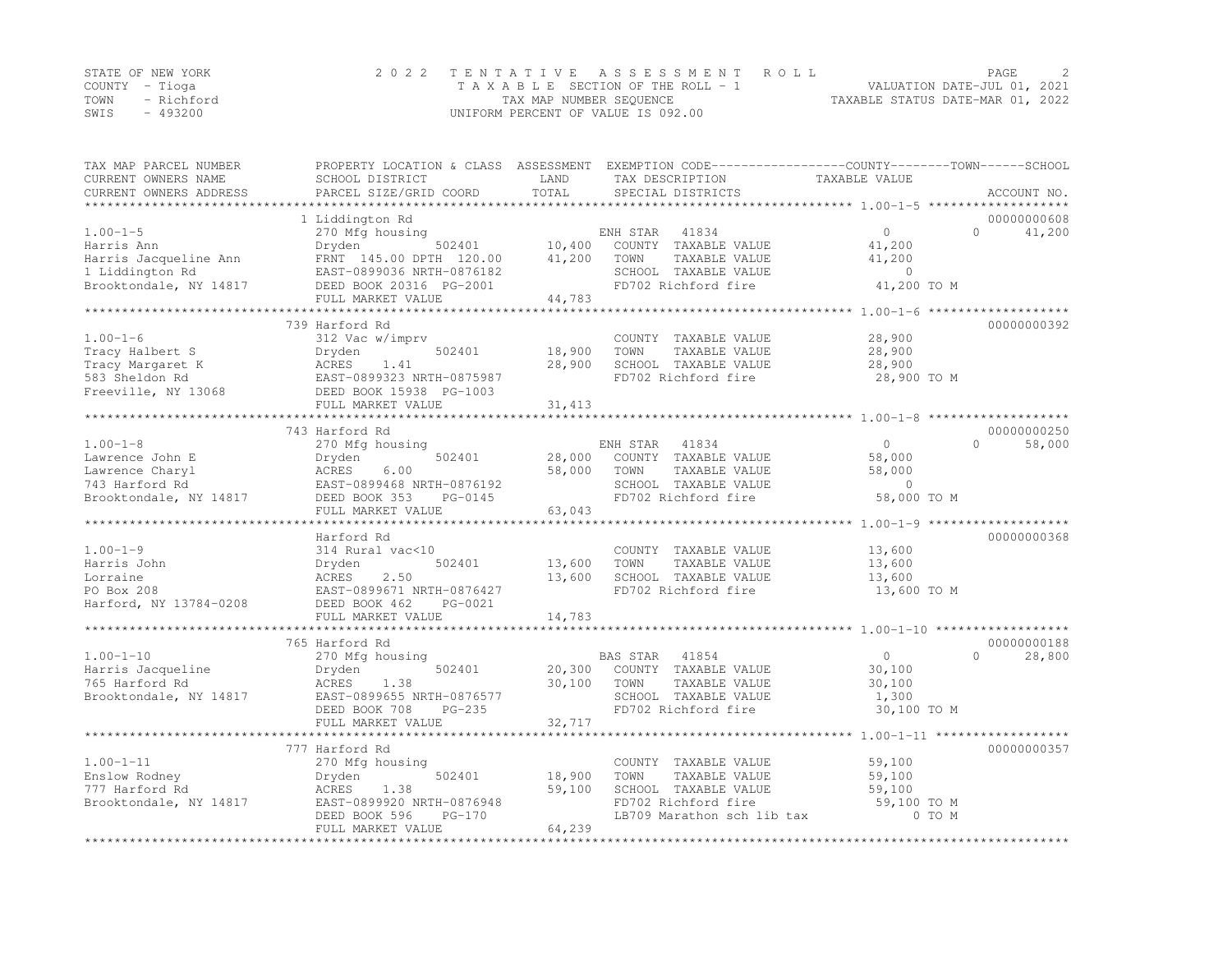|                | STATE OF NEW YORK | 2022 TENTATIVE ASSESSMENT ROLL                                 | PAGE |  |
|----------------|-------------------|----------------------------------------------------------------|------|--|
| COUNTY – Tioga |                   | VALUATION DATE-JUL 01, 2021<br>TAXABLE SECTION OF THE ROLL - 1 |      |  |
|                | TOWN - Richford   | TAXABLE STATUS DATE-MAR 01, 2022<br>TAX MAP NUMBER SEQUENCE    |      |  |
| SWIS           | - 493200          | UNIFORM PERCENT OF VALUE IS 092.00                             |      |  |

| TAX MAP PARCEL NUMBER  |                           |              |                           | PROPERTY LOCATION & CLASS ASSESSMENT EXEMPTION CODE---------------COUNTY-------TOWN------SCHOOL |                     |
|------------------------|---------------------------|--------------|---------------------------|-------------------------------------------------------------------------------------------------|---------------------|
| CURRENT OWNERS NAME    | SCHOOL DISTRICT           | LAND         | TAX DESCRIPTION           | TAXABLE VALUE                                                                                   |                     |
| CURRENT OWNERS ADDRESS | PARCEL SIZE/GRID COORD    | TOTAL        | SPECIAL DISTRICTS         |                                                                                                 | ACCOUNT NO.         |
|                        |                           |              |                           |                                                                                                 |                     |
|                        | 771 Harford Rd            |              |                           |                                                                                                 | 00000000351         |
| $1.00 - 1 - 12$        | 210 1 Family Res          |              | COUNTY TAXABLE VALUE      | 121,400                                                                                         |                     |
| Riggins John E Sr.     | 502401<br>Dryden          | 33,300       | TOWN<br>TAXABLE VALUE     | 121,400                                                                                         |                     |
| Riggins John E Jr.     | ACRES<br>9.17 BANK<br>8   | 121,400      | SCHOOL TAXABLE VALUE      | 121,400                                                                                         |                     |
| 771 Harford Rd         | EAST-0900194 NRTH-0876779 |              | FD702 Richford fire       | 121,400 TO M                                                                                    |                     |
| Brooktondale, NY 14817 | DEED BOOK 20190 PG-3973   |              |                           |                                                                                                 |                     |
|                        | FULL MARKET VALUE         | 131,957      |                           |                                                                                                 |                     |
|                        | **********************    | ************ |                           |                                                                                                 |                     |
|                        | Harford Rd                |              |                           |                                                                                                 | 00000000097         |
| $1.00 - 1 - 13$        | 260 Seasonal res          |              | COUNTY TAXABLE VALUE      | 230,300                                                                                         |                     |
| Nash Douglas A         | 502401<br>Dryden          | 224,300      | TOWN<br>TAXABLE VALUE     | 230,300                                                                                         |                     |
| 679 Harford Rd         | ACRES 238.00              | 230,300      | SCHOOL TAXABLE VALUE      | 230,300                                                                                         |                     |
| Brooktondale, NY 14817 | EAST-0901810 NRTH-0875624 |              | AG003 North tioga ag dist | 238.00 AC                                                                                       |                     |
|                        | DEED BOOK 634<br>$PG-61$  |              | FD702 Richford fire       | 230,300 TO M                                                                                    |                     |
|                        | FULL MARKET VALUE         | 250,326      |                           |                                                                                                 |                     |
|                        |                           |              |                           |                                                                                                 |                     |
|                        | Harford Rd                |              |                           |                                                                                                 | 00000000384         |
| $1.00 - 1 - 14$        | 322 Rural vac>10          |              | COUNTY TAXABLE VALUE      | 55,000                                                                                          |                     |
| Schutt Brian           | 502401<br>Dryden          | 55,000       | TOWN<br>TAXABLE VALUE     | 55,000                                                                                          |                     |
| Emeno Julie            | ACRES 88.00               | 55,000       | SCHOOL TAXABLE VALUE      | 55,000                                                                                          |                     |
| 248 Rockefeller Rd     | EAST-0904119 NRTH-0876175 |              | FD702 Richford fire       | 55,000 TO M                                                                                     |                     |
| Richford, NY 13835     | DEED BOOK 580<br>$PG-87$  |              |                           |                                                                                                 |                     |
|                        | FULL MARKET VALUE         | 59,783       |                           |                                                                                                 |                     |
|                        |                           |              |                           |                                                                                                 |                     |
|                        | 600 Harford Rd            |              |                           |                                                                                                 | 00000000223         |
| $1.00 - 1 - 23.10$     | 242 Rurl res&rec          |              | BAS STAR 41854            | $\circ$                                                                                         | $\bigcap$<br>28,800 |
| Farrell Kevin          | 500700<br>Ithaca          | 41,700       | COUNTY TAXABLE VALUE      | 147,600                                                                                         |                     |
| 600 Harford Rd         | ACRES 15.80               | 147,600      | TOWN<br>TAXABLE VALUE     | 147,600                                                                                         |                     |
| Brooktondale, NY 14817 | EAST-0057734 NRTH-0087348 |              | SCHOOL TAXABLE VALUE      | 118,800                                                                                         |                     |
|                        | DEED BOOK 398<br>PG-0806  |              | FD702 Richford fire       | 147,600 TO M                                                                                    |                     |
|                        | FULL MARKET VALUE         | 160,435      |                           |                                                                                                 |                     |
|                        |                           |              |                           |                                                                                                 |                     |
|                        | Harford Rd                |              |                           |                                                                                                 | 00000000778         |
| $1.00 - 1 - 23.20$     | 322 Rural vac>10          |              | COUNTY TAXABLE VALUE      | 66,300                                                                                          |                     |
| Armitage Beverly       | 500700<br>Ithaca          | 66,300       | TAXABLE VALUE<br>TOWN     | 66,300                                                                                          |                     |
| 164 Flatiron Rd        | ACRES 89.00               | 66,300       | SCHOOL TAXABLE VALUE      | 66,300                                                                                          |                     |
| Brooktondale, NY 14817 | EAST-0057912 NRTH-0087157 |              | FD702 Richford fire       | 66,300 TO M                                                                                     |                     |
|                        | DEED BOOK 567<br>$PG-284$ |              |                           |                                                                                                 |                     |
|                        | FULL MARKET VALUE         | 72,065       |                           |                                                                                                 |                     |
|                        |                           |              |                           |                                                                                                 |                     |
|                        | Harford Rd                |              |                           |                                                                                                 | 00000000779         |
| $1.00 - 1 - 23.30$     | 322 Rural vac>10          |              | COUNTY TAXABLE VALUE      | 146,800                                                                                         |                     |
| Farrell Kevin          | Ithaca<br>500700          | 146,800      | TOWN<br>TAXABLE VALUE     | 146,800                                                                                         |                     |
| 600 Harford Rd         | ACRES 223.20              | 146,800      | SCHOOL TAXABLE VALUE      | 146,800                                                                                         |                     |
| Brooktondale, NY 14817 | EAST-0058261 NRTH-0087304 |              | FD702 Richford fire       | 146,800 TO M                                                                                    |                     |
|                        | FULL MARKET VALUE         | 159,565      |                           |                                                                                                 |                     |
|                        |                           |              |                           |                                                                                                 |                     |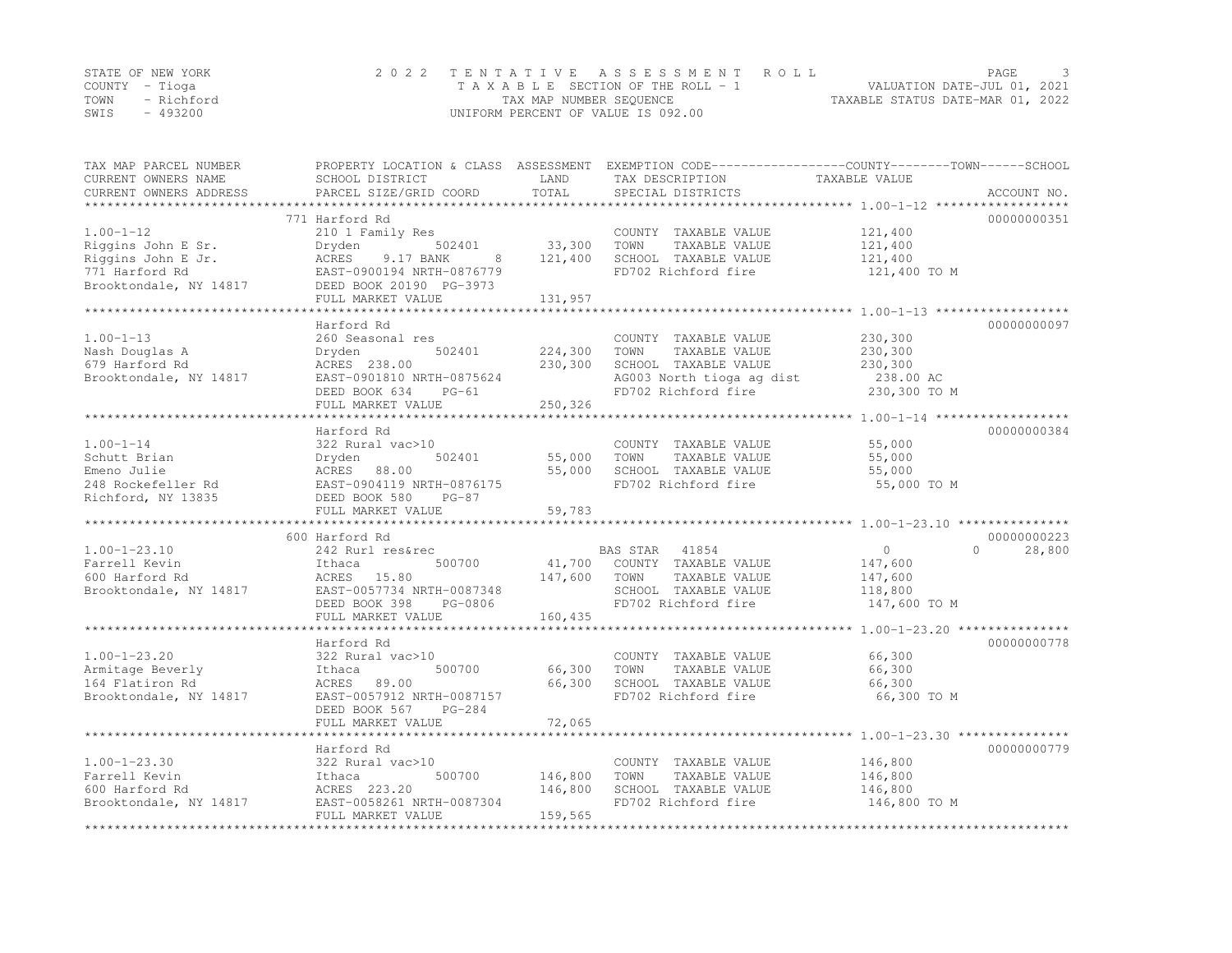|      | STATE OF NEW YORK | 2022 TENTATIVE ASSESSMENT ROLL                                 | PAGE |  |
|------|-------------------|----------------------------------------------------------------|------|--|
|      | COUNTY – Tioga    | VALUATION DATE-JUL 01, 2021<br>TAXABLE SECTION OF THE ROLL - 1 |      |  |
| TOWN | - Richford        | TAXABLE STATUS DATE-MAR 01, 2022<br>TAX MAP NUMBER SEQUENCE    |      |  |
| SWIS | - 493200          | UNIFORM PERCENT OF VALUE IS 092.00                             |      |  |

| TAX MAP PARCEL NUMBER<br>CURRENT OWNERS NAME<br>CURRENT OWNERS ADDRESS                                    | PROPERTY LOCATION & CLASS ASSESSMENT<br>SCHOOL DISTRICT<br>PARCEL SIZE/GRID COORD                                                                                                          | LAND<br>TOTAL              | TAX DESCRIPTION<br>SPECIAL DISTRICTS                                                                                                                                    | EXEMPTION CODE-----------------COUNTY-------TOWN------SCHOOL<br>TAXABLE VALUE<br>************ 1.00-1-24 ****** | ACCOUNT NO.                                               |
|-----------------------------------------------------------------------------------------------------------|--------------------------------------------------------------------------------------------------------------------------------------------------------------------------------------------|----------------------------|-------------------------------------------------------------------------------------------------------------------------------------------------------------------------|----------------------------------------------------------------------------------------------------------------|-----------------------------------------------------------|
| $1.00 - 1 - 24$<br>Verity David A<br>Verity Sandra<br>1 Canaan Rd<br>Brooktondale, NY 14817               | 1 Canaan Rd<br>210 1 Family Res<br>502401<br>Dryden<br>ACRES<br>3.90<br>EAST-0897888 NRTH-0874616<br>DEED BOOK 369<br>PG-0413<br>FULL MARKET VALUE                                         | 99,457                     | VET COM CT 41131<br>24,200 VET DIS CT 41141<br>91,500 ENH STAR<br>41834<br>COUNTY TAXABLE VALUE<br>TOWN<br>TAXABLE VALUE<br>SCHOOL TAXABLE VALUE<br>FD702 Richford fire | 19,200<br>19,200<br>38,400<br>38,400<br>$\overline{0}$<br>33,900<br>33,900<br>19,600<br>91,500 TO M            | 00000000182<br>0<br>$\overline{0}$<br>71,900<br>$\bigcap$ |
|                                                                                                           |                                                                                                                                                                                            |                            |                                                                                                                                                                         |                                                                                                                |                                                           |
| $1.00 - 1 - 25$<br>Dickson Rene J<br>3 Canaan Rd<br>Brooktondale, NY 14817                                | 3 Canaan Rd<br>210 1 Family Res<br>502401<br>Dryden<br>ACRES<br>1.15<br>EAST-0897834 NRTH-0874949<br>DEED BOOK 485<br>PG-0211<br>FULL MARKET VALUE<br>***********************              | 42,900<br>46,630           | VET WAR CT 41121<br>18,300 BAS STAR<br>41854<br>COUNTY TAXABLE VALUE<br>TOWN<br>TAXABLE VALUE<br>SCHOOL TAXABLE VALUE<br>FD702 Richford fire                            | 6,435<br>6,435<br>$\circ$<br>36,465<br>36,465<br>14,100<br>42,900 TO M                                         | 00000000257<br>$\Omega$<br>$\Omega$<br>28,800             |
|                                                                                                           | 679 Harford Rd                                                                                                                                                                             |                            |                                                                                                                                                                         |                                                                                                                | 00000000208                                               |
| $1.00 - 1 - 26$<br>Nash Douglas A<br>Nash Holly<br>679 Harford Rd<br>Brooktondale, NY 14817               | 242 Rurl res&rec<br>502401<br>Dryden<br>ACRES 79.80<br>EAST-0899204 NRTH-0874672<br>DEED BOOK 721<br>$PG-216$                                                                              | 110,300<br>178,000         | 41834<br>ENH STAR<br>COUNTY TAXABLE VALUE<br>TOWN<br>TAXABLE VALUE<br>SCHOOL TAXABLE VALUE<br>AG003 North tioga ag dist                                                 | $\circ$<br>178,000<br>178,000<br>106,100<br>79.80 AC                                                           | $\Omega$<br>71,900                                        |
|                                                                                                           | FULL MARKET VALUE<br>******************                                                                                                                                                    | 193,478                    | FD702 Richford fire<br>************************                                                                                                                         | 178,000 TO M                                                                                                   |                                                           |
| $1.00 - 1 - 27.12$<br>Prince Tommy J<br>Prince Katherine M<br>8 Liddington Road<br>Brooktondale, NY 14817 | 4,6 Liddington Rd<br>281 Multiple res<br>Dryden<br>502401<br>FRNT 200.00 DPTH 150.00<br>EAST-0898870 NRTH-0876092<br>DEED BOOK 20190 PG-5157<br>FULL MARKET VALUE<br>********************* | 18,000<br>81,300<br>88,370 | COUNTY TAXABLE VALUE<br>TOWN<br>TAXABLE VALUE<br>SCHOOL TAXABLE VALUE<br>FD702 Richford fire                                                                            | $1.00 - 1 - 27.12$ ***************<br>81,300<br>81,300<br>81,300<br>81,300 TO M                                | 00000000658                                               |
|                                                                                                           | 8 Liddington Rd                                                                                                                                                                            |                            |                                                                                                                                                                         |                                                                                                                | 00000000497                                               |
| $1.00 - 1 - 27.20$<br>Prince Tommy<br>Katy<br>8 Liddington Rd<br>Brooktondale, NY 14847                   | 210 1 Family Res<br>502401<br>Dryden<br>ACRES<br>1.10<br>EAST-0057812 NRTH-0087627<br>DEED BOOK 581<br>$PG-183$                                                                            | 18,200<br>123,600          | BAS STAR<br>41854<br>COUNTY TAXABLE VALUE<br>TOWN<br>TAXABLE VALUE<br>SCHOOL TAXABLE VALUE<br>FD702 Richford fire                                                       | $\circ$<br>123,600<br>123,600<br>94,800<br>123,600 TO M                                                        | $\Omega$<br>28,800                                        |
|                                                                                                           | FULL MARKET VALUE                                                                                                                                                                          | 134,348                    |                                                                                                                                                                         |                                                                                                                |                                                           |
|                                                                                                           | *************************<br>724 Harford Rd                                                                                                                                                |                            |                                                                                                                                                                         | ************************************** 1.00-1-27.112 ***************                                           | 00000000968                                               |
| $1.00 - 1 - 27.112$<br>Prince Thomas<br>Prince Katherine<br>8 Liddington Rd<br>Brooktondale, NY 14817     | 312 Vac w/imprv<br>Dryden<br>502401<br>FRNT 120.81 DPTH 275.00<br>EAST-0898776 NRTH-0875815<br>DEED BOOK 2019<br>PG-930<br>FULL MARKET VALUE                                               | 5,000<br>12,000<br>13,043  | COUNTY TAXABLE VALUE<br>TOWN<br>TAXABLE VALUE<br>SCHOOL TAXABLE VALUE<br>FD702 Richford fire                                                                            | 12,000<br>12,000<br>12,000<br>12,000 TO M                                                                      |                                                           |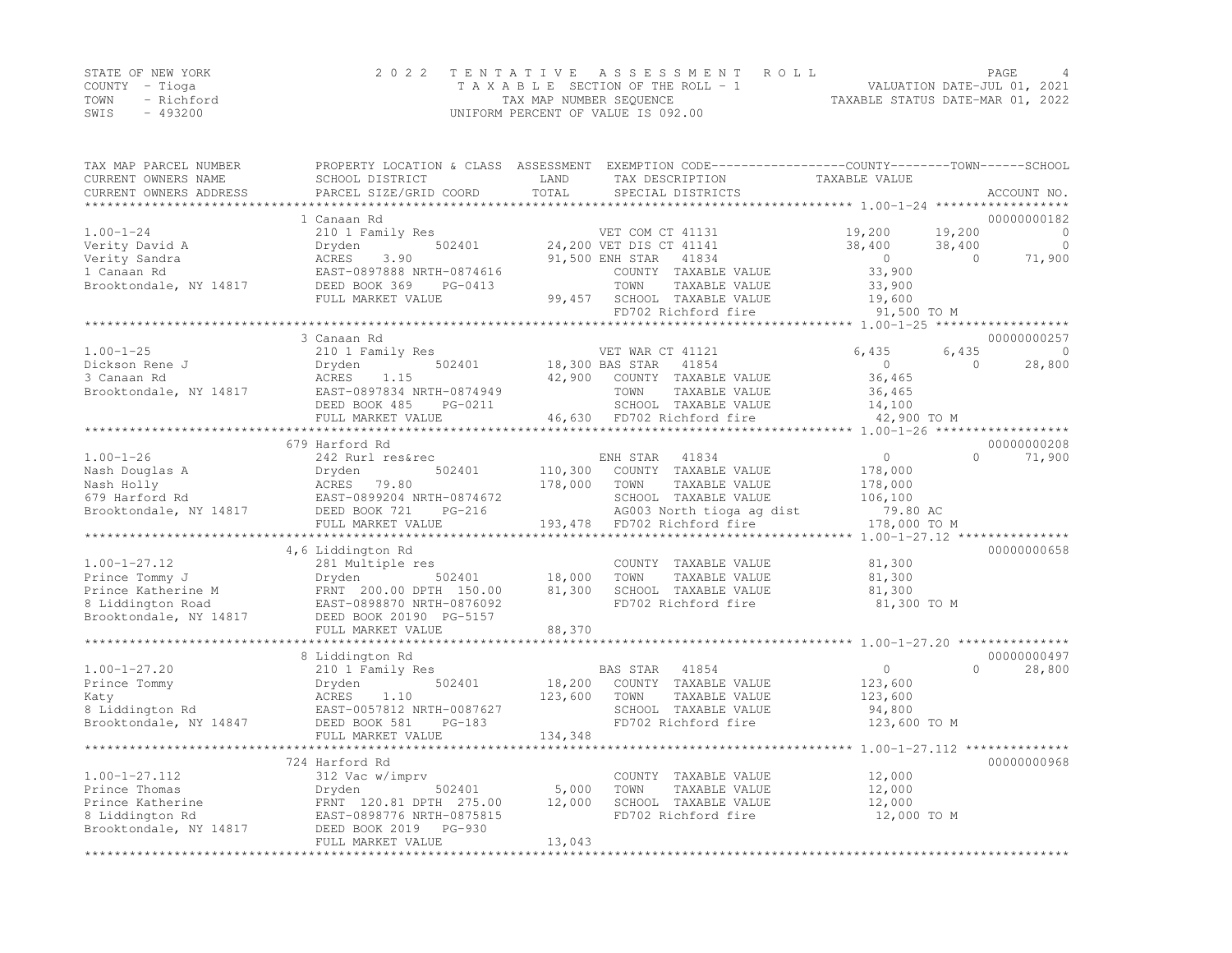|      | STATE OF NEW YORK | 2022 TENTATIVE ASSESSMENT ROLL                                 | PAGE |  |
|------|-------------------|----------------------------------------------------------------|------|--|
|      | COUNTY – Tioga    | VALUATION DATE-JUL 01, 2021<br>TAXABLE SECTION OF THE ROLL - 1 |      |  |
| TOWN | - Richford        | TAXABLE STATUS DATE-MAR 01, 2022<br>TAX MAP NUMBER SEQUENCE    |      |  |
| SWIS | - 493200          | UNIFORM PERCENT OF VALUE IS 092.00                             |      |  |

| TAX MAP PARCEL NUMBER<br>CURRENT OWNERS NAME<br>CURRENT OWNERS ADDRESS | SCHOOL DISTRICT<br>PARCEL SIZE/GRID COORD   | LAND<br>TOTAL    | TAX DESCRIPTION<br>SPECIAL DISTRICTS          | PROPERTY LOCATION & CLASS ASSESSMENT EXEMPTION CODE----------------COUNTY-------TOWN------SCHOOL<br>TAXABLE VALUE<br>ACCOUNT NO. |        |
|------------------------------------------------------------------------|---------------------------------------------|------------------|-----------------------------------------------|----------------------------------------------------------------------------------------------------------------------------------|--------|
|                                                                        |                                             | *************    |                                               | ************************************ 1.00-1-28 *******                                                                           |        |
|                                                                        | 720 Harford Rd                              |                  |                                               | 00000000604                                                                                                                      |        |
| $1.00 - 1 - 28$                                                        | 210 1 Family Res                            |                  | COUNTY TAXABLE VALUE                          | 65,200                                                                                                                           |        |
| Darrow Beverly E<br>Sloughter Thomas                                   | Dryden<br>502401<br>ACRES<br>1.03           | 18,100<br>65,200 | TAXABLE VALUE<br>TOWN<br>SCHOOL TAXABLE VALUE | 65,200<br>65,200                                                                                                                 |        |
| 720 Harford Rd                                                         | EAST-0898719 NRTH-0875709                   |                  | FD702 Richford fire                           | 65,200 TO M                                                                                                                      |        |
| Brooktondale, NY 14817                                                 | DEED BOOK 20170 PG-5630                     |                  |                                               |                                                                                                                                  |        |
|                                                                        | FULL MARKET VALUE                           | 70,870           |                                               |                                                                                                                                  |        |
|                                                                        | **********************                      |                  |                                               |                                                                                                                                  |        |
|                                                                        | Canaan Rd                                   |                  |                                               | 00000000075                                                                                                                      |        |
| $1.00 - 1 - 29$                                                        | 314 Rural vac<10                            |                  | COUNTY TAXABLE VALUE                          | 1,700                                                                                                                            |        |
| Bollock Raymond                                                        | 502401<br>Dryden                            | 1,700            | TAXABLE VALUE<br>TOWN                         | 1,700                                                                                                                            |        |
| 7 Canaan Rd                                                            | 3.10<br>ACRES                               | 1,700            | SCHOOL TAXABLE VALUE                          | 1,700                                                                                                                            |        |
| Brooktondale, NY 14817                                                 | EAST-0898173 NRTH-0876041                   |                  | FD702 Richford fire                           | 1,700 TO M                                                                                                                       |        |
|                                                                        | DEED BOOK 20180 PG-1488                     |                  |                                               |                                                                                                                                  |        |
|                                                                        | FULL MARKET VALUE                           | 1,848            |                                               |                                                                                                                                  |        |
|                                                                        | 729 Harford Rd                              |                  |                                               | 00000000339                                                                                                                      |        |
| $1.00 - 1 - 30$                                                        | 271 Mfg housings                            |                  | BAS STAR<br>41854                             | $\circ$<br>$\Omega$                                                                                                              | 28,800 |
| Pealo Debra L                                                          | Dryden<br>502401                            | 12,700           | COUNTY TAXABLE VALUE                          | 42,500                                                                                                                           |        |
| 729 Harford Rd                                                         | FRNT 222.00 DPTH 100.00                     | 42,500           | TOWN<br>TAXABLE VALUE                         | 42,500                                                                                                                           |        |
| Brooktondale, NY 14817                                                 | EAST-0898939 NRTH-0875947                   |                  | SCHOOL TAXABLE VALUE                          | 13,700                                                                                                                           |        |
|                                                                        | DEED BOOK 628<br>$PG-41$                    |                  | FD702 Richford fire                           | 42,500 TO M                                                                                                                      |        |
|                                                                        | FULL MARKET VALUE                           | 46,196           |                                               |                                                                                                                                  |        |
|                                                                        | *********************                       |                  |                                               |                                                                                                                                  |        |
|                                                                        | 712 Harford Rd                              |                  |                                               | 00000000358                                                                                                                      |        |
| $1.00 - 1 - 31$                                                        | 242 Rurl res&rec                            |                  | 41834<br>ENH STAR                             | $\circ$<br>$\Omega$                                                                                                              | 71,900 |
| Prince Arnold Jr                                                       | 502401<br>Dryden                            | 33,500           | COUNTY TAXABLE VALUE                          | 106,300                                                                                                                          |        |
| Prince Dean A Sr                                                       | 9.25<br>ACRES                               | 106,300          | TOWN<br>TAXABLE VALUE                         | 106,300                                                                                                                          |        |
| 712 Harford Rd                                                         | EAST-0898521 NRTH-0875908                   |                  | SCHOOL TAXABLE VALUE                          | 34,400                                                                                                                           |        |
| Brooktondale, NY 14847                                                 | DEED BOOK 19738 PG-6001                     |                  | FD702 Richford fire                           | 106,300 TO M                                                                                                                     |        |
|                                                                        | FULL MARKET VALUE<br>********************** | 115,543          |                                               | ******************************** 1.00-1-32 ******************                                                                    |        |
|                                                                        | Harford Rd                                  |                  |                                               | 00000000971                                                                                                                      |        |
| $1.00 - 1 - 32$                                                        | 311 Res vac land                            |                  | COUNTY TAXABLE VALUE                          | 500                                                                                                                              |        |
| Pealo Debra                                                            | Dryden<br>502401                            | 500              | TOWN<br>TAXABLE VALUE                         | 500                                                                                                                              |        |
| 729 Harford Rd                                                         | ACRES<br>0.67                               | 500              | SCHOOL TAXABLE VALUE                          | 500                                                                                                                              |        |
| Brooktondale, NY 14817                                                 | EAST-0896787 NRTH-0875962                   |                  | FD702 Richford fire                           | 500 TO M                                                                                                                         |        |
|                                                                        | DEED BOOK 21014 PG-8001                     |                  |                                               |                                                                                                                                  |        |
|                                                                        | FULL MARKET VALUE                           | 543              |                                               |                                                                                                                                  |        |
|                                                                        |                                             |                  |                                               |                                                                                                                                  |        |
|                                                                        | 237 Lacey Rd                                |                  |                                               | 00000000275                                                                                                                      |        |
| $2.00 - 1 - 1$                                                         | 260 Seasonal res                            |                  | COUNTY TAXABLE VALUE                          | 42,000                                                                                                                           |        |
| Padbury Ricky                                                          | Newark Valley<br>492602                     | 13,800           | TAXABLE VALUE<br>TOWN                         | 42,000                                                                                                                           |        |
| Padbury Laura                                                          | ACRES<br>2.00                               | 42,000           | SCHOOL TAXABLE VALUE                          | 42,000                                                                                                                           |        |
| 3362 Tannery St                                                        | EAST-0908934 NRTH-0875596                   |                  | FD702 Richford fire                           | 42,000 TO M                                                                                                                      |        |
| Marathon, NY 13803                                                     | DEED BOOK 13215 PG-417                      |                  |                                               |                                                                                                                                  |        |
|                                                                        | FULL MARKET VALUE                           | 45,652           |                                               |                                                                                                                                  |        |
|                                                                        |                                             |                  |                                               |                                                                                                                                  |        |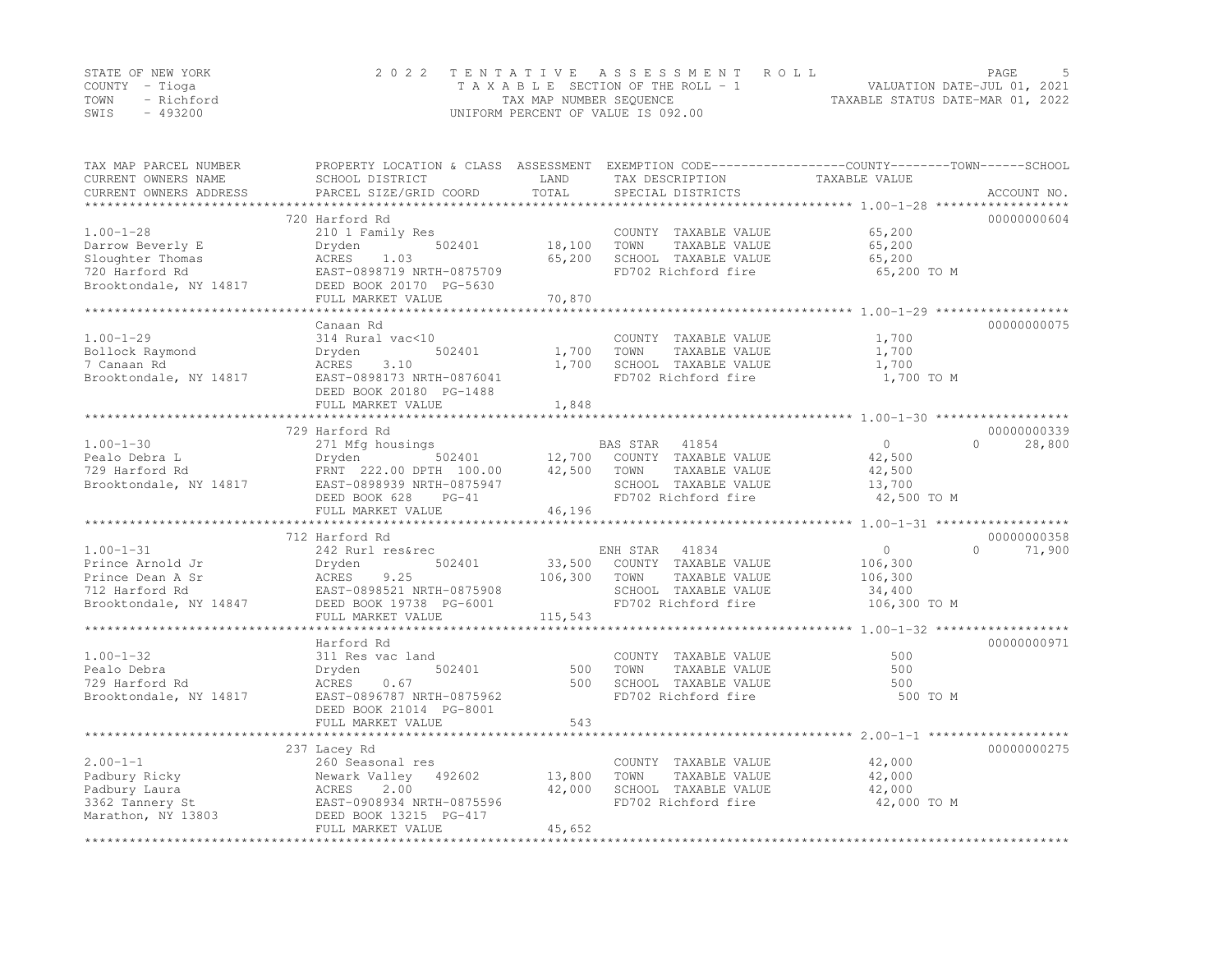| STATE OF NEW YORK | 2022 TENTATIVE ASSESSMENT ROLL     | <b>PAGE</b>                      |
|-------------------|------------------------------------|----------------------------------|
| COUNTY – Tioga    | TAXABLE SECTION OF THE ROLL - 1    | VALUATION DATE-JUL 01, 2021      |
| TOWN - Richford   | TAX MAP NUMBER SEOUENCE            | TAXABLE STATUS DATE-MAR 01, 2022 |
| $-493200$<br>SWIS | UNIFORM PERCENT OF VALUE IS 092.00 |                                  |

| TAX MAP PARCEL NUMBER  | PROPERTY LOCATION & CLASS ASSESSMENT EXEMPTION CODE----------------COUNTY-------TOWN-----SCHOOL |                     |                                               |                                          |                    |
|------------------------|-------------------------------------------------------------------------------------------------|---------------------|-----------------------------------------------|------------------------------------------|--------------------|
| CURRENT OWNERS NAME    | SCHOOL DISTRICT                                                                                 | LAND                | TAX DESCRIPTION                               | TAXABLE VALUE                            |                    |
| CURRENT OWNERS ADDRESS | PARCEL SIZE/GRID COORD                                                                          | TOTAL<br>********** | SPECIAL DISTRICTS                             |                                          | ACCOUNT NO.        |
|                        | 744 Creamery Rd                                                                                 |                     |                                               |                                          | 00000000082        |
| $2.00 - 1 - 4.11$      | 210 1 Family Res                                                                                |                     | ENH STAR<br>41834                             | $\Omega$                                 | $\Omega$<br>71,900 |
| McCarty Diane          | Newark Valley<br>492602                                                                         | 51,400              | COUNTY TAXABLE VALUE                          | 216,300                                  |                    |
| 744 Creamery Rd        | ACRES 25.00                                                                                     | 216,300             | TOWN<br>TAXABLE VALUE                         | 216,300                                  |                    |
| Richford, NY 13835     | EAST-0914409 NRTH-0877218                                                                       |                     | SCHOOL TAXABLE VALUE                          | 144,400                                  |                    |
|                        | DEED BOOK 19582 PG-4001                                                                         |                     | FD702 Richford fire                           | 216,300 TO M                             |                    |
|                        | FULL MARKET VALUE                                                                               | 235,109             |                                               |                                          |                    |
|                        | ******************                                                                              |                     |                                               | ********** 2.00-1-4.20 ***************** |                    |
|                        | Creamery Rd                                                                                     |                     |                                               |                                          | 00000000703        |
| $2.00 - 1 - 4.20$      | 314 Rural vac<10                                                                                |                     | COUNTY TAXABLE VALUE                          | 43,500                                   |                    |
| Brown Michael          | 492602<br>Newark Valley                                                                         | 43,500              | TOWN<br>TAXABLE VALUE                         | 43,500                                   |                    |
| 41 Creamery Rd         | ACRES 24.05                                                                                     | 43,500              | SCHOOL TAXABLE VALUE                          | 43,500                                   |                    |
| Richford, NY 13835     | EAST-0913540 NRTH-0876997                                                                       |                     | FD702 Richford fire                           | 43,500 TO M                              |                    |
|                        | DEED BOOK 590<br>PG-318                                                                         |                     |                                               |                                          |                    |
|                        | FULL MARKET VALUE                                                                               | 47,283              |                                               |                                          |                    |
|                        |                                                                                                 |                     |                                               |                                          |                    |
|                        | Creamery                                                                                        |                     |                                               |                                          | 00000000961        |
| $2.00 - 1 - 5.20$      | 242 Rurl res&rec                                                                                |                     | COUNTY TAXABLE VALUE                          | 130,300                                  |                    |
| Siegfried Glenn        | Newark Valley<br>492602                                                                         | 34,000              | TAXABLE VALUE<br>TOWN                         | 130,300                                  |                    |
| Siegfried JoAnn        | ACRES 10.00                                                                                     | 130,300             | SCHOOL TAXABLE VALUE                          | 130,300                                  |                    |
| 9 East Avenue          | EAST-0914183 NRTH-0876521                                                                       |                     | FD702 Richford fire                           | 130,300 TO M                             |                    |
| Hicksville, NY 11801   | DEED BOOK 18059 PG-8001                                                                         |                     |                                               |                                          |                    |
|                        | FULL MARKET VALUE                                                                               | 141,630             |                                               |                                          |                    |
|                        |                                                                                                 |                     |                                               |                                          | 00000000982        |
| $2.00 - 1 - 6.2$       | Creamery Rd                                                                                     |                     |                                               |                                          |                    |
| Boyd 002 LLC           | 322 Rural vac>10<br>Newark Valley<br>492602                                                     | 61,600              | COUNTY TAXABLE VALUE<br>TOWN<br>TAXABLE VALUE | 61,600<br>61,600                         |                    |
| 3160 SW 117th Ave      | 29.48<br>ACRES                                                                                  | 61,600              | SCHOOL TAXABLE VALUE                          | 61,600                                   |                    |
| Davie, FL 33330        | EAST-0916819 NRTH-0876572                                                                       |                     | FD702 Richford fire                           | 61,600 TO M                              |                    |
|                        | DEED BOOK 20200 PG-4734                                                                         |                     |                                               |                                          |                    |
|                        | FULL MARKET VALUE                                                                               | 66,957              |                                               |                                          |                    |
|                        |                                                                                                 |                     |                                               |                                          |                    |
|                        | Creamery Rd                                                                                     |                     |                                               |                                          | 00000000081        |
| $2.00 - 1 - 6.11$      | 322 Rural vac>10                                                                                |                     | COUNTY TAXABLE VALUE                          | 94,800                                   |                    |
| Boyd 002 LLC           | Newark Valley<br>492602                                                                         | 94,800              | TAXABLE VALUE<br>TOWN                         | 94,800                                   |                    |
| 3160 SW 117th Ave      | ACRES 47.25                                                                                     | 94,800              | SCHOOL TAXABLE VALUE                          | 94,800                                   |                    |
| Davie, FL 33330        | EAST-0915869 NRTH-0876676                                                                       |                     | FD702 Richford fire                           | 94,800 TO M                              |                    |
|                        | DEED BOOK 20200 PG-4734                                                                         |                     |                                               |                                          |                    |
|                        | FULL MARKET VALUE                                                                               | 103,043             |                                               |                                          |                    |
|                        | ***********************                                                                         |                     |                                               |                                          |                    |
|                        | Creamery Rd                                                                                     |                     |                                               |                                          | 00000000994        |
| $2.00 - 1 - 6.12$      | 322 Rural vac>10                                                                                |                     | COUNTY TAXABLE VALUE                          | 50,500                                   |                    |
| Leonard Shawn          | Newark Valley<br>492602                                                                         | 50,500              | TOWN<br>TAXABLE VALUE                         | 50,500                                   |                    |
| Leonard Mariya         | ACRES 18.37                                                                                     | 50,500              | SCHOOL TAXABLE VALUE                          | 50, 500                                  |                    |
| 2302 Morgan Ct         | EAST-0914907 NRTH-0876748                                                                       |                     | FD702 Richford fire                           | 50,500 TO M                              |                    |
| Finksburg, MD 21048    | DEED BOOK 20180 PG-501                                                                          |                     |                                               |                                          |                    |
|                        | FULL MARKET VALUE                                                                               | 54,891              |                                               |                                          |                    |
|                        |                                                                                                 |                     |                                               |                                          |                    |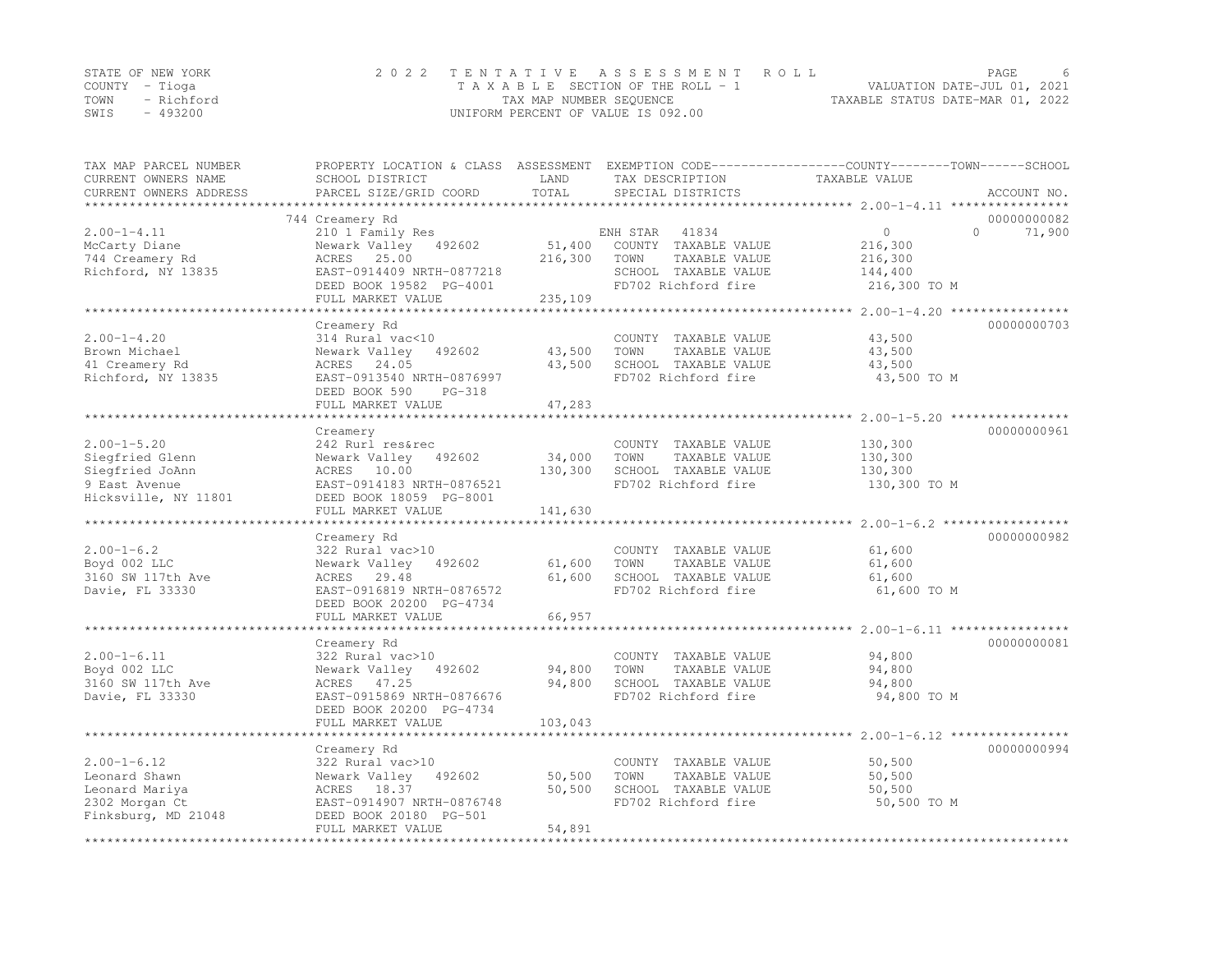|      | STATE OF NEW YORK | 2022 TENTATIVE ASSESSMENT ROLL     | PAGE                             |  |
|------|-------------------|------------------------------------|----------------------------------|--|
|      | COUNTY – Tioga    | TAXABLE SECTION OF THE ROLL - 1    | VALUATION DATE-JUL 01, 2021      |  |
| TOWN | - Richford        | TAX MAP NUMBER SEOUENCE            | TAXABLE STATUS DATE-MAR 01, 2022 |  |
| SWIS | $-493200$         | UNIFORM PERCENT OF VALUE IS 092.00 |                                  |  |

| TAX MAP PARCEL NUMBER<br>CURRENT OWNERS NAME<br>CURRENT OWNERS ADDRESS | PROPERTY LOCATION & CLASS ASSESSMENT<br>SCHOOL DISTRICT<br>PARCEL SIZE/GRID COORD | LAND<br>TOTAL | TAX DESCRIPTION<br>SPECIAL DISTRICTS        | EXEMPTION CODE-----------------COUNTY-------TOWN------SCHOOL<br>TAXABLE VALUE | ACCOUNT NO.        |
|------------------------------------------------------------------------|-----------------------------------------------------------------------------------|---------------|---------------------------------------------|-------------------------------------------------------------------------------|--------------------|
| *********************                                                  |                                                                                   |               |                                             |                                                                               |                    |
|                                                                        | Matson Rd                                                                         |               |                                             |                                                                               | 00000000269        |
| $2.00 - 1 - 7$                                                         | 322 Rural vac>10                                                                  |               | COUNTY TAXABLE VALUE                        | 110,100                                                                       |                    |
| Mackesey Erin                                                          | Marathon<br>113401                                                                | 110,100       | TOWN<br>TAXABLE VALUE                       | 110,100                                                                       |                    |
| 1144 Sherman Ave                                                       | ACRES<br>88.64                                                                    | 110,100       | SCHOOL TAXABLE VALUE<br>FD702 Richford fire | 110,100                                                                       |                    |
| Madison, WI 53703                                                      | EAST-0918988 NRTH-0877080<br>DEED BOOK 594<br>$PG-30$                             |               |                                             | 110,100 TO M                                                                  |                    |
|                                                                        | FULL MARKET VALUE                                                                 | 119,674       |                                             |                                                                               |                    |
|                                                                        |                                                                                   |               |                                             |                                                                               |                    |
|                                                                        | Off Matson Rd                                                                     |               |                                             |                                                                               | 00000000105        |
| $2.00 - 1 - 8$                                                         | 314 Rural vac<10                                                                  |               | COUNTY TAXABLE VALUE                        | 17,200                                                                        |                    |
| Raimondi Nicholas                                                      | 113401<br>Marathon                                                                | 17,200        | TOWN<br>TAXABLE VALUE                       | 17,200                                                                        |                    |
| 30 Sixth Ave                                                           | 5.00<br>ACRES                                                                     | 17,200        | SCHOOL TAXABLE VALUE                        | 17,200                                                                        |                    |
| Farmingdale, NY 11735                                                  | EAST-0919985 NRTH-0877524                                                         |               | FD702 Richford fire                         | 17,200 TO M                                                                   |                    |
|                                                                        | DEED BOOK 371<br>PG-1063                                                          |               |                                             |                                                                               |                    |
|                                                                        | FULL MARKET VALUE                                                                 | 18,696        |                                             |                                                                               |                    |
|                                                                        |                                                                                   |               |                                             |                                                                               |                    |
|                                                                        | 21 Sunset Rd                                                                      |               |                                             |                                                                               | 00000000252        |
| $2.00 - 1 - 16$                                                        | 242 Rurl res&rec                                                                  |               | COUNTY TAXABLE VALUE                        | 283,400                                                                       |                    |
| Castelli Joseph Leonard                                                | Newark Valley 492602                                                              | 99,900        | TOWN<br>TAXABLE VALUE                       | 283,400                                                                       |                    |
| 21 Sunset Rd                                                           | ACRES<br>50.21 BANK<br>191                                                        | 283,400       | SCHOOL TAXABLE VALUE<br>FD702 Richford fire | 283,400                                                                       |                    |
| Richford, NY 13835                                                     | EAST-0912721 NRTH-0870427<br>DEED BOOK 2021    PG-1701                            |               |                                             | 283,400 TO M                                                                  |                    |
|                                                                        | FULL MARKET VALUE                                                                 | 308,043       |                                             |                                                                               |                    |
|                                                                        |                                                                                   |               |                                             |                                                                               |                    |
|                                                                        | West Hill School Rd                                                               |               |                                             |                                                                               | 00000000951        |
| $2.00 - 1 - 17.12$                                                     | 242 Rurl res&rec                                                                  |               | BAS STAR 41854                              | $\circ$                                                                       | 28,800<br>$\Omega$ |
| Faust Kristine                                                         | Newark Valley 492602                                                              | 65,500        | COUNTY TAXABLE VALUE                        | 119,700                                                                       |                    |
| Kristine Ann Boys                                                      | 35.00<br>ACRES                                                                    | 119,700       | TOWN<br>TAXABLE VALUE                       | 119,700                                                                       |                    |
| 119 West Hill School Rd                                                | EAST-0913400 NRTH-0870949                                                         |               | SCHOOL TAXABLE VALUE                        | 90,900                                                                        |                    |
| Richford, NY 13835                                                     | DEED BOOK 16173 PG-3001                                                           |               | FD702 Richford fire                         | 119,700 TO M                                                                  |                    |
|                                                                        | FULL MARKET VALUE                                                                 | 130,109       |                                             |                                                                               |                    |
|                                                                        |                                                                                   |               |                                             |                                                                               |                    |
|                                                                        | 588 Robinson Hollow Rd                                                            |               |                                             |                                                                               | 00000000790        |
| $2.00 - 1 - 17.20$                                                     | 242 Rurl res&rec                                                                  |               | BAS STAR<br>41854                           | $\circ$                                                                       | 28,800<br>$\cap$   |
| Jacobs Lynette                                                         | Newark Valley<br>492602                                                           | 75,800        | COUNTY TAXABLE VALUE                        | 104,100                                                                       |                    |
| 588 Robinson Hollow Rd                                                 | ACRES 45.29                                                                       | 104,100       | TOWN<br>TAXABLE VALUE                       | 104,100                                                                       |                    |
| Richford, NY 13835                                                     | EAST-0059510 NRTH-0087117                                                         |               | SCHOOL TAXABLE VALUE                        | 75,300                                                                        |                    |
|                                                                        | PG-294<br>DEED BOOK 613<br>FULL MARKET VALUE                                      | 113,152       | FD702 Richford fire                         | 104,100 TO M                                                                  |                    |
|                                                                        |                                                                                   |               |                                             |                                                                               |                    |
|                                                                        | Robinson Hollow Rd                                                                |               |                                             |                                                                               | 00000000027        |
| $2.00 - 1 - 18$                                                        | 260 Seasonal res                                                                  |               | COUNTY TAXABLE VALUE                        | 27,800                                                                        |                    |
| Morse William R                                                        | Newark Valley 492602                                                              | 23,300        | TOWN<br>TAXABLE VALUE                       | 27,800                                                                        |                    |
| Morse Linda J                                                          | ACRES 16.65                                                                       | 27,800        | SCHOOL TAXABLE VALUE                        | 27,800                                                                        |                    |
| 384 Autumn Hill Dr                                                     | EAST-0912175 NRTH-0871909                                                         |               | FD702 Richford fire                         | 27,800 TO M                                                                   |                    |
| Oxford, PA 19363                                                       | DEED BOOK 20200 PG-1421                                                           |               |                                             |                                                                               |                    |
|                                                                        | FULL MARKET VALUE                                                                 | 30,217        |                                             |                                                                               |                    |
|                                                                        |                                                                                   |               |                                             |                                                                               |                    |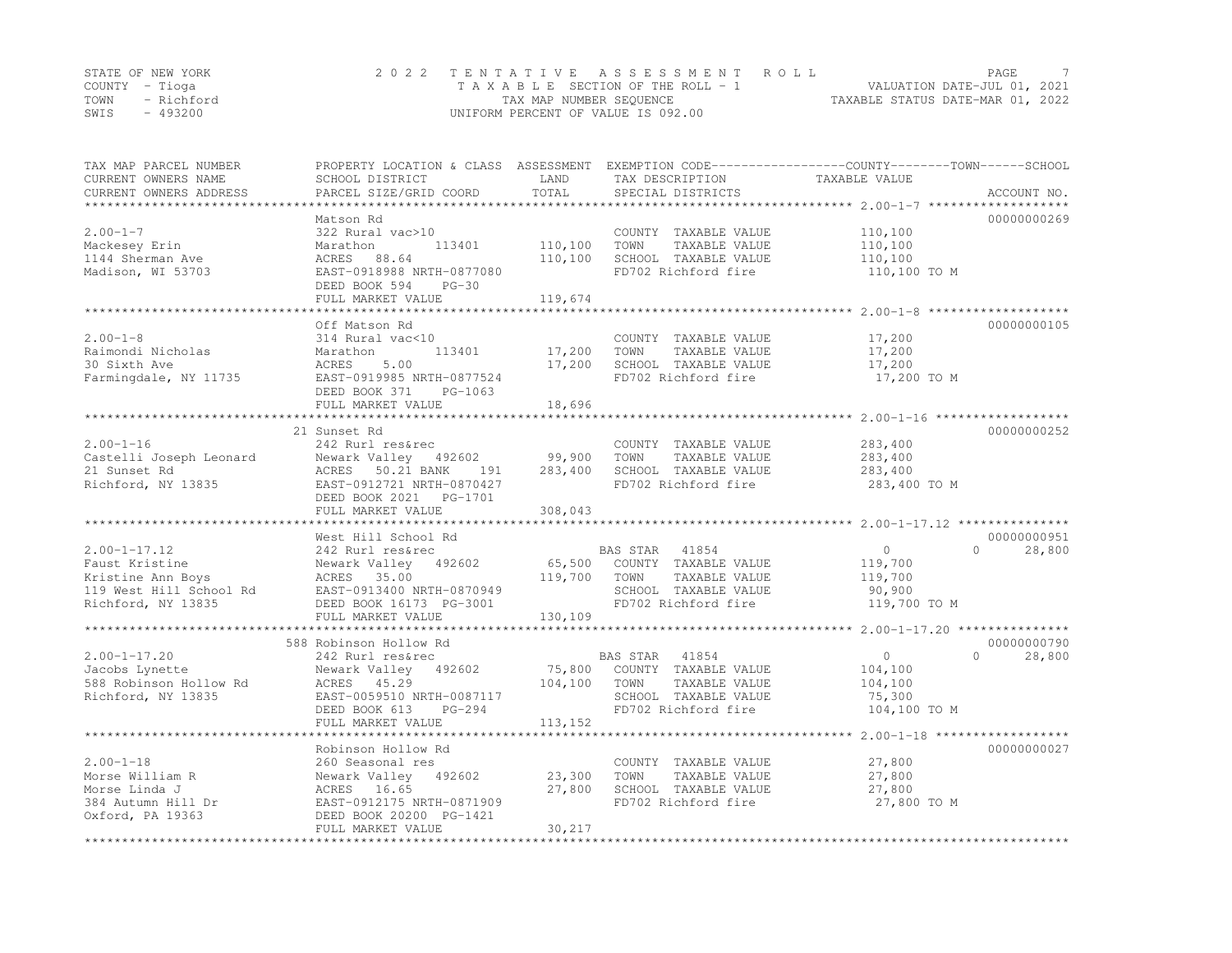|      | STATE OF NEW YORK | 2022 TENTATIVE ASSESSMENT ROLL                                 | PAGE |  |
|------|-------------------|----------------------------------------------------------------|------|--|
|      | COUNTY – Tioga    | VALUATION DATE-JUL 01, 2021<br>TAXABLE SECTION OF THE ROLL - 1 |      |  |
| TOWN | - Richford        | TAXABLE STATUS DATE-MAR 01, 2022<br>TAX MAP NUMBER SEQUENCE    |      |  |
| SWIS | - 493200          | UNIFORM PERCENT OF VALUE IS 092.00                             |      |  |

| TAX MAP PARCEL NUMBER<br>CURRENT OWNERS NAME | PROPERTY LOCATION & CLASS ASSESSMENT EXEMPTION CODE----------------COUNTY-------TOWN-----SCHOOL<br>SCHOOL DISTRICT | LAND                   | TAX DESCRIPTION                        | TAXABLE VALUE                              |                         |
|----------------------------------------------|--------------------------------------------------------------------------------------------------------------------|------------------------|----------------------------------------|--------------------------------------------|-------------------------|
| CURRENT OWNERS ADDRESS                       | PARCEL SIZE/GRID COORD                                                                                             | TOTAL                  | SPECIAL DISTRICTS                      |                                            | ACCOUNT NO.             |
| ****************                             |                                                                                                                    |                        |                                        |                                            |                         |
|                                              | Creamery Rd                                                                                                        |                        |                                        |                                            | 00000000486             |
| $2.00 - 1 - 23$                              | 312 Vac w/imprv                                                                                                    |                        | COUNTY TAXABLE VALUE                   | 48,800                                     |                         |
| Christofferson Martin G                      | Newark Valley 492602                                                                                               | 38,800                 | TAXABLE VALUE<br>TOWN                  | 48,800                                     |                         |
| Christofferson Marianne S                    | ACRES 17.00                                                                                                        | 48,800                 | SCHOOL TAXABLE VALUE                   | 48,800                                     |                         |
| 681 Creamery Rd                              | EAST-0914599 NRTH-0875670                                                                                          |                        | FD702 Richford fire                    | 48,800 TO M                                |                         |
| Richford, NY 13835                           | DEED BOOK 20220 PG-70                                                                                              |                        |                                        |                                            |                         |
|                                              | FULL MARKET VALUE<br>*******************                                                                           | 53,043<br>************ |                                        |                                            |                         |
|                                              |                                                                                                                    |                        |                                        | ************ 2.00-1-24 ******************* |                         |
| $2.00 - 1 - 24$                              | Creamery Rd<br>242 Rurl res&rec                                                                                    |                        |                                        | $\Omega$                                   | 00000000733<br>$\Omega$ |
| Christofferson Martin G                      | Newark Valley 492602                                                                                               | 97,000                 | BAS STAR 41854<br>COUNTY TAXABLE VALUE |                                            | 28,800                  |
| Christofferson Marianne S                    |                                                                                                                    |                        |                                        | 277,000                                    |                         |
|                                              | ACRES 86.30                                                                                                        | 277,000                | TOWN<br>TAXABLE VALUE                  | 277,000                                    |                         |
| 681 Creamery Rd                              | EAST-0913520 NRTH-0875443                                                                                          |                        | SCHOOL TAXABLE VALUE                   | 248,200                                    |                         |
| Richford, NY 13853                           | DEED BOOK 12135 PG-4001                                                                                            |                        | FD702 Richford fire                    | 277,000 TO M                               |                         |
|                                              | FULL MARKET VALUE                                                                                                  | 301,087                |                                        |                                            |                         |
|                                              |                                                                                                                    |                        |                                        |                                            |                         |
| $2.00 - 2 - 1$                               | Creamery Rd<br>322 Rural vac>10                                                                                    |                        | COUNTY TAXABLE VALUE                   | 27,800                                     | 00000000818             |
|                                              |                                                                                                                    |                        | TOWN                                   |                                            |                         |
| Allen Rene P                                 | 492602<br>Newark Valley                                                                                            | 27,800                 | TAXABLE VALUE                          | 27,800                                     |                         |
| Allen Carol A                                | ACRES 12.00                                                                                                        | 27,800                 | SCHOOL TAXABLE VALUE                   | 27,800                                     |                         |
| PO Box 97                                    | EAST-0915123 NRTH-0875387                                                                                          |                        | FD702 Richford fire                    | 27,800 TO M                                |                         |
| Sound Beach, NY 11789                        | DEED BOOK 708<br>$PG-86$                                                                                           |                        |                                        |                                            |                         |
|                                              | FULL MARKET VALUE                                                                                                  | 30,217                 |                                        |                                            |                         |
|                                              | Creamery Rd                                                                                                        |                        |                                        |                                            | 00000000819             |
| $2.00 - 2 - 2$                               | 322 Rural vac>10                                                                                                   |                        | COUNTY TAXABLE VALUE                   | 25,000                                     |                         |
| Kilcullen Michael                            | Newark Valley 492602                                                                                               | 25,000                 | TOWN<br>TAXABLE VALUE                  | 25,000                                     |                         |
| 173 Lexington Rd                             | ACRES 10.00                                                                                                        | 25,000                 | SCHOOL TAXABLE VALUE                   | 25,000                                     |                         |
| Shirley, NY 11967                            | EAST-0915479 NRTH-0875286                                                                                          |                        | FD702 Richford fire                    | 25,000 TO M                                |                         |
|                                              | DEED BOOK 12227 PG-7001                                                                                            |                        |                                        |                                            |                         |
|                                              | FULL MARKET VALUE                                                                                                  | 27,174                 |                                        |                                            |                         |
|                                              |                                                                                                                    |                        |                                        |                                            |                         |
|                                              | 601 Creamery Rd                                                                                                    |                        |                                        |                                            | 00000000821             |
| $2.00 - 2 - 3$                               | 242 Rurl res&rec                                                                                                   |                        | COUNTY TAXABLE VALUE                   | 104,500                                    |                         |
| Tlockowski Thomas                            | Newark Valley<br>492602                                                                                            | 34,000                 | TOWN<br>TAXABLE VALUE                  | 104,500                                    |                         |
| Tlockowski Tanya                             | ACRES 10.00                                                                                                        | 104,500                | SCHOOL TAXABLE VALUE                   | 104,500                                    |                         |
| 88 Mount Sinai Coram Rd                      | EAST-0915822 NRTH-0875214                                                                                          |                        | FD702 Richford fire                    | 104,500 TO M                               |                         |
| Coram, NY 11727                              | DEED BOOK 18299 PG-5001                                                                                            |                        |                                        |                                            |                         |
|                                              | FULL MARKET VALUE                                                                                                  | 113,587                |                                        |                                            |                         |
|                                              |                                                                                                                    |                        |                                        |                                            |                         |
|                                              | Creamery Rd                                                                                                        |                        |                                        |                                            | 00000000822             |
| $2.00 - 2 - 4$                               | 322 Rural vac>10                                                                                                   |                        | COUNTY TAXABLE VALUE                   | 56,400                                     |                         |
| Rogers Alan S                                | Newark Valley 492602                                                                                               | 56,400                 | TOWN<br>TAXABLE VALUE                  | 56,400                                     |                         |
| Rogers Diana M                               | ACRES 27.05                                                                                                        | 56,400                 | SCHOOL TAXABLE VALUE                   | 56,400                                     |                         |
| 3300 Cherry Valley Tpke                      | EAST-0916216 NRTH-0874715                                                                                          |                        | FD702 Richford fire                    | 56,400 TO M                                |                         |
| Marcellus, NY 13108                          | DEED BOOK 20190 PG-1362                                                                                            |                        |                                        |                                            |                         |
|                                              | FULL MARKET VALUE                                                                                                  | 61,304                 |                                        |                                            |                         |
|                                              |                                                                                                                    |                        |                                        |                                            |                         |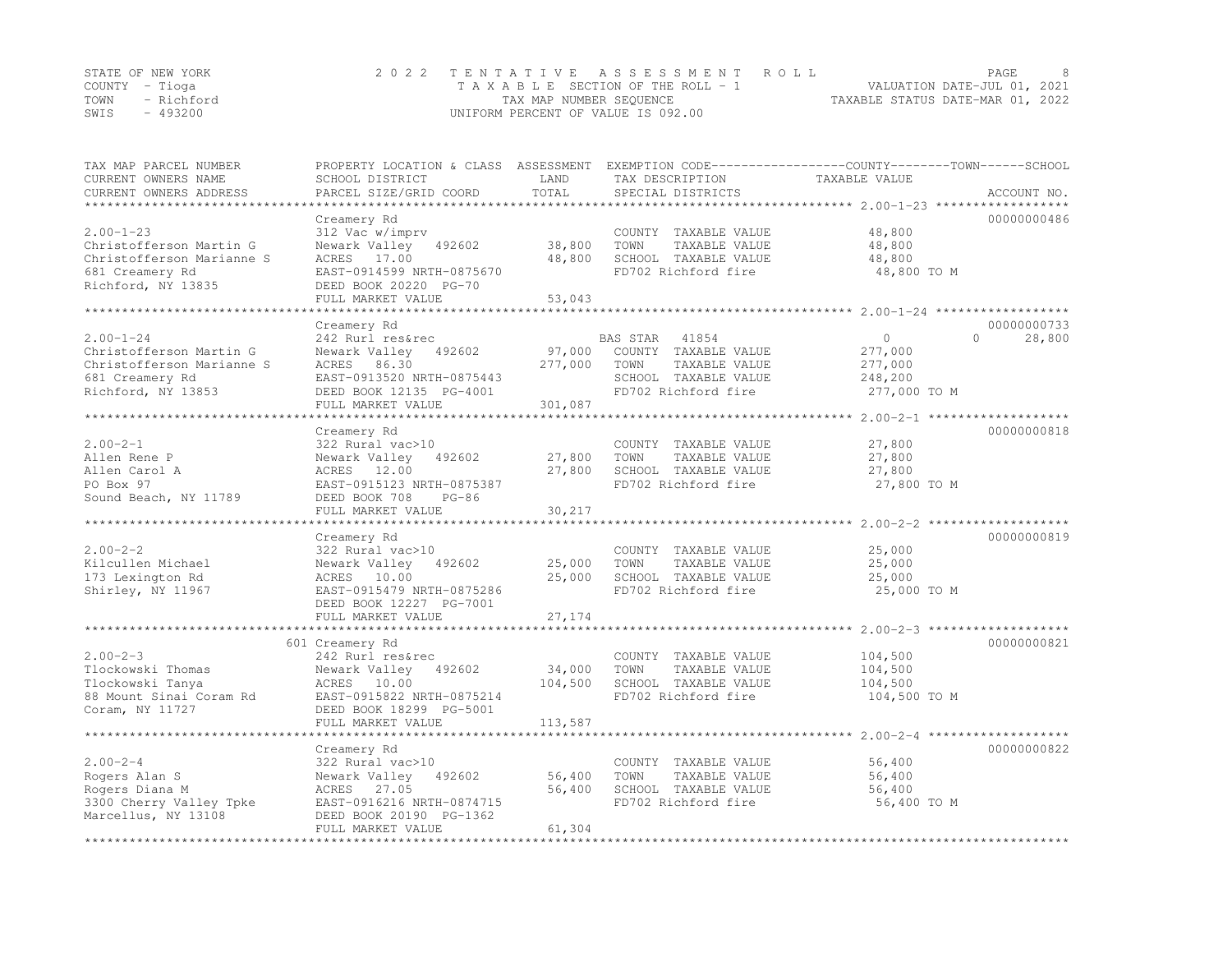|                | STATE OF NEW YORK | 2022 TENTATIVE ASSESSMENT ROLL                                 | PAGE |  |
|----------------|-------------------|----------------------------------------------------------------|------|--|
| COUNTY – Tioga |                   | VALUATION DATE-JUL 01, 2021<br>TAXABLE SECTION OF THE ROLL - 1 |      |  |
|                | TOWN - Richford   | TAXABLE STATUS DATE-MAR 01, 2022<br>TAX MAP NUMBER SEQUENCE    |      |  |
| SWIS           | - 493200          | UNIFORM PERCENT OF VALUE IS 092.00                             |      |  |

| TAX MAP PARCEL NUMBER<br>CURRENT OWNERS NAME               | PROPERTY LOCATION & CLASS ASSESSMENT EXEMPTION CODE----------------COUNTY-------TOWN------SCHOOL<br>SCHOOL DISTRICT | LAND    | TAX DESCRIPTION                               | TAXABLE VALUE      |             |
|------------------------------------------------------------|---------------------------------------------------------------------------------------------------------------------|---------|-----------------------------------------------|--------------------|-------------|
| CURRENT OWNERS ADDRESS                                     | PARCEL SIZE/GRID COORD                                                                                              | TOTAL   | SPECIAL DISTRICTS                             |                    | ACCOUNT NO. |
|                                                            |                                                                                                                     |         |                                               |                    | 00000000823 |
| $2.00 - 2 - 5$                                             | Creamery Rd<br>312 Vac w/imprv                                                                                      |         | COUNTY TAXABLE VALUE                          | 45,100             |             |
| Reeves Caswell A                                           | Newark Valley 492602                                                                                                | 35,700  | TOWN<br>TAXABLE VALUE                         | 45,100             |             |
| Reeves Linda A                                             | ACRES<br>6.95                                                                                                       | 45,100  | SCHOOL TAXABLE VALUE                          | 45,100             |             |
| 5939 State Route 17C                                       | EAST-0916876 NRTH-0874830                                                                                           |         | FD702 Richford fire                           | 45,100 TO M        |             |
| Endicott, NY 13760                                         | DEED BOOK 20190 PG-1851                                                                                             |         |                                               |                    |             |
|                                                            | FULL MARKET VALUE                                                                                                   | 49,022  |                                               |                    |             |
|                                                            |                                                                                                                     |         |                                               |                    |             |
|                                                            | Creamery Rd                                                                                                         |         |                                               |                    | 00000000824 |
| $2.00 - 2 - 6$                                             | 314 Rural vac<10                                                                                                    |         | COUNTY TAXABLE VALUE                          | 35,500             |             |
| Hrustic Paul M                                             | Newark Valley 492602                                                                                                | 35,500  | TOWN<br>TAXABLE VALUE                         | 35,500             |             |
| Hrustic Caridad                                            | 6.88<br>ACRES                                                                                                       | 35,500  | SCHOOL TAXABLE VALUE                          | 35,500             |             |
| 74 South Harrison Ave                                      | EAST-0917543 NRTH-0874484                                                                                           |         | FD702 Richford fire                           | 35,500 TO M        |             |
| Iselin, NJ 08830                                           | DEED BOOK 706<br>PG-230                                                                                             |         |                                               |                    |             |
|                                                            | FULL MARKET VALUE                                                                                                   | 38,587  |                                               |                    |             |
|                                                            |                                                                                                                     |         |                                               |                    |             |
|                                                            | 455 Creamery Rd                                                                                                     |         |                                               |                    | 00000000825 |
| $2.00 - 2 - 7$                                             | 312 Vac w/imprv                                                                                                     |         | COUNTY TAXABLE VALUE                          | 48,000             |             |
| Perry David                                                | Newark Valley 492602                                                                                                | 24,000  | TOWN<br>TAXABLE VALUE                         | 48,000             |             |
| 455 Creamery Road                                          | ACRES<br>5.01                                                                                                       | 48,000  | SCHOOL TAXABLE VALUE                          | 48,000             |             |
| Richford, NY 13835                                         | EAST-0918107 NRTH-0874513<br>DEED BOOK 14000 PG-2660                                                                |         | FD702 Richford fire                           | 48,000 TO M        |             |
|                                                            | FULL MARKET VALUE                                                                                                   | 52,174  |                                               |                    |             |
|                                                            |                                                                                                                     |         |                                               |                    |             |
|                                                            | Creamery Rd                                                                                                         |         |                                               |                    | 00000000826 |
| $2.00 - 2 - 8$                                             | 322 Rural vac>10                                                                                                    |         | COUNTY TAXABLE VALUE                          | 43,700             |             |
| Fasehun Olufemi                                            | Newark Valley 492602                                                                                                | 43,700  | TOWN<br>TAXABLE VALUE                         | 43,700             |             |
| 86 East Mcclellan Ave                                      | 10.00<br>ACRES                                                                                                      | 43,700  | SCHOOL TAXABLE VALUE                          | 43,700             |             |
| Livingston, NJ 07039                                       | EAST-0917751 NRTH-0874084                                                                                           |         | FD702 Richford fire                           | 43,700 TO M        |             |
|                                                            | DEED BOOK 709<br>PG-319                                                                                             |         |                                               |                    |             |
|                                                            | FULL MARKET VALUE                                                                                                   | 47,500  |                                               |                    |             |
|                                                            |                                                                                                                     |         |                                               |                    |             |
|                                                            | Creamery Rd                                                                                                         |         |                                               |                    | 00000000827 |
| $2.00 - 2 - 9$                                             | 322 Rural vac>10                                                                                                    |         | COUNTY TAXABLE VALUE                          | 61,500             |             |
| Trussell P. Taylor                                         | Newark Valley 492602                                                                                                | 61,500  | TOWN<br>TAXABLE VALUE                         | 61,500             |             |
| Morris Amanda C                                            | ACRES 40.00                                                                                                         | 61,500  | SCHOOL TAXABLE VALUE                          | 61,500             |             |
| 7 Albain Cir                                               | EAST-0916850 NRTH-0873756                                                                                           |         | FD702 Richford fire                           | 61,500 TO M        |             |
| Greenville, SC 29617                                       | DEED BOOK 14907 PG-1001                                                                                             |         |                                               |                    |             |
|                                                            | FULL MARKET VALUE                                                                                                   | 66,848  |                                               |                    |             |
|                                                            |                                                                                                                     |         |                                               |                    | 00000000828 |
|                                                            | 425 Creamery Rd                                                                                                     |         |                                               |                    |             |
| $2.00 - 2 - 10$                                            | 240 Rural res<br>Newark Valley 492602                                                                               | 49,000  | COUNTY TAXABLE VALUE<br>TOWN<br>TAXABLE VALUE | 163,200<br>163,200 |             |
| -----<br>Woodmansee Jeffrey A<br>Nichol-Woodmansee Heidi L | ACRES 32.00                                                                                                         | 163,200 | SCHOOL TAXABLE VALUE                          | 163,200            |             |
| 425 Creamery Rd                                            | EAST-0917684 NRTH-0873188                                                                                           |         | FD702 Richford fire                           | 163,200 TO M       |             |
| Richford, NY 13835                                         | DEED BOOK 20210 PG-132                                                                                              |         |                                               |                    |             |
|                                                            | FULL MARKET VALUE                                                                                                   | 177,391 |                                               |                    |             |
|                                                            |                                                                                                                     |         |                                               |                    |             |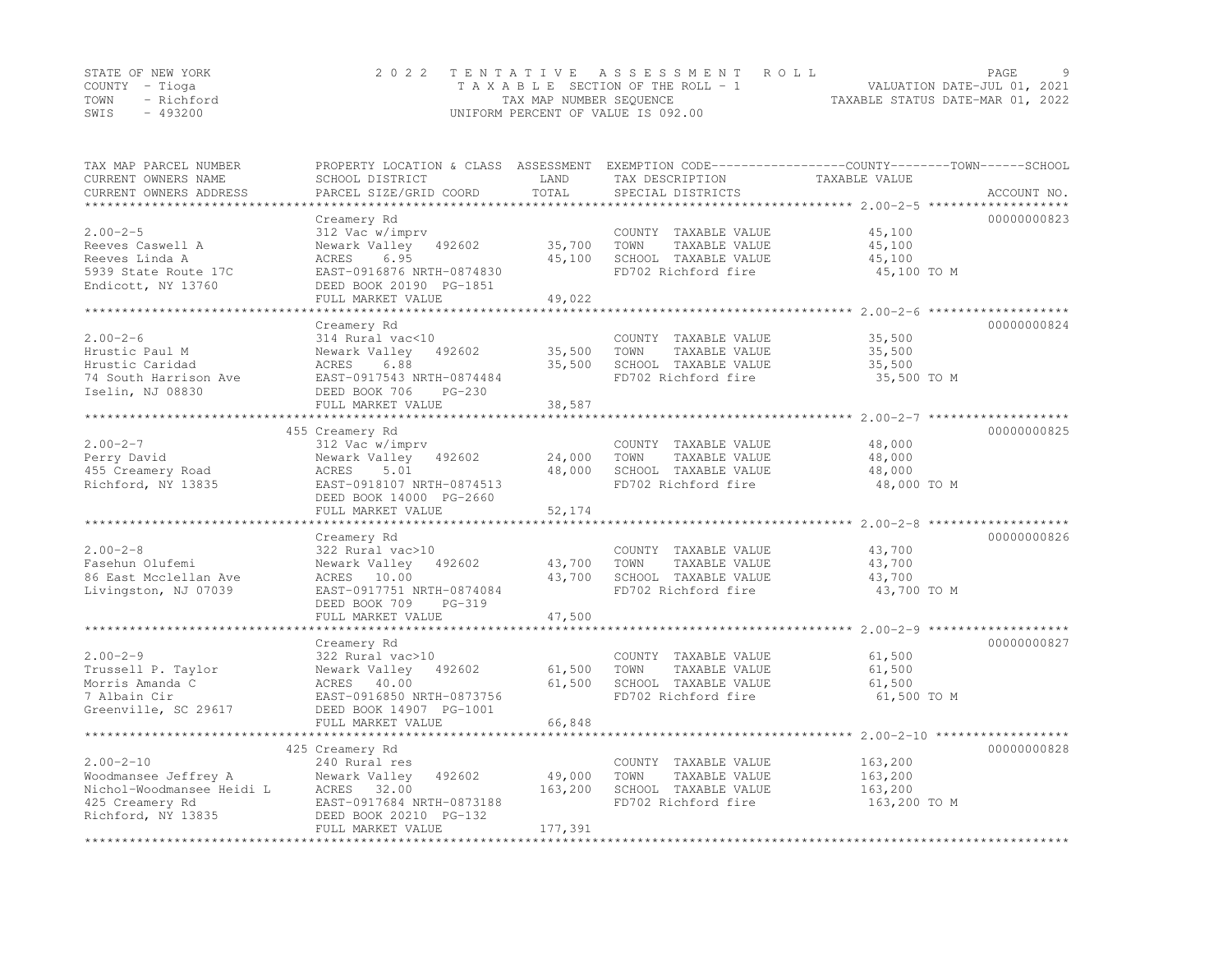|                | STATE OF NEW YORK | 2022 TENTATIVE ASSESSMENT ROLL                              | PAGE                        | 10 |
|----------------|-------------------|-------------------------------------------------------------|-----------------------------|----|
| COUNTY – Tioga |                   | T A X A B L E SECTION OF THE ROLL - 1                       | VALUATION DATE-JUL 01, 2021 |    |
|                | TOWN - Richford   | TAXABLE STATUS DATE-MAR 01, 2022<br>TAX MAP NUMBER SEQUENCE |                             |    |
| SWIS           | - 493200          | UNIFORM PERCENT OF VALUE IS 092.00                          |                             |    |

| TAX MAP PARCEL NUMBER<br>CURRENT OWNERS NAME<br>CURRENT OWNERS ADDRESS                                             | PROPERTY LOCATION & CLASS ASSESSMENT<br>SCHOOL DISTRICT<br>PARCEL SIZE/GRID COORD                                                                                                                     | LAND<br>TOTAL                | TAX DESCRIPTION<br>SPECIAL DISTRICTS                                                         | EXEMPTION CODE-----------------COUNTY-------TOWN------SCHOOL<br>TAXABLE VALUE<br>ACCOUNT NO. |
|--------------------------------------------------------------------------------------------------------------------|-------------------------------------------------------------------------------------------------------------------------------------------------------------------------------------------------------|------------------------------|----------------------------------------------------------------------------------------------|----------------------------------------------------------------------------------------------|
| ********************<br>$2.00 - 2 - 11$<br>Skowron Jan<br>Skowron Anna<br>280 Concord Ave<br>Lindenhurst, NY 11757 | Robinson Hollow Rd<br>322 Rural vac>10<br>Newark Valley<br>492602<br>ACRES 20.02<br>EAST-0917167 NRTH-0872281<br>DEED BOOK 707<br>$PG-068$<br>FULL MARKET VALUE<br>********************************** | 38,200<br>38,200<br>41,522   | COUNTY TAXABLE VALUE<br>TOWN<br>TAXABLE VALUE<br>SCHOOL TAXABLE VALUE<br>FD702 Richford fire | 00000000829<br>38,200<br>38,200<br>38,200<br>38,200 TO M                                     |
| $2.00 - 2 - 12$<br>Skowron Jan<br>Skowron Anna<br>280 Concord Ave<br>Lindenhurst, NY 11757                         | Robinson Hollow Rd<br>314 Rural vac<10<br>Newark Valley 492602<br>5.04<br>ACRES<br>EAST-0916797 NRTH-0871941<br>DEED BOOK 708<br>$PG-293$<br>FULL MARKET VALUE                                        | 17,300<br>17,300<br>18,804   | COUNTY TAXABLE VALUE<br>TAXABLE VALUE<br>TOWN<br>SCHOOL TAXABLE VALUE<br>FD702 Richford fire | 00000000834<br>17,300<br>17,300<br>17,300<br>17,300 TO M                                     |
| $2.00 - 2 - 13$<br>Jordan Joshua F<br>651 Robinson Hollow Rd<br>Richford, NY 13835                                 | 651 Robinson Hollow Rd<br>240 Rural res<br>Newark Valley<br>492602<br>ACRES 10.00 BANK<br>500<br>EAST-0917756 NRTH-0872092<br>DEED BOOK 17617 PG-7001<br>FULL MARKET VALUE                            | 34,000<br>100,000<br>108,696 | COUNTY TAXABLE VALUE<br>TOWN<br>TAXABLE VALUE<br>SCHOOL TAXABLE VALUE<br>FD702 Richford fire | 00000000835<br>100,000<br>100,000<br>100,000<br>100,000 TO M                                 |
| $2.00 - 2 - 14$<br>Woodmansee Jeffrey A<br>Nichol-Woodmansee Heidi L<br>425 Creamery Road<br>Richford, NY 13835    | Creamery Rd<br>322 Rural vac>10<br>492602<br>Newark Valley<br>ACRES<br>10.00<br>EAST-0918198 NRTH-0872472<br>DEED BOOK 20210 PG-133<br>FULL MARKET VALUE                                              | 25,000<br>25,000<br>27,174   | COUNTY TAXABLE VALUE<br>TAXABLE VALUE<br>TOWN<br>SCHOOL TAXABLE VALUE<br>FD702 Richford fire | 00000000836<br>25,000<br>25,000<br>25,000<br>25,000 TO M                                     |
| $2.00 - 2 - 15$<br>DelGuidice Patricia<br>70 W 46th St<br>Bayonne, NJ 07002                                        | Creamery Rd<br>314 Rural vac<10<br>Newark Valley<br>492602<br>ACRES<br>5.01<br>EAST-0918311 NRTH-0871960<br>DEED BOOK 12885 PG-3001<br>FULL MARKET VALUE<br>****************************              | 17,200<br>17,200<br>18,696   | COUNTY TAXABLE VALUE<br>TOWN<br>TAXABLE VALUE<br>SCHOOL TAXABLE VALUE<br>FD702 Richford fire | 00000000837<br>17,200<br>17,200<br>17,200<br>17,200 TO M                                     |
| $2.00 - 2 - 16$<br>Wojciechowicz Donald C<br>Wojciechowicz Lori A<br>135 Old South Plank Rd<br>Walden, NY 12586    | Robinson Hollow Rd<br>210 1 Family Res<br>Newark Valley 492602<br>ACRES<br>5.04<br>EAST-0918893 NRTH-0871935<br>DEED BOOK 707<br>$PG-055$<br>FULL MARKET VALUE                                        | 26,300<br>81,800<br>88,913   | COUNTY TAXABLE VALUE<br>TAXABLE VALUE<br>TOWN<br>SCHOOL TAXABLE VALUE<br>FD702 Richford fire | 00000000838<br>81,800<br>81,800<br>81,800<br>81,800 TO M                                     |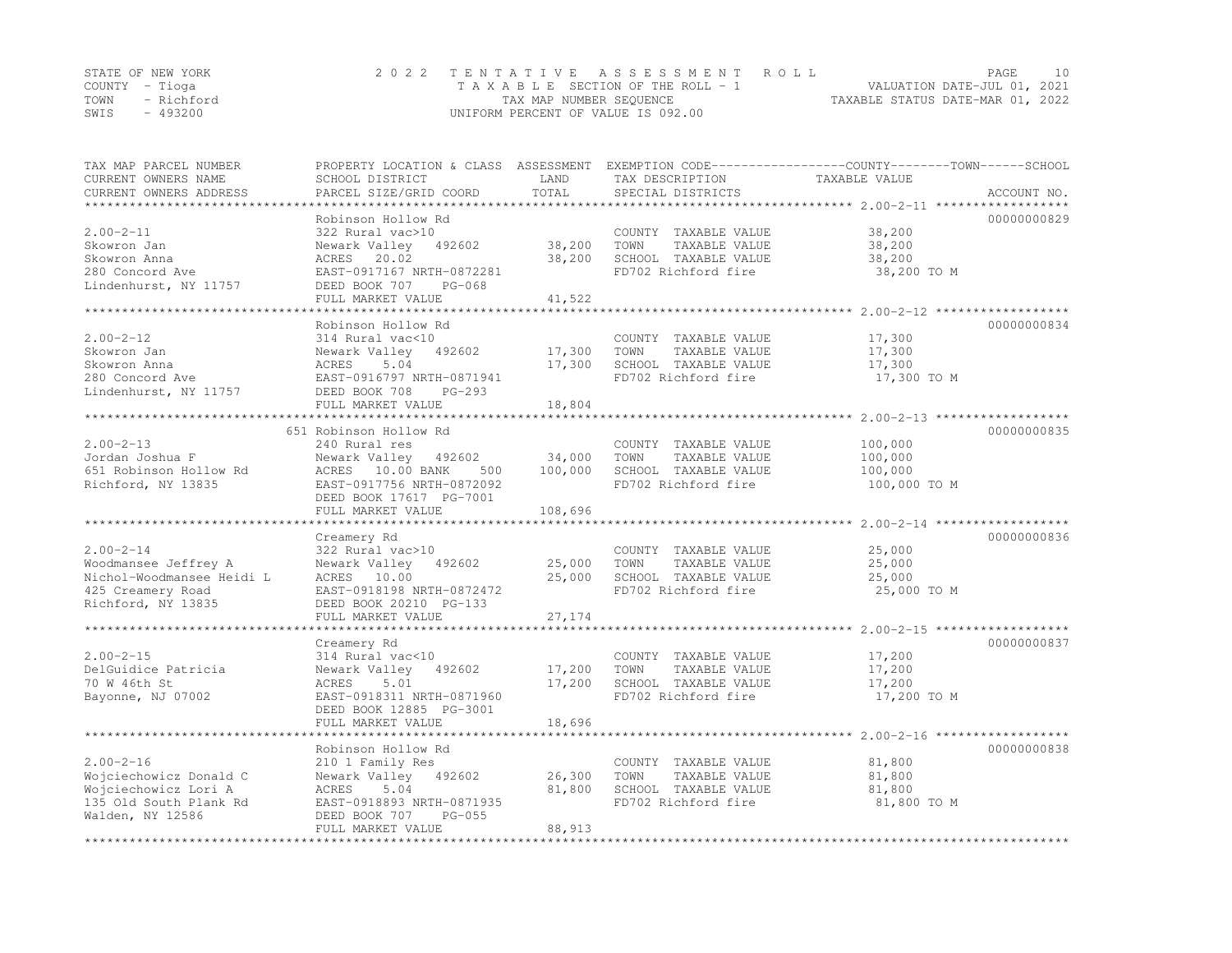|      | STATE OF NEW YORK | 2022 TENTATIVE ASSESSMENT ROLL                                 | PAGE |  |
|------|-------------------|----------------------------------------------------------------|------|--|
|      | COUNTY – Tioga    | VALUATION DATE-JUL 01, 2021<br>TAXABLE SECTION OF THE ROLL - 1 |      |  |
| TOWN | - Richford        | TAXABLE STATUS DATE-MAR 01, 2022<br>TAX MAP NUMBER SEQUENCE    |      |  |
| SWIS | $-493200$         | UNIFORM PERCENT OF VALUE IS 092.00                             |      |  |

| TAX MAP PARCEL NUMBER<br>CURRENT OWNERS NAME<br>CURRENT OWNERS ADDRESS         | SCHOOL DISTRICT<br>PARCEL SIZE/GRID COORD                                                                                                                | LAND<br>TOTAL              | TAX DESCRIPTION<br>SPECIAL DISTRICTS                                                         | PROPERTY LOCATION & CLASS ASSESSMENT EXEMPTION CODE----------------COUNTY-------TOWN-----SCHOOL<br>TAXABLE VALUE<br>ACCOUNT NO. |
|--------------------------------------------------------------------------------|----------------------------------------------------------------------------------------------------------------------------------------------------------|----------------------------|----------------------------------------------------------------------------------------------|---------------------------------------------------------------------------------------------------------------------------------|
|                                                                                |                                                                                                                                                          | **********                 |                                                                                              |                                                                                                                                 |
| $2.00 - 2 - 17$<br>Vega John Jr<br>275 N Pine St<br>North Massapequa, NY 11758 | Matson Rd<br>314 Rural vac<10<br>Newark Valley<br>492602<br>ACRES<br>5.07<br>EAST-0919516 NRTH-0871941                                                   | 17,300<br>17,300           | COUNTY TAXABLE VALUE<br>TAXABLE VALUE<br>TOWN<br>SCHOOL TAXABLE VALUE<br>FD702 Richford fire | 00000000858<br>17,300<br>17,300<br>17,300<br>17,300 TO M                                                                        |
|                                                                                | DEED BOOK 20170 PG-4421<br>FULL MARKET VALUE                                                                                                             | 18,804                     |                                                                                              |                                                                                                                                 |
|                                                                                | **********************                                                                                                                                   |                            |                                                                                              |                                                                                                                                 |
|                                                                                | Matson Rd                                                                                                                                                |                            |                                                                                              | 00000000859                                                                                                                     |
| $2.00 - 2 - 18$<br>Vega John Jr<br>275 N Pine St<br>North Massapequa, NY 11758 | 314 Rural vac<10<br>Newark Valley<br>492602<br>5.13<br>ACRES<br>EAST-0919523 NRTH-0872274<br>DEED BOOK 20170 PG-4421                                     | 17,400<br>17,400           | COUNTY TAXABLE VALUE<br>TAXABLE VALUE<br>TOWN<br>SCHOOL TAXABLE VALUE<br>FD702 Richford fire | 17,400<br>17,400<br>17,400<br>17,400 TO M                                                                                       |
|                                                                                | FULL MARKET VALUE                                                                                                                                        | 18,913                     |                                                                                              |                                                                                                                                 |
|                                                                                |                                                                                                                                                          |                            |                                                                                              | 00000000860                                                                                                                     |
| $2.00 - 2 - 19$<br>Stella Ryan<br>1126 Pietro Dr<br>Endicott, NY 13760         | Creamery Rd<br>314 Rural vac<10<br>Newark Valley<br>492602<br>5.09<br>ACRES<br>EAST-0918886 NRTH-0872288<br>DEED BOOK 20210 PG-4824<br>FULL MARKET VALUE | 17,400<br>17,400<br>18,913 | COUNTY TAXABLE VALUE<br>TOWN<br>TAXABLE VALUE<br>SCHOOL TAXABLE VALUE<br>FD702 Richford fire | 17,400<br>17,400<br>17,400<br>17,400 TO M                                                                                       |
|                                                                                |                                                                                                                                                          |                            |                                                                                              |                                                                                                                                 |
| $2.00 - 2 - 20$<br>Gerhat Jeffrey K<br>2 Boiceville Rd<br>Richford, NY 13835   | Creamery Rd<br>314 Rural vac<10<br>Newark Valley<br>492602<br>ACRES<br>5.03<br>EAST-0918866 NRTH-0872641<br>DEED BOOK 20180 PG-3916<br>FULL MARKET VALUE | 17,300<br>17,300<br>18,804 | COUNTY TAXABLE VALUE<br>TOWN<br>TAXABLE VALUE<br>SCHOOL TAXABLE VALUE<br>FD702 Richford fire | 00000000861<br>17,300<br>17,300<br>17,300<br>17,300 TO M                                                                        |
|                                                                                |                                                                                                                                                          |                            |                                                                                              |                                                                                                                                 |
| $2.00 - 2 - 21$<br>Davis Stella<br>1126 Pietro Dr<br>Endicott, NY 13760        | Matson Rd<br>312 Vac w/imprv<br>Newark Valley<br>492602<br>ACRES<br>8.34<br>EAST-0919582 NRTH-0872677<br>DEED BOOK 21207 PG-2001                         | 22,500<br>27,500           | COUNTY TAXABLE VALUE<br>TOWN<br>TAXABLE VALUE<br>SCHOOL TAXABLE VALUE<br>FD702 Richford fire | 00000000862<br>27,500<br>27,500<br>27,500<br>27,500 TO M                                                                        |
|                                                                                | FULL MARKET VALUE<br>***********************                                                                                                             | 29,891                     |                                                                                              |                                                                                                                                 |
| $2.00 - 2 - 22$<br>Kearns John Jr<br>Kearns Maureen<br>PO Box 75               | Creamery Rd<br>322 Rural vac>10<br>Newark Valley<br>492602<br>ACRES 15.01<br>EAST-0918881 NRTH-0873270                                                   | 31,700<br>31,700           | COUNTY TAXABLE VALUE<br>TAXABLE VALUE<br>TOWN<br>SCHOOL TAXABLE VALUE<br>FD702 Richford fire | 00000000863<br>31,700<br>31,700<br>31,700<br>31,700 TO M                                                                        |
| Califon, NJ 07830                                                              | DEED BOOK 707<br>$PG-025$<br>FULL MARKET VALUE                                                                                                           | 34,457                     |                                                                                              |                                                                                                                                 |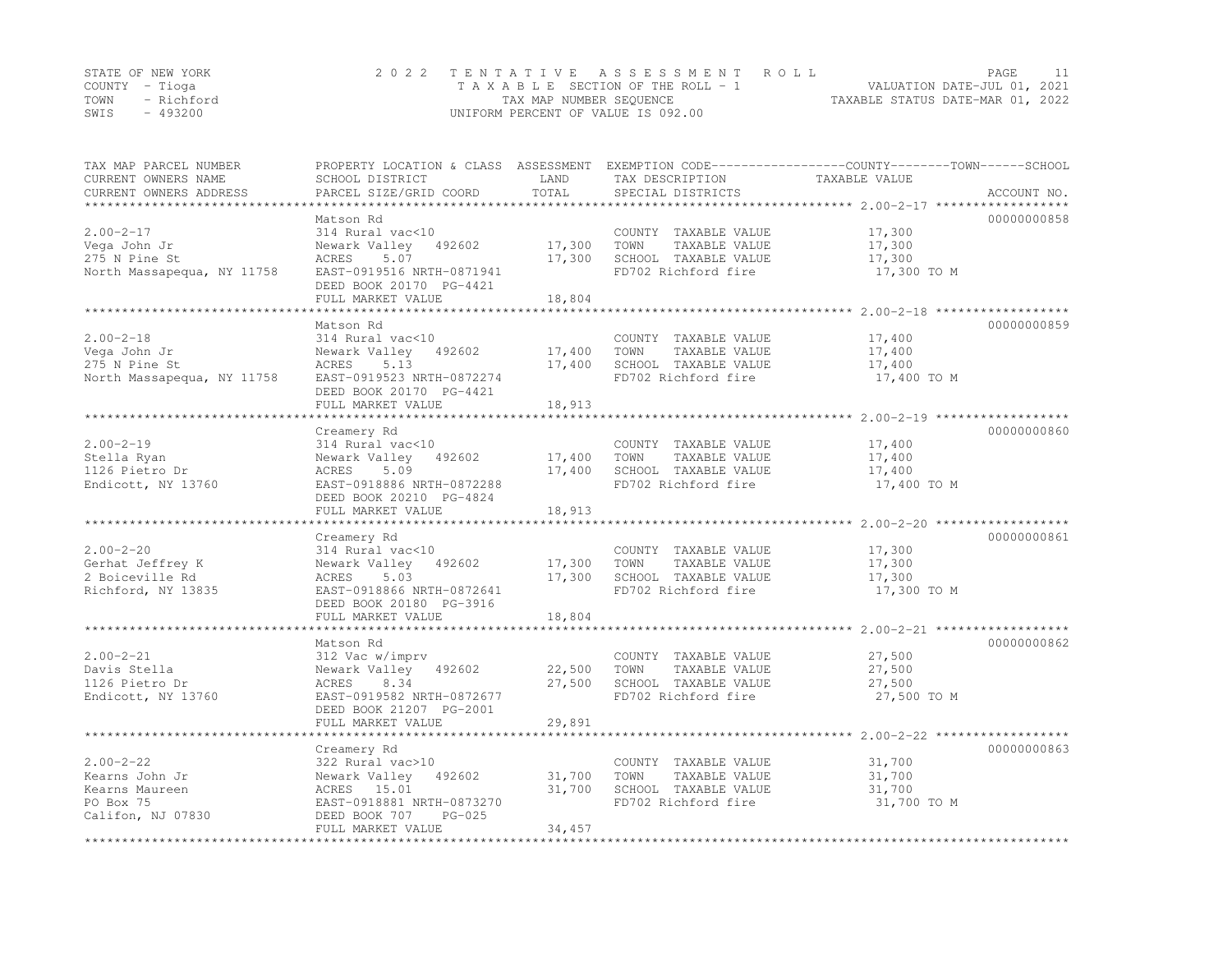|      | STATE OF NEW YORK | 2022 TENTATIVE ASSESSMENT ROLL     | PAGE                             | 12. |
|------|-------------------|------------------------------------|----------------------------------|-----|
|      | COUNTY – Tioga    | TAXABLE SECTION OF THE ROLL - 1    | VALUATION DATE-JUL 01, 2021      |     |
|      | TOWN - Richford   | TAX MAP NUMBER SEQUENCE            | TAXABLE STATUS DATE-MAR 01, 2022 |     |
| SWIS | - 493200          | UNIFORM PERCENT OF VALUE IS 092.00 |                                  |     |

| TAX MAP PARCEL NUMBER<br>CURRENT OWNERS NAME<br>CURRENT OWNERS ADDRESS                                                                                | SCHOOL DISTRICT<br>PARCEL SIZE/GRID COORD        | LAND<br>TOTAL | TAX DESCRIPTION<br>SPECIAL DISTRICTS | PROPERTY LOCATION & CLASS ASSESSMENT EXEMPTION CODE----------------COUNTY-------TOWN------SCHOOL<br>TAXABLE VALUE<br>ACCOUNT NO. |
|-------------------------------------------------------------------------------------------------------------------------------------------------------|--------------------------------------------------|---------------|--------------------------------------|----------------------------------------------------------------------------------------------------------------------------------|
|                                                                                                                                                       |                                                  |               |                                      |                                                                                                                                  |
|                                                                                                                                                       | 454 Creamery Rd                                  |               |                                      | 00000000864                                                                                                                      |
| $2.00 - 2 - 23$                                                                                                                                       | 240 Rural res                                    |               | COUNTY TAXABLE VALUE                 | 133,400                                                                                                                          |
| Hayes William F Jr                                                                                                                                    | Newark Valley 492602                             | 32,100        | TAXABLE VALUE<br>TOWN                | 133,400                                                                                                                          |
| 454 Creamery Rd                                                                                                                                       | ACRES 15.07                                      | 133,400       | SCHOOL TAXABLE VALUE                 | 133,400                                                                                                                          |
| Richford, NY 13835                                                                                                                                    | EAST-0918677 NRTH-0874354                        |               | FD702 Richford fire                  | 133,400 TO M                                                                                                                     |
|                                                                                                                                                       | DEED BOOK 14000 PG-1872                          |               |                                      |                                                                                                                                  |
|                                                                                                                                                       | FULL MARKET VALUE                                | 145,000       |                                      |                                                                                                                                  |
|                                                                                                                                                       |                                                  |               |                                      |                                                                                                                                  |
|                                                                                                                                                       | 489 Matson Rd                                    |               |                                      | 00000000865                                                                                                                      |
| $2.00 - 2 - 24$                                                                                                                                       | 242 Rurl res&rec                                 |               | ENH STAR 41834                       | $\overline{0}$<br>$\Omega$<br>71,900                                                                                             |
| Stell William E Sr                                                                                                                                    | Newark Valley 492602 39,700 COUNTY TAXABLE VALUE |               |                                      | 196,700                                                                                                                          |
|                                                                                                                                                       |                                                  | $500$ 196,700 | TOWN<br>TAXABLE VALUE                | 196,700                                                                                                                          |
|                                                                                                                                                       |                                                  |               | SCHOOL TAXABLE VALUE                 | 124,800                                                                                                                          |
| Stell William E Sr<br>Stell Marcia A (ACRES 15.03 BANK 500<br>489 Matson Rd (BAST-0919269 NRTH-0874295<br>Richford, NY 13835 (DEED BOOK 19879 PG-7001 |                                                  |               | FD702 Richford fire                  | 196,700 TO M                                                                                                                     |
|                                                                                                                                                       | FULL MARKET VALUE                                | 213,804       |                                      |                                                                                                                                  |
|                                                                                                                                                       |                                                  |               |                                      |                                                                                                                                  |
|                                                                                                                                                       | 539 Matson Rd                                    |               |                                      | 00000000866                                                                                                                      |
| $2.00 - 2 - 25$                                                                                                                                       | 240 Rural res                                    |               | COUNTY TAXABLE VALUE                 | 185,000                                                                                                                          |
|                                                                                                                                                       | Newark Valley 492602                             | 39,000        | TAXABLE VALUE<br>TOWN                | 185,000                                                                                                                          |
|                                                                                                                                                       | ACRES 15.10                                      | 185,000       | SCHOOL TAXABLE VALUE                 | 185,000                                                                                                                          |
| Wojcik Edward<br>Wojcik Patricia<br>PO Box 165<br>PO Box 165                                                                                          | EAST-0919364 NRTH-0875142                        |               | FD702 Richford fire                  | 185,000 TO M                                                                                                                     |
| Berkshire, NY 13736                                                                                                                                   | DEED BOOK 19474 PG-7001                          |               |                                      |                                                                                                                                  |
|                                                                                                                                                       | FULL MARKET VALUE                                | 201,087       |                                      |                                                                                                                                  |
|                                                                                                                                                       |                                                  |               |                                      | ******************** 2.00-2-26 *****************                                                                                 |
|                                                                                                                                                       | 470 Creamery Rd                                  |               |                                      | 00000000867                                                                                                                      |
| $2.00 - 2 - 26$                                                                                                                                       | 240 Rural res                                    |               | COUNTY TAXABLE VALUE                 | 121,400                                                                                                                          |
| Christofferson Martin G Jr Mewark Valley 492602                                                                                                       |                                                  | 55,800        | TOWN<br>TAXABLE VALUE                | 121,400                                                                                                                          |
| 470 Creamery Rd                                                                                                                                       | ACRES 30.09 BANK<br>77                           | 121,400       | SCHOOL TAXABLE VALUE                 | 121,400                                                                                                                          |
| Richford, NY 13835                                                                                                                                    | EAST-0918426 NRTH-0875701                        |               | FD702 Richford fire                  | 121,400 TO M                                                                                                                     |
|                                                                                                                                                       | DEED BOOK 20170 PG-56                            |               |                                      |                                                                                                                                  |
|                                                                                                                                                       | FULL MARKET VALUE                                | 131,957       |                                      |                                                                                                                                  |
|                                                                                                                                                       | ***********************                          | ************  |                                      | ************************ 2.00-2-27 *******************                                                                           |
|                                                                                                                                                       | Creamery Rd                                      |               |                                      | 00000000868                                                                                                                      |
| $2.00 - 2 - 27$                                                                                                                                       | 322 Rural vac>10                                 |               | COUNTY TAXABLE VALUE                 | 38,300                                                                                                                           |
| Goeckel Robert                                                                                                                                        | Newark Valley 492602                             | 38,300        | TOWN<br>TAXABLE VALUE                | 38,300                                                                                                                           |
| 316 Anderson Rd                                                                                                                                       | ACRES 20.04                                      | 38,300        | SCHOOL TAXABLE VALUE                 | 38,300                                                                                                                           |
| Vestal, NY 13850                                                                                                                                      | EAST-0917743 NRTH-0875749                        |               | FD702 Richford fire                  | 38,300 TO M                                                                                                                      |
|                                                                                                                                                       | DEED BOOK 14000 PG-1658                          |               |                                      |                                                                                                                                  |
|                                                                                                                                                       | FULL MARKET VALUE                                | 41,630        |                                      |                                                                                                                                  |
|                                                                                                                                                       |                                                  |               |                                      |                                                                                                                                  |
|                                                                                                                                                       | Creamery Rd                                      |               |                                      | 00000000869                                                                                                                      |
| $2.00 - 2 - 28$                                                                                                                                       | 322 Rural vac>10                                 |               | COUNTY TAXABLE VALUE                 | 43,700                                                                                                                           |
| Brackelmanns Sharon                                                                                                                                   | Newark Valley 492602                             | 43,700        | TAXABLE VALUE<br>TOWN                | 43,700                                                                                                                           |
| PO Box 285                                                                                                                                            | ACRES 10.02                                      | 43,700        | SCHOOL TAXABLE VALUE                 | 43,700                                                                                                                           |
| Ironia, NJ 07845                                                                                                                                      | EAST-0917398 NRTH-0875099                        |               | FD702 Richford fire                  | 43,700 TO M                                                                                                                      |
|                                                                                                                                                       | DEED BOOK 707<br>$PG-040$                        |               |                                      |                                                                                                                                  |
|                                                                                                                                                       | FULL MARKET VALUE                                | 47,500        |                                      |                                                                                                                                  |
|                                                                                                                                                       |                                                  |               |                                      |                                                                                                                                  |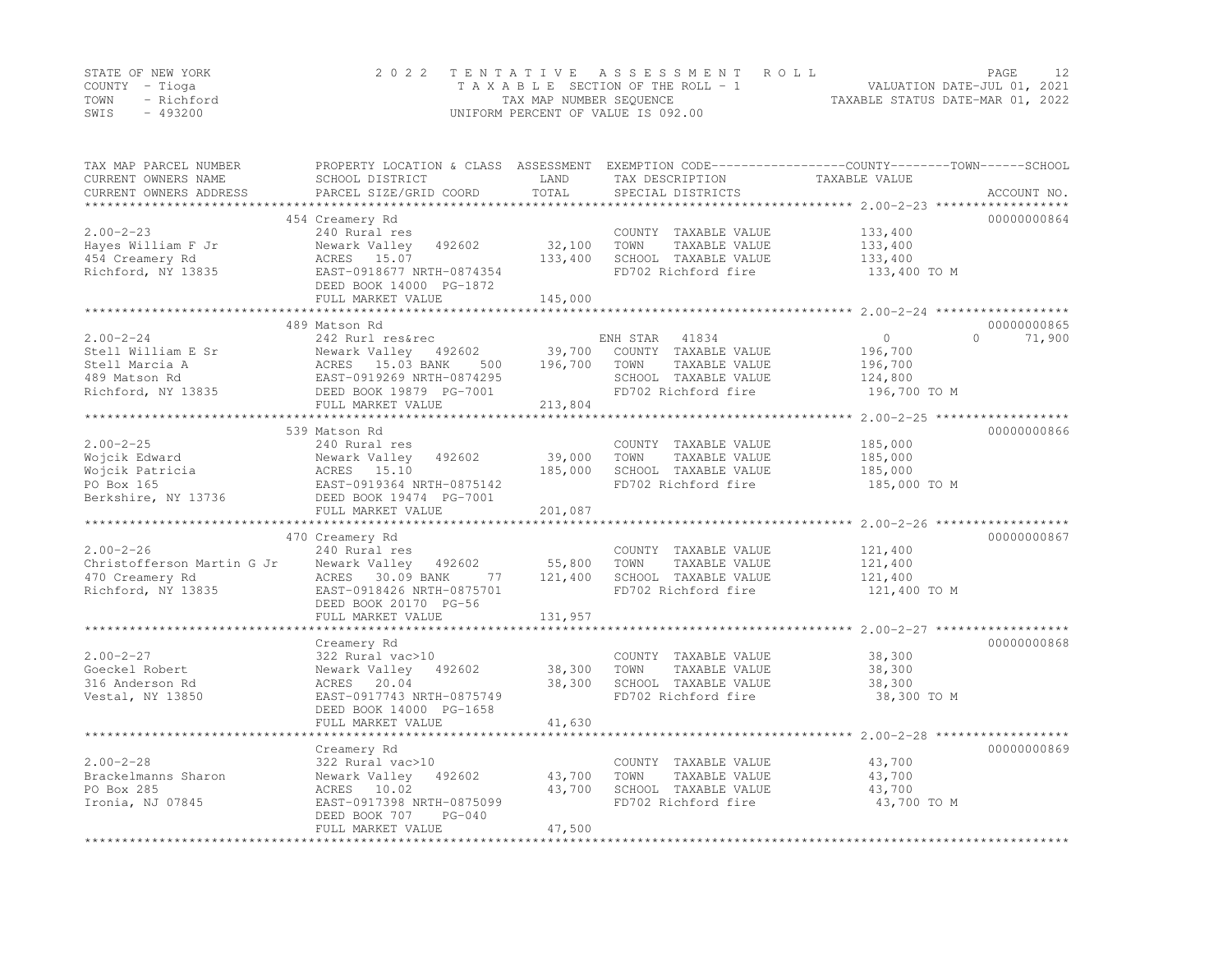|      | STATE OF NEW YORK | 2022 TENTATIVE ASSESSMENT ROLL     | PAGE                             |  |
|------|-------------------|------------------------------------|----------------------------------|--|
|      | COUNTY – Tioga    | TAXABLE SECTION OF THE ROLL - 1    | VALUATION DATE-JUL 01, 2021      |  |
|      | TOWN - Richford   | TAX MAP NUMBER SEQUENCE            | TAXABLE STATUS DATE-MAR 01, 2022 |  |
| SWIS | - 493200          | UNIFORM PERCENT OF VALUE IS 092.00 |                                  |  |

| TAX MAP PARCEL NUMBER<br>CURRENT OWNERS NAME<br>CURRENT OWNERS ADDRESS                                              | PROPERTY LOCATION & CLASS ASSESSMENT<br>SCHOOL DISTRICT<br>PARCEL SIZE/GRID COORD                                                                    | LAND<br>TOTAL              | TAX DESCRIPTION<br>SPECIAL DISTRICTS                                                         | EXEMPTION CODE-----------------COUNTY-------TOWN------SCHOOL<br>TAXABLE VALUE<br>ACCOUNT NO. |
|---------------------------------------------------------------------------------------------------------------------|------------------------------------------------------------------------------------------------------------------------------------------------------|----------------------------|----------------------------------------------------------------------------------------------|----------------------------------------------------------------------------------------------|
| $2.00 - 2 - 29$<br>Area 52 LLC<br>Irene Tomassetti<br>177 Beach 147th St<br>Neponsit, NY 11694                      | Creamery Rd<br>322 Rural vac>10<br>Newark Valley 492602<br>ACRES 15.01<br>EAST-0917105 NRTH-0875743<br>DEED BOOK 11717 PG-8001<br>FULL MARKET VALUE  | 31,700<br>31,700<br>34,457 | COUNTY TAXABLE VALUE<br>TOWN<br>TAXABLE VALUE<br>SCHOOL TAXABLE VALUE<br>FD702 Richford fire | 00000000870<br>31,700<br>31,700<br>31,700<br>31,700 TO M                                     |
| $2.00 - 2 - 31$<br>Wojcik Edward<br>Wojcik Patricia<br>PO Box 165<br>Berkshire, NY 13736                            | Matson Rd<br>322 Rural vac>10<br>Newark Valley 492602<br>ACRES 25.07<br>EAST-0919539 NRTH-0875912<br>DEED BOOK 20190 PG-1748<br>FULL MARKET VALUE    | 44,800<br>44,800<br>48,696 | COUNTY TAXABLE VALUE<br>TOWN<br>TAXABLE VALUE<br>SCHOOL TAXABLE VALUE<br>FD702 Richford fire | 00000000872<br>44,800<br>44,800<br>44,800<br>44,800 TO M                                     |
| $2.00 - 2 - 32$<br>Radgowski Living Trust<br>Radgowski, Trustee Thomas E<br>32 Sea Spray Dr<br>Centerport, NY 11721 | Matson Rd<br>322 Rural vac>10<br>113401<br>Marathon<br>ACRES 13.84<br>EAST-0920873 NRTH-0877236<br>DEED BOOK 14000 PG-675<br>FULL MARKET VALUE       | 30,200<br>30,200<br>32,826 | COUNTY TAXABLE VALUE<br>TOWN<br>TAXABLE VALUE<br>SCHOOL TAXABLE VALUE<br>FD702 Richford fire | 00000000873<br>30,200<br>30,200<br>30,200<br>30,200 TO M                                     |
| $2.00 - 2 - 33$<br>Diamond Paul C<br>Diamond Gregory R Sr.<br>8069 Ginger Road<br>Liverpool, NY 13088               | Matson Rd<br>322 Rural vac>10<br>113401<br>Marathon<br>ACRES<br>25.00<br>EAST-0921688 NRTH-0877358<br>DEED BOOK 20220 PG-585<br>FULL MARKET VALUE    | 28,300<br>28,300<br>30,761 | COUNTY TAXABLE VALUE<br>TOWN<br>TAXABLE VALUE<br>SCHOOL TAXABLE VALUE<br>FD702 Richford fire | 00000000381<br>28,300<br>28,300<br>28,300<br>28,300 TO M                                     |
| $2.00 - 2 - 34$<br>Smith Parks Holdings LLC<br>730 Route 13<br>Cortland, NY 13045                                   | Matson Rd<br>322 Rural vac>10<br>Marathon<br>113401<br>ACRES 21.56<br>EAST-0920948 NRTH-0876345<br>DEED BOOK 20190 PG-3545<br>FULL MARKET VALUE      | 40,200<br>40,200<br>43,696 | COUNTY TAXABLE VALUE<br>TOWN<br>TAXABLE VALUE<br>SCHOOL TAXABLE VALUE<br>FD702 Richford fire | 00000000875<br>40,200<br>40,200<br>40,200<br>40,200 TO M                                     |
| $2.00 - 2 - 35$<br>Tlockowski Thomas<br>88 Mount Sinai Coram Rd<br>Coram, NY 11727                                  | Matson Rd<br>322 Rural vac>10<br>Marathon<br>113401<br>ACRES<br>20.04<br>EAST-0921308 NRTH-0875927<br>DEED BOOK 708<br>$PG-274$<br>FULL MARKET VALUE | 38,300<br>38,300<br>41,630 | COUNTY TAXABLE VALUE<br>TOWN<br>TAXABLE VALUE<br>SCHOOL TAXABLE VALUE<br>FD702 Richford fire | 00000000876<br>38,300<br>38,300<br>38,300<br>38,300 TO M                                     |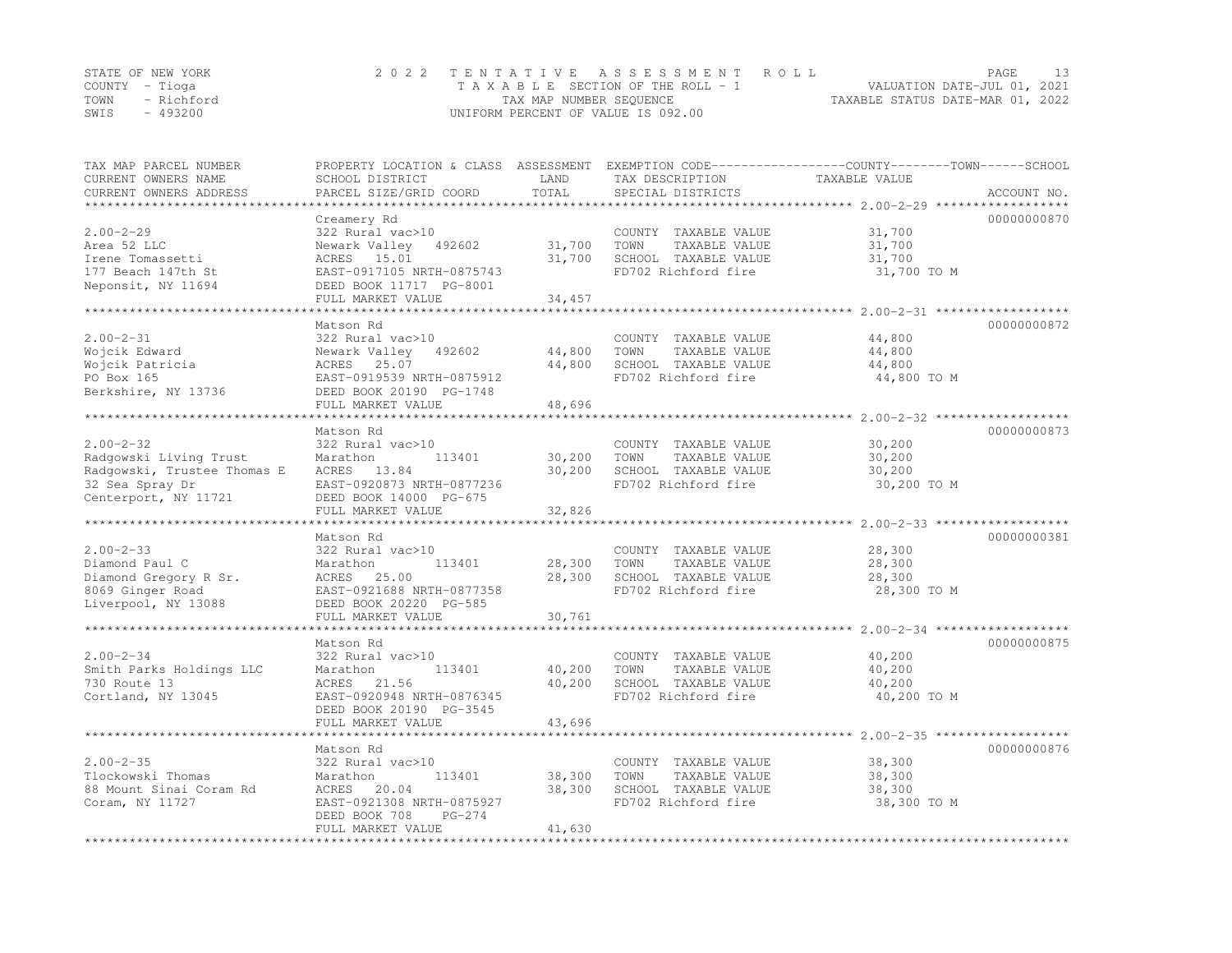|      | STATE OF NEW YORK | 2022 TENTATIVE ASSESSMENT ROLL     | PAGE                             |  |
|------|-------------------|------------------------------------|----------------------------------|--|
|      | COUNTY – Tioga    | TAXABLE SECTION OF THE ROLL - 1    | VALUATION DATE-JUL 01, 2021      |  |
|      | TOWN - Richford   | TAX MAP NUMBER SEOUENCE            | TAXABLE STATUS DATE-MAR 01, 2022 |  |
| SWIS | - 493200          | UNIFORM PERCENT OF VALUE IS 092.00 |                                  |  |

| TAX MAP PARCEL NUMBER<br>CURRENT OWNERS NAME<br>CURRENT OWNERS ADDRESS           | PROPERTY LOCATION & CLASS ASSESSMENT<br>SCHOOL DISTRICT<br>PARCEL SIZE/GRID COORD                                                                      | LAND<br>TOTAL              | TAX DESCRIPTION<br>SPECIAL DISTRICTS                                                         | EXEMPTION CODE-----------------COUNTY-------TOWN------SCHOOL<br>TAXABLE VALUE<br>ACCOUNT NO. |
|----------------------------------------------------------------------------------|--------------------------------------------------------------------------------------------------------------------------------------------------------|----------------------------|----------------------------------------------------------------------------------------------|----------------------------------------------------------------------------------------------|
| *********************                                                            |                                                                                                                                                        |                            |                                                                                              |                                                                                              |
| $2.00 - 2 - 36$<br>Cole Romaine<br>PO Box 503<br>Northborough, MA 01532          | Matson Rd<br>314 Rural vac<10<br>Newark Valley 492602<br>ACRES<br>2.33<br>EAST-0920192 NRTH-0875266<br>DEED BOOK 707<br>$PG-270$<br>FULL MARKET VALUE  | 12,200<br>12,200<br>13,261 | COUNTY TAXABLE VALUE<br>TOWN<br>TAXABLE VALUE<br>SCHOOL TAXABLE VALUE<br>FD702 Richford fire | 00000000877<br>12,200<br>12,200<br>12,200<br>12,200 TO M                                     |
|                                                                                  | ***********************                                                                                                                                |                            |                                                                                              |                                                                                              |
| $2.00 - 2 - 37$<br>Cole Romaine<br>PO Box 503<br>Northborough, MA 01532          | Matson Rd<br>322 Rural vac>10<br>Marathon<br>113401<br>ACRES 29.11<br>EAST-0921258 NRTH-0875276<br>DEED BOOK 707<br>PG-270<br>FULL MARKET VALUE        | 50,000<br>50,000<br>54,348 | COUNTY TAXABLE VALUE<br>TAXABLE VALUE<br>TOWN<br>SCHOOL TAXABLE VALUE<br>FD702 Richford fire | 00000000878<br>50,000<br>50,000<br>50,000<br>50,000 TO M                                     |
|                                                                                  |                                                                                                                                                        |                            |                                                                                              |                                                                                              |
| $2.00 - 2 - 38$<br>Stebbins Charles<br>11 John Street<br>Newark Valley, NY 13811 | Matson Rd<br>314 Rural vac<10<br>Newark Valley<br>492602<br>ACRES<br>9.45<br>EAST-0920032 NRTH-0874835<br>DEED BOOK 20200 PG-2817<br>FULL MARKET VALUE | 24,200<br>24,200<br>26,304 | COUNTY TAXABLE VALUE<br>TOWN<br>TAXABLE VALUE<br>SCHOOL TAXABLE VALUE<br>FD702 Richford fire | 00000000879<br>24,200<br>24,200<br>24,200<br>24,200 TO M                                     |
|                                                                                  |                                                                                                                                                        |                            |                                                                                              | ******************************** 2.00-2-39 ******************                                |
| $2.00 - 2 - 39$<br>Stebbins Charles<br>11 John Street<br>Newark Valley, NY 13811 | Matson Rd<br>314 Rural vac<10<br>113401<br>Marathon<br>ACRES<br>5.60<br>EAST-0920643 NRTH-0874740<br>DEED BOOK 20200 PG-2817<br>FULL MARKET VALUE      | 18,300<br>18,300<br>19,891 | COUNTY TAXABLE VALUE<br>TAXABLE VALUE<br>TOWN<br>SCHOOL TAXABLE VALUE<br>FD702 Richford fire | 00000000880<br>18,300<br>18,300<br>18,300<br>18,300 TO M                                     |
|                                                                                  |                                                                                                                                                        |                            |                                                                                              |                                                                                              |
| $2.00 - 2 - 40$<br>Delquidice Patricia J<br>70 West 46Th St<br>Bayonne, NJ 07002 | Matson Rd<br>322 Rural vac>10<br>Newark Valley<br>492602<br>ACRES 11.29<br>EAST-0920050 NRTH-0874233<br>DEED BOOK 709<br>PG-059<br>FULL MARKET VALUE   | 26,900<br>26,900<br>29,239 | COUNTY TAXABLE VALUE<br>TOWN<br>TAXABLE VALUE<br>SCHOOL TAXABLE VALUE<br>FD702 Richford fire | 00000000881<br>26,900<br>26,900<br>26,900<br>26,900 TO M                                     |
|                                                                                  | **********************                                                                                                                                 | * * * * * * * * * * * *    |                                                                                              |                                                                                              |
| $2.00 - 2 - 41$<br>Delquidice Patricia J<br>70 West 46Th St<br>Bayonne, NJ 07002 | Matson Rd<br>322 Rural vac>10<br>Marathon<br>113401<br>ACRES 28.75<br>EAST-0921320 NRTH-0874394<br>DEED BOOK 709<br>$PG-059$<br>FULL MARKET VALUE      | 49,600<br>49,600<br>53,913 | COUNTY TAXABLE VALUE<br>TOWN<br>TAXABLE VALUE<br>SCHOOL TAXABLE VALUE<br>FD702 Richford fire | 00000000882<br>49,600<br>49,600<br>49,600<br>49,600 TO M                                     |
|                                                                                  |                                                                                                                                                        |                            |                                                                                              |                                                                                              |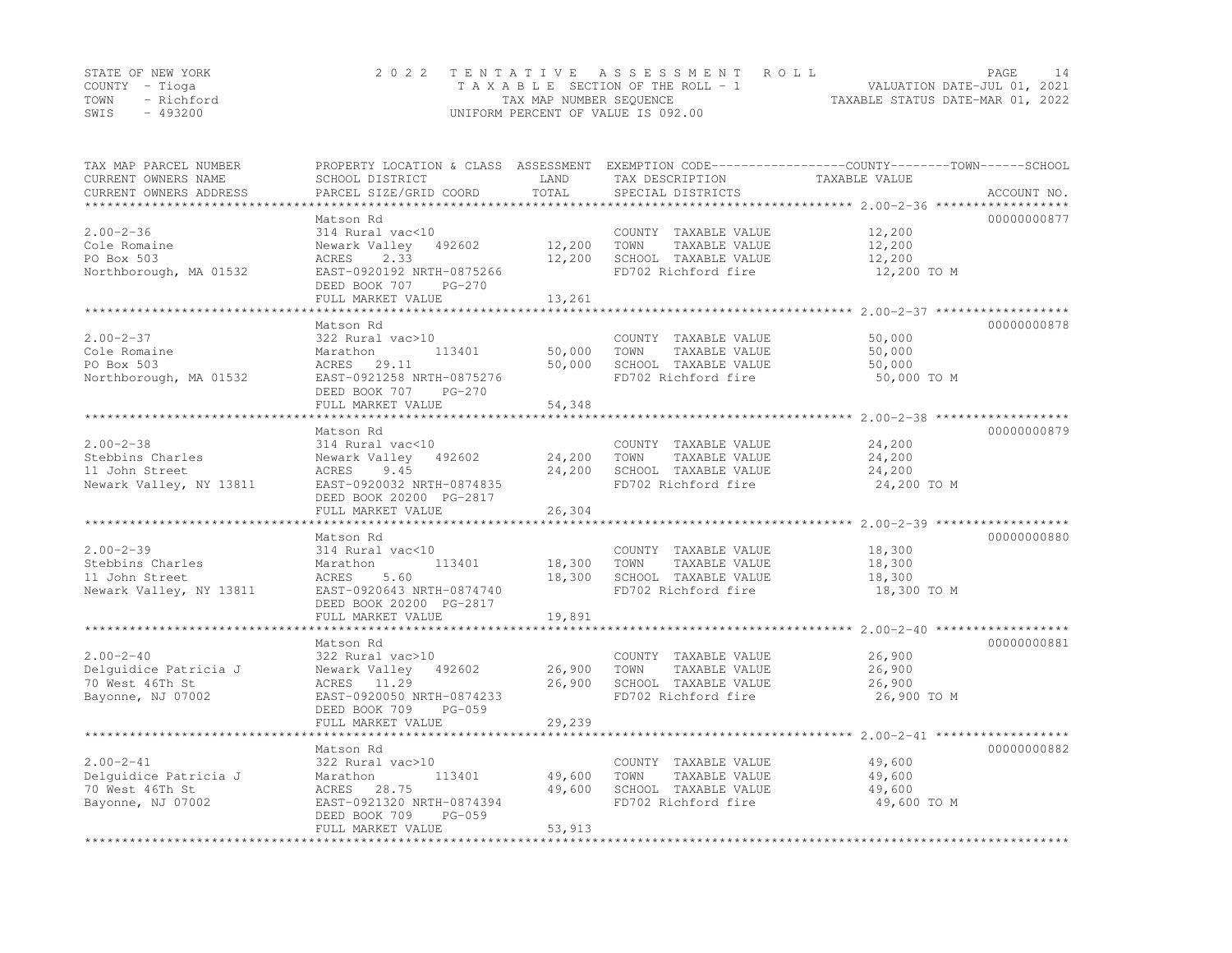|      | STATE OF NEW YORK | 2022 TENTATIVE ASSESSMENT ROLL     | PAGE.                            |
|------|-------------------|------------------------------------|----------------------------------|
|      | COUNTY – Tioga    | TAXABLE SECTION OF THE ROLL - 1    | VALUATION DATE-JUL 01, 2021      |
| TOWN | - Richford        | TAX MAP NUMBER SEQUENCE            | TAXABLE STATUS DATE-MAR 01, 2022 |
| SWIS | - 493200          | UNIFORM PERCENT OF VALUE IS 092.00 |                                  |

| TAX MAP PARCEL NUMBER<br>CURRENT OWNERS NAME | PROPERTY LOCATION & CLASS ASSESSMENT<br>SCHOOL DISTRICT | LAND             | EXEMPTION CODE-----------------COUNTY-------TOWN------SCHOOL<br>TAX DESCRIPTION | TAXABLE VALUE                                     |             |
|----------------------------------------------|---------------------------------------------------------|------------------|---------------------------------------------------------------------------------|---------------------------------------------------|-------------|
| CURRENT OWNERS ADDRESS                       | PARCEL SIZE/GRID COORD                                  | TOTAL            | SPECIAL DISTRICTS                                                               |                                                   | ACCOUNT NO. |
|                                              |                                                         |                  |                                                                                 |                                                   |             |
|                                              | Matson Rd                                               |                  |                                                                                 |                                                   | 00000000883 |
| $2.00 - 2 - 42$                              | 312 Vac w/imprv                                         |                  | PRI FOR LD 47460                                                                | 14,884<br>14,884                                  | 14,884      |
| Schermerhorn Frank                           | Newark Valley 492602<br>22.85                           | 41,900<br>47,500 | COUNTY TAXABLE VALUE                                                            | 32,616                                            |             |
| 36 South Sunset Dr<br>Kirkwood, NY 13795     | ACRES<br>EAST-0919949 NRTH-0873555                      |                  | TOWN<br>TAXABLE VALUE<br>SCHOOL TAXABLE VALUE                                   | 32,616<br>32,616                                  |             |
|                                              | DEED BOOK 20210 PG-2941                                 |                  | FD702 Richford fire                                                             | 47,500 TO M                                       |             |
| MAY BE SUBJECT TO PAYMENT                    | FULL MARKET VALUE                                       | 51,630           |                                                                                 |                                                   |             |
| UNDER RPTL480A UNTIL 2031                    |                                                         |                  |                                                                                 |                                                   |             |
|                                              |                                                         |                  |                                                                                 |                                                   |             |
|                                              | Matson Rd                                               |                  |                                                                                 |                                                   | 00000000884 |
| $2.00 - 2 - 43$                              | 322 Rural vac>10                                        |                  | PRI FOR LD 47460                                                                | 66,722<br>66,722                                  | 66,722      |
| Schermerhorn Frank                           | Marathon<br>113401                                      | 87,400           | COUNTY TAXABLE VALUE                                                            | 20,678                                            |             |
| 36 South Sunset Dr                           | ACRES<br>65.88                                          | 87,400           | TOWN<br>TAXABLE VALUE                                                           | 20,678                                            |             |
| Kirkwood, NY 13795                           | EAST-0922145 NRTH-0873700                               |                  | SCHOOL TAXABLE VALUE                                                            | 20,678                                            |             |
|                                              | DEED BOOK 20210 PG-2941                                 |                  | FD702 Richford fire                                                             | 87,400 TO M                                       |             |
| MAY BE SUBJECT TO PAYMENT                    | FULL MARKET VALUE                                       | 95,000           |                                                                                 |                                                   |             |
| UNDER RPTL480A UNTIL 2031                    |                                                         |                  |                                                                                 |                                                   |             |
|                                              |                                                         |                  |                                                                                 |                                                   |             |
|                                              | Matson Rd                                               |                  |                                                                                 |                                                   | 00000000885 |
| $2.00 - 2 - 44$                              | 322 Rural vac>10                                        |                  | COUNTY TAXABLE VALUE                                                            | 36,200                                            |             |
| Zupan Gary J                                 | Newark Valley 492602                                    | 36,200           | TOWN<br>TAXABLE VALUE                                                           | 36,200                                            |             |
| Haeni Elizabeth A                            | ACRES 15.00                                             | 36,200           | SCHOOL TAXABLE VALUE                                                            | 36,200                                            |             |
| 50 Meadow Glenn Rd                           | EAST-0920237 NRTH-0873053                               |                  | FD702 Richford fire                                                             | 36,200 TO M                                       |             |
| Northport, NY 11768                          | DEED BOOK 19444 PG-9001                                 |                  |                                                                                 |                                                   |             |
|                                              | FULL MARKET VALUE                                       | 39,348           |                                                                                 |                                                   |             |
|                                              |                                                         |                  |                                                                                 |                                                   |             |
|                                              | Matson Rd                                               |                  |                                                                                 |                                                   | 00000000886 |
| $2.00 - 2 - 45$                              | 322 Rural vac>10                                        |                  | COUNTY TAXABLE VALUE<br>TOWN                                                    | 63,900                                            |             |
| Zupan Gary J<br>Haeni Elizabeth A            | Newark Valley<br>492602<br>ACRES 38.00                  | 63,900<br>63,900 | TAXABLE VALUE<br>SCHOOL TAXABLE VALUE                                           | 63,900<br>63,900                                  |             |
| 50 Meadow Glenn Rd                           | EAST-0921812 NRTH-0872757                               |                  | FD702 Richford fire                                                             | 63,900 TO M                                       |             |
| Northport, NY 11768                          | DEED BOOK 19444 PG-9001                                 |                  |                                                                                 |                                                   |             |
|                                              | FULL MARKET VALUE                                       | 69,457           |                                                                                 |                                                   |             |
|                                              | *************************                               |                  |                                                                                 | ******************** 2.00-2-46 ****************** |             |
|                                              | Matson Rd                                               |                  |                                                                                 |                                                   | 00000000887 |
| $2.00 - 2 - 46$                              | 314 Rural vac<10                                        |                  | COUNTY TAXABLE VALUE                                                            | 19,000                                            |             |
| Zupan Gary J                                 | Newark Valley<br>492602                                 | 19,000           | TOWN<br>TAXABLE VALUE                                                           | 19,000                                            |             |
| Haeni Elizabeth A                            | 4.00<br>ACRES                                           | 19,000           | SCHOOL TAXABLE VALUE                                                            | 19,000                                            |             |
| 50 Meadow Glenn Rd                           | EAST-0920241 NRTH-0872775                               |                  | FD702 Richford fire                                                             | 19,000 TO M                                       |             |
| Northport, NY 11768                          | DEED BOOK 19444 PG-9001                                 |                  |                                                                                 |                                                   |             |
|                                              | FULL MARKET VALUE                                       | 20,652           |                                                                                 |                                                   |             |
| ********************                         |                                                         |                  |                                                                                 |                                                   |             |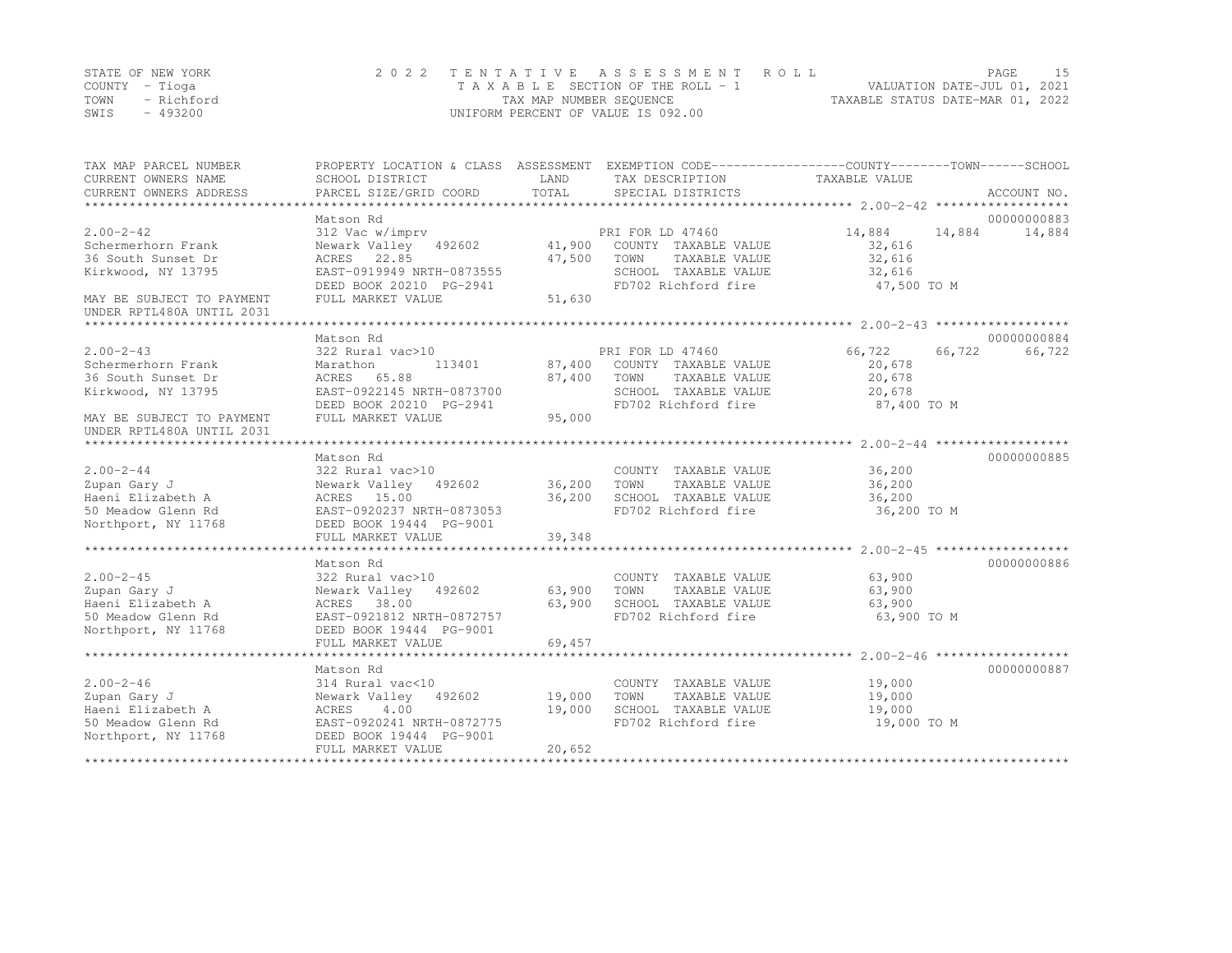| STATE OF NEW YORK |          | 2022 TENTATIVE ASSESSMENT ROLL                                 | PAGE |  |
|-------------------|----------|----------------------------------------------------------------|------|--|
| COUNTY – Tioga    |          | VALUATION DATE-JUL 01, 2021<br>TAXABLE SECTION OF THE ROLL - 1 |      |  |
| TOWN - Richford   |          | TAXABLE STATUS DATE-MAR 01, 2022<br>TAX MAP NUMBER SEOUENCE    |      |  |
| SWIS              | - 493200 | UNIFORM PERCENT OF VALUE IS 092.00                             |      |  |

| TAX MAP PARCEL NUMBER<br>CURRENT OWNERS NAME<br>CURRENT OWNERS ADDRESS | PROPERTY LOCATION & CLASS ASSESSMENT<br>SCHOOL DISTRICT<br>PARCEL SIZE/GRID COORD | LAND<br>TOTAL    | TAX DESCRIPTION<br>SPECIAL DISTRICTS          | EXEMPTION CODE-----------------COUNTY-------TOWN------SCHOOL<br>TAXABLE VALUE | ACCOUNT NO. |
|------------------------------------------------------------------------|-----------------------------------------------------------------------------------|------------------|-----------------------------------------------|-------------------------------------------------------------------------------|-------------|
|                                                                        |                                                                                   |                  |                                               |                                                                               |             |
|                                                                        | Matson Rd                                                                         |                  |                                               |                                                                               | 00000000888 |
| $2.00 - 2 - 47$                                                        | 314 Rural vac<10                                                                  |                  | COUNTY TAXABLE VALUE                          | 19,000                                                                        |             |
| Zupan Gary J<br>Haeni Elizabeth A                                      | Newark Valley<br>492602<br>ACRES<br>4.00                                          | 19,000<br>19,000 | TOWN<br>TAXABLE VALUE<br>SCHOOL TAXABLE VALUE | 19,000                                                                        |             |
| 50 Meadow Glenn Rd                                                     | EAST-0920171 NRTH-0872509                                                         |                  | FD702 Richford fire                           | 19,000<br>19,000 TO M                                                         |             |
| Northport, NY 11768                                                    | DEED BOOK 19444 PG-9001                                                           |                  |                                               |                                                                               |             |
|                                                                        | FULL MARKET VALUE                                                                 | 20,652           |                                               |                                                                               |             |
|                                                                        |                                                                                   |                  |                                               |                                                                               |             |
|                                                                        | Matson Rd                                                                         |                  |                                               |                                                                               | 00000000889 |
| $2.00 - 2 - 48$                                                        | 322 Rural vac>10                                                                  |                  | COUNTY TAXABLE VALUE                          | 54,300                                                                        |             |
| Zupan Gary J                                                           | Newark Valley 492602                                                              | 54,300           | TOWN<br>TAXABLE VALUE                         | 54,300                                                                        |             |
| Haeni Elizabeth A                                                      | ACRES 29.00                                                                       | 54,300           | SCHOOL TAXABLE VALUE                          | 54,300                                                                        |             |
| 50 Meadow Glenn Rd                                                     | EAST-0921243 NRTH-0871999                                                         |                  | FD702 Richford fire                           | 54,300 TO M                                                                   |             |
| Northport, NY 11768                                                    | DEED BOOK 19444 PG-9001                                                           |                  |                                               |                                                                               |             |
|                                                                        | FULL MARKET VALUE                                                                 | 59,022           |                                               |                                                                               |             |
|                                                                        |                                                                                   |                  |                                               |                                                                               |             |
|                                                                        | Matson Rd                                                                         |                  |                                               |                                                                               | 00000000890 |
| $2.00 - 2 - 49$                                                        | 312 Vac w/imprv                                                                   |                  | COUNTY TAXABLE VALUE                          | 42,000                                                                        |             |
| Carbone Matthew                                                        | Newark Valley<br>492602                                                           | 22,000           | TAXABLE VALUE<br>TOWN                         | 42,000                                                                        |             |
| Carbone Lisa                                                           | ACRES<br>8.00                                                                     | 42,000           | SCHOOL TAXABLE VALUE                          | 42,000                                                                        |             |
| 78 Rowley St                                                           | EAST-0920303 NRTH-0871810                                                         |                  | FD702 Richford fire                           | 42,000 TO M                                                                   |             |
| Gouverneur, NY 13642                                                   | DEED BOOK 20200 PG-4641<br>FULL MARKET VALUE                                      |                  |                                               |                                                                               |             |
|                                                                        |                                                                                   | 45,652           |                                               |                                                                               |             |
|                                                                        | 696 West Hill Rd                                                                  |                  |                                               |                                                                               | 00000000891 |
| $2.00 - 2 - 50$                                                        | 210 1 Family Res                                                                  |                  | BAS STAR<br>41854                             | $\circ$<br>$\cap$                                                             | 28,800      |
| Drasye Gordon J                                                        | Newark Valley 492602                                                              | 21,800           | COUNTY TAXABLE VALUE                          | 107,400                                                                       |             |
| Drasye Lisa M                                                          | 4.81 BANK<br>ACRES<br>8                                                           | 107,400          | TOWN<br>TAXABLE VALUE                         | 107,400                                                                       |             |
| 696 West Hill Rd                                                       | EAST-0919520 NRTH-0871535                                                         |                  | SCHOOL TAXABLE VALUE                          | 78,600                                                                        |             |
| Richford, NY 13835                                                     | DEED BOOK 18216 PG-9001                                                           |                  | FD702 Richford fire                           | 107,400 TO M                                                                  |             |
|                                                                        | FULL MARKET VALUE                                                                 | 116,739          |                                               |                                                                               |             |
|                                                                        |                                                                                   |                  |                                               |                                                                               |             |
|                                                                        | West Hill Rd                                                                      |                  |                                               |                                                                               | 00000000892 |
| $2.00 - 2 - 51$                                                        | 314 Rural vac<10                                                                  |                  | COUNTY TAXABLE VALUE                          | 21,900                                                                        |             |
| Swartz Brianna                                                         | Newark Valley<br>492602                                                           | 21,900           | TOWN<br>TAXABLE VALUE                         | 21,900                                                                        |             |
| 31 Johnstown Rd                                                        | ACRES<br>7.95                                                                     | 21,900           | SCHOOL TAXABLE VALUE                          | 21,900                                                                        |             |
| Oxford, NJ 07863                                                       | EAST-0919370 NRTH-0871141                                                         |                  | FD702 Richford fire                           | 21,900 TO M                                                                   |             |
|                                                                        | DEED BOOK 20190 PG-4777                                                           |                  |                                               |                                                                               |             |
|                                                                        | FULL MARKET VALUE                                                                 | 23,804           |                                               |                                                                               |             |
|                                                                        |                                                                                   |                  |                                               |                                                                               |             |
|                                                                        | West Hill Rd                                                                      |                  |                                               |                                                                               | 00000000893 |
| $2.00 - 2 - 52$                                                        | 314 Rural vac<10                                                                  |                  | COUNTY TAXABLE VALUE                          | 21,100                                                                        |             |
| Holmgren Joseph Karl                                                   | Newark Valley<br>492602                                                           | 21,100           | TAXABLE VALUE<br>TOWN                         | 21,100                                                                        |             |
| Johnson Katherine A                                                    | ACRES<br>7.40                                                                     | 21,100           | SCHOOL TAXABLE VALUE                          | 21,100                                                                        |             |
| PO Box 36                                                              | EAST-0919390 NRTH-0870763                                                         |                  | FD702 Richford fire                           | 21,100 TO M                                                                   |             |
| Lansing, NY 14882                                                      | DEED BOOK 2014<br>PG-4117                                                         |                  |                                               |                                                                               |             |
|                                                                        | FULL MARKET VALUE                                                                 | 22,935           |                                               |                                                                               |             |
|                                                                        |                                                                                   |                  |                                               |                                                                               |             |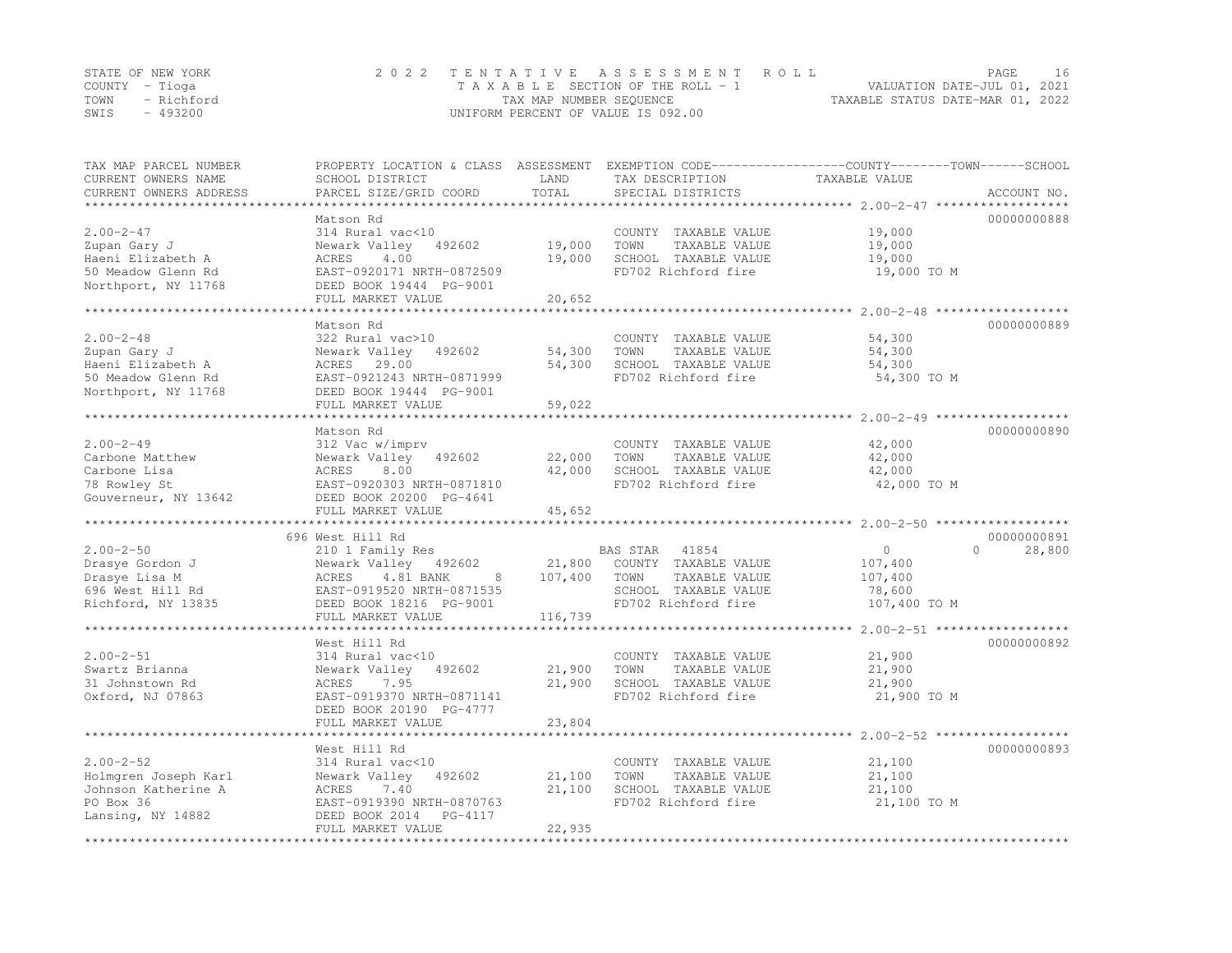| STATE OF NEW YORK<br>COUNTY - Tioga<br>- Richford<br>TOWN<br>$-493200$<br>SWIS | 2 0 2 2                                                                                        | TAX MAP NUMBER SEQUENCE | TENTATIVE ASSESSMENT ROLL<br>UNIFORM PERCENT OF VALUE IS 092.00 |                    | PAGE<br>17<br>VALUATION DATE-JUL 01, 2021<br>TAXABLE STATUS DATE-MAR 01, 2022 |
|--------------------------------------------------------------------------------|------------------------------------------------------------------------------------------------|-------------------------|-----------------------------------------------------------------|--------------------|-------------------------------------------------------------------------------|
| TAX MAP PARCEL NUMBER                                                          | PROPERTY LOCATION & CLASS ASSESSMENT EXEMPTION CODE---------------COUNTY-------TOWN-----SCHOOL |                         |                                                                 |                    |                                                                               |
| CURRENT OWNERS NAME                                                            | SCHOOL DISTRICT                                                                                | LAND                    | TAX DESCRIPTION                                                 | TAXABLE VALUE      |                                                                               |
| CURRENT OWNERS ADDRESS                                                         | PARCEL SIZE/GRID COORD                                                                         | TOTAL                   | SPECIAL DISTRICTS                                               |                    | ACCOUNT NO.                                                                   |
|                                                                                | West Hill School Rd                                                                            |                         |                                                                 |                    | 00000000894                                                                   |
| $2.00 - 2 - 53$                                                                | 105 Vac farmland                                                                               |                         | AG CEIL IN 41730                                                | 3,655              | 3,655<br>3,655                                                                |
| Carpenter Joanne L                                                             | Newark Valley 492602                                                                           |                         | 12,700 COUNTY TAXABLE VALUE                                     | 9,045              |                                                                               |
| Caprenter David J                                                              | 5.64<br>ACRES                                                                                  | 12,700                  | TAXABLE VALUE<br>TOWN                                           | 9,045              |                                                                               |
| 302 Schoolhouse Rd                                                             | EAST-0918602 NRTH-0870738                                                                      |                         | SCHOOL TAXABLE VALUE                                            | 9,045              |                                                                               |
| Richford, NY 13835                                                             | DEED BOOK 708<br>PG-093                                                                        |                         | FD702 Richford fire                                             | 9,045 TO M         |                                                                               |
|                                                                                | FULL MARKET VALUE                                                                              |                         | 13,804<br>3,655 EX                                              |                    |                                                                               |
| MAY BE SUBJECT TO PAYMENT<br>UNDER AGDIST LAW TIL 2029                         |                                                                                                |                         |                                                                 |                    |                                                                               |
|                                                                                | West Hill School Rd                                                                            |                         |                                                                 |                    | 00000000895                                                                   |
| $2.00 - 2 - 54$                                                                | 105 Vac farmland                                                                               |                         | AG CEIL IN 41730                                                | 2,806              | 2,806<br>2,806                                                                |
| Carpenter Joanne L                                                             | Newark Valley 492602                                                                           |                         | 12,200 COUNTY TAXABLE VALUE                                     | 9,394              |                                                                               |
| Carpenter David J                                                              | ACRES<br>5.01                                                                                  | 12,200 TOWN             | TAXABLE VALUE                                                   | 9,394              |                                                                               |
| 302 Schoolhouse Rd                                                             | EAST-0918662 NRTH-0871058                                                                      |                         | SCHOOL TAXABLE VALUE                                            | 9.394              |                                                                               |
| Richford, NY 13835                                                             | DEED BOOK 708 PG-93                                                                            |                         | FD702 Richford fire                                             | 9,394 TO M         |                                                                               |
|                                                                                | FULL MARKET VALUE                                                                              | 13,261                  | 2,806 EX                                                        |                    |                                                                               |
| MAY BE SUBJECT TO PAYMENT                                                      |                                                                                                |                         |                                                                 |                    |                                                                               |
| UNDER AGDIST LAW TIL 2029                                                      |                                                                                                |                         |                                                                 |                    |                                                                               |
|                                                                                | Robinson Hollow Rd                                                                             |                         |                                                                 |                    | 00000000896                                                                   |
| $2.00 - 2 - 55$                                                                | 314 Rural vac<10                                                                               |                         | COUNTY TAXABLE VALUE                                            | 17,200             |                                                                               |
| Graziosa Diane                                                                 | Newark Valley 492602                                                                           | 17,200                  | TOWN<br>TAXABLE VALUE                                           | 17,200             |                                                                               |
| 22 Wilbur Pl                                                                   | 5.01<br>ACRES                                                                                  |                         | 17,200 SCHOOL TAXABLE VALUE                                     | 17,200             |                                                                               |
| Bronxville, NY 10708                                                           | EAST-0918896 NRTH-0871525                                                                      |                         | FD702 Richford fire                                             | 17,200 TO M        |                                                                               |
|                                                                                | DEED BOOK 712<br>$PG-62$                                                                       |                         |                                                                 |                    |                                                                               |
|                                                                                | FULL MARKET VALUE                                                                              | 18,696                  |                                                                 |                    |                                                                               |
|                                                                                | West Hill School Rd                                                                            |                         |                                                                 |                    | 00000000898                                                                   |
| $2.00 - 2 - 57$                                                                | 314 Rural vac<10                                                                               |                         | COUNTY TAXABLE VALUE                                            | 22,400             |                                                                               |
| McCloskey Robert R Jr.                                                         | Newark Valley 492602                                                                           | 22,400                  | TOWN<br>TAXABLE VALUE                                           | 22,400             |                                                                               |
| McCloskey Eleanor J                                                            | ACRES<br>8.26                                                                                  |                         | 22,400 SCHOOL TAXABLE VALUE                                     | 22,400             |                                                                               |
| 644 Robinson Hollow Road                                                       | EAST-0918147 NRTH-0871364                                                                      |                         | FD702 Richford fire                                             | 22,400 TO M        |                                                                               |
| Richford, NY 13835                                                             | DEED BOOK 20210 PG-6277                                                                        |                         |                                                                 |                    |                                                                               |
|                                                                                | FULL MARKET VALUE                                                                              | 24,348                  |                                                                 |                    |                                                                               |
|                                                                                |                                                                                                |                         |                                                                 |                    |                                                                               |
|                                                                                | 319 West Hill School Rd                                                                        |                         |                                                                 |                    | 00000000899                                                                   |
| $2.00 - 2 - 58$<br>Sweet Brian S                                               | 242 Rurl res&rec<br>Newark Valley 492602                                                       | 34,000                  | COUNTY TAXABLE VALUE<br>TOWN<br>TAXABLE VALUE                   | 120,200<br>120,200 |                                                                               |
| 319 W Hill School Rd                                                           | ACRES 10.00 BANK<br>500                                                                        |                         | 120,200 SCHOOL TAXABLE VALUE                                    | 120,200            |                                                                               |
| Richford, NY 13835                                                             | EAST-0917813 NRTH-0870737                                                                      |                         | FD702 Richford fire                                             | 120,200 TO M       |                                                                               |
|                                                                                | DEED BOOK 20190 PG-3240<br>FULL MARKET VALUE                                                   | 130,652                 |                                                                 |                    |                                                                               |
|                                                                                |                                                                                                |                         |                                                                 |                    |                                                                               |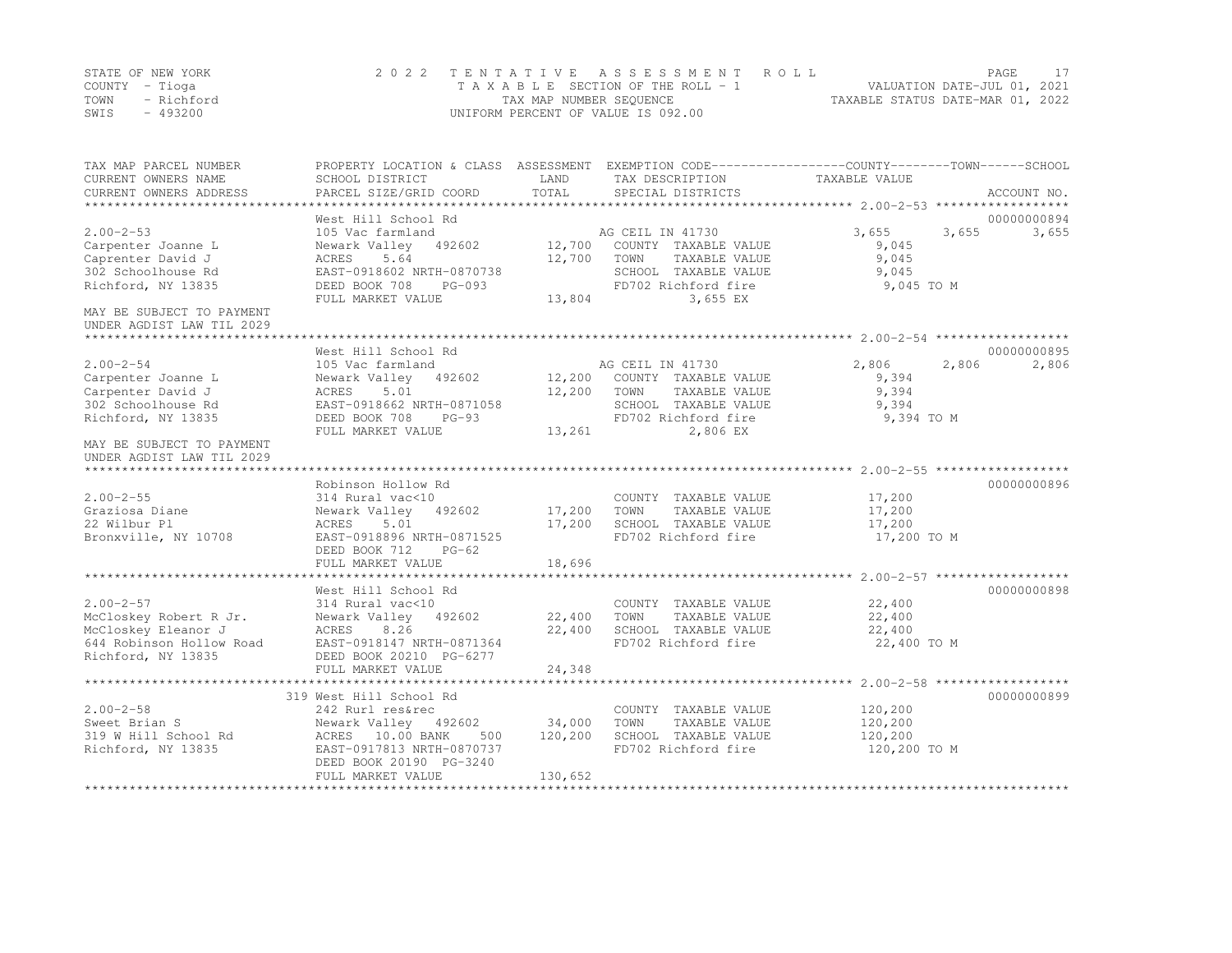|      | STATE OF NEW YORK | 2022 TENTATIVE ASSESSMENT ROLL                                 | PAGE | 18 |
|------|-------------------|----------------------------------------------------------------|------|----|
|      | COUNTY – Tioga    | VALUATION DATE-JUL 01, 2021<br>TAXABLE SECTION OF THE ROLL - 1 |      |    |
|      | TOWN - Richford   | TAXABLE STATUS DATE-MAR 01, 2022<br>TAX MAP NUMBER SEQUENCE    |      |    |
| SWIS | - 493200          | UNIFORM PERCENT OF VALUE IS 092.00                             |      |    |

| TAX MAP PARCEL NUMBER<br>CURRENT OWNERS NAME<br>CURRENT OWNERS ADDRESS | SCHOOL DISTRICT<br>PARCEL SIZE/GRID COORD                           | LAND<br>TOTAL     | TAX DESCRIPTION<br>SPECIAL DISTRICTS          | PROPERTY LOCATION & CLASS ASSESSMENT EXEMPTION CODE----------------COUNTY-------TOWN-----SCHOOL<br>TAXABLE VALUE<br>ACCOUNT NO. |
|------------------------------------------------------------------------|---------------------------------------------------------------------|-------------------|-----------------------------------------------|---------------------------------------------------------------------------------------------------------------------------------|
| *************************                                              |                                                                     |                   |                                               |                                                                                                                                 |
|                                                                        | 644 Robinson Hollow Rd                                              |                   |                                               | 00000000900                                                                                                                     |
| $2.00 - 2 - 59$                                                        | 210 1 Family Res                                                    |                   | COUNTY TAXABLE VALUE                          | 299,900                                                                                                                         |
| McCloskey Eleanor J                                                    | Newark Valley 492602                                                | 28,500            | TOWN<br>TAXABLE VALUE                         | 299,900                                                                                                                         |
| 644 Robinson Hollow Rd                                                 | 6.31 BANK<br>ACRES<br>77                                            | 299,900           | SCHOOL TAXABLE VALUE                          | 299,900                                                                                                                         |
| Richford, NY 13835                                                     | EAST-0917637 NRTH-0871371                                           |                   | FD702 Richford fire                           | 299,900 TO M                                                                                                                    |
|                                                                        | DEED BOOK 20210 PG-1576<br>FULL MARKET VALUE                        | 325,978           |                                               |                                                                                                                                 |
|                                                                        |                                                                     |                   |                                               |                                                                                                                                 |
|                                                                        | State Route 38                                                      |                   |                                               | 00000000383                                                                                                                     |
| $3.00 - 1 - 1$                                                         | 210 1 Family Res                                                    |                   | COUNTY TAXABLE VALUE                          | 73,200                                                                                                                          |
| Wharton Kendrick                                                       | 113401<br>Marathon                                                  | 23,400            | TAXABLE VALUE<br>TOWN                         | 73,200                                                                                                                          |
| Wharton Clement                                                        |                                                                     | 73,200            | SCHOOL TAXABLE VALUE                          | 73,200                                                                                                                          |
| Wharton Magali                                                         |                                                                     |                   | FD702 Richford fire                           | 73,200 TO M                                                                                                                     |
| 184 A Kosciuski St                                                     | ACRES 3.44<br>EAST-0922259 NRTH-0877680<br>DEED BOOK 11019 PG-20011 |                   |                                               |                                                                                                                                 |
| Brooklyn, NY 11216                                                     | FULL MARKET VALUE                                                   | 79,565            |                                               |                                                                                                                                 |
|                                                                        |                                                                     |                   |                                               |                                                                                                                                 |
|                                                                        | 14084 State Route 38                                                |                   |                                               | 00000000422                                                                                                                     |
| $3.00 - 1 - 2$                                                         | 240 Rural res                                                       |                   | BAS STAR<br>41854                             | $\overline{0}$<br>$\Omega$<br>28,800                                                                                            |
| Veninsky Donna L                                                       | 113401<br>Marathon                                                  | 34,500            | COUNTY TAXABLE VALUE                          | 68,000                                                                                                                          |
| 14084 Route 38                                                         | ACRES 10.30 BANK<br>77                                              | 68,000            | TAXABLE VALUE<br>TOWN                         | 68,000                                                                                                                          |
| Richford, NY 13835                                                     | EAST-0922769 NRTH-0877380                                           |                   | SCHOOL TAXABLE VALUE                          | 39,200                                                                                                                          |
|                                                                        | DEED BOOK 20639 PG-5001                                             |                   | FD702 Richford fire                           | 68,000 TO M                                                                                                                     |
|                                                                        | FULL MARKET VALUE                                                   | 73,913            |                                               |                                                                                                                                 |
|                                                                        |                                                                     |                   |                                               |                                                                                                                                 |
|                                                                        | 14014 State Route 38                                                |                   |                                               | 00000000055                                                                                                                     |
| $3.00 - 1 - 3$                                                         | 210 1 Family Res                                                    |                   | COUNTY TAXABLE VALUE                          | 102,100                                                                                                                         |
| Habalou John J<br>14014 State Route 38                                 | Marathon<br>113401<br>1.72 BANK<br>ACRES<br>500                     | 19,700<br>102,100 | TOWN<br>TAXABLE VALUE<br>SCHOOL TAXABLE VALUE | 102,100<br>102,100                                                                                                              |
| Richford, NY 13835                                                     | EAST-0923029 NRTH-0876290                                           |                   | FD702 Richford fire                           | 102,100 TO M                                                                                                                    |
|                                                                        | DEED BOOK 20210 PG-2650                                             |                   |                                               |                                                                                                                                 |
|                                                                        | FULL MARKET VALUE                                                   | 110,978           |                                               |                                                                                                                                 |
|                                                                        |                                                                     |                   |                                               |                                                                                                                                 |
|                                                                        | 14012 State Route 38                                                |                   |                                               | 00000000302                                                                                                                     |
| $3.00 - 1 - 4$                                                         | 210 1 Family Res                                                    |                   | COUNTY TAXABLE VALUE                          | 139,900                                                                                                                         |
| Winch Thomas                                                           | Marathon<br>113401                                                  | 19,000            | TOWN<br>TAXABLE VALUE                         | 139,900                                                                                                                         |
| Winch Heather                                                          | 1.30<br>ACRES                                                       | 139,900           | SCHOOL TAXABLE VALUE                          | 139,900                                                                                                                         |
| 99 Emery Rd                                                            | EAST-0923219 NRTH-0876130                                           |                   | FD702 Richford fire                           | 139,900 TO M                                                                                                                    |
| Spencer, NY 14883                                                      | DEED BOOK 2021<br>PG-1038                                           |                   |                                               |                                                                                                                                 |
|                                                                        | FULL MARKET VALUE                                                   | 152,065           |                                               |                                                                                                                                 |
|                                                                        |                                                                     |                   |                                               |                                                                                                                                 |
|                                                                        | State Route 38                                                      |                   |                                               | 00000000421                                                                                                                     |
| $3.00 - 1 - 5.10$                                                      | 105 Vac farmland                                                    |                   | COUNTY TAXABLE VALUE                          | 98,100                                                                                                                          |
| Vandeweert Garret                                                      | 113401<br>Marathon                                                  | 98,100            | TOWN<br>TAXABLE VALUE                         | 98,100                                                                                                                          |
| 108 Route 200                                                          | ACRES 127.02                                                        | 98,100            | SCHOOL TAXABLE VALUE                          | 98,100                                                                                                                          |
| Harford Mills, NY 13835                                                | EAST-0060424 NRTH-0087685                                           |                   | FD702 Richford fire                           | 98,100 TO M                                                                                                                     |
|                                                                        | DEED BOOK 511<br>$PG-266$                                           |                   |                                               |                                                                                                                                 |
|                                                                        | FULL MARKET VALUE                                                   | 106,630           |                                               |                                                                                                                                 |
|                                                                        |                                                                     |                   |                                               |                                                                                                                                 |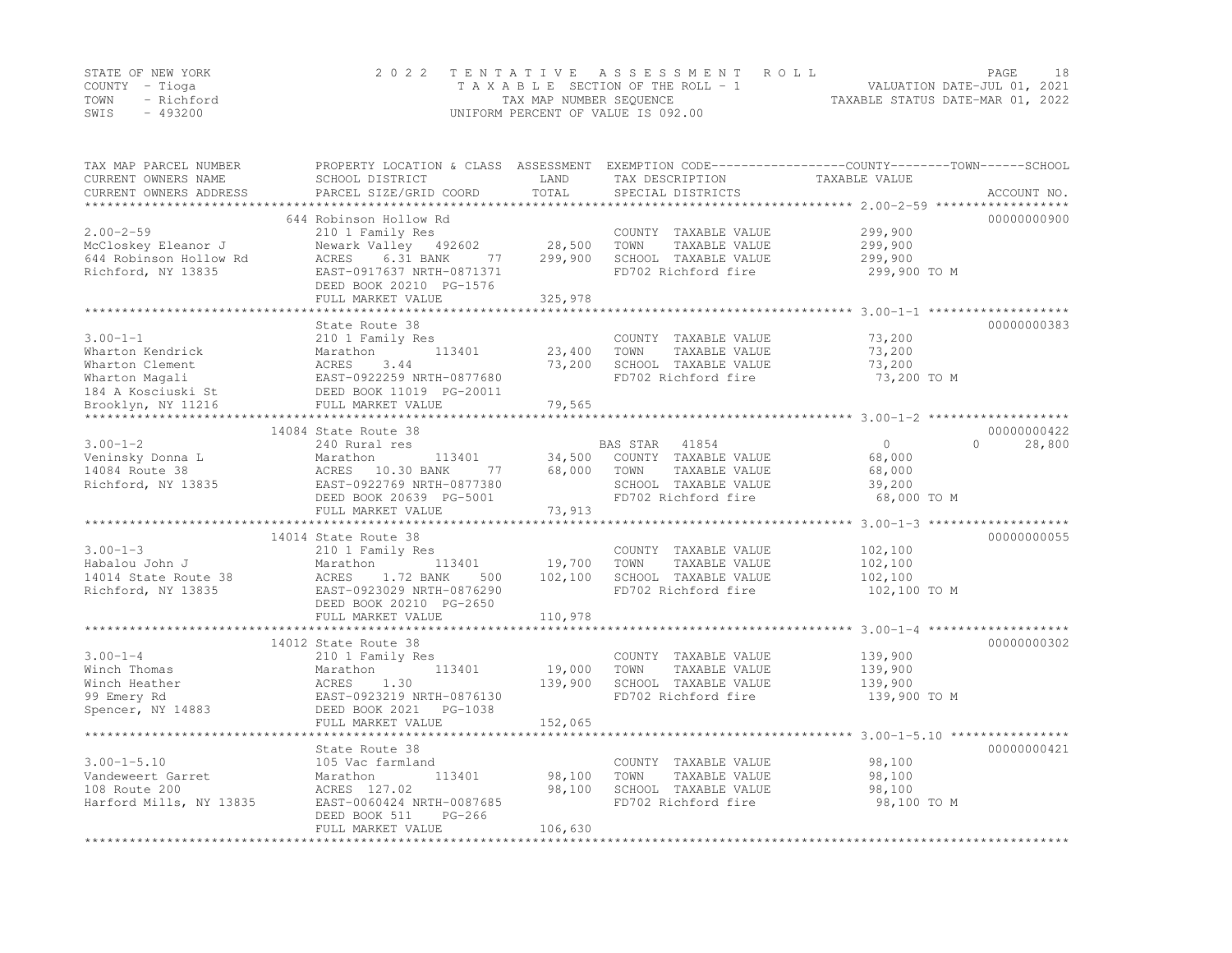|      | STATE OF NEW YORK | 2022 TENTATIVE ASSESSMENT ROLL        |                                  | PAGE |  |
|------|-------------------|---------------------------------------|----------------------------------|------|--|
|      | COUNTY – Tioga    | T A X A B L E SECTION OF THE ROLL - 1 | VALUATION DATE-JUL 01, 2021      |      |  |
|      | TOWN - Richford   | TAX MAP NUMBER SEQUENCE               | TAXABLE STATUS DATE-MAR 01, 2022 |      |  |
| SWIS | - 493200          | UNIFORM PERCENT OF VALUE IS 092.00    |                                  |      |  |

| TAX MAP PARCEL NUMBER      | PROPERTY LOCATION & CLASS ASSESSMENT EXEMPTION CODE----------------COUNTY-------TOWN------SCHOOL |         |                       |               |             |
|----------------------------|--------------------------------------------------------------------------------------------------|---------|-----------------------|---------------|-------------|
| CURRENT OWNERS NAME        | SCHOOL DISTRICT                                                                                  | LAND    | TAX DESCRIPTION       | TAXABLE VALUE |             |
| CURRENT OWNERS ADDRESS     | PARCEL SIZE/GRID COORD                                                                           | TOTAL   | SPECIAL DISTRICTS     |               | ACCOUNT NO. |
| ************************** |                                                                                                  |         |                       |               |             |
|                            | Michigan Hill Rd                                                                                 |         |                       |               | 00000000737 |
| $3.00 - 1 - 5.20$          | 314 Rural vac<10                                                                                 |         | COUNTY TAXABLE VALUE  | 6,900         |             |
| Emmick Darrell             | 113401<br>Marathon                                                                               | 6,900   | TOWN<br>TAXABLE VALUE | 6,900         |             |
| Ella M                     | ACRES<br>3.06                                                                                    | 6,900   | SCHOOL TAXABLE VALUE  | 6,900         |             |
| 57 Michigan Hill Rd        | EAST-0060527 NRTH-0087786                                                                        |         | FD702 Richford fire   | 6,900 TO M    |             |
| Richford, NY 13835         | FULL MARKET VALUE                                                                                | 7,500   |                       |               |             |
| *************************  |                                                                                                  |         |                       |               |             |
|                            | Michigan Hill Rd                                                                                 |         |                       |               | 00000000083 |
| $3.00 - 1 - 6$             | 322 Rural vac>10                                                                                 |         | COUNTY TAXABLE VALUE  | 45,500        |             |
| Cotton Hanlon Inc          | Marathon<br>113401                                                                               | 45,500  | TOWN<br>TAXABLE VALUE | 45,500        |             |
| PO Box 65                  | ACRES 38.00                                                                                      | 45,500  | SCHOOL TAXABLE VALUE  | 45,500        |             |
| Cayuta, NY 14824           | EAST-0927163 NRTH-0876843                                                                        |         | FD702 Richford fire   | 45,500 TO M   |             |
|                            | DEED BOOK 288<br>PG-0115                                                                         | 49,457  |                       |               |             |
|                            | FULL MARKET VALUE                                                                                |         |                       |               |             |
|                            | Michigan Hill Rd                                                                                 |         |                       |               | 00000000090 |
| $3.00 - 1 - 7$             | 314 Rural vac<10                                                                                 |         | COUNTY TAXABLE VALUE  | 21,100        |             |
| Riter Francis O            | 113401<br>Marathon                                                                               | 21,100  | TOWN<br>TAXABLE VALUE | 21,100        |             |
| Riter Cheryl J             | ACRES<br>7.40                                                                                    | 21,100  | SCHOOL TAXABLE VALUE  | 21,100        |             |
| 4739 Carroway Hill Rd      | EAST-0926949 NRTH-0877940                                                                        |         | FD702 Richford fire   | 21,100 TO M   |             |
| PO Box 228                 | DEED BOOK 15200 PG-9001                                                                          |         |                       |               |             |
| Homer, NY 13077            | FULL MARKET VALUE                                                                                | 22,935  |                       |               |             |
|                            |                                                                                                  |         |                       |               |             |
|                            | 805 Michigan Hill Rd                                                                             |         |                       |               | 00000000298 |
| $3.00 - 1 - 8.10$          | 242 Rurl res&rec                                                                                 |         | COUNTY TAXABLE VALUE  | 106,300       |             |
| Frederici Susan A          | Newark Valley 492602                                                                             | 34,300  | TOWN<br>TAXABLE VALUE | 106,300       |             |
| 805 Michigan Hill Rd       | ACRES<br>9.38                                                                                    | 106,300 | SCHOOL TAXABLE VALUE  | 106,300       |             |
| Richford, NY 13835         | EAST-0927896 NRTH-0876865                                                                        |         | FD702 Richford fire   | 106,300 TO M  |             |
|                            | DEED BOOK 13627 PG-7001                                                                          |         |                       |               |             |
|                            | FULL MARKET VALUE                                                                                | 115,543 |                       |               |             |
|                            | ***********************                                                                          |         |                       |               |             |
|                            | Michigan Hill Rd                                                                                 |         |                       |               | 00000000708 |
| $3.00 - 1 - 8.20$          | 260 Seasonal res                                                                                 |         | COUNTY TAXABLE VALUE  | 114,200       |             |
| Riter Francis              | Newark Valley 492602                                                                             | 83,200  | TOWN<br>TAXABLE VALUE | 114,200       |             |
| Cheryl                     | ACRES 52.68                                                                                      | 114,200 | SCHOOL TAXABLE VALUE  | 114,200       |             |
| 4739 Carroway Hill Rd      | EAST-0928679 NRTH-0877410                                                                        |         | FD702 Richford fire   | 114,200 TO M  |             |
| PO Box 228                 | DEED BOOK 499<br>PG-0163                                                                         |         |                       |               |             |
| Homer, NY 13077            | FULL MARKET VALUE                                                                                | 124,130 |                       |               |             |
|                            |                                                                                                  |         |                       |               |             |
|                            | 790 Michigan Hill Rd                                                                             |         |                       |               | 00000000427 |
| $3.00 - 1 - 9$             | 322 Rural vac>10                                                                                 |         | COUNTY TAXABLE VALUE  | 39,000        |             |
| Fox Christopher            | Newark Valley<br>492602                                                                          | 39,000  | TOWN<br>TAXABLE VALUE | 39,000        |             |
| Fox Susan                  | ACRES 30.29                                                                                      | 39,000  | SCHOOL TAXABLE VALUE  | 39,000        |             |
| 33 Stevens Rd              | EAST-0928679 NRTH-0876258                                                                        |         | FD702 Richford fire   | 39,000 TO M   |             |
| PO Box 223                 | DEED BOOK 2018<br>PG-5219                                                                        |         |                       |               |             |
| McLean, NY 13835           | FULL MARKET VALUE                                                                                | 42,391  |                       |               |             |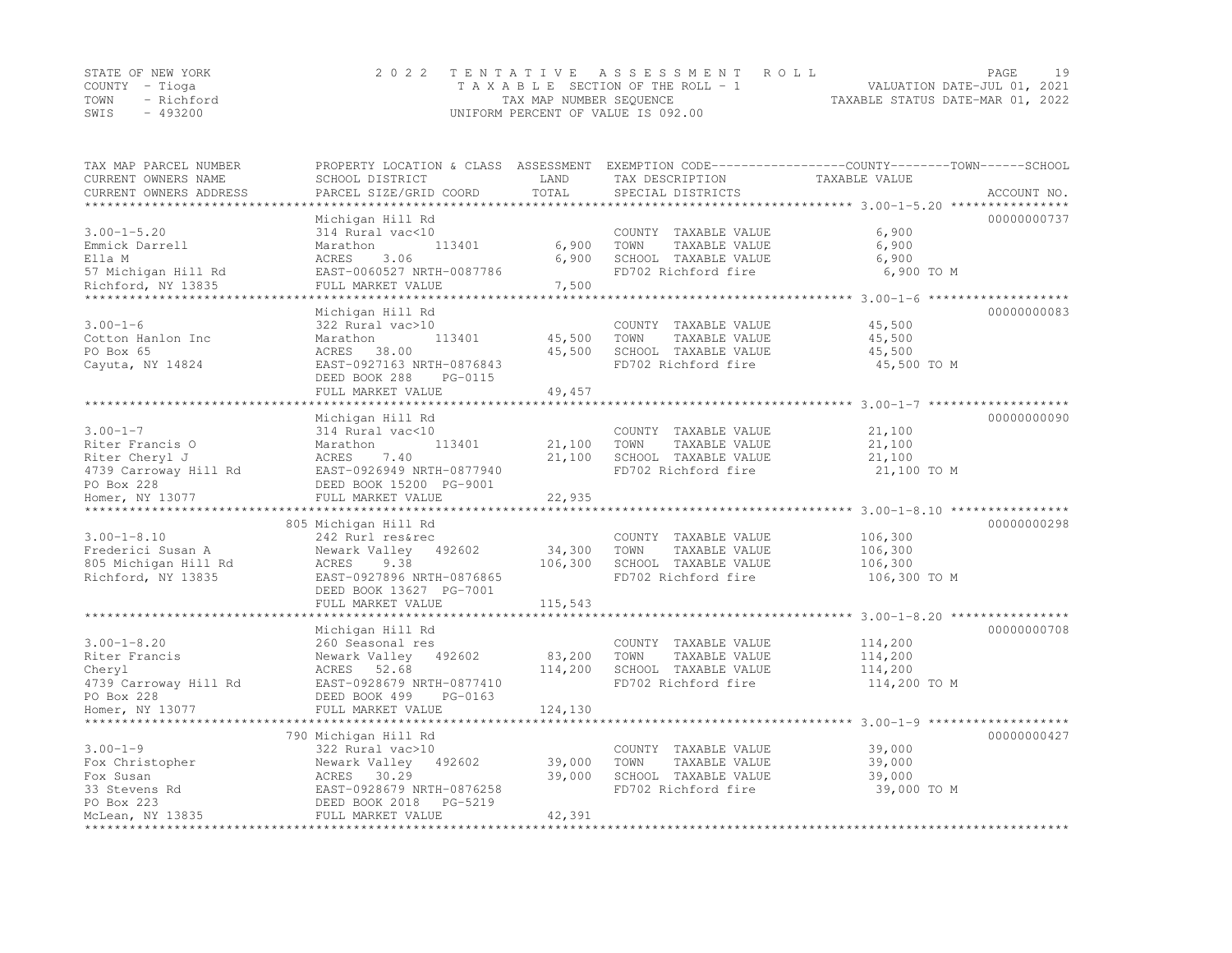|                | STATE OF NEW YORK | 2022 TENTATIVE ASSESSMENT ROLL     |                                  | PAGE | 2.0 |
|----------------|-------------------|------------------------------------|----------------------------------|------|-----|
| COUNTY – Tioqa |                   | TAXABLE SECTION OF THE ROLL - 1    | VALUATION DATE-JUL 01, 2021      |      |     |
|                | TOWN - Richford   | TAX MAP NUMBER SEQUENCE            | TAXABLE STATUS DATE-MAR 01, 2022 |      |     |
| SWIS           | - 493200          | UNIFORM PERCENT OF VALUE IS 092.00 |                                  |      |     |

| TAX MAP PARCEL NUMBER<br>CURRENT OWNERS NAME<br>CURRENT OWNERS ADDRESS | SCHOOL DISTRICT<br>PARCEL SIZE/GRID COORD            | LAND<br>TOTAL | PROPERTY LOCATION & CLASS ASSESSMENT EXEMPTION CODE---------------COUNTY-------TOWN-----SCHOOL<br>TAX DESCRIPTION TAXABLE VALUE<br>SPECIAL DISTRICTS |                          | ACCOUNT NO.                    |
|------------------------------------------------------------------------|------------------------------------------------------|---------------|------------------------------------------------------------------------------------------------------------------------------------------------------|--------------------------|--------------------------------|
|                                                                        | 739 Michigan Hill Rd                                 |               |                                                                                                                                                      |                          | 00000000470                    |
| $3.00 - 1 - 10$                                                        |                                                      |               |                                                                                                                                                      |                          |                                |
|                                                                        | 210 1 Family Res                                     |               | COUNTY TAXABLE VALUE                                                                                                                                 | 111,700                  |                                |
| Baker Estate Traci A                                                   | Newark Valley 492602                                 | 19,300        | TOWN<br>TAXABLE VALUE                                                                                                                                | 111,700                  |                                |
| 557 Michigan Hill Road                                                 | ACRES 2.30                                           | 111,700       | SCHOOL TAXABLE VALUE                                                                                                                                 | 111,700                  |                                |
| Richford, NY 13835                                                     | EAST-0929491 NRTH-0875395<br>DEED BOOK 20170 PG-2319 |               | FD702 Richford fire                                                                                                                                  | 111,700 TO M             |                                |
|                                                                        | FULL MARKET VALUE                                    | 121,413       |                                                                                                                                                      |                          |                                |
|                                                                        |                                                      |               |                                                                                                                                                      |                          |                                |
|                                                                        | 631 Michigan Hill Rd                                 |               |                                                                                                                                                      |                          | 00000000467                    |
| $3.00 - 1 - 19$                                                        | 242 Rurl res&rec                                     |               | COUNTY TAXABLE VALUE                                                                                                                                 | 134,700                  |                                |
| Zuck Melissa A                                                         | Newark Valley 492602 78,300                          |               | TOWN<br>TAXABLE VALUE                                                                                                                                | 134,700                  |                                |
| 631 Michigan Hill Rd                                                   | ACRES 47.80 BANK<br>500                              | 134,700       | SCHOOL TAXABLE VALUE                                                                                                                                 | 134,700                  |                                |
| Richford, NY 13835                                                     | EAST-0931049 NRTH-0872700                            |               | AG003 North tioga ag dist                                                                                                                            | 47.80 AC                 |                                |
|                                                                        | DEED BOOK 16516 PG-9001                              |               | FD702 Richford fire                                                                                                                                  | $134,700$ TO M           |                                |
|                                                                        | FULL MARKET VALUE                                    | 146,413       |                                                                                                                                                      |                          |                                |
|                                                                        |                                                      |               |                                                                                                                                                      |                          |                                |
|                                                                        | 557 Michigan Hill Rd                                 |               |                                                                                                                                                      |                          | 00000000216                    |
| $3.00 - 1 - 20$                                                        | 270 Mfg housing                                      |               | AGED C<br>41802                                                                                                                                      | 11,745                   | $\mathbf{0}$<br>$\overline{0}$ |
| Baker Martha                                                           | Newark Valley 492602                                 |               | 20,300 AGED T 41803                                                                                                                                  | $\overline{0}$<br>19,575 | $\bigcirc$                     |
| 557 Michigan Hill Rd                                                   | 2.00<br>ACRES                                        |               | 78,300 ENH STAR 41834                                                                                                                                | $\overline{0}$           | 71,900<br>$\Omega$             |
| Richford, NY 13835                                                     | EAST-0932530 NRTH-0871843                            |               | COUNTY TAXABLE VALUE                                                                                                                                 | 66,555                   |                                |
|                                                                        | DEED BOOK 369<br>PG-0719                             |               | TOWN<br>TAXABLE VALUE                                                                                                                                | 58,725                   |                                |
|                                                                        | FULL MARKET VALUE                                    |               | 85,109 SCHOOL TAXABLE VALUE                                                                                                                          | 6,400                    |                                |
|                                                                        |                                                      |               | FD702 Richford fire                                                                                                                                  | 78,300 TO M              |                                |
|                                                                        |                                                      |               |                                                                                                                                                      |                          |                                |
|                                                                        | 549 Michigan Hill Rd                                 |               |                                                                                                                                                      |                          | 00000000108                    |
| $3.00 - 1 - 21$                                                        | 210 1 Family Res                                     |               | BAS STAR 41854                                                                                                                                       | $\overline{0}$           | 28,800<br>$\cap$               |
| Baker Toby                                                             | Newark Valley 492602 18,000 COUNTY TAXABLE VALUE     |               |                                                                                                                                                      | 103,200                  |                                |
|                                                                        | ACRES 1.00 BANK<br>500                               | 103,200       | TOWN                                                                                                                                                 | 103,200                  |                                |
| 549 Michigan Hill Rd                                                   |                                                      |               | TAXABLE VALUE                                                                                                                                        |                          |                                |
| Richford, NY 13835                                                     | EAST-0932641 NRTH-0871658                            |               | SCHOOL TAXABLE VALUE                                                                                                                                 | 74,400                   |                                |
|                                                                        | DEED BOOK 11443 PG-5001                              |               | FD702 Richford fire                                                                                                                                  | 103,200 TO M             |                                |
|                                                                        | FULL MARKET VALUE                                    | 112,174       |                                                                                                                                                      |                          |                                |
|                                                                        |                                                      |               |                                                                                                                                                      |                          |                                |
|                                                                        | 539 Michigan Hill Rd                                 |               |                                                                                                                                                      |                          | 00000000022                    |
| $3.00 - 1 - 22$                                                        | 270 Mfg housing                                      |               | COUNTY TAXABLE VALUE                                                                                                                                 | 55,300                   |                                |
| Locke Philip                                                           | Newark Valley 492602 18,000                          |               | TOWN<br>TAXABLE VALUE                                                                                                                                | 55,300                   |                                |
| 539 Michigan Hill Road                                                 | ACRES 2.00                                           | 55,300        | SCHOOL TAXABLE VALUE                                                                                                                                 | 55,300                   |                                |
| Richford, NY 13835                                                     | EAST-0932579 NRTH-0871460<br>DEED BOOK 20210 PG-1337 |               | FD702 Richford fire                                                                                                                                  | 55,300 TO M              |                                |
|                                                                        | FULL MARKET VALUE                                    | 60,109        |                                                                                                                                                      |                          |                                |
|                                                                        |                                                      |               |                                                                                                                                                      |                          |                                |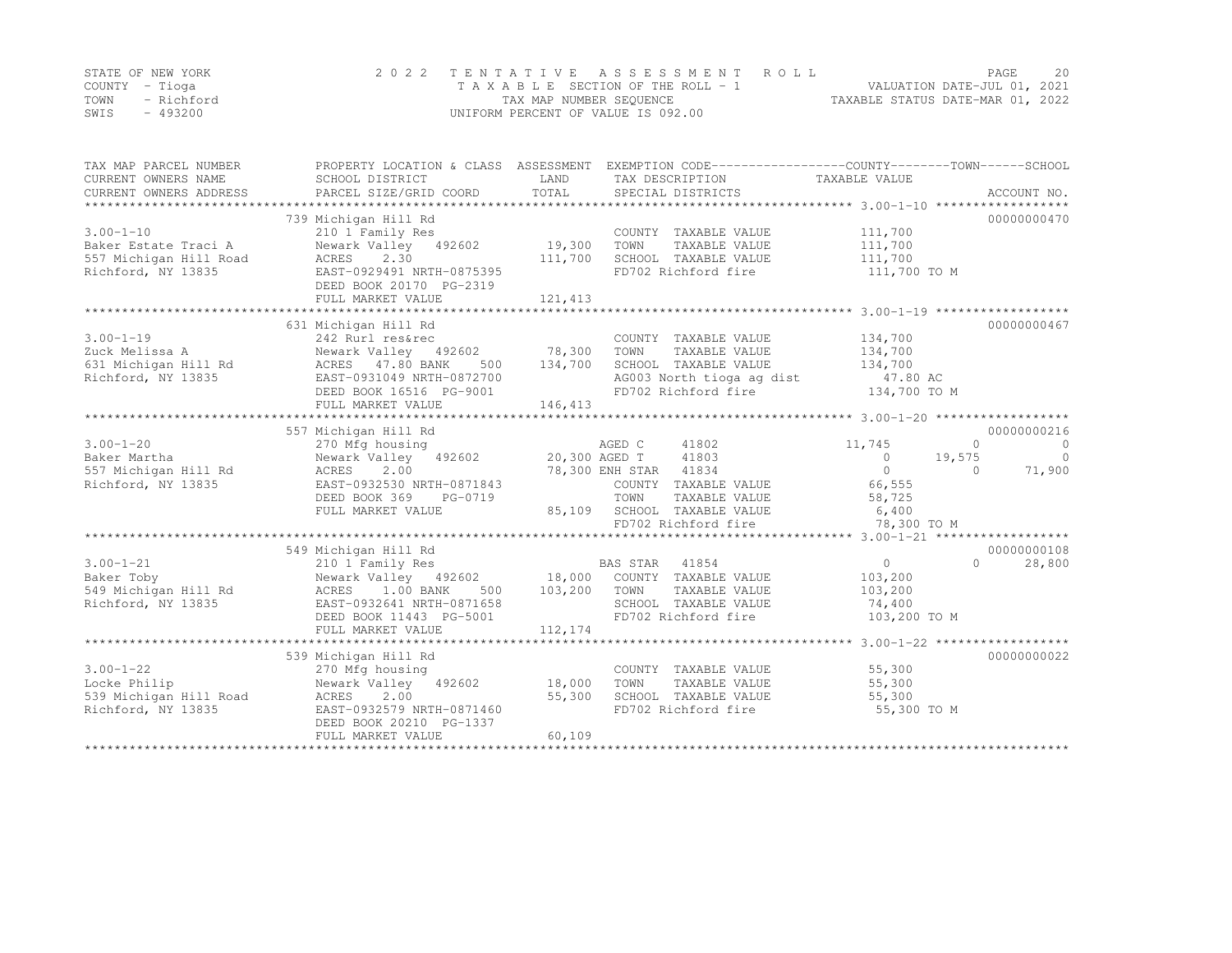|      | STATE OF NEW YORK | 2022 TENTATIVE ASSESSMENT ROLL                              | PAGE                        | 2.1 |
|------|-------------------|-------------------------------------------------------------|-----------------------------|-----|
|      | COUNTY – Tioga    | T A X A B L E SECTION OF THE ROLL - 1                       | VALUATION DATE-JUL 01, 2021 |     |
|      | TOWN - Richford   | TAXABLE STATUS DATE-MAR 01, 2022<br>TAX MAP NUMBER SEQUENCE |                             |     |
| SWIS | - 493200          | UNIFORM PERCENT OF VALUE IS 092.00                          |                             |     |

| TAX MAP PARCEL NUMBER                                             | PROPERTY LOCATION & CLASS ASSESSMENT EXEMPTION CODE----------------COUNTY-------TOWN-----SCHOOL |               |                             |                                                       |             |
|-------------------------------------------------------------------|-------------------------------------------------------------------------------------------------|---------------|-----------------------------|-------------------------------------------------------|-------------|
| CURRENT OWNERS NAME                                               | SCHOOL DISTRICT                                                                                 | LAND          | TAX DESCRIPTION             | TAXABLE VALUE                                         |             |
| CURRENT OWNERS ADDRESS                                            | PARCEL SIZE/GRID COORD                                                                          | TOTAL         | SPECIAL DISTRICTS           |                                                       | ACCOUNT NO. |
|                                                                   |                                                                                                 |               |                             |                                                       | 00000000388 |
|                                                                   | 651 Michigan Hill Rd                                                                            |               |                             | $\Omega$<br>$\bigcap$                                 |             |
| $3.00 - 1 - 24$                                                   | 242 Rurl res&rec                                                                                |               | BAS STAR 41854              |                                                       | 28,800      |
| Marsella Julio L                                                  | Newark Valley 492602                                                                            | 130,000       | COUNTY TAXABLE VALUE        | 208,600                                               |             |
| Marsella Elaine M                                                 | ACRES 99.52 BANK<br>500                                                                         | 208,600       | TOWN<br>TAXABLE VALUE       | 208,600                                               |             |
| 651 Michigan Hill Rd                                              | EAST-0929419 NRTH-0872720                                                                       |               | SCHOOL TAXABLE VALUE        | 179,800                                               |             |
| Richford, NY 13835                                                | DEED BOOK 15035 PG-7002                                                                         |               | AG003 North tioga ag dist   | 99.52 AC                                              |             |
|                                                                   | FULL MARKET VALUE                                                                               |               | 226,739 FD702 Richford fire | 208,600 TO M                                          |             |
|                                                                   |                                                                                                 |               |                             |                                                       |             |
|                                                                   | 13848 State Route 38                                                                            |               |                             |                                                       | 00000000059 |
| $3.00 - 1 - 28.10$                                                | 220 2 Family Res                                                                                |               | COUNTY TAXABLE VALUE        | 102,700                                               |             |
| Birkland Aaron P                                                  | Marathon<br>113401                                                                              | 23,900        | TOWN<br>TAXABLE VALUE       | 102,700                                               |             |
|                                                                   | ACRES<br>3.70                                                                                   | 102,700       | SCHOOL TAXABLE VALUE        | 102,700                                               |             |
|                                                                   | EAST-0925614 NRTH-0872338                                                                       |               | FD702 Richford fire         | 102,700 TO M                                          |             |
| Birkland Johanna L<br>102 Breezewood Ter<br>Bridgewater, VA 22812 | DEED BOOK 19840 PG-1002                                                                         |               |                             |                                                       |             |
|                                                                   | FULL MARKET VALUE                                                                               | 111,630       |                             |                                                       |             |
|                                                                   |                                                                                                 |               |                             |                                                       |             |
|                                                                   | State Route 38                                                                                  |               |                             |                                                       | 00000000811 |
| $3.00 - 1 - 28.20$                                                | 314 Rural vac<10                                                                                |               | COUNTY TAXABLE VALUE        | 9,300                                                 |             |
| Labar Gregory                                                     | 113401<br>Marathon                                                                              | 9,300         | TOWN<br>TAXABLE VALUE       | 9,300                                                 |             |
| Strenger Nicole L                                                 | ACRES<br>1.10 BANK<br>500                                                                       | 9,300         | SCHOOL TAXABLE VALUE        | 9,300                                                 |             |
| 13836 State Route 38                                              | EAST-0925885 NRTH-0872065                                                                       |               | FD702 Richford fire         | 9,300 TO M                                            |             |
| Richford, NY 13835                                                | DEED BOOK 20200 PG-5225                                                                         |               |                             |                                                       |             |
|                                                                   | FULL MARKET VALUE                                                                               | 10,109        |                             |                                                       |             |
|                                                                   | **************************                                                                      | ************* |                             | *********************** 3.00-1-29 ******************* |             |
|                                                                   | 13851 State Route 38                                                                            |               |                             |                                                       | 00000000334 |
| $3.00 - 1 - 29$                                                   | 210 1 Family Res                                                                                |               | ENH STAR<br>41834           | $\circ$<br>$\Omega$                                   | 71,900      |
| Stanford Kim                                                      | Marathon<br>113401                                                                              | 24,900        | COUNTY TAXABLE VALUE        | 110,500                                               |             |
| 13851 Route 38                                                    | 5.84<br>ACRES                                                                                   | 110,500       | TOWN<br>TAXABLE VALUE       | 110,500                                               |             |
| Richford, NY 13835                                                | EAST-0925021 NRTH-0872349                                                                       |               | SCHOOL TAXABLE VALUE        | 38,600                                                |             |
|                                                                   | DEED BOOK 590<br>$PG-158$                                                                       |               | FD702 Richford fire         | 110,500 TO M                                          |             |
|                                                                   | FULL MARKET VALUE                                                                               | 120,109       |                             |                                                       |             |
|                                                                   |                                                                                                 |               |                             |                                                       |             |
|                                                                   | State Route 38                                                                                  |               |                             |                                                       | 00000000168 |
| $3.00 - 1 - 31$                                                   | 322 Rural vac>10                                                                                |               | COUNTY TAXABLE VALUE        | 136,600                                               |             |
| Farm East LLC                                                     | 113401                                                                                          |               | TOWN<br>TAXABLE VALUE       |                                                       |             |
|                                                                   | Marathon                                                                                        | 136,600       |                             | 136,600                                               |             |
| 890 McLean Rd                                                     | ACRES 171.00                                                                                    | 136,600       | SCHOOL TAXABLE VALUE        | 136,600                                               |             |
| Cortland, NY 13045                                                | EAST-0922929 NRTH-0871790                                                                       |               | FD702 Richford fire         | 136,600 TO M                                          |             |
|                                                                   | DEED BOOK 12493 PG-4002                                                                         |               |                             |                                                       |             |
|                                                                   | FULL MARKET VALUE                                                                               | 148,478       |                             |                                                       |             |
|                                                                   |                                                                                                 |               |                             |                                                       |             |
|                                                                   | 13968 State Route 38                                                                            |               |                             |                                                       | 00000000226 |
| $3.00 - 1 - 32$                                                   | 210 1 Family Res                                                                                |               | COUNTY TAXABLE VALUE        | 96,400                                                |             |
| Hafer Myron L III                                                 | Marathon<br>113401                                                                              | 17,700        | TAXABLE VALUE<br>TOWN       | 96,400                                                |             |
| Hafer Melissa N                                                   | FRNT 210.45 DPTH 199.54                                                                         | 96,400        | SCHOOL TAXABLE VALUE        | 96,400                                                |             |
| 13968 Route 38                                                    | 500<br>BANK                                                                                     |               | FD702 Richford fire         | 96,400 TO M                                           |             |
| Richford, NY 13835                                                | EAST-0923862 NRTH-0874960                                                                       |               |                             |                                                       |             |
|                                                                   | DEED BOOK 15000 PG-2675                                                                         |               |                             |                                                       |             |
|                                                                   | FULL MARKET VALUE                                                                               | 104,783       |                             |                                                       |             |
|                                                                   |                                                                                                 |               |                             |                                                       |             |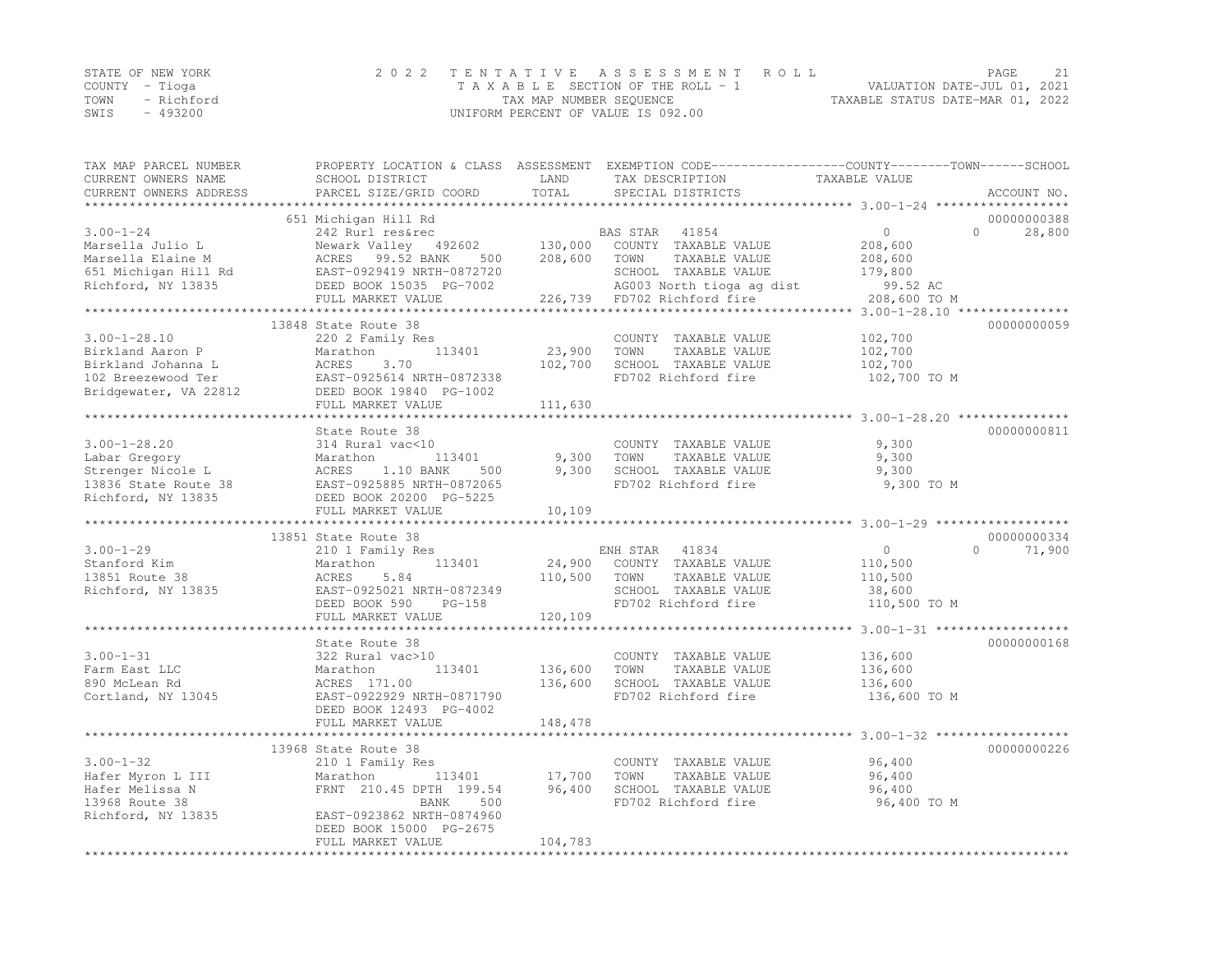| STATE OF NEW YORK | 2022 TENTATIVE ASSESSMENT ROLL     | 22<br>PAGE                       |
|-------------------|------------------------------------|----------------------------------|
| COUNTY – Tioga    | TAXABLE SECTION OF THE ROLL - 1    | VALUATION DATE-JUL 01, 2021      |
| TOWN - Richford   | TAX MAP NUMBER SEQUENCE            | TAXABLE STATUS DATE-MAR 01, 2022 |
| $-493200$<br>SWIS | UNIFORM PERCENT OF VALUE IS 092.00 |                                  |

| TAX MAP PARCEL NUMBER<br>CURRENT OWNERS NAME<br>CURRENT OWNERS ADDRESS | PROPERTY LOCATION & CLASS ASSESSMENT EXEMPTION CODE----------------COUNTY-------TOWN-----SCHOOL<br>SCHOOL DISTRICT<br>PARCEL SIZE/GRID COORD | LAND<br>TOTAL | TAX DESCRIPTION<br>SPECIAL DISTRICTS | TAXABLE VALUE  | ACCOUNT NO.         |
|------------------------------------------------------------------------|----------------------------------------------------------------------------------------------------------------------------------------------|---------------|--------------------------------------|----------------|---------------------|
| ***********************                                                |                                                                                                                                              |               |                                      |                |                     |
|                                                                        | State Route 38                                                                                                                               |               |                                      |                | 00000000369         |
| $3.00 - 1 - 33.10$                                                     | 312 Vac w/imprv                                                                                                                              |               | COUNTY TAXABLE VALUE                 | 18,500         |                     |
| Ford Donald H                                                          | Marathon<br>113401                                                                                                                           | 16,200        | TAXABLE VALUE<br>TOWN                | 18,500         |                     |
| Ford Cheryl A                                                          | ACRES<br>1.48                                                                                                                                | 18,500        | SCHOOL TAXABLE VALUE                 | 18,500         |                     |
| 1198 Old Oak Ln                                                        | EAST-0923700 NRTH-0875393                                                                                                                    |               | FD702 Richford fire                  | 18,500 TO M    |                     |
| Soodleaf, NC 27054                                                     | DEED BOOK 20200 PG-4052<br>FULL MARKET VALUE                                                                                                 | 20,109        |                                      |                |                     |
|                                                                        |                                                                                                                                              |               |                                      |                |                     |
|                                                                        | State Route 38                                                                                                                               |               |                                      |                | 00000000049         |
| $3.00 - 1 - 33.22$                                                     | 314 Rural vac<10                                                                                                                             |               | COUNTY TAXABLE VALUE                 | 12,800         |                     |
| Church Open Door of God                                                | Marathon<br>113401                                                                                                                           | 12,800        | TOWN<br>TAXABLE VALUE                | 12,800         |                     |
| 999 Greene Ave                                                         | 2.66<br>ACRES                                                                                                                                | 12,800        | SCHOOL TAXABLE VALUE                 | 12,800         |                     |
| Brooklyn, NY 11233                                                     | EAST-0923805 NRTH-0875196                                                                                                                    |               | FD702 Richford fire                  | 12,800 TO M    |                     |
|                                                                        | DEED BOOK 13602 PG-6001                                                                                                                      |               |                                      |                |                     |
|                                                                        | FULL MARKET VALUE                                                                                                                            | 13,913        |                                      |                |                     |
|                                                                        |                                                                                                                                              |               |                                      |                |                     |
|                                                                        | 13994 State Route 38                                                                                                                         |               |                                      |                | 00000000816         |
| $3.00 - 1 - 33.212$                                                    | 210 1 Family Res                                                                                                                             |               | BAS STAR<br>41854                    | $\circ$        | $\Omega$<br>28,800  |
| Dayton Andrea                                                          | 113401<br>Marathon                                                                                                                           | 20,500        | COUNTY TAXABLE VALUE                 | 68,100         |                     |
| 13994 Route 38                                                         | ACRES<br>2.10                                                                                                                                | 68,100        | TOWN<br>TAXABLE VALUE                | 68,100         |                     |
| Richford, NY 13835                                                     | EAST-0924079 NRTH-0875640                                                                                                                    |               | SCHOOL TAXABLE VALUE                 | 39,300         |                     |
|                                                                        | DEED BOOK 697<br>PG-314                                                                                                                      |               | FD702 Richford fire                  | 68,100 TO M    |                     |
|                                                                        | FULL MARKET VALUE                                                                                                                            | 74,022        |                                      |                |                     |
|                                                                        | 13981 State Route 38                                                                                                                         |               |                                      |                | 00000000249         |
| $3.00 - 1 - 34$                                                        | 270 Mfg housing                                                                                                                              |               | ENH STAR 41834                       | $\overline{0}$ | $\bigcap$<br>52,000 |
| Canfield Glenn F                                                       | 113401<br>Marathon                                                                                                                           | 26,200        | COUNTY TAXABLE VALUE                 | 52,000         |                     |
| 13981 Route 38                                                         | 5.00<br>ACRES                                                                                                                                | 52,000        | TOWN<br>TAXABLE VALUE                | 52,000         |                     |
| Richford, NY 13835                                                     | EAST-0923269 NRTH-0875170                                                                                                                    |               | SCHOOL TAXABLE VALUE                 | $\overline{0}$ |                     |
|                                                                        | DEED BOOK 393<br>PG-0923                                                                                                                     |               | FD702 Richford fire                  | 52,000 TO M    |                     |
|                                                                        | FULL MARKET VALUE                                                                                                                            | 56,522        |                                      |                |                     |
|                                                                        |                                                                                                                                              |               |                                      |                |                     |
|                                                                        | 13991 State Route 38                                                                                                                         |               |                                      |                | 00000000128         |
| $3.00 - 1 - 35$                                                        | 242 Rurl res&rec                                                                                                                             |               | 41854<br>BAS STAR                    | $\overline{0}$ | $\Omega$<br>28,800  |
| Finch Randolph L                                                       | 113401<br>Marathon                                                                                                                           |               | 66,800 COUNTY TAXABLE VALUE          | 129,500        |                     |
| Charlene M                                                             | ACRES<br>36.30                                                                                                                               | 129,500       | TOWN<br>TAXABLE VALUE                | 129,500        |                     |
| 13991 Route 38                                                         | EAST-0922479 NRTH-0875630                                                                                                                    |               | SCHOOL TAXABLE VALUE                 | 100,700        |                     |
| Richford, NY 13835                                                     | DEED BOOK 626<br>$PG-102$                                                                                                                    |               | FD702 Richford fire                  | 129,500 TO M   |                     |
|                                                                        | FULL MARKET VALUE                                                                                                                            | 140,761       |                                      |                |                     |
|                                                                        |                                                                                                                                              |               |                                      |                |                     |
|                                                                        | 14007 State Route 38                                                                                                                         |               |                                      |                | 00000000360         |
| $3.00 - 1 - 36$                                                        | 210 1 Family Res                                                                                                                             |               | ENH STAR<br>41834                    | $\circ$        | $\Omega$<br>71,900  |
| Moyer Barbara Janet                                                    | 113401<br>Marathon                                                                                                                           | 16,100        | COUNTY TAXABLE VALUE                 | 104,600        |                     |
| 14007 Route 38                                                         | FRNT 189.00 DPTH 171.00                                                                                                                      | 104,600       | TOWN<br>TAXABLE VALUE                | 104,600        |                     |
| Richford, NY 13835                                                     | EAST-0923029 NRTH-0875890                                                                                                                    |               | SCHOOL TAXABLE VALUE                 | 32,700         |                     |
|                                                                        | DEED BOOK 20160 PG-3616                                                                                                                      |               | FD702 Richford fire                  | 104,600 TO M   |                     |
|                                                                        | FULL MARKET VALUE                                                                                                                            | 113,696       |                                      |                |                     |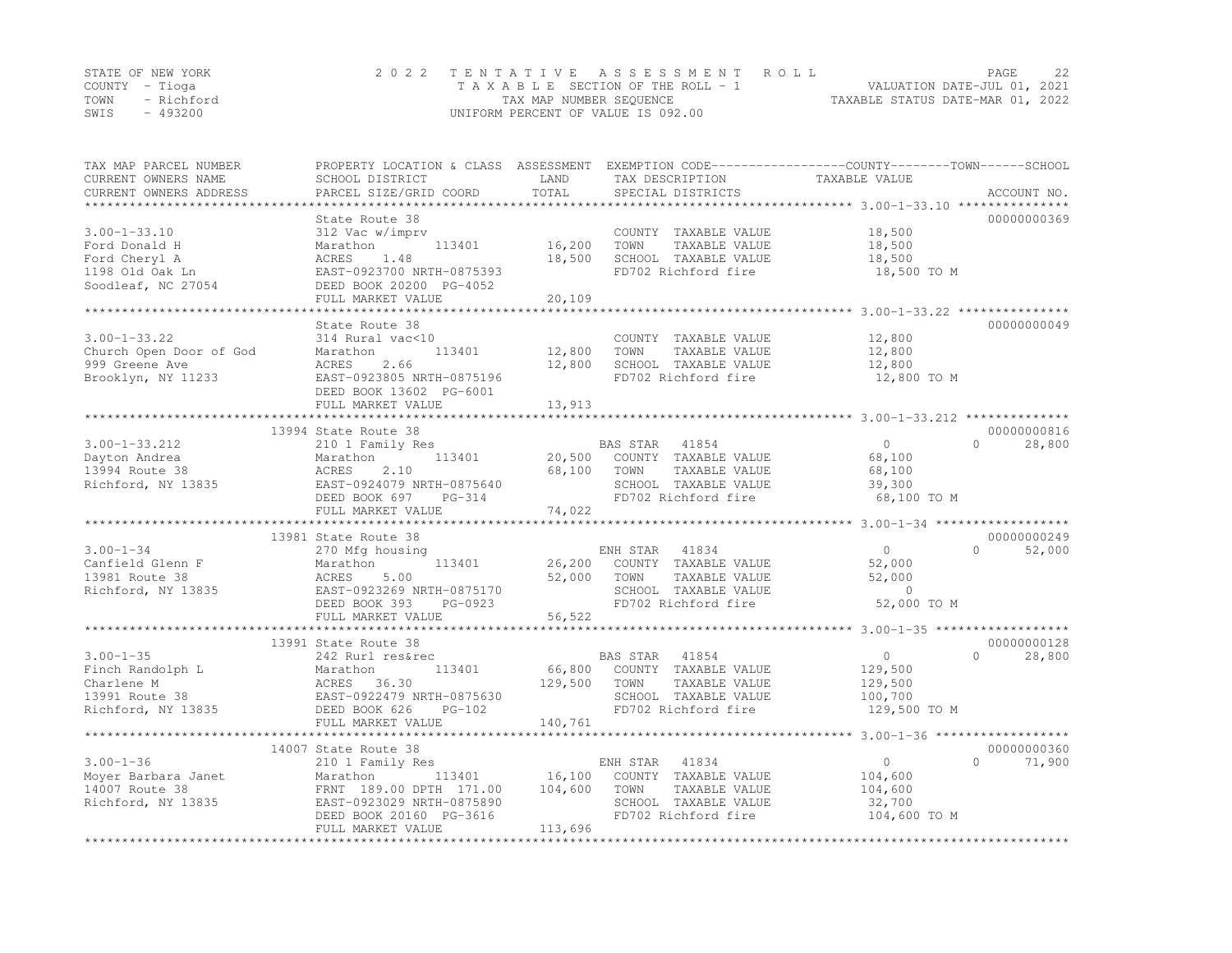|      | STATE OF NEW YORK | 2022 TENTATIVE ASSESSMENT ROLL        | PAGE                             | -23 |
|------|-------------------|---------------------------------------|----------------------------------|-----|
|      | COUNTY – Tioga    | T A X A B L E SECTION OF THE ROLL - 1 | VALUATION DATE-JUL 01, 2021      |     |
|      | TOWN - Richford   | TAX MAP NUMBER SEQUENCE               | TAXABLE STATUS DATE-MAR 01, 2022 |     |
| SWIS | - 493200          | UNIFORM PERCENT OF VALUE IS 092.00    |                                  |     |

| CURRENT OWNERS ADDRESS<br>PARCEL SIZE/GRID COORD<br>SPECIAL DISTRICTS<br>*********************                     |                     |
|--------------------------------------------------------------------------------------------------------------------|---------------------|
|                                                                                                                    |                     |
| State Route 38                                                                                                     | 00000000163         |
| $3.00 - 1 - 37$<br>322 Rural vac>10<br>28,500<br>COUNTY TAXABLE VALUE                                              |                     |
| 28,500<br>Church Open Door of God<br>Marathon<br>113401<br>TOWN<br>TAXABLE VALUE<br>28,500                         |                     |
| In Christ<br>ACRES 12.50<br>28,500<br>SCHOOL TAXABLE VALUE<br>28,500                                               |                     |
| 999 Green Ave<br>EAST-0922469 NRTH-0876670<br>FD702 Richford fire<br>28,500 TO M                                   |                     |
| DEED BOOK 719<br>Brooklyn, NY 11200<br>$PG-027$                                                                    |                     |
| FULL MARKET VALUE<br>30,978                                                                                        |                     |
|                                                                                                                    |                     |
| State Route 38                                                                                                     | 00000000439         |
| $3.00 - 1 - 38$<br>314 Rural vac<10<br>20,200<br>COUNTY TAXABLE VALUE<br>113401<br>TOWN<br>TAXABLE VALUE<br>20,200 |                     |
| Wharton Joslyn<br>20,200<br>Marathon<br>Warton etal<br>6.80<br>20,200<br>SCHOOL TAXABLE VALUE<br>ACRES             |                     |
| 20,200                                                                                                             |                     |
| FD702 Richford fire<br>251 East 48th St<br>EAST-0922329 NRTH-0877220<br>20,200 TO M<br>DEED BOOK 14000 PG-4869     |                     |
| Brooklyn, NY 11203<br>FULL MARKET VALUE                                                                            |                     |
| 21,957                                                                                                             |                     |
| State Route 38                                                                                                     | 00000000966         |
| $3.00 - 1 - 40$<br>314 Rural vac<10<br>COUNTY TAXABLE VALUE<br>7,500                                               |                     |
| 7,500<br>Eaton Kenneth J<br>Marathon<br>113401<br>7,500<br>TOWN<br>TAXABLE VALUE                                   |                     |
| ACRES<br>7,500<br>SCHOOL TAXABLE VALUE<br>7,500<br>Rogers Susan M<br>6.60                                          |                     |
| 2206 Blodgett Mills Rd<br>EAST-0925034 NRTH-0871936<br>FD702 Richford fire<br>7,500 TO M                           |                     |
| Cortland, NY 13045<br>DEED BOOK 15000 PG-4521                                                                      |                     |
| 8,152<br>FULL MARKET VALUE                                                                                         |                     |
| ********************                                                                                               |                     |
| 14004 State Route 38                                                                                               | 00000000639         |
| $3.00 - 1 - 41$<br>240 Rural res<br>ENH STAR<br>41834<br>$\Omega$                                                  | $\bigcap$<br>71,900 |
| 113401<br>31,800<br>COUNTY TAXABLE VALUE<br>74,500<br>Dayton Arland N<br>Marathon                                  |                     |
| 13.00<br>74,500<br>TOWN<br>TAXABLE VALUE<br>Elizabeth<br>ACRES<br>74,500                                           |                     |
| 14004 Route 38<br>EAST-0924079 NRTH-0875640<br>SCHOOL TAXABLE VALUE<br>2,600                                       |                     |
| Richford, NY 13835<br>FD702 Richford fire<br>74,500 TO M<br>DEED BOOK 401<br>PG-0162                               |                     |
| 80,978<br>FULL MARKET VALUE                                                                                        |                     |
|                                                                                                                    |                     |
| State Route 38                                                                                                     | 00000000989         |
| $3.00 - 1 - 42$<br>322 Rural vac>10<br>COUNTY TAXABLE VALUE<br>16,400                                              |                     |
| Dayton Steven A<br>16,400<br>TOWN<br>TAXABLE VALUE<br>Marathon<br>113401<br>16,400                                 |                     |
| 16,400<br>980 Courtney Hill Rd<br>ACRES 14.30<br>SCHOOL TAXABLE VALUE<br>16,400                                    |                     |
| FD702 Richford fire<br>Marathon, NY 13803<br>EAST-0924519 NRTH-0875653<br>16,400 TO M                              |                     |
| DEED BOOK 20160 PG-2388                                                                                            |                     |
| FULL MARKET VALUE<br>17,826                                                                                        |                     |
|                                                                                                                    |                     |
| 78 Chwalek Rd                                                                                                      | 00000000815         |
| $4.00 - 1 - 4.12$<br>$\circ$<br>270 Mfg housing<br>BAS STAR<br>41854                                               | $\Omega$<br>28,800  |
| Thayer Charles<br>Newark Valley<br>22,100<br>COUNTY TAXABLE VALUE<br>61,100<br>492602                              |                     |
| 78 Chwalek Rd<br>2.78<br>61,100<br>TOWN<br>TAXABLE VALUE<br>ACRES<br>61,100                                        |                     |
| EAST-0936538 NRTH-0877637<br>SCHOOL TAXABLE VALUE<br>Richford, NY 13835<br>32,300                                  |                     |
| FD702 Richford fire<br>DEED BOOK 697<br>61,100 TO M<br>$PG-278$                                                    |                     |
| FULL MARKET VALUE<br>66,413<br>***************************                                                         |                     |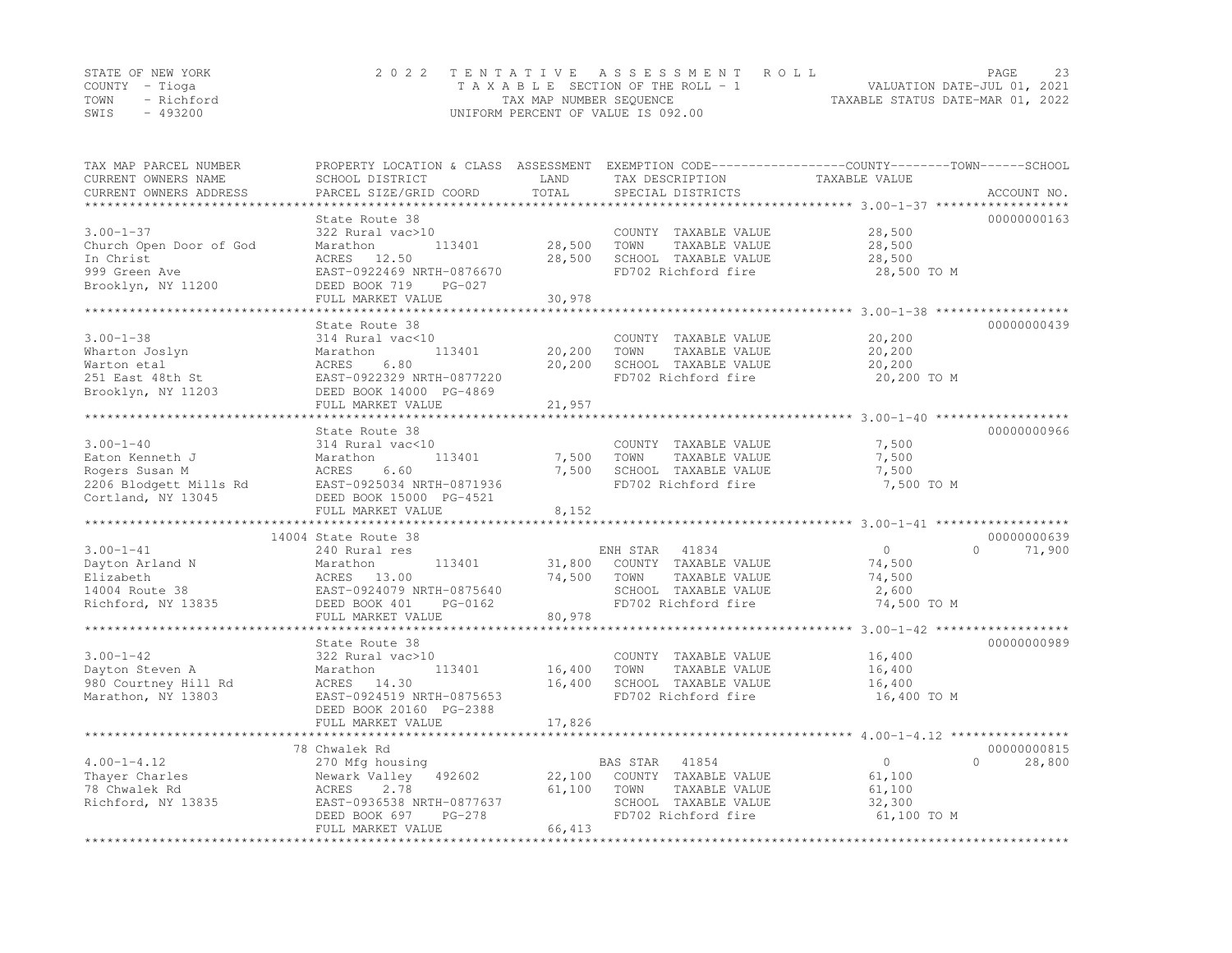|      | STATE OF NEW YORK | 2022 TENTATIVE ASSESSMENT ROLL     |                                  | PAGE | 2.4 |
|------|-------------------|------------------------------------|----------------------------------|------|-----|
|      | COUNTY – Tioga    | TAXABLE SECTION OF THE ROLL - 1    | VALUATION DATE-JUL 01, 2021      |      |     |
|      | TOWN - Richford   | TAX MAP NUMBER SEQUENCE            | TAXABLE STATUS DATE-MAR 01, 2022 |      |     |
| SWIS | - 493200          | UNIFORM PERCENT OF VALUE IS 092.00 |                                  |      |     |

| TAX MAP PARCEL NUMBER<br>CURRENT OWNERS NAME   | PROPERTY LOCATION & CLASS ASSESSMENT<br>SCHOOL DISTRICT | LAND       | TAX DESCRIPTION       | EXEMPTION CODE-----------------COUNTY-------TOWN------SCHOOL<br>TAXABLE VALUE |
|------------------------------------------------|---------------------------------------------------------|------------|-----------------------|-------------------------------------------------------------------------------|
| CURRENT OWNERS ADDRESS<br>******************** | PARCEL SIZE/GRID COORD                                  | TOTAL      | SPECIAL DISTRICTS     | ACCOUNT NO.                                                                   |
|                                                | 80 Chwalek Rd                                           |            |                       | 00000000463                                                                   |
| $4.00 - 1 - 4.20$                              | 210 1 Family Res                                        |            | COUNTY TAXABLE VALUE  | 50,000                                                                        |
| Thayer Charles R                               | Newark Valley<br>492602                                 | 22,100     | TOWN<br>TAXABLE VALUE | 50,000                                                                        |
| Thayer Charles W                               | ACRES<br>2.78                                           | 50,000     | SCHOOL TAXABLE VALUE  | 50,000                                                                        |
| 78 Chwalek Road                                | EAST-0936511 NRTH-0877898                               |            | FD702 Richford fire   | 50,000 TO M                                                                   |
| Richford, NY 13835                             | DEED BOOK 20190 PG-3508                                 |            |                       |                                                                               |
|                                                | FULL MARKET VALUE                                       | 54,348     |                       |                                                                               |
|                                                | ********************                                    |            |                       | *********** 4.00-1-4.30 *************                                         |
|                                                | Chwalek Rd                                              |            |                       | 00000000734                                                                   |
| $4.00 - 1 - 4.30$                              | 260 Seasonal res                                        |            | COUNTY TAXABLE VALUE  | 22,500                                                                        |
| Thayer Alvin                                   | Newark Valley<br>492602                                 | 12,500     | TAXABLE VALUE<br>TOWN | 22,500                                                                        |
| Donna                                          | ACRES<br>2.52                                           | 22,500     | SCHOOL TAXABLE VALUE  | 22,500                                                                        |
| PO Box 42                                      | EAST-0936499 NRTH-0878180                               |            | FD702 Richford fire   | 22,500 TO M                                                                   |
| Mcclean, NY 13102                              | FULL MARKET VALUE                                       | 24,457     |                       |                                                                               |
| **********************                         | **************************                              |            |                       |                                                                               |
|                                                | 66 Chwalek Rd                                           |            |                       | 00000000935                                                                   |
| $4.00 - 1 - 4.112$                             | 270 Mfg housing                                         |            | 41854<br>BAS STAR     | $\Omega$<br>$\circ$<br>28,800                                                 |
| Ingrahm Dawn                                   | Newark Valley<br>492602                                 | 34,400     | COUNTY TAXABLE VALUE  | 51,300                                                                        |
| 66 Chwalek Rd                                  | ACRES 13.03                                             | 51,300     | TOWN<br>TAXABLE VALUE | 51,300                                                                        |
| Richford, NY 13835                             | EAST-0936397 NRTH-0877349                               |            | SCHOOL TAXABLE VALUE  | 22,500                                                                        |
|                                                | DEED BOOK 2016<br>PG-1006                               |            | FD702 Richford fire   | 51,300 TO M                                                                   |
|                                                | FULL MARKET VALUE                                       | 55,761     |                       |                                                                               |
|                                                | ***********************                                 |            |                       | ************************* 4.00-1-5 ********************                       |
|                                                | 245 Rockefeller Rd                                      |            |                       | 00000000443                                                                   |
| $4.00 - 1 - 5$                                 | 270 Mfg housing                                         |            | COUNTY TAXABLE VALUE  | 57,000                                                                        |
| Lortcher Estate Sandra                         | Newark Valley<br>492602                                 | 30,300     | TOWN<br>TAXABLE VALUE | 57,000                                                                        |
| 245 Rockefeller Rd                             | FRNT 200.00 DPTH 210.00                                 | 57,000     | SCHOOL TAXABLE VALUE  | 57,000                                                                        |
| Richford, NY 13835                             | ACRES<br>7.71                                           |            | FD702 Richford fire   | 57,000 TO M                                                                   |
|                                                | EAST-0937064 NRTH-0876502                               |            |                       |                                                                               |
|                                                | DEED BOOK 641<br>$PG-10$                                |            |                       |                                                                               |
|                                                | FULL MARKET VALUE                                       | 61,957     |                       |                                                                               |
|                                                | ******************                                      |            |                       | $4.00 - 1 - 6$                                                                |
|                                                | Rockefeller Rd                                          |            |                       | 00000000056                                                                   |
| $4.00 - 1 - 6$                                 | 314 Rural vac<10                                        |            | COUNTY TAXABLE VALUE  | 11,300                                                                        |
| Ingrahm Dawn                                   | Newark Valley<br>492602                                 | 11,300     | TOWN<br>TAXABLE VALUE | 11,300                                                                        |
| 66 Chwalek Rd                                  | ACRES<br>2.00                                           | 11,300     | SCHOOL TAXABLE VALUE  | 11,300                                                                        |
| Richford, NY 13835                             | EAST-0937505 NRTH-0877476                               |            | FD702 Richford fire   | 11,300 TO M                                                                   |
|                                                | DEED BOOK 2018<br>PG-5175                               |            |                       |                                                                               |
|                                                | FULL MARKET VALUE                                       | 12,283     |                       |                                                                               |
|                                                | ***********************                                 | ********** |                       | ******************************** 4.00-1-7 *******************                 |
|                                                | Rockefeller Rd                                          |            |                       | 00000000313                                                                   |
| $4.00 - 1 - 7$                                 | 314 Rural vac<10                                        |            | COUNTY TAXABLE VALUE  | 11,300                                                                        |
| Canfield Ricky L                               | Newark Valley<br>492602                                 | 11,300     | TAXABLE VALUE<br>TOWN | 11,300                                                                        |
| 442 Sears Road                                 | ACRES<br>2.00                                           | 11,300     | SCHOOL TAXABLE VALUE  | 11,300                                                                        |
| Richford, NY 13835                             | EAST-0937799 NRTH-0876200                               |            | FD702 Richford fire   | 11,300 TO M                                                                   |
|                                                | DEED BOOK 20180 PG-1166                                 |            |                       |                                                                               |
|                                                | FULL MARKET VALUE                                       | 12,283     |                       |                                                                               |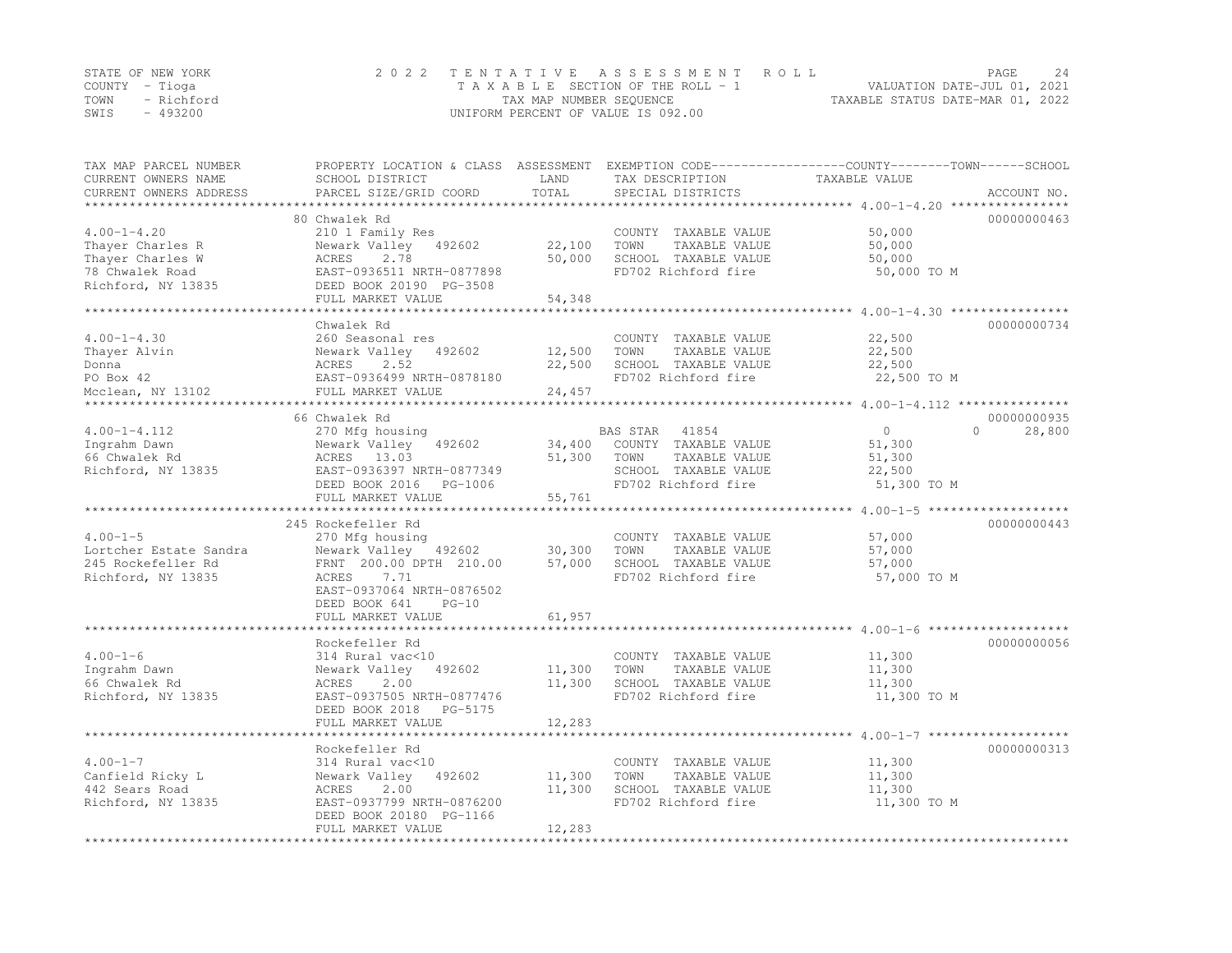|      | STATE OF NEW YORK | 2022 TENTATIVE ASSESSMENT ROLL                                 | PAGE | 2.5 |
|------|-------------------|----------------------------------------------------------------|------|-----|
|      | COUNTY – Tioga    | VALUATION DATE-JUL 01, 2021<br>TAXABLE SECTION OF THE ROLL - 1 |      |     |
|      | TOWN - Richford   | TAXABLE STATUS DATE-MAR 01, 2022<br>TAX MAP NUMBER SEQUENCE    |      |     |
| SWIS | - 493200          | UNIFORM PERCENT OF VALUE IS 092.00                             |      |     |

| TAX MAP PARCEL NUMBER  | PROPERTY LOCATION & CLASS ASSESSMENT |                | EXEMPTION CODE-----------------COUNTY-------TOWN------SCHOOL |                                                                     |          |              |
|------------------------|--------------------------------------|----------------|--------------------------------------------------------------|---------------------------------------------------------------------|----------|--------------|
| CURRENT OWNERS NAME    | SCHOOL DISTRICT                      | LAND           | TAX DESCRIPTION                                              | TAXABLE VALUE                                                       |          |              |
| CURRENT OWNERS ADDRESS | PARCEL SIZE/GRID COORD               | TOTAL          | SPECIAL DISTRICTS                                            |                                                                     |          | ACCOUNT NO.  |
|                        |                                      |                |                                                              |                                                                     |          |              |
|                        | 287 Rockefeller Rd                   |                |                                                              |                                                                     |          | 00000000187  |
| $4.00 - 1 - 8.11$      | 242 Rurl res&rec                     |                | BAS STAR<br>41854                                            | $\circ$                                                             | $\Omega$ | 28,800       |
| Robinson Gerald J      | Newark Valley<br>492602              | 94,200         | COUNTY TAXABLE VALUE                                         | 173,500                                                             |          |              |
| Cheryl E               | ACRES<br>63.72                       | 173,500        | TOWN<br>TAXABLE VALUE                                        | 173,500                                                             |          |              |
| 287 Rockefeller Rd     | EAST-0938579 NRTH-0877360            |                | SCHOOL TAXABLE VALUE                                         | 144,700                                                             |          |              |
| Richford, NY 13835     | DEED BOOK 492<br>PG-0339             |                | FD702 Richford fire                                          | 173,500 TO M                                                        |          |              |
|                        | FULL MARKET VALUE                    | 188,587        |                                                              |                                                                     |          |              |
|                        |                                      |                |                                                              | *************************4.00-1-8.12 ******************             |          |              |
|                        | 283 Rockefeller Rd                   |                | 72 PCT OF VALUE USED FOR EXEMPTION PURPOSES                  |                                                                     |          | 00000000692  |
| $4.00 - 1 - 8.12$      | 270 Mfg housing                      |                | 41802<br>AGED C                                              | 13,414                                                              | $\Omega$ | $\Omega$     |
| Gray Louis A Jr        | Newark Valley<br>492602              |                | 29,500 AGED T<br>41803                                       | $\circ$                                                             | 14,904   | $\mathbf{0}$ |
| 283 Rockefeller Rd     | ACRES<br>6.97                        |                | 41,400 ENH STAR<br>41834                                     | $\circ$                                                             | $\Omega$ | 41,400       |
| Richford, NY 13835     | EAST-0937969 NRTH-0876640            |                | COUNTY TAXABLE VALUE                                         | 27,986                                                              |          |              |
|                        | DEED BOOK 16264 PG-9001              |                | TOWN<br>TAXABLE VALUE                                        | 26,496                                                              |          |              |
|                        | FULL MARKET VALUE                    | 45,000         | SCHOOL TAXABLE VALUE                                         | $\overline{0}$                                                      |          |              |
|                        |                                      |                | FD702 Richford fire                                          | 41,400 TO M                                                         |          |              |
|                        |                                      |                |                                                              | $4.00 - 1 - 8.13$ **                                                |          |              |
|                        | Rockefeller Rd                       |                |                                                              |                                                                     |          | 00000000483  |
| $4.00 - 1 - 8.13$      | 314 Rural vac<10                     |                | COUNTY TAXABLE VALUE                                         | 9,000                                                               |          |              |
| Everidge James D       | Newark Valley<br>492602              | 9,000          | TAXABLE VALUE<br>TOWN                                        | 9,000                                                               |          |              |
| Everidge Robin L       | ACRES<br>3.00                        | 9,000          | SCHOOL TAXABLE VALUE                                         | 9,000                                                               |          |              |
| 222 Rockefeller Rd     | EAST-0937709 NRTH-0876670            |                | FD702 Richford fire                                          | 9,000 TO M                                                          |          |              |
| Richford, NY 13835     | DEED BOOK 12298 PG-8001              |                |                                                              |                                                                     |          |              |
|                        | FULL MARKET VALUE                    | 9,783          |                                                              |                                                                     |          |              |
|                        |                                      |                |                                                              |                                                                     |          |              |
|                        | 248 Rockefeller Rd                   |                |                                                              |                                                                     |          | 00000000131  |
| $4.00 - 1 - 8.31$      | 210 1 Family Res                     |                | BAS STAR<br>41854                                            | $\circ$                                                             | $\Omega$ | 28,800       |
| Partridge Mary         | Newark Valley 492602                 | 25,100         | COUNTY TAXABLE VALUE                                         | 84,100                                                              |          |              |
| Attn: Schwarz Mary     | ACRES<br>4.40                        | 84,100         | TAXABLE VALUE<br>TOWN                                        | 84,100                                                              |          |              |
| 248 Rockefeller Rd     | EAST-0937099 NRTH-0875713            |                | SCHOOL TAXABLE VALUE                                         | 55,300                                                              |          |              |
|                        | DEED BOOK 413<br>PG-0124             |                | FD702 Richford fire                                          |                                                                     |          |              |
| Richford, NY 13835     | FULL MARKET VALUE                    | 91,413         |                                                              | 84,100 TO M                                                         |          |              |
|                        | ***********************              |                |                                                              | ************************************* 4.00-1-8.32 ***************** |          |              |
|                        | 240 Rockefeller Rd                   |                |                                                              |                                                                     |          | 00000000198  |
|                        |                                      |                |                                                              |                                                                     |          |              |
| $4.00 - 1 - 8.32$      | 270 Mfg housing                      |                | COUNTY TAXABLE VALUE                                         | 30,000                                                              |          |              |
| Partridge Waylon       | Newark Valley<br>492602              | 18,000         | TOWN<br>TAXABLE VALUE                                        | 30,000                                                              |          |              |
| 240 Rockefeller Road   | 2.20<br>ACRES                        | 30,000         | SCHOOL TAXABLE VALUE                                         | 30,000                                                              |          |              |
| Richford, NY 13835     | EAST-0936923 NRTH-0875702            |                | FD702 Richford fire                                          | 30,000 TO M                                                         |          |              |
|                        | DEED BOOK 20190 PG-44                |                |                                                              |                                                                     |          |              |
|                        | FULL MARKET VALUE                    | 32,609         |                                                              |                                                                     |          |              |
|                        | *********************                |                |                                                              | ******** $4.00 - 1 - 8.211$ ***************                         |          |              |
|                        | 253 Rockefeller Rd                   |                |                                                              |                                                                     |          | 00000000980  |
| $4.00 - 1 - 8.211$     | 270 Mfg housing                      |                | COUNTY TAXABLE VALUE                                         | 50,800                                                              |          |              |
| Ferris William E       | Newark Valley<br>492602              | 27,600         | TOWN<br>TAXABLE VALUE                                        | 50,800                                                              |          |              |
| Ferris Margaret A      | ACRES<br>5.26                        | 50,800         | SCHOOL TAXABLE VALUE                                         | 50,800                                                              |          |              |
| 10 Willow Ave          | EAST-0937452 NRTH-0876458            |                | FD702 Richford fire                                          | 50,800 TO M                                                         |          |              |
| New Windsor, NY 12553  | DEED BOOK 15042 PG-3001              |                |                                                              |                                                                     |          |              |
|                        | FULL MARKET VALUE                    | 55,217         |                                                              |                                                                     |          |              |
|                        | *******************************      | ************** |                                                              |                                                                     |          |              |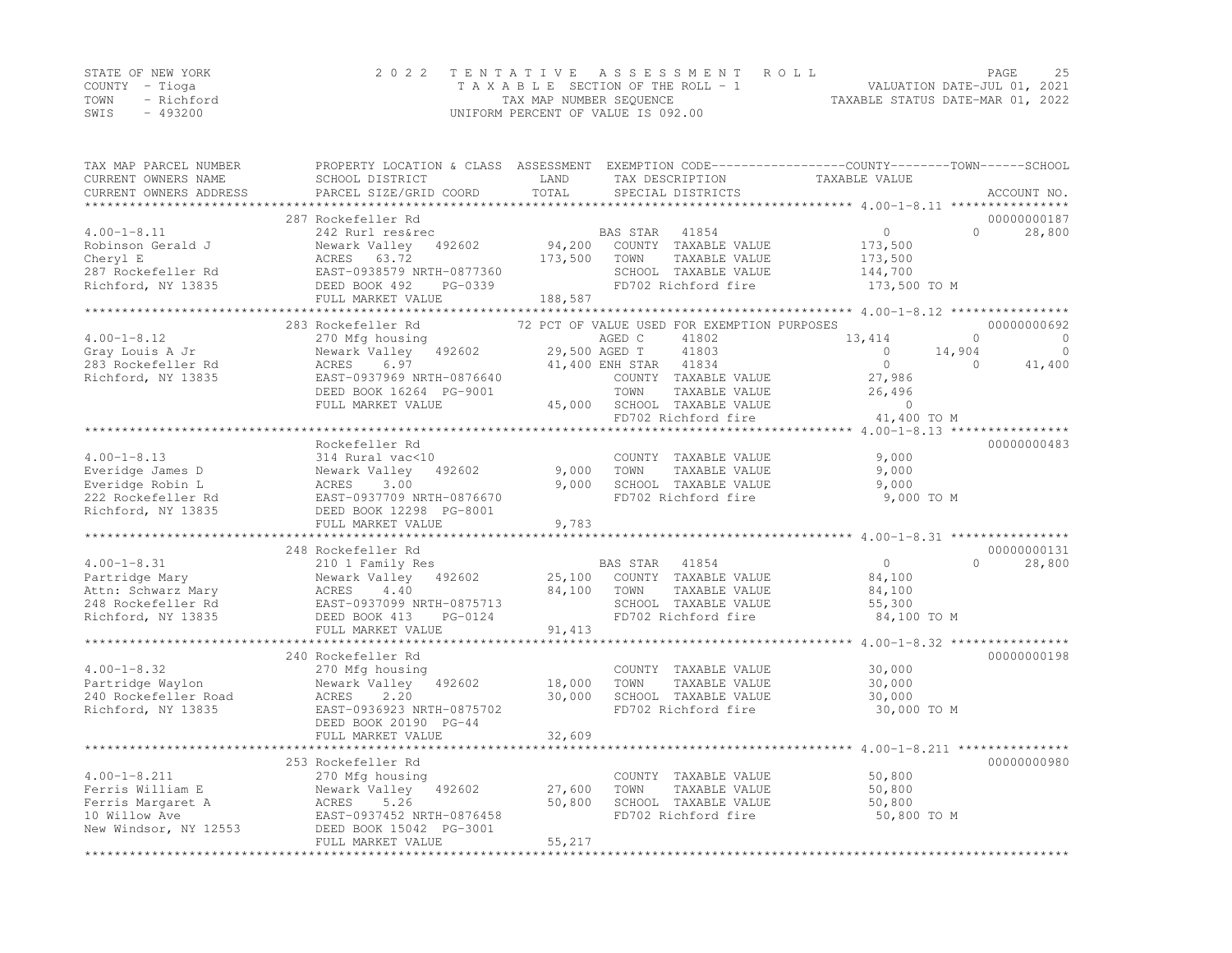| STATE OF NEW YORK |            | 2022 TENTATIVE ASSESSMENT ROLL     |                         |  |                                  | PAGE                        | 26 |
|-------------------|------------|------------------------------------|-------------------------|--|----------------------------------|-----------------------------|----|
| COUNTY – Tioga    |            | TAXABLE SECTION OF THE ROLL - 1    |                         |  |                                  | VALUATION DATE-JUL 01, 2021 |    |
| TOWN              | - Richford |                                    | TAX MAP NUMBER SEQUENCE |  | TAXABLE STATUS DATE-MAR 01, 2022 |                             |    |
| SWIS              | $-493200$  | UNIFORM PERCENT OF VALUE IS 092.00 |                         |  |                                  |                             |    |

| TAX MAP PARCEL NUMBER<br>CURRENT OWNERS NAME<br>CURRENT OWNERS ADDRESS                           | PROPERTY LOCATION & CLASS ASSESSMENT<br>SCHOOL DISTRICT<br>PARCEL SIZE/GRID COORD                                                                                            | LAND<br>TOTAL                | TAX DESCRIPTION<br>SPECIAL DISTRICTS                                                                              | EXEMPTION CODE-----------------COUNTY-------TOWN------SCHOOL<br>TAXABLE VALUE<br>ACCOUNT NO. |  |
|--------------------------------------------------------------------------------------------------|------------------------------------------------------------------------------------------------------------------------------------------------------------------------------|------------------------------|-------------------------------------------------------------------------------------------------------------------|----------------------------------------------------------------------------------------------|--|
| *********************                                                                            |                                                                                                                                                                              |                              |                                                                                                                   |                                                                                              |  |
| $4.00 - 1 - 8.212$<br>Ingrahm Dawn<br>66 Chwalek Rd<br>Richford, NY 13835                        | Rockefeller Rd<br>322 Rural vac>10<br>Newark Valley<br>492602<br>ACRES 25.57<br>EAST-0937168 NRTH-0877597<br>DEED BOOK 21431 PG-6001                                         | 33,700<br>33,700             | COUNTY TAXABLE VALUE<br>TOWN<br>TAXABLE VALUE<br>SCHOOL TAXABLE VALUE<br>FD702 Richford fire                      | 00000000974<br>33,700<br>33,700<br>33,700<br>33,700 TO M                                     |  |
|                                                                                                  | FULL MARKET VALUE                                                                                                                                                            | 36,630                       |                                                                                                                   |                                                                                              |  |
|                                                                                                  | ************************                                                                                                                                                     |                              |                                                                                                                   |                                                                                              |  |
| $4.00 - 1 - 9$<br>Reeves Paul H<br>267 State Route 38<br>Owego, NY 13827                         | 393 Rockefeller Rd<br>314 Rural vac<10<br>492602<br>Newark Valley<br>1.20<br>ACRES<br>EAST-0938389 NRTH-0876180<br>DEED BOOK 20180 PG-3823                                   | 9,500<br>9,500               | COUNTY TAXABLE VALUE<br>TAXABLE VALUE<br>TOWN<br>SCHOOL TAXABLE VALUE<br>FD702 Richford fire                      | 00000000329<br>9,500<br>9,500<br>9,500<br>9,500 TO M                                         |  |
|                                                                                                  | FULL MARKET VALUE                                                                                                                                                            | 10,326                       |                                                                                                                   |                                                                                              |  |
|                                                                                                  | 367 Rockefeller Rd                                                                                                                                                           |                              |                                                                                                                   | 00000000402                                                                                  |  |
| $4.00 - 1 - 10.10$<br>Taylor Brian<br>367 Rockefeller Rd<br>Richford, NY 13835                   | 242 Rurl res&rec<br>Newark Valley<br>492602<br>ACRES 46.05<br>EAST-0939966 NRTH-0877366<br>DEED BOOK 20190 PG-2422<br>FULL MARKET VALUE                                      | 76,600<br>230,600<br>250,652 | COUNTY TAXABLE VALUE<br>TOWN<br>TAXABLE VALUE<br>SCHOOL TAXABLE VALUE<br>FD702 Richford fire                      | 230,600<br>230,600<br>230,600<br>230,600 TO M                                                |  |
|                                                                                                  |                                                                                                                                                                              |                              |                                                                                                                   |                                                                                              |  |
|                                                                                                  | 337 Rockefeller Rd                                                                                                                                                           |                              |                                                                                                                   | 00000000139                                                                                  |  |
| $4.00 - 1 - 10.20$<br>Boyer Monte<br>Boyer Cheryl<br>337 Rockefeller Rd<br>Richford, NY 13835    | 242 Rurl res&rec<br>Newark Valley<br>492602<br>ACRES<br>10.00 BANK<br>77<br>EAST-0939736 NRTH-0876584<br>DEED BOOK 689<br>$PG-31$                                            | 34,000<br>178,700            | BAS STAR<br>41854<br>COUNTY TAXABLE VALUE<br>TAXABLE VALUE<br>TOWN<br>SCHOOL TAXABLE VALUE<br>FD702 Richford fire | $\circ$<br>$\bigcap$<br>28,800<br>178,700<br>178,700<br>149,900<br>178,700 TO M              |  |
|                                                                                                  | FULL MARKET VALUE                                                                                                                                                            | 194,239                      |                                                                                                                   | ***** $4.00 - 1 - 10.30$ ****************                                                    |  |
| $4.00 - 1 - 10.30$<br>Klein David A<br>866 Adams Road<br>Dryden, NY 13053                        | Rockefeller Rd<br>322 Rural vac>10<br>Newark Valley<br>492602<br>ACRES 10.00<br>EAST-0939302 NRTH-0876534<br>DEED BOOK 20190 PG-3573<br>FULL MARKET VALUE                    | 25,000<br>25,000<br>27,174   | COUNTY TAXABLE VALUE<br>TAXABLE VALUE<br>TOWN<br>SCHOOL TAXABLE VALUE<br>FD702 Richford fire                      | 00000000522<br>25,000<br>25,000<br>25,000<br>25,000 TO M                                     |  |
|                                                                                                  | **********************                                                                                                                                                       |                              |                                                                                                                   | ********** $4.00 - 1 - 10.40$ ***                                                            |  |
| $4.00 - 1 - 10.40$<br>Linick Spencer<br>Linick Carly<br>309 Rockefeller Rd<br>Richford, NY 13835 | 309 Rockefeller Rd<br>242 Rurl res&rec<br>Newark Valley<br>492602<br>10.03 BANK<br>ACRES<br>500<br>EAST-0938788 NRTH-0876490<br>DEED BOOK 20190 PG-1473<br>FULL MARKET VALUE | 34,000<br>200,100<br>217,500 | COUNTY TAXABLE VALUE<br>TOWN<br>TAXABLE VALUE<br>SCHOOL TAXABLE VALUE<br>FD702 Richford fire                      | 00000000619<br>200,100<br>200,100<br>200,100<br>200,100 TO M                                 |  |
|                                                                                                  |                                                                                                                                                                              |                              |                                                                                                                   |                                                                                              |  |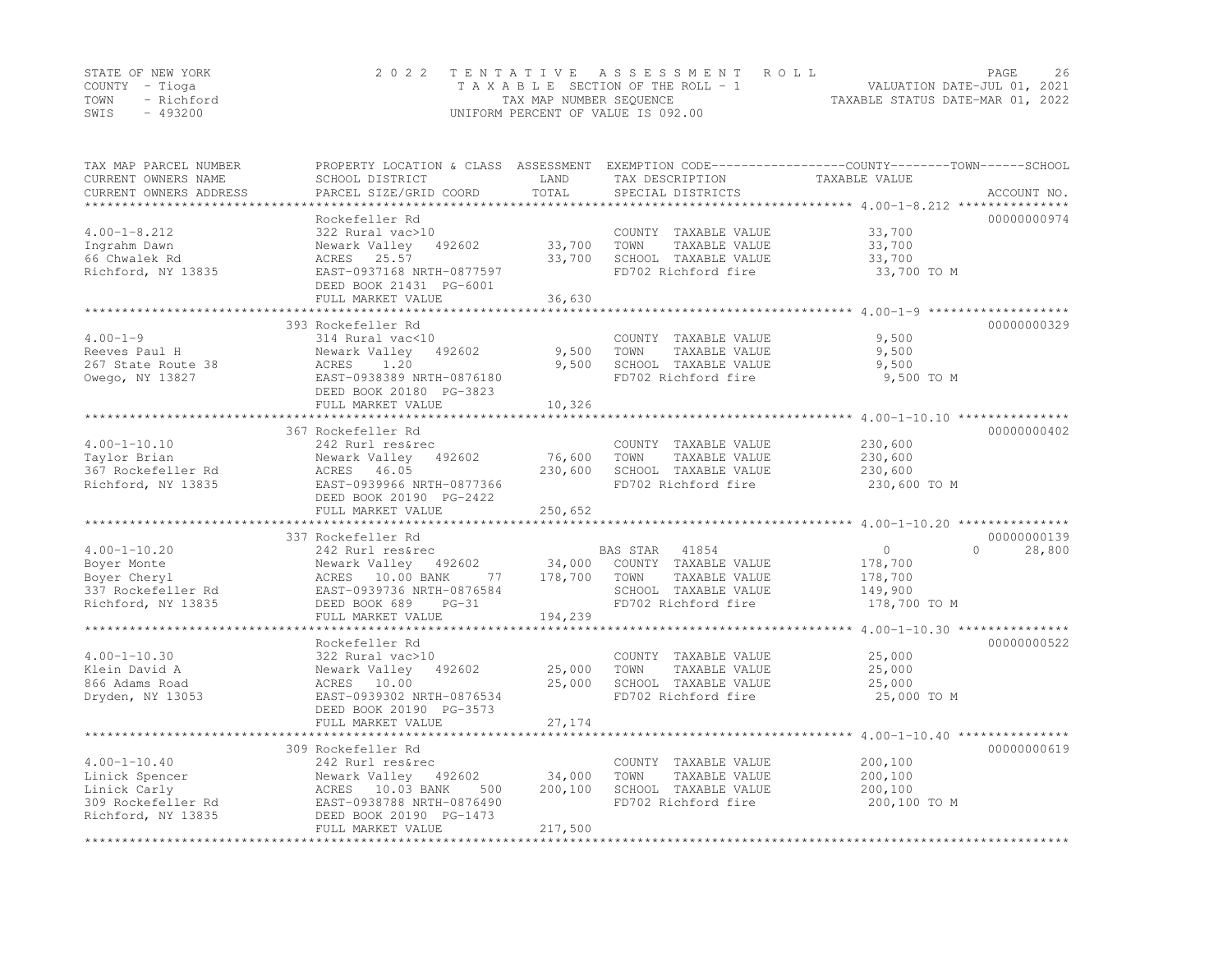|      | STATE OF NEW YORK | 2022 TENTATIVE ASSESSMENT ROLL        | 27<br>PAGE                       |
|------|-------------------|---------------------------------------|----------------------------------|
|      | COUNTY – Tioga    | T A X A B L E SECTION OF THE ROLL - 1 | VALUATION DATE-JUL 01, 2021      |
| TOWN | - Richford        | TAX MAP NUMBER SEOUENCE               | TAXABLE STATUS DATE-MAR 01, 2022 |
| SWIS | $-493200$         | UNIFORM PERCENT OF VALUE IS 092.00    |                                  |

| TAX MAP PARCEL NUMBER<br>CURRENT OWNERS NAME | PROPERTY LOCATION & CLASS ASSESSMENT<br>SCHOOL DISTRICT | LAND                     | EXEMPTION CODE-----------------COUNTY-------TOWN------SCHOOL<br>TAX DESCRIPTION | TAXABLE VALUE    |             |
|----------------------------------------------|---------------------------------------------------------|--------------------------|---------------------------------------------------------------------------------|------------------|-------------|
| CURRENT OWNERS ADDRESS                       | PARCEL SIZE/GRID COORD                                  | TOTAL<br>$*************$ | SPECIAL DISTRICTS                                                               |                  | ACCOUNT NO. |
|                                              | Rockefeller Rd                                          |                          |                                                                                 |                  | 00000000387 |
| $4.00 - 1 - 10.50$                           | 314 Rural vac<10                                        |                          | COUNTY TAXABLE VALUE                                                            | 19,100           |             |
| Gatewood Ariel                               | Newark Valley 492602                                    | 19,100                   | TOWN<br>TAXABLE VALUE                                                           | 19,100           |             |
| 27 Seton Hall Dr                             | ACRES<br>6.09                                           | 19,100                   | SCHOOL TAXABLE VALUE                                                            | 19,100           |             |
| Newark, NJ 07103                             | EAST-0938707 NRTH-0875727                               |                          | FD702 Richford fire                                                             | 19,100 TO M      |             |
|                                              | DEED BOOK 685<br>PG-279                                 |                          |                                                                                 |                  |             |
|                                              | FULL MARKET VALUE                                       | 20,761                   |                                                                                 |                  |             |
|                                              | **********************                                  | **************           |                                                                                 |                  |             |
|                                              | Rockefeller Rd                                          |                          |                                                                                 |                  | 00000000272 |
| $4.00 - 1 - 10.60$                           | 322 Rural vac>10                                        |                          | COUNTY TAXABLE VALUE                                                            | 25,000           |             |
| Gardner Laurel M                             | Newark Valley 492602                                    | 25,000                   | TAXABLE VALUE<br>TOWN                                                           | 25,000           |             |
| 526 Main St                                  | ACRES 10.01                                             | 25,000                   | SCHOOL TAXABLE VALUE                                                            | 25,000           |             |
| Honesdale, PA 18431                          | EAST-0938707 NRTH-0875727                               |                          | FD702 Richford fire                                                             | 25,000 TO M      |             |
|                                              | DEED BOOK 686<br>$PG-295$<br>FULL MARKET VALUE          | 27, 174                  |                                                                                 |                  |             |
|                                              |                                                         |                          |                                                                                 |                  |             |
|                                              | Rockefeller Rd                                          |                          |                                                                                 |                  | 00000000274 |
| $4.00 - 1 - 10.70$                           | 322 Rural vac>10                                        |                          | COUNTY TAXABLE VALUE                                                            | 25,000           |             |
| Gardner Laurel M                             | Newark Valley<br>492602                                 | 25,000                   | TOWN<br>TAXABLE VALUE                                                           | 25,000           |             |
| 526 Main St                                  | ACRES 10.01                                             | 25,000                   | SCHOOL TAXABLE VALUE                                                            | 25,000           |             |
| Honesdale, PA 18431                          | EAST-0939989 NRTH-0875694                               |                          | FD702 Richford fire                                                             | 25,000 TO M      |             |
|                                              | DEED BOOK 686<br>$PG-295$                               |                          |                                                                                 |                  |             |
|                                              | FULL MARKET VALUE                                       | 27, 174                  |                                                                                 |                  |             |
|                                              |                                                         |                          |                                                                                 |                  |             |
| $4.00 - 1 - 11$                              | Rockefeller Rd<br>322 Rural vac>10                      |                          |                                                                                 |                  | 00000000321 |
| Farm East LLC                                | Newark Valley 492602                                    | 58,500                   | COUNTY TAXABLE VALUE<br>TOWN<br>TAXABLE VALUE                                   | 58,500<br>58,500 |             |
| 890 McLean Rd                                | ACRES 62.00                                             | 58,500                   | SCHOOL TAXABLE VALUE                                                            | 58,500           |             |
| Cortland, NY 13045                           | EAST-0941331 NRTH-0877722                               |                          | FD702 Richford fire                                                             | 58,500 TO M      |             |
|                                              | DEED BOOK 18109 PG-5001                                 |                          |                                                                                 |                  |             |
|                                              | FULL MARKET VALUE                                       | 63,587                   |                                                                                 |                  |             |
|                                              |                                                         |                          |                                                                                 |                  |             |
|                                              | Rockefeller Rd                                          |                          |                                                                                 |                  | 00000000151 |
| $4.00 - 1 - 12.10$                           | 322 Rural vac>10                                        |                          | COUNTY TAXABLE VALUE                                                            | 33,000           |             |
| Esteves Antonio                              | Newark Valley<br>492602                                 | 33,000                   | TOWN<br>TAXABLE VALUE                                                           | 33,000           |             |
| Rosa C                                       | ACRES 16.00                                             | 33,000                   | SCHOOL TAXABLE VALUE                                                            | 33,000           |             |
| 81 Sunset Ave                                | EAST-0941915 NRTH-0876415                               |                          | FD702 Richford fire                                                             | 33,000 TO M      |             |
| Selden, NY 11784                             | DEED BOOK 688<br>$PG-314$                               |                          |                                                                                 |                  |             |
|                                              | FULL MARKET VALUE                                       | 35,870                   |                                                                                 |                  |             |
|                                              | 419 Rockefeller Rd                                      |                          |                                                                                 |                  | 00000000671 |
| $4.00 - 1 - 12.20$                           | 270 Mfg housing                                         |                          | COUNTY TAXABLE VALUE                                                            | 65,000           |             |
| Rocha Fernando                               | Newark Valley 492602                                    | 34,000                   | TOWN<br>TAXABLE VALUE                                                           | 65,000           |             |
| Rocha Rosa                                   | ACRES 10.00                                             | 65,000                   | SCHOOL TAXABLE VALUE                                                            | 65,000           |             |
| 37 Hemlock St                                | EAST-0941427 NRTH-0876394                               |                          | FD702 Richford fire                                                             | 65,000 TO M      |             |
| Selden, NY 11784                             | DEED BOOK 20170 PG-1499                                 |                          |                                                                                 |                  |             |
|                                              | FULL MARKET VALUE                                       | 70,652                   |                                                                                 |                  |             |
|                                              |                                                         |                          |                                                                                 |                  |             |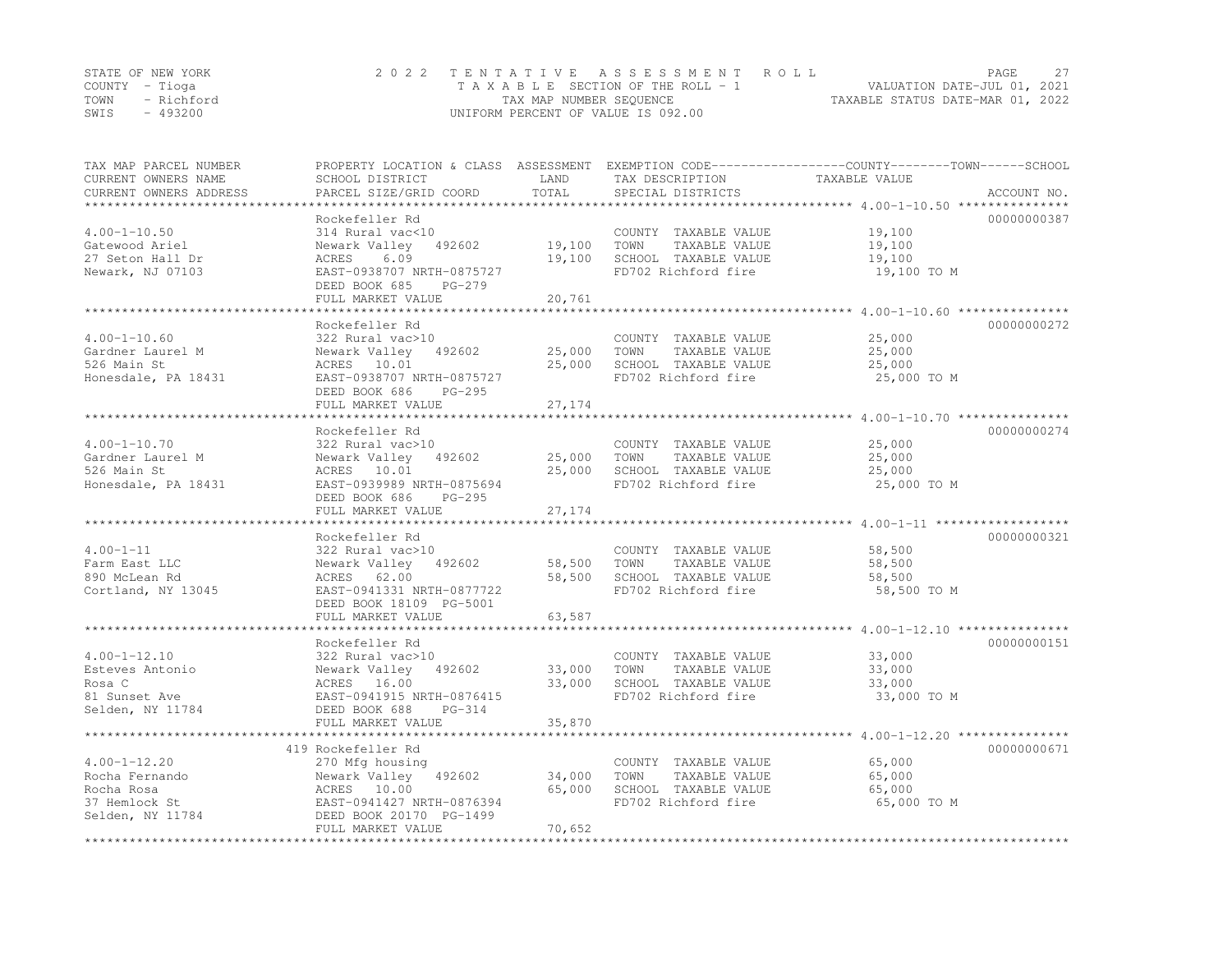|      | STATE OF NEW YORK | 2022 TENTATIVE ASSESSMENT ROLL     | PAGE                             | 2.8 |
|------|-------------------|------------------------------------|----------------------------------|-----|
|      | COUNTY – Tioga    | TAXABLE SECTION OF THE ROLL - 1    | VALUATION DATE-JUL 01, 2021      |     |
| TOWN | - Richford        | TAX MAP NUMBER SEQUENCE            | TAXABLE STATUS DATE-MAR 01, 2022 |     |
| SWIS | - 493200          | UNIFORM PERCENT OF VALUE IS 092.00 |                                  |     |

| TAX MAP PARCEL NUMBER<br>CURRENT OWNERS NAME<br>CURRENT OWNERS ADDRESS                                 | PROPERTY LOCATION & CLASS ASSESSMENT<br>SCHOOL DISTRICT<br>PARCEL SIZE/GRID COORD                                                                                                              | LAND<br>TOTAL<br>*******************   | TAX DESCRIPTION<br>SPECIAL DISTRICTS                                                         | EXEMPTION CODE-----------------COUNTY-------TOWN------SCHOOL<br>TAXABLE VALUE<br>ACCOUNT NO.                                    |
|--------------------------------------------------------------------------------------------------------|------------------------------------------------------------------------------------------------------------------------------------------------------------------------------------------------|----------------------------------------|----------------------------------------------------------------------------------------------|---------------------------------------------------------------------------------------------------------------------------------|
| $4.00 - 1 - 12.30$<br>Young Jeffrey R<br>Mary C<br>322 W Orchard St<br>Hammonton, NJ 08037             | 407 Rockefeller Rd<br>242 Rurl res&rec<br>Newark Valley<br>492602<br>ACRES 10.03<br>EAST-0941080 NRTH-0876407<br>DEED BOOK 688<br>$PG-321$<br>FULL MARKET VALUE                                | 34,000<br>81,600<br>88,696             | COUNTY TAXABLE VALUE<br>TOWN<br>TAXABLE VALUE<br>SCHOOL TAXABLE VALUE<br>FD702 Richford fire | ********************************* 4.00-1-12.30 ****************<br>00000000793<br>81,600<br>81,600<br>81,600<br>81,600 TO M     |
| $4.00 - 1 - 12.40$<br>Wainen Glen<br>Laurie<br>10 Country Meadow Rd<br>Hackettstown, NJ 07840          | Rockefeller Rd<br>322 Rural vac>10<br>492602<br>Newark Valley<br>ACRES 10.02<br>EAST-0940663 NRTH-0876428<br>DEED BOOK 690<br>$PG-41$<br>FULL MARKET VALUE                                     | 25,000<br>25,000<br>27,174             | COUNTY TAXABLE VALUE<br>TAXABLE VALUE<br>TOWN<br>SCHOOL TAXABLE VALUE<br>FD702 Richford fire | 00000000782<br>25,000<br>25,000<br>25,000<br>25,000 TO M<br>**************************************4.00-1-13.11 **************** |
| $4.00 - 1 - 13.11$<br>Pedone Leonard<br>Marianna<br>64-02 Palmetto St<br>Ridgewood, NY 11385           | 394 Rockefeller Rd<br>242 Rurl res&rec<br>492602<br>Newark Valley<br>ACRES 63.74<br>EAST-0941169 NRTH-0874110<br>DEED BOOK 433<br>PG-0058<br>FULL MARKET VALUE                                 | 94,200<br>138,400<br>150,435           | COUNTY TAXABLE VALUE<br>TOWN<br>TAXABLE VALUE<br>SCHOOL TAXABLE VALUE<br>FD702 Richford fire | 00000000219<br>138,400<br>138,400<br>138,400<br>138,400 TO M                                                                    |
| $4.00 - 1 - 13.12$<br>Galasso Lawrence G<br>Galasso Stephen J<br>87 Briggs Avenue<br>Yonkers, NY 10701 | 382 Rockefeller Rd<br>270 Mfg housing<br>Newark Valley<br>492602<br>4.01<br>ACRES<br>EAST-0940549 NRTH-0875650<br>DEED BOOK 20180 PG-1967<br>FULL MARKET VALUE<br>**************************** | 24,400<br>67,600<br>73,478<br>******** | COUNTY TAXABLE VALUE<br>TOWN<br>TAXABLE VALUE<br>SCHOOL TAXABLE VALUE<br>FD702 Richford fire | 00000000695<br>67,600<br>67,600<br>67,600<br>67,600 TO M                                                                        |
| $4.00 - 1 - 13.13$<br>Gandiosi Frank J<br>Gandiosi Vivian<br>292 Decator Ave<br>Shirley, NY 11967      | 414 Rockefeller Rd<br>322 Rural vac>10<br>Newark Valley<br>492602<br>ACRES 31.43<br>EAST-0941759 NRTH-0874100<br>DEED BOOK 11332 PG-1001<br>FULL MARKET VALUE                                  | 52,900<br>52,900<br>57,500             | COUNTY TAXABLE VALUE<br>TOWN<br>TAXABLE VALUE<br>SCHOOL TAXABLE VALUE<br>FD702 Richford fire | 00000000696<br>52,900<br>52,900<br>52,900<br>52,900 TO M                                                                        |
| $4.00 - 1 - 13.20$<br>432 Rockefeller Road LLC<br>89 Riverview Avenue<br>Tarrytown, NY 10591           | 432 Rockefeller Rd<br>260 Seasonal res<br>Newark Valley<br>492602<br>ACRES 58.30<br>EAST-0062205 NRTH-0087404<br>DEED BOOK 14000 PG-4245<br>FULL MARKET VALUE                                  | 88,800<br>111,600<br>121,304           | COUNTY TAXABLE VALUE<br>TOWN<br>TAXABLE VALUE<br>SCHOOL TAXABLE VALUE<br>FD702 Richford fire | 00000000689<br>111,600<br>111,600<br>111,600<br>111,600 TO M                                                                    |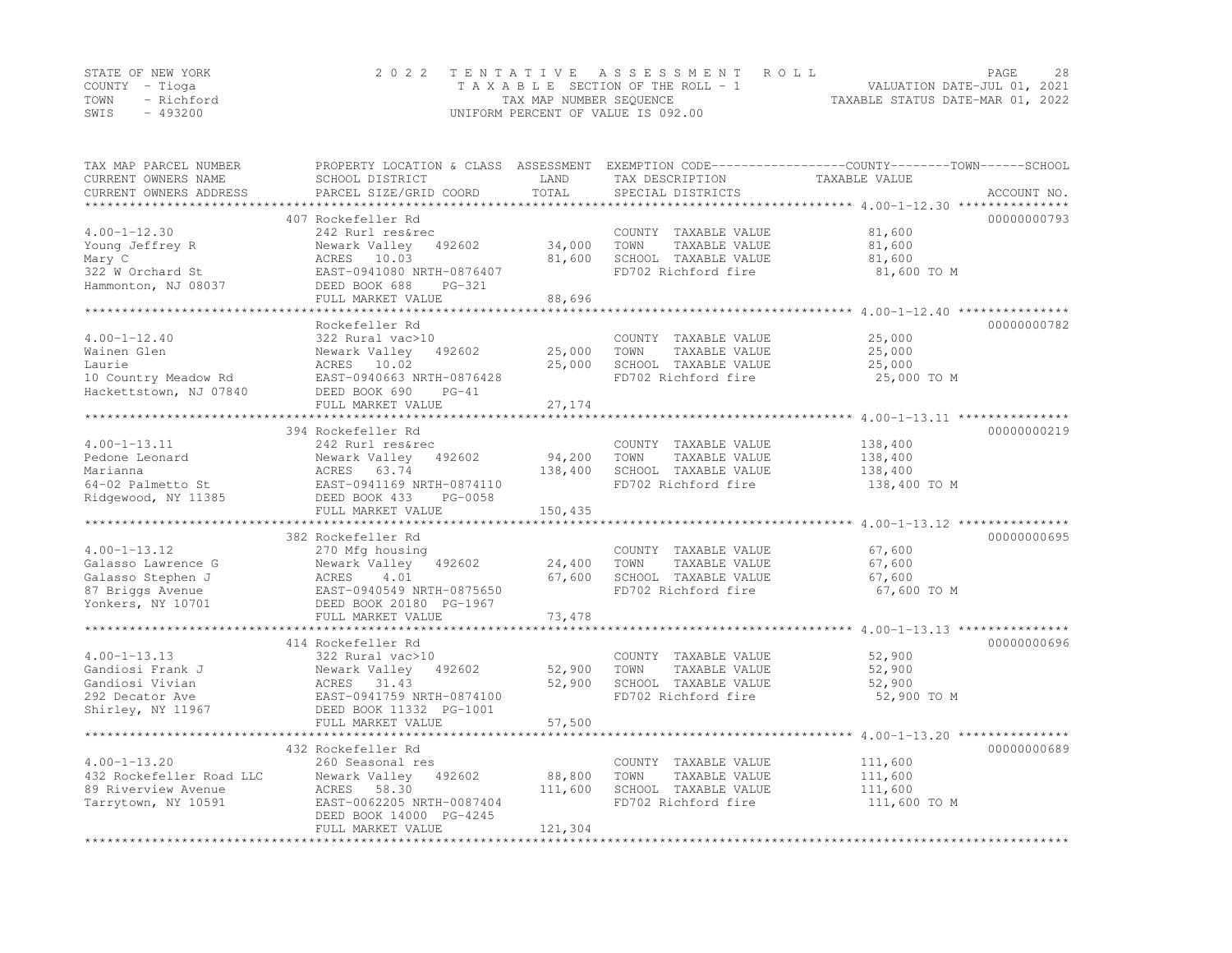|      | STATE OF NEW YORK | 2022 TENTATIVE ASSESSMENT ROLL                                 | PAGE | 29 |
|------|-------------------|----------------------------------------------------------------|------|----|
|      | COUNTY – Tioga    | VALUATION DATE-JUL 01, 2021<br>TAXABLE SECTION OF THE ROLL - 1 |      |    |
|      | TOWN - Richford   | TAXABLE STATUS DATE-MAR 01, 2022<br>TAX MAP NUMBER SEQUENCE    |      |    |
| SWIS | - 493200          | UNIFORM PERCENT OF VALUE IS 092.00                             |      |    |

| TAX MAP PARCEL NUMBER<br>CURRENT OWNERS NAME<br>CURRENT OWNERS ADDRESS | PROPERTY LOCATION & CLASS ASSESSMENT<br>SCHOOL DISTRICT<br>PARCEL SIZE/GRID COORD | LAND<br>TOTAL   | TAX DESCRIPTION<br>SPECIAL DISTRICTS | EXEMPTION CODE-----------------COUNTY-------TOWN------SCHOOL<br>TAXABLE VALUE    | ACCOUNT NO. |
|------------------------------------------------------------------------|-----------------------------------------------------------------------------------|-----------------|--------------------------------------|----------------------------------------------------------------------------------|-------------|
|                                                                        |                                                                                   | * * * * * * * * |                                      | *********** $4.00 - 1 - 14.11$ ********                                          |             |
|                                                                        | 370 Sears Rd                                                                      |                 |                                      |                                                                                  | 00000000310 |
| $4.00 - 1 - 14.11$                                                     | 312 Vac w/imprv                                                                   |                 | COUNTY TAXABLE VALUE                 | 136,500                                                                          |             |
| Kinsman Charles P                                                      | Newark Valley 492602                                                              | 98,700          | TOWN<br>TAXABLE VALUE                | 136,500                                                                          |             |
| 41 Crystal Ln                                                          | ACRES 68.18                                                                       | 136,500         | SCHOOL TAXABLE VALUE                 | 136,500                                                                          |             |
| Towanda, PA 18848                                                      | EAST-0939709 NRTH-0874400                                                         |                 | FD702 Richford fire                  | 136,500 TO M                                                                     |             |
|                                                                        | DEED BOOK 20105 PG-7001                                                           |                 |                                      |                                                                                  |             |
|                                                                        | FULL MARKET VALUE                                                                 | 148,370         |                                      |                                                                                  |             |
|                                                                        | Sears Rd                                                                          |                 |                                      |                                                                                  | 00000000945 |
| $4.00 - 1 - 14.12$                                                     | 314 Rural vac<10                                                                  |                 | COUNTY TAXABLE VALUE                 | 20,000                                                                           |             |
| Everidge David E                                                       | Newark Valley<br>492602                                                           | 20,000          | TOWN<br>TAXABLE VALUE                | 20,000                                                                           |             |
| 332 Sears Rd                                                           | ACRES<br>6.69                                                                     | 20,000          | SCHOOL TAXABLE VALUE                 | 20,000                                                                           |             |
| Richford, NY 13835                                                     | EAST-0939260 NRTH-0874015                                                         |                 | FD702 Richford fire                  | 20,000 TO M                                                                      |             |
|                                                                        | DEED BOOK 14925 PG-6001                                                           |                 |                                      |                                                                                  |             |
|                                                                        | FULL MARKET VALUE                                                                 | 21,739          |                                      |                                                                                  |             |
|                                                                        | *****************************                                                     |                 |                                      |                                                                                  |             |
|                                                                        | 363 Sears Rd                                                                      |                 |                                      |                                                                                  | 00000000676 |
| $4.00 - 1 - 14.20$                                                     | 270 Mfg housing                                                                   |                 | ENH STAR<br>41834                    | $\Omega$<br>$\Omega$                                                             | 68,100      |
| Caughey John E                                                         | Newark Valley 492602                                                              | 36,700          | COUNTY TAXABLE VALUE                 | 68,100                                                                           |             |
| 363 Sears Rd                                                           | ACRES 11.96                                                                       | 68,100          | TOWN<br>TAXABLE VALUE                | 68,100                                                                           |             |
| Richford, NY 13835                                                     | EAST-0061796 NRTH-0087412                                                         |                 | SCHOOL TAXABLE VALUE                 | $\Omega$                                                                         |             |
|                                                                        | DEED BOOK 20358 PG-2001                                                           |                 | FD702 Richford fire                  | 68,100 TO M                                                                      |             |
|                                                                        | FULL MARKET VALUE                                                                 | 74,022          |                                      |                                                                                  |             |
|                                                                        |                                                                                   | **********      |                                      | ************************************* 4.00-1-14.30 ***************************** |             |
|                                                                        | 392 Sears Rd                                                                      |                 |                                      |                                                                                  | 00000000796 |
| $4.00 - 1 - 14.30$                                                     | 270 Mfg housing                                                                   |                 | ENH STAR<br>41834                    | $\circ$<br>$\Omega$                                                              | 71,900      |
| Ingraham Bradley S                                                     | Newark Valley 492602                                                              | 44,500          | COUNTY TAXABLE VALUE                 | 75,200                                                                           |             |
| Falso Linda L                                                          | ACRES 16.60                                                                       | 75,200          | TAXABLE VALUE<br>TOWN                | 75,200                                                                           |             |
| 392 Sears Rd                                                           | EAST-0939280 NRTH-0875230                                                         |                 | SCHOOL TAXABLE VALUE                 | 3,300                                                                            |             |
| Richford, NY 13835                                                     | DEED BOOK 20210 PG-6494                                                           |                 | FD702 Richford fire                  | 75,200 TO M                                                                      |             |
|                                                                        | FULL MARKET VALUE                                                                 | 81,739          |                                      |                                                                                  |             |
|                                                                        | 332 Sears Rd                                                                      |                 |                                      |                                                                                  | 00000000831 |
| $4.00 - 1 - 14.40$                                                     | 210 1 Family Res                                                                  |                 | BAS STAR<br>41854                    | $\Omega$<br>$\circ$                                                              | 28,800      |
| Everidge David E                                                       | Newark Valley 492602                                                              | 26,200          | COUNTY TAXABLE VALUE                 | 116,600                                                                          |             |
| 332 Sears Rd                                                           | 5.02 BANK<br>ACRES<br>500                                                         | 116,600         | TOWN<br>TAXABLE VALUE                | 116,600                                                                          |             |
| Richford, NY 13835                                                     | EAST-0938950 NRTH-0873950                                                         |                 | SCHOOL TAXABLE VALUE                 | 87,800                                                                           |             |
|                                                                        | DEED BOOK 12167 PG-3001                                                           |                 | FD702 Richford fire                  | 116,600 TO M                                                                     |             |
|                                                                        | FULL MARKET VALUE                                                                 | 126,739         |                                      |                                                                                  |             |
|                                                                        |                                                                                   |                 |                                      | *********** 4.00-1-18 ****                                                       |             |
|                                                                        | Rockefeller Rd                                                                    |                 |                                      |                                                                                  | 00000000207 |
| $4.00 - 1 - 18$                                                        | 314 Rural vac<10                                                                  |                 | COUNTY TAXABLE VALUE                 | 2,000                                                                            |             |
| Zimmer Linda Lou                                                       | Newark Valley 492602                                                              | 2,000           | TOWN<br>TAXABLE VALUE                | 2,000                                                                            |             |
| 296 Rockefeller Rd                                                     | FRNT 107.25 DPTH 396.00                                                           | 2,000           | SCHOOL TAXABLE VALUE                 | 2,000                                                                            |             |
| Richford, NY 13835                                                     | ACRES<br>0.97                                                                     |                 | FD702 Richford fire                  | 2,000 TO M                                                                       |             |
|                                                                        | EAST-0938479 NRTH-0875640                                                         |                 |                                      |                                                                                  |             |
|                                                                        | DEED BOOK 583<br>$PG-311$                                                         |                 |                                      |                                                                                  |             |
|                                                                        | FULL MARKET VALUE                                                                 | 2,174           |                                      |                                                                                  |             |
|                                                                        | **************************************                                            |                 |                                      |                                                                                  |             |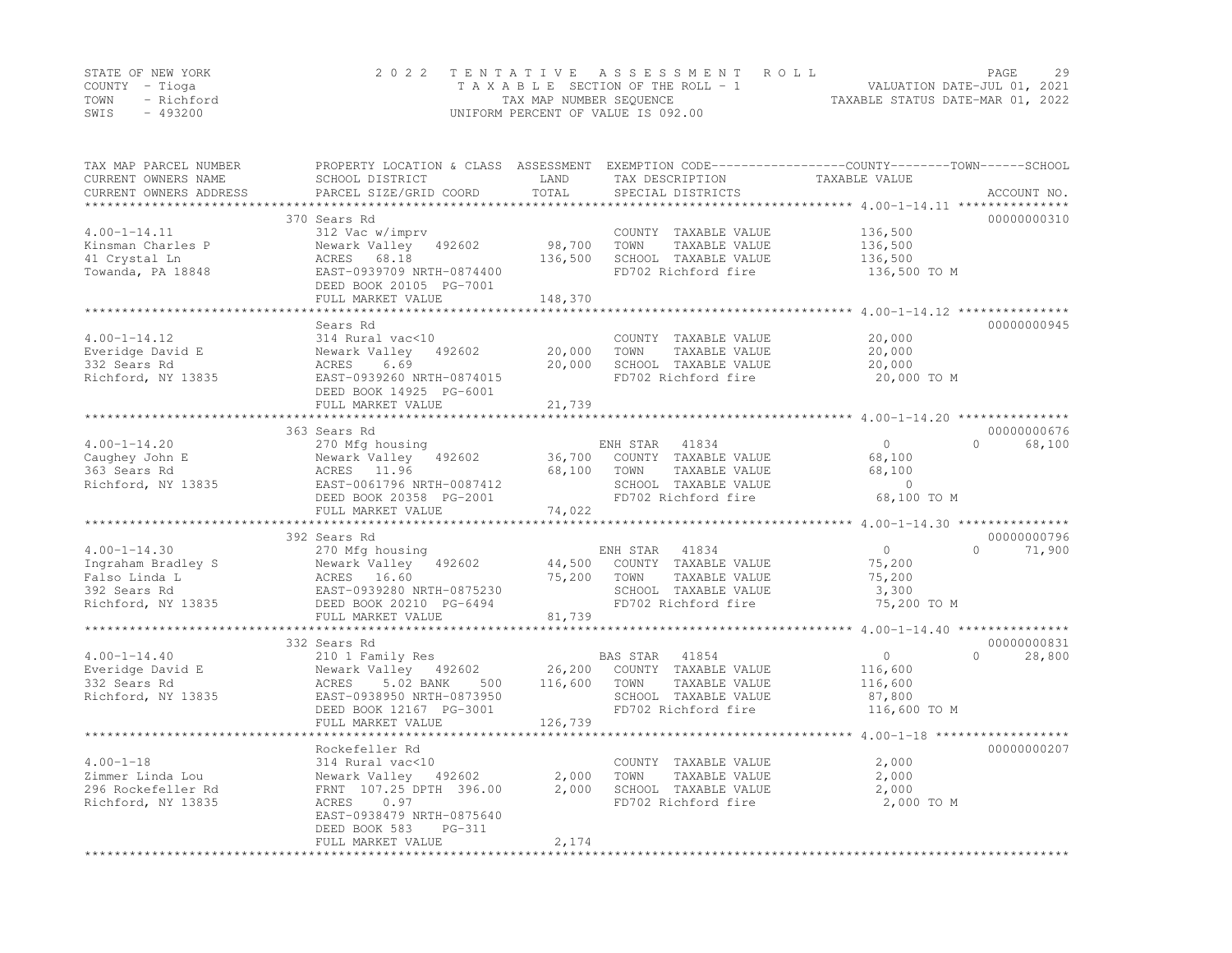|      | STATE OF NEW YORK | 2022 TENTATIVE ASSESSMENT ROLL                              | PAGE                        | 30 |
|------|-------------------|-------------------------------------------------------------|-----------------------------|----|
|      | COUNTY – Tioga    | T A X A B L E SECTION OF THE ROLL - 1                       | VALUATION DATE-JUL 01, 2021 |    |
|      | TOWN - Richford   | TAXABLE STATUS DATE-MAR 01, 2022<br>TAX MAP NUMBER SEQUENCE |                             |    |
| SWIS | - 493200          | UNIFORM PERCENT OF VALUE IS 092.00                          |                             |    |

| TAX MAP PARCEL NUMBER<br>CURRENT OWNERS NAME | PROPERTY LOCATION & CLASS ASSESSMENT EXEMPTION CODE-----------------COUNTY-------TOWN------SCHOOL<br>SCHOOL DISTRICT                                                                                                                                                                         | LAND             | TAX DESCRIPTION                                         | TAXABLE VALUE                                                     |                     |
|----------------------------------------------|----------------------------------------------------------------------------------------------------------------------------------------------------------------------------------------------------------------------------------------------------------------------------------------------|------------------|---------------------------------------------------------|-------------------------------------------------------------------|---------------------|
| CURRENT OWNERS ADDRESS                       | PARCEL SIZE/GRID COORD                                                                                                                                                                                                                                                                       | TOTAL            | SPECIAL DISTRICTS                                       |                                                                   | ACCOUNT NO.         |
|                                              |                                                                                                                                                                                                                                                                                              |                  |                                                         |                                                                   |                     |
|                                              | 296 Rockefeller Rd                                                                                                                                                                                                                                                                           |                  |                                                         |                                                                   | 00000000364         |
| $4.00 - 1 - 19$                              | 270 Mfg housing<br>Newark Valley 192602 11,000 BAS STAR 11854                                                                                                                                                                                                                                |                  |                                                         | 6,140                                                             | $\overline{0}$<br>0 |
| Zimmer Linda Lou                             |                                                                                                                                                                                                                                                                                              |                  |                                                         | $\sim$ 0                                                          | $\Omega$<br>28,800  |
| 296 Rockefeller Rd                           | FRNT 107.25 DPTH 173.00 30,700 COUNTY TAXABLE VALUE<br>Richford, NY 13835 EAST-0938469 NRTH-0875940                                                                                                                                                                                          |                  | TOWN                                                    | 24,560                                                            |                     |
|                                              | DEED BOOK 583 PG-311                                                                                                                                                                                                                                                                         |                  | TAXABLE VALUE<br>SCHOOL TAXABLE VALUE                   | 30,700<br>1,900                                                   |                     |
|                                              | FULL MARKET VALUE                                                                                                                                                                                                                                                                            |                  | -311 SCHOOL TAXABLE VALUE<br>33,370 FD702 Richford fire | 30,700 TO M                                                       |                     |
|                                              |                                                                                                                                                                                                                                                                                              |                  |                                                         |                                                                   |                     |
|                                              | 442 Rockefeller Rd                                                                                                                                                                                                                                                                           |                  |                                                         |                                                                   | 00000000314         |
| $4.00 - 1 - 20.10$                           | 242 Rurl res&rec                                                                                                                                                                                                                                                                             |                  | COUNTY TAXABLE VALUE                                    | 46,800                                                            |                     |
|                                              |                                                                                                                                                                                                                                                                                              | 31,100           | TAXABLE VALUE<br>TOWN                                   | 46,800                                                            |                     |
|                                              |                                                                                                                                                                                                                                                                                              | 46,800           | SCHOOL TAXABLE VALUE                                    | 46,800                                                            |                     |
|                                              |                                                                                                                                                                                                                                                                                              |                  | FD702 Richford fire                                     | 46,800 TO M                                                       |                     |
|                                              |                                                                                                                                                                                                                                                                                              |                  |                                                         |                                                                   |                     |
|                                              | Canfield Estate Ricky<br>Canfield Pam<br>2002<br>Canfield Pam<br>2002<br>2002<br>2008<br>2007<br>2009<br>2007<br>2007<br>2007<br>2007<br>2007<br>2007<br>2007<br>2007<br>2007<br>2007<br>2007<br>2007<br>2007<br>2007<br>2007<br>2007<br>2007<br>2007<br>2007<br>2007<br>2007<br>2007<br>200 | 50,870           |                                                         |                                                                   |                     |
|                                              | ******************************                                                                                                                                                                                                                                                               |                  |                                                         |                                                                   |                     |
|                                              | 412 Sears Rd                                                                                                                                                                                                                                                                                 |                  |                                                         |                                                                   | 00000000399         |
| $4.00 - 1 - 21.10$                           | 210 1 Family Res                                                                                                                                                                                                                                                                             |                  | BAS STAR 41854                                          | $\bigcirc$                                                        | $\Omega$<br>28,800  |
|                                              | Canfield Rick L Jr<br>210 Newark Valley 492602<br>412 Sears Rd<br>Richford, NY 13835<br>2.70<br>Richford, NY 13835<br>EAST-0937875 NRTH-0875668                                                                                                                                              |                  | 18,200 COUNTY TAXABLE VALUE                             | 38,200                                                            |                     |
|                                              |                                                                                                                                                                                                                                                                                              | 38,200 TOWN      | TAXABLE VALUE                                           | 38,200                                                            |                     |
|                                              |                                                                                                                                                                                                                                                                                              |                  | SCHOOL TAXABLE VALUE                                    | 9,400                                                             |                     |
|                                              | DEED BOOK 644 PG-322                                                                                                                                                                                                                                                                         |                  | FD702 Richford fire                                     | 38,200 TO M                                                       |                     |
|                                              | FULL MARKET VALUE                                                                                                                                                                                                                                                                            | 41,522           |                                                         | ************************************4.00-1-21.20 **************** |                     |
|                                              | Sears Rd                                                                                                                                                                                                                                                                                     |                  |                                                         |                                                                   | 00000000495         |
| $4.00 - 1 - 21.20$                           | 260 Seasonal res                                                                                                                                                                                                                                                                             |                  | COUNTY TAXABLE VALUE                                    | 9,000                                                             |                     |
|                                              |                                                                                                                                                                                                                                                                                              | 4,000            | TOWN<br>TAXABLE VALUE                                   | 9,000                                                             |                     |
|                                              |                                                                                                                                                                                                                                                                                              | 9,000            | SCHOOL TAXABLE VALUE                                    | 9,000                                                             |                     |
|                                              | Zielinski Thomas G<br>2356 Ashburn Dr<br>Lafayette, NY 13084<br>EAST-0937753 NRTH-0875380                                                                                                                                                                                                    |                  | FD702 Richford fire                                     | 9,000 TO M                                                        |                     |
|                                              | DEED BOOK 476<br>PG-0284                                                                                                                                                                                                                                                                     |                  |                                                         |                                                                   |                     |
|                                              | FULL MARKET VALUE                                                                                                                                                                                                                                                                            | 9,783            |                                                         |                                                                   |                     |
|                                              | ************************                                                                                                                                                                                                                                                                     |                  |                                                         | ******************* 4.00-1-22 **************                      |                     |
|                                              | 407 Sears Rd                                                                                                                                                                                                                                                                                 |                  |                                                         |                                                                   | 00000000641         |
| $4.00 - 1 - 22$                              | 270 Mfg housing                                                                                                                                                                                                                                                                              |                  | BAS STAR 41854<br>18,900 COUNTY TAXABLE VALUE           | $\overline{0}$                                                    | $\Omega$<br>28,800  |
|                                              |                                                                                                                                                                                                                                                                                              |                  |                                                         | 33,200                                                            |                     |
|                                              | Accrisite Anthony<br>Accrisic Anthony<br>1.40<br>Richford, NY 13835<br>EAST-0937529 NRTH-0875420                                                                                                                                                                                             | 33,200 TOWN      | TAXABLE VALUE                                           | 33,200                                                            |                     |
|                                              |                                                                                                                                                                                                                                                                                              |                  | SCHOOL TAXABLE VALUE                                    | 4,400                                                             |                     |
|                                              | PG-284<br>DEED BOOK 639                                                                                                                                                                                                                                                                      |                  | FD702 Richford fire                                     | 33,200 TO M                                                       |                     |
|                                              | FULL MARKET VALUE                                                                                                                                                                                                                                                                            | 36,087           |                                                         |                                                                   |                     |
|                                              |                                                                                                                                                                                                                                                                                              |                  |                                                         |                                                                   |                     |
|                                              | 258 Rockefeller Rd                                                                                                                                                                                                                                                                           |                  |                                                         |                                                                   | 00000000454         |
|                                              |                                                                                                                                                                                                                                                                                              |                  | COUNTY TAXABLE VALUE<br>TOWN                            | 39,300                                                            |                     |
|                                              |                                                                                                                                                                                                                                                                                              | 35,300<br>39,300 | TAXABLE VALUE<br>SCHOOL TAXABLE VALUE                   | 39,300<br>39,300                                                  |                     |
|                                              |                                                                                                                                                                                                                                                                                              |                  | FD702 Richford fire                                     | 39,300 TO M                                                       |                     |
|                                              |                                                                                                                                                                                                                                                                                              |                  |                                                         |                                                                   |                     |
|                                              |                                                                                                                                                                                                                                                                                              | 42,717           |                                                         |                                                                   |                     |
| *************                                |                                                                                                                                                                                                                                                                                              |                  |                                                         |                                                                   |                     |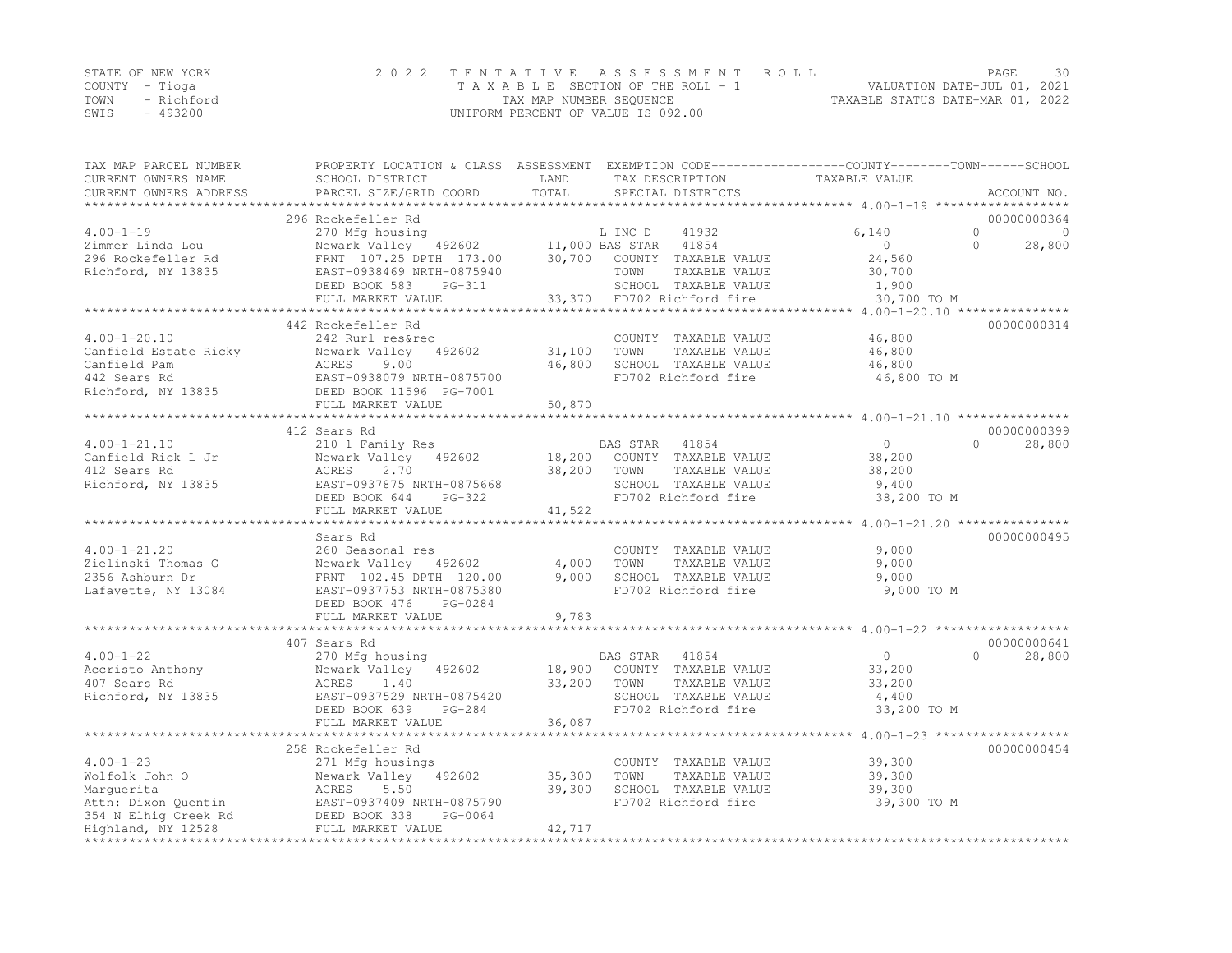| STATE OF NEW YORK |            | 2022 TENTATIVE ASSESSMENT ROLL     | PAGE                             |  |
|-------------------|------------|------------------------------------|----------------------------------|--|
| COUNTY – Tioga    |            | TAXABLE SECTION OF THE ROLL - 1    | VALUATION DATE-JUL 01, 2021      |  |
| TOWN              | - Richford | TAX MAP NUMBER SEQUENCE            | TAXABLE STATUS DATE-MAR 01, 2022 |  |
| SWIS              | $-493200$  | UNIFORM PERCENT OF VALUE IS 092.00 |                                  |  |

| TAX MAP PARCEL NUMBER<br>CURRENT OWNERS NAME<br>CURRENT OWNERS ADDRESS | SCHOOL DISTRICT<br>PARCEL SIZE/GRID COORD                                               | LAND<br>TOTAL     | TAX DESCRIPTION<br>SPECIAL DISTRICTS                                                         | PROPERTY LOCATION & CLASS ASSESSMENT EXEMPTION CODE----------------COUNTY-------TOWN-----SCHOOL<br>TAXABLE VALUE | ACCOUNT NO.           |
|------------------------------------------------------------------------|-----------------------------------------------------------------------------------------|-------------------|----------------------------------------------------------------------------------------------|------------------------------------------------------------------------------------------------------------------|-----------------------|
|                                                                        |                                                                                         |                   |                                                                                              |                                                                                                                  |                       |
| $4.00 - 1 - 24$<br>Everidge James D<br>Everidge Robin L                | 222 Rockefeller Rd<br>210 1 Family Res<br>Newark Valley<br>492602<br>ACRES<br>5.00      | 26,200<br>67,400  | BAS STAR<br>41854<br>COUNTY TAXABLE VALUE<br>TOWN<br>TAXABLE VALUE                           | $\circ$<br>$\Omega$<br>67,400<br>67,400                                                                          | 00000000186<br>28,800 |
| 222 Rockefeller Rd<br>Richford, NY 13835                               | EAST-0936639 NRTH-0875860<br>DEED BOOK 12298 PG-8001                                    |                   | SCHOOL TAXABLE VALUE<br>FD702 Richford fire                                                  | 38,600<br>67,400 TO M                                                                                            |                       |
|                                                                        | FULL MARKET VALUE                                                                       | 73,261            |                                                                                              |                                                                                                                  |                       |
|                                                                        | 317 Sears Rd                                                                            |                   |                                                                                              |                                                                                                                  | 00000000106           |
| $4.00 - 1 - 26$<br>Eck Lee<br>Eck Carree<br>317 Sears Rd               | 240 Rural res<br>Newark Valley<br>492602<br>20.50<br>ACRES<br>EAST-0937799 NRTH-0873520 | 47,300<br>124,000 | COUNTY TAXABLE VALUE<br>TAXABLE VALUE<br>TOWN<br>SCHOOL TAXABLE VALUE<br>FD702 Richford fire | 124,000<br>124,000<br>124,000<br>124,000 TO M                                                                    |                       |
| Richford, NY 13835                                                     | DEED BOOK 20170 PG-1794<br>FULL MARKET VALUE                                            | 134,783           |                                                                                              |                                                                                                                  |                       |
|                                                                        |                                                                                         |                   |                                                                                              |                                                                                                                  |                       |
|                                                                        | 257 Sears Rd                                                                            |                   |                                                                                              |                                                                                                                  | 00000000385           |
| $4.00 - 1 - 31$<br>Jacob Keith J<br>Jacob Andria                       | 242 Rurl res&rec<br>Newark Valley<br>492602<br>ACRES<br>20.00                           | 47,200<br>117,700 | COUNTY TAXABLE VALUE<br>TOWN<br>TAXABLE VALUE<br>SCHOOL TAXABLE VALUE                        | 117,700<br>117,700<br>117,700                                                                                    |                       |
| 124 Massachuetts Ave<br>Massapegua, NY 11758                           | EAST-0938179 NRTH-0871950<br>DEED BOOK 13116 PG-1001<br>FULL MARKET VALUE               | 127,935           | FD702 Richford fire                                                                          | 117,700 TO M                                                                                                     |                       |
|                                                                        |                                                                                         |                   |                                                                                              |                                                                                                                  |                       |
|                                                                        | Sears Rd                                                                                |                   |                                                                                              |                                                                                                                  | 00000000093           |
| $4.00 - 1 - 32.11$                                                     | 270 Mfg housing                                                                         |                   | COUNTY TAXABLE VALUE                                                                         | 54,100                                                                                                           |                       |
| Zupancic Marie J                                                       | Newark Valley<br>492602                                                                 | 30,300            | TAXABLE VALUE<br>TOWN                                                                        | 54,100                                                                                                           |                       |
| 51 Sears Rd<br>Richford, NY 13835                                      | 2.47<br>ACRES<br>EAST-0935636 NRTH-0869422                                              | 54,100            | SCHOOL TAXABLE VALUE<br>FD702 Richford fire                                                  | 54,100<br>54,100 TO M                                                                                            |                       |
|                                                                        | DEED BOOK 723<br>$PG-226$<br>FULL MARKET VALUE                                          | 58,804            |                                                                                              |                                                                                                                  |                       |
|                                                                        |                                                                                         |                   |                                                                                              | ***********************************4.00-1-32.12 ****************                                                 |                       |
|                                                                        | 83 Sears Rd                                                                             |                   |                                                                                              |                                                                                                                  | 00000000629           |
| $4.00 - 1 - 32.12$<br>Moschak Andrew W                                 | 210 1 Family Res<br>Newark Valley 492602                                                | 30,300            | COUNTY TAXABLE VALUE<br>TOWN<br>TAXABLE VALUE                                                | 139,300<br>139,300                                                                                               |                       |
| 646 Seventy Six Rd<br>Brooktondale, NY 14817                           | ACRES<br>7.53<br>EAST-0936203 NRTH-0869422<br>DEED BOOK 20190 PG-2887                   | 139,300           | SCHOOL TAXABLE VALUE<br>FD702 Richford fire                                                  | 139,300<br>139,300 TO M                                                                                          |                       |
|                                                                        | FULL MARKET VALUE                                                                       | 151,413           |                                                                                              |                                                                                                                  |                       |
|                                                                        | ***********************                                                                 | *************     |                                                                                              | ************************************* 4.00-1-32.211 ***************                                              |                       |
|                                                                        | Sears Rd                                                                                |                   |                                                                                              |                                                                                                                  | 00000000617           |
| $4.00 - 1 - 32.211$                                                    | 314 Rural vac<10                                                                        |                   | COUNTY TAXABLE VALUE                                                                         | 11,300                                                                                                           |                       |
| Moschak Andrew W                                                       | Newark Valley<br>492602                                                                 | 11,300            | TOWN<br>TAXABLE VALUE                                                                        | 11,300                                                                                                           |                       |
| 646 Seventy Six Rd<br>Brooktondale, NY 14817                           | 2.00<br>ACRES<br>EAST-0936676 NRTH-0869432<br>DEED BOOK 20190 PG-2887                   | 11,300            | SCHOOL TAXABLE VALUE<br>FD702 Richford fire                                                  | 11,300<br>11,300 TO M                                                                                            |                       |
|                                                                        | FULL MARKET VALUE                                                                       | 12,283            |                                                                                              |                                                                                                                  |                       |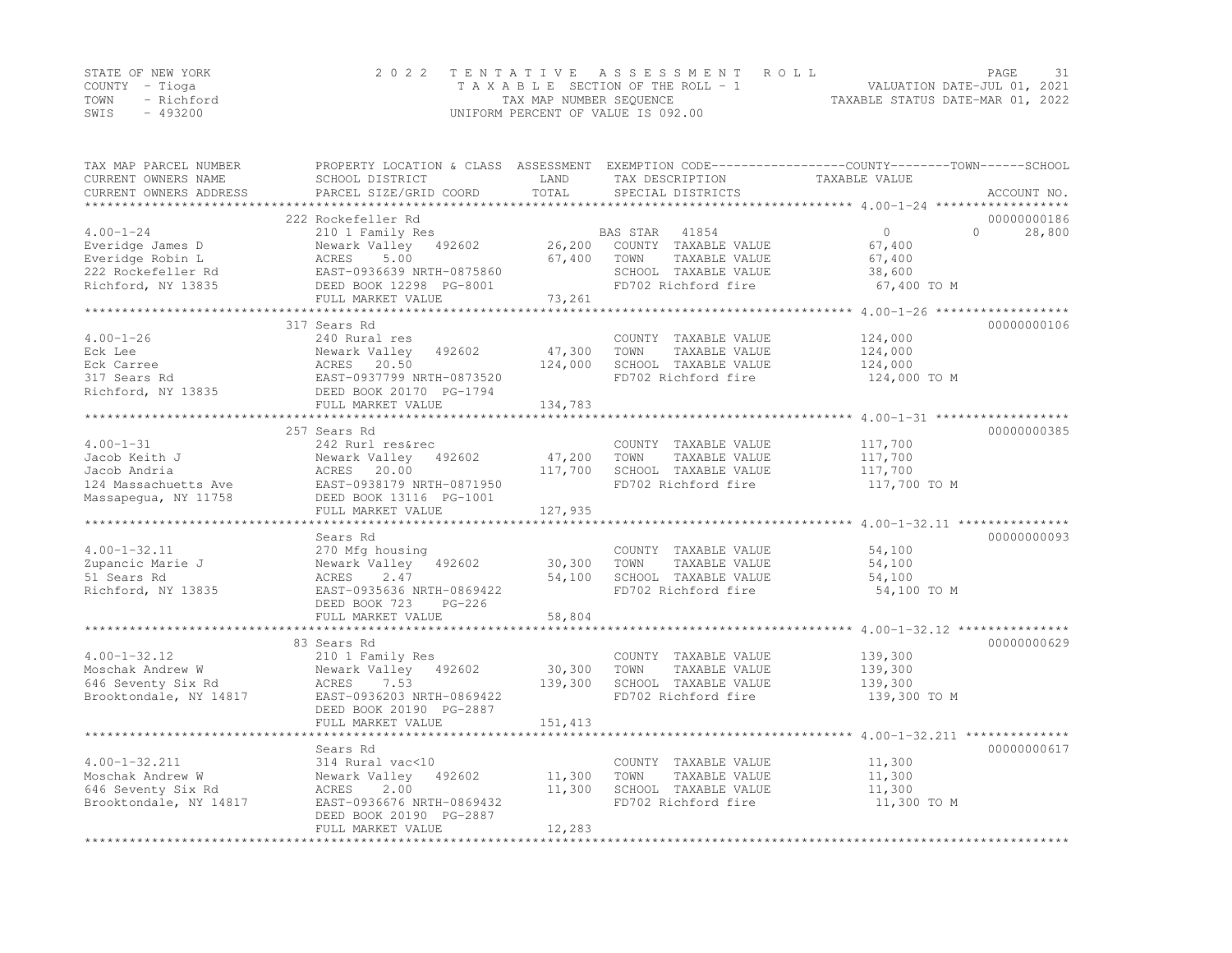| STATE OF NEW YORK |          | 2022 TENTATIVE ASSESSMENT ROLL     |                         |  |                                  | PAGE | 32 |
|-------------------|----------|------------------------------------|-------------------------|--|----------------------------------|------|----|
| COUNTY – Tioga    |          | TAXABLE SECTION OF THE ROLL - 1    |                         |  | VALUATION DATE-JUL 01, 2021      |      |    |
| TOWN - Richford   |          |                                    | TAX MAP NUMBER SEQUENCE |  | TAXABLE STATUS DATE-MAR 01, 2022 |      |    |
| SWIS              | - 493200 | UNIFORM PERCENT OF VALUE IS 092.00 |                         |  |                                  |      |    |

| TAX MAP PARCEL NUMBER<br>CURRENT OWNERS NAME | PROPERTY LOCATION & CLASS ASSESSMENT<br>SCHOOL DISTRICT | LAND           | EXEMPTION CODE-----------------COUNTY-------TOWN------SCHOOL<br>TAX DESCRIPTION | TAXABLE VALUE            |             |
|----------------------------------------------|---------------------------------------------------------|----------------|---------------------------------------------------------------------------------|--------------------------|-------------|
| CURRENT OWNERS ADDRESS                       | PARCEL SIZE/GRID COORD                                  | TOTAL          | SPECIAL DISTRICTS                                                               |                          | ACCOUNT NO. |
|                                              | Sears Rd                                                |                |                                                                                 |                          | 00000000922 |
| $4.00 - 1 - 32.212$                          | 105 Vac farmland                                        |                | COUNTY TAXABLE VALUE                                                            | 211,300                  |             |
| Moschak Andrew W                             | Newark Valley 492602                                    | 211,300        | TOWN<br>TAXABLE VALUE                                                           | 211,300                  |             |
| 646 Seventy Six Rd                           | ACRES 189.78                                            | 211,300        | SCHOOL TAXABLE VALUE                                                            | 211,300                  |             |
| Brooktondale, NY 14817                       | EAST-0937089 NRTH-0870810                               |                | FD702 Richford fire                                                             | 211,300 TO M             |             |
|                                              | DEED BOOK 20180 PG-3660                                 |                |                                                                                 |                          |             |
|                                              | FULL MARKET VALUE                                       | 229,674        |                                                                                 |                          |             |
|                                              |                                                         |                |                                                                                 |                          |             |
|                                              | 499 Michigan Hill Rd                                    |                |                                                                                 |                          | 00000000466 |
| $4.00 - 1 - 33.1$                            | 240 Rural res                                           |                | COUNTY TAXABLE VALUE                                                            | 180,200                  |             |
| Parmelee Ronald H                            | 492602<br>Newark Valley                                 | 55,500         | TAXABLE VALUE<br>TOWN                                                           | 180,200                  |             |
| Parmelee Roberta I                           | ACRES 35.40                                             | 180,200        | SCHOOL TAXABLE VALUE                                                            | 180,200                  |             |
| 499 Michigan Hill Rd<br>Richford, NY 13835   | EAST-0932630 NRTH-0870878<br>DEED BOOK 20160 PG-1513    |                | AG003 North tioga ag dist<br>FD702 Richford fire                                | 35.40 AC<br>180,200 TO M |             |
|                                              | FULL MARKET VALUE                                       | 195,870        |                                                                                 |                          |             |
|                                              |                                                         |                |                                                                                 |                          |             |
|                                              | 500 Michigan Hill Rd                                    |                |                                                                                 |                          | 00000000986 |
| $4.00 - 1 - 33.2$                            | 242 Rurl res&rec                                        |                | COUNTY TAXABLE VALUE                                                            | 191,000                  |             |
| Birdsey Richard                              | Newark Valley 492602                                    | 78,700         | TAXABLE VALUE<br>TOWN                                                           | 191,000                  |             |
| 305 William Salesbury Dr                     | ACRES 59.56                                             | 191,000        | SCHOOL TAXABLE VALUE                                                            | 191,000                  |             |
| Downingtown, PA 19335                        | EAST-0934286 NRTH-0871004                               |                | AG003 North tioga ag dist                                                       | 59.56 AC                 |             |
|                                              | DEED BOOK 20160 PG-305                                  |                | FD702 Richford fire                                                             | 191,000 TO M             |             |
|                                              | FULL MARKET VALUE                                       | 207,609        |                                                                                 |                          |             |
|                                              |                                                         |                |                                                                                 |                          |             |
|                                              | Chwalek Rd                                              |                |                                                                                 |                          | 00000000972 |
| $4.00 - 1 - 37$                              | 314 Rural vac<10                                        |                | COUNTY TAXABLE VALUE                                                            | 9,000                    |             |
| Thayer Kathryn<br>280 Route 90               | Newark Valley 492602<br>2.78<br>ACRES                   | 9,000<br>9,000 | TOWN<br>TAXABLE VALUE<br>SCHOOL TAXABLE VALUE                                   | 9,000<br>9,000           |             |
| Cortland, NY 13045                           | EAST-0936557 NRTH-0877094                               |                | FD702 Richford fire                                                             | 9,000 TO M               |             |
|                                              | DEED BOOK 21187 PG-6001                                 |                |                                                                                 |                          |             |
|                                              | FULL MARKET VALUE                                       | 9,783          |                                                                                 |                          |             |
|                                              |                                                         |                |                                                                                 |                          |             |
|                                              | Chwalek Rd                                              |                |                                                                                 |                          | 00000000973 |
| $4.00 - 1 - 38$                              | 314 Rural vac<10                                        |                | COUNTY TAXABLE VALUE                                                            | 9,000                    |             |
| Ingrahm Bradley S                            | Newark Valley<br>492602                                 | 9,000          | TAXABLE VALUE<br>TOWN                                                           | 9,000                    |             |
| 392 Sears Rd                                 | 2.78<br>ACRES                                           | 9,000          | SCHOOL TAXABLE VALUE                                                            | 9,000                    |             |
| Richford, NY 13835                           | EAST-0936571 NRTH-0876805                               |                | FD702 Richford fire                                                             | 9,000 TO M               |             |
|                                              | DEED BOOK 21187 PG-4001                                 |                |                                                                                 |                          |             |
|                                              | FULL MARKET VALUE                                       | 9,783          |                                                                                 |                          |             |
|                                              | 219 Rockefeller Rd                                      |                |                                                                                 |                          | 00000000185 |
| $4.00 - 1 - 39$                              | 270 Mfg housing                                         |                | COUNTY TAXABLE VALUE                                                            | 66,000                   |             |
| Ingrahm Lucille A                            | Newark Valley 492602                                    | 23,900         | TOWN<br>TAXABLE VALUE                                                           | 66,000                   |             |
| Ingrahm Neal S                               | ACRES<br>5.20                                           | 66,000         | SCHOOL TAXABLE VALUE                                                            | 66,000                   |             |
| 219 Rockefeller Rd                           | EAST-0936597 NRTH-0876415                               |                | FD702 Richford fire                                                             | 66,000 TO M              |             |
| Richford, NY 13835                           | DEED BOOK 468<br>$PG-0208$                              |                |                                                                                 |                          |             |
|                                              | FULL MARKET VALUE                                       | 71,739         |                                                                                 |                          |             |
|                                              |                                                         |                |                                                                                 |                          |             |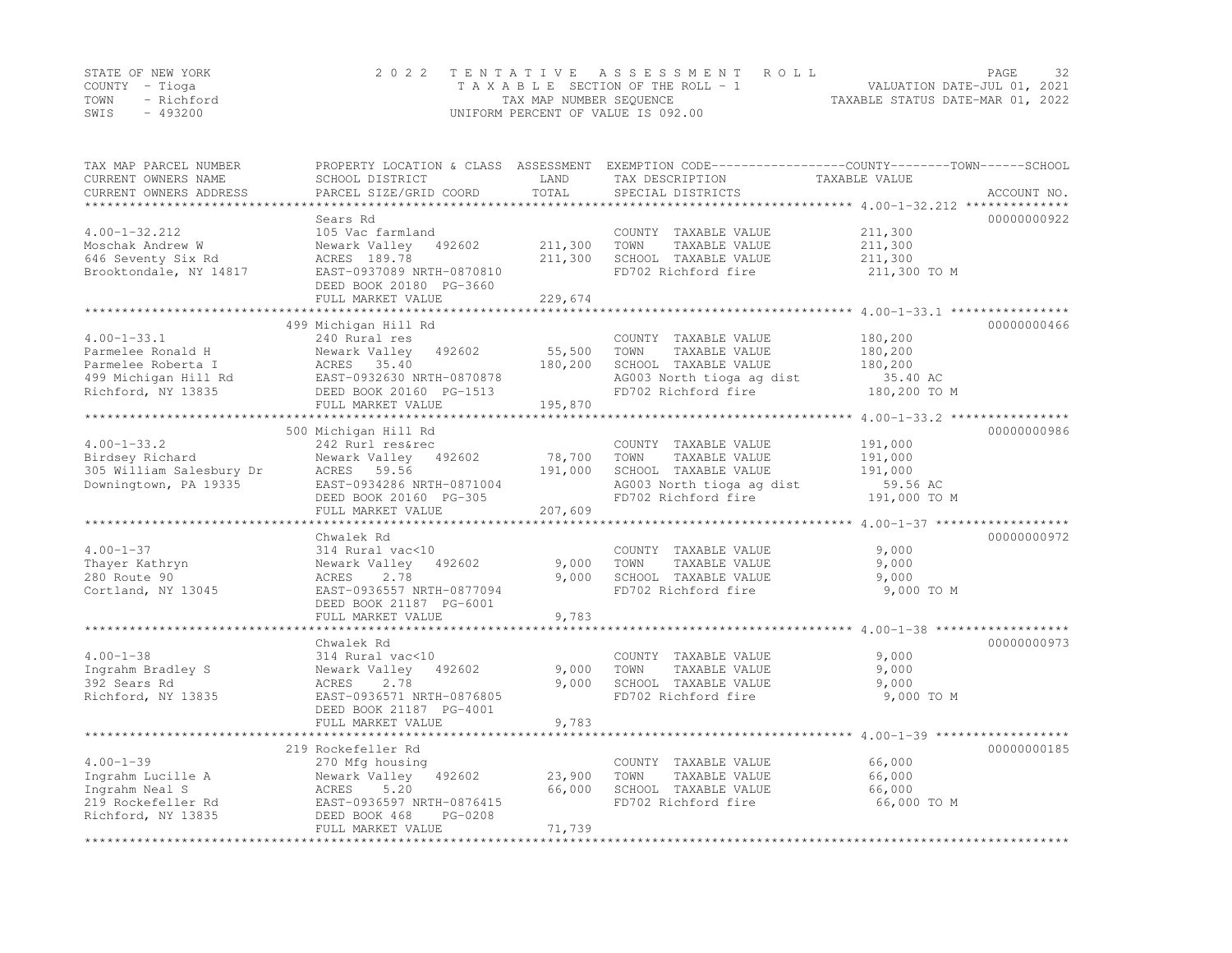|      | STATE OF NEW YORK | 2022 TENTATIVE ASSESSMENT ROLL     | PAGE.                            | -33 |
|------|-------------------|------------------------------------|----------------------------------|-----|
|      | COUNTY – Tioga    | TAXABLE SECTION OF THE ROLL - 1    | VALUATION DATE-JUL 01, 2021      |     |
|      | TOWN - Richford   | TAX MAP NUMBER SEQUENCE            | TAXABLE STATUS DATE-MAR 01, 2022 |     |
| SWIS | - 493200          | UNIFORM PERCENT OF VALUE IS 092.00 |                                  |     |

| TAX MAP PARCEL NUMBER<br>CURRENT OWNERS NAME            | SCHOOL DISTRICT                              | LAND                   | TAX DESCRIPTION       | PROPERTY LOCATION & CLASS ASSESSMENT EXEMPTION CODE----------------COUNTY-------TOWN------SCHOOL<br>TAXABLE VALUE |             |
|---------------------------------------------------------|----------------------------------------------|------------------------|-----------------------|-------------------------------------------------------------------------------------------------------------------|-------------|
| CURRENT OWNERS ADDRESS                                  | PARCEL SIZE/GRID COORD                       | TOTAL                  | SPECIAL DISTRICTS     |                                                                                                                   | ACCOUNT NO. |
|                                                         | 81 Route 79                                  |                        |                       |                                                                                                                   | 00000000291 |
| $5.00 - 1 - 4$                                          | 242 Rurl res&rec                             |                        | 41854<br>BAS STAR     | $\overline{0}$<br>$\Omega$                                                                                        | 28,800      |
| Howard Colin                                            | Newark Valley 492602                         | 35,700                 | COUNTY TAXABLE VALUE  | 127,900                                                                                                           |             |
| 81 Route 79                                             | ACRES 11.17 BANK<br>500                      | 127,900                | TOWN<br>TAXABLE VALUE | 127,900                                                                                                           |             |
| Richford, NY 13835                                      | EAST-0903779 NRTH-0867330                    |                        | SCHOOL TAXABLE VALUE  | 99,100                                                                                                            |             |
|                                                         | DEED BOOK 703<br>$PG-95$                     |                        | FD702 Richford fire   | 127,900 TO M                                                                                                      |             |
|                                                         | FULL MARKET VALUE                            | 139,022                |                       |                                                                                                                   |             |
|                                                         | ******************************               | ********************** |                       | ************** 5.00-1-7.10 *****************                                                                      |             |
|                                                         | Robinson Hollow Rd                           |                        |                       |                                                                                                                   | 00000000209 |
| $5.00 - 1 - 7.10$                                       | 416 Mfg hsing pk                             |                        | COUNTY TAXABLE VALUE  | 202,100                                                                                                           |             |
| Wise Jimmy F                                            | Newark Valley 492602                         | 22,200                 | TAXABLE VALUE<br>TOWN | 202,100                                                                                                           |             |
| Roberta L                                               | ACRES<br>3.84                                | 202,100                | SCHOOL TAXABLE VALUE  | 202,100                                                                                                           |             |
| 2257 Route 215<br>Cortland, NY 13045 DEED BOOK 551      | EAST-0058372 NRTH-0086744                    |                        | FD702 Richford fire   | 202,100 TO M                                                                                                      |             |
|                                                         | $PG-10$                                      |                        |                       |                                                                                                                   |             |
|                                                         | FULL MARKET VALUE<br>*********************** | 219,674                |                       |                                                                                                                   |             |
|                                                         |                                              |                        |                       |                                                                                                                   | 00000000210 |
| $5.00 - 1 - 7.20$                                       | 33 Robinson Hollow Rd                        |                        | BAS STAR 41854        | $\overline{0}$<br>$\Omega$                                                                                        | 28,800      |
| Addicott Thomas D                                       | 270 Mfg housing<br>Newark Valley 492602      | 19,200                 | COUNTY TAXABLE VALUE  | 65,000                                                                                                            |             |
| 33 Robinson Hollow Rd                                   | 1.50<br>ACRES                                | 65,000                 | TOWN<br>TAXABLE VALUE | 65,000                                                                                                            |             |
| Richford, NY 13835                                      | EAST-0903990 NRTH-0867885                    |                        | SCHOOL TAXABLE VALUE  | 36,200                                                                                                            |             |
|                                                         | DEED BOOK 12415 PG-3004                      |                        | FD702 Richford fire   | 65,000 TO M                                                                                                       |             |
|                                                         | FULL MARKET VALUE                            | 70,652                 |                       |                                                                                                                   |             |
|                                                         | **************************                   |                        |                       | ******************************** 5.00-1-9.11 *****************                                                    |             |
|                                                         | 45 Robinson Hollow Rd                        |                        |                       |                                                                                                                   | 00000000293 |
| $5.00 - 1 - 9.11$                                       | 210 1 Family Res                             |                        | COUNTY TAXABLE VALUE  | 82,500                                                                                                            |             |
| Scott Land Yard Rentals, LLC Newark Valley 492602       |                                              | 24,200                 | TOWN<br>TAXABLE VALUE | 82,500                                                                                                            |             |
| PO Box 154                                              | ACRES<br>3.91                                | 82,500                 | SCHOOL TAXABLE VALUE  | 82,500                                                                                                            |             |
| Slaterville Springs, NY 14881 EAST-0903962 NRTH-0868268 |                                              |                        | FD702 Richford fire   | 82,500 TO M                                                                                                       |             |
|                                                         | DEED BOOK 20160 PG-3809                      |                        |                       |                                                                                                                   |             |
|                                                         | FULL MARKET VALUE                            | 89,674                 |                       |                                                                                                                   |             |
|                                                         |                                              |                        |                       |                                                                                                                   |             |
|                                                         | 66 Robinson Hollow Rd                        |                        |                       |                                                                                                                   | 00000000020 |
| $5.00 - 1 - 9.121$                                      | 281 Multiple res                             |                        | 41834<br>ENH STAR     | $\overline{0}$<br>$\Omega$                                                                                        | 71,900      |
| Sherwood Mildred                                        | Newark Valley 492602                         | 39,200                 | COUNTY TAXABLE VALUE  | 145,300                                                                                                           |             |
| Sherwood William                                        | ACRES 4.50                                   | 145,300                | TAXABLE VALUE<br>TOWN | 145,300                                                                                                           |             |
| 66 Robinson Hollow Rd                                   | EAST-0904460 NRTH-0868310                    |                        | SCHOOL TAXABLE VALUE  | 73,400                                                                                                            |             |
| Richford, NY 13835                                      | DEED BOOK 389 PG-1053                        |                        | FD702 Richford fire   | 145,300 TO M                                                                                                      |             |
|                                                         | FULL MARKET VALUE                            | 157,935                |                       | *************** 5.00-1-9.122 ****************                                                                     |             |
|                                                         | Robinson Hollow Rd Rd                        |                        |                       |                                                                                                                   | 00000000993 |
| $5.00 - 1 - 9.122$                                      | 210 1 Family Res                             |                        | COUNTY TAXABLE VALUE  | 95,900                                                                                                            |             |
| Frost Jacob                                             | Newark Valley 492602                         | 18,700                 | TOWN<br>TAXABLE VALUE | 95,900                                                                                                            |             |
| 10 Hemlock Hill Rd                                      | ACRES<br>1.65 BANK<br>8                      | 95,900                 | SCHOOL TAXABLE VALUE  | 95,900                                                                                                            |             |
| Richford, NY 13835                                      | EAST-0904253 NRTH-0868159                    |                        | FD702 Richford fire   | 95,900 TO M                                                                                                       |             |
|                                                         | DEED BOOK 20200 PG-3891                      |                        |                       |                                                                                                                   |             |
|                                                         | FULL MARKET VALUE                            | 104,239                |                       |                                                                                                                   |             |
|                                                         |                                              |                        |                       |                                                                                                                   |             |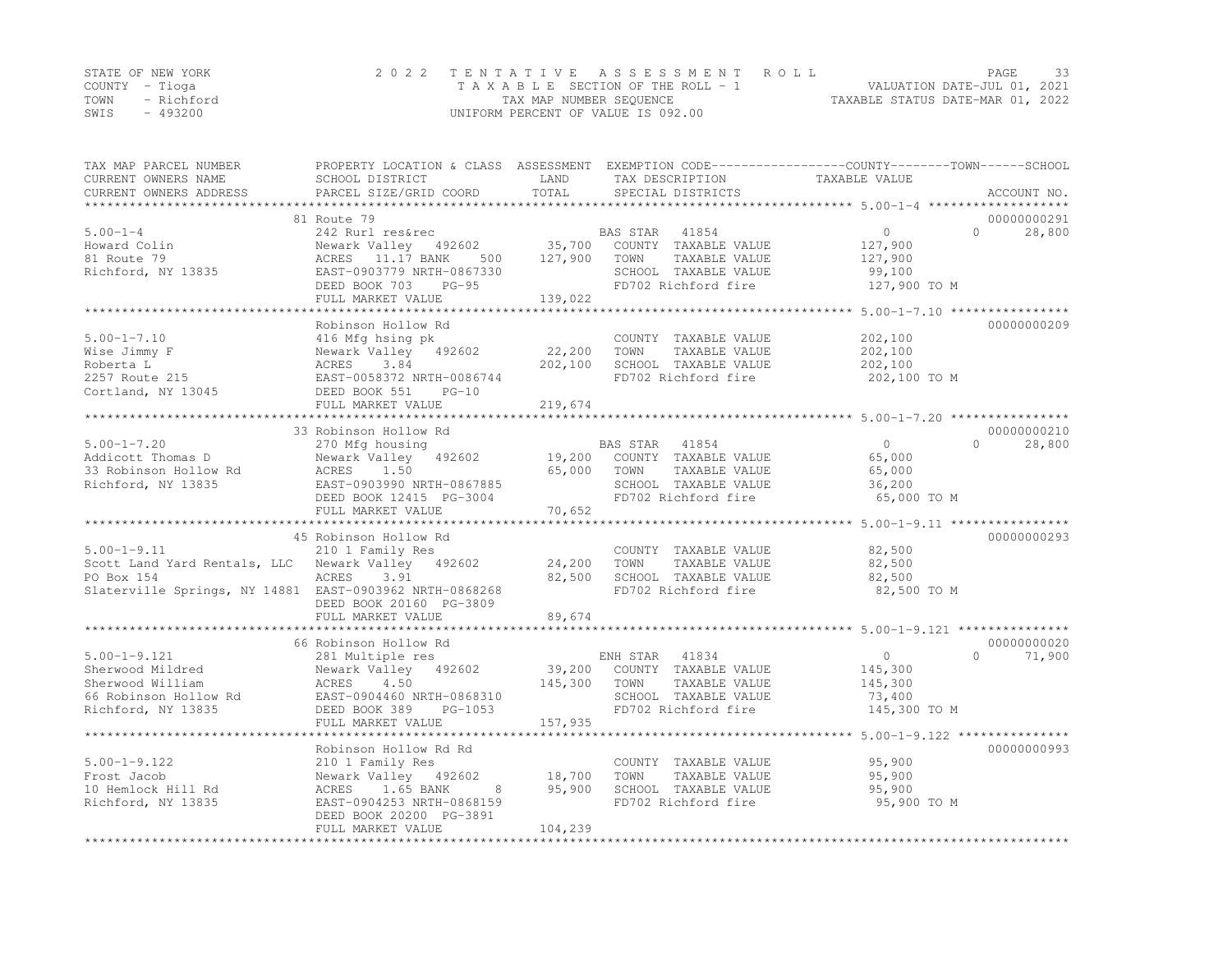|      | STATE OF NEW YORK | 2022 TENTATIVE ASSESSMENT ROLL                                 | PAGE | 34 |
|------|-------------------|----------------------------------------------------------------|------|----|
|      | COUNTY – Tioga    | VALUATION DATE-JUL 01, 2021<br>TAXABLE SECTION OF THE ROLL - 1 |      |    |
| TOWN | - Richford        | TAXABLE STATUS DATE-MAR 01, 2022<br>TAX MAP NUMBER SEQUENCE    |      |    |
| SWIS | $-493200$         | UNIFORM PERCENT OF VALUE IS 092.00                             |      |    |

| TAX MAP PARCEL NUMBER<br>CURRENT OWNERS NAME<br>CURRENT OWNERS ADDRESS                           | SCHOOL DISTRICT<br>PARCEL SIZE/GRID COORD                                                                                                                           | LAND<br>TOTAL                | TAX DESCRIPTION<br>SPECIAL DISTRICTS                                                                              | PROPERTY LOCATION & CLASS ASSESSMENT EXEMPTION CODE----------------COUNTY-------TOWN-----SCHOOL<br>TAXABLE VALUE<br>ACCOUNT NO. |
|--------------------------------------------------------------------------------------------------|---------------------------------------------------------------------------------------------------------------------------------------------------------------------|------------------------------|-------------------------------------------------------------------------------------------------------------------|---------------------------------------------------------------------------------------------------------------------------------|
| ******************                                                                               |                                                                                                                                                                     |                              |                                                                                                                   |                                                                                                                                 |
| $5.00 - 1 - 10.20$<br>Evenson Edward R<br>13282 Route 38<br>Richford, NY 13835                   | 72 Robinson Hollow Rd<br>210 1 Family Res<br>Newark Valley 492602<br>FRNT 232.00 DPTH 140.00<br>EAST-0058422 NRTH-0086822<br>DEED BOOK 448<br>PG-0166               | 16,100<br>76,200             | COUNTY TAXABLE VALUE<br>TOWN<br>TAXABLE VALUE<br>SCHOOL TAXABLE VALUE<br>FD702 Richford fire                      | 00000000174<br>76,200<br>76,200<br>76,200<br>76,200 TO M                                                                        |
|                                                                                                  | FULL MARKET VALUE                                                                                                                                                   | 82,826                       |                                                                                                                   |                                                                                                                                 |
| $5.00 - 1 - 11$<br>Gaviria Edward F<br>90 Robinson Hollow Rd<br>Richford, NY 13835               | 90 Robinson Hollow Rd<br>210 1 Family Res<br>Newark Valley 492602<br>FRNT 409.50 DPTH<br>80.00<br>EAST-0904893 NRTH-0868741<br>DEED BOOK 20200 PG-2365              | 18,000<br>110,400            | COUNTY TAXABLE VALUE<br>TOWN<br>TAXABLE VALUE<br>SCHOOL TAXABLE VALUE<br>FD702 Richford fire                      | 00000000041<br>110,400<br>110,400<br>110,400<br>110,400 TO M                                                                    |
|                                                                                                  | FULL MARKET VALUE                                                                                                                                                   | 120,000                      |                                                                                                                   |                                                                                                                                 |
|                                                                                                  | 103 Robinson Hollow Rd                                                                                                                                              |                              |                                                                                                                   | ************************************5.00-1-12.11 **************<br>00000000079                                                  |
| $5.00 - 1 - 12.11$<br>Bosley Thomas<br>107 Robinson Hollow Rd<br>Richford, NY 13835              | 312 Vac w/imprv<br>Newark Valley<br>492602<br>ACRES 10.96<br>EAST-0904649 NRTH-0869120<br>DEED BOOK 401<br>PG-0493<br>FULL MARKET VALUE                             | 26,400<br>35,400<br>38,478   | COUNTY TAXABLE VALUE<br>TAXABLE VALUE<br>TOWN<br>SCHOOL TAXABLE VALUE<br>FD702 Richford fire                      | 35,400<br>35,400<br>35,400<br>35,400 TO M                                                                                       |
|                                                                                                  |                                                                                                                                                                     |                              |                                                                                                                   |                                                                                                                                 |
|                                                                                                  | 107 Robinson Hollow Rd                                                                                                                                              |                              |                                                                                                                   | 00000000803                                                                                                                     |
| $5.00 - 1 - 12.12$<br>Bosley Thomas G<br>Cindy L<br>107 Robinson Hollow Rd<br>Richford, NY 13835 | 270 Mfg housing<br>Newark Valley<br>492602<br>5.05<br>ACRES<br>EAST-0905029 NRTH-0869330<br>DEED BOOK 627<br>$PG-25$<br>FULL MARKET VALUE                           | 26,300<br>41,700<br>45,326   | 41854<br>BAS STAR<br>COUNTY TAXABLE VALUE<br>TAXABLE VALUE<br>TOWN<br>SCHOOL TAXABLE VALUE<br>FD702 Richford fire | $\circ$<br>$\Omega$<br>28,800<br>41,700<br>41,700<br>12,900<br>41,700 TO M                                                      |
|                                                                                                  | **************************                                                                                                                                          |                              |                                                                                                                   | ******************************* 5.00-1-12.20 ***************                                                                    |
| $5.00 - 1 - 12.20$<br>Bosley Thomas<br>Cindy<br>107 Robinson Hollow Rd<br>Richford, NY 13835     | Robinson Hollow Rd<br>322 Rural vac>10<br>Newark Valley<br>492602<br>ACRES 24.00<br>EAST-0905269 NRTH-0868500<br>DEED BOOK 670<br>$PG-311$                          | 21,700<br>21,700             | COUNTY TAXABLE VALUE<br>TOWN<br>TAXABLE VALUE<br>SCHOOL TAXABLE VALUE<br>FD702 Richford fire                      | 00000000597<br>21,700<br>21,700<br>21,700<br>21,700 TO M                                                                        |
|                                                                                                  | FULL MARKET VALUE<br>************************                                                                                                                       | 23,587                       |                                                                                                                   |                                                                                                                                 |
|                                                                                                  |                                                                                                                                                                     |                              |                                                                                                                   | 00000000738                                                                                                                     |
| $5.00 - 1 - 13.20$<br>Anderson Mark<br>126 Robinson Hollow Rd<br>Richford, NY 13835              | 126 Robinson Hollow Rd<br>210 1 Family Res<br>Newark Valley<br>492602<br>ACRES<br>1.11<br>EAST-0905669 NRTH-0869330<br>DEED BOOK 19886 PG-2001<br>FULL MARKET VALUE | 18,300<br>107,300<br>116,630 | BAS STAR<br>41854<br>COUNTY TAXABLE VALUE<br>TOWN<br>TAXABLE VALUE<br>SCHOOL TAXABLE VALUE<br>FD702 Richford fire | $\circ$<br>$\Omega$<br>28,800<br>107,300<br>107,300<br>78,500<br>107,300 TO M                                                   |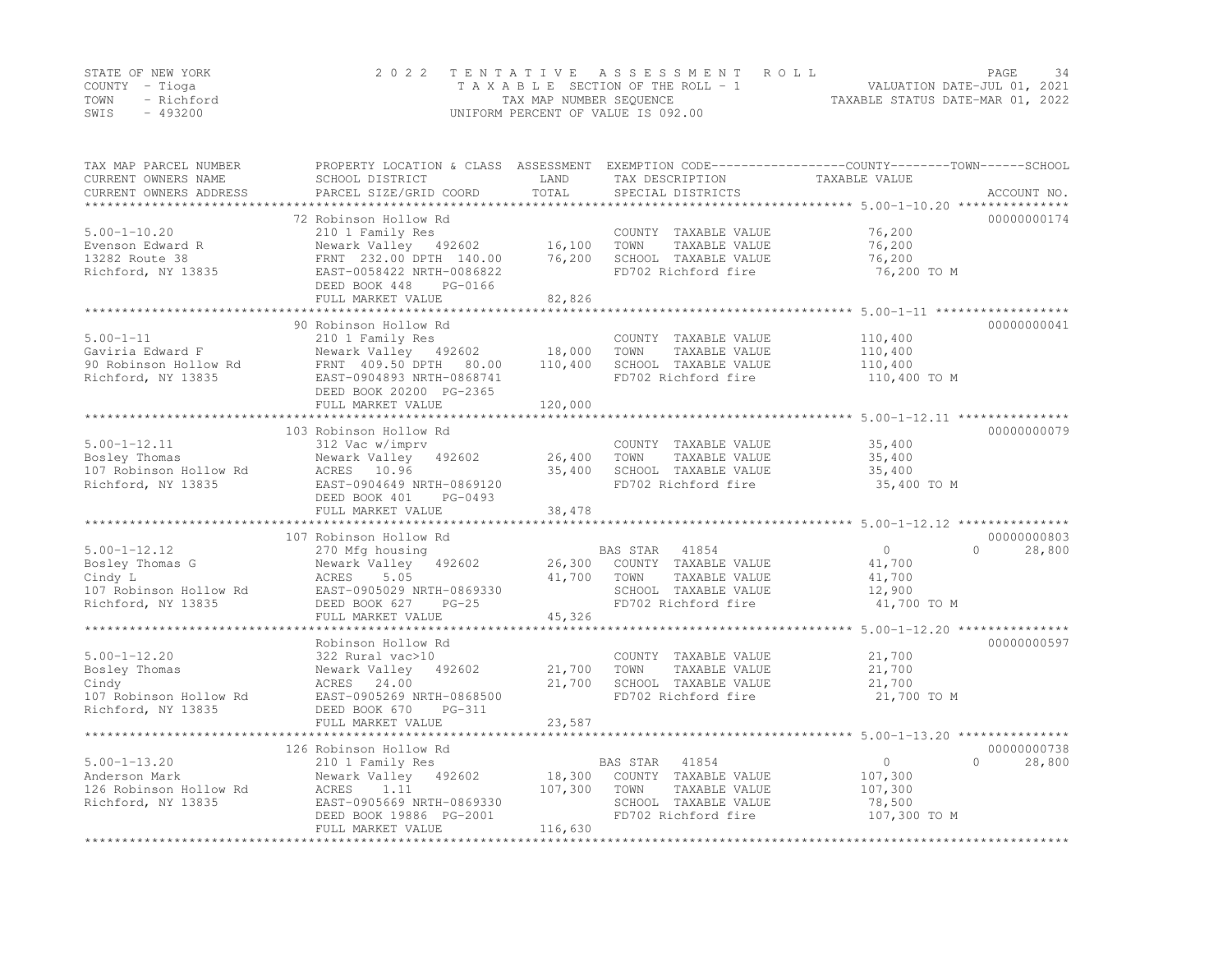| STATE OF NEW YORK | 2022 TENTATIVE ASSESSMENT ROLL                                 | PAGE | -35 |
|-------------------|----------------------------------------------------------------|------|-----|
| COUNTY – Tioga    | VALUATION DATE-JUL 01, 2021<br>TAXABLE SECTION OF THE ROLL - 1 |      |     |
| TOWN - Richford   | TAXABLE STATUS DATE-MAR 01, 2022<br>TAX MAP NUMBER SEOUENCE    |      |     |
| - 493200<br>SWIS  | UNIFORM PERCENT OF VALUE IS 092.00                             |      |     |

| TAX MAP PARCEL NUMBER<br>CURRENT OWNERS NAME<br>CURRENT OWNERS ADDRESS                   | SCHOOL DISTRICT<br>PARCEL SIZE/GRID COORD                                                                                                             | LAND<br>TOTAL              | TAX DESCRIPTION<br>SPECIAL DISTRICTS                                                                              | PROPERTY LOCATION & CLASS ASSESSMENT EXEMPTION CODE----------------COUNTY-------TOWN------SCHOOL<br>TAXABLE VALUE<br>ACCOUNT NO. |
|------------------------------------------------------------------------------------------|-------------------------------------------------------------------------------------------------------------------------------------------------------|----------------------------|-------------------------------------------------------------------------------------------------------------------|----------------------------------------------------------------------------------------------------------------------------------|
| *********************                                                                    |                                                                                                                                                       |                            |                                                                                                                   |                                                                                                                                  |
| $5.00 - 1 - 16$<br>Law Nancy F<br>783 Valley Rd<br>Brooktondale, NY 14817                | Welch Rd<br>260 Seasonal res<br>Newark Valley<br>492602<br>9.00<br>ACRES<br>EAST-0906529 NRTH-0870670<br>DEED BOOK 19647 PG-2001<br>FULL MARKET VALUE | 32,500<br>55,200<br>60,000 | COUNTY TAXABLE VALUE<br>TOWN<br>TAXABLE VALUE<br>SCHOOL TAXABLE VALUE<br>FD702 Richford fire                      | 00000000568<br>55,200<br>55,200<br>55,200<br>55,200 TO M                                                                         |
|                                                                                          |                                                                                                                                                       |                            |                                                                                                                   | ****************************** 5.00-1-17 *****************                                                                       |
| $5.00 - 1 - 17$<br>Hunt David C<br>8 Lacey Rd<br>Richford, NY 13835                      | 8 Lacey Rd<br>242 Rurl res&rec<br>Newark Valley 492602<br>ACRES 12.90 BANK<br>500<br>EAST-0907269 NRTH-0871050<br>DEED BOOK 2020 PG-236               | 44,200<br>136,100          | COUNTY TAXABLE VALUE<br>TOWN<br>TAXABLE VALUE<br>SCHOOL TAXABLE VALUE<br>FD702 Richford fire                      | 00000000077<br>136,100<br>136,100<br>136,100<br>136,100 TO M                                                                     |
|                                                                                          | FULL MARKET VALUE                                                                                                                                     | 147,935                    |                                                                                                                   |                                                                                                                                  |
|                                                                                          | Robinson Hollow Rd                                                                                                                                    |                            |                                                                                                                   | 00000000012                                                                                                                      |
| $5.00 - 1 - 18$<br>Terwilliger Shawn<br>182 Robinson Hollow Rd<br>Richford, NY 13835     | 312 Vac w/imprv<br>Newark Valley 492602<br>FRNT 246.34 DPTH 173.00<br>EAST-0906879 NRTH-0870410<br>DEED BOOK 665<br>$PG-4$<br>FULL MARKET VALUE       | 8,900<br>13,900<br>15,109  | COUNTY TAXABLE VALUE<br>TOWN<br>TAXABLE VALUE<br>SCHOOL TAXABLE VALUE<br>FD702 Richford fire                      | 13,900<br>13,900<br>13,900<br>13,900 TO M                                                                                        |
|                                                                                          | **********************                                                                                                                                | ********                   |                                                                                                                   | ******************* 5.00-1-20 *******************                                                                                |
| $5.00 - 1 - 20$<br>Brown Beverly<br>Brown Raymond A<br>166 Robinson Hollow Rd            | 166 Robinson Hollow Rd<br>210 1 Family Res<br>Newark Valley 492602<br>FRNT 175.00 DPTH 200.00<br>500<br>BANK                                          | 16,600<br>68,800           | ENH STAR<br>41834<br>COUNTY TAXABLE VALUE<br>TOWN<br>TAXABLE VALUE<br>SCHOOL TAXABLE VALUE                        | 00000000312<br>$\circ$<br>$\Omega$<br>68,800<br>68,800<br>68,800<br>$\circ$                                                      |
| Richford, NY 13835                                                                       | EAST-0906536 NRTH-0869839<br>DEED BOOK 540<br>$PG-136$<br>FULL MARKET VALUE                                                                           | 74,783                     | FD702 Richford fire                                                                                               | 68,800 TO M                                                                                                                      |
|                                                                                          | **************************                                                                                                                            |                            |                                                                                                                   |                                                                                                                                  |
| $5.00 - 1 - 21.10$<br>Terwilliger Shawn<br>182 Robinson Hollow Rd<br>Richford, NY 13835  | 182 Robinson Hollow Rd<br>210 1 Family Res<br>Newark Valley 492602<br>6.64<br>ACRES<br>EAST-0907174 NRTH-0869449<br>DEED BOOK 665<br>$PG-4$           | 29,000<br>88,100           | BAS STAR<br>41854<br>COUNTY TAXABLE VALUE<br>TAXABLE VALUE<br>TOWN<br>SCHOOL TAXABLE VALUE<br>FD702 Richford fire | 00000000013<br>28,800<br>$\circ$<br>$\Omega$<br>88,100<br>88,100<br>59,300<br>88,100 TO M                                        |
|                                                                                          | FULL MARKET VALUE                                                                                                                                     | 95,761                     |                                                                                                                   |                                                                                                                                  |
|                                                                                          | .                                                                                                                                                     |                            |                                                                                                                   | ******** 5.00-1-21.20 *************                                                                                              |
| $5.00 - 1 - 21.20$<br>Terwilliger Theodore J<br>155 Harford Rd<br>Brooktondale, NY 14817 | 180 Robinson Hollow Rd<br>240 Rural res<br>Newark Valley<br>492602<br>ACRES 52.71<br>EAST-0907213 NRTH-0869271                                        | 83,200<br>186,200          | COUNTY TAXABLE VALUE<br>TAXABLE VALUE<br>TOWN<br>SCHOOL TAXABLE VALUE<br>FD702 Richford fire                      | 00000000936<br>186,200<br>186,200<br>186,200<br>186,200 TO M                                                                     |
| **********************                                                                   | DEED BOOK 13713 PG-4001<br>FULL MARKET VALUE                                                                                                          | 202,391                    |                                                                                                                   |                                                                                                                                  |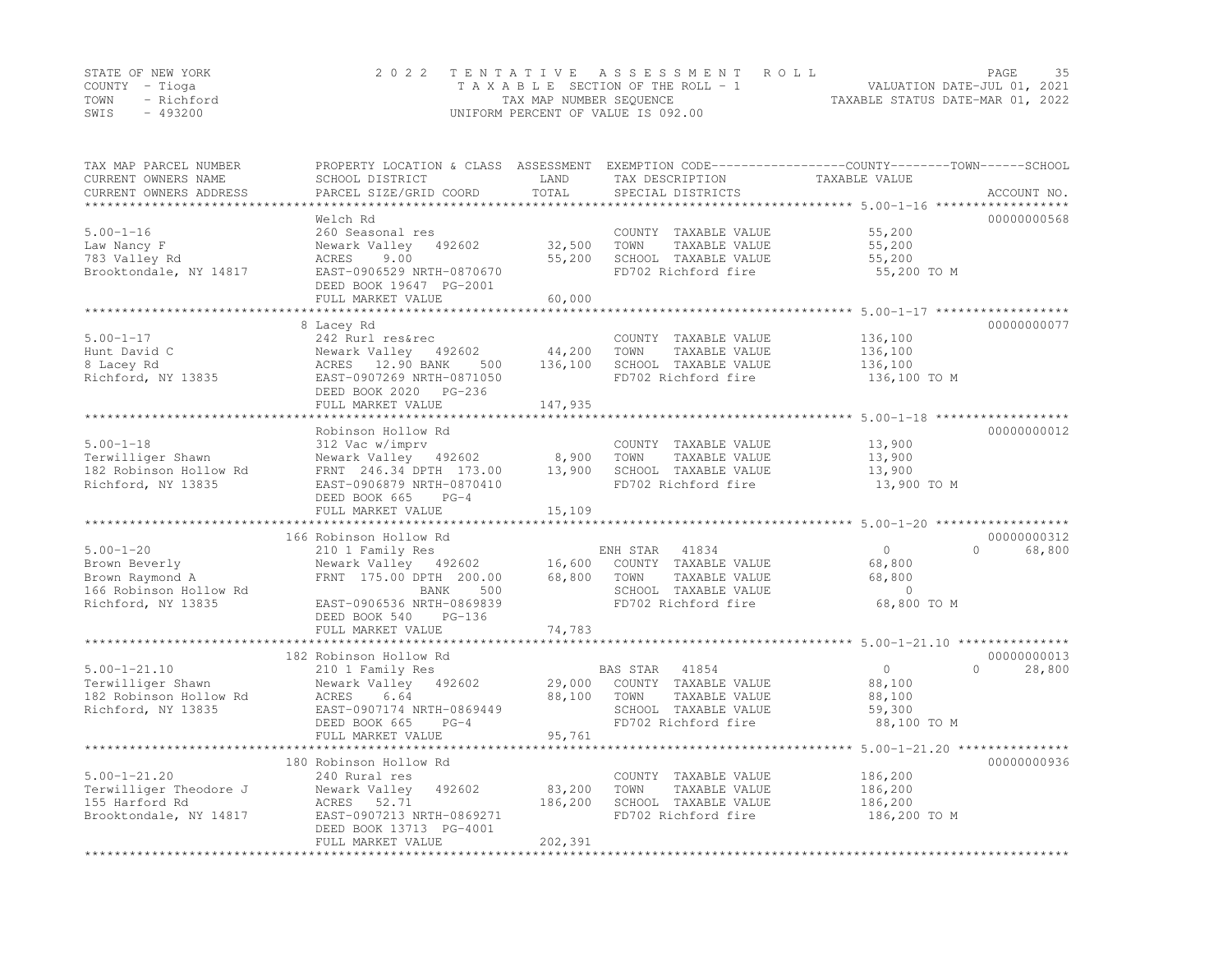| STATE OF NEW YORK  | 2022 TENTATIVE ASSESSMENT ROLL     |                                  | PAGE                        | - 36 |
|--------------------|------------------------------------|----------------------------------|-----------------------------|------|
| COUNTY – Tioga     | TAXABLE SECTION OF THE ROLL - 1    |                                  | VALUATION DATE-JUL 01, 2021 |      |
| TOWN<br>- Richford | TAX MAP NUMBER SEQUENCE            | TAXABLE STATUS DATE-MAR 01, 2022 |                             |      |
| $-493200$<br>SWIS  | UNIFORM PERCENT OF VALUE IS 092.00 |                                  |                             |      |

| TAX MAP PARCEL NUMBER<br>CURRENT OWNERS NAME<br>CURRENT OWNERS ADDRESS | PROPERTY LOCATION & CLASS ASSESSMENT EXEMPTION CODE----------------COUNTY-------TOWN-----SCHOOL<br>SCHOOL DISTRICT<br>PARCEL SIZE/GRID COORD | LAND<br>TOTAL    | TAX DESCRIPTION<br>SPECIAL DISTRICTS          | TAXABLE VALUE    | ACCOUNT NO.        |
|------------------------------------------------------------------------|----------------------------------------------------------------------------------------------------------------------------------------------|------------------|-----------------------------------------------|------------------|--------------------|
| **********************                                                 |                                                                                                                                              |                  |                                               |                  |                    |
|                                                                        | 213 Route 79                                                                                                                                 |                  |                                               |                  | 00000000217        |
| $5.00 - 1 - 23.1$                                                      | 242 Rurl res&rec                                                                                                                             |                  | BAS STAR<br>41854                             | $\circ$          | $\Omega$<br>28,800 |
| Harford Kristopher                                                     | Newark Valley 492602                                                                                                                         | 172,900          | COUNTY TAXABLE VALUE                          | 207,000          |                    |
| Tottey Phyllis L                                                       | ACRES 134.60                                                                                                                                 | 207,000          | TOWN<br>TAXABLE VALUE                         | 207,000          |                    |
| 213 Route 79                                                           | EAST-0908154 NRTH-0867864                                                                                                                    |                  | SCHOOL TAXABLE VALUE                          | 178,200          |                    |
| Richford, NY 13835                                                     | DEED BOOK 14591 PG-6001                                                                                                                      |                  | FD702 Richford fire                           | 207,000 TO M     |                    |
|                                                                        | FULL MARKET VALUE                                                                                                                            | 225,000          |                                               |                  |                    |
|                                                                        |                                                                                                                                              |                  |                                               |                  |                    |
|                                                                        | Route 79                                                                                                                                     |                  |                                               |                  | 00000000213        |
| $5.00 - 1 - 24$                                                        | 322 Rural vac>10                                                                                                                             |                  | COUNTY TAXABLE VALUE                          | 85,800           |                    |
| Bennett Brian                                                          | Newark Valley<br>492602                                                                                                                      | 85,800           | TOWN<br>TAXABLE VALUE                         | 85,800           |                    |
| Bennett Diane                                                          | ACRES 64.34                                                                                                                                  | 85,800           | SCHOOL TAXABLE VALUE                          | 85,800           |                    |
| 7583 State Route 3001                                                  | EAST-0908229 NRTH-0866290                                                                                                                    |                  | FD702 Richford fire                           | 85,800 TO M      |                    |
| Mehoopany, PA 18629                                                    | DEED BOOK 20180 PG-5333                                                                                                                      |                  |                                               |                  |                    |
|                                                                        | FULL MARKET VALUE                                                                                                                            | 93,261           |                                               |                  |                    |
|                                                                        |                                                                                                                                              |                  |                                               |                  |                    |
|                                                                        | 275 Route 79                                                                                                                                 |                  |                                               |                  | 00000000397        |
| $5.00 - 1 - 25$                                                        | 210 1 Family Res                                                                                                                             |                  | VET COM CT 41131                              | 19,200<br>19,200 | $\Omega$           |
| Barnes Jarred D                                                        | Newark Valley 492602                                                                                                                         | 30,600           | COUNTY TAXABLE VALUE                          | 148,100          |                    |
| 275 Route 79                                                           | ACRES<br>7.75 BANK<br>500                                                                                                                    | 167,300          | TOWN<br>TAXABLE VALUE                         | 148,100          |                    |
| Richford, NY 13835                                                     | EAST-0908149 NRTH-0865130                                                                                                                    |                  | SCHOOL TAXABLE VALUE                          | 167,300          |                    |
|                                                                        | DEED BOOK 2019 PG-4483                                                                                                                       |                  | FD702 Richford fire                           | 167,300 TO M     |                    |
|                                                                        | FULL MARKET VALUE                                                                                                                            | 181,848          |                                               |                  |                    |
|                                                                        |                                                                                                                                              |                  |                                               |                  |                    |
|                                                                        | Route 79                                                                                                                                     |                  |                                               |                  | 00000000214        |
| $5.00 - 1 - 26$                                                        | 322 Rural vac>10                                                                                                                             |                  | COUNTY TAXABLE VALUE                          | 58,500           |                    |
| Bennett Brian                                                          | Newark Valley 492602                                                                                                                         | 58,500           | TOWN<br>TAXABLE VALUE                         | 58,500           |                    |
| Bennett Diane                                                          | ACRES<br>36.95                                                                                                                               | 58,500           | SCHOOL TAXABLE VALUE                          | 58,500           |                    |
| 7583 State Route 3001                                                  | EAST-0909461 NRTH-0864924                                                                                                                    |                  | FD702 Richford fire                           | 58,500 TO M      |                    |
| Mehoopany, PA 18629                                                    | DEED BOOK 20180 PG-5333                                                                                                                      |                  |                                               |                  |                    |
|                                                                        | FULL MARKET VALUE                                                                                                                            | 63,587           |                                               |                  |                    |
|                                                                        | 327 Route 79                                                                                                                                 |                  |                                               |                  | 00000000072        |
|                                                                        |                                                                                                                                              |                  |                                               |                  | $\Omega$           |
| $5.00 - 1 - 27$                                                        | 210 1 Family Res                                                                                                                             |                  | 41834<br>ENH STAR                             | $\overline{0}$   | 71,900             |
| Morse William D Sr                                                     | Newark Valley 492602                                                                                                                         | 23,400           | COUNTY TAXABLE VALUE                          | 102,300          |                    |
| Annemarie                                                              | ACRES<br>3.46                                                                                                                                | 102,300          | TOWN<br>TAXABLE VALUE                         | 102,300          |                    |
| 327 Route 79                                                           | EAST-0909559 NRTH-0864320                                                                                                                    |                  | SCHOOL TAXABLE VALUE                          | 30,400           |                    |
| Richford, NY 13835                                                     | DEED BOOK 571<br>$PG-244$                                                                                                                    |                  | FD702 Richford fire                           | 102,300 TO M     |                    |
|                                                                        | FULL MARKET VALUE                                                                                                                            | 111,196          |                                               |                  |                    |
|                                                                        | 332 Route 79                                                                                                                                 |                  |                                               |                  | 00000000355        |
|                                                                        |                                                                                                                                              |                  |                                               |                  |                    |
| $5.00 - 1 - 28.10$<br>Slack Debra                                      | 322 Rural vac>10<br>492602                                                                                                                   |                  | COUNTY TAXABLE VALUE<br>TOWN<br>TAXABLE VALUE | 21,500<br>21,500 |                    |
|                                                                        | Newark Valley<br>ACRES 22.30                                                                                                                 | 21,500<br>21,500 | SCHOOL TAXABLE VALUE                          |                  |                    |
| Poyer Rodney                                                           | EAST-0908659 NRTH-0864190                                                                                                                    |                  | FD702 Richford fire                           | 21,500           |                    |
| 9 Northwest St<br>Homer, NY 13077                                      | DEED BOOK 15361 PG-3001                                                                                                                      |                  |                                               | 21,500 TO M      |                    |
|                                                                        | FULL MARKET VALUE                                                                                                                            | 23,370           |                                               |                  |                    |
|                                                                        |                                                                                                                                              |                  |                                               |                  |                    |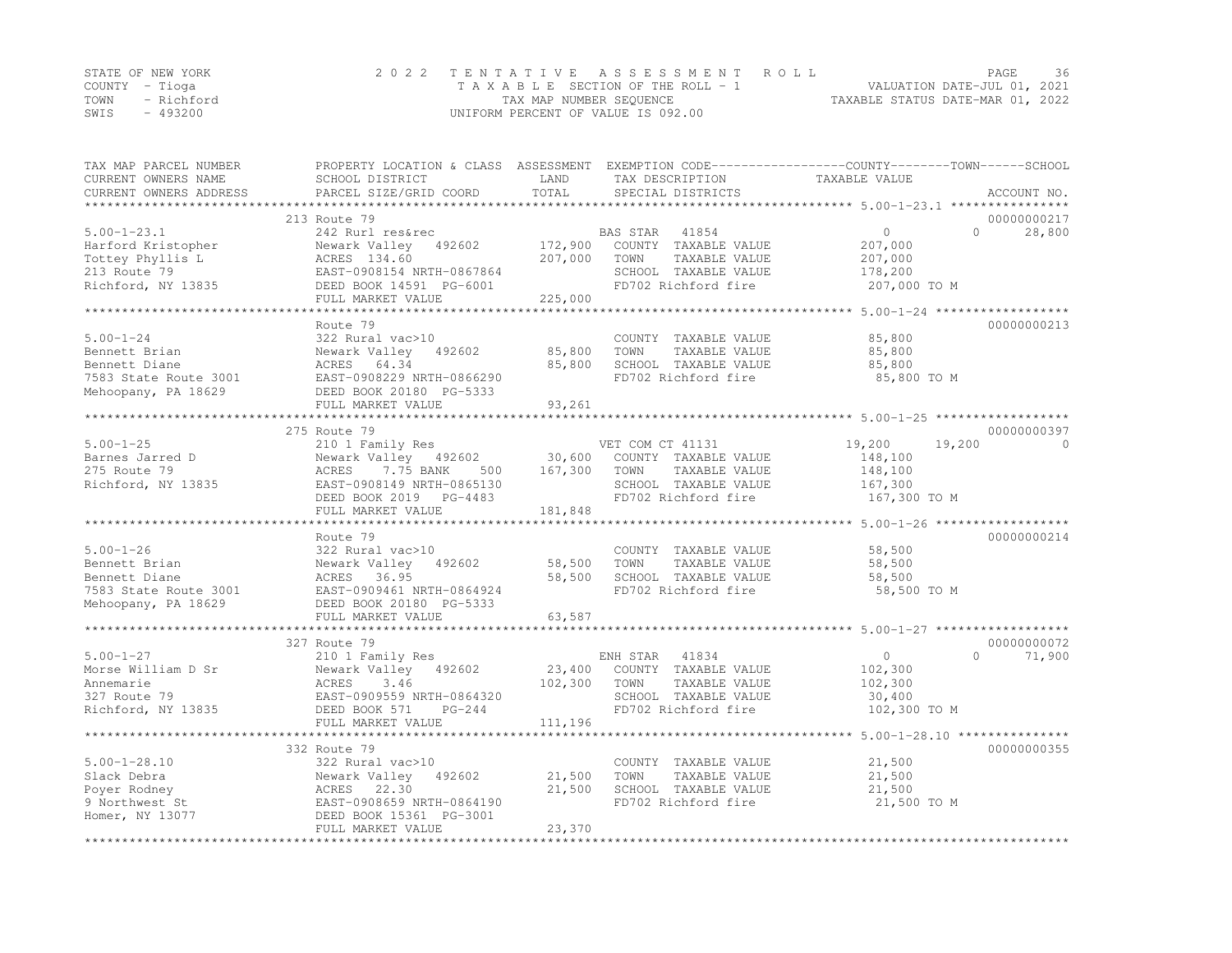|      | STATE OF NEW YORK | 2022 TENTATIVE ASSESSMENT ROLL     | PAGE                             | -37 |
|------|-------------------|------------------------------------|----------------------------------|-----|
|      | COUNTY – Tioga    | TAXABLE SECTION OF THE ROLL - 1    | VALUATION DATE-JUL 01, 2021      |     |
|      | TOWN - Richford   | TAX MAP NUMBER SEQUENCE            | TAXABLE STATUS DATE-MAR 01, 2022 |     |
| SWIS | - 493200          | UNIFORM PERCENT OF VALUE IS 092.00 |                                  |     |

| TAX MAP PARCEL NUMBER<br>CURRENT OWNERS NAME<br>CURRENT OWNERS ADDRESS | SCHOOL DISTRICT<br>PARCEL SIZE/GRID COORD    | LAND<br>TOTAL | TAX DESCRIPTION<br>SPECIAL DISTRICTS        | PROPERTY LOCATION & CLASS ASSESSMENT EXEMPTION CODE----------------COUNTY-------TOWN-----SCHOOL<br>TAXABLE VALUE<br>ACCOUNT NO. |  |
|------------------------------------------------------------------------|----------------------------------------------|---------------|---------------------------------------------|---------------------------------------------------------------------------------------------------------------------------------|--|
| *******************                                                    |                                              |               |                                             |                                                                                                                                 |  |
|                                                                        | 328 Route 79                                 |               |                                             | 00000000965                                                                                                                     |  |
| $5.00 - 1 - 28.20$                                                     | 210 1 Family Res                             |               | BAS STAR<br>41854                           | $\circ$<br>$\Omega$<br>28,800                                                                                                   |  |
| Poyer Jamison W                                                        | Newark Valley 492602                         | 18,000        | COUNTY TAXABLE VALUE                        | 105,300                                                                                                                         |  |
| Luhrs Stacy R                                                          | ACRES<br>2.00 BANK<br>500                    | 105,300       | TAXABLE VALUE<br>TOWN                       | 105,300                                                                                                                         |  |
| 328 Route 79                                                           | EAST-0909088 NRTH-0864110                    |               | SCHOOL TAXABLE VALUE                        | 76,500                                                                                                                          |  |
| Richford, NY 13835                                                     | DEED BOOK 19789 PG-5001                      |               | FD702 Richford fire                         | 105,300 TO M                                                                                                                    |  |
|                                                                        | FULL MARKET VALUE                            | 114,457       |                                             |                                                                                                                                 |  |
|                                                                        | ************************                     |               |                                             |                                                                                                                                 |  |
|                                                                        | 210 Route 79                                 |               |                                             | 00000000395                                                                                                                     |  |
| $5.00 - 1 - 29.11$                                                     | 210 1 Family Res                             |               | ENH STAR<br>41834                           | $\circ$<br>$\Omega$<br>71,900                                                                                                   |  |
| Turk Darleen A                                                         | Newark Valley 492602                         | 19,000        | COUNTY TAXABLE VALUE                        | 73,000                                                                                                                          |  |
| 210 Route 79                                                           | 5.07<br>ACRES                                | 73,000        | TOWN<br>TAXABLE VALUE                       | 73,000                                                                                                                          |  |
| Richford, NY 13835                                                     | EAST-0907039 NRTH-0865030                    |               | SCHOOL TAXABLE VALUE                        | 1,100                                                                                                                           |  |
|                                                                        | DEED BOOK 690<br>$PG-12$                     |               | FD702 Richford fire                         | 73,000 TO M                                                                                                                     |  |
|                                                                        | FULL MARKET VALUE                            | 79,348        |                                             |                                                                                                                                 |  |
|                                                                        |                                              |               |                                             |                                                                                                                                 |  |
|                                                                        | Route 79                                     |               |                                             | 00000000739                                                                                                                     |  |
| $5.00 - 1 - 29.12$                                                     | 322 Rural vac>10                             |               | COUNTY TAXABLE VALUE                        | 18,200                                                                                                                          |  |
| Turk Darleen A                                                         | Newark Valley<br>492602                      | 18,200        | TOWN<br>TAXABLE VALUE                       | 18,200                                                                                                                          |  |
| 210 Route 79                                                           | ACRES 10.47                                  | 18,200        | SCHOOL TAXABLE VALUE                        | 18,200                                                                                                                          |  |
| Richford, NY 13835                                                     | EAST-0907389 NRTH-0865180                    |               | FD702 Richford fire                         | 18,200 TO M                                                                                                                     |  |
|                                                                        | DEED BOOK 690<br>$PG-12$                     |               |                                             |                                                                                                                                 |  |
|                                                                        | FULL MARKET VALUE                            | 19,783        |                                             |                                                                                                                                 |  |
|                                                                        |                                              |               |                                             | 00000000406                                                                                                                     |  |
|                                                                        | Route 79                                     |               |                                             |                                                                                                                                 |  |
| $5.00 - 1 - 29.20$<br>Turk Richard                                     | 314 Rural vac<10                             |               | COUNTY TAXABLE VALUE                        | 9,000                                                                                                                           |  |
|                                                                        | Newark Valley 492602                         | 9,000         | TOWN<br>TAXABLE VALUE                       | 9,000                                                                                                                           |  |
| Turk Agnes<br>1413 Santa Lucia Dr                                      | ACRES<br>1.00<br>EAST-0058645 NRTH-0086499   | 9,000         | SCHOOL TAXABLE VALUE<br>FD702 Richford fire | 9,000<br>9,000 TO M                                                                                                             |  |
| New Bern, NC 28560-6110                                                |                                              |               |                                             |                                                                                                                                 |  |
|                                                                        | DEED BOOK 10704 PG-5001<br>FULL MARKET VALUE | 9,783         |                                             |                                                                                                                                 |  |
|                                                                        |                                              |               |                                             |                                                                                                                                 |  |
|                                                                        | 195 Route 79                                 |               |                                             | 00000000237                                                                                                                     |  |
| $5.00 - 1 - 30.10$                                                     | 242 Rurl res&rec                             |               | COUNTY TAXABLE VALUE                        | 197,000                                                                                                                         |  |
| Babcock Brian C                                                        | Newark Valley 492602                         | 69,000        | TAXABLE VALUE<br>TOWN                       | 197,000                                                                                                                         |  |
| 195 Route 79                                                           | ACRES 38.48 BANK<br>500                      | 197,000       | SCHOOL TAXABLE VALUE                        | 197,000                                                                                                                         |  |
| Richford, NY 13835                                                     | EAST-0906227 NRTH-0867063                    |               | FD702 Richford fire                         | 197,000 TO M                                                                                                                    |  |
|                                                                        | DEED BOOK 14555 PG-6001                      |               |                                             |                                                                                                                                 |  |
|                                                                        | FULL MARKET VALUE                            | 214,130       |                                             |                                                                                                                                 |  |
|                                                                        |                                              |               |                                             |                                                                                                                                 |  |
|                                                                        | 196 Route 79                                 |               |                                             | 00000000484                                                                                                                     |  |
| $5.00 - 1 - 30.21$                                                     | 242 Rurl res&rec                             |               | 41854<br>BAS STAR                           | $\circ$<br>$\bigcap$<br>28,800                                                                                                  |  |
| Dell Ann M                                                             | Newark Valley 492602                         | 35,800        | COUNTY TAXABLE VALUE                        | 80,000                                                                                                                          |  |
| 196 Route 79                                                           | ACRES 11.25 BANK<br>77                       | 80,000        | TOWN<br>TAXABLE VALUE                       | 80,000                                                                                                                          |  |
| Richford, NY 13835                                                     | EAST-0906279 NRTH-0865631                    |               | SCHOOL TAXABLE VALUE                        | 51,200                                                                                                                          |  |
|                                                                        | DEED BOOK 16801 PG-3001                      |               | FD702 Richford fire                         | 80,000 TO M                                                                                                                     |  |
|                                                                        | FULL MARKET VALUE                            | 86,957        |                                             |                                                                                                                                 |  |
|                                                                        |                                              |               |                                             |                                                                                                                                 |  |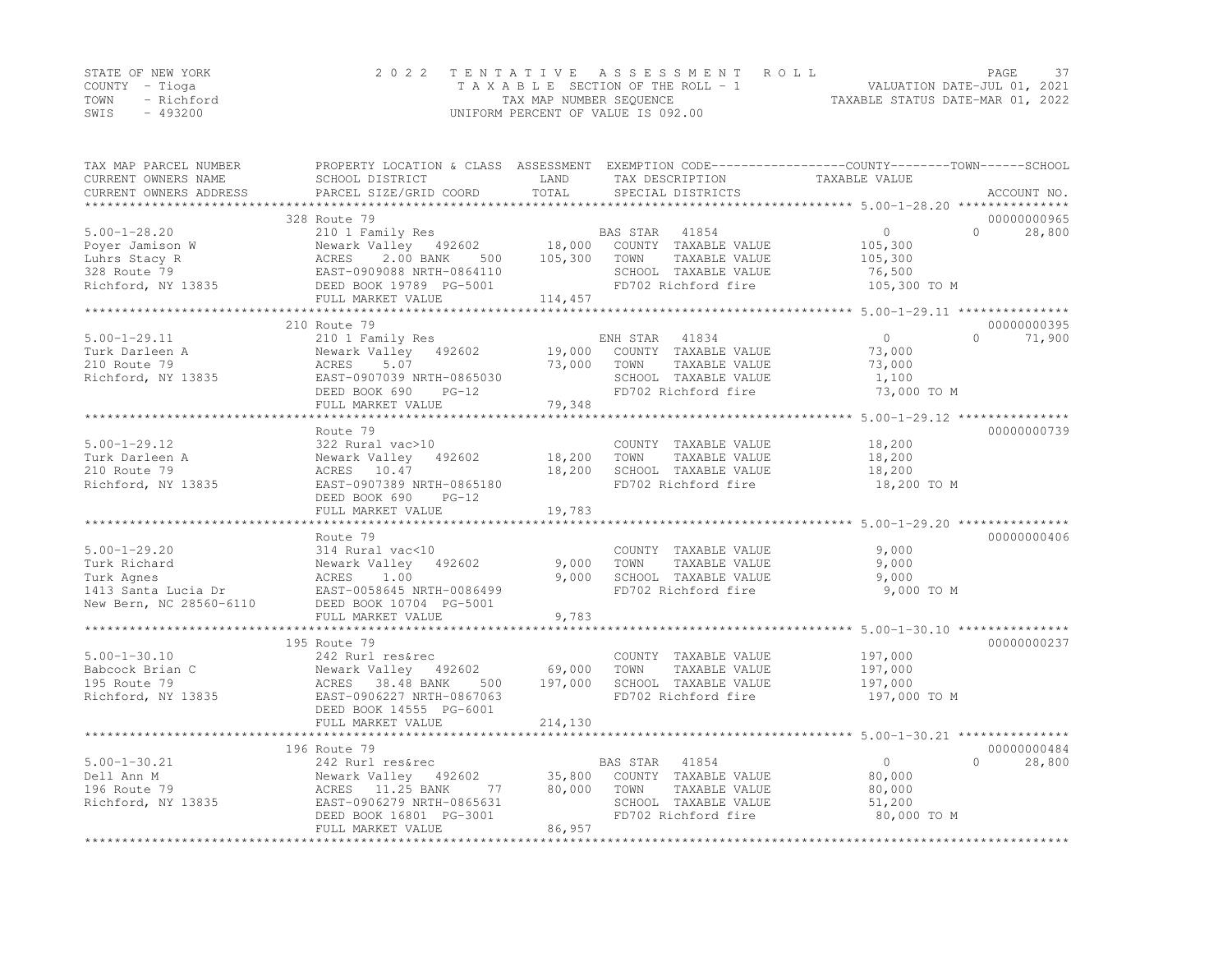| STATE OF NEW YORK |            | 2022 TENTATIVE ASSESSMENT ROLL                                 | PAGE | 38 |
|-------------------|------------|----------------------------------------------------------------|------|----|
| COUNTY – Tioga    |            | VALUATION DATE-JUL 01, 2021<br>TAXABLE SECTION OF THE ROLL - 1 |      |    |
| TOWN              | - Richford | TAXABLE STATUS DATE-MAR 01, 2022<br>TAX MAP NUMBER SEQUENCE    |      |    |
| SWIS              | $-493200$  | UNIFORM PERCENT OF VALUE IS 092.00                             |      |    |

| TAX MAP PARCEL NUMBER<br>CURRENT OWNERS NAME | PROPERTY LOCATION & CLASS ASSESSMENT EXEMPTION CODE----------------COUNTY-------TOWN-----SCHOOL<br>SCHOOL DISTRICT | LAND                                       | TAX DESCRIPTION                                                 | TAXABLE VALUE                                        |                    |
|----------------------------------------------|--------------------------------------------------------------------------------------------------------------------|--------------------------------------------|-----------------------------------------------------------------|------------------------------------------------------|--------------------|
| CURRENT OWNERS ADDRESS                       | PARCEL SIZE/GRID COORD                                                                                             | TOTAL<br>* * * * * * * * * * * * * * * * * | SPECIAL DISTRICTS                                               | ********************** 5.00-1-30.22 **************** | ACCOUNT NO.        |
|                                              | 204 Route 79                                                                                                       |                                            |                                                                 |                                                      | 00000000777        |
| $5.00 - 1 - 30.22$                           | 210 1 Family Res                                                                                                   |                                            | BAS STAR<br>41854                                               | $\circ$                                              | $\Omega$<br>28,800 |
| Genung William H                             | Newark Valley<br>492602                                                                                            | 22,400                                     | COUNTY TAXABLE VALUE                                            | 98,500                                               |                    |
| Margaret S                                   | ACRES<br>2.93                                                                                                      | 98,500                                     | TOWN<br>TAXABLE VALUE                                           | 98,500                                               |                    |
| 204 Route 79                                 | EAST-0906620 NRTH-0865291                                                                                          |                                            | SCHOOL TAXABLE VALUE                                            | 69,700                                               |                    |
| Richford, NY 13835                           | DEED BOOK 564<br>$PG-94$                                                                                           |                                            | FD702 Richford fire                                             | 98,500 TO M                                          |                    |
|                                              | FULL MARKET VALUE                                                                                                  | 107,065                                    |                                                                 |                                                      |                    |
|                                              |                                                                                                                    |                                            |                                                                 |                                                      |                    |
|                                              | 150 Robinson Hollow Rd                                                                                             |                                            |                                                                 |                                                      | 00000000057        |
| $5.00 - 1 - 31$                              | 240 Rural res                                                                                                      |                                            | COUNTY TAXABLE VALUE                                            | 157,500                                              |                    |
| Falcon Christopher M                         | 492602<br>Newark Valley                                                                                            | 71,400                                     | TOWN<br>TAXABLE VALUE                                           | 157,500                                              |                    |
| Falcon Danielle                              | ACRES 32.45                                                                                                        | 157,500                                    | SCHOOL TAXABLE VALUE                                            | 157,500                                              |                    |
| 150 Robinson Hollow Rd                       | EAST-0906218 NRTH-0868953                                                                                          |                                            | FD702 Richford fire                                             | 157,500 TO M                                         |                    |
| Richford, NY 13835                           |                                                                                                                    |                                            |                                                                 |                                                      |                    |
| **********************                       | FULL MARKET VALUE                                                                                                  | 171,196                                    |                                                                 |                                                      |                    |
|                                              | 109 Route 79                                                                                                       |                                            |                                                                 |                                                      | 00000000396        |
| $5.00 - 1 - 32.11$                           | 210 1 Family Res                                                                                                   |                                            | ENH STAR<br>41834                                               | $\circ$                                              | $\Omega$<br>71,900 |
| Day H Wayne                                  | Newark Valley 492602                                                                                               | 61,200                                     | COUNTY TAXABLE VALUE                                            | 169,700                                              |                    |
| 109 Route 79                                 | 83.28<br>ACRES                                                                                                     | 169,700                                    | TAXABLE VALUE<br>TOWN                                           | 169,700                                              |                    |
| Richford, NY 13835                           | EAST-0904378 NRTH-0867059                                                                                          |                                            | SCHOOL TAXABLE VALUE                                            | 97,800                                               |                    |
|                                              | DEED BOOK 11850 PG-6001                                                                                            |                                            | FD702 Richford fire                                             | 169,700 TO M                                         |                    |
|                                              | FULL MARKET VALUE                                                                                                  | 184,457                                    |                                                                 |                                                      |                    |
|                                              |                                                                                                                    |                                            |                                                                 | ********** 5.00-1-32.20 *************                |                    |
|                                              | Route 79                                                                                                           |                                            |                                                                 |                                                      | 00000000709        |
| $5.00 - 1 - 32.20$                           | 314 Rural vac<10                                                                                                   |                                            | COUNTY TAXABLE VALUE                                            | 5,000                                                |                    |
| Day H. Wayne                                 | Newark Valley<br>492602                                                                                            | 5,000                                      | TAXABLE VALUE<br>TOWN                                           | 5,000                                                |                    |
| 109 State Route 79                           | ACRES<br>1.82                                                                                                      | 5,000                                      | SCHOOL TAXABLE VALUE                                            | 5,000                                                |                    |
| Richford, NY 13835                           | EAST-0058442 NRTH-0086702                                                                                          |                                            | FD702 Richford fire                                             | 5,000 TO M                                           |                    |
|                                              | DEED BOOK 20210 PG-3929                                                                                            |                                            |                                                                 |                                                      |                    |
|                                              | FULL MARKET VALUE                                                                                                  | 5,435                                      |                                                                 |                                                      |                    |
|                                              |                                                                                                                    |                                            |                                                                 |                                                      |                    |
|                                              | 119 Route 79                                                                                                       |                                            |                                                                 |                                                      | 00000000179        |
| $5.00 - 1 - 33$                              | 210 1 Family Res                                                                                                   |                                            | VET WAR CT 41121                                                | 11,520                                               | 11,520<br>0        |
| Card Dennis B                                | Newark Valley 492602                                                                                               |                                            | 16,500 VET DIS CT 41141                                         | 23,070                                               | 23,070<br>$\circ$  |
| 119 Route 79                                 | FRNT 251.37 DPTH 137.00                                                                                            |                                            | 76,900 ENH STAR 41834                                           | $\overline{0}$                                       | 71,900<br>$\Omega$ |
| Richford, NY 13835                           | EAST-0904749 NRTH-0866900                                                                                          |                                            | COUNTY TAXABLE VALUE                                            | 42,310                                               |                    |
|                                              | DEED BOOK 502<br>PG-0320                                                                                           |                                            | TOWN<br>TAXABLE VALUE                                           | 42,310                                               |                    |
|                                              | FULL MARKET VALUE                                                                                                  | 83,587                                     | SCHOOL TAXABLE VALUE                                            | 5,000                                                |                    |
|                                              | *********************************                                                                                  |                                            | FD702 Richford fire                                             | 76,900 TO M                                          |                    |
|                                              |                                                                                                                    |                                            | ********************************** 5.00–1–34 ****************** |                                                      |                    |
| $5.00 - 1 - 34$                              | 84 Route 79                                                                                                        |                                            | COUNTY TAXABLE VALUE                                            | 46,100                                               | 00000000044        |
|                                              | 271 Mfg housings                                                                                                   |                                            | TOWN                                                            |                                                      |                    |
| Howard Colin<br>Howard Jodi Marie            | Newark Valley 492602<br>ACRES<br>2.87                                                                              | 22,300<br>46,100                           | TAXABLE VALUE<br>SCHOOL TAXABLE VALUE                           | 46,100<br>46,100                                     |                    |
| 81 Route 79                                  | EAST-0903899 NRTH-0866470                                                                                          |                                            | FD702 Richford fire                                             | 46,100 TO M                                          |                    |
| Richford, NY 13835                           | DEED BOOK 17839 PG-6001                                                                                            |                                            |                                                                 |                                                      |                    |
|                                              | FULL MARKET VALUE                                                                                                  | 50,109                                     |                                                                 |                                                      |                    |
|                                              |                                                                                                                    |                                            |                                                                 |                                                      |                    |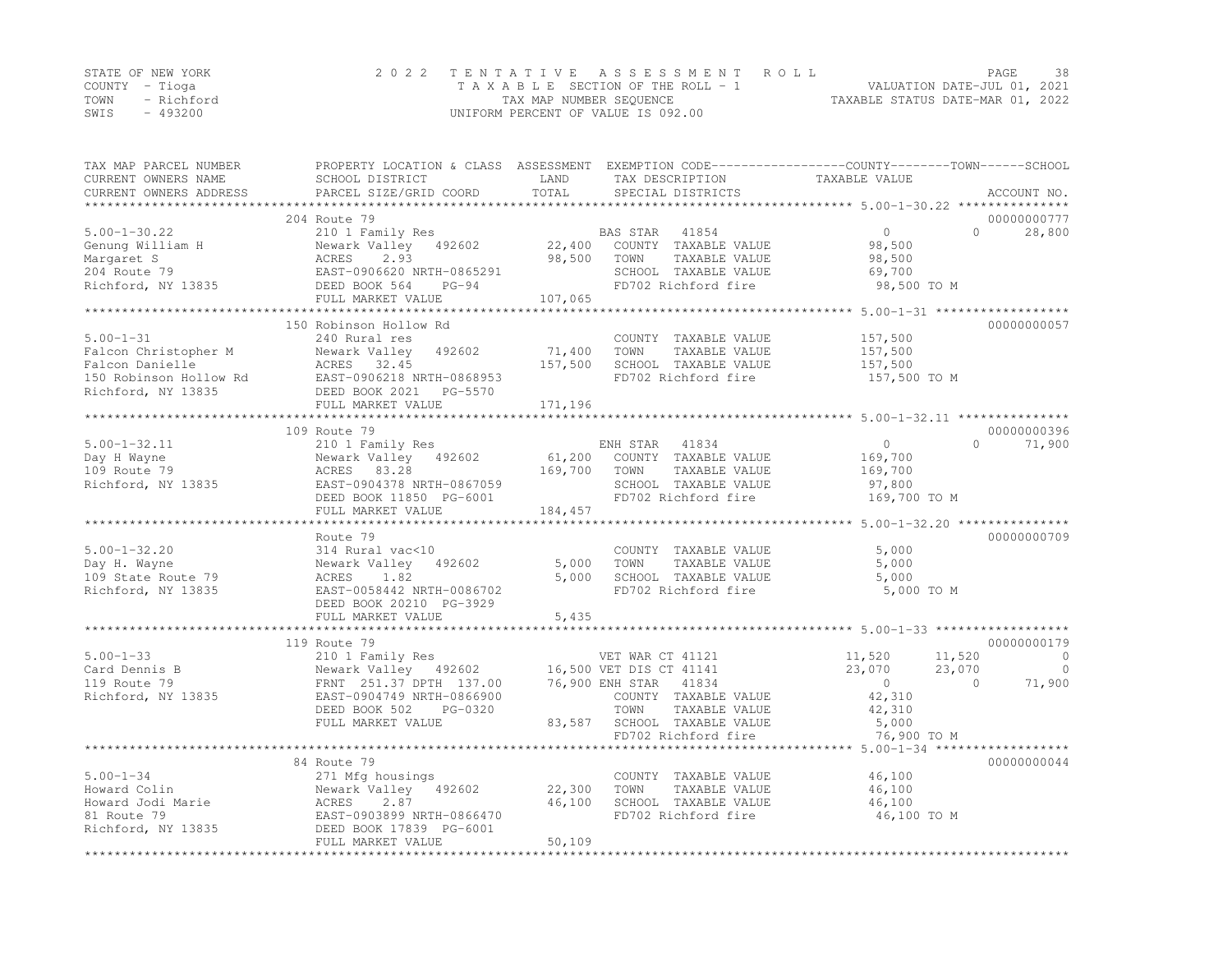|      | STATE OF NEW YORK | 2022 TENTATIVE ASSESSMENT ROLL     | PAGE.                            | 39 |
|------|-------------------|------------------------------------|----------------------------------|----|
|      | COUNTY – Tioga    | TAXABLE SECTION OF THE ROLL - 1    | VALUATION DATE-JUL 01, 2021      |    |
|      | TOWN - Richford   | TAX MAP NUMBER SEQUENCE            | TAXABLE STATUS DATE-MAR 01, 2022 |    |
| SWIS | - 493200          | UNIFORM PERCENT OF VALUE IS 092.00 |                                  |    |

| TAX MAP PARCEL NUMBER                         | PROPERTY LOCATION & CLASS ASSESSMENT EXEMPTION CODE----------------COUNTY-------TOWN-----SCHOOL | LAND                     |                                      | TAXABLE VALUE                                                     |          |             |
|-----------------------------------------------|-------------------------------------------------------------------------------------------------|--------------------------|--------------------------------------|-------------------------------------------------------------------|----------|-------------|
| CURRENT OWNERS NAME<br>CURRENT OWNERS ADDRESS | SCHOOL DISTRICT<br>PARCEL SIZE/GRID COORD                                                       | TOTAL                    | TAX DESCRIPTION<br>SPECIAL DISTRICTS |                                                                   |          | ACCOUNT NO. |
|                                               |                                                                                                 |                          |                                      |                                                                   |          |             |
|                                               | 76 Route 79                                                                                     |                          |                                      |                                                                   |          | 00000000180 |
| $5.00 - 1 - 35.10$                            | 210 1 Family Res                                                                                |                          | BAS STAR<br>41854                    | $\Omega$                                                          | $\Omega$ | 28,800      |
| Reynolds William                              | Newark Valley 492602                                                                            | 21,100                   | COUNTY TAXABLE VALUE                 | 86,000                                                            |          |             |
| Reynolds Jessica                              | ACRES<br>2.36                                                                                   | 86,000                   | TOWN<br>TAXABLE VALUE                | 86,000                                                            |          |             |
| 76 Route 79                                   | EAST-0903556 NRTH-0866521                                                                       |                          | SCHOOL TAXABLE VALUE                 | 57,200                                                            |          |             |
| Richford, NY 13835                            | DEED BOOK 14326 PG-6001                                                                         |                          | FD702 Richford fire                  | 86,000 TO M                                                       |          |             |
|                                               | FULL MARKET VALUE                                                                               | 93,478                   |                                      |                                                                   |          |             |
|                                               | *****************                                                                               |                          |                                      | ******** 5.00-1-35.20 ****************                            |          |             |
|                                               | Route 79                                                                                        |                          |                                      |                                                                   |          | 00000000923 |
| $5.00 - 1 - 35.20$                            | 314 Rural vac<10                                                                                |                          | COUNTY TAXABLE VALUE                 | 13,900                                                            |          |             |
| Inman Donna                                   | 492602<br>Newark Valley                                                                         | 13,900                   | TAXABLE VALUE<br>TOWN                | 13,900                                                            |          |             |
| 2387 State Route 352                          | ACRES<br>3.16                                                                                   | 13,900                   | SCHOOL TAXABLE VALUE                 | 13,900                                                            |          |             |
| Elmira, NY 14903                              | EAST-0903698 NRTH-0866480                                                                       |                          | FD702 Richford fire                  | 13,900 TO M                                                       |          |             |
|                                               | DEED BOOK 11386 PG-7001                                                                         |                          |                                      |                                                                   |          |             |
|                                               | FULL MARKET VALUE                                                                               | 15,109                   |                                      |                                                                   |          |             |
|                                               | *****************************                                                                   |                          |                                      | ******************************* 5.00-1-36.10 **************       |          |             |
|                                               | 70 Route 79                                                                                     |                          |                                      |                                                                   |          | 00000000336 |
| $5.00 - 1 - 36.10$                            | 210 1 Family Res                                                                                |                          | COUNTY TAXABLE VALUE                 | 81,900                                                            |          |             |
| Langendoerfer Daniel L                        | Newark Valley 492602                                                                            | 22,600                   | TOWN<br>TAXABLE VALUE                | 81,900                                                            |          |             |
| Langendoerfer Sarah E                         | ACRES<br>3.02 BANK<br>191                                                                       | 81,900                   | SCHOOL TAXABLE VALUE                 | 81,900                                                            |          |             |
| 70 State Route 79                             | EAST-0903371 NRTH-0866490                                                                       |                          | FD702 Richford fire                  | 81,900 TO M                                                       |          |             |
| Richford, NY 13835                            | DEED BOOK 20170 PG-181                                                                          |                          |                                      |                                                                   |          |             |
|                                               | FULL MARKET VALUE                                                                               | 89,022                   |                                      |                                                                   |          |             |
|                                               |                                                                                                 |                          |                                      |                                                                   |          |             |
|                                               | Route 79                                                                                        |                          |                                      |                                                                   |          | 00000000832 |
| $5.00 - 1 - 36.21$                            | 314 Rural vac<10                                                                                |                          | COUNTY TAXABLE VALUE                 | 9,600                                                             |          |             |
| McCarthy Carol M                              | Newark Valley<br>492602                                                                         | 9,600                    | TOWN<br>TAXABLE VALUE                | 9,600                                                             |          |             |
| 1517 West Creek Rd                            | 1.28<br>ACRES                                                                                   | 9,600                    | SCHOOL TAXABLE VALUE                 | 9,600                                                             |          |             |
| Newark Valley, NY 13811                       | EAST-0903020 NRTH-0866400                                                                       |                          | FD702 Richford fire                  | 9,600 TO M                                                        |          |             |
|                                               | DEED BOOK 2014<br>PG-4023                                                                       |                          |                                      |                                                                   |          |             |
|                                               | FULL MARKET VALUE                                                                               | 10,435<br>************** |                                      |                                                                   |          |             |
|                                               |                                                                                                 |                          |                                      | *********************************** 5.00-1-36.22 **************** |          |             |
|                                               | 60 Route 79                                                                                     |                          |                                      |                                                                   |          | 00000000833 |
| $5.00 - 1 - 36.22$                            | 210 1 Family Res                                                                                |                          | COUNTY TAXABLE VALUE                 | 62,900                                                            |          |             |
| McCarthy Carol                                | Newark Valley<br>492602                                                                         | 19,500                   | TOWN<br>TAXABLE VALUE                | 62,900                                                            |          |             |
| 1517 West Creek Rd                            | ACRES<br>2.44                                                                                   | 62,900                   | SCHOOL TAXABLE VALUE                 | 62,900                                                            |          |             |
| Newark Valley, NY 13811                       | EAST-0903135 NRTH-0866553                                                                       |                          | FD702 Richford fire                  | 62,900 TO M                                                       |          |             |
|                                               | DEED BOOK 14000 PG-3837                                                                         |                          |                                      |                                                                   |          |             |
|                                               | FULL MARKET VALUE                                                                               | 68,370                   |                                      |                                                                   |          |             |
|                                               |                                                                                                 |                          |                                      |                                                                   |          | 00000000004 |
| $5.00 - 1 - 38$                               | 67 Route 79                                                                                     |                          |                                      | 54,700                                                            |          |             |
|                                               | 210 1 Family Res                                                                                |                          | COUNTY TAXABLE VALUE                 |                                                                   |          |             |
| Paul Nancy<br>67 Route 79                     | Newark Valley<br>492602                                                                         | 18,700<br>54,700         | TOWN<br>TAXABLE VALUE                | 54,700                                                            |          |             |
|                                               | ACRES<br>1.29                                                                                   |                          | SCHOOL TAXABLE VALUE                 | 54,700                                                            |          |             |
| Richford, NY 13835                            | EAST-0903289 NRTH-0867000<br>DEED BOOK 2019<br>PG-4486                                          |                          | FD702 Richford fire                  | 54,700 TO M                                                       |          |             |
|                                               | FULL MARKET VALUE                                                                               | 59,457                   |                                      |                                                                   |          |             |
|                                               |                                                                                                 |                          |                                      |                                                                   |          |             |
|                                               |                                                                                                 |                          |                                      |                                                                   |          |             |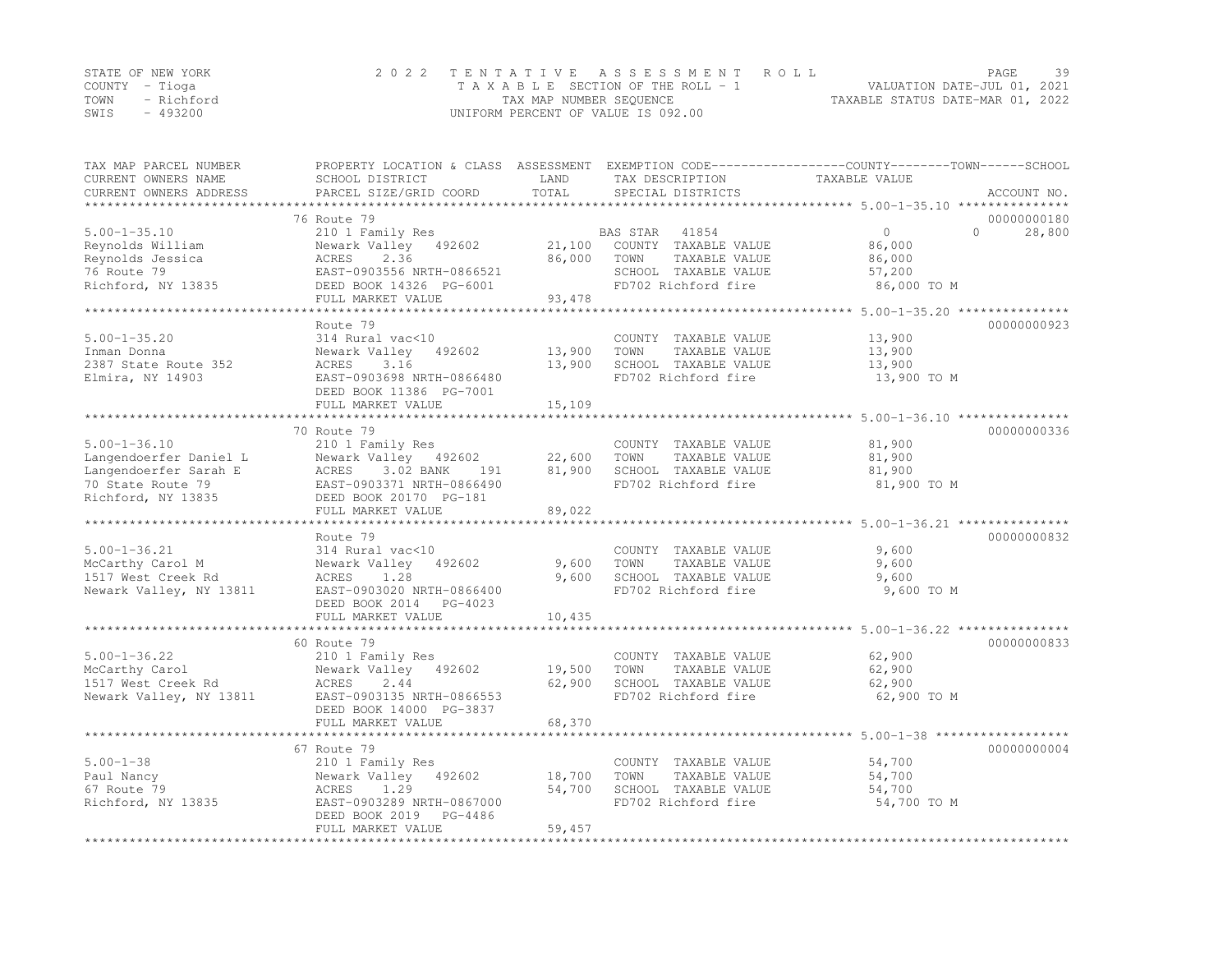| STATE OF NEW YORK |          | 2022 TENTATIVE ASSESSMENT ROLL                                 | PAGE | 40 |
|-------------------|----------|----------------------------------------------------------------|------|----|
| COUNTY – Tioga    |          | VALUATION DATE-JUL 01, 2021<br>TAXABLE SECTION OF THE ROLL - 1 |      |    |
| TOWN - Richford   |          | TAXABLE STATUS DATE-MAR 01, 2022<br>TAX MAP NUMBER SEQUENCE    |      |    |
| SWIS              | - 493200 | UNIFORM PERCENT OF VALUE IS 092.00                             |      |    |

| TAX MAP PARCEL NUMBER<br>CURRENT OWNERS NAME | SCHOOL DISTRICT              | LAND    | PROPERTY LOCATION & CLASS ASSESSMENT EXEMPTION CODE----------------COUNTY-------TOWN-----SCHOOL<br>TAX DESCRIPTION | TAXABLE VALUE                                  |                      |
|----------------------------------------------|------------------------------|---------|--------------------------------------------------------------------------------------------------------------------|------------------------------------------------|----------------------|
| CURRENT OWNERS ADDRESS                       | PARCEL SIZE/GRID COORD       | TOTAL   | SPECIAL DISTRICTS                                                                                                  |                                                | ACCOUNT NO.          |
| ***********************                      | **************************** |         |                                                                                                                    |                                                |                      |
|                                              | 73 Route 79                  |         |                                                                                                                    |                                                | 00000000236          |
| $5.00 - 1 - 39$                              | 270 Mfg housing              |         | BAS STAR<br>41854                                                                                                  | $\bigcirc$                                     | $\bigcap$<br>28,800  |
| Hoffman Phyllis Rae                          | Newark Valley 492602         | 147,800 | COUNTY TAXABLE VALUE                                                                                               | 171,000                                        |                      |
| 73 Route 79                                  | ACRES 117.34                 | 171,000 | TOWN<br>TAXABLE VALUE                                                                                              | 171,000                                        |                      |
| Richford, NY 13835                           | EAST-0902449 NRTH-0868440    |         | SCHOOL TAXABLE VALUE                                                                                               | 142,200                                        |                      |
|                                              | DEED BOOK 370<br>PG-0331     |         | AG003 North tioga ag dist                                                                                          | 117.34 AC                                      |                      |
|                                              | FULL MARKET VALUE            |         | 185,870 FD702 Richford fire                                                                                        | 171,000 TO M                                   |                      |
|                                              | ***********************      |         |                                                                                                                    |                                                |                      |
|                                              | 51 Pacific Rd                |         |                                                                                                                    |                                                | 00000000258          |
| $5.00 - 1 - 40.10$                           | 210 1 Family Res             |         | COUNTY TAXABLE VALUE                                                                                               | 99,100                                         |                      |
| Brown Jenna                                  | 500700<br>Ithaca             | 19,600  | TOWN<br>TAXABLE VALUE                                                                                              | 99,100                                         |                      |
| 51 Pacific Road                              | ACRES<br>1.71                | 99,100  | SCHOOL TAXABLE VALUE                                                                                               | 99,100                                         |                      |
| Brooktondale, NY 14817                       | EAST-0057909 NRTH-0086772    |         | FD702 Richford fire                                                                                                | 99,100 TO M                                    |                      |
|                                              | DEED BOOK 20190 PG-591       |         |                                                                                                                    |                                                |                      |
|                                              | FULL MARKET VALUE            | 107,717 |                                                                                                                    |                                                |                      |
|                                              |                              |         |                                                                                                                    |                                                |                      |
|                                              | 131 Deer Drive               |         |                                                                                                                    |                                                | 00000000393          |
| $5.00 - 1 - 40.20$                           | 260 Seasonal res             |         | COUNTY TAXABLE VALUE                                                                                               | 39,300                                         |                      |
| Goodrich Trust Barry                         | 500700<br>Ithaca             | 12,500  | TAXABLE VALUE<br>TOWN                                                                                              | 39,300                                         |                      |
| Barnes Daniel                                | 2.50<br>ACRES                | 39,300  | SCHOOL TAXABLE VALUE                                                                                               | 39,300                                         |                      |
| 2851 Slaterville Road                        | EAST-0057953 NRTH-0086861    |         | AG003 North tioga ag dist                                                                                          | 2.50 AC                                        |                      |
| Brooktondale, NY 14817                       | DEED BOOK 15000 PG-3206      |         | FD702 Richford fire                                                                                                | 39,300 TO M                                    |                      |
|                                              | FULL MARKET VALUE            | 42,717  |                                                                                                                    |                                                |                      |
|                                              |                              |         |                                                                                                                    | ******************* 5.00-1-40.42 ************* |                      |
|                                              | 38 Light Rd                  |         |                                                                                                                    |                                                | 00000000798          |
| $5.00 - 1 - 40.42$                           | 210 1 Family Res             |         | COUNTY TAXABLE VALUE                                                                                               | 46,300                                         |                      |
| Wells Bonnie J                               | Ithaca<br>500700             | 18,100  | TAXABLE VALUE<br>TOWN                                                                                              | 46,300                                         |                      |
| 38 Light Rd                                  | ACRES<br>1.03                | 46,300  | SCHOOL TAXABLE VALUE                                                                                               | 46,300                                         |                      |
| Brooktondale, NY 14817                       | EAST-0900190 NRTH-0867610    |         | AG003 North tioga ag dist                                                                                          | 1.03 AC                                        |                      |
|                                              | DEED BOOK 20160 PG-5322      |         | FD702 Richford fire                                                                                                | 46,300 TO M                                    |                      |
|                                              | FULL MARKET VALUE            | 50,326  |                                                                                                                    |                                                |                      |
|                                              |                              |         |                                                                                                                    |                                                |                      |
|                                              | Deer Drive Rd                |         |                                                                                                                    |                                                | 00000000850          |
| $5.00 - 1 - 40.43$                           | 322 Rural vac>10             |         | COUNTY TAXABLE VALUE                                                                                               | 45,000                                         |                      |
| Goodrich Trust Barry                         | 500700<br>Ithaca             | 45,000  | TOWN<br>TAXABLE VALUE                                                                                              | 45,000                                         |                      |
| Barnes Daniel                                | ACRES 53.50                  | 45,000  | SCHOOL TAXABLE VALUE                                                                                               | 45,000                                         |                      |
| 2851 Slaterville Road                        | EAST-0900480 NRTH-0868210    |         | AG003 North tioga ag dist                                                                                          | 53.50 AC                                       |                      |
| Brooktondale, NY 14817                       | DEED BOOK 15000 PG-3206      |         | FD702 Richford fire                                                                                                | 45,000 TO M                                    |                      |
|                                              | FULL MARKET VALUE            | 48,913  |                                                                                                                    |                                                |                      |
|                                              | *********************        |         |                                                                                                                    |                                                |                      |
|                                              | 54 Pacific Rd                |         |                                                                                                                    |                                                | 00000000632          |
| $5.00 - 1 - 40.50$                           | 270 Mfg housing              |         | AGED C<br>41802                                                                                                    | 17,640                                         | $\Omega$<br>$\Omega$ |
| Boynton Robert S                             | Ithaca<br>500700             |         | 41806<br>15,100 AGED T&S                                                                                           | $\circ$<br>22,050                              | 22,050               |
| Boynton Robert W                             | FRNT 234.30 DPTH 125.00      |         | 44,100 ENH STAR<br>41834                                                                                           | $\overline{0}$                                 | 22,050<br>$\Omega$   |
| 54 Pacific Road                              | EAST-0057945 NRTH-0086772    |         | COUNTY TAXABLE VALUE                                                                                               | 26,460                                         |                      |
| Brooktondale, NY 14817                       | DEED BOOK 20170 PG-2264      |         | TOWN<br>TAXABLE VALUE                                                                                              | 22,050                                         |                      |
|                                              | FULL MARKET VALUE            |         | 47,935 SCHOOL TAXABLE VALUE                                                                                        | $\mathbf{0}$                                   |                      |
|                                              |                              |         | FD702 Richford fire                                                                                                | 44,100 TO M                                    |                      |
|                                              |                              |         | ***************************                                                                                        | * * * * * * * * * * * * * * * * * *            |                      |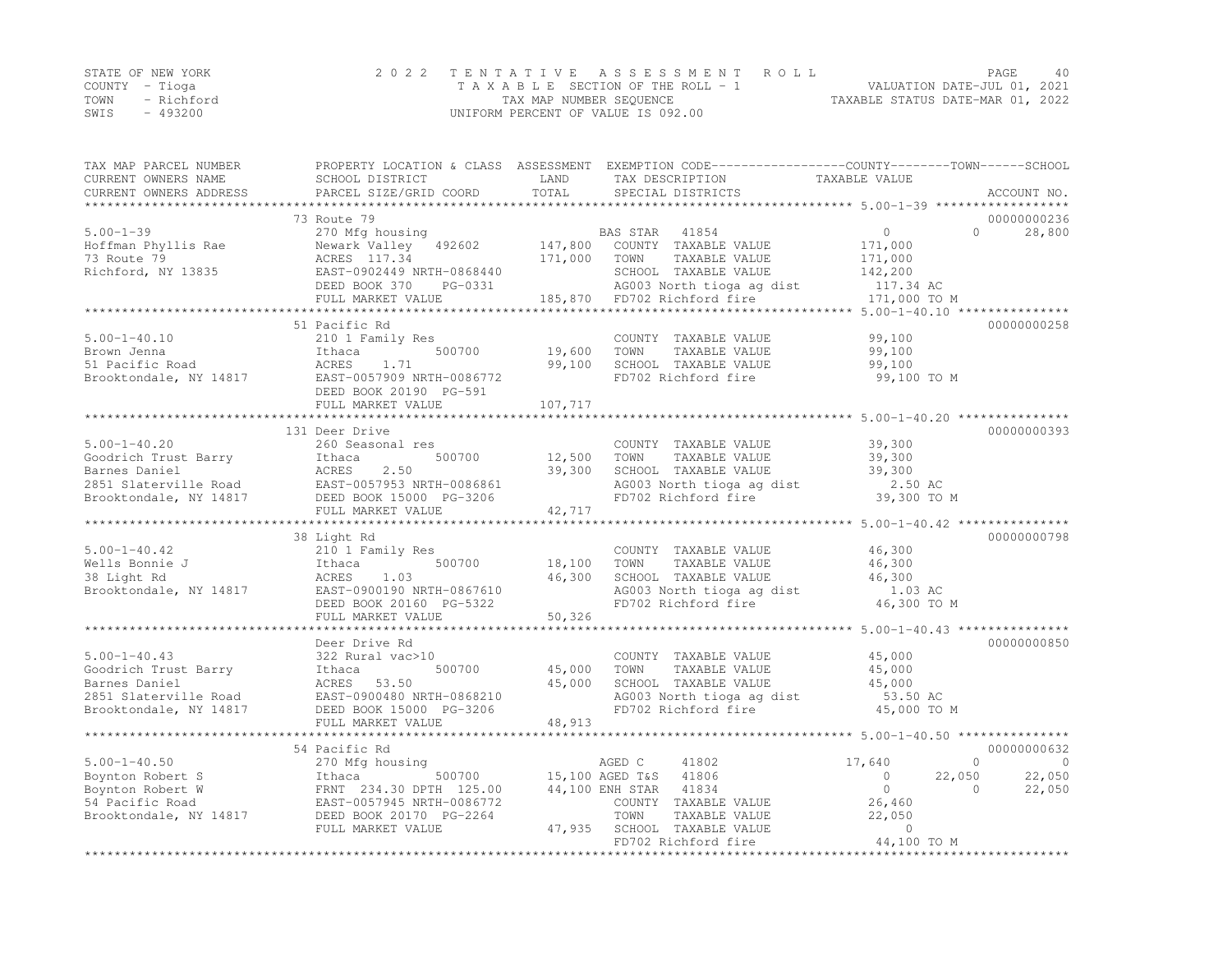|      | STATE OF NEW YORK | 2022 TENTATIVE ASSESSMENT ROLL     | PAGE.                            |  |
|------|-------------------|------------------------------------|----------------------------------|--|
|      | COUNTY – Tioga    | TAXABLE SECTION OF THE ROLL - 1    | VALUATION DATE-JUL 01, 2021      |  |
| TOWN | - Richford        | TAX MAP NUMBER SEQUENCE            | TAXABLE STATUS DATE-MAR 01, 2022 |  |
| SWIS | - 493200          | UNIFORM PERCENT OF VALUE IS 092.00 |                                  |  |

| TAX MAP PARCEL NUMBER<br>CURRENT OWNERS NAME<br>CURRENT OWNERS ADDRESS | PROPERTY LOCATION & CLASS ASSESSMENT<br>SCHOOL DISTRICT<br>PARCEL SIZE/GRID COORD | LAND<br>TOTAL         | TAX DESCRIPTION<br>SPECIAL DISTRICTS        | EXEMPTION CODE-----------------COUNTY-------TOWN------SCHOOL<br>TAXABLE VALUE<br>********************************* 5.00-1-40.62 *************** | ACCOUNT NO. |
|------------------------------------------------------------------------|-----------------------------------------------------------------------------------|-----------------------|---------------------------------------------|-------------------------------------------------------------------------------------------------------------------------------------------------|-------------|
|                                                                        | 21 Light Rd                                                                       |                       |                                             |                                                                                                                                                 | 00000000485 |
| $5.00 - 1 - 40.62$                                                     | 270 Mfg housing                                                                   |                       | COUNTY TAXABLE VALUE                        | 32,000                                                                                                                                          |             |
| Conklin Jeremy R                                                       | 500700<br>Ithaca                                                                  | 18,000                | TOWN<br>TAXABLE VALUE                       | 32,000                                                                                                                                          |             |
| 21 Light Rd                                                            | ACRES<br>1.00                                                                     | 32,000                | SCHOOL TAXABLE VALUE                        | 32,000                                                                                                                                          |             |
| Brooktondale, NY 14817                                                 | EAST-0899630 NRTH-0867460<br>DEED BOOK 20190 PG-2486<br>FULL MARKET VALUE         | 34,783                | FD702 Richford fire                         | 32,000 TO M                                                                                                                                     |             |
|                                                                        |                                                                                   |                       |                                             |                                                                                                                                                 |             |
|                                                                        | 29 Light Rd                                                                       |                       |                                             |                                                                                                                                                 | 00000000634 |
| $5.00 - 1 - 40.63$                                                     | 270 Mfg housing                                                                   |                       | 41800<br>AGED ALL                           | 15,350<br>15,350                                                                                                                                | 15,350      |
| Boynton Darlene                                                        | 500700<br>Ithaca                                                                  |                       | 18,000 BAS STAR 41854                       | $\Omega$<br>$\Omega$                                                                                                                            | 15,350      |
| 29 Light Rd                                                            | 1.00<br>ACRES                                                                     |                       | 30,700 COUNTY TAXABLE VALUE                 | 15,350                                                                                                                                          |             |
| Brooktondale, NY 14817                                                 | EAST-0899830 NRTH-0867410                                                         |                       | TOWN<br>TAXABLE VALUE                       | 15,350                                                                                                                                          |             |
|                                                                        | DEED BOOK 10168 PG-3 001                                                          |                       | SCHOOL TAXABLE VALUE                        | $\overline{0}$                                                                                                                                  |             |
|                                                                        | FULL MARKET VALUE                                                                 |                       | 33,370 FD702 Richford fire                  | 30,700 TO M                                                                                                                                     |             |
|                                                                        |                                                                                   |                       |                                             |                                                                                                                                                 |             |
|                                                                        | 35 Light Rd                                                                       |                       |                                             |                                                                                                                                                 | 00000000740 |
| $5.00 - 1 - 40.64$                                                     | 210 1 Family Res                                                                  |                       | BAS STAR<br>41854                           | $\overline{0}$<br>$\Omega$                                                                                                                      | 28,800      |
| Cox Michael J                                                          | 500700<br>Ithaca                                                                  | 18,000                | COUNTY TAXABLE VALUE                        | 75,100                                                                                                                                          |             |
| Cox Veronica                                                           | 1.00 BANK<br>ACRES<br>500                                                         | 75,100                | TOWN<br>TAXABLE VALUE                       | 75,100                                                                                                                                          |             |
| 35 Light Rd                                                            | EAST-0900040 NRTH-0867380                                                         |                       | SCHOOL TAXABLE VALUE                        | 46,300                                                                                                                                          |             |
| Richford, NY 13835                                                     | DEED BOOK 18007 PG-8001                                                           |                       | FD702 Richford fire                         | 75,100 TO M                                                                                                                                     |             |
|                                                                        | FULL MARKET VALUE<br>**********************                                       | 81,630<br>*********** |                                             |                                                                                                                                                 |             |
|                                                                        |                                                                                   |                       |                                             | ************** 5.00-1-40.65 ****************                                                                                                    | 00000000178 |
|                                                                        | Light Rd                                                                          |                       |                                             |                                                                                                                                                 |             |
| $5.00 - 1 - 40.65$                                                     | 312 Vac w/imprv                                                                   |                       | COUNTY TAXABLE VALUE<br>TOWN                | 27,400                                                                                                                                          |             |
| Todi James R                                                           | Ithaca<br>500700                                                                  | 14,700                | TAXABLE VALUE                               | 27,400                                                                                                                                          |             |
| PO Box 19                                                              | 3.60<br>ACRES<br>EAST-0900670 NRTH-0867219                                        | 27,400                | SCHOOL TAXABLE VALUE<br>FD702 Richford fire | 27,400<br>27,400 TO M                                                                                                                           |             |
| Brooktondale, NY 14817                                                 | PG-296<br>DEED BOOK 595                                                           |                       |                                             |                                                                                                                                                 |             |
|                                                                        | FULL MARKET VALUE                                                                 | 29,783                |                                             |                                                                                                                                                 |             |
|                                                                        |                                                                                   |                       |                                             |                                                                                                                                                 |             |
|                                                                        | 43 Light Rd                                                                       |                       |                                             |                                                                                                                                                 | 00000000797 |
| $5.00 - 1 - 40.66$                                                     | 210 1 Family Res                                                                  |                       | COUNTY TAXABLE VALUE                        | 84,000                                                                                                                                          |             |
| Merrick Michelle                                                       | 500700<br>Ithaca                                                                  | 18,400                | TOWN<br>TAXABLE VALUE                       | 84,000                                                                                                                                          |             |
| 43 Light Rd                                                            | 1.18<br>ACRES                                                                     | 84,000                | SCHOOL TAXABLE VALUE                        | 84,000                                                                                                                                          |             |
| Brooktondale, NY 14817                                                 | EAST-0900250 NRTH-0867330                                                         |                       | FD702 Richford fire                         | 84,000 TO M                                                                                                                                     |             |
|                                                                        | DEED BOOK 620<br>$PG-170$                                                         |                       |                                             |                                                                                                                                                 |             |
|                                                                        | FULL MARKET VALUE                                                                 | 91,304                |                                             |                                                                                                                                                 |             |
|                                                                        |                                                                                   |                       |                                             |                                                                                                                                                 |             |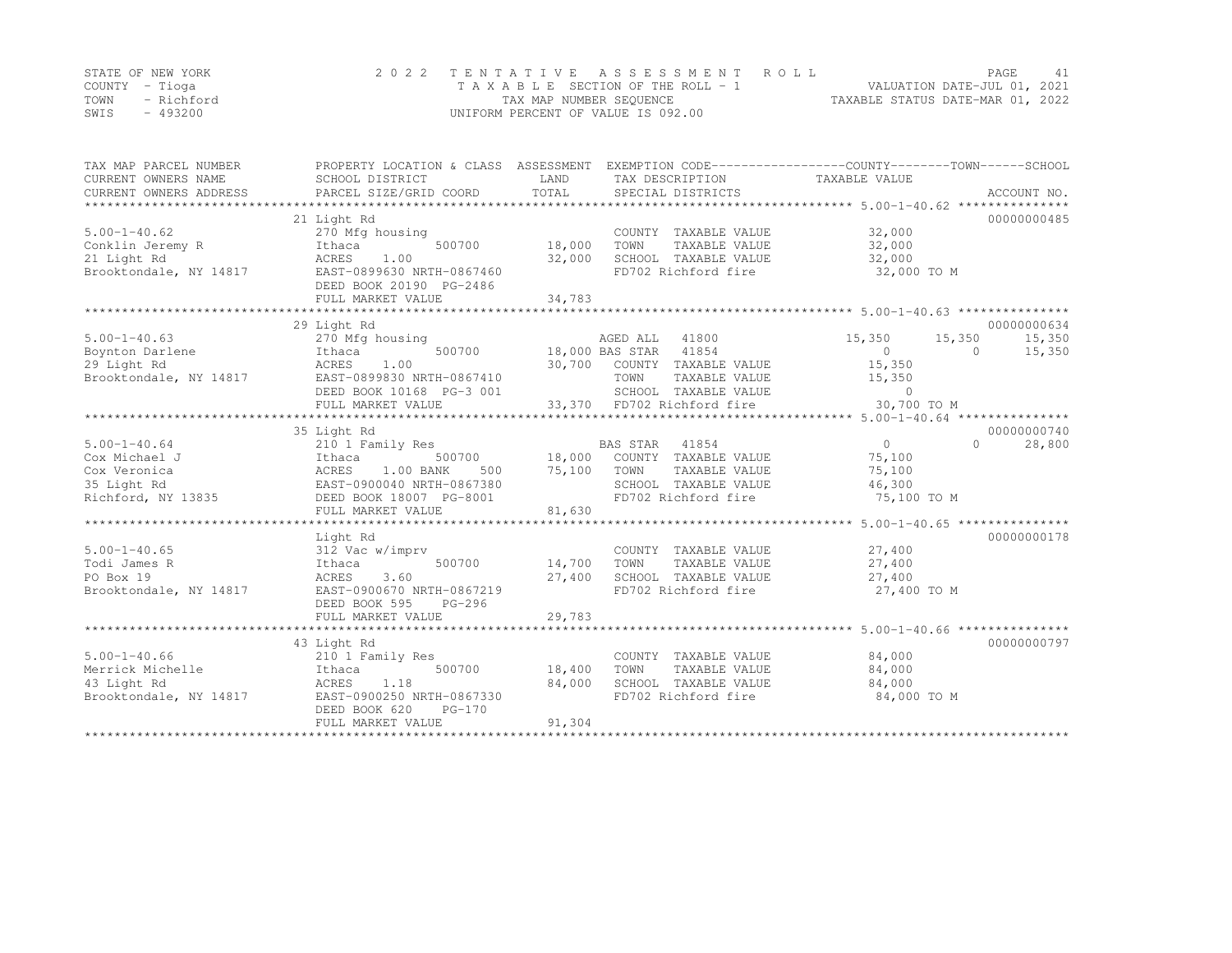|                | STATE OF NEW YORK | 2022 TENTATIVE ASSESSMENT ROLL     |                                  | PAGE | 42 |
|----------------|-------------------|------------------------------------|----------------------------------|------|----|
| COUNTY – Tioga |                   | TAXABLE SECTION OF THE ROLL - 1    | VALUATION DATE-JUL 01, 2021      |      |    |
| TOWN           | - Richford        | TAX MAP NUMBER SEQUENCE            | TAXABLE STATUS DATE-MAR 01, 2022 |      |    |
| SWIS           | $-493200$         | UNIFORM PERCENT OF VALUE IS 092.00 |                                  |      |    |

| TAX MAP PARCEL NUMBER              |                                      |                  | PROPERTY LOCATION & CLASS ASSESSMENT EXEMPTION CODE-----------------COUNTY-------TOWN-----SCHOOL |                                                                |                     |
|------------------------------------|--------------------------------------|------------------|--------------------------------------------------------------------------------------------------|----------------------------------------------------------------|---------------------|
| CURRENT OWNERS NAME                | SCHOOL DISTRICT                      | LAND             | TAX DESCRIPTION                                                                                  | TAXABLE VALUE                                                  |                     |
| CURRENT OWNERS ADDRESS             | PARCEL SIZE/GRID COORD               | TOTAL            | SPECIAL DISTRICTS                                                                                |                                                                | ACCOUNT NO.         |
|                                    |                                      |                  |                                                                                                  |                                                                |                     |
|                                    | Light Rd                             |                  |                                                                                                  |                                                                | 00000000413         |
| $5.00 - 1 - 40.71$                 | 270 Mfg housing                      |                  | AGED ALL<br>41800                                                                                | 14,950<br>14,950                                               | 14,950              |
| Potter James                       | Ithaca<br>500700                     |                  | 15,000 ENH STAR<br>41834                                                                         | $\circ$                                                        | $\Omega$<br>14,950  |
| PO Box 89                          | FRNT 140.00 DPTH 208.00              | 29,900           | COUNTY TAXABLE VALUE                                                                             | 14,950                                                         |                     |
| Slaterville Springs, NY            | EAST-0899230 NRTH-0867570            |                  | TOWN<br>TAXABLE VALUE                                                                            | 14,950                                                         |                     |
|                                    | 14881-0089 DEED BOOK 488<br>PG-0031  |                  | SCHOOL TAXABLE VALUE                                                                             | $\Omega$                                                       |                     |
|                                    | FULL MARKET VALUE                    |                  | 32,500 FD702 Richford fire                                                                       | 29,900 TO M                                                    |                     |
|                                    | *************************            |                  |                                                                                                  |                                                                |                     |
|                                    | 11 Light Rd                          |                  |                                                                                                  |                                                                | 00000000498         |
| $5.00 - 1 - 40.72$                 | 210 1 Family Res                     |                  | COUNTY TAXABLE VALUE                                                                             | 64,600                                                         |                     |
| Lisenby Robert                     | 500700<br>Ithaca                     | 18,900           | TOWN<br>TAXABLE VALUE                                                                            | 64,600                                                         |                     |
| Winifred                           | ACRES<br>1.40                        | 64,600           | SCHOOL TAXABLE VALUE                                                                             | 64,600                                                         |                     |
|                                    | EAST-0899410 NRTH-0867460            |                  | FD702 Richford fire                                                                              | 64,600 TO M                                                    |                     |
|                                    | PG-0329                              |                  |                                                                                                  |                                                                |                     |
|                                    | FULL MARKET VALUE                    | 70,217           |                                                                                                  | ********************************* 5.00-1-40.80 **************  |                     |
|                                    |                                      |                  |                                                                                                  |                                                                |                     |
|                                    | 20 Light Rd                          |                  | COUNTY TAXABLE VALUE                                                                             |                                                                | 00000000515         |
| $5.00 - 1 - 40.80$<br>Donlin Linda | 271 Mfg housings<br>Ithaca<br>500700 |                  | TAXABLE VALUE<br>TOWN                                                                            | 51,000                                                         |                     |
|                                    | 1.03                                 | 18,100<br>51,000 | SCHOOL TAXABLE VALUE                                                                             | 51,000                                                         |                     |
| 20 Light Rd                        | ACRES<br>EAST-0058019 NRTH-0086772   |                  | FD702 Richford fire                                                                              | 51,000<br>51,000 TO M                                          |                     |
| Brooktondale, NY 14817             | DEED BOOK 20210 PG-771               |                  |                                                                                                  |                                                                |                     |
|                                    | FULL MARKET VALUE                    | 55,435           |                                                                                                  |                                                                |                     |
|                                    |                                      |                  |                                                                                                  |                                                                |                     |
|                                    | 30 Light Rd                          |                  |                                                                                                  |                                                                | 00000000481         |
| $5.00 - 1 - 40.90$                 | 270 Mfg housing                      |                  | COUNTY TAXABLE VALUE                                                                             | 50,100                                                         |                     |
| Andrews Tim                        | 500700<br>Ithaca                     | 18,100           | TAXABLE VALUE<br>TOWN                                                                            | 50,100                                                         |                     |
| Andrews Mary                       | ACRES<br>1.03                        | 50,100           | SCHOOL TAXABLE VALUE                                                                             | 50,100                                                         |                     |
| 170 Jacobs Dr                      | EAST-0057969 NRTH-0086772            |                  | FD702 Richford fire                                                                              | 50,100 TO M                                                    |                     |
| Ithaca, NY 14850                   | DEED BOOK 20200 PG-4137              |                  |                                                                                                  |                                                                |                     |
|                                    | FULL MARKET VALUE                    | 54,457           |                                                                                                  |                                                                |                     |
|                                    | ***************************          | ***********      |                                                                                                  | ******************************** 5.00-1-40.412 *************** |                     |
|                                    | 44 Light Rd                          |                  |                                                                                                  |                                                                | 00000000845         |
| $5.00 - 1 - 40.412$                | 270 Mfg housing                      |                  | BAS STAR<br>41854                                                                                | $\overline{0}$                                                 | $\bigcap$<br>28,800 |
| Rumsey Penny L                     | Ithaca<br>500700                     | 18,100           | COUNTY TAXABLE VALUE                                                                             | 45,800                                                         |                     |
| Penny Walker Andrews               | ACRES<br>1.03                        | 45,800           | TAXABLE VALUE<br>TOWN                                                                            | 45,800                                                         |                     |
| 44 Light Rd                        | EAST-0900430 NRTH-0867260            |                  | SCHOOL TAXABLE VALUE                                                                             | 17,000                                                         |                     |
| Brooktondale, NY 14817             | DEED BOOK 15051 PG-6001              |                  | FD702 Richford fire                                                                              | 45,800 TO M                                                    |                     |
|                                    | FULL MARKET VALUE                    | 49,783           |                                                                                                  |                                                                |                     |
|                                    |                                      |                  |                                                                                                  |                                                                |                     |
|                                    | Light Rd                             |                  |                                                                                                  |                                                                | 00000000926         |
| $5.00 - 1 - 40.413$                | 311 Res vac land                     |                  | COUNTY TAXABLE VALUE                                                                             | 500                                                            |                     |
| Goodrich Trust Barry               | 500700<br>Ithaca                     | 500              | TOWN<br>TAXABLE VALUE                                                                            | 500                                                            |                     |
| Barnes Daniel                      | FRNT 50.00 DPTH 180.00               | 500              | SCHOOL TAXABLE VALUE                                                                             | 500                                                            |                     |
| 2851 Slaterville Road              | EAST-0900097 NRTH-0867619            |                  | AG003 North tioga ag dist                                                                        | .00 AC                                                         |                     |
| Brooktondale, NY 14817             | DEED BOOK 15000 PG-3206              |                  | FD702 Richford fire                                                                              | 500 TO M                                                       |                     |
|                                    | FULL MARKET VALUE                    | 543              |                                                                                                  |                                                                |                     |
|                                    |                                      |                  |                                                                                                  |                                                                |                     |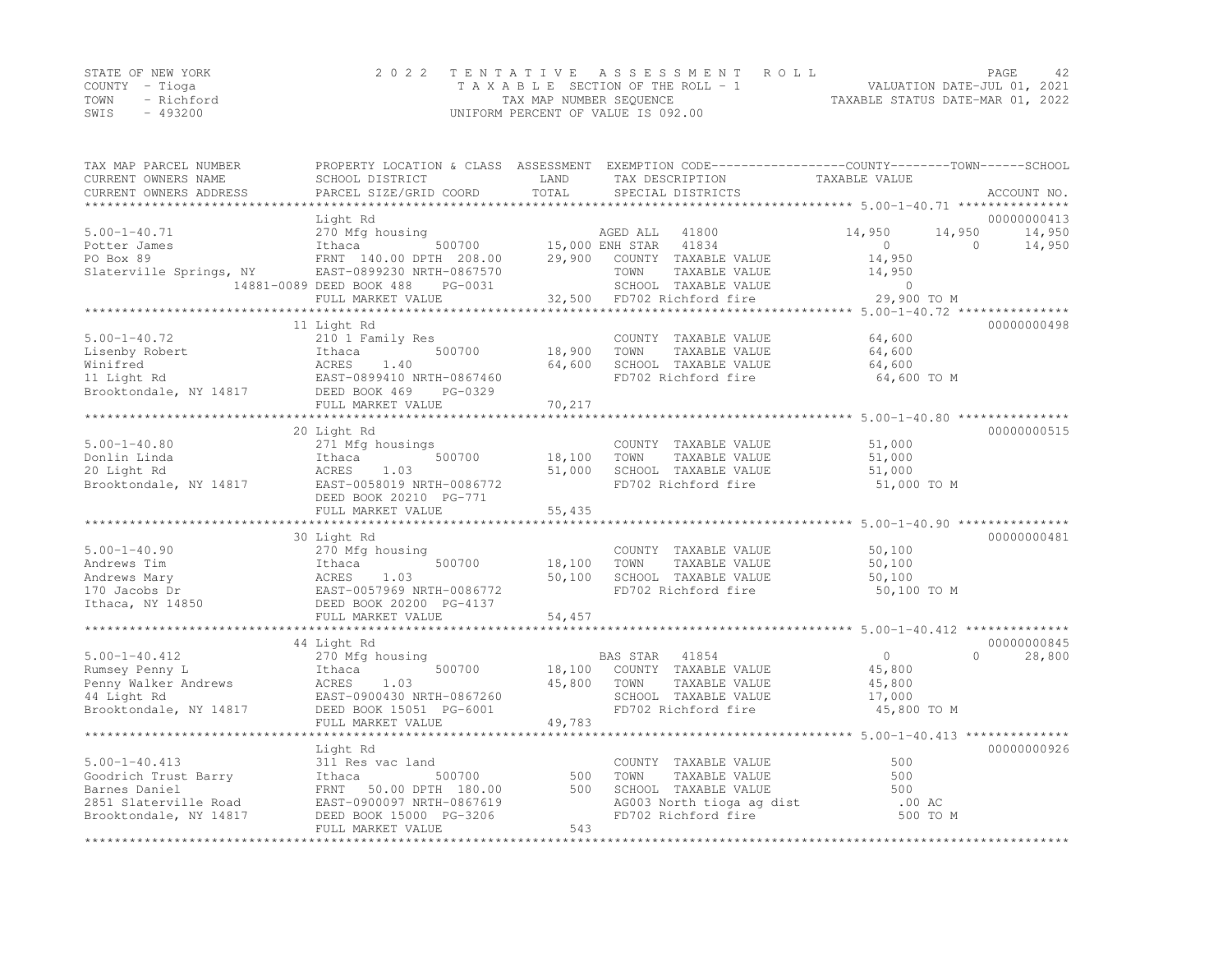|      | STATE OF NEW YORK | 2022 TENTATIVE ASSESSMENT ROLL                                 | PAGE |  |
|------|-------------------|----------------------------------------------------------------|------|--|
|      | COUNTY – Tioga    | VALUATION DATE-JUL 01, 2021<br>TAXABLE SECTION OF THE ROLL - 1 |      |  |
| TOWN | - Richford        | TAXABLE STATUS DATE-MAR 01, 2022<br>TAX MAP NUMBER SEQUENCE    |      |  |
| SWIS | $-493200$         | UNIFORM PERCENT OF VALUE IS 092.00                             |      |  |

| ********************<br>00000000843<br>Pacific Rd<br>$5.00 - 1 - 40.612$<br>311 Res vac land<br>1,000<br>COUNTY TAXABLE VALUE<br>1,000<br>TOWN<br>TAXABLE VALUE<br>1,000<br>Ithaca<br>500700<br>ACRES<br>2.24<br>1,000<br>SCHOOL TAXABLE VALUE<br>1,000<br>Brooktondale, NY 14817<br>EAST-0899420 NRTH-0867300<br>FD702 Richford fire<br>1,000 TO M<br>DEED BOOK 665<br>$PG-104$<br>FULL MARKET VALUE<br>1,087<br>*********************<br>6 Pacific Rd<br>00000000233<br>$5.00 - 1 - 41.10$<br>$\cap$<br>71,900<br>210 1 Family Res<br>$\circ$<br>ENH STAR<br>41834<br>Hotaling Frank Dietz<br>500700<br>29,700<br>COUNTY TAXABLE VALUE<br>108,200<br>Ithaca<br>6 Pacific Rd<br>ACRES<br>7.10<br>108,200<br>TOWN<br>TAXABLE VALUE<br>108,200<br>Brooktondale, NY 14817<br>EAST-0057841 NRTH-0086738<br>SCHOOL TAXABLE VALUE<br>36,300<br>DEED BOOK 373<br>FD702 Richford fire<br>108,200 TO M<br>PG-0762<br>FULL MARKET VALUE<br>117,609<br>******************************** 5.00-1-41.22 ****************<br>23 Delong Dr<br>00000000607<br>28,800<br>$5.00 - 1 - 41.22$<br>210 1 Family Res<br><b>BAS STAR</b><br>41854<br>$\circ$<br>$\cap$<br>Wandall April L<br>500700<br>19,600<br>COUNTY TAXABLE VALUE<br>128,500<br>Ithaca<br>128,500<br>ACRES<br>1.68<br>TOWN<br>TAXABLE VALUE<br>128,500<br>23 Delong Dr<br>EAST-0898549 NRTH-0867760<br>SCHOOL TAXABLE VALUE<br>99,700<br>FD702 Richford fire<br>Brooktondale, NY 14817<br>DEED BOOK 15588 PG-1001<br>128,500 TO M<br>139,674<br>FULL MARKET VALUE<br>**************<br>***********************<br>******************************** 5.00-1-41.211 **************<br>00000000959<br>15 DeLong Dr<br>$5.00 - 1 - 41.211$<br>81,400<br>210 1 Family Res<br>COUNTY TAXABLE VALUE<br>Keith Brian J<br>500700<br>13,500<br>TAXABLE VALUE<br>81,400<br>Ithaca<br>TOWN<br>15 DeLong Dr<br>1.10<br>81,400<br>SCHOOL TAXABLE VALUE<br>ACRES<br>81,400<br>Brooktondale, NY 14817<br>EAST-0898836 NRTH-0867679<br>FD702 Richford fire<br>81,400 TO M<br>DEED BOOK 20170 PG-3212<br>88,478<br>FULL MARKET VALUE<br>*********************<br>00000000212<br>3 Delong Dr<br>28,800<br>$5.00 - 1 - 41.212$<br>270 Mfg housing<br>BAS STAR<br>41854<br>$\circ$<br>$\Omega$<br>Keith Brian<br>500700<br>18,300<br>COUNTY TAXABLE VALUE<br>67,500<br>Ithaca<br>15 Delong Dr<br>ACRES<br>67,500<br>TAXABLE VALUE<br>67,500<br>1.13<br>TOWN<br>Brooktondale, NY 14817<br>EAST-0899011 NRTH-0867727<br>SCHOOL TAXABLE VALUE<br>38,700<br>FD702 Richford fire<br>67,500 TO M<br>DEED BOOK 17808 PG-1001<br>73,370<br>FULL MARKET VALUE<br>00000000103<br>Elishaburg Rd<br>107,900<br>260 Seasonal res<br>COUNTY TAXABLE VALUE<br>90,500<br>TOWN<br>TAXABLE VALUE<br>Ithaca<br>500700<br>107,900<br>5836 Skinner Rd<br>ACRES<br>60.00<br>107,900<br>SCHOOL TAXABLE VALUE<br>107,900<br>FD702 Richford fire<br>107,900 TO M<br>EAST-0899449 NRTH-0869010<br>DEED BOOK 610<br>PG-136<br>FULL MARKET VALUE<br>117,283<br>****************** | TAX MAP PARCEL NUMBER<br>CURRENT OWNERS NAME<br>CURRENT OWNERS ADDRESS | PROPERTY LOCATION & CLASS ASSESSMENT<br>SCHOOL DISTRICT<br>PARCEL SIZE/GRID COORD | LAND<br>TOTAL | TAX DESCRIPTION<br>SPECIAL DISTRICTS | EXEMPTION CODE-----------------COUNTY-------TOWN------SCHOOL<br>TAXABLE VALUE<br>ACCOUNT NO. |
|------------------------------------------------------------------------------------------------------------------------------------------------------------------------------------------------------------------------------------------------------------------------------------------------------------------------------------------------------------------------------------------------------------------------------------------------------------------------------------------------------------------------------------------------------------------------------------------------------------------------------------------------------------------------------------------------------------------------------------------------------------------------------------------------------------------------------------------------------------------------------------------------------------------------------------------------------------------------------------------------------------------------------------------------------------------------------------------------------------------------------------------------------------------------------------------------------------------------------------------------------------------------------------------------------------------------------------------------------------------------------------------------------------------------------------------------------------------------------------------------------------------------------------------------------------------------------------------------------------------------------------------------------------------------------------------------------------------------------------------------------------------------------------------------------------------------------------------------------------------------------------------------------------------------------------------------------------------------------------------------------------------------------------------------------------------------------------------------------------------------------------------------------------------------------------------------------------------------------------------------------------------------------------------------------------------------------------------------------------------------------------------------------------------------------------------------------------------------------------------------------------------------------------------------------------------------------------------------------------------------------------------------------------------------------------------------------------------------------------------------------------------------------------------------------------------------------------------------------------------------------------------------------------------------------------------------------------------------------|------------------------------------------------------------------------|-----------------------------------------------------------------------------------|---------------|--------------------------------------|----------------------------------------------------------------------------------------------|
|                                                                                                                                                                                                                                                                                                                                                                                                                                                                                                                                                                                                                                                                                                                                                                                                                                                                                                                                                                                                                                                                                                                                                                                                                                                                                                                                                                                                                                                                                                                                                                                                                                                                                                                                                                                                                                                                                                                                                                                                                                                                                                                                                                                                                                                                                                                                                                                                                                                                                                                                                                                                                                                                                                                                                                                                                                                                                                                                                                              |                                                                        |                                                                                   |               |                                      |                                                                                              |
|                                                                                                                                                                                                                                                                                                                                                                                                                                                                                                                                                                                                                                                                                                                                                                                                                                                                                                                                                                                                                                                                                                                                                                                                                                                                                                                                                                                                                                                                                                                                                                                                                                                                                                                                                                                                                                                                                                                                                                                                                                                                                                                                                                                                                                                                                                                                                                                                                                                                                                                                                                                                                                                                                                                                                                                                                                                                                                                                                                              |                                                                        |                                                                                   |               |                                      |                                                                                              |
|                                                                                                                                                                                                                                                                                                                                                                                                                                                                                                                                                                                                                                                                                                                                                                                                                                                                                                                                                                                                                                                                                                                                                                                                                                                                                                                                                                                                                                                                                                                                                                                                                                                                                                                                                                                                                                                                                                                                                                                                                                                                                                                                                                                                                                                                                                                                                                                                                                                                                                                                                                                                                                                                                                                                                                                                                                                                                                                                                                              |                                                                        |                                                                                   |               |                                      |                                                                                              |
|                                                                                                                                                                                                                                                                                                                                                                                                                                                                                                                                                                                                                                                                                                                                                                                                                                                                                                                                                                                                                                                                                                                                                                                                                                                                                                                                                                                                                                                                                                                                                                                                                                                                                                                                                                                                                                                                                                                                                                                                                                                                                                                                                                                                                                                                                                                                                                                                                                                                                                                                                                                                                                                                                                                                                                                                                                                                                                                                                                              | Light Raymond E                                                        |                                                                                   |               |                                      |                                                                                              |
|                                                                                                                                                                                                                                                                                                                                                                                                                                                                                                                                                                                                                                                                                                                                                                                                                                                                                                                                                                                                                                                                                                                                                                                                                                                                                                                                                                                                                                                                                                                                                                                                                                                                                                                                                                                                                                                                                                                                                                                                                                                                                                                                                                                                                                                                                                                                                                                                                                                                                                                                                                                                                                                                                                                                                                                                                                                                                                                                                                              | 16 Pacific Rd                                                          |                                                                                   |               |                                      |                                                                                              |
|                                                                                                                                                                                                                                                                                                                                                                                                                                                                                                                                                                                                                                                                                                                                                                                                                                                                                                                                                                                                                                                                                                                                                                                                                                                                                                                                                                                                                                                                                                                                                                                                                                                                                                                                                                                                                                                                                                                                                                                                                                                                                                                                                                                                                                                                                                                                                                                                                                                                                                                                                                                                                                                                                                                                                                                                                                                                                                                                                                              |                                                                        |                                                                                   |               |                                      |                                                                                              |
|                                                                                                                                                                                                                                                                                                                                                                                                                                                                                                                                                                                                                                                                                                                                                                                                                                                                                                                                                                                                                                                                                                                                                                                                                                                                                                                                                                                                                                                                                                                                                                                                                                                                                                                                                                                                                                                                                                                                                                                                                                                                                                                                                                                                                                                                                                                                                                                                                                                                                                                                                                                                                                                                                                                                                                                                                                                                                                                                                                              |                                                                        |                                                                                   |               |                                      |                                                                                              |
|                                                                                                                                                                                                                                                                                                                                                                                                                                                                                                                                                                                                                                                                                                                                                                                                                                                                                                                                                                                                                                                                                                                                                                                                                                                                                                                                                                                                                                                                                                                                                                                                                                                                                                                                                                                                                                                                                                                                                                                                                                                                                                                                                                                                                                                                                                                                                                                                                                                                                                                                                                                                                                                                                                                                                                                                                                                                                                                                                                              |                                                                        |                                                                                   |               |                                      |                                                                                              |
|                                                                                                                                                                                                                                                                                                                                                                                                                                                                                                                                                                                                                                                                                                                                                                                                                                                                                                                                                                                                                                                                                                                                                                                                                                                                                                                                                                                                                                                                                                                                                                                                                                                                                                                                                                                                                                                                                                                                                                                                                                                                                                                                                                                                                                                                                                                                                                                                                                                                                                                                                                                                                                                                                                                                                                                                                                                                                                                                                                              |                                                                        |                                                                                   |               |                                      |                                                                                              |
|                                                                                                                                                                                                                                                                                                                                                                                                                                                                                                                                                                                                                                                                                                                                                                                                                                                                                                                                                                                                                                                                                                                                                                                                                                                                                                                                                                                                                                                                                                                                                                                                                                                                                                                                                                                                                                                                                                                                                                                                                                                                                                                                                                                                                                                                                                                                                                                                                                                                                                                                                                                                                                                                                                                                                                                                                                                                                                                                                                              |                                                                        |                                                                                   |               |                                      |                                                                                              |
|                                                                                                                                                                                                                                                                                                                                                                                                                                                                                                                                                                                                                                                                                                                                                                                                                                                                                                                                                                                                                                                                                                                                                                                                                                                                                                                                                                                                                                                                                                                                                                                                                                                                                                                                                                                                                                                                                                                                                                                                                                                                                                                                                                                                                                                                                                                                                                                                                                                                                                                                                                                                                                                                                                                                                                                                                                                                                                                                                                              |                                                                        |                                                                                   |               |                                      |                                                                                              |
|                                                                                                                                                                                                                                                                                                                                                                                                                                                                                                                                                                                                                                                                                                                                                                                                                                                                                                                                                                                                                                                                                                                                                                                                                                                                                                                                                                                                                                                                                                                                                                                                                                                                                                                                                                                                                                                                                                                                                                                                                                                                                                                                                                                                                                                                                                                                                                                                                                                                                                                                                                                                                                                                                                                                                                                                                                                                                                                                                                              |                                                                        |                                                                                   |               |                                      |                                                                                              |
|                                                                                                                                                                                                                                                                                                                                                                                                                                                                                                                                                                                                                                                                                                                                                                                                                                                                                                                                                                                                                                                                                                                                                                                                                                                                                                                                                                                                                                                                                                                                                                                                                                                                                                                                                                                                                                                                                                                                                                                                                                                                                                                                                                                                                                                                                                                                                                                                                                                                                                                                                                                                                                                                                                                                                                                                                                                                                                                                                                              |                                                                        |                                                                                   |               |                                      |                                                                                              |
|                                                                                                                                                                                                                                                                                                                                                                                                                                                                                                                                                                                                                                                                                                                                                                                                                                                                                                                                                                                                                                                                                                                                                                                                                                                                                                                                                                                                                                                                                                                                                                                                                                                                                                                                                                                                                                                                                                                                                                                                                                                                                                                                                                                                                                                                                                                                                                                                                                                                                                                                                                                                                                                                                                                                                                                                                                                                                                                                                                              |                                                                        |                                                                                   |               |                                      |                                                                                              |
|                                                                                                                                                                                                                                                                                                                                                                                                                                                                                                                                                                                                                                                                                                                                                                                                                                                                                                                                                                                                                                                                                                                                                                                                                                                                                                                                                                                                                                                                                                                                                                                                                                                                                                                                                                                                                                                                                                                                                                                                                                                                                                                                                                                                                                                                                                                                                                                                                                                                                                                                                                                                                                                                                                                                                                                                                                                                                                                                                                              |                                                                        |                                                                                   |               |                                      |                                                                                              |
|                                                                                                                                                                                                                                                                                                                                                                                                                                                                                                                                                                                                                                                                                                                                                                                                                                                                                                                                                                                                                                                                                                                                                                                                                                                                                                                                                                                                                                                                                                                                                                                                                                                                                                                                                                                                                                                                                                                                                                                                                                                                                                                                                                                                                                                                                                                                                                                                                                                                                                                                                                                                                                                                                                                                                                                                                                                                                                                                                                              |                                                                        |                                                                                   |               |                                      |                                                                                              |
|                                                                                                                                                                                                                                                                                                                                                                                                                                                                                                                                                                                                                                                                                                                                                                                                                                                                                                                                                                                                                                                                                                                                                                                                                                                                                                                                                                                                                                                                                                                                                                                                                                                                                                                                                                                                                                                                                                                                                                                                                                                                                                                                                                                                                                                                                                                                                                                                                                                                                                                                                                                                                                                                                                                                                                                                                                                                                                                                                                              |                                                                        |                                                                                   |               |                                      |                                                                                              |
|                                                                                                                                                                                                                                                                                                                                                                                                                                                                                                                                                                                                                                                                                                                                                                                                                                                                                                                                                                                                                                                                                                                                                                                                                                                                                                                                                                                                                                                                                                                                                                                                                                                                                                                                                                                                                                                                                                                                                                                                                                                                                                                                                                                                                                                                                                                                                                                                                                                                                                                                                                                                                                                                                                                                                                                                                                                                                                                                                                              |                                                                        |                                                                                   |               |                                      |                                                                                              |
|                                                                                                                                                                                                                                                                                                                                                                                                                                                                                                                                                                                                                                                                                                                                                                                                                                                                                                                                                                                                                                                                                                                                                                                                                                                                                                                                                                                                                                                                                                                                                                                                                                                                                                                                                                                                                                                                                                                                                                                                                                                                                                                                                                                                                                                                                                                                                                                                                                                                                                                                                                                                                                                                                                                                                                                                                                                                                                                                                                              |                                                                        |                                                                                   |               |                                      |                                                                                              |
|                                                                                                                                                                                                                                                                                                                                                                                                                                                                                                                                                                                                                                                                                                                                                                                                                                                                                                                                                                                                                                                                                                                                                                                                                                                                                                                                                                                                                                                                                                                                                                                                                                                                                                                                                                                                                                                                                                                                                                                                                                                                                                                                                                                                                                                                                                                                                                                                                                                                                                                                                                                                                                                                                                                                                                                                                                                                                                                                                                              | Harford Nicholas                                                       |                                                                                   |               |                                      |                                                                                              |
|                                                                                                                                                                                                                                                                                                                                                                                                                                                                                                                                                                                                                                                                                                                                                                                                                                                                                                                                                                                                                                                                                                                                                                                                                                                                                                                                                                                                                                                                                                                                                                                                                                                                                                                                                                                                                                                                                                                                                                                                                                                                                                                                                                                                                                                                                                                                                                                                                                                                                                                                                                                                                                                                                                                                                                                                                                                                                                                                                                              |                                                                        |                                                                                   |               |                                      |                                                                                              |
|                                                                                                                                                                                                                                                                                                                                                                                                                                                                                                                                                                                                                                                                                                                                                                                                                                                                                                                                                                                                                                                                                                                                                                                                                                                                                                                                                                                                                                                                                                                                                                                                                                                                                                                                                                                                                                                                                                                                                                                                                                                                                                                                                                                                                                                                                                                                                                                                                                                                                                                                                                                                                                                                                                                                                                                                                                                                                                                                                                              |                                                                        |                                                                                   |               |                                      |                                                                                              |
|                                                                                                                                                                                                                                                                                                                                                                                                                                                                                                                                                                                                                                                                                                                                                                                                                                                                                                                                                                                                                                                                                                                                                                                                                                                                                                                                                                                                                                                                                                                                                                                                                                                                                                                                                                                                                                                                                                                                                                                                                                                                                                                                                                                                                                                                                                                                                                                                                                                                                                                                                                                                                                                                                                                                                                                                                                                                                                                                                                              |                                                                        |                                                                                   |               |                                      |                                                                                              |
|                                                                                                                                                                                                                                                                                                                                                                                                                                                                                                                                                                                                                                                                                                                                                                                                                                                                                                                                                                                                                                                                                                                                                                                                                                                                                                                                                                                                                                                                                                                                                                                                                                                                                                                                                                                                                                                                                                                                                                                                                                                                                                                                                                                                                                                                                                                                                                                                                                                                                                                                                                                                                                                                                                                                                                                                                                                                                                                                                                              |                                                                        |                                                                                   |               |                                      |                                                                                              |
|                                                                                                                                                                                                                                                                                                                                                                                                                                                                                                                                                                                                                                                                                                                                                                                                                                                                                                                                                                                                                                                                                                                                                                                                                                                                                                                                                                                                                                                                                                                                                                                                                                                                                                                                                                                                                                                                                                                                                                                                                                                                                                                                                                                                                                                                                                                                                                                                                                                                                                                                                                                                                                                                                                                                                                                                                                                                                                                                                                              |                                                                        |                                                                                   |               |                                      |                                                                                              |
|                                                                                                                                                                                                                                                                                                                                                                                                                                                                                                                                                                                                                                                                                                                                                                                                                                                                                                                                                                                                                                                                                                                                                                                                                                                                                                                                                                                                                                                                                                                                                                                                                                                                                                                                                                                                                                                                                                                                                                                                                                                                                                                                                                                                                                                                                                                                                                                                                                                                                                                                                                                                                                                                                                                                                                                                                                                                                                                                                                              |                                                                        |                                                                                   |               |                                      |                                                                                              |
|                                                                                                                                                                                                                                                                                                                                                                                                                                                                                                                                                                                                                                                                                                                                                                                                                                                                                                                                                                                                                                                                                                                                                                                                                                                                                                                                                                                                                                                                                                                                                                                                                                                                                                                                                                                                                                                                                                                                                                                                                                                                                                                                                                                                                                                                                                                                                                                                                                                                                                                                                                                                                                                                                                                                                                                                                                                                                                                                                                              |                                                                        |                                                                                   |               |                                      |                                                                                              |
|                                                                                                                                                                                                                                                                                                                                                                                                                                                                                                                                                                                                                                                                                                                                                                                                                                                                                                                                                                                                                                                                                                                                                                                                                                                                                                                                                                                                                                                                                                                                                                                                                                                                                                                                                                                                                                                                                                                                                                                                                                                                                                                                                                                                                                                                                                                                                                                                                                                                                                                                                                                                                                                                                                                                                                                                                                                                                                                                                                              |                                                                        |                                                                                   |               |                                      |                                                                                              |
|                                                                                                                                                                                                                                                                                                                                                                                                                                                                                                                                                                                                                                                                                                                                                                                                                                                                                                                                                                                                                                                                                                                                                                                                                                                                                                                                                                                                                                                                                                                                                                                                                                                                                                                                                                                                                                                                                                                                                                                                                                                                                                                                                                                                                                                                                                                                                                                                                                                                                                                                                                                                                                                                                                                                                                                                                                                                                                                                                                              |                                                                        |                                                                                   |               |                                      |                                                                                              |
|                                                                                                                                                                                                                                                                                                                                                                                                                                                                                                                                                                                                                                                                                                                                                                                                                                                                                                                                                                                                                                                                                                                                                                                                                                                                                                                                                                                                                                                                                                                                                                                                                                                                                                                                                                                                                                                                                                                                                                                                                                                                                                                                                                                                                                                                                                                                                                                                                                                                                                                                                                                                                                                                                                                                                                                                                                                                                                                                                                              |                                                                        |                                                                                   |               |                                      |                                                                                              |
|                                                                                                                                                                                                                                                                                                                                                                                                                                                                                                                                                                                                                                                                                                                                                                                                                                                                                                                                                                                                                                                                                                                                                                                                                                                                                                                                                                                                                                                                                                                                                                                                                                                                                                                                                                                                                                                                                                                                                                                                                                                                                                                                                                                                                                                                                                                                                                                                                                                                                                                                                                                                                                                                                                                                                                                                                                                                                                                                                                              |                                                                        |                                                                                   |               |                                      |                                                                                              |
|                                                                                                                                                                                                                                                                                                                                                                                                                                                                                                                                                                                                                                                                                                                                                                                                                                                                                                                                                                                                                                                                                                                                                                                                                                                                                                                                                                                                                                                                                                                                                                                                                                                                                                                                                                                                                                                                                                                                                                                                                                                                                                                                                                                                                                                                                                                                                                                                                                                                                                                                                                                                                                                                                                                                                                                                                                                                                                                                                                              |                                                                        |                                                                                   |               |                                      |                                                                                              |
|                                                                                                                                                                                                                                                                                                                                                                                                                                                                                                                                                                                                                                                                                                                                                                                                                                                                                                                                                                                                                                                                                                                                                                                                                                                                                                                                                                                                                                                                                                                                                                                                                                                                                                                                                                                                                                                                                                                                                                                                                                                                                                                                                                                                                                                                                                                                                                                                                                                                                                                                                                                                                                                                                                                                                                                                                                                                                                                                                                              |                                                                        |                                                                                   |               |                                      |                                                                                              |
|                                                                                                                                                                                                                                                                                                                                                                                                                                                                                                                                                                                                                                                                                                                                                                                                                                                                                                                                                                                                                                                                                                                                                                                                                                                                                                                                                                                                                                                                                                                                                                                                                                                                                                                                                                                                                                                                                                                                                                                                                                                                                                                                                                                                                                                                                                                                                                                                                                                                                                                                                                                                                                                                                                                                                                                                                                                                                                                                                                              |                                                                        |                                                                                   |               |                                      |                                                                                              |
|                                                                                                                                                                                                                                                                                                                                                                                                                                                                                                                                                                                                                                                                                                                                                                                                                                                                                                                                                                                                                                                                                                                                                                                                                                                                                                                                                                                                                                                                                                                                                                                                                                                                                                                                                                                                                                                                                                                                                                                                                                                                                                                                                                                                                                                                                                                                                                                                                                                                                                                                                                                                                                                                                                                                                                                                                                                                                                                                                                              |                                                                        |                                                                                   |               |                                      |                                                                                              |
|                                                                                                                                                                                                                                                                                                                                                                                                                                                                                                                                                                                                                                                                                                                                                                                                                                                                                                                                                                                                                                                                                                                                                                                                                                                                                                                                                                                                                                                                                                                                                                                                                                                                                                                                                                                                                                                                                                                                                                                                                                                                                                                                                                                                                                                                                                                                                                                                                                                                                                                                                                                                                                                                                                                                                                                                                                                                                                                                                                              |                                                                        |                                                                                   |               |                                      |                                                                                              |
|                                                                                                                                                                                                                                                                                                                                                                                                                                                                                                                                                                                                                                                                                                                                                                                                                                                                                                                                                                                                                                                                                                                                                                                                                                                                                                                                                                                                                                                                                                                                                                                                                                                                                                                                                                                                                                                                                                                                                                                                                                                                                                                                                                                                                                                                                                                                                                                                                                                                                                                                                                                                                                                                                                                                                                                                                                                                                                                                                                              |                                                                        |                                                                                   |               |                                      |                                                                                              |
|                                                                                                                                                                                                                                                                                                                                                                                                                                                                                                                                                                                                                                                                                                                                                                                                                                                                                                                                                                                                                                                                                                                                                                                                                                                                                                                                                                                                                                                                                                                                                                                                                                                                                                                                                                                                                                                                                                                                                                                                                                                                                                                                                                                                                                                                                                                                                                                                                                                                                                                                                                                                                                                                                                                                                                                                                                                                                                                                                                              |                                                                        |                                                                                   |               |                                      |                                                                                              |
|                                                                                                                                                                                                                                                                                                                                                                                                                                                                                                                                                                                                                                                                                                                                                                                                                                                                                                                                                                                                                                                                                                                                                                                                                                                                                                                                                                                                                                                                                                                                                                                                                                                                                                                                                                                                                                                                                                                                                                                                                                                                                                                                                                                                                                                                                                                                                                                                                                                                                                                                                                                                                                                                                                                                                                                                                                                                                                                                                                              |                                                                        |                                                                                   |               |                                      |                                                                                              |
|                                                                                                                                                                                                                                                                                                                                                                                                                                                                                                                                                                                                                                                                                                                                                                                                                                                                                                                                                                                                                                                                                                                                                                                                                                                                                                                                                                                                                                                                                                                                                                                                                                                                                                                                                                                                                                                                                                                                                                                                                                                                                                                                                                                                                                                                                                                                                                                                                                                                                                                                                                                                                                                                                                                                                                                                                                                                                                                                                                              |                                                                        |                                                                                   |               |                                      |                                                                                              |
|                                                                                                                                                                                                                                                                                                                                                                                                                                                                                                                                                                                                                                                                                                                                                                                                                                                                                                                                                                                                                                                                                                                                                                                                                                                                                                                                                                                                                                                                                                                                                                                                                                                                                                                                                                                                                                                                                                                                                                                                                                                                                                                                                                                                                                                                                                                                                                                                                                                                                                                                                                                                                                                                                                                                                                                                                                                                                                                                                                              | $5.00 - 1 - 42$                                                        |                                                                                   |               |                                      |                                                                                              |
|                                                                                                                                                                                                                                                                                                                                                                                                                                                                                                                                                                                                                                                                                                                                                                                                                                                                                                                                                                                                                                                                                                                                                                                                                                                                                                                                                                                                                                                                                                                                                                                                                                                                                                                                                                                                                                                                                                                                                                                                                                                                                                                                                                                                                                                                                                                                                                                                                                                                                                                                                                                                                                                                                                                                                                                                                                                                                                                                                                              | Decker Michael J                                                       |                                                                                   |               |                                      |                                                                                              |
|                                                                                                                                                                                                                                                                                                                                                                                                                                                                                                                                                                                                                                                                                                                                                                                                                                                                                                                                                                                                                                                                                                                                                                                                                                                                                                                                                                                                                                                                                                                                                                                                                                                                                                                                                                                                                                                                                                                                                                                                                                                                                                                                                                                                                                                                                                                                                                                                                                                                                                                                                                                                                                                                                                                                                                                                                                                                                                                                                                              |                                                                        |                                                                                   |               |                                      |                                                                                              |
|                                                                                                                                                                                                                                                                                                                                                                                                                                                                                                                                                                                                                                                                                                                                                                                                                                                                                                                                                                                                                                                                                                                                                                                                                                                                                                                                                                                                                                                                                                                                                                                                                                                                                                                                                                                                                                                                                                                                                                                                                                                                                                                                                                                                                                                                                                                                                                                                                                                                                                                                                                                                                                                                                                                                                                                                                                                                                                                                                                              | Vernon Center, NY 13477                                                |                                                                                   |               |                                      |                                                                                              |
|                                                                                                                                                                                                                                                                                                                                                                                                                                                                                                                                                                                                                                                                                                                                                                                                                                                                                                                                                                                                                                                                                                                                                                                                                                                                                                                                                                                                                                                                                                                                                                                                                                                                                                                                                                                                                                                                                                                                                                                                                                                                                                                                                                                                                                                                                                                                                                                                                                                                                                                                                                                                                                                                                                                                                                                                                                                                                                                                                                              |                                                                        |                                                                                   |               |                                      |                                                                                              |
|                                                                                                                                                                                                                                                                                                                                                                                                                                                                                                                                                                                                                                                                                                                                                                                                                                                                                                                                                                                                                                                                                                                                                                                                                                                                                                                                                                                                                                                                                                                                                                                                                                                                                                                                                                                                                                                                                                                                                                                                                                                                                                                                                                                                                                                                                                                                                                                                                                                                                                                                                                                                                                                                                                                                                                                                                                                                                                                                                                              |                                                                        |                                                                                   |               |                                      |                                                                                              |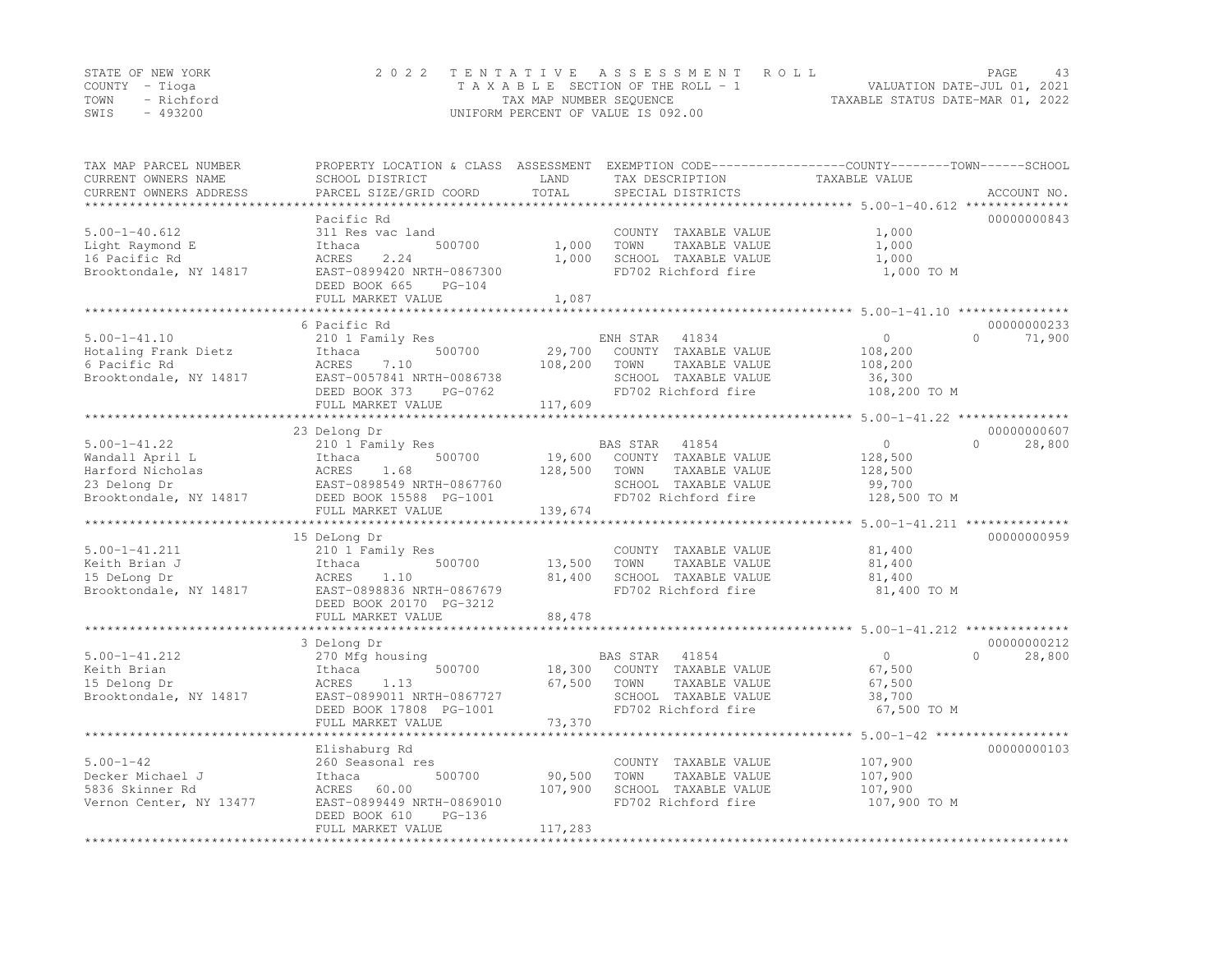|                | STATE OF NEW YORK | 2022 TENTATIVE ASSESSMENT ROLL                                 | PAGE | 44 |
|----------------|-------------------|----------------------------------------------------------------|------|----|
| COUNTY – Tioga |                   | VALUATION DATE-JUL 01, 2021<br>TAXABLE SECTION OF THE ROLL - 1 |      |    |
| TOWN           | - Richford        | TAXABLE STATUS DATE-MAR 01, 2022<br>TAX MAP NUMBER SEQUENCE    |      |    |
| SWIS           | $-493200$         | UNIFORM PERCENT OF VALUE IS 092.00                             |      |    |

| TAX MAP PARCEL NUMBER<br>CURRENT OWNERS NAME           | PROPERTY LOCATION & CLASS ASSESSMENT EXEMPTION CODE---------------COUNTY-------TOWN-----SCHOOL<br>SCHOOL DISTRICT | LAND        | TAX DESCRIPTION                                                   | TAXABLE VALUE         |             |
|--------------------------------------------------------|-------------------------------------------------------------------------------------------------------------------|-------------|-------------------------------------------------------------------|-----------------------|-------------|
| CURRENT OWNERS ADDRESS                                 | PARCEL SIZE/GRID COORD                                                                                            | TOTAL       | SPECIAL DISTRICTS                                                 |                       | ACCOUNT NO. |
|                                                        | Route 79                                                                                                          |             |                                                                   |                       | 00000000318 |
| $5.00 - 1 - 43$<br>Mix Teresa J                        | 322 Rural vac>10<br>500700<br>Ithaca                                                                              | 44,300      | AG CEIL IN 41730<br>COUNTY TAXABLE VALUE                          | 1,640 1,640<br>42,660 | 1,640       |
| 3300 Slaterville Road<br>Brooktondale, NY 14817        | ACRES 67.00<br>EAST-0898609 NRTH-0869300                                                                          | 44,300      | TOWN<br>TAXABLE VALUE<br>SCHOOL TAXABLE VALUE                     | 42,660<br>42,660      |             |
| MAY BE SUBJECT TO PAYMENT                              | DEED BOOK 20180 PG-5566<br>FULL MARKET VALUE                                                                      | 48,152      | FD702 Richford fire<br>1,640 EX                                   | 42,660 TO M           |             |
| UNDER AGDIST LAW TIL 2029                              |                                                                                                                   |             |                                                                   |                       |             |
|                                                        |                                                                                                                   |             |                                                                   |                       |             |
|                                                        | Light Rd                                                                                                          |             |                                                                   |                       | 00000000319 |
| $5.00 - 1 - 44$                                        | 314 Rural vac<10                                                                                                  |             | COUNTY TAXABLE VALUE                                              | 2,700                 |             |
| Mix William                                            | Ithaca<br>500700                                                                                                  | 2,700       | TAXABLE VALUE<br>TOWN                                             | 2,700                 |             |
| Attn: Mix Matthew                                      | 3.00<br>ACRES                                                                                                     | 2,700       | SCHOOL TAXABLE VALUE                                              | 2,700                 |             |
| 3262 Slaterville Rd                                    | EAST-0897329 NRTH-0867970                                                                                         |             | FD702 Richford fire                                               | 2,700 TO M            |             |
| Brooktondale, NY 14817                                 | DEED BOOK 247 PG-0311                                                                                             |             |                                                                   |                       |             |
|                                                        | FULL MARKET VALUE                                                                                                 | 2,935       |                                                                   |                       |             |
|                                                        |                                                                                                                   |             |                                                                   |                       |             |
|                                                        | Route 79                                                                                                          |             |                                                                   |                       | 00000000317 |
| $5.00 - 1 - 45$                                        | 322 Rural vac>10                                                                                                  |             | AG CEIL CO 41720                                                  | 4,274<br>4,274        | 4,274       |
| Mix Teresa J                                           | 500700<br>Ithaca                                                                                                  |             | 52,600 COUNTY TAXABLE VALUE                                       | 48,326                |             |
| 3300 Slaterville Road                                  | ACRES 66.10                                                                                                       | 52,600 TOWN | TAXABLE VALUE                                                     | 48,326                |             |
| Brooktondale, NY 14817                                 | EAST-0897719 NRTH-0869600                                                                                         |             | SCHOOL TAXABLE VALUE 48,326<br>AG003 North tioga ag dist 66.10 AC |                       |             |
|                                                        | DEED BOOK 20180 PG-5566<br>FULL MARKET VALUE                                                                      |             |                                                                   |                       |             |
| MAY BE SUBJECT TO PAYMENT<br>UNDER AGDIST LAW TIL 2026 |                                                                                                                   |             | 57,174 FD702 Richford fire<br>4,274 EX                            | 48,326 TO M           |             |
|                                                        |                                                                                                                   |             |                                                                   |                       |             |
|                                                        | 46 Light Rd                                                                                                       |             |                                                                   |                       | 00000000962 |
| $5.00 - 1 - 46.20$                                     | 281 Multiple res                                                                                                  |             | COUNTY TAXABLE VALUE                                              | 185,000               |             |
| Chen Jianwei                                           | 500700<br>Ithaca                                                                                                  | 39,400      | TOWN<br>TAXABLE VALUE                                             | 185,000               |             |
| 46 Light Rd                                            | 6.68<br>ACRES                                                                                                     | 185,000     | SCHOOL TAXABLE VALUE                                              | 185,000               |             |
| Brooktondale, NY 14817                                 | EAST-0901032 NRTH-0867463                                                                                         |             | FD702 Richford fire                                               | 185,000 TO M          |             |
|                                                        | DEED BOOK 20160 PG-321                                                                                            |             |                                                                   |                       |             |
|                                                        | FULL MARKET VALUE                                                                                                 | 201,087     |                                                                   |                       |             |
|                                                        |                                                                                                                   |             |                                                                   |                       |             |
|                                                        | Light Rd                                                                                                          |             |                                                                   |                       | 00000000937 |
| $5.00 - 1 - 47$                                        | 312 Vac w/imprv                                                                                                   |             | COUNTY TAXABLE VALUE                                              | 9,500                 |             |
| Goodrich Trust Barry                                   | 500700<br>Ithaca                                                                                                  | 500         | <b>TOWN</b><br>TAXABLE VALUE                                      | 9,500                 |             |
| Barnes Daniel                                          | FRNT 50.10 DPTH 179.90                                                                                            | 9,500       | SCHOOL TAXABLE VALUE                                              | 9,500                 |             |
| 2851 Slaterville Road                                  | ACRES<br>0.21                                                                                                     |             | SCHOOL TAXABLE VALUE<br>AG003 North tioga ag dist                 | .21 AC                |             |
| Brooktondale, NY 14817                                 | EAST-0899559 NRTH-0867700                                                                                         |             | FD702 Richford fire                                               | 9,500 TO M            |             |
|                                                        | DEED BOOK 15000 PG-3206                                                                                           | 10,326      |                                                                   |                       |             |
|                                                        | FULL MARKET VALUE                                                                                                 |             |                                                                   |                       |             |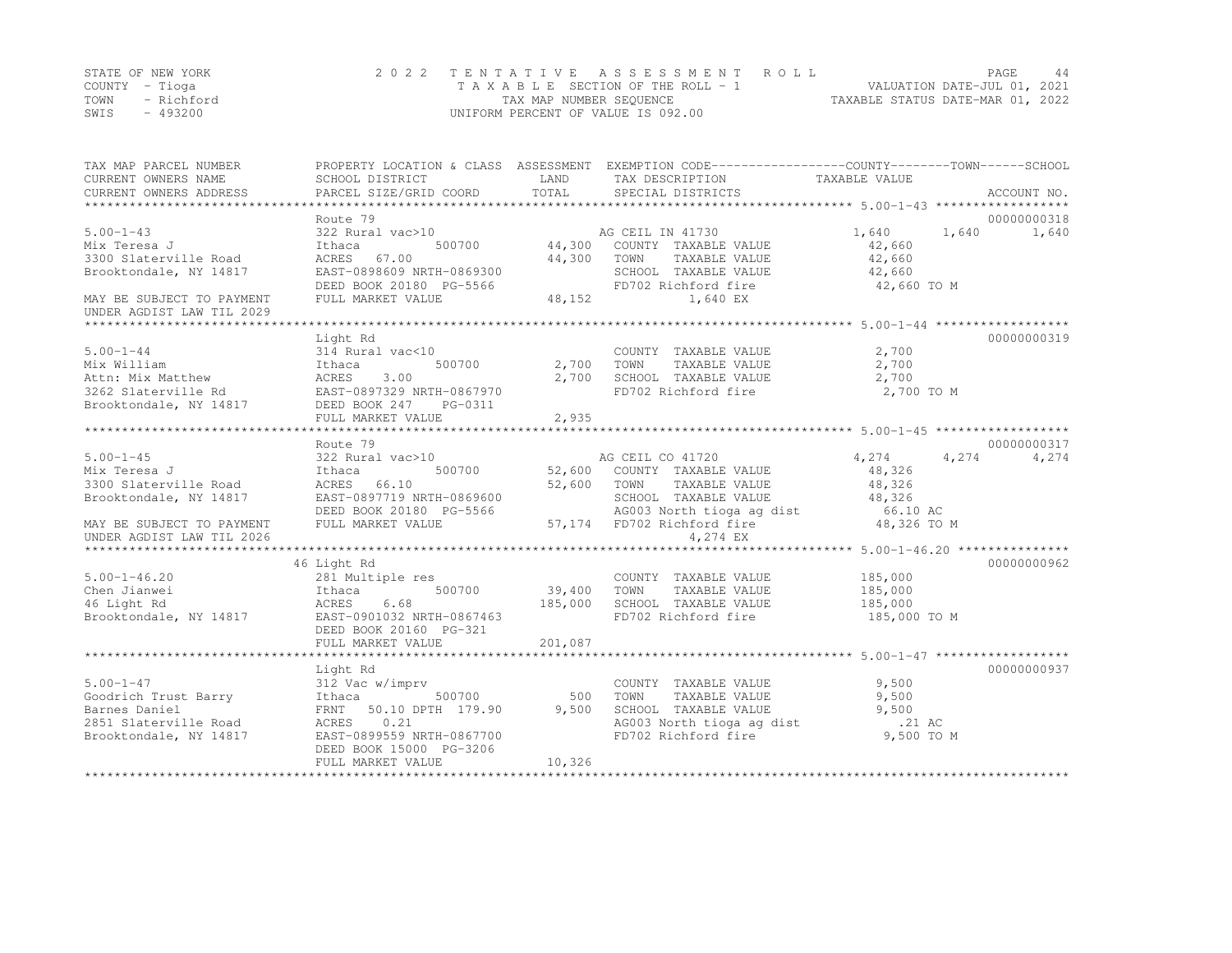|      | STATE OF NEW YORK | 2022 TENTATIVE ASSESSMENT ROLL                                 | PAGE |  |
|------|-------------------|----------------------------------------------------------------|------|--|
|      | COUNTY – Tioga    | VALUATION DATE-JUL 01, 2021<br>TAXABLE SECTION OF THE ROLL - 1 |      |  |
| TOWN | - Richford        | TAXABLE STATUS DATE-MAR 01, 2022<br>TAX MAP NUMBER SEQUENCE    |      |  |
| SWIS | - 493200          | UNIFORM PERCENT OF VALUE IS 092.00                             |      |  |

| TAX MAP PARCEL NUMBER<br>CURRENT OWNERS NAME<br>CURRENT OWNERS ADDRESS | SCHOOL DISTRICT<br>PARCEL SIZE/GRID COORD | LAND<br>TOTAL | PROPERTY LOCATION & CLASS ASSESSMENT EXEMPTION CODE----------------COUNTY-------TOWN-----SCHOOL<br>TAX DESCRIPTION<br>SPECIAL DISTRICTS | TAXABLE VALUE       | ACCOUNT NO. |
|------------------------------------------------------------------------|-------------------------------------------|---------------|-----------------------------------------------------------------------------------------------------------------------------------------|---------------------|-------------|
|                                                                        | 1 West Hill School Rd                     |               |                                                                                                                                         |                     | 00000000297 |
| $6.00 - 1 - 1.12$                                                      | 242 Rurl res&rec                          |               | AG CEIL IN 41730                                                                                                                        | 56,628<br>56,628    | 56,628      |
| Nuzzo Victoria                                                         | Newark Valley 492602                      | 310,100       | COUNTY TAXABLE VALUE                                                                                                                    | 480,372             |             |
| Blossey Bernd                                                          | ACRES 338.90                              | 537,000       | TOWN<br>TAXABLE VALUE                                                                                                                   | 480,372             |             |
| 1 West Hill School Rd                                                  | EAST-0910790 NRTH-0869170                 |               | SCHOOL TAXABLE VALUE                                                                                                                    | 480,372             |             |
| Richford, NY 13835                                                     | DEED BOOK 15603 PG-9001                   |               | AG003 North tioga ag dist                                                                                                               | 338.90 AC           |             |
|                                                                        | FULL MARKET VALUE                         | 583,696       | FD702 Richford fire                                                                                                                     | 480,372 TO M        |             |
| MAY BE SUBJECT TO PAYMENT                                              |                                           |               | 56,628 EX                                                                                                                               |                     |             |
| UNDER AGDIST LAW TIL 2029                                              |                                           |               |                                                                                                                                         |                     |             |
| *****************************                                          |                                           |               |                                                                                                                                         |                     |             |
|                                                                        | Brigham Rd                                |               |                                                                                                                                         |                     | 00000000665 |
| $6.00 - 1 - 1.20$                                                      | 322 Rural vac>10                          |               | COUNTY TAXABLE VALUE                                                                                                                    | 46,200              |             |
| Susquehanna Land Co. LLC                                               | Newark Valley<br>492602                   | 46,200        | TOWN<br>TAXABLE VALUE                                                                                                                   | 46,200              |             |
| 35 Green Rd                                                            | ACRES 48.65                               | 46,200        | SCHOOL TAXABLE VALUE                                                                                                                    | 46,200              |             |
| Owego, NY 13827                                                        | EAST-0058039 NRTH-0086658                 |               | FD702 Richford fire                                                                                                                     | 46,200 TO M         |             |
|                                                                        | DEED BOOK 616<br>$PG-89$                  |               |                                                                                                                                         |                     |             |
|                                                                        | FULL MARKET VALUE                         | 50,217        |                                                                                                                                         |                     |             |
|                                                                        |                                           |               |                                                                                                                                         |                     |             |
|                                                                        | 74 West Hill School House Rd              |               |                                                                                                                                         |                     | 00000000235 |
| $6.00 - 1 - 1.30$                                                      | 210 1 Family Res                          |               | COUNTY TAXABLE VALUE                                                                                                                    | 129,600             |             |
| Tara Group Family Trust                                                | Newark Valley 492602                      | 49,700        | TOWN<br>TAXABLE VALUE                                                                                                                   | 129,600             |             |
| Cecila Pryor                                                           | ACRES 15.00                               | 129,600       | SCHOOL TAXABLE VALUE                                                                                                                    | 129,600             |             |
| 74 West Hill School Rd                                                 | EAST-0912201 NRTH-0869568                 |               | FD702 Richford fire                                                                                                                     | 129,600 TO M        |             |
| Richford, NY 13835                                                     | DEED BOOK 20170 PG-4143                   |               |                                                                                                                                         |                     |             |
|                                                                        | FULL MARKET VALUE                         | 140,870       |                                                                                                                                         |                     |             |
|                                                                        |                                           |               |                                                                                                                                         |                     |             |
|                                                                        | 92 West Hill School Rd                    |               |                                                                                                                                         |                     | 00000000969 |
| $6.00 - 1 - 1.112$                                                     | 210 1 Family Res                          |               | BAS STAR<br>41854                                                                                                                       | $\circ$<br>$\Omega$ | 28,800      |
| Leifer Betty                                                           | Newark Valley<br>492602                   | 22,000        | COUNTY TAXABLE VALUE                                                                                                                    | 107,200             |             |
| 92 West Hill School Rd                                                 | 5.00<br>ACRES                             | 107,200       | TOWN<br>TAXABLE VALUE                                                                                                                   | 107,200             |             |
| Richford, NY 13835                                                     | EAST-0912795 NRTH-0869823                 |               | SCHOOL TAXABLE VALUE                                                                                                                    | 78,400              |             |
|                                                                        | DEED BOOK 20160 PG-3133                   |               | FD702 Richford fire                                                                                                                     | 107,200 TO M        |             |
|                                                                        | FULL MARKET VALUE                         | 116,522       |                                                                                                                                         |                     |             |
|                                                                        |                                           |               |                                                                                                                                         |                     |             |
|                                                                        | West Hill Rd                              |               |                                                                                                                                         |                     | 00000000305 |
| $6.00 - 1 - 2.12$                                                      | 322 Rural vac>10                          |               | COUNTY TAXABLE VALUE                                                                                                                    | 106,900             |             |
| Rubin Seymour                                                          | Newark Valley<br>492602                   | 106,900       | TOWN<br>TAXABLE VALUE                                                                                                                   | 106,900             |             |
| Shirley                                                                | ACRES<br>85.36                            | 106,900       | SCHOOL TAXABLE VALUE                                                                                                                    | 106,900             |             |
| 10 Goodhart Dr                                                         | EAST-0914489 NRTH-0869550                 |               | FD702 Richford fire                                                                                                                     | 106,900 TO M        |             |
| Livingston, NJ 07039                                                   | DEED BOOK 577<br>$PG-184$                 |               |                                                                                                                                         |                     |             |
|                                                                        | FULL MARKET VALUE                         | 116,196       |                                                                                                                                         |                     |             |
|                                                                        |                                           |               |                                                                                                                                         |                     |             |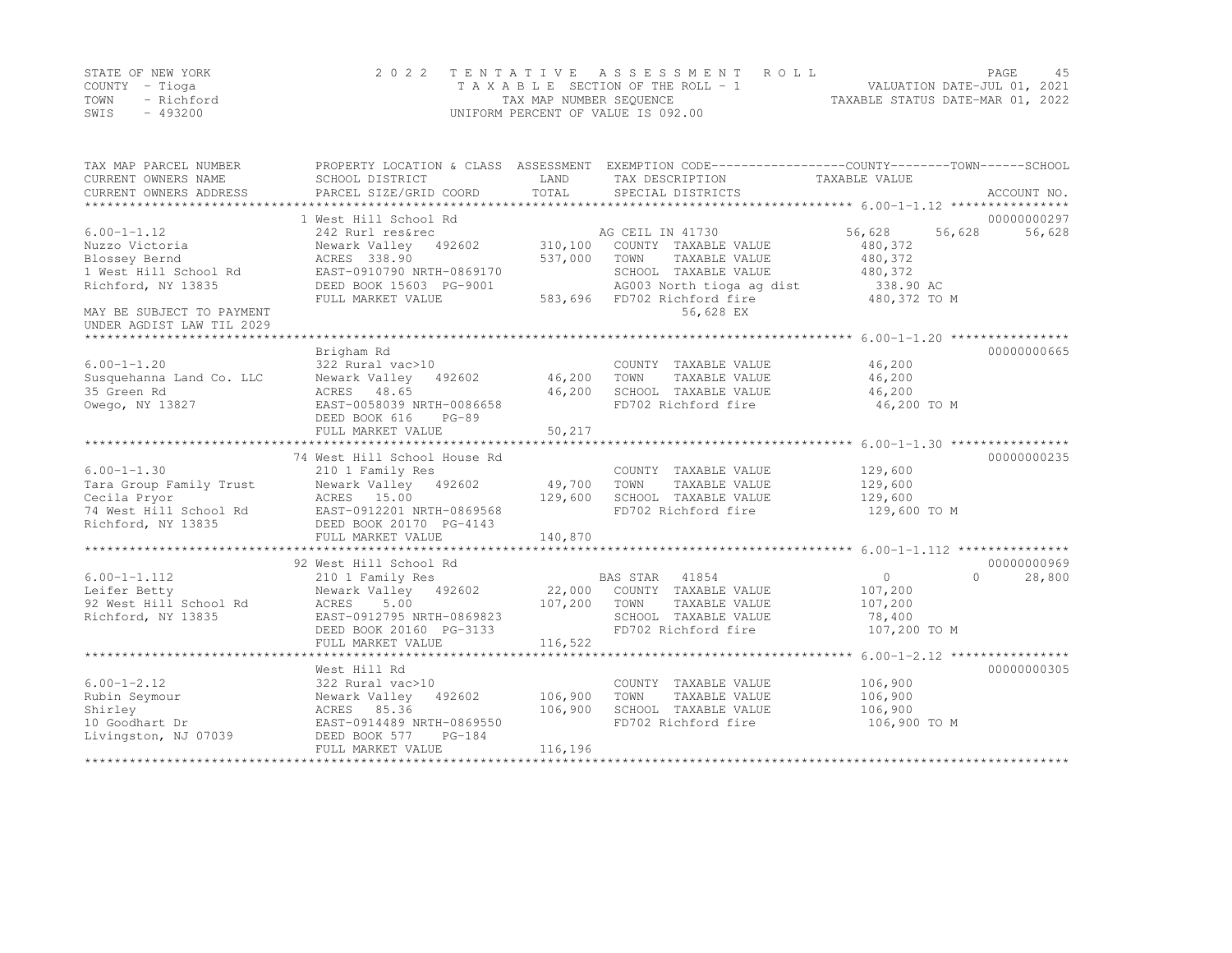|                | STATE OF NEW YORK | 2022 TENTATIVE ASSESSMENT ROLL                                 | <b>PAGE</b> | 46 |
|----------------|-------------------|----------------------------------------------------------------|-------------|----|
| COUNTY – Tioga |                   | VALUATION DATE-JUL 01, 2021<br>TAXABLE SECTION OF THE ROLL - 1 |             |    |
|                | TOWN - Richford   | TAXABLE STATUS DATE-MAR 01, 2022<br>TAX MAP NUMBER SEOUENCE    |             |    |
| SWIS           | - 493200          | UNIFORM PERCENT OF VALUE IS 092.00                             |             |    |

| TAX MAP PARCEL NUMBER<br>CURRENT OWNERS NAME<br>CURRENT OWNERS ADDRESS | PROPERTY LOCATION & CLASS ASSESSMENT<br>SCHOOL DISTRICT<br>PARCEL SIZE/GRID COORD | LAND<br>TOTAL | EXEMPTION CODE-----------------COUNTY-------TOWN------SCHOOL<br>TAX DESCRIPTION<br>SPECIAL DISTRICTS | TAXABLE VALUE                                         | ACCOUNT NO. |
|------------------------------------------------------------------------|-----------------------------------------------------------------------------------|---------------|------------------------------------------------------------------------------------------------------|-------------------------------------------------------|-------------|
|                                                                        |                                                                                   | ************* |                                                                                                      |                                                       |             |
|                                                                        | 289 Barden Hill Rd                                                                |               |                                                                                                      |                                                       | 00000000846 |
| $6.00 - 1 - 2.14$                                                      | 270 Mfg housing                                                                   |               | COUNTY TAXABLE VALUE                                                                                 | 106,000                                               |             |
| Payne Ashley                                                           | Newark Valley<br>492602                                                           | 85,100        | TOWN<br>TAXABLE VALUE                                                                                | 106,000                                               |             |
| 259 Payne Marsh Road<br>Berkshire, NY 13736                            | ACRES 53.31<br>EAST-0915429 NRTH-0867902                                          | 106,000       | SCHOOL TAXABLE VALUE<br>FD702 Richford fire                                                          | 106,000<br>106,000 TO M                               |             |
|                                                                        | DEED BOOK 20210 PG-6197                                                           |               |                                                                                                      |                                                       |             |
|                                                                        | FULL MARKET VALUE                                                                 | 115,217       |                                                                                                      |                                                       |             |
|                                                                        |                                                                                   |               |                                                                                                      |                                                       |             |
|                                                                        | 198 Barden Rd                                                                     |               |                                                                                                      |                                                       | 00000000851 |
| $6.00 - 1 - 3.21$                                                      | 242 Rurl res&rec                                                                  |               | COUNTY TAXABLE VALUE                                                                                 | 185,100                                               |             |
| Vega John Jr.                                                          | Newark Valley<br>492602                                                           | 74,300        | TAXABLE VALUE<br>TOWN                                                                                | 185,100                                               |             |
| 275 N Pine St                                                          | ACRES 51.28                                                                       | 185,100       | SCHOOL TAXABLE VALUE                                                                                 | 185,100                                               |             |
| Massapequa, NY 11758                                                   | EAST-0917596 NRTH-0867110                                                         |               | FD702 Richford fire                                                                                  | 185,100 TO M                                          |             |
|                                                                        | DEED BOOK 20190 PG-3666<br>FULL MARKET VALUE                                      | 201,196       |                                                                                                      |                                                       |             |
|                                                                        |                                                                                   |               |                                                                                                      |                                                       |             |
|                                                                        | Barden Rd                                                                         |               |                                                                                                      |                                                       | 00000000975 |
| $6.00 - 1 - 3.22$                                                      | 322 Rural vac>10                                                                  |               | COUNTY TAXABLE VALUE                                                                                 | 70,400                                                |             |
| Ward Kelly J                                                           | Newark Valley<br>492602                                                           | 70,400        | TOWN<br>TAXABLE VALUE                                                                                | 70,400                                                |             |
| Ward Kerry Anne                                                        | ACRES 62.93                                                                       | 70,400        | SCHOOL TAXABLE VALUE                                                                                 | 70,400                                                |             |
| 1902 Hidden Ridge Path                                                 | EAST-0916855 NRTH-0868080                                                         |               | FD702 Richford fire                                                                                  | 70,400 TO M                                           |             |
| Crownsville, MD 21032                                                  | DEED BOOK 21379 PG-4002                                                           |               |                                                                                                      |                                                       |             |
|                                                                        | FULL MARKET VALUE                                                                 | 76,522        |                                                                                                      |                                                       |             |
|                                                                        | Barden Rd                                                                         |               |                                                                                                      |                                                       | 00000000976 |
| $6.00 - 1 - 4.12$                                                      | 322 Rural vac>10                                                                  |               | COUNTY TAXABLE VALUE                                                                                 | 61,200                                                |             |
| Sutton James A                                                         | Newark Valley<br>492602                                                           | 61,200        | TAXABLE VALUE<br>TOWN                                                                                | 61,200                                                |             |
| Sutton Andrea                                                          | 51.00<br>ACRES                                                                    | 61,200        | SCHOOL TAXABLE VALUE                                                                                 | 61,200                                                |             |
| 274 Sutton Rd                                                          | EAST-0917524 NRTH-0866042                                                         |               | FD702 Richford fire                                                                                  | 61,200 TO M                                           |             |
| Wyalusing, PA 18853                                                    | DEED BOOK 13215 PG-216                                                            |               |                                                                                                      |                                                       |             |
|                                                                        | FULL MARKET VALUE<br>*************************                                    | 66,522        |                                                                                                      |                                                       |             |
|                                                                        |                                                                                   |               |                                                                                                      | *********************** 6.00-1-4.111 **************** | 00000000244 |
| $6.00 - 1 - 4.111$                                                     | Barden Hill Rd<br>322 Rural vac>10                                                |               |                                                                                                      | 43,200                                                |             |
| Lacey D. Randall                                                       | Newark Valley<br>492602                                                           | 43,200        | COUNTY TAXABLE VALUE<br>TOWN<br>TAXABLE VALUE                                                        | 43,200                                                |             |
| Gerhart Diane                                                          | ACRES 35.98                                                                       | 43,200        | SCHOOL TAXABLE VALUE                                                                                 | 43,200                                                |             |
| 353 Ringwood Road                                                      | EAST-0915356 NRTH-0866274                                                         |               | FD702 Richford fire                                                                                  | 43,200 TO M                                           |             |
| Freeville, NY 13068                                                    | DEED BOOK 20170 PG-605                                                            |               |                                                                                                      |                                                       |             |
|                                                                        | FULL MARKET VALUE                                                                 | 46,957        |                                                                                                      |                                                       |             |
|                                                                        | ***************************                                                       |               |                                                                                                      |                                                       |             |
|                                                                        | Barden Hill Rd                                                                    |               |                                                                                                      |                                                       | 00000000991 |
| $6.00 - 1 - 4.112$                                                     | 314 Rural vac<10                                                                  |               | COUNTY TAXABLE VALUE                                                                                 | 7,300                                                 |             |
| Lacey James G                                                          | Newark Valley<br>492602                                                           | 7,300         | TOWN<br>TAXABLE VALUE                                                                                | 7,300                                                 |             |
| Lacey Susan R<br>324 E Berkshire Rd                                    | ACRES<br>6.09<br>EAST-0916255 NRTH-0866644                                        | 7,300         | SCHOOL TAXABLE VALUE<br>FD702 Richford fire                                                          | 7,300<br>7,300 TO M                                   |             |
| Berkshire, NY 13736                                                    | DEED BOOK 20170 PG-606                                                            |               |                                                                                                      |                                                       |             |
|                                                                        | FULL MARKET VALUE                                                                 | 7,935         |                                                                                                      |                                                       |             |
|                                                                        |                                                                                   |               |                                                                                                      |                                                       |             |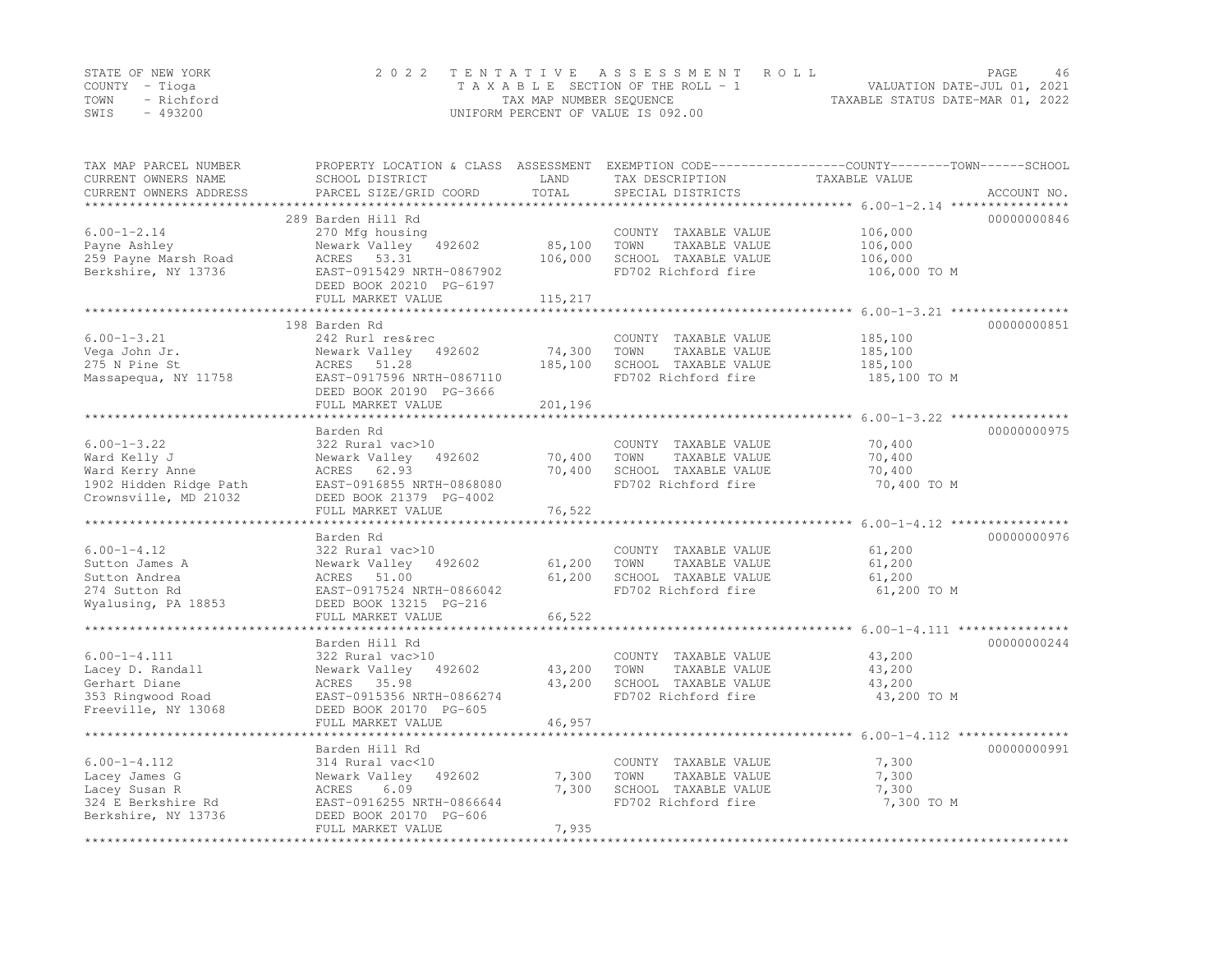| STATE OF NEW YORK | 2022 TENTATIVE ASSESSMENT ROLL     |                                  | PAGE. |  |
|-------------------|------------------------------------|----------------------------------|-------|--|
| COUNTY – Tioga    | TAXABLE SECTION OF THE ROLL - 1    | VALUATION DATE-JUL 01, 2021      |       |  |
| TOWN - Richford   | TAX MAP NUMBER SEOUENCE            | TAXABLE STATUS DATE-MAR 01, 2022 |       |  |
| - 493200<br>SWIS  | UNIFORM PERCENT OF VALUE IS 092.00 |                                  |       |  |

| Barden Hill Rd<br>00000000992<br>$6.00 - 1 - 4.113$<br>322 Rural vac>10<br>COUNTY TAXABLE VALUE<br>14,600<br>Catlin Taylor James<br>Newark Valley<br>14,600<br>TOWN<br>TAXABLE VALUE<br>14,600<br>492602<br>SCHOOL TAXABLE VALUE<br>Kszystyniak Tayna Joy<br>ACRES 12.17<br>14,600<br>14,600<br>EAST-0916185 NRTH-0866108<br>FD702 Richford fire<br>192 Pinckney Rd Apt 8<br>14,600 TO M<br>Ithaca, NY 14850<br>DEED BOOK 20210 PG-3677<br>FULL MARKET VALUE<br>15,870<br>************************<br>West Hill Rd<br>00000000165<br>322 Rural vac>10<br>85,100<br>COUNTY TAXABLE VALUE<br>Newark Valley<br>492602<br>85,100<br>TOWN<br>TAXABLE VALUE<br>85,100<br>ACRES 100.00<br>85,100<br>SCHOOL TAXABLE VALUE<br>85,100<br>Brooktondale, NY 14817<br>EAST-0918263 NRTH-0864353<br>FD702 Richford fire<br>85,100 TO M<br>DEED BOOK 20200 PG-4075<br>FULL MARKET VALUE<br>92,500<br>******************************* 6.00-1-6.10 *********<br>757 Route 79<br>00000000164<br>$6.00 - 1 - 6.10$<br>242 Rurl res&rec<br><b>BAS STAR</b><br>41854<br>$\circ$<br>$\Omega$<br>28,800<br>Mcmullin Gregory<br>Newark Valley<br>492602<br>40,500<br>COUNTY TAXABLE VALUE<br>153,700<br>757 Route 79<br>153,700<br>TAXABLE VALUE<br>ACRES 14.86<br>TOWN<br>153,700<br>Richford, NY 13835<br>EAST-0059804 NRTH-0086253<br>SCHOOL TAXABLE VALUE<br>124,900<br>FD702 Richford fire<br>DEED BOOK 597<br>153,700 TO M<br>$PG-301$<br>FULL MARKET VALUE<br>167,065<br>***********************<br>3 West Hill Rd<br>00000000662<br>210 1 Family Res<br>ENH STAR<br>41834<br>$\circ$<br>$\bigcap$<br>71,900<br>Newark Valley<br>23,500<br>COUNTY TAXABLE VALUE<br>492602<br>120,400<br>ACRES<br>3.49<br>120,400<br>TOWN<br>TAXABLE VALUE<br>120,400<br>EAST-0598580 NRTH-0862550<br>SCHOOL TAXABLE VALUE<br>48,500<br>FD702 Richford fire<br>DEED BOOK 587<br>120,400 TO M<br>$PG-160$<br>FULL MARKET VALUE<br>130,870<br>************************<br>*********************************** 6.00-1-6.30 ****************<br>29 West Hill Rd<br>00000000635<br>$6.00 - 1 - 6.30$<br>41854<br>$\circ$<br>$\Omega$<br>242 Rurl res&rec<br>BAS STAR<br>28,800<br>Campbell Deborah J<br>Newark Valley<br>492602<br>45,700<br>COUNTY TAXABLE VALUE<br>129,500<br>29 West Hill Rd<br>ACRES 18.86<br>129,500<br>TOWN<br>TAXABLE VALUE<br>129,500<br>Richford, NY 13835<br>EAST-0918229 NRTH-0862970<br>SCHOOL TAXABLE VALUE<br>100,700<br>AG003 North tioga ag dist<br>DEED BOOK 596<br>18.86 AC<br>$PG-1$<br>FULL MARKET VALUE<br>140,761<br>FD702 Richford fire<br>129,500 TO M<br>***********************<br>*** $6.00 - 1 - 7.10$ *****************<br>00000000365<br>Barden Hill Rd<br>322 Rural vac>10<br>49,400<br>COUNTY TAXABLE VALUE<br>49,400<br>TAXABLE VALUE<br>Newark Valley<br>492602<br>TOWN<br>49,400<br>4548 Route 858<br>ACRES 28.60<br>49,400<br>SCHOOL TAXABLE VALUE<br>49,400<br>Friendsville, PA 18818<br>EAST-0058282 NRTH-0086297<br>FD702 Richford fire<br>49,400 TO M<br>DEED BOOK 339<br>PG-0060<br>FULL MARKET VALUE<br>53,696 | TAX MAP PARCEL NUMBER<br>CURRENT OWNERS NAME<br>CURRENT OWNERS ADDRESS | PROPERTY LOCATION & CLASS ASSESSMENT<br>SCHOOL DISTRICT<br>PARCEL SIZE/GRID COORD | LAND<br>TOTAL | TAX DESCRIPTION<br>SPECIAL DISTRICTS | EXEMPTION CODE-----------------COUNTY-------TOWN------SCHOOL<br>TAXABLE VALUE | ACCOUNT NO. |
|-----------------------------------------------------------------------------------------------------------------------------------------------------------------------------------------------------------------------------------------------------------------------------------------------------------------------------------------------------------------------------------------------------------------------------------------------------------------------------------------------------------------------------------------------------------------------------------------------------------------------------------------------------------------------------------------------------------------------------------------------------------------------------------------------------------------------------------------------------------------------------------------------------------------------------------------------------------------------------------------------------------------------------------------------------------------------------------------------------------------------------------------------------------------------------------------------------------------------------------------------------------------------------------------------------------------------------------------------------------------------------------------------------------------------------------------------------------------------------------------------------------------------------------------------------------------------------------------------------------------------------------------------------------------------------------------------------------------------------------------------------------------------------------------------------------------------------------------------------------------------------------------------------------------------------------------------------------------------------------------------------------------------------------------------------------------------------------------------------------------------------------------------------------------------------------------------------------------------------------------------------------------------------------------------------------------------------------------------------------------------------------------------------------------------------------------------------------------------------------------------------------------------------------------------------------------------------------------------------------------------------------------------------------------------------------------------------------------------------------------------------------------------------------------------------------------------------------------------------------------------------------------------------------------------------------------------------------------------------------------------------------------------------------|------------------------------------------------------------------------|-----------------------------------------------------------------------------------|---------------|--------------------------------------|-------------------------------------------------------------------------------|-------------|
|                                                                                                                                                                                                                                                                                                                                                                                                                                                                                                                                                                                                                                                                                                                                                                                                                                                                                                                                                                                                                                                                                                                                                                                                                                                                                                                                                                                                                                                                                                                                                                                                                                                                                                                                                                                                                                                                                                                                                                                                                                                                                                                                                                                                                                                                                                                                                                                                                                                                                                                                                                                                                                                                                                                                                                                                                                                                                                                                                                                                                                   | **************                                                         |                                                                                   |               |                                      |                                                                               |             |
|                                                                                                                                                                                                                                                                                                                                                                                                                                                                                                                                                                                                                                                                                                                                                                                                                                                                                                                                                                                                                                                                                                                                                                                                                                                                                                                                                                                                                                                                                                                                                                                                                                                                                                                                                                                                                                                                                                                                                                                                                                                                                                                                                                                                                                                                                                                                                                                                                                                                                                                                                                                                                                                                                                                                                                                                                                                                                                                                                                                                                                   |                                                                        |                                                                                   |               |                                      |                                                                               |             |
|                                                                                                                                                                                                                                                                                                                                                                                                                                                                                                                                                                                                                                                                                                                                                                                                                                                                                                                                                                                                                                                                                                                                                                                                                                                                                                                                                                                                                                                                                                                                                                                                                                                                                                                                                                                                                                                                                                                                                                                                                                                                                                                                                                                                                                                                                                                                                                                                                                                                                                                                                                                                                                                                                                                                                                                                                                                                                                                                                                                                                                   |                                                                        |                                                                                   |               |                                      |                                                                               |             |
|                                                                                                                                                                                                                                                                                                                                                                                                                                                                                                                                                                                                                                                                                                                                                                                                                                                                                                                                                                                                                                                                                                                                                                                                                                                                                                                                                                                                                                                                                                                                                                                                                                                                                                                                                                                                                                                                                                                                                                                                                                                                                                                                                                                                                                                                                                                                                                                                                                                                                                                                                                                                                                                                                                                                                                                                                                                                                                                                                                                                                                   |                                                                        |                                                                                   |               |                                      |                                                                               |             |
|                                                                                                                                                                                                                                                                                                                                                                                                                                                                                                                                                                                                                                                                                                                                                                                                                                                                                                                                                                                                                                                                                                                                                                                                                                                                                                                                                                                                                                                                                                                                                                                                                                                                                                                                                                                                                                                                                                                                                                                                                                                                                                                                                                                                                                                                                                                                                                                                                                                                                                                                                                                                                                                                                                                                                                                                                                                                                                                                                                                                                                   |                                                                        |                                                                                   |               |                                      |                                                                               |             |
|                                                                                                                                                                                                                                                                                                                                                                                                                                                                                                                                                                                                                                                                                                                                                                                                                                                                                                                                                                                                                                                                                                                                                                                                                                                                                                                                                                                                                                                                                                                                                                                                                                                                                                                                                                                                                                                                                                                                                                                                                                                                                                                                                                                                                                                                                                                                                                                                                                                                                                                                                                                                                                                                                                                                                                                                                                                                                                                                                                                                                                   |                                                                        |                                                                                   |               |                                      |                                                                               |             |
|                                                                                                                                                                                                                                                                                                                                                                                                                                                                                                                                                                                                                                                                                                                                                                                                                                                                                                                                                                                                                                                                                                                                                                                                                                                                                                                                                                                                                                                                                                                                                                                                                                                                                                                                                                                                                                                                                                                                                                                                                                                                                                                                                                                                                                                                                                                                                                                                                                                                                                                                                                                                                                                                                                                                                                                                                                                                                                                                                                                                                                   |                                                                        |                                                                                   |               |                                      |                                                                               |             |
|                                                                                                                                                                                                                                                                                                                                                                                                                                                                                                                                                                                                                                                                                                                                                                                                                                                                                                                                                                                                                                                                                                                                                                                                                                                                                                                                                                                                                                                                                                                                                                                                                                                                                                                                                                                                                                                                                                                                                                                                                                                                                                                                                                                                                                                                                                                                                                                                                                                                                                                                                                                                                                                                                                                                                                                                                                                                                                                                                                                                                                   |                                                                        |                                                                                   |               |                                      |                                                                               |             |
|                                                                                                                                                                                                                                                                                                                                                                                                                                                                                                                                                                                                                                                                                                                                                                                                                                                                                                                                                                                                                                                                                                                                                                                                                                                                                                                                                                                                                                                                                                                                                                                                                                                                                                                                                                                                                                                                                                                                                                                                                                                                                                                                                                                                                                                                                                                                                                                                                                                                                                                                                                                                                                                                                                                                                                                                                                                                                                                                                                                                                                   |                                                                        |                                                                                   |               |                                      |                                                                               |             |
|                                                                                                                                                                                                                                                                                                                                                                                                                                                                                                                                                                                                                                                                                                                                                                                                                                                                                                                                                                                                                                                                                                                                                                                                                                                                                                                                                                                                                                                                                                                                                                                                                                                                                                                                                                                                                                                                                                                                                                                                                                                                                                                                                                                                                                                                                                                                                                                                                                                                                                                                                                                                                                                                                                                                                                                                                                                                                                                                                                                                                                   | $6.00 - 1 - 5$                                                         |                                                                                   |               |                                      |                                                                               |             |
|                                                                                                                                                                                                                                                                                                                                                                                                                                                                                                                                                                                                                                                                                                                                                                                                                                                                                                                                                                                                                                                                                                                                                                                                                                                                                                                                                                                                                                                                                                                                                                                                                                                                                                                                                                                                                                                                                                                                                                                                                                                                                                                                                                                                                                                                                                                                                                                                                                                                                                                                                                                                                                                                                                                                                                                                                                                                                                                                                                                                                                   | Austin Duane                                                           |                                                                                   |               |                                      |                                                                               |             |
|                                                                                                                                                                                                                                                                                                                                                                                                                                                                                                                                                                                                                                                                                                                                                                                                                                                                                                                                                                                                                                                                                                                                                                                                                                                                                                                                                                                                                                                                                                                                                                                                                                                                                                                                                                                                                                                                                                                                                                                                                                                                                                                                                                                                                                                                                                                                                                                                                                                                                                                                                                                                                                                                                                                                                                                                                                                                                                                                                                                                                                   | 3168 Slaterville Rd                                                    |                                                                                   |               |                                      |                                                                               |             |
|                                                                                                                                                                                                                                                                                                                                                                                                                                                                                                                                                                                                                                                                                                                                                                                                                                                                                                                                                                                                                                                                                                                                                                                                                                                                                                                                                                                                                                                                                                                                                                                                                                                                                                                                                                                                                                                                                                                                                                                                                                                                                                                                                                                                                                                                                                                                                                                                                                                                                                                                                                                                                                                                                                                                                                                                                                                                                                                                                                                                                                   |                                                                        |                                                                                   |               |                                      |                                                                               |             |
|                                                                                                                                                                                                                                                                                                                                                                                                                                                                                                                                                                                                                                                                                                                                                                                                                                                                                                                                                                                                                                                                                                                                                                                                                                                                                                                                                                                                                                                                                                                                                                                                                                                                                                                                                                                                                                                                                                                                                                                                                                                                                                                                                                                                                                                                                                                                                                                                                                                                                                                                                                                                                                                                                                                                                                                                                                                                                                                                                                                                                                   |                                                                        |                                                                                   |               |                                      |                                                                               |             |
|                                                                                                                                                                                                                                                                                                                                                                                                                                                                                                                                                                                                                                                                                                                                                                                                                                                                                                                                                                                                                                                                                                                                                                                                                                                                                                                                                                                                                                                                                                                                                                                                                                                                                                                                                                                                                                                                                                                                                                                                                                                                                                                                                                                                                                                                                                                                                                                                                                                                                                                                                                                                                                                                                                                                                                                                                                                                                                                                                                                                                                   |                                                                        |                                                                                   |               |                                      |                                                                               |             |
|                                                                                                                                                                                                                                                                                                                                                                                                                                                                                                                                                                                                                                                                                                                                                                                                                                                                                                                                                                                                                                                                                                                                                                                                                                                                                                                                                                                                                                                                                                                                                                                                                                                                                                                                                                                                                                                                                                                                                                                                                                                                                                                                                                                                                                                                                                                                                                                                                                                                                                                                                                                                                                                                                                                                                                                                                                                                                                                                                                                                                                   |                                                                        |                                                                                   |               |                                      |                                                                               |             |
|                                                                                                                                                                                                                                                                                                                                                                                                                                                                                                                                                                                                                                                                                                                                                                                                                                                                                                                                                                                                                                                                                                                                                                                                                                                                                                                                                                                                                                                                                                                                                                                                                                                                                                                                                                                                                                                                                                                                                                                                                                                                                                                                                                                                                                                                                                                                                                                                                                                                                                                                                                                                                                                                                                                                                                                                                                                                                                                                                                                                                                   |                                                                        |                                                                                   |               |                                      |                                                                               |             |
|                                                                                                                                                                                                                                                                                                                                                                                                                                                                                                                                                                                                                                                                                                                                                                                                                                                                                                                                                                                                                                                                                                                                                                                                                                                                                                                                                                                                                                                                                                                                                                                                                                                                                                                                                                                                                                                                                                                                                                                                                                                                                                                                                                                                                                                                                                                                                                                                                                                                                                                                                                                                                                                                                                                                                                                                                                                                                                                                                                                                                                   |                                                                        |                                                                                   |               |                                      |                                                                               |             |
|                                                                                                                                                                                                                                                                                                                                                                                                                                                                                                                                                                                                                                                                                                                                                                                                                                                                                                                                                                                                                                                                                                                                                                                                                                                                                                                                                                                                                                                                                                                                                                                                                                                                                                                                                                                                                                                                                                                                                                                                                                                                                                                                                                                                                                                                                                                                                                                                                                                                                                                                                                                                                                                                                                                                                                                                                                                                                                                                                                                                                                   |                                                                        |                                                                                   |               |                                      |                                                                               |             |
|                                                                                                                                                                                                                                                                                                                                                                                                                                                                                                                                                                                                                                                                                                                                                                                                                                                                                                                                                                                                                                                                                                                                                                                                                                                                                                                                                                                                                                                                                                                                                                                                                                                                                                                                                                                                                                                                                                                                                                                                                                                                                                                                                                                                                                                                                                                                                                                                                                                                                                                                                                                                                                                                                                                                                                                                                                                                                                                                                                                                                                   |                                                                        |                                                                                   |               |                                      |                                                                               |             |
|                                                                                                                                                                                                                                                                                                                                                                                                                                                                                                                                                                                                                                                                                                                                                                                                                                                                                                                                                                                                                                                                                                                                                                                                                                                                                                                                                                                                                                                                                                                                                                                                                                                                                                                                                                                                                                                                                                                                                                                                                                                                                                                                                                                                                                                                                                                                                                                                                                                                                                                                                                                                                                                                                                                                                                                                                                                                                                                                                                                                                                   |                                                                        |                                                                                   |               |                                      |                                                                               |             |
|                                                                                                                                                                                                                                                                                                                                                                                                                                                                                                                                                                                                                                                                                                                                                                                                                                                                                                                                                                                                                                                                                                                                                                                                                                                                                                                                                                                                                                                                                                                                                                                                                                                                                                                                                                                                                                                                                                                                                                                                                                                                                                                                                                                                                                                                                                                                                                                                                                                                                                                                                                                                                                                                                                                                                                                                                                                                                                                                                                                                                                   |                                                                        |                                                                                   |               |                                      |                                                                               |             |
|                                                                                                                                                                                                                                                                                                                                                                                                                                                                                                                                                                                                                                                                                                                                                                                                                                                                                                                                                                                                                                                                                                                                                                                                                                                                                                                                                                                                                                                                                                                                                                                                                                                                                                                                                                                                                                                                                                                                                                                                                                                                                                                                                                                                                                                                                                                                                                                                                                                                                                                                                                                                                                                                                                                                                                                                                                                                                                                                                                                                                                   |                                                                        |                                                                                   |               |                                      |                                                                               |             |
|                                                                                                                                                                                                                                                                                                                                                                                                                                                                                                                                                                                                                                                                                                                                                                                                                                                                                                                                                                                                                                                                                                                                                                                                                                                                                                                                                                                                                                                                                                                                                                                                                                                                                                                                                                                                                                                                                                                                                                                                                                                                                                                                                                                                                                                                                                                                                                                                                                                                                                                                                                                                                                                                                                                                                                                                                                                                                                                                                                                                                                   |                                                                        |                                                                                   |               |                                      |                                                                               |             |
|                                                                                                                                                                                                                                                                                                                                                                                                                                                                                                                                                                                                                                                                                                                                                                                                                                                                                                                                                                                                                                                                                                                                                                                                                                                                                                                                                                                                                                                                                                                                                                                                                                                                                                                                                                                                                                                                                                                                                                                                                                                                                                                                                                                                                                                                                                                                                                                                                                                                                                                                                                                                                                                                                                                                                                                                                                                                                                                                                                                                                                   | $6.00 - 1 - 6.20$                                                      |                                                                                   |               |                                      |                                                                               |             |
|                                                                                                                                                                                                                                                                                                                                                                                                                                                                                                                                                                                                                                                                                                                                                                                                                                                                                                                                                                                                                                                                                                                                                                                                                                                                                                                                                                                                                                                                                                                                                                                                                                                                                                                                                                                                                                                                                                                                                                                                                                                                                                                                                                                                                                                                                                                                                                                                                                                                                                                                                                                                                                                                                                                                                                                                                                                                                                                                                                                                                                   | Slaughter John                                                         |                                                                                   |               |                                      |                                                                               |             |
|                                                                                                                                                                                                                                                                                                                                                                                                                                                                                                                                                                                                                                                                                                                                                                                                                                                                                                                                                                                                                                                                                                                                                                                                                                                                                                                                                                                                                                                                                                                                                                                                                                                                                                                                                                                                                                                                                                                                                                                                                                                                                                                                                                                                                                                                                                                                                                                                                                                                                                                                                                                                                                                                                                                                                                                                                                                                                                                                                                                                                                   | Donna J                                                                |                                                                                   |               |                                      |                                                                               |             |
|                                                                                                                                                                                                                                                                                                                                                                                                                                                                                                                                                                                                                                                                                                                                                                                                                                                                                                                                                                                                                                                                                                                                                                                                                                                                                                                                                                                                                                                                                                                                                                                                                                                                                                                                                                                                                                                                                                                                                                                                                                                                                                                                                                                                                                                                                                                                                                                                                                                                                                                                                                                                                                                                                                                                                                                                                                                                                                                                                                                                                                   | 3 West Hill Rd                                                         |                                                                                   |               |                                      |                                                                               |             |
|                                                                                                                                                                                                                                                                                                                                                                                                                                                                                                                                                                                                                                                                                                                                                                                                                                                                                                                                                                                                                                                                                                                                                                                                                                                                                                                                                                                                                                                                                                                                                                                                                                                                                                                                                                                                                                                                                                                                                                                                                                                                                                                                                                                                                                                                                                                                                                                                                                                                                                                                                                                                                                                                                                                                                                                                                                                                                                                                                                                                                                   | Richford, NY 13835                                                     |                                                                                   |               |                                      |                                                                               |             |
|                                                                                                                                                                                                                                                                                                                                                                                                                                                                                                                                                                                                                                                                                                                                                                                                                                                                                                                                                                                                                                                                                                                                                                                                                                                                                                                                                                                                                                                                                                                                                                                                                                                                                                                                                                                                                                                                                                                                                                                                                                                                                                                                                                                                                                                                                                                                                                                                                                                                                                                                                                                                                                                                                                                                                                                                                                                                                                                                                                                                                                   |                                                                        |                                                                                   |               |                                      |                                                                               |             |
|                                                                                                                                                                                                                                                                                                                                                                                                                                                                                                                                                                                                                                                                                                                                                                                                                                                                                                                                                                                                                                                                                                                                                                                                                                                                                                                                                                                                                                                                                                                                                                                                                                                                                                                                                                                                                                                                                                                                                                                                                                                                                                                                                                                                                                                                                                                                                                                                                                                                                                                                                                                                                                                                                                                                                                                                                                                                                                                                                                                                                                   |                                                                        |                                                                                   |               |                                      |                                                                               |             |
|                                                                                                                                                                                                                                                                                                                                                                                                                                                                                                                                                                                                                                                                                                                                                                                                                                                                                                                                                                                                                                                                                                                                                                                                                                                                                                                                                                                                                                                                                                                                                                                                                                                                                                                                                                                                                                                                                                                                                                                                                                                                                                                                                                                                                                                                                                                                                                                                                                                                                                                                                                                                                                                                                                                                                                                                                                                                                                                                                                                                                                   |                                                                        |                                                                                   |               |                                      |                                                                               |             |
|                                                                                                                                                                                                                                                                                                                                                                                                                                                                                                                                                                                                                                                                                                                                                                                                                                                                                                                                                                                                                                                                                                                                                                                                                                                                                                                                                                                                                                                                                                                                                                                                                                                                                                                                                                                                                                                                                                                                                                                                                                                                                                                                                                                                                                                                                                                                                                                                                                                                                                                                                                                                                                                                                                                                                                                                                                                                                                                                                                                                                                   |                                                                        |                                                                                   |               |                                      |                                                                               |             |
|                                                                                                                                                                                                                                                                                                                                                                                                                                                                                                                                                                                                                                                                                                                                                                                                                                                                                                                                                                                                                                                                                                                                                                                                                                                                                                                                                                                                                                                                                                                                                                                                                                                                                                                                                                                                                                                                                                                                                                                                                                                                                                                                                                                                                                                                                                                                                                                                                                                                                                                                                                                                                                                                                                                                                                                                                                                                                                                                                                                                                                   |                                                                        |                                                                                   |               |                                      |                                                                               |             |
|                                                                                                                                                                                                                                                                                                                                                                                                                                                                                                                                                                                                                                                                                                                                                                                                                                                                                                                                                                                                                                                                                                                                                                                                                                                                                                                                                                                                                                                                                                                                                                                                                                                                                                                                                                                                                                                                                                                                                                                                                                                                                                                                                                                                                                                                                                                                                                                                                                                                                                                                                                                                                                                                                                                                                                                                                                                                                                                                                                                                                                   |                                                                        |                                                                                   |               |                                      |                                                                               |             |
|                                                                                                                                                                                                                                                                                                                                                                                                                                                                                                                                                                                                                                                                                                                                                                                                                                                                                                                                                                                                                                                                                                                                                                                                                                                                                                                                                                                                                                                                                                                                                                                                                                                                                                                                                                                                                                                                                                                                                                                                                                                                                                                                                                                                                                                                                                                                                                                                                                                                                                                                                                                                                                                                                                                                                                                                                                                                                                                                                                                                                                   |                                                                        |                                                                                   |               |                                      |                                                                               |             |
|                                                                                                                                                                                                                                                                                                                                                                                                                                                                                                                                                                                                                                                                                                                                                                                                                                                                                                                                                                                                                                                                                                                                                                                                                                                                                                                                                                                                                                                                                                                                                                                                                                                                                                                                                                                                                                                                                                                                                                                                                                                                                                                                                                                                                                                                                                                                                                                                                                                                                                                                                                                                                                                                                                                                                                                                                                                                                                                                                                                                                                   |                                                                        |                                                                                   |               |                                      |                                                                               |             |
|                                                                                                                                                                                                                                                                                                                                                                                                                                                                                                                                                                                                                                                                                                                                                                                                                                                                                                                                                                                                                                                                                                                                                                                                                                                                                                                                                                                                                                                                                                                                                                                                                                                                                                                                                                                                                                                                                                                                                                                                                                                                                                                                                                                                                                                                                                                                                                                                                                                                                                                                                                                                                                                                                                                                                                                                                                                                                                                                                                                                                                   |                                                                        |                                                                                   |               |                                      |                                                                               |             |
|                                                                                                                                                                                                                                                                                                                                                                                                                                                                                                                                                                                                                                                                                                                                                                                                                                                                                                                                                                                                                                                                                                                                                                                                                                                                                                                                                                                                                                                                                                                                                                                                                                                                                                                                                                                                                                                                                                                                                                                                                                                                                                                                                                                                                                                                                                                                                                                                                                                                                                                                                                                                                                                                                                                                                                                                                                                                                                                                                                                                                                   |                                                                        |                                                                                   |               |                                      |                                                                               |             |
|                                                                                                                                                                                                                                                                                                                                                                                                                                                                                                                                                                                                                                                                                                                                                                                                                                                                                                                                                                                                                                                                                                                                                                                                                                                                                                                                                                                                                                                                                                                                                                                                                                                                                                                                                                                                                                                                                                                                                                                                                                                                                                                                                                                                                                                                                                                                                                                                                                                                                                                                                                                                                                                                                                                                                                                                                                                                                                                                                                                                                                   | $6.00 - 1 - 7.10$                                                      |                                                                                   |               |                                      |                                                                               |             |
|                                                                                                                                                                                                                                                                                                                                                                                                                                                                                                                                                                                                                                                                                                                                                                                                                                                                                                                                                                                                                                                                                                                                                                                                                                                                                                                                                                                                                                                                                                                                                                                                                                                                                                                                                                                                                                                                                                                                                                                                                                                                                                                                                                                                                                                                                                                                                                                                                                                                                                                                                                                                                                                                                                                                                                                                                                                                                                                                                                                                                                   | Rockefeller Frank                                                      |                                                                                   |               |                                      |                                                                               |             |
|                                                                                                                                                                                                                                                                                                                                                                                                                                                                                                                                                                                                                                                                                                                                                                                                                                                                                                                                                                                                                                                                                                                                                                                                                                                                                                                                                                                                                                                                                                                                                                                                                                                                                                                                                                                                                                                                                                                                                                                                                                                                                                                                                                                                                                                                                                                                                                                                                                                                                                                                                                                                                                                                                                                                                                                                                                                                                                                                                                                                                                   |                                                                        |                                                                                   |               |                                      |                                                                               |             |
|                                                                                                                                                                                                                                                                                                                                                                                                                                                                                                                                                                                                                                                                                                                                                                                                                                                                                                                                                                                                                                                                                                                                                                                                                                                                                                                                                                                                                                                                                                                                                                                                                                                                                                                                                                                                                                                                                                                                                                                                                                                                                                                                                                                                                                                                                                                                                                                                                                                                                                                                                                                                                                                                                                                                                                                                                                                                                                                                                                                                                                   |                                                                        |                                                                                   |               |                                      |                                                                               |             |
|                                                                                                                                                                                                                                                                                                                                                                                                                                                                                                                                                                                                                                                                                                                                                                                                                                                                                                                                                                                                                                                                                                                                                                                                                                                                                                                                                                                                                                                                                                                                                                                                                                                                                                                                                                                                                                                                                                                                                                                                                                                                                                                                                                                                                                                                                                                                                                                                                                                                                                                                                                                                                                                                                                                                                                                                                                                                                                                                                                                                                                   |                                                                        |                                                                                   |               |                                      |                                                                               |             |
|                                                                                                                                                                                                                                                                                                                                                                                                                                                                                                                                                                                                                                                                                                                                                                                                                                                                                                                                                                                                                                                                                                                                                                                                                                                                                                                                                                                                                                                                                                                                                                                                                                                                                                                                                                                                                                                                                                                                                                                                                                                                                                                                                                                                                                                                                                                                                                                                                                                                                                                                                                                                                                                                                                                                                                                                                                                                                                                                                                                                                                   |                                                                        |                                                                                   |               |                                      |                                                                               |             |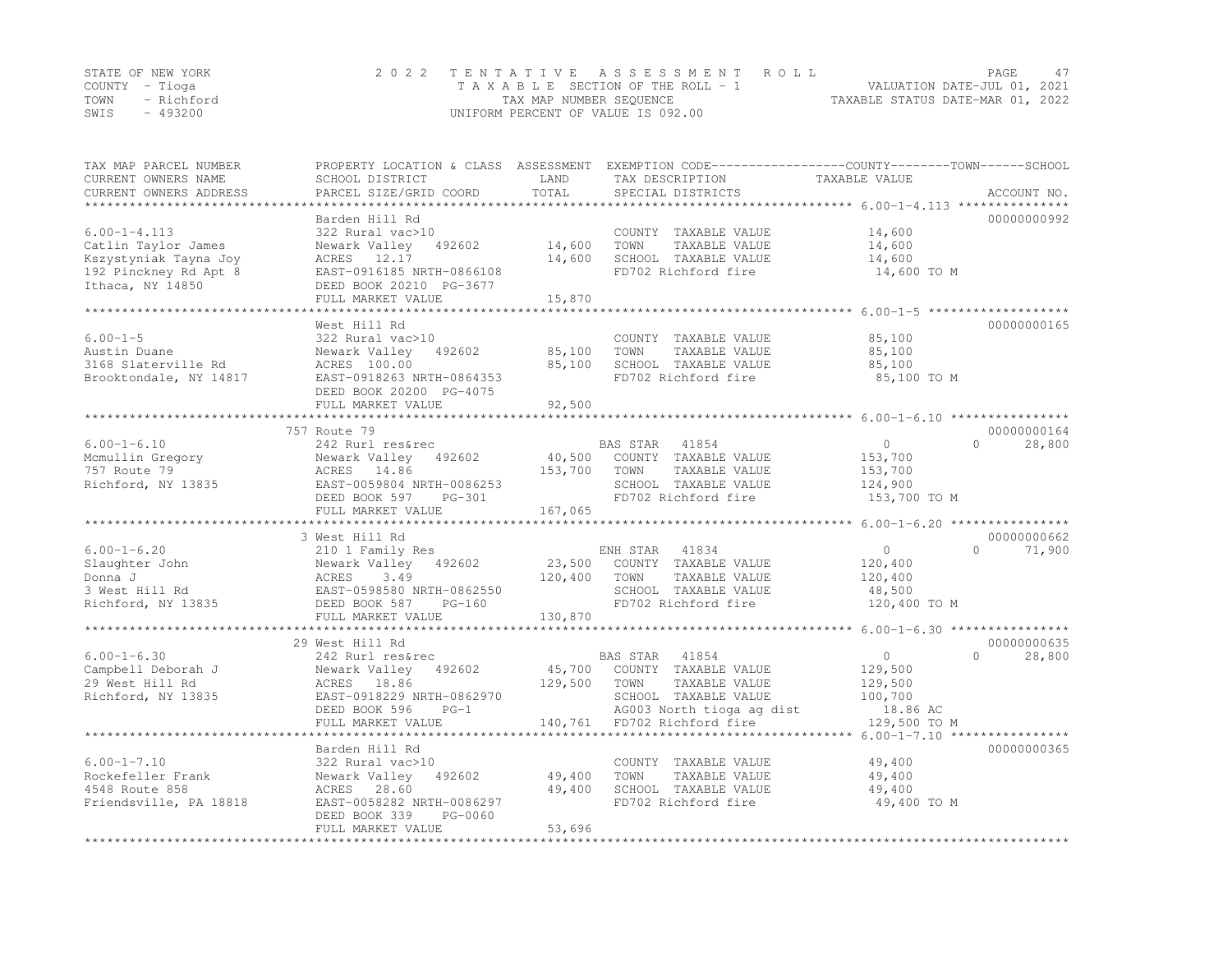| STATE OF NEW YORK | 2022 TENTATIVE ASSESSMENT ROLL                              | <b>PAGE</b>                 | 48 |
|-------------------|-------------------------------------------------------------|-----------------------------|----|
| COUNTY – Tioga    | TAXABLE SECTION OF THE ROLL - 1                             | VALUATION DATE-JUL 01, 2021 |    |
| TOWN - Richford   | TAXABLE STATUS DATE-MAR 01, 2022<br>TAX MAP NUMBER SEOUENCE |                             |    |
| - 493200<br>SWIS  | UNIFORM PERCENT OF VALUE IS 092.00                          |                             |    |

| TAX MAP PARCEL NUMBER<br>CURRENT OWNERS NAME<br>CURRENT OWNERS ADDRESS | PROPERTY LOCATION & CLASS ASSESSMENT<br>SCHOOL DISTRICT<br>PARCEL SIZE/GRID COORD | LAND<br>TOTAL       | EXEMPTION CODE-----------------COUNTY-------TOWN------SCHOOL<br>TAX DESCRIPTION<br>SPECIAL DISTRICTS | TAXABLE VALUE                                      | ACCOUNT NO.                       |
|------------------------------------------------------------------------|-----------------------------------------------------------------------------------|---------------------|------------------------------------------------------------------------------------------------------|----------------------------------------------------|-----------------------------------|
|                                                                        |                                                                                   | * * * * * * * * * * |                                                                                                      |                                                    |                                   |
|                                                                        | Route 79                                                                          |                     |                                                                                                      |                                                    | 00000000661                       |
| $6.00 - 1 - 7.21$                                                      | 260 Seasonal res                                                                  |                     | COUNTY TAXABLE VALUE                                                                                 | 200,000                                            |                                   |
| Hollenbeck Eddie J                                                     | Newark Valley 492602                                                              | 110,000             | TOWN<br>TAXABLE VALUE                                                                                | 200,000                                            |                                   |
| 11 Cook St                                                             | ACRES 107.60                                                                      | 200,000             | SCHOOL TAXABLE VALUE                                                                                 | 200,000                                            |                                   |
| Newark Valley, NY 13811                                                | EAST-0916670 NRTH-0863896                                                         |                     | FD702 Richford fire                                                                                  | 200,000 TO M                                       |                                   |
|                                                                        | DEED BOOK 20200 PG-3540                                                           |                     |                                                                                                      |                                                    |                                   |
|                                                                        | FULL MARKET VALUE                                                                 | 217,391             |                                                                                                      |                                                    |                                   |
|                                                                        | 687 Route 79                                                                      |                     |                                                                                                      |                                                    | 00000000704                       |
| $6.00 - 1 - 7.22$                                                      | 270 Mfg housing                                                                   |                     | COUNTY TAXABLE VALUE                                                                                 | 73,700                                             |                                   |
| Ayers Corey                                                            | Newark Valley 492602                                                              | 33,200              | TAXABLE VALUE<br>TOWN                                                                                | 73,700                                             |                                   |
| 687 State Route 79                                                     | 9.47 BANK<br>8<br>ACRES                                                           | 73,700              | SCHOOL TAXABLE VALUE                                                                                 | 73,700                                             |                                   |
| Richford, NY 13835                                                     | EAST-0917017 NRTH-0862444                                                         |                     | FD702 Richford fire                                                                                  | 73,700 TO M                                        |                                   |
|                                                                        | DEED BOOK 20190 PG-2721                                                           |                     |                                                                                                      |                                                    |                                   |
|                                                                        | FULL MARKET VALUE                                                                 | 80,109              |                                                                                                      |                                                    |                                   |
|                                                                        |                                                                                   |                     |                                                                                                      | ******************************** 6.00-1-8 ******** |                                   |
|                                                                        | 6 Barden Hill Rd                                                                  |                     |                                                                                                      |                                                    | 00000000002                       |
| $6.00 - 1 - 8$                                                         | 210 1 Family Res                                                                  |                     | COUNTY TAXABLE VALUE                                                                                 | 99,700                                             |                                   |
| Ackley Steven                                                          | Newark Valley<br>492602                                                           | 18,700              | TOWN<br>TAXABLE VALUE                                                                                | 99,700                                             |                                   |
| Bennett Ashley                                                         | ACRES<br>1.70                                                                     | 99,700              | SCHOOL TAXABLE VALUE                                                                                 | 99,700                                             |                                   |
| 6 Barden Hill Rd                                                       | EAST-0915738 NRTH-0862510                                                         |                     | FD702 Richford fire                                                                                  | 99,700 TO M                                        |                                   |
| Richford, NY 13835                                                     | DEED BOOK 20180 PG-756                                                            |                     |                                                                                                      |                                                    |                                   |
|                                                                        | FULL MARKET VALUE                                                                 | 108,370             |                                                                                                      |                                                    |                                   |
|                                                                        | 19 Barden Hill Rd                                                                 |                     |                                                                                                      |                                                    | 00000000231                       |
| $6.00 - 1 - 9$                                                         | 270 Mfg housing                                                                   |                     | BAS STAR<br>41854                                                                                    | $\circ$                                            | $\bigcap$<br>28,800               |
| Orton Bruce                                                            | Newark Valley<br>492602                                                           | 19,000              | COUNTY TAXABLE VALUE                                                                                 | 72,500                                             |                                   |
| Deborah                                                                | 1.45<br>ACRES                                                                     | 72,500              | TOWN<br>TAXABLE VALUE                                                                                | 72,500                                             |                                   |
| 19 Barden Hill Rd                                                      | EAST-0915603 NRTH-0863137                                                         |                     | SCHOOL TAXABLE VALUE                                                                                 | 43,700                                             |                                   |
| Richford, NY 13835                                                     | DEED BOOK 407<br>PG-0534                                                          |                     | FD702 Richford fire                                                                                  | 72,500 TO M                                        |                                   |
|                                                                        | FULL MARKET VALUE                                                                 | 78,804              |                                                                                                      |                                                    |                                   |
|                                                                        |                                                                                   |                     |                                                                                                      | ******************* 6.00-1-10 *******************  |                                   |
|                                                                        | 13 Barden Hill Rd                                                                 |                     |                                                                                                      |                                                    | 00000000001                       |
| $6.00 - 1 - 10$                                                        | 270 Mfg housing                                                                   |                     | ENH STAR<br>41834                                                                                    | $\Omega$                                           | $\Omega$<br>69,400                |
| Ackley Robert Sr                                                       | Newark Valley 492602                                                              | 14,100              | COUNTY TAXABLE VALUE                                                                                 | 69,400                                             |                                   |
| 13 Barden Hill Rd                                                      | FRNT 164.00 DPTH 160.00                                                           | 69,400              | TOWN<br>TAXABLE VALUE                                                                                | 69,400                                             |                                   |
| Richford, NY 13835                                                     | EAST-0915501 NRTH-0862745                                                         |                     | SCHOOL TAXABLE VALUE                                                                                 | $\Omega$                                           |                                   |
|                                                                        | DEED BOOK 309<br>PG-0432                                                          |                     | FD702 Richford fire                                                                                  | 69,400 TO M                                        |                                   |
|                                                                        | FULL MARKET VALUE<br>************************                                     | 75,435              |                                                                                                      |                                                    |                                   |
|                                                                        |                                                                                   |                     |                                                                                                      |                                                    |                                   |
| $6.00 - 1 - 11$                                                        | 3 Barden Hill Rd                                                                  |                     | 41854                                                                                                | $\circ$                                            | 00000000240<br>$\Omega$<br>28,800 |
| Sweet Steven C                                                         | 210 1 Family Res<br>Newark Valley<br>492602                                       | 18,300              | BAS STAR<br>COUNTY TAXABLE VALUE                                                                     | 67,300                                             |                                   |
| Cindy C                                                                | ACRES<br>1.13                                                                     | 67,300              | TOWN<br>TAXABLE VALUE                                                                                | 67,300                                             |                                   |
| 3 Barden Hill Rd                                                       | EAST-0915528 NRTH-0862429                                                         |                     | SCHOOL TAXABLE VALUE                                                                                 | 38,500                                             |                                   |
| Richford, NY 13835                                                     | DEED BOOK 592<br>$PG-72$                                                          |                     | FD702 Richford fire                                                                                  | 67,300 TO M                                        |                                   |
|                                                                        | FULL MARKET VALUE                                                                 | 73,152              |                                                                                                      |                                                    |                                   |
|                                                                        |                                                                                   |                     |                                                                                                      |                                                    |                                   |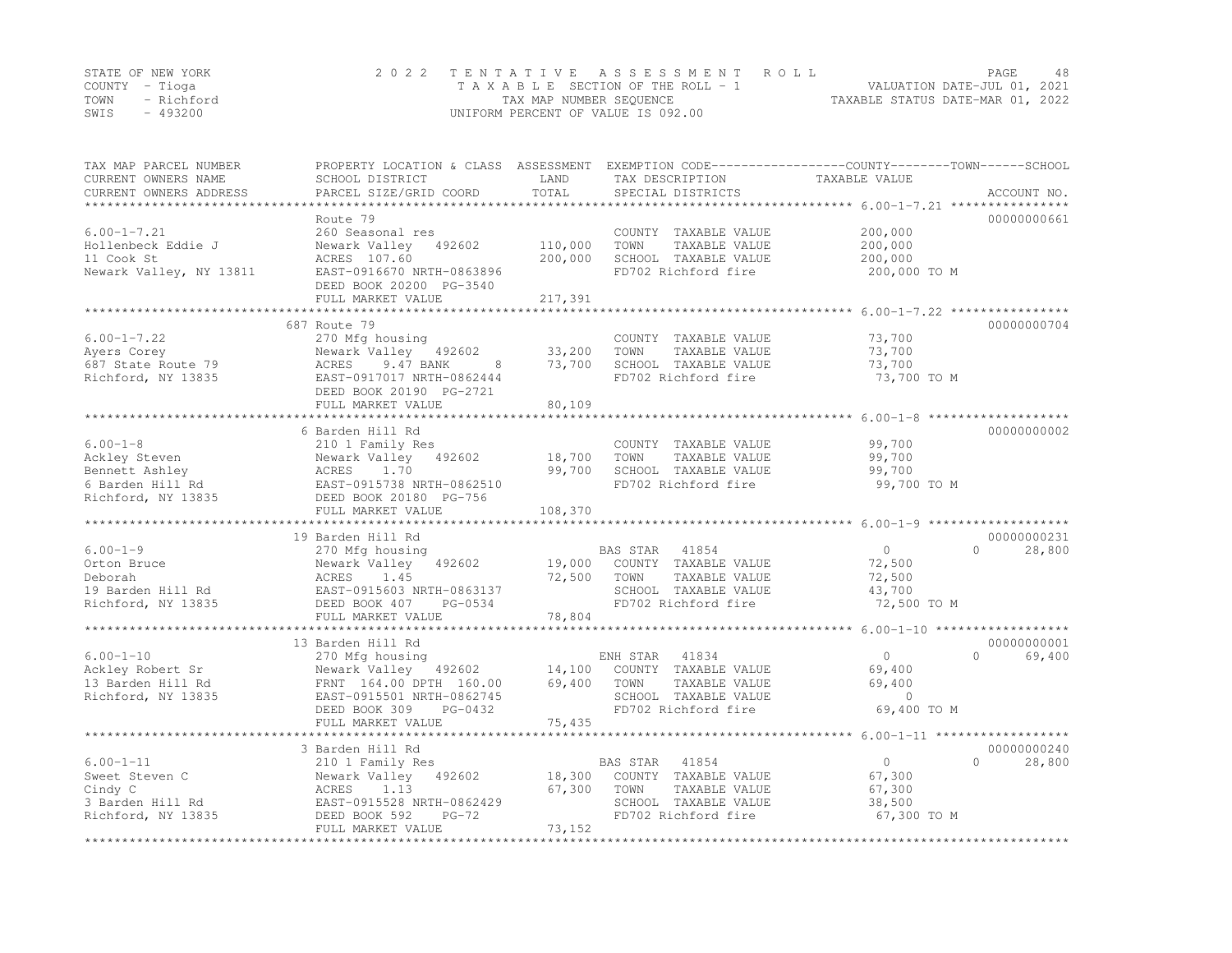|      | STATE OF NEW YORK | 2022 TENTATIVE ASSESSMENT ROLL     | PAGE.                            | 49 |
|------|-------------------|------------------------------------|----------------------------------|----|
|      | COUNTY – Tioga    | TAXABLE SECTION OF THE ROLL - 1    | VALUATION DATE-JUL 01, 2021      |    |
|      | TOWN - Richford   | TAX MAP NUMBER SEQUENCE            | TAXABLE STATUS DATE-MAR 01, 2022 |    |
| SWIS | - 493200          | UNIFORM PERCENT OF VALUE IS 092.00 |                                  |    |

| TAX MAP PARCEL NUMBER<br>CURRENT OWNERS NAME      | PROPERTY LOCATION & CLASS ASSESSMENT EXEMPTION CODE----------------COUNTY-------TOWN------SCHOOL<br>SCHOOL DISTRICT | LAND                  | TAX DESCRIPTION                               | TAXABLE VALUE                                                  |           |             |
|---------------------------------------------------|---------------------------------------------------------------------------------------------------------------------|-----------------------|-----------------------------------------------|----------------------------------------------------------------|-----------|-------------|
| CURRENT OWNERS ADDRESS                            | PARCEL SIZE/GRID COORD                                                                                              | TOTAL                 | SPECIAL DISTRICTS                             |                                                                |           | ACCOUNT NO. |
| *******************                               |                                                                                                                     |                       |                                               |                                                                |           |             |
|                                                   | 629 Route 79                                                                                                        |                       |                                               |                                                                |           | 00000000455 |
| $6.00 - 1 - 12$                                   | 210 1 Family Res                                                                                                    |                       | BAS STAR<br>41854                             | $\circ$                                                        | $\Omega$  | 28,800      |
| Wood John                                         | Newark Valley 492602                                                                                                | 18,000                | COUNTY TAXABLE VALUE                          | 87,600                                                         |           |             |
| 629 Route 79                                      | ACRES 1.00 BANK<br>500                                                                                              | 87,600                | TOWN<br>TAXABLE VALUE                         | 87,600                                                         |           |             |
| Richford, NY 13835                                | EAST-0915366 NRTH-0862301                                                                                           |                       | SCHOOL TAXABLE VALUE                          | 58,800                                                         |           |             |
|                                                   | DEED BOOK 268<br>PG-0138                                                                                            |                       | FD702 Richford fire                           | 87,600 TO M                                                    |           |             |
|                                                   | FULL MARKET VALUE                                                                                                   | 95,217                |                                               |                                                                |           |             |
|                                                   |                                                                                                                     |                       |                                               | ************* 6.00-1-14 *******************                    |           |             |
|                                                   | 623 Route 79                                                                                                        |                       |                                               |                                                                |           | 00000000456 |
| $6.00 - 1 - 14$                                   | 210 1 Family Res                                                                                                    |                       | COUNTY TAXABLE VALUE                          | 70,000                                                         |           |             |
| Wood John                                         | Newark Valley 492602                                                                                                | $\frac{25}{70}$ , 300 | TAXABLE VALUE<br>TOWN                         | 70,000                                                         |           |             |
| Beverly B                                         | 4.50 BANK<br>ACRES<br>77                                                                                            | 70,000                | SCHOOL TAXABLE VALUE                          | 70,000                                                         |           |             |
| -------<br>629 Route 79<br>Richford, NY 13835     | EAST-0914993 NRTH-0862015                                                                                           |                       | FD702 Richford fire                           | 70,000 TO M                                                    |           |             |
|                                                   | EAST-0914993 N<br>DEED BOOK 352<br>PG-0371                                                                          |                       |                                               |                                                                |           |             |
|                                                   | FULL MARKET VALUE                                                                                                   | 76,087                |                                               |                                                                |           |             |
|                                                   |                                                                                                                     |                       |                                               |                                                                |           |             |
|                                                   | 431 Route 79                                                                                                        |                       |                                               |                                                                |           | 00000000307 |
| $6.00 - 1 - 15.21$                                | 242 Rurl res&rec                                                                                                    |                       | BAS STAR<br>41854                             | $\circ$                                                        | $\Omega$  | 28,800      |
| Flacco Roy<br>Flacco $\sim_{Y}$<br>Mink Catherine | Newark Valley 492602                                                                                                | 144,200               | COUNTY TAXABLE VALUE                          | 282,200                                                        |           |             |
|                                                   | ACRES 114.00                                                                                                        | 282,200               | TOWN<br>TAXABLE VALUE                         | 282,200                                                        |           |             |
| 431 Route 79                                      | EAST-0913112 NRTH-0862693                                                                                           |                       | SCHOOL TAXABLE VALUE                          | 253,400                                                        |           |             |
| Richford, NY 13835                                | DEED BOOK 18679 PG-5002                                                                                             |                       | FD702 Richford fire                           | 282,200 TO M                                                   |           |             |
|                                                   | FULL MARKET VALUE                                                                                                   | 306,739               |                                               |                                                                |           |             |
|                                                   |                                                                                                                     |                       |                                               |                                                                |           |             |
|                                                   | 56 Barden Hill Rd                                                                                                   |                       |                                               |                                                                |           | 00000000306 |
| $6.00 - 1 - 15.30$                                | 270 Mfg housing                                                                                                     |                       | COUNTY TAXABLE VALUE                          | 40,900                                                         |           |             |
| Underwood Kenneth W                               | Newark Valley 492602                                                                                                | 15,400                | TAXABLE VALUE<br>TOWN                         | 40,900                                                         |           |             |
| Ruth E                                            | FRNT 208.00 DPTH 146.00                                                                                             | 40,900                | SCHOOL TAXABLE VALUE                          | 40,900                                                         |           |             |
| 115 Howe Rd                                       | EAST-0058354 NRTH-0086373                                                                                           |                       | FD702 Richford fire                           | 40,900 TO M                                                    |           |             |
| Berkshire, NY 13736                               | DEED BOOK 624<br>$PG-96$                                                                                            |                       |                                               |                                                                |           |             |
|                                                   | FULL MARKET VALUE<br>***************************                                                                    | 44,457                |                                               |                                                                |           |             |
|                                                   |                                                                                                                     |                       |                                               | ******************************** 6.00-1-15.221 *************** |           |             |
|                                                   | 85 Michaud Rd                                                                                                       |                       |                                               |                                                                |           | 00000000520 |
| $6.00 - 1 - 15.221$                               | 312 Vac w/imprv                                                                                                     |                       | COUNTY TAXABLE VALUE                          | 202,900                                                        |           |             |
| Karasin Louis                                     | Newark Valley 492602                                                                                                | 194,900               | TOWN<br>TAXABLE VALUE                         | 202,900                                                        |           |             |
| Karasin Flora                                     | ACRES 175.04                                                                                                        | 202,900               | SCHOOL TAXABLE VALUE                          | 202,900                                                        |           |             |
| 91 Michaud Rd                                     | EAST-0913683 NRTH-0864482                                                                                           |                       | FD702 Richford fire                           | 202,900 TO M                                                   |           |             |
| Richford, NY 13835                                | DEED BOOK 385<br>PG-0414                                                                                            | 220,543               |                                               |                                                                |           |             |
|                                                   | FULL MARKET VALUE                                                                                                   |                       |                                               |                                                                |           |             |
|                                                   | 10 Michaud Rd                                                                                                       |                       |                                               |                                                                |           | 00000000783 |
| $6.00 - 1 - 15.222$                               |                                                                                                                     |                       | BAS STAR<br>41854                             | $\overline{0}$                                                 | $\bigcap$ | 28,800      |
|                                                   | 210 1 Family Res                                                                                                    | 28,400                |                                               |                                                                |           |             |
| Karasin Dore<br>Herrick Cynthia J                 | Newark Valley 492602<br>ACRES<br>6.27                                                                               | 171,700               | COUNTY TAXABLE VALUE<br>TOWN<br>TAXABLE VALUE | 171,700<br>171,700                                             |           |             |
| 10 Michaud Rd                                     | EAST-0915715 NRTH-0865181                                                                                           |                       | SCHOOL TAXABLE VALUE                          | 142,900                                                        |           |             |
| Richford, NY 13835                                | DEED BOOK 585<br>$PG-94$                                                                                            |                       | FD702 Richford fire                           | 171,700 TO M                                                   |           |             |
|                                                   | FULL MARKET VALUE                                                                                                   | 186,630               |                                               |                                                                |           |             |
|                                                   |                                                                                                                     |                       |                                               |                                                                |           |             |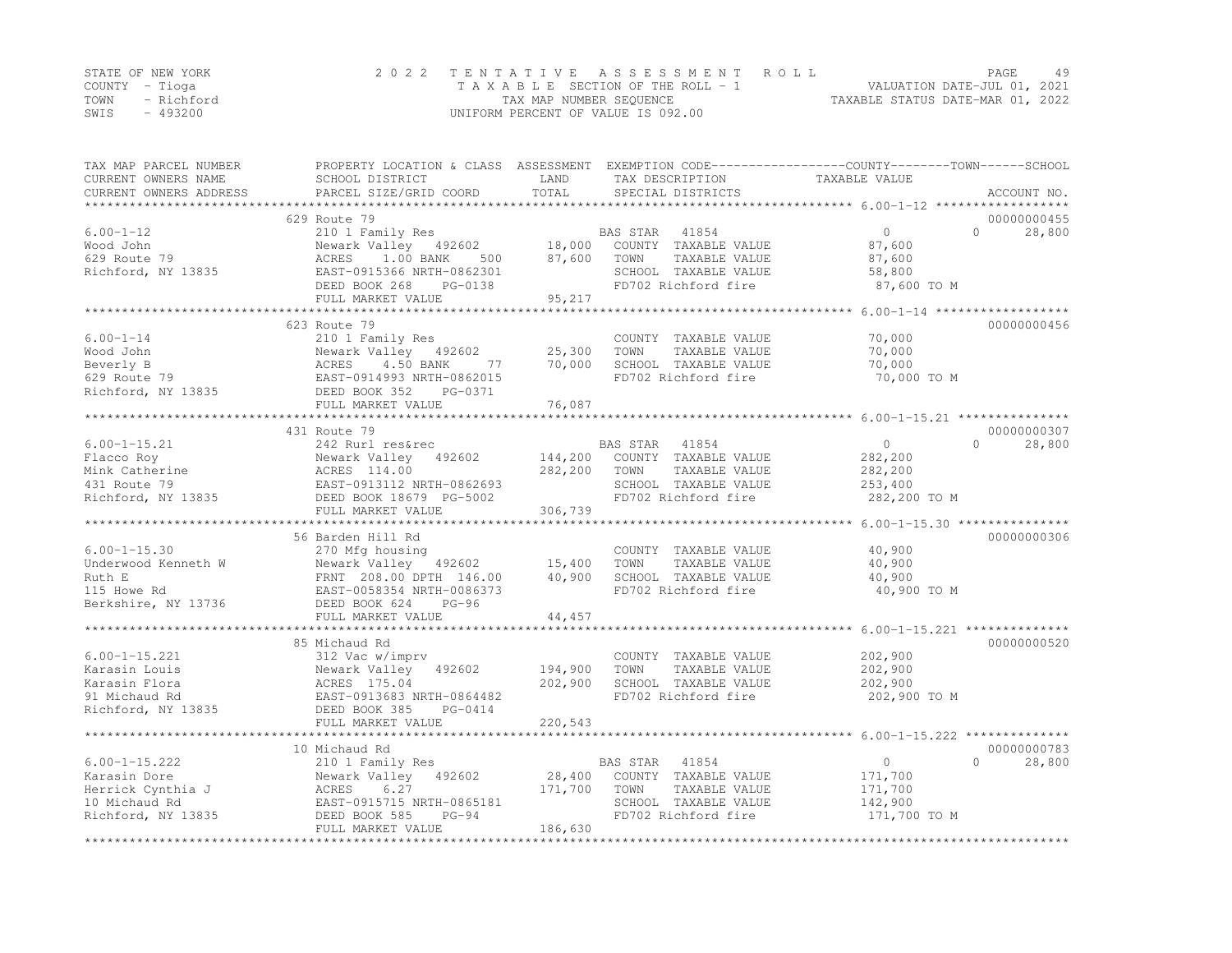|      | STATE OF NEW YORK | 2022 TENTATIVE ASSESSMENT ROLL        | PAGE                             | 50 |
|------|-------------------|---------------------------------------|----------------------------------|----|
|      | COUNTY – Tioga    | T A X A B L E SECTION OF THE ROLL - 1 | VALUATION DATE-JUL 01, 2021      |    |
|      | TOWN - Richford   | TAX MAP NUMBER SEQUENCE               | TAXABLE STATUS DATE-MAR 01, 2022 |    |
| SWIS | - 493200          | UNIFORM PERCENT OF VALUE IS 092.00    |                                  |    |

| TAX MAP PARCEL NUMBER  | PROPERTY LOCATION & CLASS ASSESSMENT EXEMPTION CODE----------------COUNTY-------TOWN------SCHOOL |             |                                     |                |                    |
|------------------------|--------------------------------------------------------------------------------------------------|-------------|-------------------------------------|----------------|--------------------|
| CURRENT OWNERS NAME    | SCHOOL DISTRICT                                                                                  | LAND        | TAX DESCRIPTION                     | TAXABLE VALUE  |                    |
| CURRENT OWNERS ADDRESS |                                                                                                  |             |                                     |                |                    |
|                        |                                                                                                  |             |                                     |                |                    |
|                        | 236 Brigham Rd                                                                                   |             |                                     |                | 00000000304        |
| $6.00 - 1 - 16$        | 242 Rurl res&rec                                                                                 |             | BAS STAR 41854                      | $\overline{0}$ | 28,800<br>$\Omega$ |
| Engst Christopher B    | 492602 138,100<br>Newark Valley                                                                  |             | COUNTY TAXABLE VALUE                | 195,200        |                    |
| Elaine                 | ACRES 107.60                                                                                     | 195,200     | TOWN<br>TAXABLE VALUE               | 195,200        |                    |
| 236 Brigham Rd         | EAST-0914073 NRTH-0866983                                                                        |             | SCHOOL TAXABLE VALUE                | 166,400        |                    |
| Richford, NY 13835     | DEED BOOK 373                                                                                    | $PG-0543$   | AG003 North tioga ag dist 107.60 AC |                |                    |
|                        | FULL MARKET VALUE                                                                                |             | 212,174 FD702 Richford fire         | 195,200 TO M   |                    |
|                        |                                                                                                  |             |                                     |                |                    |
|                        | Brigham Rd                                                                                       |             |                                     |                | 00000000242        |
| $6.00 - 1 - 17$        | 314 Rural vac<10                                                                                 |             | COUNTY TAXABLE VALUE                | 14,300         |                    |
| Thilburg Robert L      | Newark Valley 492602                                                                             | 14,300      | TOWN<br>TAXABLE VALUE               | 14,300         |                    |
| 1819 Route 41          | ACRES<br>6.90                                                                                    | 14,300      | SCHOOL TAXABLE VALUE                | 14,300         |                    |
| Moravia, NY 13118      | EAST-0912711 NRTH-0865645                                                                        |             | FD702 Richford fire                 | 14,300 TO M    |                    |
|                        | DEED BOOK 331<br>PG-0467                                                                         |             |                                     |                |                    |
|                        | FULL MARKET VALUE                                                                                | 15,543      |                                     |                |                    |
|                        |                                                                                                  |             |                                     |                |                    |
|                        | 38 Brigham Rd                                                                                    |             |                                     |                | 00000000138        |
| $6.00 - 1 - 18.10$     | 260 Seasonal res                                                                                 |             | COUNTY TAXABLE VALUE                | 31,500         |                    |
| Brewton Molly          | Newark Valley 492602 13,600                                                                      |             | TOWN<br>TAXABLE VALUE               | 31,500         |                    |
| 38 brigham Rd          | ACRES<br>3.01                                                                                    | 31,500      | SCHOOL TAXABLE VALUE                | 31,500         |                    |
| Richford, NY 13835     | EAST-0910922 NRTH-0864076                                                                        |             | FD702 Richford fire                 | 31,500 TO M    |                    |
|                        | DEED BOOK 652<br>PG-132                                                                          |             |                                     |                |                    |
|                        | FULL MARKET VALUE                                                                                | 34,239      |                                     |                |                    |
|                        |                                                                                                  |             |                                     |                |                    |
|                        | 48 Brigham Rd                                                                                    |             |                                     |                | 00000000660        |
| $6.00 - 1 - 18.20$     | 210 1 Family Res                                                                                 |             | COUNTY TAXABLE VALUE                | 100,000        |                    |
| Herbert Melvin         | Newark Valley 492602 29,600                                                                      |             | TOWN<br>TAXABLE VALUE               | 100,000        |                    |
| Orr Tricia B           |                                                                                                  | 500 100,000 | SCHOOL TAXABLE VALUE                | 100,000        |                    |
| 48 Brigham Rd          | ACRES (.00 DAM)<br>EAST-0911276 NRTH-0864034<br>CLEAST CO190 PG-3628                             |             | FD702 Richford fire                 | 100,000 TO M   |                    |
|                        |                                                                                                  |             |                                     |                |                    |
|                        | FULL MARKET VALUE                                                                                | 108,696     |                                     |                |                    |
|                        |                                                                                                  |             |                                     |                |                    |
|                        | 371 Route 79                                                                                     |             |                                     |                | 00000000420        |
| $6.00 - 1 - 19$        | 210 1 Family Res                                                                                 |             | ENH STAR 41834                      | $\overline{0}$ | 71,900<br>$\cap$   |
| Barbieri Kathy         | Newark Valley 492602                                                                             |             | 33,600 COUNTY TAXABLE VALUE         | 118,200        |                    |
| 371 Route 79           | 7.90<br>ACRES                                                                                    | 118,200     | TOWN<br>TAXABLE VALUE               | 118,200        |                    |
| Richford, NY 13835     | EAST-0910859 NRTH-0863115                                                                        |             | SCHOOL TAXABLE VALUE 46,300         |                |                    |
|                        | DEED BOOK 377<br>PG-0156                                                                         |             | FD702 Richford fire                 | 118,200 TO M   |                    |
|                        | FULL MARKET VALUE                                                                                | 128,478     |                                     |                |                    |
|                        |                                                                                                  |             |                                     |                |                    |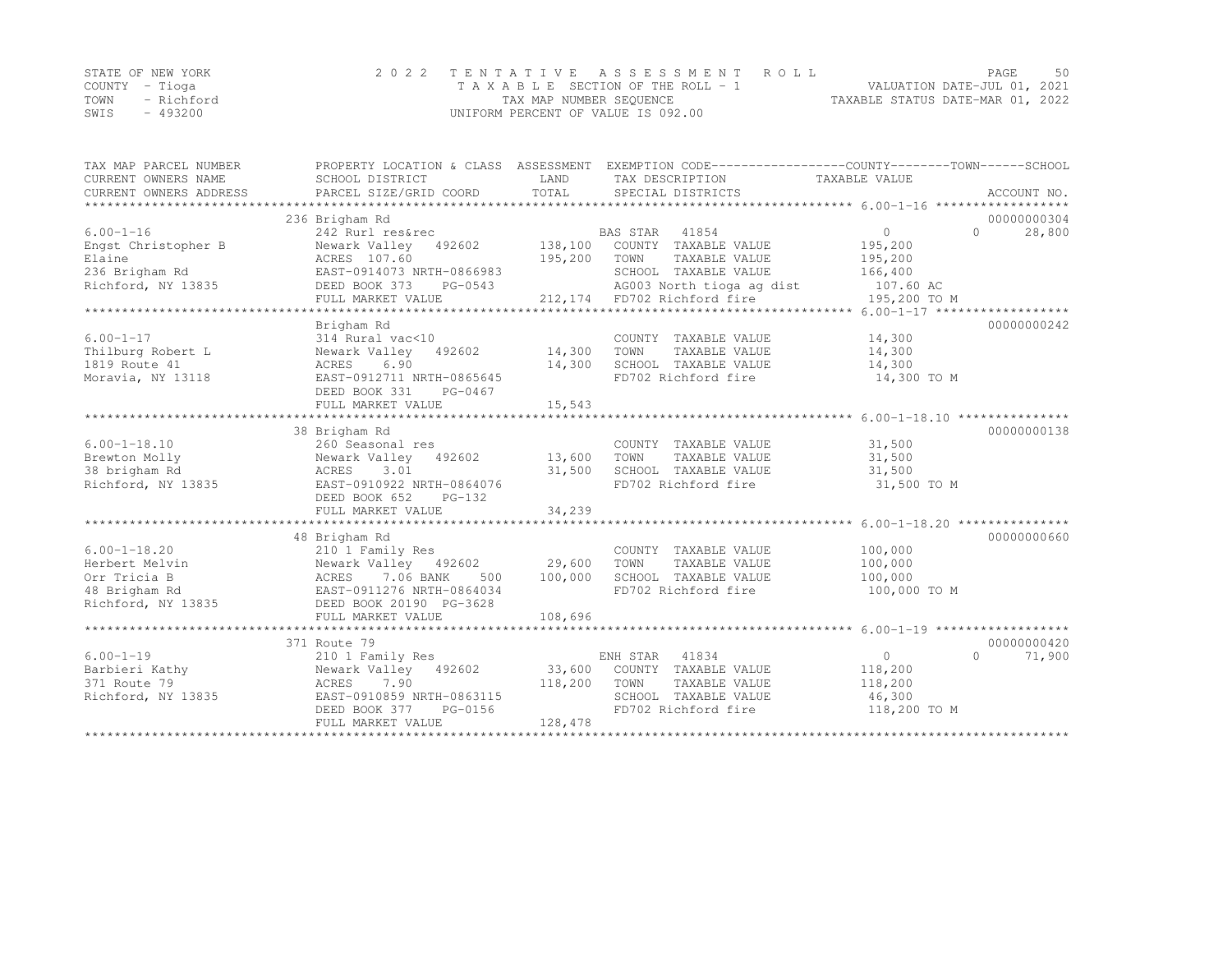|      | STATE OF NEW YORK | 2022 TENTATIVE ASSESSMENT ROLL     | PAGE                             |
|------|-------------------|------------------------------------|----------------------------------|
|      | COUNTY – Tioga    | TAXABLE SECTION OF THE ROLL - 1    | VALUATION DATE-JUL 01, 2021      |
|      | TOWN - Richford   | TAX MAP NUMBER SEQUENCE            | TAXABLE STATUS DATE-MAR 01, 2022 |
| SWIS | - 493200          | UNIFORM PERCENT OF VALUE IS 092.00 |                                  |

| TAX MAP PARCEL NUMBER<br>CURRENT OWNERS NAME | PROPERTY LOCATION & CLASS ASSESSMENT EXEMPTION CODE----------------COUNTY-------TOWN------SCHOOL<br>SCHOOL DISTRICT                                                                               | LAND    | TAX DESCRIPTION                               | TAXABLE VALUE         |                    |
|----------------------------------------------|---------------------------------------------------------------------------------------------------------------------------------------------------------------------------------------------------|---------|-----------------------------------------------|-----------------------|--------------------|
| CURRENT OWNERS ADDRESS                       | PARCEL SIZE/GRID COORD                                                                                                                                                                            | TOTAL   | SPECIAL DISTRICTS                             |                       | ACCOUNT NO.        |
|                                              |                                                                                                                                                                                                   |         |                                               |                       |                    |
|                                              | 341 Route 79                                                                                                                                                                                      |         |                                               |                       | 00000000465        |
| $6.00 - 1 - 21.10$                           | 270 Mfg housing<br>Newark Valley 492602                                                                                                                                                           |         | VET WAR CT 41121                              | 7,695<br>7,695        | $\Omega$           |
| Thomas Earl D Jr                             |                                                                                                                                                                                                   |         | 21,500 BAS STAR 41854                         | $\overline{0}$        | $\Omega$<br>28,800 |
| Thomas Joanne H                              | ACRES 2.52<br>ACKES 2.32<br>EAST-0057759 NRTH-0086406<br>DEED BOOK 15000 PG-3006                                                                                                                  |         | 51,300 COUNTY TAXABLE VALUE                   | 43,605                |                    |
| 341 Route 79<br>Richford, NY 13835           |                                                                                                                                                                                                   |         | TOWN<br>TAXABLE VALUE<br>SCHOOL TAXABLE VALUE | 43,605                |                    |
|                                              | FULL MARKET VALUE                                                                                                                                                                                 |         | 55,761 FD702 Richford fire                    | 22,500<br>51,300 TO M |                    |
|                                              |                                                                                                                                                                                                   |         |                                               |                       |                    |
|                                              | Route 79                                                                                                                                                                                          |         |                                               |                       | 00000000400        |
| $6.00 - 1 - 21.20$                           | 314 Rural vac<10                                                                                                                                                                                  |         | COUNTY TAXABLE VALUE                          | 2,600                 |                    |
|                                              |                                                                                                                                                                                                   | 2,600   | TOWN<br>TAXABLE VALUE                         | 2,600                 |                    |
|                                              |                                                                                                                                                                                                   | 2,600   | SCHOOL TAXABLE VALUE                          | 2,600                 |                    |
|                                              |                                                                                                                                                                                                   |         | FD702 Richford fire                           | 2,600 TO M            |                    |
|                                              | Thomas Earl D Jr<br>Thomas Joanne H<br>341 Route 79<br>2602 Thomas Joanne H<br>341 Route 79<br>2602 EAST-0057746 NRTH-0086417<br>2602 EAST-0057746 NRTH-0086417<br>2607 EAST-0057746 NRTH-0086417 |         |                                               |                       |                    |
|                                              | FULL MARKET VALUE                                                                                                                                                                                 | 2,826   |                                               |                       |                    |
|                                              |                                                                                                                                                                                                   |         |                                               |                       |                    |
|                                              | 374 Route 79                                                                                                                                                                                      |         |                                               |                       | 00000000125        |
| $6.00 - 1 - 22.11$                           | 240 Rural res                                                                                                                                                                                     |         | COUNTY TAXABLE VALUE                          | 128,300               |                    |
|                                              |                                                                                                                                                                                                   | 60,800  | TAXABLE VALUE<br>TOWN                         | 128,300               |                    |
|                                              |                                                                                                                                                                                                   | 128,300 | SCHOOL TAXABLE VALUE                          | 128,300               |                    |
|                                              |                                                                                                                                                                                                   |         | FD702 Richford fire                           | 128,300 TO M          |                    |
|                                              | Cohell Charles<br>Wusthoff Schell Rudi<br>Mewark Valley 492602<br>Wusthoff Schell Rudi<br>MCRES 32.20<br>374 Rt 79<br>EAST-0910161 NRTH-0863035<br>Richford, NY 13835<br>DEED BOOK 20160 PG-2007  |         |                                               |                       |                    |
|                                              | FULL MARKET VALUE                                                                                                                                                                                 | 139,457 |                                               |                       |                    |
|                                              |                                                                                                                                                                                                   |         |                                               |                       |                    |
|                                              | Route 79                                                                                                                                                                                          |         |                                               |                       | 00000000970        |
| $6.00 - 1 - 22.12$                           | 314 Rural vac<10                                                                                                                                                                                  |         | COUNTY TAXABLE VALUE                          | 3,600                 |                    |
| Schell Charles                               | Newark Valley 492602                                                                                                                                                                              | 3,600   | TAXABLE VALUE<br>TOWN                         | 3,600                 |                    |
| Wusthoff Schell Rudi                         | 2.55<br>ACRES                                                                                                                                                                                     | 3,600   | SCHOOL TAXABLE VALUE                          | 3,600                 |                    |
| 374 Route 79                                 | EAST-0909607 NRTH-0863782                                                                                                                                                                         |         | FD702 Richford fire                           | 3,600 TO M            |                    |
| Richford, NY 13835                           | DEED BOOK 20792 PG-8001                                                                                                                                                                           |         |                                               |                       |                    |
|                                              | FULL MARKET VALUE                                                                                                                                                                                 | 3,913   |                                               |                       |                    |
|                                              |                                                                                                                                                                                                   |         |                                               |                       |                    |
| $6.00 - 1 - 22.20$                           | 28 Brigham Rd                                                                                                                                                                                     |         |                                               |                       | 00000000620        |
|                                              | 240 Rural res                                                                                                                                                                                     | 45,000  | COUNTY TAXABLE VALUE<br>TOWN<br>TAXABLE VALUE | 210,300<br>210,300    |                    |
|                                              |                                                                                                                                                                                                   | 210,300 | SCHOOL TAXABLE VALUE                          | 210,300               |                    |
|                                              | Barber Terry G<br>Barber Charlene M<br>28 Brigham Rd<br>28 Brigham Rd<br>28 Brigham Rd<br>28 Brigham Rd<br>28 Brigham Rd<br>28 Brigham Rd<br>28 Brigham Rd                                        |         | FD702 Richford fire                           | 210,300 TO M          |                    |
|                                              | Richford, NY 13835 DEED BOOK 19283 PG-6001                                                                                                                                                        |         |                                               |                       |                    |
|                                              | FULL MARKET VALUE                                                                                                                                                                                 | 228,587 |                                               |                       |                    |
|                                              |                                                                                                                                                                                                   |         |                                               |                       |                    |
|                                              | 23 Brigham Rd                                                                                                                                                                                     |         |                                               |                       | 00000000621        |
| $6.00 - 1 - 22.31$                           | 242 Rurl res&rec                                                                                                                                                                                  |         | COUNTY TAXABLE VALUE                          | 87,500                |                    |
| Wood Jason G                                 |                                                                                                                                                                                                   |         | TOWN<br>TAXABLE VALUE                         | 87,500                |                    |
| Inman Jessica                                |                                                                                                                                                                                                   |         | SCHOOL TAXABLE VALUE                          | 87,500                |                    |
|                                              |                                                                                                                                                                                                   |         | FD702 Richford fire                           | 87,500 TO M           |                    |
| 23 Brigham Rd<br>Richford, NY 13835          | Newark Valley 492602 43,300<br>ACRES 17.67 BANK 500 87,500<br>EAST-0910385 NRTH-0864661<br>DEED BOOK 21478 PG-7001                                                                                |         |                                               |                       |                    |
|                                              | FULL MARKET VALUE                                                                                                                                                                                 | 95,109  |                                               |                       |                    |
|                                              |                                                                                                                                                                                                   |         |                                               |                       |                    |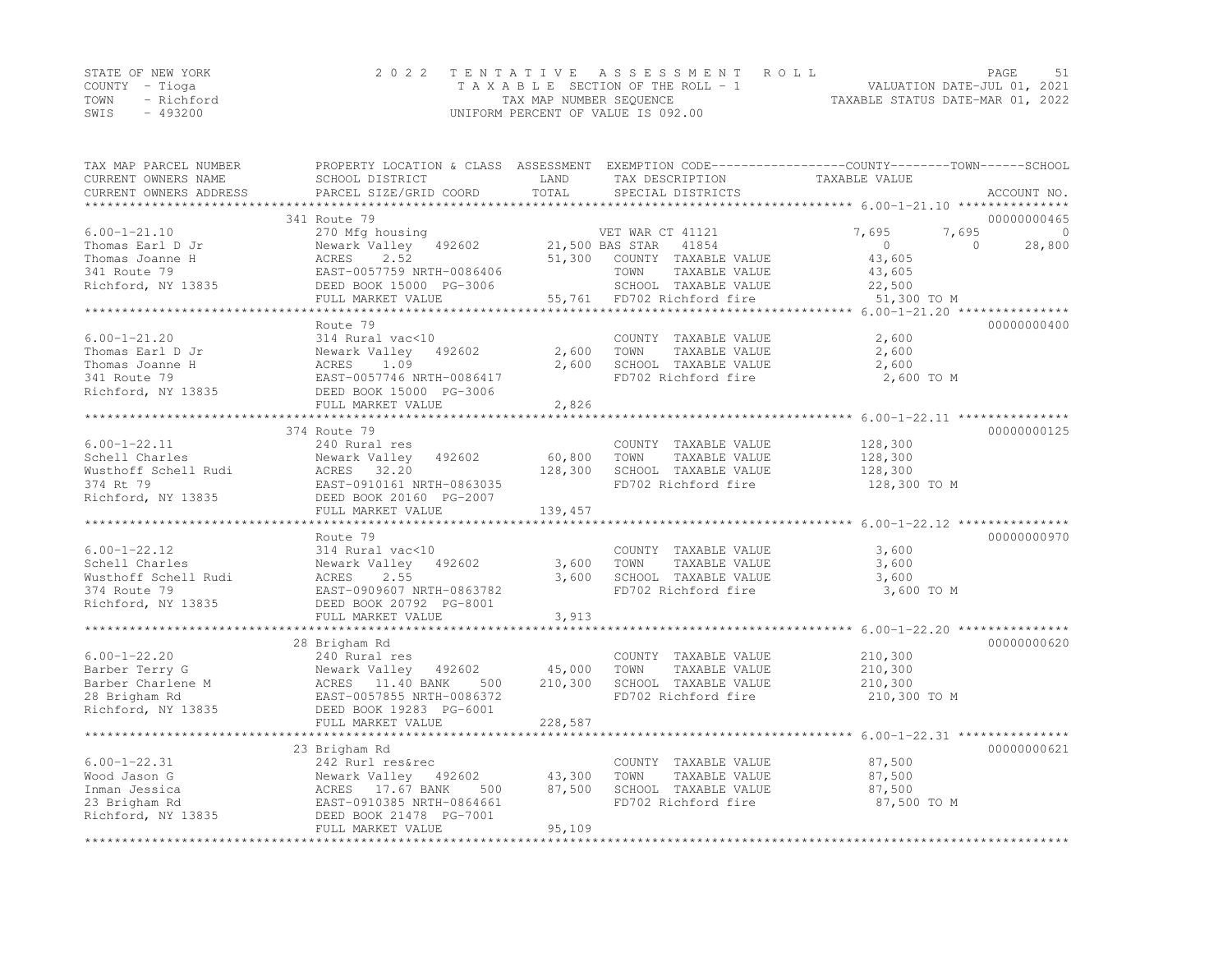|      | STATE OF NEW YORK | 2022 TENTATIVE ASSESSMENT ROLL        | PAGE                             | -52 |
|------|-------------------|---------------------------------------|----------------------------------|-----|
|      | COUNTY – Tioga    | T A X A B L E SECTION OF THE ROLL - 1 | VALUATION DATE-JUL 01, 2021      |     |
|      | TOWN - Richford   | TAX MAP NUMBER SEQUENCE               | TAXABLE STATUS DATE-MAR 01, 2022 |     |
| SWIS | - 493200          | UNIFORM PERCENT OF VALUE IS 092.00    |                                  |     |

| TAX MAP PARCEL NUMBER<br>CURRENT OWNERS NAME<br>SCHOOL DISTRICT<br>CURRENT OWNERS ADDRESS<br>PARCEL SIZE/GRID COORD | LAND<br>TOTAL     | TAX DESCRIPTION<br>SPECIAL DISTRICTS | PROPERTY LOCATION & CLASS ASSESSMENT EXEMPTION CODE----------------COUNTY-------TOWN-----SCHOOL<br>TAXABLE VALUE<br>ACCOUNT NO. |
|---------------------------------------------------------------------------------------------------------------------|-------------------|--------------------------------------|---------------------------------------------------------------------------------------------------------------------------------|
|                                                                                                                     |                   |                                      |                                                                                                                                 |
| 47 Brigham Rd<br>$6.00 - 1 - 22.32$<br>210 1 Family Res                                                             |                   | COUNTY TAXABLE VALUE                 | 00000000670<br>90,800                                                                                                           |
| Davidson Dennis Kindell<br>Newark Valley 492602                                                                     | 18,000            | TOWN<br>TAXABLE VALUE                | 90,800                                                                                                                          |
| ACRES<br>Davidson Margaret Ann<br>1.01                                                                              | 90,800            | SCHOOL TAXABLE VALUE                 | 90,800                                                                                                                          |
| EAST-0910967 NRTH-0864527<br>47 Brigham Rd                                                                          |                   | FD702 Richford fire                  | 90,800 TO M                                                                                                                     |
| Richford, NY 13835<br>DEED BOOK 20210 PG-6479                                                                       |                   |                                      |                                                                                                                                 |
| FULL MARKET VALUE                                                                                                   | 98,696            |                                      |                                                                                                                                 |
|                                                                                                                     |                   |                                      |                                                                                                                                 |
| Brigham Rd                                                                                                          |                   |                                      | 00000000622                                                                                                                     |
| $6.00 - 1 - 22.40$<br>322 Rural vac>10                                                                              |                   | COUNTY TAXABLE VALUE                 | 76,300                                                                                                                          |
| Engst Elaine D<br>Newark Valley<br>492602                                                                           | 76,300            | TOWN<br>TAXABLE VALUE                | 76,300                                                                                                                          |
| 236 Brigham Rd<br>ACRES 54.80                                                                                       | 76,300            | SCHOOL TAXABLE VALUE                 | 76,300                                                                                                                          |
| Richford, NY 13835<br>EAST-0057879 NRTH-0086536                                                                     |                   | FD702 Richford fire                  | 76,300 TO M                                                                                                                     |
| DEED BOOK 375<br>FULL MARKET VALUE                                                                                  | PG-0712<br>82,935 |                                      |                                                                                                                                 |
|                                                                                                                     |                   |                                      |                                                                                                                                 |
| 21 Ironwood Pl                                                                                                      |                   |                                      | 00000000625                                                                                                                     |
| $6.00 - 1 - 22.51$<br>210 1 Family Res                                                                              |                   | BAS STAR<br>41854                    | $\circ$<br>$\Omega$<br>28,800                                                                                                   |
| Davis Charles E<br>Newark Valley 492602                                                                             | 40,400            | COUNTY TAXABLE VALUE                 | 257,500                                                                                                                         |
| 4.32<br>Vicki<br>ACRES                                                                                              | 257,500           | TAXABLE VALUE<br>TOWN                | 257,500                                                                                                                         |
| 21 Ironwood Pl<br>EAST-0910511 NRTH-0863639                                                                         |                   | SCHOOL TAXABLE VALUE                 | 228,700                                                                                                                         |
| Richford, NY 13835<br>DEED BOOK 470                                                                                 | PG-0251           | FD702 Richford fire                  | 257,500 TO M                                                                                                                    |
| FULL MARKET VALUE                                                                                                   | 279,891           |                                      |                                                                                                                                 |
|                                                                                                                     |                   |                                      |                                                                                                                                 |
| 8 Brigham Rd                                                                                                        |                   |                                      | 00000000630                                                                                                                     |
| $6.00 - 1 - 22.52$<br>210 1 Family Res                                                                              |                   | COUNTY TAXABLE VALUE                 | 118,900                                                                                                                         |
| Postel Christopher M<br>Newark Valley 492602                                                                        | 22,300            | TOWN<br>TAXABLE VALUE                | 118,900                                                                                                                         |
| 3.47<br>8 Brigham Rd<br>ACRES                                                                                       | 118,900           | SCHOOL TAXABLE VALUE                 | 118,900                                                                                                                         |
| Richford, NY 13837<br>EAST-0910146 NRTH-0863883                                                                     |                   | FD702 Richford fire                  | 118,900 TO M                                                                                                                    |
| DEED BOOK 15000 PG-2230                                                                                             |                   |                                      |                                                                                                                                 |
| FULL MARKET VALUE                                                                                                   | 129,239           |                                      |                                                                                                                                 |
| West Hill School House Rd                                                                                           |                   |                                      | 00000000254                                                                                                                     |
| $6.00 - 1 - 23.1$<br>322 Rural vac>10                                                                               |                   | COUNTY TAXABLE VALUE                 | 42,100                                                                                                                          |
| Leifer Betty<br>Newark Valley<br>492602                                                                             | 42,100            | TOWN<br>TAXABLE VALUE                | 42,100                                                                                                                          |
| 92 West Hill School Rd<br>ACRES 30.70                                                                               | 42,100            | SCHOOL TAXABLE VALUE                 | 42,100                                                                                                                          |
| Richford, NY 13835<br>EAST-0912924 NRTH-0868885                                                                     |                   | FD702 Richford fire                  | 42,100 TO M                                                                                                                     |
| DEED BOOK 20160 PG-3133                                                                                             |                   |                                      |                                                                                                                                 |
| FULL MARKET VALUE                                                                                                   | 45,761            |                                      |                                                                                                                                 |
|                                                                                                                     |                   |                                      |                                                                                                                                 |
| West Hill School House Rd                                                                                           |                   |                                      | 00000001002                                                                                                                     |
| $6.00 - 1 - 23.2$<br>314 Rural vac<10                                                                               |                   | COUNTY TAXABLE VALUE                 | 5,500                                                                                                                           |
| Jones Harvey<br>Newark Valley 492602                                                                                | 5,500             | TAXABLE VALUE<br>TOWN                | 5,500                                                                                                                           |
| 74 West Hill School House Rd ACRES<br>5.02                                                                          | 5,500             | SCHOOL TAXABLE VALUE                 | 5,500                                                                                                                           |
| Richford, NY 13835<br>EAST-0913452 NRTH-0869214                                                                     |                   | FD702 Richford fire                  | 5,500 TO M                                                                                                                      |
| DEED BOOK 20210 PG-849                                                                                              |                   |                                      |                                                                                                                                 |
| FULL MARKET VALUE                                                                                                   | 5,978             |                                      |                                                                                                                                 |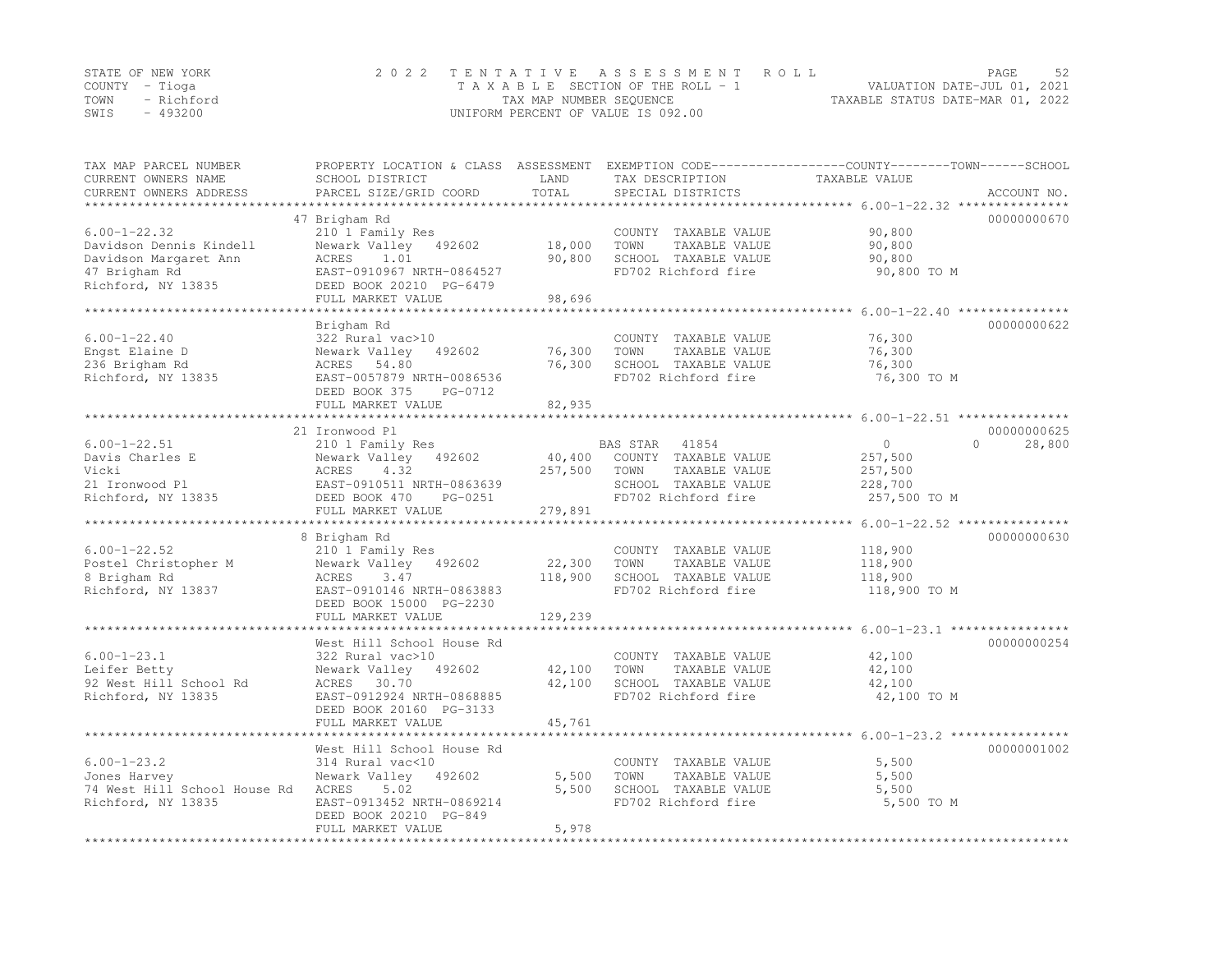| STATE OF NEW YORK  | 2022 TENTATIVE ASSESSMENT ROLL     | - 53<br>PAGE                     |
|--------------------|------------------------------------|----------------------------------|
| COUNTY – Tioga     | TAXABLE SECTION OF THE ROLL - 1    | VALUATION DATE-JUL 01, 2021      |
| TOWN<br>- Richford | TAX MAP NUMBER SEQUENCE            | TAXABLE STATUS DATE-MAR 01, 2022 |
| $-493200$<br>SWIS  | UNIFORM PERCENT OF VALUE IS 092.00 |                                  |

| TAX MAP PARCEL NUMBER<br>CURRENT OWNERS NAME<br>CURRENT OWNERS ADDRESS                                       | PROPERTY LOCATION & CLASS ASSESSMENT EXEMPTION CODE----------------COUNTY-------TOWN-----SCHOOL<br>SCHOOL DISTRICT<br>PARCEL SIZE/GRID COORD                      | LAND<br>TOTAL                | TAX DESCRIPTION<br>SPECIAL DISTRICTS                                                                              | TAXABLE VALUE                                            | ACCOUNT NO.                       |
|--------------------------------------------------------------------------------------------------------------|-------------------------------------------------------------------------------------------------------------------------------------------------------------------|------------------------------|-------------------------------------------------------------------------------------------------------------------|----------------------------------------------------------|-----------------------------------|
|                                                                                                              |                                                                                                                                                                   |                              |                                                                                                                   |                                                          |                                   |
| $6.00 - 2 - 1$<br>Gencarelli Guido<br>Gencarelli Donna<br>207 West Hill School Rd<br>Richford, NY 13835      | 207 West Hill School Rd<br>242 Rurl res&rec<br>Newark Valley 492602<br>ACRES 15.00<br>EAST-0915495 NRTH-0870042<br>DEED BOOK 712<br>$PG-326$<br>FULL MARKET VALUE | 32,000<br>191,000<br>207,609 | BAS STAR<br>41854<br>COUNTY TAXABLE VALUE<br>TOWN<br>TAXABLE VALUE<br>SCHOOL TAXABLE VALUE<br>FD702 Richford fire | $\circ$<br>191,000<br>191,000<br>162,200<br>191,000 TO M | 00000000901<br>28,800<br>$\Omega$ |
|                                                                                                              | West Hill School Rd                                                                                                                                               |                              |                                                                                                                   |                                                          | 00000000902                       |
| $6.00 - 2 - 2$<br>Gencarelli Guido<br>Gencarelli Donna<br>207 West Hill School Rd<br>Richford, NY 13835      | 242 Rurl res&rec<br>Newark Valley 492602<br>ACRES 15.00<br>EAST-0915912 NRTH-0870077<br>DEED BOOK 13799 PG-8001                                                   | 32,000<br>143,000            | COUNTY TAXABLE VALUE<br>TAXABLE VALUE<br>TOWN<br>SCHOOL TAXABLE VALUE<br>FD702 Richford fire                      | 143,000<br>143,000<br>143,000<br>143,000 TO M            |                                   |
|                                                                                                              | FULL MARKET VALUE                                                                                                                                                 | 155,435                      |                                                                                                                   |                                                          |                                   |
|                                                                                                              | West Hill School Rd                                                                                                                                               |                              |                                                                                                                   |                                                          | 00000000903                       |
| $6.00 - 2 - 3$<br>Hoyt Spencer A<br>Martin Kaitlyn M<br>211 Livermore Rd<br>Dryden, NY 13053                 | 322 Rural vac>10<br>Newark Valley 492602<br>ACRES 10.00<br>EAST-0916424 NRTH-0869792<br>DEED BOOK 20190 PG-3804<br>FULL MARKET VALUE                              | 25,000<br>25,000<br>27,174   | COUNTY TAXABLE VALUE<br>TAXABLE VALUE<br>TOWN<br>SCHOOL TAXABLE VALUE<br>FD702 Richford fire                      | 25,000<br>25,000<br>25,000<br>25,000 TO M                |                                   |
|                                                                                                              |                                                                                                                                                                   |                              |                                                                                                                   |                                                          |                                   |
| $6.00 - 2 - 4$<br>Caracciolo Frank C<br>Caracciolo Frank C Jr.<br>187 E Maujer St<br>Valley Stream, NY 11580 | West Hill School Rd<br>322 Rural vac>10<br>Newark Valley 492602<br>ACRES 10.00<br>EAST-0916963 NRTH-0869913<br>DEED BOOK 20200 PG-1466                            | 25,000<br>25,000             | COUNTY TAXABLE VALUE<br>TAXABLE VALUE<br>TOWN<br>SCHOOL TAXABLE VALUE<br>FD702 Richford fire                      | 25,000<br>25,000<br>25,000<br>25,000 TO M                | 00000000904                       |
|                                                                                                              | FULL MARKET VALUE<br>*********************                                                                                                                        | 27,174                       |                                                                                                                   | *********** 6.00-2-5 *****************                   |                                   |
| $6.00 - 2 - 5$<br>Costanzo Raymond<br>7 Canal Rd<br>Massapequa, NY 11758                                     | Robinson Hollow Rd<br>322 Rural vac>10<br>Newark Valley<br>492602<br>ACRES 20.00<br>EAST-0916674 NRTH-0870729<br>DEED BOOK 16042 PG-8001<br>FULL MARKET VALUE     | 38,200<br>38,200<br>41,522   | COUNTY TAXABLE VALUE<br>TOWN<br>TAXABLE VALUE<br>SCHOOL TAXABLE VALUE<br>FD702 Richford fire                      | 38,200<br>38,200<br>38,200<br>38,200 TO M                | 00000000905                       |
|                                                                                                              |                                                                                                                                                                   |                              |                                                                                                                   |                                                          |                                   |
| $6.00 - 2 - 6$<br>Battaglia Richard<br>620 Robinson Hollow Rd<br>Richford, NY 13835                          | 620 Robinson Hollow Rd<br>240 Rural res<br>492602<br>Newark Valley<br>ACRES 11.14<br>EAST-0917215 NRTH-0871091<br>DEED BOOK 14000 PG-2897<br>FULL MARKET VALUE    | 35,700<br>102,300<br>111,196 | COUNTY TAXABLE VALUE<br>TAXABLE VALUE<br>TOWN<br>SCHOOL TAXABLE VALUE<br>FD702 Richford fire                      | 102,300<br>102,300<br>102,300<br>102,300 TO M            | 00000000906                       |
|                                                                                                              |                                                                                                                                                                   |                              |                                                                                                                   |                                                          |                                   |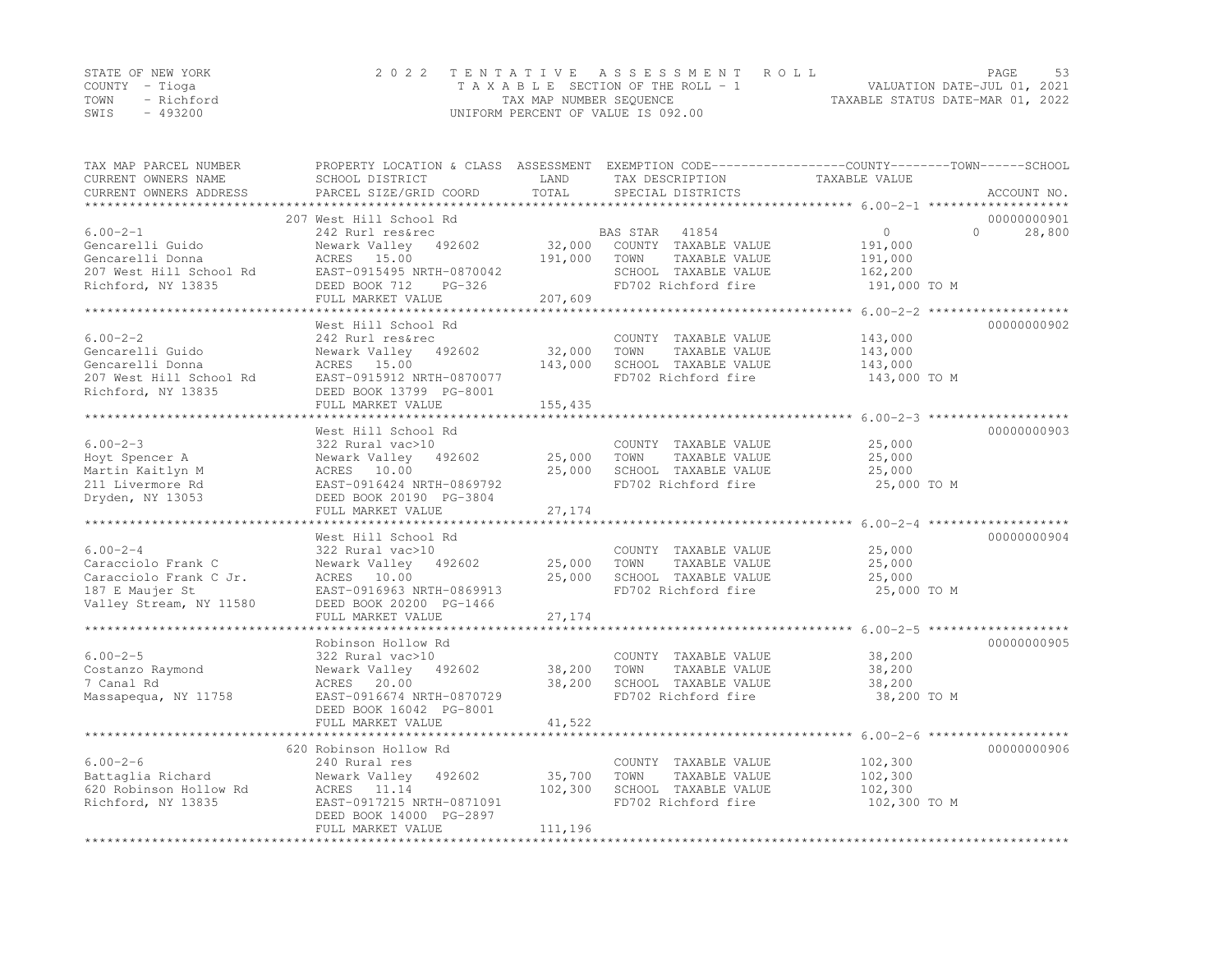|      | STATE OF NEW YORK | 2022 TENTATIVE ASSESSMENT ROLL     | 54<br>PAGE                       |
|------|-------------------|------------------------------------|----------------------------------|
|      | COUNTY – Tioga    | TAXABLE SECTION OF THE ROLL - 1    | VALUATION DATE-JUL 01, 2021      |
| TOWN | - Richford        | TAX MAP NUMBER SEQUENCE            | TAXABLE STATUS DATE-MAR 01, 2022 |
| SWIS | - 493200          | UNIFORM PERCENT OF VALUE IS 092.00 |                                  |

| TAX MAP PARCEL NUMBER<br>CURRENT OWNERS NAME<br>CURRENT OWNERS ADDRESS | PROPERTY LOCATION & CLASS ASSESSMENT EXEMPTION CODE----------------COUNTY-------TOWN------SCHOOL<br>SCHOOL DISTRICT<br>PARCEL SIZE/GRID COORD | LAND<br>TOTAL  | TAX DESCRIPTION<br>SPECIAL DISTRICTS | TAXABLE VALUE                          | ACCOUNT NO.        |
|------------------------------------------------------------------------|-----------------------------------------------------------------------------------------------------------------------------------------------|----------------|--------------------------------------|----------------------------------------|--------------------|
|                                                                        |                                                                                                                                               |                |                                      |                                        |                    |
|                                                                        | 291 West Hill School Rd                                                                                                                       |                |                                      |                                        | 00000000907        |
| $6.00 - 2 - 7$                                                         | 242 Rurl res&rec                                                                                                                              |                | COUNTY TAXABLE VALUE                 | 112,000                                |                    |
| Caracciolo Frank C Sr                                                  | Newark Valley 492602                                                                                                                          | 31,500         | TOWN<br>TAXABLE VALUE                | 112,000                                |                    |
| 187 E Maujer St                                                        | ACRES 10.00                                                                                                                                   | 112,000        | SCHOOL TAXABLE VALUE                 | 112,000                                |                    |
| Valley Stream, NY 11580                                                | EAST-0917433 NRTH-0870221                                                                                                                     |                | FD702 Richford fire                  | 112,000 TO M                           |                    |
|                                                                        | DEED BOOK 19889 PG-4001                                                                                                                       |                |                                      |                                        |                    |
|                                                                        | FULL MARKET VALUE                                                                                                                             | 121,739        |                                      |                                        |                    |
|                                                                        | West Hill School Rd                                                                                                                           |                |                                      |                                        | 00000000908        |
| $6.00 - 2 - 8$                                                         | 105 Vac farmland                                                                                                                              |                | AG CEIL IN 41730                     | 8,003                                  | 8,003<br>8,003     |
| Carpenter Joanne L                                                     | Newark Valley 492602                                                                                                                          | 12,200         | COUNTY TAXABLE VALUE                 | 4,197                                  |                    |
| Carpenter David J                                                      | 5.01<br>ACRES                                                                                                                                 | 12,200         | TOWN<br>TAXABLE VALUE                | 4,197                                  |                    |
| 302 Schoolhouse Rd                                                     | EAST-0918361 NRTH-0870419                                                                                                                     |                | SCHOOL TAXABLE VALUE                 | 4,197                                  |                    |
| Richford, NY 13835                                                     | DEED BOOK 708<br>PG-93                                                                                                                        |                | FD702 Richford fire                  | 4,197 TO M                             |                    |
|                                                                        | FULL MARKET VALUE                                                                                                                             | 13,261         | 8,003 EX                             |                                        |                    |
| MAY BE SUBJECT TO PAYMENT                                              |                                                                                                                                               |                |                                      |                                        |                    |
| UNDER AGDIST LAW TIL 2029                                              |                                                                                                                                               |                |                                      |                                        |                    |
|                                                                        |                                                                                                                                               |                |                                      |                                        |                    |
|                                                                        | 302 West Hill School House Rd 79 PCT OF VALUE USED FOR EXEMPTION PURPOSES                                                                     |                |                                      |                                        | 00000000482        |
| $6.00 - 2 - 9$                                                         | 241 Rural res&aq                                                                                                                              |                | AG CEIL IN 41730                     | 4,452                                  | 4,452<br>4,452     |
| Carpenter Joanne L                                                     | Newark Valley 492602                                                                                                                          | 46,600 AGED C  | 41802                                | 16,495                                 | $\circ$<br>$\circ$ |
| 302 West Hill School Rd                                                | ACRES 23.58                                                                                                                                   | 139,200 AGED T | 41803                                | $\Omega$                               | 27,492<br>$\Omega$ |
| Richford, NY 13835                                                     | EAST-0918391 NRTH-0869561                                                                                                                     |                | ENH STAR 41834                       | $\circ$                                | 71,900<br>$\Omega$ |
|                                                                        | DEED BOOK 460<br>PG-0073                                                                                                                      |                | COUNTY TAXABLE VALUE                 | 118,253                                |                    |
| MAY BE SUBJECT TO PAYMENT                                              | FULL MARKET VALUE                                                                                                                             | 151,304 TOWN   | TAXABLE VALUE                        | 107,256                                |                    |
| UNDER AGDIST LAW TIL 2029                                              |                                                                                                                                               |                | SCHOOL TAXABLE VALUE                 | 62,848                                 |                    |
|                                                                        |                                                                                                                                               |                | FD702 Richford fire                  | 134,748 TO M                           |                    |
|                                                                        |                                                                                                                                               |                | 4,452 EX                             |                                        |                    |
|                                                                        |                                                                                                                                               |                |                                      | ******** 6.00-2-10 ******************* |                    |
|                                                                        | West Hill School Rd                                                                                                                           |                |                                      |                                        | 00000000910        |
| $6.00 - 2 - 10$                                                        | 322 Rural vac>10                                                                                                                              |                | COUNTY TAXABLE VALUE                 | 25,000                                 |                    |
| White Bo C                                                             | Newark Valley 492602                                                                                                                          | 25,000         | TOWN<br>TAXABLE VALUE                | 25,000                                 |                    |
| 175 North Rd                                                           | ACRES 10.00 BANK<br>500                                                                                                                       | 25,000         | SCHOOL TAXABLE VALUE                 | 25,000                                 |                    |
| Dryden, NY 13053                                                       | EAST-0917868 NRTH-0869364                                                                                                                     |                | FD702 Richford fire                  | 25,000 TO M                            |                    |
|                                                                        | DEED BOOK 20180 PG-3373                                                                                                                       |                |                                      |                                        |                    |
|                                                                        | FULL MARKET VALUE                                                                                                                             | 27,174         |                                      |                                        |                    |
|                                                                        | West Hill School Rd                                                                                                                           |                |                                      |                                        | 00000000911        |
| $6.00 - 2 - 11$                                                        | 322 Rural vac>10                                                                                                                              |                | COUNTY TAXABLE VALUE                 | 31,600                                 |                    |
| Caracciola, Caracciola Frank C Newark Valley 492602                    |                                                                                                                                               | 31,600         | TOWN<br>TAXABLE VALUE                | 31,600                                 |                    |
| Caracciola Maria                                                       | ACRES 14.89                                                                                                                                   | 31,600         | SCHOOL TAXABLE VALUE                 | 31,600                                 |                    |
| 187 E Maujer St                                                        | EAST-0917446 NRTH-0869061                                                                                                                     |                | FD702 Richford fire                  | 31,600 TO M                            |                    |
| Valley Stream, NY 11580                                                | DEED BOOK 20170 PG-3465                                                                                                                       |                |                                      |                                        |                    |
|                                                                        | FULL MARKET VALUE                                                                                                                             | 34,348         |                                      |                                        |                    |
|                                                                        |                                                                                                                                               |                |                                      |                                        |                    |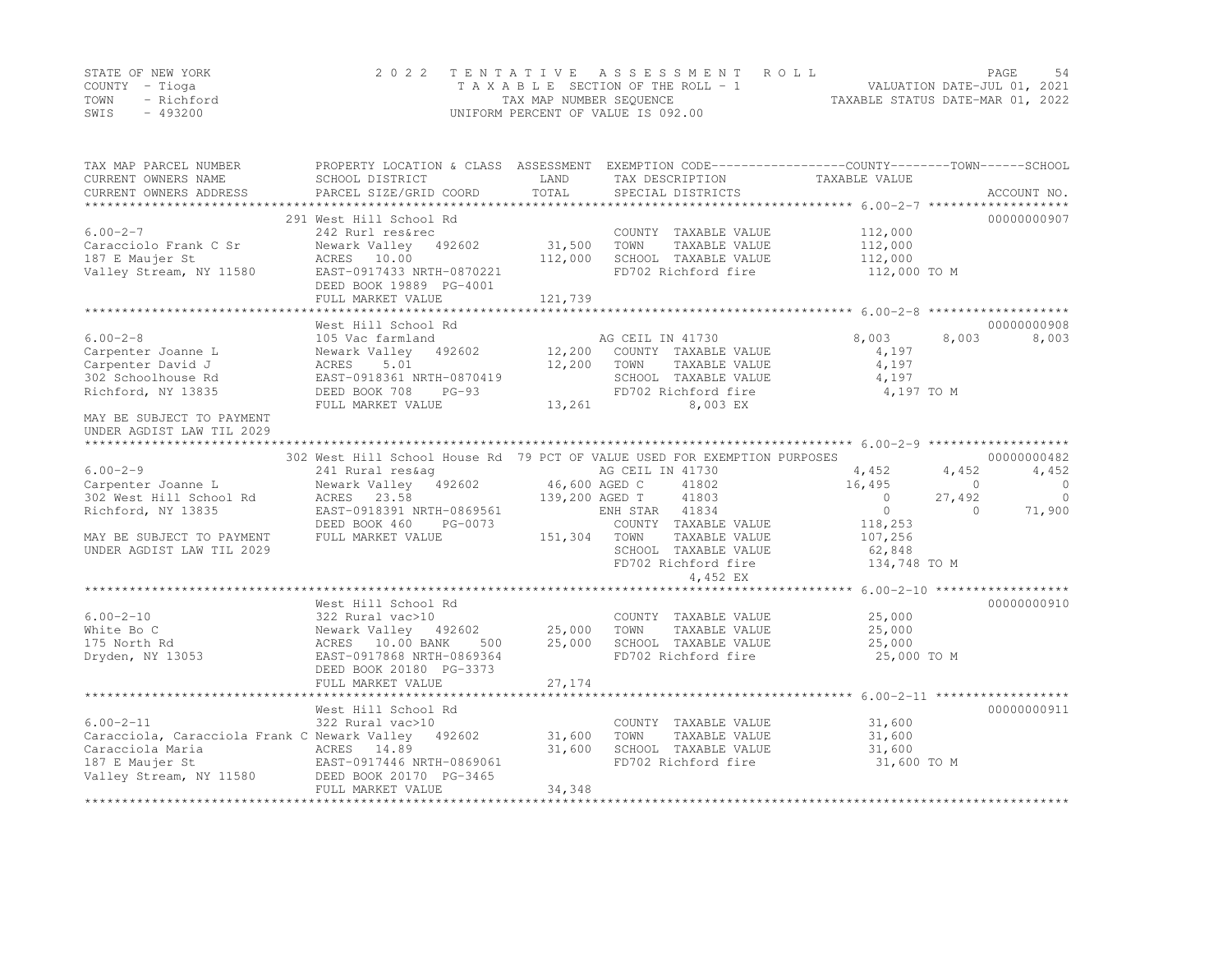|      | STATE OF NEW YORK | 2022 TENTATIVE ASSESSMENT ROLL                                 | PAGE | - 55 |
|------|-------------------|----------------------------------------------------------------|------|------|
|      | COUNTY – Tioga    | VALUATION DATE-JUL 01, 2021<br>TAXABLE SECTION OF THE ROLL - 1 |      |      |
| TOWN | - Richford        | TAXABLE STATUS DATE-MAR 01, 2022<br>TAX MAP NUMBER SEQUENCE    |      |      |
| SWIS | $-493200$         | UNIFORM PERCENT OF VALUE IS 092.00                             |      |      |

| TAX MAP PARCEL NUMBER<br>CURRENT OWNERS NAME<br>CURRENT OWNERS ADDRESS | SCHOOL DISTRICT<br>PARCEL SIZE/GRID COORD      | LAND<br>TOTAL | TAX DESCRIPTION<br>SPECIAL DISTRICTS          | PROPERTY LOCATION & CLASS ASSESSMENT EXEMPTION CODE----------------COUNTY-------TOWN-----SCHOOL<br>TAXABLE VALUE<br>ACCOUNT NO. |
|------------------------------------------------------------------------|------------------------------------------------|---------------|-----------------------------------------------|---------------------------------------------------------------------------------------------------------------------------------|
| **********************                                                 |                                                |               |                                               |                                                                                                                                 |
| $6.00 - 2 - 12$                                                        | 250 West Hill Schoolhouse Rd<br>240 Rural res  |               | BAS STAR<br>41854                             | 00000000471<br>$\circ$<br>$\Omega$<br>28,800                                                                                    |
| Klingle Glenn F II                                                     | Newark Valley 492602                           | 36,300        | COUNTY TAXABLE VALUE                          | 203,000                                                                                                                         |
| Andersen April M                                                       | ACRES 11.62 BANK<br>500                        | 203,000       | TAXABLE VALUE<br>TOWN                         | 203,000                                                                                                                         |
| 250 School House Rd                                                    | EAST-0916849 NRTH-0869010                      |               | SCHOOL TAXABLE VALUE                          | 174,200                                                                                                                         |
| Richford, NY 13835-0305                                                | DEED BOOK 719<br>$PG-101$<br>FULL MARKET VALUE | 220,652       | FD702 Richford fire                           | 203,000 TO M                                                                                                                    |
|                                                                        |                                                |               |                                               |                                                                                                                                 |
|                                                                        | 216 West Hill School Rd                        |               |                                               | 00000000913                                                                                                                     |
| $6.00 - 2 - 13$                                                        | 242 Rurl res&rec                               |               | COUNTY TAXABLE VALUE                          | 198,100                                                                                                                         |
| Lazarus Shulamit                                                       | Newark Valley<br>492602                        | 32,500        | TOWN<br>TAXABLE VALUE                         | 198,100                                                                                                                         |
| 25 Osborne St                                                          | ACRES 15.47                                    | 198,100       | SCHOOL TAXABLE VALUE                          | 198,100                                                                                                                         |
| Bloomfield, NJ 07003                                                   | EAST-0916082 NRTH-0868952                      |               | FD702 Richford fire                           | 198,100 TO M                                                                                                                    |
|                                                                        | DEED BOOK 714<br>$PG-50$                       |               |                                               |                                                                                                                                 |
|                                                                        | FULL MARKET VALUE                              | 215,326       |                                               |                                                                                                                                 |
|                                                                        |                                                |               |                                               |                                                                                                                                 |
| $7.00 - 1 - 1$                                                         | 13836 State Route 38<br>210 1 Family Res       |               | COUNTY TAXABLE VALUE                          | 00000000259<br>77,400                                                                                                           |
| Labar Gregory                                                          | Newark Valley 492602                           | 18,000        | TAXABLE VALUE<br>TOWN                         | 77,400                                                                                                                          |
| Strenger Nicole L                                                      | ACRES<br>1.00 BANK<br>500                      | 77,400        | SCHOOL TAXABLE VALUE                          | 77,400                                                                                                                          |
| 13836 State Route 38                                                   | EAST-0925660 NRTH-0872063                      |               | FD702 Richford fire                           | 77,400 TO M                                                                                                                     |
| Richford, NY 13835                                                     | DEED BOOK 20200 PG-5225                        |               |                                               |                                                                                                                                 |
|                                                                        | FULL MARKET VALUE                              | 84,130        |                                               |                                                                                                                                 |
|                                                                        |                                                |               |                                               |                                                                                                                                 |
|                                                                        | State Route 38                                 |               |                                               | 00000000480                                                                                                                     |
| $7.00 - 1 - 2.12$                                                      | 322 Rural vac>10                               |               | COUNTY TAXABLE VALUE                          | 72,500                                                                                                                          |
| Eaton Kenneth J                                                        | Newark Valley<br>492602                        | 72,500        | TOWN<br>TAXABLE VALUE                         | 72,500                                                                                                                          |
| Rogers Susan M                                                         | 64.10<br>ACRES                                 | 72,500        | SCHOOL TAXABLE VALUE                          | 72,500                                                                                                                          |
| 2206 Blodgett Mill Rd                                                  | EAST-0925339 NRTH-0870820                      |               | FD702 Richford fire                           | 72,500 TO M                                                                                                                     |
| Cortland, NY 13045                                                     | DEED BOOK 15000 PG-4521                        |               |                                               |                                                                                                                                 |
|                                                                        | FULL MARKET VALUE                              | 78,804        |                                               |                                                                                                                                 |
|                                                                        |                                                |               |                                               |                                                                                                                                 |
|                                                                        | State Route 38                                 |               |                                               | 00000000693                                                                                                                     |
| $7.00 - 1 - 2.21$<br>Birkland Aaron P                                  | 314 Rural vac<10<br>Newark Valley<br>492602    | 22,100        | COUNTY TAXABLE VALUE<br>TOWN<br>TAXABLE VALUE | 22,100<br>22,100                                                                                                                |
| Birkland Johanna L                                                     | ACRES<br>8.07                                  | 22,100        | SCHOOL TAXABLE VALUE                          | 22,100                                                                                                                          |
| 102 Breezewood Ter                                                     | EAST-0926283 NRTH-0872312                      |               | FD702 Richford fire                           | 22,100 TO M                                                                                                                     |
| Bridgewater, VA 22812                                                  | DEED BOOK 19840 PG-1002                        |               |                                               |                                                                                                                                 |
|                                                                        | FULL MARKET VALUE                              | 24,022        |                                               |                                                                                                                                 |
|                                                                        |                                                |               |                                               |                                                                                                                                 |
|                                                                        | State Route 38                                 |               |                                               | 00000000812                                                                                                                     |
| $7.00 - 1 - 2.22$                                                      | 314 Rural vac<10                               |               | COUNTY TAXABLE VALUE                          | 11,200                                                                                                                          |
| Labar Gregory                                                          | Newark Valley<br>492602                        | 11,200        | TOWN<br>TAXABLE VALUE                         | 11,200                                                                                                                          |
| Strenger Nicole L                                                      | ACRES<br>1.90 BANK<br>500                      | 11,200        | SCHOOL TAXABLE VALUE                          | 11,200                                                                                                                          |
| 13836 State Route 38                                                   | EAST-0926177 NRTH-0872072                      |               | FD702 Richford fire                           | 11,200 TO M                                                                                                                     |
| Richford, NY 13835                                                     | DEED BOOK 20200 PG-5225                        |               |                                               |                                                                                                                                 |
|                                                                        | FULL MARKET VALUE                              | 12,174        |                                               |                                                                                                                                 |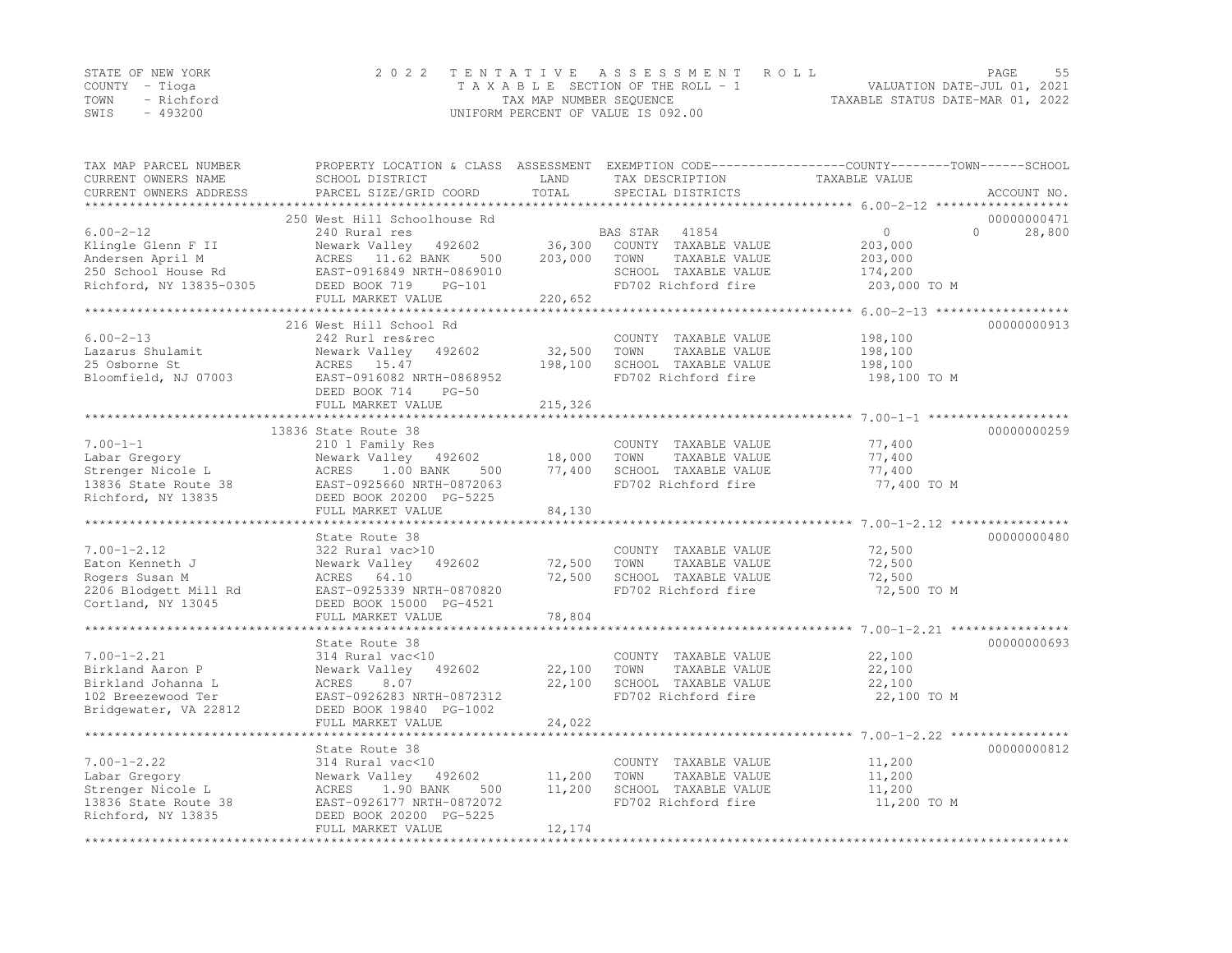|      | STATE OF NEW YORK | 2022 TENTATIVE ASSESSMENT ROLL     | PAGE.                            | .56 |
|------|-------------------|------------------------------------|----------------------------------|-----|
|      | COUNTY – Tioga    | TAXABLE SECTION OF THE ROLL - 1    | VALUATION DATE-JUL 01, 2021      |     |
|      | TOWN - Richford   | TAX MAP NUMBER SEQUENCE            | TAXABLE STATUS DATE-MAR 01, 2022 |     |
| SWIS | - 493200          | UNIFORM PERCENT OF VALUE IS 092.00 |                                  |     |

| TAX MAP PARCEL NUMBER<br>CURRENT OWNERS NAME<br>CURRENT OWNERS ADDRESS                            | PROPERTY LOCATION & CLASS ASSESSMENT<br>SCHOOL DISTRICT<br>PARCEL SIZE/GRID COORD                                                                           | LAND<br>TOTAL                | EXEMPTION CODE-----------------COUNTY-------TOWN------SCHOOL<br>TAX DESCRIPTION<br>SPECIAL DISTRICTS              | TAXABLE VALUE<br>************ 7.00-1-2.30 *****          | ACCOUNT NO.                                             |
|---------------------------------------------------------------------------------------------------|-------------------------------------------------------------------------------------------------------------------------------------------------------------|------------------------------|-------------------------------------------------------------------------------------------------------------------|----------------------------------------------------------|---------------------------------------------------------|
| $7.00 - 1 - 2.30$<br>Hardy Thomas G<br>1756 Hanshaw Road<br>Ithaca, NY 14850                      | State Route 38<br>314 Rural vac<10<br>Newark Valley<br>492602<br>ACRES<br>3.00<br>EAST-0926147 NRTH-0871461<br>DEED BOOK 20180 PG-4327<br>FULL MARKET VALUE | 13,600<br>13,600<br>14,783   | COUNTY TAXABLE VALUE<br>TOWN<br>TAXABLE VALUE<br>SCHOOL TAXABLE VALUE<br>FD702 Richford fire                      | 13,600<br>13,600<br>13,600<br>13,600 TO M                | 00000000285                                             |
|                                                                                                   | 13822 State Route 38                                                                                                                                        |                              |                                                                                                                   |                                                          | 00000000311                                             |
| $7.00 - 1 - 2.40$<br>Belina Mark<br>Belina Gwen<br>13822 Route 38<br>Richford, NY 13835-1705      | 210 1 Family Res<br>Newark Valley 492602<br>ACRES<br>3.00<br>EAST-0926001 NRTH-0871727<br>DEED BOOK 14138 PG-5001                                           | 22,600<br>138,800            | 41854<br>BAS STAR<br>COUNTY TAXABLE VALUE<br>TOWN<br>TAXABLE VALUE<br>SCHOOL TAXABLE VALUE<br>FD702 Richford fire | $\circ$<br>138,800<br>138,800<br>110,000<br>138,800 TO M | $\Omega$<br>28,800                                      |
|                                                                                                   | FULL MARKET VALUE<br>***********************                                                                                                                | 150,870                      |                                                                                                                   |                                                          |                                                         |
|                                                                                                   | 13826 State Route 38                                                                                                                                        |                              |                                                                                                                   |                                                          | 00000000062                                             |
| $7.00 - 1 - 2.111$<br>Schmitt Steven A<br>Schmitt Robin W<br>13826 Route 38<br>Richford, NY 13835 | 270 Mfg housing<br>Newark Valley<br>492602<br>ACRES<br>1.50<br>EAST-0925883 NRTH-0871917<br>DEED BOOK 11894 PG-3001<br>FULL MARKET VALUE                    | 19,200<br>45,900<br>49,891   | 41854<br>BAS STAR<br>COUNTY TAXABLE VALUE<br>TOWN<br>TAXABLE VALUE<br>SCHOOL TAXABLE VALUE<br>FD702 Richford fire | $\circ$<br>45,900<br>45,900<br>17,100<br>45,900 TO M     | $\Omega$<br>28,800                                      |
|                                                                                                   |                                                                                                                                                             |                              |                                                                                                                   |                                                          |                                                         |
| $7.00 - 1 - 2.112$<br>Hardy Thomas G<br>1756 Hanshaw Road<br>Ithaca, NY 14850                     | State Route 38<br>322 Rural vac>10<br>Newark Valley<br>492602<br>ACRES 46.83<br>EAST-0926789 NRTH-0870670<br>DEED BOOK 20180 PG-4327                        | 68,300<br>68,300             | COUNTY TAXABLE VALUE<br>TOWN<br>TAXABLE VALUE<br>SCHOOL TAXABLE VALUE<br>FD702 Richford fire                      | 68,300<br>68,300<br>68,300<br>68,300 TO M                | 00000000813                                             |
|                                                                                                   | FULL MARKET VALUE                                                                                                                                           | 74,239                       |                                                                                                                   |                                                          |                                                         |
|                                                                                                   | ***********************<br>State Route 38                                                                                                                   |                              |                                                                                                                   |                                                          | 00000000029                                             |
| $7.00 - 1 - 3$<br>Beale Linda<br>800 W Boston Blvd<br>Detroit, MI 48202                           | 242 Rurl res&rec<br>492602<br>Newark Valley<br>ACRES<br>20.00<br>EAST-0925472 NRTH-0869551<br>DEED BOOK 542<br>$PG-143$<br>FULL MARKET VALUE                | 44,300<br>113,100<br>122,935 | COUNTY TAXABLE VALUE<br>TOWN<br>TAXABLE VALUE<br>SCHOOL TAXABLE VALUE<br>FD702 Richford fire                      | 113,100<br>113,100<br>113,100<br>113,100 TO M            |                                                         |
|                                                                                                   |                                                                                                                                                             |                              |                                                                                                                   |                                                          |                                                         |
| $7.00 - 1 - 4$<br>McFadden Laura                                                                  | 13715 State Route 38<br>242 Rurl res&rec<br>Newark Valley<br>492602                                                                                         |                              | 76 PCT OF VALUE USED FOR EXEMPTION PURPOSES<br>VET COM CT 41131<br>42,400 AGED C&T<br>41801                       | 19,200<br>31,943                                         | 00000000063<br>19,200<br>$\Omega$<br>31,943<br>$\Omega$ |
| Mcfadden Ernest<br>13715 Route 38<br>Richford, NY 13835                                           | 16.30<br>ACRES<br>EAST-0926009 NRTH-0869200<br>DEED BOOK 524<br>$PG-156$<br>FULL MARKET VALUE                                                               | 118,829                      | 109,323 ENH STAR<br>41834<br>COUNTY TAXABLE VALUE<br>TOWN<br>TAXABLE VALUE<br>SCHOOL TAXABLE VALUE                | $\circ$<br>58,180<br>58,180<br>37,423                    | $\Omega$<br>71,900                                      |
|                                                                                                   |                                                                                                                                                             |                              | FD702 Richford fire                                                                                               | 109,323 TO M<br>*****************                        |                                                         |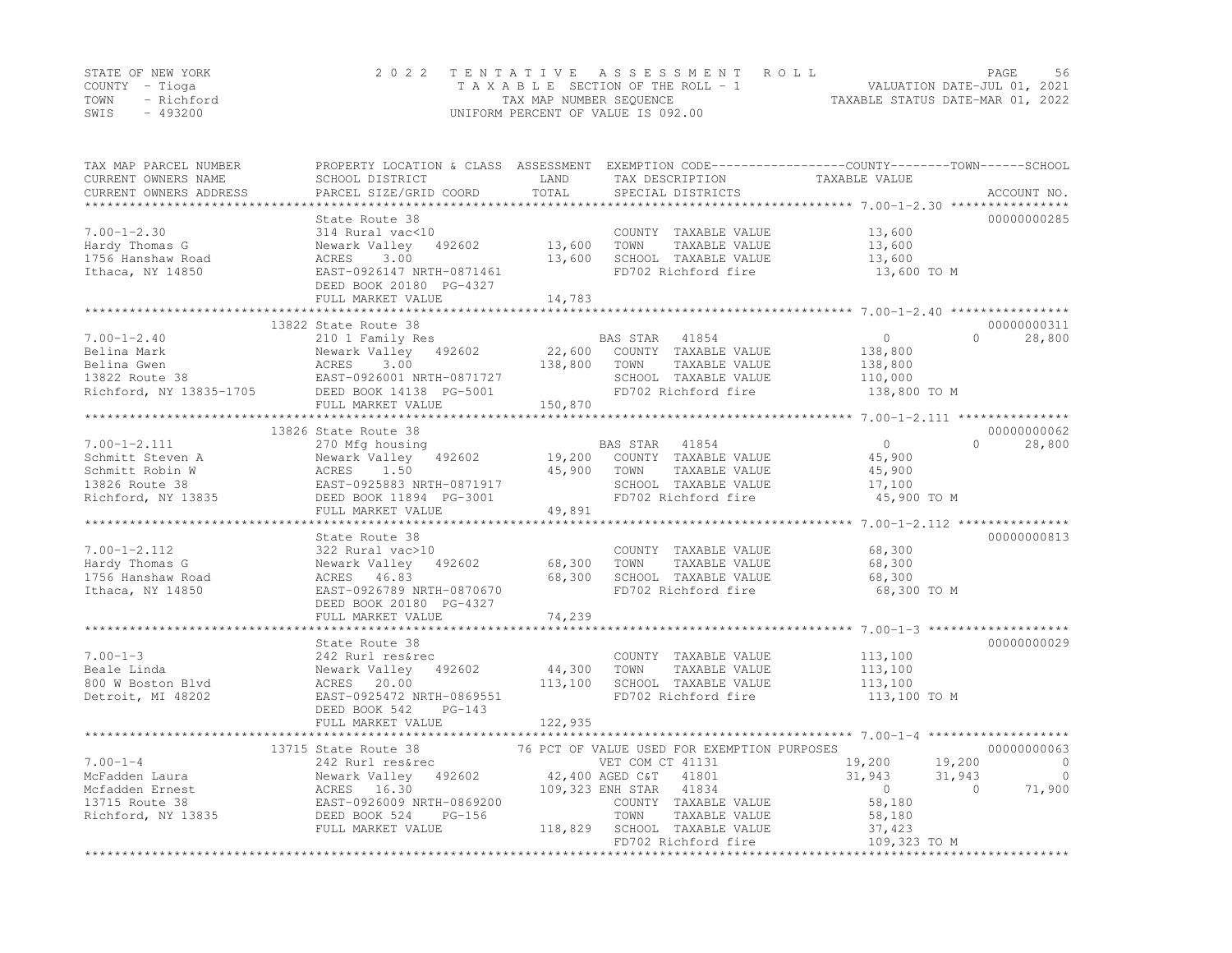|      | STATE OF NEW YORK | 2022 TENTATIVE ASSESSMENT ROLL                                       | PAGE | - 57 |
|------|-------------------|----------------------------------------------------------------------|------|------|
|      | COUNTY – Tioga    | VALUATION DATE-JUL 01, 2021<br>T A X A B L E SECTION OF THE ROLL - 1 |      |      |
|      | TOWN - Richford   | TAXABLE STATUS DATE-MAR 01, 2022<br>TAX MAP NUMBER SEQUENCE          |      |      |
| SWIS | - 493200          | UNIFORM PERCENT OF VALUE IS 092.00                                   |      |      |

| TAX MAP PARCEL NUMBER<br>CURRENT OWNERS NAME<br>CURRENT OWNERS ADDRESS                          | SCHOOL DISTRICT<br>PARCEL SIZE/GRID COORD                                                                                                                   | LAND<br>TOTAL                 | TAX DESCRIPTION<br>SPECIAL DISTRICTS                                                                                                             | PROPERTY LOCATION & CLASS ASSESSMENT EXEMPTION CODE----------------COUNTY-------TOWN-----SCHOOL<br>TAXABLE VALUE | ACCOUNT NO.       |
|-------------------------------------------------------------------------------------------------|-------------------------------------------------------------------------------------------------------------------------------------------------------------|-------------------------------|--------------------------------------------------------------------------------------------------------------------------------------------------|------------------------------------------------------------------------------------------------------------------|-------------------|
|                                                                                                 |                                                                                                                                                             |                               |                                                                                                                                                  |                                                                                                                  |                   |
| $7.00 - 1 - 5.10$<br>Guide Step Sportsman Club<br>PO Box 144<br>Johnson City, NY 13790          | State Route 38<br>260 Seasonal res<br>Newark Valley<br>492602<br>ACRES 183.80<br>EAST-0060674 NRTH-0086818<br>DEED BOOK 309<br>PG-0695<br>FULL MARKET VALUE | 135,800<br>185,800<br>201,957 | COUNTY TAXABLE VALUE<br>TOWN<br>TAXABLE VALUE<br>SCHOOL TAXABLE VALUE<br>FD702 Richford fire                                                     | 185,800<br>185,800<br>185,800<br>185,800 TO M                                                                    | 00000000167       |
|                                                                                                 |                                                                                                                                                             |                               |                                                                                                                                                  |                                                                                                                  |                   |
| $7.00 - 1 - 5.20$<br>Beale Linda<br>800 W Boston Blvd<br>Detroit, MI 48202                      | State Route 38<br>270 Mfg housing<br>Newark Valley<br>492602<br>ACRES 35.70<br>EAST-0060553 NRTH-0086796<br>DEED BOOK 542<br>$PG-145$<br>FULL MARKET VALUE  | 52,400<br>63,400<br>68,913    | COUNTY TAXABLE VALUE<br>TOWN<br>TAXABLE VALUE<br>SCHOOL TAXABLE VALUE<br>FD702 Richford fire                                                     | 63,400<br>63,400<br>63,400<br>63,400 TO M                                                                        | 00000000050       |
|                                                                                                 |                                                                                                                                                             |                               |                                                                                                                                                  |                                                                                                                  |                   |
|                                                                                                 | State Route 38                                                                                                                                              |                               |                                                                                                                                                  |                                                                                                                  | 00000000323       |
| $7.00 - 1 - 6$<br>Guide Step Sportsman Club<br>PO Box 144<br>Johnson City, NY 13790-0144        | 322 Rural vac>10<br>Newark Valley 492602<br>ACRES 56.50<br>EAST-0929169 NRTH-0868610<br>DEED BOOK 637<br>$PG-275$                                           | 39,000<br>39,000              | COUNTY TAXABLE VALUE<br>TOWN<br>TAXABLE VALUE<br>SCHOOL TAXABLE VALUE<br>FD702 Richford fire                                                     | 39,000<br>39,000<br>39,000<br>39,000 TO M                                                                        |                   |
|                                                                                                 | FULL MARKET VALUE<br>**********************                                                                                                                 | 42,391<br>*********           |                                                                                                                                                  |                                                                                                                  |                   |
| $7.00 - 1 - 7$<br>Guide Step Sportsman Club<br>PO Box 144<br>Johnson City, NY 13790             | State Route 38<br>322 Rural vac>10<br>Newark Valley<br>492602<br>ACRES 42.36<br>EAST-0928739 NRTH-0867877<br>DEED BOOK 527<br>PG-288                        | 32,000<br>32,000              | COUNTY TAXABLE VALUE<br>TOWN<br>TAXABLE VALUE<br>SCHOOL TAXABLE VALUE<br>FD702 Richford fire                                                     | 32,000<br>32,000<br>32,000<br>32,000 TO M                                                                        | 00000000060       |
|                                                                                                 | FULL MARKET VALUE                                                                                                                                           | 34,783                        |                                                                                                                                                  |                                                                                                                  |                   |
|                                                                                                 | 483 Michigan Hill Rd                                                                                                                                        |                               | 90 PCT OF VALUE USED FOR EXEMPTION PURPOSES                                                                                                      |                                                                                                                  | 00000000064       |
| $7.00 - 1 - 9$<br>Murch Donald R<br>Murch Grace L<br>483 Michigan Hill Rd<br>Richford, NY 13835 | 210 1 Family Res<br>Newark Valley 492602<br>ACRES<br>7.87<br>EAST-0933309 NRTH-0870030<br>DEED BOOK 20786 PG-4001<br>FULL MARKET VALUE                      | 85,900                        | VET WAR CT 41121<br>30,800 ENH STAR 41834<br>COUNTY TAXABLE VALUE<br>TOWN<br>TAXABLE VALUE<br>SCHOOL TAXABLE VALUE<br>93,370 FD702 Richford fire | 11,520<br>11,520<br>$\circ$<br>$\Omega$<br>74,380<br>74,380<br>14,000<br>85,900 TO M                             | $\circ$<br>71,900 |
|                                                                                                 |                                                                                                                                                             |                               |                                                                                                                                                  |                                                                                                                  |                   |
| $7.00 - 1 - 10$<br>Murch Donald R<br>Grace L<br>483 Michigan Hill Rd<br>Richford, NY 13835      | Michigan Hill Rd<br>314 Rural vac<10<br>Newark Valley 492602<br>FRNT 121.55 DPTH 148.75<br>0.41<br>ACRES<br>EAST-0933659 NRTH-0869970                       | 5,300<br>5,300                | COUNTY TAXABLE VALUE<br>TOWN<br>TAXABLE VALUE<br>SCHOOL TAXABLE VALUE<br>FD702 Richford fire                                                     | 5,300<br>5,300<br>5,300<br>5,300 TO M                                                                            | 00000000603       |
|                                                                                                 | DEED BOOK 597<br>$PG-342$<br>FULL MARKET VALUE                                                                                                              | 5,761                         |                                                                                                                                                  |                                                                                                                  |                   |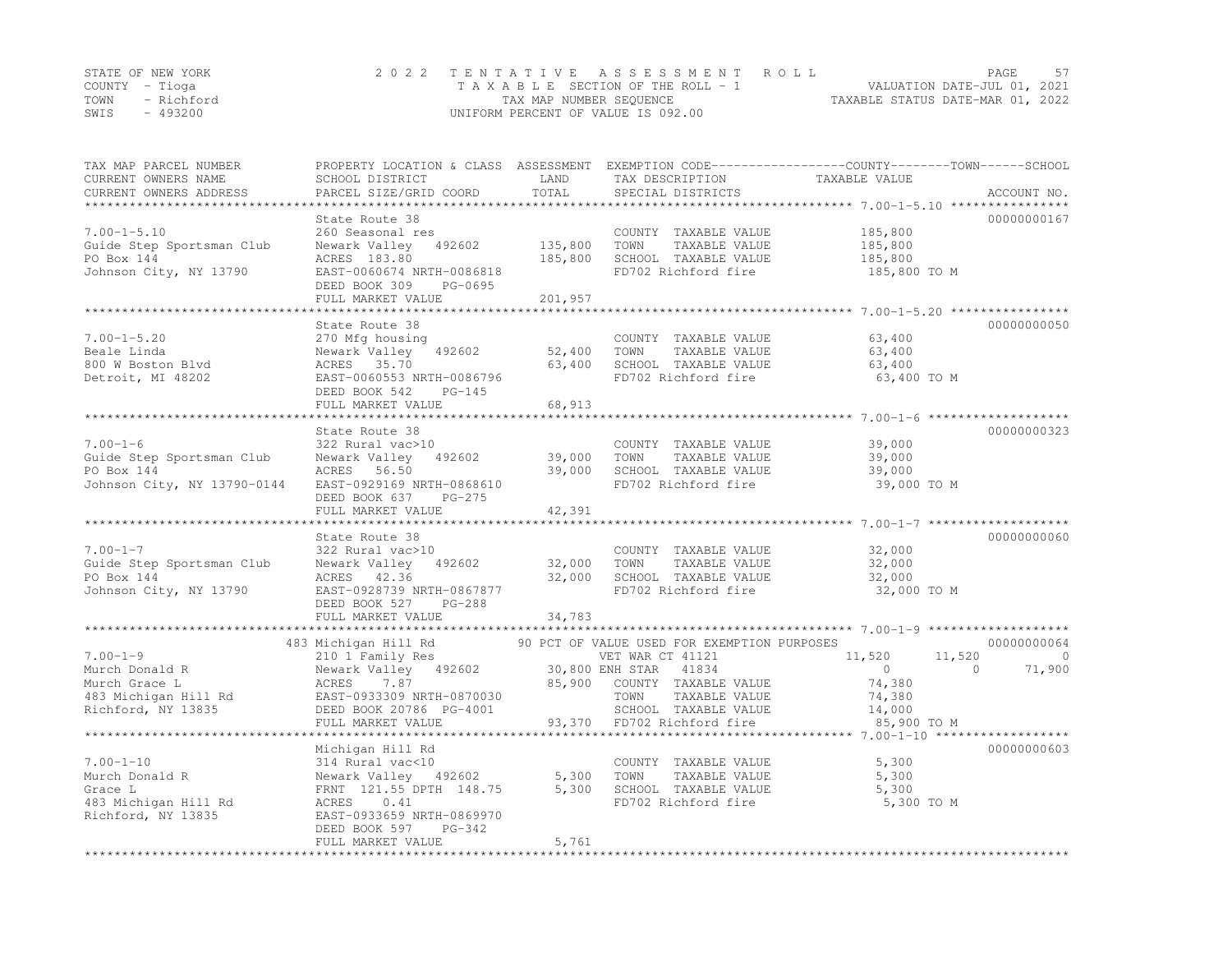|      | STATE OF NEW YORK | 2022 TENTATIVE ASSESSMENT ROLL     | PAGE.                            | .58 |
|------|-------------------|------------------------------------|----------------------------------|-----|
|      | COUNTY – Tioga    | TAXABLE SECTION OF THE ROLL - 1    | VALUATION DATE-JUL 01, 2021      |     |
|      | TOWN - Richford   | TAX MAP NUMBER SEQUENCE            | TAXABLE STATUS DATE-MAR 01, 2022 |     |
| SWIS | - 493200          | UNIFORM PERCENT OF VALUE IS 092.00 |                                  |     |

| TAX MAP PARCEL NUMBER     | PROPERTY LOCATION & CLASS ASSESSMENT EXEMPTION CODE-----------------COUNTY-------TOWN------SCHOOL |               |                                             |               |                     |
|---------------------------|---------------------------------------------------------------------------------------------------|---------------|---------------------------------------------|---------------|---------------------|
| CURRENT OWNERS NAME       | SCHOOL DISTRICT<br>PARCEL SIZE/GRID COORD                                                         | LAND<br>TOTAL | TAX DESCRIPTION                             | TAXABLE VALUE |                     |
| CURRENT OWNERS ADDRESS    |                                                                                                   |               | SPECIAL DISTRICTS                           |               | ACCOUNT NO.         |
|                           | 315 Victory Hill Rd                                                                               |               |                                             |               | 00000000204         |
| $7.00 - 1 - 11$           | 120 Field crops                                                                                   |               | AG CEIL CO 41720                            | 39,772        | 39,772<br>39,772    |
| Holcomb Charlie H         | Newark Valley 492602                                                                              | 211,600       | COUNTY TAXABLE VALUE                        | 329,928       |                     |
| 315 Victory Hill Rd       | ACRES 256.60                                                                                      | 369,700       | TOWN<br>TAXABLE VALUE                       | 329,928       |                     |
| Richford, NY 13835        | EAST-0930809 NRTH-0866960                                                                         |               | SCHOOL TAXABLE VALUE                        | 329,928       |                     |
|                           | DEED BOOK 10347 PG-8001                                                                           |               | AG003 North tioga ag dist                   | 256.60 AC     |                     |
| MAY BE SUBJECT TO PAYMENT | FULL MARKET VALUE                                                                                 |               | 401,848 FD702 Richford fire                 | 329,928 TO M  |                     |
| UNDER AGDIST LAW TIL 2026 |                                                                                                   |               | 39,772 EX                                   |               |                     |
|                           |                                                                                                   |               |                                             |               |                     |
|                           | Victory Hill Rd                                                                                   |               |                                             |               | 00000000095         |
| $7.00 - 1 - 12.10$        | 312 Vac w/imprv                                                                                   |               | COUNTY TAXABLE VALUE                        | 47,200        |                     |
| Shutts John M Jr          | Newark Valley 492602                                                                              | 17,200        | TOWN<br>TAXABLE VALUE                       | 47,200        |                     |
| Shutts Christina          | ACRES<br>5.01                                                                                     | 47,200        | SCHOOL TAXABLE VALUE                        | 47,200        |                     |
| 254 Victory Hill Rd       | EAST-0931674 NRTH-0866242                                                                         |               | FD702 Richford fire                         | 47,200 TO M   |                     |
| Richford, NY 13835        | DEED BOOK 20200 PG-3913                                                                           |               |                                             |               |                     |
|                           | FULL MARKET VALUE                                                                                 | 51,304        |                                             |               |                     |
|                           |                                                                                                   |               |                                             |               |                     |
|                           | 254 Victory Hill Rd                                                                               |               |                                             |               | 00000000712         |
| $7.00 - 1 - 12.30$        | 210 1 Family Res                                                                                  |               | BAS STAR 41854                              | 0             | $\Omega$<br>28,800  |
| Shutts John M Jr          | Newark Valley 492602 26,500 COUNTY TAXABLE VALUE                                                  |               |                                             | 97,500        |                     |
| Shutts Christina L        | ACRES<br>5.16 BANK<br>500                                                                         | 97,500        | TOWN<br>TAXABLE VALUE                       | 97,500        |                     |
| 254 Victory Hill Rd       | EAST-0931286 NRTH-0866114                                                                         |               | SCHOOL TAXABLE VALUE                        | 68,700        |                     |
| Richford, NY 13835        | DEED BOOK 13669 PG-2001                                                                           |               | FD702 Richford fire                         | 97,500 TO M   |                     |
|                           | FULL MARKET VALUE                                                                                 | 105,978       |                                             |               |                     |
|                           |                                                                                                   |               |                                             |               |                     |
|                           | 310 Victory Hill Rd                                                                               |               |                                             |               | 00000000785         |
| $7.00 - 1 - 12.40$        | 242 Rurl res&rec                                                                                  |               | ENH STAR 41834                              | $\circ$       | $\bigcap$<br>71,900 |
| Holcomb Rebecca           | Newark Valley 492602                                                                              |               | 52,400 COUNTY TAXABLE VALUE                 | 173,100       |                     |
| 310 Victory Hill Rd       | ACRES 24.01                                                                                       | 173,100       | TOWN<br>TAXABLE VALUE                       | 173,100       |                     |
| Richford, NY 13835        | EAST-0061205 NRTH-0086645                                                                         |               | SCHOOL TAXABLE VALUE                        | 101,200       |                     |
|                           | DEED BOOK 605<br>$PG-41$                                                                          |               | FD702 Richford fire                         | 173,100 TO M  |                     |
|                           | FULL MARKET VALUE                                                                                 | 188,152       |                                             |               |                     |
|                           |                                                                                                   |               |                                             |               |                     |
|                           | Victory Hill Rd                                                                                   |               | 60 PCT OF VALUE USED FOR EXEMPTION PURPOSES |               | 00000000096         |
| $7.00 - 1 - 13.10$        | 240 Rural res                                                                                     |               | AGED C&T<br>41801                           | 40,290        | 40,290<br>$\Omega$  |
| Ivanovskis Omars E        | Newark Valley 492602 33,500                                                                       |               | COUNTY TAXABLE VALUE                        | 94,010        |                     |
| Ivanovskis Debra A        | ACRES 18.53                                                                                       | 134,300       | TOWN<br>TAXABLE VALUE                       | 94,010        |                     |
| 12495 NYS Route 38        | EAST-0930869 NRTH-0864850                                                                         |               | SCHOOL TAXABLE VALUE                        | 134,300       |                     |
| Berkshire, NY 13736       | DEED BOOK 20190 PG-2802                                                                           | 145,978       | FD702 Richford fire                         | 134,300 TO M  |                     |
|                           | FULL MARKET VALUE                                                                                 |               |                                             |               |                     |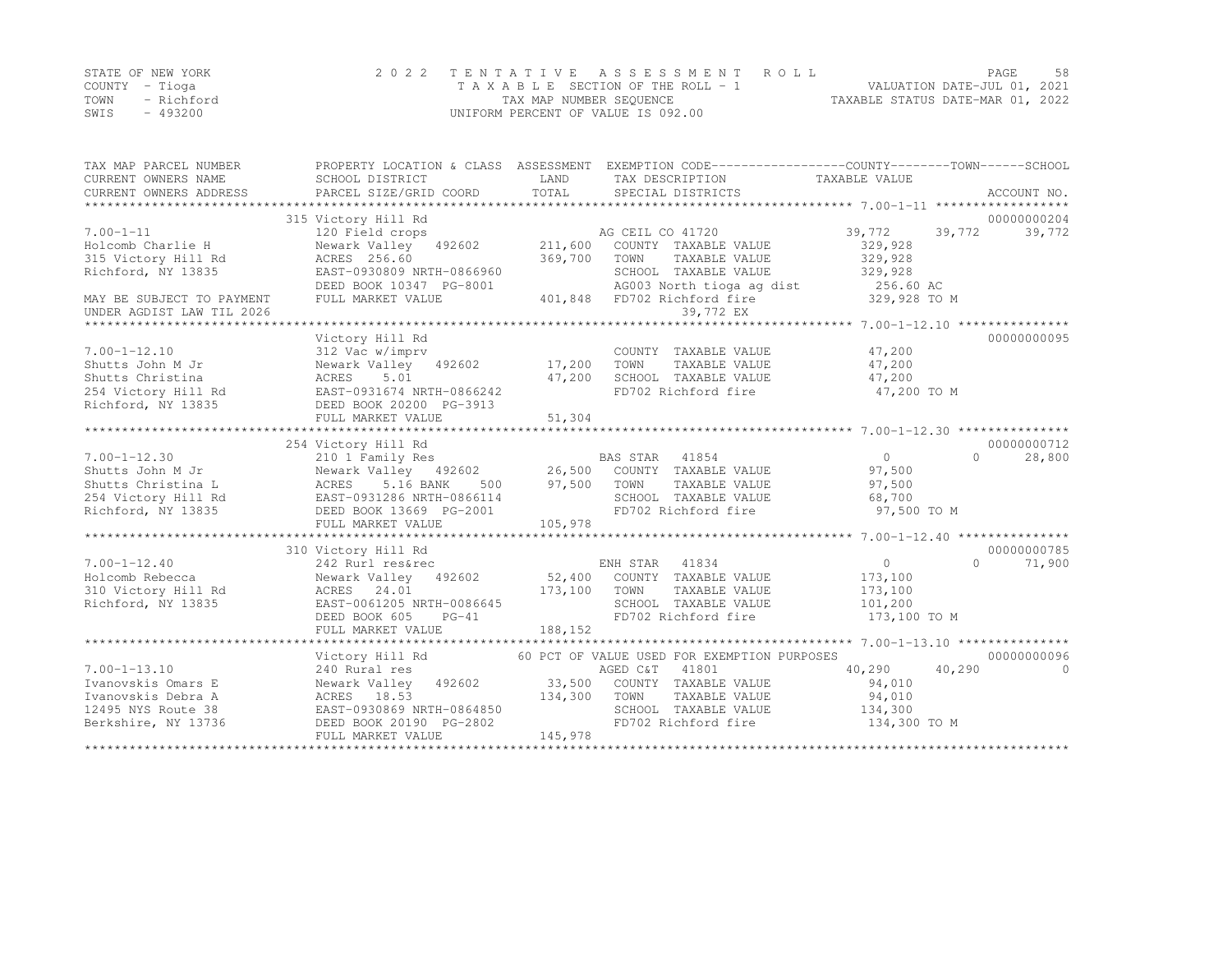|                | STATE OF NEW YORK | 2022 TENTATIVE ASSESSMENT ROLL     |                                  | PAGE | 59 |
|----------------|-------------------|------------------------------------|----------------------------------|------|----|
| COUNTY – Tioga |                   | TAXABLE SECTION OF THE ROLL - 1    | VALUATION DATE-JUL 01, 2021      |      |    |
| TOWN           | - Richford        | TAX MAP NUMBER SEQUENCE            | TAXABLE STATUS DATE-MAR 01, 2022 |      |    |
| SWIS           | $-493200$         | UNIFORM PERCENT OF VALUE IS 092.00 |                                  |      |    |

| TAX MAP PARCEL NUMBER<br>CURRENT OWNERS NAME<br>CURRENT OWNERS ADDRESS | PROPERTY LOCATION & CLASS ASSESSMENT<br>SCHOOL DISTRICT<br>PARCEL SIZE/GRID COORD | LAND<br>TOTAL | TAX DESCRIPTION<br>SPECIAL DISTRICTS | EXEMPTION CODE-----------------COUNTY-------TOWN------SCHOOL<br>TAXABLE VALUE<br>ACCOUNT NO. |  |
|------------------------------------------------------------------------|-----------------------------------------------------------------------------------|---------------|--------------------------------------|----------------------------------------------------------------------------------------------|--|
|                                                                        |                                                                                   |               |                                      |                                                                                              |  |
|                                                                        | 232 Victory Hill Rd                                                               |               |                                      | 00000000800                                                                                  |  |
| $7.00 - 1 - 13.20$                                                     | 210 1 Family Res                                                                  |               | BAS STAR 41854                       | 28,800<br>$\overline{0}$<br>$\Omega$                                                         |  |
| Apgar Lee S                                                            | Newark Valley 492602 27,200                                                       |               | COUNTY TAXABLE VALUE                 | 105,200                                                                                      |  |
| Peqqy L                                                                | ACRES 5.56                                                                        | 105,200       | TOWN<br>TAXABLE VALUE                | 105,200                                                                                      |  |
| 232 Victory Hill Rd                                                    | EAST-0930848 NRTH-0865720                                                         |               | SCHOOL TAXABLE VALUE                 | 76,400                                                                                       |  |
| Richford, NY 13835                                                     | DEED BOOK 631<br>$PG-143$<br>FULL MARKET VALUE                                    | 114,348       | FD702 Richford fire                  | 105,200 TO M                                                                                 |  |
| *************************                                              |                                                                                   |               |                                      |                                                                                              |  |
|                                                                        | 186 Victory Hill Rd                                                               |               |                                      | 00000000271                                                                                  |  |
| $7.00 - 1 - 14$                                                        | 240 Rural res                                                                     |               | COUNTY TAXABLE VALUE                 | 190,000                                                                                      |  |
| Holt Michael R                                                         | Newark Valley 492602 39,800                                                       |               | TAXABLE VALUE<br>TOWN                | 190,000                                                                                      |  |
| Holt Laura Lee                                                         | ACRES 21.20 BANK<br>500                                                           | 190,000       | SCHOOL TAXABLE VALUE                 | 190,000                                                                                      |  |
| 186 Victory Hill Rd                                                    | EAST-0930319 NRTH-0864600                                                         |               | FD702 Richford fire                  | 190,000 TO M                                                                                 |  |
| Richford, NY 13835                                                     | DEED BOOK 11598 PG-8001                                                           |               |                                      |                                                                                              |  |
|                                                                        | FULL MARKET VALUE                                                                 | 206,522       |                                      |                                                                                              |  |
|                                                                        |                                                                                   |               |                                      |                                                                                              |  |
|                                                                        | 146 Victory Hill Rd                                                               |               |                                      | 00000000078                                                                                  |  |
| $7.00 - 1 - 15.10$                                                     | 210 1 Family Res                                                                  |               | COUNTY TAXABLE VALUE                 | 154,300                                                                                      |  |
| Fenner Justin                                                          | Newark Valley 492602 23,900                                                       |               | TOWN<br>TAXABLE VALUE                | 154,300                                                                                      |  |
| Fenner Danielle                                                        |                                                                                   | 154,300       | SCHOOL TAXABLE VALUE                 | 154,300                                                                                      |  |
| 146 Victory Hill Rd                                                    |                                                                                   |               | FD702 Richford fire                  | 154,300 TO M                                                                                 |  |
| Richford, NY 13835                                                     | ACRES 6.92 DANN<br>EAST-0929549 NRTH-0864290<br>5 DEED BOOK 20160 PG-2086         |               |                                      |                                                                                              |  |
|                                                                        | FULL MARKET VALUE                                                                 | 167,717       |                                      |                                                                                              |  |
|                                                                        |                                                                                   |               |                                      |                                                                                              |  |
|                                                                        | 166 Victory Hill Rd                                                               |               |                                      | 00000000938                                                                                  |  |
| $7.00 - 1 - 15.20$                                                     | 240 Rural res                                                                     |               | BAS STAR 41854                       | $\overline{0}$<br>$\Omega$<br>28,800                                                         |  |
| Bennett Robert                                                         | Newark Valley 492602                                                              |               | 47,200 COUNTY TAXABLE VALUE          | 233,900                                                                                      |  |
| Bennett Rhonda                                                         | ACRES 20.00                                                                       | 233,900       | TOWN<br>TAXABLE VALUE                | 233,900                                                                                      |  |
| 166 Victory Hill Rd                                                    | EAST-0929727 NRTH-0864334                                                         |               | SCHOOL TAXABLE VALUE                 | 205,100                                                                                      |  |
| Richford, NY 13835                                                     | DEED BOOK 13855 PG-3001                                                           |               | FD702 Richford fire 233,900 TO M     |                                                                                              |  |
|                                                                        | FULL MARKET VALUE                                                                 | 254,239       |                                      |                                                                                              |  |
|                                                                        |                                                                                   |               |                                      |                                                                                              |  |
|                                                                        | Victory Hill Rd                                                                   |               |                                      | 00000000141                                                                                  |  |
| $7.00 - 1 - 16$                                                        | 312 Vac w/imprv                                                                   |               | COUNTY TAXABLE VALUE                 | 28,700                                                                                       |  |
| Bacchus Fareena                                                        | Newark Valley 492602                                                              | 18,600        | TOWN<br>TAXABLE VALUE                | 28,700                                                                                       |  |
| 97-20 108th St                                                         | ACRES<br>5.79                                                                     | 28,700        | SCHOOL TAXABLE VALUE                 | 28,700                                                                                       |  |
| Richmond Hills, NY 11419                                               | EAST-0928769 NRTH-0863990                                                         |               | FD702 Richford fire                  | 28,700 TO M                                                                                  |  |
|                                                                        | DEED BOOK 20757 PG-2001                                                           |               |                                      |                                                                                              |  |
|                                                                        | FULL MARKET VALUE                                                                 | 31,196        |                                      |                                                                                              |  |
|                                                                        |                                                                                   |               |                                      |                                                                                              |  |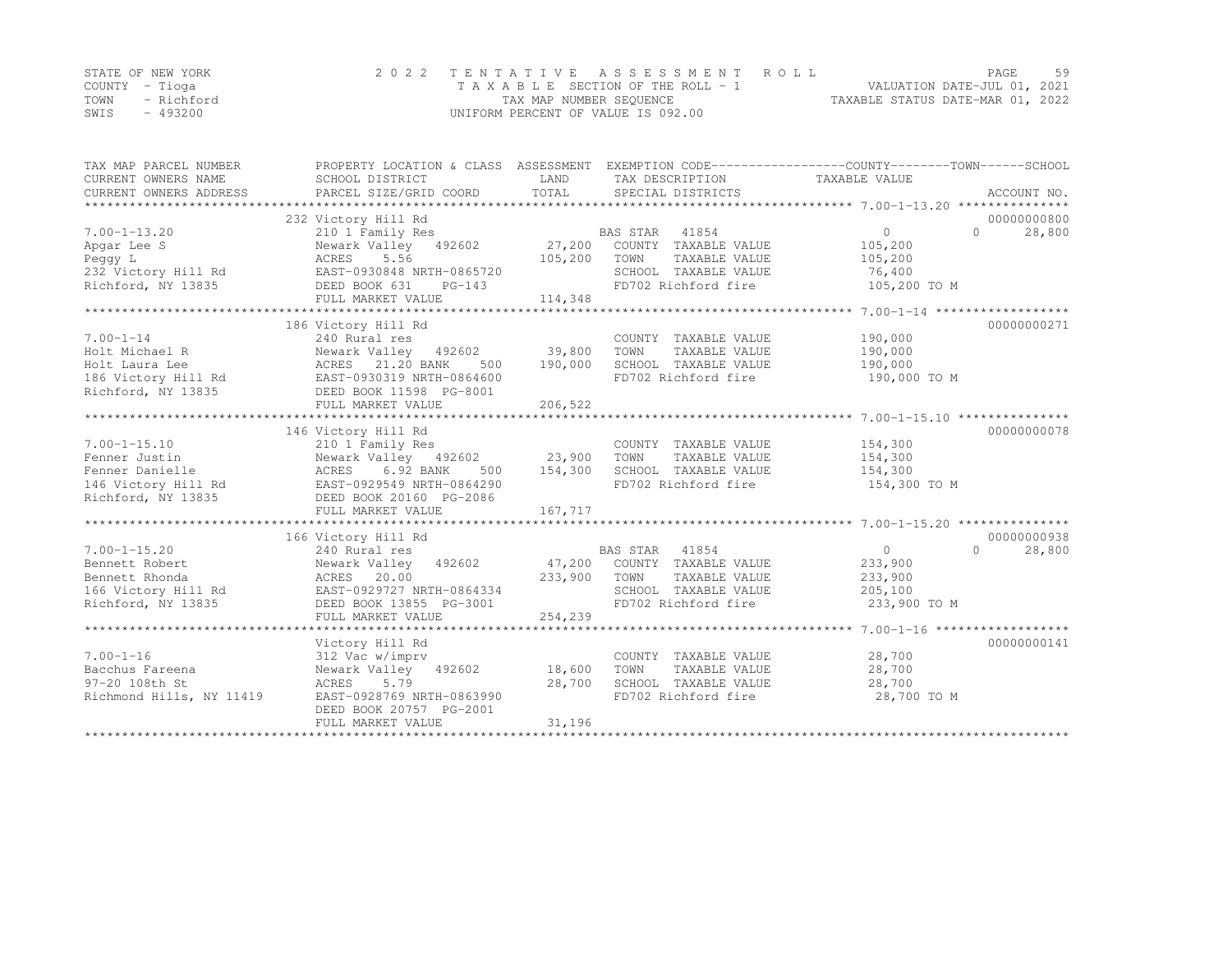|      | STATE OF NEW YORK | 2022 TENTATIVE ASSESSMENT ROLL     |                                  | PAGE                        | 60 |
|------|-------------------|------------------------------------|----------------------------------|-----------------------------|----|
|      | COUNTY – Tioqa    | TAXABLE SECTION OF THE ROLL - 1    |                                  | VALUATION DATE-JUL 01, 2021 |    |
|      | TOWN - Richford   | TAX MAP NUMBER SEQUENCE            | TAXABLE STATUS DATE-MAR 01, 2022 |                             |    |
| SWIS | - 493200          | UNIFORM PERCENT OF VALUE IS 092.00 |                                  |                             |    |

| TAX MAP PARCEL NUMBER                                  |                           |         | PROPERTY LOCATION & CLASS ASSESSMENT EXEMPTION CODE-----------------COUNTY-------TOWN------SCHOOL |                      |             |
|--------------------------------------------------------|---------------------------|---------|---------------------------------------------------------------------------------------------------|----------------------|-------------|
| CURRENT OWNERS NAME                                    | SCHOOL DISTRICT           | LAND    | TAX DESCRIPTION                                                                                   | TAXABLE VALUE        |             |
| CURRENT OWNERS ADDRESS                                 | PARCEL SIZE/GRID COORD    | TOTAL   | SPECIAL DISTRICTS                                                                                 |                      | ACCOUNT NO. |
| **************************                             |                           |         |                                                                                                   |                      |             |
|                                                        | 68 Victory Hill Rd        |         |                                                                                                   |                      | 00000000232 |
| $7.00 - 1 - 17.10$                                     | 210 1 Family Res          |         | BAS STAR 41854                                                                                    | $\circ$<br>$\bigcap$ | 28,800      |
| Harris Michael J                                       | Newark Valley 492602      |         | 24,300 COUNTY TAXABLE VALUE                                                                       | 121,700              |             |
| Harris Shina J                                         | ACRES<br>3.94 BANK<br>77  | 121,700 | TOWN<br>TAXABLE VALUE                                                                             | 121,700              |             |
| 68 Victory Hill Rd                                     | EAST-0928526 NRTH-0862889 |         | SCHOOL TAXABLE VALUE                                                                              | 92,900               |             |
| Richford, NY 13835                                     | DEED BOOK 18021 PG-8001   |         | AG003 North tioga ag dist                                                                         | 3.94 AC              |             |
|                                                        | FULL MARKET VALUE         |         | 132,283 FD702 Richford fire                                                                       | 121,700 TO M         |             |
|                                                        |                           |         |                                                                                                   |                      |             |
|                                                        | 104 Victory Hill Rd       |         |                                                                                                   |                      | 00000000920 |
| $7.00 - 1 - 17.20$                                     | 242 Rurl res&rec          |         | BAS STAR<br>41854                                                                                 | $\Omega$<br>$\Omega$ | 28,800      |
| Smith Daniel A                                         | Newark Valley 492602      |         | 114,700 PRI FOR LD 47460                                                                          | 70,921<br>70,921     | 70,921      |
| Hall Jessica D                                         | ACRES 84.16               | 274,700 | COUNTY TAXABLE VALUE                                                                              | 203,779              |             |
| 104 Victory Hill Rd                                    | EAST-0931325 NRTH-0863483 |         | TOWN<br>TAXABLE VALUE                                                                             | 203,779              |             |
| Richford, NY 13835                                     | DEED BOOK 15697 PG-8001   |         | SCHOOL TAXABLE VALUE                                                                              | 174,979              |             |
|                                                        | FULL MARKET VALUE         |         | 298,587 FD702 Richford fire                                                                       | 274,700 TO M         |             |
| MAY BE SUBJECT TO PAYMENT<br>UNDER RPTL480A UNTIL 2031 |                           |         |                                                                                                   |                      |             |
|                                                        |                           |         |                                                                                                   |                      |             |
|                                                        | Victory Hill Rd           |         |                                                                                                   |                      | 00000000921 |
| $7.00 - 1 - 17.30$                                     | 322 Rural vac>10          |         | COUNTY TAXABLE VALUE                                                                              | 71,500               |             |
| Smith Daniel                                           | Newark Valley 492602      | 71,500  | TOWN<br>TAXABLE VALUE                                                                             | 71,500               |             |
| Smith Carlton                                          | ACRES 50.03               | 71,500  | SCHOOL TAXABLE VALUE                                                                              | 71,500               |             |
| 104 Victory Hill Rd                                    | EAST-0929787 NRTH-0862865 |         | AG003 North tioga ag dist                                                                         | 50.03 AC             |             |
| Richford, NY 13835                                     | DEED BOOK 20632 PG-9001   |         | FD702 Richford fire                                                                               | 71,500 TO M          |             |
|                                                        | FULL MARKET VALUE         | 77,717  |                                                                                                   |                      |             |
| MAY BE SUBJECT TO PAYMENT                              |                           |         |                                                                                                   |                      |             |
| UNDER AGDIST LAW TIL 2024                              |                           |         |                                                                                                   |                      |             |
|                                                        |                           |         |                                                                                                   |                      |             |
|                                                        | Victory Hill Rd           |         |                                                                                                   |                      | 00000000362 |
| $7.00 - 1 - 18$                                        | 314 Rural vac<10          |         | COUNTY TAXABLE VALUE                                                                              | 20,800               |             |
| Harris Michael                                         | Newark Valley 492602      | 20,800  | TOWN<br>TAXABLE VALUE                                                                             | 20,800               |             |
| Harris Shina                                           | ACRES<br>7.19             | 20,800  | SCHOOL TAXABLE VALUE                                                                              | 20,800               |             |
| 68 Victory Hill Rd                                     | EAST-0928449 NRTH-0862520 |         | FD702 Richford fire                                                                               | 20,800 TO M          |             |
| Richford, NY 13835                                     | DEED BOOK 14000 PG-4929   |         |                                                                                                   |                      |             |
|                                                        | FULL MARKET VALUE         | 22,609  |                                                                                                   |                      |             |
|                                                        |                           |         |                                                                                                   |                      |             |
|                                                        | Victory Hill Rd           |         |                                                                                                   |                      | 00000000123 |
| $7.00 - 1 - 19$                                        | 105 Vac farmland          |         | AG CEIL CO 41720                                                                                  | 25,856<br>25,856     | 25,856      |
| Holcomb Roberta L                                      | Newark Valley 492602      |         | 54,900 COUNTY TAXABLE VALUE                                                                       | 29,044               |             |
| Micha Jessica L                                        | ACRES 62.77               | 54,900  | TOWN<br>TAXABLE VALUE                                                                             | 29,044               |             |
| 21 Victory Hill Rd                                     | EAST-0929283 NRTH-0865380 |         | SCHOOL TAXABLE VALUE                                                                              | 29,044               |             |
| Richford, NY 13835                                     | DEED BOOK 15853 PG-8001   |         | AG003 North tioga ag dist                                                                         | 62.77 AC             |             |
|                                                        | FULL MARKET VALUE         | 59,674  | FD702 Richford fire                                                                               | 29,044 TO M          |             |
| MAY BE SUBJECT TO PAYMENT                              |                           |         | 25,856 EX                                                                                         |                      |             |
| UNDER AGDIST LAW TIL 2026<br>**********************    |                           |         |                                                                                                   |                      |             |
|                                                        |                           |         |                                                                                                   |                      |             |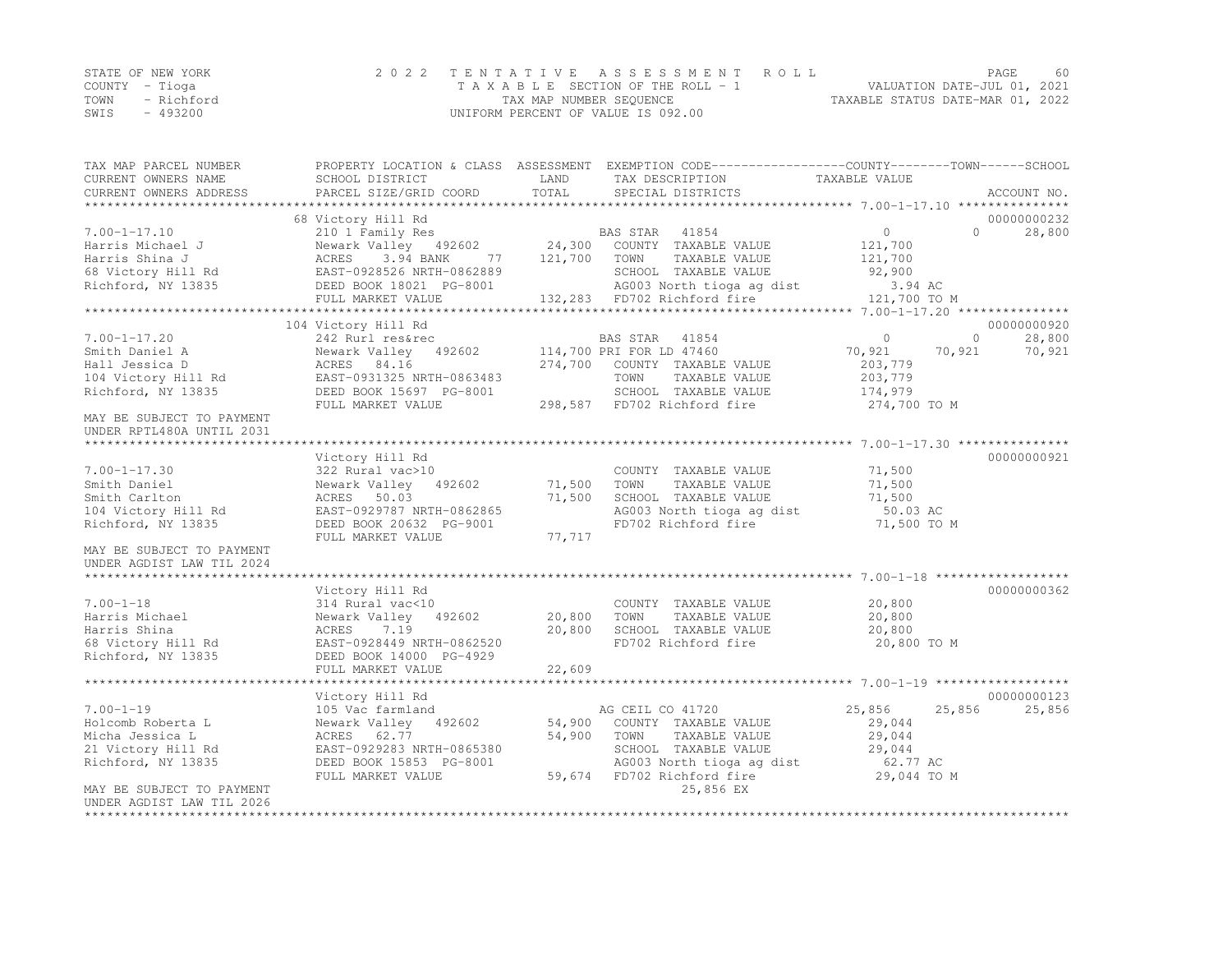|      | STATE OF NEW YORK | 2022 TENTATIVE ASSESSMENT ROLL     | PAGE                             | 61 |
|------|-------------------|------------------------------------|----------------------------------|----|
|      | COUNTY – Tioga    | TAXABLE SECTION OF THE ROLL - 1    | VALUATION DATE-JUL 01, 2021      |    |
| TOWN | - Richford        | TAX MAP NUMBER SEQUENCE            | TAXABLE STATUS DATE-MAR 01, 2022 |    |
| SWIS | - 493200          | UNIFORM PERCENT OF VALUE IS 092.00 |                                  |    |

| TAX MAP PARCEL NUMBER<br>CURRENT OWNERS NAME<br>CURRENT OWNERS ADDRESS | SCHOOL DISTRICT<br>PARCEL SIZE/GRID COORD | LAND<br>TOTAL | PROPERTY LOCATION & CLASS ASSESSMENT EXEMPTION CODE----------------COUNTY-------TOWN------SCHOOL<br>TAX DESCRIPTION<br>SPECIAL DISTRICTS | TAXABLE VALUE        | ACCOUNT NO. |
|------------------------------------------------------------------------|-------------------------------------------|---------------|------------------------------------------------------------------------------------------------------------------------------------------|----------------------|-------------|
|                                                                        | 21 Victory Hill Rd                        |               |                                                                                                                                          |                      | 00000000122 |
| $7.00 - 1 - 20.10$                                                     | 120 Field crops                           |               | AG CEIL CO 41720                                                                                                                         | 8,550<br>8,550       | 8,550       |
| Holcomb Roberta L                                                      | Newark Valley 492602                      |               | 74,400 BAS STAR 41854                                                                                                                    | $\Omega$<br>$\Omega$ | 28,800      |
| Micha Jessica L                                                        | ACRES 110.00                              | 220,100       | COUNTY TAXABLE VALUE                                                                                                                     | 211,550              |             |
| 21 Victory Hill Rd                                                     | EAST-0927609 NRTH-0864300                 |               | TAXABLE VALUE<br>TOWN                                                                                                                    | 211,550              |             |
| Richford, NY 13835                                                     | DEED BOOK 15853 PG-8001                   |               | SCHOOL TAXABLE VALUE                                                                                                                     | 182,750              |             |
|                                                                        | FULL MARKET VALUE                         |               | 239,239 AG003 North tioga ag dist                                                                                                        | 110.00 AC            |             |
| MAY BE SUBJECT TO PAYMENT                                              |                                           |               | FD702 Richford fire                                                                                                                      | 211,550 TO M         |             |
| UNDER AGDIST LAW TIL 2026                                              |                                           |               | 8,550 EX                                                                                                                                 |                      |             |
|                                                                        |                                           |               |                                                                                                                                          |                      |             |
|                                                                        | State Route 38                            |               |                                                                                                                                          |                      | 00000000595 |
| $7.00 - 1 - 21$                                                        | 322 Rural vac>10                          |               | COUNTY TAXABLE VALUE                                                                                                                     | 30,700               |             |
| Guide Step Sportsman Club                                              | Newark Valley 492602 30,700               |               | TOWN<br>TAXABLE VALUE                                                                                                                    | 30,700               |             |
| PO Box 144                                                             | ACRES 39.77                               | 30,700        | SCHOOL TAXABLE VALUE                                                                                                                     | 30,700               |             |
| Johnson City, NY 13790                                                 | EAST-0926154 NRTH-0864955                 |               | FD702 Richford fire                                                                                                                      | 30,700 TO M          |             |
|                                                                        | DEED BOOK 12725 PG-3001                   |               |                                                                                                                                          |                      |             |
|                                                                        | FULL MARKET VALUE                         | 33,370        |                                                                                                                                          |                      |             |
|                                                                        |                                           |               |                                                                                                                                          |                      |             |
|                                                                        | State Route 38                            |               |                                                                                                                                          |                      | 00000000287 |
| $7.00 - 1 - 22$                                                        | 322 Rural vac>10                          | 23,600        | COUNTY TAXABLE VALUE<br>TOWN                                                                                                             | 23,600               |             |
| Guide Step Sportsman Club<br>PO Box 144                                | Newark Valley 492602<br>ACRES 29.58       | 23,600        | TAXABLE VALUE<br>SCHOOL TAXABLE VALUE                                                                                                    | 23,600<br>23,600     |             |
| Johnson City, NY 13790                                                 | EAST-0925549 NRTH-0863424                 |               | FD702 Richford fire                                                                                                                      | 23,600 TO M          |             |
|                                                                        | DEED BOOK 574<br>$PG-244$                 |               |                                                                                                                                          |                      |             |
|                                                                        | FULL MARKET VALUE                         | 25,652        |                                                                                                                                          |                      |             |
|                                                                        |                                           |               |                                                                                                                                          |                      |             |
|                                                                        | 16 Zimmer Rd                              |               |                                                                                                                                          |                      | 00000000363 |
| $7.00 - 1 - 24$                                                        | 242 Rurl res&rec                          |               | COUNTY TAXABLE VALUE                                                                                                                     | 122,800              |             |
| Keener Tracy L                                                         | Newark Valley 492602                      | 79,500        | TOWN<br>TAXABLE VALUE                                                                                                                    | 122,800              |             |
| 16 Zimmer Rd                                                           | ACRES 49.00 BANK<br>8                     | 122,800       | SCHOOL TAXABLE VALUE                                                                                                                     | 122,800              |             |
| Richford, NY 13835                                                     | EAST-0924309 NRTH-0864060                 |               | FD702 Richford fire                                                                                                                      | 122,800 TO M         |             |
|                                                                        | DEED BOOK 15000 PG-1391                   |               |                                                                                                                                          |                      |             |
|                                                                        | FULL MARKET VALUE                         | 133,478       |                                                                                                                                          |                      |             |
|                                                                        |                                           |               |                                                                                                                                          |                      |             |
|                                                                        | State Route 38                            |               |                                                                                                                                          |                      | 00000000801 |
| $7.00 - 1 - 25.20$                                                     | 322 Rural vac>10                          |               | COUNTY TAXABLE VALUE                                                                                                                     | 33,200               |             |
| Liddington Donald R                                                    | Newark Valley 492602                      | 33,200        | TAXABLE VALUE<br>TOWN                                                                                                                    | 33,200               |             |
| 56 McMahon Rd                                                          | ACRES 16.12                               | 33,200        | SCHOOL TAXABLE VALUE                                                                                                                     | 33,200               |             |
| Berkshire, NY 13736                                                    | EAST-0924050 NRTH-0864720                 |               | FD702 Richford fire                                                                                                                      | 33,200 TO M          |             |
|                                                                        | DEED BOOK 15000 PG-2930                   |               |                                                                                                                                          |                      |             |
|                                                                        | FULL MARKET VALUE                         | 36,087        |                                                                                                                                          |                      |             |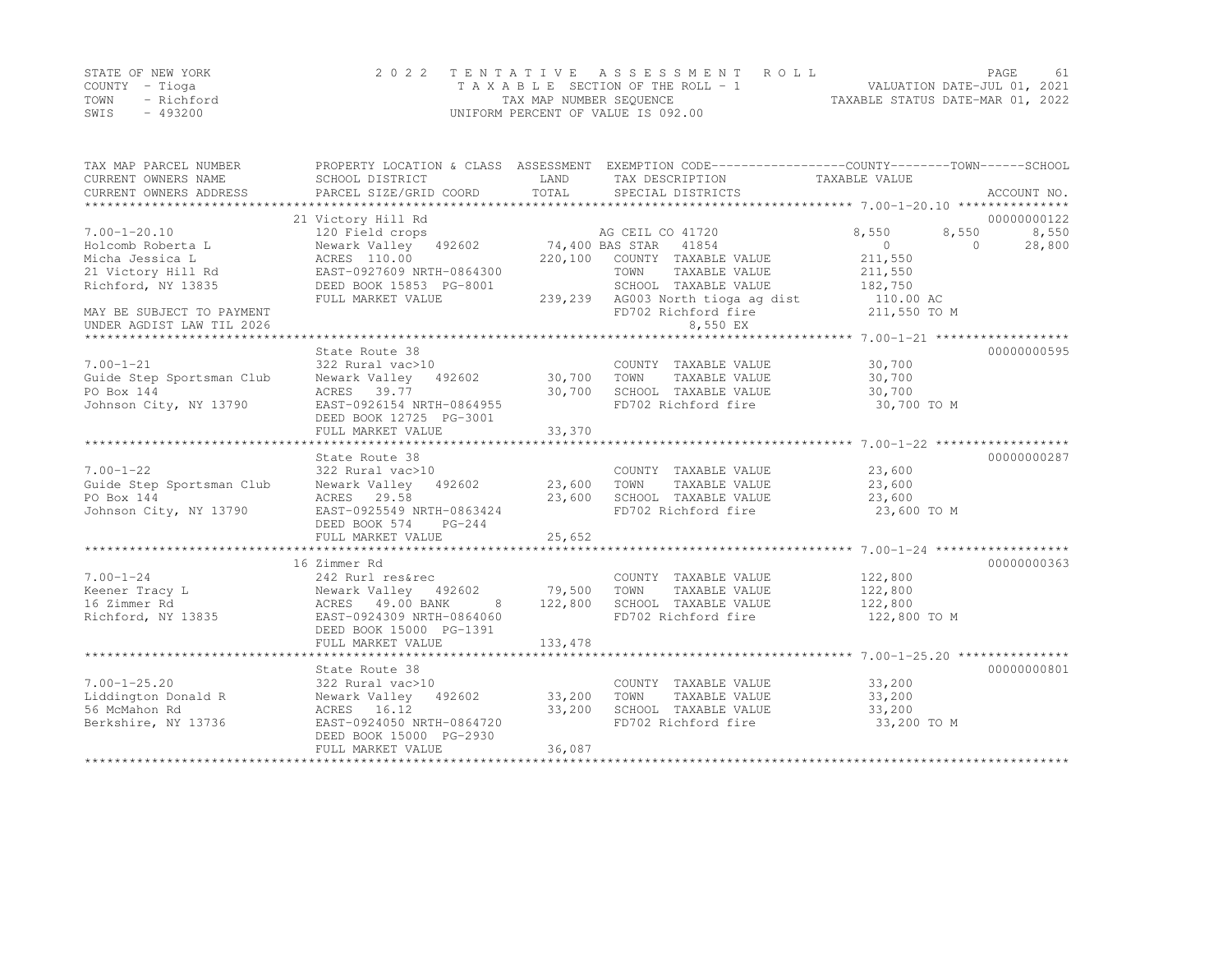|      | STATE OF NEW YORK | 2022 TENTATIVE ASSESSMENT ROLL                                 | PAGE | 62 |
|------|-------------------|----------------------------------------------------------------|------|----|
|      | COUNTY – Tioga    | VALUATION DATE-JUL 01, 2021<br>TAXABLE SECTION OF THE ROLL - 1 |      |    |
| TOWN | - Richford        | TAXABLE STATUS DATE-MAR 01, 2022<br>TAX MAP NUMBER SEQUENCE    |      |    |
| SWIS | $-493200$         | UNIFORM PERCENT OF VALUE IS 092.00                             |      |    |

| TAX MAP PARCEL NUMBER                                                                                            | PROPERTY LOCATION & CLASS ASSESSMENT EXEMPTION CODE-----------------COUNTY-------TOWN------SCHOOL | LAND    |                                                  | TAXABLE VALUE  |                    |
|------------------------------------------------------------------------------------------------------------------|---------------------------------------------------------------------------------------------------|---------|--------------------------------------------------|----------------|--------------------|
| CURRENT OWNERS NAME<br>CURRENT OWNERS ADDRESS                                                                    | SCHOOL DISTRICT<br>PARCEL SIZE/GRID COORD                                                         | TOTAL   | TAX DESCRIPTION<br>SPECIAL DISTRICTS             |                | ACCOUNT NO.        |
| *************************                                                                                        |                                                                                                   |         |                                                  |                |                    |
|                                                                                                                  | 16 Overlook Rd                                                                                    |         |                                                  |                | 00000000197        |
| $7.00 - 1 - 26$                                                                                                  | 210 1 Family Res                                                                                  |         | BAS STAR<br>41854                                | $\Omega$       | $\Omega$<br>28,800 |
| Talcott Jan Lyle                                                                                                 | Newark Valley 492602                                                                              | 21,600  | COUNTY TAXABLE VALUE                             | 66,000         |                    |
| 16 Overlook Rd                                                                                                   | ACRES<br>2.57                                                                                     | 66,000  | TAXABLE VALUE<br>TOWN                            | 66,000         |                    |
| Richford, NY 13835                                                                                               | EAST-0924789 NRTH-0864850                                                                         |         | SCHOOL TAXABLE VALUE                             | 37,200         |                    |
|                                                                                                                  | DEED BOOK 424<br>PG-0328                                                                          |         | FD702 Richford fire                              | 66,000 TO M    |                    |
|                                                                                                                  | FULL MARKET VALUE                                                                                 | 71,739  |                                                  |                |                    |
|                                                                                                                  | **************************************                                                            |         |                                                  |                |                    |
|                                                                                                                  | State Route 38                                                                                    |         |                                                  |                | 00000000036        |
| $7.00 - 1 - 27$                                                                                                  | 322 Rural vac>10                                                                                  |         | COUNTY TAXABLE VALUE                             | 43,400         |                    |
| Liddington Donald R                                                                                              | Newark Valley 492602                                                                              | 43,400  | TAXABLE VALUE<br>TOWN                            | 43,400         |                    |
| 56 McMahon Rd                                                                                                    | ACRES 24.00                                                                                       | 43,400  | SCHOOL TAXABLE VALUE                             | 43,400         |                    |
| Berkshire, NY 13736                                                                                              | EAST-0924929 NRTH-0865400                                                                         |         |                                                  | 24.00 AC       |                    |
|                                                                                                                  | DEED BOOK 15000 PG-2929                                                                           |         | AG003 North tioga ag dist<br>FD702 Richford fire | 43,400 TO M    |                    |
|                                                                                                                  | FULL MARKET VALUE                                                                                 | 47,174  |                                                  |                |                    |
|                                                                                                                  |                                                                                                   |         |                                                  |                |                    |
|                                                                                                                  | 13567 State Route 38                                                                              |         |                                                  |                | 00000000469        |
| $7.00 - 1 - 28$                                                                                                  | 270 Mfg housing                                                                                   |         | BAS STAR 41854                                   | $\overline{0}$ | 28,800<br>$\cap$   |
| Holcomb Steven E                                                                                                 | Newark Valley 492602                                                                              | 18,000  | COUNTY TAXABLE VALUE                             | 58,500         |                    |
| 13567 Route 38                                                                                                   | ACRES 1.00 BANK<br>500                                                                            | 58,500  | TOWN<br>TAXABLE VALUE                            | 58,500         |                    |
| Richford, NY 13835                                                                                               | EAST-0925139 NRTH-0865500                                                                         |         | SCHOOL TAXABLE VALUE                             | 29,700         |                    |
|                                                                                                                  | DEED BOOK 10348 PG-9001                                                                           |         | FD702 Richford fire                              | 58,500 TO M    |                    |
|                                                                                                                  | FULL MARKET VALUE                                                                                 | 63,587  |                                                  |                |                    |
|                                                                                                                  |                                                                                                   |         |                                                  |                |                    |
|                                                                                                                  | State Route 38                                                                                    |         |                                                  |                | 00000000403        |
| $7.00 - 1 - 29$                                                                                                  | 314 Rural vac<10                                                                                  |         | COUNTY TAXABLE VALUE                             | 9,600          |                    |
| Robinson Land LLC                                                                                                | Newark Valley 492602                                                                              | 9,600   | TOWN<br>TAXABLE VALUE                            | 9,600          |                    |
| 1804 Day Hollow Rd                                                                                               | 1.24<br>ACRES                                                                                     | 9,600   | SCHOOL TAXABLE VALUE                             | 9,600          |                    |
| Owego, NY 13827                                                                                                  | EAST-0925349 NRTH-0866000                                                                         |         | FD702 Richford fire                              | 9,600 TO M     |                    |
|                                                                                                                  | DEED BOOK 21205 PG-5006                                                                           |         |                                                  |                |                    |
|                                                                                                                  | FULL MARKET VALUE                                                                                 | 10,435  |                                                  |                |                    |
|                                                                                                                  |                                                                                                   |         |                                                  |                |                    |
|                                                                                                                  | 13682 State Route 38                                                                              |         |                                                  |                | 00000000435        |
| $7.00 - 1 - 30$                                                                                                  | 210 1 Family Res                                                                                  |         | BAS STAR<br>41854                                | $\overline{0}$ | $\Omega$<br>28,800 |
|                                                                                                                  |                                                                                                   |         | 24,700 COUNTY TAXABLE VALUE                      | 97,700         |                    |
|                                                                                                                  |                                                                                                   | 97,700  | TOWN<br>TAXABLE VALUE                            | 97,700         |                    |
| Clark Linda<br>Attn: Georgia Linda Clark<br>13682 Route 38<br>13682 Route 38<br>13682 Route 38<br>13682 Route 38 |                                                                                                   |         | SCHOOL TAXABLE VALUE                             | 68,900         |                    |
| Richford, NY 13835 DEED BOOK 666                                                                                 | PG-137                                                                                            |         | FD702 Richford fire                              | 97,700 TO M    |                    |
|                                                                                                                  | FULL MARKET VALUE                                                                                 | 106,196 |                                                  |                |                    |
|                                                                                                                  |                                                                                                   |         |                                                  |                |                    |
|                                                                                                                  | 46 Morton Rd                                                                                      |         |                                                  |                | 00000000054        |
| $7.00 - 1 - 31$                                                                                                  | 210 1 Family Res                                                                                  |         | COUNTY TAXABLE VALUE                             | 77,600         |                    |
| Gilbert Steven Leo                                                                                               | Newark Valley 492602                                                                              | 19,000  | TAXABLE VALUE<br>TOWN                            | 77,600         |                    |
| 46 Morton Rd                                                                                                     | ACRES 1.42 BANK<br>500                                                                            | 77,600  | SCHOOL TAXABLE VALUE                             | 77,600         |                    |
| Richford, NY 13835                                                                                               | EAST-0925569 NRTH-0866480                                                                         |         | FD702 Richford fire                              | 77,600 TO M    |                    |
|                                                                                                                  | DEED BOOK 20170 PG-785                                                                            |         |                                                  |                |                    |
|                                                                                                                  | FULL MARKET VALUE                                                                                 | 84,348  |                                                  |                |                    |
|                                                                                                                  |                                                                                                   |         |                                                  |                |                    |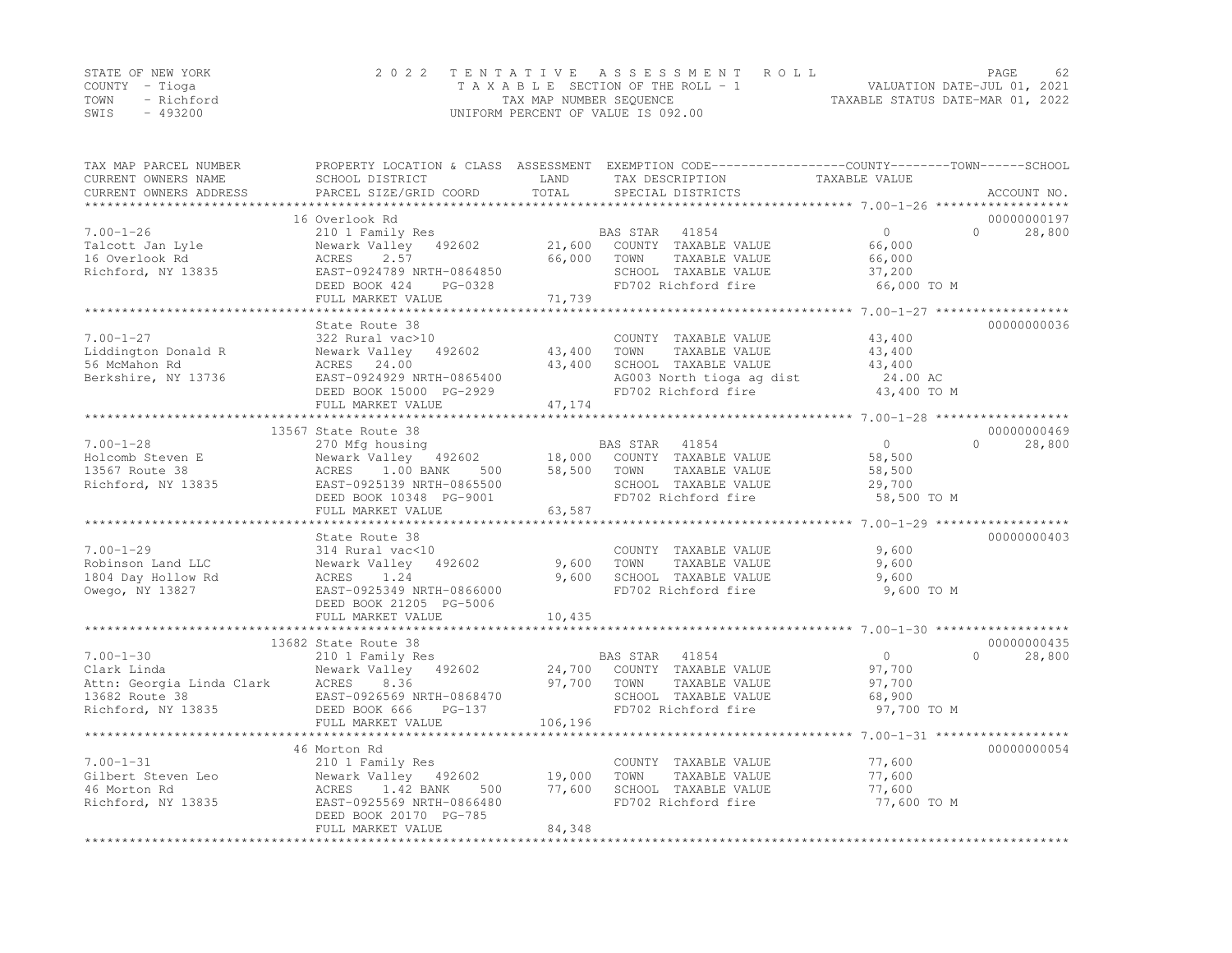| STATE OF NEW YORK |           | 2022 TENTATIVE ASSESSMENT ROLL                                 | PAGE | 63 |
|-------------------|-----------|----------------------------------------------------------------|------|----|
| COUNTY – Tioga    |           | VALUATION DATE-JUL 01, 2021<br>TAXABLE SECTION OF THE ROLL - 1 |      |    |
| TOWN - Richford   |           | TAXABLE STATUS DATE-MAR 01, 2022<br>TAX MAP NUMBER SEOUENCE    |      |    |
| SWIS              | $-493200$ | UNIFORM PERCENT OF VALUE IS 092.00                             |      |    |

| TAX MAP PARCEL NUMBER<br>CURRENT OWNERS NAME | SCHOOL DISTRICT                          | LAND      | TAX DESCRIPTION                             | PROPERTY LOCATION & CLASS ASSESSMENT EXEMPTION CODE----------------COUNTY-------TOWN------SCHOOL<br>TAXABLE VALUE |
|----------------------------------------------|------------------------------------------|-----------|---------------------------------------------|-------------------------------------------------------------------------------------------------------------------|
| CURRENT OWNERS ADDRESS                       | PARCEL SIZE/GRID COORD                   | TOTAL     | SPECIAL DISTRICTS                           | ACCOUNT NO.                                                                                                       |
|                                              |                                          | ********* |                                             | ******************************* 7.00-1-32 ******                                                                  |
|                                              | State Route 38                           |           |                                             | 00000000433                                                                                                       |
| $7.00 - 1 - 32$                              | 322 Rural vac>10                         |           | COUNTY TAXABLE VALUE                        | 82,700                                                                                                            |
| Watkins Estate Lincoln L                     | Newark Valley<br>492602                  | 82,700    | TOWN<br>TAXABLE VALUE                       | 82,700                                                                                                            |
| c/o Jeanine Watkins<br>7 Toledo St           | ACRES 96.66<br>EAST-0924809 NRTH-0867410 | 82,700    | SCHOOL TAXABLE VALUE<br>FD702 Richford fire | 82,700<br>82,700 TO M                                                                                             |
| Seneca Falls, NY 13148                       | DEED BOOK 315<br>PG-0553                 |           |                                             |                                                                                                                   |
|                                              | FULL MARKET VALUE                        | 89,891    |                                             |                                                                                                                   |
|                                              |                                          |           |                                             |                                                                                                                   |
|                                              | Valley View Rd                           |           |                                             | 00000000177                                                                                                       |
| $7.00 - 1 - 33.1$                            | 312 Vac w/imprv                          |           | COUNTY TAXABLE VALUE                        | 592,100                                                                                                           |
| Cattiny George W Jr.                         | 492602<br>Newark Valley                  | 584,100   | TOWN<br>TAXABLE VALUE                       | 592,100                                                                                                           |
| 9 Cannonball Rd                              | ACRES 832.65                             | 592,100   | SCHOOL TAXABLE VALUE                        | 592,100                                                                                                           |
| Pompton Lakes, NY 07442                      | EAST-0921739 NRTH-0867250                |           | FD702 Richford fire                         | 592,100 TO M                                                                                                      |
|                                              | DEED BOOK 20210 PG-3578                  |           |                                             |                                                                                                                   |
|                                              | FULL MARKET VALUE                        | 643,587   |                                             |                                                                                                                   |
|                                              |                                          |           |                                             |                                                                                                                   |
|                                              | West Hill Rd                             |           |                                             | 00000000983                                                                                                       |
| $7.00 - 1 - 33.2$                            | 322 Rural vac>10                         |           | COUNTY TAXABLE VALUE                        | 16,600                                                                                                            |
| Farrm East LLC                               | Newark Valley<br>492602                  | 16,600    | TAXABLE VALUE<br>TOWN                       | 16,600                                                                                                            |
| 890 McLean Rd<br>Cortland, NY 13045          | ACRES 18.42<br>EAST-0920310 NRTH-0871085 | 16,600    | SCHOOL TAXABLE VALUE<br>FD702 Richford fire | 16,600<br>16,600 TO M                                                                                             |
|                                              | DEED BOOK 15000 PG-1221                  |           |                                             |                                                                                                                   |
|                                              | FULL MARKET VALUE                        | 18,043    |                                             |                                                                                                                   |
|                                              |                                          |           |                                             |                                                                                                                   |
|                                              | West Hill School Rd                      |           |                                             | 00000000146                                                                                                       |
| $7.00 - 1 - 34$                              | 314 Rural vac<10                         |           | COUNTY TAXABLE VALUE                        | 3,000                                                                                                             |
| Chevalier Douglas W                          | Newark Valley<br>492602                  | 3,000     | TOWN<br>TAXABLE VALUE                       | 3,000                                                                                                             |
| 248 Happy Hill Lane                          | ACRES<br>1.80                            | 3,000     | SCHOOL TAXABLE VALUE                        | 3,000                                                                                                             |
| Fancy Gap, VA 24328                          | EAST-0919309 NRTH-0863320                |           | FD702 Richford fire                         | 3,000 TO M                                                                                                        |
|                                              | DEED BOOK 470<br>PG-0212                 |           |                                             |                                                                                                                   |
|                                              | FULL MARKET VALUE                        | 3,261     |                                             |                                                                                                                   |
|                                              |                                          |           |                                             | 00000000428                                                                                                       |
| $7.00 - 1 - 35$                              | 6 Valley View Rd                         |           | COUNTY TAXABLE VALUE                        | 29,800                                                                                                            |
| Harriger Charles T Sr                        | 270 Mfg housing<br>Newark Valley 492602  | 11,800    | TOWN<br>TAXABLE VALUE                       | 29,800                                                                                                            |
| 186 Bird Cemtery Rd                          | FRNT 146.00 DPTH 138.00                  | 29,800    | SCHOOL TAXABLE VALUE                        | 29,800                                                                                                            |
| Groton, NY 13073                             | EAST-0919289 NRTH-0862820                |           | FD702 Richford fire                         | 29,800 TO M                                                                                                       |
|                                              | $PG-225$<br>DEED BOOK 697                |           |                                             |                                                                                                                   |
|                                              | FULL MARKET VALUE                        | 32,391    |                                             |                                                                                                                   |
|                                              |                                          |           |                                             |                                                                                                                   |
|                                              | 16 West Hill Rd                          |           |                                             | 00000000309                                                                                                       |
| $7.00 - 1 - 36$                              | 210 1 Family Res                         |           | 41834<br>ENH STAR                           | $\Omega$<br>$\mathbf{0}$<br>66,800                                                                                |
| Merrill Charles                              | Newark Valley 492602                     | 12,900    | COUNTY TAXABLE VALUE                        | 66,800                                                                                                            |
| Tracy Jani                                   | FRNT 123.00 DPTH 184.00                  | 66,800    | TAXABLE VALUE<br>TOWN                       | 66,800                                                                                                            |
| 16 West Hill Rd                              | EAST-0919199 NRTH-0862640                |           | SCHOOL TAXABLE VALUE                        | $\circ$                                                                                                           |
| Richford, NY 13835                           | DEED BOOK 392<br>PG-0711                 |           | FD702 Richford fire                         | 66,800 TO M                                                                                                       |
|                                              | FULL MARKET VALUE                        | 72,609    |                                             |                                                                                                                   |
|                                              |                                          |           |                                             |                                                                                                                   |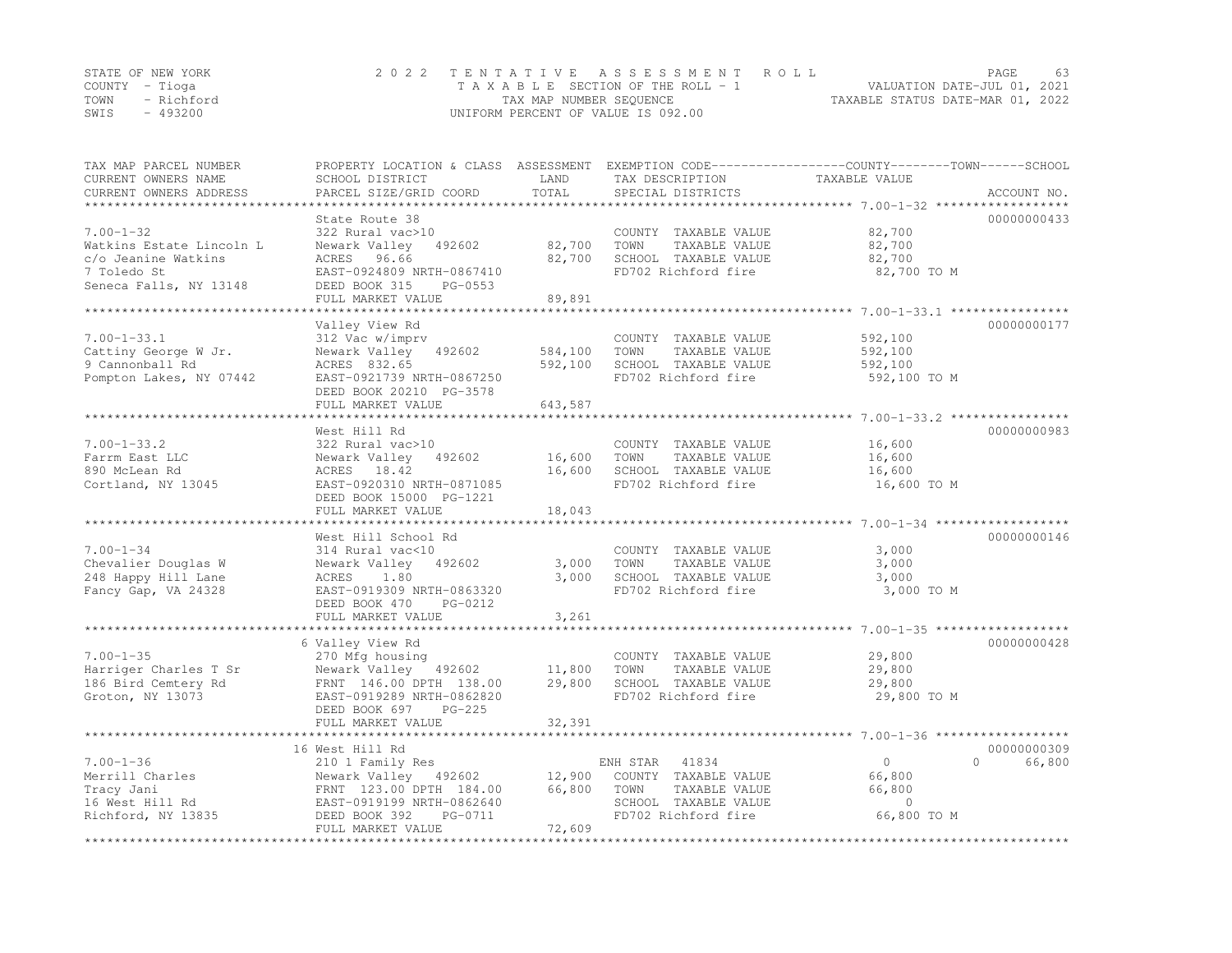|                | STATE OF NEW YORK | 2022 TENTATIVE ASSESSMENT ROLL     |                                  | PAGE                        | 64 |
|----------------|-------------------|------------------------------------|----------------------------------|-----------------------------|----|
| COUNTY – Tioga |                   | TAXABLE SECTION OF THE ROLL - 1    |                                  | VALUATION DATE-JUL 01, 2021 |    |
| TOWN           | - Richford        | TAX MAP NUMBER SEQUENCE            | TAXABLE STATUS DATE-MAR 01, 2022 |                             |    |
| SWIS           | - 493200          | UNIFORM PERCENT OF VALUE IS 092.00 |                                  |                             |    |

| TAX MAP PARCEL NUMBER<br>CURRENT OWNERS NAME           | PROPERTY LOCATION & CLASS ASSESSMENT<br>SCHOOL DISTRICT   | LAND<br>TOTAL    | TAX DESCRIPTION                                                       | EXEMPTION CODE-----------------COUNTY-------TOWN------SCHOOL<br>TAXABLE VALUE |                         |
|--------------------------------------------------------|-----------------------------------------------------------|------------------|-----------------------------------------------------------------------|-------------------------------------------------------------------------------|-------------------------|
| CURRENT OWNERS ADDRESS<br>*********************        | PARCEL SIZE/GRID COORD                                    |                  | SPECIAL DISTRICTS                                                     |                                                                               | ACCOUNT NO.             |
|                                                        | 781 Route 79                                              |                  |                                                                       |                                                                               | 00000000460             |
| $7.00 - 1 - 37$<br>Hall Dorothy May<br>Gleason Barbara | 210 1 Family Res<br>Newark Valley 492602<br>ACRES<br>1.60 | 19,400<br>77,400 | COUNTY TAXABLE VALUE<br>TOWN<br>TAXABLE VALUE<br>SCHOOL TAXABLE VALUE | 77,400<br>77,400<br>77,400                                                    |                         |
| 779 Route 79<br>Richford, NY 13835                     | EAST-0919469 NRTH-0862270<br>DEED BOOK 12131 PG-5001      |                  | FD702 Richford fire                                                   | 77,400 TO M                                                                   |                         |
|                                                        | FULL MARKET VALUE                                         | 84,130           |                                                                       |                                                                               |                         |
|                                                        | *********************                                     |                  |                                                                       |                                                                               |                         |
| $7.00 - 1 - 38$                                        | 4 West Hill Rd                                            |                  |                                                                       |                                                                               | 00000000200<br>$\Omega$ |
| Miller Barbara                                         | 210 1 Family Res<br>Newark Valley<br>492602               | 23,000 ENH STAR  | VET WAR CT 41121<br>41834                                             | 11,520<br>11,520<br>$\circ$<br>$\Omega$                                       | 71,900                  |
| Herrick James                                          | ACRES<br>3.22                                             | 103,200          | COUNTY TAXABLE VALUE                                                  | 91,680                                                                        |                         |
| 4 West Hill Rd                                         | EAST-0919219 NRTH-0862350                                 |                  | TOWN<br>TAXABLE VALUE                                                 | 91,680                                                                        |                         |
| Richford, NY 13835-1425                                | DEED BOOK 307<br>PG-1128                                  |                  | SCHOOL TAXABLE VALUE                                                  | 31,300                                                                        |                         |
|                                                        | FULL MARKET VALUE                                         |                  | 112,174 FD702 Richford fire                                           | 103,200 TO M                                                                  |                         |
|                                                        |                                                           |                  |                                                                       |                                                                               |                         |
|                                                        | Route 79                                                  |                  |                                                                       |                                                                               | 00000000398             |
| $7.00 - 1 - 39$                                        | 322 Rural vac>10                                          |                  | COUNTY TAXABLE VALUE                                                  | 106,200                                                                       |                         |
| Creative Enterprises Owego LLC Newark Valley           | 492602                                                    | 106,200          | TAXABLE VALUE<br>TOWN                                                 | 106,200                                                                       |                         |
| 92 Genung Cir<br>Ithaca, NY 14850                      | ACRES 84.69<br>EAST-0920409 NRTH-0862920                  | 106,200          | SCHOOL TAXABLE VALUE<br>FD702 Richford fire                           | 106,200<br>106,200 TO M                                                       |                         |
|                                                        | DEED BOOK 658<br>$PG-14$                                  |                  |                                                                       |                                                                               |                         |
|                                                        | FULL MARKET VALUE                                         | 115,435          |                                                                       |                                                                               |                         |
|                                                        | *******************************                           |                  |                                                                       |                                                                               |                         |
|                                                        | 465 Michigan Hill Rd                                      |                  |                                                                       |                                                                               | 00000000089             |
| $8.00 - 1 - 1$                                         | 242 Rurl res&rec                                          |                  | COUNTY TAXABLE VALUE                                                  | 47,700                                                                        |                         |
| Welton Linda L                                         | Newark Valley 492602                                      | 39,700           | TOWN<br>TAXABLE VALUE                                                 | 47,700                                                                        |                         |
| Crandall Larry L                                       | ACRES 14.20                                               | 47,700           | SCHOOL TAXABLE VALUE                                                  | 47,700                                                                        |                         |
| 925 W Broad St                                         | EAST-0933723 NRTH-0869526                                 |                  | FD702 Richford fire                                                   | 47,700 TO M                                                                   |                         |
| Horseheads, NY 14845                                   | DEED BOOK 20190 PG-1716<br>FULL MARKET VALUE              | 51,848           |                                                                       |                                                                               |                         |
|                                                        |                                                           | ***************  |                                                                       |                                                                               |                         |
|                                                        | 444 Michigan Hill Rd                                      |                  |                                                                       |                                                                               | 00000000116             |
| $8.00 - 1 - 2.11$                                      | 312 Vac w/imprv                                           |                  | COUNTY TAXABLE VALUE                                                  | 38,600                                                                        |                         |
| Ayres Jeffrey                                          | Newark Valley 492602                                      | 33,600           | TOWN<br>TAXABLE VALUE                                                 | 38,600                                                                        |                         |
| Ayres Theresa                                          | ACRES<br>6.12                                             | 38,600           | SCHOOL TAXABLE VALUE                                                  | 38,600                                                                        |                         |
| 1963 Bradley Creek Rd                                  | EAST-0934798 NRTH-0869622                                 |                  | FD702 Richford fire                                                   | 38,600 TO M                                                                   |                         |
| Endicott, NY 13760                                     | DEED BOOK 20200 PG-3249                                   |                  |                                                                       |                                                                               |                         |
|                                                        | FULL MARKET VALUE<br>***********************              | 41,957           |                                                                       |                                                                               |                         |
|                                                        | 41 Sears Rd                                               |                  |                                                                       |                                                                               | 00000000802             |
| $8.00 - 1 - 2.12$                                      | 260 Seasonal res                                          |                  | COUNTY TAXABLE VALUE                                                  | 54,100                                                                        |                         |
| Davis Paul R                                           | Newark Valley<br>492602                                   | 30,100           | TAXABLE VALUE<br>TOWN                                                 | 54,100                                                                        |                         |
| 315 Utica St                                           | ACRES<br>5.00                                             | 54,100           | SCHOOL TAXABLE VALUE                                                  | 54,100                                                                        |                         |
| Ithaca, NY 14850                                       | EAST-0935352 NRTH-0869614<br>DEED BOOK 20210 PG-4746      |                  | FD702 Richford fire                                                   | 54,100 TO M                                                                   |                         |
|                                                        | FULL MARKET VALUE                                         | 58,804           |                                                                       |                                                                               |                         |
|                                                        |                                                           |                  |                                                                       |                                                                               |                         |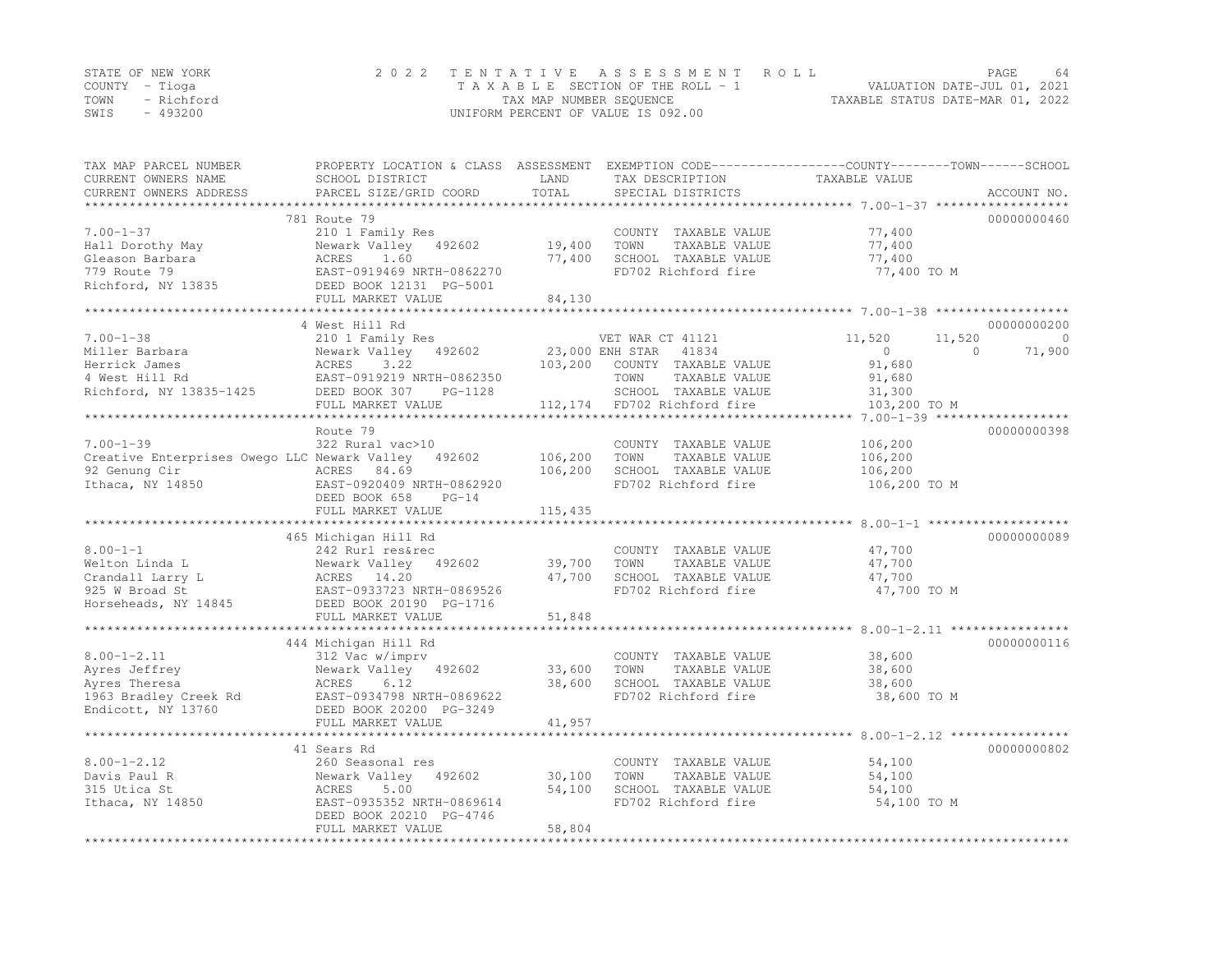| STATE OF NEW YORK |            | 2022 TENTATIVE ASSESSMENT ROLL |                                    |  |                                  | PAGE                        | 65 |
|-------------------|------------|--------------------------------|------------------------------------|--|----------------------------------|-----------------------------|----|
| COUNTY – Tioga    |            |                                | TAXABLE SECTION OF THE ROLL - 1    |  |                                  | VALUATION DATE-JUL 01, 2021 |    |
| TOWN              | - Richford |                                | TAX MAP NUMBER SEQUENCE            |  | TAXABLE STATUS DATE-MAR 01, 2022 |                             |    |
| SWIS              | $-493200$  |                                | UNIFORM PERCENT OF VALUE IS 092.00 |  |                                  |                             |    |

| TAX MAP PARCEL NUMBER     |                                                                                                                                                                                                                               |         | PROPERTY LOCATION & CLASS ASSESSMENT EXEMPTION CODE---------------COUNTY-------TOWN-----SCHOOL |                |           |                |
|---------------------------|-------------------------------------------------------------------------------------------------------------------------------------------------------------------------------------------------------------------------------|---------|------------------------------------------------------------------------------------------------|----------------|-----------|----------------|
| CURRENT OWNERS NAME       | SCHOOL DISTRICT                                                                                                                                                                                                               | LAND    | TAX DESCRIPTION                                                                                | TAXABLE VALUE  |           |                |
| CURRENT OWNERS ADDRESS    | PARCEL SIZE/GRID COORD                                                                                                                                                                                                        | TOTAL   | SPECIAL DISTRICTS                                                                              |                |           | ACCOUNT NO.    |
|                           |                                                                                                                                                                                                                               |         |                                                                                                |                |           |                |
|                           | 462 Michigan Hill Rd                                                                                                                                                                                                          |         |                                                                                                |                |           | 00000000494    |
| $8.00 - 1 - 2.20$         | 210 1 Family Res WET WAR CT 41121<br>Newark Valley 492602 20,800 ENH STAR 41834                                                                                                                                               |         |                                                                                                | 10,545         | 10,545    | $\bigcirc$     |
| Bartholomew Clarence      |                                                                                                                                                                                                                               |         |                                                                                                | $\overline{0}$ | $\Omega$  | 70,300         |
| Laura A                   | 2.27<br>ACRES                                                                                                                                                                                                                 |         | 70,300 COUNTY TAXABLE VALUE                                                                    | 59,755         |           |                |
| 462 Michigan Hill Rd      | EAST-0933999 NRTH-0869950                                                                                                                                                                                                     |         | TOWN<br>TAXABLE VALUE                                                                          | 59,755         |           |                |
| Richford, NY 13835        | DEED BOOK 476<br>PG-0348                                                                                                                                                                                                      |         |                                                                                                | $\Omega$       |           |                |
|                           | FULL MARKET VALUE                                                                                                                                                                                                             |         | SCHOOL TAXABLE VALUE<br>76,413 FD702 Richford fire                                             | 70,300 TO M    |           |                |
|                           |                                                                                                                                                                                                                               |         |                                                                                                |                |           |                |
|                           | Michigan Hill Rd                                                                                                                                                                                                              |         |                                                                                                |                |           | 00000000794    |
| $8.00 - 1 - 2.30$         | 322 Rural vac>10                                                                                                                                                                                                              |         | COUNTY TAXABLE VALUE                                                                           | 51,600         |           |                |
| Demarest Jason K          | Newark Valley 492602                                                                                                                                                                                                          | 51,600  | TOWN<br>TAXABLE VALUE                                                                          | 51,600         |           |                |
| Demarest Kerry A          | Newark Valley<br>ACRES 13.33                                                                                                                                                                                                  | 51,600  | SCHOOL TAXABLE VALUE                                                                           | 51,600         |           |                |
| 360 Tupper Road           | EAST-0934564 NRTH-0870186                                                                                                                                                                                                     |         | FD702 Richford fire                                                                            | 51,600 TO M    |           |                |
| Spencer, NY 14883         | DEED BOOK 20160 PG-2538                                                                                                                                                                                                       |         |                                                                                                |                |           |                |
|                           |                                                                                                                                                                                                                               |         |                                                                                                |                |           |                |
|                           |                                                                                                                                                                                                                               |         |                                                                                                |                |           |                |
|                           | 438 Michigan Hill Rd                                                                                                                                                                                                          |         |                                                                                                |                |           | 00000000795    |
| $8.00 - 1 - 2.40$         | 210 1 Family Res                                                                                                                                                                                                              |         | ENH STAR 41834                                                                                 | $\overline{0}$ | $\bigcap$ | 71,900         |
| Schwartz John W           | Newark Valley 492602 28,100 COUNTY TAXABLE VALUE                                                                                                                                                                              |         |                                                                                                | 197,200        |           |                |
| Schwartz Barbara J        | ACRES 6.07 BANK<br>500                                                                                                                                                                                                        | 197,200 | TOWN<br>TAXABLE VALUE                                                                          | 197,200        |           |                |
| 438 Michigan Hill Rd      | EAST-0934817 NRTH-0869314                                                                                                                                                                                                     |         | SCHOOL TAXABLE VALUE                                                                           | 125,300        |           |                |
| Richford, NY 13835        | DEED BOOK 674<br>PG-156                                                                                                                                                                                                       |         | FD702 Richford fire                                                                            | 197,200 TO M   |           |                |
|                           | FULL MARKET VALUE                                                                                                                                                                                                             | 214,348 |                                                                                                |                |           |                |
|                           |                                                                                                                                                                                                                               |         |                                                                                                |                |           |                |
|                           | Michigan Hill Rd                                                                                                                                                                                                              |         |                                                                                                |                |           | 00000000799    |
| $8.00 - 1 - 2.50$         |                                                                                                                                                                                                                               |         | COUNTY TAXABLE VALUE 45,500                                                                    |                |           |                |
|                           | 312 Vac w/imprv                                                                                                                                                                                                               |         |                                                                                                |                |           |                |
| Yenny Richard R           | Newark Valley 492602 35,500                                                                                                                                                                                                   |         | TOWN<br>TAXABLE VALUE                                                                          | 45,500         |           |                |
| Gloria J                  | 6.89<br>ACRES                                                                                                                                                                                                                 | 45,500  | SCHOOL TAXABLE VALUE<br>FD702 Richford fire                                                    | 45,500         |           |                |
| 4080 Old Kennedy Rd       | EAST-0934727 NRTH-0869895                                                                                                                                                                                                     |         |                                                                                                | 45,500 TO M    |           |                |
| Nedrow, NY 13120          | DEED BOOK 379<br>$PG-220$                                                                                                                                                                                                     |         |                                                                                                |                |           |                |
|                           |                                                                                                                                                                                                                               |         |                                                                                                |                |           |                |
|                           |                                                                                                                                                                                                                               |         |                                                                                                |                |           |                |
|                           | 413 Victory Hill Rd                                                                                                                                                                                                           |         | 40 PCT OF VALUE USED FOR EXEMPTION PURPOSES                                                    |                |           | 00000000118    |
| $8.00 - 1 - 3.11$         | 241 Rural res&ag<br>VET WAR CT 41121 Newark Valley 492602 (241 Rural res&ag (241 Rural Passache Valley 2016)<br>Newark Valley 492602 (262 Passache Valley 2017 Passache Valley 2017 Passache Valley 2018 Passache Valley Vall |         | VET WAR CT 41121                                                                               | 7,284 7,284    |           | $\overline{0}$ |
| Elliott John              |                                                                                                                                                                                                                               |         |                                                                                                | 30,720 30,720  |           | 30,720         |
| 413 Victory Hill Rd       | ACRES 52.35                                                                                                                                                                                                                   |         | 121,400 COUNTY TAXABLE VALUE                                                                   | 83,396         |           |                |
| Richford, NY 13835        | EAST-0934569 NRTH-0868350                                                                                                                                                                                                     |         | TOWN<br>TAXABLE VALUE                                                                          | 83,396         |           |                |
|                           | DEED BOOK 13590 PG-2001                                                                                                                                                                                                       |         | SCHOOL TAXABLE VALUE                                                                           | 90,680         |           |                |
| MAY BE SUBJECT TO PAYMENT | FULL MARKET VALUE                                                                                                                                                                                                             |         | 131,957 AG003 North tioga ag dist 52.35 AC<br>FD702 Richford fire 90,680 TO M                  |                |           |                |
| UNDER AGDIST LAW TIL 2026 |                                                                                                                                                                                                                               |         |                                                                                                |                |           |                |
|                           |                                                                                                                                                                                                                               |         | 30,720 EX                                                                                      |                |           |                |
|                           |                                                                                                                                                                                                                               |         |                                                                                                |                |           |                |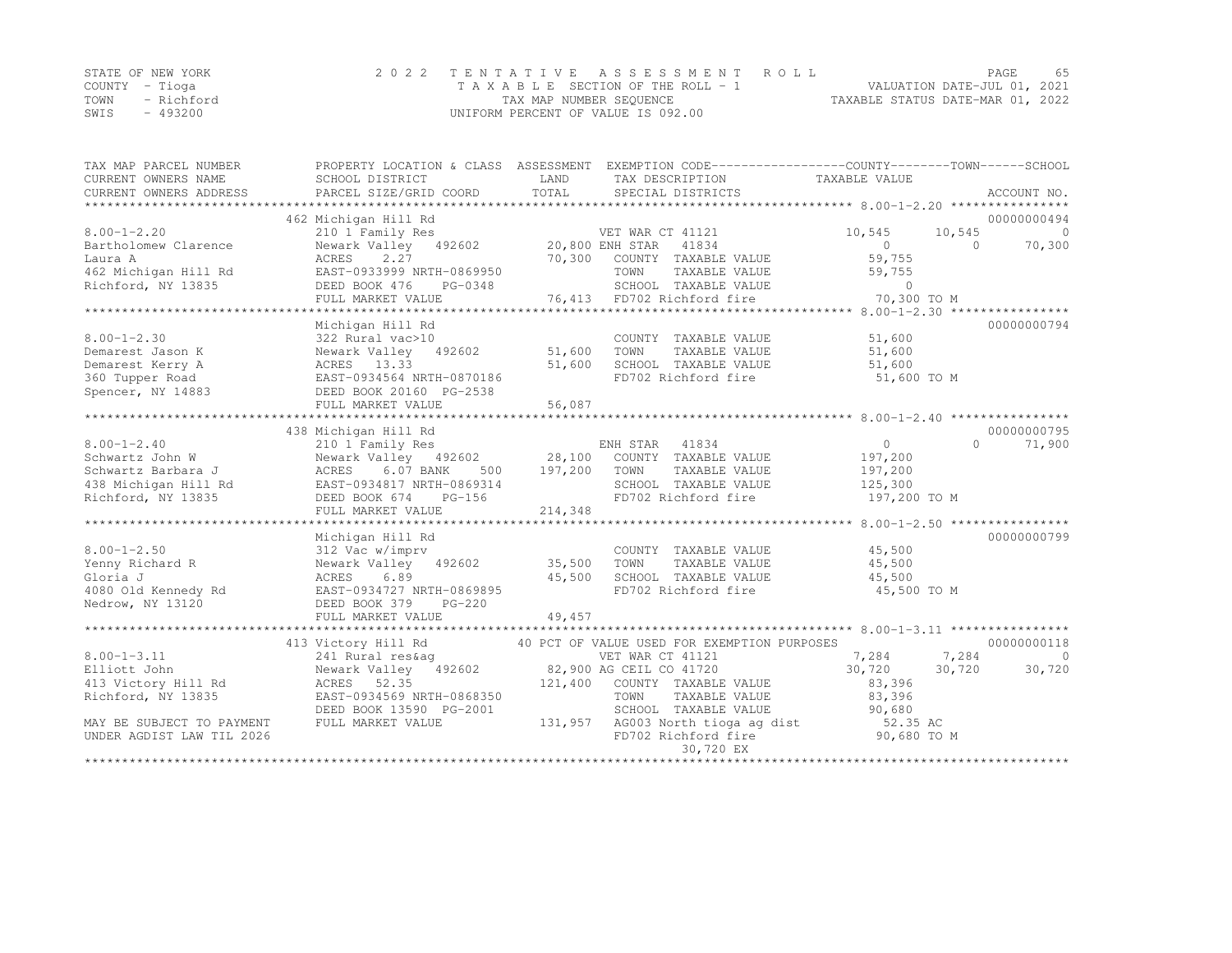|      | STATE OF NEW YORK | 2022 TENTATIVE ASSESSMENT ROLL     | PAGE.                            | 66 |
|------|-------------------|------------------------------------|----------------------------------|----|
|      | COUNTY – Tioga    | TAXABLE SECTION OF THE ROLL - 1    | VALUATION DATE-JUL 01, 2021      |    |
|      | TOWN - Richford   | TAX MAP NUMBER SEQUENCE            | TAXABLE STATUS DATE-MAR 01, 2022 |    |
| SWIS | - 493200          | UNIFORM PERCENT OF VALUE IS 092.00 |                                  |    |

| TAX MAP PARCEL NUMBER     |                                                                                                                                                                                                                                                                                                                                                                                                                                                              |            | PROPERTY LOCATION & CLASS ASSESSMENT EXEMPTION CODE---------------COUNTY-------TOWN-----SCHOOL |                   |                     |
|---------------------------|--------------------------------------------------------------------------------------------------------------------------------------------------------------------------------------------------------------------------------------------------------------------------------------------------------------------------------------------------------------------------------------------------------------------------------------------------------------|------------|------------------------------------------------------------------------------------------------|-------------------|---------------------|
| CURRENT OWNERS NAME       | SCHOOL DISTRICT                                                                                                                                                                                                                                                                                                                                                                                                                                              | LAND       | TAX DESCRIPTION                                                                                | TAXABLE VALUE     |                     |
|                           | $\begin{minipage}{0.5cm} \begin{minipage}{0.5cm} \begin{minipage}{0.5cm} \begin{minipage}{0.5cm} \begin{minipage}{0.5cm} \begin{minipage}{0.5cm} \begin{minipage}{0.5cm} \begin{minipage}{0.5cm} \begin{minipage}{0.5cm} \begin{minipage}{0.5cm} \begin{minipage}{0.5cm} \begin{minipage}{0.5cm} \begin{minipage}{0.5cm} \begin{minipage}{0.5cm} \begin{minipage}{0.5cm} \begin{minipage}{0.5cm} \begin{minipage}{0.5cm} \begin{minipage}{0.5cm} \begin{min$ |            |                                                                                                |                   |                     |
|                           |                                                                                                                                                                                                                                                                                                                                                                                                                                                              |            |                                                                                                |                   |                     |
|                           | Victory Hill Rd                                                                                                                                                                                                                                                                                                                                                                                                                                              |            |                                                                                                |                   | 00000000939         |
| $8.00 - 1 - 3.12$         | 105 Vac farmland                                                                                                                                                                                                                                                                                                                                                                                                                                             |            | AG CEIL CO 41720                                                                               | 16,110            | 16,110<br>16,110    |
| Elliott Martha            | Newark Valley 492602                                                                                                                                                                                                                                                                                                                                                                                                                                         | 22,900     | COUNTY TAXABLE VALUE                                                                           | 6,790             |                     |
| 369 Victory Hill Rd       | ACRES 14.85                                                                                                                                                                                                                                                                                                                                                                                                                                                  | 22,900     | TOWN<br>TAXABLE VALUE                                                                          | 6,790             |                     |
| Richford, NY 13835        | EAST-0933395 NRTH-0867756                                                                                                                                                                                                                                                                                                                                                                                                                                    |            | SCHOOL TAXABLE VALUE                                                                           | 6,790             |                     |
|                           | DEED BOOK 13590 PG-2003                                                                                                                                                                                                                                                                                                                                                                                                                                      |            | AG003 North tioga ag dist<br>FD702 Richford fire                                               | 14.85 AC          |                     |
| MAY BE SUBJECT TO PAYMENT | FULL MARKET VALUE                                                                                                                                                                                                                                                                                                                                                                                                                                            |            | 24,891 FD702 Richford fire                                                                     | 6,790 TO M        |                     |
| UNDER AGDIST LAW TIL 2026 |                                                                                                                                                                                                                                                                                                                                                                                                                                                              |            | 16,110 EX                                                                                      |                   |                     |
|                           |                                                                                                                                                                                                                                                                                                                                                                                                                                                              |            |                                                                                                |                   |                     |
|                           | 29 Sears Rd                                                                                                                                                                                                                                                                                                                                                                                                                                                  |            |                                                                                                |                   | 00000000613         |
| $8.00 - 1 - 3.20$         | 210 1 Family Res                                                                                                                                                                                                                                                                                                                                                                                                                                             |            | BAS STAR 41854                                                                                 | 0                 | $\bigcap$<br>28,800 |
| Theleman Dacia M          | Newark Valley 492602 32,500 COUNTY TAXABLE VALUE                                                                                                                                                                                                                                                                                                                                                                                                             |            |                                                                                                | 97,300            |                     |
| 29 Sears Rd               | 9.00 BANK<br>ACRES<br>500                                                                                                                                                                                                                                                                                                                                                                                                                                    | 97,300     | TOWN<br>TAXABLE VALUE                                                                          | 97,300            |                     |
| Richford, NY 13835        | EAST-0934799 NRTH-0868880                                                                                                                                                                                                                                                                                                                                                                                                                                    |            | SCHOOL TAXABLE VALUE                                                                           | 68,500            |                     |
|                           | DEED BOOK 19335 PG-4001                                                                                                                                                                                                                                                                                                                                                                                                                                      |            | FD702 Richford fire                                                                            | 97,300 TO M       |                     |
|                           | FULL MARKET VALUE                                                                                                                                                                                                                                                                                                                                                                                                                                            | 105,761    |                                                                                                |                   |                     |
|                           |                                                                                                                                                                                                                                                                                                                                                                                                                                                              |            |                                                                                                |                   |                     |
|                           | Victory Hill Rd                                                                                                                                                                                                                                                                                                                                                                                                                                              |            |                                                                                                |                   | 00000000611         |
| $8.00 - 1 - 3.30$         | 270 Mfg housing                                                                                                                                                                                                                                                                                                                                                                                                                                              |            | AG CEIL CO 41720                                                                               | 5,332             | 5,332<br>5,332      |
| Elliott Martha            | Newark Valley 492602                                                                                                                                                                                                                                                                                                                                                                                                                                         |            | 37,800 COUNTY TAXABLE VALUE                                                                    | 64,468            |                     |
| 369 Victory Hill Rd       | ACRES 21.00                                                                                                                                                                                                                                                                                                                                                                                                                                                  | 69,800     | TOWN<br>TAXABLE VALUE                                                                          | 64,468            |                     |
| Richford, NY 13835        | EAST-0933939 NRTH-0867930                                                                                                                                                                                                                                                                                                                                                                                                                                    |            | SCHOOL TAXABLE VALUE                                                                           | 64,468            |                     |
|                           | DEED BOOK 13590 PG-2002                                                                                                                                                                                                                                                                                                                                                                                                                                      |            | AG003 North tioga ag dist 21.00 AC                                                             |                   |                     |
| MAY BE SUBJECT TO PAYMENT | FULL MARKET VALUE                                                                                                                                                                                                                                                                                                                                                                                                                                            |            | 75,870 FD702 Richford fire                                                                     | 64,468 TO M       |                     |
| UNDER AGDIST LAW TIL 2026 |                                                                                                                                                                                                                                                                                                                                                                                                                                                              |            | 5,332 EX                                                                                       |                   |                     |
|                           |                                                                                                                                                                                                                                                                                                                                                                                                                                                              |            |                                                                                                |                   |                     |
|                           | 368 Michigan Hill Rd                                                                                                                                                                                                                                                                                                                                                                                                                                         |            |                                                                                                |                   | 00000000248         |
| $8.00 - 1 - 4$            | 210 1 Family Res                                                                                                                                                                                                                                                                                                                                                                                                                                             |            | BAS STAR 41854                                                                                 | $\overline{0}$    | $\bigcap$<br>28,800 |
| Wojtysiak Timothy E       | Newark Valley 492602 18,000 COUNTY TAXABLE VALUE                                                                                                                                                                                                                                                                                                                                                                                                             |            |                                                                                                | 93,400            |                     |
| 368 Michigan Hill Rd      | ACRES 1.00 BANK                                                                                                                                                                                                                                                                                                                                                                                                                                              | 191 93,400 | TOWN<br>TAXABLE VALUE                                                                          | 93,400            |                     |
| Richford, NY 13835        | EAST-0935011 NRTH-0867475                                                                                                                                                                                                                                                                                                                                                                                                                                    |            | SCHOOL TAXABLE VALUE                                                                           | 64,600            |                     |
|                           | DEED BOOK 20730 PG-2002                                                                                                                                                                                                                                                                                                                                                                                                                                      |            | FD702 Richford fire                                                                            | 93,400 TO M       |                     |
|                           | FULL MARKET VALUE                                                                                                                                                                                                                                                                                                                                                                                                                                            | 101,522    |                                                                                                |                   |                     |
|                           |                                                                                                                                                                                                                                                                                                                                                                                                                                                              |            |                                                                                                |                   |                     |
|                           | 358 Michigan Hill Rd                                                                                                                                                                                                                                                                                                                                                                                                                                         |            |                                                                                                |                   | 00000000605         |
| $8.00 - 1 - 5$            | 210 1 Family Res                                                                                                                                                                                                                                                                                                                                                                                                                                             |            | BAS STAR 41854                                                                                 | $0 \qquad \qquad$ | $\bigcap$<br>28,800 |
| Inman Michael D           | Newark Valley 492602 20,300 COUNTY TAXABLE VALUE                                                                                                                                                                                                                                                                                                                                                                                                             |            |                                                                                                | 69,800            |                     |
| 358 Michigan Hill Rd      | 2.00<br>ACRES                                                                                                                                                                                                                                                                                                                                                                                                                                                | 69,800     | TOWN<br>TAXABLE VALUE                                                                          | 69,800            |                     |
| Richford, NY 13835        | EAST-0935124 NRTH-0867250                                                                                                                                                                                                                                                                                                                                                                                                                                    |            | SCHOOL TAXABLE VALUE                                                                           | 41,000            |                     |
|                           | PG-324<br>DEED BOOK 694                                                                                                                                                                                                                                                                                                                                                                                                                                      |            | FD702 Richford fire                                                                            | 69,800 TO M       |                     |
|                           | FULL MARKET VALUE                                                                                                                                                                                                                                                                                                                                                                                                                                            | 75,870     |                                                                                                |                   |                     |
|                           |                                                                                                                                                                                                                                                                                                                                                                                                                                                              |            |                                                                                                |                   |                     |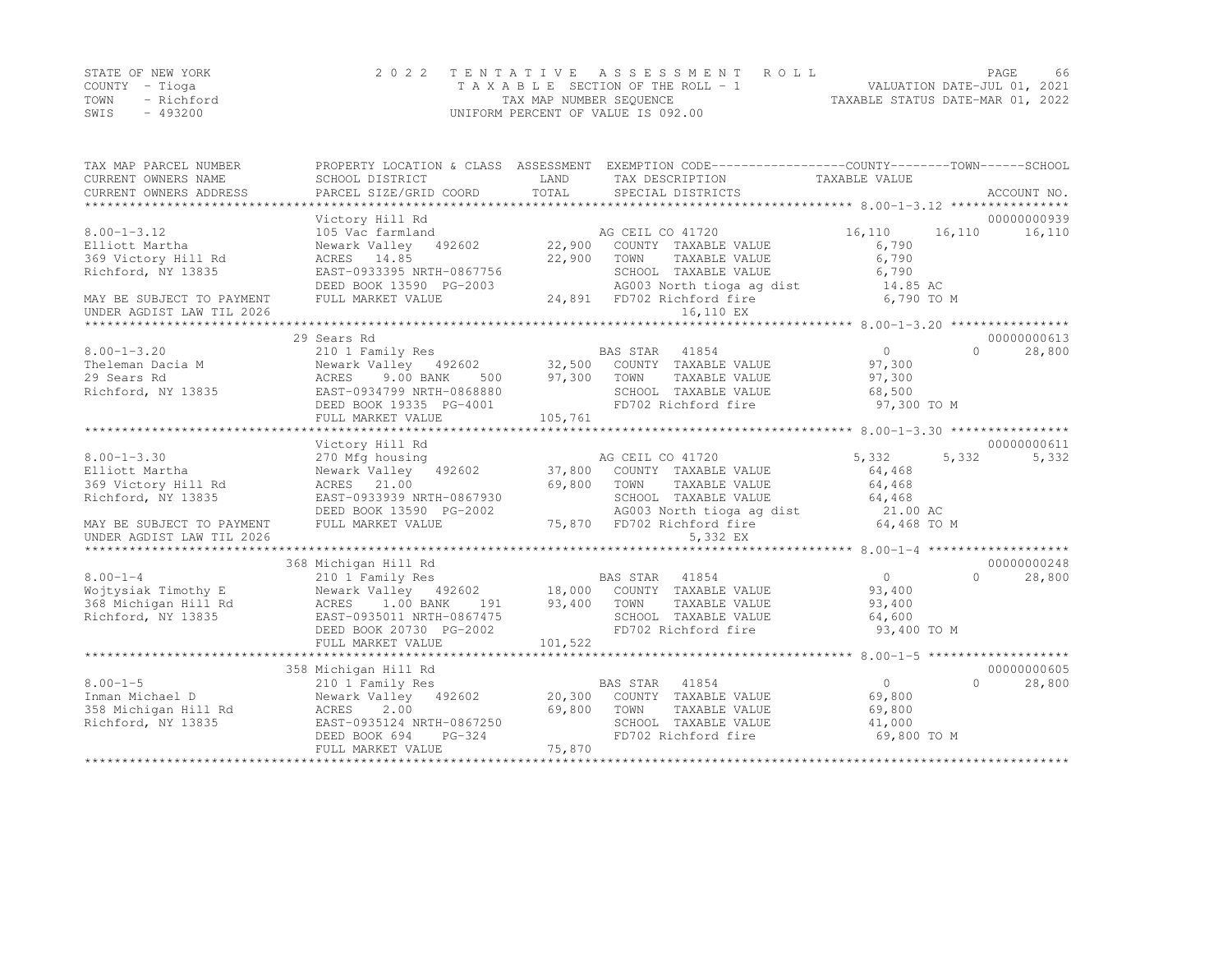|                | STATE OF NEW YORK | 2022 TENTATIVE ASSESSMENT ROLL                                 | <b>PAGE</b> | 67 |
|----------------|-------------------|----------------------------------------------------------------|-------------|----|
| COUNTY – Tioga |                   | VALUATION DATE-JUL 01, 2021<br>TAXABLE SECTION OF THE ROLL - 1 |             |    |
|                | TOWN - Richford   | TAXABLE STATUS DATE-MAR 01, 2022<br>TAX MAP NUMBER SEOUENCE    |             |    |
| SWIS           | - 493200          | UNIFORM PERCENT OF VALUE IS 092.00                             |             |    |

| TAX MAP PARCEL NUMBER<br>CURRENT OWNERS NAME<br>CURRENT OWNERS ADDRESS | PROPERTY LOCATION & CLASS ASSESSMENT<br>SCHOOL DISTRICT<br>PARCEL SIZE/GRID COORD | LAND<br>TOTAL    | TAX DESCRIPTION<br>SPECIAL DISTRICTS | EXEMPTION CODE-----------------COUNTY-------TOWN------SCHOOL<br>TAXABLE VALUE | ACCOUNT NO.             |
|------------------------------------------------------------------------|-----------------------------------------------------------------------------------|------------------|--------------------------------------|-------------------------------------------------------------------------------|-------------------------|
|                                                                        |                                                                                   |                  |                                      |                                                                               |                         |
|                                                                        | 348 Michigan Hill Rd                                                              |                  |                                      |                                                                               | 00000000016             |
| $8.00 - 1 - 6.10$                                                      | 210 1 Family Res                                                                  |                  | COUNTY TAXABLE VALUE                 | 78,100                                                                        |                         |
| Razak Zaman                                                            | Newark Valley 492602                                                              | 25,300           | TOWN<br>TAXABLE VALUE                | 78,100                                                                        |                         |
| Razak Shareeza                                                         | ACRES<br>4.52                                                                     | 78,100           | SCHOOL TAXABLE VALUE                 | 78,100                                                                        |                         |
| 119-44 130 St                                                          | EAST-0935399 NRTH-0867272                                                         |                  | FD702 Richford fire                  | 78,100 TO M                                                                   |                         |
| South Ozone Park, NY 11420                                             | DEED BOOK 20210 PG-6285                                                           |                  |                                      |                                                                               |                         |
|                                                                        | FULL MARKET VALUE                                                                 | 84,891           |                                      |                                                                               |                         |
|                                                                        |                                                                                   |                  |                                      |                                                                               | 00000000623             |
|                                                                        | 353 Michigan Hill Rd                                                              |                  |                                      | $\circ$                                                                       | $\Omega$                |
| $8.00 - 1 - 6.21$                                                      | 210 1 Family Res                                                                  |                  | BAS STAR<br>41854                    |                                                                               | 28,800                  |
| Truesdail Louise E                                                     | Newark Valley 492602                                                              | 12,600           | COUNTY TAXABLE VALUE                 | 90,100                                                                        |                         |
| 353 Michigan Hill Rd                                                   | FRNT 167.86 DPTH 100.00                                                           | 90,100           | TOWN<br>TAXABLE VALUE                | 90,100                                                                        |                         |
| Richford, NY 13835                                                     | EAST-0934871 NRTH-0867077                                                         |                  | SCHOOL TAXABLE VALUE                 | 61,300                                                                        |                         |
|                                                                        | DEED BOOK 20210 PG-2005                                                           |                  | FD702 Richford fire                  | 90,100 TO M                                                                   |                         |
|                                                                        | FULL MARKET VALUE                                                                 | 97,935           |                                      |                                                                               |                         |
|                                                                        |                                                                                   |                  |                                      |                                                                               |                         |
| $8.00 - 1 - 6.22$                                                      | 357 Michigan Hill Rd                                                              |                  |                                      | $\circ$                                                                       | 00000000688<br>$\Omega$ |
|                                                                        | 210 1 Family Res                                                                  |                  | ENH STAR<br>41834                    |                                                                               | 70,400                  |
| Holcomb Jeffrey                                                        | Newark Valley 492602                                                              | 15,700           | COUNTY TAXABLE VALUE                 | 70,400                                                                        |                         |
| Macumber Cynthia                                                       | FRNT 402.34 DPTH<br>78.93                                                         | 70,400           | TOWN<br>TAXABLE VALUE                | 70,400<br>$\Omega$                                                            |                         |
| 357 Michigan Hil Rd                                                    | EAST-0934846 NRTH-0867365                                                         |                  | SCHOOL TAXABLE VALUE                 |                                                                               |                         |
| Richford, NY 13835                                                     | DEED BOOK 570<br>$PG-6$                                                           |                  | FD702 Richford fire                  | 70,400 TO M                                                                   |                         |
| *******************                                                    | FULL MARKET VALUE                                                                 | 76,522           |                                      |                                                                               |                         |
|                                                                        | 325 Michigan Hill Rd                                                              |                  |                                      |                                                                               | 00000000094             |
| $8.00 - 1 - 7.10$                                                      | 210 1 Family Res                                                                  |                  | 41854<br>BAS STAR                    | $\Omega$                                                                      | 28,800<br>$\bigcap$     |
| Holcomb John                                                           | Newark Valley 492602                                                              | 26,600           | COUNTY TAXABLE VALUE                 | 67,400                                                                        |                         |
| Holcomb Jeffrey                                                        | 5.20<br>ACRES                                                                     | 67,400           | TOWN<br>TAXABLE VALUE                | 67,400                                                                        |                         |
| 325 Michigan Hill Rd                                                   | EAST-0061471 NRTH-0086623                                                         |                  | SCHOOL TAXABLE VALUE                 | 38,600                                                                        |                         |
| Richford, NY 13835                                                     | DEED BOOK 669<br>$PG-55$                                                          |                  | FD702 Richford fire                  | 67,400 TO M                                                                   |                         |
|                                                                        | FULL MARKET VALUE                                                                 | 73,261           |                                      |                                                                               |                         |
|                                                                        |                                                                                   |                  |                                      |                                                                               |                         |
|                                                                        | Michigan Hill Rd                                                                  |                  |                                      |                                                                               | 00000000624             |
| $8.00 - 1 - 7.20$                                                      | 312 Vac w/imprv                                                                   |                  | COUNTY TAXABLE VALUE                 | 28,500                                                                        |                         |
| Holcomb Jeffery W                                                      | 492602<br>Newark Valley                                                           | 13,100           | TOWN<br>TAXABLE VALUE                | 28,500                                                                        |                         |
| Holcomb Cynthia                                                        | 2.79<br>ACRES                                                                     | 28,500           | SCHOOL TAXABLE VALUE                 | 28,500                                                                        |                         |
| 357 Michigan Hill Rd                                                   | EAST-0061511 NRTH-0086687                                                         |                  | FD702 Richford fire                  | 28,500 TO M                                                                   |                         |
| Richford, NY 13835                                                     | DEED BOOK 11291 PG-8002                                                           |                  |                                      |                                                                               |                         |
|                                                                        | FULL MARKET VALUE                                                                 | 30,978           |                                      |                                                                               |                         |
|                                                                        |                                                                                   |                  |                                      |                                                                               |                         |
|                                                                        | Michigan Hill Rd                                                                  |                  |                                      |                                                                               | 00000000618             |
| $8.00 - 1 - 7.31$                                                      | 240 Rural res                                                                     |                  | BAS STAR<br>41854                    | $\circ$                                                                       | $\Omega$<br>28,800      |
| Tuetken Timothy R                                                      | Newark Valley<br>492602                                                           | 98,000           | COUNTY TAXABLE VALUE                 | 178,000                                                                       |                         |
| 330 Michigan Hill Rd                                                   | ACRES 63.54                                                                       | 178,000          | TOWN<br>TAXABLE VALUE                | 178,000                                                                       |                         |
| Richford, NY 13835                                                     | EAST-0936509 NRTH-0866570                                                         |                  | SCHOOL TAXABLE VALUE                 | 149,200                                                                       |                         |
|                                                                        | DEED BOOK 10719 PG-8001                                                           |                  | FD702 Richford fire                  | 178,000 TO M                                                                  |                         |
|                                                                        | FULL MARKET VALUE                                                                 | 193,478          |                                      |                                                                               |                         |
|                                                                        | ***********************                                                           | **************** |                                      |                                                                               |                         |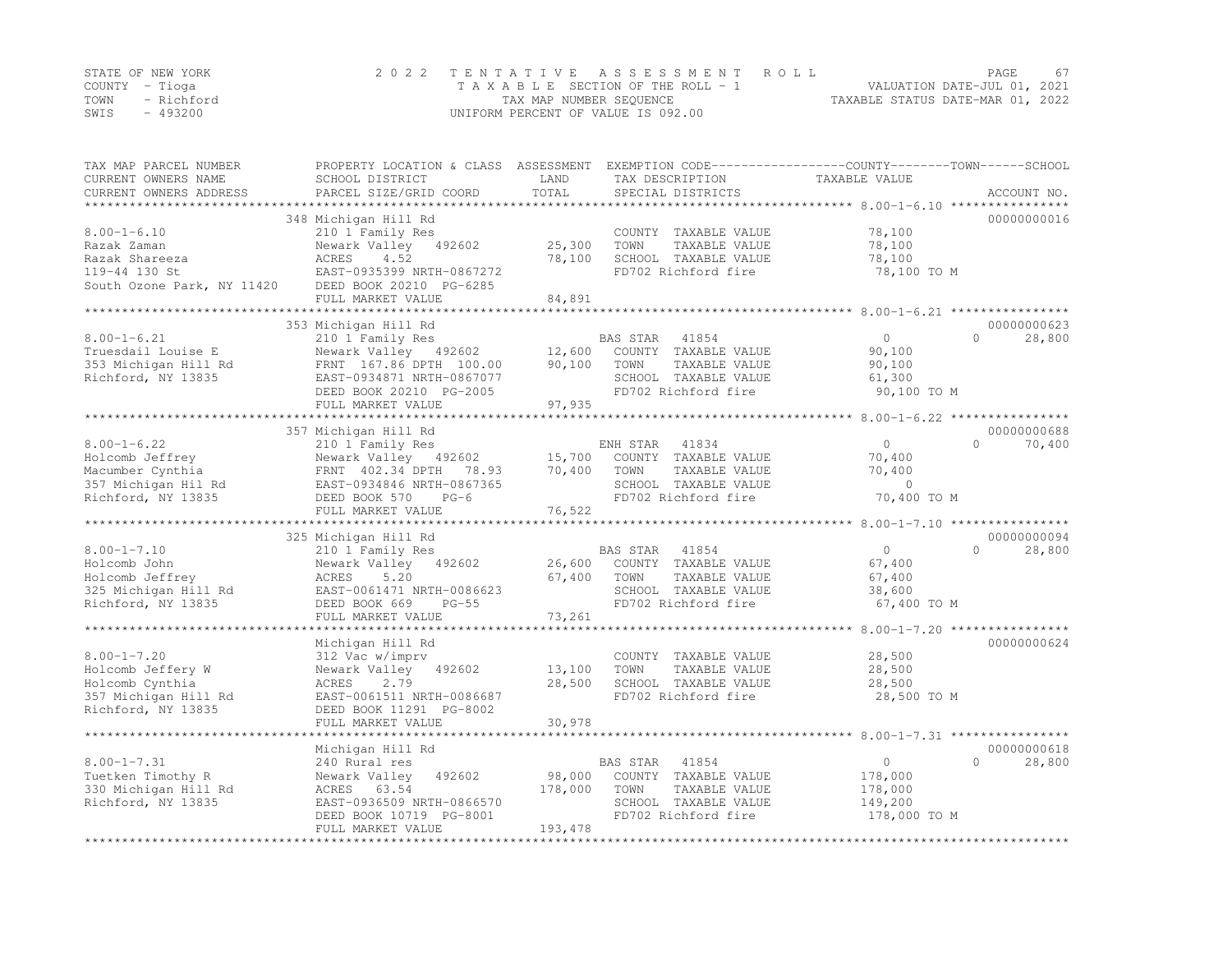|      | STATE OF NEW YORK | 2022 TENTATIVE ASSESSMENT ROLL     | PAGE.                            | 68 |
|------|-------------------|------------------------------------|----------------------------------|----|
|      | COUNTY – Tioga    | TAXABLE SECTION OF THE ROLL - 1    | VALUATION DATE-JUL 01, 2021      |    |
| TOWN | - Richford        | TAX MAP NUMBER SEQUENCE            | TAXABLE STATUS DATE-MAR 01, 2022 |    |
| SWIS | - 493200          | UNIFORM PERCENT OF VALUE IS 092.00 |                                  |    |

| TAX MAP PARCEL NUMBER     | PROPERTY LOCATION & CLASS ASSESSMENT EXEMPTION CODE----------------COUNTY-------TOWN-----SCHOOL |         |                                             |                         |                    |
|---------------------------|-------------------------------------------------------------------------------------------------|---------|---------------------------------------------|-------------------------|--------------------|
| CURRENT OWNERS NAME       | SCHOOL DISTRICT                                                                                 | LAND    | TAX DESCRIPTION                             | TAXABLE VALUE           |                    |
| CURRENT OWNERS ADDRESS    | PARCEL SIZE/GRID COORD                                                                          | TOTAL   | SPECIAL DISTRICTS                           |                         | ACCOUNT NO.        |
|                           |                                                                                                 |         |                                             |                         |                    |
|                           | 326 Victory Hill Rd                                                                             |         |                                             |                         | 00000000679        |
| $8.00 - 1 - 7.32$         | 240 Rural res                                                                                   |         | BAS STAR 41854                              | $\overline{0}$          | 28,800<br>$\Omega$ |
| Holcolmb Newton W         | Newark Valley 492602                                                                            | 61,600  | COUNTY TAXABLE VALUE                        | 205,400                 |                    |
| 326 Victory Hill Rd       | ACRES 31.10                                                                                     | 205,400 | TOWN<br>TAXABLE VALUE                       | 205,400                 |                    |
| Richford, NY 13835        | EAST-0933419 NRTH-0866410                                                                       |         | SCHOOL TAXABLE VALUE                        | 176,600                 |                    |
|                           | DEED BOOK 468<br>PG-0105                                                                        |         | FD702 Richford fire                         | 205,400 TO M            |                    |
|                           | FULL MARKET VALUE                                                                               | 223,261 |                                             |                         |                    |
|                           |                                                                                                 |         |                                             |                         |                    |
|                           | Michigan Hill Rd                                                                                |         |                                             |                         | 00000000710        |
| $8.00 - 1 - 7.33$         | 312 Vac w/imprv                                                                                 |         | COUNTY TAXABLE VALUE                        | 47,800                  |                    |
| Tuetkin Timothy R         | Newark Valley 492602 33,100                                                                     |         | TOWN<br>TAXABLE VALUE                       | 47,800                  |                    |
| 330 Michigan Hill Rd      | ACRES 16.11                                                                                     | 47,800  | SCHOOL TAXABLE VALUE                        | 47,800                  |                    |
| Richford, NY 13835        | EAST-0934739 NRTH-0866820                                                                       |         | FD702 Richford fire                         | 47,800 TO M             |                    |
|                           | DEED BOOK 20210 PG-3231                                                                         |         |                                             |                         |                    |
|                           | FULL MARKET VALUE                                                                               | 51,957  |                                             |                         |                    |
|                           |                                                                                                 |         |                                             |                         |                    |
|                           | Sears Rd                                                                                        |         |                                             |                         | 00000000117        |
| $8.00 - 1 - 8.10$         | 271 Mfg housings                                                                                |         | AG CEIL IN 41730                            | 12,108<br>12,108        | 12,108             |
| GMCAM, LLC                | Newark Valley 492602                                                                            |         | 91,700 COUNTY TAXABLE VALUE                 | 170,392                 |                    |
| 578 Washington Rd         | ACRES 52.40                                                                                     | 182,500 | TOWN<br>TAXABLE VALUE                       | 170,392                 |                    |
| Parlin, NJ 08859          | EAST-0937307 NRTH-0868101<br>DEED BOOK 15000 PG-3762                                            |         | SCHOOL TAXABLE VALUE<br>FD702 Richford fire | 170,392<br>170,392 TO M |                    |
|                           | FULL MARKET VALUE                                                                               | 198,370 |                                             |                         |                    |
| MAY BE SUBJECT TO PAYMENT |                                                                                                 |         | 12,108 EX                                   |                         |                    |
| UNDER AGDIST LAW TIL 2029 |                                                                                                 |         |                                             |                         |                    |
|                           | Sears Rd                                                                                        |         |                                             |                         | 00000000591        |
| $8.00 - 1 - 8.20$         | 210 1 Family Res                                                                                |         | COUNTY TAXABLE VALUE                        | 122,400                 |                    |
| Elliott John C            | Newark Valley 492602                                                                            | 92,900  | TAXABLE VALUE<br>TOWN                       | 122,400                 |                    |
| 788 Ashley Rd             | ACRES 62.40                                                                                     | 122,400 | SCHOOL TAXABLE VALUE                        | 122,400                 |                    |
| West Chazy, NY 12992      | EAST-0936210 NRTH-0868165                                                                       |         | FD702 Richford fire                         | 122,400 TO M            |                    |
|                           | DEED BOOK 13775 PG-7001                                                                         |         |                                             |                         |                    |
|                           | FULL MARKET VALUE                                                                               | 133,043 |                                             |                         |                    |
|                           |                                                                                                 |         |                                             |                         |                    |
|                           | Off Route 79                                                                                    |         |                                             |                         | 00000000408        |
| $8.00 - 1 - 15$           | 322 Rural vac>10                                                                                |         | COUNTY TAXABLE VALUE                        | 32,300                  |                    |
| Tompkins Harold M         | 034401 32,300<br>Whitney Point                                                                  |         | TOWN<br>TAXABLE VALUE                       | 32,300                  |                    |
| Nancy Jill                | ACRES 43.00                                                                                     | 32,300  | SCHOOL TAXABLE VALUE                        | 32,300                  |                    |
| 123 Shafer Rd             | EAST-0944299 NRTH-0865100                                                                       |         | FD702 Richford fire                         | 32,300 TO M             |                    |
| Richford, NY 13835        | PG-0215<br>DEED BOOK 494                                                                        |         |                                             |                         |                    |
|                           | FULL MARKET VALUE                                                                               | 35,109  |                                             |                         |                    |
|                           |                                                                                                 |         |                                             |                         |                    |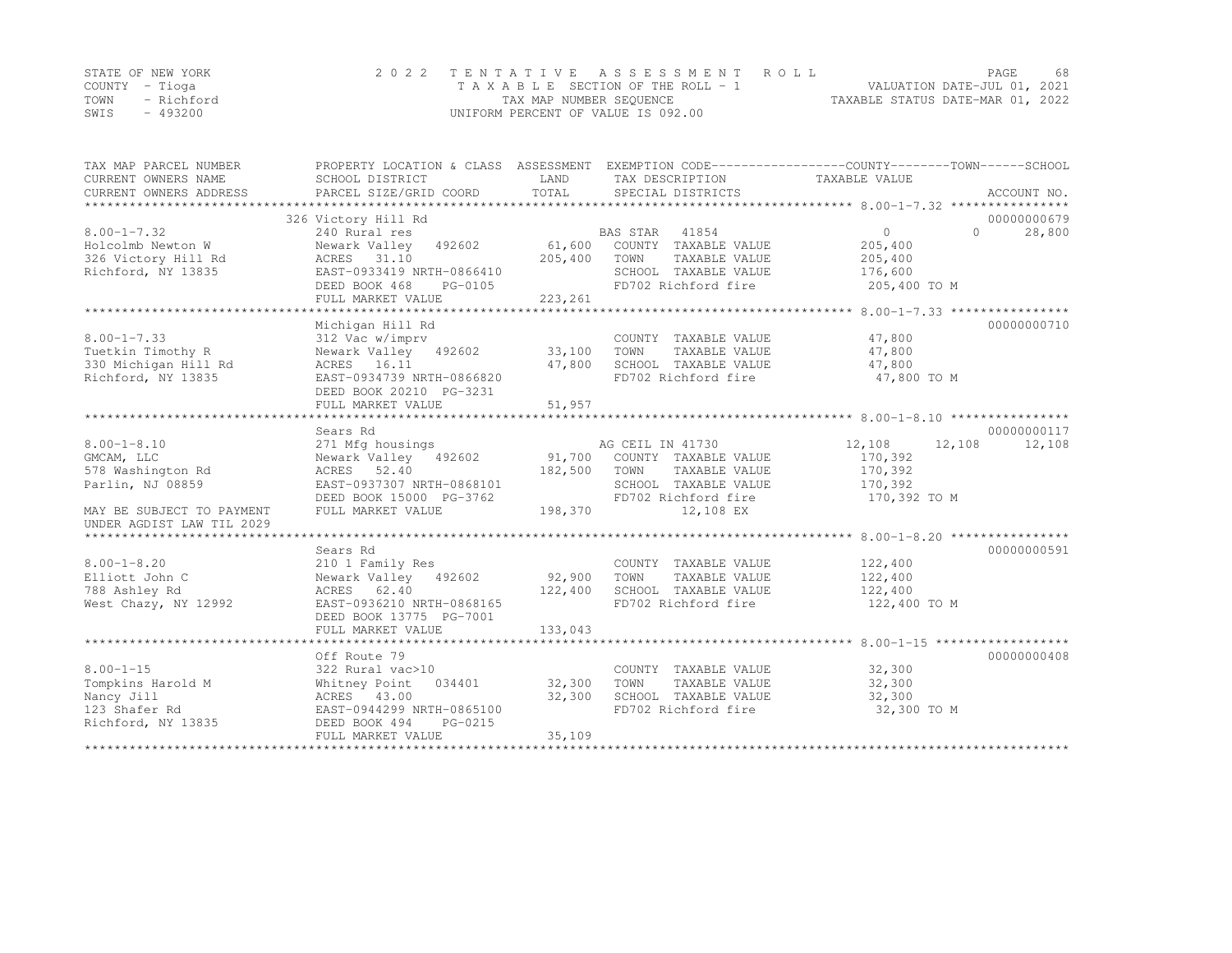|      | STATE OF NEW YORK | 2022 TENTATIVE ASSESSMENT ROLL     | PAGE.                            | 69 |
|------|-------------------|------------------------------------|----------------------------------|----|
|      | COUNTY – Tioga    | TAXABLE SECTION OF THE ROLL - 1    | VALUATION DATE-JUL 01, 2021      |    |
|      | TOWN - Richford   | TAX MAP NUMBER SEQUENCE            | TAXABLE STATUS DATE-MAR 01, 2022 |    |
| SWIS | - 493200          | UNIFORM PERCENT OF VALUE IS 092.00 |                                  |    |

| TAX MAP PARCEL NUMBER     |                                                 |            | PROPERTY LOCATION & CLASS ASSESSMENT EXEMPTION CODE---------------COUNTY-------TOWN-----SCHOOL |                   |                          |
|---------------------------|-------------------------------------------------|------------|------------------------------------------------------------------------------------------------|-------------------|--------------------------|
| CURRENT OWNERS NAME       | SCHOOL DISTRICT                                 | LAND       | TAX DESCRIPTION                                                                                | TAXABLE VALUE     |                          |
| CURRENT OWNERS ADDRESS    | PARCEL SIZE/GRID COORD                          | TOTAL      | SPECIAL DISTRICTS                                                                              |                   | ACCOUNT NO.              |
|                           |                                                 |            |                                                                                                |                   |                          |
|                           | 10,21 Glezen Rd                                 |            |                                                                                                |                   | 00000000183              |
| $8.00 - 1 - 17.10$        | 270 Mfg housing                                 |            | BAS STAR 41854                                                                                 | $0 \qquad \qquad$ | $\Omega$<br>28,800       |
| Harrington Jonathon W     | Whitney Point 034401                            | 33,000     | COUNTY TAXABLE VALUE                                                                           | 48,800            |                          |
| 21 Glezen Rd              | ACRES<br>9.30                                   | 48,800     | TOWN<br>TAXABLE VALUE                                                                          | 48,800            |                          |
| Richford, NY 13835        | EAST-0062571 NRTH-0086229                       |            | SCHOOL TAXABLE VALUE                                                                           | 20,000            |                          |
|                           | DEED BOOK 555<br>$PG-248$                       |            | FD702 Richford fire                                                                            | 48,800 TO M       |                          |
|                           | FULL MARKET VALUE                               | 53,043     |                                                                                                |                   |                          |
|                           |                                                 |            |                                                                                                |                   |                          |
|                           | 23 Gleason Rd                                   |            |                                                                                                |                   | 00000000184              |
| $8.00 - 1 - 18$           | 210 1 Family Res                                |            | COUNTY TAXABLE VALUE                                                                           | 44,800            |                          |
| Harrington John W         | 034401 21,300<br>Whitney Point                  |            | TOWN<br>TAXABLE VALUE                                                                          | 44,800            |                          |
| Harrington Sandra D       |                                                 | 44,800     | SCHOOL TAXABLE VALUE                                                                           | 44,800            |                          |
| 23 Gleason Rd             | D<br>RAST-0945989 NRTH-0861930                  |            | FD702 Richford fire                                                                            | 44,800 TO M       |                          |
|                           | Richford, NY 13835-0107 DEED BOOK 16649 PG-1001 |            |                                                                                                |                   |                          |
|                           | FULL MARKET VALUE                               | 48,696     |                                                                                                |                   |                          |
|                           |                                                 |            |                                                                                                |                   |                          |
|                           | 1835 Route 79                                   |            |                                                                                                |                   | 00000000155              |
| $8.00 - 1 - 19$           | 270 Mfg housing                                 |            | VET COM CT 41131                                                                               | 12,925            | 12,925<br>$\overline{0}$ |
| Matthews William V        | Whitney Point 034401                            |            | 23,000 BAS STAR<br>41854                                                                       | $\sim$ 0          | 28,800<br>$\Omega$       |
| Matthews Carol Ann        | <b>ACRES</b><br>3.20                            |            | 51,700 COUNTY TAXABLE VALUE                                                                    | 38,775            |                          |
| 1835 Route 79             | EAST-0942124 NRTH-0862513                       |            | TOWN<br>TAXABLE VALUE                                                                          | 38,775            |                          |
| Richford, NY 13835        | DEED BOOK 16691 PG-6001                         |            | SCHOOL TAXABLE VALUE                                                                           | 22,900            |                          |
|                           | FULL MARKET VALUE                               |            | 56,196 FD702 Richford fire                                                                     | 51,700 TO M       |                          |
|                           |                                                 |            |                                                                                                |                   |                          |
|                           | 37 Hayes Rd                                     |            |                                                                                                |                   | 00000000191              |
| $8.00 - 1 - 20$           | 112 Dairy farm                                  |            | AG BLDG<br>41700                                                                               | 180,000           | 180,000<br>180,000       |
| Hayes Charles H III       | Whitney Point 034401                            |            | 249,600 AG CEIL CO 41720                                                                       | 106,036           | 106,036<br>106,036       |
| 37 Hayes Rd               | ACRES 208.30                                    |            | 547,600 BAS STAR 41854                                                                         | $\overline{0}$    | 28,800<br>$\Omega$       |
| Richford, NY 13835        | EAST-0943199 NRTH-0863800                       |            | COUNTY TAXABLE VALUE                                                                           | 261,564           |                          |
|                           | DEED BOOK 604<br>$PG-135$                       |            | TOWN<br>TAXABLE VALUE                                                                          | 261,564           |                          |
| MAY BE SUBJECT TO PAYMENT | FULL MARKET VALUE                               | 595,217    | SCHOOL TAXABLE VALUE                                                                           | 232,764           |                          |
| UNDER AGDIST LAW TIL 2026 |                                                 |            | AG003 North tioga ag dist                                                                      | 208.30 AC         |                          |
|                           |                                                 |            | FD702 Richford fire                                                                            | $441,564$ TO M    |                          |
|                           |                                                 |            | 106,036 EX                                                                                     |                   |                          |
|                           |                                                 |            |                                                                                                |                   |                          |
|                           | 41 Terrell Rd                                   |            |                                                                                                |                   | 00000000195              |
| $8.00 - 1 - 21.11$        | 242 Rurl res&rec                                |            | COUNTY TAXABLE VALUE                                                                           | 194,400           |                          |
| Olcott Roy H              | Whitney Point 034401                            | 68,600     | TOWN<br>TAXABLE VALUE                                                                          | 194,400           |                          |
| 41 Terrell Road           | ACRES 37.19 BANK                                | 77 194,400 | SCHOOL TAXABLE VALUE                                                                           | 194,400           |                          |
| Richford, NY 13835        | EAST-0941499 NRTH-0863792                       |            | FD702 Richford fire                                                                            | 194,400 TO M      |                          |
|                           | DEED BOOK 20200 PG-1866                         |            |                                                                                                |                   |                          |
|                           | FULL MARKET VALUE                               | 211,304    |                                                                                                |                   |                          |
|                           |                                                 |            |                                                                                                |                   |                          |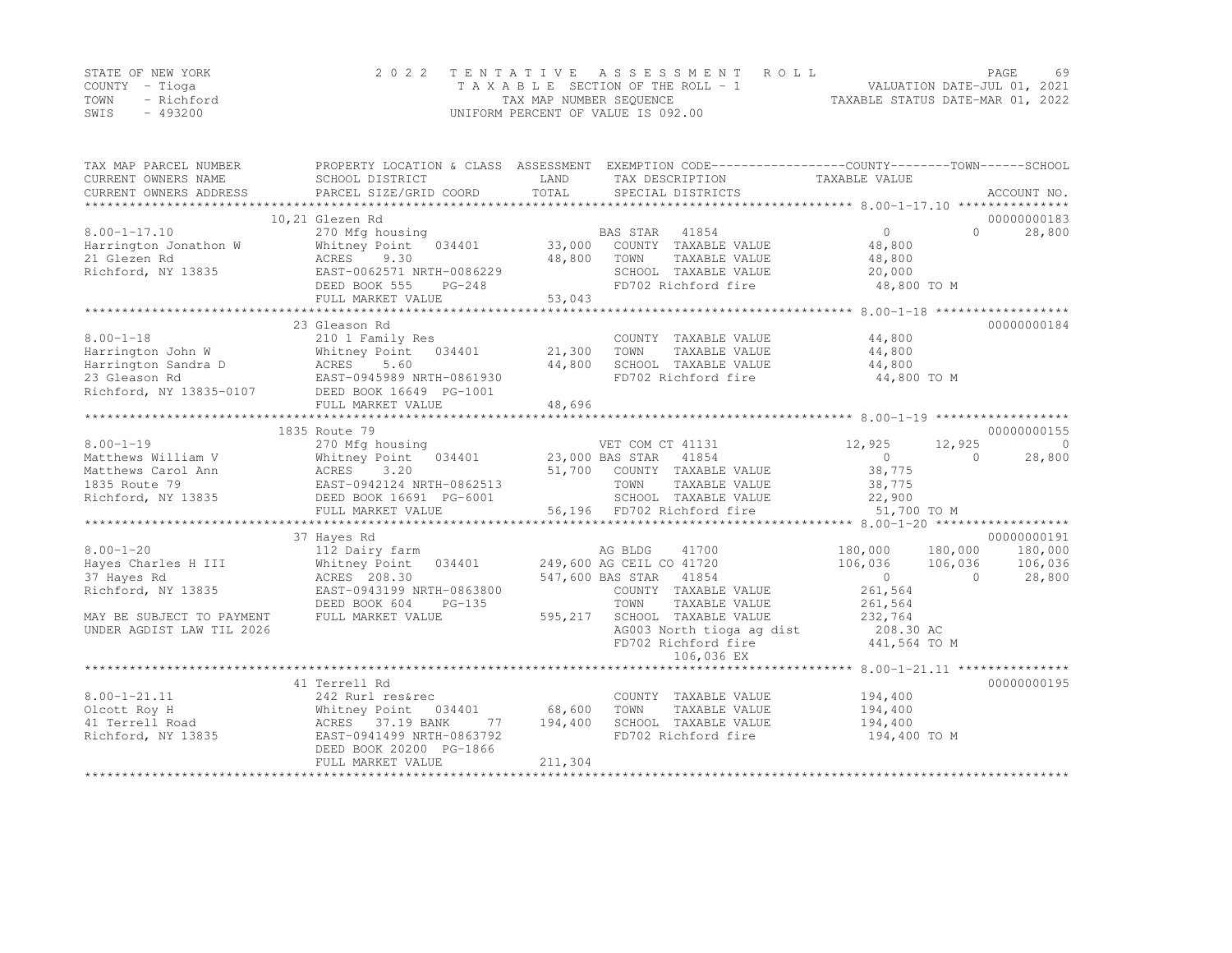|      | STATE OF NEW YORK | 2022 TENTATIVE ASSESSMENT ROLL                              | PAGE                        | 70 |
|------|-------------------|-------------------------------------------------------------|-----------------------------|----|
|      | COUNTY – Tioga    | T A X A B L E SECTION OF THE ROLL - 1                       | VALUATION DATE-JUL 01, 2021 |    |
|      | TOWN - Richford   | TAXABLE STATUS DATE-MAR 01, 2022<br>TAX MAP NUMBER SEQUENCE |                             |    |
| SWIS | - 493200          | UNIFORM PERCENT OF VALUE IS 092.00                          |                             |    |

| TAX MAP PARCEL NUMBER<br>CURRENT OWNERS NAME | SCHOOL DISTRICT                                  | LAND    | PROPERTY LOCATION & CLASS ASSESSMENT EXEMPTION CODE----------------COUNTY-------TOWN------SCHOOL<br>TAX DESCRIPTION TAXABLE VALUE |                |          |             |
|----------------------------------------------|--------------------------------------------------|---------|-----------------------------------------------------------------------------------------------------------------------------------|----------------|----------|-------------|
| CURRENT OWNERS ADDRESS                       | PARCEL SIZE/GRID COORD                           | TOTAL   | SPECIAL DISTRICTS                                                                                                                 |                |          | ACCOUNT NO. |
|                                              | Route 79                                         |         |                                                                                                                                   |                |          | 00000000702 |
| $8.00 - 1 - 21.12$                           | 314 Rural vac<10                                 |         | COUNTY TAXABLE VALUE                                                                                                              | 10,400         |          |             |
| Matthews William V                           | Whitney Point 034401                             | 10,400  | TOWN<br>TAXABLE VALUE                                                                                                             | 10,400         |          |             |
| Carol A                                      | ACRES<br>2.00                                    | 10,400  | SCHOOL TAXABLE VALUE                                                                                                              | 10,400         |          |             |
| 1835 Route 79                                | EAST-0941739 NRTH-0862751                        |         | FD702 Richford fire                                                                                                               | 10,400 TO M    |          |             |
| Richford, NY 13835                           | DEED BOOK 484<br>PG-0335                         |         |                                                                                                                                   |                |          |             |
|                                              | FULL MARKET VALUE                                | 11,304  |                                                                                                                                   |                |          |             |
|                                              |                                                  |         |                                                                                                                                   |                |          |             |
|                                              | 3 Terrell Rd                                     |         |                                                                                                                                   |                |          | 00000000196 |
| $8.00 - 1 - 22$                              | 270 Mfg housing                                  |         | BAS STAR 41854                                                                                                                    | $\overline{0}$ | $\Omega$ | 28,500      |
| Hayes David                                  | Whitney Point 034401                             |         | 21,500 COUNTY TAXABLE VALUE                                                                                                       | 28,500         |          |             |
| PO Box 7                                     | 5.20<br>ACRES                                    | 28,500  | TOWN<br>TOWN     TAXABLE VALUE<br>SCHOOL   TAXABLE VALUE                                                                          | 28,500         |          |             |
| Richford, NY 13835                           | EAST-0940298 NRTH-0863237                        |         |                                                                                                                                   | $\bigcap$      |          |             |
|                                              | DEED BOOK 604<br>$PG-132$                        |         | FD702 Richford fire                                                                                                               | 28,500 TO M    |          |             |
|                                              | FULL MARKET VALUE                                | 30,978  |                                                                                                                                   |                |          |             |
|                                              |                                                  |         |                                                                                                                                   |                |          | 00000000943 |
| $8.00 - 1 - 23.20$                           | Route 79<br>105 Vac farmland                     |         | AG CEIL CO 41720                                                                                                                  | 19,528         | 19,528   |             |
| Hayes John C                                 | Whitney Point 034401 62,100 COUNTY TAXABLE VALUE |         |                                                                                                                                   | 42,572         |          | 19,528      |
| 1873 Route 79                                | ACRES 60.90                                      | 62,100  | TOWN<br>TAXABLE VALUE                                                                                                             | 42,572         |          |             |
| Richford, NY 13835                           | EAST-0940621 NRTH-0864321                        |         | SCHOOL TAXABLE VALUE                                                                                                              | 42,572         |          |             |
|                                              | DEED BOOK 14718 PG-8001                          |         |                                                                                                                                   |                |          |             |
| MAY BE SUBJECT TO PAYMENT                    | FULL MARKET VALUE                                |         | AG003 North tioga ag dist 60.90 AC<br>67,500 FD702 Richford fire                                                                  | 42,572 TO M    |          |             |
| UNDER AGDIST LAW TIL 2026                    |                                                  |         | 19,528 EX                                                                                                                         |                |          |             |
|                                              |                                                  |         |                                                                                                                                   |                |          |             |
|                                              | Route 79                                         |         |                                                                                                                                   |                |          | 00000000194 |
| $8.00 - 1 - 24.10$                           | 105 Vac farmland                                 |         | AG CEIL CO 41720                                                                                                                  | 54,432 54,432  |          | 54,432      |
| Hayes Charles H III                          | Whitney Point 034401                             |         | 106,900 COUNTY TAXABLE VALUE                                                                                                      | 52,468         |          |             |
| 1879 Route 79                                | ACRES 91.62                                      | 106,900 | TOWN<br>TAXABLE VALUE                                                                                                             | 52,468         |          |             |
| Richford, NY 13835                           | EAST-0939419 NRTH-0864850                        |         | SCHOOL TAXABLE VALUE                                                                                                              | 52,468         |          |             |
|                                              | DEED BOOK 17331 PG-9001                          |         | AG003 North tioga ag dist                                                                                                         | 91.62 AC       |          |             |
| MAY BE SUBJECT TO PAYMENT                    | FULL MARKET VALUE                                |         | 116,196 FD702 Richford fire                                                                                                       | 52,468 TO M    |          |             |
| UNDER AGDIST LAW TIL 2026                    |                                                  |         | 54,432 EX                                                                                                                         |                |          |             |
|                                              |                                                  |         |                                                                                                                                   |                |          |             |
|                                              | Route 79                                         |         |                                                                                                                                   |                |          | 00000000981 |
| $8.00 - 1 - 24.20$                           | 314 Rural vac<10                                 |         | COUNTY TAXABLE VALUE                                                                                                              | 2,500          |          |             |
| Glezen Melissa                               | Whitney Point 034401                             | 2,500   | TOWN<br>TAXABLE VALUE                                                                                                             | 2,500          |          |             |
| 1723 Route 79                                | ACRES<br>2.29                                    | 2,500   | SCHOOL TAXABLE VALUE                                                                                                              | 2,500          |          |             |
| Richford, NY 13835                           | EAST-0939747 NRTH-0863431                        |         | AG003 North tioga ag dist                                                                                                         | 2.29 AC        |          |             |
|                                              | DEED BOOK 14000 PG-2800                          |         | FD702 Richford fire                                                                                                               | 2,500 TO M     |          |             |
|                                              | FULL MARKET VALUE                                | 2,717   |                                                                                                                                   |                |          |             |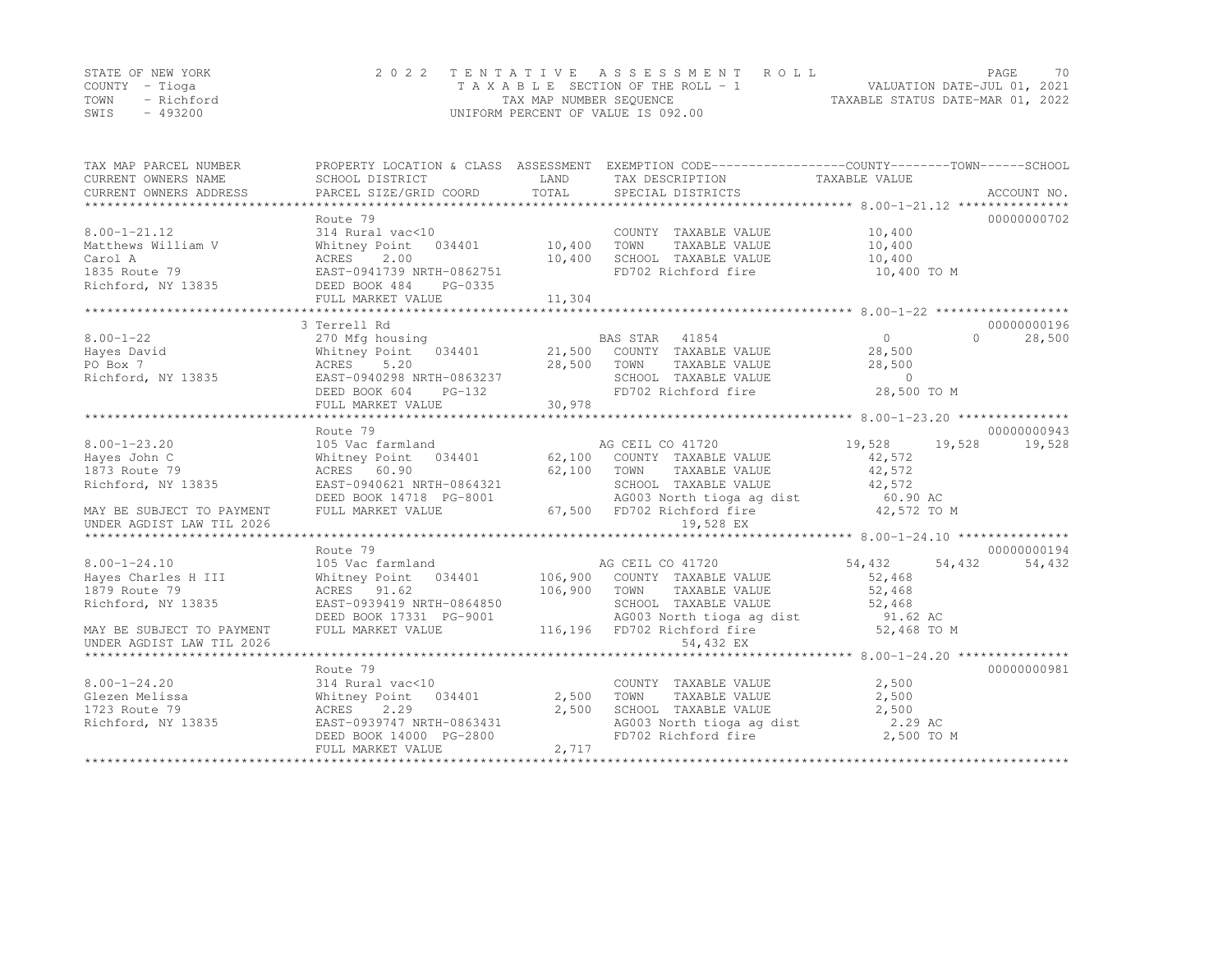|      | STATE OF NEW YORK | 2022 TENTATIVE ASSESSMENT ROLL                                 | PAGE. | 71 |
|------|-------------------|----------------------------------------------------------------|-------|----|
|      | COUNTY – Tioga    | VALUATION DATE-JUL 01, 2021<br>TAXABLE SECTION OF THE ROLL - 1 |       |    |
| TOWN | - Richford        | TAXABLE STATUS DATE-MAR 01, 2022<br>TAX MAP NUMBER SEQUENCE    |       |    |
| SWIS | - 493200          | UNIFORM PERCENT OF VALUE IS 092.00                             |       |    |

| TAX MAP PARCEL NUMBER<br>CURRENT OWNERS NAME | PROPERTY LOCATION & CLASS ASSESSMENT EXEMPTION CODE-----------------COUNTY-------TOWN------SCHOOL<br>SCHOOL DISTRICT | LAND   | TAX DESCRIPTION       | TAXABLE VALUE                                               |                    |
|----------------------------------------------|----------------------------------------------------------------------------------------------------------------------|--------|-----------------------|-------------------------------------------------------------|--------------------|
| CURRENT OWNERS ADDRESS                       | PARCEL SIZE/GRID COORD                                                                                               | TOTAL  | SPECIAL DISTRICTS     |                                                             | ACCOUNT NO.        |
| *******************                          |                                                                                                                      |        |                       |                                                             |                    |
|                                              | 1741 Route 79                                                                                                        |        |                       |                                                             | 00000000218        |
| $8.00 - 1 - 25$                              | 210 1 Family Res                                                                                                     |        | ENH STAR<br>41834     | $\Omega$                                                    | $\Omega$<br>71,900 |
| Brame Kenneth L                              | Whitney Point 034401                                                                                                 | 20,100 | COUNTY TAXABLE VALUE  | 72,200                                                      |                    |
| Brame Karen L                                | ACRES<br>1.90                                                                                                        | 72,200 | TOWN<br>TAXABLE VALUE | 72,200                                                      |                    |
| 1741 State Route 79                          | EAST-0939459 NRTH-0863450                                                                                            |        | SCHOOL TAXABLE VALUE  | 300                                                         |                    |
| Richford, NY 13835                           | DEED BOOK 20180 PG-2957                                                                                              |        | FD702 Richford fire   | 72,200 TO M                                                 |                    |
|                                              | FULL MARKET VALUE                                                                                                    | 78,478 |                       | *********** 8.00-1-26                                       |                    |
|                                              | 1723 Route 79                                                                                                        |        |                       |                                                             | 00000000414        |
| $8.00 - 1 - 26$                              | 210 1 Family Res                                                                                                     |        | COUNTY TAXABLE VALUE  | 89,000                                                      |                    |
| Hayes Charles                                | Whitney Point 034401                                                                                                 | 22,400 | TOWN<br>TAXABLE VALUE | 89,000                                                      |                    |
| 37 Hayes Road                                | 2.91<br>ACRES                                                                                                        | 89,000 | SCHOOL TAXABLE VALUE  | 89,000                                                      |                    |
| Richford, NY 13835                           | EAST-0939119 NRTH-0863510                                                                                            |        | FD702 Richford fire   | 89,000 TO M                                                 |                    |
|                                              | DEED BOOK 20160 PG-4273                                                                                              |        |                       |                                                             |                    |
|                                              | FULL MARKET VALUE                                                                                                    | 96,739 |                       |                                                             |                    |
|                                              | ************************                                                                                             |        |                       | ********************************* 8.00-1-27 *************** |                    |
|                                              | 1673 Route 79                                                                                                        |        |                       |                                                             | 00000000069        |
| $8.00 - 1 - 27$                              | 270 Mfg housing                                                                                                      |        | COUNTY TAXABLE VALUE  | 43,400                                                      |                    |
| Coish David K Jr                             | Whitney Point 034401                                                                                                 | 18,500 | TOWN<br>TAXABLE VALUE | 43,400                                                      |                    |
| Fish Michelle                                | ACRES<br>1.23                                                                                                        | 43,400 | SCHOOL TAXABLE VALUE  | 43,400                                                      |                    |
| PO Box 84                                    | EAST-0937919 NRTH-0863950                                                                                            |        | FD702 Richford fire   | 43,400 TO M                                                 |                    |
| Richford, NY 13835-0084                      | DEED BOOK 691<br>$PG-124$                                                                                            |        |                       |                                                             |                    |
|                                              | FULL MARKET VALUE                                                                                                    | 47,174 |                       |                                                             |                    |
|                                              |                                                                                                                      |        |                       |                                                             |                    |
|                                              | 1665 Route 79                                                                                                        |        |                       |                                                             | 00000000324        |
| $8.00 - 1 - 28.10$                           | 270 Mfg housing                                                                                                      |        | BAS STAR 41854        | $\overline{0}$                                              | $\Omega$<br>28,800 |
| Sears Mary                                   | Whitney Point 034401                                                                                                 | 19,700 | COUNTY TAXABLE VALUE  | 46,500                                                      |                    |
| Hoffmier Lillian A                           |                                                                                                                      | 46,500 | TOWN<br>TAXABLE VALUE | 46,500                                                      |                    |
| Lillian Hoffmier                             | EAST-0937801 NRTH-0863930                                                                                            |        | SCHOOL TAXABLE VALUE  | 17,700                                                      |                    |
| 13331 State Route 38<br>Richford, NY 13835   |                                                                                                                      | 50,543 | FD702 Richford fire   | 46,500 TO M                                                 |                    |
| *********************                        | ACRES<br>EAST-0937801 NRTH-0863956<br>DEED BOOK 20210 PG-2168<br>EULL MARKET VALUE<br>****************************   |        |                       |                                                             |                    |
|                                              | 1661 Route 79                                                                                                        |        |                       |                                                             | 00000000438        |
| $8.00 - 1 - 29$                              | 312 Vac w/imprv                                                                                                      |        | COUNTY TAXABLE VALUE  | 87,600                                                      |                    |
| Crandall Kim E                               | Whitney Point 034401                                                                                                 | 18,000 | TOWN<br>TAXABLE VALUE | 87,600                                                      |                    |
| 13331 State Route 38                         | ACRES<br>1.30                                                                                                        | 87,600 | SCHOOL TAXABLE VALUE  | 87,600                                                      |                    |
| Richford, NY 13835                           | EAST-0937609 NRTH-0864000                                                                                            |        | FD702 Richford fire   | 87,600 TO M                                                 |                    |
|                                              | DEED BOOK 20200 PG-3016                                                                                              |        |                       |                                                             |                    |
|                                              | FULL MARKET VALUE                                                                                                    | 95,217 |                       |                                                             |                    |
|                                              |                                                                                                                      |        |                       |                                                             |                    |
|                                              | 1655 Route 79                                                                                                        |        |                       |                                                             | 00000000215        |
| $8.00 - 1 - 30$                              | 210 1 Family Res                                                                                                     |        | COUNTY TAXABLE VALUE  | 48,000                                                      |                    |
| Madorsky Rodney J                            | Whitney Point 034401                                                                                                 | 17,600 | TOWN<br>TAXABLE VALUE | 48,000                                                      |                    |
| 1655 Route 79                                | ACRES 1.00                                                                                                           | 48,000 | SCHOOL TAXABLE VALUE  | 48,000                                                      |                    |
| Richford, NY 13835                           | EAST-0937379 NRTH-0864030                                                                                            |        | FD702 Richford fire   | 48,000 TO M                                                 |                    |
|                                              | DEED BOOK 20512 PG-5001                                                                                              |        |                       |                                                             |                    |
|                                              | FULL MARKET VALUE                                                                                                    | 52,174 |                       |                                                             |                    |
|                                              |                                                                                                                      |        |                       |                                                             |                    |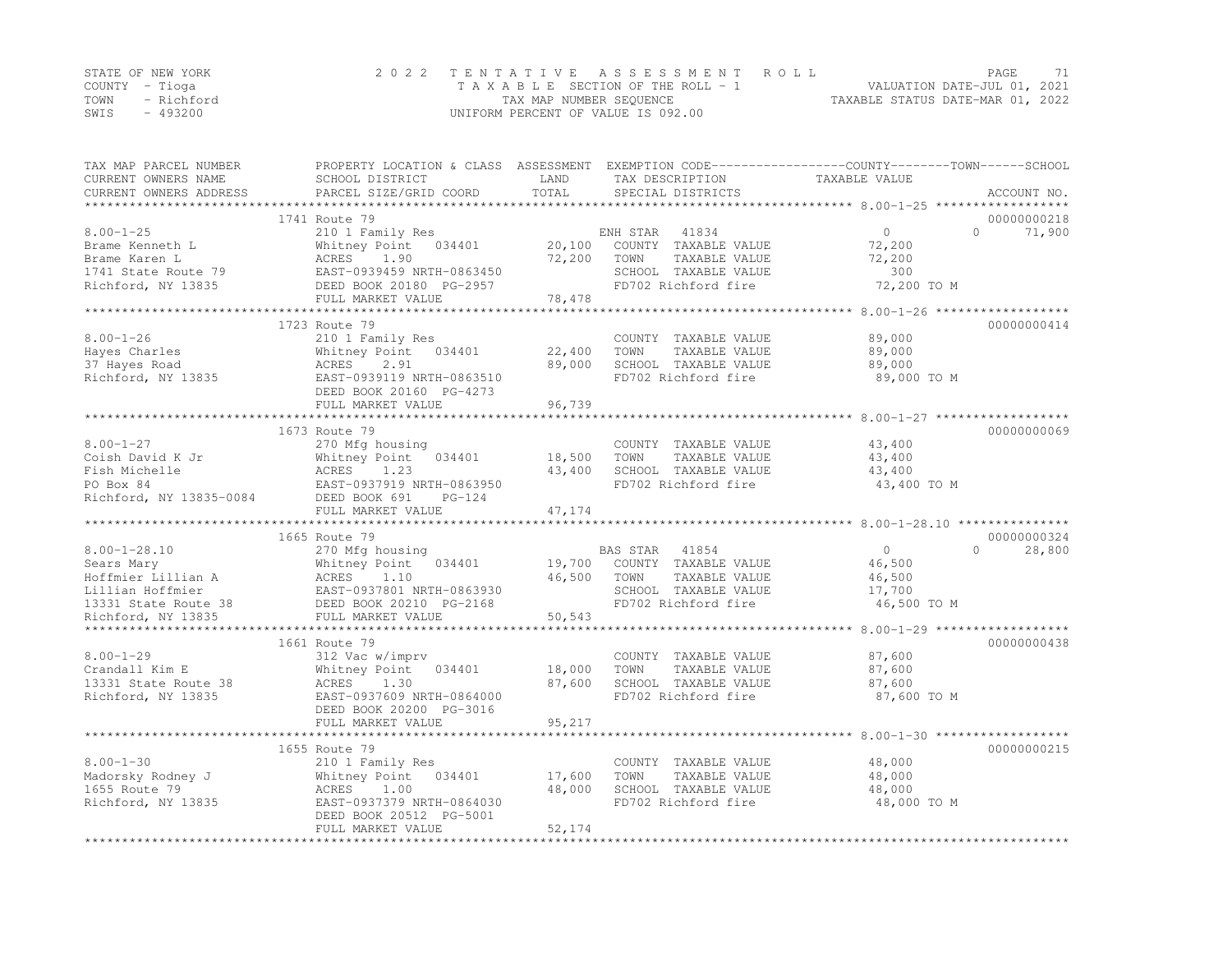|      | STATE OF NEW YORK | 2022 TENTATIVE ASSESSMENT ROLL                                 | PAGE. | 72 |
|------|-------------------|----------------------------------------------------------------|-------|----|
|      | COUNTY – Tioga    | VALUATION DATE-JUL 01, 2021<br>TAXABLE SECTION OF THE ROLL - 1 |       |    |
| TOWN | - Richford        | TAXABLE STATUS DATE-MAR 01, 2022<br>TAX MAP NUMBER SEQUENCE    |       |    |
| SWIS | - 493200          | UNIFORM PERCENT OF VALUE IS 092.00                             |       |    |

| TAX MAP PARCEL NUMBER<br>CURRENT OWNERS NAME | SCHOOL DISTRICT                              | LAND    | TAX DESCRIPTION       | PROPERTY LOCATION & CLASS ASSESSMENT EXEMPTION CODE---------------COUNTY-------TOWN-----SCHOOL<br>TAXABLE VALUE |
|----------------------------------------------|----------------------------------------------|---------|-----------------------|-----------------------------------------------------------------------------------------------------------------|
|                                              |                                              |         |                       |                                                                                                                 |
|                                              | 1643 Route 79                                |         |                       | 00000000126                                                                                                     |
| $8.00 - 1 - 31$                              | 242 Rurl res&rec                             |         | BAS STAR 41854        | 28,800<br>$\circ$<br>$\Omega$                                                                                   |
| Kotula Steven P                              | Newark Valley 492602 97,300                  |         | COUNTY TAXABLE VALUE  | 136,000                                                                                                         |
| 1643 Route 79                                | ACRES 66.80                                  | 136,000 | TOWN<br>TAXABLE VALUE | 136,000                                                                                                         |
| Richford, NY 13835                           | EAST-0937189 NRTH-0865060                    |         | SCHOOL TAXABLE VALUE  | 107,200                                                                                                         |
|                                              | DEED BOOK 21209 PG-9001<br>FULL MARKET VALUE | 147,826 | FD702 Richford fire   | 136,000 TO M                                                                                                    |
|                                              |                                              |         |                       |                                                                                                                 |
|                                              | Route 79                                     |         |                       | 00000000161                                                                                                     |
| $8.00 - 1 - 36$                              | 314 Rural vac<10                             |         | COUNTY TAXABLE VALUE  | 11,300                                                                                                          |
| Kipp Rodney E Trustee                        | Newark Valley 492602                         | 11,300  | TAXABLE VALUE<br>TOWN | 11,300                                                                                                          |
| Kipp Barbara E Trustee                       | 2.00<br>ACRES                                | 11,300  | SCHOOL TAXABLE VALUE  | 11,300                                                                                                          |
| 7805 130th St                                | EAST-0934989 NRTH-0864150                    |         | FD702 Richford fire   | 11,300 TO M                                                                                                     |
| Sebastion, FL 32958                          | DEED BOOK 17254 PG-8001                      |         |                       |                                                                                                                 |
|                                              | FULL MARKET VALUE                            | 12,283  |                       |                                                                                                                 |
|                                              |                                              |         |                       |                                                                                                                 |
|                                              | 1531 Route 79                                |         |                       | 00000000575                                                                                                     |
| $8.00 - 1 - 37.1$                            | 240 Rural res                                |         | COUNTY TAXABLE VALUE  | 130,900                                                                                                         |
| Johnson Robert H III                         | Newark Valley 492602                         | 53,800  | TOWN<br>TAXABLE VALUE | 130,900                                                                                                         |
| 1531 State Route 79                          | ACRES 33.00                                  | 130,900 | SCHOOL TAXABLE VALUE  | 130,900                                                                                                         |
| Richford, NY 13853                           | EAST-0934652 NRTH-0863400                    |         | FD702 Richford fire   | 130,900 TO M                                                                                                    |
|                                              | DEED BOOK 20180 PG-591                       |         |                       |                                                                                                                 |
|                                              | FULL MARKET VALUE                            | 142,283 |                       |                                                                                                                 |
|                                              |                                              |         |                       |                                                                                                                 |
|                                              | Route 79                                     |         |                       | 00000000464                                                                                                     |
| $8.00 - 1 - 38$                              | 322 Rural vac>10                             |         | COUNTY TAXABLE VALUE  | 16,500                                                                                                          |
| Cotton Hanlon Inc                            | Newark Valley 492602 16,500                  |         | TOWN<br>TAXABLE VALUE | 16,500                                                                                                          |
| PO Box 65                                    | ACRES 11.59                                  | 16,500  | SCHOOL TAXABLE VALUE  | 16,500                                                                                                          |
| Cayuta, NY 14824                             | EAST-0934059 NRTH-0862840                    |         | FD702 Richford fire   | 16,500 TO M                                                                                                     |
|                                              | DEED BOOK 291<br>PG-0532                     |         |                       |                                                                                                                 |
|                                              | FULL MARKET VALUE                            | 17,935  |                       |                                                                                                                 |
|                                              |                                              |         |                       |                                                                                                                 |
|                                              | 1461 Route 79                                |         |                       | 00000000074                                                                                                     |
| $8.00 - 1 - 39$                              | 242 Rurl res&rec                             |         | COUNTY TAXABLE VALUE  | 147,200                                                                                                         |
| Wright Dennis                                | Newark Valley 492602                         | 70,500  | TOWN<br>TAXABLE VALUE | 147,200                                                                                                         |
| Wright Jackie                                | ACRES 40.00                                  | 147,200 | SCHOOL TAXABLE VALUE  | 147,200                                                                                                         |
| 1461 Route 79                                | EAST-0932569 NRTH-0862950                    |         | FD702 Richford fire   | 147,200 TO M                                                                                                    |
| Richford, NY 13835                           | DEED BOOK 20210 PG-426                       |         |                       |                                                                                                                 |
|                                              | FULL MARKET VALUE                            | 160,000 |                       |                                                                                                                 |
|                                              |                                              |         |                       |                                                                                                                 |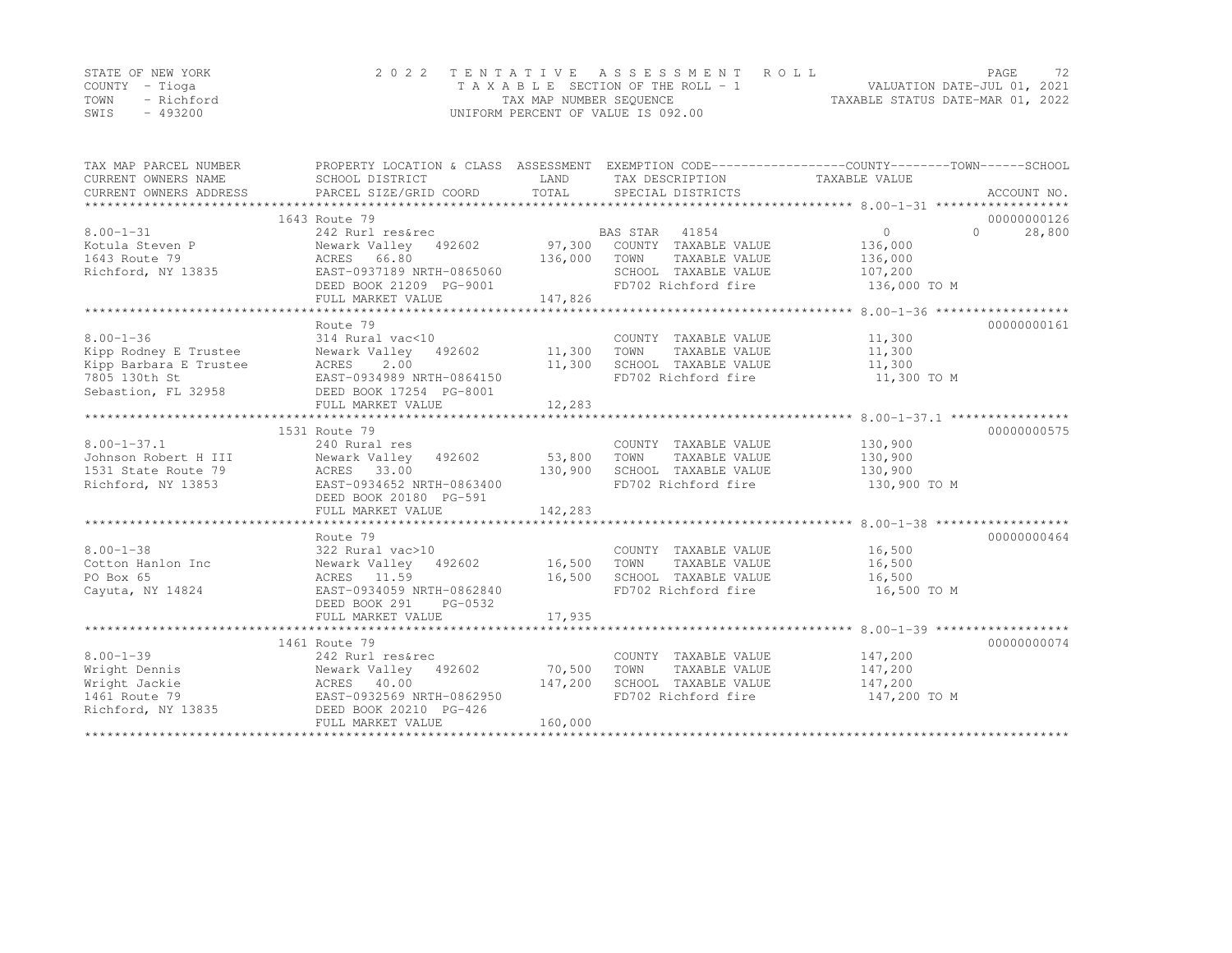|      | STATE OF NEW YORK | 2022 TENTATIVE ASSESSMENT ROLL     |                                  | PAGE. | 73 |
|------|-------------------|------------------------------------|----------------------------------|-------|----|
|      | COUNTY – Tioga    | TAXABLE SECTION OF THE ROLL - 1    | VALUATION DATE-JUL 01, 2021      |       |    |
| TOWN | - Richford        | TAX MAP NUMBER SEQUENCE            | TAXABLE STATUS DATE-MAR 01, 2022 |       |    |
| SWIS | $-493200$         | UNIFORM PERCENT OF VALUE IS 092.00 |                                  |       |    |

| TAX MAP PARCEL NUMBER<br>CURRENT OWNERS NAME<br>CURRENT OWNERS ADDRESS | SCHOOL DISTRICT<br>PARCEL SIZE/GRID COORD     | LAND<br>TOTAL    | TAX DESCRIPTION                               | PROPERTY LOCATION & CLASS ASSESSMENT EXEMPTION CODE----------------COUNTY-------TOWN------SCHOOL<br>TAXABLE VALUE<br>ACCOUNT NO. |
|------------------------------------------------------------------------|-----------------------------------------------|------------------|-----------------------------------------------|----------------------------------------------------------------------------------------------------------------------------------|
| *************************                                              |                                               |                  | SPECIAL DISTRICTS                             |                                                                                                                                  |
|                                                                        | 362 Victory Hill Rd                           |                  | 95 PCT OF VALUE USED FOR EXEMPTION PURPOSES   | 00000000335                                                                                                                      |
| $8.00 - 1 - 41.10$                                                     | 210 1 Family Res                              |                  | VET COM CT 41131                              | 17,456<br>17,456                                                                                                                 |
| Gorsline Gene                                                          | Newark Valley 492602                          |                  | 24,400 BAS STAR<br>41854                      | $\bigcirc$<br>$\Omega$<br>28,800                                                                                                 |
| 362 Victory Hill Rd                                                    | ACRES<br>4.00                                 | 73,500           | COUNTY TAXABLE VALUE                          | 56,044                                                                                                                           |
| Richford, NY 13835                                                     | EAST-0061336 NRTH-0086679                     |                  | TOWN<br>TAXABLE VALUE                         | 56,044                                                                                                                           |
|                                                                        | $PG-66$<br>DEED BOOK 572                      |                  | SCHOOL TAXABLE VALUE                          | 44,700                                                                                                                           |
|                                                                        | FULL MARKET VALUE                             |                  | 79,891 FD702 Richford fire                    | 73,500 TO M                                                                                                                      |
|                                                                        |                                               |                  |                                               |                                                                                                                                  |
|                                                                        | 374 Victory Hill Rd                           |                  |                                               | 00000000058                                                                                                                      |
| $8.00 - 1 - 41.20$                                                     | 210 1 Family Res                              |                  | 41834<br>ENH STAR                             | $\Omega$<br>$\Omega$<br>71,900                                                                                                   |
| Gorsline Robert                                                        | Newark Valley 492602                          | 31,600           | COUNTY TAXABLE VALUE                          | 117,000                                                                                                                          |
| Brenda                                                                 | ACRES<br>4.00                                 | 117,000          | TOWN<br>TAXABLE VALUE                         | 117,000                                                                                                                          |
| 374 Victory Hill Rd                                                    | EAST-0061396 NRTH-0086704                     |                  | SCHOOL TAXABLE VALUE                          | 45,100                                                                                                                           |
| Richford, NY 13835                                                     | DEED BOOK 572<br>$PG-64$                      |                  | FD702 Richford fire                           | 117,000 TO M                                                                                                                     |
|                                                                        | FULL MARKET VALUE                             | 127, 174         |                                               |                                                                                                                                  |
|                                                                        |                                               |                  |                                               |                                                                                                                                  |
| $8.00 - 1 - 42$                                                        | 132 Sears Rd                                  |                  |                                               | 00000000506                                                                                                                      |
| Tuetken Timothy R                                                      | 270 Mfg housing                               |                  | COUNTY TAXABLE VALUE<br>TOWN<br>TAXABLE VALUE | 99,000                                                                                                                           |
|                                                                        | Newark Valley 492602                          | 80,500<br>99,000 | SCHOOL TAXABLE VALUE                          | 99,000<br>99,000                                                                                                                 |
| 330 Michigan Hill Rd<br>Richford, NY 13835                             | ACRES<br>50.03<br>EAST-0938329 NRTH-0867370   |                  | FD702 Richford fire                           | 99,000 TO M                                                                                                                      |
|                                                                        | DEED BOOK 20160 PG-4601                       |                  |                                               |                                                                                                                                  |
|                                                                        | FULL MARKET VALUE                             | 107,609          |                                               |                                                                                                                                  |
|                                                                        |                                               |                  |                                               |                                                                                                                                  |
|                                                                        | Route 79                                      |                  |                                               | 00000000924                                                                                                                      |
| $8.00 - 1 - 43$                                                        | 322 Rural vac>10                              |                  | COUNTY TAXABLE VALUE                          | 67,700                                                                                                                           |
| Bacchus Fareena                                                        | Whitney Point<br>034401                       | 67,700           | TOWN<br>TAXABLE VALUE                         | 67,700                                                                                                                           |
| 97-20 108th St                                                         | ACRES 46.22                                   | 67,700           | SCHOOL TAXABLE VALUE                          | 67,700                                                                                                                           |
| Richmond Hills, NY 11419                                               | EAST-0938392 NRTH-0864956                     |                  | FD702 Richford fire                           | 67,700 TO M                                                                                                                      |
|                                                                        | DEED BOOK 20757 PG-3001                       |                  |                                               |                                                                                                                                  |
|                                                                        | FULL MARKET VALUE                             | 73,587           |                                               |                                                                                                                                  |
|                                                                        |                                               |                  |                                               |                                                                                                                                  |
|                                                                        | 495 Route 79                                  |                  |                                               | 00000000135                                                                                                                      |
| $10.00 - 1 - 1$                                                        | 271 Mfg housings                              |                  | COUNTY TAXABLE VALUE                          | 95,400                                                                                                                           |
| Savona Sabastiano                                                      | Newark Valley 492602                          | 70,400           | TOWN<br>TAXABLE VALUE                         | 95,400                                                                                                                           |
| 1 Sanda Ln                                                             | ACRES 40.90                                   | 95,400           | SCHOOL TAXABLE VALUE                          | 95,400                                                                                                                           |
| Lindenhurst, NY 11757                                                  | EAST-0913649 NRTH-0861310                     |                  | FD702 Richford fire                           | 95,400 TO M                                                                                                                      |
|                                                                        | DEED BOOK 20190 PG-2786                       |                  |                                               |                                                                                                                                  |
|                                                                        | FULL MARKET VALUE                             | 103,696          |                                               |                                                                                                                                  |
|                                                                        |                                               |                  |                                               |                                                                                                                                  |
|                                                                        | 9606 Route 79                                 |                  |                                               | 00000000046                                                                                                                      |
| $10.00 - 1 - 2$                                                        | 210 1 Family Res                              |                  | 41854<br>BAS STAR                             | $\circ$<br>$\Omega$<br>28,800                                                                                                    |
| Gordinier Kenneth M                                                    | Newark Valley 492602                          | 9,900            | COUNTY TAXABLE VALUE                          | 127,800                                                                                                                          |
| Janet S                                                                | FRNT 93.50 DPTH 175.20                        | 127,800          | TAXABLE VALUE<br>TOWN                         | 127,800                                                                                                                          |
| 9606 W Creek Rd                                                        | EAST-0913889 NRTH-0860550                     |                  | SCHOOL TAXABLE VALUE<br>FD702 Richford fire   | 99,000                                                                                                                           |
| Richford, NY 13835                                                     | DEED BOOK 496<br>PG-0205<br>FULL MARKET VALUE | 138,913          |                                               | 127,800 TO M                                                                                                                     |
|                                                                        |                                               |                  |                                               |                                                                                                                                  |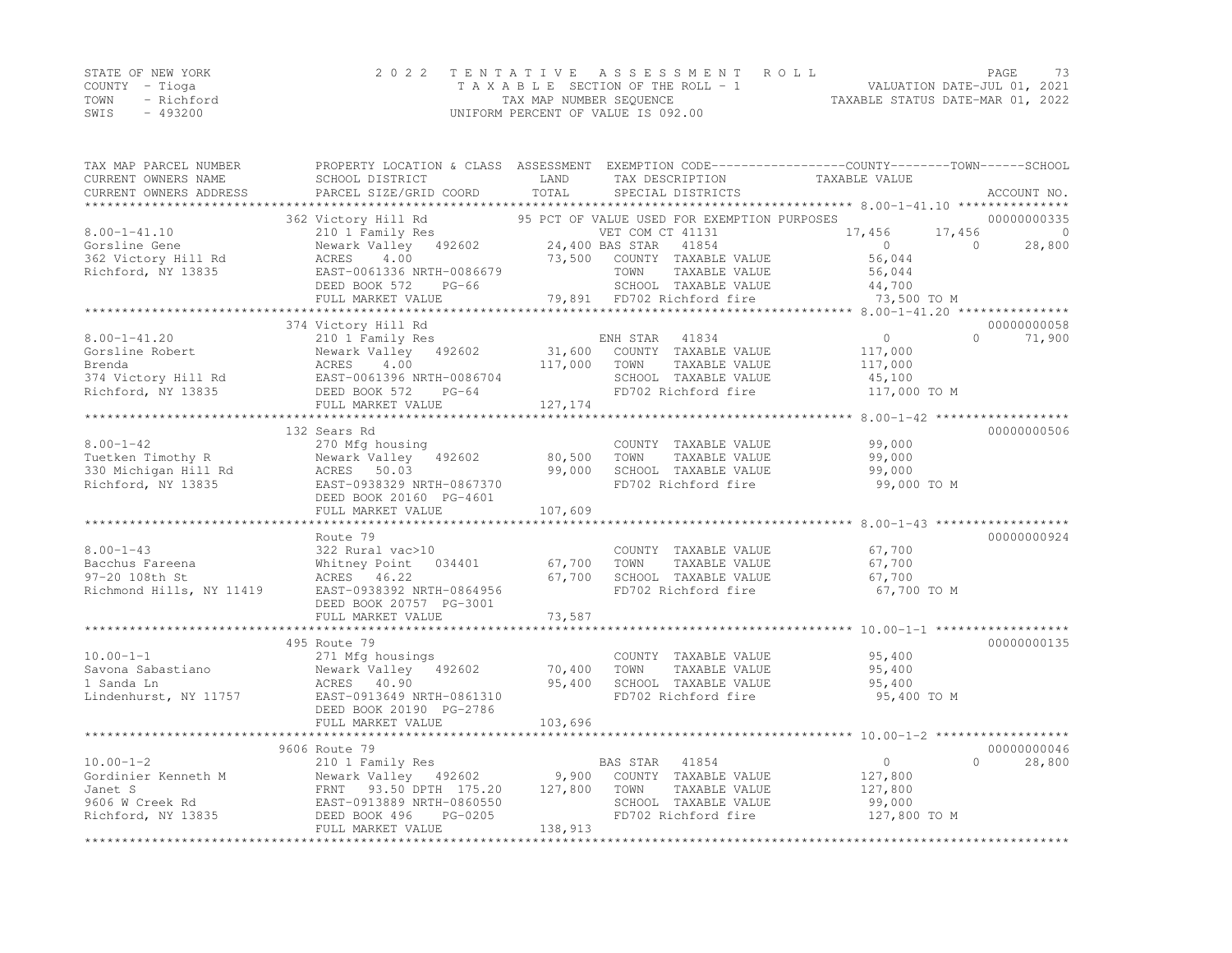|      | STATE OF NEW YORK | 2022 TENTATIVE ASSESSMENT ROLL     |                                  | PAGE                        | 74 |
|------|-------------------|------------------------------------|----------------------------------|-----------------------------|----|
|      | COUNTY – Tioga    | TAXABLE SECTION OF THE ROLL - 1    |                                  | VALUATION DATE-JUL 01, 2021 |    |
| TOWN | - Richford        | TAX MAP NUMBER SEQUENCE            | TAXABLE STATUS DATE-MAR 01, 2022 |                             |    |
| SWIS | - 493200          | UNIFORM PERCENT OF VALUE IS 092.00 |                                  |                             |    |

| TAX MAP PARCEL NUMBER<br>CURRENT OWNERS NAME<br>CURRENT OWNERS ADDRESS                         | PROPERTY LOCATION & CLASS ASSESSMENT EXEMPTION CODE----------------COUNTY-------TOWN-----SCHOOL<br>SCHOOL DISTRICT<br>PARCEL SIZE/GRID COORD                     | LAND<br>TOTAL               | TAX DESCRIPTION<br>SPECIAL DISTRICTS                                                                                              | TAXABLE VALUE                                                          |                    | ACCOUNT NO.           |
|------------------------------------------------------------------------------------------------|------------------------------------------------------------------------------------------------------------------------------------------------------------------|-----------------------------|-----------------------------------------------------------------------------------------------------------------------------------|------------------------------------------------------------------------|--------------------|-----------------------|
|                                                                                                |                                                                                                                                                                  |                             |                                                                                                                                   |                                                                        |                    |                       |
| $10.00 - 1 - 3$<br>Brind Dora<br>Brind Scott E<br>548 Route 79<br>Richford, NY 13835           | 548 Route 79<br>210 1 Family Res<br>Newark Valley 492602<br>FRNT 122.00 DPTH 140.00<br>EAST-0913979 NRTH-0860600<br>DEED BOOK 13944 PG-8001<br>FULL MARKET VALUE | 10, 300<br>78,400<br>85,217 | 41834<br>ENH STAR<br>COUNTY TAXABLE VALUE<br>TAXABLE VALUE<br>TOWN<br>SCHOOL TAXABLE VALUE<br>FD702 Richford fire                 | $\circ$<br>78,400<br>78,400<br>6,500<br>78,400 TO M                    | $\mathbf{0}$       | 00000000042<br>71,900 |
|                                                                                                |                                                                                                                                                                  |                             |                                                                                                                                   |                                                                        |                    |                       |
|                                                                                                | 568 Route 79                                                                                                                                                     |                             |                                                                                                                                   |                                                                        |                    | 00000000338           |
| $10.00 - 1 - 5$<br>Ceurter Timothy J Sr<br>Beth A<br>568 Route 79<br>Richford, NY 13835        | 210 1 Family Res<br>Newark Valley 492602<br>0.70<br>ACRES<br>EAST-0914339 NRTH-0860949<br>DEED BOOK 510<br>PG-217<br>FULL MARKET VALUE                           | 18,800 BAS STAR<br>105,400  | VET WAR CT 41121<br>41854<br>COUNTY TAXABLE VALUE<br>TOWN<br>TAXABLE VALUE<br>SCHOOL TAXABLE VALUE<br>114,565 FD702 Richford fire | 11,520<br>$\overline{0}$<br>93,880<br>93,880<br>76,600<br>105,400 TO M | 11,520<br>$\Omega$ | $\circ$<br>28,800     |
|                                                                                                | Route 79                                                                                                                                                         |                             |                                                                                                                                   |                                                                        |                    | 00000000602           |
| $10.00 - 1 - 6$<br>Brown Brian D<br>Clark Jacqueline R<br>26 McCarty St<br>Candor, NY 13743    | 314 Rural vac<10<br>Newark Valley 492602<br>FRNT 132.00 DPTH 280.00<br>EAST-0914603 NRTH-0861083<br>DEED BOOK 2017    PG-4194<br>FULL MARKET VALUE               | 8,500<br>8,500<br>9,239     | COUNTY TAXABLE VALUE<br>TAXABLE VALUE<br>TOWN<br>SCHOOL TAXABLE VALUE<br>FD702 Richford fire                                      | 8,500<br>8,500<br>8,500<br>8,500 TO M                                  |                    |                       |
|                                                                                                |                                                                                                                                                                  |                             |                                                                                                                                   |                                                                        |                    |                       |
| $10.00 - 1 - 7.10$<br>Locke Ilana Leigh<br>590 Route 79<br>Richford, NY 13835                  | 590 Route 79<br>270 Mfg housing<br>Newark Valley 492602<br>36.80<br>ACRES<br>EAST-0915340 NRTH-0861298<br>DEED BOOK 15000 PG-1658<br>FULL MARKET VALUE           | 65,200<br>79,600<br>86,522  | COUNTY TAXABLE VALUE<br>TOWN<br>TAXABLE VALUE<br>SCHOOL TAXABLE VALUE<br>FD702 Richford fire                                      | 79,600<br>79,600<br>79,600<br>79,600 TO M                              |                    | 00000000282           |
|                                                                                                | 608 Route 79                                                                                                                                                     |                             |                                                                                                                                   |                                                                        |                    | 00000000855           |
| $10.00 - 1 - 7.20$<br>Richard Gerald<br>Richard Patricia<br>608 Route 79<br>Richford, NY 13835 | 270 Mfg housing<br>Newark Valley 492602<br>ACRES<br>1.00<br>EAST-0915250 NRTH-0861770<br>DEED BOOK 20170 PG-2870<br>FULL MARKET VALUE                            | 9,000<br>27,100<br>29,457   | VET COM CT 41131<br>COUNTY TAXABLE VALUE<br>TOWN<br>TAXABLE VALUE<br>SCHOOL TAXABLE VALUE<br>FD702 Richford fire                  | 6,775<br>20,325<br>20,325<br>27,100<br>27,100 TO M                     | 6,775              | $\Omega$              |
|                                                                                                | *************************************                                                                                                                            |                             |                                                                                                                                   |                                                                        |                    |                       |
| $10.00 - 1 - 9.10$<br>Staropoli Fedele<br>646 Sleeper Hill Rd<br>Little Meagdows, PA 18830     | Route 79<br>322 Rural vac>10<br>Newark Valley<br>492602<br>ACRES 46.17<br>EAST-0920100 NRTH-0859300<br>DEED BOOK 20190 PG-4808<br>FULL MARKET VALUE              | 59,700<br>59,700<br>64,891  | COUNTY TAXABLE VALUE<br>TOWN<br>TAXABLE VALUE<br>SCHOOL TAXABLE VALUE<br>FD702 Richford fire                                      | 59,700<br>59,700<br>59,700<br>59,700 TO M                              |                    | 00000000092           |
|                                                                                                |                                                                                                                                                                  |                             |                                                                                                                                   |                                                                        |                    |                       |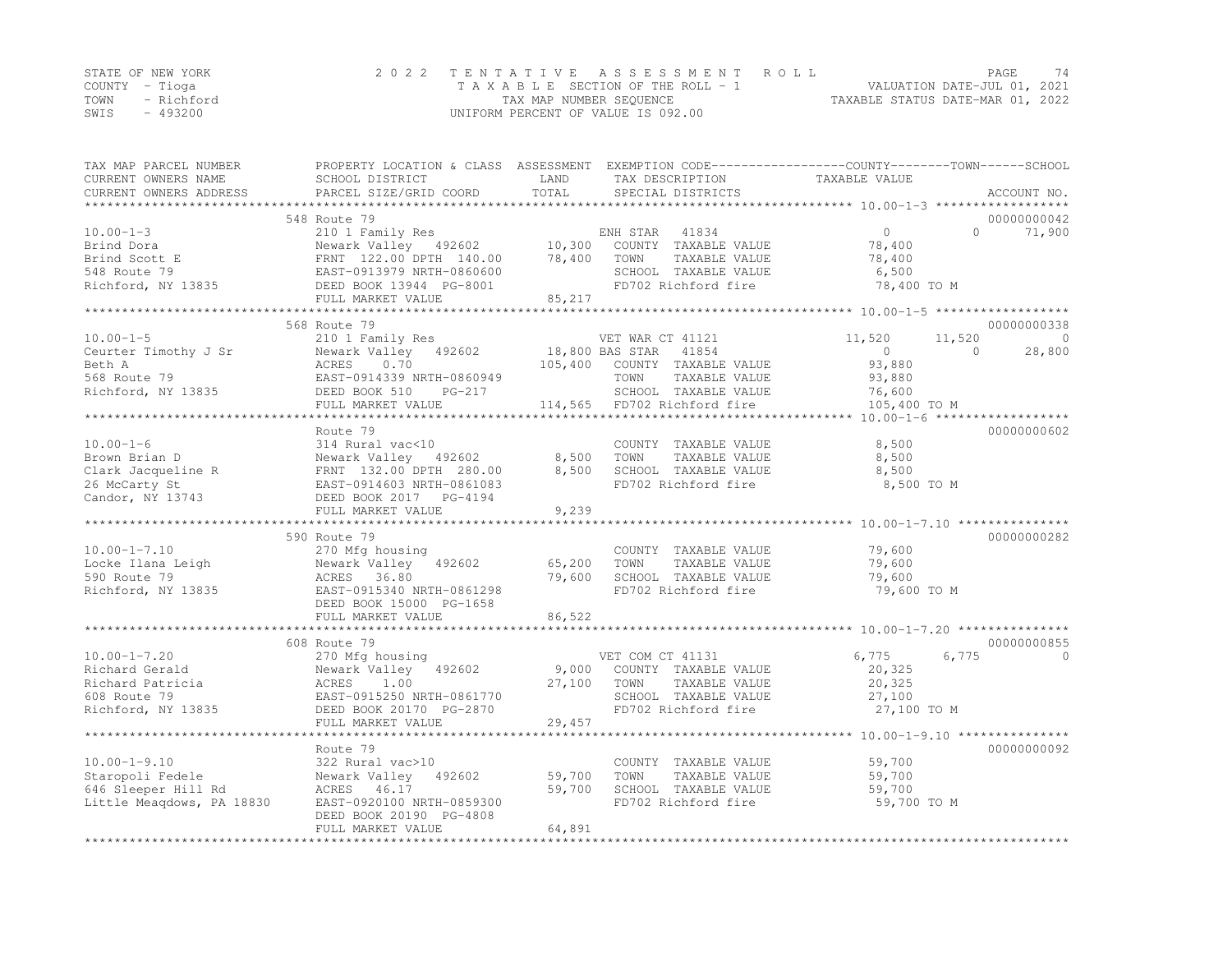|      | STATE OF NEW YORK | 2022 TENTATIVE ASSESSMENT ROLL     | PAGE.                            | 75 |
|------|-------------------|------------------------------------|----------------------------------|----|
|      | COUNTY – Tioga    | TAXABLE SECTION OF THE ROLL - 1    | VALUATION DATE-JUL 01, 2021      |    |
| TOWN | - Richford        | TAX MAP NUMBER SEQUENCE            | TAXABLE STATUS DATE-MAR 01, 2022 |    |
| SWIS | - 493200          | UNIFORM PERCENT OF VALUE IS 092.00 |                                  |    |

| TAX MAP PARCEL NUMBER<br>CURRENT OWNERS NAME | SCHOOL DISTRICT                                      | LAND    | PROPERTY LOCATION & CLASS ASSESSMENT EXEMPTION CODE---------------COUNTY-------TOWN-----SCHOOL<br>TAX DESCRIPTION | TAXABLE VALUE          |             |
|----------------------------------------------|------------------------------------------------------|---------|-------------------------------------------------------------------------------------------------------------------|------------------------|-------------|
| CURRENT OWNERS ADDRESS                       | PARCEL SIZE/GRID COORD                               | TOTAL   | SPECIAL DISTRICTS                                                                                                 |                        | ACCOUNT NO. |
|                                              |                                                      |         |                                                                                                                   |                        |             |
|                                              | Route 79                                             |         |                                                                                                                   |                        | 00000000687 |
| $10.00 - 1 - 9.20$                           | 314 Rural vac<10                                     |         | COUNTY TAXABLE VALUE                                                                                              | 16,700                 |             |
| Hall Dorothy May                             | Newark Valley 492602                                 | 16,700  | TOWN<br>TAXABLE VALUE                                                                                             | 16,700                 |             |
| 779 Route 79                                 | 4.29<br>ACRES                                        | 16,700  | SCHOOL TAXABLE VALUE                                                                                              | 16,700                 |             |
| Richford, NY 13835                           | EAST-0919779 NRTH-0861770                            |         | FD702 Richford fire                                                                                               | 16,700 TO M            |             |
|                                              | DEED BOOK 12131 PG-5001                              | 18,152  |                                                                                                                   |                        |             |
|                                              | FULL MARKET VALUE                                    |         |                                                                                                                   |                        |             |
|                                              | 828 Route 79                                         |         |                                                                                                                   |                        | 00000000856 |
| $10.00 - 1 - 9.30$                           | 242 Rurl res&rec                                     |         | PRI FOR LD 47460                                                                                                  | 102,024<br>102,024     | 102,024     |
| Starpoli Fedele                              | Newark Valley 492602                                 | 181,500 | COUNTY TAXABLE VALUE                                                                                              | 132,176                |             |
| Pensco Trust Co.                             | ACRES 151.00                                         | 234,200 | TOWN<br>TAXABLE VALUE                                                                                             | 132,176                |             |
| 646 Sleeper Hill Rd                          | EAST-0918770 NRTH-0860370                            |         | SCHOOL TAXABLE VALUE                                                                                              | 132,176                |             |
| Little Meadows, PA 18830                     | DEED BOOK 18651 PG-8001                              |         | FD702 Richford fire                                                                                               | 234,200 TO M           |             |
|                                              | FULL MARKET VALUE                                    | 254,565 |                                                                                                                   |                        |             |
| MAY BE SUBJECT TO PAYMENT                    |                                                      |         |                                                                                                                   |                        |             |
| UNDER RPTL480A UNTIL 2031                    |                                                      |         |                                                                                                                   |                        |             |
|                                              |                                                      |         |                                                                                                                   |                        | 00000000230 |
| $10.00 - 1 - 11$                             | 544 Andersen Hill Rd<br>242 Rurl res&rec             |         | COUNTY TAXABLE VALUE                                                                                              | 75,000                 |             |
| Johnson Dean W                               | Newark Valley 492602                                 | 32,000  | TOWN<br>TAXABLE VALUE                                                                                             | 75,000                 |             |
| Johnson Lori A                               | ACRES 20.91                                          | 75,000  | SCHOOL TAXABLE VALUE                                                                                              | 75,000                 |             |
| 318 Stonehaven Dr                            | EAST-0915069 NRTH-0858830                            |         | FD702 Richford fire                                                                                               | 75,000 TO M            |             |
| Bed Hill, PA 18076                           | DEED BOOK 15000 PG-5175                              |         |                                                                                                                   |                        |             |
|                                              | FULL MARKET VALUE                                    | 81,522  |                                                                                                                   |                        |             |
|                                              |                                                      |         |                                                                                                                   |                        |             |
|                                              | 448 Andersen Hill Rd                                 |         |                                                                                                                   |                        | 00000000308 |
| $10.00 - 1 - 13$                             | 210 1 Family Res                                     |         | COUNTY TAXABLE VALUE                                                                                              | 143,100                |             |
| Andersen Richard                             | Newark Valley 492602                                 | 33,700  | TOWN<br>TAXABLE VALUE                                                                                             | 143,100                |             |
| 725 Level Green Rd                           | 9.79<br>ACRES                                        | 143,100 | SCHOOL TAXABLE VALUE                                                                                              | 143,100                |             |
| Berkshire, NY 13736                          | EAST-0915775 NRTH-0855987<br>DEED BOOK 20200 PG-3042 |         | FD702 Richford fire                                                                                               | 143,100 TO M           |             |
|                                              | FULL MARKET VALUE                                    | 155,543 |                                                                                                                   |                        |             |
|                                              |                                                      |         |                                                                                                                   |                        |             |
|                                              | 9398 West Creek Rd                                   |         |                                                                                                                   |                        | 00000000053 |
| $10.00 - 1 - 14$                             | 241 Rural res&aq                                     |         | AG BLDG<br>41700                                                                                                  | 25,000<br>25,000       | 25,000      |
| Glos Michael A                               | Newark Valley 492602                                 |         | 128,100 AG CEIL CO 41720                                                                                          | 69,210<br>69,210       | 69,210      |
| Karma                                        | ACRES 96.26                                          |         | 324,100 BAS STAR 41854                                                                                            | $\bigcirc$<br>$\Omega$ | 28,800      |
| 9398 West Creek Rd                           | EAST-0913939 NRTH-0855260                            |         | COUNTY TAXABLE VALUE                                                                                              | 229,890                |             |
| Berkshire, NY 13736                          | DEED BOOK 583<br>PG-307                              |         | TOWN<br>TAXABLE VALUE                                                                                             | 229,890                |             |
|                                              | FULL MARKET VALUE                                    | 352,283 | SCHOOL TAXABLE VALUE                                                                                              | 201,090                |             |
| MAY BE SUBJECT TO PAYMENT                    |                                                      |         | AG003 North tioga ag dist                                                                                         | 96.26 AC               |             |
| UNDER AGDIST LAW TIL 2028                    |                                                      |         | FD702 Richford fire                                                                                               | 254,890 TO M           |             |
|                                              |                                                      |         | 69,210 EX                                                                                                         |                        |             |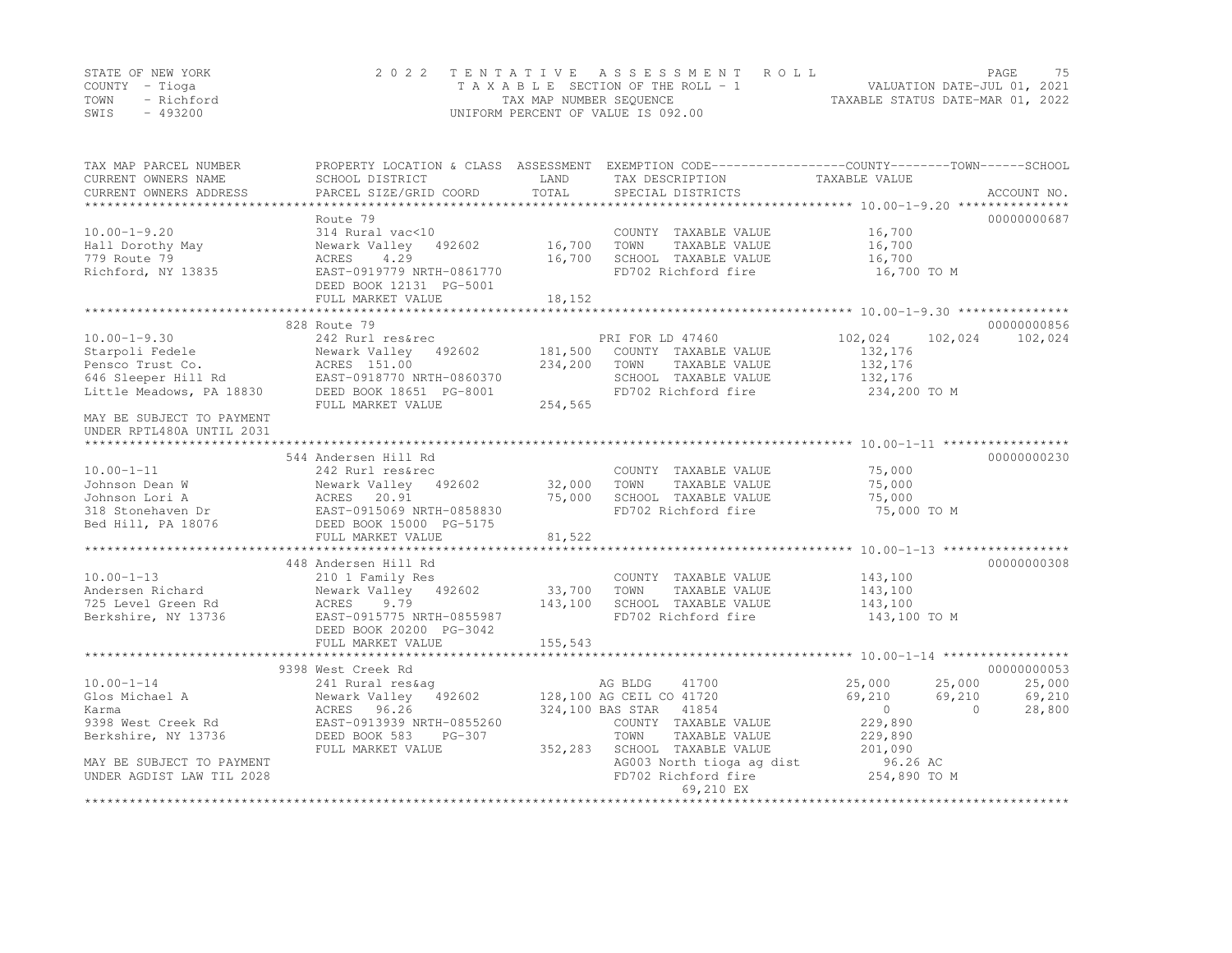|      | STATE OF NEW YORK | 2022 TENTATIVE ASSESSMENT ROLL     | PAGE.                            | 76 |
|------|-------------------|------------------------------------|----------------------------------|----|
|      | COUNTY – Tioga    | TAXABLE SECTION OF THE ROLL - 1    | VALUATION DATE-JUL 01, 2021      |    |
|      | TOWN - Richford   | TAX MAP NUMBER SEQUENCE            | TAXABLE STATUS DATE-MAR 01, 2022 |    |
| SWIS | - 493200          | UNIFORM PERCENT OF VALUE IS 092.00 |                                  |    |

| TAX MAP PARCEL NUMBER<br>CURRENT OWNERS NAME                                                                                                                                                        | SCHOOL DISTRICT                                                                                    | LAND     | PROPERTY LOCATION & CLASS ASSESSMENT EXEMPTION CODE----------------COUNTY-------TOWN------SCHOOL<br>TAX DESCRIPTION | TAXABLE VALUE              |             |
|-----------------------------------------------------------------------------------------------------------------------------------------------------------------------------------------------------|----------------------------------------------------------------------------------------------------|----------|---------------------------------------------------------------------------------------------------------------------|----------------------------|-------------|
| CURRENT OWNERS ADDRESS                                                                                                                                                                              | PARCEL SIZE/GRID COORD                                                                             | TOTAL    | SPECIAL DISTRICTS                                                                                                   |                            | ACCOUNT NO. |
|                                                                                                                                                                                                     | West Creek Rd                                                                                      |          |                                                                                                                     |                            | 00000000045 |
| $10.00 - 1 - 15$                                                                                                                                                                                    | 270 Mfg housing                                                                                    |          | COUNTY TAXABLE VALUE                                                                                                | 42,600                     |             |
| Matera Rich                                                                                                                                                                                         | Newark Valley 492602                                                                               | 31,600   | TAXABLE VALUE<br>TOWN                                                                                               | 42,600                     |             |
| Matera Rhonda                                                                                                                                                                                       | ACRES<br>8.40                                                                                      | 42,600   | SCHOOL TAXABLE VALUE                                                                                                | 42,600                     |             |
| 84 E Lakeland St                                                                                                                                                                                    | EAST-0912879 NRTH-0855200                                                                          |          | FD702 Richford fire                                                                                                 | 42,600 TO M                |             |
| Bay Shore, NY 11706                                                                                                                                                                                 | DEED BOOK 20210 PG-6421                                                                            |          |                                                                                                                     |                            |             |
|                                                                                                                                                                                                     | FULL MARKET VALUE                                                                                  | 46,304   |                                                                                                                     |                            |             |
|                                                                                                                                                                                                     |                                                                                                    |          |                                                                                                                     |                            |             |
|                                                                                                                                                                                                     | 9433 West Creek Rd                                                                                 |          |                                                                                                                     |                            | 00000000296 |
| $10.00 - 1 - 16$                                                                                                                                                                                    | 210 1 Family Res                                                                                   |          | ENH STAR 41834                                                                                                      | $\overline{0}$<br>$\Omega$ | 71,900      |
|                                                                                                                                                                                                     | Newark Valley 492602 27,000 COUNTY TAXABLE VALUE<br>ACRES 5.44 BANK 500 105,900 TOWN TAXABLE VALUE |          |                                                                                                                     | 105,900                    |             |
|                                                                                                                                                                                                     |                                                                                                    |          | TAXABLE VALUE                                                                                                       | 105,900                    |             |
|                                                                                                                                                                                                     |                                                                                                    |          | SCHOOL TAXABLE VALUE                                                                                                | 34,000                     |             |
| Berkshire, NY 13736                                                                                                                                                                                 | DEED BOOK 10203 PG-5003                                                                            |          | FD702 Richford fire                                                                                                 | 105,900 TO M               |             |
|                                                                                                                                                                                                     | FULL MARKET VALUE                                                                                  | 115, 109 |                                                                                                                     |                            |             |
|                                                                                                                                                                                                     |                                                                                                    |          |                                                                                                                     |                            |             |
|                                                                                                                                                                                                     | 9518 West Creek Rd                                                                                 |          |                                                                                                                     |                            | 00000000419 |
| $10.00 - 1 - 18$                                                                                                                                                                                    | 418 Inn/lodge                                                                                      |          | COUNTY TAXABLE VALUE                                                                                                | 121,000                    |             |
| BPSP Inc.                                                                                                                                                                                           | 492602<br>Newark Valley                                                                            | 28,700   | TOWN<br>TAXABLE VALUE                                                                                               | 121,000                    |             |
| $c$ /o Bryce Partridge $ACRES$ 7.07<br>PO Box 34 $EST-0914359 NRTH-0858740$                                                                                                                         |                                                                                                    | 121,000  | SCHOOL TAXABLE VALUE<br>FD702 Richford fire                                                                         | 121,000<br>121,000 TO M    |             |
| Slaterville Springs, NY 14881 DEED BOOK 20160 PG-4153                                                                                                                                               |                                                                                                    |          |                                                                                                                     |                            |             |
|                                                                                                                                                                                                     | FULL MARKET VALUE                                                                                  | 131,522  |                                                                                                                     |                            |             |
|                                                                                                                                                                                                     |                                                                                                    |          |                                                                                                                     |                            |             |
|                                                                                                                                                                                                     | Route 79                                                                                           |          |                                                                                                                     |                            | 00000000225 |
| $10.00 - 1 - 20.1$                                                                                                                                                                                  | 105 Vac farmland                                                                                   |          | AG CEIL CO 41720                                                                                                    | 37,855<br>37,855           | 37,855      |
| Johnson Herschel F                                                                                                                                                                                  | Newark Valley 492602 53,000 COUNTY TAXABLE VALUE                                                   |          |                                                                                                                     | 27,145                     |             |
| Johnson Jeffrey S                                                                                                                                                                                   | ACRES 31.80                                                                                        | 65,000   | TOWN<br>TAXABLE VALUE                                                                                               | 27,145                     |             |
| 444 Harford Rd                                                                                                                                                                                      | EAST-0913804 NRTH-0859986                                                                          |          | SCHOOL TAXABLE VALUE                                                                                                | 27, 145                    |             |
| Brooktondale, NY 14817                                                                                                                                                                              | DEED BOOK 558<br>$PG-5$                                                                            |          | AG003 North tioga ag dist 31.80 AC                                                                                  |                            |             |
|                                                                                                                                                                                                     | FULL MARKET VALUE                                                                                  |          | 70,652 FD702 Richford fire                                                                                          | 27,145 TO M                |             |
| MAY BE SUBJECT TO PAYMENT                                                                                                                                                                           |                                                                                                    |          | 37,855 EX                                                                                                           |                            |             |
| UNDER AGDIST LAW TIL 2026                                                                                                                                                                           |                                                                                                    |          |                                                                                                                     |                            |             |
|                                                                                                                                                                                                     |                                                                                                    |          |                                                                                                                     |                            |             |
|                                                                                                                                                                                                     | 9596 W Creek Rd                                                                                    |          |                                                                                                                     |                            | 00000001006 |
| $10.00 - 1 - 20.2$                                                                                                                                                                                  | 210 1 Family Res                                                                                   |          | COUNTY TAXABLE VALUE                                                                                                | 143,100                    |             |
| Crispell Steven                                                                                                                                                                                     | Newark Valley 492602                                                                               | 24,000   | TOWN<br>TAXABLE VALUE                                                                                               | 143,100                    |             |
|                                                                                                                                                                                                     |                                                                                                    | 143,100  | SCHOOL TAXABLE VALUE                                                                                                | 143,100                    |             |
|                                                                                                                                                                                                     |                                                                                                    |          | FD702 Richford fire                                                                                                 | 143,100 TO M               |             |
| Crispell Brittany<br>S596 West Creek Road<br>Pichford. NY 13835<br>Pichford. NY 13835<br>Pichford. NY 13835<br>Pichford. NY 13835<br>Pichford. NY 13835<br>Pichford. NY 13835<br>Pichford. NY 13835 |                                                                                                    |          |                                                                                                                     |                            |             |
|                                                                                                                                                                                                     | FULL MARKET VALUE                                                                                  | 155,543  |                                                                                                                     |                            |             |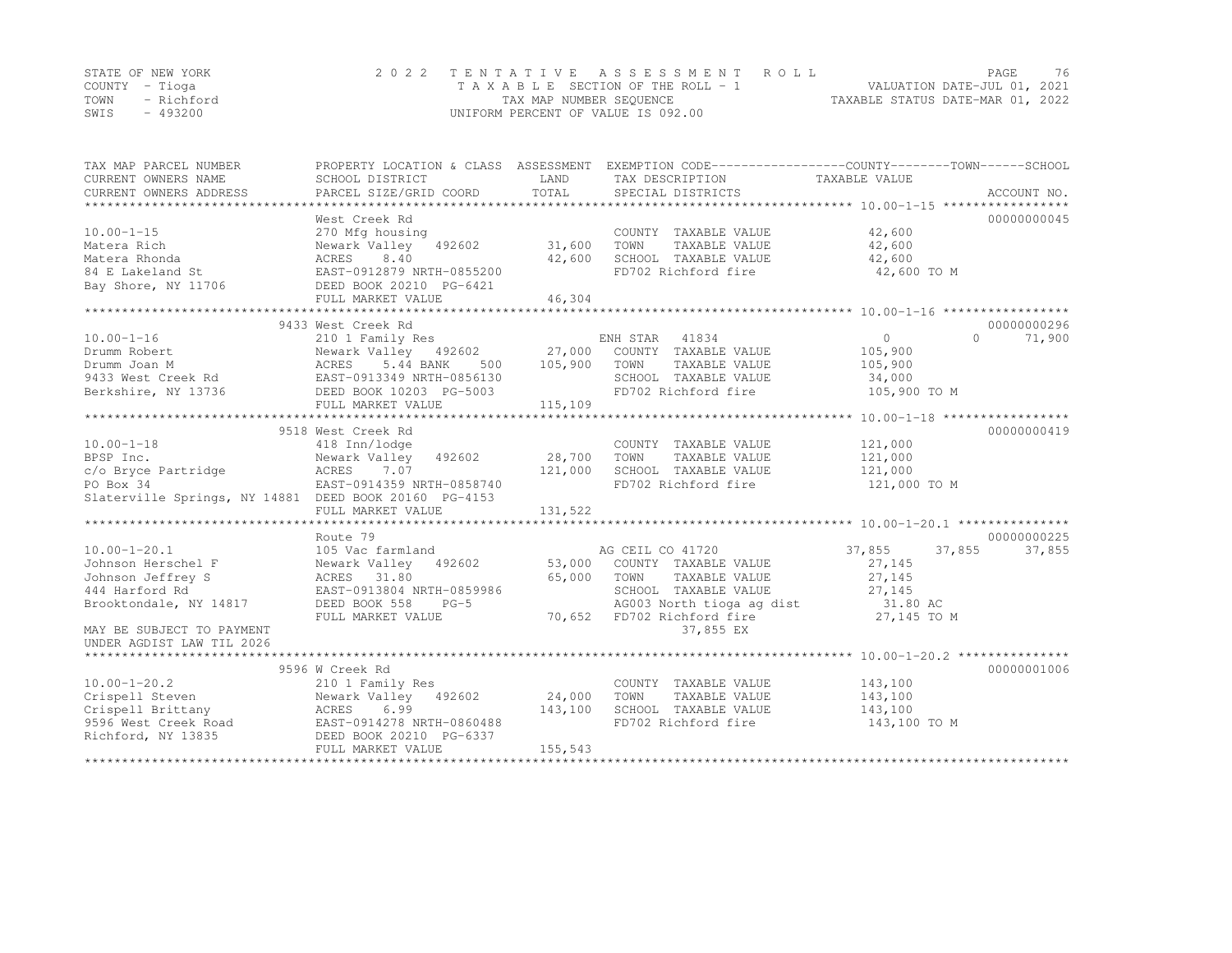|      | STATE OF NEW YORK | 2022 TENTATIVE ASSESSMENT ROLL     | PAGE.                            | 77 |
|------|-------------------|------------------------------------|----------------------------------|----|
|      | COUNTY – Tioga    | TAXABLE SECTION OF THE ROLL - 1    | VALUATION DATE-JUL 01, 2021      |    |
|      | TOWN - Richford   | TAX MAP NUMBER SEQUENCE            | TAXABLE STATUS DATE-MAR 01, 2022 |    |
| SWIS | - 493200          | UNIFORM PERCENT OF VALUE IS 092.00 |                                  |    |

| TAX MAP PARCEL NUMBER<br>CURRENT OWNERS NAME<br>CURRENT OWNERS ADDRESS | SCHOOL DISTRICT<br>PARCEL SIZE/GRID COORD   | LAND<br>TOTAL       | TAX DESCRIPTION<br>SPECIAL DISTRICTS          | PROPERTY LOCATION & CLASS ASSESSMENT EXEMPTION CODE----------------COUNTY-------TOWN------SCHOOL<br>TAXABLE VALUE<br>ACCOUNT NO. |        |
|------------------------------------------------------------------------|---------------------------------------------|---------------------|-----------------------------------------------|----------------------------------------------------------------------------------------------------------------------------------|--------|
|                                                                        |                                             | * * * * * * * * * * |                                               | ********************* 10.00-1-21 ******************                                                                              |        |
|                                                                        | 526 Route 79                                |                     |                                               | 00000000006                                                                                                                      |        |
| $10.00 - 1 - 21$                                                       | 210 1 Family Res                            |                     | BAS STAR<br>41854                             | $\circ$<br>$\Omega$                                                                                                              | 28,800 |
| Andersen Harry Jr                                                      | Newark Valley 492602                        | 23,200              | COUNTY TAXABLE VALUE                          | 104,600                                                                                                                          |        |
| 526 Route 79                                                           | ACRES<br>3.35                               | 104,600             | TOWN<br>TAXABLE VALUE                         | 104,600                                                                                                                          |        |
| Richford, NY 13835                                                     | EAST-0913144 NRTH-0860664                   |                     | SCHOOL TAXABLE VALUE                          | 75,800                                                                                                                           |        |
|                                                                        | DEED BOOK 359<br>PG-0253                    |                     | FD702 Richford fire                           | 104,600 TO M                                                                                                                     |        |
|                                                                        | FULL MARKET VALUE                           | 113,696             |                                               |                                                                                                                                  |        |
|                                                                        |                                             |                     |                                               |                                                                                                                                  |        |
|                                                                        | 496 Route 79                                |                     |                                               | 00000000008<br>$\Omega$                                                                                                          |        |
| $10.00 - 1 - 22$<br>Andersen Mary                                      | 210 1 Family Res<br>Newark Valley<br>492602 | 33,300              | ENH STAR<br>41834<br>COUNTY TAXABLE VALUE     | $\circ$<br>104,000                                                                                                               | 71,900 |
| 496 Route 79                                                           | ACRES<br>9.50                               | 104,000             | TOWN<br>TAXABLE VALUE                         | 104,000                                                                                                                          |        |
| Richford, NY 13835                                                     | EAST-0912789 NRTH-0860920                   |                     | SCHOOL TAXABLE VALUE                          | 32,100                                                                                                                           |        |
|                                                                        | DEED BOOK 257<br>PG-0470                    |                     | FD702 Richford fire                           | 104,000 TO M                                                                                                                     |        |
|                                                                        | FULL MARKET VALUE                           | 113,043             |                                               |                                                                                                                                  |        |
|                                                                        |                                             |                     |                                               |                                                                                                                                  |        |
|                                                                        | 484 Route 79                                |                     |                                               | 00000000260                                                                                                                      |        |
| $10.00 - 1 - 23$                                                       | 210 1 Family Res                            |                     | COUNTY TAXABLE VALUE                          | 67,300                                                                                                                           |        |
| Castrenze Virginia L                                                   | Newark Valley 492602                        | 10,200              | TAXABLE VALUE<br>TOWN                         | 67,300                                                                                                                           |        |
| 484 State Route 79                                                     | FRNT 135.52 DPTH<br>90.00                   | 67,300              | SCHOOL TAXABLE VALUE                          | 67,300                                                                                                                           |        |
| Richford, NY 13835                                                     | 500<br>BANK                                 |                     | FD702 Richford fire                           | 67,300 TO M                                                                                                                      |        |
|                                                                        | EAST-0912479 NRTH-0861400                   |                     |                                               |                                                                                                                                  |        |
|                                                                        | DEED BOOK 20190 PG-3802                     |                     |                                               |                                                                                                                                  |        |
|                                                                        | FULL MARKET VALUE<br>********************   | 73,152              |                                               |                                                                                                                                  |        |
|                                                                        |                                             |                     |                                               |                                                                                                                                  |        |
|                                                                        | 468 Route 79                                |                     |                                               | 00000000224                                                                                                                      |        |
| $10.00 - 1 - 24$<br>Johnson Jennifer M                                 | 210 1 Family Res                            |                     | COUNTY TAXABLE VALUE<br>TAXABLE VALUE<br>TOWN | 53,400                                                                                                                           |        |
| 461 Harford Rd                                                         | Newark Valley 492602<br>ACRES<br>3.60       | 23,100<br>53,400    | SCHOOL TAXABLE VALUE                          | 53,400<br>53,400                                                                                                                 |        |
| Brooktondale, NY 14817                                                 | EAST-0912099 NRTH-0861600                   |                     | FD702 Richford fire                           | 53,400 TO M                                                                                                                      |        |
|                                                                        | DEED BOOK 14000 PG-5176                     |                     |                                               |                                                                                                                                  |        |
|                                                                        | FULL MARKET VALUE                           | 58,043              |                                               |                                                                                                                                  |        |
|                                                                        |                                             |                     |                                               |                                                                                                                                  |        |
|                                                                        | 855 State Route 79                          |                     |                                               | 00000000379                                                                                                                      |        |
| $11.00 - 1 - 1$                                                        | 270 Mfg housing                             |                     | COUNTY TAXABLE VALUE                          | 57,900                                                                                                                           |        |
| Randall Marc J                                                         | Newark Valley 492602                        | 11,700              | TOWN<br>TAXABLE VALUE                         | 57,900                                                                                                                           |        |
| 855 State Route 79                                                     | FRNT 200.00 DPTH 110.00                     | 57,900              | SCHOOL TAXABLE VALUE                          | 57,900                                                                                                                           |        |
| Richford, NY 13835                                                     | EAST-0920758 NRTH-0860604                   |                     | FD702 Richford fire                           | 57,900 TO M                                                                                                                      |        |
|                                                                        | DEED BOOK 11389 PG-1001                     |                     |                                               |                                                                                                                                  |        |
|                                                                        | FULL MARKET VALUE                           | 62,935              |                                               |                                                                                                                                  |        |
|                                                                        |                                             |                     |                                               |                                                                                                                                  |        |
|                                                                        | Route 79                                    |                     |                                               | 00000000371                                                                                                                      |        |
| $11.00 - 1 - 2$                                                        | 242 Rurl res&rec                            |                     | COUNTY TAXABLE VALUE                          | 77,000                                                                                                                           |        |
| Brame Robert L<br>37 Belden Ryan Rd                                    | Newark Valley<br>492602<br>ACRES 36.50      | 67,000<br>77,000    | TOWN<br>TAXABLE VALUE<br>SCHOOL TAXABLE VALUE | 77,000<br>77,000                                                                                                                 |        |
| Berkshire, NY 13736-1404                                               | EAST-0920649 NRTH-0861340                   |                     | FD702 Richford fire                           | 77,000 TO M                                                                                                                      |        |
|                                                                        | PG-0488<br>DEED BOOK 401                    |                     |                                               |                                                                                                                                  |        |
|                                                                        | FULL MARKET VALUE                           | 83,696              |                                               |                                                                                                                                  |        |
|                                                                        |                                             |                     |                                               |                                                                                                                                  |        |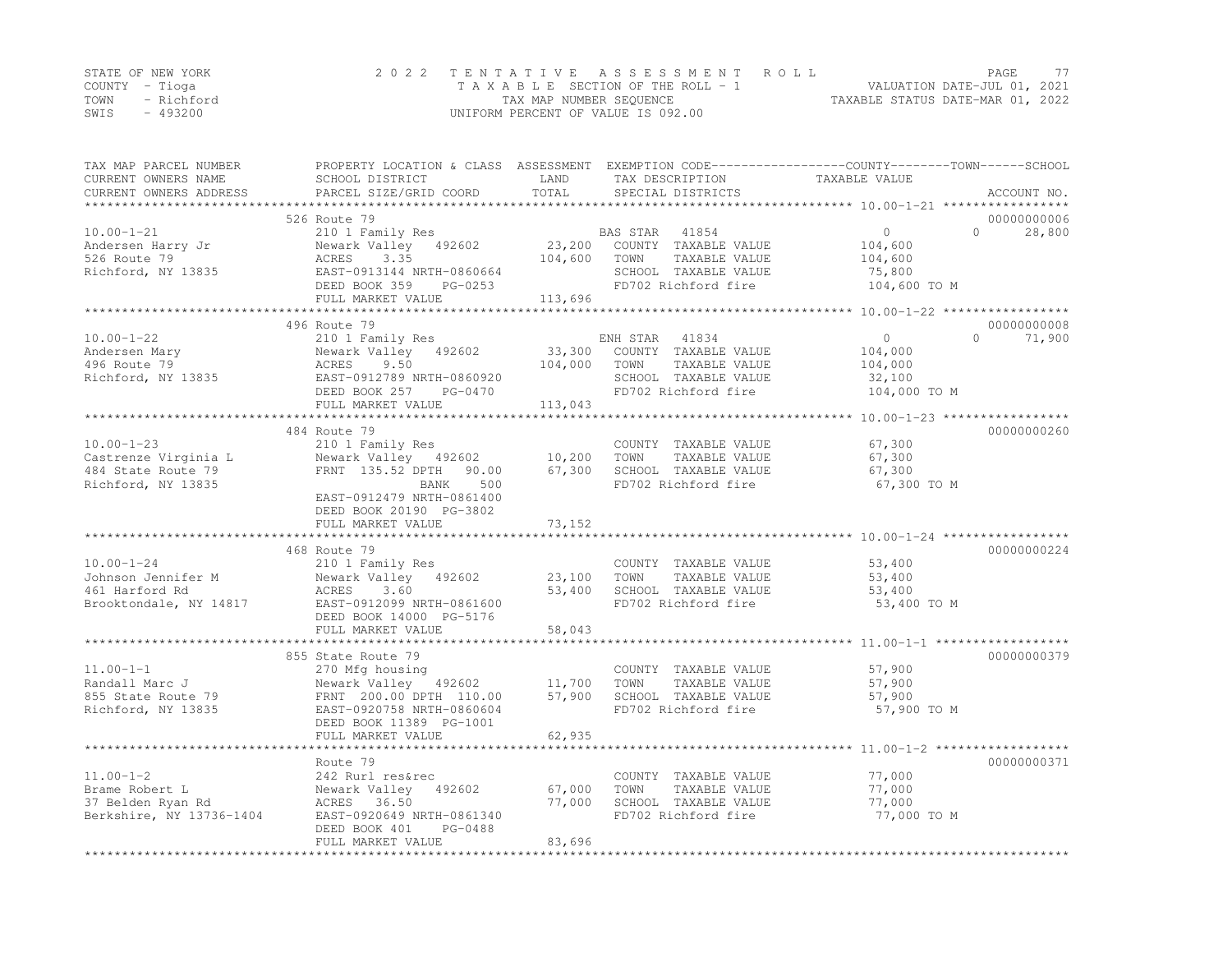|      | STATE OF NEW YORK | 2022 TENTATIVE ASSESSMENT ROLL                                 | PAGE. | 78 |
|------|-------------------|----------------------------------------------------------------|-------|----|
|      | COUNTY – Tioga    | VALUATION DATE-JUL 01, 2021<br>TAXABLE SECTION OF THE ROLL - 1 |       |    |
|      | TOWN - Richford   | TAXABLE STATUS DATE-MAR 01, 2022<br>TAX MAP NUMBER SEQUENCE    |       |    |
| SWIS | - 493200          | UNIFORM PERCENT OF VALUE IS 092.00                             |       |    |

| TAX MAP PARCEL NUMBER<br>CURRENT OWNERS NAME   | SCHOOL DISTRICT           | LAND          | TAX DESCRIPTION            | PROPERTY LOCATION & CLASS ASSESSMENT EXEMPTION CODE----------------COUNTY-------TOWN-----SCHOOL<br>TAXABLE VALUE |                          |
|------------------------------------------------|---------------------------|---------------|----------------------------|------------------------------------------------------------------------------------------------------------------|--------------------------|
| CURRENT OWNERS ADDRESS                         | PARCEL SIZE/GRID COORD    | TOTAL         | SPECIAL DISTRICTS          |                                                                                                                  | ACCOUNT NO.              |
|                                                | Route 79                  |               |                            |                                                                                                                  | 00000000281              |
| $11.00 - 1 - 3$                                | 312 Vac w/imprv           |               | COUNTY TAXABLE VALUE       | 73,600                                                                                                           |                          |
| Smith Kenneth C                                | Newark Valley 492602      | 71,100        | TAXABLE VALUE<br>TOWN      | 73,600                                                                                                           |                          |
| Smith Lorrie A                                 | ACRES 45.11               | 73,600        | SCHOOL TAXABLE VALUE       | 73,600                                                                                                           |                          |
| Side Sta                                       | EAST-0921669 NRTH-0860880 |               | FD702 Richford fire        | 73,600 TO M                                                                                                      |                          |
| PO Box 82                                      | DEED BOOK 18979 PG-4001   |               |                            |                                                                                                                  |                          |
| Binghamton, NY 13904                           | FULL MARKET VALUE         | 80,000        |                            |                                                                                                                  |                          |
|                                                | ***********************   |               |                            |                                                                                                                  |                          |
|                                                | 927 Route 79              |               |                            |                                                                                                                  | 00000000401              |
| $11.00 - 1 - 4$                                | 210 1 Family Res          |               | ENH STAR 41834             | $\circ$<br>$\Omega$                                                                                              | 71,900                   |
| Vandenburg William H Sr.                       | Newark Valley 492602      | 33,600        | COUNTY TAXABLE VALUE       | 107,800                                                                                                          |                          |
| Vandenburg Martha A                            | ACRES<br>9.74             | 107,800       | TOWN<br>TAXABLE VALUE      | 107,800                                                                                                          |                          |
| 927 Route 79                                   | EAST-0922275 NRTH-0859883 |               | SCHOOL TAXABLE VALUE       | 35,900                                                                                                           |                          |
| Richford, NY 13835                             | DEED BOOK 20160 PG-1296   |               | FD702 Richford fire        | 107,800 TO M                                                                                                     |                          |
|                                                | FULL MARKET VALUE         | 117,174       |                            |                                                                                                                  |                          |
|                                                |                           |               |                            |                                                                                                                  |                          |
|                                                | 935 Route 79              |               |                            |                                                                                                                  | 00000000325              |
| $11.00 - 1 - 5$                                | 210 1 Family Res          |               | AGED C&T<br>41801          | 29,400<br>29,400                                                                                                 | $\overline{\phantom{0}}$ |
| Perry Richard D                                | Newark Valley 492602      |               | 14,600 ENH STAR<br>41834   | $\overline{0}$<br>$\Omega$                                                                                       | 58,800                   |
| 935 Route 79                                   | FRNT 294.12 DPTH 95.00    | 58,800        | COUNTY TAXABLE VALUE       | 29,400                                                                                                           |                          |
| Richford, NY 13835                             | EAST-0922375 NRTH-0859208 |               | TOWN<br>TAXABLE VALUE      | 29,400                                                                                                           |                          |
|                                                | DEED BOOK 20885 PG-1001   |               | SCHOOL TAXABLE VALUE       | $\overline{0}$                                                                                                   |                          |
|                                                | FULL MARKET VALUE         |               | 63,913 FD702 Richford fire | 58,800 TO M                                                                                                      |                          |
|                                                | Route 79                  |               |                            | **************** 11.00-1-7 ******************                                                                    | 00000000332              |
| $11.00 - 1 - 7$                                | 314 Rural vac<10          |               | COUNTY TAXABLE VALUE       | 5,000                                                                                                            |                          |
| Keener Robert J                                | Newark Valley 492602      | 5,000         | TAXABLE VALUE<br>TOWN      | 5,000                                                                                                            |                          |
| Nixon Archie C                                 | ACRES<br>5.00 BANK<br>8   | 5,000         | SCHOOL TAXABLE VALUE       | 5,000                                                                                                            |                          |
| 24 Nixon Rd                                    | EAST-0922539 NRTH-0860090 |               | FD702 Richford fire        | 5,000 TO M                                                                                                       |                          |
| Richford, NY 13835                             | DEED BOOK 18786 PG-9001   |               |                            |                                                                                                                  |                          |
|                                                | FULL MARKET VALUE         | 5,435         |                            |                                                                                                                  |                          |
|                                                |                           | ************* |                            | ******************************** 11.00–1–8.20 ***************                                                    |                          |
|                                                | 949 Route 79              |               |                            |                                                                                                                  | 00000000735              |
| $11.00 - 1 - 8.20$                             | 210 1 Family Res          |               | COUNTY TAXABLE VALUE       | 104,700                                                                                                          |                          |
| Keener Robert J                                | Newark Valley 492602      | 24,600        | TOWN<br>TAXABLE VALUE      | 104,700                                                                                                          |                          |
| 949 Route 79 Rd                                | ACRES<br>7.60             | 104,700       | SCHOOL TAXABLE VALUE       | 104,700                                                                                                          |                          |
| Richford, NY 13835                             | EAST-0922939 NRTH-0860170 |               | FD702 Richford fire        | 104,700 TO M                                                                                                     |                          |
|                                                | DEED BOOK 18786 PG-9001   |               |                            |                                                                                                                  |                          |
|                                                | FULL MARKET VALUE         | 113,804       |                            |                                                                                                                  |                          |
|                                                |                           |               |                            |                                                                                                                  |                          |
|                                                | 24 Nixon Rd               |               |                            |                                                                                                                  | 00000000331              |
| $11.00 - 1 - 11$                               | 242 Rurl res&rec          |               | COUNTY TAXABLE VALUE       | 134,200                                                                                                          |                          |
| Keener Barbara J                               | Newark Valley 492602      | 87,600        | TOWN<br>TAXABLE VALUE      | 134,200                                                                                                          |                          |
| Keener John F Jr                               | ACRES 79.00               | 134,200       | SCHOOL TAXABLE VALUE       | 134,200                                                                                                          |                          |
| 24 Nixon Rd                                    | EAST-0923149 NRTH-0861300 |               | FD702 Richford fire        | 134,200 TO M                                                                                                     |                          |
| Richford, NY 13835-0051                        | DEED BOOK 18380 PG-2001   |               |                            |                                                                                                                  |                          |
|                                                | FULL MARKET VALUE         | 145,870       |                            |                                                                                                                  |                          |
| MAY BE SUBJECT TO PAYMENT                      |                           |               |                            |                                                                                                                  |                          |
| UNDER AGDIST LAW TIL 2029<br>***************** |                           |               |                            |                                                                                                                  |                          |
|                                                |                           |               |                            |                                                                                                                  |                          |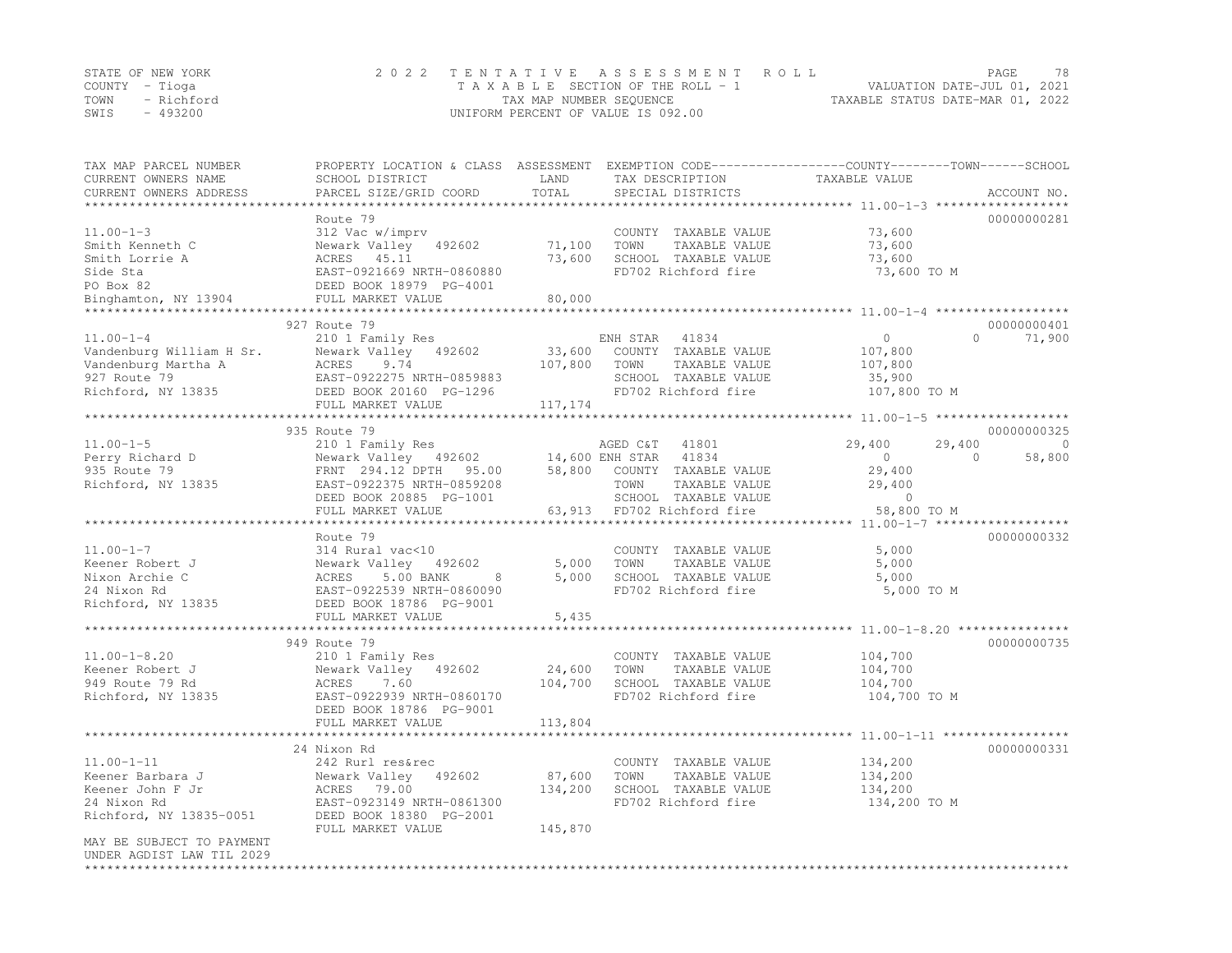|      | STATE OF NEW YORK | 2022 TENTATIVE ASSESSMENT ROLL     |                                  | PAGE. | 79 |
|------|-------------------|------------------------------------|----------------------------------|-------|----|
|      | COUNTY – Tioga    | TAXABLE SECTION OF THE ROLL - 1    | VALUATION DATE-JUL 01, 2021      |       |    |
| TOWN | - Richford        | TAX MAP NUMBER SEQUENCE            | TAXABLE STATUS DATE-MAR 01, 2022 |       |    |
| SWIS | $-493200$         | UNIFORM PERCENT OF VALUE IS 092.00 |                                  |       |    |

| TAX MAP PARCEL NUMBER                 |                                                  |         | PROPERTY LOCATION & CLASS ASSESSMENT EXEMPTION CODE----------------COUNTY-------TOWN-----SCHOOL |                |           |                |
|---------------------------------------|--------------------------------------------------|---------|-------------------------------------------------------------------------------------------------|----------------|-----------|----------------|
| CURRENT OWNERS NAME                   | SCHOOL DISTRICT                                  | LAND    | TAX DESCRIPTION                                                                                 | TAXABLE VALUE  |           |                |
|                                       |                                                  |         |                                                                                                 |                |           |                |
|                                       |                                                  |         |                                                                                                 |                |           |                |
|                                       | 18 Muliny Rd                                     |         |                                                                                                 |                |           | 00000000340    |
| $11.00 - 1 - 12.10$                   | 281 Multiple res                                 |         | ENH STAR<br>41834                                                                               | $\overline{0}$ | $\Omega$  | 71,900         |
| Paisley Jeanne R                      | Newark Valley 492602 166,300                     |         | COUNTY TAXABLE VALUE                                                                            | 286,700        |           |                |
| Paisley Trust                         | Newark Valley<br>ACRES 128.14                    | 286,700 | TOWN<br>TAXABLE VALUE                                                                           | 286,700        |           |                |
| PO Box 79                             | EAST-0923009 NRTH-0862840                        |         | SCHOOL TAXABLE VALUE                                                                            | 214,800        |           |                |
| Richford, NY 13835-0079 DEED BOOK 345 | PG-1050                                          |         |                                                                                                 |                |           |                |
|                                       | FULL MARKET VALUE                                |         |                                                                                                 | 286,700 TO M   |           |                |
|                                       |                                                  |         |                                                                                                 |                |           |                |
|                                       | 5 Muliny Rd                                      |         |                                                                                                 |                |           | 00000000051    |
| $11.00 - 1 - 13$                      | 210 1 Family Res                                 |         | VET COM CT 41131                                                                                | 13,500 13,500  |           | $\overline{0}$ |
| Hoyt Donald F                         | Newark Valley 492602 18,600 VET DIS CT 41141     |         |                                                                                                 | 16,200 16,200  |           | $\overline{0}$ |
| Donna Mae                             | ACRES 1.25                                       |         | 54,000 BAS STAR 41854                                                                           | $\overline{0}$ | $\bigcap$ | 28,800         |
| PO Box 142                            | EAST-0923939 NRTH-0861990                        |         | COUNTY TAXABLE VALUE                                                                            | 24,300         |           |                |
| Richford, NY 13835-0142               |                                                  |         | TOWN<br>TAXABLE VALUE                                                                           | 24,300         |           |                |
|                                       | FULL MARKET VALUE                                |         | 58,696 SCHOOL TAXABLE VALUE                                                                     | 25,200         |           |                |
|                                       |                                                  |         | FD702 Richford fire                                                                             | 54,000 TO M    |           |                |
|                                       |                                                  |         |                                                                                                 |                |           |                |
|                                       | Off State Route 38                               |         |                                                                                                 |                |           | 00000000241    |
| $11.00 - 1 - 14$                      | 314 Rural vac<10                                 |         | COUNTY TAXABLE VALUE                                                                            | 2,000          |           |                |
| Hoyt Donald F                         | Newark Valley 492602                             |         | 2,000 TOWN<br>TAXABLE VALUE                                                                     | 2,000          |           |                |
| Donna Mae                             | FRNT 200.00 DPTH 126.00                          | 2,000   | SCHOOL TAXABLE VALUE                                                                            | 2,000          |           |                |
| PO Box 142                            | EAST-0923979 NRTH-0861790                        |         | FD702 Richford fire                                                                             | 2,000 TO M     |           |                |
| Richford, NY 13835                    | DEED BOOK 373 PG-0872                            |         |                                                                                                 |                |           |                |
|                                       | FULL MARKET VALUE                                | 2,174   |                                                                                                 |                |           |                |
|                                       | Route 79                                         |         |                                                                                                 |                |           | 00000000436    |
| $11.00 - 1 - 15.10$                   | 270 Mfg housing                                  |         | COUNTY TAXABLE VALUE                                                                            | 55,000         |           |                |
| Mathewson Bradley A                   | Newark Valley 492602                             | 43,400  | TOWN<br>TAXABLE VALUE                                                                           | 55,000         |           |                |
| 15 Taylor St                          | ACRES 37.70                                      | 55,000  | SCHOOL TAXABLE VALUE                                                                            | 55,000         |           |                |
| Cortland, NY 13045                    | EAST-0924839 NRTH-0860770                        |         | FD702 Richford fire                                                                             | 55,000 TO M    |           |                |
|                                       | DEED BOOK 714<br>$PG-58$                         |         |                                                                                                 |                |           |                |
|                                       | FULL MARKET VALUE                                | 59,783  |                                                                                                 |                |           |                |
|                                       |                                                  |         |                                                                                                 |                |           |                |
|                                       | 1065 Route 79                                    |         |                                                                                                 |                |           | 00000000229    |
| $11.00 - 1 - 16$                      | 210 1 Family Res                                 |         | BAS STAR 41854                                                                                  | $\overline{0}$ | $\Omega$  | 28,800         |
| Crispell Debbie M                     | Newark Valley 492602 19,700 COUNTY TAXABLE VALUE |         |                                                                                                 | 118,700        |           |                |
| 1065 Route 79                         | ACRES 1.72                                       | 118,700 | TOWN<br>TAXABLE VALUE                                                                           | 118,700        |           |                |
| Richford, NY 13835                    | EAST-0924796 NRTH-0859747                        |         | SCHOOL TAXABLE VALUE                                                                            | 89,900         |           |                |
|                                       | DEED BOOK 458<br>PG-0089                         |         | FD702 Richford fire                                                                             | 118,700 TO M   |           |                |
|                                       | FULL MARKET VALUE                                | 129,022 |                                                                                                 |                |           |                |
|                                       |                                                  |         |                                                                                                 |                |           |                |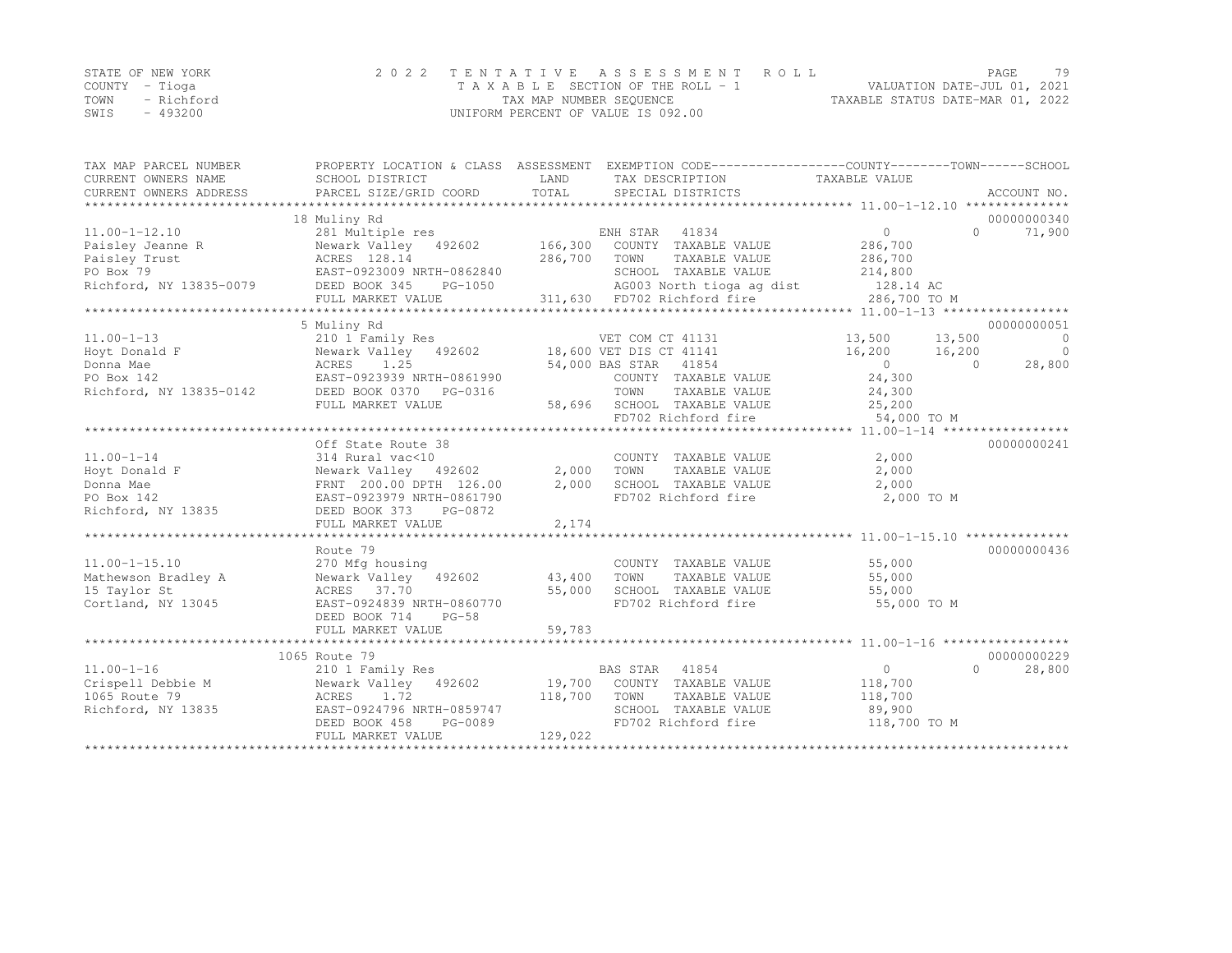| STATE OF NEW YORK |           | 2022 TENTATIVE ASSESSMENT ROLL                                 | PAGE | 80 |
|-------------------|-----------|----------------------------------------------------------------|------|----|
| COUNTY – Tioga    |           | VALUATION DATE-JUL 01, 2021<br>TAXABLE SECTION OF THE ROLL - 1 |      |    |
| TOWN - Richford   |           | TAXABLE STATUS DATE-MAR 01, 2022<br>TAX MAP NUMBER SEQUENCE    |      |    |
| SWIS              | $-493200$ | UNIFORM PERCENT OF VALUE IS 092.00                             |      |    |

| TAX MAP PARCEL NUMBER<br>CURRENT OWNERS NAME | PROPERTY LOCATION & CLASS ASSESSMENT EXEMPTION CODE-----------------COUNTY-------TOWN------SCHOOL<br>SCHOOL DISTRICT | LAND     | TAX DESCRIPTION                                                        | TAXABLE VALUE  |          |             |
|----------------------------------------------|----------------------------------------------------------------------------------------------------------------------|----------|------------------------------------------------------------------------|----------------|----------|-------------|
|                                              |                                                                                                                      | TOTAL    |                                                                        |                |          | ACCOUNT NO. |
|                                              |                                                                                                                      |          |                                                                        |                |          |             |
|                                              | 1139 Route 79                                                                                                        |          |                                                                        |                |          | 00000000411 |
| $11.00 - 1 - 19$                             | 210 1 Family Res                                                                                                     |          | ENH STAR<br>41834                                                      | $\overline{0}$ | $\Omega$ | 71,900      |
| Kolmel George R                              | Newark Valley 492602                                                                                                 | 18,000   | COUNTY TAXABLE VALUE                                                   | 87,900         |          |             |
| Linda M                                      | FRNT 90.00 DPTH 170.00                                                                                               | 87,900   | TAXABLE VALUE<br>TOWN                                                  | 87,900         |          |             |
|                                              | EAST-0925587 NRTH-0861552                                                                                            |          | SCHOOL TAXABLE VALUE                                                   | 16,000         |          |             |
| 1139 Route 79<br>Richford, NY 13835          | DEED BOOK 428<br>PG-0196                                                                                             |          | FD702 Richford fire                                                    | 87,900 TO M    |          |             |
|                                              | FULL MARKET VALUE                                                                                                    | 95,543   |                                                                        |                |          |             |
|                                              |                                                                                                                      |          |                                                                        |                |          |             |
|                                              | Route 79                                                                                                             |          |                                                                        |                |          | 00000000246 |
| $11.00 - 1 - 21$                             | 270 Mfg housing                                                                                                      |          | COUNTY TAXABLE VALUE                                                   | 110,700        |          |             |
| Jean W                                       | Newark Valley 492602                                                                                                 | 97,800   | TAXABLE VALUE<br>TOWN                                                  | 110,700        |          |             |
|                                              |                                                                                                                      | 110,700  | SCHOOL TAXABLE VALUE                                                   | 110,700        |          |             |
|                                              |                                                                                                                      |          | AG003 North tioga ag dist 66.69 AC<br>FD702 Richford fire 110,700 TO M |                |          |             |
|                                              | H-0862831<br>PG-0099                                                                                                 |          |                                                                        |                |          |             |
|                                              | FULL MARKET VALUE                                                                                                    | 120, 326 |                                                                        |                |          |             |
|                                              |                                                                                                                      |          |                                                                        |                |          |             |
|                                              | 36 Victory Hill Rd                                                                                                   |          |                                                                        |                |          | 00000000405 |
| $11.00 - 1 - 22$                             | 210 1 Family Res                                                                                                     |          | ENH STAR<br>41834                                                      | $\overline{0}$ | $\Omega$ | 71,900      |
| Holt Michael L                               | Newark Valley 492602                                                                                                 | 23,700   | COUNTY TAXABLE VALUE                                                   | 94,200         |          |             |
| Sarah                                        | 3.63<br>ACRES                                                                                                        | 94,200   | TOWN<br>TAXABLE VALUE                                                  | 94,200         |          |             |
|                                              |                                                                                                                      |          | SCHOOL TAXABLE VALUE                                                   | 22,300         |          |             |
|                                              | 36 Victory Hill Rd<br>Richford, NY 13835<br>DEED BOOK 458 PG-0052                                                    |          | FD702 Richford fire                                                    | 94,200 TO M    |          |             |
|                                              | FULL MARKET VALUE                                                                                                    | 102,391  |                                                                        |                |          |             |
|                                              |                                                                                                                      |          |                                                                        |                |          |             |
|                                              | 5 Perry Rd                                                                                                           |          |                                                                        |                |          | 00000000468 |
| $11.00 - 1 - 23$                             | 270 Mfg housing                                                                                                      |          | COUNTY TAXABLE VALUE                                                   | 35,200         |          |             |
| Holcomb Estate Florence                      | Newark Valley 492602                                                                                                 | 22,600   | TOWN<br>TAXABLE VALUE                                                  | 35,200         |          |             |
| 5 Perry Rd                                   | ACRES<br>3.00                                                                                                        | 35,200   | SCHOOL TAXABLE VALUE                                                   | 35,200         |          |             |
| Richford, NY 13835                           | EAST-0926739 NRTH-0861547                                                                                            |          | FD702 Richford fire                                                    | 35,200 TO M    |          |             |
|                                              | DEED BOOK 486<br>PG-0258                                                                                             |          |                                                                        |                |          |             |
|                                              | FULL MARKET VALUE                                                                                                    | 38,261   |                                                                        |                |          |             |
|                                              |                                                                                                                      |          |                                                                        |                |          |             |
|                                              | 21 Perry Rd                                                                                                          |          |                                                                        |                |          | 00000000437 |
| $11.00 - 1 - 24$                             | 210 1 Family Res                                                                                                     |          | 41854<br>BAS STAR                                                      | $\overline{0}$ | $\Omega$ | 28,800      |
|                                              | Newark Valley 492602                                                                                                 |          | 22,600 COUNTY TAXABLE VALUE                                            | 104,400        |          |             |
|                                              |                                                                                                                      | 104,400  | TOWN<br>TAXABLE VALUE                                                  | 104,400        |          |             |
|                                              | EAST-0926471 NRTH-0861509                                                                                            |          | SCHOOL TAXABLE VALUE                                                   | 75,600         |          |             |
|                                              | PG-236                                                                                                               |          | FD702 Richford fire                                                    | 104,400 TO M   |          |             |
|                                              | FULL MARKET VALUE                                                                                                    | 113,478  |                                                                        |                |          |             |
|                                              |                                                                                                                      |          |                                                                        |                |          |             |
|                                              | 26 Perry Rd                                                                                                          |          |                                                                        |                |          | 00000000121 |
| $11.00 - 1 - 25$                             | 210 1 Family Res                                                                                                     |          | 41834<br>ENH STAR                                                      | $\overline{0}$ | $\Omega$ | 71,900      |
| Mott Kenneth Jr                              | Newark Valley 492602                                                                                                 | 20,300   | COUNTY TAXABLE VALUE                                                   | 121,700        |          |             |
| Carol                                        | ACRES<br>2.00                                                                                                        | 121,700  | TOWN<br>TAXABLE VALUE                                                  | 121,700        |          |             |
| 26 Perry Rd                                  | EAST-0926115 NRTH-0861491                                                                                            |          | SCHOOL TAXABLE VALUE                                                   | 49,800         |          |             |
| Richford, NY 13835                           | DEED BOOK 372<br>PG-0518                                                                                             |          | FD702 Richford fire                                                    | 121,700 TO M   |          |             |
|                                              | FULL MARKET VALUE                                                                                                    | 132,283  |                                                                        |                |          |             |
|                                              |                                                                                                                      |          |                                                                        |                |          |             |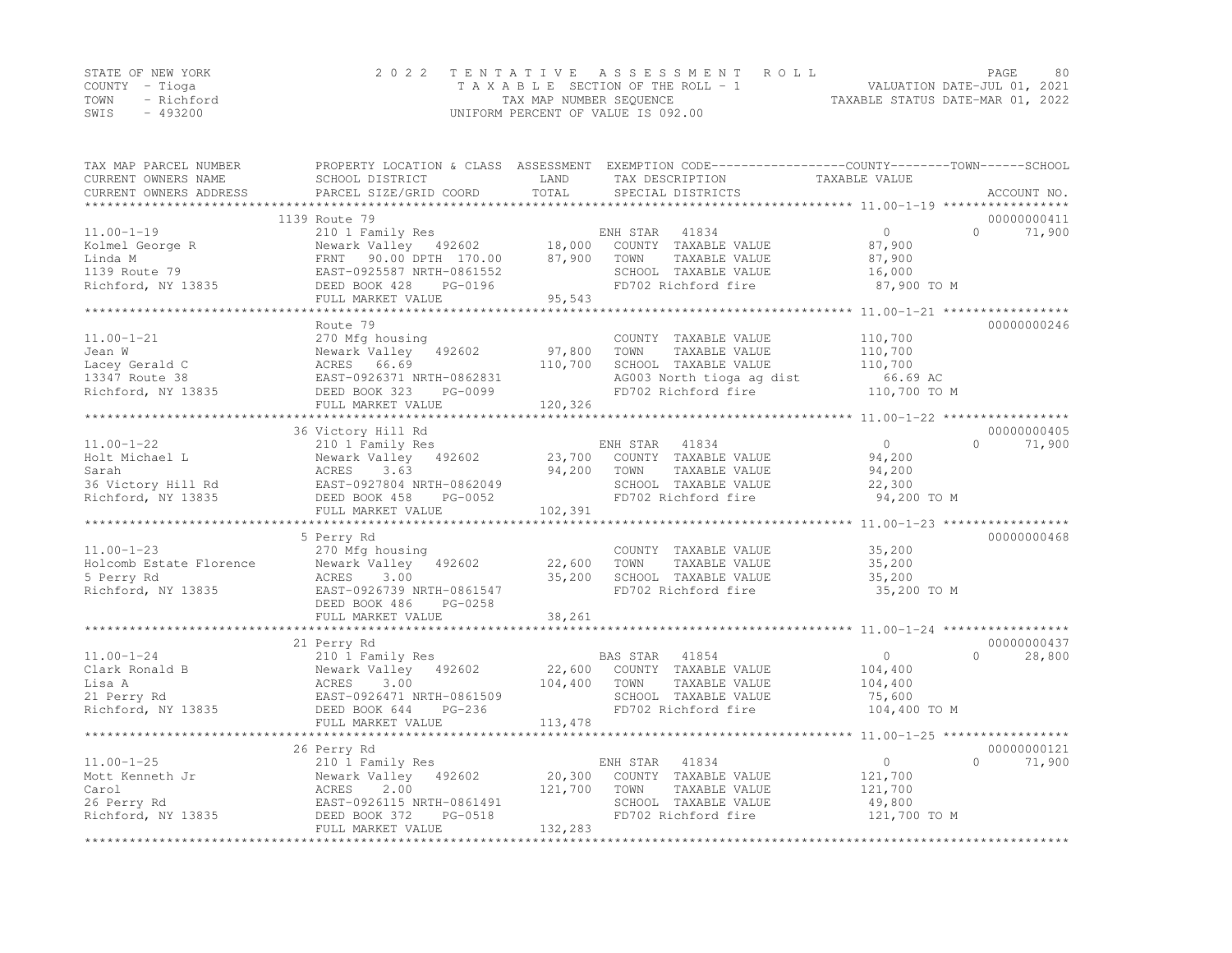|      | STATE OF NEW YORK | 2022 TENTATIVE ASSESSMENT ROLL     |                                  | PAGE                        | 81 |
|------|-------------------|------------------------------------|----------------------------------|-----------------------------|----|
|      | COUNTY – Tioqa    | TAXABLE SECTION OF THE ROLL - 1    |                                  | VALUATION DATE-JUL 01, 2021 |    |
|      | TOWN - Richford   | TAX MAP NUMBER SEQUENCE            | TAXABLE STATUS DATE-MAR 01, 2022 |                             |    |
| SWIS | - 493200          | UNIFORM PERCENT OF VALUE IS 092.00 |                                  |                             |    |

| TAX MAP PARCEL NUMBER                                                                                                                                                                                                                                                                                                                                                                                                                                                       |                                                           |         | PROPERTY LOCATION & CLASS ASSESSMENT EXEMPTION CODE---------------COUNTY-------TOWN-----SCHOOL |                |                     |
|-----------------------------------------------------------------------------------------------------------------------------------------------------------------------------------------------------------------------------------------------------------------------------------------------------------------------------------------------------------------------------------------------------------------------------------------------------------------------------|-----------------------------------------------------------|---------|------------------------------------------------------------------------------------------------|----------------|---------------------|
| CURRENT OWNERS NAME                                                                                                                                                                                                                                                                                                                                                                                                                                                         | SCHOOL DISTRICT                                           | LAND    | TAX DESCRIPTION                                                                                | TAXABLE VALUE  |                     |
| CURRENT OWNERS ADDRESS                                                                                                                                                                                                                                                                                                                                                                                                                                                      | PARCEL SIZE/GRID COORD                                    | TOTAL   | SPECIAL DISTRICTS                                                                              |                | ACCOUNT NO.         |
|                                                                                                                                                                                                                                                                                                                                                                                                                                                                             |                                                           |         |                                                                                                |                |                     |
|                                                                                                                                                                                                                                                                                                                                                                                                                                                                             | 1138 Route 79                                             |         |                                                                                                |                | 00000000159         |
| $11.00 - 1 - 26$                                                                                                                                                                                                                                                                                                                                                                                                                                                            | 242 Rurl res&rec                                          |         | BAS STAR 41854                                                                                 | $\overline{0}$ | 28,800<br>$\Omega$  |
| Gaither Linda L                                                                                                                                                                                                                                                                                                                                                                                                                                                             | Newark Valley 492602                                      | 61,000  | COUNTY TAXABLE VALUE                                                                           | 202,100        |                     |
| Waller Michael                                                                                                                                                                                                                                                                                                                                                                                                                                                              |                                                           | 202,100 | TOWN<br>TAXABLE VALUE                                                                          | 202,100        |                     |
| 1138 Route 79                                                                                                                                                                                                                                                                                                                                                                                                                                                               | ACRES 30.59<br>EAST-0925570 NRTH-0860303<br>COLAR PO-8001 |         | SCHOOL TAXABLE VALUE                                                                           | 173,300        |                     |
|                                                                                                                                                                                                                                                                                                                                                                                                                                                                             |                                                           |         | FD702 Richford fire                                                                            | 202,100 TO M   |                     |
|                                                                                                                                                                                                                                                                                                                                                                                                                                                                             | FULL MARKET VALUE                                         | 219,674 |                                                                                                |                |                     |
|                                                                                                                                                                                                                                                                                                                                                                                                                                                                             |                                                           |         |                                                                                                |                |                     |
|                                                                                                                                                                                                                                                                                                                                                                                                                                                                             | 19 Geer Hill Rd                                           |         |                                                                                                |                | 00000000264         |
| $11.00 - 1 - 27$                                                                                                                                                                                                                                                                                                                                                                                                                                                            | 270 Mfg housing                                           |         | COUNTY TAXABLE VALUE                                                                           | 23,700         |                     |
|                                                                                                                                                                                                                                                                                                                                                                                                                                                                             |                                                           | 18,100  | TOWN<br>TAXABLE VALUE                                                                          | 23,700         |                     |
| Defeo Violeta<br>Francisco Ligia<br>1035 Prospect Ave BAST-0924969 NRTH-0858670<br>Pelham Manor, NY 10803<br>2008 DEED BOOK 15559 PG-4001                                                                                                                                                                                                                                                                                                                                   |                                                           | 23,700  | SCHOOL TAXABLE VALUE                                                                           | 23,700         |                     |
|                                                                                                                                                                                                                                                                                                                                                                                                                                                                             |                                                           |         | FD702 Richford fire                                                                            | 23,700 TO M    |                     |
|                                                                                                                                                                                                                                                                                                                                                                                                                                                                             |                                                           |         |                                                                                                |                |                     |
|                                                                                                                                                                                                                                                                                                                                                                                                                                                                             | FULL MARKET VALUE                                         | 25,761  |                                                                                                |                |                     |
|                                                                                                                                                                                                                                                                                                                                                                                                                                                                             |                                                           |         |                                                                                                |                |                     |
|                                                                                                                                                                                                                                                                                                                                                                                                                                                                             | 1050 Route 79                                             |         |                                                                                                |                | 00000000245         |
| $11.00 - 1 - 28$                                                                                                                                                                                                                                                                                                                                                                                                                                                            | 210 1 Family Res                                          |         | COUNTY TAXABLE VALUE                                                                           | 95,800         |                     |
| Bell Tyler E<br>$\label{eq:2.1} \begin{array}{ccccc} \mathcal{A} & \mathcal{A} & \mathcal{A} & \mathcal{A} & \mathcal{A} & \mathcal{A} & \mathcal{A} & \mathcal{A} & \mathcal{A} & \mathcal{A} & \mathcal{A} & \mathcal{A} & \mathcal{A} & \mathcal{A} & \mathcal{A} & \mathcal{A} & \mathcal{A} & \mathcal{A} & \mathcal{A} & \mathcal{A} & \mathcal{A} & \mathcal{A} & \mathcal{A} & \mathcal{A} & \mathcal{A} & \mathcal{A} & \mathcal{A} & \mathcal{A} & \mathcal{A} &$ | Newark Valley 492602 31,000                               |         | TOWN<br>TAXABLE VALUE                                                                          | 95,800         |                     |
| Brenchley Rachael L                                                                                                                                                                                                                                                                                                                                                                                                                                                         | 8.70 BANK<br>ACRES<br>500                                 | 95,800  | SCHOOL TAXABLE VALUE                                                                           | 95,800         |                     |
| 1050 State Route 79                                                                                                                                                                                                                                                                                                                                                                                                                                                         | EAST-0925093 NRTH-0858895                                 |         | FD702 Richford fire                                                                            | 95,800 TO M    |                     |
| Richford, NY 13835                                                                                                                                                                                                                                                                                                                                                                                                                                                          | DEED BOOK 20210 PG-3989                                   |         |                                                                                                |                |                     |
|                                                                                                                                                                                                                                                                                                                                                                                                                                                                             | FULL MARKET VALUE                                         | 104,130 |                                                                                                |                |                     |
|                                                                                                                                                                                                                                                                                                                                                                                                                                                                             |                                                           |         |                                                                                                |                |                     |
|                                                                                                                                                                                                                                                                                                                                                                                                                                                                             | 659,1235 Route 79                                         |         | 49 PCT OF VALUE USED FOR EXEMPTION PURPOSES                                                    |                | 00000000327         |
| $11.00 - 1 - 29$                                                                                                                                                                                                                                                                                                                                                                                                                                                            | 241 Rural res&ag                                          |         | VET WAR CT 41121                                                                               | 11,520         | 11,520<br>$\circ$   |
| Nequs Vernon                                                                                                                                                                                                                                                                                                                                                                                                                                                                | Newark Valley 492602 216,000 AG CEIL IN 41730             |         |                                                                                                | 83,475         | 83,475<br>83,475    |
| Northrop Jennifer L                                                                                                                                                                                                                                                                                                                                                                                                                                                         | Newark Valley<br>ACRES 181.22                             |         | 385,700 BAS STAR 41854                                                                         | $\Omega$       | 28,800<br>$\bigcap$ |
| 659 Payne Marsh Rd                                                                                                                                                                                                                                                                                                                                                                                                                                                          | EAST-0927239 NRTH-0860240                                 |         | COUNTY TAXABLE VALUE                                                                           | 290,705        |                     |
| Richford, NY 13835                                                                                                                                                                                                                                                                                                                                                                                                                                                          | DEED BOOK 12315 PG-14                                     |         | TAXABLE VALUE<br>TOWN                                                                          | 290,705        |                     |
|                                                                                                                                                                                                                                                                                                                                                                                                                                                                             | FULL MARKET VALUE                                         | 419,239 | SCHOOL TAXABLE VALUE                                                                           | 273, 425       |                     |
| MAY BE SUBJECT TO PAYMENT                                                                                                                                                                                                                                                                                                                                                                                                                                                   |                                                           |         | AG003 North tioga ag dist                                                                      | 181.22 AC      |                     |
| UNDER AGDIST LAW TIL 2029                                                                                                                                                                                                                                                                                                                                                                                                                                                   |                                                           |         | FD702 Richford fire                                                                            | $302,225$ TO M |                     |
|                                                                                                                                                                                                                                                                                                                                                                                                                                                                             |                                                           |         | 83,475 EX                                                                                      |                |                     |
|                                                                                                                                                                                                                                                                                                                                                                                                                                                                             |                                                           |         |                                                                                                |                |                     |
|                                                                                                                                                                                                                                                                                                                                                                                                                                                                             | Perry Rd                                                  |         |                                                                                                |                | 00000000382         |
| $11.00 - 1 - 30$                                                                                                                                                                                                                                                                                                                                                                                                                                                            | 322 Rural vac>10                                          |         | COUNTY TAXABLE VALUE                                                                           | 62,000         |                     |
| RMS Land Management LLC                                                                                                                                                                                                                                                                                                                                                                                                                                                     | Newark Valley 492602                                      | 62,000  | TAXABLE VALUE<br>TOWN                                                                          | 62,000         |                     |
| 1401 N New York Ave                                                                                                                                                                                                                                                                                                                                                                                                                                                         | ACRES 42.80                                               | 62,000  | SCHOOL TAXABLE VALUE                                                                           | 62,000         |                     |
| Winter Park, FL 32789                                                                                                                                                                                                                                                                                                                                                                                                                                                       | EAST-0926119 NRTH-0857980                                 |         | FD702 Richford fire                                                                            | 62,000 TO M    |                     |
|                                                                                                                                                                                                                                                                                                                                                                                                                                                                             | DEED BOOK 2018<br>PG-3308                                 |         |                                                                                                |                |                     |
|                                                                                                                                                                                                                                                                                                                                                                                                                                                                             | FULL MARKET VALUE                                         | 67,391  |                                                                                                |                |                     |
|                                                                                                                                                                                                                                                                                                                                                                                                                                                                             |                                                           |         |                                                                                                |                |                     |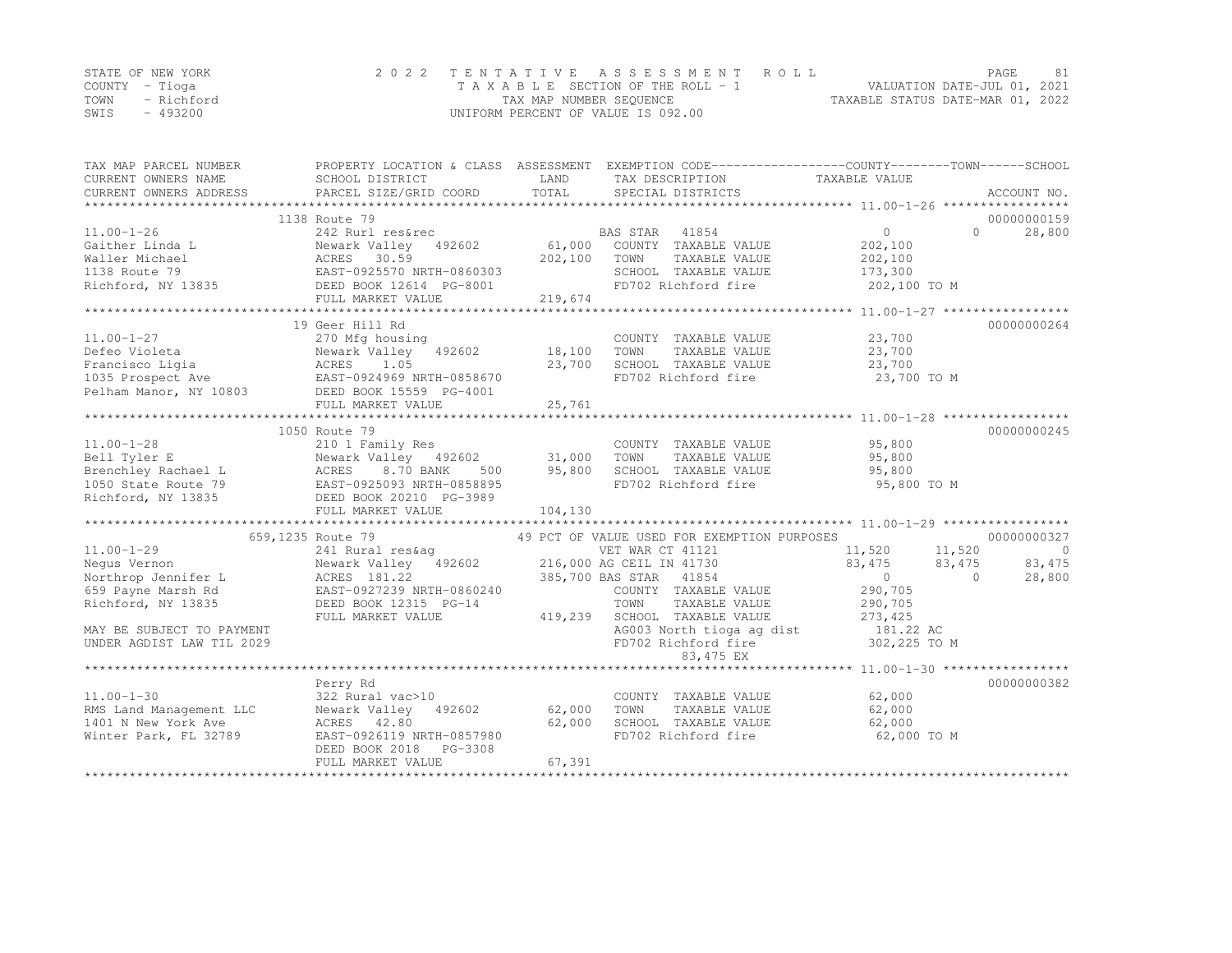|      | STATE OF NEW YORK | 2022 TENTATIVE ASSESSMENT ROLL     |                                  | PAGE                        | 82 |
|------|-------------------|------------------------------------|----------------------------------|-----------------------------|----|
|      | COUNTY – Tioga    | TAXABLE SECTION OF THE ROLL - 1    |                                  | VALUATION DATE-JUL 01, 2021 |    |
| TOWN | - Richford        | TAX MAP NUMBER SEQUENCE            | TAXABLE STATUS DATE-MAR 01, 2022 |                             |    |
| SWIS | - 493200          | UNIFORM PERCENT OF VALUE IS 092.00 |                                  |                             |    |

| TAX MAP PARCEL NUMBER<br>CURRENT OWNERS NAME<br>CURRENT OWNERS ADDRESS                                            | SCHOOL DISTRICT<br>PARCEL SIZE/GRID COORD                                                                                                                                                  | LAND<br>TOTAL                | PROPERTY LOCATION & CLASS ASSESSMENT EXEMPTION CODE---------------COUNTY-------TOWN-----SCHOOL<br>TAX DESCRIPTION<br>SPECIAL DISTRICTS                   | TAXABLE VALUE                                                                    | ACCOUNT NO.                                                        |
|-------------------------------------------------------------------------------------------------------------------|--------------------------------------------------------------------------------------------------------------------------------------------------------------------------------------------|------------------------------|----------------------------------------------------------------------------------------------------------------------------------------------------------|----------------------------------------------------------------------------------|--------------------------------------------------------------------|
| $11.00 - 1 - 31$<br>Defeo Violeta<br>Francisco Ligia<br>1035 Prospect Ave<br>Pelham Manor, NY 10803               | 33 Geer Hill Rd<br>210 1 Family Res<br>Newark Valley 492602<br>ACRES<br>5.00<br>EAST-0925039 NRTH-0858350<br>EAST-0925039 NAIL 000000<br>1803 DEED BOOK 15559 PG-4001<br>FULL MARKET VALUE | 26,200<br>100,500<br>109,239 | COUNTY TAXABLE VALUE<br>TOWN<br>TAXABLE VALUE<br>SCHOOL TAXABLE VALUE<br>FD702 Richford fire                                                             | 100,500<br>100,500<br>100,500<br>100,500 TO M                                    | 00000000263                                                        |
| $11.00 - 1 - 32$                                                                                                  | 13162 State Route 38<br>241 Rural res&ag                                                                                                                                                   |                              | AG CEIL CO 41720                                                                                                                                         | 25,638<br>25,638                                                                 | 00000000404<br>25,638                                              |
| Stuhlmiller Robert<br>Stuhlmiller Farms Inc<br>13162 Route 38<br>Berkshire, NY 13736<br>MAY BE SUBJECT TO PAYMENT | Newark Valley<br>492602<br>ACRES 260.00<br>EAST-0924969 NRTH-0855880<br>DEED BOOK 403<br>PG-1196<br>FULL MARKET VALUE                                                                      | 203,100<br>323,200           | COUNTY TAXABLE VALUE<br>TOWN<br>TAXABLE VALUE<br>SCHOOL TAXABLE VALUE<br>AG003 North tioga ag dist<br>351,304 FD702 Richford fire<br>25,638 EX           | 297,562<br>297,562<br>297,562<br>260.00 AC<br>297,562 TO M                       |                                                                    |
| UNDER AGDIST LAW TIL 2026                                                                                         | 13147 State Route 38                                                                                                                                                                       |                              |                                                                                                                                                          |                                                                                  | 00000000239                                                        |
| $11.00 - 1 - 33$<br>Donegan Brian<br>Warren Riann<br>1 Holiday Dr Apt D140<br>Cortland, NY 13045                  | 210 1 Family Res<br>Newark Valley 492602 20,800<br>ACRES<br>2.20 BANK<br>191<br>EAST-0923559 NRTH-0854620<br>DEED BOOK 20170 PG-5592<br>FULL MARKET VALUE                                  | 132,100<br>143,587           | COUNTY TAXABLE VALUE<br>TOWN<br>TAXABLE VALUE<br>SCHOOL TAXABLE VALUE<br>FD702 Richford fire                                                             | 132,100<br>132,100<br>132,100<br>132,100 TO M                                    |                                                                    |
|                                                                                                                   | 89 Andersen Hill Rd                                                                                                                                                                        |                              |                                                                                                                                                          |                                                                                  | 00000000205                                                        |
| $11.00 - 1 - 34$<br>Evans Judith<br>PO Box 127<br>Richford, NY 13835-0127                                         | 210 1 Family Res<br>Newark Valley 492602<br>ACRES<br>3.19<br>EAST-0923139 NRTH-0854400<br>DEED BOOK 561<br>$PG-215$<br>FULL MARKET VALUE                                                   | 22,900 AGED T                | 41802<br>AGED C<br>41803<br>72,800 ENH STAR 41834<br>COUNTY TAXABLE VALUE<br>TOWN<br>TAXABLE VALUE<br>79,130 SCHOOL TAXABLE VALUE<br>FD702 Richford fire | 25,480<br>32,760<br>$\circ$<br>$\circ$<br>47,320<br>40,040<br>900<br>72,800 TO M | $\circ$<br>$\overline{0}$<br>$\overline{0}$<br>71,900<br>$\bigcap$ |
|                                                                                                                   | 91 Andersen Hill Rd                                                                                                                                                                        |                              |                                                                                                                                                          |                                                                                  | 00000000052                                                        |
| $11.00 - 1 - 35$<br>Getzke Travis<br>91 Andersen Hill Rd<br>Berkshire, NY 13736                                   | 210 1 Family Res<br>Newark Valley 492602<br>191<br>ACRES<br>2.56 BANK<br>EAST-0923039 NRTH-0854590<br>DEED BOOK 14040 PG-8001<br>FULL MARKET VALUE                                         | 21,600<br>93,000<br>101,087  | BAS STAR 41854<br>COUNTY TAXABLE VALUE<br>TOWN<br>TAXABLE VALUE<br>SCHOOL TAXABLE VALUE<br>FD702 Richford fire                                           | 0<br>93,000<br>93,000<br>64,200<br>93,000 TO M                                   | 28,800<br>$\Omega$                                                 |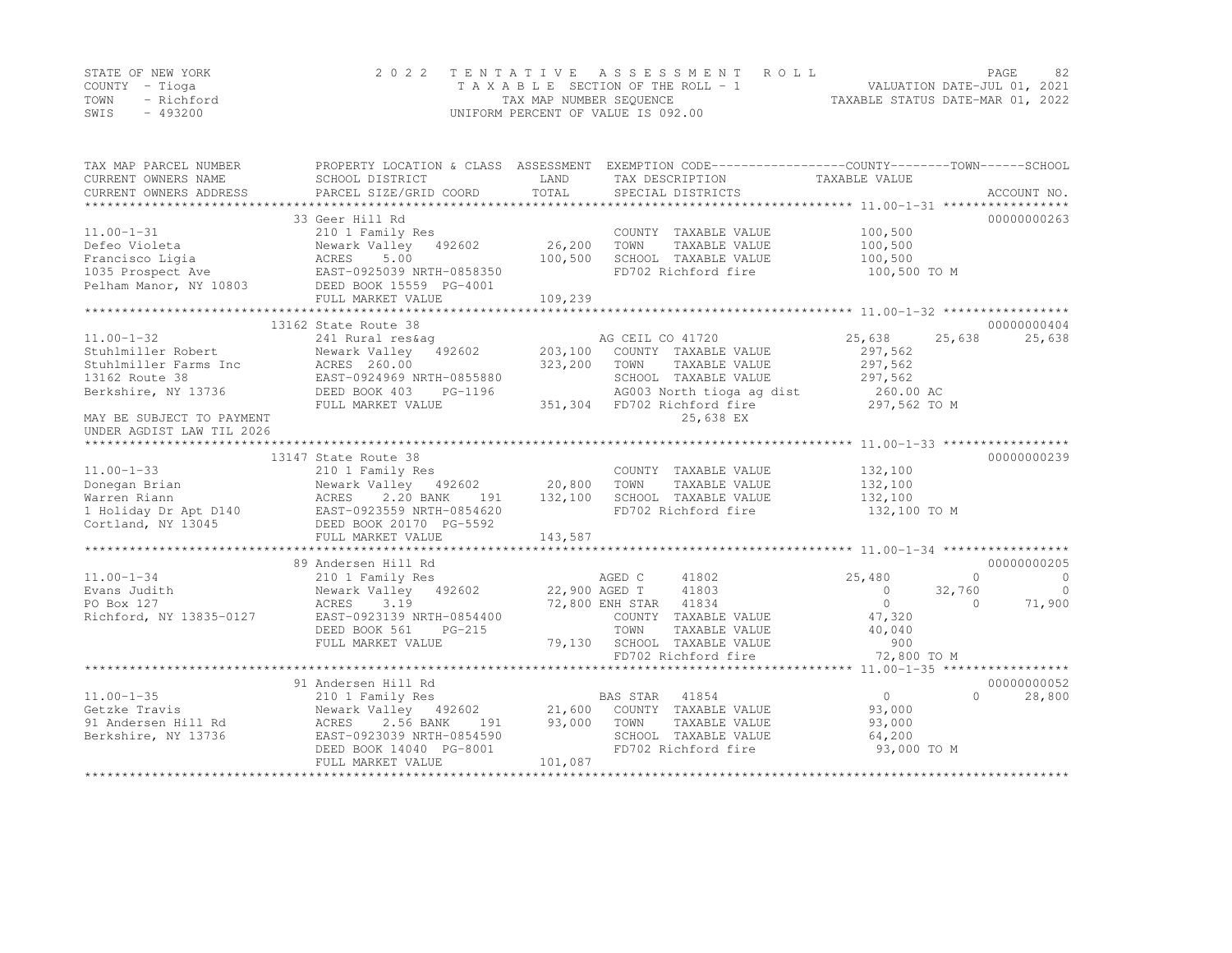| STATE OF NEW YORK |            | 2022 TENTATIVE ASSESSMENT ROLL                                 | PAGE | 83 |
|-------------------|------------|----------------------------------------------------------------|------|----|
| COUNTY – Tioga    |            | VALUATION DATE-JUL 01, 2021<br>TAXABLE SECTION OF THE ROLL - 1 |      |    |
| TOWN              | - Richford | TAXABLE STATUS DATE-MAR 01, 2022<br>TAX MAP NUMBER SEQUENCE    |      |    |
| SWIS              | $-493200$  | UNIFORM PERCENT OF VALUE IS 092.00                             |      |    |

| TAX MAP PARCEL NUMBER<br>CURRENT OWNERS NAME | PROPERTY LOCATION & CLASS ASSESSMENT<br>SCHOOL DISTRICT | LAND     | TAX DESCRIPTION                               | EXEMPTION CODE-----------------COUNTY-------TOWN------SCHOOL<br>TAXABLE VALUE |
|----------------------------------------------|---------------------------------------------------------|----------|-----------------------------------------------|-------------------------------------------------------------------------------|
| CURRENT OWNERS ADDRESS                       | PARCEL SIZE/GRID COORD                                  | TOTAL    | SPECIAL DISTRICTS                             | ACCOUNT NO.                                                                   |
|                                              | Andersen Hill Rd                                        |          |                                               | 00000000102                                                                   |
| $11.00 - 1 - 36$                             | 322 Rural vac>10                                        |          | COUNTY TAXABLE VALUE                          | 46,900                                                                        |
| Davis Philip S                               | Newark Valley 492602                                    | 46,900   | TOWN<br>TAXABLE VALUE                         | 46,900                                                                        |
| Davis Raymond B                              | ACRES 26.70                                             | 46,900   | SCHOOL TAXABLE VALUE                          | 46,900                                                                        |
| Elaine Davis                                 | EAST-0922209 NRTH-0854030                               |          | FD702 Richford fire                           | 46,900 TO M                                                                   |
| 628 Blackmon Hill Rd                         | DEED BOOK 14000 PG-3227                                 |          |                                               |                                                                               |
| Berkshire, NY 13736                          | FULL MARKET VALUE                                       | 50,978   |                                               |                                                                               |
| *****************                            |                                                         |          |                                               |                                                                               |
|                                              | Andersen Hill Rd                                        |          |                                               | 00000000447                                                                   |
| $11.00 - 1 - 37.11$                          | 314 Rural vac<10                                        |          | COUNTY TAXABLE VALUE                          | 11,900                                                                        |
| MacDonald Joan Ramage                        | Newark Valley 492602                                    | 11,900   | TOWN<br>TAXABLE VALUE                         | 11,900                                                                        |
| 13 Kiltie Dr                                 | 2.25<br>ACRES                                           | 11,900   | SCHOOL TAXABLE VALUE                          | 11,900                                                                        |
| New Hope, PA 18938                           | EAST-0923249 NRTH-0855340                               |          | FD702 Richford fire                           | 11,900 TO M                                                                   |
|                                              | DEED BOOK 15000 PG-739<br>FULL MARKET VALUE             | 12,935   |                                               |                                                                               |
|                                              |                                                         |          |                                               |                                                                               |
|                                              | 84 Andersen Hill Rd                                     |          |                                               | 00000000736                                                                   |
| $11.00 - 1 - 37.20$                          | 210 1 Family Res                                        |          | VET COM CT 41131                              | 19,200<br>19,200<br>$\Omega$                                                  |
| Rich Clifford                                | Newark Valley 492602                                    | 23,800   | COUNTY TAXABLE VALUE                          | 108,200                                                                       |
| 84 Andersen Hill Rd                          | 3.68<br>ACRES                                           | 127,400  | TOWN<br>TAXABLE VALUE                         | 108,200                                                                       |
| Berkshire, NY 13736                          | EAST-0602276 NRTH-0085487                               |          | SCHOOL TAXABLE VALUE                          | 127,400                                                                       |
|                                              | DEED BOOK 658<br>$PG-32$                                |          | FD702 Richford fire                           | 127,400 TO M                                                                  |
|                                              | FULL MARKET VALUE                                       | 138,478  |                                               |                                                                               |
|                                              |                                                         |          |                                               |                                                                               |
|                                              | Andersen Hill Rd                                        |          |                                               | 00000000784                                                                   |
| $11.00 - 1 - 37.121$                         | 260 Seasonal res                                        |          | COUNTY TAXABLE VALUE                          | 49,500                                                                        |
| MacDonald Joan Ramage                        | Newark Valley 492602                                    | 49,500   | TOWN<br>TAXABLE VALUE                         | 49,500                                                                        |
| 13 Kiltie Dr<br>New Hope, PA 18938           | ACRES 47.30<br>EAST-0922625 NRTH-0855688                | 49,500   | SCHOOL TAXABLE VALUE<br>FD702 Richford fire   | 49,500<br>49,500 TO M                                                         |
|                                              | DEED BOOK 15000 PG-739                                  |          |                                               |                                                                               |
|                                              | FULL MARKET VALUE                                       | 53,804   |                                               |                                                                               |
|                                              |                                                         |          |                                               |                                                                               |
|                                              | 13281 State Route 38                                    |          |                                               | 00000000415                                                                   |
| $11.00 - 1 - 38$                             | 240 Rural res                                           |          | COUNTY TAXABLE VALUE                          | 205,600                                                                       |
| MacDonald Leo S                              | Newark Valley<br>492602                                 | 120,500  | TOWN<br>TAXABLE VALUE                         | 205,600                                                                       |
| MacDonald Joan Ramage                        | ACRES 87.81                                             | 205,600  | SCHOOL TAXABLE VALUE                          | 205,600                                                                       |
| 13 Kiltie Dr                                 | EAST-0922059 NRTH-0857420                               |          | FD702 Richford fire                           | 205,600 TO M                                                                  |
| New Hope, PA 18938                           | DEED BOOK 20160 PG-4454                                 |          |                                               |                                                                               |
|                                              | FULL MARKET VALUE                                       | 223, 478 |                                               |                                                                               |
|                                              | 27 Aurora St                                            |          |                                               | 00000000023                                                                   |
| $11.00 - 1 - 39$                             |                                                         |          |                                               | 68,000                                                                        |
| Schuler Gabriel A                            | 210 1 Family Res<br>Newark Valley 492602                | 18,000   | COUNTY TAXABLE VALUE<br>TOWN<br>TAXABLE VALUE | 68,000                                                                        |
| Schuler Danielle N                           | ACRES<br>0.88                                           | 68,000   | SCHOOL TAXABLE VALUE                          | 68,000                                                                        |
| 27 Aurora St                                 | EAST-0922819 NRTH-0858390                               |          | FD702 Richford fire                           | 68,000 TO M                                                                   |
| Richford, NY 13835                           | DEED BOOK 20180 PG-3443                                 |          |                                               |                                                                               |
|                                              | FULL MARKET VALUE                                       | 73,913   |                                               |                                                                               |
|                                              |                                                         |          |                                               |                                                                               |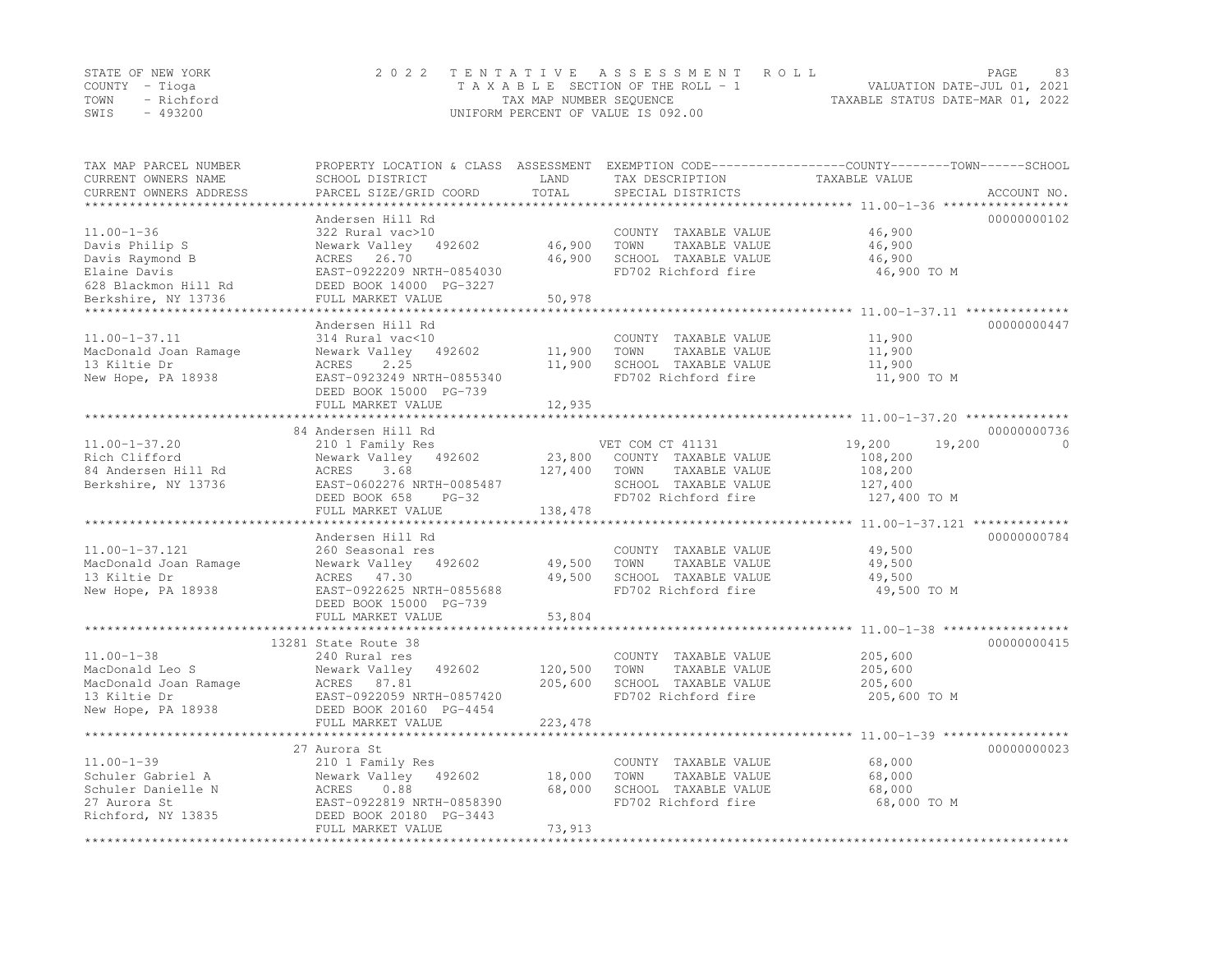|      | STATE OF NEW YORK | 2022 TENTATIVE ASSESSMENT ROLL     | PAGE                             | 84 |
|------|-------------------|------------------------------------|----------------------------------|----|
|      | COUNTY – Tioga    | TAXABLE SECTION OF THE ROLL - 1    | VALUATION DATE-JUL 01, 2021      |    |
| TOWN | - Richford        | TAX MAP NUMBER SEQUENCE            | TAXABLE STATUS DATE-MAR 01, 2022 |    |
| SWIS | $-493200$         | UNIFORM PERCENT OF VALUE IS 092.00 |                                  |    |

| TAX MAP PARCEL NUMBER<br>CURRENT OWNERS NAME<br>CURRENT OWNERS ADDRESS                         | SCHOOL DISTRICT<br>PARCEL SIZE/GRID COORD                                                                                                                                       | LAND<br>TOTAL               | TAX DESCRIPTION TAXABLE VALUE<br>SPECIAL DISTRICTS                                                                                      | PROPERTY LOCATION & CLASS ASSESSMENT EXEMPTION CODE----------------COUNTY-------TOWN-----SCHOOL<br>ACCOUNT NO. |  |
|------------------------------------------------------------------------------------------------|---------------------------------------------------------------------------------------------------------------------------------------------------------------------------------|-----------------------------|-----------------------------------------------------------------------------------------------------------------------------------------|----------------------------------------------------------------------------------------------------------------|--|
| $11.00 - 1 - 40$<br>Henry Kenneth L Sr<br>Henry Angela E<br>13 Morgan Dr<br>Cortland, NY 13045 | 33 Aurora St<br>210 1 Family Res<br>Newark Valley 492602<br>FRNT 100.00 DPTH 100.00<br><b>BANK</b><br>77<br>EAST-0922750 NRTH-0858525                                           | 6,600<br>76,100             | COUNTY TAXABLE VALUE<br>TOWN<br>TAXABLE VALUE<br>SCHOOL TAXABLE VALUE<br>FD702 Richford fire                                            | 00000000158<br>76,100<br>76,100<br>76,100<br>76,100 TO M                                                       |  |
|                                                                                                | DEED BOOK 19135 PG-5002<br>FULL MARKET VALUE                                                                                                                                    | 82,717                      |                                                                                                                                         |                                                                                                                |  |
|                                                                                                | 960 Route 79                                                                                                                                                                    |                             |                                                                                                                                         | 00000000021                                                                                                    |  |
| $11.00 - 1 - 41$<br>Dunbar Judy M<br>PO Box 37<br>Richford, NY 13835                           | 210 1 Family Res<br>Newark Valley 492602<br>FRNT 275.00 DPTH 100.00<br>BANK<br>500<br>EAST-0922621 NRTH-0858675<br>DEED BOOK 15481 PG-5001<br>FULL MARKET VALUE                 | 54,800<br>59,565            | ENH STAR 41834<br>ENH STAR 41834<br>14,500 COUNTY TAXABLE VALUE<br>TOWN<br>TAXABLE VALUE<br>SCHOOL TAXABLE VALUE<br>FD702 Richford fire | $\Omega$<br>54,800<br>$\Omega$<br>54,800<br>54,800<br>$\overline{0}$<br>54,800 TO M                            |  |
|                                                                                                | 936 Route 79                                                                                                                                                                    |                             |                                                                                                                                         | 00000000048                                                                                                    |  |
| $11.00 - 1 - 42$<br>Woodin Philip<br>Woodin Chelsey<br>936 Route 79<br>Richford, NY 13835      | 210 1 Family Res<br>Newark Valley 492602 33,600 COUNTY TAXABLE VALUE<br>ACRES 9.73 BANK 500<br>EAST-0922232 NRTH-0858386<br>500<br>DEED BOOK 17766 PG-1002<br>FULL MARKET VALUE | 130,000<br>141,304          | BAS STAR 41854<br>TOWN<br>TAXABLE VALUE<br>SCHOOL TAXABLE VALUE<br>FD702 Richford fire                                                  | $\circ$<br>$\Omega$<br>28,800<br>130,000<br>130,000<br>101,200<br>130,000 TO M                                 |  |
|                                                                                                |                                                                                                                                                                                 |                             |                                                                                                                                         |                                                                                                                |  |
| $11.00 - 1 - 44$<br>Jordan Robert<br>Denise S<br>922 Route 79<br>Richford, NY 13835            | 922 Route 79<br>242 Rurl res&rec<br>Newark Valley<br>492602<br>ACRES 25.50<br>EAST-0921719 NRTH-0858870<br>DEED BOOK 486<br>PG-0116<br>FULL MARKET VALUE                        | 54,400<br>95,500<br>103,804 | COUNTY TAXABLE VALUE<br>TOWN<br>TAXABLE VALUE<br>SCHOOL TAXABLE VALUE<br>FD702 Richford fire                                            | 00000000303<br>95,500<br>95,500<br>95,500<br>95,500 TO M                                                       |  |
|                                                                                                |                                                                                                                                                                                 |                             |                                                                                                                                         |                                                                                                                |  |
| $11.00 - 1 - 45$<br>Williamson Ralph Jay<br>906 Route 79<br>Richford, NY 13835                 | 906 Route 79<br>210 1 Family Res<br>Newark Valley 492602 17,000<br>FRNT 150.00 DPTH 250.00<br>EAST-0921529 NRTH-0859480<br>PG-316<br>DEED BOOK 607<br>FULL MARKET VALUE         | 59,000<br>64,130            | BAS STAR 41854<br>COUNTY TAXABLE VALUE<br>TOWN<br>TAXABLE VALUE<br>SCHOOL TAXABLE VALUE<br>FD702 Richford fire                          | 00000000354<br>$\Omega$<br>28,800<br>$\cap$<br>59,000<br>59,000<br>30,200<br>59,000 TO M                       |  |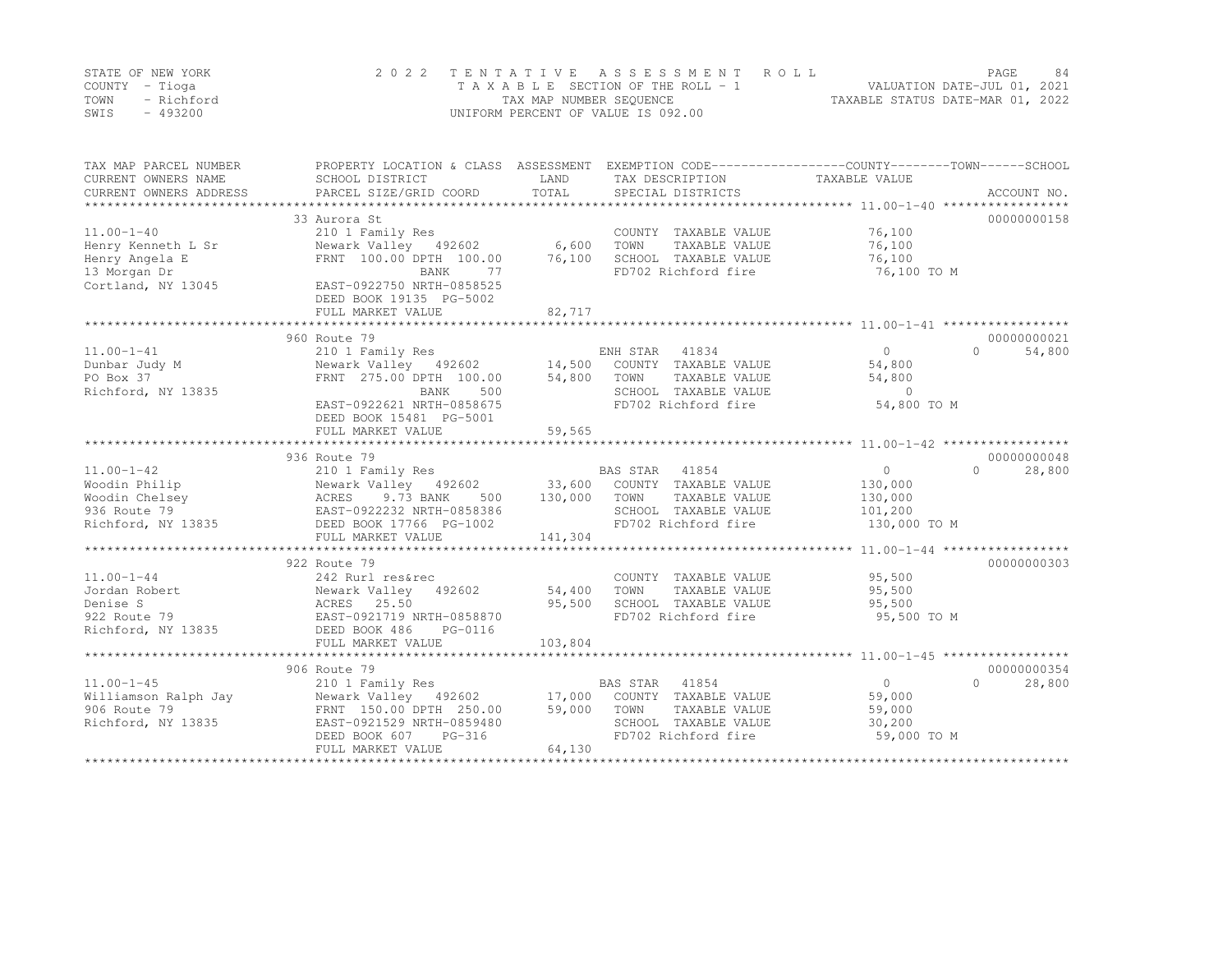|      | STATE OF NEW YORK | 2022 TENTATIVE ASSESSMENT ROLL     | PAGE.                            | 85 |
|------|-------------------|------------------------------------|----------------------------------|----|
|      | COUNTY – Tioga    | TAXABLE SECTION OF THE ROLL - 1    | VALUATION DATE-JUL 01, 2021      |    |
| TOWN | - Richford        | TAX MAP NUMBER SEQUENCE            | TAXABLE STATUS DATE-MAR 01, 2022 |    |
| SWIS | - 493200          | UNIFORM PERCENT OF VALUE IS 092.00 |                                  |    |

| TAX MAP PARCEL NUMBER<br>CURRENT OWNERS NAME<br>CURRENT OWNERS ADDRESS | SCHOOL DISTRICT<br>PARCEL SIZE/GRID COORD  | LAND<br>TOTAL | TAX DESCRIPTION<br>SPECIAL DISTRICTS          | PROPERTY LOCATION & CLASS ASSESSMENT EXEMPTION CODE----------------COUNTY-------TOWN-----SCHOOL<br>TAXABLE VALUE<br>ACCOUNT NO. |
|------------------------------------------------------------------------|--------------------------------------------|---------------|-----------------------------------------------|---------------------------------------------------------------------------------------------------------------------------------|
|                                                                        |                                            |               |                                               |                                                                                                                                 |
|                                                                        | 898 Route 79                               |               |                                               | 00000000516                                                                                                                     |
| $11.00 - 1 - 46$                                                       | 210 1 Family Res<br>Newark Valley 492602   | 19,600        | COUNTY TAXABLE VALUE<br>TOWN<br>TAXABLE VALUE | 37,600<br>37,600                                                                                                                |
| VanDeWeert Samatha A<br>898 Route 79                                   | ACRES 1.71 BANK<br>500                     | 37,600        | SCHOOL TAXABLE VALUE                          | 37,600                                                                                                                          |
| Richford, NY 13835                                                     | EAST-0921349 NRTH-0859620                  |               | FD702 Richford fire                           | 37,600 TO M                                                                                                                     |
|                                                                        | DEED BOOK 2016 PG-3273                     |               |                                               |                                                                                                                                 |
|                                                                        | FULL MARKET VALUE                          | 40,870        |                                               |                                                                                                                                 |
|                                                                        |                                            |               |                                               |                                                                                                                                 |
|                                                                        | Route 79                                   |               |                                               | 00000000268                                                                                                                     |
| $11.00 - 1 - 47$                                                       | 322 Rural vac>10                           |               | COUNTY TAXABLE VALUE                          | 33,000                                                                                                                          |
| Coulson Thomas                                                         | Newark Valley 492602                       | 33,000        | TOWN<br>TAXABLE VALUE                         | 33,000                                                                                                                          |
| 821 Rosewood Ter                                                       | ACRES 18.72                                | 33,000        | SCHOOL TAXABLE VALUE                          | 33,000                                                                                                                          |
| Endwell, NY 13760                                                      | EAST-0920979 NRTH-0859420                  |               | FD702 Richford fire                           | 33,000 TO M                                                                                                                     |
|                                                                        | DEED BOOK 20200 PG-3899                    |               |                                               |                                                                                                                                 |
|                                                                        | FULL MARKET VALUE                          | 35,870        |                                               |                                                                                                                                 |
|                                                                        |                                            |               |                                               |                                                                                                                                 |
|                                                                        | 864 Route 79                               |               |                                               | 00000000315                                                                                                                     |
| $11.00 - 1 - 48$                                                       | 210 1 Family Res                           |               | 41854<br>BAS STAR                             | $\circ$<br>$\Omega$<br>28,800                                                                                                   |
| Soper Vincent E                                                        | Newark Valley 492602                       | 20,800        | COUNTY TAXABLE VALUE                          | 117,200                                                                                                                         |
| 864 Route 79                                                           | ACRES<br>1.80<br>EAST-0920739 NRTH-0860040 | 117,200       | TOWN<br>TAXABLE VALUE<br>SCHOOL TAXABLE VALUE | 117,200                                                                                                                         |
| Richford, NY 13835-0021                                                | DEED BOOK 639<br>$PG-174$                  |               | FD702 Richford fire                           | 88,400<br>117,200 TO M                                                                                                          |
|                                                                        | FULL MARKET VALUE                          | 127,391       |                                               |                                                                                                                                 |
|                                                                        |                                            |               |                                               |                                                                                                                                 |
|                                                                        | Route 79                                   |               |                                               | 00000000316                                                                                                                     |
| $11.00 - 1 - 49$                                                       | 314 Rural vac<10                           |               | COUNTY TAXABLE VALUE                          | 10,600                                                                                                                          |
| Soper Vincent E                                                        | Newark Valley<br>492602                    | 10,600        | TOWN<br>TAXABLE VALUE                         | 10,600                                                                                                                          |
| 864 Route 79                                                           | ACRES<br>1.69                              | 10,600        | SCHOOL TAXABLE VALUE                          | 10,600                                                                                                                          |
| Richford, NY 13835                                                     | EAST-0920629 NRTH-0860280                  |               | FD702 Richford fire                           | 10,600 TO M                                                                                                                     |
|                                                                        | DEED BOOK 639<br>$PG-174$                  |               |                                               |                                                                                                                                 |
|                                                                        | FULL MARKET VALUE                          | 11,522        |                                               |                                                                                                                                 |
|                                                                        | ***************************                |               |                                               |                                                                                                                                 |
|                                                                        | Route 79                                   |               |                                               | 00000000673                                                                                                                     |
| $11.00 - 1 - 51$                                                       | 270 Mfg housing                            |               | COUNTY TAXABLE VALUE                          | 27,400                                                                                                                          |
| Pendell Margaret D                                                     | Newark Valley 492602                       | 14,100        | TOWN<br>TAXABLE VALUE                         | 27,400                                                                                                                          |
| 273 Smith Hill Rd                                                      | FRNT 70.00 DPTH 352.00                     | 27,400        | SCHOOL TAXABLE VALUE                          | 27,400                                                                                                                          |
| Lisle, NY 13797                                                        | EAST-0924737 NRTH-0858930                  |               | FD702 Richford fire                           | 27,400 TO M                                                                                                                     |
|                                                                        | DEED BOOK 20170 PG-1454                    |               |                                               |                                                                                                                                 |
|                                                                        | FULL MARKET VALUE                          | 29,783        |                                               |                                                                                                                                 |
|                                                                        | State Route 38                             |               |                                               | 00000000950                                                                                                                     |
| $11.00 - 1 - 52$                                                       | 322 Rural vac>10                           |               | COUNTY TAXABLE VALUE                          | 22,100                                                                                                                          |
| Stuhlmiller Farms Inc                                                  | Newark Valley<br>492602                    | 22,100        | TOWN<br>TAXABLE VALUE                         | 22,100                                                                                                                          |
| 13162 Route 38                                                         | ACRES 18.99                                | 22,100        | SCHOOL TAXABLE VALUE                          | 22,100                                                                                                                          |
| Berkshire, NY 13736                                                    | EAST-0923103 NRTH-0853937                  |               | AG003 North tioga ag dist                     | 18.99 AC                                                                                                                        |
|                                                                        | DEED BOOK 16083 PG-8001                    |               | FD702 Richford fire                           | 22,100 TO M                                                                                                                     |
|                                                                        | FULL MARKET VALUE                          | 24,022        |                                               |                                                                                                                                 |
|                                                                        |                                            |               |                                               |                                                                                                                                 |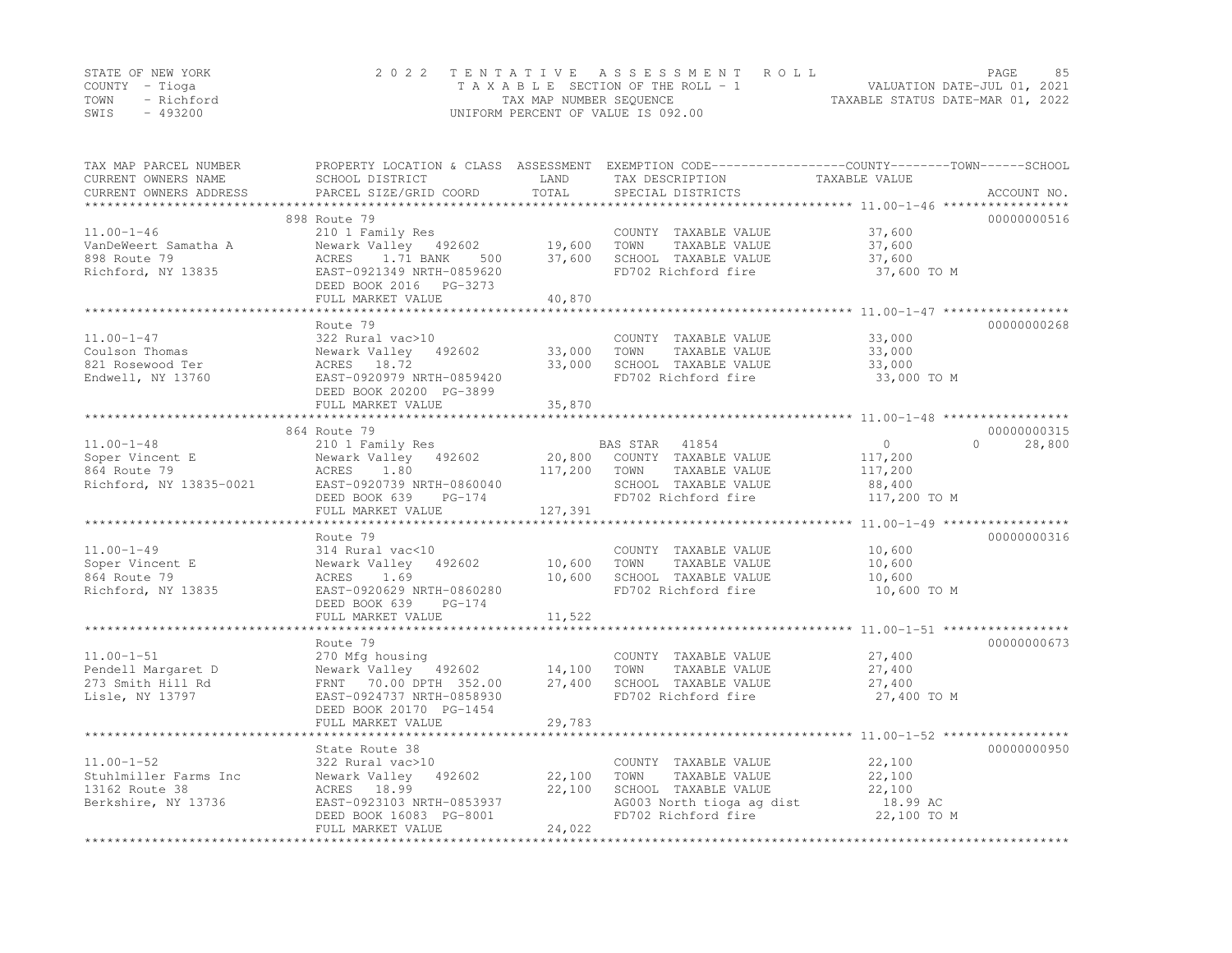|      | STATE OF NEW YORK | 2022 TENTATIVE ASSESSMENT ROLL     |                                  | PAGE                        | -86 |
|------|-------------------|------------------------------------|----------------------------------|-----------------------------|-----|
|      | COUNTY – Tioga    | TAXABLE SECTION OF THE ROLL - 1    |                                  | VALUATION DATE-JUL 01, 2021 |     |
| TOWN | - Richford        | TAX MAP NUMBER SEQUENCE            | TAXABLE STATUS DATE-MAR 01, 2022 |                             |     |
| SWIS | - 493200          | UNIFORM PERCENT OF VALUE IS 092.00 |                                  |                             |     |

| TAX MAP PARCEL NUMBER<br>CURRENT OWNERS NAME<br>CURRENT OWNERS ADDRESS | SCHOOL DISTRICT<br>PARCEL SIZE/GRID COORD                                                                      | LAND<br>TOTAL | TAX DESCRIPTION<br>SPECIAL DISTRICTS | PROPERTY LOCATION & CLASS ASSESSMENT EXEMPTION CODE----------------COUNTY-------TOWN-----SCHOOL<br>TAXABLE VALUE | ACCOUNT NO. |
|------------------------------------------------------------------------|----------------------------------------------------------------------------------------------------------------|---------------|--------------------------------------|------------------------------------------------------------------------------------------------------------------|-------------|
|                                                                        |                                                                                                                |               |                                      |                                                                                                                  |             |
|                                                                        | 1261 Route 79                                                                                                  |               |                                      |                                                                                                                  | 00000000104 |
| $11.00 - 2 - 1.11$                                                     | 242 Rurl res&rec                                                                                               |               | COUNTY TAXABLE VALUE                 | 101,100                                                                                                          |             |
| Beebe Mark                                                             | Newark Valley 492602                                                                                           | 35,600        | TOWN<br>TAXABLE VALUE                | 101,100                                                                                                          |             |
| Beebe Sandra                                                           | ACRES 11.20 BANK<br>500                                                                                        | 101,100       | SCHOOL TAXABLE VALUE                 | 101,100                                                                                                          |             |
| 1261 State Route 79                                                    | EAST-0928679 NRTH-0861910                                                                                      |               | FD702 Richford fire                  | 101,100 TO M                                                                                                     |             |
| Richford, NY 13835                                                     | DEED BOOK 20210 PG-1859                                                                                        |               |                                      |                                                                                                                  |             |
|                                                                        | FULL MARKET VALUE<br>*************************                                                                 | 109,891       |                                      |                                                                                                                  |             |
|                                                                        | 1271 Route 79                                                                                                  |               |                                      |                                                                                                                  | 00000000916 |
| $11.00 - 2 - 1.12$                                                     | 270 Mfg housing                                                                                                |               | VET WAR CT 41121                     | 4,560<br>4,560                                                                                                   | $\circ$     |
| Hill John G                                                            | 270 Mrg housing<br>Newark Valley 492602 18,000 ENH STAR 41834<br>FRNT 148.00 DPTH 321.00 30,400 COUNTY TAXABLI |               |                                      | $\overline{0}$<br>$\Omega$                                                                                       | 30,400      |
| Hill Cheryl Ann<br>1271 Route 79<br>Richford, NY 13835                 |                                                                                                                |               | COUNTY TAXABLE VALUE                 | 25,840                                                                                                           |             |
|                                                                        | EAST-0928880 NRTH-0861477                                                                                      |               | TOWN<br>TAXABLE VALUE                | 25,840                                                                                                           |             |
|                                                                        | DEED BOOK 714<br>PG-001                                                                                        |               | SCHOOL TAXABLE VALUE                 | $\circ$                                                                                                          |             |
|                                                                        | FULL MARKET VALUE                                                                                              |               | 33,043 FD702 Richford fire           | 30,400 TO M                                                                                                      |             |
|                                                                        |                                                                                                                |               |                                      |                                                                                                                  |             |
|                                                                        | Route 79                                                                                                       |               |                                      |                                                                                                                  | 00000000917 |
| $11.00 - 2 - 1.13$                                                     | 311 Res vac land                                                                                               |               | COUNTY TAXABLE VALUE                 | 2,000                                                                                                            |             |
| Beebe LuAnn                                                            | Newark Valley 492602                                                                                           | 2,000         | TOWN<br>TAXABLE VALUE                | 2,000                                                                                                            |             |
| 1263 Route 79                                                          | FRNT 51.00 DPTH 321.00                                                                                         | 2,000         | SCHOOL TAXABLE VALUE                 | 2,000                                                                                                            |             |
| Richford, NY 13835                                                     | EAST-0928794 NRTH-0861516                                                                                      |               | FD702 Richford fire                  | 2,000 TO M                                                                                                       |             |
|                                                                        | DEED BOOK 2018    PG-3315                                                                                      |               |                                      |                                                                                                                  |             |
|                                                                        | FULL MARKET VALUE                                                                                              | 2,174         |                                      |                                                                                                                  |             |
|                                                                        |                                                                                                                |               |                                      |                                                                                                                  |             |
|                                                                        | 1273 Route 79                                                                                                  |               |                                      |                                                                                                                  | 00000000376 |
| $11.00 - 2 - 1.20$                                                     | 210 1 Family Res                                                                                               |               | BAS STAR 41854                       | $\circ$<br>$\Omega$                                                                                              | 28,800      |
| Beebe George H                                                         | Newark Valley 492602 13,500                                                                                    |               | COUNTY TAXABLE VALUE                 | 101,600                                                                                                          |             |
| Luann                                                                  |                                                                                                                | 101,600       | TOWN<br>TAXABLE VALUE                | 101,600                                                                                                          |             |
| 1273 Route 79<br>Richford, NY 13835                                    |                                                                                                                |               | SCHOOL TAXABLE VALUE                 | 72,800                                                                                                           |             |
|                                                                        | DEED BOOK 475<br>PG-0253                                                                                       |               | FD702 Richford fire                  | 101,600 TO M                                                                                                     |             |
|                                                                        | FULL MARKET VALUE                                                                                              | 110,435       |                                      |                                                                                                                  |             |
|                                                                        | 1263 Route 79                                                                                                  |               |                                      |                                                                                                                  | 00000000511 |
| $11.00 - 2 - 1.30$                                                     | 210 1 Family Res                                                                                               |               | COUNTY TAXABLE VALUE                 | 64,500                                                                                                           |             |
| Beebe LuAnn                                                            | Newark Valley 492602                                                                                           | 16,900        | TOWN<br>TAXABLE VALUE                | 64,500                                                                                                           |             |
| 1263 Route 79                                                          | FRNT 104.49 DPTH 351.58                                                                                        | 64,500        | SCHOOL TAXABLE VALUE                 | 64,500                                                                                                           |             |
| Richford, NY 13835                                                     | EAST-0060857 NRTH-0086149                                                                                      |               | FD702 Richford fire                  | 64,500 TO M                                                                                                      |             |
|                                                                        | DEED BOOK 2018<br>PG-3315                                                                                      |               |                                      |                                                                                                                  |             |
|                                                                        | FULL MARKET VALUE                                                                                              | 70,109        |                                      |                                                                                                                  |             |
|                                                                        |                                                                                                                |               |                                      |                                                                                                                  |             |
|                                                                        | 1281 Route 79                                                                                                  |               |                                      |                                                                                                                  | 00000000162 |
| $11.00 - 2 - 2.11$                                                     | 270 Mfg housing                                                                                                |               | COUNTY TAXABLE VALUE                 | 52,400                                                                                                           |             |
| Gorton Donald N                                                        | Newark Valley 492602                                                                                           | 18,000        | TOWN<br>TAXABLE VALUE                | 52,400                                                                                                           |             |
| 461 Old 76 Rd                                                          | ACRES<br>1.00                                                                                                  | 52,400        | SCHOOL TAXABLE VALUE                 | 52,400                                                                                                           |             |
| Brooktondale, NY 14817                                                 | EAST-0929165 NRTH-0861338                                                                                      |               | FD702 Richford fire                  | 52,400 TO M                                                                                                      |             |
|                                                                        | DEED BOOK 21302 PG-9001                                                                                        |               |                                      |                                                                                                                  |             |
|                                                                        | FULL MARKET VALUE                                                                                              | 56,957        |                                      |                                                                                                                  |             |
|                                                                        |                                                                                                                |               |                                      |                                                                                                                  |             |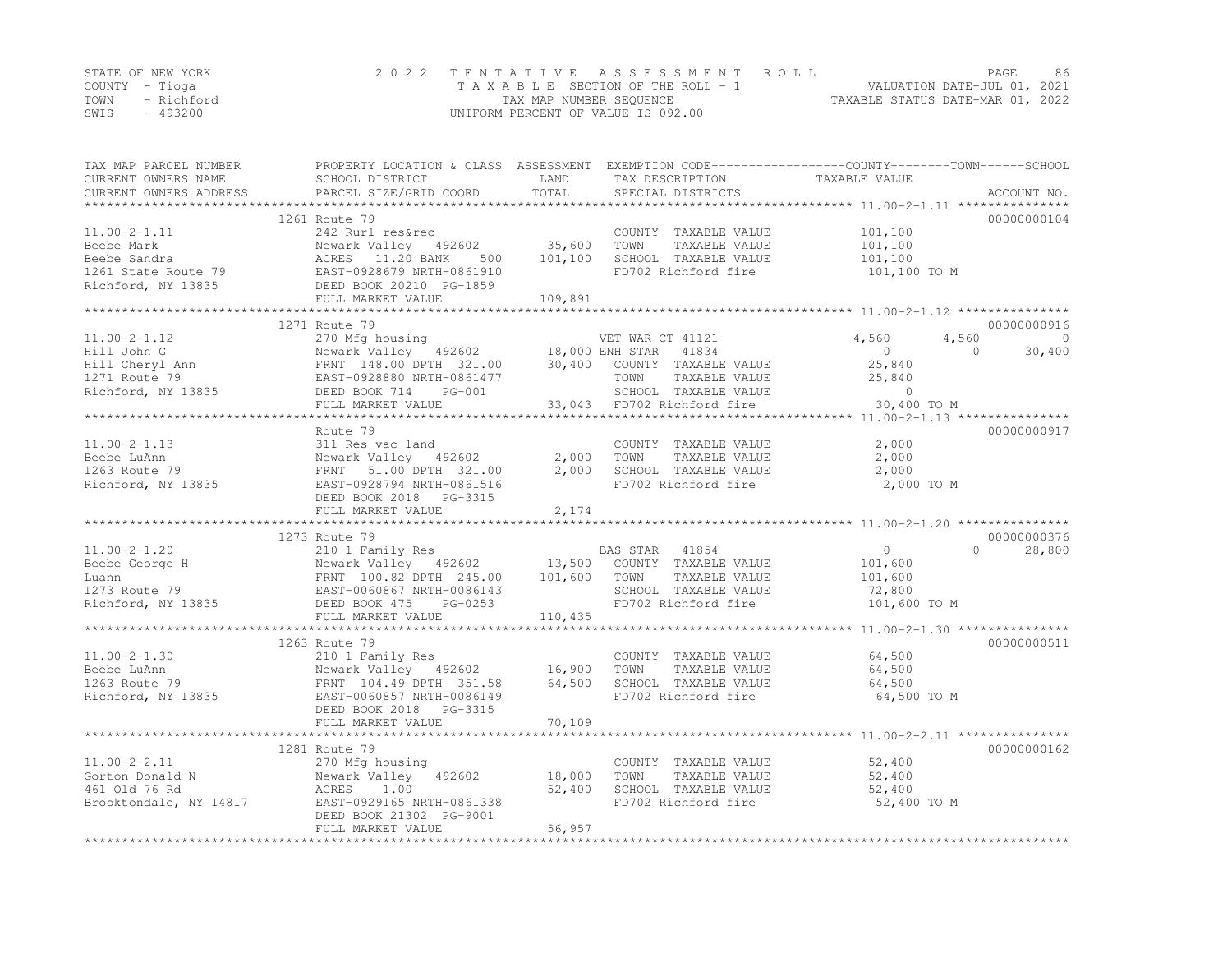|      | STATE OF NEW YORK | 2022 TENTATIVE ASSESSMENT ROLL                              | PAGE.                       | 87 |
|------|-------------------|-------------------------------------------------------------|-----------------------------|----|
|      | COUNTY – Tioga    | TAXABLE SECTION OF THE ROLL - 1                             | VALUATION DATE-JUL 01, 2021 |    |
|      | TOWN - Richford   | TAXABLE STATUS DATE-MAR 01, 2022<br>TAX MAP NUMBER SEQUENCE |                             |    |
| SWIS | - 493200          | UNIFORM PERCENT OF VALUE IS 092.00                          |                             |    |

| TAX MAP PARCEL NUMBER<br>CURRENT OWNERS NAME                                            | SCHOOL DISTRICT                         | LAND    | TAX DESCRIPTION TAXABLE VALUE               | PROPERTY LOCATION & CLASS ASSESSMENT EXEMPTION CODE---------------COUNTY-------TOWN-----SCHOOL |
|-----------------------------------------------------------------------------------------|-----------------------------------------|---------|---------------------------------------------|------------------------------------------------------------------------------------------------|
| CURRENT OWNERS ADDRESS                                                                  | PARCEL SIZE/GRID COORD                  | TOTAL   | SPECIAL DISTRICTS                           | ACCOUNT NO.                                                                                    |
|                                                                                         | 1303 Route 79                           |         |                                             | 00000000633                                                                                    |
|                                                                                         |                                         |         |                                             |                                                                                                |
| $11.00 - 2 - 2.12$                                                                      | 210 1 Family Res                        |         | COUNTY TAXABLE VALUE                        | 112,900                                                                                        |
| Allen Gary D Jr                                                                         | Newark Valley 492602                    | 23,300  | TOWN<br>TAXABLE VALUE                       | 112,900                                                                                        |
| Jordan Janet                                                                            | ACRES 3.40<br>EAST-0929639 NRTH-0861300 | 112,900 | SCHOOL TAXABLE VALUE                        | 112,900                                                                                        |
| 40 Dalton Rd                                                                            |                                         |         | FD702 Richford fire                         | 112,900 TO M                                                                                   |
| Newark Valley, NY 13811 DEED BOOK 20160 PG-1792                                         | FULL MARKET VALUE                       | 122,717 |                                             |                                                                                                |
|                                                                                         |                                         |         |                                             |                                                                                                |
|                                                                                         | 1321 Route 79                           |         |                                             | 00000000659                                                                                    |
| $11.00 - 2 - 2.13$                                                                      | 242 Rurl res&rec                        |         | ENH STAR 41834                              | 0<br>$\Omega$<br>71,900                                                                        |
| Clark Richard Jr                                                                        | Newark Valley 492602 78,900             |         | COUNTY TAXABLE VALUE                        | 128,400                                                                                        |
|                                                                                         |                                         | 128,400 | TOWN<br>TAXABLE VALUE                       | 128,400                                                                                        |
| Example 19<br>ACRES 48.40<br>1321 Route 79<br>Richford, NY 13835<br>DEED BOOK 433 PG-75 |                                         |         | SCHOOL TAXABLE VALUE                        | 56,500                                                                                         |
|                                                                                         |                                         |         | FD702 Richford fire                         | 128,400 TO M                                                                                   |
|                                                                                         | FULL MARKET VALUE                       | 139,565 |                                             |                                                                                                |
|                                                                                         |                                         |         |                                             |                                                                                                |
|                                                                                         | 1302 Route 79                           |         |                                             | 00000000672                                                                                    |
| $11.00 - 2 - 2.20$                                                                      | 242 Rurl res&rec                        |         | COUNTY TAXABLE VALUE                        | 124,000                                                                                        |
| Clark Kelly L                                                                           | Newark Valley 492602                    | 53,700  | TOWN<br>TAXABLE VALUE                       | 124,000                                                                                        |
| 1321 Route 79                                                                           | ACRES 25.00                             | 124,000 | SCHOOL TAXABLE VALUE                        | 124,000                                                                                        |
| Richford, NY 13835                                                                      | EAST-0929709 NRTH-0860000               |         | FD702 Richford fire                         | 124,000 TO M                                                                                   |
|                                                                                         | DEED BOOK 2019    PG-927                |         |                                             |                                                                                                |
|                                                                                         | FULL MARKET VALUE                       | 134,783 |                                             |                                                                                                |
|                                                                                         |                                         |         |                                             |                                                                                                |
|                                                                                         | Route 79                                |         |                                             | 00000000150                                                                                    |
| $11.00 - 2 - 3.10$                                                                      | 322 Rural vac>10                        |         | COUNTY TAXABLE VALUE                        | 25,100                                                                                         |
| Wright Dennis A                                                                         | Newark Valley 492602 25,100             |         | TOWN<br>TAXABLE VALUE                       |                                                                                                |
|                                                                                         | ACRES 41.24                             |         |                                             | 25,100                                                                                         |
| Jackie L                                                                                | EAST-0611460 NRTH-0861770               | 25,100  | SCHOOL TAXABLE VALUE<br>FD702 Richford fire | 25,100                                                                                         |
| PO Box 109                                                                              |                                         |         |                                             | 25,100 TO M                                                                                    |
| Richford, NY 13835                                                                      | DEED BOOK 590<br>$PG-92$                |         |                                             |                                                                                                |
|                                                                                         | FULL MARKET VALUE                       | 27,283  |                                             |                                                                                                |
|                                                                                         | 1445 Route 79                           |         |                                             | 00000000489                                                                                    |
|                                                                                         |                                         |         |                                             |                                                                                                |
| $11.00 - 2 - 3.20$                                                                      | 210 1 Family Res                        |         | COUNTY TAXABLE VALUE                        | 83,500                                                                                         |
| Middaugh Timothy J                                                                      | Newark Valley 492602                    | 16,900  | TOWN<br>TAXABLE VALUE                       | 83,500                                                                                         |
| Middaugh April J                                                                        | FRNT 255.97 DPTH 145.09                 | 83,500  | SCHOOL TAXABLE VALUE                        | 83,500                                                                                         |
| 1445 Route 79                                                                           | BANK<br>500                             |         | FD702 Richford fire                         | 83,500 TO M                                                                                    |
| Richford, NY 13835                                                                      | EAST-0932939 NRTH-0862190               |         |                                             |                                                                                                |
|                                                                                         | DEED BOOK 20170 PG-2022                 |         |                                             |                                                                                                |
|                                                                                         | FULL MARKET VALUE                       | 90,761  |                                             |                                                                                                |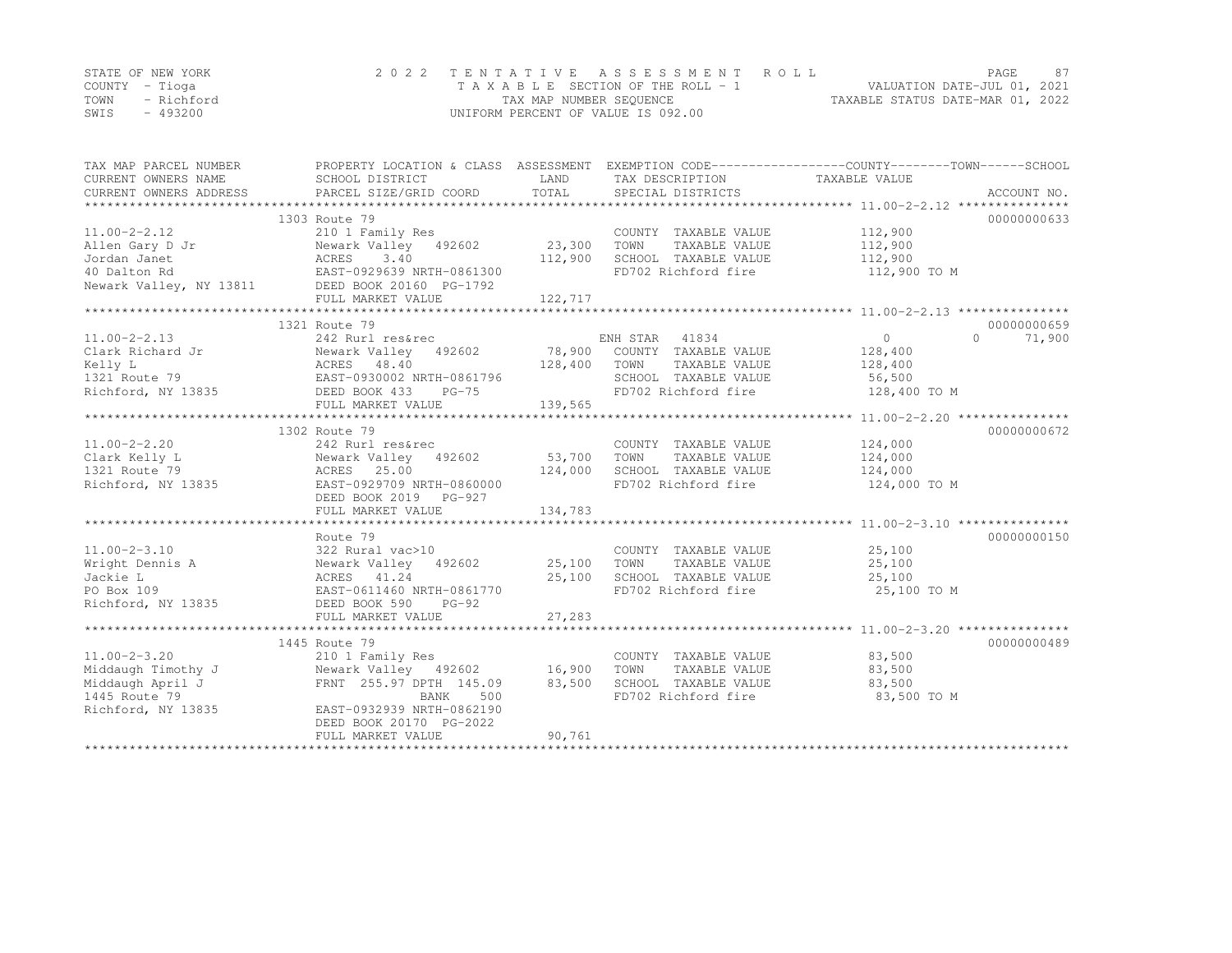|      | STATE OF NEW YORK | 2022 TENTATIVE ASSESSMENT ROLL     | PAGE.                            | 88 |
|------|-------------------|------------------------------------|----------------------------------|----|
|      | COUNTY – Tioga    | TAXABLE SECTION OF THE ROLL - 1    | VALUATION DATE-JUL 01, 2021      |    |
| TOWN | - Richford        | TAX MAP NUMBER SEQUENCE            | TAXABLE STATUS DATE-MAR 01, 2022 |    |
| SWIS | - 493200          | UNIFORM PERCENT OF VALUE IS 092.00 |                                  |    |

| TAX MAP PARCEL NUMBER<br>CURRENT OWNERS NAME                          | PROPERTY LOCATION & CLASS ASSESSMENT EXEMPTION CODE-----------------COUNTY-------TOWN------SCHOOL<br>SCHOOL DISTRICT                                                               | LAND    | TAX DESCRIPTION                                                     | TAXABLE VALUE   |                         |
|-----------------------------------------------------------------------|------------------------------------------------------------------------------------------------------------------------------------------------------------------------------------|---------|---------------------------------------------------------------------|-----------------|-------------------------|
| CURRENT OWNERS ADDRESS                                                | PARCEL SIZE/GRID COORD                                                                                                                                                             | TOTAL   | SPECIAL DISTRICTS                                                   |                 | ACCOUNT NO.             |
|                                                                       |                                                                                                                                                                                    |         |                                                                     |                 |                         |
|                                                                       | 1490 Route 79                                                                                                                                                                      |         |                                                                     | $\overline{0}$  | 00000000190<br>$\Omega$ |
| $11.00 - 2 - 4$<br>$11.00-z-z$<br>Shepard Eldred A                    | 270 Mfg housing<br>270 mig nousing<br>Newark Valley 492602 12,600                                                                                                                  |         | 41854<br>BAS STAR<br>COUNTY TAXABLE VALUE                           |                 | 28,800                  |
|                                                                       |                                                                                                                                                                                    | 34,600  | TAXABLE VALUE<br>TOWN                                               | 34,600          |                         |
|                                                                       |                                                                                                                                                                                    |         | SCHOOL TAXABLE VALUE                                                | 34,600<br>5,800 |                         |
|                                                                       | DEED BOOK 402<br>PG-0367                                                                                                                                                           |         | FD702 Richford fire                                                 | 34,600 TO M     |                         |
|                                                                       | FULL MARKET VALUE                                                                                                                                                                  | 37,609  |                                                                     |                 |                         |
|                                                                       | ****************************                                                                                                                                                       |         |                                                                     |                 |                         |
|                                                                       | 1419 Route 79                                                                                                                                                                      |         |                                                                     |                 | 00000000030             |
| $11.00 - 2 - 5$                                                       | 210 1 Family Res                                                                                                                                                                   |         | COUNTY TAXABLE VALUE                                                | 65,700          |                         |
| Hoffmier Lillian<br>13331 Route 38                                    | Newark Valley 492602                                                                                                                                                               | 18,900  | TAXABLE VALUE<br>TOWN                                               | 65,700          |                         |
|                                                                       | 1.38                                                                                                                                                                               | 65,700  | SCHOOL TAXABLE VALUE                                                | 65,700          |                         |
| Formier Lillian<br>13331 Route 38 ACRES<br>Richford, NY 13835 BAST-09 | EAST-0932529 NRTH-0861820                                                                                                                                                          |         | FD702 Richford fire                                                 | 65,700 TO M     |                         |
|                                                                       | DEED BOOK 20210 PG-5042                                                                                                                                                            |         |                                                                     |                 |                         |
|                                                                       | FULL MARKET VALUE                                                                                                                                                                  | 71,413  |                                                                     |                 |                         |
|                                                                       |                                                                                                                                                                                    |         |                                                                     |                 |                         |
|                                                                       | 1429 Route 79                                                                                                                                                                      |         |                                                                     |                 | 00000000142             |
| $11.00 - 2 - 6$                                                       | 281 Multiple res                                                                                                                                                                   |         | COUNTY TAXABLE VALUE                                                | 130,000         |                         |
|                                                                       |                                                                                                                                                                                    | 29,200  | TAXABLE VALUE<br>TOWN                                               | 130,000         |                         |
|                                                                       |                                                                                                                                                                                    | 130,000 | SCHOOL TAXABLE VALUE                                                | 130,000         |                         |
|                                                                       |                                                                                                                                                                                    |         | FD702 Richford fire                                                 | 130,000 TO M    |                         |
|                                                                       |                                                                                                                                                                                    |         |                                                                     |                 |                         |
|                                                                       | FULL MARKET VALUE                                                                                                                                                                  | 141,304 |                                                                     |                 |                         |
|                                                                       |                                                                                                                                                                                    |         |                                                                     |                 |                         |
|                                                                       | 1420 Route 79                                                                                                                                                                      |         |                                                                     |                 | 00000000005<br>$\cap$   |
| $11.00 - 2 - 7$                                                       | 241 Rural res&aq                                                                                                                                                                   |         | ENH STAR 41834                                                      | $\overline{0}$  | 71,900                  |
|                                                                       | Harrington Trust Richard E Mewark Valley 492602                                                                                                                                    | 251,000 | 177,700 COUNTY TAXABLE VALUE<br>TOWN                                | 251,000         |                         |
|                                                                       |                                                                                                                                                                                    |         | TAXABLE VALUE                                                       | 251,000         |                         |
|                                                                       | DEED BOOK 20200 PG-5246                                                                                                                                                            |         | SCHOOL TAXABLE VALUE 179,100<br>AG003 North tioga ag dist 147.21 AC |                 |                         |
|                                                                       | FULL MARKET VALUE                                                                                                                                                                  |         | 272,826 FD702 Richford fire                                         | 251,000 TO M    |                         |
|                                                                       |                                                                                                                                                                                    |         |                                                                     |                 |                         |
|                                                                       | 1364 Route 79                                                                                                                                                                      |         |                                                                     |                 | 00000000137             |
| $11.00 - 2 - 8$                                                       | 241 Rural res&aq                                                                                                                                                                   |         | COUNTY TAXABLE VALUE                                                | 266,200         |                         |
|                                                                       | 11.00-2-8<br>Scarinzi Elizabeth Mewark Valley 492602<br>Scarinzi Daniel ACRES 148.60<br>1364 Route 79 EAST-0931499 NRTH-0859550<br>Richford, NY 13835-5825 DEED BOOK 17667 PG-1001 | 179,100 | TOWN<br>TAXABLE VALUE                                               | 266,200         |                         |
|                                                                       |                                                                                                                                                                                    | 266,200 |                                                                     |                 |                         |
|                                                                       |                                                                                                                                                                                    |         | SCHOOL TAXABLE VALUE 266,200<br>AG003 North tioga ag dist 148.60 AC |                 |                         |
|                                                                       |                                                                                                                                                                                    |         | FD702 Richford fire                                                 | 266,200 TO M    |                         |
|                                                                       | FULL MARKET VALUE                                                                                                                                                                  | 289,348 |                                                                     |                 |                         |
|                                                                       |                                                                                                                                                                                    |         |                                                                     |                 |                         |
|                                                                       | 43 Tubbs Hill Rd                                                                                                                                                                   |         |                                                                     |                 | 00000000270             |
| $11.00 - 2 - 9$                                                       | 240 Rural res                                                                                                                                                                      |         | COUNTY TAXABLE VALUE                                                | 135,000         |                         |
| Gordinier Jason                                                       | Newark Valley 192<br>8 MCRES 20.00 BANK<br>10001330 VPAU<br>492602                                                                                                                 | 37,000  | TAXABLE VALUE<br>TOWN                                               | 135,000         |                         |
| 4147 State Rte 38                                                     | 8                                                                                                                                                                                  | 135,000 | SCHOOL TAXABLE VALUE                                                | 135,000         |                         |
| Owego, NY 13827                                                       | EAST-0931779 NRTH-0858380                                                                                                                                                          |         | FD702 Richford fire                                                 | 135,000 TO M    |                         |
|                                                                       | DEED BOOK 20160 PG-2902                                                                                                                                                            |         |                                                                     |                 |                         |
|                                                                       | FULL MARKET VALUE                                                                                                                                                                  | 146,739 |                                                                     |                 |                         |
|                                                                       |                                                                                                                                                                                    |         |                                                                     |                 |                         |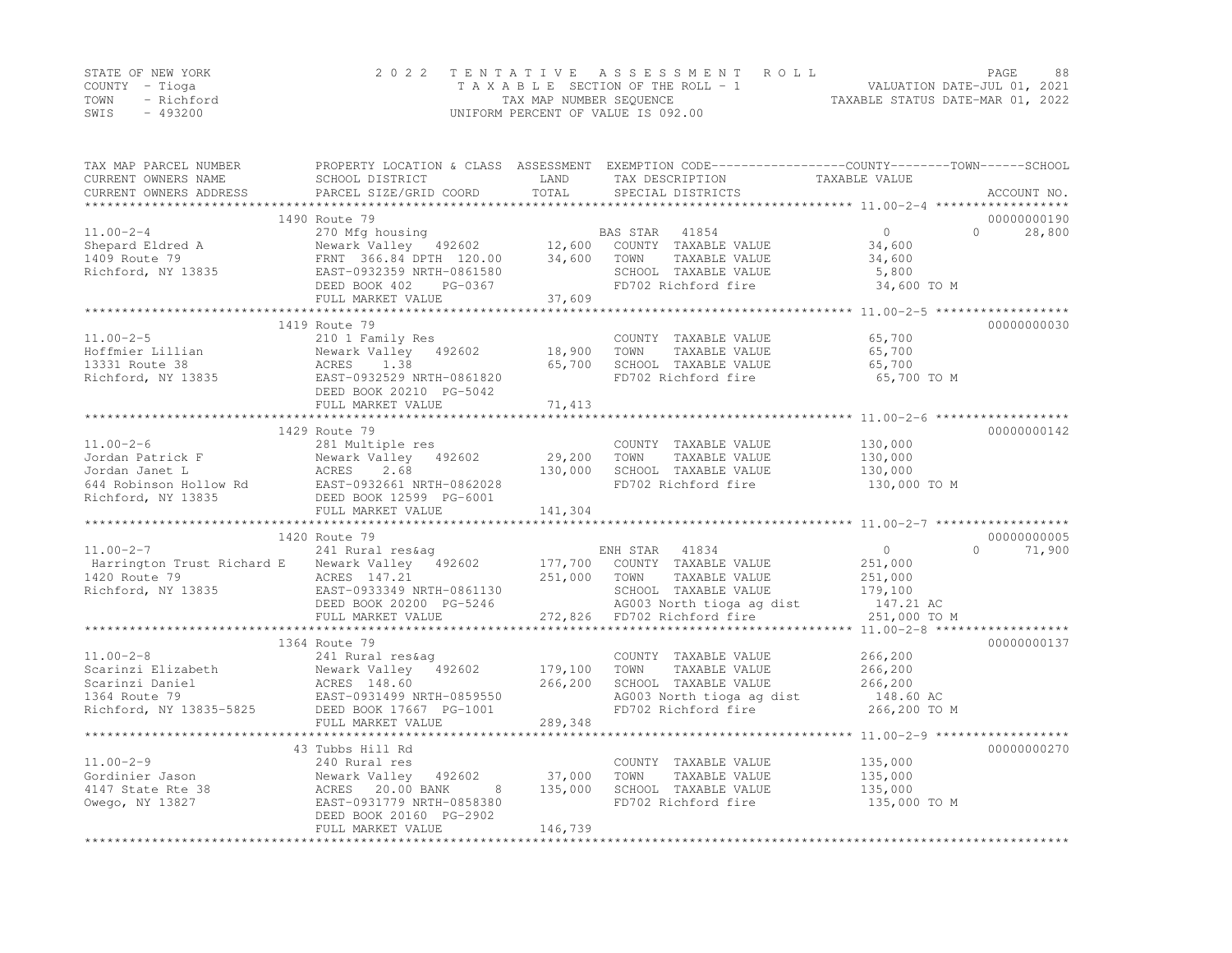|      | STATE OF NEW YORK | 2022 TENTATIVE ASSESSMENT ROLL                                 | PAGE | 89 |
|------|-------------------|----------------------------------------------------------------|------|----|
|      | COUNTY – Tioga    | VALUATION DATE-JUL 01, 2021<br>TAXABLE SECTION OF THE ROLL - 1 |      |    |
| TOWN | - Richford        | TAXABLE STATUS DATE-MAR 01, 2022<br>TAX MAP NUMBER SEQUENCE    |      |    |
| SWIS | $-493200$         | UNIFORM PERCENT OF VALUE IS 092.00                             |      |    |

| TAX MAP PARCEL NUMBER<br>CURRENT OWNERS NAME<br>CURRENT OWNERS ADDRESS                                      | PROPERTY LOCATION & CLASS ASSESSMENT<br>SCHOOL DISTRICT<br>PARCEL SIZE/GRID COORD                                                                                                                     | LAND<br>TOTAL<br>*********   | TAX DESCRIPTION<br>SPECIAL DISTRICTS                                                                              | EXEMPTION CODE-----------------COUNTY-------TOWN------SCHOOL<br>TAXABLE VALUE | ACCOUNT NO.                        |
|-------------------------------------------------------------------------------------------------------------|-------------------------------------------------------------------------------------------------------------------------------------------------------------------------------------------------------|------------------------------|-------------------------------------------------------------------------------------------------------------------|-------------------------------------------------------------------------------|------------------------------------|
| $11.00 - 2 - 10$<br>Swartwood Landon<br>Predmore Cassidie Ann K<br>17 Watts Rd<br>Lisle, NY 13797           | Tubbs Hill Rd<br>314 Rural vac<10<br>Newark Valley<br>492602<br>5.80<br>ACRES<br>EAST-0930989 NRTH-0858480<br>DEED BOOK 20190 PG-4614<br>FULL MARKET VALUE                                            | 18,600<br>18,600<br>20,217   | COUNTY TAXABLE VALUE<br>TOWN<br>TAXABLE VALUE<br>SCHOOL TAXABLE VALUE<br>FD702 Richford fire                      | 18,600<br>18,600<br>18,600<br>18,600 TO M                                     | 00000000407                        |
| $11.00 - 2 - 11$<br>Taber Gregory R<br>Taber Sarah J<br>2 Hog Hollow Rd<br>Richford, NY 13835               | 2 Hog Hollow Rd<br>210 1 Family Res<br>Newark Valley<br>492602<br>1.18 BANK<br>500<br>ACRES<br>EAST-0930159 NRTH-0858610<br>DEED BOOK 20170 PG-3026<br>FULL MARKET VALUE                              | 18,400<br>82,700<br>89,891   | COUNTY TAXABLE VALUE<br>TOWN<br>TAXABLE VALUE<br>SCHOOL TAXABLE VALUE<br>FD702 Richford fire                      | 82,700<br>82,700<br>82,700<br>82,700 TO M                                     | 00000000440                        |
| $11.00 - 2 - 12.12$<br>Davis Jessie L<br>20 Hog Hollow Rd<br>Richford, NY 13835                             | 20 Hog Hollow Rd<br>210 1 Family Res<br>Newark Valley<br>492602<br>ACRES<br>5.01<br>EAST-0930709 NRTH-0858950<br>DEED BOOK 714<br>$PG-85$<br>FULL MARKET VALUE                                        | 26,200<br>76,200<br>82,826   | BAS STAR<br>41854<br>COUNTY TAXABLE VALUE<br>TOWN<br>TAXABLE VALUE<br>SCHOOL TAXABLE VALUE<br>FD702 Richford fire | $\circ$<br>76,200<br>76,200<br>47,400<br>76,200 TO M                          | 00000000699<br>$\Omega$<br>28,800  |
| $11.00 - 2 - 12.13$<br>Sherry Stanley M<br>Petersen Margaret G<br>23 Tubbs Hill Road<br>Berkshire, NY 13736 | *************************<br>23 Tubbs Hill Rd<br>210 1 Family Res<br>Newark Valley<br>492602<br>5.00<br>ACRES<br>EAST-0930569 NRTH-0858380<br>DEED BOOK 20160 PG-4748<br>FULL MARKET VALUE            | 35,200<br>125,400<br>136,304 | COUNTY TAXABLE VALUE<br>TOWN<br>TAXABLE VALUE<br>SCHOOL TAXABLE VALUE<br>FD702 Richford fire                      | 125,400<br>125,400<br>125,400<br>125,400 TO M                                 | 00000000700                        |
| $11.00 - 2 - 12.14$<br>Embry Evelyn<br>516 Payne Marsh Rd<br>Richford, NY 13835                             | 516 Payne Marsh Rd<br>270 Mfg housing<br>Newark Valley<br>492602<br>ACRES<br>2.70<br>EAST-0930209 NRTH-0858350<br>DEED BOOK 483<br>PG-0319<br>FULL MARKET VALUE<br>********************************** | 21,900<br>33,900<br>36,848   | ENH STAR<br>41834<br>COUNTY TAXABLE VALUE<br>TOWN<br>TAXABLE VALUE<br>SCHOOL TAXABLE VALUE<br>FD702 Richford fire | $\circ$<br>33,900<br>33,900<br>$\overline{0}$<br>33,900 TO M                  | 00000000701<br>33,900<br>$\bigcap$ |
| $11.00 - 2 - 12.15$<br>Cunningham Rockland<br>507 Payne Marsh Rd<br>Richford, NY 13835                      | Payne Marsh Rd<br>314 Rural vac<10<br>Newark Valley<br>492602<br>6.36<br>ACRES<br>EAST-0929469 NRTH-0858210<br>DEED BOOK 556<br>PG-214<br>FULL MARKET VALUE                                           | 19,500<br>19,500<br>21,196   | COUNTY TAXABLE VALUE<br>TOWN<br>TAXABLE VALUE<br>SCHOOL TAXABLE VALUE<br>FD702 Richford fire                      | 19,500<br>19,500<br>19,500<br>19,500 TO M                                     | 00000000718                        |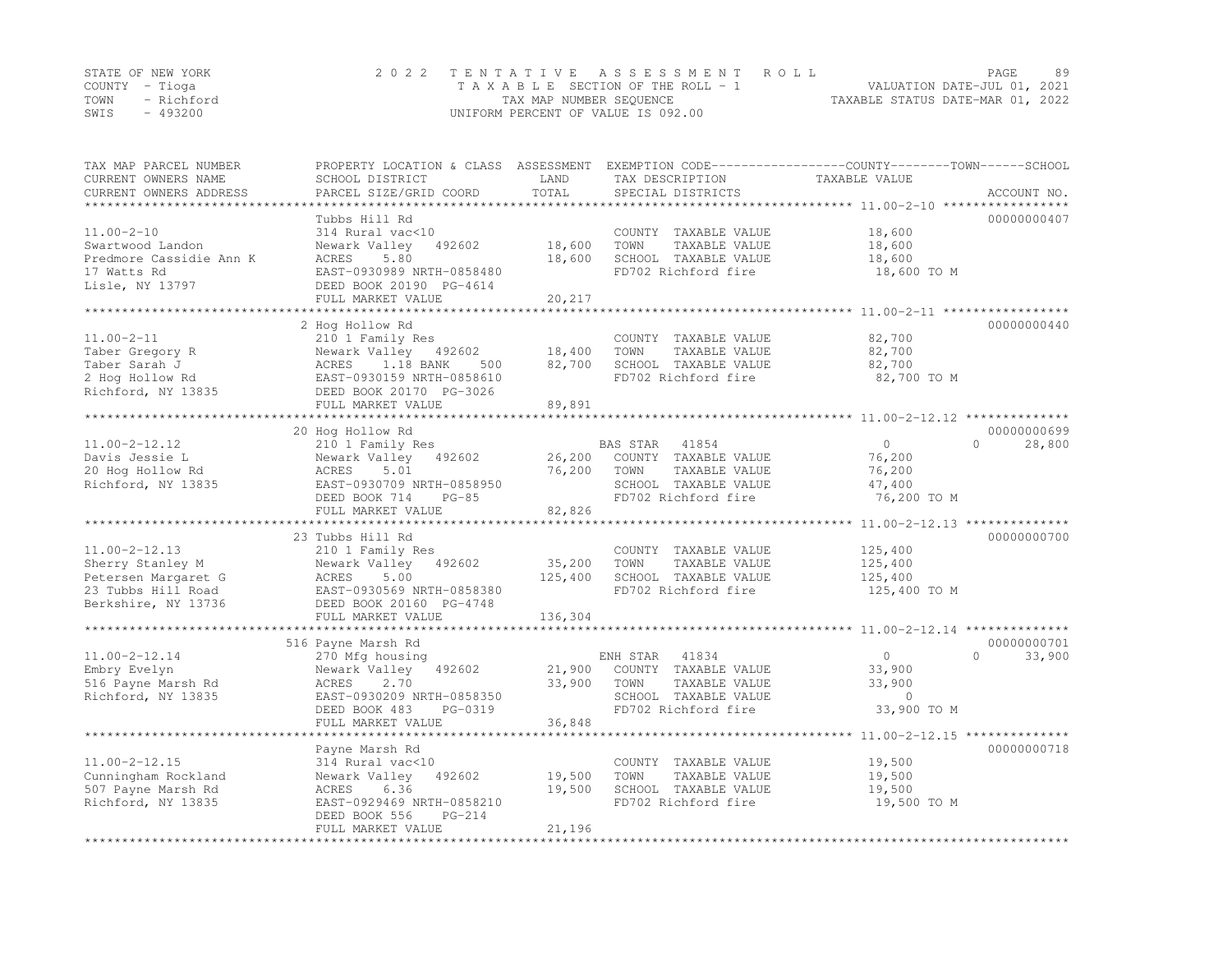| STATE OF NEW YORK | 2022 TENTATIVE ASSESSMENT ROLL     | PAGE                             | 90 |
|-------------------|------------------------------------|----------------------------------|----|
| COUNTY – Tioga    | TAXABLE SECTION OF THE ROLL - 1    | VALUATION DATE-JUL 01, 2021      |    |
| TOWN - Richford   | TAX MAP NUMBER SEOUENCE            | TAXABLE STATUS DATE-MAR 01, 2022 |    |
| $-493200$<br>SWIS | UNIFORM PERCENT OF VALUE IS 092.00 |                                  |    |

| TAX MAP PARCEL NUMBER<br>CURRENT OWNERS NAME<br>CURRENT OWNERS ADDRESS | PROPERTY LOCATION & CLASS ASSESSMENT<br>SCHOOL DISTRICT<br>PARCEL SIZE/GRID COORD | LAND<br>TOTAL    | TAX DESCRIPTION<br>SPECIAL DISTRICTS          | EXEMPTION CODE-----------------COUNTY-------TOWN------SCHOOL<br>TAXABLE VALUE |                    |
|------------------------------------------------------------------------|-----------------------------------------------------------------------------------|------------------|-----------------------------------------------|-------------------------------------------------------------------------------|--------------------|
|                                                                        |                                                                                   | ***********      |                                               | ********************* 11.00-2-12.16 ***************                           | ACCOUNT NO.        |
|                                                                        | 507 Payne Marsh Rd                                                                |                  |                                               |                                                                               | 00000000719        |
| $11.00 - 2 - 12.16$                                                    | 270 Mfg housing                                                                   |                  | 41854<br>BAS STAR                             | $\circ$                                                                       | $\Omega$<br>28,800 |
| Cunningham Rockland                                                    | Newark Valley<br>492602                                                           | 26,200           | COUNTY TAXABLE VALUE                          | 62,600                                                                        |                    |
| 507 Payne Marsh Rd                                                     | 5.00<br>ACRES                                                                     | 62,600           | TAXABLE VALUE<br>TOWN                         | 62,600                                                                        |                    |
| Richford, NY 13835                                                     | EAST-0929529 NRTH-0858430                                                         |                  | SCHOOL TAXABLE VALUE                          | 33,800                                                                        |                    |
|                                                                        | DEED BOOK 556<br>$PG-214$                                                         |                  | FD702 Richford fire                           | 62,600 TO M                                                                   |                    |
|                                                                        | FULL MARKET VALUE                                                                 | 68,043           |                                               |                                                                               |                    |
|                                                                        |                                                                                   |                  |                                               | ************* 11.00-2-12.17 **                                                |                    |
|                                                                        | 513 Payne Marsh Rd                                                                |                  |                                               |                                                                               | 00000000720        |
| $11.00 - 2 - 12.17$                                                    | 210 1 Family Res                                                                  |                  | COUNTY TAXABLE VALUE                          | 150,400                                                                       |                    |
| Crumb Victoria E                                                       | 492602<br>Newark Valley                                                           | 26,200           | TAXABLE VALUE<br>TOWN                         | 150,400                                                                       |                    |
| 513 Payne Marsh Rd                                                     | ACRES<br>5.00                                                                     | 150,400          | SCHOOL TAXABLE VALUE<br>FD702 Richford fire   | 150,400                                                                       |                    |
| Richford, NY 13835                                                     | EAST-0929399 NRTH-0858630<br>DEED BOOK 2015<br>PG-1973                            |                  |                                               | 150,400 TO M                                                                  |                    |
|                                                                        | FULL MARKET VALUE                                                                 | 163,478          |                                               |                                                                               |                    |
|                                                                        |                                                                                   |                  |                                               | ************ 11.00-2-12.18 **                                                 |                    |
|                                                                        | 10 Tubbs Hill Rd                                                                  |                  |                                               |                                                                               | 00000000773        |
| $11.00 - 2 - 12.18$                                                    | 270 Mfg housing                                                                   |                  | COUNTY TAXABLE VALUE                          | 51,700                                                                        |                    |
| Birchard Brian                                                         | Newark Valley<br>492602                                                           | 18,000           | TOWN<br>TAXABLE VALUE                         | 51,700                                                                        |                    |
| Gilbride Kristin                                                       | ACRES<br>1.00                                                                     | 51,700           | SCHOOL TAXABLE VALUE                          | 51,700                                                                        |                    |
| 10 Tubbs Hill Rd                                                       | EAST-0930398 NRTH-0857893                                                         |                  | FD702 Richford fire                           | 51,700 TO M                                                                   |                    |
| Berkshire, NY 13736                                                    | DEED BOOK 20532 PG-3002                                                           |                  |                                               |                                                                               |                    |
|                                                                        | FULL MARKET VALUE                                                                 | 56,196           |                                               |                                                                               |                    |
|                                                                        |                                                                                   |                  |                                               | *********** 11.00-2-12.19 *                                                   |                    |
|                                                                        | 14 Tubbs Hill Rd                                                                  |                  |                                               |                                                                               | 00000000731        |
| $11.00 - 2 - 12.19$                                                    | 270 Mfg housing                                                                   |                  | 41834<br>ENH STAR                             | $\circ$                                                                       | 52,000<br>$\Omega$ |
| Crandall Larry<br>14 Tubbs Hill Rd                                     | Newark Valley<br>492602<br>1.30<br>ACRES                                          | 18,700<br>52,000 | COUNTY TAXABLE VALUE<br>TAXABLE VALUE<br>TOWN | 52,000<br>52,000                                                              |                    |
| Berkshire, NY 13736                                                    | EAST-0930620 NRTH-0858022                                                         |                  | SCHOOL TAXABLE VALUE                          | $\Omega$                                                                      |                    |
|                                                                        | DEED BOOK 594<br>$PG-86$                                                          |                  | FD702 Richford fire                           | 52,000 TO M                                                                   |                    |
|                                                                        | FULL MARKET VALUE                                                                 | 56,522           |                                               |                                                                               |                    |
|                                                                        | *********************                                                             |                  |                                               | ******************* 11.00-2-12.22 ***************                             |                    |
|                                                                        | 455 Payne Marsh Rd                                                                |                  |                                               |                                                                               | 00000000668        |
| $11.00 - 2 - 12.22$                                                    | 270 Mfg housing                                                                   |                  | COUNTY TAXABLE VALUE                          | 58,000                                                                        |                    |
| Marshall Thomas                                                        | Newark Valley<br>492602                                                           | 23,900           | TAXABLE VALUE<br>TOWN                         | 58,000                                                                        |                    |
| Marshall Cindy                                                         | ACRES<br>3.70                                                                     | 58,000           | SCHOOL TAXABLE VALUE                          | 58,000                                                                        |                    |
| 509 Ronald Dr                                                          | EAST-0929889 NRTH-0857420                                                         |                  | FD702 Richford fire                           | 58,000 TO M                                                                   |                    |
| Strawberry Plains, TN 37871                                            | DEED BOOK 560<br>$PG-327$                                                         |                  |                                               |                                                                               |                    |
|                                                                        | FULL MARKET VALUE                                                                 | 63,043           |                                               |                                                                               |                    |
|                                                                        |                                                                                   |                  |                                               | *************** 11.00-2-12.111 *                                              |                    |
|                                                                        | 453 Payne Marsh Rd                                                                |                  |                                               |                                                                               | 00000000462        |
| $11.00 - 2 - 12.111$<br>Brown Kevin                                    | 270 Mfg housing<br>492602                                                         | 27,300           | COUNTY TAXABLE VALUE<br>TOWN                  | 35,600                                                                        |                    |
| 453 Payne Marsh Rd                                                     | Newark Valley<br>ACRES<br>5.60                                                    | 35,600           | TAXABLE VALUE<br>SCHOOL TAXABLE VALUE         | 35,600<br>35,600                                                              |                    |
| Berkshire, NY 13736                                                    | EAST-0929929 NRTH-0857070                                                         |                  | FD702 Richford fire                           | 35,600 TO M                                                                   |                    |
|                                                                        | DEED BOOK 12064 PG-5001                                                           |                  |                                               |                                                                               |                    |
|                                                                        | FULL MARKET VALUE                                                                 | 38,696           |                                               |                                                                               |                    |
|                                                                        |                                                                                   |                  |                                               |                                                                               |                    |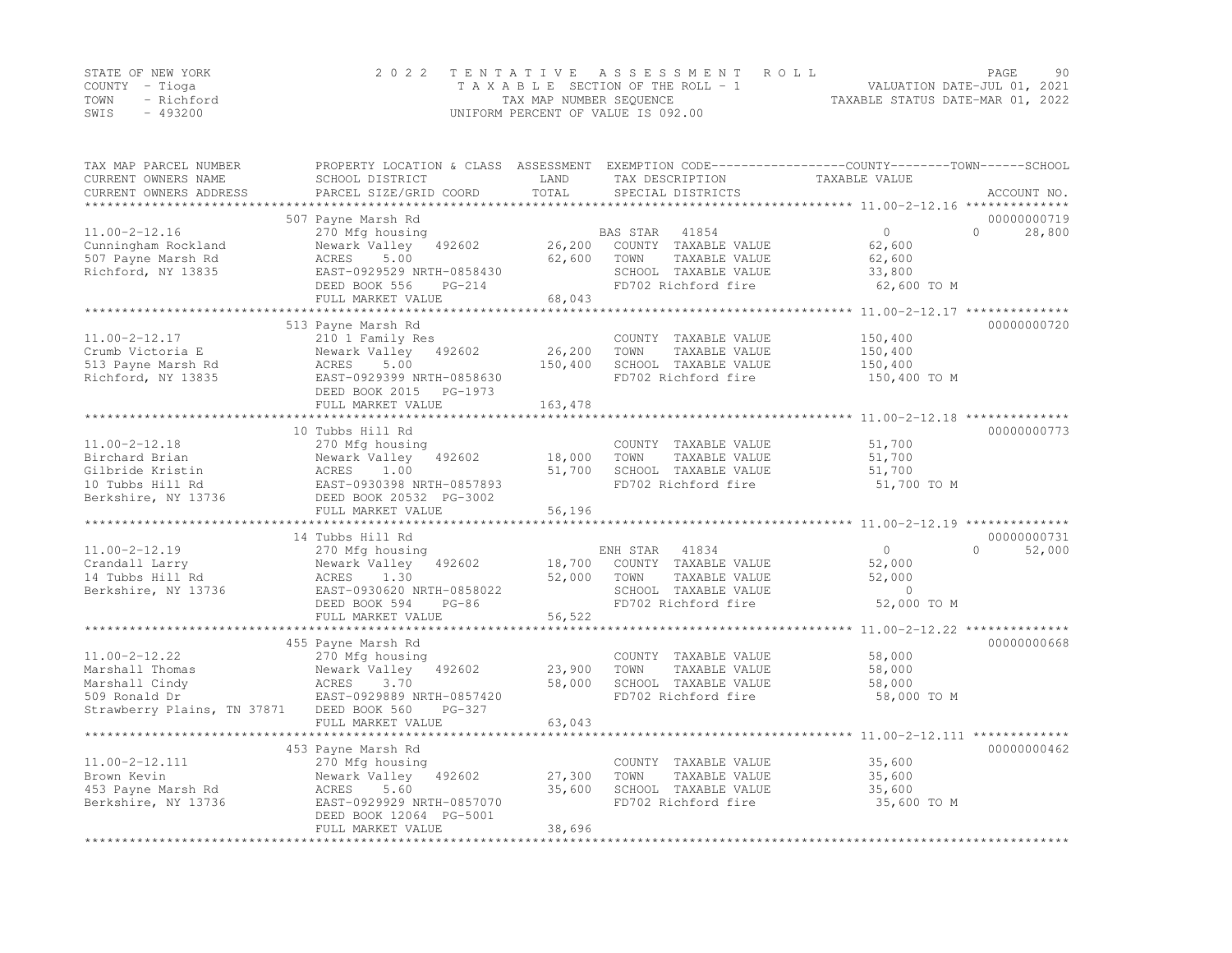| STATE OF NEW YORK | 2022 TENTATIVE ASSESSMENT ROLL                              | PAGE                        | 91 |
|-------------------|-------------------------------------------------------------|-----------------------------|----|
| COUNTY – Tioga    | TAXABLE SECTION OF THE ROLL - 1                             | VALUATION DATE-JUL 01, 2021 |    |
| TOWN - Richford   | TAXABLE STATUS DATE-MAR 01, 2022<br>TAX MAP NUMBER SEQUENCE |                             |    |
| SWIS<br>- 493200  | UNIFORM PERCENT OF VALUE IS 092.00                          |                             |    |

| TAX MAP PARCEL NUMBER<br>CURRENT OWNERS NAME | PROPERTY LOCATION & CLASS ASSESSMENT<br>SCHOOL DISTRICT | LAND              | TAX DESCRIPTION                               | EXEMPTION CODE-----------------COUNTY-------TOWN------SCHOOL<br>TAXABLE VALUE |                    |
|----------------------------------------------|---------------------------------------------------------|-------------------|-----------------------------------------------|-------------------------------------------------------------------------------|--------------------|
| CURRENT OWNERS ADDRESS                       | PARCEL SIZE/GRID COORD                                  | TOTAL             | SPECIAL DISTRICTS                             |                                                                               | ACCOUNT NO.        |
|                                              |                                                         |                   |                                               |                                                                               |                    |
|                                              | 495 Payne Marsh Rd                                      |                   |                                               |                                                                               | 00000000730        |
| $11.00 - 2 - 12.112$                         | 270 Mfg housing                                         |                   | COUNTY TAXABLE VALUE                          | 38,400                                                                        |                    |
| Rounseville Herbert                          | Newark Valley<br>492602                                 | 25,800            | TOWN<br>TAXABLE VALUE                         | 38,400                                                                        |                    |
| Attn: Savarese Lee                           | ACRES<br>4.80                                           | 38,400            | SCHOOL TAXABLE VALUE                          | 38,400                                                                        |                    |
| 495 Payne Marsh Rd                           | EAST-0929459 NRTH-0858020                               |                   | FD702 Richford fire                           | 38,400 TO M                                                                   |                    |
| Berkshire, NY 13736                          | FULL MARKET VALUE                                       | 41,739            |                                               |                                                                               |                    |
|                                              |                                                         |                   |                                               | ********** 11.00-2-12.113 *************                                       |                    |
|                                              | Payne Marsh Rd                                          |                   |                                               |                                                                               | 00000000786        |
| $11.00 - 2 - 12.113$                         | 314 Rural vac<10                                        |                   | COUNTY TAXABLE VALUE                          | 13,800                                                                        |                    |
| Koppel Michael J                             | Newark Valley<br>492602                                 | 13,800            | TOWN<br>TAXABLE VALUE                         | 13,800                                                                        |                    |
| Koppel Susan L                               | ACRES<br>8.60                                           | 13,800            | SCHOOL TAXABLE VALUE                          | 13,800                                                                        |                    |
| 37 Pacific Avenue                            | EAST-0930598 NRTH-0857484                               |                   | FD702 Richford fire                           | 13,800 TO M                                                                   |                    |
| Deptford, NJ 08096                           | DEED BOOK 21290 PG-5001                                 | 15,000            |                                               |                                                                               |                    |
|                                              | FULL MARKET VALUE                                       |                   |                                               |                                                                               |                    |
|                                              | 494 Payne Marsh Rd                                      |                   |                                               |                                                                               | 00000000370        |
| 11.00-2-12.114                               | 210 1 Family Res                                        |                   | COUNTY TAXABLE VALUE                          | 130,000                                                                       |                    |
| Foux Crystal                                 | Newark Valley 492602                                    | 28,500            | TOWN<br>TAXABLE VALUE                         | 130,000                                                                       |                    |
| Lacey Lawrence L                             | 6.30<br>ACRES                                           | 130,000           | SCHOOL TAXABLE VALUE                          | 130,000                                                                       |                    |
| 494 Payne Marsh Rd                           | EAST-0930309 NRTH-0857440                               |                   | FD702 Richford fire                           | 130,000 TO M                                                                  |                    |
| Berkshire, NY 13736                          | DEED BOOK 20170 PG-3859                                 |                   |                                               |                                                                               |                    |
|                                              | FULL MARKET VALUE                                       | 141,304           |                                               |                                                                               |                    |
| *************************                    |                                                         |                   |                                               | ******************************** 11.00-2-12.211 *************                 |                    |
|                                              | 491 Payne Marsh Rd                                      |                   |                                               |                                                                               | 00000000505        |
| $11.00 - 2 - 12.211$                         | 312 Vac w/imprv                                         |                   | COUNTY TAXABLE VALUE                          | 22,200                                                                        |                    |
| Davis Leonard W                              | Newark Valley 492602                                    | 18,000            | TOWN<br>TAXABLE VALUE                         | 22,200                                                                        |                    |
| 8 Elm St                                     | FRNT 326.11 DPTH 151.00                                 | 22,200            | SCHOOL TAXABLE VALUE                          | 22,200                                                                        |                    |
| Newark Valley, NY 13811                      | EAST-0929869 NRTH-0857770                               |                   | FD702 Richford fire                           | 22,200 TO M                                                                   |                    |
|                                              | DEED BOOK 492<br>PG-0202                                |                   |                                               |                                                                               |                    |
|                                              | FULL MARKET VALUE                                       | 24,130            |                                               |                                                                               |                    |
|                                              |                                                         | ********          |                                               | *********** 11.00-2-12.212 **************                                     |                    |
|                                              | 493 Payne Marsh Rd                                      |                   |                                               |                                                                               | 00000000925        |
| 11.00-2-12.212                               | 210 1 Family Res                                        |                   | BAS STAR<br>41854                             | $\circ$                                                                       | $\Omega$<br>28,800 |
| Travella Charles J                           | Newark Valley 492602                                    | 23,200            | COUNTY TAXABLE VALUE                          | 122,400                                                                       |                    |
| Travella Julie G                             | ACRES<br>3.34 BANK<br>500                               | 122,400           | TAXABLE VALUE<br>TOWN                         | 122,400                                                                       |                    |
| 493 Payne Marsh Rd                           | EAST-0929809 NRTH-0857769                               |                   | SCHOOL TAXABLE VALUE                          | 93,600                                                                        |                    |
| Richford, NY 13736                           | DEED BOOK 14000 PG-58                                   |                   | FD702 Richford fire                           | 122,400 TO M                                                                  |                    |
|                                              | FULL MARKET VALUE<br>***********************            | 133,043           |                                               |                                                                               |                    |
|                                              |                                                         |                   | ***********************                       | *************** 11.00-2-13.10 ***************                                 |                    |
|                                              | Tubbs Hill Rd                                           |                   |                                               |                                                                               | 00000000598        |
| $11.00 - 2 - 13.10$                          | 322 Rural vac>10                                        |                   | COUNTY TAXABLE VALUE                          | 45,600                                                                        |                    |
| Koppel Michael<br>Koppel Susan               | Newark Valley<br>492602<br>ACRES<br>25.72               | 45,600<br>45,600  | TOWN<br>TAXABLE VALUE<br>SCHOOL TAXABLE VALUE | 45,600<br>45,600                                                              |                    |
| 37 Pacific Ave                               | EAST-0931160 NRTH-0857518                               |                   | FD702 Richford fire                           | 45,600 TO M                                                                   |                    |
| Deptford, NJ 08096                           | DEED BOOK 17071 PG-2001                                 |                   |                                               |                                                                               |                    |
|                                              | FULL MARKET VALUE                                       | 49,565            |                                               |                                                                               |                    |
|                                              | ***************************                             | ***************** |                                               |                                                                               |                    |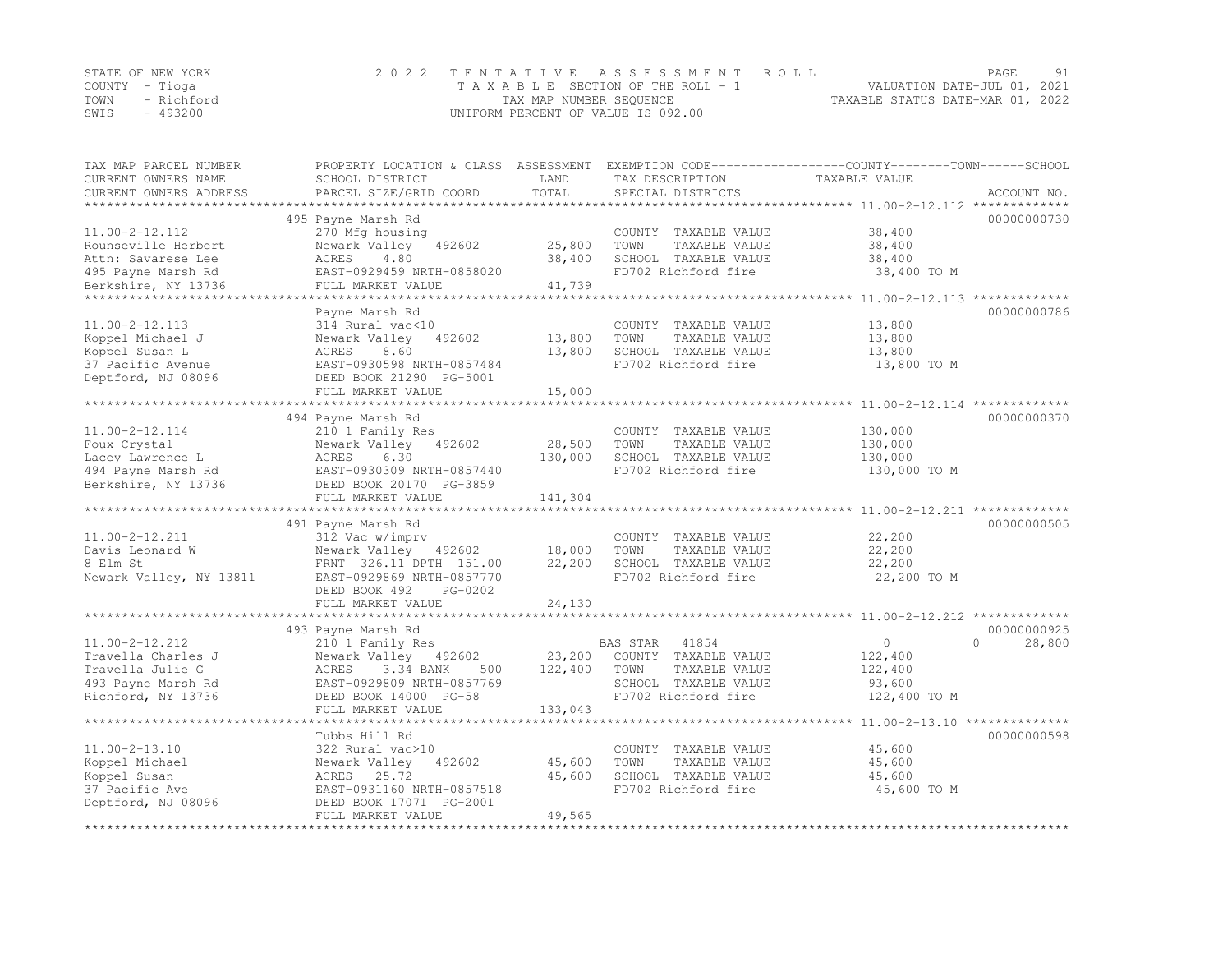| STATE OF NEW YORK |           | 2022 TENTATIVE ASSESSMENT ROLL                                 | PAGE | 92 |
|-------------------|-----------|----------------------------------------------------------------|------|----|
| COUNTY – Tioga    |           | VALUATION DATE-JUL 01, 2021<br>TAXABLE SECTION OF THE ROLL - 1 |      |    |
| TOWN - Richford   |           | TAXABLE STATUS DATE-MAR 01, 2022<br>TAX MAP NUMBER SEQUENCE    |      |    |
| SWIS              | $-493200$ | UNIFORM PERCENT OF VALUE IS 092.00                             |      |    |

| TAX MAP PARCEL NUMBER<br>CURRENT OWNERS NAME<br>CURRENT OWNERS ADDRESS                                | PROPERTY LOCATION & CLASS ASSESSMENT<br>SCHOOL DISTRICT<br>PARCEL SIZE/GRID COORD                                                                                                                  | LAND<br>TOTAL<br>*********   | TAX DESCRIPTION<br>SPECIAL DISTRICTS                                                                              | EXEMPTION CODE-----------------COUNTY-------TOWN------SCHOOL<br>TAXABLE VALUE | ACCOUNT NO.                       |
|-------------------------------------------------------------------------------------------------------|----------------------------------------------------------------------------------------------------------------------------------------------------------------------------------------------------|------------------------------|-------------------------------------------------------------------------------------------------------------------|-------------------------------------------------------------------------------|-----------------------------------|
| $11.00 - 2 - 13.21$<br>Spiers Virginia<br>10 Orchard Hill Rd<br>Ithaca, NY 14850                      | Tubbs Hill Rd<br>260 Seasonal res<br>Newark Valley 492602<br>4.88 BANK<br>ACRES<br>500<br>EAST-0931937 NRTH-0857522<br>DEED BOOK 20190 PG-692<br>FULL MARKET VALUE<br>**************************** | 26,000<br>76,000<br>82,609   | COUNTY TAXABLE VALUE<br>TOWN<br>TAXABLE VALUE<br>SCHOOL TAXABLE VALUE<br>FD702 Richford fire                      | 76,000<br>76,000<br>76,000<br>76,000 TO M                                     | 00000000930                       |
| $11.00 - 2 - 13.22$<br>Spiers Virginia<br>10 Orchard Hill Rd<br>Ithaca, NY 14850                      | Tubbs hill Rd<br>314 Rural vac<10<br>Newark Valley<br>492602<br>4.83 BANK<br>ACRES<br>500<br>EAST-0931996 NRTH-0857115<br>DEED BOOK 20190 PG-692<br>FULL MARKET VALUE                              | 16,900<br>16,900<br>18,370   | COUNTY TAXABLE VALUE<br>TOWN<br>TAXABLE VALUE<br>SCHOOL TAXABLE VALUE<br>FD702 Richford fire                      | 16,900<br>16,900<br>16,900<br>16,900 TO M                                     | 00000000940                       |
|                                                                                                       |                                                                                                                                                                                                    |                              |                                                                                                                   |                                                                               |                                   |
| $11.00 - 2 - 15$<br>Koppel Michael<br>Koppel Susan L<br>37 Pacific Ave<br>Deptford, NJ 08096          | 378 Payne Marsh Rd<br>270 Mfg housing<br>Newark Valley<br>492602<br>ACRES 42.00<br>EAST-0931599 NRTH-0855790<br>DEED BOOK 18406 PG-9001<br>FULL MARKET VALUE                                       | 72,500<br>139,800<br>151,957 | COUNTY TAXABLE VALUE<br>TOWN<br>TAXABLE VALUE<br>SCHOOL TAXABLE VALUE<br>FD702 Richford fire                      | 139,800<br>139,800<br>139,800<br>139,800 TO M                                 | 00000000140                       |
|                                                                                                       |                                                                                                                                                                                                    |                              |                                                                                                                   |                                                                               |                                   |
| $11.00 - 2 - 16$<br>Foster Sikorski Bonnie G<br>150 Tubbs Hill Rd<br>Berkshire, NY 13736              | 150 Tubbs Hill Rd<br>210 1 Family Res<br>Newark Valley<br>492602<br>6.00<br>ACRES<br>EAST-0932939 NRTH-0855960<br>DEED BOOK 480<br>PG-0097<br>FULL MARKET VALUE<br>************************        | 28,000<br>82,200<br>89,348   | ENH STAR<br>41834<br>COUNTY TAXABLE VALUE<br>TAXABLE VALUE<br>TOWN<br>SCHOOL TAXABLE VALUE<br>FD702 Richford fire | $\overline{0}$<br>82,200<br>82,200<br>10,300<br>82,200 TO M                   | 00000000153<br>$\Omega$<br>71,900 |
|                                                                                                       | 170 Tubbs Hill Rd                                                                                                                                                                                  |                              |                                                                                                                   |                                                                               | 00000000680                       |
| $11.00 - 2 - 17.10$<br>McCartt David A<br>Angert Esther R<br>170 Tubbs Hill Rd<br>Berkshire, NY 13736 | 242 Rurl res&rec<br>Newark Valley<br>492602<br>ACRES 34.60<br>EAST-0933599 NRTH-0855680<br>DEED BOOK 647<br>$PG-311$<br>FULL MARKET VALUE                                                          | 65,100<br>172,900<br>187,935 | BAS STAR<br>41854<br>COUNTY TAXABLE VALUE<br>TOWN<br>TAXABLE VALUE<br>SCHOOL TAXABLE VALUE<br>FD702 Richford fire | $\circ$<br>172,900<br>172,900<br>144,100<br>172,900 TO M                      | $\Omega$<br>28,800                |
|                                                                                                       |                                                                                                                                                                                                    |                              |                                                                                                                   |                                                                               |                                   |
| $11.00 - 2 - 17.20$<br>Knapp Jason<br>Knapp Paula<br>142 Tubbs Hill Rd<br>Berkshire, NY 13736         | 142 Tubbs Hill Rd<br>270 Mfg housing<br>Newark Valley<br>492602<br>ACRES 12.23<br>EAST-0061219 NRTH-0085568<br>DEED BOOK 391<br>PG-0378<br>FULL MARKET VALUE                                       | 37,100<br>75,900<br>82,500   | COUNTY TAXABLE VALUE<br>TOWN<br>TAXABLE VALUE<br>SCHOOL TAXABLE VALUE<br>FD702 Richford fire                      | 75,900<br>75,900<br>75,900<br>75,900 TO M                                     | 00000000677                       |
|                                                                                                       |                                                                                                                                                                                                    |                              |                                                                                                                   |                                                                               |                                   |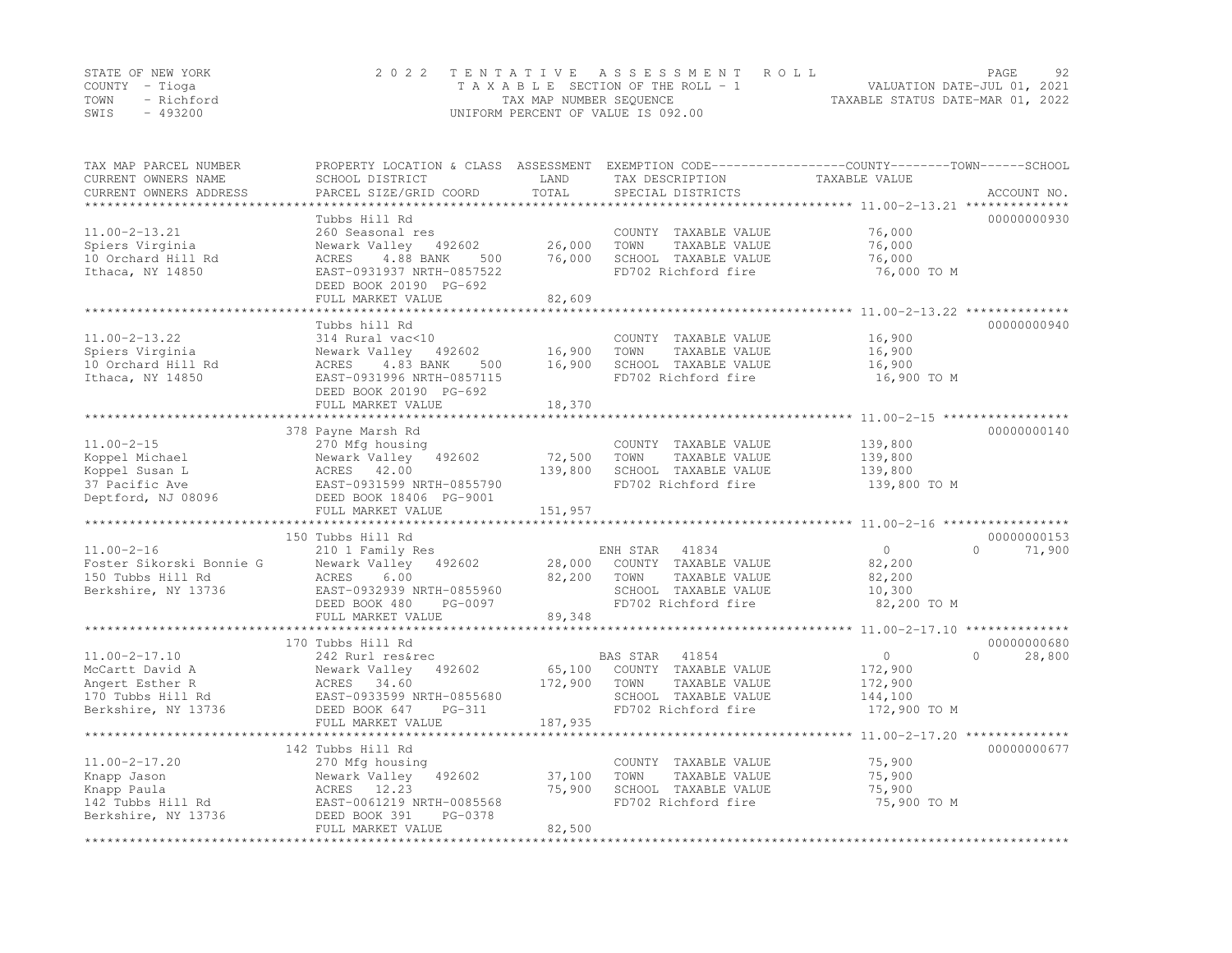|      | STATE OF NEW YORK | 2022 TENTATIVE ASSESSMENT ROLL     | PAGE.                            | 93 |
|------|-------------------|------------------------------------|----------------------------------|----|
|      | COUNTY – Tioga    | TAXABLE SECTION OF THE ROLL - 1    | VALUATION DATE-JUL 01, 2021      |    |
| TOWN | - Richford        | TAX MAP NUMBER SEQUENCE            | TAXABLE STATUS DATE-MAR 01, 2022 |    |
| SWIS | - 493200          | UNIFORM PERCENT OF VALUE IS 092.00 |                                  |    |

| TAX MAP PARCEL NUMBER<br>CURRENT OWNERS NAME | PROPERTY LOCATION & CLASS ASSESSMENT<br>SCHOOL DISTRICT | LAND                   | TAX DESCRIPTION       | EXEMPTION CODE-----------------COUNTY-------TOWN------SCHOOL<br>TAXABLE VALUE |                    |
|----------------------------------------------|---------------------------------------------------------|------------------------|-----------------------|-------------------------------------------------------------------------------|--------------------|
| CURRENT OWNERS ADDRESS                       | PARCEL SIZE/GRID COORD                                  | TOTAL                  | SPECIAL DISTRICTS     |                                                                               | ACCOUNT NO.        |
|                                              |                                                         |                        |                       |                                                                               |                    |
|                                              | 363 Payne Marsh Rd                                      |                        |                       |                                                                               | 00000000018        |
| $11.00 - 2 - 18.10$                          | 270 Mfg housing                                         |                        | COUNTY TAXABLE VALUE  | 148,200                                                                       |                    |
| Lyke Velvet                                  | Newark Valley<br>492602                                 | 83,400                 | TOWN<br>TAXABLE VALUE | 148,200                                                                       |                    |
| Armstrong Charlotte K                        | ACRES 53.90                                             | 148,200                | SCHOOL TAXABLE VALUE  | 148,200                                                                       |                    |
| 363 Payne Marsh Road                         | EAST-0061244 NRTH-0085470                               |                        | FD702 Richford fire   | 148,200 TO M                                                                  |                    |
| Berkshire, NY 13736                          | DEED BOOK 20180 PG-5374                                 |                        |                       |                                                                               |                    |
|                                              | FULL MARKET VALUE                                       | 161,087                |                       |                                                                               |                    |
|                                              | 368 Payne Marsh Rd                                      |                        |                       |                                                                               | 00000000724        |
| $11.00 - 2 - 18.20$                          | 210 1 Family Res                                        |                        | BAS STAR<br>41854     | $\circ$                                                                       | 28,800<br>$\Omega$ |
| Swaqler Velvet A                             | Newark Valley 492602                                    | 18,100                 | COUNTY TAXABLE VALUE  | 126,600                                                                       |                    |
| 368 Payne Marsh Rd                           | ACRES<br>1.03                                           | 126,600                | TOWN<br>TAXABLE VALUE | 126,600                                                                       |                    |
| Berkshire, NY 13736-1427                     | EAST-0061115 NRTH-0085486                               |                        | SCHOOL TAXABLE VALUE  | 97,800                                                                        |                    |
|                                              | DEED BOOK 519<br>$PG-132$                               |                        | FD702 Richford fire   | 126,600 TO M                                                                  |                    |
|                                              | FULL MARKET VALUE                                       | 137,609                |                       |                                                                               |                    |
|                                              |                                                         |                        |                       |                                                                               |                    |
|                                              | 385 Payne Marsh Rd                                      |                        |                       |                                                                               | 00000000076        |
| $11.00 - 2 - 19.10$                          | 242 Rurl res&rec                                        |                        | ENH STAR<br>41834     | $\Omega$                                                                      | $\Omega$<br>71,900 |
| Harvey Donald J                              | Newark Valley 492602                                    | 45,700                 | COUNTY TAXABLE VALUE  | 95,200                                                                        |                    |
| Harvey Nancy M                               | ACRES 17.86                                             | 95,200                 | TOWN<br>TAXABLE VALUE | 95,200                                                                        |                    |
| 385 Payne Marsh Road                         | EAST-0930228 NRTH-0855347                               |                        | SCHOOL TAXABLE VALUE  | 23,300                                                                        |                    |
| Berkshire, NY 13736                          | DEED BOOK 15000 PG-642                                  |                        | FD702 Richford fire   | 95,200 TO M                                                                   |                    |
|                                              | FULL MARKET VALUE                                       | 103,478                |                       |                                                                               |                    |
|                                              | ****************************                            | ********************** |                       | ***************** 11.00-2-19.21 ***************                               |                    |
|                                              | 405 Payne Marsh Rd                                      |                        |                       |                                                                               | 00000000638        |
| $11.00 - 2 - 19.21$                          | 210 1 Family Res                                        |                        | COUNTY TAXABLE VALUE  | 72,600                                                                        |                    |
| Seeley Joseph                                | Newark Valley 492602                                    | 21,600                 | TOWN<br>TAXABLE VALUE | 72,600                                                                        |                    |
| 405 Payne Marsh Rd                           | 2.58<br>ACRES                                           | 72,600                 | SCHOOL TAXABLE VALUE  | 72,600                                                                        |                    |
| Berkshire, NY 13736                          | EAST-0930579 NRTH-0855850                               |                        | FD702 Richford fire   | 72,600 TO M                                                                   |                    |
|                                              | DEED BOOK 15000 PG-3904                                 |                        |                       |                                                                               |                    |
|                                              | FULL MARKET VALUE                                       | 78,913                 |                       |                                                                               |                    |
|                                              |                                                         |                        |                       |                                                                               |                    |
|                                              | Payne Marsh Rd                                          |                        |                       |                                                                               | 00000000725        |
| $11.00 - 2 - 19.22$                          | 322 Rural vac>10                                        |                        | COUNTY TAXABLE VALUE  | 21,700                                                                        |                    |
| Seeley Joseph                                | Newark Valley<br>492602                                 | 21,700                 | TOWN<br>TAXABLE VALUE | 21,700                                                                        |                    |
| 405 Payne Marsh Rd                           | ACRES 14.40                                             | 21,700                 | SCHOOL TAXABLE VALUE  | 21,700                                                                        |                    |
| Berkshire, NY 13736                          | EAST-0930189 NRTH-0855920                               |                        | FD702 Richford fire   | 21,700 TO M                                                                   |                    |
|                                              | DEED BOOK 20210 PG-2261                                 |                        |                       |                                                                               |                    |
|                                              | FULL MARKET VALUE                                       | 23,587                 |                       |                                                                               |                    |
|                                              |                                                         |                        |                       |                                                                               |                    |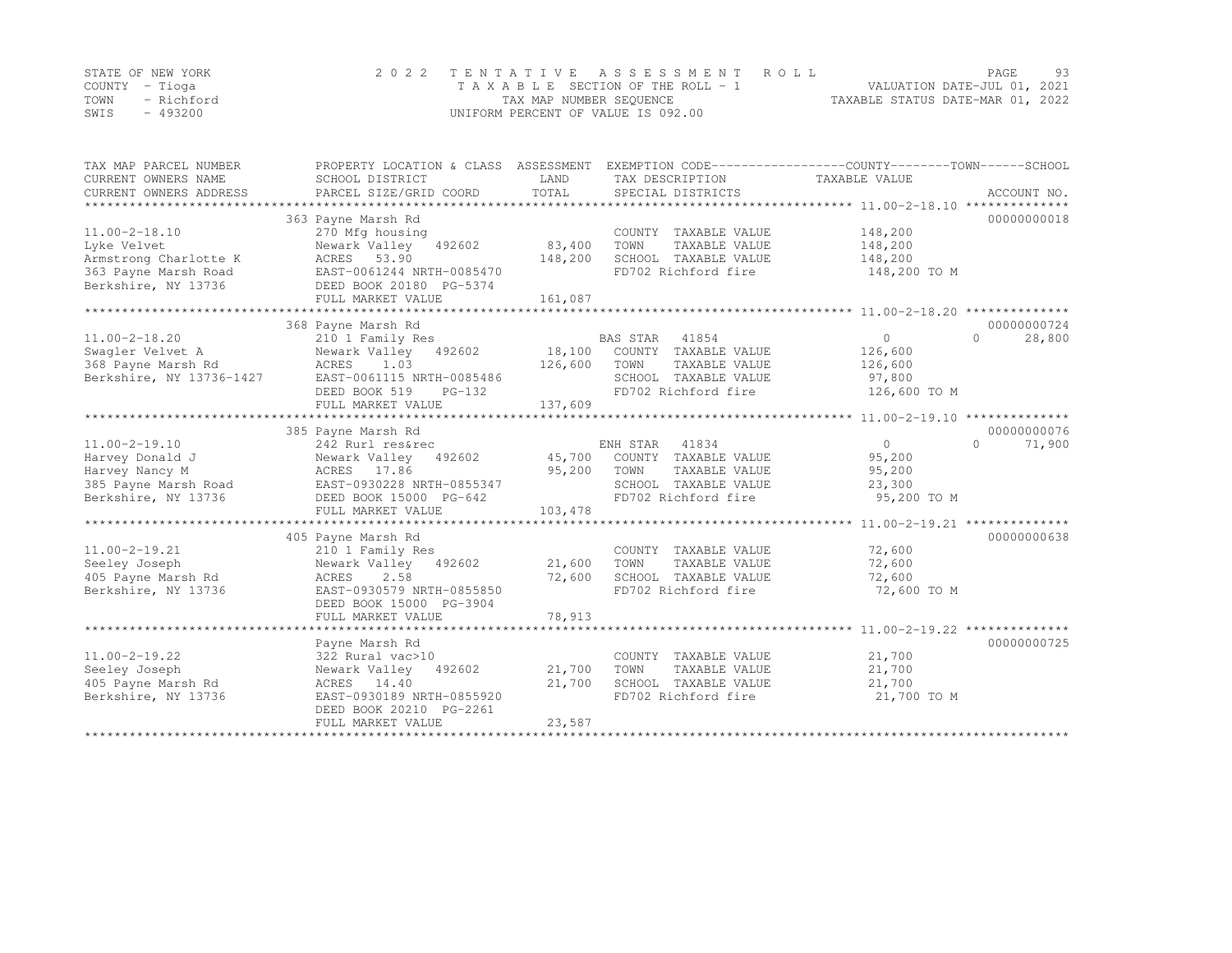|      | STATE OF NEW YORK | 2022 TENTATIVE ASSESSMENT ROLL     |                                  | PAGE. | 94 |
|------|-------------------|------------------------------------|----------------------------------|-------|----|
|      | COUNTY – Tioga    | TAXABLE SECTION OF THE ROLL - 1    | VALUATION DATE-JUL 01, 2021      |       |    |
| TOWN | - Richford        | TAX MAP NUMBER SEQUENCE            | TAXABLE STATUS DATE-MAR 01, 2022 |       |    |
| SWIS | $-493200$         | UNIFORM PERCENT OF VALUE IS 092.00 |                                  |       |    |

| TAX MAP PARCEL NUMBER    | PROPERTY LOCATION & CLASS ASSESSMENT                 |         | EXEMPTION CODE-----------------COUNTY-------TOWN------SCHOOL |                         |          |             |
|--------------------------|------------------------------------------------------|---------|--------------------------------------------------------------|-------------------------|----------|-------------|
| CURRENT OWNERS NAME      | SCHOOL DISTRICT                                      | LAND    | TAX DESCRIPTION                                              | TAXABLE VALUE           |          |             |
| CURRENT OWNERS ADDRESS   | PARCEL SIZE/GRID COORD                               | TOTAL   | SPECIAL DISTRICTS                                            |                         |          | ACCOUNT NO. |
|                          | 381 Payne Marsh Rd                                   |         |                                                              |                         |          | 00000000133 |
| $11.00 - 2 - 19.30$      | 240 Rural res                                        |         | BAS STAR<br>41854                                            | $\Omega$                | $\Omega$ | 28,800      |
| Davis Melody B           | Newark Valley<br>492602                              | 52,700  | COUNTY TAXABLE VALUE                                         | 101,700                 |          |             |
| 381 Payne Marsh Rd       | ACRES 24.22                                          | 101,700 | TOWN<br>TAXABLE VALUE                                        | 101,700                 |          |             |
| Berkshire, NY 13736-1428 | EAST-0930329 NRTH-0854620                            |         | SCHOOL TAXABLE VALUE                                         | 72,900                  |          |             |
|                          | DEED BOOK 701<br>PG-254                              |         | AG003 North tioga ag dist                                    | 24.22 AC                |          |             |
|                          | FULL MARKET VALUE                                    |         | 110,543 FD702 Richford fire                                  | 101,700 TO M            |          |             |
|                          | **************************                           |         |                                                              |                         |          |             |
|                          | 429 Payne Marsh Rd                                   |         |                                                              |                         |          | 00000000127 |
| $11.00 - 2 - 20$         | 270 Mfg housing                                      |         | VET COM CT 41131                                             | 13,800                  | 13,800   | $\Omega$    |
| Overbey Neal R           | Newark Valley<br>492602                              |         | 18,000 VET DIS CT 41141                                      | 27,600                  | 27,600   | $\Omega$    |
| Gloria J                 | ACRES<br>1.00                                        |         | 55,200 ENH STAR 41834                                        | $\overline{0}$          | $\Omega$ | 55,200      |
| 429 Payne Marsh Rd       | EAST-0930419 NRTH-0856210                            |         | COUNTY TAXABLE VALUE                                         | 13,800                  |          |             |
| Berkshire, NY 13736      | DEED BOOK 462<br>PG-0011                             |         | TOWN<br>TAXABLE VALUE                                        | 13,800                  |          |             |
|                          | FULL MARKET VALUE                                    | 60,000  | SCHOOL TAXABLE VALUE                                         | $\circ$                 |          |             |
|                          |                                                      |         | FD702 Richford fire                                          | 55,200 TO M             |          |             |
|                          |                                                      |         |                                                              |                         |          |             |
|                          | Perry Rd                                             |         |                                                              |                         |          | 00000000085 |
| $11.00 - 2 - 21$         | 322 Rural vac>10                                     |         | COUNTY TAXABLE VALUE                                         | 122,000                 |          |             |
| Cotton Hanlon Inc        | Newark Valley<br>492602                              | 122,000 | TOWN<br>TAXABLE VALUE                                        | 122,000                 |          |             |
| PO Box 65                | ACRES 122.50                                         | 122,000 | SCHOOL TAXABLE VALUE                                         | 122,000                 |          |             |
| Cayuta, NY 14824         | EAST-0928849 NRTH-0856600                            |         | FD702 Richford fire                                          | 122,000 TO M            |          |             |
|                          | DEED BOOK 349<br>PG-0006                             |         |                                                              |                         |          |             |
|                          | FULL MARKET VALUE                                    | 132,609 |                                                              |                         |          |             |
|                          |                                                      |         |                                                              |                         |          |             |
|                          | Off Perry Rd                                         |         |                                                              |                         |          | 00000000124 |
| $11.00 - 2 - 22.11$      | 314 Rural vac<10                                     |         | COUNTY TAXABLE VALUE                                         | 17,200                  |          |             |
| Rounseville Robert       | Newark Valley 492602                                 | 17,200  | TOWN<br>TAXABLE VALUE                                        | 17,200                  |          |             |
| Rounsville Shelly        | ACRES<br>5.00                                        | 17,200  | SCHOOL TAXABLE VALUE                                         | 17,200                  |          |             |
| 173 Perry Rd             | EAST-0928159 NRTH-0858150                            |         | FD702 Richford fire                                          | 17,200 TO M             |          |             |
| Richford, NY 13835       | DEED BOOK 15963 PG-5001                              |         |                                                              |                         |          |             |
|                          | FULL MARKET VALUE                                    | 18,696  |                                                              |                         |          |             |
|                          |                                                      |         |                                                              |                         |          |             |
|                          | 161 Perry Rd                                         |         |                                                              |                         |          | 00000000651 |
| $11.00 - 2 - 22.12$      | 240 Rural res                                        |         | 41854<br>BAS STAR                                            | $\overline{0}$          | $\Omega$ | 28,800      |
| Laporte Brian K          | 492602<br>Newark Valley                              | 45,600  | COUNTY TAXABLE VALUE                                         | 192,600                 |          |             |
| 161 Perry Rd             | ACRES 18.77                                          | 192,600 | TOWN<br>TAXABLE VALUE                                        | 192,600                 |          |             |
| Richford, NY 13835       | EAST-0927879 NRTH-0858470<br>DEED BOOK 12453 PG-9001 |         | SCHOOL TAXABLE VALUE<br>FD702 Richford fire                  | 163,800<br>192,600 TO M |          |             |
|                          | FULL MARKET VALUE                                    | 209,348 |                                                              |                         |          |             |
|                          |                                                      |         |                                                              |                         |          |             |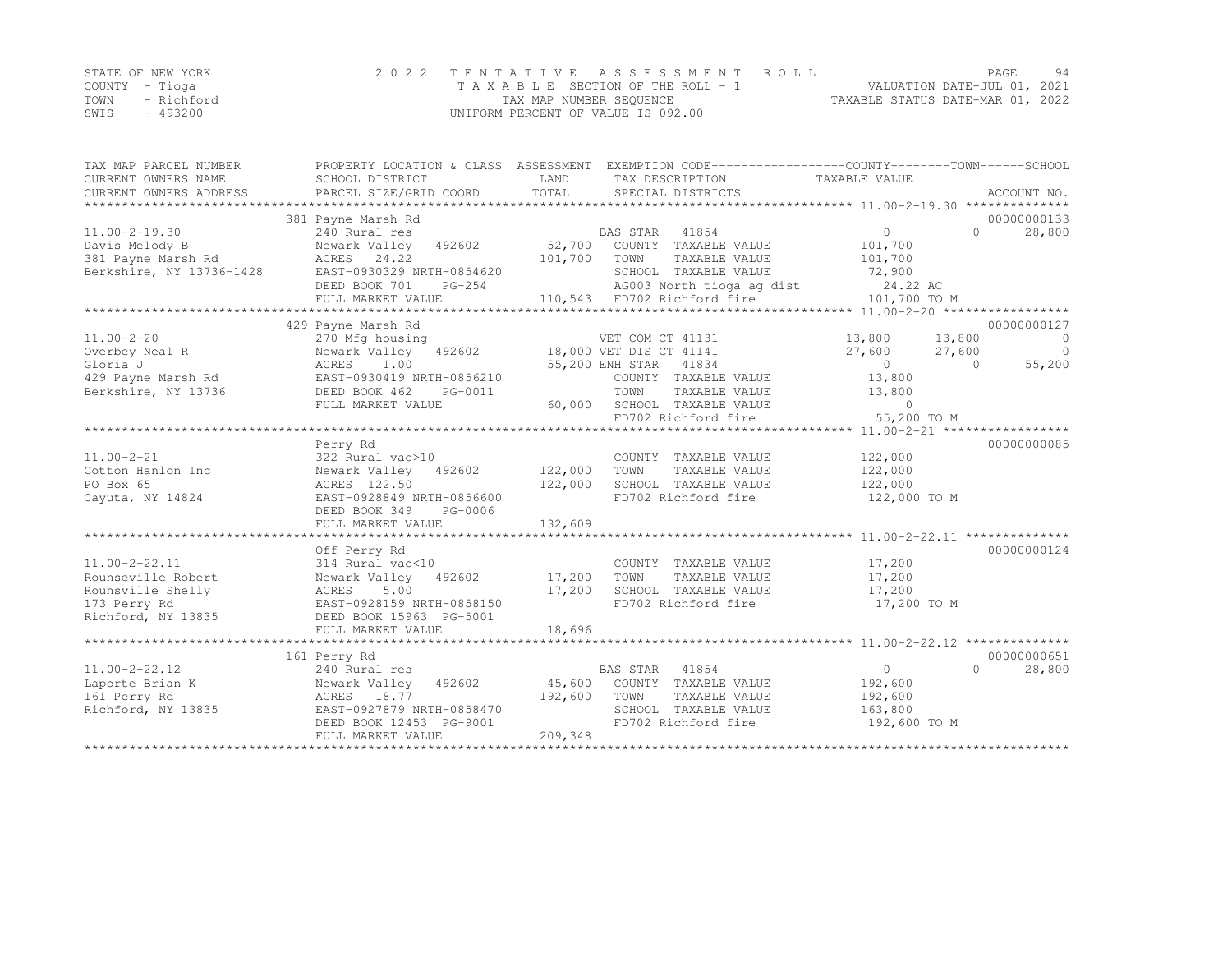|                | STATE OF NEW YORK | 2022 TENTATIVE ASSESSMENT ROLL                                 | PAGE. | 95 |
|----------------|-------------------|----------------------------------------------------------------|-------|----|
| COUNTY – Tioga |                   | VALUATION DATE-JUL 01, 2021<br>TAXABLE SECTION OF THE ROLL - 1 |       |    |
|                | TOWN - Richford   | TAXABLE STATUS DATE-MAR 01, 2022<br>TAX MAP NUMBER SEQUENCE    |       |    |
| SWIS           | - 493200          | UNIFORM PERCENT OF VALUE IS 092.00                             |       |    |

| TAX MAP PARCEL NUMBER            |                                                                                       |                 | PROPERTY LOCATION & CLASS ASSESSMENT EXEMPTION CODE---------------COUNTY-------TOWN-----SCHOOL |                |                     |  |
|----------------------------------|---------------------------------------------------------------------------------------|-----------------|------------------------------------------------------------------------------------------------|----------------|---------------------|--|
| CURRENT OWNERS NAME              | SCHOOL DISTRICT                                                                       | LAND            | TAX DESCRIPTION                                                                                | TAXABLE VALUE  |                     |  |
| CURRENT OWNERS ADDRESS           | PARCEL SIZE/GRID COORD                                                                | TOTAL           | SPECIAL DISTRICTS                                                                              |                | ACCOUNT NO.         |  |
|                                  |                                                                                       |                 |                                                                                                |                |                     |  |
|                                  | 189 Perry Rd                                                                          |                 |                                                                                                |                | 00000000716         |  |
| $11.00 - 2 - 22.13$              | 210 I Family Res 6 BAS STAR 41854<br>Newark Valley 492602 32,000 COUNTY TAXABLE VALUE |                 |                                                                                                | $\overline{0}$ | 28,800<br>$\cap$    |  |
| Woodin Philip L Jr               |                                                                                       |                 |                                                                                                | 104,100        |                     |  |
| Kimberlyn                        | 8.67 BANK<br>500<br>ACRES                                                             | 104,100         | TOWN<br>TAXABLE VALUE                                                                          | 104,100        |                     |  |
| 189 Perry Rd                     | EAST-0927799 NRTH-0857930                                                             |                 | SCHOOL TAXABLE VALUE                                                                           | 75,300         |                     |  |
| Richford, NY 13835               | DEED BOOK 512<br>$PG-52$                                                              |                 | FD702 Richford fire                                                                            | 104,100 TO M   |                     |  |
|                                  | FULL MARKET VALUE                                                                     | 113,152         |                                                                                                |                |                     |  |
|                                  |                                                                                       |                 |                                                                                                |                |                     |  |
|                                  | 173 Perry Rd                                                                          |                 |                                                                                                |                | 00000000711         |  |
| $11.00 - 2 - 22.14$              | 210 1 Family Res                                                                      |                 | BAS STAR<br>41854                                                                              | $\overline{0}$ | $\bigcap$<br>28,800 |  |
| Rounseville Robert F             | Newark Valley 492602                                                                  |                 | 26,200 COUNTY TAXABLE VALUE                                                                    | 79,600         |                     |  |
| 173 Perry Road                   | ACRES<br>5.00 BANK<br>500                                                             | 79,600          | TOWN<br>TAXABLE VALUE                                                                          | 79,600         |                     |  |
| Richford, NY 13835               | EAST-0927359 NRTH-0858110                                                             |                 | SCHOOL TAXABLE VALUE                                                                           | 50,800         |                     |  |
|                                  | DEED BOOK 20180 PG-220                                                                |                 | FD702 Richford fire                                                                            | 79,600 TO M    |                     |  |
|                                  | FULL MARKET VALUE                                                                     | 86,522          |                                                                                                |                |                     |  |
|                                  |                                                                                       |                 |                                                                                                |                |                     |  |
|                                  | 193 Perry Rd                                                                          |                 |                                                                                                |                | 00000000343         |  |
| $11.00 - 2 - 22.20$              | 210 1 Family Res                                                                      |                 | BAS STAR 41854                                                                                 | $\circ$        | $\cap$<br>28,800    |  |
| Brown Thomas A                   | Newark Valley 492602                                                                  |                 | 26,200 COUNTY TAXABLE VALUE                                                                    | 168,700        |                     |  |
| Susan M                          | Newark<br>ACRES<br>5.00 BANK<br>8 <sup>8</sup>                                        | 168,700         | TOWN<br>TAXABLE VALUE                                                                          | 168,700        |                     |  |
| 193 Perry Rd                     | EAST-0060732 NRTH-0085790                                                             |                 | SCHOOL TAXABLE VALUE                                                                           | 139,900        |                     |  |
| Richford, NY 13835 DEED BOOK 534 | $PG-158$                                                                              |                 | FD702 Richford fire                                                                            | 168,700 TO M   |                     |  |
|                                  | FULL MARKET VALUE                                                                     | 183,370         |                                                                                                |                |                     |  |
|                                  |                                                                                       |                 |                                                                                                |                |                     |  |
|                                  | 600 Payne Marsh Rd                                                                    |                 |                                                                                                |                | 00000000111         |  |
| $11.00 - 2 - 23$                 | 240 Rural res                                                                         |                 | AG CEIL IN 41730                                                                               | 44,189         | 44,189<br>44,189    |  |
| Nequs Christopher G              | Newark Valley<br>492602                                                               | 89,600 BAS STAR | 41854                                                                                          | $\Omega$       | $\Omega$<br>28,800  |  |
| 600 Payne Marsh Rd               | ACRES 59.10                                                                           |                 | 197,500 COUNTY TAXABLE VALUE                                                                   | 153,311        |                     |  |
| Richford, NY 13835               | EAST-0928949 NRTH-0859950                                                             |                 | TOWN<br>TAXABLE VALUE                                                                          | 153,311        |                     |  |
|                                  | DEED BOOK 681<br>$PG-89$                                                              |                 | SCHOOL TAXABLE VALUE                                                                           | 124,511        |                     |  |
| MAY BE SUBJECT TO PAYMENT        | FULL MARKET VALUE                                                                     | 214,674         | AG003 North tioga ag dist                                                                      | 59.10 AC       |                     |  |
| UNDER AGDIST LAW TIL 2029        |                                                                                       |                 | FD702 Richford fire                                                                            | 153,311 TO M   |                     |  |
|                                  |                                                                                       |                 | 44,189 EX                                                                                      |                |                     |  |
|                                  |                                                                                       |                 |                                                                                                |                |                     |  |
|                                  | 983 Route 79                                                                          |                 |                                                                                                |                | 00000000417         |  |
| $11.14 - 1 - 1.10$               | 210 1 Family Res                                                                      |                 | BAS STAR 41854                                                                                 | 0              | $\bigcap$<br>28,800 |  |
| Gordinier Karen M                | Newark Valley 492602                                                                  | 20,800          | COUNTY TAXABLE VALUE                                                                           | 60,800         |                     |  |
| 983 Route 79                     | ACRES<br>2.21                                                                         | 60,800          | TOWN<br>TAXABLE VALUE                                                                          | 60,800         |                     |  |
| PO Box 138                       | EAST-0923079 NRTH-0858810                                                             |                 | SCHOOL TAXABLE VALUE                                                                           | 32,000         |                     |  |
|                                  |                                                                                       |                 | FD702 Richford fire                                                                            | 60,800 TO M    |                     |  |
|                                  | FULL MARKET VALUE                                                                     | 66,087          |                                                                                                |                |                     |  |
|                                  |                                                                                       |                 |                                                                                                |                |                     |  |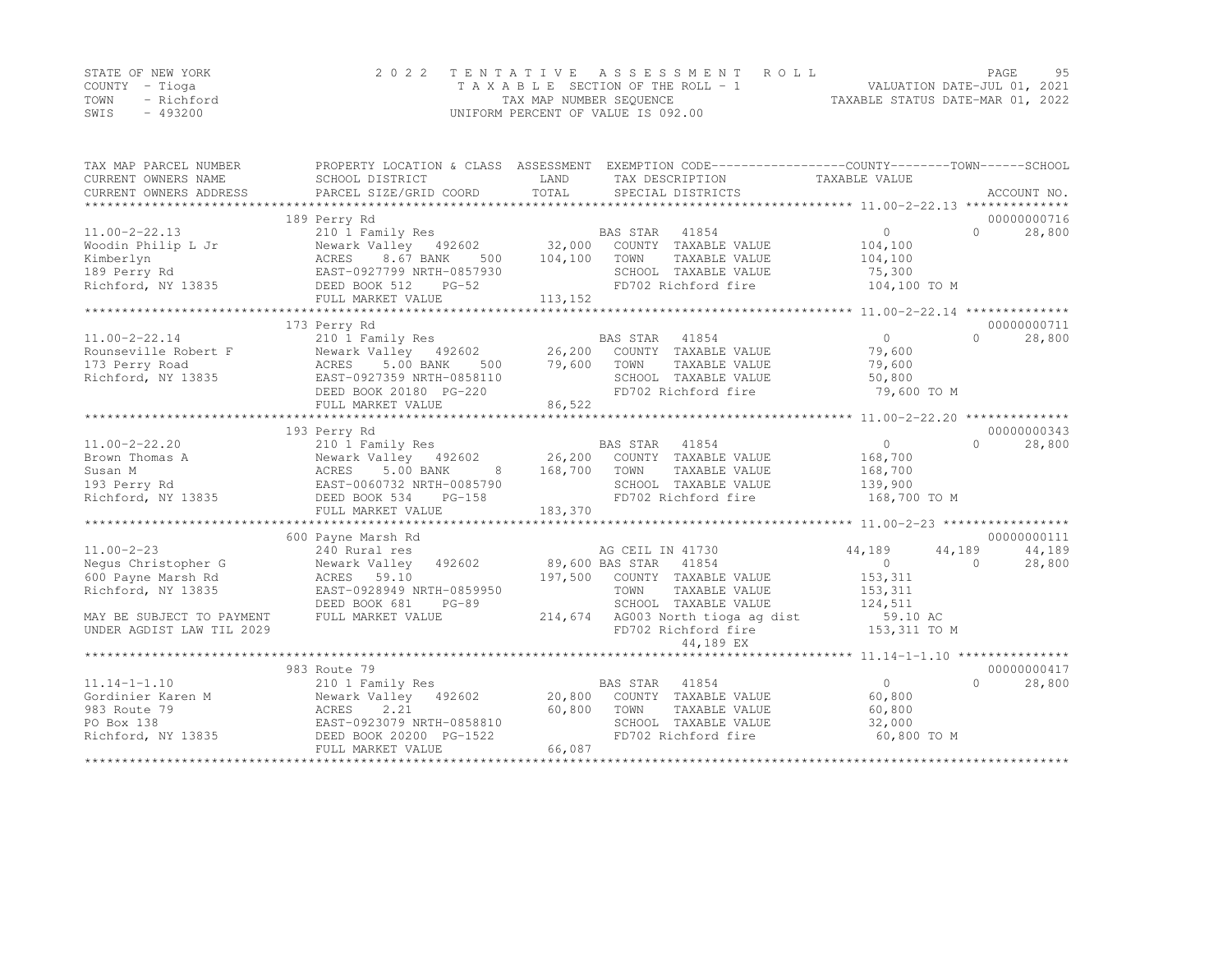| STATE OF NEW YORK  | 2022 TENTATIVE ASSESSMENT ROLL     | 96<br>PAGE                       |
|--------------------|------------------------------------|----------------------------------|
| COUNTY – Tioga     | TAXABLE SECTION OF THE ROLL - 1    | VALUATION DATE-JUL 01, 2021      |
| TOWN<br>- Richford | TAX MAP NUMBER SEQUENCE            | TAXABLE STATUS DATE-MAR 01, 2022 |
| $-493200$<br>SWIS  | UNIFORM PERCENT OF VALUE IS 092.00 |                                  |

| TAX MAP PARCEL NUMBER<br>CURRENT OWNERS NAME<br>CURRENT OWNERS ADDRESS | SCHOOL DISTRICT<br>PARCEL SIZE/GRID COORD    | LAND<br>TOTAL   | TAX DESCRIPTION<br>SPECIAL DISTRICTS | PROPERTY LOCATION & CLASS ASSESSMENT EXEMPTION CODE----------------COUNTY-------TOWN------SCHOOL<br>TAXABLE VALUE<br>ACCOUNT NO. |
|------------------------------------------------------------------------|----------------------------------------------|-----------------|--------------------------------------|----------------------------------------------------------------------------------------------------------------------------------|
|                                                                        |                                              |                 |                                      |                                                                                                                                  |
|                                                                        | Route 79                                     |                 |                                      | 00000000166                                                                                                                      |
| $11.14 - 1 - 2.10$                                                     | 312 Vac w/imprv                              |                 | COUNTY TAXABLE VALUE                 | 6,300                                                                                                                            |
| Gordinier Karen M                                                      | Newark Valley 492602                         | 700             | TOWN<br>TAXABLE VALUE                | 6,300                                                                                                                            |
| 983 Route 79                                                           | FRNT 28.00 DPTH 75.92                        | 6,300           | SCHOOL TAXABLE VALUE                 | 6,300                                                                                                                            |
| PO Box 138                                                             | EAST-0923242 NRTH-0858679                    |                 | FD702 Richford fire                  | 6,300 TO M                                                                                                                       |
| Richford, NY 13835                                                     | DEED BOOK 20200 PG-1522                      |                 |                                      |                                                                                                                                  |
|                                                                        | FULL MARKET VALUE                            | 6,848           |                                      |                                                                                                                                  |
|                                                                        | Route 79                                     |                 |                                      | 00000000273                                                                                                                      |
| $11.14 - 1 - 4$                                                        | 486 Mini-mart                                |                 | COUNTY TAXABLE VALUE                 | 518,600                                                                                                                          |
| Mirabito James                                                         | 492602<br>Newark Valley                      | 94,300          | TAXABLE VALUE<br>TOWN                | 518,600                                                                                                                          |
| PO Box 5306                                                            | ACRES 1.02                                   | 518,600         | SCHOOL TAXABLE VALUE                 | 518,600                                                                                                                          |
| Binghamton, NY 13902                                                   | EAST-0923479 NRTH-0858824                    |                 | FD702 Richford fire                  | 518,600 TO M                                                                                                                     |
|                                                                        | DEED BOOK 606<br>$PG-87$                     |                 |                                      |                                                                                                                                  |
|                                                                        | FULL MARKET VALUE                            | 563,696         |                                      |                                                                                                                                  |
|                                                                        |                                              |                 |                                      |                                                                                                                                  |
|                                                                        | State Route 38                               |                 |                                      | 00000000599                                                                                                                      |
| $11.14 - 1 - 7$                                                        | 311 Res vac land                             |                 | COUNTY TAXABLE VALUE                 | 400                                                                                                                              |
| Macdonald Leo S                                                        | Newark Valley 492602                         | 400             | TAXABLE VALUE<br>TOWN                | 400                                                                                                                              |
| Macdonald Joan Ramage                                                  | FRNT 22.22 DPTH 39.42                        | 400             | SCHOOL TAXABLE VALUE                 | 400                                                                                                                              |
| 13 Kiltie Dr                                                           | EAST-0923589 NRTH-0858931                    |                 | FD702 Richford fire                  | 400 TO M                                                                                                                         |
| New Hope, PA 18938                                                     | DEED BOOK 20210 PG-2886<br>FULL MARKET VALUE | 435             |                                      |                                                                                                                                  |
|                                                                        |                                              |                 |                                      |                                                                                                                                  |
|                                                                        | State Route 38                               |                 |                                      | 00000000284                                                                                                                      |
| $11.14 - 1 - 8$                                                        | 311 Res vac land                             |                 | COUNTY TAXABLE VALUE                 | 1,000                                                                                                                            |
|                                                                        | Newark Valley 492602                         | 1,000           | TOWN<br>TAXABLE VALUE                | 1,000                                                                                                                            |
|                                                                        |                                              | 1,000           | SCHOOL TAXABLE VALUE                 | 1,000                                                                                                                            |
|                                                                        |                                              |                 | FD702 Richford fire                  | 1,000 TO M                                                                                                                       |
| New Hope, PA 18938                                                     | DEED BOOK 20210 PG-2886                      |                 |                                      |                                                                                                                                  |
|                                                                        | FULL MARKET VALUE                            | 1,087           |                                      |                                                                                                                                  |
|                                                                        |                                              | *************** |                                      |                                                                                                                                  |
| $11.14 - 1 - 9$                                                        | 13321 State Route 38<br>210 1 Family Res     |                 | ENH STAR<br>41834                    | 00000000176<br>$\overline{0}$<br>$\Omega$<br>71,900                                                                              |
| Hewett Dawn L                                                          | Newark Valley 492602                         | 10,000          | COUNTY TAXABLE VALUE                 | 84,700                                                                                                                           |
| Attn: Brown Dawn                                                       | FRNT 115.50 DPTH 143.75                      | 84,700          | TOWN<br>TAXABLE VALUE                | 84,700                                                                                                                           |
| 13321 Route 38                                                         | EAST-0923579 NRTH-0859190                    |                 | SCHOOL TAXABLE VALUE                 | 12,800                                                                                                                           |
| Richford, NY 13835                                                     | DEED BOOK 515<br>PG-329                      |                 | FD702 Richford fire                  | 84,700 TO M                                                                                                                      |
|                                                                        | FULL MARKET VALUE                            | 92,065          |                                      |                                                                                                                                  |
|                                                                        |                                              |                 |                                      |                                                                                                                                  |
|                                                                        | 13327 State Route 38                         |                 |                                      | 00000000120                                                                                                                      |
| $11.14 - 1 - 10$                                                       | 210 1 Family Res                             |                 | COUNTY TAXABLE VALUE                 | 49,800                                                                                                                           |
| Halme David C                                                          | Newark Valley 492602                         | 8,200           | TOWN<br>TAXABLE VALUE                | 49,800                                                                                                                           |
| PO Box 67                                                              | FRNT 86.83 DPTH 149.17                       | 49,800          | SCHOOL TAXABLE VALUE                 | 49,800                                                                                                                           |
| Homer, NY 13077                                                        | EAST-0923593 NRTH-0859298                    |                 | FD702 Richford fire                  | 49,800 TO M                                                                                                                      |
|                                                                        | DEED BOOK 13705 PG-8001                      |                 |                                      |                                                                                                                                  |
|                                                                        | FULL MARKET VALUE                            | 54,130          |                                      |                                                                                                                                  |
|                                                                        |                                              |                 |                                      |                                                                                                                                  |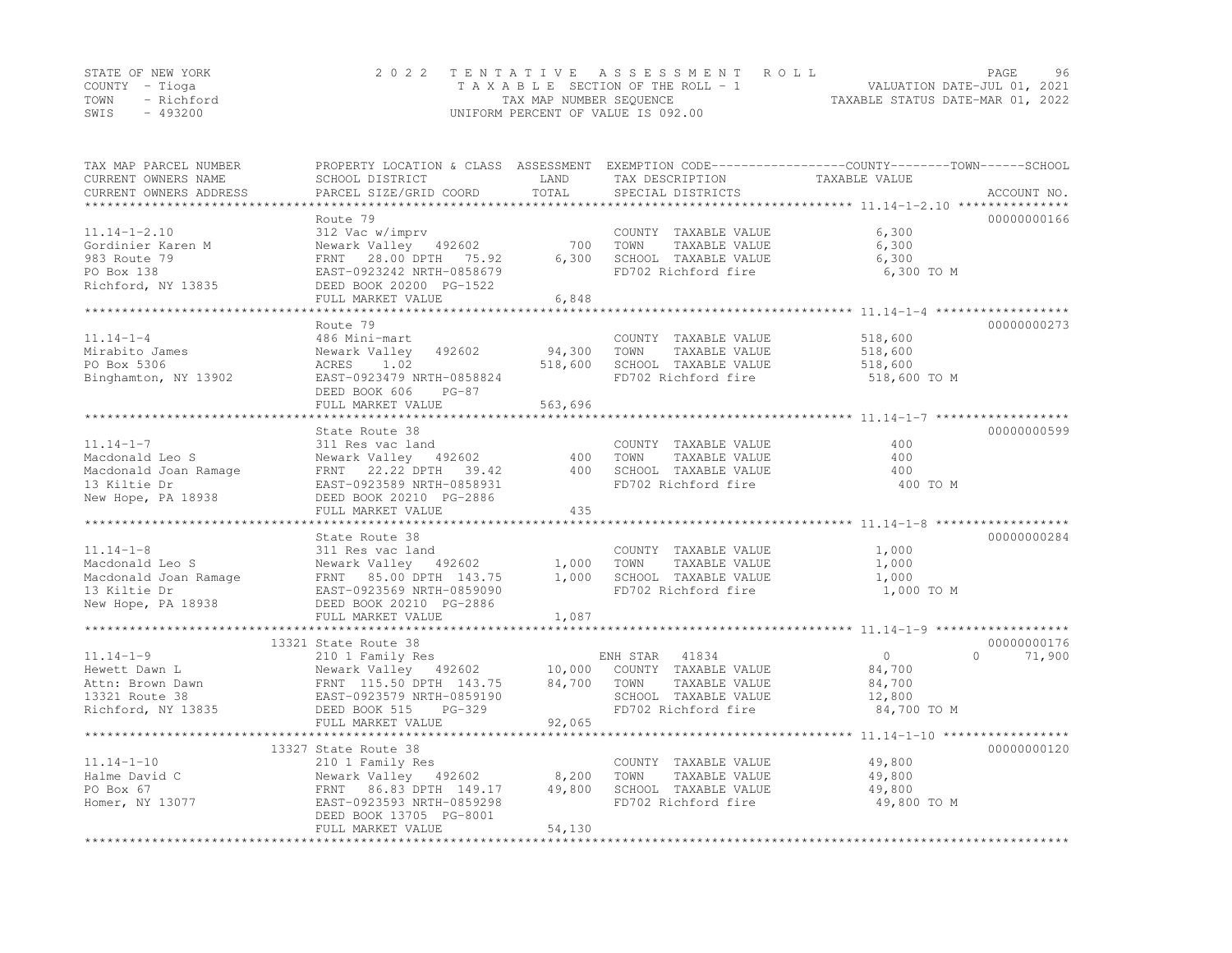|      | STATE OF NEW YORK | 2022 TENTATIVE ASSESSMENT ROLL     | 97<br>PAGE.                      |
|------|-------------------|------------------------------------|----------------------------------|
|      | COUNTY – Tioga    | TAXABLE SECTION OF THE ROLL - 1    | VALUATION DATE-JUL 01, 2021      |
| TOWN | - Richford        | TAX MAP NUMBER SEQUENCE            | TAXABLE STATUS DATE-MAR 01, 2022 |
| SWIS | - 493200          | UNIFORM PERCENT OF VALUE IS 092.00 |                                  |

| TAX MAP PARCEL NUMBER<br>CURRENT OWNERS NAME<br>CURRENT OWNERS ADDRESS                | SCHOOL DISTRICT<br>PARCEL SIZE/GRID COORD                                                                                                                                                                                         | LAND<br>TOTAL                | TAX DESCRIPTION<br>SPECIAL DISTRICTS                                                         | PROPERTY LOCATION & CLASS ASSESSMENT EXEMPTION CODE----------------COUNTY-------TOWN-----SCHOOL<br>TAXABLE VALUE<br>ACCOUNT NO. |
|---------------------------------------------------------------------------------------|-----------------------------------------------------------------------------------------------------------------------------------------------------------------------------------------------------------------------------------|------------------------------|----------------------------------------------------------------------------------------------|---------------------------------------------------------------------------------------------------------------------------------|
| $11.14 - 1 - 11$<br>Hoffmier Lillian A<br>13331 Route 38<br>Richford, NY 13835        | 13331 State Route 38<br>210 1 Family Res<br>Newark Valley 492602<br>FRNT 103.52 DPTH 151.00<br>EAST-0923613 NRTH-0859389<br>DEED BOOK 20170 PG-5632<br>FULL MARKET VALUE                                                          | 9,800<br>69,900<br>75,978    | COUNTY TAXABLE VALUE<br>TOWN<br>TAXABLE VALUE<br>SCHOOL TAXABLE VALUE<br>FD702 Richford fire | 00000000243<br>69,900<br>69,900<br>69,900<br>69,900 TO M                                                                        |
|                                                                                       |                                                                                                                                                                                                                                   |                              |                                                                                              |                                                                                                                                 |
| $11.14 - 1 - 12$<br>Predmore Samantha L<br>13337 State Route 38<br>Richford, NY 13835 | 13337 State Route 38<br>210 1 Family Res<br>Newark Valley<br>FRNT 231.00 DPTH 152.00<br>EAST-0923646 NRTH-0859545<br>PERD BOOK 20200 PG-2520<br>Newark Valley 492602 16,700<br>FULL MARKET VALUE                                  | 68,300<br>74,239             | COUNTY TAXABLE VALUE<br>TOWN<br>TAXABLE VALUE<br>SCHOOL TAXABLE VALUE<br>FD702 Richford fire | 00000000073<br>68,300<br>68,300<br>68,300<br>68,300 TO M                                                                        |
|                                                                                       |                                                                                                                                                                                                                                   |                              |                                                                                              |                                                                                                                                 |
| $11.14 - 1 - 13$<br>Hoffmier George<br>3715 Wilson Creek Rd<br>Berkshire, NY 13736    | 13343 State Route 38<br>312 Vac w/imprv<br>312 val winner<br>FRNT 69.32 DPTH 151.00<br>EAST-0923677 NRTH-0859682<br>DEED BOOK 20220 PG-332<br>FULL MARKET VALUE                                                                   | 7,100<br>13,600<br>14,783    | COUNTY TAXABLE VALUE<br>TAXABLE VALUE<br>TOWN<br>SCHOOL TAXABLE VALUE<br>FD702 Richford fire | 00000000461<br>13,600<br>13,600<br>13,600<br>13,600 TO M                                                                        |
|                                                                                       |                                                                                                                                                                                                                                   |                              |                                                                                              |                                                                                                                                 |
| $11.14 - 1 - 14$                                                                      | State Route 38<br>210 1 Family Res<br>Newark Valley 492602 10,700<br>FRNT 110.00 DPTH 175.00 35,500<br>DEED BOOK 470<br>PG-0087<br>FULL MARKET VALUE                                                                              | 38,587                       | COUNTY TAXABLE VALUE<br>TOWN<br>TAXABLE VALUE<br>SCHOOL TAXABLE VALUE<br>FD702 Richford fire | 00000000107<br>35,500<br>35,500<br>35,500<br>35,500 TO M                                                                        |
|                                                                                       | 13315 State Route 38                                                                                                                                                                                                              |                              |                                                                                              | 00000000432                                                                                                                     |
| $11.14 - 1 - 15$                                                                      | 210 1 Family Res<br>Macdonald Leo S<br>Mewark Valley 492602<br>Macdonald Joan Ramage ACRES 9.15<br>13 Kiltie Dr EAST-0923359 NRTH-0859490<br>New Hope, PA 18938 DEED BOOK 20210 PG-2886<br>ENLL MARKET VALUE<br>FULL MARKET VALUE | 32,700<br>105,500<br>114,674 | COUNTY TAXABLE VALUE<br>TOWN<br>TAXABLE VALUE<br>SCHOOL TAXABLE VALUE<br>FD702 Richford fire | 105,500<br>105,500<br>105,500<br>105,500 TO M                                                                                   |
|                                                                                       |                                                                                                                                                                                                                                   |                              |                                                                                              |                                                                                                                                 |
| $11.14 - 1 - 16$                                                                      | 25 Nixon Rd<br>210 1 Family Res<br>The Terministan Estate Lincoln L<br>Mewark Valley 492602<br>Markins Barbara A<br>ACRES 8.75<br>Jeanine Watkins<br>7 Toledo St<br>Seneca Falls, NY 13148<br>FULL MARKET VALUE                   | 19,200<br>74,300<br>80,761   | COUNTY TAXABLE VALUE<br>TAXABLE VALUE<br>TOWN<br>SCHOOL TAXABLE VALUE<br>FD702 Richford fire | 00000000434<br>74,300<br>74,300<br>74,300<br>74,300 TO M                                                                        |
| ******************                                                                    |                                                                                                                                                                                                                                   |                              |                                                                                              |                                                                                                                                 |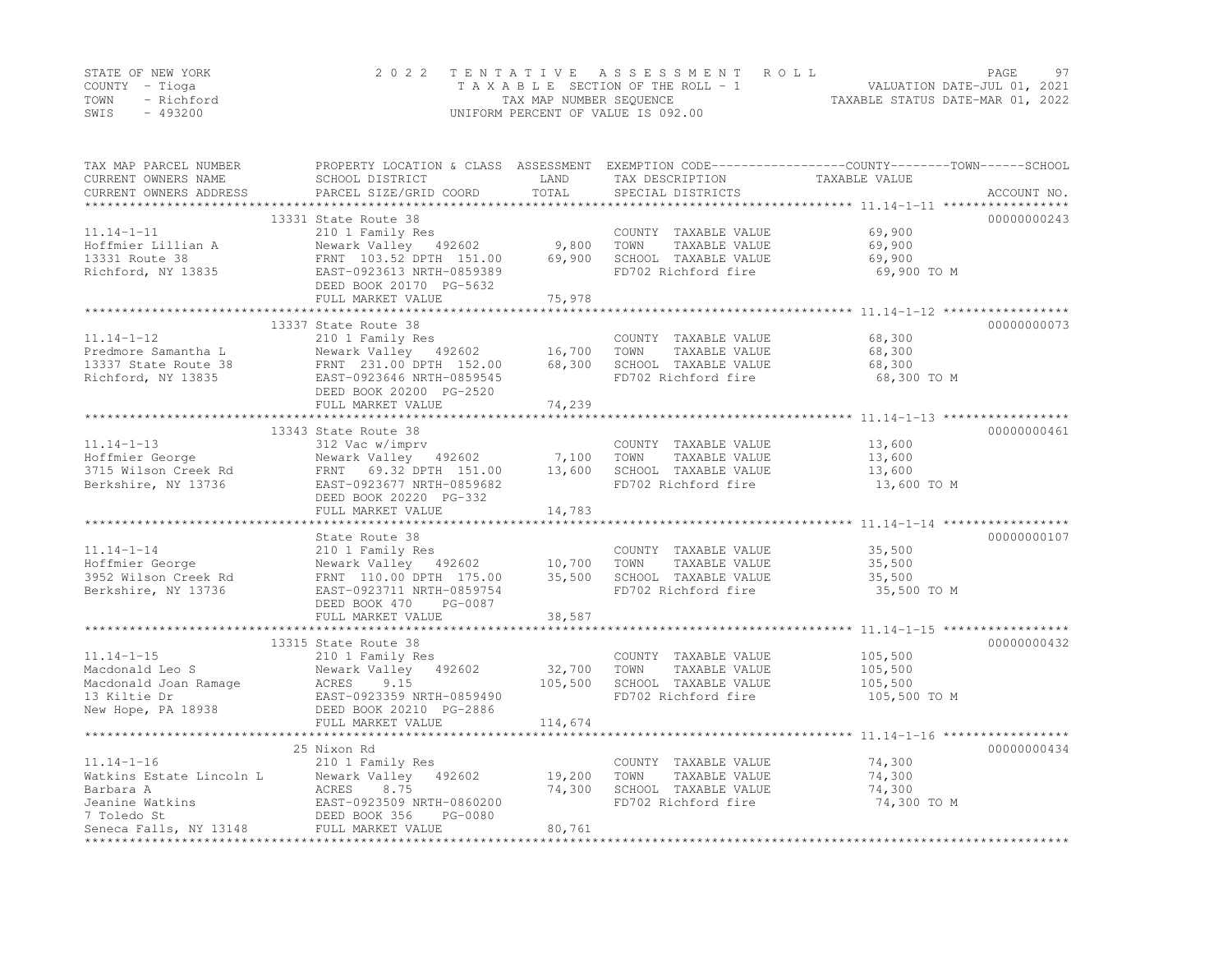| STATE OF NEW YORK |           | 2022 TENTATIVE ASSESSMENT ROLL                                 | PAGE | 98 |
|-------------------|-----------|----------------------------------------------------------------|------|----|
| COUNTY – Tioga    |           | VALUATION DATE-JUL 01, 2021<br>TAXABLE SECTION OF THE ROLL - 1 |      |    |
| TOWN - Richford   |           | TAXABLE STATUS DATE-MAR 01, 2022<br>TAX MAP NUMBER SEQUENCE    |      |    |
| SWIS              | $-493200$ | UNIFORM PERCENT OF VALUE IS 092.00                             |      |    |

| TAX MAP PARCEL NUMBER<br>CURRENT OWNERS NAME | PROPERTY LOCATION & CLASS ASSESSMENT EXEMPTION CODE----------------COUNTY-------TOWN-----SCHOOL<br>SCHOOL DISTRICT | LAND                 | TAX DESCRIPTION                               | TAXABLE VALUE    |                    |
|----------------------------------------------|--------------------------------------------------------------------------------------------------------------------|----------------------|-----------------------------------------------|------------------|--------------------|
| CURRENT OWNERS ADDRESS                       | PARCEL SIZE/GRID COORD                                                                                             | TOTAL<br>*********** | SPECIAL DISTRICTS                             |                  | ACCOUNT NO.        |
|                                              | 13347 State Route 38                                                                                               |                      |                                               |                  | 00000000247        |
| $11.14 - 1 - 17$                             | 210 1 Family Res                                                                                                   |                      | 41834<br>ENH STAR                             | $\circ$          | $\Omega$<br>71,900 |
| Jean W                                       | Newark Valley<br>492602                                                                                            | 18,600               | COUNTY TAXABLE VALUE                          | 85,600           |                    |
| Lacey Gerald C                               | ACRES<br>1.24                                                                                                      | 85,600               | TOWN<br>TAXABLE VALUE                         | 85,600           |                    |
| 13347 Route 38                               | EAST-0923779 NRTH-0860010                                                                                          |                      | SCHOOL TAXABLE VALUE                          | 13,700           |                    |
| Richford, NY 13835                           | DEED BOOK 290<br>PG-0589                                                                                           |                      | FD702 Richford fire                           | 85,600 TO M      |                    |
|                                              | FULL MARKET VALUE                                                                                                  | 93,043               |                                               |                  |                    |
|                                              | 13334 State Route 38                                                                                               |                      |                                               |                  | 00000000037        |
| $11.14 - 1 - 20$                             | 422 Diner/lunch                                                                                                    |                      | COUNTY TAXABLE VALUE                          | 89,000           |                    |
| Woodmansee Scott                             | Newark Valley 492602                                                                                               | 17,200               | TOWN<br>TAXABLE VALUE                         | 89,000           |                    |
| Woodmansee Karla                             | FRNT 352.20 DPTH 146.00                                                                                            | 89,000               | SCHOOL TAXABLE VALUE                          | 89,000           |                    |
| 13334 NYS Route 38                           | EAST-0923869 NRTH-0859520                                                                                          |                      | FD702 Richford fire                           | 89,000 TO M      |                    |
| Richford, NY 13835                           | DEED BOOK 20180 PG-3649                                                                                            |                      |                                               |                  |                    |
|                                              | FULL MARKET VALUE                                                                                                  | 96,739               |                                               |                  |                    |
|                                              |                                                                                                                    |                      |                                               |                  |                    |
|                                              | 13322 State Route 38                                                                                               |                      |                                               |                  | 00000000279        |
| $11.14 - 1 - 21$                             | 210 1 Family Res                                                                                                   |                      | BAS STAR<br>41854                             | $\circ$          | $\Omega$<br>28,800 |
| Stevens Stephen J                            | Newark Valley 492602                                                                                               | 10,500               | COUNTY TAXABLE VALUE                          | 55,300           |                    |
| Cheryl A                                     | FRNT 178.00 DPTH<br>98.00                                                                                          | 55,300               | TOWN<br>TAXABLE VALUE                         | 55,300           |                    |
| 13322 Route 38                               | EAST-0923789 NRTH-0859220                                                                                          |                      | SCHOOL TAXABLE VALUE                          | 26,500           |                    |
| Richford, NY 13835                           | DEED BOOK 594<br>$PG-275$                                                                                          |                      | FD702 Richford fire                           | 55,300 TO M      |                    |
|                                              | FULL MARKET VALUE                                                                                                  | 60,109               |                                               |                  |                    |
|                                              |                                                                                                                    |                      |                                               |                  | 00000000584        |
|                                              | 13320 State Route 38                                                                                               |                      |                                               | $\mathbf{0}$     | $\cap$             |
| $11.14 - 1 - 22$                             | 210 1 Family Res                                                                                                   |                      | BAS STAR<br>41854                             |                  | 28,800             |
| LaBrake Linda                                | Newark Valley 492602<br>82.50 DPTH 102.00<br>FRNT                                                                  | 5,500<br>71,800      | COUNTY TAXABLE VALUE<br>TOWN<br>TAXABLE VALUE | 71,800           |                    |
| 13320 Route 38<br>Richford, NY 13835         | <b>BANK</b><br>500                                                                                                 |                      | SCHOOL TAXABLE VALUE                          | 71,800<br>43,000 |                    |
|                                              | EAST-0923769 NRTH-0859090                                                                                          |                      | FD702 Richford fire                           | 71,800 TO M      |                    |
|                                              | DEED BOOK 12168 PG-2001                                                                                            |                      |                                               |                  |                    |
|                                              | FULL MARKET VALUE                                                                                                  | 78,043               |                                               |                  |                    |
|                                              |                                                                                                                    |                      |                                               |                  |                    |
|                                              | 13316 State Route 38                                                                                               |                      |                                               |                  | 00000000067        |
| $11.14 - 1 - 23$                             | 210 1 Family Res                                                                                                   |                      | ENH STAR<br>41834                             | $\circ$          | $\Omega$<br>71,900 |
| Eaton Paul L                                 | Newark Valley 492602                                                                                               | 8,500                | COUNTY TAXABLE VALUE                          | 78,100           |                    |
| Eaton Eva M                                  | FRNT 132.00 DPTH 102.00                                                                                            | 78,100               | TAXABLE VALUE<br>TOWN                         | 78,100           |                    |
| 13316 State Route 38                         | EAST-0923749 NRTH-0858990                                                                                          |                      | SCHOOL TAXABLE VALUE                          | 6,200            |                    |
| Richford, NY 13835                           | DEED BOOK 721<br>$PG-5$                                                                                            |                      | FD702 Richford fire                           | 78,100 TO M      |                    |
|                                              | FULL MARKET VALUE                                                                                                  | 84,891               |                                               |                  |                    |
|                                              | ***************************                                                                                        | ************         |                                               |                  |                    |
|                                              | 1007 State Route 79                                                                                                |                      |                                               |                  | 00000000136        |
| $11.14 - 1 - 25$                             | 312 Vac w/imprv                                                                                                    |                      | COUNTY TAXABLE VALUE                          | 23,900           |                    |
| Micro Inc                                    | Newark Valley 492602                                                                                               | 8,200                | TOWN<br>TAXABLE VALUE                         | 23,900           |                    |
| PO Box 5306                                  | FRNT 100.00 DPTH 130.00                                                                                            | 23,900               | SCHOOL TAXABLE VALUE                          | 23,900           |                    |
| Binghamton, NY 13902                         | EAST-0923759 NRTH-0858860<br>DEED BOOK 501<br>PG-0229                                                              |                      | FD702 Richford fire                           | 23,900 TO M      |                    |
|                                              | FULL MARKET VALUE                                                                                                  | 25,978               |                                               |                  |                    |
|                                              |                                                                                                                    |                      |                                               |                  |                    |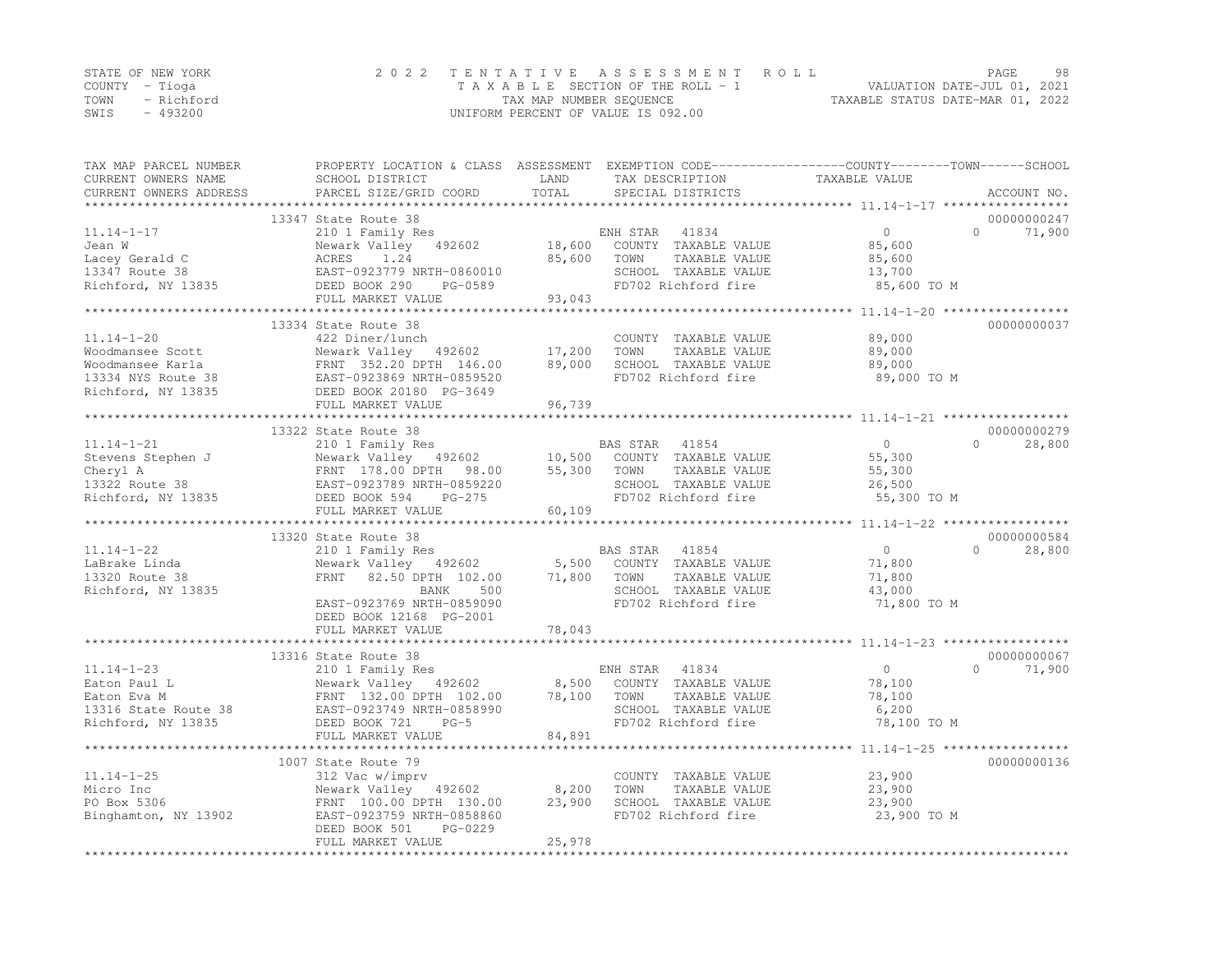|      | STATE OF NEW YORK | 2022 TENTATIVE ASSESSMENT ROLL     | PAGE.                            | 99 |
|------|-------------------|------------------------------------|----------------------------------|----|
|      | COUNTY – Tioga    | TAXABLE SECTION OF THE ROLL - 1    | VALUATION DATE-JUL 01, 2021      |    |
| TOWN | - Richford        | TAX MAP NUMBER SEQUENCE            | TAXABLE STATUS DATE-MAR 01, 2022 |    |
| SWIS | - 493200          | UNIFORM PERCENT OF VALUE IS 092.00 |                                  |    |

| TAX MAP PARCEL NUMBER<br>CURRENT OWNERS NAME<br>CURRENT OWNERS ADDRESS                                    | SCHOOL DISTRICT<br>PARCEL SIZE/GRID COORD                                                                                                                           | LAND<br>TOTAL                | TAX DESCRIPTION<br>SPECIAL DISTRICTS                                                                                          | PROPERTY LOCATION & CLASS ASSESSMENT EXEMPTION CODE----------------COUNTY-------TOWN-----SCHOOL<br>TAXABLE VALUE<br>ACCOUNT NO. |
|-----------------------------------------------------------------------------------------------------------|---------------------------------------------------------------------------------------------------------------------------------------------------------------------|------------------------------|-------------------------------------------------------------------------------------------------------------------------------|---------------------------------------------------------------------------------------------------------------------------------|
| *************************                                                                                 |                                                                                                                                                                     |                              |                                                                                                                               |                                                                                                                                 |
| $11.14 - 1 - 26$<br>Nardi Michael L<br>Sritecha Padivarada T<br>1009 State Route 79<br>Richford, NY 13835 | 1009 Route 79<br>210 1 Family Res<br>Newark Valley 492602 18,500<br>ACRES 1.23 BANK 500<br>EAST-0923876 NRTH-0859045<br>DEED BOOK 20170 PG-3213                     | 86,200                       | COUNTY TAXABLE VALUE<br>TOWN<br>TAXABLE VALUE<br>SCHOOL TAXABLE VALUE<br>FD702 Richford fire                                  | 00000000715<br>86,200<br>86,200<br>86,200<br>86,200 TO M                                                                        |
|                                                                                                           | FULL MARKET VALUE                                                                                                                                                   | 93,696                       |                                                                                                                               |                                                                                                                                 |
|                                                                                                           | 1015 Route 79                                                                                                                                                       |                              |                                                                                                                               | 00000000203                                                                                                                     |
| $11.14 - 1 - 27$<br>Wilcox Martin<br>PO Box 60<br>Richford, NY 13835-0060                                 | 210 1 Family Res<br>Newark Valley 492602<br>FRNT 147.00 DPTH 88.00<br>EAST-0924007 NRTH-0858923<br>DEED BOOK 388<br>PG-0365<br>FULL MARKET VALUE                    | 8,200<br>65,200<br>70,870    | ENH STAR 41834<br>COUNTY TAXABLE VALUE<br>TAXABLE VALUE<br>TOWN<br>SCHOOL TAXABLE VALUE<br>FD702 Richford fire                | $\overline{0}$<br>$\Omega$<br>65,200<br>65,200<br>65,200<br>$\sim$ 0<br>65,200 TO M                                             |
|                                                                                                           |                                                                                                                                                                     |                              |                                                                                                                               |                                                                                                                                 |
| $11.14 - 1 - 28$<br>Richford Town of<br>PO Box 144<br>Richford, NY 13835                                  | Route 79<br>311 Res vac land<br>Newark Valley 492602<br>FRNT 116.50 DPTH 183.80<br>EAST-0924224 NRTH-0858806                                                        | 6,200<br>6,200               | COUNTY TAXABLE VALUE<br>TOWN<br>TAXABLE VALUE<br>SCHOOL TAXABLE VALUE<br>FD702 Richford fire                                  | 00000000024<br>6,200<br>6,200<br>6,200<br>6,200 TO M                                                                            |
|                                                                                                           | DEED BOOK 20160 PG-3905<br>FULL MARKET VALUE                                                                                                                        | 6,739                        |                                                                                                                               |                                                                                                                                 |
|                                                                                                           | 13 Depot St                                                                                                                                                         |                              |                                                                                                                               | 00000000626                                                                                                                     |
| $11.14 - 1 - 30.10$<br>Richford Town of<br>PO Box 144<br>Richford, NY 13835                               | 652 Govt bldgs<br>Newark Valley 492602<br>ACRES 1.70<br>EAST-0924246 NRTH-0858500<br>DEED BOOK 20160 PG-3905<br>FULL MARKET VALUE                                   | 19,600<br>104,700<br>113,804 | TOWN OWNED 13500<br>COUNTY TAXABLE VALUE<br>TOWN<br>TAXABLE VALUE<br>SCHOOL TAXABLE VALUE<br>FD702 Richford fire<br>85,854 EX | 85,854<br>85,854<br>85,854<br>18,846<br>18,846<br>18,846<br>18,846 TO M                                                         |
|                                                                                                           |                                                                                                                                                                     |                              |                                                                                                                               |                                                                                                                                 |
| $11.14 - 1 - 30.30$<br>Gordinier Kenneth<br>Gordinier Janec<br>9606 West Creek Rd<br>- NY 13835           | 51 Depot St<br>449 Other Storag<br>h Newark Valley 492602<br>FRNT 104.00 DPTH 87.00<br>Rd EAST-0924059 NRTH-0858340<br>DEED BOOK 15386 PG-8001<br>FULL MARKET VALUE | 6,000<br>18,300<br>19,891    | COUNTY TAXABLE VALUE<br>TAXABLE VALUE<br>TOWN<br>SCHOOL TAXABLE VALUE<br>FD702 Richford fire                                  | 00000000627<br>18,300<br>18,300<br>18,300<br>18,300 TO M                                                                        |
|                                                                                                           |                                                                                                                                                                     |                              |                                                                                                                               |                                                                                                                                 |
| $11.14 - 1 - 31$<br>Cochran John<br>Cochran Rhesa<br>44 Mill St<br>Richford, NY 13835                     | 44 Mill St<br>210 1 Family Res<br>Newark Valley 492602<br>FRNT 66.71 DPTH<br>62.00<br>500<br>BANK<br>EAST-0924330 NRTH-0858362<br>DEED BOOK 20180 PG-753            | 3,000<br>42,300              | COUNTY TAXABLE VALUE<br>TOWN<br>TAXABLE VALUE<br>SCHOOL TAXABLE VALUE<br>FD702 Richford fire                                  | 00000000266<br>42,300<br>42,300<br>42,300<br>42,300 TO M                                                                        |
|                                                                                                           | FULL MARKET VALUE                                                                                                                                                   | 45,978                       |                                                                                                                               |                                                                                                                                 |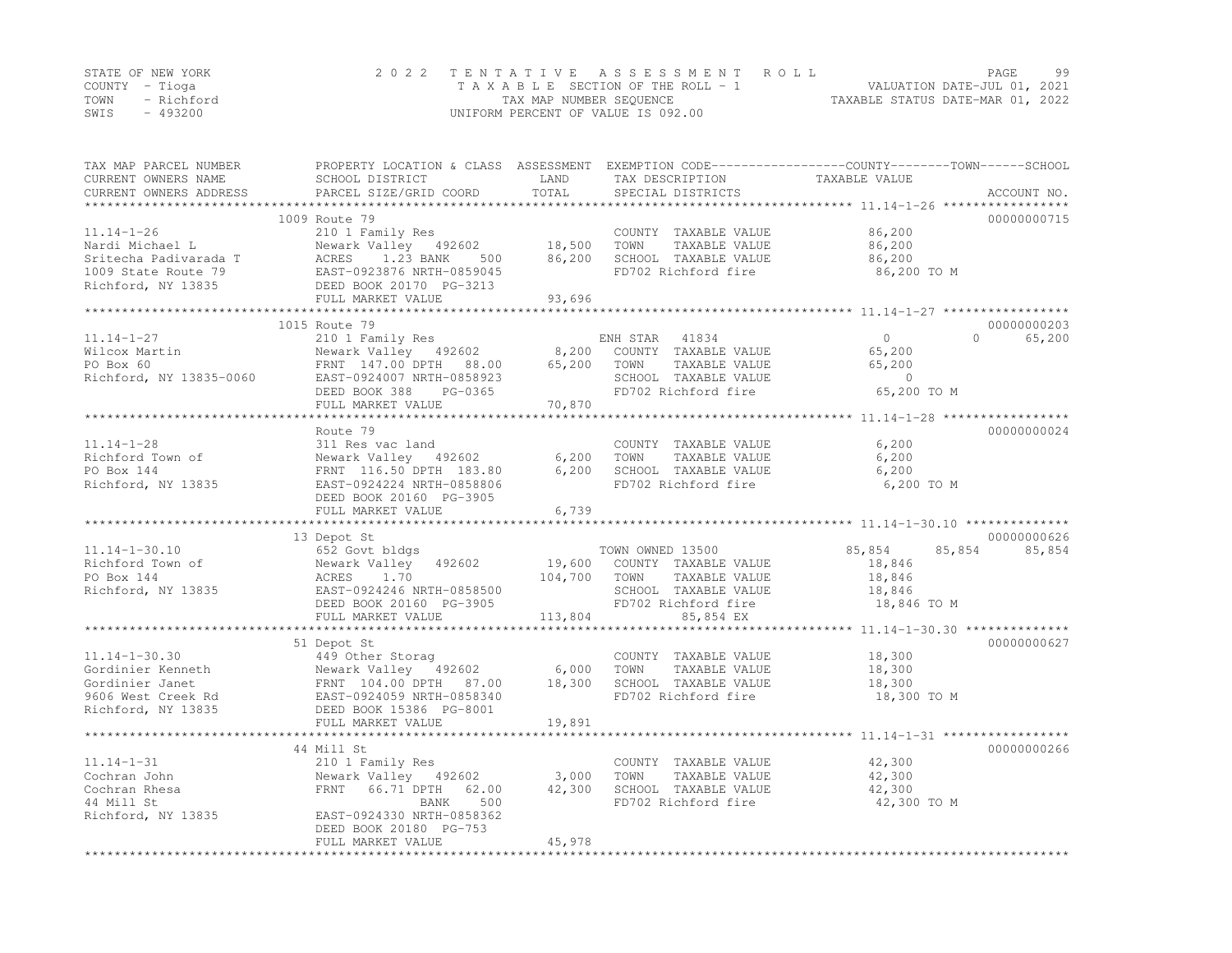|      | STATE OF NEW YORK | 2022 TENTATIVE ASSESSMENT ROLL                              | PAGE.                       | 100 |
|------|-------------------|-------------------------------------------------------------|-----------------------------|-----|
|      | COUNTY – Tioga    | TAXABLE SECTION OF THE ROLL - 1                             | VALUATION DATE-JUL 01, 2021 |     |
|      | TOWN - Richford   | TAXABLE STATUS DATE-MAR 01, 2022<br>TAX MAP NUMBER SEQUENCE |                             |     |
| SWIS | - 493200          | UNIFORM PERCENT OF VALUE IS 092.00                          |                             |     |

| TAX MAP PARCEL NUMBER<br>CURRENT OWNERS NAME<br>CURRENT OWNERS ADDRESS | PROPERTY LOCATION & CLASS ASSESSMENT EXEMPTION CODE----------------COUNTY-------TOWN------SCHOOL<br>SCHOOL DISTRICT<br>PARCEL SIZE/GRID COORD | LAND<br>TOTAL | TAX DESCRIPTION<br>SPECIAL DISTRICTS | TAXABLE VALUE        | ACCOUNT NO. |
|------------------------------------------------------------------------|-----------------------------------------------------------------------------------------------------------------------------------------------|---------------|--------------------------------------|----------------------|-------------|
|                                                                        |                                                                                                                                               |               |                                      |                      |             |
|                                                                        | 1012 Route 79                                                                                                                                 |               |                                      |                      | 00000000251 |
| $11.14 - 1 - 32$                                                       | 210 1 Family Res                                                                                                                              |               | BAS STAR<br>41854                    | $\Omega$<br>$\Omega$ | 28,800      |
| Titus Paul W Jr                                                        | Newark Valley 492602                                                                                                                          | 8,900         | COUNTY TAXABLE VALUE                 | 63,700               |             |
| Titus Torri L                                                          | FRNT 115.00 DPTH 125.00                                                                                                                       | 63,700        | TOWN<br>TAXABLE VALUE                | 63,700               |             |
| 1012 Route 79                                                          | 77<br>BANK                                                                                                                                    |               | SCHOOL TAXABLE VALUE                 | 34,900               |             |
| Richford, NY 13835                                                     | EAST-0923959 NRTH-0858762<br>DEED BOOK 14085 PG-5001                                                                                          |               | FD702 Richford fire                  | 63,700 TO M          |             |
|                                                                        | FULL MARKET VALUE                                                                                                                             | 69,239        |                                      |                      |             |
|                                                                        |                                                                                                                                               |               |                                      |                      |             |
|                                                                        | Route 79                                                                                                                                      |               |                                      |                      | 00000000066 |
| $11.14 - 1 - 33$                                                       | 311 Res vac land                                                                                                                              |               | COUNTY TAXABLE VALUE                 | 2,700                |             |
| Zook Menno                                                             | Newark Valley 492602                                                                                                                          | 2,700         | TOWN<br>TAXABLE VALUE                | 2,700                |             |
| Zook Susanna                                                           | FRNT 105.00 DPTH 78.00                                                                                                                        | 2,700         | SCHOOL TAXABLE VALUE                 | 2,700                |             |
| 12852 State Route 38                                                   | EAST-0923989 NRTH-0858680                                                                                                                     |               | FD702 Richford fire                  | 2,700 TO M           |             |
| Berkshire, NY 13736                                                    | DEED BOOK 20190 PG-4893                                                                                                                       |               |                                      |                      |             |
|                                                                        | FULL MARKET VALUE                                                                                                                             | 2,935         |                                      |                      |             |
|                                                                        |                                                                                                                                               |               |                                      |                      |             |
|                                                                        | 1010 Route 79                                                                                                                                 |               |                                      |                      | 00000000409 |
| $11.14 - 1 - 34$                                                       | 210 1 Family Res                                                                                                                              |               | COUNTY TAXABLE VALUE                 | 38,700               |             |
| Kunze Merie                                                            | Newark Valley 492602 5,500                                                                                                                    |               | TOWN<br>TAXABLE VALUE                | 38,700               |             |
| 1010 Route 79                                                          | FRNT 37.00 DPTH 235.00                                                                                                                        | 38,700        | SCHOOL TAXABLE VALUE                 | 38,700               |             |
| Richford, NY 13835                                                     | EAST-0923909 NRTH-0858650                                                                                                                     |               | FD702 Richford fire                  | 38,700 TO M          |             |
|                                                                        | DEED BOOK 20210 PG-6258                                                                                                                       |               |                                      |                      |             |
|                                                                        | FULL MARKET VALUE                                                                                                                             | 42,065        |                                      |                      |             |
|                                                                        |                                                                                                                                               |               |                                      |                      |             |
|                                                                        | 1006 Route 79                                                                                                                                 |               |                                      |                      | 00000000129 |
| $11.14 - 1 - 35$                                                       | 220 2 Family Res                                                                                                                              |               | COUNTY TAXABLE VALUE                 | 79,200               |             |
| Tesseyman Randy                                                        | Newark Valley 492602 8,500                                                                                                                    |               | TAXABLE VALUE<br>TOWN                | 79,200               |             |
| 1006 Route 79                                                          | FRNT 60.00 DPTH 216.00                                                                                                                        | 79,200        | SCHOOL TAXABLE VALUE                 | 79,200               |             |
|                                                                        |                                                                                                                                               |               |                                      |                      |             |
| Richford, NY 13835                                                     | EAST-0923849 NRTH-0858670                                                                                                                     |               | FD702 Richford fire                  | 79,200 TO M          |             |
|                                                                        | DEED BOOK 20200 PG-4420                                                                                                                       |               |                                      |                      |             |
|                                                                        | FULL MARKET VALUE                                                                                                                             | 86,087        |                                      |                      |             |
|                                                                        |                                                                                                                                               |               |                                      |                      |             |
|                                                                        | 13294 Route 79                                                                                                                                |               |                                      |                      | 00000000449 |
| $11.14 - 1 - 36$                                                       | 485 >luse sm bld                                                                                                                              |               | BUS. CTS 47610                       | 200,250<br>200,250   | 200,250     |
| Richford Plaza LLC                                                     | Newark Valley 492602 20,000 COUNTY TAXABLE VALUE                                                                                              |               |                                      | 244,750              |             |
| 931 West River Rd                                                      | FRNT 75.29 DPTH 275.00                                                                                                                        | 445,000       | TOWN TAXABLE VALUE                   | 244,750              |             |
| Nichols, NY 13812                                                      | ACRES 0.92                                                                                                                                    |               | SCHOOL TAXABLE VALUE                 | 244,750              |             |
|                                                                        | EAST-0923761 NRTH-0858602                                                                                                                     |               | FD702 Richford fire                  | 445,000 TO M         |             |
|                                                                        | DEED BOOK 20200 PG-3847                                                                                                                       |               |                                      |                      |             |
|                                                                        | FULL MARKET VALUE                                                                                                                             | 483,696       |                                      |                      |             |
|                                                                        |                                                                                                                                               |               |                                      |                      |             |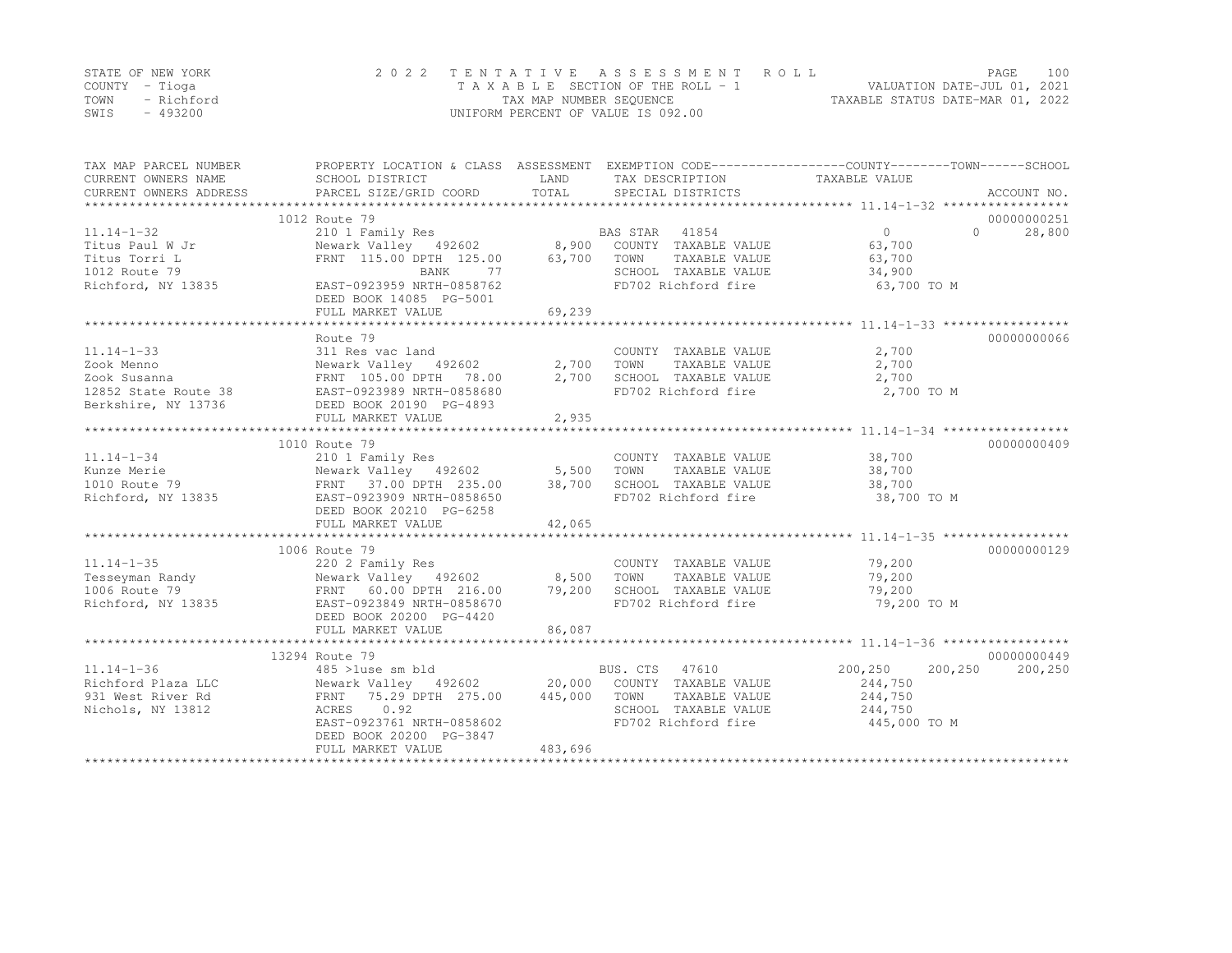|      | STATE OF NEW YORK | 2022 TENTATIVE ASSESSMENT ROLL     | PAGE.                            | 101 |
|------|-------------------|------------------------------------|----------------------------------|-----|
|      | COUNTY – Tioga    | TAXABLE SECTION OF THE ROLL - 1    | VALUATION DATE-JUL 01, 2021      |     |
| TOWN | - Richford        | TAX MAP NUMBER SEQUENCE            | TAXABLE STATUS DATE-MAR 01, 2022 |     |
| SWIS | - 493200          | UNIFORM PERCENT OF VALUE IS 092.00 |                                  |     |

| TAX MAP PARCEL NUMBER<br>CURRENT OWNERS NAME<br>CURRENT OWNERS ADDRESS | SCHOOL DISTRICT<br>PARCEL SIZE/GRID COORD                                                                                                                                                                                     | LAND<br>TOTAL | TAX DESCRIPTION<br>SPECIAL DISTRICTS          | PROPERTY LOCATION & CLASS ASSESSMENT EXEMPTION CODE----------------COUNTY-------TOWN------SCHOOL<br>TAXABLE VALUE<br>ACCOUNT NO. |        |
|------------------------------------------------------------------------|-------------------------------------------------------------------------------------------------------------------------------------------------------------------------------------------------------------------------------|---------------|-----------------------------------------------|----------------------------------------------------------------------------------------------------------------------------------|--------|
|                                                                        |                                                                                                                                                                                                                               |               |                                               |                                                                                                                                  |        |
|                                                                        | 13299 State Route 38                                                                                                                                                                                                          |               |                                               | 00000000430                                                                                                                      |        |
|                                                                        |                                                                                                                                                                                                                               |               | COUNTY TAXABLE VALUE                          | 34,200                                                                                                                           |        |
|                                                                        |                                                                                                                                                                                                                               |               | TOWN<br>TAXABLE VALUE<br>SCHOOL TAXABLE VALUE | 34,200                                                                                                                           |        |
|                                                                        |                                                                                                                                                                                                                               |               | FD702 Richford fire                           | 34,200<br>34,200 TO M                                                                                                            |        |
|                                                                        | DEED BOOK 20160 PG-4367                                                                                                                                                                                                       |               |                                               |                                                                                                                                  |        |
|                                                                        | FULL MARKET VALUE                                                                                                                                                                                                             | 37,174        |                                               |                                                                                                                                  |        |
|                                                                        |                                                                                                                                                                                                                               |               |                                               |                                                                                                                                  |        |
|                                                                        | 13301 State Route 38                                                                                                                                                                                                          |               |                                               | 00000000446                                                                                                                      |        |
| $11.14 - 1 - 43$                                                       | 220 2 Family Res                                                                                                                                                                                                              |               | COUNTY TAXABLE VALUE                          | 79,800                                                                                                                           |        |
|                                                                        |                                                                                                                                                                                                                               |               | TAXABLE VALUE<br>TOWN                         | 79,800                                                                                                                           |        |
|                                                                        |                                                                                                                                                                                                                               |               | SCHOOL TAXABLE VALUE                          | 79,800                                                                                                                           |        |
|                                                                        |                                                                                                                                                                                                                               |               | FD702 Richford fire                           | 79,800 TO M                                                                                                                      |        |
|                                                                        |                                                                                                                                                                                                                               |               |                                               |                                                                                                                                  |        |
|                                                                        | Case Richard C III Mewark Valley A92602 2,900<br>Case Barbara J FRNT 59.93 DPTH 73.00 79,800<br>15734 Elmicke P1 Apt 208 EAST-0923469 NRTH-0858560<br>Watertown, NY 13601 DEED BOOK 20763 PG-5004<br>PULL MARKET VALUE 86,739 |               |                                               |                                                                                                                                  |        |
|                                                                        |                                                                                                                                                                                                                               |               |                                               |                                                                                                                                  |        |
|                                                                        | 13303 State Route 38                                                                                                                                                                                                          |               |                                               | 00000000451                                                                                                                      |        |
| $11.14 - 1 - 44$                                                       | 423 Snack bar                                                                                                                                                                                                                 |               | COUNTY TAXABLE VALUE                          | 58,900                                                                                                                           |        |
|                                                                        |                                                                                                                                                                                                                               | 6,700         | TOWN<br>TAXABLE VALUE                         | 58,900                                                                                                                           |        |
|                                                                        |                                                                                                                                                                                                                               | 58,900        | SCHOOL TAXABLE VALUE                          | 58,900                                                                                                                           |        |
|                                                                        |                                                                                                                                                                                                                               |               | FD702 Richford fire                           | 58,900 TO M                                                                                                                      |        |
|                                                                        | Case Richard C III Newark Valley 492602<br>Case Barbara J FRNT 109.00 DPTH 93.00<br>15734 Elmicke P1 Apt 208 EAST-0923509 NRTH-0858630<br>Watertown, NY 13601 DEED BOOK 20763 PG-5004<br>FIILL MARKET VALUE                   |               |                                               |                                                                                                                                  |        |
|                                                                        | FULL MARKET VALUE                                                                                                                                                                                                             | 64,022        |                                               |                                                                                                                                  |        |
|                                                                        |                                                                                                                                                                                                                               |               |                                               |                                                                                                                                  |        |
|                                                                        | 14 Bowery Ln                                                                                                                                                                                                                  |               |                                               | 00000000043                                                                                                                      |        |
| $11.14 - 1 - 47$                                                       | 210 1 Family Res                                                                                                                                                                                                              |               | COUNTY TAXABLE VALUE                          | 46,100                                                                                                                           |        |
|                                                                        | Newark Valley 492602 3,900                                                                                                                                                                                                    |               | TOWN<br>TAXABLE VALUE                         | 46,100                                                                                                                           |        |
|                                                                        |                                                                                                                                                                                                                               |               | SCHOOL TAXABLE VALUE                          | 46,100                                                                                                                           |        |
|                                                                        | Armstrong Vicki S<br>8 Aurora St<br>8 Aurora St<br>Richford, NY 13835<br>EAST-0923239 NRTH-0858557<br>EAST-0923239 NRTH-0858557                                                                                               |               | FD702 Richford fire                           | 46,100 TO M                                                                                                                      |        |
|                                                                        | DEED BOOK 556<br>$PG-9$                                                                                                                                                                                                       |               |                                               |                                                                                                                                  |        |
|                                                                        | FULL MARKET VALUE                                                                                                                                                                                                             | 50,109        |                                               |                                                                                                                                  |        |
|                                                                        |                                                                                                                                                                                                                               |               |                                               |                                                                                                                                  |        |
|                                                                        | State Route 38                                                                                                                                                                                                                |               |                                               | 00000000830                                                                                                                      |        |
| $11.14 - 1 - 48$                                                       | 311 Res vac land<br>Newark Valley - 492602                                                                                                                                                                                    |               | COUNTY TAXABLE VALUE                          | 500                                                                                                                              |        |
|                                                                        |                                                                                                                                                                                                                               |               | TOWN<br>TAXABLE VALUE                         | 500                                                                                                                              |        |
|                                                                        |                                                                                                                                                                                                                               |               | SCHOOL TAXABLE VALUE                          | 500                                                                                                                              |        |
|                                                                        |                                                                                                                                                                                                                               |               | FD702 Richford fire                           | 500 TO M                                                                                                                         |        |
| Watertown, NY 13601                                                    | DEED BOOK 20763 PG-5004                                                                                                                                                                                                       | 543           |                                               |                                                                                                                                  |        |
|                                                                        | FULL MARKET VALUE                                                                                                                                                                                                             |               |                                               |                                                                                                                                  |        |
|                                                                        | 974 Route 79                                                                                                                                                                                                                  |               |                                               | 00000000038                                                                                                                      |        |
| $11.18 - 1 - 1$                                                        | 210 1 Family Res                                                                                                                                                                                                              |               | BAS STAR 41854                                | $\overline{0}$<br>$\Omega$                                                                                                       | 28,800 |
| Coish Joshua                                                           | Newark Valley 492602 6,600                                                                                                                                                                                                    |               | COUNTY TAXABLE VALUE                          | 51,800                                                                                                                           |        |
| 974 Route 79                                                           | FRNT 90.69 DPTH 111.92 51,800                                                                                                                                                                                                 |               | TAXABLE VALUE<br>TOWN                         | 51,800                                                                                                                           |        |
| Richford, NY 13835                                                     | EAST-0922989 NRTH-0858470                                                                                                                                                                                                     |               | SCHOOL TAXABLE VALUE                          | 23,000                                                                                                                           |        |
|                                                                        | DEED BOOK 14000 PG-1828                                                                                                                                                                                                       |               | FD702 Richford fire                           | 51,800 TO M                                                                                                                      |        |
|                                                                        | FULL MARKET VALUE                                                                                                                                                                                                             | 56,304        |                                               |                                                                                                                                  |        |
|                                                                        |                                                                                                                                                                                                                               |               |                                               |                                                                                                                                  |        |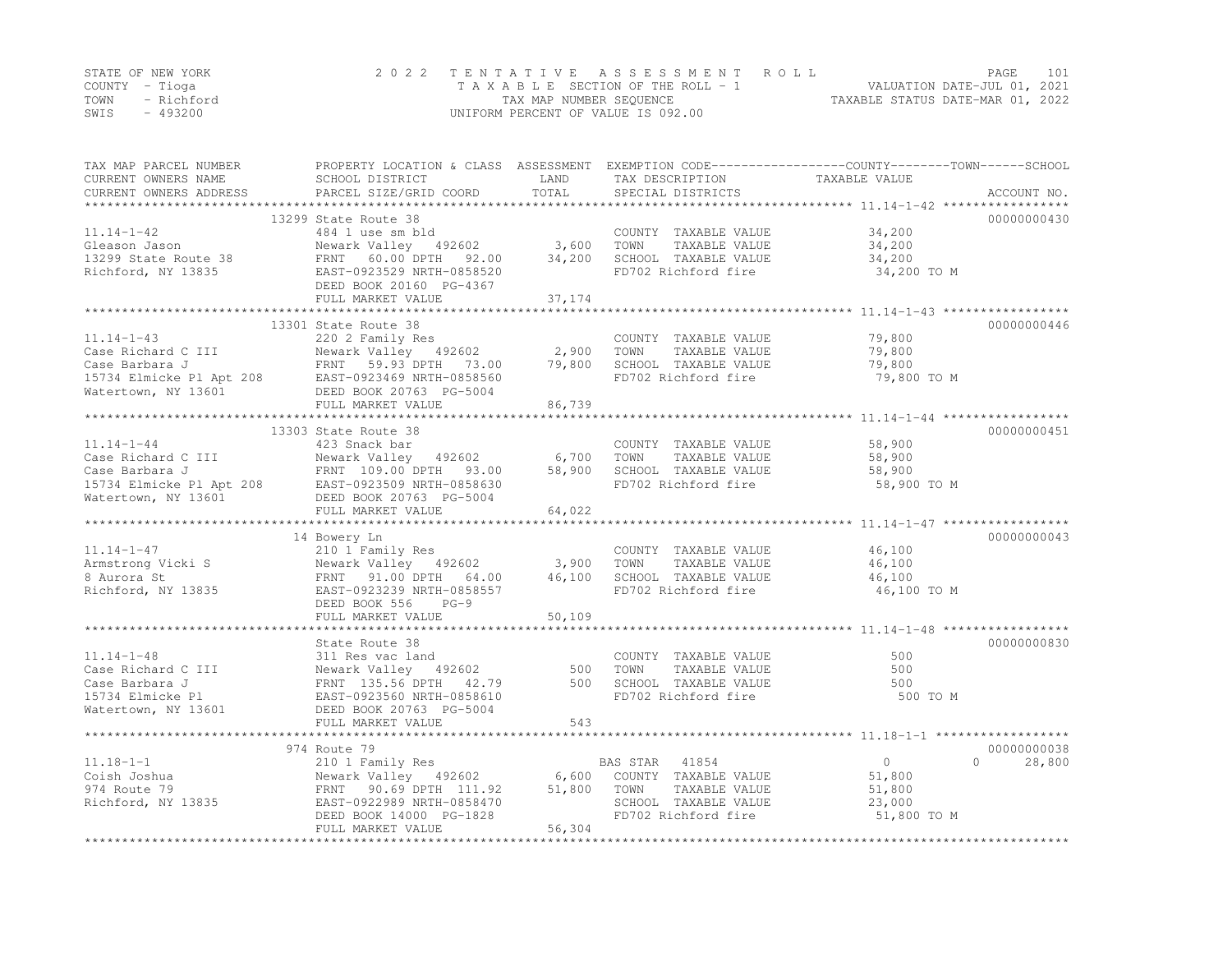|      | STATE OF NEW YORK | 2022 TENTATIVE ASSESSMENT ROLL     |                                  | PAGE | 102 |
|------|-------------------|------------------------------------|----------------------------------|------|-----|
|      | COUNTY – Tioga    | TAXABLE SECTION OF THE ROLL - 1    | VALUATION DATE-JUL 01, 2021      |      |     |
| TOWN | - Richford        | TAX MAP NUMBER SEQUENCE            | TAXABLE STATUS DATE-MAR 01, 2022 |      |     |
| SWIS | - 493200          | UNIFORM PERCENT OF VALUE IS 092.00 |                                  |      |     |

| TAX MAP PARCEL NUMBER<br>CURRENT OWNERS NAME<br>CURRENT OWNERS ADDRESS                                           | PROPERTY LOCATION & CLASS ASSESSMENT<br>SCHOOL DISTRICT<br>PARCEL SIZE/GRID COORD                                                                                    | LAND<br>TOTAL              | TAX DESCRIPTION<br>SPECIAL DISTRICTS                                                                              | EXEMPTION CODE-----------------COUNTY-------TOWN------SCHOOL<br>TAXABLE VALUE | ACCOUNT NO.                       |
|------------------------------------------------------------------------------------------------------------------|----------------------------------------------------------------------------------------------------------------------------------------------------------------------|----------------------------|-------------------------------------------------------------------------------------------------------------------|-------------------------------------------------------------------------------|-----------------------------------|
| ********************                                                                                             |                                                                                                                                                                      |                            |                                                                                                                   |                                                                               |                                   |
| $11.18 - 1 - 3$<br>Gordinier Kenneth<br>Gordinier Janet S<br>9606 West Creek Rd<br>Richford, NY 13835            | 15 Bowery Ln<br>312 Vac w/imprv<br>Newark Valley 492602<br>FRNT 126.00 DPTH 94.10<br>EAST-0923189 NRTH-0858470<br>DEED BOOK 13098 PG-7001<br>FULL MARKET VALUE       | 3,800<br>6,200<br>6,739    | COUNTY TAXABLE VALUE<br>TOWN<br>TAXABLE VALUE<br>SCHOOL TAXABLE VALUE<br>FD702 Richford fire                      | 6,200<br>6,200<br>6,200<br>6,200 TO M                                         | 00000000228                       |
|                                                                                                                  | ***********************                                                                                                                                              | **************             |                                                                                                                   |                                                                               |                                   |
|                                                                                                                  | 63 Mill St                                                                                                                                                           |                            |                                                                                                                   |                                                                               | 00000000328                       |
| $11.18 - 1 - 7$<br>Manwaring Ronald<br>Buckley Thad<br>315 Mt Hunger Rd<br>Lisle, NY 13797                       | 210 1 Family Res<br>Newark Valley 492602<br>FRNT 114.00 DPTH 183.42<br>EAST-0923719 NRTH-0858380<br>DEED BOOK 15000 PG-1497<br>FULL MARKET VALUE                     | 12,100<br>55,000<br>59,783 | BAS STAR<br>41854<br>COUNTY TAXABLE VALUE<br>TOWN<br>TAXABLE VALUE<br>SCHOOL TAXABLE VALUE<br>FD702 Richford fire | $\Omega$<br>55,000<br>55,000<br>26,200<br>55,000 TO M                         | $\Omega$<br>28,800                |
|                                                                                                                  |                                                                                                                                                                      |                            |                                                                                                                   |                                                                               |                                   |
| $11.18 - 1 - 8$<br>Finch Philip R<br>1360 Bleck Rd<br>Marathon, NY 13803                                         | 57 Mill St<br>210 1 Family Res<br>Newark Valley 492602<br>FRNT<br>91.14 DPTH 115.51<br>EAST-0923849 NRTH-0858360<br>DEED BOOK 520<br>$PG-31$<br>FULL MARKET VALUE    | 6,900<br>56,500<br>61,413  | COUNTY TAXABLE VALUE<br>TOWN<br>TAXABLE VALUE<br>SCHOOL TAXABLE VALUE<br>FD702 Richford fire                      | 56,500<br>56,500<br>56,500<br>56,500 TO M                                     | 00000000201                       |
|                                                                                                                  |                                                                                                                                                                      |                            |                                                                                                                   |                                                                               |                                   |
| $11.18 - 1 - 9.11$<br>Armstrong Wallace<br>Armstrong Heather Truesdail<br>105 Railroad Ave<br>Richford, NY 13835 | 105 Railroad Ave<br>270 Mfg housing<br>Newark Valley 492602<br>FRNT 114.70 DPTH 100.00<br>EAST-0924039 NRTH-0858240<br>DEED BOOK 478<br>PG-0019<br>FULL MARKET VALUE | 7,500<br>30,100<br>32,717  | ENH STAR<br>41834<br>COUNTY TAXABLE VALUE<br>TOWN<br>TAXABLE VALUE<br>SCHOOL TAXABLE VALUE<br>FD702 Richford fire | $\circ$<br>30,100<br>30,100<br>$\mathbf{0}$<br>30,100 TO M                    | 00000000418<br>$\Omega$<br>30,100 |
|                                                                                                                  | 35 Mill St                                                                                                                                                           |                            |                                                                                                                   |                                                                               | 00000000690                       |
| $11.18 - 1 - 9.12$<br>Keener Barbara J<br>Keener John F Jr<br>PO Box 29<br>Richford, NY 13835-0029               | 210 1 Family Res<br>Newark Valley 492602<br>FRNT 193.69 DPTH 130.28<br>EAST-0924139 NRTH-0858110<br>DEED BOOK 461<br>PG-0099<br>FULL MARKET VALUE                    | 13,700<br>74,500<br>80,978 | 41854<br>BAS STAR<br>COUNTY TAXABLE VALUE<br>TOWN<br>TAXABLE VALUE<br>SCHOOL TAXABLE VALUE<br>FD702 Richford fire | $\circ$<br>74,500<br>74,500<br>45,700<br>74,500 TO M                          | $\Omega$<br>28,800                |
|                                                                                                                  |                                                                                                                                                                      | ************               |                                                                                                                   | ***********************************11.18-1-9.13 ****************              |                                   |
| $11.18 - 1 - 9.13$<br>Underwood Margaret<br>Underwood Gerald<br>47 Mill St<br>Richford, NY 13835-0026            | 47 Mill St<br>270 Mfg housing<br>Newark Valley 492602<br>FRNT 226.57 DPTH 130.28<br>EAST-0924169 NRTH-0858280<br>DEED BOOK 439<br>PG-0057<br>FULL MARKET VALUE       | 15,100<br>56,700<br>61,630 | BAS STAR<br>41854<br>COUNTY TAXABLE VALUE<br>TAXABLE VALUE<br>TOWN<br>SCHOOL TAXABLE VALUE<br>FD702 Richford fire | $\circ$<br>56,700<br>56,700<br>27,900<br>56,700 TO M                          | 00000000691<br>$\Omega$<br>28,800 |
|                                                                                                                  | **************************                                                                                                                                           |                            |                                                                                                                   |                                                                               |                                   |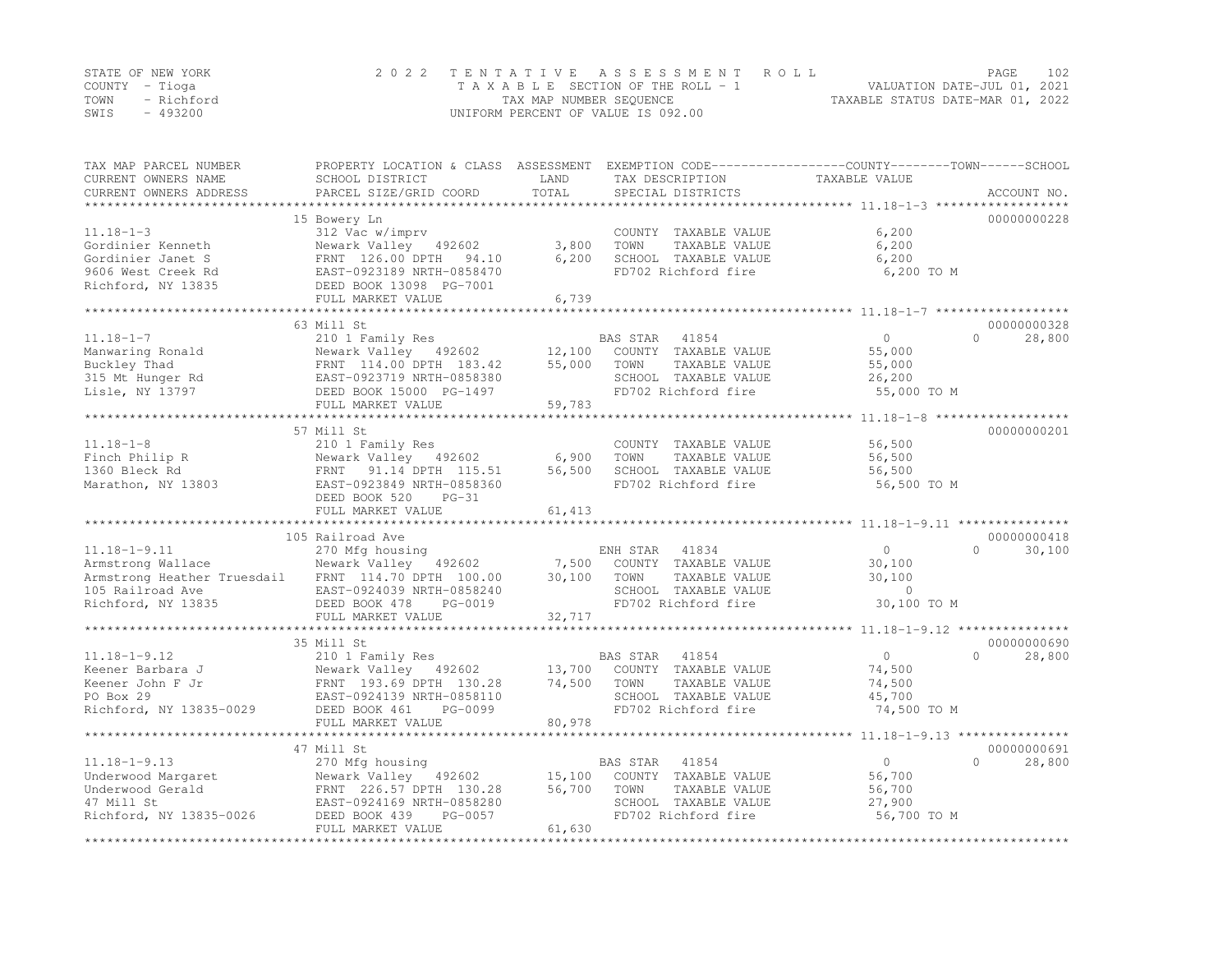|                | STATE OF NEW YORK | 2022 TENTATIVE ASSESSMENT ROLL                              | PAGE.                       | 103 |
|----------------|-------------------|-------------------------------------------------------------|-----------------------------|-----|
| COUNTY – Tioga |                   | TAXABLE SECTION OF THE ROLL - 1                             | VALUATION DATE-JUL 01, 2021 |     |
|                | TOWN - Richford   | TAXABLE STATUS DATE-MAR 01, 2022<br>TAX MAP NUMBER SEQUENCE |                             |     |
| SWIS           | - 493200          | UNIFORM PERCENT OF VALUE IS 092.00                          |                             |     |

| TAX MAP PARCEL NUMBER<br>CURRENT OWNERS NAME<br>CURRENT OWNERS ADDRESS                                      | SCHOOL DISTRICT<br>PARCEL SIZE/GRID COORD                                                                                                                                                      | LAND<br>TOTAL                          | TAX DESCRIPTION<br>SPECIAL DISTRICTS                                                         | PROPERTY LOCATION & CLASS ASSESSMENT EXEMPTION CODE----------------COUNTY-------TOWN-----SCHOOL<br>TAXABLE VALUE<br>ACCOUNT NO. |
|-------------------------------------------------------------------------------------------------------------|------------------------------------------------------------------------------------------------------------------------------------------------------------------------------------------------|----------------------------------------|----------------------------------------------------------------------------------------------|---------------------------------------------------------------------------------------------------------------------------------|
| $11.18 - 1 - 9.20$<br>Partridge Kathy<br>Partridge Kenneth<br>2052 Shirley Rd<br>Newark Valley, NY 13811    | 21 Mill St<br>270 Mfg housing<br>Newark Valley 492602<br>FRNT 160.00 DPTH 118.00<br>FRNT 160.00 DPTH 118.00<br>EAST-0924131 NRTH-0857936<br>DEED BOOK 15658 PG-3001<br>FULL MARKET VALUE       | 11,200<br>24,100<br>26,196             | COUNTY TAXABLE VALUE<br>TOWN<br>TAXABLE VALUE<br>SCHOOL TAXABLE VALUE<br>FD702 Richford fire | 00000000628<br>24,100<br>24,100<br>24,100<br>24,100 TO M                                                                        |
| $11.18 - 1 - 10$<br>Fecco Kristen J<br>109 Railroad Avenue<br>Richford, NY 13835                            | 109 Railroad Ave<br>210 1 Family Res<br>Newark Valley 492602<br>FRNT 99.84 DPTH 116.00<br>EAST-0924019 NRTH-0858130<br>DEED BOOK 20200 PG-910<br>FULL MARKET VALUE                             | 7,800<br>44,300<br>48,152              | COUNTY TAXABLE VALUE<br>TAXABLE VALUE<br>TOWN<br>SCHOOL TAXABLE VALUE<br>FD702 Richford fire | 00000000412<br>44,300<br>44,300<br>44,300<br>44,300 TO M                                                                        |
|                                                                                                             |                                                                                                                                                                                                |                                        |                                                                                              |                                                                                                                                 |
| $11.18 - 1 - 11$<br>Perry Gary<br>$\frac{1}{13}$ Railroad Ave<br>Richford, NY 13835                         | 113 Railroad Ave<br>210 1 Family Res<br>Newark Valley 492602<br>FRNT 50.00 DPTH 115.50<br>EAST-0923993 NRTH-0858067<br>DEED BOOK 18188 PG-4001<br>FULL MARKET VALUE                            | 3,800<br>8,800<br>9,565                | COUNTY TAXABLE VALUE<br>TOWN<br>TAXABLE VALUE<br>SCHOOL TAXABLE VALUE<br>FD702 Richford fire | 00000000276<br>8,800<br>8,800<br>8,800<br>8,800 TO M                                                                            |
|                                                                                                             |                                                                                                                                                                                                |                                        |                                                                                              |                                                                                                                                 |
| $11.18 - 1 - 12$<br>Evenson Edward<br>13282 Route 38<br>Richford, NY 13835                                  | Railroad Ave<br>220 2 Family Res<br>Newark Valley 492602<br>FRNT 49.50 DPTH 165.45<br>EAST-0924029 NRTH-0858010<br>DEED BOOK 10394 PG-8005<br>FULL MARKET VALUE<br>*************************** | 5,300<br>62,700<br>68,152<br>********* | COUNTY TAXABLE VALUE<br>TOWN<br>TAXABLE VALUE<br>SCHOOL TAXABLE VALUE<br>FD702 Richford fire | 00000000424<br>62,700<br>62,700<br>62,700<br>62,700 TO M                                                                        |
|                                                                                                             | 15 Railroad Ave                                                                                                                                                                                |                                        |                                                                                              | 00000000423                                                                                                                     |
| $11.18 - 1 - 13.10$<br>Ramsdell Blake<br>Ramsdell Theresa<br>129 Railroad Ave<br>Richford, NY 13835         | 312 Vac w/imprv<br>Newark Valley 492602<br>FRNT 90.80 DPTH 127.74<br>EAST-0923969 NRTH-0857950<br>DEED BOOK 10861 PG-7001<br>FULL MARKET VALUE                                                 | 7,500<br>17,800<br>19,348              | COUNTY TAXABLE VALUE<br>TAXABLE VALUE<br>TOWN<br>SCHOOL TAXABLE VALUE<br>FD702 Richford fire | 17,800<br>17,800<br>17,800<br>17,800 TO M                                                                                       |
|                                                                                                             |                                                                                                                                                                                                |                                        |                                                                                              |                                                                                                                                 |
| $11.18 - 1 - 13.20$<br>Partridge Kenneth<br>Partridge Kathy<br>2052 Shirley Road<br>Newark Valley, NY 13811 | 19 Mill St<br>270 Mfg housing<br>Newark Valley 492602<br>FRNT 38.00 DPTH 92.07<br>EAST-0060376 NRTH-0085790<br>13811 DEED BOOK 20170 PG-4028<br>FULL MARKET VALUE                              | 2,300<br>16, 100<br>17,500             | COUNTY TAXABLE VALUE<br>TAXABLE VALUE<br>TOWN<br>SCHOOL TAXABLE VALUE<br>FD702 Richford fire | 00000000723<br>16,100<br>16,100<br>16,100<br>16,100 TO M                                                                        |
|                                                                                                             |                                                                                                                                                                                                |                                        |                                                                                              |                                                                                                                                 |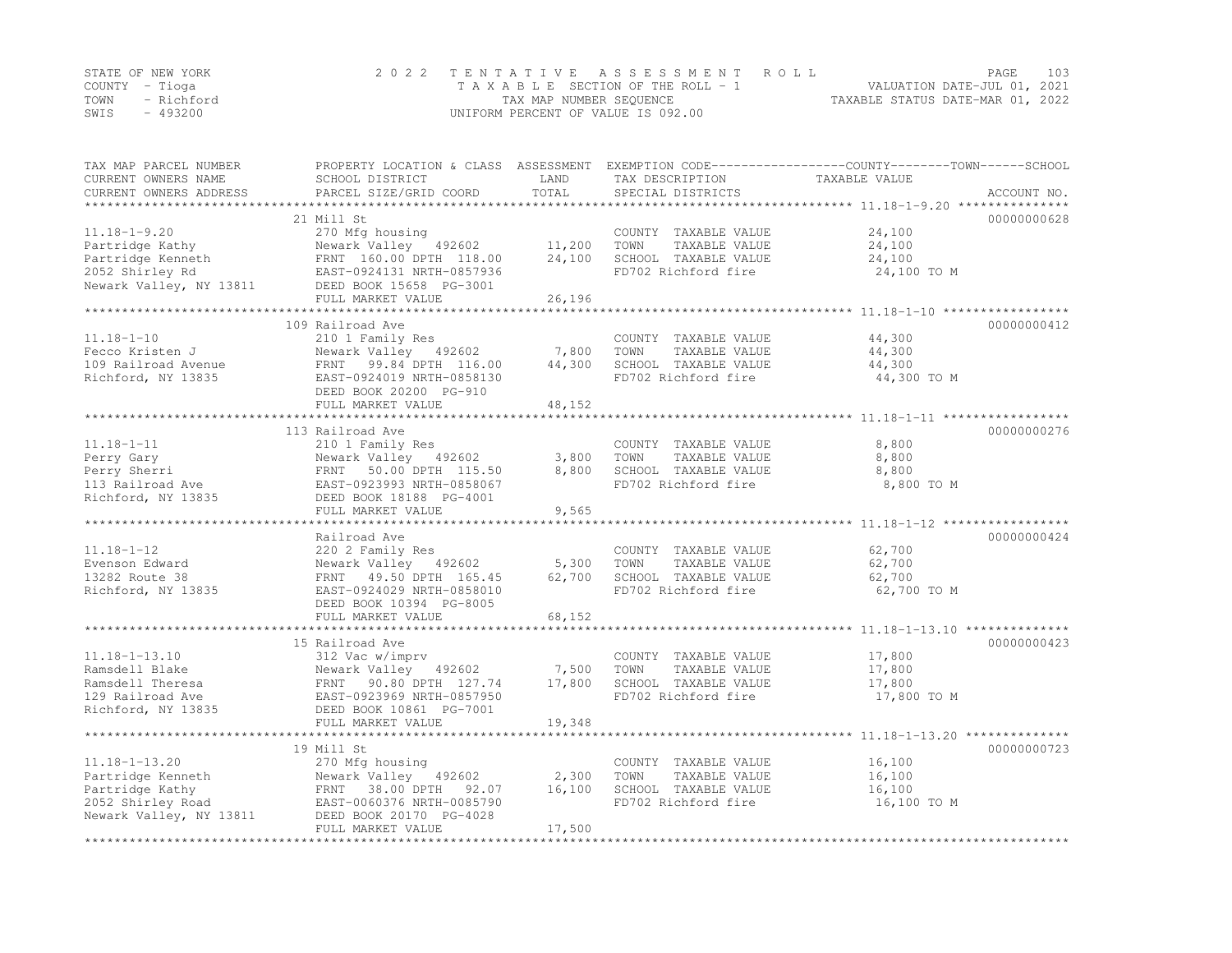|      | STATE OF NEW YORK | 2022 TENTATIVE ASSESSMENT ROLL     |                                  | PAGE | 104 |
|------|-------------------|------------------------------------|----------------------------------|------|-----|
|      | COUNTY – Tioga    | TAXABLE SECTION OF THE ROLL - 1    | VALUATION DATE-JUL 01, 2021      |      |     |
| TOWN | - Richford        | TAX MAP NUMBER SEQUENCE            | TAXABLE STATUS DATE-MAR 01, 2022 |      |     |
| SWIS | - 493200          | UNIFORM PERCENT OF VALUE IS 092.00 |                                  |      |     |

| TAX MAP PARCEL NUMBER<br>CURRENT OWNERS NAME<br>CURRENT OWNERS ADDRESS                                   | PROPERTY LOCATION & CLASS ASSESSMENT EXEMPTION CODE----------------COUNTY-------TOWN------SCHOOL<br>SCHOOL DISTRICT<br>PARCEL SIZE/GRID COORD                | LAND<br>TOTAL               | TAX DESCRIPTION<br>SPECIAL DISTRICTS                                                                              | TAXABLE VALUE                                             | ACCOUNT NO.                     |
|----------------------------------------------------------------------------------------------------------|--------------------------------------------------------------------------------------------------------------------------------------------------------------|-----------------------------|-------------------------------------------------------------------------------------------------------------------|-----------------------------------------------------------|---------------------------------|
| *******************                                                                                      |                                                                                                                                                              |                             |                                                                                                                   |                                                           |                                 |
| $11.18 - 1 - 14$<br>Perry Richard D Jr<br>Perry Dawn M<br>17 Church Rd                                   | 30 Mill St<br>210 1 Family Res<br>Newark Valley 492602<br>FRNT 105.00 DPTH 255.00<br>EAST-0924339 NRTH-0857890                                               | 14,000<br>58,000            | COUNTY TAXABLE VALUE<br>TOWN<br>TAXABLE VALUE<br>SCHOOL TAXABLE VALUE<br>FD702 Richford fire                      | 58,000<br>58,000<br>58,000<br>58,000 TO M                 | 00000000347                     |
| Lisle, NY 13797                                                                                          | DEED BOOK 20220 PG-72<br>FULL MARKET VALUE                                                                                                                   | 63,043                      |                                                                                                                   |                                                           |                                 |
|                                                                                                          | ****************                                                                                                                                             |                             |                                                                                                                   |                                                           |                                 |
|                                                                                                          | 28 Mill St                                                                                                                                                   |                             |                                                                                                                   |                                                           | 00000000114                     |
| $11.18 - 1 - 15$<br>Cox Jeremiah E<br>Dennis Carrie L<br>28 Mill St<br>Richford, NY 13835                | 210 1 Family Res<br>Newark Valley 492602<br>FRNT 105.00 DPTH 238.00<br>EAST-0924349 NRTH-0858000<br>DEED BOOK 1400 PG-2803                                   | 13,700<br>62,600            | BAS STAR<br>41854<br>COUNTY TAXABLE VALUE<br>TOWN<br>TAXABLE VALUE<br>SCHOOL TAXABLE VALUE<br>FD702 Richford fire | $\Omega$<br>62,600<br>62,600<br>33,800<br>62,600 TO M     | $\Omega$<br>28,800              |
|                                                                                                          | FULL MARKET VALUE                                                                                                                                            | 68,043                      |                                                                                                                   |                                                           |                                 |
|                                                                                                          | ******************************<br>121 Railroad Ave                                                                                                           |                             |                                                                                                                   |                                                           | 00000000283                     |
| $11.18 - 1 - 16$<br>Shay Archie B III<br>121 Railroad Avenue<br>Richford, NY 13835                       | 210 1 Family Res<br>Newark Valley 492602<br>FRNT 180.54 DPTH<br>95.00<br>EAST-0923959 NRTH-0857820<br>DEED BOOK 20180 PG-2960<br>FULL MARKET VALUE           | 9,400<br>82,500<br>89,674   | BAS STAR<br>41854<br>COUNTY TAXABLE VALUE<br>TOWN<br>TAXABLE VALUE<br>SCHOOL TAXABLE VALUE<br>FD702 Richford fire | $\mathbf{0}$<br>82,500<br>82,500<br>53,700<br>82,500 TO M | $\cap$<br>28,800                |
|                                                                                                          | *************************                                                                                                                                    |                             |                                                                                                                   | *********************** 11.18-1-17 ******************     |                                 |
| $11.18 - 1 - 17$<br>Talcott Brent<br>123 Railroad Ave<br>Richford, NY 13835                              | 123 Railroad Ave<br>210 1 Family Res<br>Newark Valley 492602<br>FRNT 105.00 DPTH 165.00<br>EAST-0923921 NRTH-0857736                                         | 10,400<br>62,300            | COUNTY TAXABLE VALUE<br>TOWN<br>TAXABLE VALUE<br>SCHOOL TAXABLE VALUE<br>FD702 Richford fire                      | 62,300<br>62,300<br>62,300<br>62,300 TO M                 | 00000000458                     |
|                                                                                                          | DEED BOOK 21228 PG-8001<br>FULL MARKET VALUE                                                                                                                 |                             |                                                                                                                   |                                                           |                                 |
|                                                                                                          | ***************************                                                                                                                                  | 67,717                      |                                                                                                                   |                                                           |                                 |
|                                                                                                          | 129 Railroad Ave                                                                                                                                             |                             |                                                                                                                   |                                                           | 00000000070                     |
| $11.18 - 1 - 18$<br>Mertz Bernard F Jr<br>Mcneal Sharon L<br>129 Railroad Ave<br>Richford, NY 13835-0076 | 210 1 Family Res<br>Newark Valley 492602<br>66.00 DPTH 167.00<br>FRNT<br>EAST-0923899 NRTH-0857660<br>DEED BOOK 545<br>PG-109                                | 7,300<br>57,100             | ENH STAR<br>41834<br>COUNTY TAXABLE VALUE<br>TOWN<br>TAXABLE VALUE<br>SCHOOL TAXABLE VALUE<br>FD702 Richford fire | $\circ$<br>57,100<br>57,100<br>$\circ$<br>57,100 TO M     | 57,100<br>$\Omega$              |
|                                                                                                          | FULL MARKET VALUE                                                                                                                                            | 62,065                      |                                                                                                                   |                                                           |                                 |
|                                                                                                          | *********************                                                                                                                                        |                             |                                                                                                                   |                                                           |                                 |
| $11.18 - 1 - 19$<br>Keener Carrie L<br>131 Railroad Ave<br>Richford, NY 13835                            | 131 Railroad Ave<br>210 1 Family Res<br>Newark Valley 492602<br>FRNT 135.00 DPTH 176.00<br>8<br>BANK<br>EAST-0923829 NRTH-0857550<br>DEED BOOK 17274 PG-9001 | 13,300<br>54,000            | BAS STAR<br>41854<br>COUNTY TAXABLE VALUE<br>TOWN<br>TAXABLE VALUE<br>SCHOOL TAXABLE VALUE<br>FD702 Richford fire | $\Omega$<br>54,000<br>54,000<br>25,200<br>54,000 TO M     | 00000000280<br>$\cap$<br>28,800 |
|                                                                                                          | FULL MARKET VALUE<br>************************                                                                                                                | 58,696<br>***************** |                                                                                                                   |                                                           |                                 |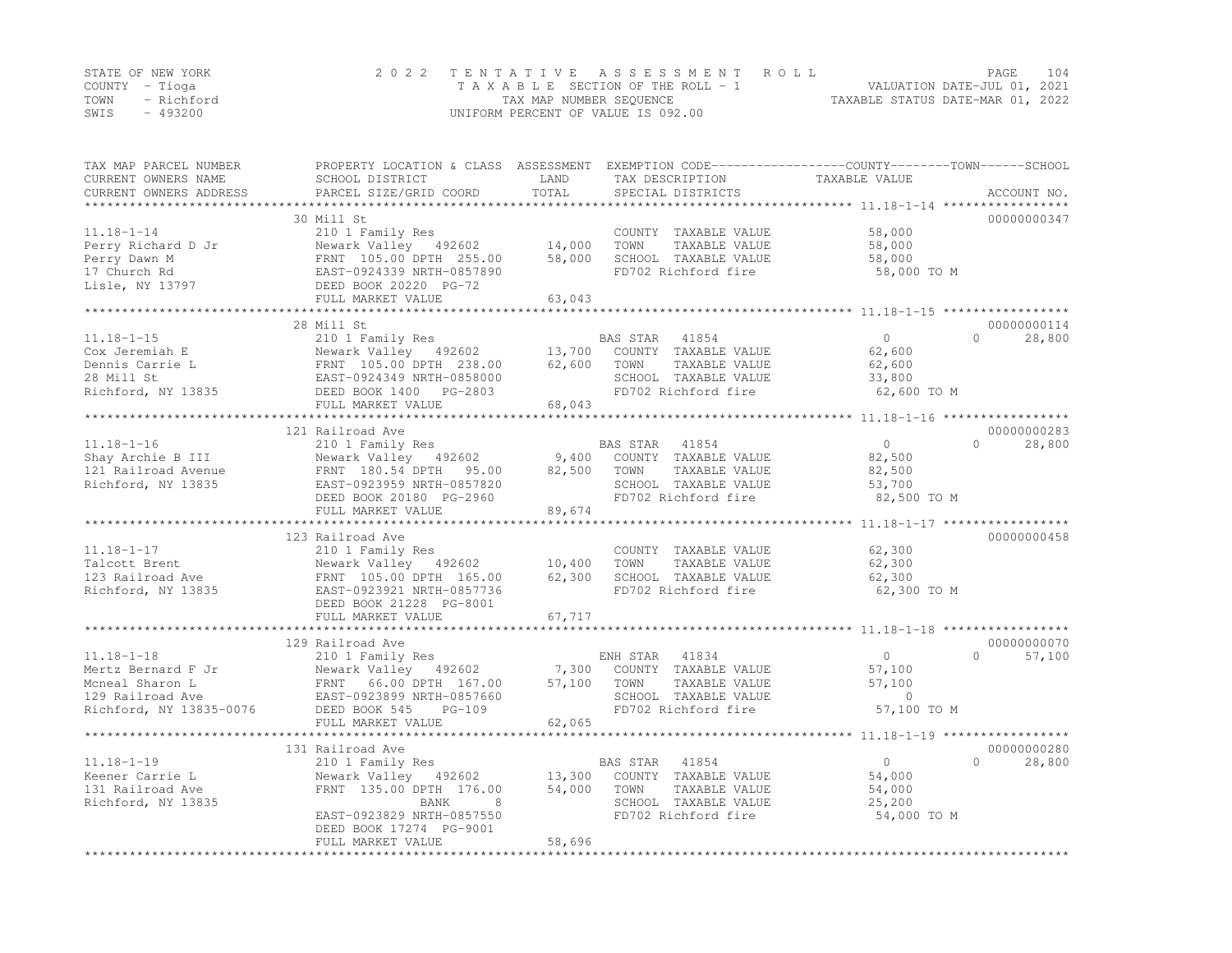|      | STATE OF NEW YORK | 2022 TENTATIVE ASSESSMENT ROLL     | 105<br>PAGE.                     |
|------|-------------------|------------------------------------|----------------------------------|
|      | COUNTY – Tioga    | TAXABLE SECTION OF THE ROLL - 1    | VALUATION DATE-JUL 01, 2021      |
| TOWN | - Richford        | TAX MAP NUMBER SEQUENCE            | TAXABLE STATUS DATE-MAR 01, 2022 |
| SWIS | - 493200          | UNIFORM PERCENT OF VALUE IS 092.00 |                                  |

| TAX MAP PARCEL NUMBER  | PROPERTY LOCATION & CLASS ASSESSMENT EXEMPTION CODE----------------COUNTY-------TOWN-----SCHOOL                                                                                                                                                        |         |                                                    |                      |                     |
|------------------------|--------------------------------------------------------------------------------------------------------------------------------------------------------------------------------------------------------------------------------------------------------|---------|----------------------------------------------------|----------------------|---------------------|
| CURRENT OWNERS NAME    | SCHOOL DISTRICT                                                                                                                                                                                                                                        | LAND    | TAX DESCRIPTION                                    | TAXABLE VALUE        |                     |
| CURRENT OWNERS ADDRESS |                                                                                                                                                                                                                                                        |         |                                                    |                      |                     |
|                        |                                                                                                                                                                                                                                                        |         |                                                    |                      |                     |
|                        | 13242 State Route 38                                                                                                                                                                                                                                   |         |                                                    |                      | 00000000459         |
|                        | 11.18-1-20.10<br>210 1 Family Res<br>3242 State Route 38<br>210 1 Family Res<br>210 1 Family Res<br>210 1 Family Res<br>210 1 Family Res<br>492602<br>217,100 COUNTY TAXABLE VALUE<br>21242 State Route 38<br>28 FRNT 408.00 DPTH 94.00<br>294.00<br>2 |         |                                                    | $\overline{0}$       | $\bigcap$<br>71,900 |
|                        |                                                                                                                                                                                                                                                        |         |                                                    | 100,400              |                     |
|                        |                                                                                                                                                                                                                                                        |         |                                                    | 100,400              |                     |
| Richford, NY 13835     | EAST-0060311 NRTH-0085698                                                                                                                                                                                                                              |         | SCHOOL TAXABLE VALUE                               | 28,500               |                     |
|                        | DEED BOOK 530 PG-262                                                                                                                                                                                                                                   |         | FD702 Richford fire                                | 100,400 TO M         |                     |
|                        | FULL MARKET VALUE                                                                                                                                                                                                                                      | 109,130 |                                                    |                      |                     |
|                        |                                                                                                                                                                                                                                                        |         |                                                    |                      |                     |
|                        | 13250 State Route 38                                                                                                                                                                                                                                   |         |                                                    |                      | 00000000684         |
|                        |                                                                                                                                                                                                                                                        |         | COUNTY TAXABLE VALUE                               | 6,400                |                     |
|                        |                                                                                                                                                                                                                                                        |         | TOWN      TAXABLE VALUE<br>SCHOOL   TAXABLE VALUE  | 6,400                |                     |
|                        |                                                                                                                                                                                                                                                        |         |                                                    | 6,400                |                     |
| Richford, NY 13835     | EAST-0060316 NRTH-0085724                                                                                                                                                                                                                              |         | FD702 Richford fire 6,400 TO M                     |                      |                     |
|                        | DEED BOOK 17385 PG-1001                                                                                                                                                                                                                                |         |                                                    |                      |                     |
|                        | FULL MARKET VALUE                                                                                                                                                                                                                                      | 6,957   |                                                    |                      |                     |
|                        |                                                                                                                                                                                                                                                        |         |                                                    |                      |                     |
|                        | 13258 State Route 38                                                                                                                                                                                                                                   |         |                                                    |                      | 00000000394         |
| $11.18 - 1 - 21.10$    | 210 1 Family Res                                                                                                                                                                                                                                       |         | ENH STAR 41834                                     | $\bigcirc$           | $\bigcap$<br>71,900 |
| Moniz Charles A        | Newark Valley (192602)<br>FRNT 133.33 DPTH 170.13 81,100 TOWN TAXABLE VALUE                                                                                                                                                                            |         |                                                    | 81,100               |                     |
| 13258 Route 38         |                                                                                                                                                                                                                                                        |         |                                                    | 81,100               |                     |
| Richford, NY 13835     | BANK                                                                                                                                                                                                                                                   | 500     | SCHOOL TAXABLE VALUE                               | 9,200                |                     |
|                        | EAST-0923519 NRTH-0857480                                                                                                                                                                                                                              |         | FD702 Richford fire                                | 81,100 TO M          |                     |
|                        | DEED BOOK 14000 PG-640                                                                                                                                                                                                                                 |         |                                                    |                      |                     |
|                        | FULL MARKET VALUE                                                                                                                                                                                                                                      | 88,152  |                                                    |                      |                     |
|                        |                                                                                                                                                                                                                                                        |         |                                                    |                      | 00000000741         |
|                        | 13254 State Route 38                                                                                                                                                                                                                                   |         |                                                    |                      | $\Omega$            |
|                        |                                                                                                                                                                                                                                                        |         |                                                    | $\overline{0}$       | 28,800              |
|                        |                                                                                                                                                                                                                                                        |         |                                                    | 54,000               |                     |
|                        |                                                                                                                                                                                                                                                        |         | TAXABLE VALUE                                      | 54,000               |                     |
|                        |                                                                                                                                                                                                                                                        |         | SCHOOL TAXABLE VALUE                               | 25,200               |                     |
|                        | DEED BOOK 18550 PG-6003                                                                                                                                                                                                                                |         |                                                    | 54,000 TO M          |                     |
|                        | FULL MARKET VALUE                                                                                                                                                                                                                                      | 58,696  |                                                    |                      |                     |
|                        |                                                                                                                                                                                                                                                        |         |                                                    |                      |                     |
|                        | 13266 State Route 38                                                                                                                                                                                                                                   |         |                                                    |                      | 00000000386         |
| $11.18 - 1 - 22$       |                                                                                                                                                                                                                                                        |         | COUNTY TAXABLE VALUE                               | 51,400               |                     |
|                        | 270 Mfg housing                                                                                                                                                                                                                                        |         | TOWN                                               | TAXABLE VALUE 51,400 |                     |
|                        |                                                                                                                                                                                                                                                        |         |                                                    |                      |                     |
|                        |                                                                                                                                                                                                                                                        |         | SCHOOL TAXABLE VALUE 51,400<br>FD702 Richford fire | 51,400 TO M          |                     |
| Berkshire, NY 13736    | DEED BOOK 20160 PG-1557                                                                                                                                                                                                                                |         |                                                    |                      |                     |
|                        | FULL MARKET VALUE                                                                                                                                                                                                                                      | 55,870  |                                                    |                      |                     |
|                        |                                                                                                                                                                                                                                                        |         |                                                    |                      |                     |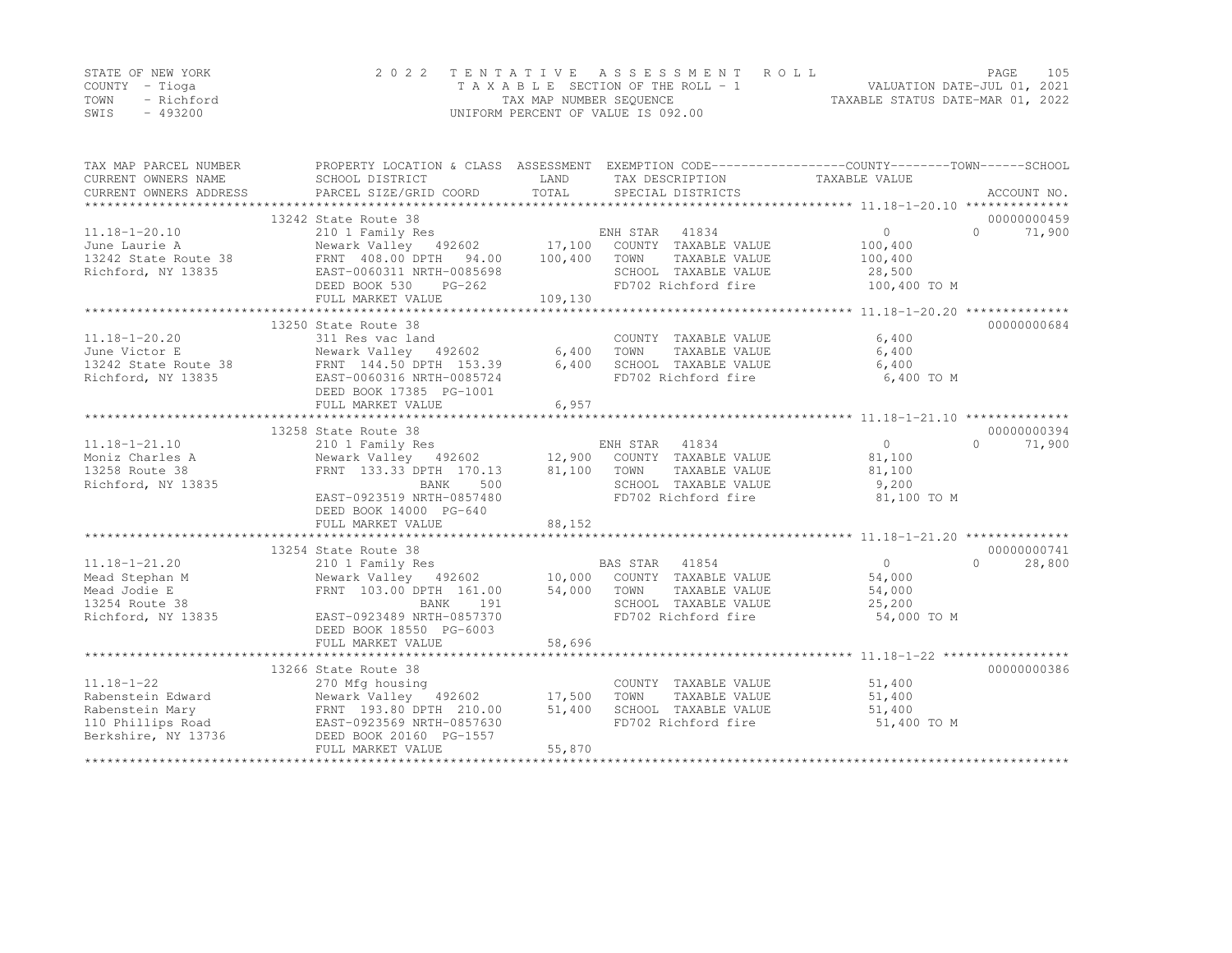|                | STATE OF NEW YORK | 2022 TENTATIVE ASSESSMENT ROLL                                 | PAGE. | 106 |
|----------------|-------------------|----------------------------------------------------------------|-------|-----|
| COUNTY – Tioga |                   | VALUATION DATE-JUL 01, 2021<br>TAXABLE SECTION OF THE ROLL - 1 |       |     |
|                | TOWN - Richford   | TAXABLE STATUS DATE-MAR 01, 2022<br>TAX MAP NUMBER SEQUENCE    |       |     |
| SWIS           | - 493200          | UNIFORM PERCENT OF VALUE IS 092.00                             |       |     |

| TAX MAP PARCEL NUMBER<br>CURRENT OWNERS NAME                                                                                                                           | SCHOOL DISTRICT                                                                                     | LAND   | TAX DESCRIPTION TAXABLE VALUE               | PROPERTY LOCATION & CLASS ASSESSMENT EXEMPTION CODE-----------------COUNTY-------TOWN------SCHOOL<br>ACCOUNT NO. |  |
|------------------------------------------------------------------------------------------------------------------------------------------------------------------------|-----------------------------------------------------------------------------------------------------|--------|---------------------------------------------|------------------------------------------------------------------------------------------------------------------|--|
|                                                                                                                                                                        |                                                                                                     |        |                                             |                                                                                                                  |  |
|                                                                                                                                                                        | Mill St                                                                                             |        |                                             | 00000000035                                                                                                      |  |
| $11.18 - 1 - 23.10$                                                                                                                                                    | 311 Res vac land                                                                                    |        | COUNTY TAXABLE VALUE                        | 6,800                                                                                                            |  |
|                                                                                                                                                                        |                                                                                                     |        | TOWN<br>TAXABLE VALUE                       | 6,800                                                                                                            |  |
|                                                                                                                                                                        |                                                                                                     |        |                                             | 6,800                                                                                                            |  |
| Felden Jeffrey A<br>Pelden Jeffrey A<br>Pelden Jeffrey A<br>Rewark Valley 492602<br>FRNT 80.00 DPTH 310.00<br>6,800<br>Richford, NY 13835<br>EAST-0060340 NRTH-0085775 |                                                                                                     |        | SCHOOL TAXABLE VALUE<br>FD702 Richford fire | 6,800 TO M                                                                                                       |  |
|                                                                                                                                                                        | DEED BOOK 597 PG-174                                                                                |        |                                             |                                                                                                                  |  |
|                                                                                                                                                                        | FULL MARKET VALUE                                                                                   | 7,391  |                                             |                                                                                                                  |  |
|                                                                                                                                                                        |                                                                                                     |        |                                             |                                                                                                                  |  |
|                                                                                                                                                                        | 2 Mill St                                                                                           |        |                                             | 00000000686                                                                                                      |  |
| $11.18 - 1 - 23.20$                                                                                                                                                    | 210 1 Family Res                                                                                    |        | COUNTY TAXABLE VALUE                        | $43,200$<br>$43,200$                                                                                             |  |
| Hildreth Gary L                                                                                                                                                        |                                                                                                     |        |                                             | 43,200                                                                                                           |  |
| 372 Holden Rd                                                                                                                                                          |                                                                                                     |        | SCHOOL TAXABLE VALUE 43,200                 |                                                                                                                  |  |
| Locke, NY 13902                                                                                                                                                        |                                                                                                     |        | FD702 Richford fire                         | 43,200 TO M                                                                                                      |  |
|                                                                                                                                                                        | DEED BOOK 12369 PG-9001                                                                             |        |                                             |                                                                                                                  |  |
|                                                                                                                                                                        | FULL MARKET VALUE                                                                                   | 46,957 |                                             |                                                                                                                  |  |
|                                                                                                                                                                        |                                                                                                     |        |                                             |                                                                                                                  |  |
|                                                                                                                                                                        | 13270 State Route 38                                                                                |        |                                             | 00000000667                                                                                                      |  |
| $11.18 - 1 - 23.30$                                                                                                                                                    | 270 Mfg housing                                                                                     |        | COUNTY TAXABLE VALUE 22,400                 |                                                                                                                  |  |
| Belden Jeffrey A                                                                                                                                                       | Newark Valley 492602 8,100 TOWN TAXABLE VALUE<br>FRNT 77.00 DPTH 165.00 22,400 SCHOOL TAXABLE VALUE |        |                                             | 22,400<br>22,400                                                                                                 |  |
| PO Box 88                                                                                                                                                              |                                                                                                     |        |                                             |                                                                                                                  |  |
| Richford, NY 13835                                                                                                                                                     | BANK<br>$_{\rm 8}$                                                                                  |        | FD702 Richford fire                         | 22,400 TO M                                                                                                      |  |
|                                                                                                                                                                        | EAST-0060330 NRTH-0085774                                                                           |        |                                             |                                                                                                                  |  |
|                                                                                                                                                                        | DEED BOOK 444 PG-0253                                                                               |        |                                             |                                                                                                                  |  |
|                                                                                                                                                                        | FULL MARKET VALUE                                                                                   | 24,348 |                                             |                                                                                                                  |  |
|                                                                                                                                                                        |                                                                                                     |        |                                             |                                                                                                                  |  |
|                                                                                                                                                                        | 13251 State Route 38                                                                                |        |                                             | 00000000267                                                                                                      |  |
| $11.18 - 1 - 24$                                                                                                                                                       | 210 1 Family Res                                                                                    |        | COUNTY TAXABLE VALUE                        | 62,700                                                                                                           |  |
|                                                                                                                                                                        |                                                                                                     |        | TOWN<br>TAXABLE VALUE                       | 62,700                                                                                                           |  |
|                                                                                                                                                                        |                                                                                                     |        | SCHOOL TAXABLE VALUE                        | 62,700                                                                                                           |  |
|                                                                                                                                                                        |                                                                                                     |        |                                             | FD702 Richford fire 62,700 TO M                                                                                  |  |
| New Hope, PA 18938 DEED BOOK 20190 PG-1835                                                                                                                             |                                                                                                     |        |                                             |                                                                                                                  |  |
|                                                                                                                                                                        | FULL MARKET VALUE                                                                                   | 68,152 |                                             |                                                                                                                  |  |
|                                                                                                                                                                        |                                                                                                     |        |                                             |                                                                                                                  |  |
|                                                                                                                                                                        | 13253 State Route 38                                                                                |        |                                             | 00000000410                                                                                                      |  |
| $11.18 - 1 - 25$                                                                                                                                                       | 210 1 Family Res                                                                                    |        | COUNTY TAXABLE VALUE 50,700                 |                                                                                                                  |  |
| Austin Duane                                                                                                                                                           | Newark Valley 492602 8,100                                                                          |        | TAXABLE VALUE 50,700<br>TOWN                |                                                                                                                  |  |
|                                                                                                                                                                        |                                                                                                     |        | SCHOOL TAXABLE VALUE                        | 50,700                                                                                                           |  |
| Brooktondale, NY 14817                                                                                                                                                 |                                                                                                     |        | FD702 Richford fire                         | 50,700 TO M                                                                                                      |  |
|                                                                                                                                                                        | DEED BOOK 20170 PG-1561                                                                             |        |                                             |                                                                                                                  |  |
|                                                                                                                                                                        | FULL MARKET VALUE                                                                                   | 55,109 |                                             |                                                                                                                  |  |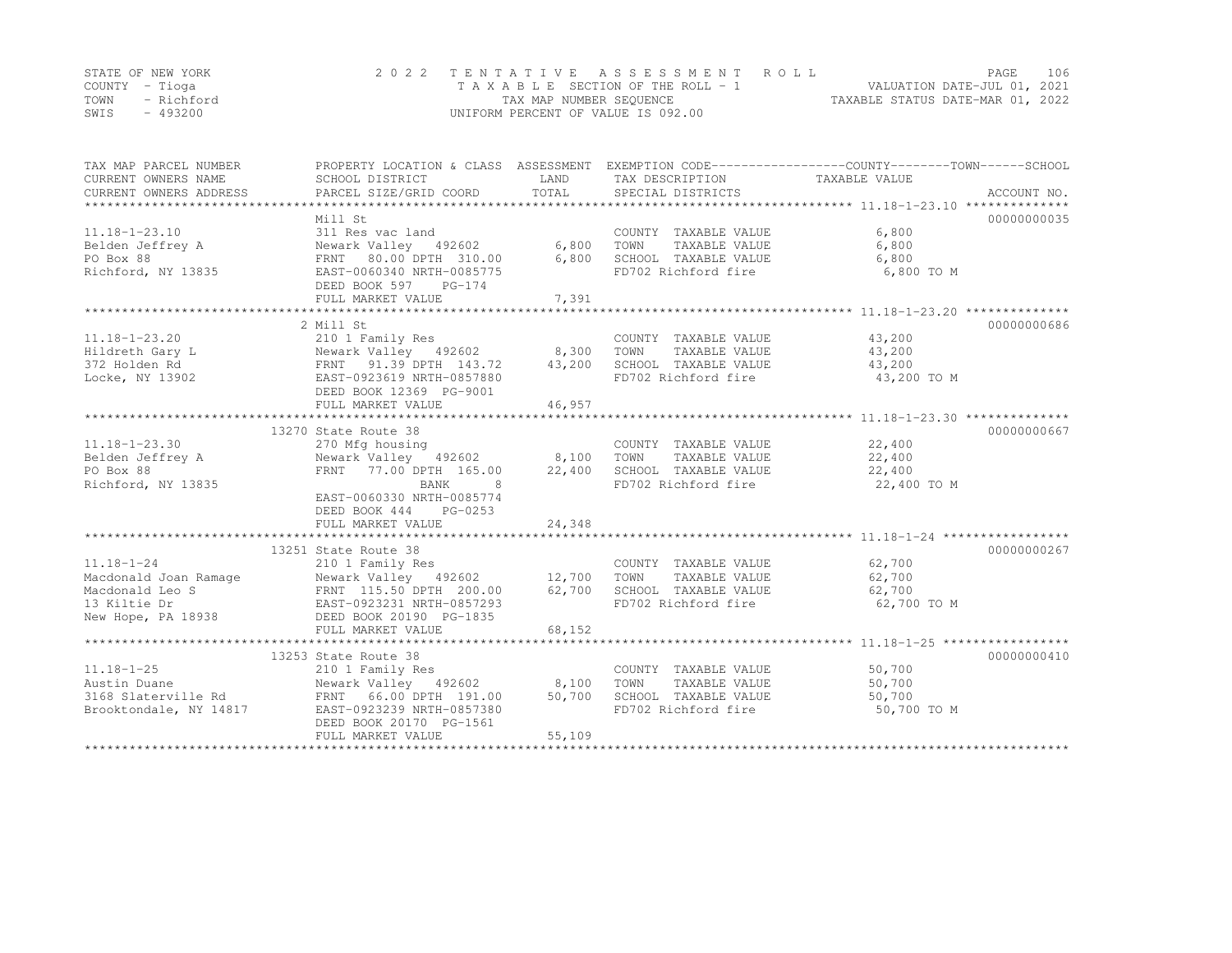|      | STATE OF NEW YORK | 2022 TENTATIVE ASSESSMENT ROLL                                 | PAGE. | 107 |
|------|-------------------|----------------------------------------------------------------|-------|-----|
|      | COUNTY – Tioga    | VALUATION DATE-JUL 01, 2021<br>TAXABLE SECTION OF THE ROLL - 1 |       |     |
|      | TOWN - Richford   | TAXABLE STATUS DATE-MAR 01, 2022<br>TAX MAP NUMBER SEQUENCE    |       |     |
| SWIS | - 493200          | UNIFORM PERCENT OF VALUE IS 092.00                             |       |     |

| TAX MAP PARCEL NUMBER   | PROPERTY LOCATION & CLASS ASSESSMENT EXEMPTION CODE----------------COUNTY-------TOWN-----SCHOOL |        |                       |                                                                     |                     |
|-------------------------|-------------------------------------------------------------------------------------------------|--------|-----------------------|---------------------------------------------------------------------|---------------------|
| CURRENT OWNERS NAME     | SCHOOL DISTRICT                                                                                 | LAND   | TAX DESCRIPTION       | TAXABLE VALUE                                                       |                     |
| CURRENT OWNERS ADDRESS  | PARCEL SIZE/GRID COORD                                                                          | TOTAL  | SPECIAL DISTRICTS     |                                                                     | ACCOUNT NO.         |
|                         |                                                                                                 |        |                       |                                                                     |                     |
|                         | 13255 State Route 38                                                                            |        |                       |                                                                     | 00000000007         |
| $11.18 - 1 - 26$        | 210 1 Family Res                                                                                |        | ENH STAR<br>41834     | $\circ$                                                             | $\bigcap$<br>70,900 |
| Thurston Richard        | Newark Valley 492602                                                                            | 8,000  | COUNTY TAXABLE VALUE  | 70,900                                                              |                     |
| Thurston Judith         | FRNT 66.00 DPTH 190.00                                                                          | 70,900 | TOWN<br>TAXABLE VALUE | 70,900                                                              |                     |
| 13255 State Route 38    | EAST-0923259 NRTH-0857450                                                                       |        | SCHOOL TAXABLE VALUE  | $\overline{0}$                                                      |                     |
| Richford, NY 13835      | DEED BOOK 502<br>PG-0333                                                                        |        | FD702 Richford fire   | 70,900 TO M                                                         |                     |
|                         | FULL MARKET VALUE                                                                               | 77,065 |                       |                                                                     |                     |
|                         |                                                                                                 |        |                       |                                                                     |                     |
|                         | 13257 State Route 38                                                                            |        |                       |                                                                     | 00000000110         |
| $11.18 - 1 - 27$        | 210 1 Family Res                                                                                |        | BAS STAR<br>41854     | $\circ$                                                             | $\Omega$<br>28,800  |
| Thurston Mitchell       | Newark Valley 492602                                                                            | 8,000  | COUNTY TAXABLE VALUE  | 65,900                                                              |                     |
| Thurston Tina           | FRNT 66.00 DPTH 190.00                                                                          | 65,900 | TOWN<br>TAXABLE VALUE | 65,900                                                              |                     |
| 13257 State Route 38    | EAST-0923279 NRTH-0857510                                                                       |        | SCHOOL TAXABLE VALUE  | 37,100                                                              |                     |
| Richford, NY 13835      | DEED BOOK 448<br>PG-0025                                                                        |        | FD702 Richford fire   | 65,900 TO M                                                         |                     |
|                         | FULL MARKET VALUE                                                                               | 71,630 |                       |                                                                     |                     |
|                         |                                                                                                 |        |                       | ************************************* 11.18–1–29.10 *************** |                     |
|                         | State Route 38                                                                                  |        |                       |                                                                     | 00000000742         |
| $11.18 - 1 - 29.10$     | 312 Vac w/imprv                                                                                 |        | COUNTY TAXABLE VALUE  | 17,200                                                              |                     |
| Thurston Bryan S        | Newark Valley 492602                                                                            | 4,200  | TOWN<br>TAXABLE VALUE | 17,200                                                              |                     |
| Joyce Granish           | FRNT 70.00 DPTH 189.00                                                                          | 17,200 | SCHOOL TAXABLE VALUE  | 17,200                                                              |                     |
| 53 Johnson Hill Rd      | EAST-0923354 NRTH-0857839                                                                       |        | FD702 Richford fire   | 17,200 TO M                                                         |                     |
| Lisle, NY 13797         | DEED BOOK 17436 PG-3002                                                                         |        |                       |                                                                     |                     |
|                         | FULL MARKET VALUE                                                                               | 18,696 |                       |                                                                     |                     |
|                         |                                                                                                 |        |                       |                                                                     |                     |
|                         | 13269 State Route 38                                                                            |        |                       |                                                                     | 00000000026         |
| $11.18 - 1 - 29.20$     | 210 1 Family Res                                                                                |        | BAS STAR<br>41854     | $\circ$                                                             | 28,800<br>$\Omega$  |
| Thurston Bryan S        | Newark Valley 492602                                                                            | 10,500 | COUNTY TAXABLE VALUE  | 62,800                                                              |                     |
| Thurston Alisa R        | FRNT 94.00 DPTH 186.00                                                                          | 62,800 | TOWN<br>TAXABLE VALUE | 62,800                                                              |                     |
| Joyce Granish           | EAST-0923339 NRTH-0857780                                                                       |        | SCHOOL TAXABLE VALUE  | 34,000                                                              |                     |
| 53 Johnson Hill Rd      | DEED BOOK 17436 PG-3003                                                                         |        | FD702 Richford fire   | 62,800 TO M                                                         |                     |
| Lisle, NY 13797         | FULL MARKET VALUE                                                                               | 68,261 |                       |                                                                     |                     |
|                         |                                                                                                 |        |                       |                                                                     |                     |
|                         | 13275 State Route 38                                                                            |        |                       |                                                                     | 00000000238         |
| $11.18 - 1 - 30$        | 210 1 Family Res                                                                                |        | BAS STAR<br>41854     | $\circ$                                                             | $\Omega$<br>28,800  |
| Kunik Michael J         | Newark Valley 492602                                                                            | 11,900 | COUNTY TAXABLE VALUE  | 76,400                                                              |                     |
| PO Box 111              | FRNT 107.25 DPTH 190.00                                                                         | 76,400 | TOWN<br>TAXABLE VALUE | 76,400                                                              |                     |
| Richford, NY 13835-0111 | 77<br>BANK                                                                                      |        | SCHOOL TAXABLE VALUE  | 47,600                                                              |                     |
|                         | EAST-0923371 NRTH-0857929                                                                       |        | FD702 Richford fire   | 76,400 TO M                                                         |                     |
|                         | DEED BOOK 600<br>$PG-324$                                                                       |        |                       |                                                                     |                     |
|                         | FULL MARKET VALUE                                                                               | 83,043 |                       |                                                                     |                     |
|                         |                                                                                                 |        |                       | ******** 11.18-1-31 *****                                           |                     |
|                         | 13276 State Route 38                                                                            |        |                       |                                                                     | 00000000330         |
| $11.18 - 1 - 31$        | 220 2 Family Res                                                                                |        | COUNTY TAXABLE VALUE  | 57,100                                                              |                     |
| Wade Michael            | Newark Valley 492602                                                                            | 5,300  | TOWN<br>TAXABLE VALUE | 57,100                                                              |                     |
| Gail                    | FRNT 71.00 DPTH 112.00                                                                          | 57,100 | SCHOOL TAXABLE VALUE  | 57,100                                                              |                     |
| 4116 Route 26           | EAST-0923629 NRTH-0857990                                                                       |        | FD702 Richford fire   | 57,100 TO M                                                         |                     |
| Whitney Point, NY 13862 | DEED BOOK 539<br>$PG-72$                                                                        |        |                       |                                                                     |                     |
|                         | FULL MARKET VALUE                                                                               | 62,065 |                       |                                                                     |                     |
|                         |                                                                                                 |        |                       |                                                                     |                     |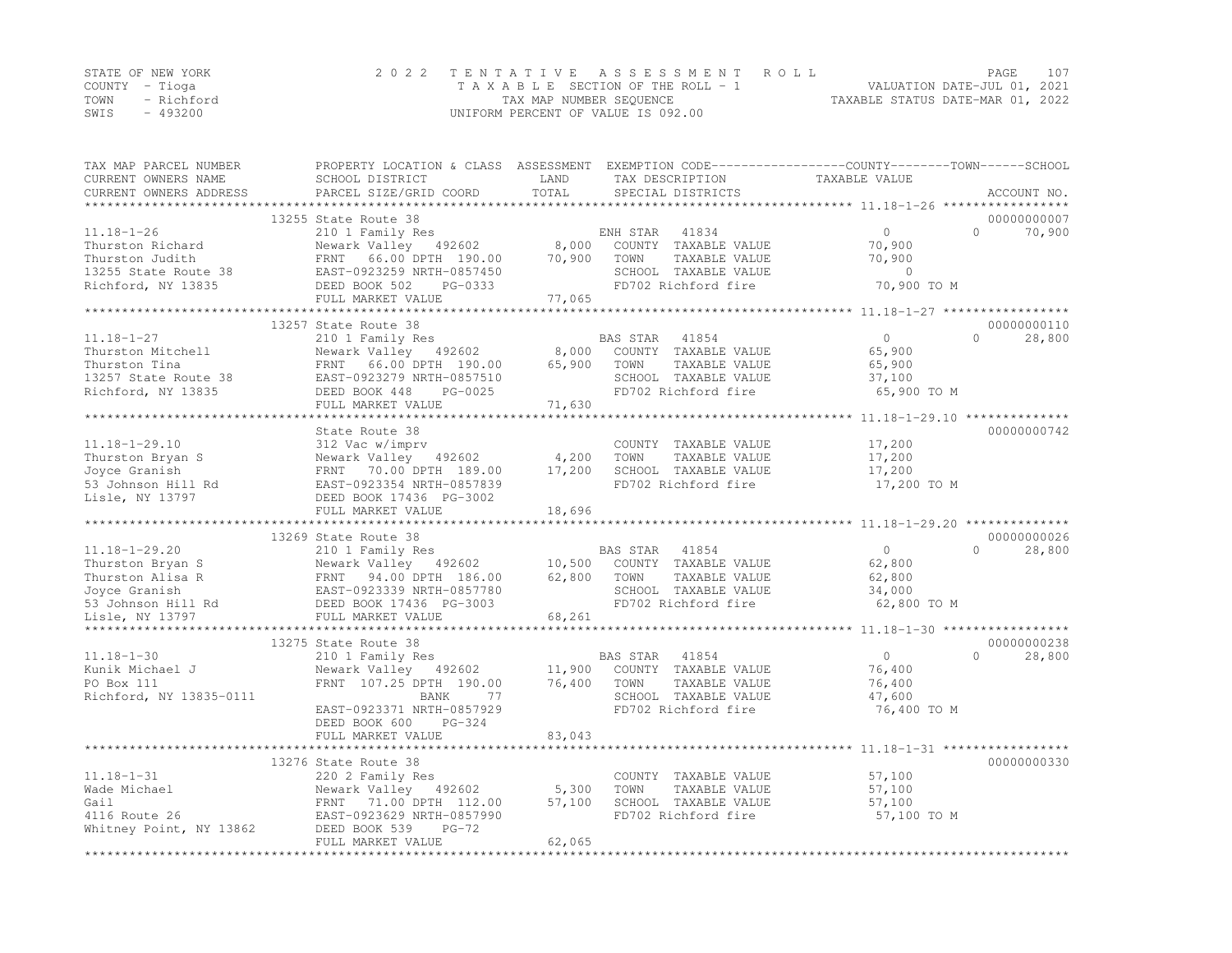|                | STATE OF NEW YORK | 2022 TENTATIVE ASSESSMENT ROLL     | PAGE.                            | 108 |
|----------------|-------------------|------------------------------------|----------------------------------|-----|
| COUNTY – Tioga |                   | TAXABLE SECTION OF THE ROLL - 1    | VALUATION DATE-JUL 01, 2021      |     |
|                | TOWN - Richford   | TAX MAP NUMBER SEQUENCE            | TAXABLE STATUS DATE-MAR 01, 2022 |     |
| SWIS           | - 493200          | UNIFORM PERCENT OF VALUE IS 092.00 |                                  |     |

| TAX MAP PARCEL NUMBER<br>CURRENT OWNERS NAME<br>CURRENT OWNERS ADDRESS | PROPERTY LOCATION & CLASS ASSESSMENT EXEMPTION CODE-----------------COUNTY-------TOWN------SCHOOL<br>SCHOOL DISTRICT<br>PARCEL SIZE/GRID COORD | LAND<br>TOTAL       | TAX DESCRIPTION<br>SPECIAL DISTRICTS | TAXABLE VALUE                                       |           |             |
|------------------------------------------------------------------------|------------------------------------------------------------------------------------------------------------------------------------------------|---------------------|--------------------------------------|-----------------------------------------------------|-----------|-------------|
|                                                                        |                                                                                                                                                | ******************  |                                      | ********************* 11.18-1-32 ****************** |           | ACCOUNT NO. |
|                                                                        | 7 Mill St                                                                                                                                      |                     |                                      |                                                     |           | 00000000061 |
| $11.18 - 1 - 32$                                                       | 210 1 Family Res                                                                                                                               |                     | BAS STAR<br>41854                    | $\circ$                                             | $\Omega$  | 28,800      |
| Talcott Jeffrey L                                                      | Newark Valley 492602                                                                                                                           | 5,300               | COUNTY TAXABLE VALUE                 | 61,900                                              |           |             |
| Karen A                                                                | FRNT 100.00 DPTH<br>80.00                                                                                                                      | 61,900              | TOWN<br>TAXABLE VALUE                | 61,900                                              |           |             |
| 7 Mill St                                                              | EAST-0923729 NRTH-0857980                                                                                                                      |                     | SCHOOL TAXABLE VALUE                 | 33,100                                              |           |             |
| Richford, NY 13835-0077                                                | DEED BOOK 378<br>PG-0632                                                                                                                       |                     | FD702 Richford fire                  | 61,900 TO M                                         |           |             |
|                                                                        | FULL MARKET VALUE                                                                                                                              | 67,283              |                                      |                                                     |           |             |
|                                                                        | State Route 38                                                                                                                                 |                     |                                      |                                                     |           | 00000000113 |
| $11.18 - 1 - 33$                                                       | 210 1 Family Res                                                                                                                               |                     | ENH STAR<br>41834                    | $\circ$                                             | $\bigcap$ | 71,900      |
| Evenson Edward R                                                       | Newark Valley 492602                                                                                                                           | 11,800              | COUNTY TAXABLE VALUE                 | 120,100                                             |           |             |
| 13282 Route 38                                                         | FRNT 94.50 DPTH 214.00                                                                                                                         | 120,100             | TOWN<br>TAXABLE VALUE                | 120,100                                             |           |             |
| Richford, NY 13835                                                     | EAST-0923649 NRTH-0858070                                                                                                                      |                     | SCHOOL TAXABLE VALUE                 | 48,200                                              |           |             |
|                                                                        | DEED BOOK 397<br>PG-1104                                                                                                                       |                     | FD702 Richford fire                  | 120,100 TO M                                        |           |             |
|                                                                        | FULL MARKET VALUE                                                                                                                              | 130,543             |                                      |                                                     |           |             |
|                                                                        |                                                                                                                                                |                     |                                      |                                                     |           |             |
|                                                                        | 13286 State Route 38                                                                                                                           |                     |                                      |                                                     |           | 00000000220 |
| $11.18 - 1 - 34$                                                       | 210 1 Family Res                                                                                                                               |                     | BAS STAR 41854                       | $\overline{0}$                                      | $\bigcap$ | 28,800      |
| Deuel Timothy E                                                        | Newark Valley 492602                                                                                                                           | 8,300               | COUNTY TAXABLE VALUE                 | 72,900                                              |           |             |
| Joan E                                                                 | FRNT 70.50 DPTH 188.00                                                                                                                         | 72,900              | TAXABLE VALUE<br>TOWN                | 72,900                                              |           |             |
| 13286 Route 38                                                         | EAST-0923679 NRTH-0858160                                                                                                                      |                     | SCHOOL TAXABLE VALUE                 | 44,100                                              |           |             |
| Richford, NY 13835                                                     | DEED BOOK 468<br>PG-0072                                                                                                                       |                     | FD702 Richford fire                  | 72,900 TO M                                         |           |             |
|                                                                        | FULL MARKET VALUE<br>**********************                                                                                                    | 79,239<br>********* |                                      | ********************* 11.18-1-37 ****************** |           |             |
|                                                                        | 2 Aurora St                                                                                                                                    |                     |                                      |                                                     |           | 00000000115 |
| $11.18 - 1 - 37$                                                       | 210 1 Family Res                                                                                                                               |                     | AGED C<br>41802                      | 20,200                                              | $\Omega$  | $\Omega$    |
| Paolangeli Linda A                                                     | Newark Valley 492602                                                                                                                           | 8,000 AGED T        | 41803                                | $\overline{0}$                                      | 28,280    | $\circ$     |
| 2 Aurora Street                                                        | FRNT 107.28 DPTH 106.00                                                                                                                        | 80,800              | COUNTY TAXABLE VALUE                 | 60,600                                              |           |             |
| Richford, NY 13835                                                     | 0.26<br>ACRES                                                                                                                                  |                     | TOWN<br>TAXABLE VALUE                | 52,520                                              |           |             |
|                                                                        | EAST-0923489 NRTH-0858280                                                                                                                      |                     | SCHOOL TAXABLE VALUE                 | 80,800                                              |           |             |
|                                                                        | DEED BOOK 20210 PG-5821                                                                                                                        |                     | FD702 Richford fire                  | 80,800 TO M                                         |           |             |
|                                                                        | FULL MARKET VALUE                                                                                                                              | 87,826              |                                      |                                                     |           |             |
|                                                                        | ***********************                                                                                                                        |                     |                                      |                                                     |           |             |
|                                                                        | 8 Aurora St                                                                                                                                    |                     |                                      |                                                     |           | 00000000288 |
| $11.18 - 1 - 38$                                                       | 210 1 Family Res                                                                                                                               |                     | BAS STAR 41854                       | $\circ$                                             | $\bigcap$ | 28,800      |
| Armstrong Vicki                                                        | Newark Valley 492602                                                                                                                           | 9,900               | COUNTY TAXABLE VALUE                 | 63,400                                              |           |             |
| 8 Aurora St                                                            | FRNT 114.00 DPTH 142.69                                                                                                                        | 63,400              | TOWN<br>TAXABLE VALUE                | 63,400                                              |           |             |
| Richford, NY 13835                                                     | EAST-0923379 NRTH-0858310                                                                                                                      |                     | SCHOOL TAXABLE VALUE                 | 34,600                                              |           |             |
|                                                                        | DEED BOOK 480<br>PG-0273                                                                                                                       |                     | FD702 Richford fire                  | 63,400 TO M                                         |           |             |
|                                                                        | FULL MARKET VALUE                                                                                                                              | 68,913              |                                      |                                                     |           |             |
|                                                                        | 10 Aurora St                                                                                                                                   |                     |                                      |                                                     |           | 00000000047 |
| $11.18 - 1 - 39$                                                       | 210 1 Family Res                                                                                                                               |                     | COUNTY TAXABLE VALUE                 | 27,500                                              |           |             |
| Werner Joseph J                                                        | Newark Valley 492602                                                                                                                           | 7,100               | TOWN<br>TAXABLE VALUE                | 27,500                                              |           |             |
| 433 First St                                                           | FRNT 75.00 DPTH 143.00                                                                                                                         | 27,500              | SCHOOL TAXABLE VALUE                 | 27,500                                              |           |             |
| Greenport, NY 11944                                                    | EAST-0923277 NRTH-0858332                                                                                                                      |                     | FD702 Richford fire                  | 27,500 TO M                                         |           |             |
|                                                                        | DEED BOOK 562<br>$PG-143$                                                                                                                      |                     |                                      |                                                     |           |             |
|                                                                        | FULL MARKET VALUE                                                                                                                              | 29,891              |                                      |                                                     |           |             |
|                                                                        |                                                                                                                                                |                     |                                      |                                                     |           |             |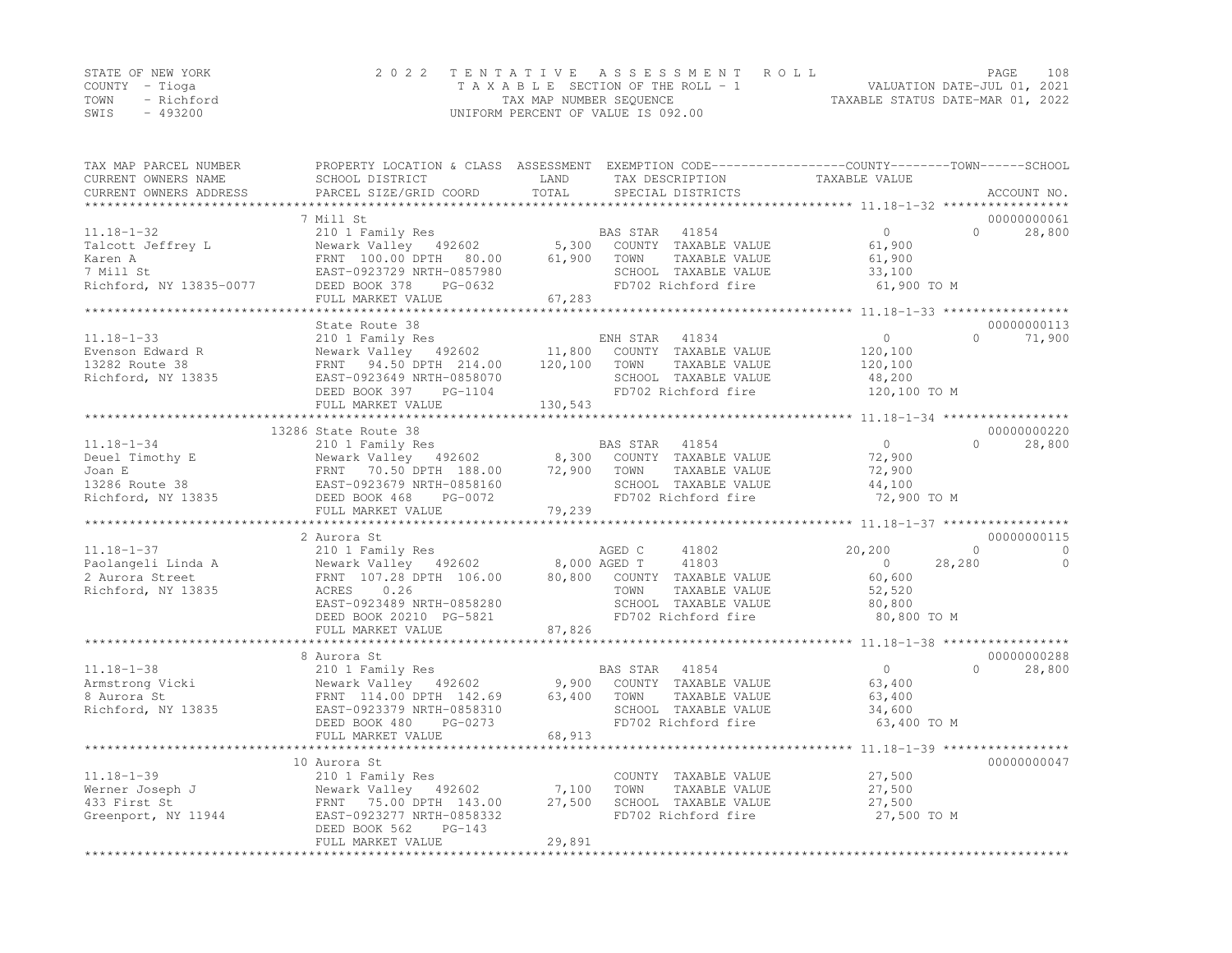|      | STATE OF NEW YORK | 2022 TENTATIVE ASSESSMENT ROLL     | PAGE.                            | 109 |
|------|-------------------|------------------------------------|----------------------------------|-----|
|      | COUNTY – Tioga    | TAXABLE SECTION OF THE ROLL - 1    | VALUATION DATE-JUL 01, 2021      |     |
| TOWN | - Richford        | TAX MAP NUMBER SEQUENCE            | TAXABLE STATUS DATE-MAR 01, 2022 |     |
| SWIS | - 493200          | UNIFORM PERCENT OF VALUE IS 092.00 |                                  |     |

| TAX MAP PARCEL NUMBER<br>CURRENT OWNERS NAME<br>CURRENT OWNERS ADDRESS | PROPERTY LOCATION & CLASS ASSESSMENT<br>SCHOOL DISTRICT<br>PARCEL SIZE/GRID COORD                                 | LAND<br>TOTAL | TAX DESCRIPTION<br>SPECIAL DISTRICTS | EXEMPTION CODE-----------------COUNTY-------TOWN------SCHOOL<br>TAXABLE VALUE<br>ACCOUNT NO. |
|------------------------------------------------------------------------|-------------------------------------------------------------------------------------------------------------------|---------------|--------------------------------------|----------------------------------------------------------------------------------------------|
|                                                                        |                                                                                                                   |               |                                      |                                                                                              |
|                                                                        | 12 Aurora St                                                                                                      |               |                                      | 00000000390                                                                                  |
| $11.18 - 1 - 40$                                                       | 210 1 Family Res                                                                                                  |               | COUNTY TAXABLE VALUE                 | 79,100                                                                                       |
| Gorsline Jennifer                                                      | Newark Valley 492602 7,800<br>FRNT 85.98 DPTH 143.00 79,100                                                       |               | TAXABLE VALUE<br>TOWN                | 79,100                                                                                       |
| 12 Aurora St                                                           |                                                                                                                   |               | SCHOOL TAXABLE VALUE                 | 79,100                                                                                       |
| Richford, NY 13835                                                     | BANK<br>77                                                                                                        |               | FD702 Richford fire                  | 79,100 TO M                                                                                  |
|                                                                        | EAST-0923200 NRTH-0858346                                                                                         |               |                                      |                                                                                              |
|                                                                        | DEED BOOK 20180 PG-2635                                                                                           |               |                                      |                                                                                              |
|                                                                        | FULL MARKET VALUE                                                                                                 | 85,978        |                                      |                                                                                              |
|                                                                        |                                                                                                                   |               |                                      |                                                                                              |
|                                                                        | 16 Aurora St                                                                                                      |               |                                      | 00000000391                                                                                  |
| $11.18 - 1 - 41$                                                       | 210 1 Family Res                                                                                                  |               | COUNTY TAXABLE VALUE                 | 52,200                                                                                       |
| Lockwood Dayton                                                        |                                                                                                                   |               | TAXABLE VALUE                        | 52,200                                                                                       |
| Mosher-Arnold Anastacia                                                | FRNT 92.61 DPTH 204.00                                                                                            | 52,200        | SCHOOL TAXABLE VALUE                 | 52,200                                                                                       |
| 2 Fall Drive                                                           | BANK<br>500                                                                                                       |               | FD702 Richford fire                  | 52,200 TO M                                                                                  |
| Ithaca, NY 14850                                                       | EAST-0923131 NRTH-0858391                                                                                         |               |                                      |                                                                                              |
|                                                                        | DEED BOOK 20210 PG-2697                                                                                           |               |                                      |                                                                                              |
|                                                                        | FULL MARKET VALUE                                                                                                 | 56,739        |                                      |                                                                                              |
|                                                                        |                                                                                                                   |               |                                      |                                                                                              |
|                                                                        | 22 Aurora St                                                                                                      |               |                                      | 00000000039                                                                                  |
| $11.18 - 1 - 42$                                                       | 210 1 Family Res                                                                                                  |               | COUNTY TAXABLE VALUE                 | 65,500                                                                                       |
| Coish David K Jr.                                                      | Newark Valley 492602 11,400<br>Newark Valley - 492602<br>FRNT - 106.90 DPTH - 150.00<br>EAST-0923059 NRTH-0858430 |               | TOWN<br>TAXABLE VALUE                | 65,500                                                                                       |
| Coish Michelle                                                         |                                                                                                                   | 65,500        | SCHOOL TAXABLE VALUE                 | 65,500                                                                                       |
| 22 Aurora Street                                                       |                                                                                                                   |               | FD702 Richford fire                  | 65,500 TO M                                                                                  |
| Richford, NY 13835                                                     | DEED BOOK 20190 PG-3348                                                                                           |               |                                      |                                                                                              |
|                                                                        |                                                                                                                   |               |                                      |                                                                                              |
|                                                                        |                                                                                                                   |               |                                      |                                                                                              |
|                                                                        | 25 Aurora St                                                                                                      |               |                                      | 00000000389                                                                                  |
| $11.18 - 1 - 43$                                                       | 270 Mfg housing                                                                                                   |               | COUNTY TAXABLE VALUE                 | 35,900                                                                                       |
| Coish David                                                            | Newark Valley 492602 18,500                                                                                       |               | TOWN<br>TAXABLE VALUE                | 35,900                                                                                       |
| Coish Kim                                                              | 1.80<br>ACRES                                                                                                     | 35,900        | SCHOOL TAXABLE VALUE                 | 35,900                                                                                       |
| 6 Collier St                                                           | EAST-0923019 NRTH-0858220                                                                                         |               | FD702 Richford fire                  | 35,900 TO M                                                                                  |
| Lisle, NY 13797                                                        | DEED BOOK 10083 PG-1 001                                                                                          |               |                                      |                                                                                              |
|                                                                        | FULL MARKET VALUE                                                                                                 | 39,022        |                                      |                                                                                              |
|                                                                        |                                                                                                                   |               |                                      |                                                                                              |
|                                                                        | Aurora St                                                                                                         |               |                                      | 00000000289                                                                                  |
| $11.18 - 1 - 44$                                                       | 311 Res vac land                                                                                                  |               | COUNTY TAXABLE VALUE                 | 1,600                                                                                        |
| Rich Jason                                                             | Newark Valley 492602 1,600                                                                                        |               | TOWN<br>TAXABLE VALUE                | 1,600                                                                                        |
| 13 Aurora St                                                           | FRNT 42.00 DPTH 187.40                                                                                            | 1,600         | SCHOOL TAXABLE VALUE                 | 1,600                                                                                        |
| Richford, NY 13835                                                     | EAST-0923109 NRTH-0858170                                                                                         |               | FD702 Richford fire                  | 1,600 TO M                                                                                   |
|                                                                        | DEED BOOK 20170 PG-4344                                                                                           |               |                                      |                                                                                              |
|                                                                        | FULL MARKET VALUE                                                                                                 | 1,739         |                                      |                                                                                              |
|                                                                        |                                                                                                                   |               |                                      |                                                                                              |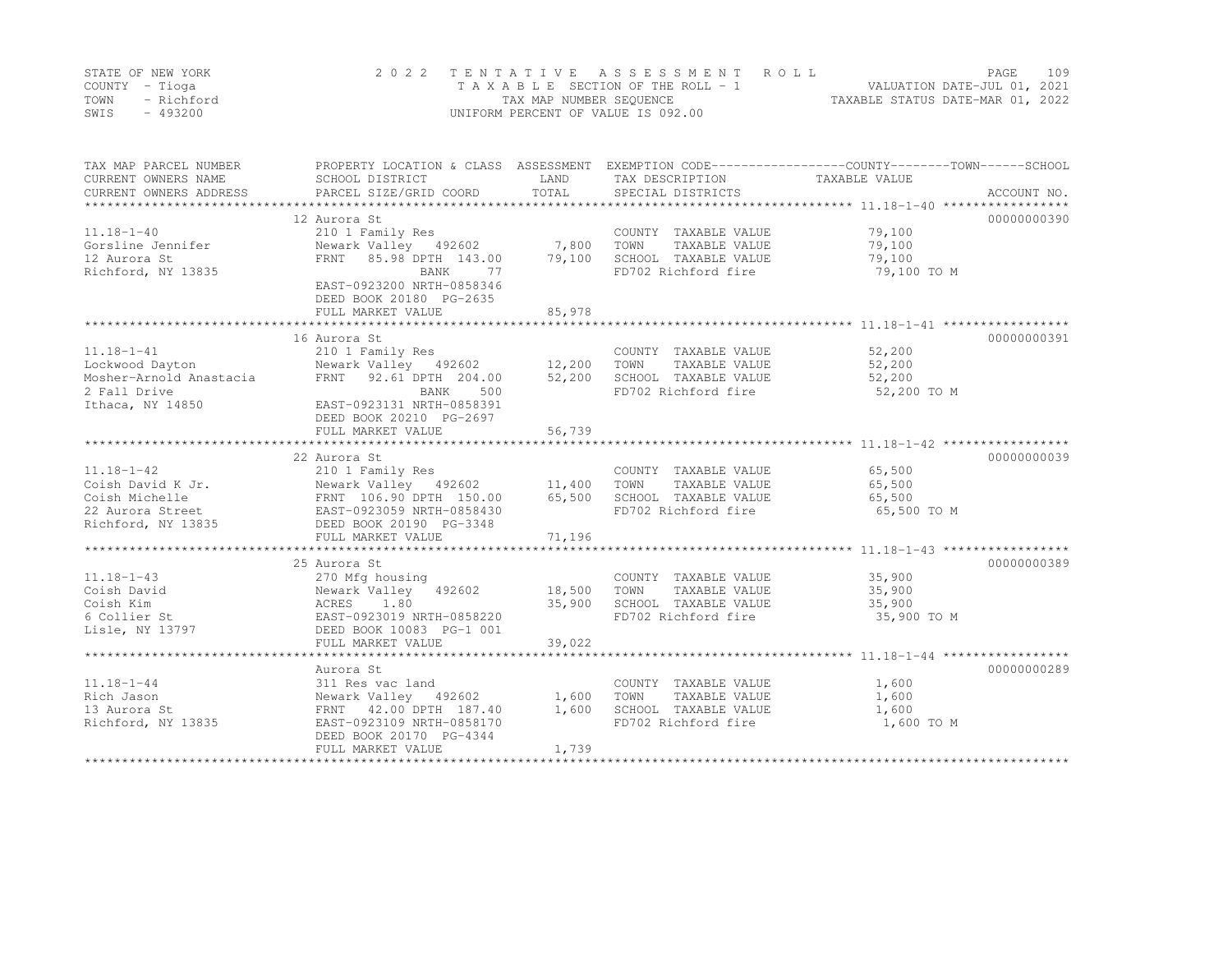|      | STATE OF NEW YORK | 2022 TENTATIVE ASSESSMENT ROLL     | PAGE                             | 110 |
|------|-------------------|------------------------------------|----------------------------------|-----|
|      | COUNTY – Tioga    | TAXABLE SECTION OF THE ROLL - 1    | VALUATION DATE-JUL 01, 2021      |     |
| TOWN | - Richford        | TAX MAP NUMBER SEOUENCE            | TAXABLE STATUS DATE-MAR 01, 2022 |     |
| SWIS | - 493200          | UNIFORM PERCENT OF VALUE IS 092.00 |                                  |     |

| TAX MAP PARCEL NUMBER<br>CURRENT OWNERS NAME<br>CURRENT OWNERS ADDRESS | SCHOOL DISTRICT<br>PARCEL SIZE/GRID COORD            | LAND<br>TOTAL | PROPERTY LOCATION & CLASS ASSESSMENT EXEMPTION CODE----------------COUNTY-------TOWN-----SCHOOL<br>TAX DESCRIPTION<br>SPECIAL DISTRICTS | TAXABLE VALUE    | ACCOUNT NO. |
|------------------------------------------------------------------------|------------------------------------------------------|---------------|-----------------------------------------------------------------------------------------------------------------------------------------|------------------|-------------|
|                                                                        |                                                      |               |                                                                                                                                         |                  |             |
|                                                                        | 13 Aurora St                                         |               |                                                                                                                                         |                  | 00000000290 |
| $11.18 - 1 - 45$                                                       | 210 1 Family Res                                     |               | COUNTY TAXABLE VALUE                                                                                                                    | 56,100           |             |
| Rich Jason                                                             | Newark Valley 492602                                 | 9,300         | TOWN<br>TAXABLE VALUE                                                                                                                   | 56,100           |             |
| 13 Aurora St                                                           | FRNT 119.00 DPTH 149.47                              | 56,100        | SCHOOL TAXABLE VALUE                                                                                                                    | 56,100           |             |
| Richford, NY 13835                                                     | 500<br>BANK                                          |               | FD702 Richford fire                                                                                                                     | 56,100 TO M      |             |
|                                                                        | EAST-0923189 NRTH-0858160<br>DEED BOOK 20170 PG-4345 |               |                                                                                                                                         |                  |             |
|                                                                        | FULL MARKET VALUE                                    | 60,978        |                                                                                                                                         |                  |             |
|                                                                        | *******************************                      |               |                                                                                                                                         |                  |             |
|                                                                        | 11 Aurora St                                         |               |                                                                                                                                         |                  | 00000000452 |
| $11.18 - 1 - 46$                                                       | 210 1 Family Res                                     |               | COUNTY TAXABLE VALUE                                                                                                                    | 46,700           |             |
| Haines Terry B                                                         | Newark Valley 492602                                 | 6,000         | TOWN<br>TAXABLE VALUE                                                                                                                   | 46,700           |             |
| 71 Lafeyette Rd                                                        | FRNT 74.50 DPTH 120.00                               | 46,700        | SCHOOL TAXABLE VALUE                                                                                                                    | 46,700           |             |
| Cortland, NY 13045                                                     | EAST-0923269 NRTH-0858150                            |               | FD702 Richford fire                                                                                                                     | 46,700 TO M      |             |
|                                                                        | DEED BOOK 20220 PG-888                               |               |                                                                                                                                         |                  |             |
|                                                                        | FULL MARKET VALUE                                    | 50,761        |                                                                                                                                         |                  |             |
|                                                                        |                                                      |               |                                                                                                                                         |                  |             |
|                                                                        | 1538 Route 79                                        |               |                                                                                                                                         |                  | 00000000160 |
| $12.00 - 1 - 2.1$                                                      |                                                      |               |                                                                                                                                         | 137,300          |             |
|                                                                        | 210 1 Family Res                                     |               | COUNTY TAXABLE VALUE                                                                                                                    |                  |             |
| Reynolds William                                                       | Newark Valley 492602                                 | 27,000        | TOWN<br>TAXABLE VALUE                                                                                                                   | 137,300          |             |
| 1538 Route 79                                                          | ACRES<br>5.46 BANK<br>77                             | 137,300       | SCHOOL TAXABLE VALUE                                                                                                                    | 137,300          |             |
| Richford, NY 13835                                                     | EAST-0935449 NRTH-0864630                            |               | FD702 Richford fire                                                                                                                     | 137,300 TO M     |             |
|                                                                        | DEED BOOK 672<br>PG-269                              |               |                                                                                                                                         |                  |             |
|                                                                        | FULL MARKET VALUE                                    | 149,239       |                                                                                                                                         |                  |             |
|                                                                        |                                                      |               |                                                                                                                                         |                  |             |
|                                                                        | Route 79                                             |               |                                                                                                                                         |                  | 00000000714 |
| $12.00 - 1 - 2.2$                                                      | 312 Vac w/imprv                                      |               | AG CEIL IN 41730                                                                                                                        | 36,343<br>36,343 | 36,343      |
| Hayes John                                                             | Newark Valley 492602                                 | 76,700        | COUNTY TAXABLE VALUE                                                                                                                    | 55,557           |             |
| Hayes Danielle                                                         | ACRES 55.22                                          | 91,900        | TOWN<br>TAXABLE VALUE                                                                                                                   | 55,557           |             |
| 1873 Route 79                                                          | EAST-0935779 NRTH-0863040                            |               | SCHOOL TAXABLE VALUE                                                                                                                    | 55,557           |             |
| Richford, NY 13835                                                     | DEED BOOK 20180 PG-5546                              |               | AG003 North tioga ag dist                                                                                                               | 55.22 AC         |             |
|                                                                        | FULL MARKET VALUE                                    | 99,891        | FD702 Richford fire                                                                                                                     | 55,557 TO M      |             |
| MAY BE SUBJECT TO PAYMENT                                              |                                                      |               | 36,343 EX                                                                                                                               |                  |             |
| UNDER AGDIST LAW TIL 2029                                              |                                                      |               |                                                                                                                                         |                  |             |
|                                                                        |                                                      |               |                                                                                                                                         |                  |             |
|                                                                        | Route 79                                             |               |                                                                                                                                         |                  | 00000000442 |
|                                                                        |                                                      |               |                                                                                                                                         | 62,500           |             |
| $12.00 - 1 - 5.10$                                                     | 322 Rural vac>10                                     |               | COUNTY TAXABLE VALUE                                                                                                                    |                  |             |
| Andreasen Teiman W                                                     | Whitney Point<br>034401                              | 62,500        | TOWN<br>TAXABLE VALUE                                                                                                                   | 62,500           |             |
| 89 Pecora Rd                                                           | ACRES 40.97                                          | 62,500        | SCHOOL TAXABLE VALUE                                                                                                                    | 62,500           |             |
| Drums, PA 18222                                                        | EAST-0936889 NRTH-0863270                            |               | FD702 Richford fire                                                                                                                     | 62,500 TO M      |             |
|                                                                        | DEED BOOK 20190 PG-727                               |               |                                                                                                                                         |                  |             |
|                                                                        | FULL MARKET VALUE                                    | 67,935        |                                                                                                                                         |                  |             |
|                                                                        |                                                      |               |                                                                                                                                         |                  |             |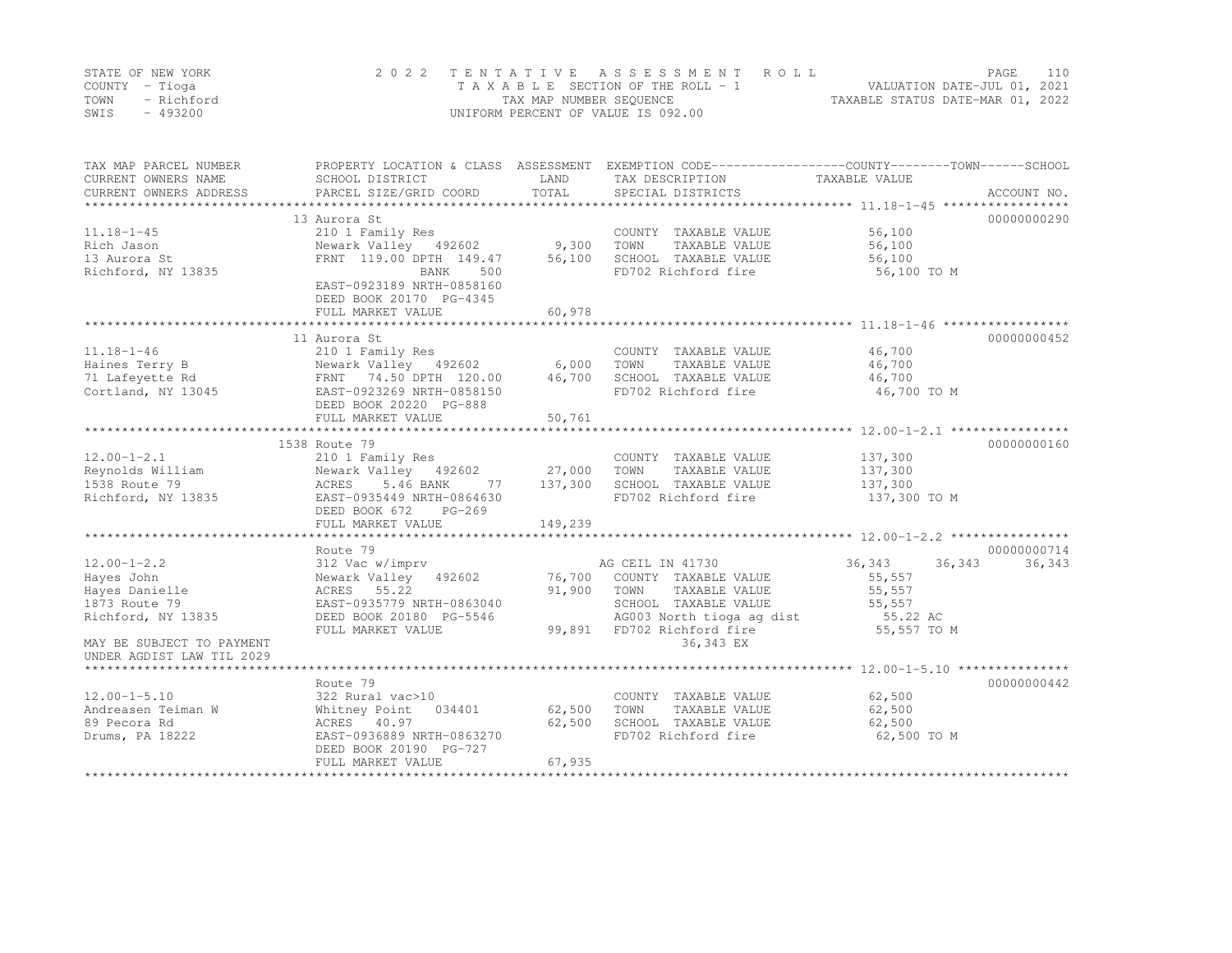|      | STATE OF NEW YORK | 2022 TENTATIVE ASSESSMENT ROLL     | PAGE                             |  |
|------|-------------------|------------------------------------|----------------------------------|--|
|      | COUNTY – Tioga    | TAXABLE SECTION OF THE ROLL - 1    | VALUATION DATE-JUL 01, 2021      |  |
| TOWN | - Richford        | TAX MAP NUMBER SEQUENCE            | TAXABLE STATUS DATE-MAR 01, 2022 |  |
| SWIS | $-493200$         | UNIFORM PERCENT OF VALUE IS 092.00 |                                  |  |

| TAX MAP PARCEL NUMBER                                      |                                                      |         |                       | PROPERTY LOCATION & CLASS ASSESSMENT EXEMPTION CODE----------------COUNTY-------TOWN-----SCHOOL |
|------------------------------------------------------------|------------------------------------------------------|---------|-----------------------|-------------------------------------------------------------------------------------------------|
| CURRENT OWNERS NAME                                        | SCHOOL DISTRICT                                      | LAND    | TAX DESCRIPTION       | TAXABLE VALUE                                                                                   |
| CURRENT OWNERS ADDRESS                                     |                                                      |         |                       |                                                                                                 |
|                                                            | 1696 Route 79                                        |         |                       | 00000000473                                                                                     |
| $12.00 - 1 - 5.20$                                         | 242 Rurl res&rec                                     |         | BAS STAR 41854        | $\Omega$<br>28,800<br>$\Omega$                                                                  |
| Kulina Gregory M                                           | Whitney Point<br>034401                              | 90,100  | COUNTY TAXABLE VALUE  | 154,500                                                                                         |
| 1696 Route 79                                              | ACRES 59.50                                          | 154,500 | TOWN<br>TAXABLE VALUE | 154,500                                                                                         |
| Richford, NY 13835                                         | EAST-0938009 NRTH-0862619                            |         | SCHOOL TAXABLE VALUE  | 125,700                                                                                         |
|                                                            | DEED BOOK 13278 PG-2001                              |         | FD702 Richford fire   | 154,500 TO M                                                                                    |
|                                                            | FULL MARKET VALUE                                    | 167,935 |                       |                                                                                                 |
|                                                            |                                                      |         |                       |                                                                                                 |
|                                                            | Route 79                                             |         |                       | 00000000441                                                                                     |
| $12.00 - 1 - 6.10$                                         | 270 Mfg housing                                      |         | COUNTY TAXABLE VALUE  | 112,500                                                                                         |
| Razak Zaman                                                | Whitney Point 034401                                 | 84,500  | TOWN<br>TAXABLE VALUE | 112,500                                                                                         |
| Razak Imran                                                | ACRES 54.03                                          | 112,500 | SCHOOL TAXABLE VALUE  | 112,500                                                                                         |
| 104-70 127th St                                            | EAST-0839338 NRTH-0861828                            |         | FD702 Richford fire   | 112,500 TO M                                                                                    |
| Richmond Hills QueensNY 11419 DEED BOOK 11736 PG-7001      |                                                      |         |                       |                                                                                                 |
|                                                            | FULL MARKET VALUE                                    | 122,283 |                       |                                                                                                 |
|                                                            |                                                      |         |                       |                                                                                                 |
|                                                            | 1780 Route 79                                        |         |                       | 00000000295                                                                                     |
| $12.00 - 1 - 7$                                            | 260 Seasonal res                                     |         | COUNTY TAXABLE VALUE  | 110,700                                                                                         |
| Maholick Albert                                            | Whitney Point<br>034401                              | 56,700  | TOWN<br>TAXABLE VALUE | 110,700                                                                                         |
| ACRES 27.30<br>EAST-0940449 N<br>DEED BOOK 374<br>Marcella |                                                      | 110,700 | SCHOOL TAXABLE VALUE  | 110,700                                                                                         |
| Nancy Kelso                                                | EAST-0940449 NRTH-0862303                            |         | FD702 Richford fire   | 110,700 TO M                                                                                    |
| 2249 Hieter Rd                                             | PG-1168                                              |         |                       |                                                                                                 |
| Quakertown, PA 18951                                       | FULL MARKET VALUE                                    | 120,326 |                       |                                                                                                 |
|                                                            |                                                      |         |                       |                                                                                                 |
|                                                            | 1826 Route 79                                        |         |                       | 00000000807                                                                                     |
| $12.00 - 1 - 8.10$                                         | 271 Mfg housings                                     |         | COUNTY TAXABLE VALUE  | 219,900                                                                                         |
| Rahim Mohamed                                              | Whitney Point<br>034401                              | 180,500 | TOWN<br>TAXABLE VALUE | 219,900                                                                                         |
| Rahim Azimudin                                             | ACRES 150.00                                         | 219,900 | SCHOOL TAXABLE VALUE  | 219,900                                                                                         |
| Rahim Kamaludin                                            | AURES 1991399 NRTH-0860810                           |         | FD702 Richford fire   | 219,900 TO M                                                                                    |
| 14855 Edgewood Crk DEED BOOK 690                           | $PG-100$                                             |         |                       |                                                                                                 |
| Rosedale, NY 11422                                         |                                                      |         |                       |                                                                                                 |
|                                                            |                                                      |         |                       |                                                                                                 |
|                                                            | 1802 Route 79                                        |         |                       | 00000000154                                                                                     |
| $12.00 - 1 - 8.20$                                         | 210 1 Family Res                                     |         | COUNTY TAXABLE VALUE  | 92,000                                                                                          |
| LaDue Justin J                                             | Whitney Point<br>034401                              | 22,000  | TOWN<br>TAXABLE VALUE | 92,000                                                                                          |
| Ellerson Cricket A                                         | ACRES<br>4.76                                        | 92,000  | SCHOOL TAXABLE VALUE  | 92,000                                                                                          |
| 1802 Route 79<br>Richford, NY 13835                        | EAST-0941087 NRTH-0862377<br>DEED BOOK 20190 PG-3222 |         | FD702 Richford fire   | 92,000 TO M                                                                                     |
|                                                            | FULL MARKET VALUE                                    | 100,000 |                       |                                                                                                 |
|                                                            |                                                      |         |                       |                                                                                                 |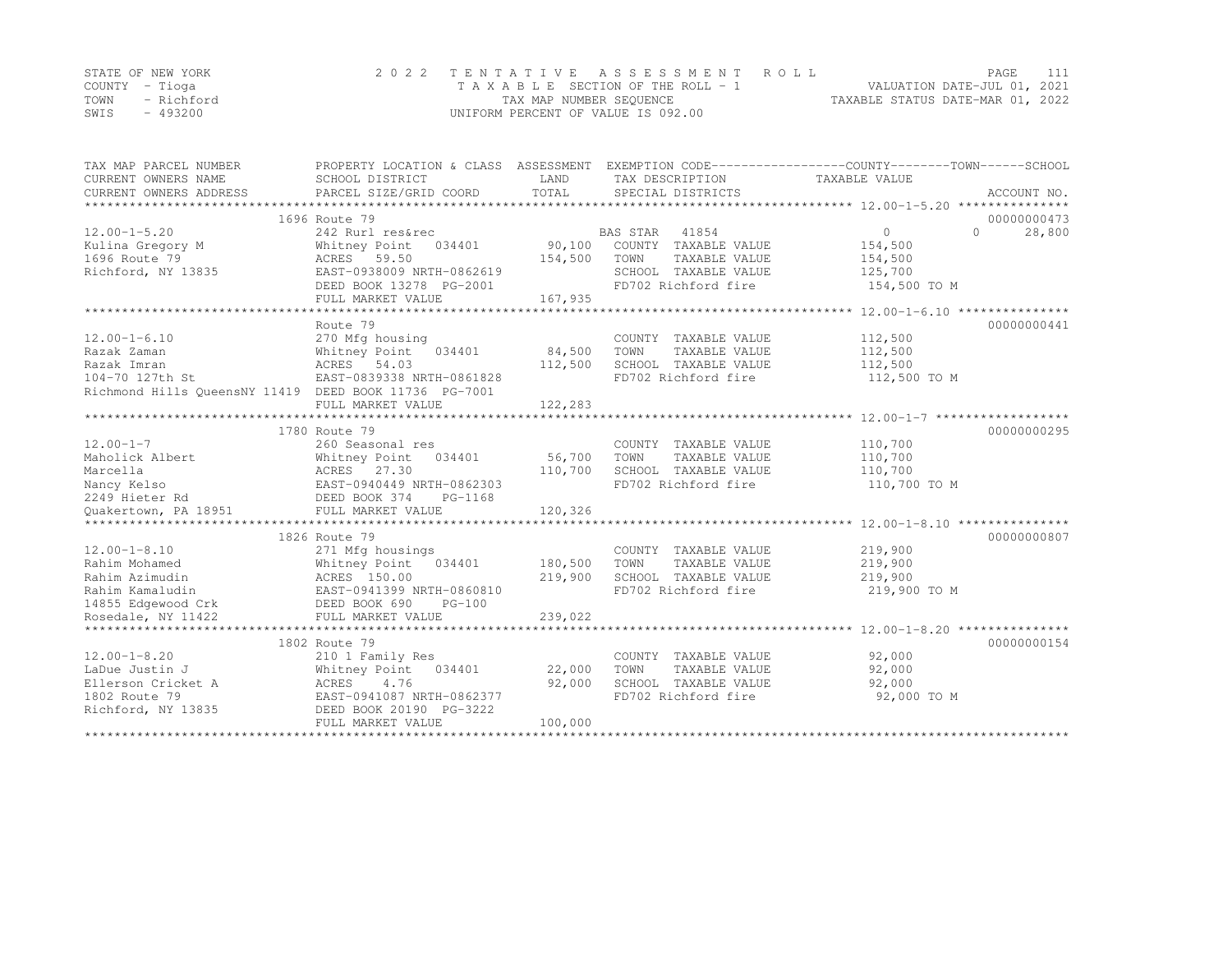|      | STATE OF NEW YORK | 2022 TENTATIVE ASSESSMENT ROLL     |                                  | PAGE.                       |  |
|------|-------------------|------------------------------------|----------------------------------|-----------------------------|--|
|      | COUNTY – Tioga    | TAXABLE SECTION OF THE ROLL - 1    |                                  | VALUATION DATE-JUL 01, 2021 |  |
| TOWN | - Richford        | TAX MAP NUMBER SEQUENCE            | TAXABLE STATUS DATE-MAR 01, 2022 |                             |  |
| SWIS | $-493200$         | UNIFORM PERCENT OF VALUE IS 092.00 |                                  |                             |  |

| TAX MAP PARCEL NUMBER<br>CURRENT OWNERS NAME           | SCHOOL DISTRICT                             | LAND    | PROPERTY LOCATION & CLASS ASSESSMENT EXEMPTION CODE----------------COUNTY-------TOWN-----SCHOOL<br>TAX DESCRIPTION | TAXABLE VALUE    |                    |
|--------------------------------------------------------|---------------------------------------------|---------|--------------------------------------------------------------------------------------------------------------------|------------------|--------------------|
| CURRENT OWNERS ADDRESS                                 | PARCEL SIZE/GRID COORD                      | TOTAL   | SPECIAL DISTRICTS                                                                                                  |                  | ACCOUNT NO.        |
|                                                        | 1879 Route 79                               |         |                                                                                                                    |                  | 00000000192        |
| $12.00 - 1 - 9$                                        | 241 Rural res&ag                            |         | AG CEIL CO 41720                                                                                                   | 64,283<br>64,283 | 64,283             |
| Hayes Wyona                                            | Whitney Point 034401                        |         | 177,800 ENH STAR 41834                                                                                             | $\circ$          | $\Omega$<br>71,900 |
| Hayes Charles H III                                    | ACRES 170.00                                | 245,000 | COUNTY TAXABLE VALUE                                                                                               | 180,717          |                    |
| 1879 Route 79                                          | EAST-0943559 NRTH-0860680                   |         | TOWN<br>TAXABLE VALUE                                                                                              | 180,717          |                    |
| Richford, NY 13835                                     | DEED BOOK 17331 PG-9001                     |         | SCHOOL TAXABLE VALUE                                                                                               | 108,817          |                    |
|                                                        | FULL MARKET VALUE                           | 266,304 | AG003 North tioga ag dist                                                                                          | 170.00 AC        |                    |
| MAY BE SUBJECT TO PAYMENT<br>UNDER AGDIST LAW TIL 2026 |                                             |         | FD702 Richford fire<br>64,283 EX                                                                                   | 180,717 TO M     |                    |
|                                                        |                                             |         |                                                                                                                    |                  |                    |
|                                                        | 1968 Route 79                               |         |                                                                                                                    |                  | 00000000320        |
| $12.00 - 1 - 10$                                       | 312 Vac w/imprv                             |         | COUNTY TAXABLE VALUE                                                                                               | 27,000           |                    |
| Glezen Richard Jr.                                     | Whitney Point 034401                        | 10,900  | TAXABLE VALUE<br>TOWN                                                                                              | 27,000           |                    |
| 1968 Route 79                                          | ACRES<br>2.00                               | 27,000  | SCHOOL TAXABLE VALUE                                                                                               | 27,000           |                    |
| Richford, NY 13835                                     | EAST-0944939 NRTH-0861560                   |         | FD702 Richford fire                                                                                                | 27,000 TO M      |                    |
|                                                        | DEED BOOK 20210 PG-663                      |         |                                                                                                                    |                  |                    |
|                                                        | FULL MARKET VALUE                           | 29,348  |                                                                                                                    |                  |                    |
|                                                        | 1968 Route 79                               |         |                                                                                                                    |                  | 00000000156        |
| $12.00 - 1 - 11$                                       | 210 1 Family Res                            |         | COUNTY TAXABLE VALUE                                                                                               | 59,900           |                    |
| Glezen Richard Jr.                                     | Whitney Point 034401                        | 15,900  | TOWN<br>TAXABLE VALUE                                                                                              | 59,900           |                    |
| 1968 Route 79                                          | FRNT 214.50 DPTH 148.50                     | 59,900  | SCHOOL TAXABLE VALUE                                                                                               | 59,900           |                    |
| Richford, NY 13835                                     | EAST-0945349 NRTH-0861580                   |         | FD702 Richford fire                                                                                                | 59,900 TO M      |                    |
|                                                        | DEED BOOK 20210 PG-663                      |         |                                                                                                                    |                  |                    |
|                                                        | FULL MARKET VALUE                           | 65,109  |                                                                                                                    |                  |                    |
|                                                        |                                             |         |                                                                                                                    |                  |                    |
|                                                        | Route 79                                    |         |                                                                                                                    |                  | 00000000202        |
| $12.00 - 1 - 12.10$                                    | 522 Racetrack                               |         | COUNTY TAXABLE VALUE                                                                                               | 146,800          |                    |
| Hurd C Thomas                                          | Whitney Point<br>034401                     | 66,800  | TOWN<br>TAXABLE VALUE                                                                                              | 146,800          |                    |
| 22 Shaffer Rd                                          | ACRES 36.26                                 | 146,800 | SCHOOL TAXABLE VALUE                                                                                               | 146,800          |                    |
| Richford, NY 13835-2013                                | EAST-0062642 NRTH-0086064                   |         | FD702 Richford fire                                                                                                | 146,800 TO M     |                    |
|                                                        | DEED BOOK 595<br>$PG-675$                   |         |                                                                                                                    |                  |                    |
|                                                        | FULL MARKET VALUE                           | 159,565 |                                                                                                                    |                  |                    |
|                                                        |                                             |         |                                                                                                                    |                  |                    |
|                                                        | Route 79                                    |         |                                                                                                                    |                  | 00000000654        |
| $12.00 - 1 - 12.20$                                    | 314 Rural vac<10                            |         | COUNTY TAXABLE VALUE                                                                                               | 6,900            |                    |
| Glezen Richard Jr.                                     | Whitney Point<br>034401                     | 6,900   | TOWN<br>TAXABLE VALUE                                                                                              | 6,900            |                    |
| 1968 Route 79                                          | 5.76<br>ACRES                               | 6,900   | SCHOOL TAXABLE VALUE                                                                                               | 6,900            |                    |
| Richford, NY 13835                                     | EAST-0062634 NRTH-0086136                   |         | FD702 Richford fire                                                                                                | 6,900 TO M       |                    |
|                                                        | DEED BOOK 20210 PG-663<br>FULL MARKET VALUE | 7,500   |                                                                                                                    |                  |                    |
|                                                        |                                             |         |                                                                                                                    |                  |                    |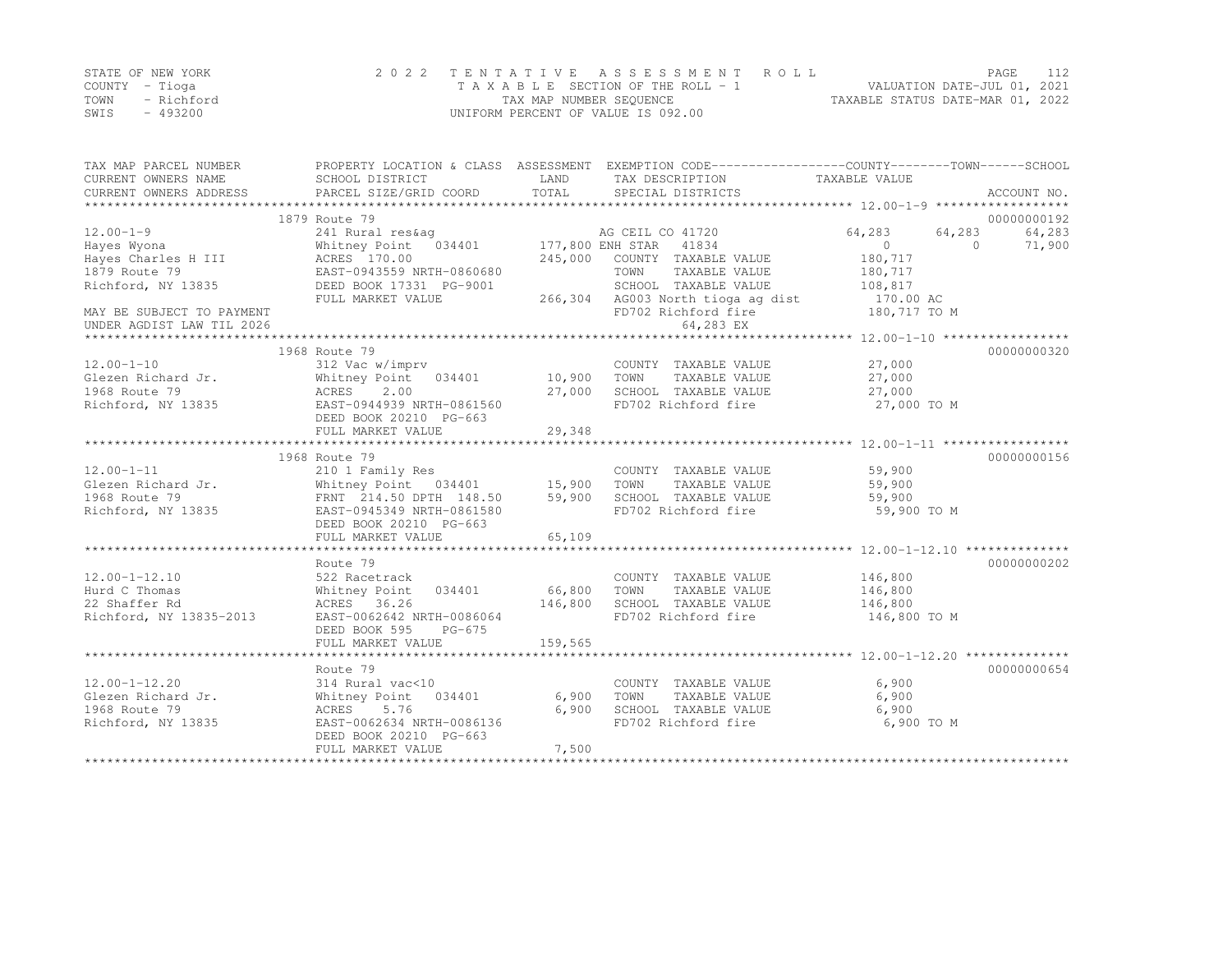|      | STATE OF NEW YORK | 2022 TENTATIVE ASSESSMENT ROLL     | PAGE                             | 113 |
|------|-------------------|------------------------------------|----------------------------------|-----|
|      | COUNTY – Tioga    | TAXABLE SECTION OF THE ROLL - 1    | VALUATION DATE-JUL 01, 2021      |     |
|      | TOWN - Richford   | TAX MAP NUMBER SEQUENCE            | TAXABLE STATUS DATE-MAR 01, 2022 |     |
| SWIS | - 493200          | UNIFORM PERCENT OF VALUE IS 092.00 |                                  |     |

| TAX MAP PARCEL NUMBER<br>CURRENT OWNERS NAME<br>CURRENT OWNERS ADDRESS | PROPERTY LOCATION & CLASS ASSESSMENT EXEMPTION CODE----------------COUNTY-------TOWN------SCHOOL<br>SCHOOL DISTRICT<br>PARCEL SIZE/GRID COORD | LAND<br>TOTAL | TAX DESCRIPTION<br>SPECIAL DISTRICTS          | TAXABLE VALUE                                     | ACCOUNT NO.        |
|------------------------------------------------------------------------|-----------------------------------------------------------------------------------------------------------------------------------------------|---------------|-----------------------------------------------|---------------------------------------------------|--------------------|
| *******************                                                    |                                                                                                                                               |               |                                               |                                                   |                    |
|                                                                        | Tubbs Hill Rd                                                                                                                                 |               |                                               |                                                   | 00000000143        |
| $12.00 - 1 - 13.11$                                                    | 322 Rural vac>10                                                                                                                              |               | COUNTY TAXABLE VALUE                          | 92,400                                            |                    |
| Ouick Kurt                                                             | Whitney Point<br>034401                                                                                                                       | 92,400        | TOWN<br>TAXABLE VALUE                         | 92,400                                            |                    |
| Laurie                                                                 | ACRES 80.64                                                                                                                                   | 92,400        | SCHOOL TAXABLE VALUE                          | 92,400                                            |                    |
| 236 Popple Hill Rd                                                     | EAST-0944889 NRTH-0859220                                                                                                                     |               | FD702 Richford fire                           | 92,400 TO M                                       |                    |
| Berkshire, NY 13736                                                    | DEED BOOK 579<br>$PG-101$                                                                                                                     |               |                                               |                                                   |                    |
|                                                                        | FULL MARKET VALUE                                                                                                                             | 100,435       |                                               |                                                   |                    |
|                                                                        |                                                                                                                                               |               |                                               |                                                   |                    |
|                                                                        | Tubbs Hill Rd                                                                                                                                 |               |                                               |                                                   | 00000000960        |
| $12.00 - 1 - 13.12$                                                    | 210 1 Family Res                                                                                                                              |               | BAS STAR<br>41854                             | $\Omega$                                          | $\Omega$<br>28,800 |
| Quick Avery N                                                          | Whitney Point<br>034401                                                                                                                       | 28,000        | COUNTY TAXABLE VALUE                          | 85,800                                            |                    |
| 647 Tubbs Hill Rd                                                      | ACRES<br>6.01                                                                                                                                 | 85,800        | TOWN<br>TAXABLE VALUE                         | 85,800                                            |                    |
| Berkshire, NY 13736                                                    | EAST-0945531 NRTH-0857401                                                                                                                     |               | SCHOOL TAXABLE VALUE                          | 57,000                                            |                    |
|                                                                        | DEED BOOK 17948 PG-6001                                                                                                                       |               | FD702 Richford fire                           | 85,800 TO M                                       |                    |
|                                                                        | FULL MARKET VALUE                                                                                                                             | 93,261        |                                               |                                                   |                    |
|                                                                        |                                                                                                                                               |               |                                               | ******************* 12.00-1-13.20 *************** |                    |
|                                                                        | 611 Tubbs Hill Rd                                                                                                                             |               |                                               |                                                   | 00000000631        |
| $12.00 - 1 - 13.20$                                                    | 210 1 Family Res                                                                                                                              |               | BAS STAR<br>41854                             | $\Omega$                                          | $\Omega$<br>28,800 |
| Brigham Marjorie                                                       | Whitney Point<br>034401                                                                                                                       | 23,800        | COUNTY TAXABLE VALUE                          | 90,400                                            |                    |
| 611 Tubbs Hill Rd                                                      | ACRES<br>3.66                                                                                                                                 | 90,400        | TAXABLE VALUE<br>TOWN                         | 90,400                                            |                    |
| Berkshire, NY 13736                                                    | EAST-0062448 NRTH-0085706                                                                                                                     |               | SCHOOL TAXABLE VALUE                          | 61,600                                            |                    |
|                                                                        | DEED BOOK 503<br>$PG-256$                                                                                                                     |               | FD702 Richford fire                           | 90,400 TO M                                       |                    |
|                                                                        | FULL MARKET VALUE                                                                                                                             | 98,261        |                                               |                                                   |                    |
|                                                                        |                                                                                                                                               |               |                                               |                                                   |                    |
|                                                                        | 623 Tubbs Hill Rd                                                                                                                             |               |                                               |                                                   | 00000000130        |
| $12.00 - 1 - 13.30$                                                    | 210 1 Family Res                                                                                                                              |               | ENH STAR<br>41834                             | $\Omega$                                          | $\Omega$<br>71,900 |
| Marsh Harrison                                                         | 034401<br>Whitney Point                                                                                                                       | 23,000        | COUNTY TAXABLE VALUE                          | 134,300                                           |                    |
| Rotha A                                                                | ACRES<br>3.21                                                                                                                                 | 134,300       | TOWN<br>TAXABLE VALUE                         | 134,300                                           |                    |
| 623 Tubbs Hill Rd                                                      | EAST-0062483 NRTH-0085703                                                                                                                     |               | SCHOOL TAXABLE VALUE                          | 62,400                                            |                    |
| Berkshire, NY 13736                                                    | DEED BOOK 591<br>$PG-130$                                                                                                                     |               | FD702 Richford fire                           | 134,300 TO M                                      |                    |
|                                                                        | FULL MARKET VALUE                                                                                                                             | 145,978       |                                               |                                                   |                    |
|                                                                        | ***************************                                                                                                                   |               |                                               |                                                   |                    |
|                                                                        | 565 Tubbs Hill Rd                                                                                                                             |               |                                               |                                                   | 00000000510        |
| $12.00 - 1 - 13.40$                                                    | 210 1 Family Res                                                                                                                              |               | BAS STAR<br>41854                             | $\circ$                                           | $\Omega$<br>28,800 |
| Collyer H David                                                        | Whitney Point 034401                                                                                                                          | 24,900        | COUNTY TAXABLE VALUE                          | 130,400                                           |                    |
| 565 Tubbs Hill Rd                                                      | ACRES<br>4.30 BANK<br>77                                                                                                                      | 130,400       | TAXABLE VALUE<br>TOWN                         | 130,400                                           |                    |
| Richford, NY 13835                                                     | EAST-0062358 NRTH-0085763                                                                                                                     |               | SCHOOL TAXABLE VALUE                          | 101,600                                           |                    |
|                                                                        | DEED BOOK 20277 PG-8001                                                                                                                       |               | FD702 Richford fire                           | 130,400 TO M                                      |                    |
|                                                                        | FULL MARKET VALUE                                                                                                                             | 141,739       |                                               |                                                   |                    |
|                                                                        |                                                                                                                                               |               |                                               |                                                   |                    |
|                                                                        | Route 79                                                                                                                                      |               |                                               |                                                   | 00000000474        |
|                                                                        |                                                                                                                                               |               |                                               |                                                   |                    |
| $12.00 - 1 - 13.50$<br>Glezen Richard Jr.                              | 322 Rural vac>10<br>Whitney Point<br>034401                                                                                                   | 8,000         | COUNTY TAXABLE VALUE<br>TOWN<br>TAXABLE VALUE | 8,000<br>8,000                                    |                    |
| 1968 Route 79                                                          | 6.62<br>ACRES                                                                                                                                 | 8,000         | SCHOOL TAXABLE VALUE                          | 8,000                                             |                    |
|                                                                        | EAST-0062584 NRTH-0086136                                                                                                                     |               | FD702 Richford fire                           | 8,000 TO M                                        |                    |
| Richford, NY 13835                                                     | DEED BOOK 20210 PG-663                                                                                                                        |               |                                               |                                                   |                    |
|                                                                        | FULL MARKET VALUE                                                                                                                             | 8,696         |                                               |                                                   |                    |
|                                                                        |                                                                                                                                               |               |                                               |                                                   |                    |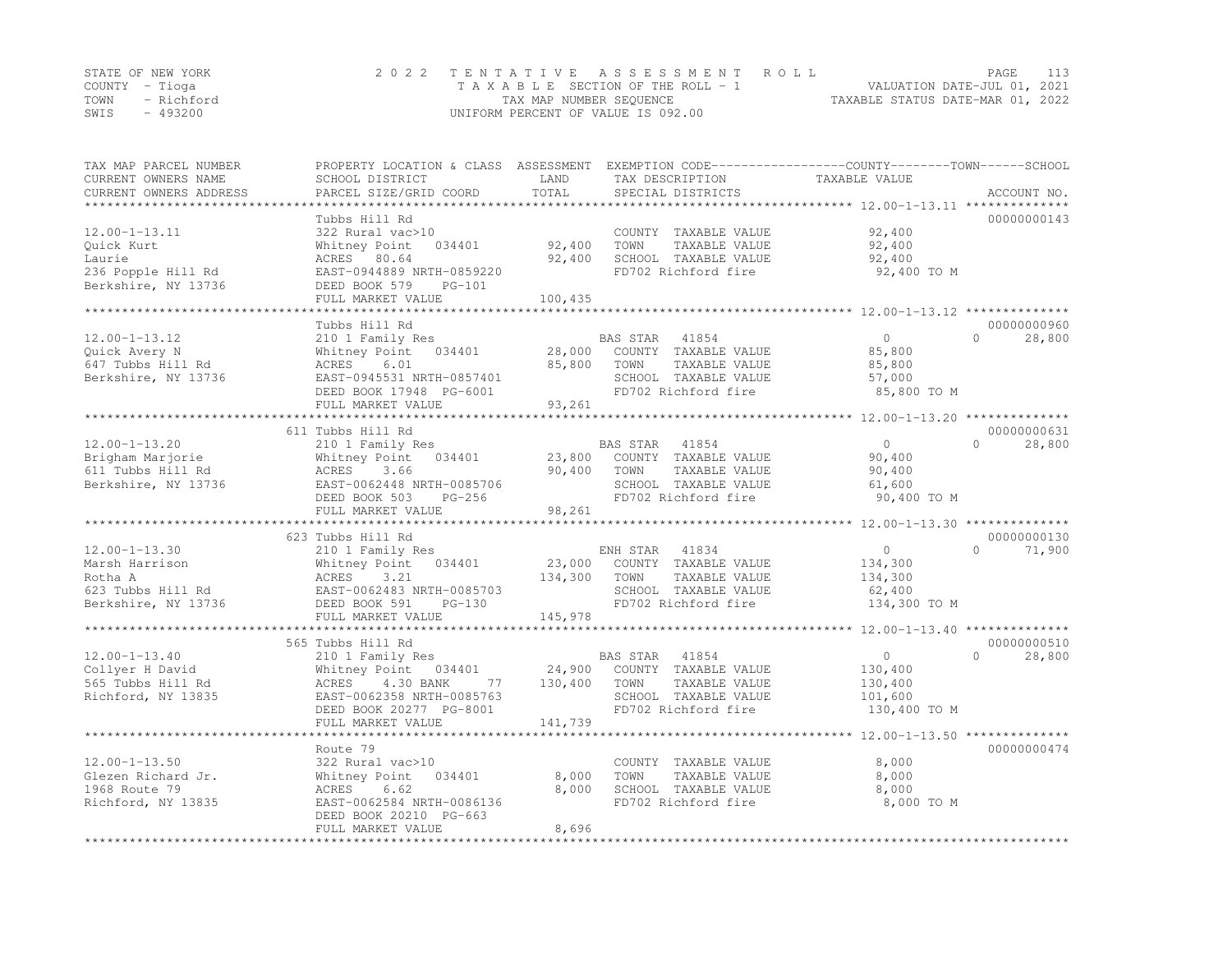|      | STATE OF NEW YORK | 2022 TENTATIVE ASSESSMENT ROLL     | PAGE                             | 114 |
|------|-------------------|------------------------------------|----------------------------------|-----|
|      | COUNTY – Tioga    | TAXABLE SECTION OF THE ROLL - 1    | VALUATION DATE-JUL 01, 2021      |     |
|      | TOWN - Richford   | TAX MAP NUMBER SEQUENCE            | TAXABLE STATUS DATE-MAR 01, 2022 |     |
| SWIS | - 493200          | UNIFORM PERCENT OF VALUE IS 092.00 |                                  |     |

| TAX MAP PARCEL NUMBER<br>CURRENT OWNERS NAME<br>CURRENT OWNERS ADDRESS | SCHOOL DISTRICT<br>PARCEL SIZE/GRID COORD | LAND<br>TOTAL | PROPERTY LOCATION & CLASS ASSESSMENT EXEMPTION CODE---------------COUNTY-------TOWN-----SCHOOL<br>TAX DESCRIPTION<br>SPECIAL DISTRICTS | TAXABLE VALUE              | ACCOUNT NO. |
|------------------------------------------------------------------------|-------------------------------------------|---------------|----------------------------------------------------------------------------------------------------------------------------------------|----------------------------|-------------|
|                                                                        |                                           |               |                                                                                                                                        |                            |             |
|                                                                        | 579 Tubbs Hill Rd                         |               |                                                                                                                                        |                            | 00000000527 |
| $12.00 - 1 - 13.60$                                                    | 270 Mfg housing                           |               | COUNTY TAXABLE VALUE                                                                                                                   | 29,700                     |             |
| Marsh Jennifer                                                         | Whitney Point<br>034401                   | 20,300        | TOWN<br>TAXABLE VALUE                                                                                                                  | 29,700                     |             |
| 487 Tubbs Hill Rd                                                      | ACRES<br>2.01                             | 29,700        | SCHOOL TAXABLE VALUE                                                                                                                   | 29,700                     |             |
| Berkshire, NY 13736                                                    | EAST-0943956 NRTH-0857303                 |               | FD702 Richford fire                                                                                                                    | 29,700 TO M                |             |
|                                                                        | DEED BOOK 20210 PG-2172                   |               |                                                                                                                                        |                            |             |
|                                                                        | FULL MARKET VALUE                         | 32,283        |                                                                                                                                        |                            |             |
|                                                                        |                                           |               |                                                                                                                                        |                            |             |
|                                                                        | Tubbs Hill Rd                             |               |                                                                                                                                        |                            | 00000000616 |
| $12.00 - 1 - 13.70$                                                    | 105 Vac farmland                          |               | COUNTY TAXABLE VALUE                                                                                                                   | 44,200                     |             |
| Collyer H. David                                                       | Whitney Point<br>034401                   | 44,200        | TOWN<br>TAXABLE VALUE                                                                                                                  | 44,200                     |             |
| 565 Tubbs Hill Rd                                                      | ACRES 24.59                               | 44,200        | SCHOOL TAXABLE VALUE                                                                                                                   | 44,200                     |             |
| Berkshire, NY 13736                                                    | EAST-0062398 NRTH-0085805                 |               | FD702 Richford fire                                                                                                                    | 44,200 TO M                |             |
|                                                                        | DEED BOOK 15000 PG-404                    |               |                                                                                                                                        |                            |             |
| MAY BE SUBJECT TO PAYMENT                                              | FULL MARKET VALUE                         | 48,043        |                                                                                                                                        |                            |             |
| UNDER AGDIST LAW TIL 2029                                              |                                           |               |                                                                                                                                        |                            |             |
|                                                                        |                                           |               |                                                                                                                                        |                            |             |
|                                                                        | Tubbs Hill Rd                             |               |                                                                                                                                        |                            | 00000000656 |
| $12.00 - 1 - 13.80$                                                    | 105 Vac farmland                          |               | AG CEIL CO 41720                                                                                                                       | 53,939<br>53,939           | 53,939      |
| Lee Terry S                                                            | Whitney Point<br>034401                   |               | 82,800 COUNTY TAXABLE VALUE                                                                                                            | 28,861                     |             |
| Lee Alice E                                                            | ACRES 67.00                               | 82,800        | TAXABLE VALUE<br>TOWN                                                                                                                  | 28,861                     |             |
| 183 Howland Hill Rd                                                    | EAST-0062552 NRTH-0085901                 |               | SCHOOL TAXABLE VALUE                                                                                                                   | 28,861                     |             |
| Berkshire, NY 13736                                                    | DEED BOOK 579<br>$PG-103$                 |               | AG003 North tioga ag dist                                                                                                              | 67.00 AC                   |             |
|                                                                        | FULL MARKET VALUE                         | 90,000        | FD702 Richford fire                                                                                                                    | 28,861 TO M                |             |
| MAY BE SUBJECT TO PAYMENT                                              |                                           |               | 53,939 EX                                                                                                                              |                            |             |
| UNDER AGDIST LAW TIL 2026                                              |                                           |               |                                                                                                                                        |                            |             |
|                                                                        |                                           |               |                                                                                                                                        |                            |             |
|                                                                        | 417 Howland Hill Rd                       |               |                                                                                                                                        |                            | 00000000713 |
| $12.00 - 1 - 14.13$                                                    | 210 1 Family Res                          |               | BAS STAR<br>41854                                                                                                                      | $\overline{0}$<br>$\Omega$ | 28,800      |
| Wells Theresa                                                          | Whitney Point 034401                      |               | 23,100 COUNTY TAXABLE VALUE                                                                                                            | 110,700                    |             |
| 417 Howland Rd                                                         | ACRES<br>3.25                             | 110,700       | TAXABLE VALUE<br>TOWN                                                                                                                  | 110,700                    |             |
| Berkshire, NY 13736                                                    | EAST-0946444 NRTH-0857054                 |               | SCHOOL TAXABLE VALUE                                                                                                                   | 81,900                     |             |
|                                                                        | DEED BOOK 525<br>$PG-175$                 |               | FD702 Richford fire                                                                                                                    | 110,700 TO M               |             |
|                                                                        | FULL MARKET VALUE                         | 120,326       |                                                                                                                                        |                            |             |
|                                                                        |                                           |               |                                                                                                                                        |                            |             |
|                                                                        | 564 Popple Hill Rd                        |               |                                                                                                                                        |                            | 00000000663 |
| $12.00 - 1 - 14.20$                                                    | 484 1 use sm bld                          |               | COUNTY TAXABLE VALUE                                                                                                                   | 69,100                     |             |
| Wittich Rolf                                                           | 034401<br>Whitney Point                   | 15,300        | TOWN<br>TAXABLE VALUE                                                                                                                  | 69,100                     |             |
| 567 Popple Hill Rd                                                     | ACRES<br>1.30                             | 69,100        | SCHOOL TAXABLE VALUE                                                                                                                   | 69,100                     |             |
| Berkshire, NY 13736                                                    | EAST-0946729 NRTH-0854510                 |               | AG003 North tioga ag dist                                                                                                              | 1.30 AC                    |             |
|                                                                        | DEED BOOK 422<br>PG-0077                  |               | FD702 Richford fire                                                                                                                    | 69,100 TO M                |             |
|                                                                        | FULL MARKET VALUE                         | 75,109        |                                                                                                                                        |                            |             |
|                                                                        |                                           |               |                                                                                                                                        |                            |             |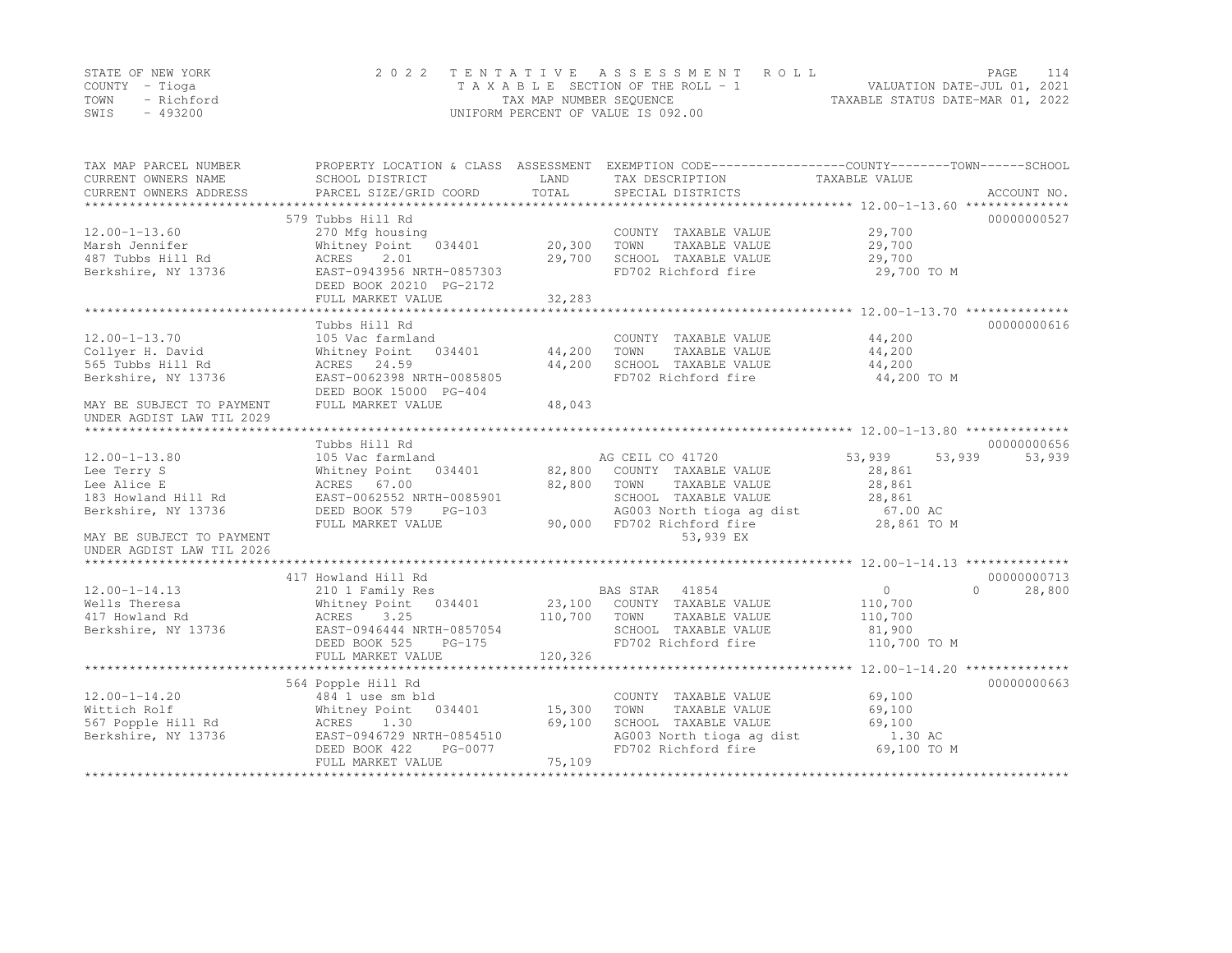|      | STATE OF NEW YORK | 2022 TENTATIVE ASSESSMENT ROLL     | 115<br>PAGE                      |
|------|-------------------|------------------------------------|----------------------------------|
|      | COUNTY – Tioga    | TAXABLE SECTION OF THE ROLL - 1    | VALUATION DATE-JUL 01, 2021      |
| TOWN | - Richford        | TAX MAP NUMBER SEQUENCE            | TAXABLE STATUS DATE-MAR 01, 2022 |
| SWIS | - 493200          | UNIFORM PERCENT OF VALUE IS 092.00 |                                  |

| TAX MAP PARCEL NUMBER<br>CURRENT OWNERS NAME<br>CURRENT OWNERS ADDRESS | PROPERTY LOCATION & CLASS ASSESSMENT<br>SCHOOL DISTRICT<br>PARCEL SIZE/GRID COORD | LAND<br>TOTAL | EXEMPTION CODE-----------------COUNTY-------TOWN------SCHOOL<br>TAX DESCRIPTION<br>SPECIAL DISTRICTS | TAXABLE VALUE              | ACCOUNT NO.                         |
|------------------------------------------------------------------------|-----------------------------------------------------------------------------------|---------------|------------------------------------------------------------------------------------------------------|----------------------------|-------------------------------------|
|                                                                        |                                                                                   |               |                                                                                                      |                            | 00000000987                         |
|                                                                        | Howland Hill Rd                                                                   |               |                                                                                                      |                            |                                     |
| $12.00 - 1 - 14.114$<br>Champion Shawn                                 | 105 Vac farmland<br>034401                                                        | 46,400        | AG CEIL CO 41720                                                                                     | 26,711<br>26,711           | 26,711                              |
| Champion Sara J                                                        | Whitney Point<br>ACRES 46.40                                                      | 46,400        | COUNTY TAXABLE VALUE<br>TOWN<br>TAXABLE VALUE                                                        | 19,689<br>19,689           |                                     |
| 131 Howland Hill Rd                                                    | EAST-0946876 NRTH-0858545                                                         |               | SCHOOL TAXABLE VALUE                                                                                 | 19,689                     |                                     |
| Berkshire, NY 13736                                                    | DEED BOOK 20160 PG-751                                                            |               | AG003 North tioga ag dist                                                                            | 46.40 AC                   |                                     |
|                                                                        | FULL MARKET VALUE                                                                 | 50,435        | FD702 Richford fire                                                                                  | 19,689 TO M                |                                     |
| MAY BE SUBJECT TO PAYMENT                                              |                                                                                   |               | 26,711 EX                                                                                            |                            |                                     |
| UNDER AGDIST LAW TIL 2026                                              |                                                                                   |               |                                                                                                      |                            |                                     |
|                                                                        |                                                                                   |               |                                                                                                      |                            |                                     |
|                                                                        | Howe Rd                                                                           |               |                                                                                                      |                            | 00000000918                         |
| $12.00 - 1 - 15.12$                                                    | 314 Rural vac<10                                                                  |               | COUNTY TAXABLE VALUE                                                                                 | 12,900                     |                                     |
| Gehm James A II                                                        | Whitney Point<br>034401                                                           | 12,900        | TOWN<br>TAXABLE VALUE                                                                                | 12,900                     |                                     |
| Gehm Lynn L                                                            | ACRES<br>2.70                                                                     | 12,900        | SCHOOL TAXABLE VALUE                                                                                 | 12,900                     |                                     |
| 467 Howe Road                                                          | EAST-0945572 NRTH-0856570                                                         |               | FD702 Richford fire                                                                                  | 12,900 TO M                |                                     |
| Berkshire, NY 13736                                                    | DEED BOOK 20180 PG-1574                                                           |               |                                                                                                      |                            |                                     |
|                                                                        | FULL MARKET VALUE                                                                 | 14,022        |                                                                                                      |                            |                                     |
|                                                                        |                                                                                   |               |                                                                                                      |                            |                                     |
|                                                                        | 467 Howe Rd                                                                       |               |                                                                                                      |                            | 00000000765                         |
| $12.00 - 1 - 15.20$                                                    | 210 1 Family Res                                                                  |               | BAS STAR<br>41854                                                                                    | $\circ$                    | $\cap$<br>28,800                    |
| Gehm James II                                                          | Whitney Point<br>034401                                                           | 22,600        | COUNTY TAXABLE VALUE                                                                                 | 62,200                     |                                     |
| Gehm Lynn                                                              | 3.00<br>ACRES                                                                     | 62,200        | TOWN<br>TAXABLE VALUE                                                                                | 62,200                     |                                     |
| 467 Howe Rd                                                            | EAST-0062541 NRTH-0085685                                                         |               | SCHOOL TAXABLE VALUE                                                                                 | 33,400                     |                                     |
| Berkshire, NY 13736                                                    | DEED BOOK 15108 PG-5001                                                           |               | FD702 Richford fire                                                                                  | 62,200 TO M                |                                     |
|                                                                        | FULL MARKET VALUE                                                                 | 67,609        |                                                                                                      |                            |                                     |
|                                                                        | *****************************                                                     |               |                                                                                                      |                            |                                     |
|                                                                        | Howe Rd                                                                           |               |                                                                                                      |                            | 00000000820                         |
| $12.00 - 1 - 15.30$                                                    | 314 Rural vac<10                                                                  |               | COUNTY TAXABLE VALUE                                                                                 | 8,200                      |                                     |
| Gehm Edward V                                                          | Whitney Point<br>034401                                                           | 8,200         | TOWN<br>TAXABLE VALUE                                                                                | 8,200                      |                                     |
| Gehm Margaret J                                                        | 5.00<br>ACRES                                                                     | 8,200         | SCHOOL TAXABLE VALUE                                                                                 | 8,200                      |                                     |
| 33 Popple Hill Rd                                                      | EAST-0945709 NRTH-0856890                                                         |               | FD702 Richford fire                                                                                  | 8,200 TO M                 |                                     |
| Berkshire, NY 13736                                                    | DEED BOOK 12378 PG-9001                                                           |               |                                                                                                      |                            |                                     |
|                                                                        | FULL MARKET VALUE                                                                 | 8,913         |                                                                                                      |                            |                                     |
|                                                                        |                                                                                   |               |                                                                                                      |                            |                                     |
|                                                                        | 451 Howe Rd                                                                       |               | 41802                                                                                                |                            | 00000000808<br>$\Omega$<br>$\Omega$ |
| $12.00 - 1 - 15.40$                                                    | 270 Mfg housing                                                                   | 22,900 AGED T | AGED C<br>41803                                                                                      | 4,820<br>$\circ$<br>12,050 | $\Omega$                            |
| Gehm Jack<br>451 Howe Rd                                               | 034401<br>Whitney Point<br>ACRES<br>3.19                                          | 48,200        | COUNTY TAXABLE VALUE                                                                                 |                            |                                     |
| Berkshire, NY 13736                                                    | EAST-0945458 NRTH-0856345                                                         |               | TOWN<br>TAXABLE VALUE                                                                                | 43,380<br>36,150           |                                     |
|                                                                        | DEED BOOK 20160 PG-5538                                                           |               | SCHOOL TAXABLE VALUE                                                                                 | 48,200                     |                                     |
|                                                                        | FULL MARKET VALUE                                                                 | 52,391        | FD702 Richford fire                                                                                  | 48,200 TO M                |                                     |
|                                                                        |                                                                                   |               |                                                                                                      |                            |                                     |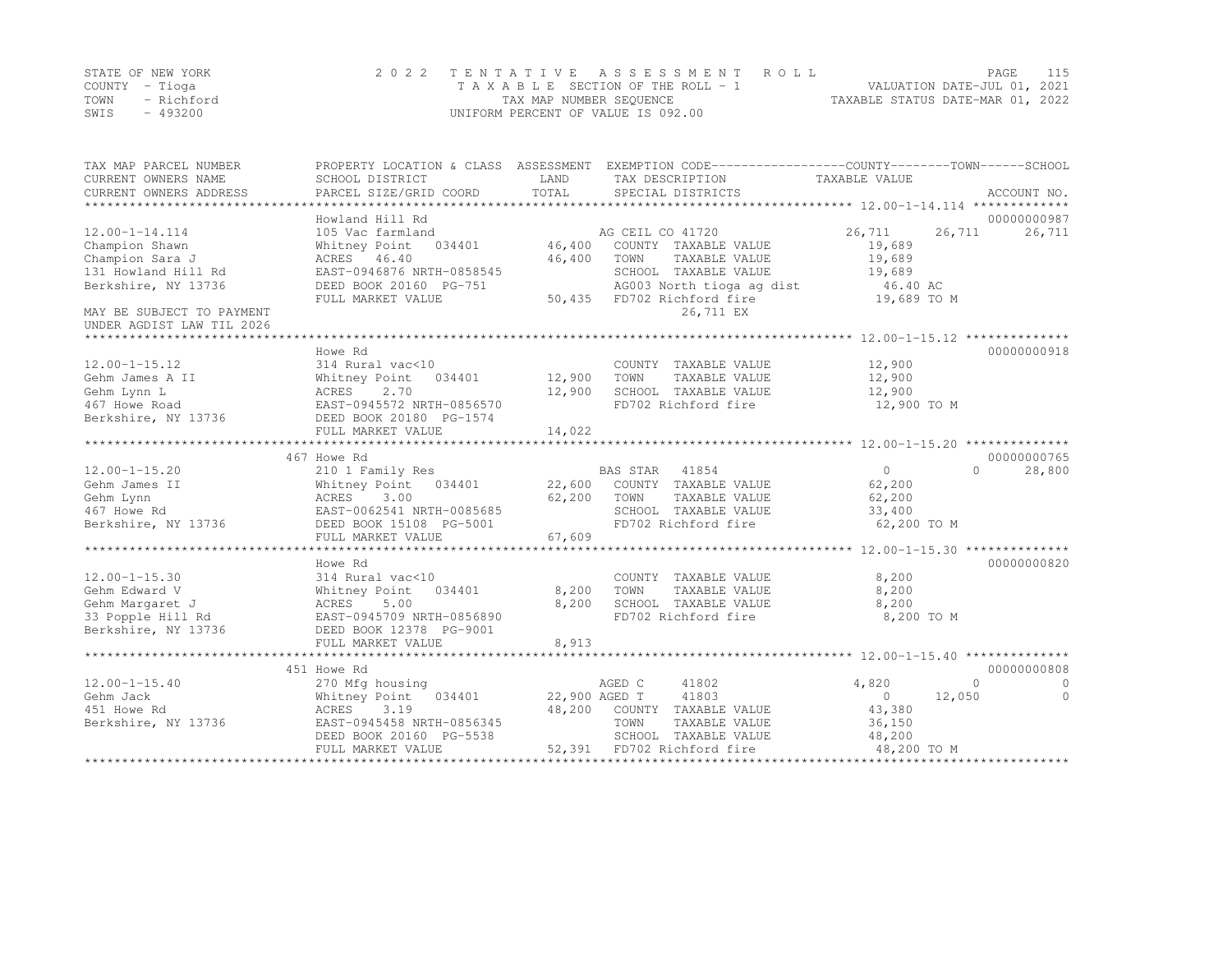|      | STATE OF NEW YORK | 2022 TENTATIVE ASSESSMENT ROLL     |                                  | PAGE | 116 |
|------|-------------------|------------------------------------|----------------------------------|------|-----|
|      | COUNTY – Tioga    | TAXABLE SECTION OF THE ROLL - 1    | VALUATION DATE-JUL 01, 2021      |      |     |
| TOWN | - Richford        | TAX MAP NUMBER SEOUENCE            | TAXABLE STATUS DATE-MAR 01, 2022 |      |     |
| SWIS | $-493200$         | UNIFORM PERCENT OF VALUE IS 092.00 |                                  |      |     |

| TAX MAP PARCEL NUMBER<br>CURRENT OWNERS NAME           | PROPERTY LOCATION & CLASS ASSESSMENT EXEMPTION CODE---------------COUNTY-------TOWN-----SCHOOL<br>SCHOOL DISTRICT | LAND<br>TOTAL | TAX DESCRIPTION                               | TAXABLE VALUE    |                  |
|--------------------------------------------------------|-------------------------------------------------------------------------------------------------------------------|---------------|-----------------------------------------------|------------------|------------------|
| CURRENT OWNERS ADDRESS<br>***********************      | PARCEL SIZE/GRID COORD                                                                                            |               | SPECIAL DISTRICTS                             |                  | ACCOUNT NO.      |
|                                                        | Tubbs Hill Rd                                                                                                     |               |                                               |                  | 00000000144      |
| $12.00 - 1 - 15.111$                                   | 105 Vac farmland                                                                                                  |               | AG CEIL CO 41720                              | 11,409           | 11,409<br>11,409 |
| Gehm Edward V                                          | Whitney Point<br>034401                                                                                           | 15,500        | COUNTY TAXABLE VALUE                          | 4,091            |                  |
| Gehm Margaret                                          | ACRES<br>9.64                                                                                                     | 15,500        | TOWN<br>TAXABLE VALUE                         | 4,091            |                  |
| 33 Popple Hill Road                                    | EAST-0945102 NRTH-0856648                                                                                         |               | SCHOOL TAXABLE VALUE                          | 4,091            |                  |
| Berkshire, NY 13736                                    | DEED BOOK 20160 PG-2002<br>FULL MARKET VALUE                                                                      | 16,848        | FD702 Richford fire<br>11,409 EX              | 4,091 TO M       |                  |
| MAY BE SUBJECT TO PAYMENT<br>UNDER AGDIST LAW TIL 2026 |                                                                                                                   |               |                                               |                  |                  |
|                                                        |                                                                                                                   |               |                                               |                  |                  |
|                                                        | 431 Howe Rd                                                                                                       |               |                                               |                  | 00000000928      |
| $12.00 - 1 - 15.112$                                   | 260 Seasonal res                                                                                                  |               | COUNTY TAXABLE VALUE                          | 62,800           |                  |
| Roys John G                                            | Whitney Point<br>034401                                                                                           | 30,000        | TOWN<br>TAXABLE VALUE                         | 62,800           |                  |
| 12 Gordon Drive                                        | ACRES 10.03                                                                                                       | 62,800        | SCHOOL TAXABLE VALUE                          | 62,800           |                  |
| Binghamton, NY 13901                                   | EAST-0945224 NRTH-0855989<br>DEED BOOK 20180 PG-4834                                                              |               | FD702 Richford fire                           | 62,800 TO M      |                  |
|                                                        | FULL MARKET VALUE                                                                                                 | 68,261        |                                               |                  |                  |
|                                                        |                                                                                                                   |               |                                               |                  |                  |
|                                                        | Tubbs Hill Rd                                                                                                     |               |                                               |                  | 00000000145      |
| $12.00 - 1 - 16.10$                                    | 105 Vac farmland                                                                                                  |               | AG CEIL CO 41720                              | 56,759           | 56,759<br>56,759 |
| Gehm Edward V<br>Gehm Margaret                         | Whitney Point<br>034401                                                                                           | 91,500        | COUNTY TAXABLE VALUE<br>TAXABLE VALUE<br>TOWN | 34,741<br>34,741 |                  |
| 33 Popple Hill Road                                    | ACRES 69.95<br>EAST-0943729 NRTH-0856300                                                                          | 91,500        | SCHOOL TAXABLE VALUE                          | 34,741           |                  |
| Berkshire, NY 13736                                    | DEED BOOK 20160 PG-2002                                                                                           |               | FD702 Richford fire                           | 34,741 TO M      |                  |
|                                                        | FULL MARKET VALUE                                                                                                 | 99,457        | 56,759 EX                                     |                  |                  |
| MAY BE SUBJECT TO PAYMENT<br>UNDER AGDIST LAW TIL 2026 |                                                                                                                   |               |                                               |                  |                  |
| *********************                                  |                                                                                                                   |               |                                               |                  |                  |
|                                                        | off Tubbs Hill Rd                                                                                                 |               |                                               |                  | 00000000946      |
| $12.00 - 1 - 16.20$                                    | 314 Rural vac<10                                                                                                  |               | COUNTY TAXABLE VALUE                          | 18,900           |                  |
| McDowell Herbert L                                     | Whitney Point<br>034401                                                                                           | 18,900        | TOWN<br>TAXABLE VALUE                         | 18,900           |                  |
| McDowell Helena M                                      | <b>ACRES</b><br>5.94                                                                                              | 18,900        | SCHOOL TAXABLE VALUE                          | 18,900           |                  |
| 1408 Straits Corners Rd                                | EAST-0944515 NRTH-0855717                                                                                         |               | FD702 Richford fire                           | 18,900 TO M      |                  |
| Owego, NY 13827                                        | DEED BOOK 20200 PG-3422                                                                                           |               |                                               |                  |                  |
|                                                        | FULL MARKET VALUE<br>**********************                                                                       | 20,543        |                                               |                  |                  |
|                                                        | Tubbs Hill Rd                                                                                                     |               |                                               |                  | 00000000148      |
|                                                        |                                                                                                                   |               |                                               |                  |                  |
| $12.00 - 1 - 17$<br>Gehm Jack F                        | 105 Vac farmland<br>Whitney Point<br>034401                                                                       | 60,000        | AG CEIL CO 41720<br>COUNTY TAXABLE VALUE      | 42,179<br>17,821 | 42,179<br>42,179 |
| 451 Howe Rd                                            | ACRES 42.00                                                                                                       | 60,000        | TOWN<br>TAXABLE VALUE                         | 17,821           |                  |
| Berkshire, NY 13736                                    | EAST-0943479 NRTH-0858280                                                                                         |               | SCHOOL TAXABLE VALUE                          | 17,821           |                  |
|                                                        | DEED BOOK 20160 PG-2013                                                                                           |               | FD702 Richford fire                           | 17,821 TO M      |                  |
| MAY BE SUBJECT TO PAYMENT                              | FULL MARKET VALUE                                                                                                 | 65,217        | 42,179 EX                                     |                  |                  |
| UNDER AGDIST LAW TIL 2026                              |                                                                                                                   |               |                                               |                  |                  |
| **************************                             |                                                                                                                   |               |                                               |                  |                  |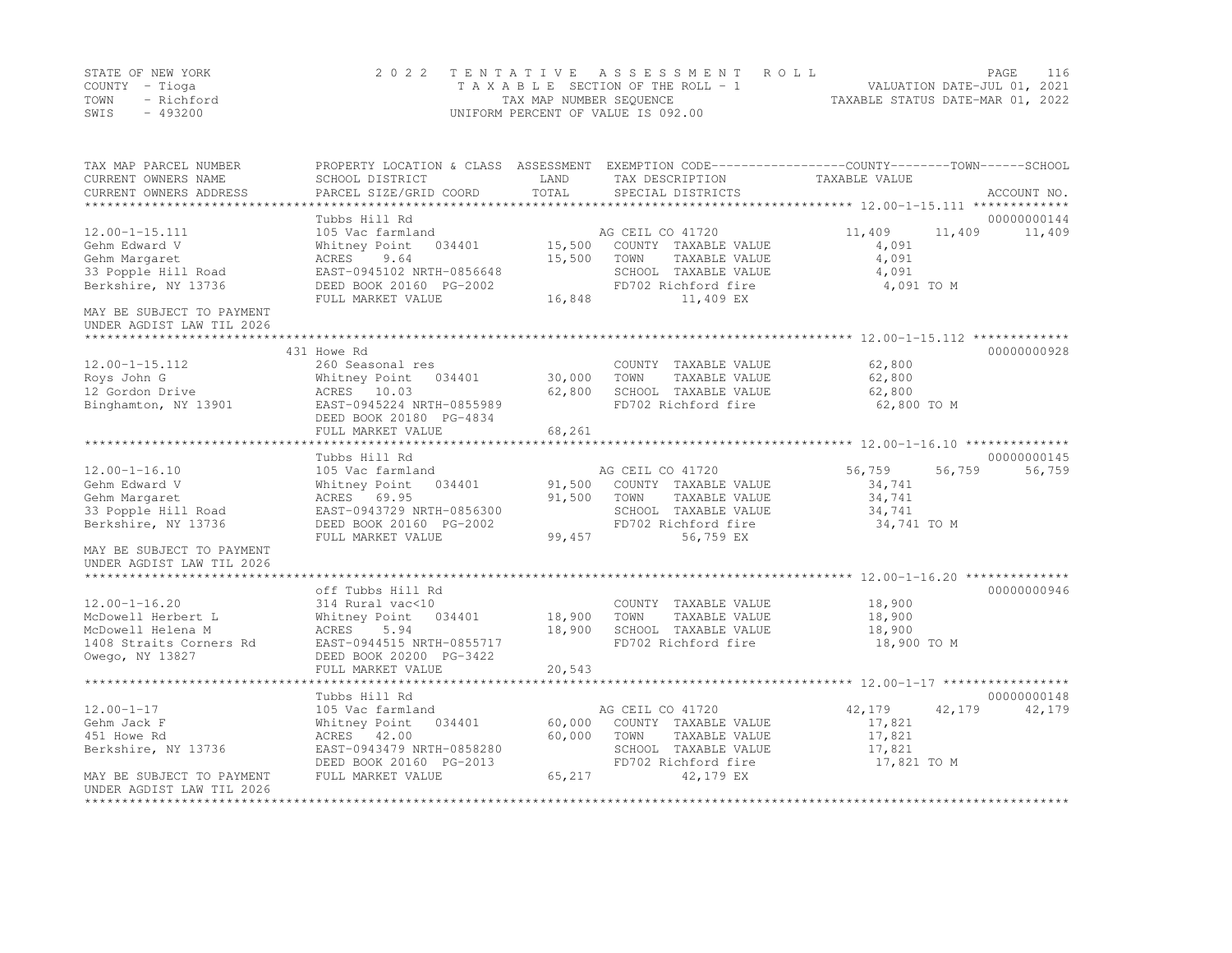|                | STATE OF NEW YORK | 2022 TENTATIVE ASSESSMENT ROLL                                 | PAGE | 117 |
|----------------|-------------------|----------------------------------------------------------------|------|-----|
| COUNTY – Tioga |                   | VALUATION DATE-JUL 01, 2021<br>TAXABLE SECTION OF THE ROLL - 1 |      |     |
|                | TOWN - Richford   | TAXABLE STATUS DATE-MAR 01, 2022<br>TAX MAP NUMBER SEQUENCE    |      |     |
| SWIS           | - 493200          | UNIFORM PERCENT OF VALUE IS 092.00                             |      |     |

| TAX MAP PARCEL NUMBER      |                               |                | PROPERTY LOCATION & CLASS ASSESSMENT EXEMPTION CODE-----------------COUNTY-------TOWN------SCHOOL |               |             |
|----------------------------|-------------------------------|----------------|---------------------------------------------------------------------------------------------------|---------------|-------------|
| CURRENT OWNERS NAME        | SCHOOL DISTRICT               | LAND           | TAX DESCRIPTION                                                                                   | TAXABLE VALUE |             |
| CURRENT OWNERS ADDRESS     | PARCEL SIZE/GRID COORD        | TOTAL          | SPECIAL DISTRICTS                                                                                 |               | ACCOUNT NO. |
| ************************** |                               |                |                                                                                                   |               |             |
|                            | Tubbs Hill Rd                 |                |                                                                                                   |               | 00000001005 |
| $12.00 - 1 - 18.1$         | 314 Rural vac<10              |                | COUNTY TAXABLE VALUE                                                                              | 1,500         |             |
| Gordinier Bernice          | Whitney Point<br>034401       | 1,500          | TOWN<br>TAXABLE VALUE                                                                             | 1,500         |             |
| Tubbs Hill Rd              | ACRES<br>0.40                 | 1,500          | SCHOOL TAXABLE VALUE                                                                              | 1,500         |             |
| Richford, NY               | EAST-0942736 NRTH-0857226     |                | FD702 Richford fire                                                                               | 1,500 TO M    |             |
|                            | FULL MARKET VALUE             | 1,630          |                                                                                                   |               |             |
|                            |                               |                |                                                                                                   |               |             |
|                            | Tubbs Hill Rd                 |                |                                                                                                   |               | 00000000112 |
| $12.00 - 1 - 18.2$         | 314 Rural vac<10              |                | COUNTY TAXABLE VALUE                                                                              | 14,800        |             |
| Gordinier Avery            | 034401<br>Whitney Point       | 14,800         | TOWN<br>TAXABLE VALUE                                                                             | 14,800        |             |
| 537 Tubbs Hill Rd          | ACRES<br>4.10                 | 14,800         | SCHOOL TAXABLE VALUE                                                                              | 14,800        |             |
| Berkshire, NY 13736        | EAST-0942768 NRTH-0857626     |                | FD702 Richford fire                                                                               | 14,800 TO M   |             |
|                            | DEED BOOK 2021<br>PG-5125     |                |                                                                                                   |               |             |
|                            | FULL MARKET VALUE             | 16,087         |                                                                                                   |               |             |
|                            |                               | ************** |                                                                                                   |               |             |
|                            | 537 Tubbs Hill Rd             |                |                                                                                                   |               | 00000000091 |
| $12.00 - 1 - 19$           | 270 Mfg housing               |                | COUNTY TAXABLE VALUE                                                                              | 48,900        |             |
| Gordinier Llewellyn M II   | 034401<br>Whitney Point       | 25,300         | TOWN<br>TAXABLE VALUE                                                                             | 48,900        |             |
| Gordinier Tanya S          | ACRES<br>4.50                 | 48,900         | SCHOOL TAXABLE VALUE                                                                              | 48,900        |             |
| 537 Tubbs Hill Road        | EAST-0942979 NRTH-0857631     |                | FD702 Richford fire                                                                               | 48,900 TO M   |             |
| Berkshire, NY 13736        | DEED BOOK 15000 PG-4628       |                |                                                                                                   |               |             |
|                            | FULL MARKET VALUE             | 53,152         |                                                                                                   |               |             |
|                            |                               |                |                                                                                                   |               |             |
|                            | 520 Tubbs Hill Rd             |                |                                                                                                   |               | 00000000277 |
| $12.00 - 1 - 20.11$        | 242 Rurl res&rec              |                | COUNTY TAXABLE VALUE                                                                              | 163,000       |             |
| Marsh Perry D              | Whitney Point<br>034401       | 57,600         | TOWN<br>TAXABLE VALUE                                                                             | 163,000       |             |
| Sue A                      | ACRES 28.60                   | 163,000        | SCHOOL TAXABLE VALUE                                                                              | 163,000       |             |
| 520 Tubbs Hill Rd          | EAST-0942307 NRTH-0858134     |                | FD702 Richford fire                                                                               | 163,000 TO M  |             |
| Berkshire, NY 13736        | DEED BOOK 620<br>$PG-113$     |                |                                                                                                   |               |             |
|                            | FULL MARKET VALUE             | 177, 174       |                                                                                                   |               |             |
|                            | ***************************** | **********     |                                                                                                   |               |             |
|                            | Tubbs Hill Rd                 |                |                                                                                                   |               | 00000000769 |
| $12.00 - 1 - 20.20$        | 314 Rural vac<10              |                | COUNTY TAXABLE VALUE                                                                              | 19,800        |             |
| Klossner Dwayne K          | Whitney Point<br>034401       | 19,800         | TAXABLE VALUE<br>TOWN                                                                             | 19,800        |             |
| Klossner Bonne J           | 6.50<br>ACRES                 | 19,800         | SCHOOL TAXABLE VALUE                                                                              | 19,800        |             |
| 61 Squedunk Rd             | EAST-0062155 NRTH-0085750     |                | AG003 North tioga ag dist                                                                         | 6.50 AC       |             |
| Lisle, NY 13797            | DEED BOOK 565<br>$PG-230$     |                | FD702 Richford fire                                                                               | 19,800 TO M   |             |
|                            | FULL MARKET VALUE             | 21,522         |                                                                                                   |               |             |
|                            |                               |                |                                                                                                   |               |             |
|                            | Tubbs Hill Rd                 |                |                                                                                                   |               | 00000000771 |
| $12.00 - 1 - 20.30$        | 322 Rural vac>10              |                | COUNTY TAXABLE VALUE                                                                              | 25,000        |             |
| Klossner Dwayne K          | Whitney Point<br>034401       | 25,000         | TOWN<br>TAXABLE VALUE                                                                             | 25,000        |             |
| Klossner Bonne J           | ACRES 10.03                   | 25,000         | SCHOOL TAXABLE VALUE                                                                              | 25,000        |             |
| 61 Squedunk Rd             | EAST-0062192 NRTH-0085752     |                | AG003 North tioga ag dist                                                                         | 10.03 AC      |             |
| Lisle, NY 13797            | DEED BOOK 565<br>$PG-232$     |                | FD702 Richford fire                                                                               | 25,000 TO M   |             |
|                            | FULL MARKET VALUE             | 27,174         |                                                                                                   |               |             |
|                            |                               |                |                                                                                                   |               |             |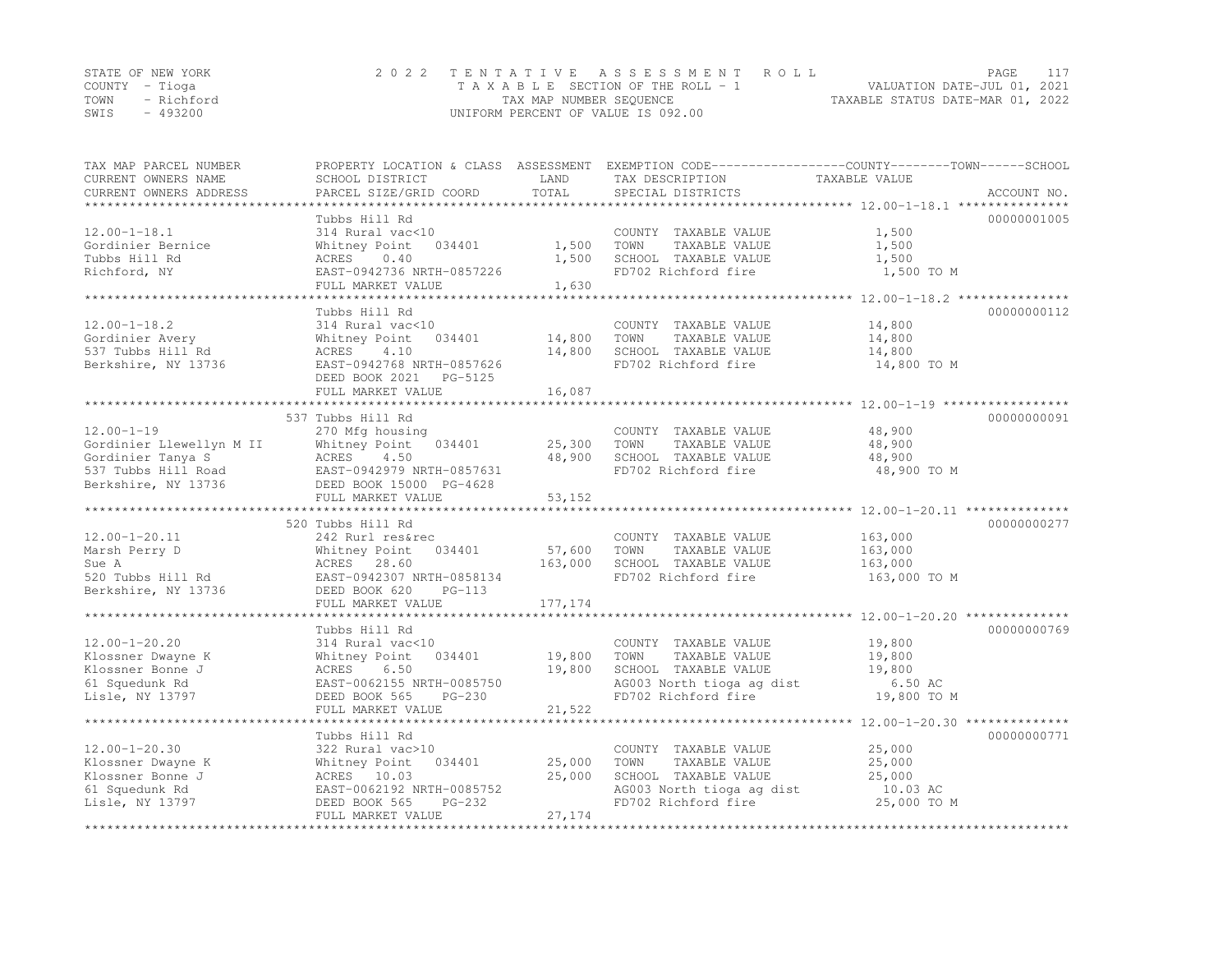|      | STATE OF NEW YORK | 2022 TENTATIVE ASSESSMENT ROLL     | 118<br>PAGE.                     |
|------|-------------------|------------------------------------|----------------------------------|
|      | COUNTY – Tioga    | TAXABLE SECTION OF THE ROLL - 1    | VALUATION DATE-JUL 01, 2021      |
| TOWN | - Richford        | TAX MAP NUMBER SEQUENCE            | TAXABLE STATUS DATE-MAR 01, 2022 |
| SWIS | - 493200          | UNIFORM PERCENT OF VALUE IS 092.00 |                                  |

| TAXABLE VALUE<br>CURRENT OWNERS NAME<br>SCHOOL DISTRICT<br>LAND<br>TAX DESCRIPTION<br>TOTAL<br>CURRENT OWNERS ADDRESS<br>PARCEL SIZE/GRID COORD<br>SPECIAL DISTRICTS<br>ACCOUNT NO.<br>Tubbs Hill Rd<br>00000000764<br>29,463<br>29,463<br>$12.00 - 1 - 20.40$<br>312 Vac w/imprv<br>AG CEIL IN 41730<br>29,463<br>51,200<br>Whitney Point 034401<br>COUNTY TAXABLE VALUE<br>E & M Associates<br>154,137<br>183,600<br>154,137<br>1241 Route 37 West<br>ACRES 30.01<br>TOWN<br>TAXABLE VALUE<br>Toms River, NJ 08755<br>EAST-0062220 NRTH-0085607<br>SCHOOL TAXABLE VALUE<br>154,137<br>FD702 Richford fire<br>154,137 TO M<br>DEED BOOK 17815 PG-2001<br>199,565<br>FULL MARKET VALUE<br>29,463 EX<br>MAY BE SUBJECT TO PAYMENT<br>UNDER AGDIST LAW TIL 2029<br>486 Tubbs Hill Rd<br>00000000763<br>0<br>$12.00 - 1 - 20.51$<br>$\cap$<br>28,800<br>281 Multiple res<br>BAS STAR 41854<br>034401 36,100 COUNTY TAXABLE VALUE<br>Donenko Kathryn<br>Whitney Point<br>138,100<br>Berge Marika<br>ACRES<br>2.03<br>138,100<br>TOWN<br>TAXABLE VALUE<br>138,100<br>486 Tubbs Hill Rd<br>EAST-0941833 NRTH-0856219<br>SCHOOL TAXABLE VALUE<br>109,300<br>Berkshire, NY 13736-1523<br>FD702 Richford fire<br>138,100 TO M<br>DEED BOOK 718<br>PG-339<br>150,109<br>FULL MARKET VALUE<br>00000000931<br>Tubbs Hill Rd<br>6,300<br>$12.00 - 1 - 20.52$<br>314 Rural vac<10<br>COUNTY TAXABLE VALUE<br>E & M Associates<br>Whitney Point<br>034401<br>6,300<br>TOWN<br>TAXABLE VALUE<br>6,300<br>6,300<br>1241 Route 37 West<br>ACRES 1.54<br>SCHOOL TAXABLE VALUE<br>6,300<br>FD702 Richford fire<br>6,300 TO M<br>Toms River, NJ 08755<br>EAST-0941813 NRTH-0856736<br>DEED BOOK 17815 PG-2001<br>6,848<br>FULL MARKET VALUE<br>00000000932<br>Tubbs Hill Rd<br>$12.00 - 1 - 20.53$<br>322 Rural vac>10<br>AG CEIL IN 41730<br>7,051<br>7,051<br>7,051<br>70,300 COUNTY TAXABLE VALUE<br>E & M Associates<br>Whitney Point 034401<br>63,249<br>70,300<br>1241 Route 37 West<br>ACRES 17.79<br>TOWN<br>TAXABLE VALUE<br>63,249<br>Toms River, NJ 08755<br>SCHOOL TAXABLE VALUE<br>EAST-0942055 NRTH-0855689<br>63,249<br>DEED BOOK 17815 PG-2001<br>FD702 Richford fire<br>63,249 TO M<br>76,413<br>MAY BE SUBJECT TO PAYMENT<br>FULL MARKET VALUE<br>7,051 EX<br>UNDER AGDIST LAW TIL 2029<br>Tubbs Hill Rd<br>00000000774<br>25,100<br>$12.00 - 1 - 21.11$<br>322 Rural vac>10<br>COUNTY TAXABLE VALUE<br>25,100<br>Wert Daniel<br>Newark Valley 492602<br>25,100<br>TOWN<br>TAXABLE VALUE<br>25,100<br>SCHOOL TAXABLE VALUE<br>127 Ocean Ave<br>ACRES 10.09<br>25,100<br>PO Box 504<br>EAST-0941314 NRTH-0857553<br>FD702 Richford fire<br>25,100 TO M<br>Island Heights, NJ 08732<br>DEED BOOK 12869 PG-7001<br>FULL MARKET VALUE<br>27,283 | TAX MAP PARCEL NUMBER | PROPERTY LOCATION & CLASS ASSESSMENT EXEMPTION CODE----------------COUNTY-------TOWN-----SCHOOL |  |  |
|------------------------------------------------------------------------------------------------------------------------------------------------------------------------------------------------------------------------------------------------------------------------------------------------------------------------------------------------------------------------------------------------------------------------------------------------------------------------------------------------------------------------------------------------------------------------------------------------------------------------------------------------------------------------------------------------------------------------------------------------------------------------------------------------------------------------------------------------------------------------------------------------------------------------------------------------------------------------------------------------------------------------------------------------------------------------------------------------------------------------------------------------------------------------------------------------------------------------------------------------------------------------------------------------------------------------------------------------------------------------------------------------------------------------------------------------------------------------------------------------------------------------------------------------------------------------------------------------------------------------------------------------------------------------------------------------------------------------------------------------------------------------------------------------------------------------------------------------------------------------------------------------------------------------------------------------------------------------------------------------------------------------------------------------------------------------------------------------------------------------------------------------------------------------------------------------------------------------------------------------------------------------------------------------------------------------------------------------------------------------------------------------------------------------------------------------------------------------------------------------------------------------------------------------------------------------------------------------------------------------------------------------------------------------------------------------------------------------------------------|-----------------------|-------------------------------------------------------------------------------------------------|--|--|
|                                                                                                                                                                                                                                                                                                                                                                                                                                                                                                                                                                                                                                                                                                                                                                                                                                                                                                                                                                                                                                                                                                                                                                                                                                                                                                                                                                                                                                                                                                                                                                                                                                                                                                                                                                                                                                                                                                                                                                                                                                                                                                                                                                                                                                                                                                                                                                                                                                                                                                                                                                                                                                                                                                                                          |                       |                                                                                                 |  |  |
|                                                                                                                                                                                                                                                                                                                                                                                                                                                                                                                                                                                                                                                                                                                                                                                                                                                                                                                                                                                                                                                                                                                                                                                                                                                                                                                                                                                                                                                                                                                                                                                                                                                                                                                                                                                                                                                                                                                                                                                                                                                                                                                                                                                                                                                                                                                                                                                                                                                                                                                                                                                                                                                                                                                                          |                       |                                                                                                 |  |  |
|                                                                                                                                                                                                                                                                                                                                                                                                                                                                                                                                                                                                                                                                                                                                                                                                                                                                                                                                                                                                                                                                                                                                                                                                                                                                                                                                                                                                                                                                                                                                                                                                                                                                                                                                                                                                                                                                                                                                                                                                                                                                                                                                                                                                                                                                                                                                                                                                                                                                                                                                                                                                                                                                                                                                          |                       |                                                                                                 |  |  |
|                                                                                                                                                                                                                                                                                                                                                                                                                                                                                                                                                                                                                                                                                                                                                                                                                                                                                                                                                                                                                                                                                                                                                                                                                                                                                                                                                                                                                                                                                                                                                                                                                                                                                                                                                                                                                                                                                                                                                                                                                                                                                                                                                                                                                                                                                                                                                                                                                                                                                                                                                                                                                                                                                                                                          |                       |                                                                                                 |  |  |
|                                                                                                                                                                                                                                                                                                                                                                                                                                                                                                                                                                                                                                                                                                                                                                                                                                                                                                                                                                                                                                                                                                                                                                                                                                                                                                                                                                                                                                                                                                                                                                                                                                                                                                                                                                                                                                                                                                                                                                                                                                                                                                                                                                                                                                                                                                                                                                                                                                                                                                                                                                                                                                                                                                                                          |                       |                                                                                                 |  |  |
|                                                                                                                                                                                                                                                                                                                                                                                                                                                                                                                                                                                                                                                                                                                                                                                                                                                                                                                                                                                                                                                                                                                                                                                                                                                                                                                                                                                                                                                                                                                                                                                                                                                                                                                                                                                                                                                                                                                                                                                                                                                                                                                                                                                                                                                                                                                                                                                                                                                                                                                                                                                                                                                                                                                                          |                       |                                                                                                 |  |  |
|                                                                                                                                                                                                                                                                                                                                                                                                                                                                                                                                                                                                                                                                                                                                                                                                                                                                                                                                                                                                                                                                                                                                                                                                                                                                                                                                                                                                                                                                                                                                                                                                                                                                                                                                                                                                                                                                                                                                                                                                                                                                                                                                                                                                                                                                                                                                                                                                                                                                                                                                                                                                                                                                                                                                          |                       |                                                                                                 |  |  |
|                                                                                                                                                                                                                                                                                                                                                                                                                                                                                                                                                                                                                                                                                                                                                                                                                                                                                                                                                                                                                                                                                                                                                                                                                                                                                                                                                                                                                                                                                                                                                                                                                                                                                                                                                                                                                                                                                                                                                                                                                                                                                                                                                                                                                                                                                                                                                                                                                                                                                                                                                                                                                                                                                                                                          |                       |                                                                                                 |  |  |
|                                                                                                                                                                                                                                                                                                                                                                                                                                                                                                                                                                                                                                                                                                                                                                                                                                                                                                                                                                                                                                                                                                                                                                                                                                                                                                                                                                                                                                                                                                                                                                                                                                                                                                                                                                                                                                                                                                                                                                                                                                                                                                                                                                                                                                                                                                                                                                                                                                                                                                                                                                                                                                                                                                                                          |                       |                                                                                                 |  |  |
|                                                                                                                                                                                                                                                                                                                                                                                                                                                                                                                                                                                                                                                                                                                                                                                                                                                                                                                                                                                                                                                                                                                                                                                                                                                                                                                                                                                                                                                                                                                                                                                                                                                                                                                                                                                                                                                                                                                                                                                                                                                                                                                                                                                                                                                                                                                                                                                                                                                                                                                                                                                                                                                                                                                                          |                       |                                                                                                 |  |  |
|                                                                                                                                                                                                                                                                                                                                                                                                                                                                                                                                                                                                                                                                                                                                                                                                                                                                                                                                                                                                                                                                                                                                                                                                                                                                                                                                                                                                                                                                                                                                                                                                                                                                                                                                                                                                                                                                                                                                                                                                                                                                                                                                                                                                                                                                                                                                                                                                                                                                                                                                                                                                                                                                                                                                          |                       |                                                                                                 |  |  |
|                                                                                                                                                                                                                                                                                                                                                                                                                                                                                                                                                                                                                                                                                                                                                                                                                                                                                                                                                                                                                                                                                                                                                                                                                                                                                                                                                                                                                                                                                                                                                                                                                                                                                                                                                                                                                                                                                                                                                                                                                                                                                                                                                                                                                                                                                                                                                                                                                                                                                                                                                                                                                                                                                                                                          |                       |                                                                                                 |  |  |
|                                                                                                                                                                                                                                                                                                                                                                                                                                                                                                                                                                                                                                                                                                                                                                                                                                                                                                                                                                                                                                                                                                                                                                                                                                                                                                                                                                                                                                                                                                                                                                                                                                                                                                                                                                                                                                                                                                                                                                                                                                                                                                                                                                                                                                                                                                                                                                                                                                                                                                                                                                                                                                                                                                                                          |                       |                                                                                                 |  |  |
|                                                                                                                                                                                                                                                                                                                                                                                                                                                                                                                                                                                                                                                                                                                                                                                                                                                                                                                                                                                                                                                                                                                                                                                                                                                                                                                                                                                                                                                                                                                                                                                                                                                                                                                                                                                                                                                                                                                                                                                                                                                                                                                                                                                                                                                                                                                                                                                                                                                                                                                                                                                                                                                                                                                                          |                       |                                                                                                 |  |  |
|                                                                                                                                                                                                                                                                                                                                                                                                                                                                                                                                                                                                                                                                                                                                                                                                                                                                                                                                                                                                                                                                                                                                                                                                                                                                                                                                                                                                                                                                                                                                                                                                                                                                                                                                                                                                                                                                                                                                                                                                                                                                                                                                                                                                                                                                                                                                                                                                                                                                                                                                                                                                                                                                                                                                          |                       |                                                                                                 |  |  |
|                                                                                                                                                                                                                                                                                                                                                                                                                                                                                                                                                                                                                                                                                                                                                                                                                                                                                                                                                                                                                                                                                                                                                                                                                                                                                                                                                                                                                                                                                                                                                                                                                                                                                                                                                                                                                                                                                                                                                                                                                                                                                                                                                                                                                                                                                                                                                                                                                                                                                                                                                                                                                                                                                                                                          |                       |                                                                                                 |  |  |
|                                                                                                                                                                                                                                                                                                                                                                                                                                                                                                                                                                                                                                                                                                                                                                                                                                                                                                                                                                                                                                                                                                                                                                                                                                                                                                                                                                                                                                                                                                                                                                                                                                                                                                                                                                                                                                                                                                                                                                                                                                                                                                                                                                                                                                                                                                                                                                                                                                                                                                                                                                                                                                                                                                                                          |                       |                                                                                                 |  |  |
|                                                                                                                                                                                                                                                                                                                                                                                                                                                                                                                                                                                                                                                                                                                                                                                                                                                                                                                                                                                                                                                                                                                                                                                                                                                                                                                                                                                                                                                                                                                                                                                                                                                                                                                                                                                                                                                                                                                                                                                                                                                                                                                                                                                                                                                                                                                                                                                                                                                                                                                                                                                                                                                                                                                                          |                       |                                                                                                 |  |  |
|                                                                                                                                                                                                                                                                                                                                                                                                                                                                                                                                                                                                                                                                                                                                                                                                                                                                                                                                                                                                                                                                                                                                                                                                                                                                                                                                                                                                                                                                                                                                                                                                                                                                                                                                                                                                                                                                                                                                                                                                                                                                                                                                                                                                                                                                                                                                                                                                                                                                                                                                                                                                                                                                                                                                          |                       |                                                                                                 |  |  |
|                                                                                                                                                                                                                                                                                                                                                                                                                                                                                                                                                                                                                                                                                                                                                                                                                                                                                                                                                                                                                                                                                                                                                                                                                                                                                                                                                                                                                                                                                                                                                                                                                                                                                                                                                                                                                                                                                                                                                                                                                                                                                                                                                                                                                                                                                                                                                                                                                                                                                                                                                                                                                                                                                                                                          |                       |                                                                                                 |  |  |
|                                                                                                                                                                                                                                                                                                                                                                                                                                                                                                                                                                                                                                                                                                                                                                                                                                                                                                                                                                                                                                                                                                                                                                                                                                                                                                                                                                                                                                                                                                                                                                                                                                                                                                                                                                                                                                                                                                                                                                                                                                                                                                                                                                                                                                                                                                                                                                                                                                                                                                                                                                                                                                                                                                                                          |                       |                                                                                                 |  |  |
|                                                                                                                                                                                                                                                                                                                                                                                                                                                                                                                                                                                                                                                                                                                                                                                                                                                                                                                                                                                                                                                                                                                                                                                                                                                                                                                                                                                                                                                                                                                                                                                                                                                                                                                                                                                                                                                                                                                                                                                                                                                                                                                                                                                                                                                                                                                                                                                                                                                                                                                                                                                                                                                                                                                                          |                       |                                                                                                 |  |  |
|                                                                                                                                                                                                                                                                                                                                                                                                                                                                                                                                                                                                                                                                                                                                                                                                                                                                                                                                                                                                                                                                                                                                                                                                                                                                                                                                                                                                                                                                                                                                                                                                                                                                                                                                                                                                                                                                                                                                                                                                                                                                                                                                                                                                                                                                                                                                                                                                                                                                                                                                                                                                                                                                                                                                          |                       |                                                                                                 |  |  |
|                                                                                                                                                                                                                                                                                                                                                                                                                                                                                                                                                                                                                                                                                                                                                                                                                                                                                                                                                                                                                                                                                                                                                                                                                                                                                                                                                                                                                                                                                                                                                                                                                                                                                                                                                                                                                                                                                                                                                                                                                                                                                                                                                                                                                                                                                                                                                                                                                                                                                                                                                                                                                                                                                                                                          |                       |                                                                                                 |  |  |
|                                                                                                                                                                                                                                                                                                                                                                                                                                                                                                                                                                                                                                                                                                                                                                                                                                                                                                                                                                                                                                                                                                                                                                                                                                                                                                                                                                                                                                                                                                                                                                                                                                                                                                                                                                                                                                                                                                                                                                                                                                                                                                                                                                                                                                                                                                                                                                                                                                                                                                                                                                                                                                                                                                                                          |                       |                                                                                                 |  |  |
|                                                                                                                                                                                                                                                                                                                                                                                                                                                                                                                                                                                                                                                                                                                                                                                                                                                                                                                                                                                                                                                                                                                                                                                                                                                                                                                                                                                                                                                                                                                                                                                                                                                                                                                                                                                                                                                                                                                                                                                                                                                                                                                                                                                                                                                                                                                                                                                                                                                                                                                                                                                                                                                                                                                                          |                       |                                                                                                 |  |  |
|                                                                                                                                                                                                                                                                                                                                                                                                                                                                                                                                                                                                                                                                                                                                                                                                                                                                                                                                                                                                                                                                                                                                                                                                                                                                                                                                                                                                                                                                                                                                                                                                                                                                                                                                                                                                                                                                                                                                                                                                                                                                                                                                                                                                                                                                                                                                                                                                                                                                                                                                                                                                                                                                                                                                          |                       |                                                                                                 |  |  |
|                                                                                                                                                                                                                                                                                                                                                                                                                                                                                                                                                                                                                                                                                                                                                                                                                                                                                                                                                                                                                                                                                                                                                                                                                                                                                                                                                                                                                                                                                                                                                                                                                                                                                                                                                                                                                                                                                                                                                                                                                                                                                                                                                                                                                                                                                                                                                                                                                                                                                                                                                                                                                                                                                                                                          |                       |                                                                                                 |  |  |
|                                                                                                                                                                                                                                                                                                                                                                                                                                                                                                                                                                                                                                                                                                                                                                                                                                                                                                                                                                                                                                                                                                                                                                                                                                                                                                                                                                                                                                                                                                                                                                                                                                                                                                                                                                                                                                                                                                                                                                                                                                                                                                                                                                                                                                                                                                                                                                                                                                                                                                                                                                                                                                                                                                                                          |                       |                                                                                                 |  |  |
|                                                                                                                                                                                                                                                                                                                                                                                                                                                                                                                                                                                                                                                                                                                                                                                                                                                                                                                                                                                                                                                                                                                                                                                                                                                                                                                                                                                                                                                                                                                                                                                                                                                                                                                                                                                                                                                                                                                                                                                                                                                                                                                                                                                                                                                                                                                                                                                                                                                                                                                                                                                                                                                                                                                                          |                       |                                                                                                 |  |  |
|                                                                                                                                                                                                                                                                                                                                                                                                                                                                                                                                                                                                                                                                                                                                                                                                                                                                                                                                                                                                                                                                                                                                                                                                                                                                                                                                                                                                                                                                                                                                                                                                                                                                                                                                                                                                                                                                                                                                                                                                                                                                                                                                                                                                                                                                                                                                                                                                                                                                                                                                                                                                                                                                                                                                          |                       |                                                                                                 |  |  |
|                                                                                                                                                                                                                                                                                                                                                                                                                                                                                                                                                                                                                                                                                                                                                                                                                                                                                                                                                                                                                                                                                                                                                                                                                                                                                                                                                                                                                                                                                                                                                                                                                                                                                                                                                                                                                                                                                                                                                                                                                                                                                                                                                                                                                                                                                                                                                                                                                                                                                                                                                                                                                                                                                                                                          |                       |                                                                                                 |  |  |
|                                                                                                                                                                                                                                                                                                                                                                                                                                                                                                                                                                                                                                                                                                                                                                                                                                                                                                                                                                                                                                                                                                                                                                                                                                                                                                                                                                                                                                                                                                                                                                                                                                                                                                                                                                                                                                                                                                                                                                                                                                                                                                                                                                                                                                                                                                                                                                                                                                                                                                                                                                                                                                                                                                                                          |                       |                                                                                                 |  |  |
|                                                                                                                                                                                                                                                                                                                                                                                                                                                                                                                                                                                                                                                                                                                                                                                                                                                                                                                                                                                                                                                                                                                                                                                                                                                                                                                                                                                                                                                                                                                                                                                                                                                                                                                                                                                                                                                                                                                                                                                                                                                                                                                                                                                                                                                                                                                                                                                                                                                                                                                                                                                                                                                                                                                                          |                       |                                                                                                 |  |  |
|                                                                                                                                                                                                                                                                                                                                                                                                                                                                                                                                                                                                                                                                                                                                                                                                                                                                                                                                                                                                                                                                                                                                                                                                                                                                                                                                                                                                                                                                                                                                                                                                                                                                                                                                                                                                                                                                                                                                                                                                                                                                                                                                                                                                                                                                                                                                                                                                                                                                                                                                                                                                                                                                                                                                          |                       |                                                                                                 |  |  |
|                                                                                                                                                                                                                                                                                                                                                                                                                                                                                                                                                                                                                                                                                                                                                                                                                                                                                                                                                                                                                                                                                                                                                                                                                                                                                                                                                                                                                                                                                                                                                                                                                                                                                                                                                                                                                                                                                                                                                                                                                                                                                                                                                                                                                                                                                                                                                                                                                                                                                                                                                                                                                                                                                                                                          |                       |                                                                                                 |  |  |
|                                                                                                                                                                                                                                                                                                                                                                                                                                                                                                                                                                                                                                                                                                                                                                                                                                                                                                                                                                                                                                                                                                                                                                                                                                                                                                                                                                                                                                                                                                                                                                                                                                                                                                                                                                                                                                                                                                                                                                                                                                                                                                                                                                                                                                                                                                                                                                                                                                                                                                                                                                                                                                                                                                                                          |                       |                                                                                                 |  |  |
|                                                                                                                                                                                                                                                                                                                                                                                                                                                                                                                                                                                                                                                                                                                                                                                                                                                                                                                                                                                                                                                                                                                                                                                                                                                                                                                                                                                                                                                                                                                                                                                                                                                                                                                                                                                                                                                                                                                                                                                                                                                                                                                                                                                                                                                                                                                                                                                                                                                                                                                                                                                                                                                                                                                                          |                       |                                                                                                 |  |  |
|                                                                                                                                                                                                                                                                                                                                                                                                                                                                                                                                                                                                                                                                                                                                                                                                                                                                                                                                                                                                                                                                                                                                                                                                                                                                                                                                                                                                                                                                                                                                                                                                                                                                                                                                                                                                                                                                                                                                                                                                                                                                                                                                                                                                                                                                                                                                                                                                                                                                                                                                                                                                                                                                                                                                          |                       |                                                                                                 |  |  |
|                                                                                                                                                                                                                                                                                                                                                                                                                                                                                                                                                                                                                                                                                                                                                                                                                                                                                                                                                                                                                                                                                                                                                                                                                                                                                                                                                                                                                                                                                                                                                                                                                                                                                                                                                                                                                                                                                                                                                                                                                                                                                                                                                                                                                                                                                                                                                                                                                                                                                                                                                                                                                                                                                                                                          |                       |                                                                                                 |  |  |
|                                                                                                                                                                                                                                                                                                                                                                                                                                                                                                                                                                                                                                                                                                                                                                                                                                                                                                                                                                                                                                                                                                                                                                                                                                                                                                                                                                                                                                                                                                                                                                                                                                                                                                                                                                                                                                                                                                                                                                                                                                                                                                                                                                                                                                                                                                                                                                                                                                                                                                                                                                                                                                                                                                                                          |                       |                                                                                                 |  |  |
|                                                                                                                                                                                                                                                                                                                                                                                                                                                                                                                                                                                                                                                                                                                                                                                                                                                                                                                                                                                                                                                                                                                                                                                                                                                                                                                                                                                                                                                                                                                                                                                                                                                                                                                                                                                                                                                                                                                                                                                                                                                                                                                                                                                                                                                                                                                                                                                                                                                                                                                                                                                                                                                                                                                                          |                       |                                                                                                 |  |  |
|                                                                                                                                                                                                                                                                                                                                                                                                                                                                                                                                                                                                                                                                                                                                                                                                                                                                                                                                                                                                                                                                                                                                                                                                                                                                                                                                                                                                                                                                                                                                                                                                                                                                                                                                                                                                                                                                                                                                                                                                                                                                                                                                                                                                                                                                                                                                                                                                                                                                                                                                                                                                                                                                                                                                          |                       |                                                                                                 |  |  |
|                                                                                                                                                                                                                                                                                                                                                                                                                                                                                                                                                                                                                                                                                                                                                                                                                                                                                                                                                                                                                                                                                                                                                                                                                                                                                                                                                                                                                                                                                                                                                                                                                                                                                                                                                                                                                                                                                                                                                                                                                                                                                                                                                                                                                                                                                                                                                                                                                                                                                                                                                                                                                                                                                                                                          |                       |                                                                                                 |  |  |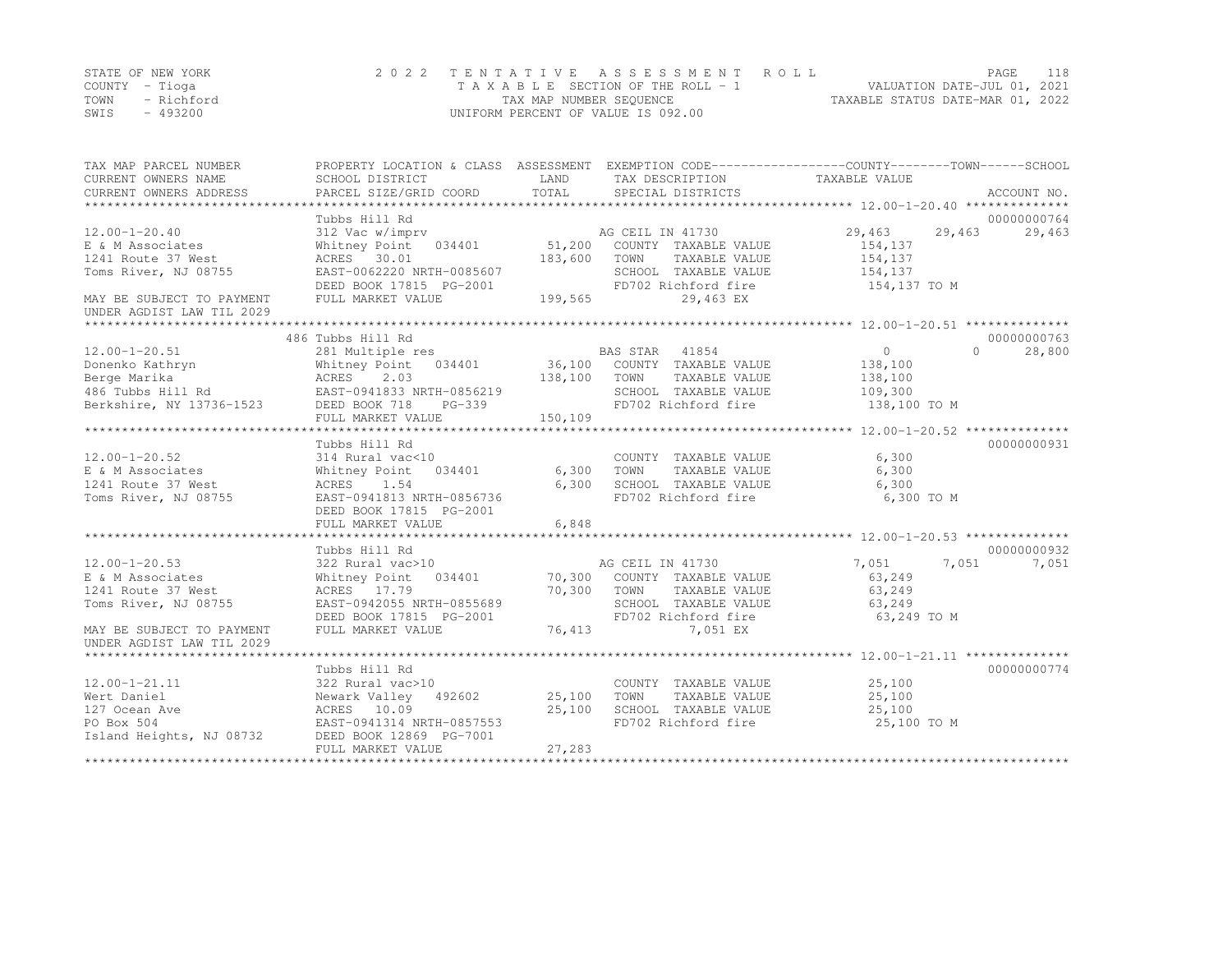|      | STATE OF NEW YORK | 2022 TENTATIVE ASSESSMENT ROLL     |                                  | PAGE | 119 |
|------|-------------------|------------------------------------|----------------------------------|------|-----|
|      | COUNTY – Tioga    | TAXABLE SECTION OF THE ROLL - 1    | VALUATION DATE-JUL 01, 2021      |      |     |
| TOWN | - Richford        | TAX MAP NUMBER SEQUENCE            | TAXABLE STATUS DATE-MAR 01, 2022 |      |     |
| SWIS | $-493200$         | UNIFORM PERCENT OF VALUE IS 092.00 |                                  |      |     |

| TAX MAP PARCEL NUMBER<br>CURRENT OWNERS NAME<br>CURRENT OWNERS ADDRESS                                                                                                       | SCHOOL DISTRICT<br>PARCEL SIZE/GRID COORD                                                                                                                    | LAND<br>TOTAL                                 | TAX DESCRIPTION<br>SPECIAL DISTRICTS                                                                                          | PROPERTY LOCATION & CLASS ASSESSMENT EXEMPTION CODE----------------COUNTY-------TOWN------SCHOOL<br>TAXABLE VALUE           | ACCOUNT NO.           |
|------------------------------------------------------------------------------------------------------------------------------------------------------------------------------|--------------------------------------------------------------------------------------------------------------------------------------------------------------|-----------------------------------------------|-------------------------------------------------------------------------------------------------------------------------------|-----------------------------------------------------------------------------------------------------------------------------|-----------------------|
| $12.00 - 1 - 21.12$<br>Orton Jennifer Cammarata<br>Daryl B<br>426 Tubbs Hill Rd<br>Berkshire, NY 13736                                                                       | 426 Tubbs Hill Rd<br>210 1 Family Res<br>Newark Valley 492602<br>ACRES<br>3.03<br>EAST-0940076 NRTH-0856643<br>DEED BOOK 566<br>$PG-99$<br>FULL MARKET VALUE | 22,700<br>114,000<br>123,913<br>************* | BAS STAR<br>41854<br>COUNTY TAXABLE VALUE<br>TOWN<br>TAXABLE VALUE<br>SCHOOL TAXABLE VALUE<br>FD702 Richford fire             | $\Omega$<br>$\bigcap$<br>114,000<br>114,000<br>85,200<br>114,000 TO M<br>******************** 12.00-1-21.13 *************** | 00000000756<br>28,800 |
| $12.00 - 1 - 21.13$<br>Ramondo Damien<br>Ramondo Luisa<br>790 Robinhood Road<br>Bryn Mawr, PA 19010                                                                          | Tubbs Hill Rd<br>314 Rural vac<10<br>492602<br>Newark Valley<br>4.13<br>ACRES<br>EAST-0940323 NRTH-0856597<br>DEED BOOK 20160 PG-749<br>FULL MARKET VALUE    | 13,000<br>13,000<br>14,130                    | COUNTY TAXABLE VALUE<br>TOWN<br>TAXABLE VALUE<br>SCHOOL TAXABLE VALUE<br>FD702 Richford fire                                  | 13,000<br>13,000<br>13,000<br>13,000 TO M                                                                                   | 00000000757           |
| $12.00 - 1 - 21.14$<br>Varelakis Living Trust<br>2063 Maple St<br>Wanagh, NY 11793                                                                                           | 448 Tubbs Hill Rd<br>260 Seasonal res<br>Newark Valley<br>492602<br>ACRES 33.16<br>EAST-0940429 NRTH-0855668<br>DEED BOOK 20190 PG-75<br>FULL MARKET VALUE   | 54,700<br>90,700<br>98,587                    | COUNTY TAXABLE VALUE<br>TOWN<br>TAXABLE VALUE<br>SCHOOL TAXABLE VALUE<br>FD702 Richford fire                                  | 90,700<br>90,700<br>90,700<br>90,700 TO M                                                                                   | 00000000758           |
| $12.00 - 1 - 21.15$<br>Koba Samantha<br>72 Pease Hill Road<br>Whitney Point, NY 13862<br>MAY BE SUBJECT TO PAYMENT                                                           | Tubbs Hill Rd<br>314 Rural vac<10<br>Newark Valley 492602<br>8.02<br>ACRES<br>EAST-0940896 NRTH-0856371<br>DEED BOOK 20210 PG-4585<br>FULL MARKET VALUE      | 22,000<br>22,000<br>23,913                    | AG CEIL IN 41730<br>COUNTY TAXABLE VALUE<br>TOWN<br>TAXABLE VALUE<br>SCHOOL TAXABLE VALUE<br>FD702 Richford fire<br>13,472 EX | 13,472<br>13,472<br>8,528<br>8,528<br>8,528<br>8,528 TO M                                                                   | 00000000759<br>13,472 |
| UNDER AGDIST LAW TIL 2029<br>$12.00 - 1 - 21.16$<br>Koba Samantha<br>72 Pease Hill Road<br>Whitney Point, NY 13862<br>MAY BE SUBJECT TO PAYMENT<br>UNDER AGDIST LAW TIL 2029 | Tubbs Hill Rd<br>314 Rural vac<10<br>Newark Valley<br>492602<br>8.06<br>ACRES<br>EAST-0941194 NRTH-0856394<br>DEED BOOK 20210 PG-4585<br>FULL MARKET VALUE   | 22,100<br>22,100<br>24,022                    | AG CEIL IN 41730<br>COUNTY TAXABLE VALUE<br>TOWN<br>TAXABLE VALUE<br>SCHOOL TAXABLE VALUE<br>FD702 Richford fire<br>15,266 EX | 15,266<br>15,266<br>6,834<br>6,834<br>6,834<br>6,834 TO M                                                                   | 00000000760<br>15,266 |

\*\*\*\*\*\*\*\*\*\*\*\*\*\*\*\*\*\*\*\*\*\*\*\*\*\*\*\*\*\*\*\*\*\*\*\*\*\*\*\*\*\*\*\*\*\*\*\*\*\*\*\*\*\*\*\*\*\*\*\*\*\*\*\*\*\*\*\*\*\*\*\*\*\*\*\*\*\*\*\*\*\*\*\*\*\*\*\*\*\*\*\*\*\*\*\*\*\*\*\*\*\*\*\*\*\*\*\*\*\*\*\*\*\*\*\*\*\*\*\*\*\*\*\*\*\*\*\*\*\*\*\*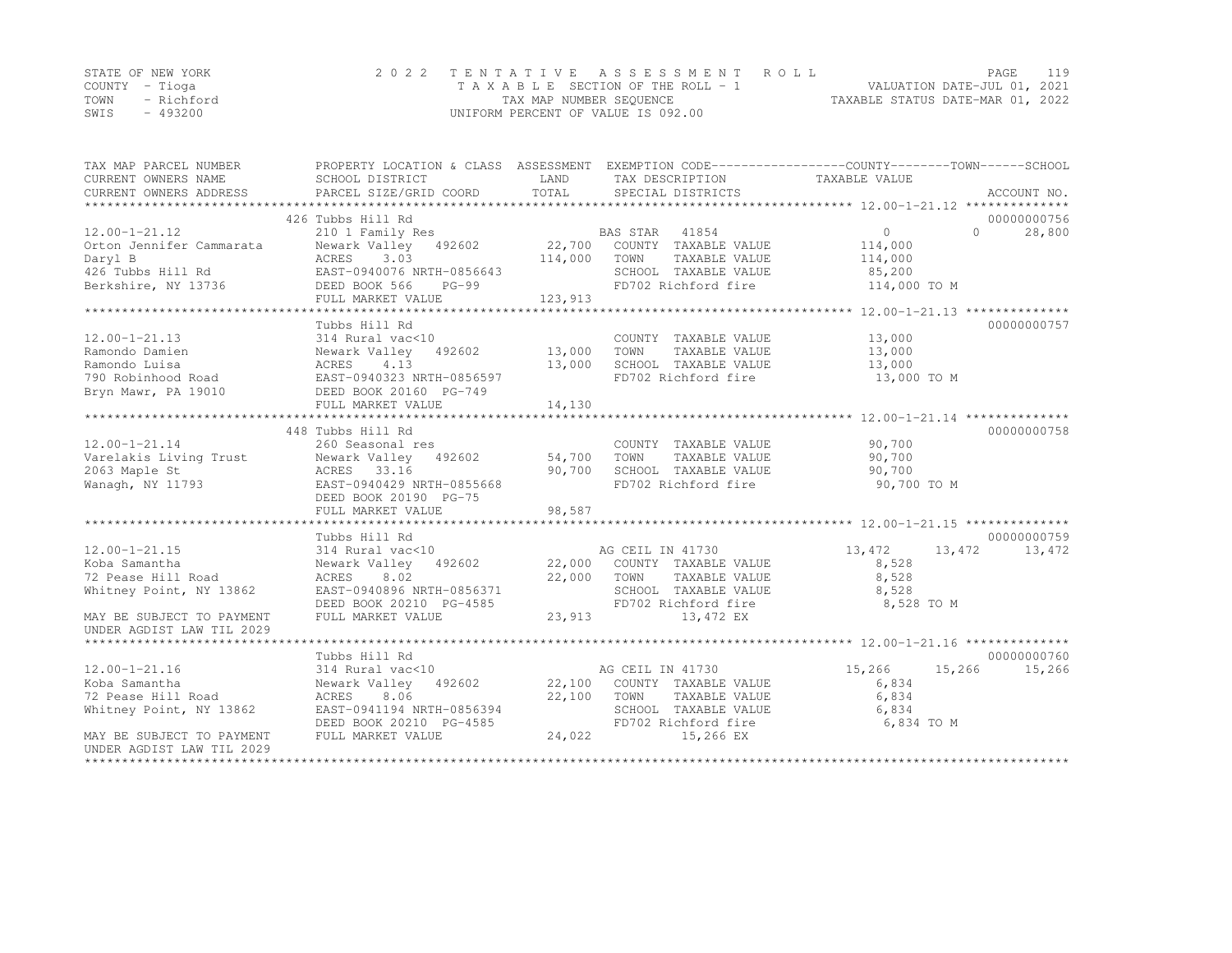|      | STATE OF NEW YORK | 2022 TENTATIVE ASSESSMENT ROLL     |                                  | PAGE | 120 |
|------|-------------------|------------------------------------|----------------------------------|------|-----|
|      | COUNTY – Tioga    | TAXABLE SECTION OF THE ROLL - 1    | VALUATION DATE-JUL 01, 2021      |      |     |
| TOWN | - Richford        | TAX MAP NUMBER SEOUENCE            | TAXABLE STATUS DATE-MAR 01, 2022 |      |     |
| SWIS | $-493200$         | UNIFORM PERCENT OF VALUE IS 092.00 |                                  |      |     |

| TAX MAP PARCEL NUMBER<br>CURRENT OWNERS NAME           | PROPERTY LOCATION & CLASS ASSESSMENT EXEMPTION CODE----------------COUNTY-------TOWN-----SCHOOL<br>SCHOOL DISTRICT | LAND<br>TOTAL | TAX DESCRIPTION                          | TAXABLE VALUE     |          |             |
|--------------------------------------------------------|--------------------------------------------------------------------------------------------------------------------|---------------|------------------------------------------|-------------------|----------|-------------|
| CURRENT OWNERS ADDRESS<br>*************************    | PARCEL SIZE/GRID COORD                                                                                             |               | SPECIAL DISTRICTS                        |                   |          | ACCOUNT NO. |
|                                                        | Tubbs Hill Rd                                                                                                      |               |                                          |                   |          | 00000000761 |
| $12.00 - 1 - 21.17$                                    | 322 Rural vac>10                                                                                                   |               | AG CEIL IN 41730                         | 14,002            | 14,002   | 14,002      |
| Koba Samantha                                          | Newark Valley<br>492602                                                                                            | 61,700        | COUNTY TAXABLE VALUE                     | 47,698            |          |             |
| 72 Pease Hill Road                                     | ACRES 40.16                                                                                                        | 61,700        | TOWN<br>TAXABLE VALUE                    | 47,698            |          |             |
| Whitney Point, NY 13862                                | EAST-0941349 NRTH-0855372                                                                                          |               | SCHOOL TAXABLE VALUE                     | 47,698            |          |             |
|                                                        | DEED BOOK 20210 PG-4585                                                                                            |               | FD702 Richford fire                      | 47,698 TO M       |          |             |
| MAY BE SUBJECT TO PAYMENT<br>UNDER AGDIST LAW TIL 2029 | FULL MARKET VALUE                                                                                                  | 67,065        | 14,002 EX                                |                   |          |             |
|                                                        |                                                                                                                    |               |                                          |                   |          |             |
|                                                        | 417 Tubbs Hill Rd                                                                                                  |               |                                          |                   |          | 00000000698 |
| $12.00 - 1 - 21.20$<br>Ramondo Damien                  | 241 Rural res&aq<br>Newark Valley 492602                                                                           | 51,700        | AG CEIL IN 41730<br>COUNTY TAXABLE VALUE | 15,224<br>122,976 | 15,224   | 15,224      |
| Ramondo Luisa                                          | ACRES 23.50                                                                                                        | 138,200       | TOWN<br>TAXABLE VALUE                    | 122,976           |          |             |
| 790 Robinhood Rd                                       | EAST-0939874 NRTH-0857475                                                                                          |               | SCHOOL TAXABLE VALUE                     | 122,976           |          |             |
| Bryn Mawr, PA 19010                                    | DEED BOOK 21147 PG-3001                                                                                            |               | FD702 Richford fire                      | 122,976 TO M      |          |             |
|                                                        | FULL MARKET VALUE                                                                                                  | 150,217       | 15,224 EX                                |                   |          |             |
| MAY BE SUBJECT TO PAYMENT<br>UNDER AGDIST LAW TIL 2029 |                                                                                                                    |               |                                          |                   |          |             |
|                                                        |                                                                                                                    |               |                                          |                   |          |             |
|                                                        | 387 Tubbs Hill Rd                                                                                                  |               |                                          |                   |          | 00000000775 |
| $12.00 - 1 - 21.40$                                    | 270 Mfg housing                                                                                                    |               | AG CEIL IN 41730                         | 13,691            | 13,691   | 13,691      |
| Auditor Guenther                                       | Newark Valley<br>492602                                                                                            | 45,300        | COUNTY TAXABLE VALUE                     | 73,609            |          |             |
| Auditor Judy                                           | ACRES 18.52                                                                                                        | 87,300        | TOWN<br>TAXABLE VALUE                    | 73,609            |          |             |
| 387 Tubbs Hill Road                                    | EAST-0938817 NRTH-0857426                                                                                          |               | SCHOOL TAXABLE VALUE                     | 73,609            |          |             |
| Berkshire, NY 13736                                    | DEED BOOK 20210 PG-4087                                                                                            |               | FD702 Richford fire                      | 73,609 TO M       |          |             |
|                                                        | FULL MARKET VALUE                                                                                                  | 94,891        | 13,691 EX                                |                   |          |             |
| MAY BE SUBJECT TO PAYMENT                              |                                                                                                                    |               |                                          |                   |          |             |
| UNDER AGDIST LAW TIL 2029                              |                                                                                                                    |               |                                          |                   |          |             |
|                                                        | Tubbs Hill Rd                                                                                                      |               |                                          |                   |          | 00000000776 |
| $12.00 - 1 - 21.50$                                    | 242 Rurl res&rec                                                                                                   |               | BAS STAR<br>41854                        | $\circ$           | $\Omega$ | 28,800      |
| Pratt Edward                                           | Newark Valley<br>492602                                                                                            | 53,900        | COUNTY TAXABLE VALUE                     | 152,100           |          |             |
| 393 Tubbs Hill Rd                                      | ACRES 25.16                                                                                                        | 152,100       | TOWN<br>TAXABLE VALUE                    | 152,100           |          |             |
| Berkshire, NY 13736                                    | EAST-0061891 NRTH-0085782                                                                                          |               | SCHOOL TAXABLE VALUE                     | 123,300           |          |             |
|                                                        | DEED BOOK 566<br>$PG-81$                                                                                           |               | FD702 Richford fire                      | 152,100 TO M      |          |             |
|                                                        | FULL MARKET VALUE                                                                                                  | 165,326       |                                          |                   |          |             |
|                                                        |                                                                                                                    |               |                                          |                   |          |             |
|                                                        | Tubbs Hill Rd                                                                                                      |               |                                          |                   |          | 00000000770 |
| $12.00 - 1 - 21.80$                                    | 322 Rural vac>10                                                                                                   |               | COUNTY TAXABLE VALUE                     | 25,000            |          |             |
| Snyder Robert                                          | Newark Valley 492602                                                                                               | 25,000        | TOWN<br>TAXABLE VALUE                    | 25,000            |          |             |
| Snyder Carole                                          | ACRES 10.03                                                                                                        | 25,000        | SCHOOL TAXABLE VALUE                     | 25,000            |          |             |
| 25 McCann Dr                                           | EAST-0062021 NRTH-0085747                                                                                          |               | FD702 Richford fire                      | 25,000 TO M       |          |             |
| Ottisville, PA 18942                                   | DEED BOOK 15521 PG-4001                                                                                            |               |                                          |                   |          |             |
|                                                        | FULL MARKET VALUE                                                                                                  | 27,174        |                                          |                   |          |             |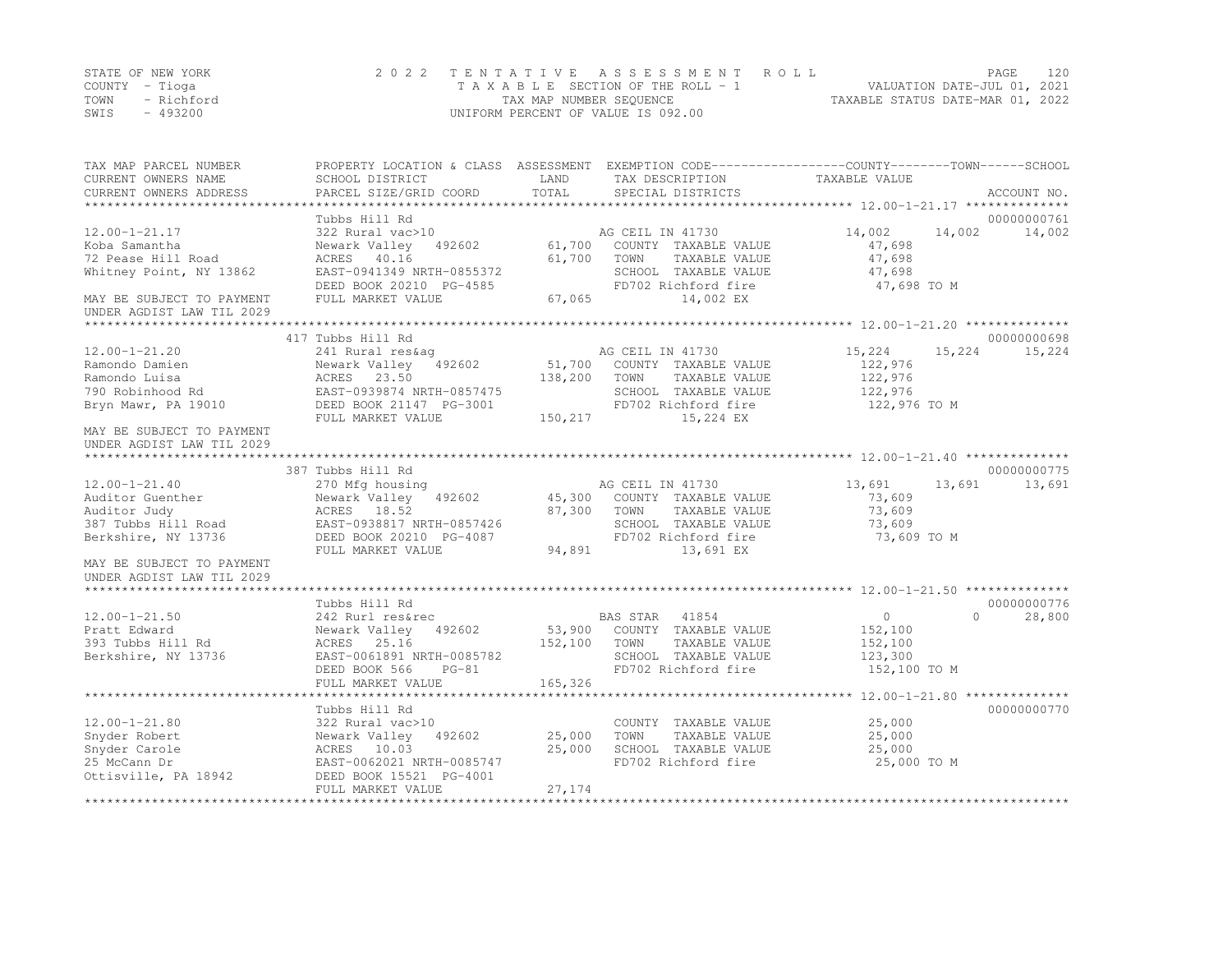| STATE OF NEW YORK  | 2022 TENTATIVE ASSESSMENT ROLL     | PAGE                             |
|--------------------|------------------------------------|----------------------------------|
| COUNTY – Tioga     | TAXABLE SECTION OF THE ROLL - 1    | VALUATION DATE-JUL 01, 2021      |
| TOWN<br>- Richford | TAX MAP NUMBER SEQUENCE            | TAXABLE STATUS DATE-MAR 01, 2022 |
| $-493200$<br>SWIS  | UNIFORM PERCENT OF VALUE IS 092.00 |                                  |

| TAX MAP PARCEL NUMBER<br>CURRENT OWNERS NAME | PROPERTY LOCATION & CLASS ASSESSMENT EXEMPTION CODE---------------COUNTY-------TOWN-----SCHOOL<br>SCHOOL DISTRICT | LAND         | TAX DESCRIPTION       | TAXABLE VALUE |             |
|----------------------------------------------|-------------------------------------------------------------------------------------------------------------------|--------------|-----------------------|---------------|-------------|
| CURRENT OWNERS ADDRESS                       | PARCEL SIZE/GRID COORD                                                                                            | TOTAL        | SPECIAL DISTRICTS     |               | ACCOUNT NO. |
|                                              |                                                                                                                   | ************ |                       |               |             |
|                                              | Tubbs Hill Rd                                                                                                     |              |                       |               | 00000000772 |
| $12.00 - 1 - 21.90$                          | 322 Rural vac>10                                                                                                  |              | COUNTY TAXABLE VALUE  | 25,200        |             |
| Wert Daniel                                  | Newark Valley<br>492602                                                                                           | 25,200       | TOWN<br>TAXABLE VALUE | 25,200        |             |
| 127 Ocean Ave                                | ACRES 10.10                                                                                                       | 25,200       | SCHOOL TAXABLE VALUE  | 25,200        |             |
| PO Box 504                                   | EAST-0062061 NRTH-0085749                                                                                         |              | FD702 Richford fire   | 25,200 TO M   |             |
| Island Heights, NJ 08732                     | DEED BOOK 12869 PG-7001                                                                                           |              |                       |               |             |
|                                              | FULL MARKET VALUE                                                                                                 | 27,391       |                       |               |             |
|                                              |                                                                                                                   |              |                       |               |             |
|                                              | Tubbs Hill Rd                                                                                                     |              |                       |               | 00000000762 |
| $12.00 - 1 - 21.181$                         | 314 Rural vac<10                                                                                                  |              | COUNTY TAXABLE VALUE  | 3,400         |             |
| Donenko Kathryn                              | Newark Valley 492602                                                                                              | 3,400        | TOWN<br>TAXABLE VALUE | 3,400         |             |
| Berge Marika V                               | 3.22<br>ACRES                                                                                                     | 3,400        | SCHOOL TAXABLE VALUE  | 3,400         |             |
| 486 Tubbs Hill Rd                            | EAST-0941702 NRTH-0856392                                                                                         |              | FD702 Richford fire   | 3,400 TO M    |             |
| Berkshire, NY 13736                          | DEED BOOK 667<br>PG-122                                                                                           |              |                       |               |             |
|                                              | FULL MARKET VALUE                                                                                                 | 3,696        |                       |               |             |
|                                              |                                                                                                                   |              |                       |               |             |
|                                              | Tubbs Hill Rd                                                                                                     |              |                       |               | 00000000933 |
| $12.00 - 1 - 21.182$                         | 314 Rural vac<10                                                                                                  |              | COUNTY TAXABLE VALUE  | 2,500         |             |
| E & M Associates                             | Newark Valley<br>492602                                                                                           | 2,500        | TAXABLE VALUE<br>TOWN | 2,500         |             |
| 1241 Route 37 West                           | ACRES<br>3.32                                                                                                     | 2,500        | SCHOOL TAXABLE VALUE  | 2,500         |             |
| Toms River, NJ 08755                         | EAST-0941745 NRTH-0855245                                                                                         |              | FD702 Richford fire   | 2,500 TO M    |             |
|                                              | DEED BOOK 17815 PG-2001                                                                                           |              |                       |               |             |
|                                              | FULL MARKET VALUE                                                                                                 | 2,717        |                       |               |             |
|                                              |                                                                                                                   |              |                       |               |             |
|                                              | Tubbs Hill Rd                                                                                                     |              |                       |               | 00000000278 |
| $12.00 - 1 - 21.191$                         | 322 Rural vac>10                                                                                                  |              | COUNTY TAXABLE VALUE  | 69,800        |             |
| Marsh Perry D                                | 492602<br>Newark Valley                                                                                           | 69,800       | TOWN<br>TAXABLE VALUE | 69,800        |             |
| Sue A                                        | ACRES 48.79                                                                                                       | 69,800       | SCHOOL TAXABLE VALUE  | 69,800        |             |
| 520 Tubbs Hill Rd                            | EAST-0940677 NRTH-0858218                                                                                         |              | FD702 Richford fire   | 69,800 TO M   |             |
| Berkshire, NY 13736                          | DEED BOOK 620<br>$PG-113$                                                                                         |              |                       |               |             |
|                                              | FULL MARKET VALUE                                                                                                 | 75,870       |                       |               |             |
|                                              |                                                                                                                   |              |                       |               |             |
|                                              | off Tubbs Hill Rd                                                                                                 |              |                       |               | 00000000954 |
| $12.00 - 1 - 21.192$                         | 314 Rural vac<10                                                                                                  |              | COUNTY TAXABLE VALUE  | 2,800         |             |
| Ramondo Damien                               | Newark Valley 492602                                                                                              | 2,800        | TAXABLE VALUE<br>TOWN | 2,800         |             |
| Ramondo Luisa                                | ACRES<br>1.83                                                                                                     | 2,800        | SCHOOL TAXABLE VALUE  | 2,800         |             |
| 790 Robinhood Rd                             | EAST-0940532 NRTH-0858266                                                                                         |              | FD702 Richford fire   | 2,800 TO M    |             |
|                                              |                                                                                                                   |              |                       |               |             |
| Bryn Mawr, PA 19010                          | DEED BOOK 16408 PG-3001<br>FULL MARKET VALUE                                                                      | 3,043        |                       |               |             |
|                                              |                                                                                                                   |              |                       |               |             |
|                                              | 487 Tubbs Hill Rd                                                                                                 |              |                       |               | 00000000949 |
|                                              |                                                                                                                   |              |                       |               | $\Omega$    |
| $12.00 - 1 - 21.193$                         | 210 1 Family Res                                                                                                  |              | 41854<br>BAS STAR     | $\circ$       | 28,800      |
| Marsh Philip                                 | Whitney Point<br>034401                                                                                           | 25,300       | COUNTY TAXABLE VALUE  | 100,800       |             |
| Marsh Jennifer E                             | 4.51<br>ACRES                                                                                                     | 100,800      | TOWN<br>TAXABLE VALUE | 100,800       |             |
| 487 Tubbs Hill Rd                            | EAST-0942571 NRTH-0857667                                                                                         |              | SCHOOL TAXABLE VALUE  | 72,000        |             |
| Berkshire, NY 13736                          | DEED BOOK 15252 PG-8001                                                                                           |              | FD702 Richford fire   | 100,800 TO M  |             |
|                                              | FULL MARKET VALUE                                                                                                 | 109,565      |                       |               |             |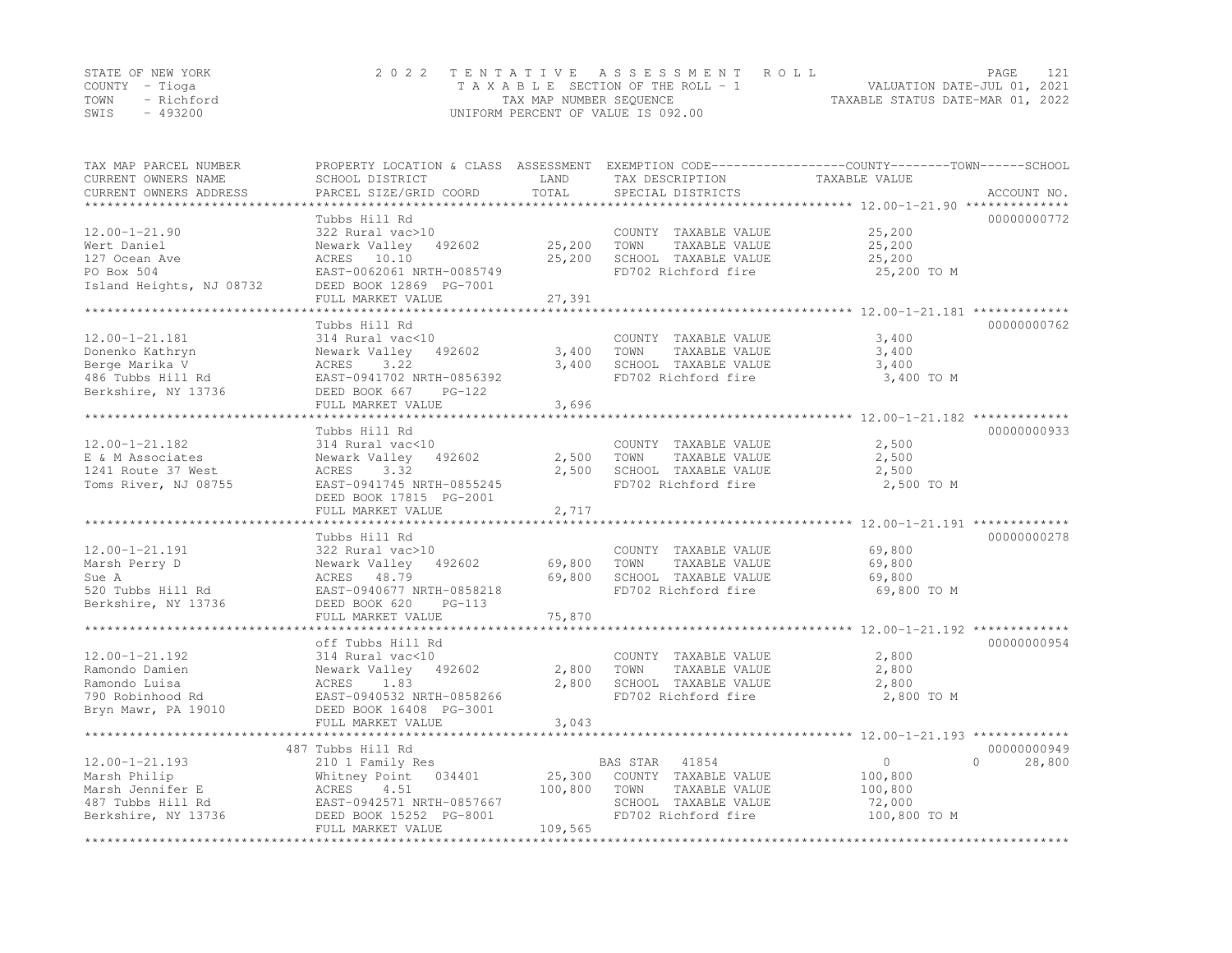| STATE OF NEW YORK | 2022 TENTATIVE ASSESSMENT ROLL |                                    |  |                                  | PAGE | 122 |
|-------------------|--------------------------------|------------------------------------|--|----------------------------------|------|-----|
| COUNTY – Tioga    |                                | TAXABLE SECTION OF THE ROLL - 1    |  | VALUATION DATE-JUL 01, 2021      |      |     |
| TOWN - Richford   |                                | TAX MAP NUMBER SEOUENCE            |  | TAXABLE STATUS DATE-MAR 01, 2022 |      |     |
| - 493200<br>SWIS  |                                | UNIFORM PERCENT OF VALUE IS 092.00 |  |                                  |      |     |

| TAX MAP PARCEL NUMBER<br>CURRENT OWNERS NAME<br>CURRENT OWNERS ADDRESS | PROPERTY LOCATION & CLASS ASSESSMENT<br>SCHOOL DISTRICT<br>PARCEL SIZE/GRID COORD | LAND<br>TOTAL | TAX DESCRIPTION<br>SPECIAL DISTRICTS | EXEMPTION CODE-----------------COUNTY-------TOWN------SCHOOL<br>TAXABLE VALUE | ACCOUNT NO.        |
|------------------------------------------------------------------------|-----------------------------------------------------------------------------------|---------------|--------------------------------------|-------------------------------------------------------------------------------|--------------------|
|                                                                        |                                                                                   |               |                                      |                                                                               |                    |
|                                                                        | Route 79                                                                          |               |                                      |                                                                               | 00000000299        |
| $12.00 - 1 - 22$                                                       | 322 Rural vac>10                                                                  |               | COUNTY TAXABLE VALUE                 | 101,500                                                                       |                    |
| Ramondo Damien                                                         | Whitney Point<br>034401                                                           | 101,500       | TOWN<br>TAXABLE VALUE                | 101,500                                                                       |                    |
| Ramondo Luisa                                                          | ACRES 80.00                                                                       | 101,500       | SCHOOL TAXABLE VALUE                 | 101,500                                                                       |                    |
| 790 Robinhood Rd                                                       | EAST-0939719 NRTH-0859970                                                         |               | FD702 Richford fire                  | 101,500 TO M                                                                  |                    |
| Bryn Mawr, PA 19010                                                    | DEED BOOK 16408 PG-3002<br>FULL MARKET VALUE                                      | 110,326       |                                      |                                                                               |                    |
|                                                                        |                                                                                   |               |                                      |                                                                               |                    |
|                                                                        | 613 Turkey Hill Rd                                                                |               |                                      |                                                                               | 00000000375        |
| $12.00 - 1 - 26.10$                                                    | 270 Mfg housing                                                                   |               | BAS STAR<br>41854                    | $\circ$                                                                       | $\Omega$<br>28,800 |
| Mincher Craig A                                                        | Newark Valley<br>492602                                                           | 39,500        | COUNTY TAXABLE VALUE                 | 88,000                                                                        |                    |
| Kerry L                                                                | ACRES 14.10                                                                       | 88,000        | TOWN<br>TAXABLE VALUE                | 88,000                                                                        |                    |
| 613 Turkey Hill Rd                                                     | EAST-0061702 NRTH-0085565                                                         |               | SCHOOL TAXABLE VALUE                 | 59,200                                                                        |                    |
| Berkshire, NY 13736                                                    | DEED BOOK 606<br>$PG-182$                                                         |               | FD702 Richford fire                  | 88,000 TO M                                                                   |                    |
|                                                                        | FULL MARKET VALUE                                                                 | 95,652        |                                      |                                                                               |                    |
|                                                                        |                                                                                   |               |                                      | ******************** 12.00-1-26.20 *************                              |                    |
|                                                                        | 554 Turkey Hill Rd                                                                |               |                                      |                                                                               | 00000000682        |
| $12.00 - 1 - 26.20$                                                    | 312 Vac w/imprv                                                                   |               | COUNTY TAXABLE VALUE                 | 47,000                                                                        |                    |
| Mincher Craig A                                                        | Newark Valley<br>492602                                                           | 27,000        | TOWN<br>TAXABLE VALUE                | 47,000                                                                        |                    |
| Mincher Kerry L                                                        | ACRES 11.50                                                                       | 47,000        | SCHOOL TAXABLE VALUE                 | 47,000                                                                        |                    |
| 613 Turkey Hill Road                                                   | EAST-0061705 NRTH-0085509                                                         |               | FD702 Richford fire                  | 47,000 TO M                                                                   |                    |
| Berkshire, NY 13736                                                    | DEED BOOK 15000 PG-3575                                                           |               |                                      |                                                                               |                    |
|                                                                        | FULL MARKET VALUE                                                                 | 51,087        |                                      |                                                                               |                    |
|                                                                        |                                                                                   |               |                                      |                                                                               |                    |
|                                                                        | Hubby Rd                                                                          |               |                                      |                                                                               | 00000000683        |
| $12.00 - 1 - 26.30$                                                    | 322 Rural vac>10                                                                  |               | COUNTY TAXABLE VALUE                 | 58,100                                                                        |                    |
| Martin Don                                                             | Newark Valley<br>492602                                                           | 58,100        | TOWN<br>TAXABLE VALUE                | 58,100                                                                        |                    |
| Martin Betty Ruth                                                      | ACRES<br>36.59                                                                    | 58,100        | SCHOOL TAXABLE VALUE                 | 58,100                                                                        |                    |
| 30 King Dr                                                             | EAST-0935999 NRTH-0855300                                                         |               | FD702 Richford fire                  | 58,100 TO M                                                                   |                    |
| Gilbert, PA 19525                                                      | DEED BOOK 14795 PG-9001                                                           |               |                                      |                                                                               |                    |
|                                                                        | FULL MARKET VALUE                                                                 | 63,152        |                                      |                                                                               |                    |
|                                                                        |                                                                                   |               |                                      |                                                                               |                    |
|                                                                        | 627 Turkey Hill Rd                                                                |               |                                      |                                                                               | 00000000648        |
| $12.00 - 1 - 26.41$                                                    | 210 1 Family Res                                                                  |               | BAS STAR<br>41854                    | $\circ$                                                                       | $\Omega$<br>28,800 |
| Wager Larry S                                                          | Newark Valley 492602                                                              | 21,900        | COUNTY TAXABLE VALUE                 | 148,000                                                                       |                    |
| Rebecca J                                                              | ACRES<br>2.70 BANK<br>500                                                         | 148,000       | TOWN<br>TAXABLE VALUE                | 148,000                                                                       |                    |
| 627 Turkey Hill Rd                                                     | EAST-0937229 NRTH-0856150                                                         |               | SCHOOL TAXABLE VALUE                 | 119,200                                                                       |                    |
| Berkshire, NY 13736                                                    | DEED BOOK 682<br>$PG-50$                                                          | 160,870       | FD702 Richford fire                  | 148,000 TO M                                                                  |                    |
|                                                                        | FULL MARKET VALUE                                                                 |               |                                      |                                                                               |                    |
|                                                                        | 308 Tubbs Hill Rd                                                                 |               |                                      |                                                                               | 00000000652        |
| $12.00 - 1 - 26.42$                                                    |                                                                                   |               | ENH STAR<br>41834                    | $\circ$                                                                       | $\Omega$<br>71,900 |
| Camp Charles M                                                         | 210 1 Family Res<br>Newark Valley<br>492602                                       | 19,000        | COUNTY TAXABLE VALUE                 | 91,400                                                                        |                    |
| Camp Mabel E                                                           | ACRES<br>1.45                                                                     | 91,400        | TAXABLE VALUE<br>TOWN                | 91,400                                                                        |                    |
| 308 Tubbs Hill Rd                                                      | EAST-0936986 NRTH-0856141                                                         |               | SCHOOL TAXABLE VALUE                 | 19,500                                                                        |                    |
| Berkshire, NY 13736                                                    | DEED BOOK 16052 PG-2001                                                           |               | FD702 Richford fire                  | 91,400 TO M                                                                   |                    |
|                                                                        | FULL MARKET VALUE                                                                 | 99,348        |                                      |                                                                               |                    |
|                                                                        | **************************                                                        |               |                                      |                                                                               |                    |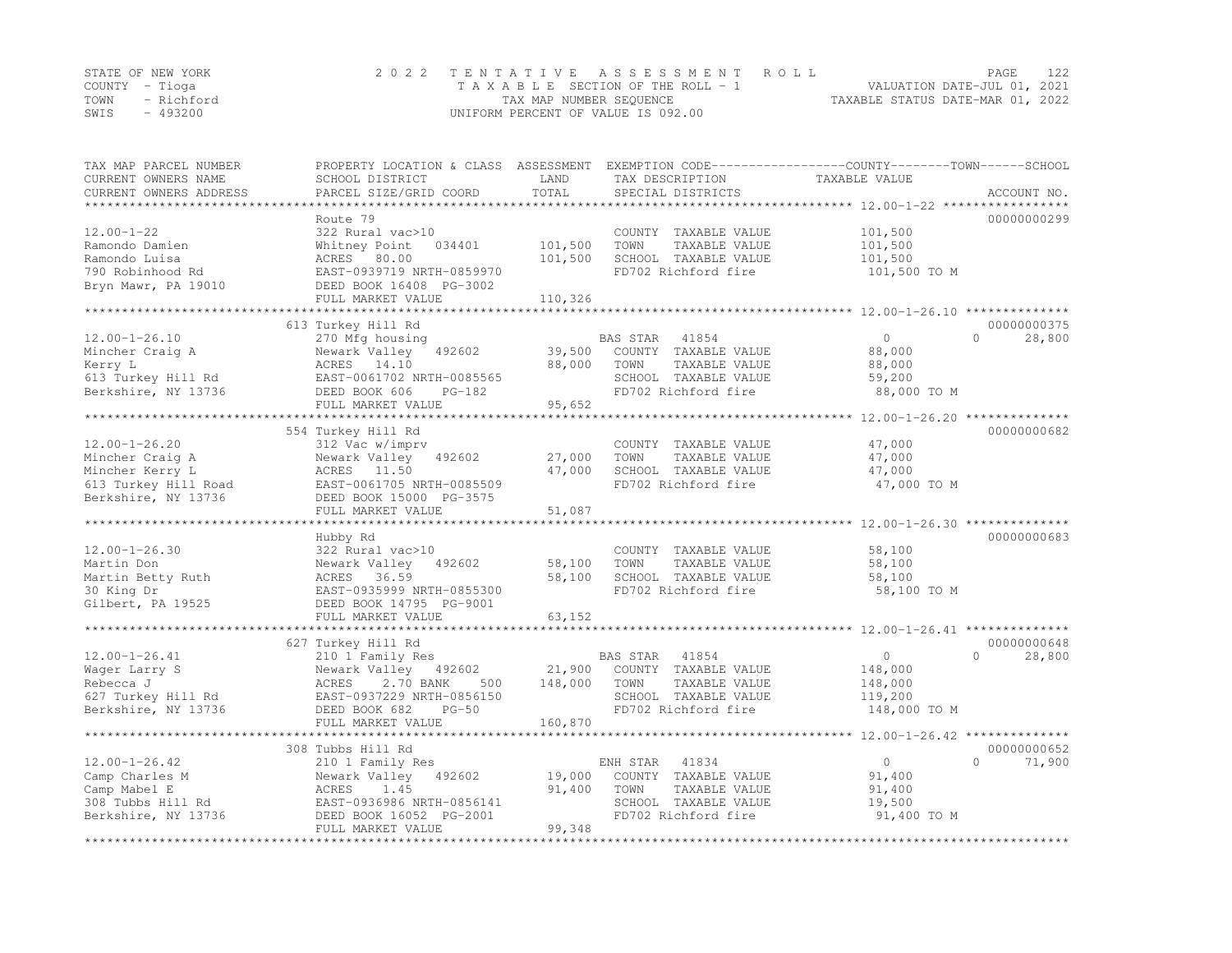|      | STATE OF NEW YORK | 2022 TENTATIVE ASSESSMENT ROLL     | PAGE                             |  |
|------|-------------------|------------------------------------|----------------------------------|--|
|      | COUNTY – Tioga    | TAXABLE SECTION OF THE ROLL - 1    | VALUATION DATE-JUL 01, 2021      |  |
|      | TOWN - Richford   | TAX MAP NUMBER SEQUENCE            | TAXABLE STATUS DATE-MAR 01, 2022 |  |
| SWIS | - 493200          | UNIFORM PERCENT OF VALUE IS 092.00 |                                  |  |

| TAX MAP PARCEL NUMBER<br>CURRENT OWNERS NAME | PROPERTY LOCATION & CLASS ASSESSMENT<br>SCHOOL DISTRICT | LAND          | TAX DESCRIPTION                       | EXEMPTION CODE-----------------COUNTY-------TOWN------SCHOOL<br>TAXABLE VALUE |                      |
|----------------------------------------------|---------------------------------------------------------|---------------|---------------------------------------|-------------------------------------------------------------------------------|----------------------|
| CURRENT OWNERS ADDRESS                       | PARCEL SIZE/GRID COORD                                  | TOTAL         | SPECIAL DISTRICTS                     |                                                                               | ACCOUNT NO.          |
|                                              |                                                         |               |                                       |                                                                               |                      |
|                                              | 193 Hubby Rd                                            |               |                                       |                                                                               | 00000000526          |
| $12.00 - 1 - 27$                             | 314 Rural vac<10                                        |               | COUNTY TAXABLE VALUE                  | 9,000                                                                         |                      |
| Pollard Timothy L                            | Newark Valley<br>492602                                 | 9,000         | TOWN<br>TAXABLE VALUE                 | 9,000                                                                         |                      |
| Pollard Theresa C                            | ACRES<br>1.46                                           | 9,000         | SCHOOL TAXABLE VALUE                  | 9,000                                                                         |                      |
| 12970 Route 38                               | EAST-0934779 NRTH-0855240                               |               | FD702 Richford fire                   | 9,000 TO M                                                                    |                      |
| Berkshire, NY 13736                          | DEED BOOK 15000 PG-3671                                 |               |                                       |                                                                               |                      |
|                                              | FULL MARKET VALUE                                       | 9,783         |                                       |                                                                               |                      |
|                                              | *****************************                           |               |                                       | ************************* 12.00-1-28.11 ************                          |                      |
|                                              | 331 Tubbs Hill Rd                                       |               |                                       |                                                                               | 00000000373          |
| $12.00 - 1 - 28.11$                          | 242 Rurl res&rec                                        |               | COUNTY TAXABLE VALUE<br>TAXABLE VALUE | 234,700                                                                       |                      |
| Foley Geoff                                  | Newark Valley<br>492602                                 | 106,300       | TOWN                                  | 234,700                                                                       |                      |
| Kuret Michelle R                             | ACRES 74.85                                             | 234,700       | SCHOOL TAXABLE VALUE                  | 234,700                                                                       |                      |
| 331 Tubbs Hill Road                          | EAST-0936048 NRTH-0857326                               |               | FD702 Richford fire                   | 234,700 TO M                                                                  |                      |
| Berkshire, NY 13736                          | DEED BOOK 20220 PG-1042                                 | 255,109       |                                       |                                                                               |                      |
|                                              | FULL MARKET VALUE                                       |               |                                       |                                                                               |                      |
|                                              | Hubby Rd                                                |               |                                       |                                                                               | 00000000681          |
| $12.00 - 1 - 28.21$                          | 312 Vac w/imprv                                         |               | COUNTY TAXABLE VALUE                  | 61,200                                                                        |                      |
| Roof Bernard M Jr                            | Newark Valley<br>492602                                 | 44,800        | TAXABLE VALUE<br>TOWN                 | 61,200                                                                        |                      |
| Sherry F                                     | 25.10<br>ACRES                                          | 61,200        | SCHOOL TAXABLE VALUE                  | 61,200                                                                        |                      |
| 7 Hubby Rd                                   | EAST-0934549 NRTH-0855630                               |               | FD702 Richford fire                   | 61,200 TO M                                                                   |                      |
| Berkshire, NY 13736                          | DEED BOOK 550<br>$PG-148$                               |               |                                       |                                                                               |                      |
|                                              | FULL MARKET VALUE                                       | 66,522        |                                       |                                                                               |                      |
|                                              | *********************                                   | **********    |                                       | ********************* 12.00-1-28.30 **************                            |                      |
|                                              | 7 Hubby Rd                                              |               |                                       |                                                                               | 00000000132          |
| $12.00 - 1 - 28.30$                          | 242 Rurl res&rec                                        |               | 41854<br>BAS STAR                     | $\bigcirc$                                                                    | $\Omega$<br>28,800   |
| Roof Bernard M                               | Newark Valley 492602                                    | 36,200        | COUNTY TAXABLE VALUE                  | 102,000                                                                       |                      |
| Sherry A                                     | ACRES 11.50 BANK<br>500                                 | 102,000       | TOWN<br>TAXABLE VALUE                 | 102,000                                                                       |                      |
| 7 Hubby Rd                                   | EAST-0061542 NRTH-0085643                               |               | SCHOOL TAXABLE VALUE                  | 73,200                                                                        |                      |
| Berkshire, NY 13736                          | DEED BOOK 458<br>PG-0265                                |               | FD702 Richford fire                   | 102,000 TO M                                                                  |                      |
|                                              | FULL MARKET VALUE                                       | 110,870       |                                       |                                                                               |                      |
|                                              |                                                         |               |                                       |                                                                               |                      |
|                                              | 292 Tubbs Hill Rd                                       |               |                                       |                                                                               | 00000000647          |
| $12.00 - 1 - 28.41$                          | 270 Mfg housing                                         |               | ENH STAR<br>41834                     | $\circ$                                                                       | 45,600<br>$\Omega$   |
| Brown Reginald                               | Newark Valley<br>492602                                 | 20,800        | COUNTY TAXABLE VALUE                  | 45,600                                                                        |                      |
| Florence                                     | ACRES<br>2.20                                           | 45,600        | TOWN<br>TAXABLE VALUE                 | 45,600                                                                        |                      |
| 292 Tubbs Hill Rd                            | EAST-0936679 NRTH-0856060                               |               | SCHOOL TAXABLE VALUE                  | $\mathbf{0}$                                                                  |                      |
| Berkshire, NY 13736                          | DEED BOOK 410<br>PG-0252                                |               | FD702 Richford fire                   | 45,600 TO M                                                                   |                      |
|                                              | FULL MARKET VALUE                                       | 49,565        |                                       |                                                                               |                      |
|                                              | **********************                                  |               |                                       |                                                                               |                      |
|                                              | 270 Tubbs Hill Rd                                       |               |                                       |                                                                               | 00000000646          |
| $12.00 - 1 - 28.42$                          | 270 Mfg housing                                         |               | AGED C<br>41802                       | 13,725                                                                        | $\Omega$<br>$\Omega$ |
| Batsford Mary J                              | Newark Valley<br>492602                                 | 18,900 AGED T | 41803                                 | $\circ$<br>15,250                                                             | $\Omega$             |
| Batsford Robert W                            | ACRES<br>1.38                                           |               | 30,500 ENH STAR<br>41834              | $\circ$                                                                       | 30,500<br>$\Omega$   |
| 270 Tubbs Hill Rd                            | EAST-0935955 NRTH-0855995                               |               | COUNTY TAXABLE VALUE                  | 16,775                                                                        |                      |
| Berkshire, NY 13736                          | DEED BOOK 459<br>PG-0114                                |               | TOWN<br>TAXABLE VALUE                 | 15,250                                                                        |                      |
|                                              | FULL MARKET VALUE                                       | 33,152        | SCHOOL TAXABLE VALUE                  | $\mathbf 0$                                                                   |                      |
|                                              |                                                         |               | FD702 Richford fire                   | 30,500 TO M<br>**************                                                 |                      |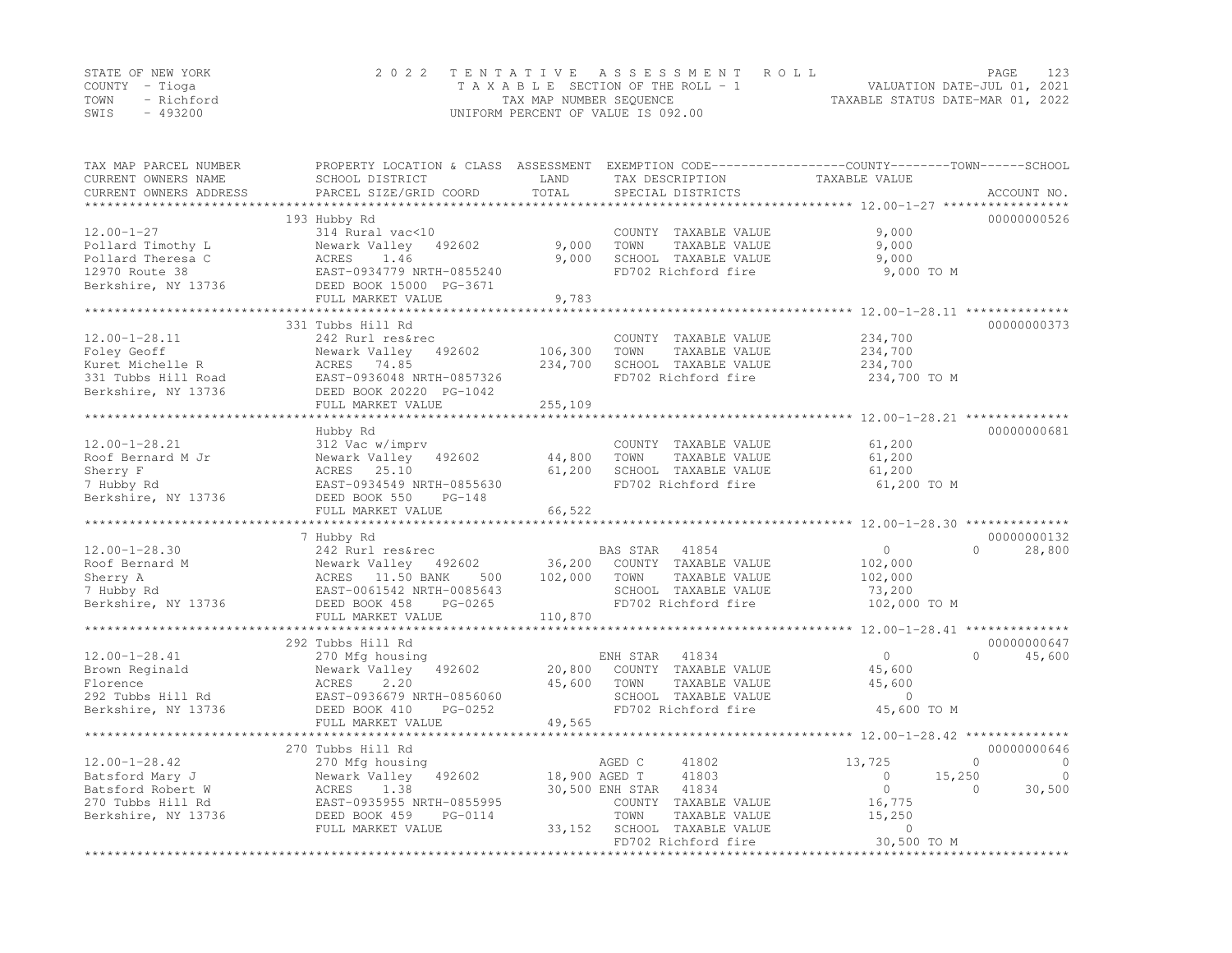|      | STATE OF NEW YORK | 2022 TENTATIVE ASSESSMENT ROLL     | PAGE                             | 124 |
|------|-------------------|------------------------------------|----------------------------------|-----|
|      | COUNTY – Tioga    | TAXABLE SECTION OF THE ROLL - 1    | VALUATION DATE-JUL 01, 2021      |     |
|      | TOWN - Richford   | TAX MAP NUMBER SEQUENCE            | TAXABLE STATUS DATE-MAR 01, 2022 |     |
| SWIS | - 493200          | UNIFORM PERCENT OF VALUE IS 092.00 |                                  |     |

| TAX MAP PARCEL NUMBER<br>CURRENT OWNERS NAME<br>CURRENT OWNERS ADDRESS                      | PROPERTY LOCATION & CLASS ASSESSMENT EXEMPTION CODE----------------COUNTY-------TOWN-----SCHOOL<br>SCHOOL DISTRICT<br>PARCEL SIZE/GRID COORD                    | LAND<br>TOTAL              | TAX DESCRIPTION<br>SPECIAL DISTRICTS                                                                                                                                                        | TAXABLE VALUE                                                                | ACCOUNT NO.                                   |
|---------------------------------------------------------------------------------------------|-----------------------------------------------------------------------------------------------------------------------------------------------------------------|----------------------------|---------------------------------------------------------------------------------------------------------------------------------------------------------------------------------------------|------------------------------------------------------------------------------|-----------------------------------------------|
|                                                                                             |                                                                                                                                                                 |                            |                                                                                                                                                                                             |                                                                              |                                               |
| $12.00 - 1 - 28.43$<br>Sherwood Leroy Jr<br>282 Tubbs Hill Rd<br>Berkshire, NY 13736        | 282 Tubbs Hill Rd<br>210 1 Family Res<br>Newark Valley<br>492602<br>2.80<br>ACRES<br>EAST-0936249 NRTH-0855980<br>DEED BOOK 720<br>$PG-151$                     | 22,100<br>91,600           | BAS STAR<br>41854<br>COUNTY TAXABLE VALUE<br>TAXABLE VALUE<br>TOWN<br>SCHOOL TAXABLE VALUE<br>FD702 Richford fire                                                                           | $\overline{0}$<br>91,600<br>91,600<br>62,800<br>91,600 TO M                  | 00000000655<br>$\Omega$<br>28,800             |
|                                                                                             | FULL MARKET VALUE                                                                                                                                               | 99,565                     |                                                                                                                                                                                             |                                                                              |                                               |
| $12.00 - 1 - 28.51$<br>Hoffmier George<br>931 West River Road<br>Nichols, NY 13812          | Hubby Rd<br>270 Mfg housing<br>Newark Valley<br>492602<br>3.00<br>ACRES<br>EAST-0935389 NRTH-0855810<br>DEED BOOK 20190 PG-4252<br>FULL MARKET VALUE            | 22,600<br>46,800<br>50,870 | COUNTY TAXABLE VALUE<br>TAXABLE VALUE<br>TOWN<br>SCHOOL TAXABLE VALUE<br>FD702 Richford fire                                                                                                | 46,800<br>46,800<br>46,800<br>46,800 TO M                                    | 00000000649                                   |
|                                                                                             |                                                                                                                                                                 |                            |                                                                                                                                                                                             |                                                                              |                                               |
| $12.00 - 1 - 28.52$<br>Hoffmier George<br>931 West River Road<br>Nichols, NY 13812          | Hubby Rd<br>314 Rural vac<10<br>Newark Valley<br>492602<br>ACRES<br>5.03<br>EAST-0935779 NRTH-0855650<br>DEED BOOK 20190 PG-4252<br>FULL MARKET VALUE           | 17,300<br>17,300<br>18,804 | COUNTY TAXABLE VALUE<br>TOWN<br>TAXABLE VALUE<br>SCHOOL TAXABLE VALUE<br>FD702 Richford fire                                                                                                | 17,300<br>17,300<br>17,300<br>17,300 TO M                                    | 00000000705                                   |
|                                                                                             |                                                                                                                                                                 |                            |                                                                                                                                                                                             |                                                                              |                                               |
| $12.00 - 1 - 28.53$<br>Hoffmier George<br>3952 Wilson Creek Rd<br>Berkshire, NY 13736       | Hubby Rd<br>314 Rural vac<10<br>Newark Valley<br>492602<br>1.18<br>ACRES<br>EAST-0935249 NRTH-0855650<br>DEED BOOK 491<br>PG-0190<br>FULL MARKET VALUE          | 9,400<br>9,400<br>10,217   | COUNTY TAXABLE VALUE<br>TOWN<br>TAXABLE VALUE<br>SCHOOL TAXABLE VALUE<br>FD702 Richford fire                                                                                                | 9,400<br>9,400<br>9,400<br>9,400 TO M                                        | 00000000706                                   |
|                                                                                             |                                                                                                                                                                 |                            |                                                                                                                                                                                             |                                                                              |                                               |
| $12.00 - 1 - 29.20$<br>Rogers Ruben O<br>Nina C<br>351 Tubbs Hill Rd<br>Berkshire, NY 13736 | 351 Tubbs Hill Rd<br>242 Rurl res&rec<br>Newark Valley<br>492602<br>ACRES<br>32.73<br>EAST-0061765 NRTH-0085861<br>DEED BOOK 711<br>PG-289<br>FULL MARKET VALUE | 223,600<br>243,043         | 61 PCT OF VALUE USED FOR EXEMPTION PURPOSES<br>VET COM CT 41131<br>63,200 BAS STAR<br>41854<br>COUNTY TAXABLE VALUE<br>TOWN<br>TAXABLE VALUE<br>SCHOOL TAXABLE VALUE<br>FD702 Richford fire | 19,200<br>19,200<br>$\circ$<br>204,400<br>204,400<br>194,800<br>223,600 TO M | 00000000637<br>$\Omega$<br>28,800<br>$\Omega$ |
|                                                                                             | ************************                                                                                                                                        |                            |                                                                                                                                                                                             |                                                                              |                                               |
| $12.00 - 1 - 32$<br>Cotton Hanlon Inc<br>PO Box 65<br>Cayuta, NY 14824                      | Tubbs Hill Rd<br>322 Rural vac>10<br>Newark Valley<br>492602<br>ACRES 56.00<br>EAST-0934889 NRTH-0859430<br>DEED BOOK 291<br>PG-0532<br>FULL MARKET VALUE       | 50,400<br>50,400<br>54,783 | COUNTY TAXABLE VALUE<br>TOWN<br>TAXABLE VALUE<br>SCHOOL TAXABLE VALUE<br>FD702 Richford fire                                                                                                | 50,400<br>50,400<br>50,400<br>50,400 TO M                                    | 00000000084                                   |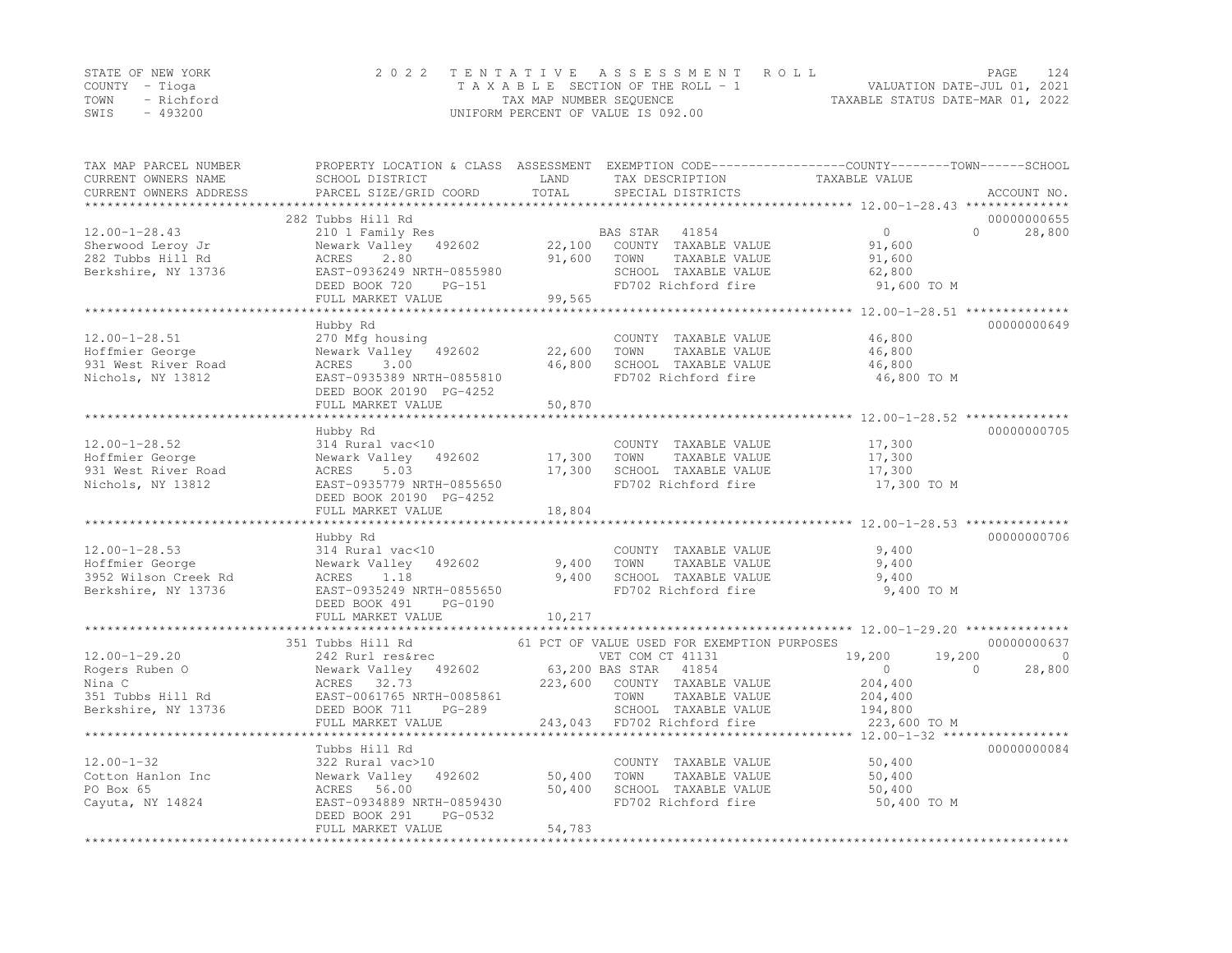|      | STATE OF NEW YORK | 2022 TENTATIVE ASSESSMENT ROLL     | PAGE                             | 125 |
|------|-------------------|------------------------------------|----------------------------------|-----|
|      | COUNTY – Tioga    | TAXABLE SECTION OF THE ROLL - 1    | VALUATION DATE-JUL 01, 2021      |     |
| TOWN | - Richford        | TAX MAP NUMBER SEQUENCE            | TAXABLE STATUS DATE-MAR 01, 2022 |     |
| SWIS | - 493200          | UNIFORM PERCENT OF VALUE IS 092.00 |                                  |     |

| TAX MAP PARCEL NUMBER<br>CURRENT OWNERS NAME | SCHOOL DISTRICT             | LAND    | PROPERTY LOCATION & CLASS ASSESSMENT EXEMPTION CODE----------------COUNTY-------TOWN-----SCHOOL<br>TAX DESCRIPTION | TAXABLE VALUE    |                     |
|----------------------------------------------|-----------------------------|---------|--------------------------------------------------------------------------------------------------------------------|------------------|---------------------|
| CURRENT OWNERS ADDRESS                       | PARCEL SIZE/GRID COORD      | TOTAL   | SPECIAL DISTRICTS                                                                                                  |                  | ACCOUNT NO.         |
|                                              | 1968 Route 79               |         |                                                                                                                    |                  | 00000000157         |
| $12.00 - 1 - 34$                             | 312 Vac w/imprv             |         | COUNTY TAXABLE VALUE                                                                                               | 17,900           |                     |
| Glezen Richard Jr.                           | Whitney Point 034401        | 11,900  | TAXABLE VALUE<br>TOWN                                                                                              | 17,900           |                     |
| 1968 Route 79                                | ACRES 11.14                 | 17,900  | SCHOOL TAXABLE VALUE                                                                                               | 17,900           |                     |
| Richford, NY 13835                           | EAST-0945309 NRTH-0861330   |         | FD702 Richford fire                                                                                                | 17,900 TO M      |                     |
|                                              | DEED BOOK 20210 PG-663      |         |                                                                                                                    |                  |                     |
|                                              | FULL MARKET VALUE           | 19,457  |                                                                                                                    |                  |                     |
|                                              |                             |         |                                                                                                                    |                  |                     |
|                                              | Howland Hill Rd             |         |                                                                                                                    |                  | 00000000300         |
| $12.00 - 1 - 35$                             | 105 Vac farmland            |         | AG CEIL CO 41720                                                                                                   | 24,121<br>24,121 | 24,121              |
| Lee Terry                                    | Whitney Point<br>034401     | 41,900  | COUNTY TAXABLE VALUE                                                                                               | 17,779           |                     |
| Lee Alice                                    | ACRES 41.90                 | 41,900  | TOWN<br>TAXABLE VALUE                                                                                              | 17,779           |                     |
| 183 Howland Hill Rd                          | EAST-0947159 NRTH-0857164   |         | SCHOOL TAXABLE VALUE                                                                                               | 17,779           |                     |
| Berkshire, NY 13736                          | DEED BOOK 15000 PG-5140     |         | AG003 North tioga ag dist                                                                                          | 41.90 AC         |                     |
|                                              | FULL MARKET VALUE           |         | 45,543 FD702 Richford fire                                                                                         | 17,779 TO M      |                     |
| MAY BE SUBJECT TO PAYMENT                    |                             |         | 24,121 EX                                                                                                          |                  |                     |
| UNDER AGDIST LAW TIL 2026                    |                             |         |                                                                                                                    |                  |                     |
|                                              |                             |         |                                                                                                                    |                  |                     |
|                                              | Howland Hill Rd             |         |                                                                                                                    |                  | 00000001003         |
| $12.00 - 1 - 36$                             | 322 Rural vac>10            |         | COUNTY TAXABLE VALUE                                                                                               | 101,200          |                     |
| Raifsnider Lloyd M III                       | Whitney Point<br>034401     | 101,200 | TOWN<br>TAXABLE VALUE                                                                                              | 101,200          |                     |
| Raifsnider Marianne                          | ACRES 80.37                 | 101,200 | SCHOOL TAXABLE VALUE                                                                                               | 101,200          |                     |
| 550 Melvin Road                              | EAST-0946138 NRTH-0855770   |         | AG003 North tioga ag dist                                                                                          | 80.37 AC         |                     |
| Telford, PA 18969                            | DEED BOOK 20220 PG-761      |         |                                                                                                                    |                  |                     |
|                                              | FULL MARKET VALUE           | 110,000 |                                                                                                                    |                  |                     |
|                                              |                             |         |                                                                                                                    |                  |                     |
|                                              | 9308 West Creek Rd          |         |                                                                                                                    |                  | 00000000345         |
| $14.00 - 1 - 1$                              | 210 1 Family Res            |         | BAS STAR 41854                                                                                                     | $\overline{0}$   | $\bigcap$<br>28,800 |
| Wiiki Joseph E                               | Newark Valley<br>492602     | 20,300  | COUNTY TAXABLE VALUE                                                                                               | 73,300           |                     |
| Wiiki Judy L                                 | 2.00<br>ACRES               | 73,300  | TOWN<br>TAXABLE VALUE                                                                                              | 73,300           |                     |
| 9308 West Creek Rd                           | EAST-0912179 NRTH-0853160   |         | SCHOOL TAXABLE VALUE                                                                                               | 44,500           |                     |
| Berkshire, NY 13736                          | DEED BOOK 377<br>PG-1026    |         | FD702 Richford fire                                                                                                | 73,300 TO M      |                     |
|                                              | FULL MARKET VALUE           | 79,674  |                                                                                                                    |                  |                     |
|                                              |                             |         |                                                                                                                    |                  |                     |
|                                              | West Creek Rd               |         |                                                                                                                    |                  | 00000000787         |
| $14.00 - 1 - 2.13$                           | 322 Rural vac>10            |         | PRI FOR LD 47460                                                                                                   | 27,040<br>27,040 | 27,040              |
| Matyjas Walter                               | Newark Valley 492602        | 33,800  | COUNTY TAXABLE VALUE                                                                                               | 6,760            |                     |
| 5092 Foster Rd                               | ACRES 16.65                 | 33,800  | TOWN<br>TAXABLE VALUE                                                                                              | 6,760            |                     |
| Canandaigua, NY 14424                        | EAST-0913199 NRTH-0853630   |         | SCHOOL TAXABLE VALUE                                                                                               | 6,760            |                     |
|                                              | DEED BOOK 564<br>$PG-229$   |         | FD702 Richford fire                                                                                                | 33,800 TO M      |                     |
| MAY BE SUBJECT TO PAYMENT                    | FULL MARKET VALUE           | 36,739  |                                                                                                                    |                  |                     |
| UNDER RPTL480A UNTIL 2031                    |                             |         |                                                                                                                    |                  |                     |
| **********************                       | *************************** |         |                                                                                                                    |                  |                     |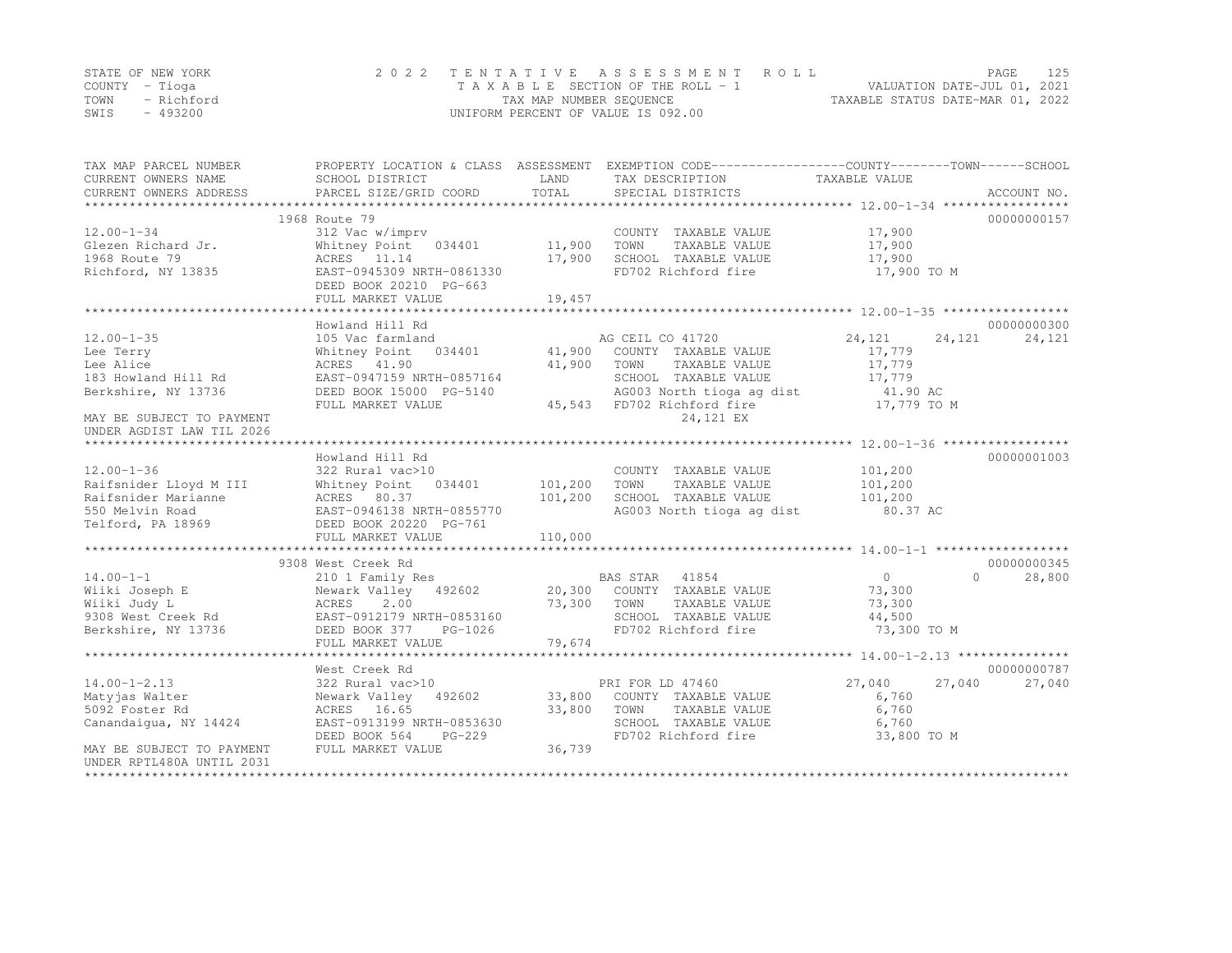|      | STATE OF NEW YORK | 2022 TENTATIVE ASSESSMENT ROLL     | PAGE                             | 126 |
|------|-------------------|------------------------------------|----------------------------------|-----|
|      | COUNTY – Tioga    | TAXABLE SECTION OF THE ROLL - 1    | VALUATION DATE-JUL 01, 2021      |     |
| TOWN | - Richford        | TAX MAP NUMBER SEQUENCE            | TAXABLE STATUS DATE-MAR 01, 2022 |     |
| SWIS | - 493200          | UNIFORM PERCENT OF VALUE IS 092.00 |                                  |     |

| TAX MAP PARCEL NUMBER     |                            |         |                       | PROPERTY LOCATION & CLASS ASSESSMENT EXEMPTION CODE----------------COUNTY-------TOWN------SCHOOL |             |
|---------------------------|----------------------------|---------|-----------------------|--------------------------------------------------------------------------------------------------|-------------|
| CURRENT OWNERS NAME       | SCHOOL DISTRICT            | LAND    | TAX DESCRIPTION       | TAXABLE VALUE                                                                                    |             |
| CURRENT OWNERS ADDRESS    | PARCEL SIZE/GRID COORD     | TOTAL   | SPECIAL DISTRICTS     |                                                                                                  | ACCOUNT NO. |
|                           |                            |         |                       |                                                                                                  |             |
|                           | West Creek Rd              |         |                       |                                                                                                  | 00000000444 |
| $14.00 - 1 - 2.111$       | 322 Rural vac>10           |         | PRI FOR LD 47460      | 30,320<br>30,320                                                                                 | 30,320      |
| Matyjas Walter            | Newark Valley<br>492602    | 37,900  | COUNTY TAXABLE VALUE  | 7,580                                                                                            |             |
| 5092 Foster Rd            | ACRES 19.80                | 37,900  | TOWN<br>TAXABLE VALUE | 7,580                                                                                            |             |
| Canandaigua, NY 14424     | EAST-0913194 NRTH-0852194  |         | SCHOOL TAXABLE VALUE  | 7,580                                                                                            |             |
|                           | DEED BOOK 670<br>$PG-120$  |         | FD702 Richford fire   | 37,900 TO M                                                                                      |             |
| MAY BE SUBJECT TO PAYMENT | FULL MARKET VALUE          | 41,196  |                       |                                                                                                  |             |
| UNDER RPTL480A UNTIL 2031 |                            |         |                       |                                                                                                  |             |
|                           |                            |         |                       |                                                                                                  |             |
|                           | West Creek Rd              |         |                       |                                                                                                  | 00000000809 |
| $14.00 - 1 - 2.112$       | 314 Rural vac<10           |         | COUNTY TAXABLE VALUE  | 42,500                                                                                           |             |
| Giacone Magdalena G       | Newark Valley<br>492602    | 42,500  | TOWN<br>TAXABLE VALUE | 42,500                                                                                           |             |
| 570 Sweet Hollow Rd       | ACRES 15.02                | 42,500  | SCHOOL TAXABLE VALUE  | 42,500                                                                                           |             |
| Bloomsbury, NY 08804      | EAST-0912449 NRTH-0852563  |         | FD702 Richford fire   | 42,500 TO M                                                                                      |             |
|                           | DEED BOOK 11213 PG-5004    |         |                       |                                                                                                  |             |
|                           | FULL MARKET VALUE          | 46,196  |                       |                                                                                                  |             |
|                           | ************************** |         |                       |                                                                                                  |             |
|                           | West Creek Rd              |         |                       |                                                                                                  | 00000000844 |
| $14.00 - 1 - 2.141$       | 322 Rural vac>10           |         | PRI FOR LD 47460      | 36,072<br>36,072                                                                                 | 36,072      |
| Matyjas Walter            | Newark Valley<br>492602    | 61,700  | COUNTY TAXABLE VALUE  | 25,628                                                                                           |             |
| 5092 Foster Rd            | ACRES 40.20                | 61,700  | TOWN<br>TAXABLE VALUE | 25,628                                                                                           |             |
| Canandaigua, NY 14424     | EAST-0913142 NRTH-0852935  |         | SCHOOL TAXABLE VALUE  | 25,628                                                                                           |             |
|                           | DEED BOOK 615<br>PG-298    |         | FD702 Richford fire   | 61,700 TO M                                                                                      |             |
| MAY BE SUBJECT TO PAYMENT | FULL MARKET VALUE          | 67,065  |                       |                                                                                                  |             |
| UNDER RPTL480A UNTIL 2031 |                            |         |                       |                                                                                                  |             |
|                           |                            |         |                       |                                                                                                  |             |
|                           | 91 Brummage Rd             |         |                       |                                                                                                  | 00000000919 |
| $14.00 - 1 - 4.12$        | 210 1 Family Res           |         | BAS STAR<br>41854     | $\circ$<br>$\Omega$                                                                              | 28,800      |
| Eastman May               | Newark Valley<br>492602    | 31,400  | COUNTY TAXABLE VALUE  | 121,900                                                                                          |             |
| May Geiger                | ACRES<br>8.26              | 121,900 | TOWN<br>TAXABLE VALUE | 121,900                                                                                          |             |
| 91 Brummage Rd            | EAST-0914934 NRTH-0852699  |         | SCHOOL TAXABLE VALUE  | 93,100                                                                                           |             |
| Berkshire, NY 13736       | DEED BOOK 17058 PG-6001    |         | FD702 Richford fire   | 121,900 TO M                                                                                     |             |
|                           | FULL MARKET VALUE          | 132,500 |                       |                                                                                                  |             |
|                           |                            |         |                       |                                                                                                  |             |
|                           |                            |         |                       |                                                                                                  | 00000000487 |
|                           | 41 Brummage Rd             |         |                       |                                                                                                  |             |
| $14.00 - 1 - 4.20$        | 210 1 Family Res           |         | COUNTY TAXABLE VALUE  | 174,300                                                                                          |             |
| Mix Robert C              | Newark Valley 492602       | 29,700  | TOWN<br>TAXABLE VALUE | 174,300                                                                                          |             |
| Mix Emily L               | 7.10<br>ACRES              | 174,300 | SCHOOL TAXABLE VALUE  | 174,300                                                                                          |             |
| 41 Brummage Rd            | EAST-0059524 NRTH-0085416  |         | FD702 Richford fire   | 174,300 TO M                                                                                     |             |
| Berkshire, NY 13736       | DEED BOOK 20180 PG-2867    |         |                       |                                                                                                  |             |
|                           | FULL MARKET VALUE          | 189,457 |                       |                                                                                                  |             |
|                           |                            |         |                       |                                                                                                  |             |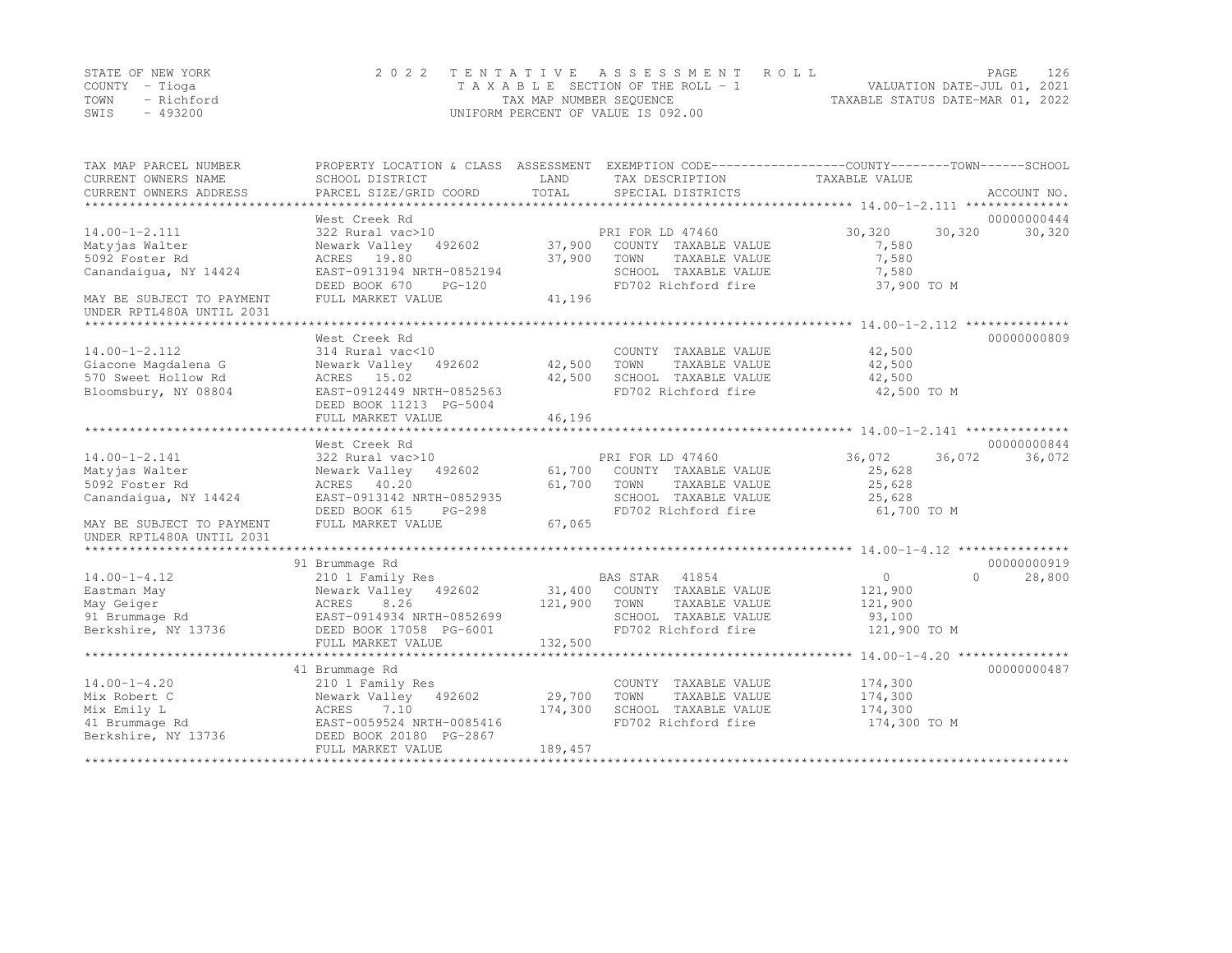|                | STATE OF NEW YORK | 2022 TENTATIVE ASSESSMENT ROLL     | PAGE                             |  |
|----------------|-------------------|------------------------------------|----------------------------------|--|
| COUNTY – Tioga |                   | TAXABLE SECTION OF THE ROLL - 1    | VALUATION DATE-JUL 01, 2021      |  |
| TOWN           | - Richford        | TAX MAP NUMBER SEQUENCE            | TAXABLE STATUS DATE-MAR 01, 2022 |  |
| SWIS           | $-493200$         | UNIFORM PERCENT OF VALUE IS 092.00 |                                  |  |

| TAX MAP PARCEL NUMBER  | PROPERTY LOCATION & CLASS ASSESSMENT |         |                          | EXEMPTION CODE-----------------COUNTY-------TOWN------SCHOOL |                    |
|------------------------|--------------------------------------|---------|--------------------------|--------------------------------------------------------------|--------------------|
| CURRENT OWNERS NAME    | SCHOOL DISTRICT                      | LAND    | TAX DESCRIPTION          | TAXABLE VALUE                                                |                    |
| CURRENT OWNERS ADDRESS | PARCEL SIZE/GRID COORD               | TOTAL   | SPECIAL DISTRICTS        | ******************* 14.00-1-4.111 ***************            | ACCOUNT NO.        |
|                        |                                      |         |                          |                                                              |                    |
|                        | Brummage Rd                          |         |                          |                                                              | 00000000101        |
| $14.00 - 1 - 4.111$    | 322 Rural vac>10                     |         | COUNTY TAXABLE VALUE     | 133,000                                                      |                    |
| Davis Philip S         | Newark Valley<br>492602              | 133,000 | TOWN<br>TAXABLE VALUE    | 133,000                                                      |                    |
| Davis Raymond B        | ACRES 115.00                         | 133,000 | SCHOOL TAXABLE VALUE     | 133,000                                                      |                    |
| Elaine Davis           | EAST-0915831 NRTH-0853269            |         | FD702 Richford fire      | 133,000 TO M                                                 |                    |
| 628 Blackmon Hill Rd   | DEED BOOK 14000 PG-3228              |         |                          |                                                              |                    |
| Berkshire, NY 13736    | FULL MARKET VALUE                    | 144,565 |                          |                                                              |                    |
| **************         | ***********************              |         |                          | *********************************** 14.00-1-4.112 **         |                    |
|                        | 80 Brummage Rd                       |         |                          |                                                              | 00000000995        |
| $14.00 - 1 - 4.112$    | 270 Mfg housing                      |         | COUNTY TAXABLE VALUE     | 44,700                                                       |                    |
| Eastman Nolan          | 492602<br>Newark Valley              | 39,200  | TOWN<br>TAXABLE VALUE    | 44,700                                                       |                    |
| 80 Brumage Rd          | 22.21<br>ACRES                       | 44,700  | SCHOOL TAXABLE VALUE     | 44,700                                                       |                    |
| Berkshire, NY 13736    | EAST-0914577 NRTH-0853301            |         | FD702 Richford fire      | 44,700 TO M                                                  |                    |
|                        | DEED BOOK 20180 PG-3877              |         |                          |                                                              |                    |
|                        | FULL MARKET VALUE                    | 48,587  |                          |                                                              |                    |
|                        |                                      |         |                          |                                                              |                    |
|                        | 19 Brummage Rd                       |         |                          |                                                              | 00000000567        |
| $14.00 - 1 - 5$        | 210 1 Family Res                     |         | BAS STAR<br>41854        | $\circ$                                                      | $\Omega$<br>28,800 |
| Klingle James L        | Newark Valley<br>492602              | 18,000  | COUNTY TAXABLE VALUE     | 102,200                                                      |                    |
| Kim C                  | ACRES<br>1.00                        | 102,200 | TOWN<br>TAXABLE VALUE    | 102,200                                                      |                    |
| 19 Brummage Rd         | EAST-0915509 NRTH-0854650            |         | SCHOOL TAXABLE VALUE     | 73,400                                                       |                    |
| Berkshire, NY 13736    | DEED BOOK 374<br>PG-0202             |         | FD702 Richford fire      | 102,200 TO M                                                 |                    |
|                        | FULL MARKET VALUE                    | 111,087 |                          |                                                              |                    |
|                        |                                      |         |                          |                                                              |                    |
|                        | 414 Andersen Hill Rd                 |         |                          |                                                              | 00000000234        |
| $14.00 - 1 - 6.11$     | 270 Mfg housing                      |         | COUNTY TAXABLE VALUE     | 39,900                                                       |                    |
| Cook Steven E          | Newark Valley 492602                 | 23,100  | TOWN<br>TAXABLE VALUE    | 39,900                                                       |                    |
| Cook Amy K             | 3.30<br>ACRES                        | 39,900  | SCHOOL TAXABLE VALUE     | 39,900                                                       |                    |
| 199 Brummage Rd        | EAST-0915580 NRTH-0855424            |         | FD702 Richford fire      | 39,900 TO M                                                  |                    |
| Berkshire, NY 13736    | DEED BOOK 19837 PG-3001              |         |                          |                                                              |                    |
|                        | FULL MARKET VALUE                    | 43,370  |                          |                                                              |                    |
|                        | *****************************        |         |                          |                                                              |                    |
|                        | 401 Andersen Hill Rd                 |         |                          |                                                              | 00000000507        |
| $14.00 - 1 - 6.12$     | 210 1 Family Res                     |         | <b>BAS STAR</b><br>41854 | $\circ$                                                      | $\Omega$<br>28,800 |
| Klingle Paula A        | Newark Valley<br>492602              | 20,300  | COUNTY TAXABLE VALUE     | 75,000                                                       |                    |
| Klingle Glenn F        | ACRES<br>2.00                        | 75,000  | TAXABLE VALUE<br>TOWN    | 75,000                                                       |                    |
| 401 Andersen Hill Rd   | EAST-0915649 NRTH-0854970            |         | SCHOOL TAXABLE VALUE     | 46,200                                                       |                    |
| Berkshire, NY 13736    | DEED BOOK 429<br>PG-0271             |         | FD702 Richford fire      | 75,000 TO M                                                  |                    |
|                        | FULL MARKET VALUE                    | 81,522  |                          |                                                              |                    |
|                        | **********************************   |         |                          |                                                              |                    |
|                        | Andersen Hill Rd                     |         |                          |                                                              | 00000000721        |
| $14.00 - 1 - 6.13$     | 314 Rural vac<10                     |         | COUNTY TAXABLE VALUE     | 14,100                                                       |                    |
| Klock Randy C          | Newark Valley<br>492602              | 14,100  | TAXABLE VALUE<br>TOWN    | 14,100                                                       |                    |
| 373 Andersen Hill Rd   | ACRES<br>3.30                        | 14,100  | SCHOOL TAXABLE VALUE     | 14,100                                                       |                    |
| Berkshire, NY 13736    | EAST-0916349 NRTH-0854890            |         | FD702 Richford fire      | 14,100 TO M                                                  |                    |
|                        | DEED BOOK 567<br>$PG-325$            |         |                          |                                                              |                    |
|                        | FULL MARKET VALUE                    | 15,326  |                          |                                                              |                    |
|                        |                                      |         |                          |                                                              |                    |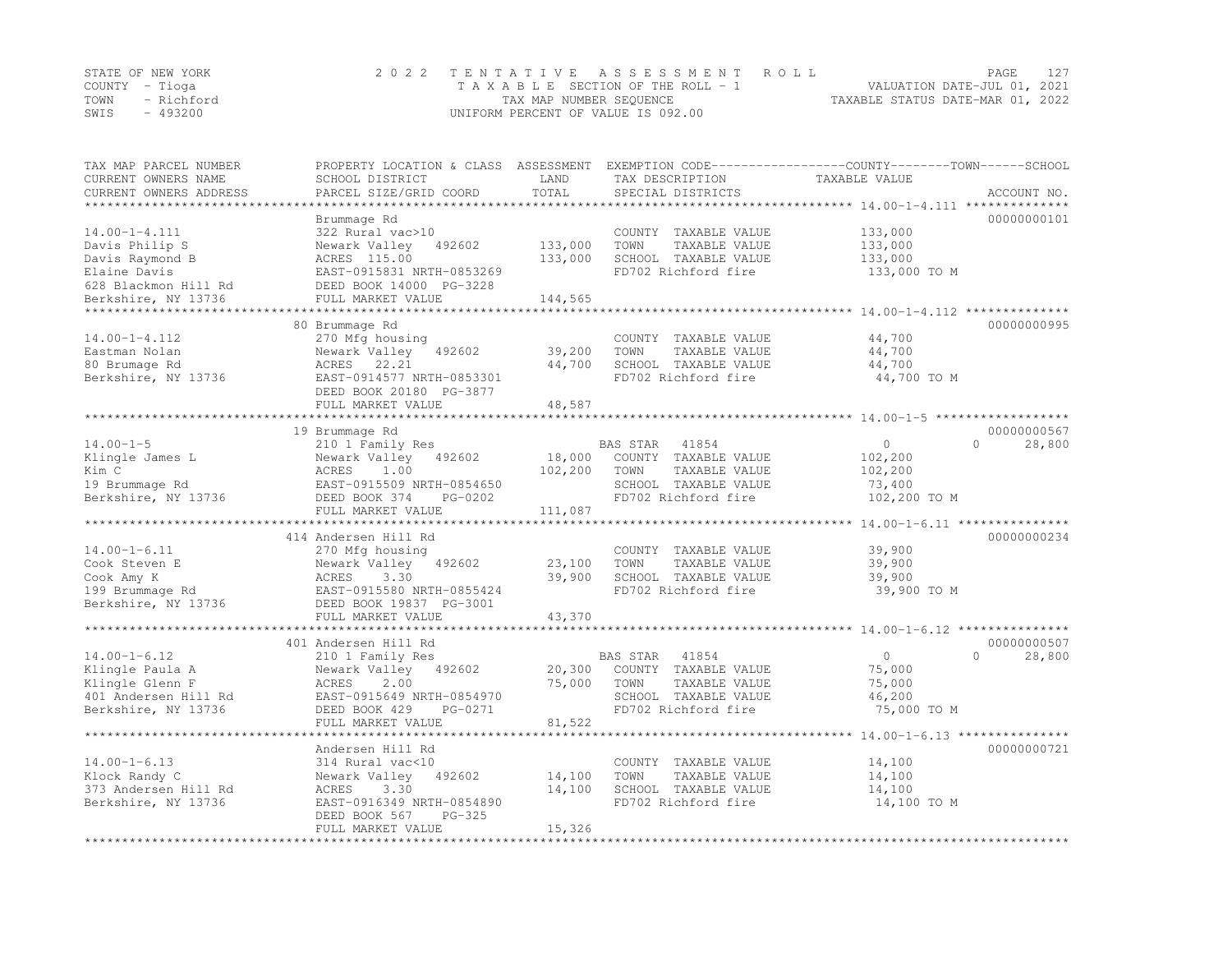|                | STATE OF NEW YORK | 2022 TENTATIVE ASSESSMENT ROLL     | PAGE                             | 128 |
|----------------|-------------------|------------------------------------|----------------------------------|-----|
| COUNTY – Tioga |                   | TAXABLE SECTION OF THE ROLL - 1    | VALUATION DATE-JUL 01, 2021      |     |
|                | TOWN - Richford   | TAX MAP NUMBER SEQUENCE            | TAXABLE STATUS DATE-MAR 01, 2022 |     |
| SWIS           | - 493200          | UNIFORM PERCENT OF VALUE IS 092.00 |                                  |     |

| TAX MAP PARCEL NUMBER<br>CURRENT OWNERS NAME<br>CURRENT OWNERS ADDRESS                                  | PROPERTY LOCATION & CLASS ASSESSMENT<br>SCHOOL DISTRICT<br>PARCEL SIZE/GRID COORD                                                                                       | LAND<br>TOTAL              | TAX DESCRIPTION<br>SPECIAL DISTRICTS                                                                                                         | EXEMPTION CODE-----------------COUNTY-------TOWN------SCHOOL<br>TAXABLE VALUE        | ACCOUNT NO.       |
|---------------------------------------------------------------------------------------------------------|-------------------------------------------------------------------------------------------------------------------------------------------------------------------------|----------------------------|----------------------------------------------------------------------------------------------------------------------------------------------|--------------------------------------------------------------------------------------|-------------------|
| *******************                                                                                     |                                                                                                                                                                         |                            |                                                                                                                                              |                                                                                      |                   |
| $14.00 - 1 - 6.14$<br>Klingle Glenn F II<br>250 West Hill School Rd<br>Richford, NY 13835               | Brummage Rd<br>322 Rural vac>10<br>Newark Valley<br>492602<br>ACRES 10.33<br>EAST-0915139 NRTH-0854980<br>DEED BOOK 548<br>$PG-196$                                     | 25,500<br>25,500           | COUNTY TAXABLE VALUE<br>TOWN<br>TAXABLE VALUE<br>SCHOOL TAXABLE VALUE<br>FD702 Richford fire                                                 | 25,500<br>25,500<br>25,500<br>25,500 TO M                                            | 00000000743       |
|                                                                                                         | FULL MARKET VALUE                                                                                                                                                       | 27,717                     |                                                                                                                                              |                                                                                      |                   |
|                                                                                                         |                                                                                                                                                                         |                            |                                                                                                                                              |                                                                                      |                   |
| $14.00 - 1 - 6.17$<br>Rosenvold Jeffrey<br>Rosenvold Sherry<br>134 N Ontario St<br>Ronkonkoma, NY 11779 | Andersen Hill Rd<br>314 Rural vac<10<br>492602<br>Newark Valley<br>3.40<br>ACRES<br>EAST-0915886 NRTH-0855501<br>DEED BOOK 18681 PG-5002                                | 14,300<br>14,300           | COUNTY TAXABLE VALUE<br>TOWN<br>TAXABLE VALUE<br>SCHOOL TAXABLE VALUE<br>FD702 Richford fire                                                 | 14,300<br>14,300<br>14,300<br>14,300 TO M                                            | 00000000746       |
|                                                                                                         | FULL MARKET VALUE                                                                                                                                                       | 15,543                     |                                                                                                                                              |                                                                                      |                   |
|                                                                                                         | 373 Off Andersen Hill Rd                                                                                                                                                |                            |                                                                                                                                              |                                                                                      | 00000000697       |
| $14.00 - 1 - 6.22$<br>Klock Randy C<br>Kobylarz Jane L<br>373 Andersen Hill Rd<br>Berkshire, NY 13736   | 210 1 Family Res<br>Newark Valley<br>492602<br>ACRES<br>1.00<br>EAST-0916509 NRTH-0854690<br>DEED BOOK 450<br>PG-0238<br>FULL MARKET VALUE                              | 60,100<br>65,326           | VET COM CT 41131<br>18,000 BAS STAR<br>41854<br>COUNTY TAXABLE VALUE<br>TOWN<br>TAXABLE VALUE<br>SCHOOL TAXABLE VALUE<br>FD702 Richford fire | 15,025<br>15,025<br>$\circ$<br>$\Omega$<br>45,075<br>45,075<br>31,300<br>60,100 TO M | $\circ$<br>28,800 |
|                                                                                                         | ***************************                                                                                                                                             |                            |                                                                                                                                              |                                                                                      |                   |
|                                                                                                         | 430 Andersen Hill Rd                                                                                                                                                    |                            |                                                                                                                                              |                                                                                      | 00000000601       |
| $14.00 - 1 - 6.30$<br>Hayward Scott K<br>Lisa<br>PO Box 188<br>Richford, NY 13835-0188                  | 210 1 Family Res<br>Newark Valley 492602<br>1.00<br>ACRES<br>EAST-0915661 NRTH-0855654<br>DEED BOOK 632<br>$PG-274$<br>FULL MARKET VALUE<br>*************************   | 18,000<br>39,100<br>42,500 | BAS STAR<br>41854<br>COUNTY TAXABLE VALUE<br>TOWN<br>TAXABLE VALUE<br>SCHOOL TAXABLE VALUE<br>FD702 Richford fire                            | $\circ$<br>$\Omega$<br>39,100<br>39,100<br>10,300<br>39,100 TO M                     | 28,800            |
|                                                                                                         | 11 Jacob Dr                                                                                                                                                             |                            |                                                                                                                                              |                                                                                      | 00000000010       |
| $14.00 - 1 - 6.40$<br>Rosenvold Jeffrey<br>Rosenvold Sherry<br>134 N Ontario St<br>Ronkonkoma, NY 11779 | 314 Rural vac<10<br>Newark Valley<br>492602<br>ACRES<br>1.98<br>EAST-0916117 NRTH-0855503<br>DEED BOOK 18681 PG-5002<br>FULL MARKET VALUE                               | 20,300<br>20,300<br>22,065 | COUNTY TAXABLE VALUE<br>TOWN<br>TAXABLE VALUE<br>SCHOOL TAXABLE VALUE<br>FD702 Richford fire                                                 | 20,300<br>20,300<br>20,300<br>20,300 TO M                                            |                   |
|                                                                                                         |                                                                                                                                                                         |                            |                                                                                                                                              |                                                                                      |                   |
| $14.00 - 1 - 6.50$<br>Gibbons Christopher H<br>7 Elizabeth Lane<br>Binghamton, NY 13903                 | Off Andersen Hill Rd<br>312 Vac w/imprv<br>Newark Valley 492602<br>FRNT 175.00 DPTH 200.00<br>EAST-0916164 NRTH-0855725<br>DEED BOOK 20200 PG-2551<br>FULL MARKET VALUE | 8,300<br>8,800<br>9,565    | COUNTY TAXABLE VALUE<br>TOWN<br>TAXABLE VALUE<br>SCHOOL TAXABLE VALUE<br>FD702 Richford fire                                                 | 8,800<br>8,800<br>8,800<br>8,800 TO M                                                | 00000000650       |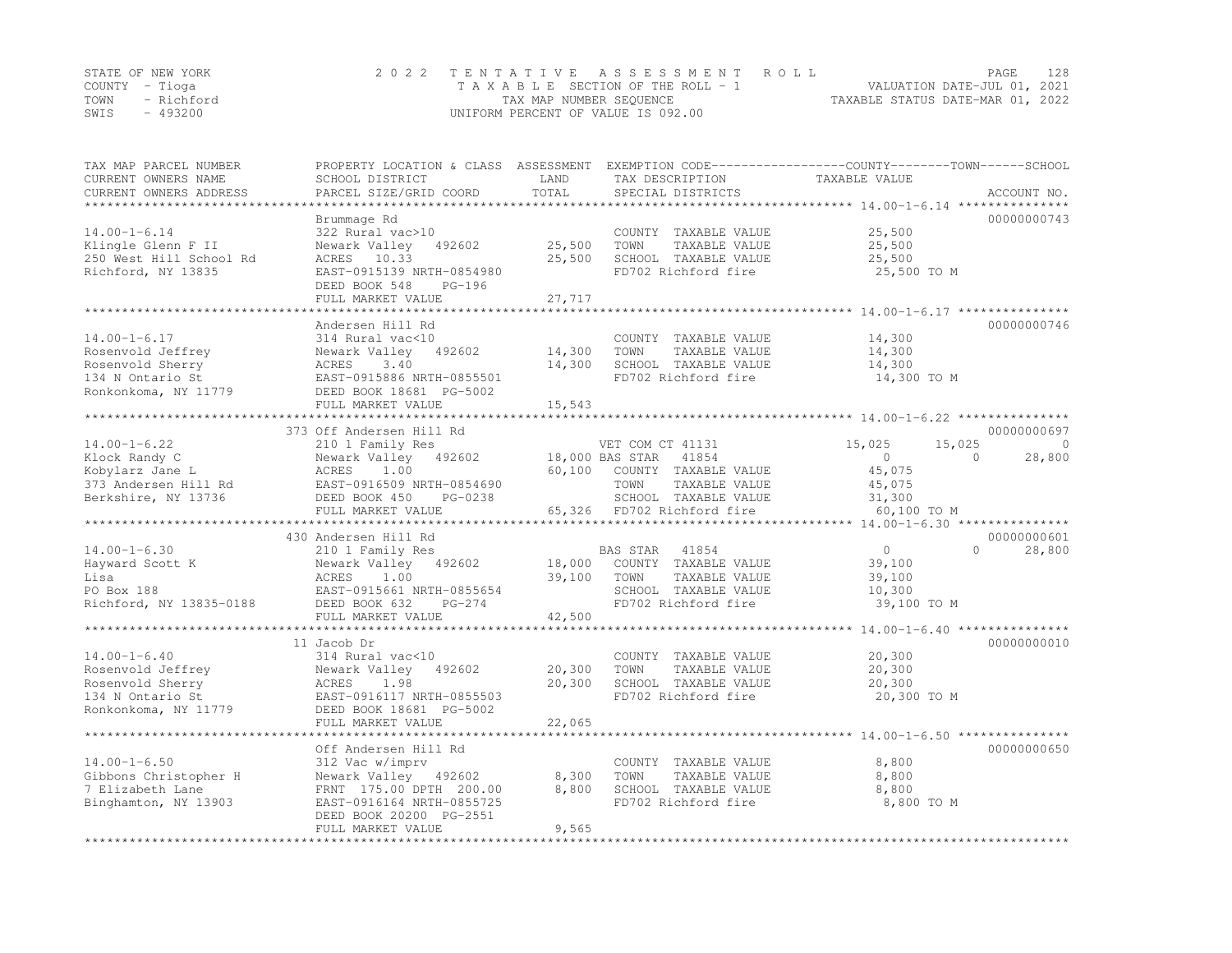|      | STATE OF NEW YORK | 2022 TENTATIVE ASSESSMENT ROLL     | PAGE                             | 129 |
|------|-------------------|------------------------------------|----------------------------------|-----|
|      | COUNTY – Tioga    | TAXABLE SECTION OF THE ROLL - 1    | VALUATION DATE-JUL 01, 2021      |     |
|      | TOWN - Richford   | TAX MAP NUMBER SEQUENCE            | TAXABLE STATUS DATE-MAR 01, 2022 |     |
| SWIS | - 493200          | UNIFORM PERCENT OF VALUE IS 092.00 |                                  |     |

| TAX MAP PARCEL NUMBER<br>CURRENT OWNERS NAME<br>CURRENT OWNERS ADDRESS | PROPERTY LOCATION & CLASS ASSESSMENT<br>SCHOOL DISTRICT<br>PARCEL SIZE/GRID COORD | LAND<br>TOTAL | TAX DESCRIPTION<br>SPECIAL DISTRICTS | EXEMPTION CODE-----------------COUNTY-------TOWN------SCHOOL<br>TAXABLE VALUE | ACCOUNT NO. |
|------------------------------------------------------------------------|-----------------------------------------------------------------------------------|---------------|--------------------------------------|-------------------------------------------------------------------------------|-------------|
|                                                                        |                                                                                   |               |                                      |                                                                               |             |
|                                                                        | Brummage Rd                                                                       |               |                                      |                                                                               | 00000000744 |
| $14.00 - 1 - 6.151$                                                    | 314 Rural vac<10                                                                  |               | COUNTY TAXABLE VALUE                 | 22,300                                                                        |             |
| Klingle James L                                                        | 492602<br>Newark Valley                                                           | 22,300        | TOWN<br>TAXABLE VALUE                | 22,300                                                                        |             |
| Kim C                                                                  | ACRES<br>8.17                                                                     | 22,300        | SCHOOL TAXABLE VALUE                 | 22,300                                                                        |             |
| 19 Brummage Rd                                                         | EAST-0914870 NRTH-0854650                                                         |               | FD702 Richford fire                  | 22,300 TO M                                                                   |             |
| Berkshire, NY 13736                                                    | DEED BOOK 548<br>$PG-200$<br>FULL MARKET VALUE                                    | 24,239        |                                      |                                                                               |             |
|                                                                        |                                                                                   |               |                                      |                                                                               |             |
|                                                                        | 13 Brummage Rd                                                                    |               |                                      |                                                                               | 00000000847 |
| $14.00 - 1 - 6.152$                                                    | 210 1 Family Res                                                                  |               | BAS STAR<br>41854                    | $\Omega$<br>$\cap$                                                            | 28,800      |
| Klingle James L Jr                                                     | Newark Valley 492602                                                              | 27,500        | COUNTY TAXABLE VALUE                 | 80,800                                                                        |             |
| 13 Brummage Rd                                                         | ACRES<br>5.70                                                                     | 80,800        | TOWN<br>TAXABLE VALUE                | 80,800                                                                        |             |
| Berkshire, NY 13736                                                    | EAST-0915930 NRTH-0854770                                                         |               | SCHOOL TAXABLE VALUE                 | 52,000                                                                        |             |
|                                                                        | DEED BOOK 644<br>$PG-233$                                                         |               | FD702 Richford fire                  | 80,800 TO M                                                                   |             |
|                                                                        | FULL MARKET VALUE                                                                 | 87,826        |                                      |                                                                               |             |
|                                                                        |                                                                                   |               |                                      |                                                                               |             |
|                                                                        | Andersen Hill Rd                                                                  |               |                                      |                                                                               | 00000000745 |
| $14.00 - 1 - 6.161$                                                    | 314 Rural vac<10                                                                  |               | COUNTY TAXABLE VALUE                 | 4,100                                                                         |             |
| Klingle Glenn F                                                        | Newark Valley 492602                                                              | 4,100         | TOWN<br>TAXABLE VALUE                | 4,100                                                                         |             |
| Paula E                                                                | 77.00 DPTH 167.00<br>FRNT                                                         | 4,100         | SCHOOL TAXABLE VALUE                 | 4,100                                                                         |             |
| 401 Andersen Hill Rd                                                   | EAST-0915901 NRTH-0855020                                                         |               | FD702 Richford fire                  | 4,100 TO M                                                                    |             |
| Berkshire, NY 13736                                                    | DEED BOOK 548<br>$PG-202$                                                         |               |                                      |                                                                               |             |
|                                                                        | FULL MARKET VALUE                                                                 | 4,457         |                                      |                                                                               |             |
|                                                                        |                                                                                   |               |                                      |                                                                               |             |
|                                                                        | Andersen Hill Rd                                                                  |               |                                      |                                                                               | 00000000953 |
| $14.00 - 1 - 6.162$                                                    | 210 1 Family Res                                                                  |               | AGED C&T 41801                       | 18,250<br>18,250                                                              | $\circ$     |
| Doehring James H                                                       | Newark Valley 492602                                                              |               | 11,300 ENH STAR 41834                | 0<br>$\cap$                                                                   | 36,500      |
| PO Box 25                                                              | 2.00                                                                              |               | 36,500 COUNTY TAXABLE VALUE          | 18,250                                                                        |             |
|                                                                        | ACRES                                                                             |               |                                      |                                                                               |             |
| Newark Valley, NY 13811                                                | EAST-0916131 NRTH-0855051                                                         |               | TOWN<br>TAXABLE VALUE                | 18,250                                                                        |             |
|                                                                        | DEED BOOK 16370 PG-5001                                                           |               | SCHOOL TAXABLE VALUE                 | $\circ$                                                                       |             |
|                                                                        |                                                                                   |               |                                      |                                                                               |             |
|                                                                        |                                                                                   |               |                                      |                                                                               |             |
|                                                                        | 355 Andersen Hill Rd                                                              |               |                                      |                                                                               | 00000000173 |
| $14.00 - 1 - 6.211$                                                    | 270 Mfg housing                                                                   |               | COUNTY TAXABLE VALUE                 | 37,600                                                                        |             |
| Klock Randy C                                                          | Newark Valley 492602                                                              | 21,900        | TOWN<br>TAXABLE VALUE                | 37,600                                                                        |             |
| 373 Andersen Hill Rd                                                   | 2.70<br>ACRES                                                                     | 37,600        | SCHOOL TAXABLE VALUE                 | 37,600                                                                        |             |
| Berkshire, NY 13736-1309                                               | EAST-0916735 NRTH-0854881                                                         |               | FD702 Richford fire                  | 37,600 TO M                                                                   |             |
|                                                                        | DEED BOOK 450<br>PG-0235                                                          |               |                                      |                                                                               |             |
|                                                                        | FULL MARKET VALUE                                                                 | 40,870        |                                      |                                                                               |             |
|                                                                        |                                                                                   |               |                                      |                                                                               |             |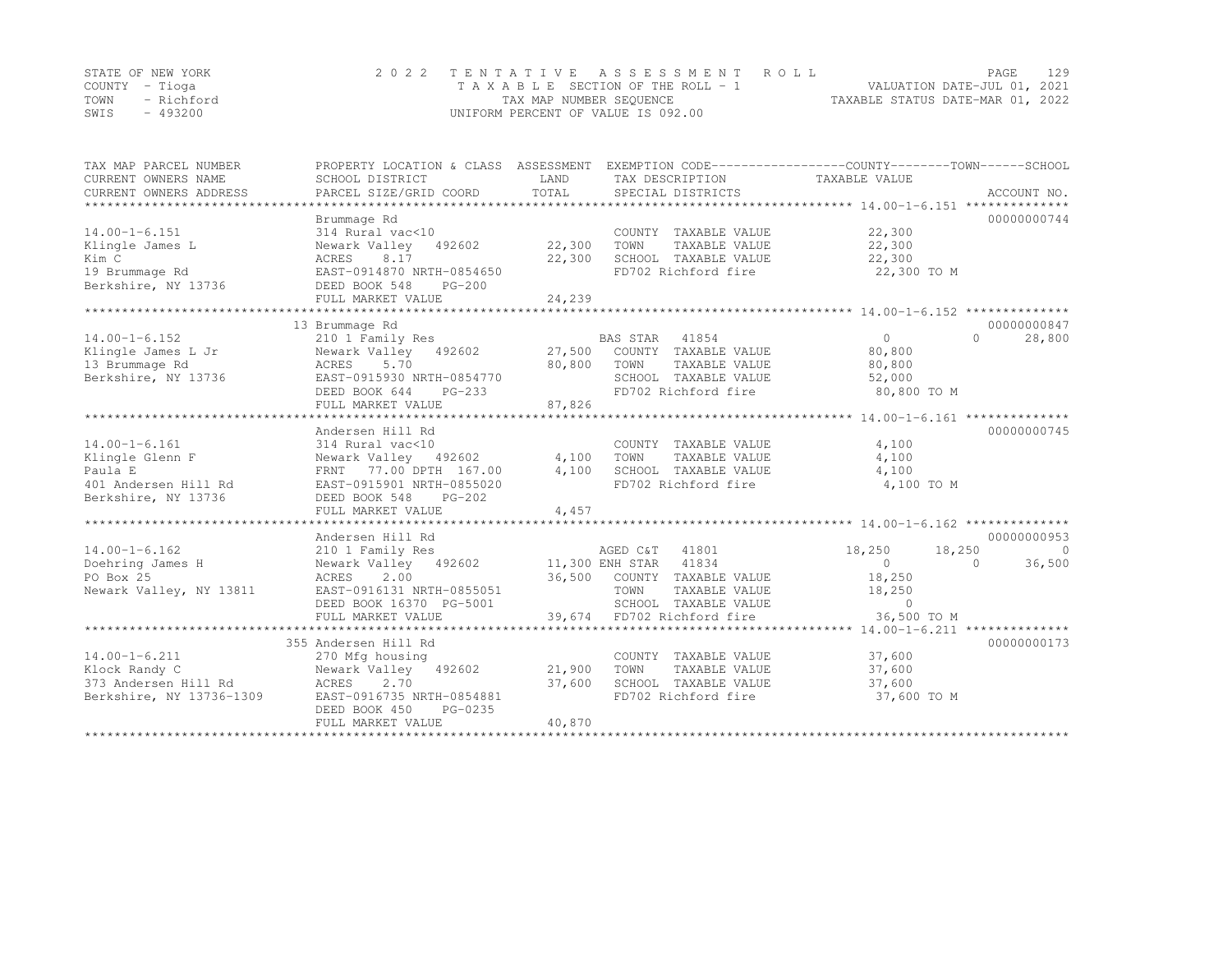|      | STATE OF NEW YORK | 2022 TENTATIVE ASSESSMENT ROLL        | PAGE                             | 130 |
|------|-------------------|---------------------------------------|----------------------------------|-----|
|      | COUNTY – Tioga    | T A X A B L E SECTION OF THE ROLL - 1 | VALUATION DATE-JUL 01, 2021      |     |
| TOWN | - Richford        | TAX MAP NUMBER SEOUENCE               | TAXABLE STATUS DATE-MAR 01, 2022 |     |
| SWIS | $-493200$         | UNIFORM PERCENT OF VALUE IS 092.00    |                                  |     |

| TAX MAP PARCEL NUMBER                         |                                                                                                                                                                                                                                                                                                                                                                                                                                                              |        | PROPERTY LOCATION & CLASS ASSESSMENT EXEMPTION CODE---------------COUNTY-------TOWN-----SCHOOL |               |             |
|-----------------------------------------------|--------------------------------------------------------------------------------------------------------------------------------------------------------------------------------------------------------------------------------------------------------------------------------------------------------------------------------------------------------------------------------------------------------------------------------------------------------------|--------|------------------------------------------------------------------------------------------------|---------------|-------------|
| CURRENT OWNERS NAME                           | SCHOOL DISTRICT                                                                                                                                                                                                                                                                                                                                                                                                                                              | LAND   | TAX DESCRIPTION                                                                                | TAXABLE VALUE |             |
| CURRENT OWNERS ADDRESS                        | $\begin{minipage}{0.5cm} \begin{minipage}{0.5cm} \begin{minipage}{0.5cm} \begin{minipage}{0.5cm} \begin{minipage}{0.5cm} \begin{minipage}{0.5cm} \begin{minipage}{0.5cm} \begin{minipage}{0.5cm} \begin{minipage}{0.5cm} \begin{minipage}{0.5cm} \begin{minipage}{0.5cm} \begin{minipage}{0.5cm} \begin{minipage}{0.5cm} \begin{minipage}{0.5cm} \begin{minipage}{0.5cm} \begin{minipage}{0.5cm} \begin{minipage}{0.5cm} \begin{minipage}{0.5cm} \begin{min$ |        |                                                                                                |               |             |
|                                               |                                                                                                                                                                                                                                                                                                                                                                                                                                                              |        |                                                                                                |               |             |
|                                               |                                                                                                                                                                                                                                                                                                                                                                                                                                                              |        |                                                                                                |               |             |
|                                               |                                                                                                                                                                                                                                                                                                                                                                                                                                                              |        |                                                                                                |               |             |
|                                               |                                                                                                                                                                                                                                                                                                                                                                                                                                                              |        |                                                                                                |               |             |
|                                               |                                                                                                                                                                                                                                                                                                                                                                                                                                                              |        |                                                                                                |               |             |
|                                               |                                                                                                                                                                                                                                                                                                                                                                                                                                                              |        |                                                                                                |               |             |
|                                               |                                                                                                                                                                                                                                                                                                                                                                                                                                                              |        |                                                                                                |               |             |
|                                               |                                                                                                                                                                                                                                                                                                                                                                                                                                                              |        |                                                                                                |               |             |
|                                               |                                                                                                                                                                                                                                                                                                                                                                                                                                                              |        |                                                                                                |               |             |
|                                               | Andersen Hill Rd                                                                                                                                                                                                                                                                                                                                                                                                                                             |        |                                                                                                |               | 00000000344 |
| $14.00 - 1 - 8$                               | <sup>312</sup> vac w/imprv<br>Newark Valley 492602<br>FRNT 220.00.05TW 155                                                                                                                                                                                                                                                                                                                                                                                   |        | COUNTY TAXABLE VALUE                                                                           | 1,000         |             |
| Klock Randy C                                 |                                                                                                                                                                                                                                                                                                                                                                                                                                                              |        | TAXABLE VALUE<br>TOWN                                                                          | 1,000         |             |
| 373 Anderson Hill Road<br>Berkshire, NY 13736 | FRNT 220.00 DPTH 173.00 1,000                                                                                                                                                                                                                                                                                                                                                                                                                                |        | SCHOOL TAXABLE VALUE<br>FD702 Richford fire                                                    | 1,000         |             |
| Berkshire, NY 13736                           | EAST-0916819 NRTH-0855170                                                                                                                                                                                                                                                                                                                                                                                                                                    |        |                                                                                                | 1,000 TO M    |             |
|                                               | DEED BOOK 14000 PG-4031                                                                                                                                                                                                                                                                                                                                                                                                                                      |        |                                                                                                |               |             |
|                                               | FULL MARKET VALUE                                                                                                                                                                                                                                                                                                                                                                                                                                            | 1,087  |                                                                                                |               |             |
|                                               |                                                                                                                                                                                                                                                                                                                                                                                                                                                              |        |                                                                                                |               |             |
|                                               |                                                                                                                                                                                                                                                                                                                                                                                                                                                              |        |                                                                                                |               |             |
|                                               |                                                                                                                                                                                                                                                                                                                                                                                                                                                              |        |                                                                                                |               |             |
|                                               |                                                                                                                                                                                                                                                                                                                                                                                                                                                              |        |                                                                                                |               |             |
|                                               |                                                                                                                                                                                                                                                                                                                                                                                                                                                              |        |                                                                                                |               |             |
|                                               |                                                                                                                                                                                                                                                                                                                                                                                                                                                              |        |                                                                                                |               |             |
| Berkshire, NY 13736                           | DEED BOOK 11605 PG-8001                                                                                                                                                                                                                                                                                                                                                                                                                                      |        |                                                                                                |               |             |
|                                               | FULL MARKET VALUE                                                                                                                                                                                                                                                                                                                                                                                                                                            |        | SCHOOL TAXABLE VALUE 328,746<br>518,043 AG003 North tioga ag dist 263.90 AC                    |               |             |
| MAY BE SUBJECT TO PAYMENT                     |                                                                                                                                                                                                                                                                                                                                                                                                                                                              |        | FD702 Richford fire 357,546 TO M                                                               |               |             |
|                                               |                                                                                                                                                                                                                                                                                                                                                                                                                                                              |        |                                                                                                |               |             |
|                                               |                                                                                                                                                                                                                                                                                                                                                                                                                                                              |        |                                                                                                |               |             |
|                                               | Jewett Hill Rd                                                                                                                                                                                                                                                                                                                                                                                                                                               |        |                                                                                                |               | 00000000361 |
| $14.00 - 1 - 12$                              | 105 Vac farmland                                                                                                                                                                                                                                                                                                                                                                                                                                             |        | COUNTY TAXABLE VALUE 78,900                                                                    |               |             |
| AMDSN LLC                                     | Newark Valley 492602 78,900 TOWN                                                                                                                                                                                                                                                                                                                                                                                                                             |        | TAXABLE VALUE                                                                                  | 78,900        |             |
| PO Box 185                                    | ACRES 57.40                                                                                                                                                                                                                                                                                                                                                                                                                                                  | 78,900 |                                                                                                |               |             |
| Bladwin, NY 11510                             | EAST-0919049 NRTH-0851840                                                                                                                                                                                                                                                                                                                                                                                                                                    |        | SCHOOL TAXABLE VALUE 78,900<br>AG003 North tioga ag dist 57.40 AC                              |               |             |
|                                               | DEED BOOK 20190 PG-1094                                                                                                                                                                                                                                                                                                                                                                                                                                      |        | FD702 Richford fire                                                                            | 78,900 TO M   |             |
| MAY BE SUBJECT TO PAYMENT                     | FULL MARKET VALUE                                                                                                                                                                                                                                                                                                                                                                                                                                            | 85,761 |                                                                                                |               |             |
| UNDER AGDIST LAW TIL 2023                     |                                                                                                                                                                                                                                                                                                                                                                                                                                                              |        |                                                                                                |               |             |
|                                               |                                                                                                                                                                                                                                                                                                                                                                                                                                                              |        |                                                                                                |               |             |
|                                               | Jewett Hill Rd                                                                                                                                                                                                                                                                                                                                                                                                                                               |        |                                                                                                |               | 00000000301 |
| $14.00 - 1 - 13$                              | 322 Rural vac>10                                                                                                                                                                                                                                                                                                                                                                                                                                             |        |                                                                                                |               |             |
| Hunt Jeffery D                                | Newark Valley 492602 17,500 TOWN                                                                                                                                                                                                                                                                                                                                                                                                                             |        | COUNTY TAXABLE VALUE 17,500<br>TOWN TAXABLE VALUE 17,500<br>TAXABLE VALUE                      |               |             |
| 584 Jewett Hill Road                          | ACRES 13.07                                                                                                                                                                                                                                                                                                                                                                                                                                                  |        | SCHOOL TAXABLE VALUE 17,500                                                                    |               |             |
| Berkshire, NY 13736                           | $27.500$<br>RTH-0851410<br>EAST-0918029 NRTH-0851410                                                                                                                                                                                                                                                                                                                                                                                                         |        | FD702 Richford fire                                                                            | 17,500 TO M   |             |
|                                               | DEED BOOK 20190 PG-4450                                                                                                                                                                                                                                                                                                                                                                                                                                      |        |                                                                                                |               |             |
|                                               | FULL MARKET VALUE                                                                                                                                                                                                                                                                                                                                                                                                                                            | 19,022 |                                                                                                |               |             |
|                                               |                                                                                                                                                                                                                                                                                                                                                                                                                                                              |        |                                                                                                |               |             |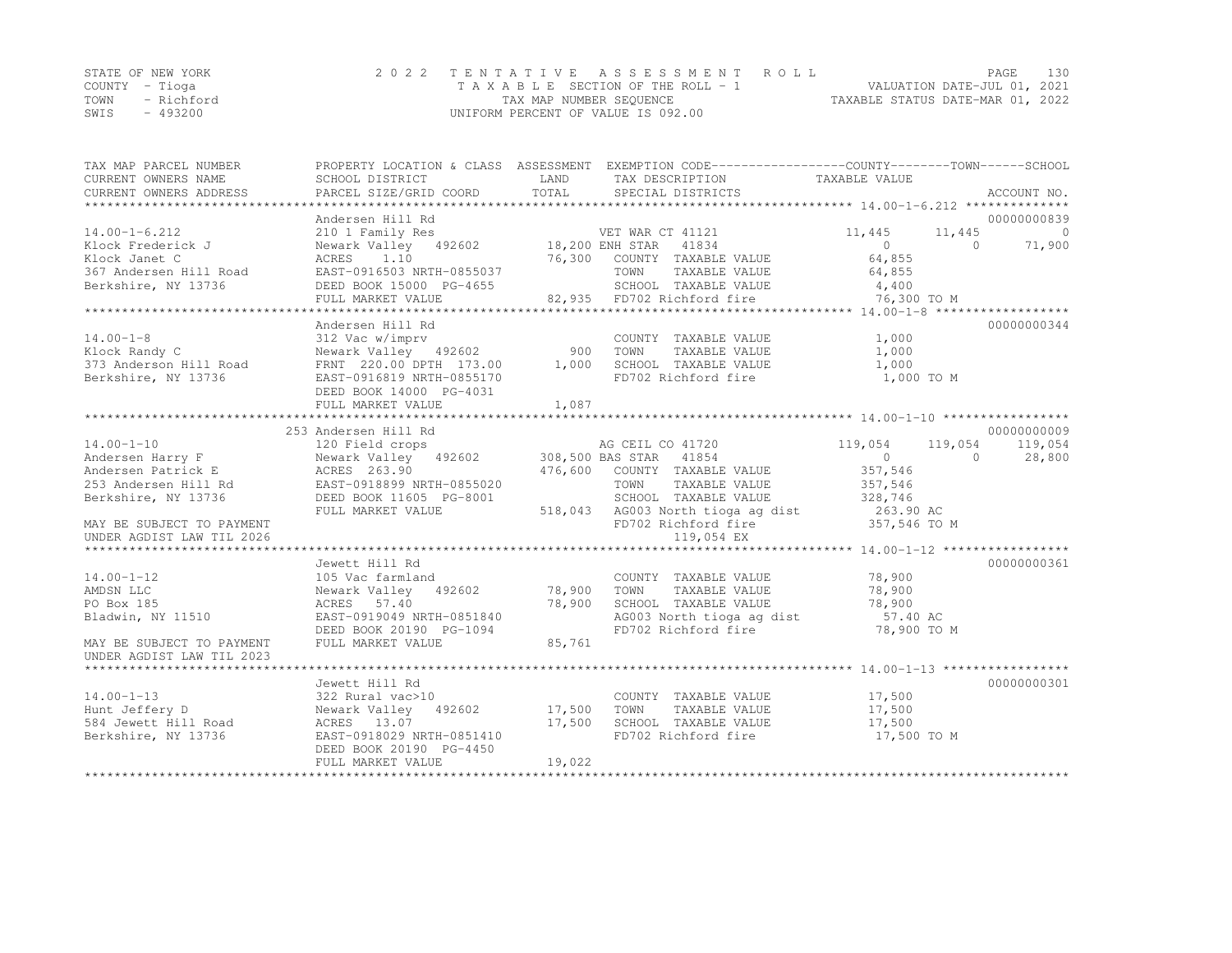|      | STATE OF NEW YORK | 2022 TENTATIVE ASSESSMENT ROLL     |                                  | PAGE.                       |  |
|------|-------------------|------------------------------------|----------------------------------|-----------------------------|--|
|      | COUNTY – Tioga    | TAXABLE SECTION OF THE ROLL - 1    |                                  | VALUATION DATE-JUL 01, 2021 |  |
| TOWN | - Richford        | TAX MAP NUMBER SEOUENCE            | TAXABLE STATUS DATE-MAR 01, 2022 |                             |  |
| SWIS | $-493200$         | UNIFORM PERCENT OF VALUE IS 092.00 |                                  |                             |  |

| TAX MAP PARCEL NUMBER<br>CURRENT OWNERS NAME | PROPERTY LOCATION & CLASS ASSESSMENT<br>SCHOOL DISTRICT | LAND<br>TOTAL | EXEMPTION CODE-----------------COUNTY-------TOWN------SCHOOL<br>TAX DESCRIPTION | TAXABLE VALUE  |             |
|----------------------------------------------|---------------------------------------------------------|---------------|---------------------------------------------------------------------------------|----------------|-------------|
| CURRENT OWNERS ADDRESS                       | PARCEL SIZE/GRID COORD                                  |               | SPECIAL DISTRICTS                                                               |                | ACCOUNT NO. |
|                                              | Jewett Hill Rd                                          |               |                                                                                 |                | 00000000222 |
| $14.00 - 1 - 14$                             | 105 Vac farmland                                        |               | AG CEIL CO 41720                                                                | 7,874<br>7,874 | 7,874       |
| Jewett John E                                | Newark Valley<br>492602                                 | 35,400        | COUNTY TAXABLE VALUE                                                            | 27,526         |             |
| Jewett Jacqueline M                          | ACRES<br>37.50                                          | 35,400        | TOWN<br>TAXABLE VALUE                                                           | 27,526         |             |
| 700 Jewett Hill Rd                           | EAST-0917019 NRTH-0851440                               |               | SCHOOL TAXABLE VALUE                                                            | 27,526         |             |
| Berkshire, NY 13736                          | DEED BOOK 381<br>PG-0914                                |               | AG003 North tioga ag dist                                                       | 37.50 AC       |             |
|                                              | FULL MARKET VALUE                                       | 38,478        | FD702 Richford fire                                                             | 27,526 TO M    |             |
| MAY BE SUBJECT TO PAYMENT                    |                                                         |               | 7,874 EX                                                                        |                |             |
| UNDER AGDIST LAW TIL 2026                    |                                                         |               |                                                                                 |                |             |
|                                              |                                                         |               |                                                                                 |                |             |
|                                              | Jewett Hill Rd                                          |               |                                                                                 |                | 00000000221 |
| $14.00 - 1 - 15$                             | 105 Vac farmland                                        |               | AG CEIL CO 41720                                                                | 7,116<br>7,116 | 7,116       |
| Jewett John E                                | Newark Valley<br>492602                                 | 42,200        | COUNTY TAXABLE VALUE                                                            | 35,084         |             |
| Jacqueline M                                 | ACRES<br>48.90                                          | 42,200        | TOWN<br>TAXABLE VALUE                                                           | 35,084         |             |
| 700 Jewett Hill Rd                           | EAST-0915149 NRTH-0851360                               |               | SCHOOL TAXABLE VALUE                                                            | 35,084         |             |
| Berkshire, NY 13736                          | DEED BOOK 321<br>PG-0542                                |               | AG003 North tioga ag dist                                                       | 48.90 AC       |             |
|                                              | FULL MARKET VALUE                                       | 45,870        | FD702 Richford fire                                                             | 35,084 TO M    |             |
| MAY BE SUBJECT TO PAYMENT                    |                                                         |               | 7,116 EX                                                                        |                |             |
| UNDER AGDIST LAW TIL 2026                    |                                                         |               |                                                                                 |                |             |
|                                              |                                                         |               |                                                                                 |                |             |
|                                              | 165 Brummage Rd                                         |               |                                                                                 |                | 00000000429 |
| $14.00 - 1 - 17.1$                           | 210 1 Family Res                                        |               | COUNTY TAXABLE VALUE                                                            | 150,000        |             |
| Amaro David J                                | Newark Valley<br>492602                                 | 21,100        | TOWN<br>TAXABLE VALUE                                                           | 150,000        |             |
| Amaro Erika L                                | ACRES<br>3.36                                           | 150,000       | SCHOOL TAXABLE VALUE                                                            | 150,000        |             |
| 165 Brummage Rd                              | EAST-0913538 NRTH-0851294                               |               | FD702 Richford fire                                                             | 150,000 TO M   |             |
| Berkshire, NY 13736                          | DEED BOOK 20210 PG-4953                                 |               |                                                                                 |                |             |
|                                              | FULL MARKET VALUE                                       | 163,043       |                                                                                 |                |             |
|                                              | Brummage Rd                                             |               |                                                                                 |                | 00000001004 |
| $14.00 - 1 - 17.2$                           | 322 Rural vac>10                                        |               | COUNTY TAXABLE VALUE                                                            | 25,700         |             |
| Hunt Michael                                 | Newark Valley<br>492602                                 | 25,700        | TOWN<br>TAXABLE VALUE                                                           | 25,700         |             |
| Brummage Rd                                  | ACRES 17.40                                             | 25,700        | SCHOOL TAXABLE VALUE                                                            | 25,700         |             |
| Richford, NY                                 | EAST-0913814 NRTH-0851176                               |               | FD702 Richford fire                                                             | 25,700 TO M    |             |
|                                              | FULL MARKET VALUE                                       | 27,935        |                                                                                 |                |             |
|                                              |                                                         |               |                                                                                 |                |             |
|                                              | 164 Brummage Rd                                         |               |                                                                                 |                | 00000000025 |
| $14.00 - 1 - 18$                             | 322 Rural vac>10                                        |               | COUNTY TAXABLE VALUE                                                            | 15,000         |             |
| Susquehanna Land Co. LLC                     | Newark Valley<br>492602                                 | 15,000        | TOWN<br>TAXABLE VALUE                                                           | 15,000         |             |
| 35 Green Rd                                  | ACRES 10.00                                             | 15,000        | SCHOOL TAXABLE VALUE                                                            | 15,000         |             |
| Owego, NY 13827                              | EAST-0913309 NRTH-0851690                               |               | FD702 Richford fire                                                             | 15,000 TO M    |             |
|                                              | DEED BOOK 638<br>$PG-183$                               |               |                                                                                 |                |             |
|                                              | FULL MARKET VALUE                                       | 16,304        |                                                                                 |                |             |
|                                              |                                                         |               |                                                                                 |                |             |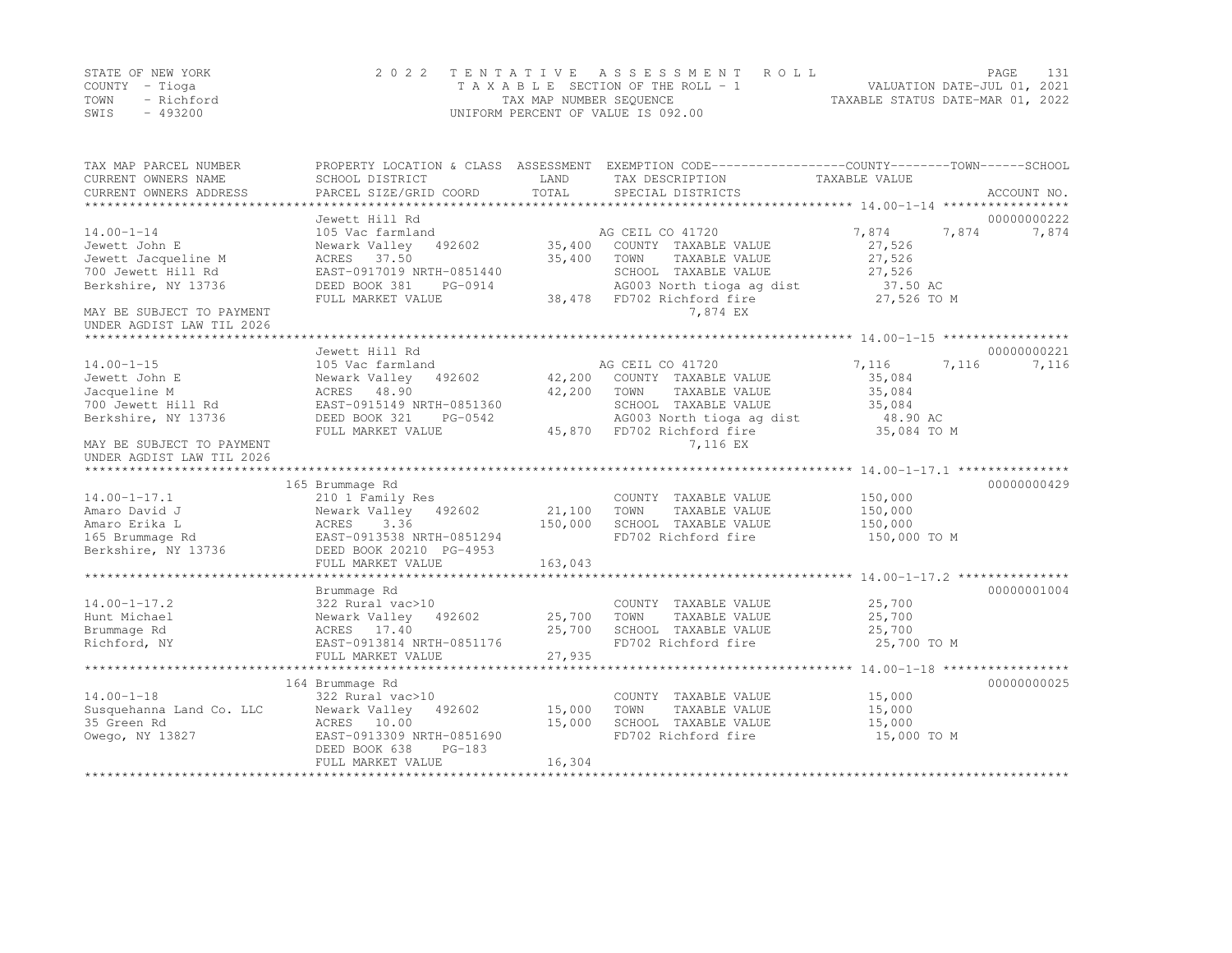|                | STATE OF NEW YORK | 2022 TENTATIVE ASSESSMENT ROLL                                 | PAGE | 132 |
|----------------|-------------------|----------------------------------------------------------------|------|-----|
| COUNTY – Tioga |                   | VALUATION DATE-JUL 01, 2021<br>TAXABLE SECTION OF THE ROLL - 1 |      |     |
|                | TOWN - Richford   | TAXABLE STATUS DATE-MAR 01, 2022<br>TAX MAP NUMBER SEOUENCE    |      |     |
| SWIS           | - 493200          | UNIFORM PERCENT OF VALUE IS 092.00                             |      |     |

| TAX MAP PARCEL NUMBER<br>CURRENT OWNERS NAME | PROPERTY LOCATION & CLASS ASSESSMENT<br>SCHOOL DISTRICT | LAND     | TAX DESCRIPTION             | EXEMPTION CODE-----------------COUNTY-------TOWN------SCHOOL<br>TAXABLE VALUE |                  |
|----------------------------------------------|---------------------------------------------------------|----------|-----------------------------|-------------------------------------------------------------------------------|------------------|
| CURRENT OWNERS ADDRESS                       | PARCEL SIZE/GRID COORD                                  | TOTAL    | SPECIAL DISTRICTS           |                                                                               | ACCOUNT NO.      |
|                                              |                                                         |          |                             |                                                                               |                  |
|                                              | West Creek Rd                                           |          |                             |                                                                               | 00000000445      |
| $14.00 - 1 - 19$                             | 312 Vac w/imprv                                         |          | COUNTY TAXABLE VALUE        | 92,400                                                                        |                  |
| Hunt Michael                                 | Newark Valley 492602                                    | 61,300   | TOWN<br>TAXABLE VALUE       | 92,400                                                                        |                  |
| 9254 West Creek Rd                           | ACRES 30.87                                             | 92,400   | SCHOOL TAXABLE VALUE        | 92,400                                                                        |                  |
| Berkshire, NY 13736                          | EAST-0912379 NRTH-0851360                               |          | FD702 Richford fire         | 92,400 TO M                                                                   |                  |
|                                              | DEED BOOK 19698 PG-4001                                 |          |                             |                                                                               |                  |
|                                              | FULL MARKET VALUE                                       | 100,435  |                             |                                                                               |                  |
|                                              | ***********************                                 |          |                             |                                                                               |                  |
|                                              | 9264 West Creek Rd                                      |          |                             |                                                                               | 00000000206      |
| $14.00 - 1 - 20$                             | 210 1 Family Res                                        |          | VET COM CT 41131            | 19,200<br>19,200                                                              | $\bigcirc$       |
|                                              | Newark Valley 492602                                    |          |                             | $\Omega$<br>$\overline{0}$                                                    | 71,900           |
| Hartman Glenn S                              |                                                         |          | 20,600 ENH STAR 41834       |                                                                               |                  |
| Kathy                                        | 3.60<br>ACRES                                           | 97,300   | COUNTY TAXABLE VALUE        | 78,100                                                                        |                  |
| 9264 West Creek Rd                           | EAST-0912182 NRTH-0852042<br>DEED BOOK 389 PG-0915      |          | TOWN<br>TAXABLE VALUE       | 78,100                                                                        |                  |
| Berkshire, NY 13736                          |                                                         |          | SCHOOL TAXABLE VALUE        | 25,400                                                                        |                  |
|                                              | FULL MARKET VALUE                                       |          | 105,761 FD702 Richford fire | 97,300 TO M                                                                   |                  |
|                                              |                                                         |          |                             |                                                                               |                  |
|                                              | West Creek Rd                                           |          |                             |                                                                               | 00000000040      |
| $14.00 - 1 - 21$                             | 314 Rural vac<10                                        |          | COUNTY TAXABLE VALUE        | 24,100                                                                        |                  |
| Laun Matthew                                 | Newark Valley 492602                                    | 24,100   | TOWN<br>TAXABLE VALUE       | 24,100                                                                        |                  |
| Laun Kristina                                | ACRES<br>9.40                                           | 24,100   | SCHOOL TAXABLE VALUE        | 24,100                                                                        |                  |
| 95 Wanda Ave                                 | EAST-0911599 NRTH-0851180                               |          | FD702 Richford fire         | 24,100 TO M                                                                   |                  |
| Cheektowaga, NY 14211                        | DEED BOOK 20352 PG-7001                                 |          |                             |                                                                               |                  |
|                                              | FULL MARKET VALUE                                       | 26,196   |                             |                                                                               |                  |
|                                              |                                                         |          |                             |                                                                               |                  |
|                                              | West Creek Rd                                           |          |                             |                                                                               | 00000000346      |
| $14.00 - 1 - 22.10$                          | 322 Rural vac>10                                        |          | COUNTY TAXABLE VALUE        | 39,100                                                                        |                  |
| Decibus Louis J                              | Newark Valley 492602                                    | 39,100   | TOWN TAXABLE VALUE          | 39,100                                                                        |                  |
| PO Box 3094                                  | ACRES 20.70                                             | 39,100   | SCHOOL TAXABLE VALUE        | 39,100                                                                        |                  |
| Princeton, NJ 30096                          | EAST-0059147 NRTH-0085273                               |          | FD702 Richford fire         | 39,100 TO M                                                                   |                  |
|                                              | DEED BOOK 18416 PG-1001                                 |          |                             |                                                                               |                  |
|                                              | FULL MARKET VALUE                                       | 42,500   |                             |                                                                               |                  |
|                                              | *************************                               | ******** |                             |                                                                               |                  |
|                                              | 199 Brummage Rd                                         |          |                             |                                                                               | 00000000748      |
| $14.00 - 1 - 24$                             | 270 Mfg housing                                         |          | COUNTY TAXABLE VALUE        | 35,800                                                                        |                  |
| Hunt Michael                                 | Newark Valley 492602                                    | 22,100   | TOWN<br>TAXABLE VALUE       | 35,800                                                                        |                  |
| 9254 West Creek Rd                           | ACRES 2.30                                              | 35,800   | SCHOOL TAXABLE VALUE        | 35,800                                                                        |                  |
| Berkshire, NY 13736                          | EAST-0913024 NRTH-0850909                               |          | FD702 Richford fire         | 35,800 TO M                                                                   |                  |
|                                              | DEED BOOK 19698 PG-2001                                 |          |                             |                                                                               |                  |
|                                              | FULL MARKET VALUE                                       | 38,913   |                             |                                                                               |                  |
|                                              |                                                         |          |                             |                                                                               |                  |
|                                              | State Route 38                                          |          |                             |                                                                               | 00000000033      |
| $15.00 - 2 - 1$                              | 210 1 Family Res                                        |          | ENH STAR 41834              | $\overline{0}$                                                                | $\cap$<br>67,100 |
|                                              |                                                         |          |                             |                                                                               |                  |
| Brame Robert L                               | Newark Valley 492602 13,400                             |          | COUNTY TAXABLE VALUE        | 67,100                                                                        |                  |
| 37 Belden Ryan Rd                            | FRNT 179.00 DPTH 126.00                                 | 67,100   | TOWN<br>TAXABLE VALUE       | 67,100                                                                        |                  |
| Berkshire, NY 13736                          | EAST-0924991 NRTH-0852824                               |          | SCHOOL TAXABLE VALUE        | $\circ$                                                                       |                  |
|                                              | DEED BOOK 721<br>$PG-48$                                |          | FD702 Richford fire         | 67,100 TO M                                                                   |                  |
|                                              | FULL MARKET VALUE                                       | 72,935   |                             |                                                                               |                  |
|                                              |                                                         |          |                             |                                                                               |                  |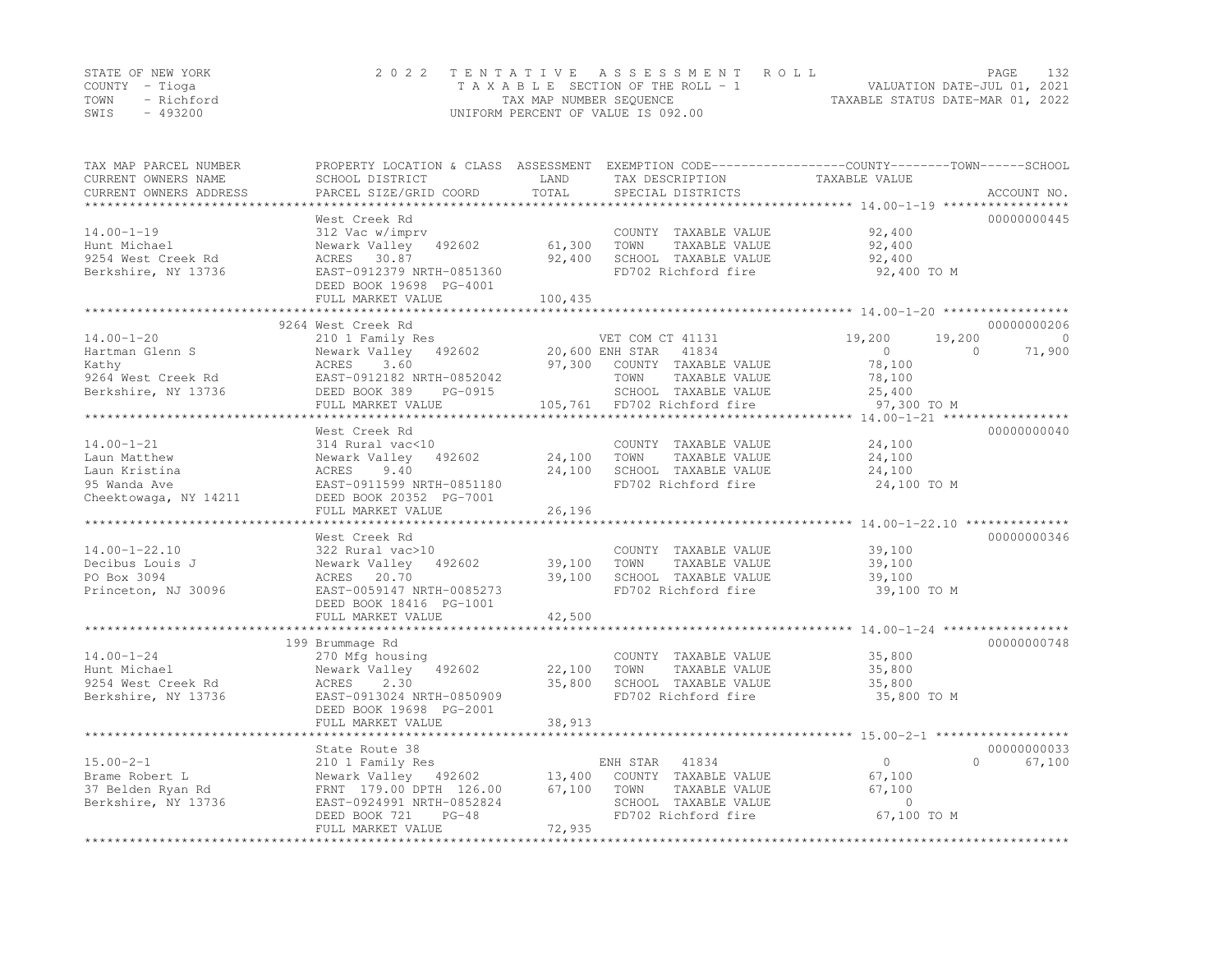|      | STATE OF NEW YORK | 2022 TENTATIVE ASSESSMENT ROLL     |                                  | PAGE | - 133 |
|------|-------------------|------------------------------------|----------------------------------|------|-------|
|      | COUNTY – Tioqa    | TAXABLE SECTION OF THE ROLL - 1    | VALUATION DATE-JUL 01, 2021      |      |       |
|      | TOWN - Richford   | TAX MAP NUMBER SEQUENCE            | TAXABLE STATUS DATE-MAR 01, 2022 |      |       |
| SWIS | - 493200          | UNIFORM PERCENT OF VALUE IS 092.00 |                                  |      |       |

| TAX MAP PARCEL NUMBER                                                                          | PROPERTY LOCATION & CLASS ASSESSMENT             |              | EXEMPTION CODE-----------------COUNTY-------TOWN------SCHOOL |                |                     |
|------------------------------------------------------------------------------------------------|--------------------------------------------------|--------------|--------------------------------------------------------------|----------------|---------------------|
| CURRENT OWNERS NAME                                                                            | SCHOOL DISTRICT                                  | LAND         | TAX DESCRIPTION                                              | TAXABLE VALUE  |                     |
| CURRENT OWNERS ADDRESS                                                                         | PARCEL SIZE/GRID COORD                           | TOTAL        | SPECIAL DISTRICTS                                            |                | ACCOUNT NO.         |
|                                                                                                |                                                  |              |                                                              |                |                     |
|                                                                                                | State Route 38                                   |              |                                                              |                | 00000000034         |
| $15.00 - 2 - 2.10$                                                                             | 322 Rural vac>10                                 |              | COUNTY TAXABLE VALUE                                         | 69,300         |                     |
| Rowley Trust 2016                                                                              | Newark Valley 492602                             | 69,300       | TOWN<br>TAXABLE VALUE                                        | 69,300         |                     |
| Rowley John D                                                                                  | ACRES 47.80                                      | 69,300       | SCHOOL TAXABLE VALUE                                         | 69,300         |                     |
| 415 W Cunningham St                                                                            | EAST-0923754 NRTH-0852823                        |              | AG003 North tioga ag dist 47.80 AC                           |                |                     |
| Winnebago, IL 61088                                                                            | DEED BOOK 20170 PG-3965                          |              | FD702 Richford fire                                          | 69,300 TO M    |                     |
|                                                                                                | FULL MARKET VALUE                                | 75,326       |                                                              |                |                     |
|                                                                                                |                                                  |              |                                                              |                |                     |
|                                                                                                | State Route 38                                   |              |                                                              |                | 00000000958         |
| $15.00 - 2 - 2.20$                                                                             | 242 Rurl res&rec                                 |              | ENH STAR<br>41834                                            | $\overline{0}$ | $\bigcap$<br>71,900 |
| Baker Daniel M                                                                                 | Newark Valley 492602                             |              | 42,500 COUNTY TAXABLE VALUE                                  | 123,200        |                     |
| Baker Susan B                                                                                  | ACRES 22.20                                      | 123,200 TOWN | TAXABLE VALUE                                                | 123,200        |                     |
| 36 Belden Ryan Rd<br>Berkshire, NY 13736                                                       |                                                  |              |                                                              |                |                     |
|                                                                                                |                                                  |              |                                                              |                |                     |
|                                                                                                |                                                  |              |                                                              |                |                     |
|                                                                                                |                                                  |              |                                                              |                |                     |
|                                                                                                | 230 Perry Rd                                     |              |                                                              |                | 00000000350         |
| $15.00 - 2 - 3$                                                                                | 242 Rurl res&rec                                 |              | ENH STAR<br>41834                                            | 0              | $\bigcap$<br>71,900 |
| Mietsch John                                                                                   | Newark Valley 492602                             |              | 41,300 COUNTY TAXABLE VALUE                                  | 121,700        |                     |
| Carol                                                                                          | ACRES 15.43                                      | 121,700      | TOWN<br>TAXABLE VALUE                                        | 121,700        |                     |
| 230 Perry Rd                                                                                   | EAST-0926514 NRTH-0856917                        |              | SCHOOL TAXABLE VALUE                                         | 49,800         |                     |
| Richford, NY 13835                                                                             | DEED BOOK 448<br>PG-0027                         |              | FD702 Richford fire                                          | 121,700 TO M   |                     |
|                                                                                                | FULL MARKET VALUE                                | 132,283      |                                                              |                |                     |
|                                                                                                |                                                  |              |                                                              |                |                     |
|                                                                                                | 237 Perry Rd                                     |              |                                                              |                | 00000000580         |
| $15.00 - 2 - 4$                                                                                | 270 Mfg housing                                  |              | AG CEIL IN 41730                                             | 5,803          | 5,803<br>5,803      |
| Janos Paul H                                                                                   | Newark Valley 492602 30,300 COUNTY TAXABLE VALUE |              |                                                              | 32,497         |                     |
| Barbara M                                                                                      | 7.54<br>ACRES                                    | 38,300 TOWN  | TAXABLE VALUE                                                | 32,497         |                     |
| 11 Woodcrest Dr                                                                                | EAST-0927060 NRTH-0856443                        |              | SCHOOL TAXABLE VALUE                                         | 32,497         |                     |
| Cortland, NY 13045                                                                             | DEED BOOK 374<br>PG-1010                         |              | FD702 Richford fire                                          | 32,497 TO M    |                     |
|                                                                                                | FULL MARKET VALUE                                | 41,630       | 5,803 EX                                                     |                |                     |
| MAY BE SUBJECT TO PAYMENT                                                                      |                                                  |              |                                                              |                |                     |
| UNDER AGDIST LAW TIL 2029                                                                      |                                                  |              |                                                              |                |                     |
| ****************************                                                                   |                                                  |              |                                                              |                |                     |
|                                                                                                | 6 Beldon Ryan Rd                                 |              |                                                              |                | 00000000985         |
| $15.00 - 2 - 5.12$                                                                             | 210 1 Family Res                                 |              | <b>BAS STAR</b> 41854                                        | $\overline{0}$ | $\bigcap$<br>28,800 |
| Ryan Vernon C                                                                                  | Newark Valley 492602                             |              | 20,300 COUNTY TAXABLE VALUE                                  | 102,600        |                     |
|                                                                                                |                                                  | 102,600      | TOWN<br>TAXABLE VALUE                                        | 102,600        |                     |
| Ryan Lisa A<br>6 Belden Ryan Rd<br>6 Belden Ryan Rd<br>Richford, NY 13835<br>FULL MARKET VALUE | ACRES 3.04 DANA                                  |              | SCHOOL TAXABLE VALUE                                         | 73,800         |                     |
|                                                                                                |                                                  | 111,522      | AG003 North tioga ag dist                                    | 3.64 AC        |                     |
|                                                                                                |                                                  |              | FD702 Richford fire                                          | 102,600 TO M   |                     |
|                                                                                                |                                                  |              |                                                              |                |                     |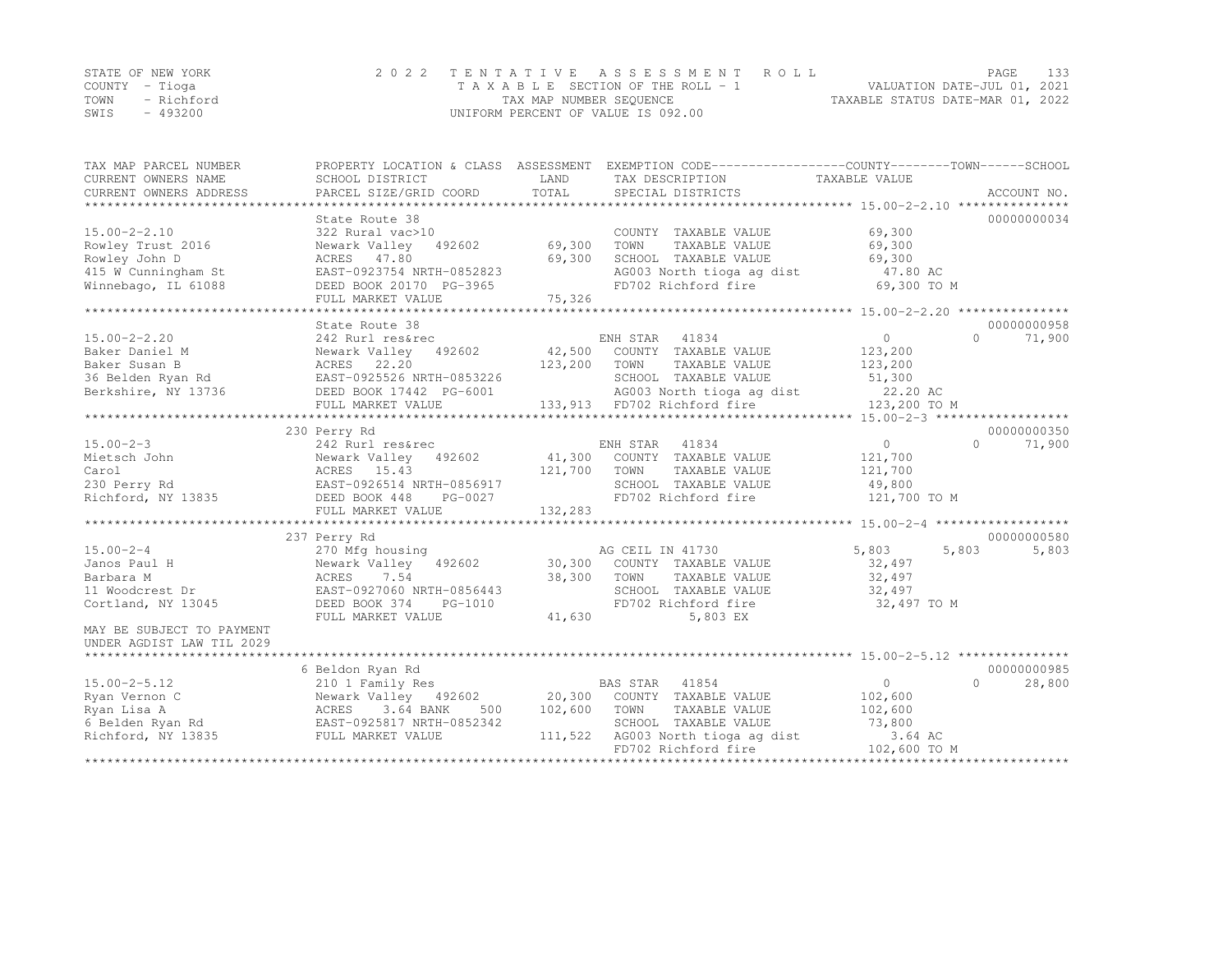|      | STATE OF NEW YORK | 2022 TENTATIVE ASSESSMENT ROLL     |                                  | PAGE                        | - 1.34 |
|------|-------------------|------------------------------------|----------------------------------|-----------------------------|--------|
|      | COUNTY – Tioga    | TAXABLE SECTION OF THE ROLL - 1    |                                  | VALUATION DATE-JUL 01, 2021 |        |
| TOWN | – Richford        | TAX MAP NUMBER SEQUENCE            | TAXABLE STATUS DATE-MAR 01, 2022 |                             |        |
| SWIS | - 493200          | UNIFORM PERCENT OF VALUE IS 092.00 |                                  |                             |        |

| TAX MAP PARCEL NUMBER<br>CURRENT OWNERS NAME<br>CURRENT OWNERS ADDRESS | SCHOOL DISTRICT<br>PARCEL SIZE/GRID COORD | LAND<br>TOTAL | PROPERTY LOCATION & CLASS ASSESSMENT EXEMPTION CODE---------------COUNTY-------TOWN-----SCHOOL<br>TAX DESCRIPTION<br>SPECIAL DISTRICTS | TAXABLE VALUE    | ACCOUNT NO. |
|------------------------------------------------------------------------|-------------------------------------------|---------------|----------------------------------------------------------------------------------------------------------------------------------------|------------------|-------------|
|                                                                        | 13055 State Route 38                      |               |                                                                                                                                        |                  | 00000000749 |
| $15.00 - 2 - 5.20$                                                     | 241 Rural res&ag                          |               | AG BLDG<br>41700                                                                                                                       | 90,000<br>90,000 | 90,000      |
| White Tail Farms LLC                                                   | Newark Valley 492602 218,000              |               | COUNTY TAXABLE VALUE                                                                                                                   | 364,900          |             |
| 66 E Merrick Road                                                      | FRNT 194.16 DPTH 215.00                   | 454,900       | TOWN<br>TAXABLE VALUE                                                                                                                  | 364,900          |             |
| Freeport, NY 11520                                                     | ACRES 182.60                              |               | SCHOOL TAXABLE VALUE                                                                                                                   | 364,900          |             |
|                                                                        | EAST-0927509 NRTH-0854280                 |               | FD702 Richford fire                                                                                                                    | 454,900 TO M     |             |
| MAY BE SUBJECT TO PAYMENT                                              | DEED BOOK 20190 PG-4240                   |               |                                                                                                                                        |                  |             |
| UNDER AGDIST LAW TIL 2029                                              | FULL MARKET VALUE                         | 494,457       |                                                                                                                                        |                  |             |
|                                                                        |                                           |               |                                                                                                                                        |                  |             |
|                                                                        | Perry Rd                                  |               |                                                                                                                                        |                  | 00000000750 |
| $15.00 - 2 - 5.30$                                                     | 314 Rural vac<10                          |               | AG CEIL IN 41730                                                                                                                       | 11,103<br>11,103 | 11,103      |
| Janos Paul H                                                           | Newark Valley 492602                      |               | 18,700 COUNTY TAXABLE VALUE                                                                                                            | 7,597            |             |
| Barbara M                                                              | 5.86<br>ACRES                             | 18,700        | TOWN<br>TAXABLE VALUE                                                                                                                  | 7,597            |             |
| 11 Woodcrest Dr                                                        | EAST-0927103 NRTH-0856936                 |               | SCHOOL TAXABLE VALUE                                                                                                                   | 7,597            |             |
| Cortland, NY 13045                                                     | DEED BOOK 552<br>$PG-246$                 |               | FD702 Richford fire                                                                                                                    | 7,597 TO M       |             |
|                                                                        | FULL MARKET VALUE                         | 20,326        | 11,103 EX                                                                                                                              |                  |             |
| MAY BE SUBJECT TO PAYMENT<br>UNDER AGDIST LAW TIL 2029                 |                                           |               |                                                                                                                                        |                  |             |
|                                                                        |                                           |               |                                                                                                                                        |                  |             |
|                                                                        | Route 38                                  |               |                                                                                                                                        |                  | 00000000998 |
| $15.00 - 2 - 5.112$                                                    | 105 Vac farmland                          |               | COUNTY TAXABLE VALUE                                                                                                                   | 22,600           |             |
| Ryan Vernon C                                                          | Newark Valley 492602                      | 22,600        | TOWN<br>TAXABLE VALUE                                                                                                                  | 22,600           |             |
| Ryan Lisa A                                                            | ACRES 23.02                               | 22,600        | SCHOOL TAXABLE VALUE                                                                                                                   | 22,600           |             |
| 6 Belden Ryan Rd                                                       | EAST-0925204 NRTH-0851782                 |               | AG003 North tioga ag dist 23.02 AC                                                                                                     |                  |             |
| Berkshire, NY 13736                                                    | DEED BOOK 20200 PG-3413                   |               | FD702 Richford fire                                                                                                                    | 22,600 TO M      |             |
|                                                                        | FULL MARKET VALUE                         | 24,565        |                                                                                                                                        |                  |             |
|                                                                        |                                           |               |                                                                                                                                        |                  |             |
|                                                                        | Perry Rd                                  |               |                                                                                                                                        |                  | 00000000999 |
| $15.00 - 2 - 5.113$                                                    | 105 Vac farmland                          |               | COUNTY TAXABLE VALUE                                                                                                                   | 24,500           |             |
| Ryan Vernon C                                                          | Newark Valley 492602                      | 24,500        | TOWN<br>TAXABLE VALUE                                                                                                                  | 24,500           |             |
| Ryan Lisa A                                                            | ACRES 25.00                               | 24,500        | SCHOOL TAXABLE VALUE                                                                                                                   | 24,500           |             |
| 6 Belden Ryan Rd                                                       | EAST-0926638 NRTH-0855640                 |               | AG003 North tioga ag dist                                                                                                              | 25.00 AC         |             |
| Berkshire, NY 13736                                                    | DEED BOOK 20200 PG-3413                   |               | FD702 Richford fire                                                                                                                    | 24,500 TO M      |             |
|                                                                        | FULL MARKET VALUE                         | 26,630        |                                                                                                                                        |                  |             |
|                                                                        |                                           |               |                                                                                                                                        |                  |             |
|                                                                        | Perry Rd                                  |               |                                                                                                                                        |                  | 00000001000 |
| $15.00 - 2 - 5.114$                                                    | 314 Rural vac<10                          |               | COUNTY TAXABLE VALUE                                                                                                                   | 600              |             |
| Ryan Vernon C                                                          | Newark Valley 492602                      | 600           | TOWN<br>TAXABLE VALUE                                                                                                                  | 600              |             |
| Ryan Lisa A                                                            | ACRES 0.84                                | 600           | SCHOOL TAXABLE VALUE                                                                                                                   | 600              |             |
| 6 Belden Ryan Rd                                                       | EAST-0927006 NRTH-0856107                 |               | AG003 North tioga ag dist                                                                                                              | .84 AC           |             |
| Berkshire, NY 13736                                                    | FULL MARKET VALUE                         | 652           | FD702 Richford fire                                                                                                                    | 600 TO M         |             |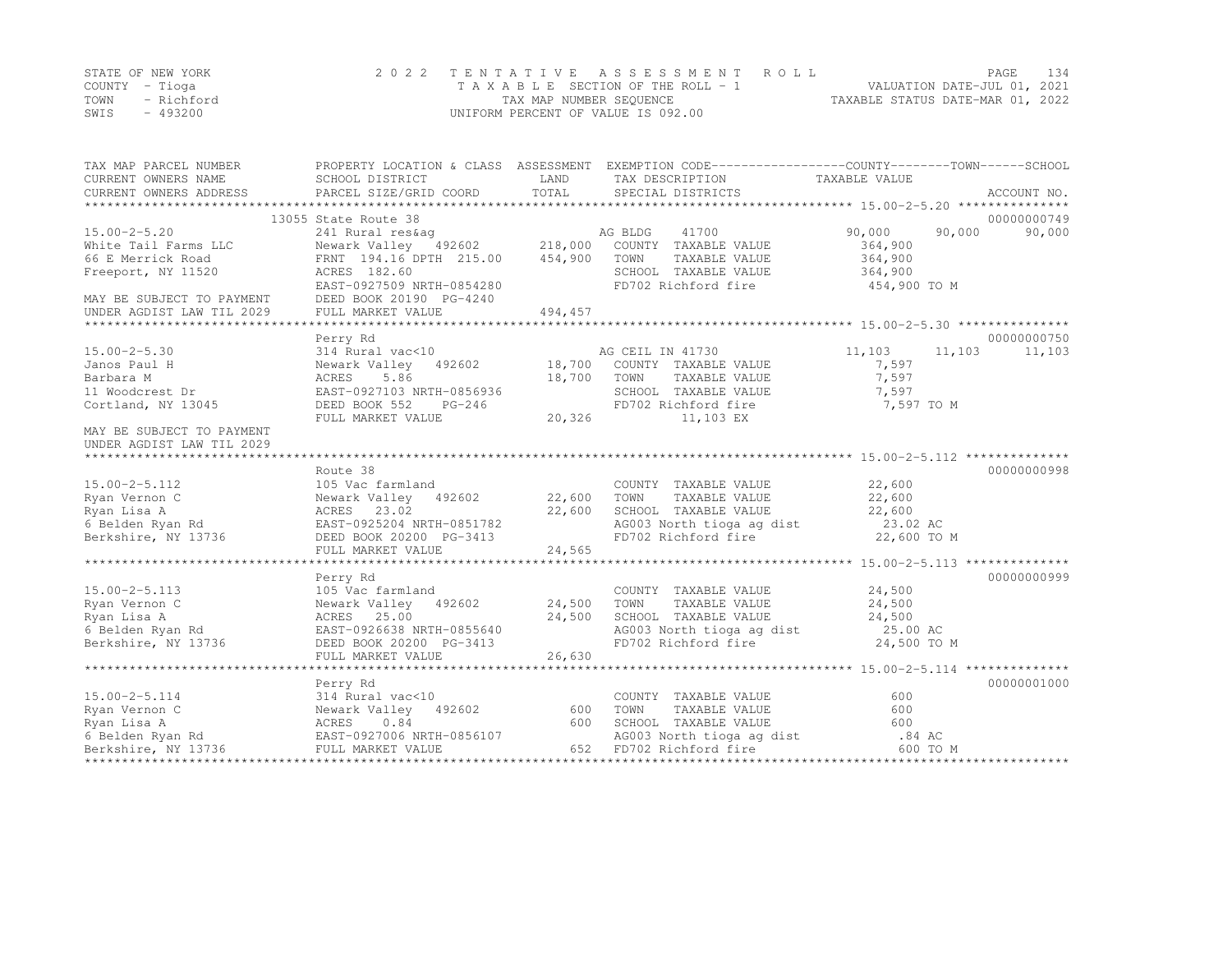|                | STATE OF NEW YORK | 2022 TENTATIVE ASSESSMENT ROLL     |                                  | PAGE | 135 |
|----------------|-------------------|------------------------------------|----------------------------------|------|-----|
| COUNTY – Tioga |                   | TAXABLE SECTION OF THE ROLL - 1    | VALUATION DATE-JUL 01, 2021      |      |     |
|                | TOWN - Richford   | TAX MAP NUMBER SEQUENCE            | TAXABLE STATUS DATE-MAR 01, 2022 |      |     |
| SWIS           | - 493200          | UNIFORM PERCENT OF VALUE IS 092.00 |                                  |      |     |

| TAX MAP PARCEL NUMBER<br>CURRENT OWNERS NAME | PROPERTY LOCATION & CLASS ASSESSMENT<br>SCHOOL DISTRICT | LAND          | EXEMPTION CODE-----------------COUNTY-------TOWN-----SCHOOL<br>TAX DESCRIPTION | TAXABLE VALUE                               |                      |
|----------------------------------------------|---------------------------------------------------------|---------------|--------------------------------------------------------------------------------|---------------------------------------------|----------------------|
| CURRENT OWNERS ADDRESS                       | PARCEL SIZE/GRID COORD                                  | TOTAL         | SPECIAL DISTRICTS                                                              |                                             | ACCOUNT NO.          |
| **********************                       |                                                         |               |                                                                                |                                             |                      |
|                                              | 328 Payne Marsh Rd                                      |               |                                                                                |                                             | 00000000322          |
| $15.00 - 2 - 6.10$                           | 240 Rural res                                           |               | BAS STAR<br>41854                                                              | $\circ$                                     | $\Omega$<br>28,800   |
| Crockett Timothy M                           | Newark Valley<br>492602                                 | 151,700       | COUNTY TAXABLE VALUE                                                           | 259,100                                     |                      |
| Betty M                                      | ACRES 125.90                                            | 259,100       | TOWN<br>TAXABLE VALUE                                                          | 259,100                                     |                      |
| 328 Payne Marsh Rd                           | EAST-0931809 NRTH-0854100                               |               | SCHOOL TAXABLE VALUE                                                           | 230,300                                     |                      |
| Berkshire, NY 13736                          | DEED BOOK 458<br>PG-0225                                |               | AG003 North tioga ag dist                                                      | 125.90 AC                                   |                      |
|                                              | FULL MARKET VALUE                                       | 281,630       | FD702 Richford fire                                                            | 259,100 TO M                                |                      |
|                                              | ***********************                                 |               |                                                                                |                                             |                      |
|                                              | 343 Payne Marsh Rd                                      |               |                                                                                |                                             | 00000000644          |
| $15.00 - 2 - 6.22$                           |                                                         |               | 41854<br><b>BAS STAR</b>                                                       | $\circ$                                     | $\Omega$<br>28,800   |
| Cornell Robert                               | 270 Mfg housing<br>Newark Valley<br>492602              | 18,000        | COUNTY TAXABLE VALUE                                                           | 28,900                                      |                      |
|                                              |                                                         |               |                                                                                |                                             |                      |
| Kim                                          | ACRES<br>1.00                                           | 28,900        | TOWN<br>TAXABLE VALUE                                                          | 28,900                                      |                      |
| 343 Payne Marsh Rd                           | EAST-0931259 NRTH-0854330                               |               | SCHOOL TAXABLE VALUE                                                           | 100                                         |                      |
| Berkshire, NY 13736                          | DEED BOOK 402<br>PG-1151                                |               | FD702 Richford fire                                                            | 28,900 TO M                                 |                      |
|                                              | FULL MARKET VALUE                                       | 31,413        |                                                                                |                                             |                      |
|                                              |                                                         |               |                                                                                |                                             |                      |
|                                              | Payne Marsh Rd                                          |               |                                                                                |                                             | 00000000645          |
| $15.00 - 2 - 6.31$                           | 270 Mfg housing                                         |               | COUNTY TAXABLE VALUE                                                           | 30,200                                      |                      |
| Morris Elizabeth                             | Newark Valley<br>492602                                 | 18,200        | TOWN<br>TAXABLE VALUE                                                          | 30,200                                      |                      |
| Attn: Chambers Susan                         | 1.10<br>ACRES                                           | 30,200        | SCHOOL TAXABLE VALUE                                                           | 30,200                                      |                      |
| 293 Payne Marsh Rd                           | EAST-0931286 NRTH-0853435                               |               | FD702 Richford fire                                                            | 30,200 TO M                                 |                      |
| Berkshire, NY 13736                          | DEED BOOK 609<br>$PG-252$                               |               |                                                                                |                                             |                      |
|                                              | FULL MARKET VALUE                                       | 32,826        |                                                                                |                                             |                      |
|                                              | ***********************                                 | *********     |                                                                                | ******************* 15.00-2-6.32 ********** |                      |
|                                              | 293 Payne Marsh Rd                                      |               |                                                                                |                                             | 00000000751          |
| $15.00 - 2 - 6.32$                           | 210 1 Family Res                                        |               | ENH STAR<br>41834                                                              | $\Omega$                                    | $\Omega$<br>71,900   |
| Chambers Susan                               | Newark Valley<br>492602                                 | 19,900        | COUNTY TAXABLE VALUE                                                           | 90,000                                      |                      |
| 293 Payne Marsh Rd                           | ACRES<br>1.81                                           | 90,000        | TAXABLE VALUE<br>TOWN                                                          | 90,000                                      |                      |
| Berkshire, NY 13736                          | EAST-0931239 NRTH-0853300                               |               | SCHOOL TAXABLE VALUE                                                           | 18,100                                      |                      |
|                                              | DEED BOOK 544<br>PG-315                                 |               | FD702 Richford fire                                                            | 90,000 TO M                                 |                      |
|                                              | FULL MARKET VALUE                                       | 97,826        |                                                                                |                                             |                      |
|                                              |                                                         |               |                                                                                |                                             |                      |
|                                              | 335 Payne Marsh Rd                                      |               |                                                                                |                                             | 00000000996          |
| $15.00 - 2 - 6.211$                          | 270 Mfg housing                                         |               | COUNTY TAXABLE VALUE                                                           | 32,900                                      |                      |
| Cornell Connie                               | Newark Valley<br>492602                                 | 21,400        | TAXABLE VALUE<br>TOWN                                                          | 32,900                                      |                      |
| 335 Payne Marsh Road                         | ACRES<br>4.40                                           | 32,900        | SCHOOL TAXABLE VALUE                                                           | 32,900                                      |                      |
| Berkshire, NY 13736                          | EAST-0931039 NRTH-0853978                               |               | FD702 Richford fire                                                            | 32,900 TO M                                 |                      |
|                                              | DEED BOOK 20190 PG-348                                  |               |                                                                                |                                             |                      |
|                                              | FULL MARKET VALUE                                       | 35,761        |                                                                                |                                             |                      |
|                                              | *********************                                   |               |                                                                                |                                             |                      |
|                                              | 339 Payne Marsh Rd                                      |               |                                                                                |                                             | 00000000642          |
| $15.00 - 2 - 6.212$                          | 270 Mfg housing                                         |               | AGED C&T<br>41801                                                              | 12,650                                      | 12,650<br>$\Omega$   |
| Cornell Lester L                             | Newark Valley<br>492602                                 | 21,300 AGED S | 41804                                                                          | $\circ$                                     | 6,325<br>$\mathbf 0$ |
| Cornell John                                 | ACRES<br>4.30                                           |               | 25,300 ENH STAR<br>41834                                                       | $\circ$                                     | $\Omega$<br>18,975   |
| 339 Payne Marsh Rd                           | EAST-0930991 NRTH-0854261                               |               | COUNTY TAXABLE VALUE                                                           | 12,650                                      |                      |
| Berkshire, NY 13736                          | DEED BOOK 2019<br>$PG-349$                              |               | TOWN<br>TAXABLE VALUE                                                          | 12,650                                      |                      |
|                                              | FULL MARKET VALUE                                       | 27,500        | SCHOOL TAXABLE VALUE                                                           | $\mathbf{0}$                                |                      |
|                                              |                                                         |               | FD702 Richford fire                                                            | 25,300 TO M                                 |                      |
|                                              |                                                         |               | **************************                                                     | ***********                                 |                      |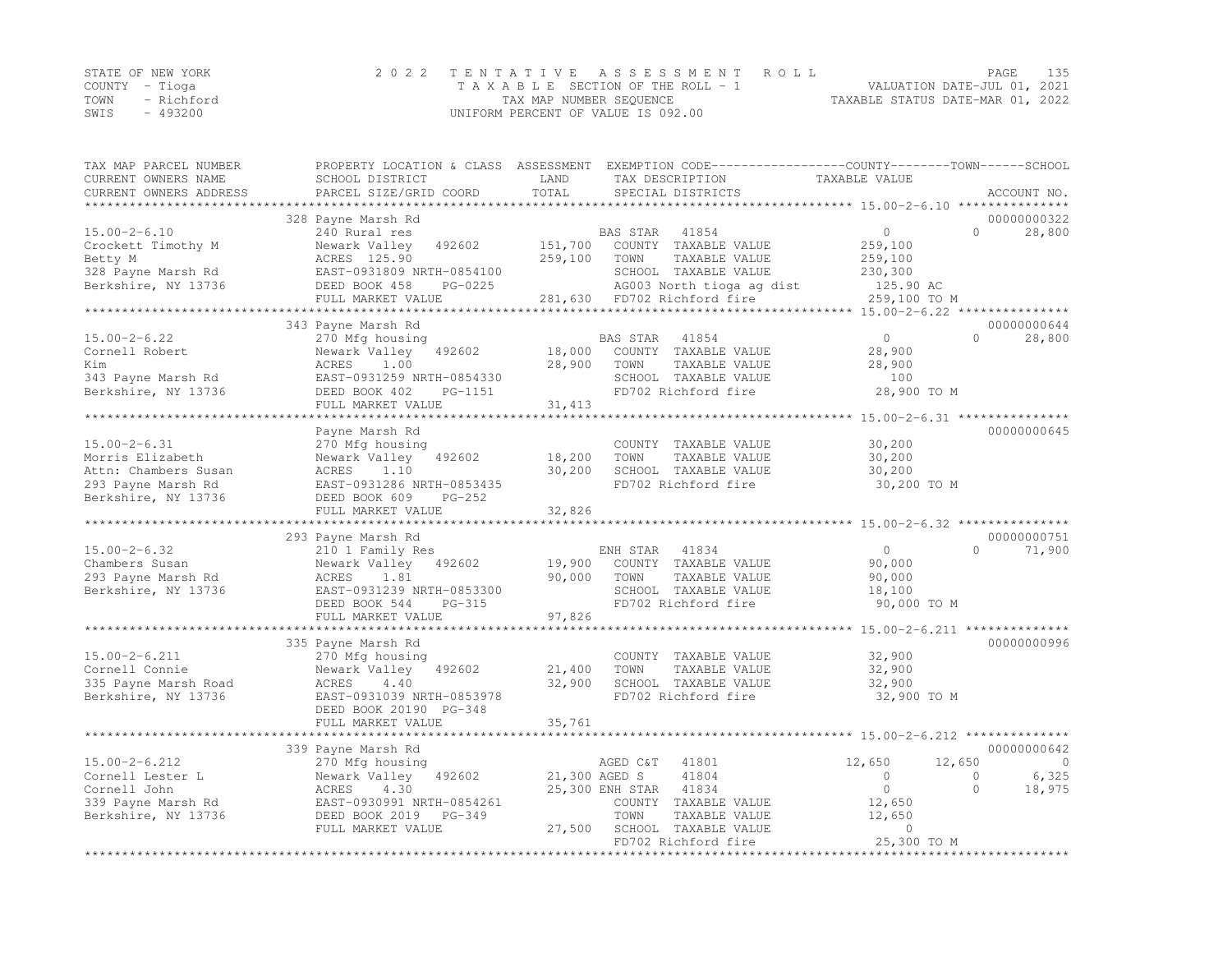|      | STATE OF NEW YORK | 2022 TENTATIVE ASSESSMENT ROLL     | PAGE                             | - 136 |
|------|-------------------|------------------------------------|----------------------------------|-------|
|      | COUNTY – Tioga    | TAXABLE SECTION OF THE ROLL - 1    | VALUATION DATE-JUL 01, 2021      |       |
| TOWN | - Richford        | TAX MAP NUMBER SEOUENCE            | TAXABLE STATUS DATE-MAR 01, 2022 |       |
| SWIS | - 493200          | UNIFORM PERCENT OF VALUE IS 092.00 |                                  |       |

| TAX MAP PARCEL NUMBER<br>CURRENT OWNERS NAME | PROPERTY LOCATION & CLASS ASSESSMENT<br>SCHOOL DISTRICT | LAND              | TAX DESCRIPTION                             | EXEMPTION CODE-----------------COUNTY-------TOWN------SCHOOL<br>TAXABLE VALUE |                    |
|----------------------------------------------|---------------------------------------------------------|-------------------|---------------------------------------------|-------------------------------------------------------------------------------|--------------------|
| CURRENT OWNERS ADDRESS                       | PARCEL SIZE/GRID COORD                                  | TOTAL<br>******** | SPECIAL DISTRICTS                           | ******************* 15.00-2-7 ******                                          | ACCOUNT NO.        |
|                                              | 193 Hubby Rd                                            |                   |                                             |                                                                               | 00000000426        |
| $15.00 - 2 - 7$                              | 312 Vac w/imprv                                         |                   | COUNTY TAXABLE VALUE                        | 152,000                                                                       |                    |
| Horner's Hilltop LLC                         | Newark Valley 492602                                    | 132,000           | TOWN<br>TAXABLE VALUE                       | 152,000                                                                       |                    |
| 1412 Gertrude Dr                             | ACRES 102.43                                            | 152,000           | SCHOOL TAXABLE VALUE                        | 152,000                                                                       |                    |
| Brandon, NY 33511                            | EAST-0933548 NRTH-0853134                               |                   | FD702 Richford fire                         | 152,000 TO M                                                                  |                    |
|                                              | DEED BOOK 20220 PG-904                                  |                   |                                             |                                                                               |                    |
|                                              | FULL MARKET VALUE                                       | 165,217           |                                             |                                                                               |                    |
|                                              |                                                         |                   |                                             |                                                                               |                    |
|                                              | 195 Hubby Rd                                            |                   |                                             |                                                                               | 00000000988        |
| $15.00 - 2 - 8.12$                           | 210 1 Family Res                                        |                   | COUNTY TAXABLE VALUE                        | 136,500                                                                       |                    |
| Tomazin Joshua N                             | Newark Valley 492602                                    | 19,500            | TOWN<br>TAXABLE VALUE                       | 136,500                                                                       |                    |
| Tomazin Ashley A                             | ACRES<br>2.54 BANK<br>8                                 | 136,500           | SCHOOL TAXABLE VALUE                        | 136,500                                                                       |                    |
| 206 Hubby Road                               | EAST-0932178 NRTH-0852166                               |                   | FD702 Richford fire                         | 136,500 TO M                                                                  |                    |
| Berkshire, NY 13736                          | DEED BOOK 20160 PG-2264                                 |                   |                                             |                                                                               |                    |
|                                              | FULL MARKET VALUE                                       | 148,370           |                                             |                                                                               |                    |
|                                              | 206 Hubby Rd                                            |                   |                                             |                                                                               | 00000000170        |
| $15.00 - 2 - 8.20$                           | 210 1 Family Res                                        |                   | BAS STAR<br>41854                           | $\circ$                                                                       | $\Omega$<br>28,800 |
| Tomazin Julie                                | Newark Valley 492602                                    | 38,500            | COUNTY TAXABLE VALUE                        | 126,800                                                                       |                    |
| Tomazin Robert                               | 5.98<br>ACRES                                           | 126,800           | TOWN<br>TAXABLE VALUE                       | 126,800                                                                       |                    |
| 206 Hubby Rd                                 | EAST-0931779 NRTH-0852800                               |                   | SCHOOL TAXABLE VALUE                        | 98,000                                                                        |                    |
| Berkshire, NY 13736                          | DEED BOOK 10692 PG-4001                                 |                   | FD702 Richford fire                         | 126,800 TO M                                                                  |                    |
|                                              | FULL MARKET VALUE                                       | 137,826           |                                             |                                                                               |                    |
|                                              |                                                         |                   |                                             |                                                                               |                    |
|                                              | 268 Payne Marsh Rd                                      |                   |                                             |                                                                               | 00000000425        |
| $15.00 - 2 - 8.111$                          | 240 Rural res                                           |                   | ENH STAR<br>41834                           | $\circ$                                                                       | 71,900<br>$\Omega$ |
| Hazel                                        | 492602<br>Newark Valley                                 | 155,600           | COUNTY TAXABLE VALUE                        | 187,000                                                                       |                    |
| 268 Payne Marsh Rd                           | ACRES 127.50                                            | 187,000           | TOWN<br>TAXABLE VALUE                       | 187,000                                                                       |                    |
| Berkshire, NY 13736                          | EAST-0932519 NRTH-0851900                               |                   | SCHOOL TAXABLE VALUE                        | 115,100                                                                       |                    |
|                                              | DEED BOOK 314<br>PG-0057                                |                   | FD702 Richford fire                         | 187,000 TO M                                                                  |                    |
|                                              | FULL MARKET VALUE                                       | 203,261           |                                             |                                                                               |                    |
|                                              | ************************                                |                   |                                             |                                                                               |                    |
|                                              | 205 Hubby Rd                                            |                   |                                             |                                                                               | 00000001001        |
| $15.00 - 2 - 8.112$                          | 210 1 Family Res                                        |                   | COUNTY TAXABLE VALUE                        | 184,100                                                                       |                    |
| Townsend Trevor B                            | Newark Valley 492602                                    | 19,500            | TOWN<br>TAXABLE VALUE                       | 184,100                                                                       |                    |
| Tomazin Kara E                               | 2.30 BANK<br>ACRES<br>500                               | 184,100           | SCHOOL TAXABLE VALUE                        | 184,100                                                                       |                    |
| 205 Hubby Rd                                 | EAST-0931701 NRTH-0852217                               |                   | FD702 Richford fire                         | 184,100 TO M                                                                  |                    |
| Berkshire, NY 13736                          | DEED BOOK 2020 PG-258                                   |                   |                                             |                                                                               |                    |
|                                              | FULL MARKET VALUE                                       | 200,109           |                                             |                                                                               |                    |
|                                              | 285 Payne Marsh Rd                                      |                   | 90 PCT OF VALUE USED FOR EXEMPTION PURPOSES |                                                                               | 00000000348        |
| $15.00 - 2 - 9$                              | 210 1 Family Res                                        |                   | AGED C&T<br>41801                           | 24,705<br>24,705                                                              | $\Omega$           |
| Payne Gordon L                               | Newark Valley<br>492602                                 | 26,900 AGED S     | 41804                                       | $\circ$                                                                       | 9,882<br>0         |
| 285 Payne Marsh Rd                           | 5.37<br>ACRES                                           |                   | 54,900 ENH STAR<br>41834                    | $\circ$                                                                       | $\Omega$<br>45,018 |
| Berkshire, NY 13736                          | EAST-0931209 NRTH-0853050                               |                   | COUNTY TAXABLE VALUE                        | 30,195                                                                        |                    |
|                                              | DEED BOOK 591<br>$PG-205$                               |                   | TOWN<br>TAXABLE VALUE                       | 30,195                                                                        |                    |
|                                              | FULL MARKET VALUE                                       | 59,674            | SCHOOL TAXABLE VALUE                        | 0                                                                             |                    |
|                                              |                                                         |                   | FD702 Richford fire                         | 54,900 TO M                                                                   |                    |
|                                              |                                                         |                   | *************************************       | *****************                                                             |                    |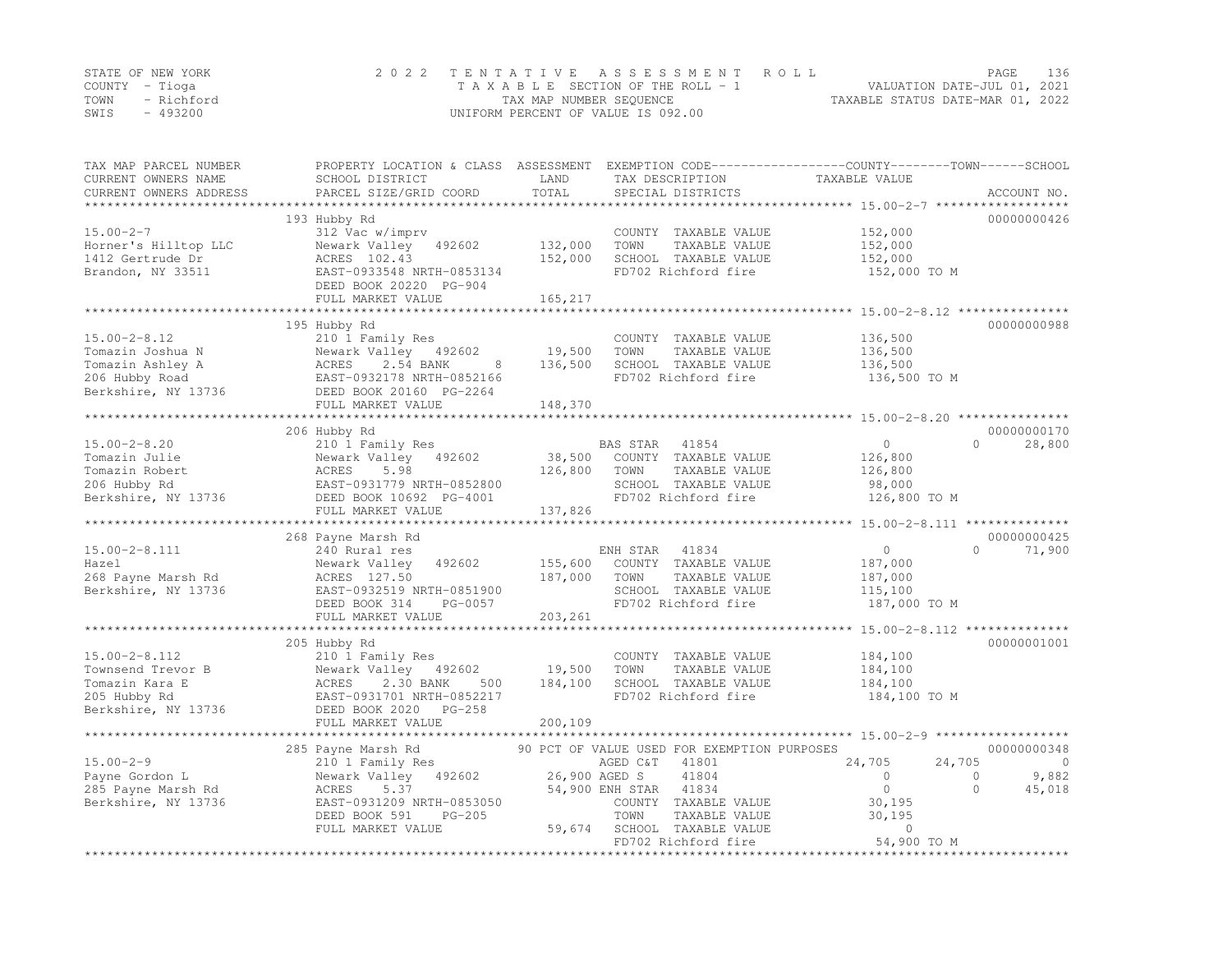|      | STATE OF NEW YORK | 2022 TENTATIVE ASSESSMENT ROLL     | PAGE                             | 137 |
|------|-------------------|------------------------------------|----------------------------------|-----|
|      | COUNTY – Tioga    | TAXABLE SECTION OF THE ROLL - 1    | VALUATION DATE-JUL 01, 2021      |     |
| TOWN | - Richford        | TAX MAP NUMBER SEQUENCE            | TAXABLE STATUS DATE-MAR 01, 2022 |     |
| SWIS | - 493200          | UNIFORM PERCENT OF VALUE IS 092.00 |                                  |     |

| TAX MAP PARCEL NUMBER<br>CURRENT OWNERS NAME<br>CURRENT OWNERS ADDRESS | PROPERTY LOCATION & CLASS ASSESSMENT EXEMPTION CODE---------------COUNTY-------TOWN-----SCHOOL<br>SCHOOL DISTRICT<br>PARCEL SIZE/GRID COORD | LAND<br>TOTAL | TAX DESCRIPTION<br>SPECIAL DISTRICTS             | TAXABLE VALUE             | ACCOUNT NO.                         |
|------------------------------------------------------------------------|---------------------------------------------------------------------------------------------------------------------------------------------|---------------|--------------------------------------------------|---------------------------|-------------------------------------|
| $15.00 - 2 - 10$                                                       | 279 Payne Marsh Rd<br>210 1 Family Res                                                                                                      |               | AGED C<br>41802                                  | 26,120                    | 00000000609<br>$\Omega$<br>$\Omega$ |
| Payne Paul L                                                           | Newark Valley 492602 13,700 AGED T 41803<br>FRNT 100.00 DPTH 251.00 65,300 ENH STAR 41834                                                   |               | 41803                                            | $\overline{0}$<br>32,650  | $\Omega$                            |
| 279 Payne Marsh Rd<br>Berkshire, NY 13736                              | EAST-0931350 NRTH-0852950                                                                                                                   |               | COUNTY TAXABLE VALUE                             | $\circ$<br>39,180         | 65,300<br>$\Omega$                  |
|                                                                        | DEED BOOK 622<br>$PG-99$                                                                                                                    |               | TOWN<br>TAXABLE VALUE                            | 32,650                    |                                     |
|                                                                        | FULL MARKET VALUE                                                                                                                           |               | 70,978 SCHOOL TAXABLE VALUE                      | $\Omega$                  |                                     |
|                                                                        |                                                                                                                                             |               | FD702 Richford fire                              | 65,300 TO M               |                                     |
|                                                                        |                                                                                                                                             |               |                                                  |                           |                                     |
|                                                                        | 247 Payne Marsh Rd                                                                                                                          |               |                                                  |                           | 00000000349<br>$\bigcap$            |
| $15.00 - 2 - 11$<br>Payne James L                                      | 281 Multiple res<br>Newark Valley 492602                                                                                                    |               | BAS STAR<br>41854<br>40,600 COUNTY TAXABLE VALUE | $\overline{0}$<br>166,000 | 28,800                              |
| 247 Payne Marsh Rd                                                     | ACRES<br>4.00                                                                                                                               | 166,000       | TOWN<br>TAXABLE VALUE                            | 166,000                   |                                     |
| Berkshire, NY 13736                                                    | EAST-0931130 NRTH-0851954                                                                                                                   |               | SCHOOL TAXABLE VALUE                             | 137,200                   |                                     |
|                                                                        | PG-264<br>DEED BOOK 590                                                                                                                     |               | FD702 Richford fire                              | 166,000 TO M              |                                     |
|                                                                        | FULL MARKET VALUE                                                                                                                           | 180,435       |                                                  |                           |                                     |
|                                                                        |                                                                                                                                             |               |                                                  |                           |                                     |
| $15.00 - 2 - 13$                                                       | Payne Marsh Rd                                                                                                                              |               |                                                  | 34,400                    | 00000000211                         |
| Warner Kathleen M                                                      | 270 Mfg housing<br>Newark Valley 492602                                                                                                     | 18,000        | COUNTY TAXABLE VALUE<br>TAXABLE VALUE<br>TOWN    | 34,400                    |                                     |
| 235 Payne Marsh Rd                                                     | ACRES<br>1.00                                                                                                                               | 34,400        | SCHOOL TAXABLE VALUE                             | 34,400                    |                                     |
| Berkshire, NY 13736                                                    | EAST-0931109 NRTH-0851460                                                                                                                   |               | FD702 Richford fire                              | 34,400 TO M               |                                     |
|                                                                        | DEED BOOK 573<br>$PG-128$                                                                                                                   |               |                                                  |                           |                                     |
|                                                                        | FULL MARKET VALUE                                                                                                                           | 37,391        |                                                  |                           |                                     |
|                                                                        |                                                                                                                                             |               |                                                  |                           |                                     |
|                                                                        | State Route 38                                                                                                                              |               | AG CEIL CO 41720                                 | 18,924<br>18,924          | 00000000488<br>18,924               |
| $15.00 - 2 - 14$<br>Stuhlmiller Farms Inc                              | 105 Vac farmland<br>Newark Valley 492602                                                                                                    |               | 38,400 COUNTY TAXABLE VALUE                      | 19,476                    |                                     |
| 13162 Route 38                                                         | ACRES 45.90                                                                                                                                 | 38,400        | TOWN<br>TAXABLE VALUE                            | 19,476                    |                                     |
| Berkshire, NY 13736                                                    | EAST-0927829 NRTH-0851590                                                                                                                   |               | SCHOOL TAXABLE VALUE                             | 19,476                    |                                     |
|                                                                        | DEED BOOK 403<br>PG-1196                                                                                                                    |               | AG003 North tioga ag dist                        | 45.90 AC                  |                                     |
| MAY BE SUBJECT TO PAYMENT                                              | FULL MARKET VALUE                                                                                                                           |               | 41,739 FD702 Richford fire                       | 19,476 TO M               |                                     |
| UNDER AGDIST LAW TIL 2026                                              |                                                                                                                                             |               | 18,924 EX                                        |                           |                                     |
| *******************************                                        |                                                                                                                                             |               |                                                  |                           |                                     |
| $15.00 - 2 - 15.10$                                                    | State Route 38<br>322 Rural vac>10                                                                                                          |               | COUNTY TAXABLE VALUE                             | 101,200                   | 00000000068                         |
| Root Robert E                                                          | Newark Valley 492602                                                                                                                        | 101,200       | TAXABLE VALUE<br>TOWN                            | 101,200                   |                                     |
| Beverly J                                                              | ACRES 79.68                                                                                                                                 | 101,200       | SCHOOL TAXABLE VALUE                             | 101,200                   |                                     |
| 13055 Route 38                                                         | EAST-0927849 NRTH-0852540                                                                                                                   |               | AG003 North tioga ag dist                        | 79.68 AC                  |                                     |
| Berkshire, NY 13736                                                    | DEED BOOK 407<br>PG-0204                                                                                                                    |               | FD702 Richford fire                              | 101,200 TO M              |                                     |
|                                                                        | FULL MARKET VALUE                                                                                                                           | 110,000       |                                                  |                           |                                     |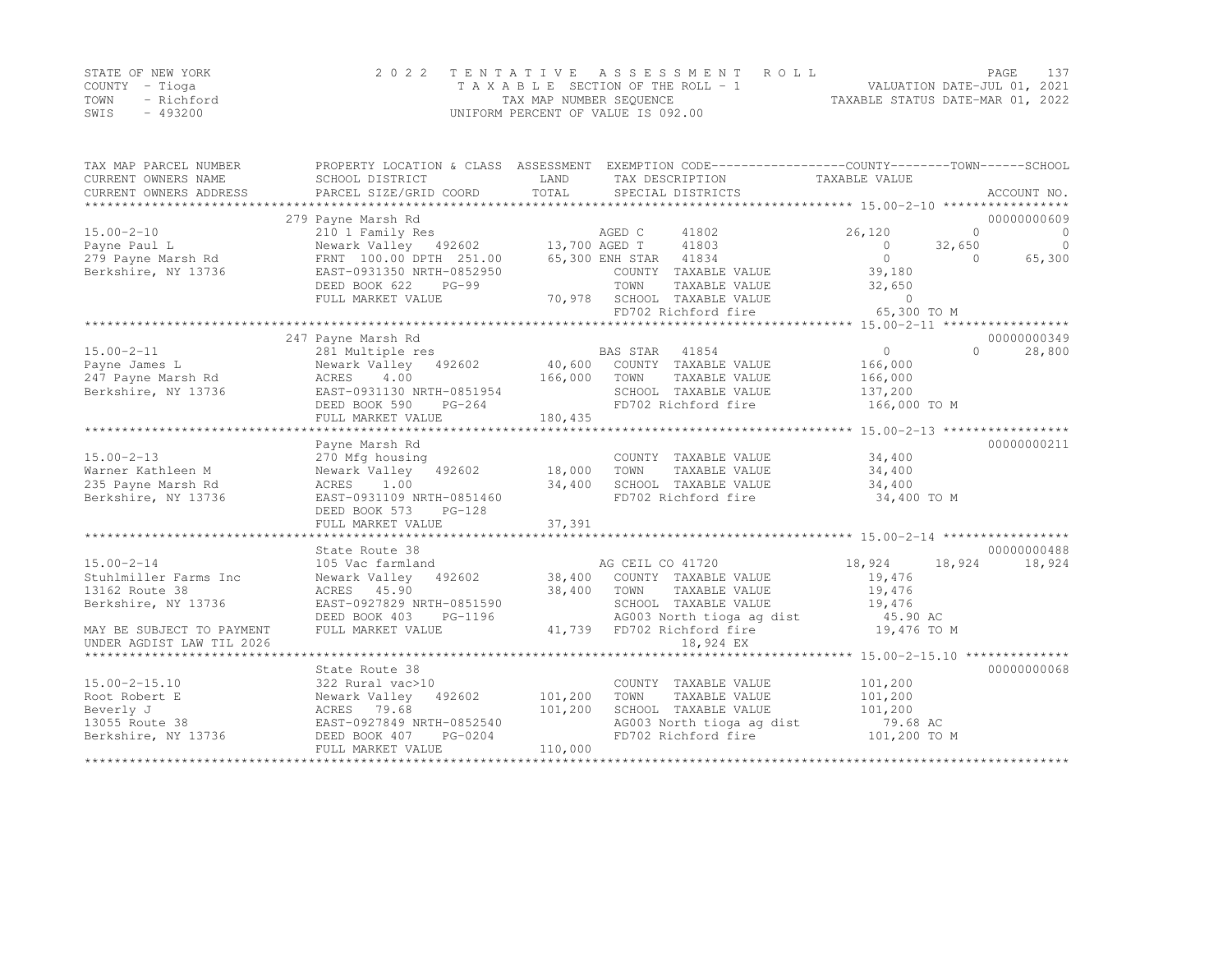|                | STATE OF NEW YORK | 2022 TENTATIVE ASSESSMENT ROLL     | PAGE                             | 138 |
|----------------|-------------------|------------------------------------|----------------------------------|-----|
| COUNTY – Tioga |                   | TAXABLE SECTION OF THE ROLL - 1    | VALUATION DATE-JUL 01, 2021      |     |
|                | TOWN - Richford   | TAX MAP NUMBER SEQUENCE            | TAXABLE STATUS DATE-MAR 01, 2022 |     |
| SWIS           | - 493200          | UNIFORM PERCENT OF VALUE IS 092.00 |                                  |     |

| TAX MAP PARCEL NUMBER<br>CURRENT OWNERS NAME | PROPERTY LOCATION & CLASS ASSESSMENT EXEMPTION CODE-----------------COUNTY-------TOWN------SCHOOL<br>SCHOOL DISTRICT | LAND    | TAX DESCRIPTION             | TAXABLE VALUE    |                    |
|----------------------------------------------|----------------------------------------------------------------------------------------------------------------------|---------|-----------------------------|------------------|--------------------|
| CURRENT OWNERS ADDRESS                       | PARCEL SIZE/GRID COORD                                                                                               | TOTAL   | SPECIAL DISTRICTS           |                  | ACCOUNT NO.        |
|                                              | 13012 State Route 38                                                                                                 |         |                             |                  | 00000000956        |
| $15.00 - 2 - 15.20$                          | 210 1 Family Res                                                                                                     |         | COUNTY TAXABLE VALUE        | 77,200           |                    |
| Poirier Benjamin                             | Newark Valley 492602                                                                                                 | 20,300  | TAXABLE VALUE<br>TOWN       | 77,200           |                    |
| 13012 Route 38                               | ACRES 2.00 BANK<br>500                                                                                               | 77,200  | SCHOOL TAXABLE VALUE        | 77,200           |                    |
| Berkshire, NY 13736                          | EAST-0926011 NRTH-0852035                                                                                            |         | AG003 North tioga ag dist   | 2.00 AC          |                    |
|                                              | DEED BOOK 16705 PG-8001                                                                                              |         | FD702 Richford fire         | 77,200 TO M      |                    |
|                                              | FULL MARKET VALUE                                                                                                    | 83,913  |                             |                  |                    |
|                                              |                                                                                                                      |         |                             |                  |                    |
|                                              | State Route 38                                                                                                       |         |                             |                  | 00000000003        |
| $15.00 - 2 - 16$                             | 314 Rural vac<10                                                                                                     |         | COUNTY TAXABLE VALUE        | 10,200           |                    |
| Root Robert E                                | 492602<br>Newark Valley                                                                                              | 10,200  | TAXABLE VALUE<br>TOWN       | 10,200           |                    |
| Beverly J                                    | ACRES<br>1.10                                                                                                        | 10,200  | SCHOOL TAXABLE VALUE        | 10,200           |                    |
| 13055 Route 38                               | EAST-0925985 NRTH-0851309                                                                                            |         | FD702 Richford fire         | 10,200 TO M      |                    |
| Berkshire, NY 13736                          | DEED BOOK 433<br>PG-0290                                                                                             |         |                             |                  |                    |
|                                              | FULL MARKET VALUE                                                                                                    | 11,087  |                             |                  |                    |
|                                              |                                                                                                                      |         |                             |                  |                    |
|                                              | 13055 State Route 38                                                                                                 |         |                             |                  | 00000000367        |
| $15.00 - 2 - 17$                             | 210 1 Family Res                                                                                                     |         | VET COM CT 41131            | 19,200<br>19,200 | $\bigcirc$         |
| Root Robert E                                | Newark Valley 492602                                                                                                 |         | 17,200 BAS STAR 41854       | $\overline{0}$   | 28,800<br>$\Omega$ |
| Beverly J                                    | FRNT 205.00 DPTH 190.00                                                                                              | 141,900 | COUNTY TAXABLE VALUE        | 122,700          |                    |
| $13055$ Route $38$                           | EAST-0924877 NRTH-0852531                                                                                            |         | TOWN<br>TAXABLE VALUE       | 122,700          |                    |
|                                              |                                                                                                                      |         |                             |                  |                    |
| Berkshire, NY 13736                          | DEED BOOK 361 PG-1124                                                                                                |         | SCHOOL TAXABLE VALUE        | 113,100          |                    |
|                                              | FULL MARKET VALUE                                                                                                    |         | 154,239 FD702 Richford fire | 141,900 TO M     |                    |
|                                              | Davis Rd                                                                                                             |         |                             |                  | 00000000098        |
| $15.00 - 2 - 18$                             | 322 Rural vac>10                                                                                                     |         |                             | 19,700           |                    |
|                                              |                                                                                                                      |         | COUNTY TAXABLE VALUE        |                  |                    |
| Davis Fred                                   | Newark Valley 492602                                                                                                 | 19,700  | TAXABLE VALUE<br>TOWN       | 19,700           |                    |
| 12512 State Route 38                         | ACRES 21.20                                                                                                          | 19,700  | SCHOOL TAXABLE VALUE        | 19,700           |                    |
| Berkshire, NY 13736                          | EAST-0924079 NRTH-0851540                                                                                            |         | AG003 North tioga ag dist   | 21.20 AC         |                    |
|                                              | DEED BOOK 2021 PG-4774                                                                                               |         | FD702 Richford fire         | 19,700 TO M      |                    |
|                                              | FULL MARKET VALUE                                                                                                    | 21,413  |                             |                  |                    |
|                                              |                                                                                                                      |         |                             |                  |                    |
|                                              | Davis Rd                                                                                                             |         |                             |                  | 00000000199        |
| $15.00 - 2 - 19.111$                         | 281 Multiple res                                                                                                     |         | COUNTY TAXABLE VALUE        | 317,600          |                    |
| Heilman Conrad J Jr                          | Newark Valley 492602                                                                                                 | 139,200 | TAXABLE VALUE<br>TOWN       | 317,600          |                    |
| 802 Old Schoolhouse Rd                       | ACRES 91.70                                                                                                          | 317,600 | SCHOOL TAXABLE VALUE        | 317,600          |                    |
| Middletown, DE 19709                         | EAST-0921700 NRTH-0852726                                                                                            |         | AG003 North tioga ag dist   | 91.70 AC         |                    |
|                                              | DEED BOOK 14606 PG-6003                                                                                              |         | FD702 Richford fire         | 317,600 TO M     |                    |
| MAY BE SUBJECT TO PAYMENT                    | FULL MARKET VALUE                                                                                                    | 345,217 |                             |                  |                    |
| UNDER AGDIST LAW TIL 2024                    |                                                                                                                      |         |                             |                  |                    |
|                                              |                                                                                                                      |         |                             |                  |                    |
|                                              | 456 McMahon Rd                                                                                                       |         |                             |                  | 00000000942        |
| $15.00 - 2 - 19.112$                         | 242 Rurl res&rec                                                                                                     |         | COUNTY TAXABLE VALUE        | 207,600          |                    |
| Rosenvold Marcia                             | Newark Valley 492602                                                                                                 | 90,500  | TOWN<br>TAXABLE VALUE       | 207,600          |                    |
| 139 N Ontario St                             | ACRES 60.04                                                                                                          | 207,600 | SCHOOL TAXABLE VALUE        | 207,600          |                    |
| Ronkonkoma, NY 11779                         | EAST-0922533 NRTH-0851779                                                                                            |         | FD702 Richford fire         | 207,600 TO M     |                    |
|                                              | DEED BOOK 14606 PG-6002                                                                                              |         |                             |                  |                    |
| MAY BE SUBJECT TO PAYMENT                    | FULL MARKET VALUE                                                                                                    | 225,652 |                             |                  |                    |
| UNDER AGDIST LAW TIL 2022                    |                                                                                                                      |         |                             |                  |                    |
|                                              |                                                                                                                      |         |                             |                  |                    |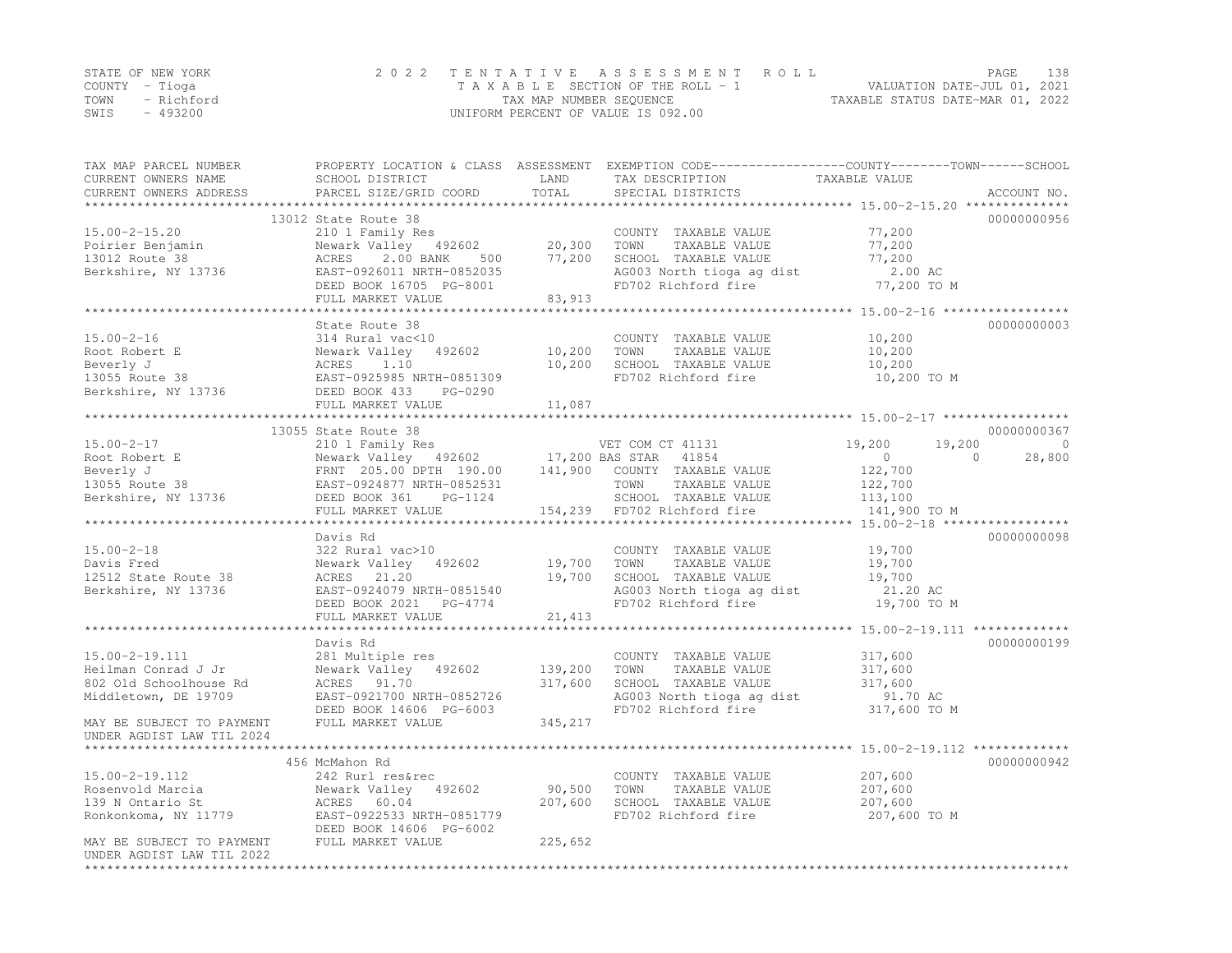|      | STATE OF NEW YORK | 2022 TENTATIVE ASSESSMENT ROLL     |                                  | PAGE | 139 |
|------|-------------------|------------------------------------|----------------------------------|------|-----|
|      | COUNTY – Tioqa    | TAXABLE SECTION OF THE ROLL - 1    | VALUATION DATE-JUL 01, 2021      |      |     |
|      | TOWN - Richford   | TAX MAP NUMBER SEQUENCE            | TAXABLE STATUS DATE-MAR 01, 2022 |      |     |
| SWIS | - 493200          | UNIFORM PERCENT OF VALUE IS 092.00 |                                  |      |     |

| TAX MAP PARCEL NUMBER     |                                                                                                                               |              | PROPERTY LOCATION & CLASS ASSESSMENT EXEMPTION CODE---------------COUNTY-------TOWN-----SCHOOL |                       |        |             |
|---------------------------|-------------------------------------------------------------------------------------------------------------------------------|--------------|------------------------------------------------------------------------------------------------|-----------------------|--------|-------------|
| CURRENT OWNERS NAME       | SCHOOL DISTRICT                                                                                                               | LAND         | TAX DESCRIPTION                                                                                | TAXABLE VALUE         |        |             |
| CURRENT OWNERS ADDRESS    | PARCEL SIZE/GRID COORD                                                                                                        | TOTAL        | SPECIAL DISTRICTS                                                                              |                       |        | ACCOUNT NO. |
|                           |                                                                                                                               |              |                                                                                                |                       |        |             |
|                           | 272 Davis Rd                                                                                                                  |              |                                                                                                |                       |        | 00000000984 |
| $15.00 - 2 - 21.12$       | 210 1 Family Res<br>Newark Valley 492602 26,000 BAS STAR 41854                                                                |              |                                                                                                | 19,200                | 19,200 | $\bigcirc$  |
| Hanson Andrew P           |                                                                                                                               |              |                                                                                                | $\overline{0}$        | $\cap$ | 28,800      |
| Hanson Julie              |                                                                                                                               |              | 110,200 COUNTY TAXABLE VALUE                                                                   | 91,000                |        |             |
| 272 Davis Rd              | ACRES 5.00<br>EAST-0919655 NRTH-0853732                                                                                       |              | TOWN<br>TAXABLE VALUE                                                                          | 91,000                |        |             |
|                           |                                                                                                                               |              | SCHOOL TAXABLE VALUE 81,400                                                                    |                       |        |             |
|                           | FULL MARKET VALUE                                                                                                             |              | 119,783 FD702 Richford fire                                                                    | 110,200 TO M          |        |             |
|                           |                                                                                                                               |              |                                                                                                |                       |        |             |
|                           | 223 Davis Rd                                                                                                                  |              |                                                                                                |                       |        | 00000000726 |
| $15.00 - 2 - 21.20$       | 210 1 Family Res                                                                                                              |              | COUNTY TAXABLE VALUE                                                                           | 112,700               |        |             |
|                           | Newark Valley 492602 25,100 TOWN                                                                                              |              | TAXABLE VALUE                                                                                  | 112,700               |        |             |
|                           |                                                                                                                               | 112,700      | SCHOOL TAXABLE VALUE                                                                           | 112,700               |        |             |
|                           |                                                                                                                               |              | FD702 Richford fire                                                                            | 112,700 TO M          |        |             |
|                           | Franson Janelle L<br>Boyuka Paul T<br>223 Davis Road<br>Berkshire, NY 13736<br>Berkshire, NY 13736<br>BEED BOOK 15000 PG-3643 |              |                                                                                                |                       |        |             |
|                           | FULL MARKET VALUE                                                                                                             | 122,500      |                                                                                                |                       |        |             |
|                           |                                                                                                                               |              |                                                                                                |                       |        |             |
|                           | 246 Davis Rd                                                                                                                  |              |                                                                                                |                       |        | 00000000181 |
| $15.00 - 2 - 21.111$      | 241 Rural res&aq                                                                                                              |              | AG CEIL CO 41720                                                                               | 20,078                | 20,078 | 20,078      |
| Hanson Andrew P           | Newark Valley 492602 74,500 COUNTY TAXABLE VALUE                                                                              |              |                                                                                                | 132,822               |        |             |
| Hanson Marian             |                                                                                                                               | 152,900 TOWN | TAXABLE VALUE                                                                                  | 132,822               |        |             |
| 246 Davis Rd              |                                                                                                                               |              | SCHOOL TAXABLE VALUE                                                                           | 132,822               |        |             |
| Berkshire, NY 13736       | DEED BOOK 19073 PG-2001                                                                                                       |              | FD702 Richford fire                                                                            | 132,822 TO M          |        |             |
|                           | FULL MARKET VALUE                                                                                                             | 166, 196     | 20,078 EX                                                                                      |                       |        |             |
| MAY BE SUBJECT TO PAYMENT |                                                                                                                               |              |                                                                                                |                       |        |             |
| UNDER AGDIST LAW TIL 2026 |                                                                                                                               |              |                                                                                                |                       |        |             |
|                           |                                                                                                                               |              |                                                                                                |                       |        |             |
|                           | Andersen Hill Rd                                                                                                              |              |                                                                                                |                       |        | 00000001007 |
| $15.00 - 2 - 21.112$      | 322 Rural vac>10                                                                                                              |              | COUNTY TAXABLE VALUE 45,400                                                                    |                       |        |             |
| Andersen Patrick          | Newark Valley 492602 45,400                                                                                                   |              | TOWN<br>TAXABLE VALUE                                                                          | 45,400                |        |             |
| Andersen Pamela           | ACRES 39.65                                                                                                                   |              | SCHOOL TAXABLE VALUE                                                                           | 45,400                |        |             |
| 253 Anderson Hill Rd      |                                                                                                                               | 45,400       | FD702 Richford fire                                                                            | 45,400 TO M           |        |             |
| Berkshire, NY 13736       |                                                                                                                               |              |                                                                                                |                       |        |             |
|                           |                                                                                                                               |              |                                                                                                |                       |        |             |
|                           |                                                                                                                               |              |                                                                                                |                       |        |             |
|                           | State Route 38                                                                                                                |              |                                                                                                |                       |        | 00000000666 |
| $15.00 - 2 - 22$          | 105 Vac farmland                                                                                                              |              | AG CEIL CO 41720                                                                               | 3,159                 | 3,159  | 3,159       |
| Stuhlmiller Farms Inc     | Newark Valley 492602                                                                                                          |              | 7,200 COUNTY TAXABLE VALUE                                                                     | 4,041                 |        |             |
| 13162 Route 38            | ACRES<br>9.13                                                                                                                 | 7,200        | TOWN<br>TAXABLE VALUE                                                                          | 4,041                 |        |             |
| Berkshire, NY 13736       | EAST-0924349 NRTH-0852330                                                                                                     |              | SCHOOL TAXABLE VALUE                                                                           | 4,041                 |        |             |
|                           | DEED BOOK 000<br>PG-0000                                                                                                      |              |                                                                                                |                       |        |             |
| MAY BE SUBJECT TO PAYMENT | FULL MARKET VALUE                                                                                                             |              | AG003 North tioga ag dist<br>FD702 Richford fire<br>7,826 FD702 Richford fire                  | 9.13 AC<br>4,041 TO M |        |             |
| UNDER AGDIST LAW TIL 2026 |                                                                                                                               |              | 3,159 EX                                                                                       |                       |        |             |
| *********************     |                                                                                                                               |              |                                                                                                |                       |        |             |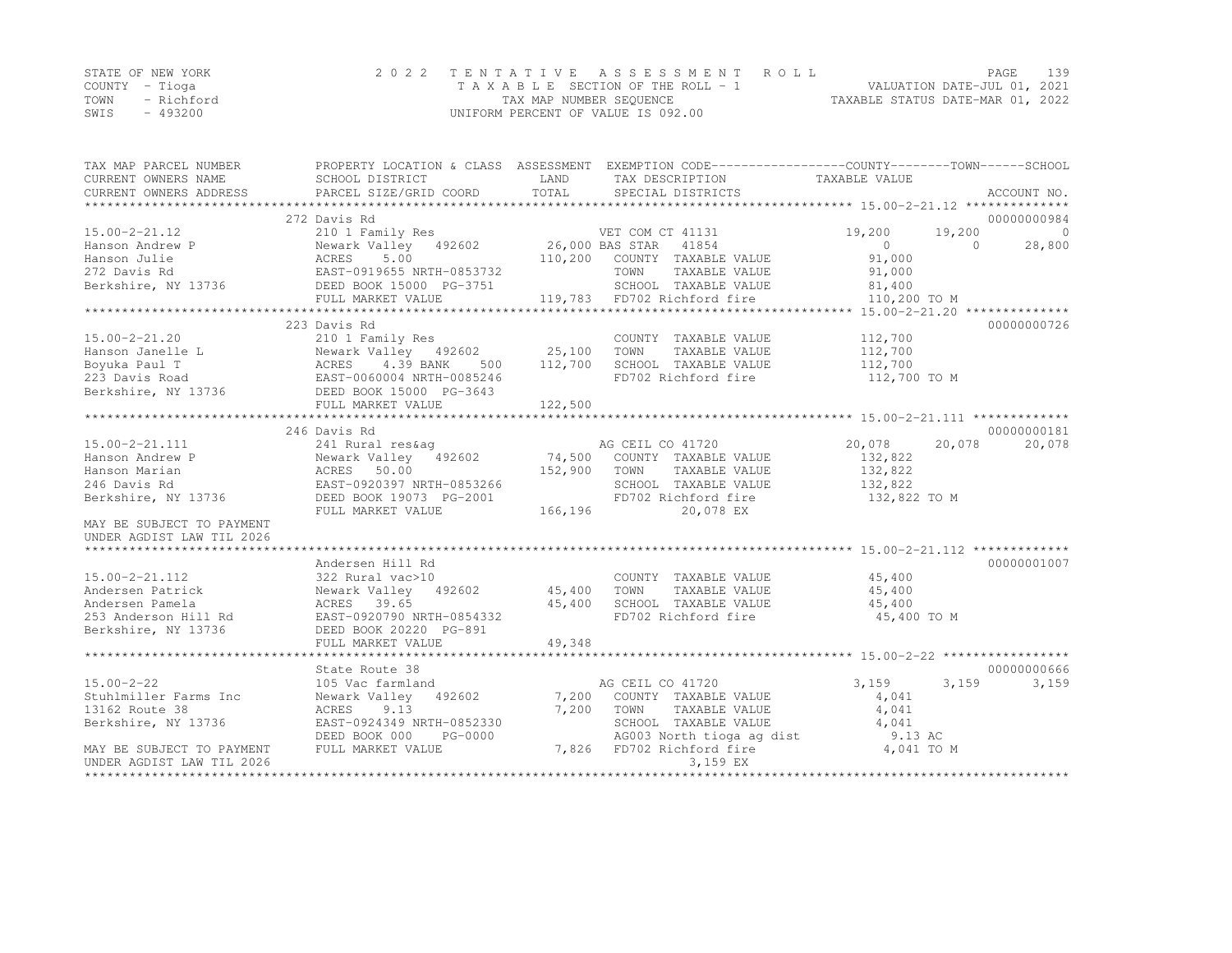|      | STATE OF NEW YORK | 2022 TENTATIVE ASSESSMENT ROLL     | PAGE.                            | 140 |
|------|-------------------|------------------------------------|----------------------------------|-----|
|      | COUNTY – Tioga    | TAXABLE SECTION OF THE ROLL - 1    | VALUATION DATE-JUL 01, 2021      |     |
|      | TOWN - Richford   | TAX MAP NUMBER SEQUENCE            | TAXABLE STATUS DATE-MAR 01, 2022 |     |
| SWIS | - 493200          | UNIFORM PERCENT OF VALUE IS 092.00 |                                  |     |

| TAX MAP PARCEL NUMBER<br>CURRENT OWNERS NAME<br>CURRENT OWNERS ADDRESS | PROPERTY LOCATION & CLASS ASSESSMENT<br>SCHOOL DISTRICT<br>PARCEL SIZE/GRID COORD | LAND<br>TOTAL | TAX DESCRIPTION<br>SPECIAL DISTRICTS         | EXEMPTION CODE-----------------COUNTY-------TOWN------SCHOOL<br>TAXABLE VALUE | ACCOUNT NO.          |
|------------------------------------------------------------------------|-----------------------------------------------------------------------------------|---------------|----------------------------------------------|-------------------------------------------------------------------------------|----------------------|
|                                                                        |                                                                                   |               |                                              |                                                                               |                      |
|                                                                        | 545 Turkey Hill Rd                                                                |               |                                              |                                                                               | 00000000019          |
| $16.00 - 1 - 1$                                                        | 240 Rural res                                                                     |               | COUNTY TAXABLE VALUE                         | 145,100                                                                       |                      |
| Arnold Stephen J                                                       | Newark Valley<br>492602                                                           | 76,100        | TOWN<br>TAXABLE VALUE                        | 145,100                                                                       |                      |
| Arnold Gregory A                                                       | ACRES 79.00                                                                       | 145,100       | SCHOOL TAXABLE VALUE                         | 145,100                                                                       |                      |
| Brian Arnold                                                           | EAST-0936849 NRTH-0854430                                                         |               | FD702 Richford fire                          | 145,100 TO M                                                                  |                      |
| 545 Turkey Hill Rd<br>Berkshire, NY 13736                              | DEED BOOK 20210 PG-4787<br>FULL MARKET VALUE                                      | 157,717       |                                              |                                                                               |                      |
|                                                                        |                                                                                   |               |                                              |                                                                               |                      |
|                                                                        | Howe Rd                                                                           |               |                                              |                                                                               | 00000000031          |
| $16.00 - 1 - 4.10$                                                     | 322 Rural vac>10                                                                  |               | COUNTY TAXABLE VALUE                         | 34,000                                                                        |                      |
| Oldroyd Joan T                                                         | Whitney Point<br>034401                                                           | 34,000        | TOWN<br>TAXABLE VALUE                        | 34,000                                                                        |                      |
| 38 Frederick Road                                                      | ACRES 16.80                                                                       | 34,000        | SCHOOL TAXABLE VALUE                         | 34,000                                                                        |                      |
| Binghamton, NY 13901                                                   | EAST-0620000 NRTH-0853820                                                         |               | FD702 Richford fire                          | 34,000 TO M                                                                   |                      |
|                                                                        | DEED BOOK 20200 PG-2812                                                           |               |                                              |                                                                               |                      |
|                                                                        | FULL MARKET VALUE                                                                 | 36,957        |                                              |                                                                               |                      |
|                                                                        |                                                                                   |               |                                              | ************************ 16.00-1-4.20 ********                                |                      |
|                                                                        | Howe Rd                                                                           |               |                                              |                                                                               | 00000000727          |
| $16.00 - 1 - 4.20$                                                     | 322 Rural vac>10                                                                  |               | COUNTY TAXABLE VALUE                         | 32,500                                                                        |                      |
| Oldroyd Joan                                                           | Whitney Point<br>034401                                                           | 32,500        | TAXABLE VALUE<br>TOWN                        | 32,500                                                                        |                      |
| 38 Frederick Rd                                                        | ACRES<br>20.30                                                                    | 32,500        | SCHOOL TAXABLE VALUE                         | 32,500                                                                        |                      |
| Binghamton, NY 13901                                                   | EAST-0941338 NRTH-0854086                                                         |               | FD702 Richford fire                          | 32,500 TO M                                                                   |                      |
|                                                                        | DEED BOOK 20210 PG-6395                                                           |               |                                              |                                                                               |                      |
|                                                                        | FULL MARKET VALUE                                                                 | 35,326        |                                              |                                                                               |                      |
|                                                                        |                                                                                   |               |                                              |                                                                               |                      |
|                                                                        | 343 Howe Rd                                                                       |               |                                              |                                                                               | 00000000929          |
| $16.00 - 1 - 5.12$                                                     | 270 Mfg housing                                                                   |               | 41854<br>BAS STAR                            | $\circ$                                                                       | $\Omega$<br>28,800   |
| Wheeler Steven R                                                       | Whitney Point<br>034401                                                           |               | 41932<br>23,200 L INC D                      | 5,140                                                                         | $\Omega$<br>$\Omega$ |
| 343 Howe Rd                                                            | ACRES<br>7.53                                                                     | 51,400        | COUNTY TAXABLE VALUE                         | 46,260                                                                        |                      |
| Berkshire, NY 13736                                                    | EAST-0943384 NRTH-0854087                                                         |               | TOWN<br>TAXABLE VALUE                        | 51,400                                                                        |                      |
|                                                                        | DEED BOOK 12766 PG-1001                                                           |               | SCHOOL TAXABLE VALUE                         | 22,600                                                                        |                      |
|                                                                        | FULL MARKET VALUE                                                                 | 55,870        | FD702 Richford fire                          | 51,400 TO M                                                                   |                      |
|                                                                        |                                                                                   |               |                                              |                                                                               |                      |
|                                                                        | 389 Howe Rd                                                                       |               |                                              |                                                                               | 00000000810          |
| $16.00 - 1 - 5.20$                                                     | 271 Mfg housings                                                                  |               | 41854<br>BAS STAR                            | $\circ$                                                                       | $\Omega$<br>28,800   |
| Spicer Bradley                                                         | Whitney Point<br>034401                                                           | 32,200        | COUNTY TAXABLE VALUE                         | 59,200                                                                        |                      |
| Tanya                                                                  | ACRES<br>3.33                                                                     | 59,200        | TAXABLE VALUE<br>TOWN                        | 59,200                                                                        |                      |
| 389 Howe Rd                                                            | EAST-0944915 NRTH-0855218                                                         |               | SCHOOL TAXABLE VALUE                         | 30,400                                                                        |                      |
| Berkshire, NY 13736                                                    | DEED BOOK 682<br>$PG-63$                                                          |               | FD702 Richford fire                          | 59,200 TO M                                                                   |                      |
|                                                                        | FULL MARKET VALUE                                                                 | 64,348        |                                              |                                                                               |                      |
|                                                                        |                                                                                   |               |                                              |                                                                               |                      |
|                                                                        | 257 Howe Rd                                                                       |               |                                              |                                                                               | 00000000934          |
| $16.00 - 1 - 5.112$                                                    | 240 Rural res                                                                     |               | BAS STAR<br>41854                            | $\circ$                                                                       | 28,800<br>$\Omega$   |
| Underwood Willis II                                                    | Whitney Point<br>034401                                                           | 34,600        | COUNTY TAXABLE VALUE                         | 88,900                                                                        |                      |
|                                                                        | ACRES 10.42 BANK<br>77                                                            |               |                                              | 88,900                                                                        |                      |
| Richford, NY 13835                                                     | EAST-0942785 NRTH-0853836                                                         |               | SCHOOL TAXABLE VALUE                         | 60,100                                                                        |                      |
|                                                                        |                                                                                   |               |                                              |                                                                               |                      |
|                                                                        | FULL MARKET VALUE                                                                 | 96,630        |                                              |                                                                               |                      |
| 257 Howe Rd                                                            | DEED BOOK 20410 PG-7001                                                           | 88,900        | TOWN<br>TAXABLE VALUE<br>FD702 Richford fire | 88,900 TO M                                                                   |                      |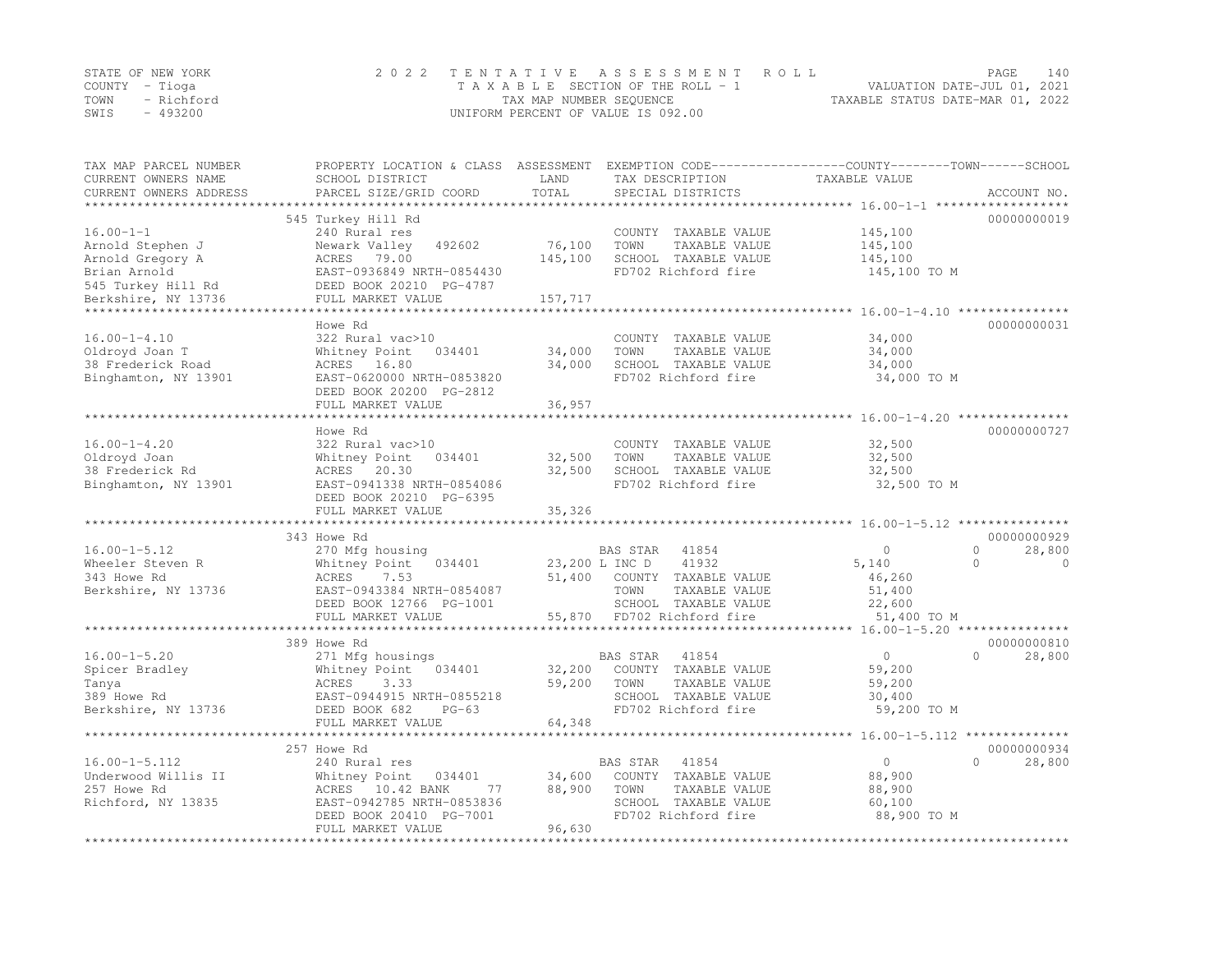|      | STATE OF NEW YORK | 2022 TENTATIVE ASSESSMENT ROLL     | PAGE.                            | 141 |
|------|-------------------|------------------------------------|----------------------------------|-----|
|      | COUNTY – Tioga    | TAXABLE SECTION OF THE ROLL - 1    | VALUATION DATE-JUL 01, 2021      |     |
|      | TOWN - Richford   | TAX MAP NUMBER SEQUENCE            | TAXABLE STATUS DATE-MAR 01, 2022 |     |
| SWIS | - 493200          | UNIFORM PERCENT OF VALUE IS 092.00 |                                  |     |

| TAX MAP PARCEL NUMBER<br>CURRENT OWNERS NAME<br>CURRENT OWNERS ADDRESS | PROPERTY LOCATION & CLASS ASSESSMENT<br>SCHOOL DISTRICT<br>PARCEL SIZE/GRID COORD | LAND<br>TOTAL        | TAX DESCRIPTION<br>SPECIAL DISTRICTS        | EXEMPTION CODE-----------------COUNTY-------TOWN------SCHOOL<br>TAXABLE VALUE | ACCOUNT NO. |
|------------------------------------------------------------------------|-----------------------------------------------------------------------------------|----------------------|---------------------------------------------|-------------------------------------------------------------------------------|-------------|
|                                                                        |                                                                                   |                      |                                             | *********** 16.00-1-6 ******                                                  |             |
|                                                                        | 362 Howe Rd                                                                       |                      |                                             |                                                                               | 00000000152 |
| $16.00 - 1 - 6$                                                        | 270 Mfg housing                                                                   |                      | COUNTY TAXABLE VALUE                        | 34,300                                                                        |             |
| Gehm Edward V                                                          | Whitney Point 034401                                                              | 18,000               | TAXABLE VALUE<br>TOWN                       | 34,300                                                                        |             |
| Gehm Margaret J                                                        | ACRES<br>1.00                                                                     | 34,300               | SCHOOL TAXABLE VALUE                        | 34,300                                                                        |             |
| 33 Popple Rd                                                           | EAST-0944369 NRTH-0854390                                                         |                      | FD702 Richford fire                         | 34,300 TO M                                                                   |             |
| Berkshire, NY 13736                                                    | DEED BOOK 13677 PG-5001                                                           |                      |                                             |                                                                               |             |
|                                                                        | FULL MARKET VALUE                                                                 | 37,283               |                                             |                                                                               |             |
|                                                                        | Howe Rd                                                                           |                      |                                             |                                                                               | 00000000149 |
| $16.00 - 1 - 7.11$                                                     | 210 1 Family Res                                                                  |                      | COUNTY TAXABLE VALUE                        | 50,800                                                                        |             |
| Gehm James I                                                           | Whitney Point<br>034401                                                           | 20,800               | TOWN<br>TAXABLE VALUE                       | 50,800                                                                        |             |
| Dolores                                                                | 2.20<br>ACRES                                                                     | 50,800               | SCHOOL TAXABLE VALUE                        | 50,800                                                                        |             |
| 689 Mount Hunger Rd                                                    | EAST-0944899 NRTH-0854720                                                         |                      | FD702 Richford fire                         | 50,800 TO M                                                                   |             |
| Lisle, NY 13797                                                        | DEED BOOK 644<br>$PG-160$                                                         |                      |                                             |                                                                               |             |
|                                                                        | FULL MARKET VALUE                                                                 | 55,217               |                                             |                                                                               |             |
|                                                                        | ***********************                                                           |                      |                                             |                                                                               |             |
|                                                                        | 368 Howe Rd                                                                       |                      |                                             |                                                                               | 00000000792 |
| $16.00 - 1 - 7.12$                                                     | 210 1 Family Res                                                                  |                      | BAS STAR<br>41854                           | $\circ$<br>$\Omega$                                                           | 28,800      |
| Rozelle Stephen E                                                      | Whitney Point<br>034401                                                           | 23,200               | COUNTY TAXABLE VALUE                        | 76,700                                                                        |             |
| Rozelle Shirley A                                                      | ACRES<br>3.32                                                                     | 76,700               | TOWN<br>TAXABLE VALUE                       | 76,700                                                                        |             |
| 368 Howe Rd                                                            | EAST-0944639 NRTH-0854410                                                         |                      | SCHOOL TAXABLE VALUE                        | 47,900                                                                        |             |
| Berkshire, NY 13736                                                    | DEED BOOK 19066 PG-3001                                                           |                      | FD702 Richford fire                         | 76,700 TO M                                                                   |             |
|                                                                        | FULL MARKET VALUE                                                                 | 83,370               |                                             |                                                                               |             |
|                                                                        |                                                                                   |                      |                                             |                                                                               |             |
|                                                                        | 621 Popple Hill Rd                                                                |                      |                                             |                                                                               | 00000000788 |
| $16.00 - 1 - 7.20$                                                     | 270 Mfg housing                                                                   |                      | COUNTY TAXABLE VALUE                        | 32,800                                                                        |             |
| Knapp Karl T                                                           | Whitney Point<br>034401                                                           | 24,400               | TOWN<br>TAXABLE VALUE                       | 32,800                                                                        |             |
| 621 Popple Hill Rd                                                     | 4.00<br>ACRES<br>EAST-0062454 NRTH-0085432                                        | 32,800               | SCHOOL TAXABLE VALUE<br>FD702 Richford fire | 32,800<br>32,800 TO M                                                         |             |
| Berkshire, NY 13736                                                    | DEED BOOK 605<br>$PG-101$                                                         |                      |                                             |                                                                               |             |
|                                                                        | FULL MARKET VALUE                                                                 | 35,652               |                                             |                                                                               |             |
|                                                                        |                                                                                   |                      |                                             |                                                                               |             |
|                                                                        | Howe Rd                                                                           |                      |                                             |                                                                               | 00000000255 |
| $16.00 - 1 - 9.10$                                                     | 105 Vac farmland                                                                  |                      | AG CEIL IN 41730                            | 90,120<br>90,120                                                              | 90,120      |
| Leonard Matthew                                                        | Whitney Point<br>034401                                                           | 174,500              | COUNTY TAXABLE VALUE                        | 84,380                                                                        |             |
| 127 Turkey Hill Rd                                                     | ACRES 153.70                                                                      | 174,500              | TOWN<br>TAXABLE VALUE                       | 84,380                                                                        |             |
| Berkshire, NY 13736                                                    | EAST-0945279 NRTH-0853280                                                         |                      | SCHOOL TAXABLE VALUE                        | 84,380                                                                        |             |
|                                                                        | DEED BOOK 15000 PG-4883                                                           |                      | AG003 North tioga ag dist                   | 153.70 AC                                                                     |             |
| MAY BE SUBJECT TO PAYMENT                                              | FULL MARKET VALUE                                                                 | 189,674              | FD702 Richford fire                         | 84,380 TO M                                                                   |             |
| UNDER AGDIST LAW TIL 2029                                              |                                                                                   |                      | 90,120 EX                                   |                                                                               |             |
|                                                                        |                                                                                   |                      |                                             | ********** 16.00-1-10 ******************                                      |             |
|                                                                        | Howe Rd                                                                           |                      |                                             |                                                                               | 00000000086 |
| $16.00 - 1 - 10$                                                       | 322 Rural vac>10                                                                  |                      | COUNTY TAXABLE VALUE                        | 64,400                                                                        |             |
| Cotton Hanlon Inc                                                      | Whitney Point<br>034401                                                           | 64,400               | TOWN<br>TAXABLE VALUE                       | 64,400                                                                        |             |
| PO Box 65                                                              | ACRES 50.00                                                                       | 64,400               | SCHOOL TAXABLE VALUE                        | 64,400                                                                        |             |
| Cayuta, NY 14824                                                       | EAST-0942959 NRTH-0852670                                                         |                      | FD702 Richford fire                         | 64,400 TO M                                                                   |             |
|                                                                        | DEED BOOK 312<br>PG-0215                                                          |                      |                                             |                                                                               |             |
|                                                                        | FULL MARKET VALUE<br>*******************                                          | 70,000<br>********** |                                             |                                                                               |             |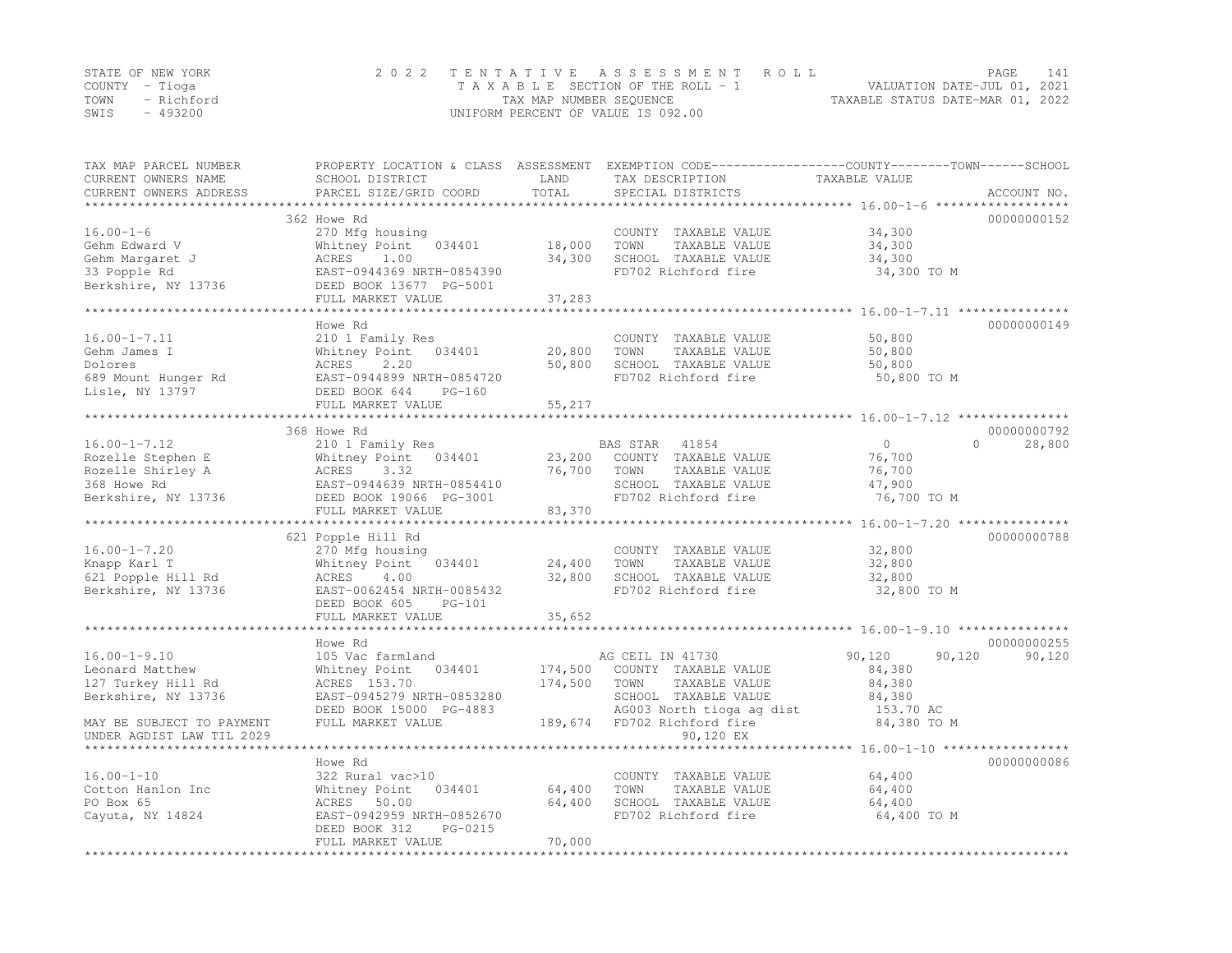| STATE OF NEW YORK | 2022 TENTATIVE ASSESSMENT ROLL     |                                  | PAGE                        | 142 |
|-------------------|------------------------------------|----------------------------------|-----------------------------|-----|
| COUNTY – Tioga    | TAXABLE SECTION OF THE ROLL - 1    |                                  | VALUATION DATE-JUL 01, 2021 |     |
| TOWN - Richford   | TAX MAP NUMBER SEQUENCE            | TAXABLE STATUS DATE-MAR 01, 2022 |                             |     |
| - 493200<br>SWIS  | UNIFORM PERCENT OF VALUE IS 092.00 |                                  |                             |     |

| TAX MAP PARCEL NUMBER<br>CURRENT OWNERS NAME<br>CURRENT OWNERS ADDRESS | PROPERTY LOCATION & CLASS ASSESSMENT<br>SCHOOL DISTRICT<br>PARCEL SIZE/GRID COORD | LAND<br>TOTAL | TAX DESCRIPTION<br>SPECIAL DISTRICTS | EXEMPTION CODE-----------------COUNTY-------TOWN------SCHOOL<br>TAXABLE VALUE | ACCOUNT NO.        |
|------------------------------------------------------------------------|-----------------------------------------------------------------------------------|---------------|--------------------------------------|-------------------------------------------------------------------------------|--------------------|
| ********************                                                   | *******************                                                               |               |                                      |                                                                               |                    |
|                                                                        | Howe Rd                                                                           |               |                                      |                                                                               | 00000000032        |
| $16.00 - 1 - 13.10$                                                    | 322 Rural vac>10                                                                  |               | COUNTY TAXABLE VALUE                 | 20,500                                                                        |                    |
| Oldroyd Joan                                                           | Newark Valley<br>492602                                                           | 20,500        | TOWN<br>TAXABLE VALUE                | 20,500                                                                        |                    |
| 38 Frederick Rd                                                        | ACRES 12.80                                                                       | 20,500        | SCHOOL TAXABLE VALUE                 | 20,500                                                                        |                    |
| Binghamton, NY 13901                                                   | EAST-0942057 NRTH-0853279                                                         |               | FD702 Richford fire                  | 20,500 TO M                                                                   |                    |
|                                                                        | DEED BOOK 20210 PG-6395                                                           |               |                                      |                                                                               |                    |
|                                                                        | FULL MARKET VALUE                                                                 | 22,283        |                                      |                                                                               |                    |
|                                                                        | *********************                                                             | **********    |                                      |                                                                               |                    |
|                                                                        | 223 Howe Rd                                                                       |               |                                      |                                                                               | 00000000675        |
| $16.00 - 1 - 13.21$                                                    | 242 Rurl res&rec                                                                  |               | BAS STAR<br>41854                    | $\Omega$                                                                      | $\Omega$<br>28,800 |
| Liske Gregory J                                                        | Newark Valley<br>492602                                                           | 47,200        | COUNTY TAXABLE VALUE                 | 168,400                                                                       |                    |
| Biango Heather M                                                       | ACRES 19.99 BANK<br>77                                                            | 168,400       | TOWN<br>TAXABLE VALUE                | 168,400                                                                       |                    |
| 223 Howe Rd                                                            | EAST-0940799 NRTH-0851950                                                         |               | SCHOOL TAXABLE VALUE                 | 139,600                                                                       |                    |
| Berkshire, NY 13736                                                    | DEED BOOK 678<br>$PG-87$                                                          |               | FD702 Richford fire                  | 168,400 TO M                                                                  |                    |
|                                                                        | FULL MARKET VALUE                                                                 | 183,043       |                                      |                                                                               |                    |
|                                                                        |                                                                                   |               |                                      | *************** 16.00-1-13.22 **************                                  |                    |
|                                                                        | Howe Rd                                                                           |               |                                      |                                                                               | 00000000789        |
| $16.00 - 1 - 13.22$                                                    | 314 Rural vac<10                                                                  |               | COUNTY TAXABLE VALUE                 | 1,000                                                                         |                    |
| Warner Keith                                                           | Newark Valley 492602                                                              | 1,000         | TOWN<br>TAXABLE VALUE                | 1,000                                                                         |                    |
| 198 Howe Rd                                                            | 80.00 DPTH 165.00<br>FRNT                                                         | 1,000         | SCHOOL TAXABLE VALUE                 | 1,000                                                                         |                    |
| Berkshire, NY 13736                                                    | EAST-0941192 NRTH-0851685                                                         |               | FD702 Richford fire                  | 1,000 TO M                                                                    |                    |
|                                                                        | DEED BOOK 20180 PG-4460<br>FULL MARKET VALUE                                      | 1,087         |                                      |                                                                               |                    |
|                                                                        |                                                                                   |               |                                      | **** 16.00-1-13.30 ***************                                            |                    |
|                                                                        | Howe Rd                                                                           |               |                                      |                                                                               | 00000000728        |
| $16.00 - 1 - 13.30$                                                    | 322 Rural vac>10                                                                  |               | COUNTY TAXABLE VALUE                 | 57,100                                                                        |                    |
| Liske Gregory J                                                        | Newark Valley<br>492602                                                           | 57,100        | TOWN<br>TAXABLE VALUE                | 57,100                                                                        |                    |
| Liske Heather M                                                        | 35.06<br>ACRES                                                                    | 57,100        | SCHOOL TAXABLE VALUE                 | 57,100                                                                        |                    |
| 223 Howe Rd                                                            | EAST-0940858 NRTH-0852649                                                         |               | FD702 Richford fire                  | 57,100 TO M                                                                   |                    |
| Berkshire, NY 13736                                                    | DEED BOOK 2021<br>PG-1794                                                         |               |                                      |                                                                               |                    |
|                                                                        | FULL MARKET VALUE                                                                 | 62,065        |                                      |                                                                               |                    |
|                                                                        |                                                                                   |               |                                      | ******************* 16.00-1-13.40 **************                              |                    |
|                                                                        | 242 Howe Rd                                                                       |               |                                      |                                                                               | 00000000729        |
| $16.00 - 1 - 13.40$                                                    | 105 Vac farmland                                                                  |               | COUNTY TAXABLE VALUE                 | 32,700                                                                        |                    |
| Warner Donald                                                          | Newark Valley<br>492602                                                           | 32,700        | TOWN<br>TAXABLE VALUE                | 32,700                                                                        |                    |
| Warner Keith Charles                                                   | ACRES<br>15.77                                                                    | 32,700        | SCHOOL TAXABLE VALUE                 | 32,700                                                                        |                    |
| 198 Howe Rd                                                            | EAST-0621790 NRTH-0852060                                                         |               | FD702 Richford fire                  | 32,700 TO M                                                                   |                    |
| Berkshire, NY 13736                                                    | DEED BOOK 14000 PG-3925                                                           |               |                                      |                                                                               |                    |
|                                                                        | FULL MARKET VALUE                                                                 | 35,543        |                                      |                                                                               |                    |
|                                                                        | **********************                                                            | **********    |                                      |                                                                               |                    |
|                                                                        | Howe Rd                                                                           |               |                                      |                                                                               | 00000000732        |
| $16.00 - 1 - 13.50$                                                    | 322 Rural vac>10                                                                  |               | COUNTY TAXABLE VALUE                 | 42,500                                                                        |                    |
| Oldroyd Joan T                                                         | Newark Valley<br>492602                                                           | 42,500        | TOWN<br>TAXABLE VALUE                | 42,500                                                                        |                    |
| 38 Frederick Road                                                      | ACRES<br>23.30                                                                    | 42,500        | SCHOOL TAXABLE VALUE                 | 42,500                                                                        |                    |
| Binghamton, NY 13901                                                   | EAST-0621030 NRTH-0853010                                                         |               | FD702 Richford fire                  | 42,500 TO M                                                                   |                    |
|                                                                        | DEED BOOK 20200 PG-2812                                                           |               |                                      |                                                                               |                    |
|                                                                        | FULL MARKET VALUE                                                                 | 46,196        |                                      |                                                                               |                    |
|                                                                        |                                                                                   |               |                                      |                                                                               |                    |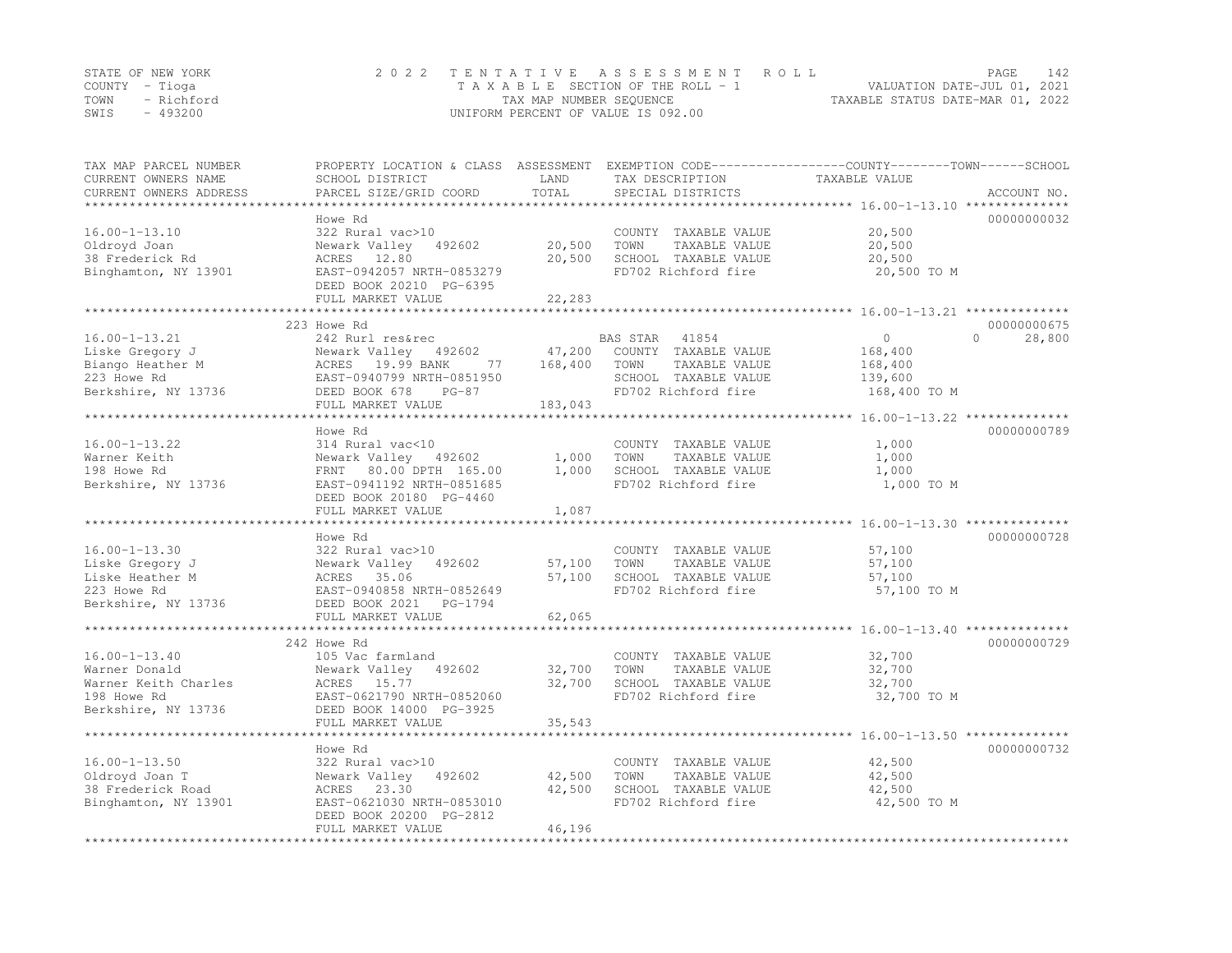|      | STATE OF NEW YORK | 2022 TENTATIVE ASSESSMENT ROLL     |                                  | PAGE. | 143 |
|------|-------------------|------------------------------------|----------------------------------|-------|-----|
|      | COUNTY – Tioga    | TAXABLE SECTION OF THE ROLL - 1    | VALUATION DATE-JUL 01, 2021      |       |     |
| TOWN | - Richford        | TAX MAP NUMBER SEQUENCE            | TAXABLE STATUS DATE-MAR 01, 2022 |       |     |
| SWIS | $-493200$         | UNIFORM PERCENT OF VALUE IS 092.00 |                                  |       |     |

| TAX MAP PARCEL NUMBER<br>CURRENT OWNERS NAME<br>CURRENT OWNERS ADDRESS | SCHOOL DISTRICT<br>PARCEL SIZE/GRID COORD    | LAND<br>TOTAL | PROPERTY LOCATION & CLASS ASSESSMENT EXEMPTION CODE---------------COUNTY-------TOWN-----SCHOOL<br>TAX DESCRIPTION<br>SPECIAL DISTRICTS | TAXABLE VALUE    | ACCOUNT NO. |
|------------------------------------------------------------------------|----------------------------------------------|---------------|----------------------------------------------------------------------------------------------------------------------------------------|------------------|-------------|
|                                                                        |                                              |               |                                                                                                                                        |                  |             |
|                                                                        | Howe Rd                                      |               |                                                                                                                                        |                  | 00000000147 |
| $16.00 - 1 - 14.11$                                                    | 105 Vac farmland                             |               | AG CEIL CO 41720                                                                                                                       | 39,672<br>39,672 | 39,672      |
| Gehm Edward V                                                          | Whitney Point 034401                         | 59,700        | COUNTY TAXABLE VALUE                                                                                                                   | 20,028           |             |
| Gehm Margaret                                                          | ACRES 47.20                                  | 59,700        | TOWN<br>TAXABLE VALUE                                                                                                                  | 20,028           |             |
| 33 Popple Hill Road                                                    | EAST-0943089 NRTH-0854752                    |               | SCHOOL TAXABLE VALUE                                                                                                                   | 20,028           |             |
| Berkshire, NY 13736                                                    | DEED BOOK 20160 PG-2002<br>FULL MARKET VALUE | 64,891        | FD702 Richford fire<br>39,672 EX                                                                                                       | 20,028 TO M      |             |
| MAY BE SUBJECT TO PAYMENT                                              |                                              |               |                                                                                                                                        |                  |             |
| UNDER AGDIST LAW TIL 2026                                              |                                              |               |                                                                                                                                        |                  |             |
|                                                                        |                                              |               |                                                                                                                                        |                  |             |
|                                                                        | Howe Rd                                      |               |                                                                                                                                        |                  | 00000000964 |
| $16.00 - 1 - 14.12$                                                    | 312 Vac w/imprv                              |               | COUNTY TAXABLE VALUE                                                                                                                   | 45,300           |             |
| Rozelle Stephan E                                                      | Whitney Point 034401                         | 24,300        | TOWN<br>TAXABLE VALUE                                                                                                                  | 45,300           |             |
| Rozelle Shirley A                                                      | ACRES<br>9.55                                | 45,300        | SCHOOL TAXABLE VALUE                                                                                                                   | 45,300           |             |
| 368 Howe Rd                                                            | EAST-0944159 NRTH-0855028                    |               | FD702 Richford fire                                                                                                                    | 45,300 TO M      |             |
| Berkshire, NY 13736                                                    | DEED BOOK 18684 PG-2001                      |               |                                                                                                                                        |                  |             |
|                                                                        | FULL MARKET VALUE                            | 49,239        |                                                                                                                                        |                  |             |
|                                                                        |                                              |               |                                                                                                                                        |                  |             |
|                                                                        | Howe Rd                                      |               |                                                                                                                                        |                  | 00000000952 |
| $16.00 - 1 - 14.20$                                                    | 314 Rural vac<10                             |               | COUNTY TAXABLE VALUE                                                                                                                   | 22,900           |             |
| Armstrong Edgar D                                                      | 034401<br>Whitney Point                      | 22,900        | TOWN<br>TAXABLE VALUE                                                                                                                  | 22,900           |             |
| Armstrong Carol M                                                      | ACRES<br>8.63                                | 22,900        | SCHOOL TAXABLE VALUE                                                                                                                   | 22,900           |             |
| 686 Trumbells Corners Rd                                               | EAST-0943645 NRTH-0854485                    |               | FD702 Richford fire                                                                                                                    | 22,900 TO M      |             |
| Newfield, NY 14867                                                     | DEED BOOK 20190 PG-5120                      |               |                                                                                                                                        |                  |             |
|                                                                        | FULL MARKET VALUE                            | 24,891        |                                                                                                                                        |                  |             |
|                                                                        | 377 Howe Rd                                  |               |                                                                                                                                        |                  | 00000000947 |
| $16.00 - 1 - 15$                                                       | 210 1 Family Res                             |               | COUNTY TAXABLE VALUE                                                                                                                   | 120,900          |             |
| McDowell Herbert L                                                     | Whitney Point 034401                         | 23,700        | TOWN<br>TAXABLE VALUE                                                                                                                  | 120,900          |             |
| McDowell Helena M                                                      | ACRES<br>6.75 BANK<br>77                     | 120,900       | SCHOOL TAXABLE VALUE                                                                                                                   | 120,900          |             |
| 377 Howe Rd                                                            | EAST-0944564 NRTH-0855136                    |               | FD702 Richford fire                                                                                                                    | 120,900 TO M     |             |
| Berkshire, NY 13736                                                    | DEED BOOK 20200 PG-3422                      |               |                                                                                                                                        |                  |             |
|                                                                        | FULL MARKET VALUE                            | 131, 413      |                                                                                                                                        |                  |             |
|                                                                        |                                              |               |                                                                                                                                        |                  |             |
|                                                                        | Howe Rd                                      |               |                                                                                                                                        |                  | 00000000990 |
| $16.00 - 1 - 17$                                                       | 314 Rural vac<10                             |               | COUNTY TAXABLE VALUE                                                                                                                   | 3,400            |             |
| Spicer Bradley                                                         | Whitney Point<br>034401                      | 3,400         | TAXABLE VALUE<br>TOWN                                                                                                                  | 3,400            |             |
| Spicer Tanya                                                           | ACRES<br>2.03                                | 3,400         | SCHOOL TAXABLE VALUE                                                                                                                   | 3,400            |             |
| 389 Howe Road                                                          | EAST-0945181 NRTH-0855336                    |               | AG003 North tioga ag dist                                                                                                              | 2.03 AC          |             |
| Berkshire, NY 13736                                                    | DEED BOOK 20160 PG-2488                      |               | FD702 Richford fire                                                                                                                    | 3,400 TO M       |             |
|                                                                        | FULL MARKET VALUE                            | 3,696         |                                                                                                                                        |                  |             |
|                                                                        |                                              |               |                                                                                                                                        |                  |             |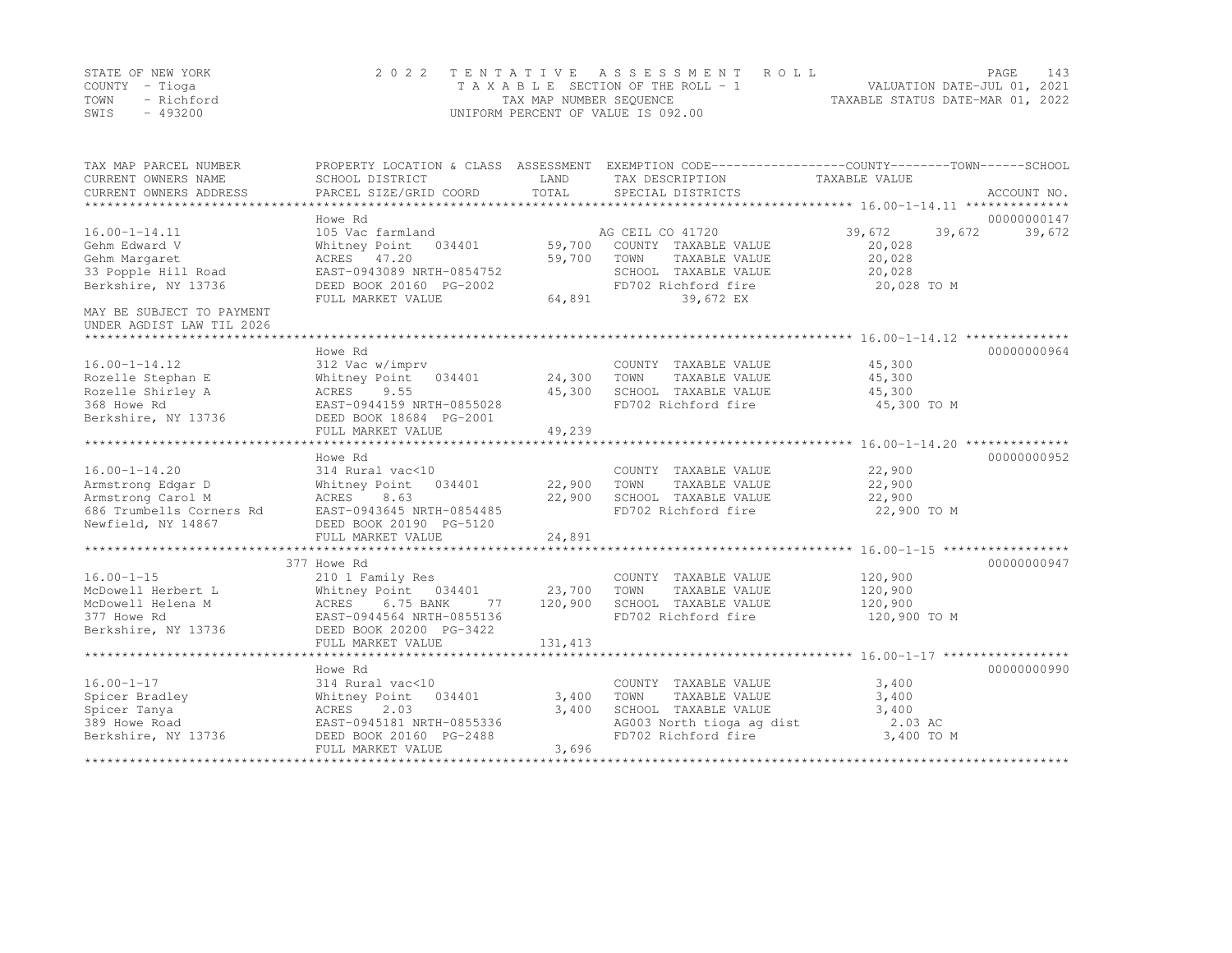| STATE OF NEW YORK | 2022 TENTATIVE ASSESSMENT ROLL     | <b>PAGE</b>                      | 144 |
|-------------------|------------------------------------|----------------------------------|-----|
| COUNTY – Tioga    | TAXABLE SECTION OF THE ROLL - 1    | VALUATION DATE-JUL 01, 2021      |     |
| TOWN - Richford   | TAX MAP NUMBER SEQUENCE            | TAXABLE STATUS DATE-MAR 01, 2022 |     |
| SWIS<br>$-493200$ | UNIFORM PERCENT OF VALUE IS 092.00 |                                  |     |
|                   |                                    |                                  |     |

| TAX MAP PARCEL NUMBER     | PROPERTY LOCATION & CLASS    | ASSESSMENT |                           | EXEMPTION CODE-----------------COUNTY-------TOWN------SCHOOL |
|---------------------------|------------------------------|------------|---------------------------|--------------------------------------------------------------|
| CURRENT OWNERS NAME       | SCHOOL DISTRICT              | LAND       | TAX DESCRIPTION           | TAXABLE VALUE                                                |
| CURRENT OWNERS ADDRESS    | PARCEL SIZE/GRID COORD TOTAL |            | SPECIAL DISTRICTS         | ACCOUNT NO.                                                  |
|                           |                              |            |                           |                                                              |
|                           | 567 Popple Hill Rd           |            |                           | 00000000453                                                  |
| $17.00 - 1 - 1.10$        | 240 Rural res                |            | TAXABLE VALUE<br>COUNTY   | 334,000                                                      |
| Wittich Estate Rolf       | Whitney Point 034401         | 231,700    | TAXABLE VALUE<br>TOWN     | 334,000                                                      |
| 567 Popple Hill Rd        | ACRES 171.40                 | 334,000    | TAXABLE VALUE<br>SCHOOL   | 334,000                                                      |
| Berkshire, NY 13736       | EAST-0947449 NRTH-0853930    |            | AG003 North tioga ag dist | 171.40 AC                                                    |
|                           | DEED BOOK 365 PG-0716        |            | FD702 Richford fire       | 334,000 TO M                                                 |
| MAY BE SUBJECT TO PAYMENT | FULL MARKET VALUE            | 363,043    |                           |                                                              |
| UNDER AGDIST LAW TIL 2026 |                              |            |                           |                                                              |
|                           |                              |            |                           |                                                              |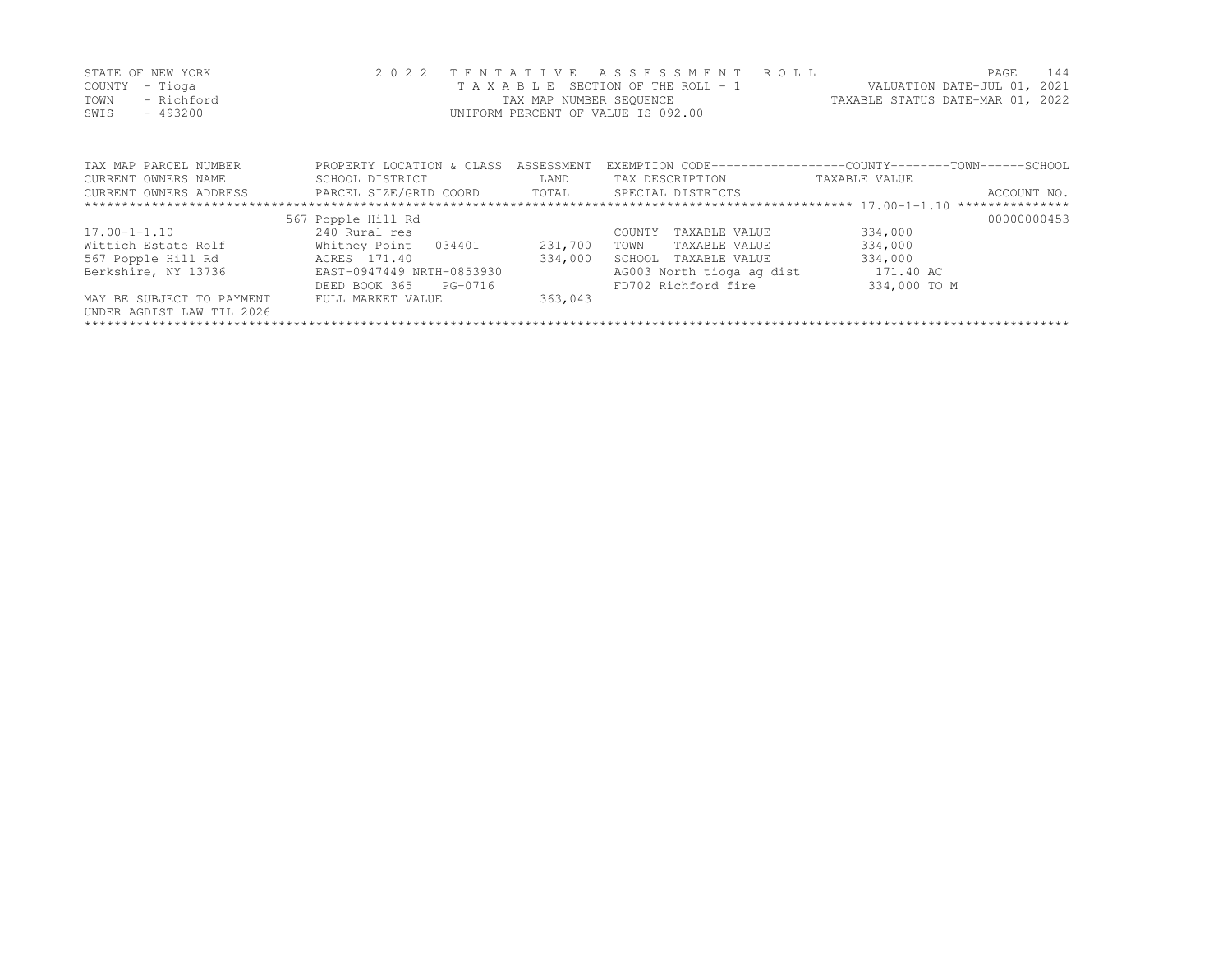| STATE OF NEW YORK  | 2022 TENTATIVE ASSESSMENT ROLL     |  |                                  |                        | PAGE. | 145 |
|--------------------|------------------------------------|--|----------------------------------|------------------------|-------|-----|
| COUNTY – Tioga     | TAXABLE SECTION OF THE ROLL - 1    |  | VALUATION DATE-JUL 01, 2021      |                        |       |     |
| TOWN<br>- Richford |                                    |  | TAXABLE STATUS DATE-MAR 01, 2022 |                        |       |     |
| SWIS - 493200      | UNIFORM PERCENT OF VALUE IS 092.00 |  |                                  | RPS150/V04/L015        |       |     |
|                    |                                    |  |                                  | CURRENT DATE 4/15/2022 |       |     |
|                    |                                    |  |                                  |                        |       |     |

### \*\*\* S P E C I A L D I S T R I C T S U M M A R Y \*\*\*

| CODE. | DISTRICT NAME PARCELS                                               | TOTAL | EXTENSION<br>TYPE.                   | EXTENSION<br>VALUE. | AD VALOREM<br>VALUE. | <b>EXEMPT</b><br>AMOUNT | TAXABLE<br>VALUE      |
|-------|---------------------------------------------------------------------|-------|--------------------------------------|---------------------|----------------------|-------------------------|-----------------------|
|       | AG003 North tioga ag<br>FD702 Richford fire<br>LB709 Marathon sch l |       | 69 ACRES<br>807 TOTAL M<br>1 TOTAL M | 5098.56             | 64702,623            | 1492,939                | 5,098.56<br>63209,684 |

### \*\*\* S C H O O L D I S T R I C T S U M M A R Y \*\*\*

| CODE                                           | DISTRICT NAME                                                  | TOTAL<br>PARCELS            | ASSESSED<br>LAND                                        | ASSESSED<br>TOTAL                                          | <b>EXEMPT</b><br>AMOUNT                           | TOTAL<br>TAXABLE                                          | STAR<br>AMOUNT                                       | STAR<br>TAXABLE                                           |
|------------------------------------------------|----------------------------------------------------------------|-----------------------------|---------------------------------------------------------|------------------------------------------------------------|---------------------------------------------------|-----------------------------------------------------------|------------------------------------------------------|-----------------------------------------------------------|
| 034401<br>113401<br>492602<br>500700<br>502401 | Whitney Point<br>Marathon<br>Newark Valley<br>Ithaca<br>Dryden | 82<br>34<br>636<br>30<br>26 | 3741,700<br>1213,200<br>23486,700<br>853,000<br>760,500 | 6446,800<br>2012,500<br>52830, 123<br>1914,200<br>1600,200 | 805,703<br>66,722<br>1474.040<br>58,264<br>34,950 | 5641,097<br>1945,778<br>51356,083<br>1855,936<br>1565,250 | 705,000<br>354,100<br>8093,793<br>268,250<br>458,900 | 4936,097<br>1591,678<br>43262,290<br>1587,686<br>1106,350 |
|                                                | SUB-TOTAL                                                      | 808                         | 30055,100                                               | 64803,823                                                  | 2439,679                                          | 62364.144                                                 | 9880,043                                             | 52484,101                                                 |
|                                                | TOTAL                                                          | 808                         | 30055,100                                               | 64803,823                                                  | 2439,679                                          | 62364,144                                                 | 9880,043                                             | 52484,101                                                 |

### \*\*\* S Y S T E M C O D E S S U M M A R Y \*\*\*

#### NO SYSTEM EXEMPTIONS AT THIS LEVEL

| CODE  | DESCRIPTION | TOTAL<br>PARCELS | COUNTY  | TOWN    | SCHOOL  |
|-------|-------------|------------------|---------|---------|---------|
| 13500 | TOWN OWNED  |                  | 85,854  | 85,854  | 85,854  |
| 41121 | VET WAR CT  | 11               | 105,564 | 105,564 |         |
| 41131 | VET COM CT  | 14               | 233,081 | 233,081 |         |
| 41141 | VET DIS CT  | 4                | 105,270 | 105,270 |         |
| 41700 | AG BLDG     |                  | 295,000 | 295,000 | 295,000 |
| 41720 | AG CEIL CO  | 27               | 938,591 | 938,591 | 938,591 |
| 41730 | AG CEIL IN  | 20               | 468,494 | 468,494 | 468,494 |
| 41800 | AGED ALL    |                  | 65,250  | 65,250  | 65,250  |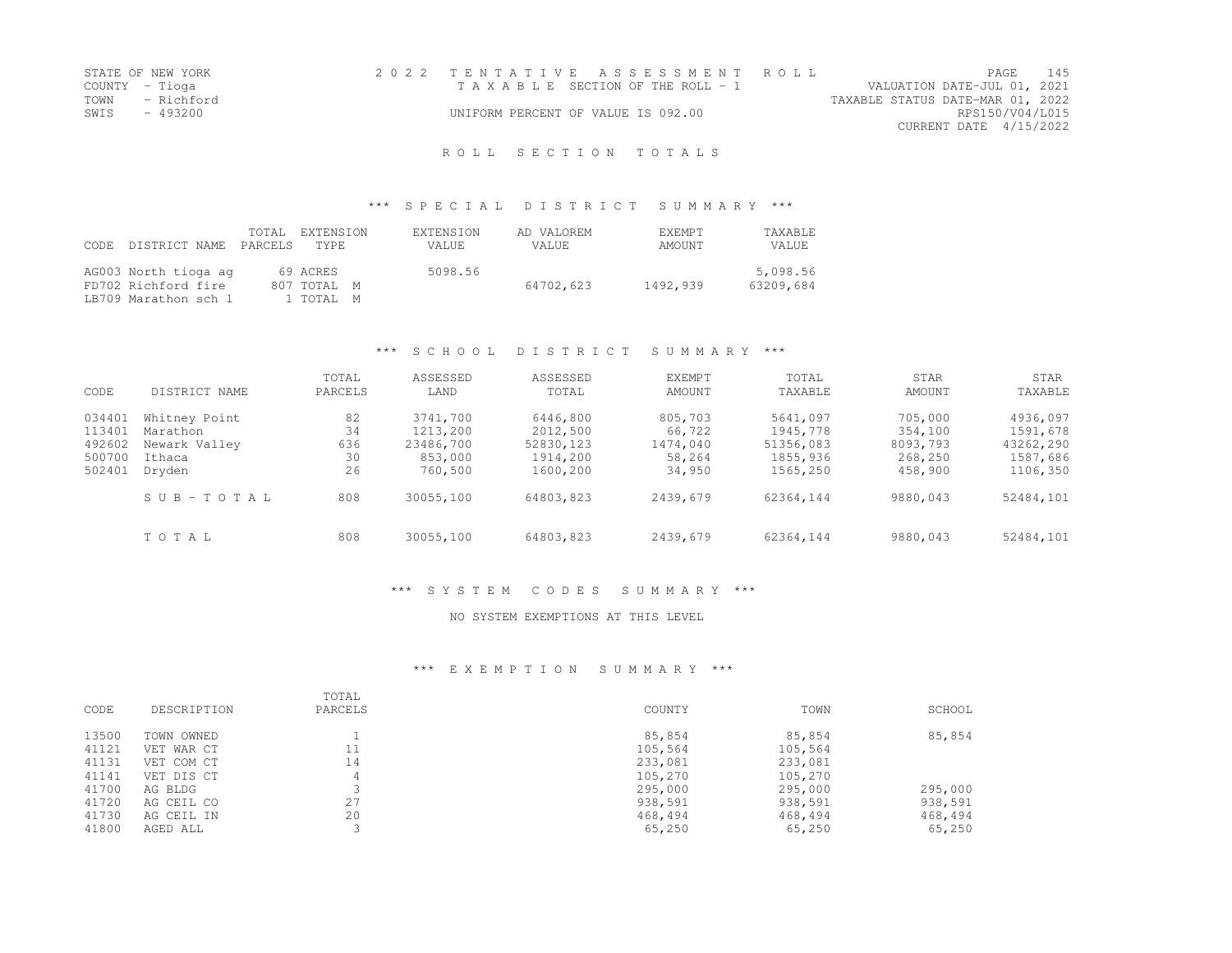|      | STATE OF NEW YORK | 2022 TENTATIVE ASSESSMENT ROLL     |  |                                  |                        | PAGE. | 146 |
|------|-------------------|------------------------------------|--|----------------------------------|------------------------|-------|-----|
|      | COUNTY - Tioga    | TAXABLE SECTION OF THE ROLL - 1    |  | VALUATION DATE-JUL 01, 2021      |                        |       |     |
|      | TOWN - Richford   |                                    |  | TAXABLE STATUS DATE-MAR 01, 2022 |                        |       |     |
| SWIS | $-493200$         | UNIFORM PERCENT OF VALUE IS 092.00 |  |                                  | RPS150/V04/L015        |       |     |
|      |                   |                                    |  |                                  | CURRENT DATE 4/15/2022 |       |     |
|      |                   |                                    |  |                                  |                        |       |     |

# \*\*\* E X E M P T I O N S U M M A R Y \*\*\*

| CODE           | DESCRIPTION                     | TOTAL<br>PARCELS | COUNTY                         | TOWN                           | SCHOOL                          |
|----------------|---------------------------------|------------------|--------------------------------|--------------------------------|---------------------------------|
| 41801<br>41802 | AGED C&T<br>AGED C              | 6<br>9           | 157,238<br>149,639             | 157,238                        |                                 |
| 41803          | AGED T                          | 8                |                                | 182,961                        |                                 |
| 41804<br>41806 | AGED S<br>AGED T&S              | ╱.               |                                | 22,050                         | 16,207<br>22,050                |
| 41834<br>41854 | ENH STAR<br>BAS STAR            | 83<br>158        |                                |                                | 5343,393<br>4536,650            |
| 41932          | L INC D                         | 2                | 11,280                         |                                |                                 |
| 47460<br>47610 | PRI FOR LD<br>BUS. CTS<br>TOTAL | 360              | 347,983<br>200,250<br>3163,494 | 347,983<br>200,250<br>3207,586 | 347,983<br>200,250<br>12319,722 |

| ROLL       |             | TOTAL   | ASSESSED  | ASSESSED  | TAXABLE   | TAXABLE   | TAXABLE   | STAR      |
|------------|-------------|---------|-----------|-----------|-----------|-----------|-----------|-----------|
| <b>SEC</b> | DESCRIPTION | PARCELS | LAND      | TOTAL     | COUNTY    | TOWN      | SCHOOL    | TAXABLE   |
|            | TAXABLE     | 808     | 30055,100 | 64803,823 | 61640.329 | 61596,237 | 62364,144 | 52484,101 |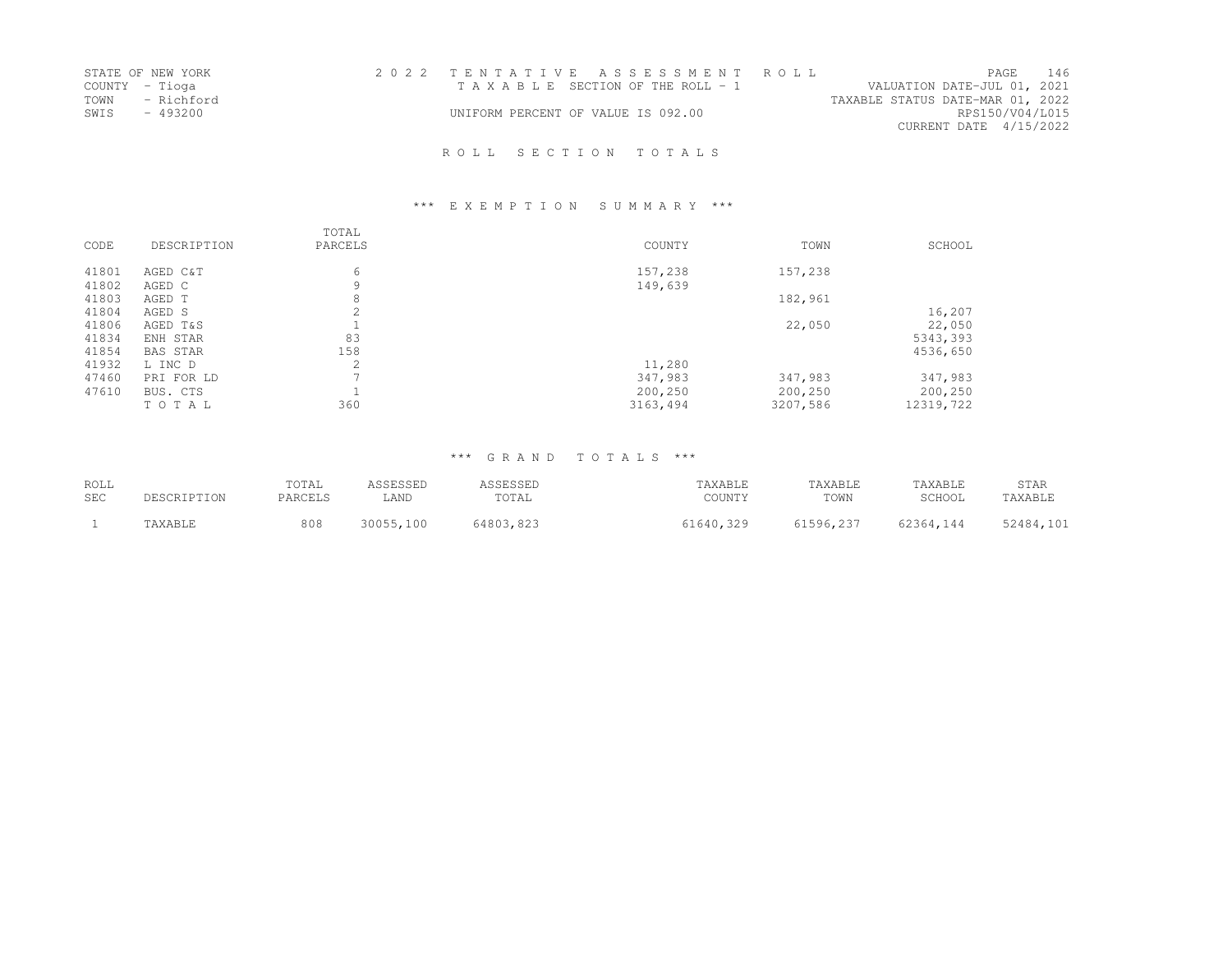|      | STATE OF NEW YORK | 2022 TENTATIVE ASSESSMENT ROLL           |                                  | PAGE. | 147 |
|------|-------------------|------------------------------------------|----------------------------------|-------|-----|
|      | COUNTY – Tioga    | STATE OWNED LAND SECTION OF THE ROLL - 3 | VALUATION DATE-JUL 01, 2021      |       |     |
| TOWN | - Richford        | TAX MAP NUMBER SEQUENCE                  | TAXABLE STATUS DATE-MAR 01, 2022 |       |     |
| SWIS | $-493200$         | UNIFORM PERCENT OF VALUE IS 092.00       |                                  |       |     |

| TAX MAP PARCEL NUMBER<br>CURRENT OWNERS NAME<br>CURRENT OWNERS ADDRESS                       | PROPERTY LOCATION & CLASS ASSESSMENT EXEMPTION CODE----------------COUNTY-------TOWN-----SCHOOL<br>SCHOOL DISTRICT<br>PARCEL SIZE/GRID COORD                 | LAND<br>TOTAL                 | TAX DESCRIPTION<br>SPECIAL DISTRICTS                                                                                     | TAXABLE VALUE                                             | ACCOUNT NO.                          |
|----------------------------------------------------------------------------------------------|--------------------------------------------------------------------------------------------------------------------------------------------------------------|-------------------------------|--------------------------------------------------------------------------------------------------------------------------|-----------------------------------------------------------|--------------------------------------|
|                                                                                              |                                                                                                                                                              |                               |                                                                                                                          |                                                           |                                      |
| $1.00 - 1 - 15$<br>State Of New York<br>Treasurers Office<br>56 N Main St<br>Owego, NY 13827 | Robinson Hollow Rd<br>932 Forest s532b<br>Newark Valley 492602<br>ACRES 32.66<br>EAST-0904245 NRTH-0874532<br>DEED BOOK 217<br>PG-0022<br>FULL MARKET VALUE  | 36,200<br>36,200<br>39,348    | 534 ST LND 32252<br>COUNTY TAXABLE VALUE<br>TOWN<br>TAXABLE VALUE<br>SCHOOL TAXABLE VALUE<br>FD702 Richford fire         | 36,200<br>$\bigcirc$<br>36,200<br>36,200<br>36,200 TO M   | 00000000542<br>$\Omega$<br>$\Omega$  |
|                                                                                              |                                                                                                                                                              |                               |                                                                                                                          |                                                           |                                      |
| $1.00 - 1 - 16$<br>State Of New York<br>Treasurers Office<br>56 N Main St<br>Owego, NY 13827 | Robinson Hollow Rd<br>932 Forest s532b<br>Newark Valley 492602<br>ACRES 162.33<br>EAST-0906134 NRTH-0875654<br>DEED BOOK 213<br>PG-0092<br>FULL MARKET VALUE | 211,400<br>211,400<br>229,783 | 534 ST LND 32252<br>COUNTY TAXABLE VALUE<br>TOWN<br>TAXABLE VALUE<br>SCHOOL TAXABLE VALUE<br>FD702 Richford fire         | 211,400<br>$\Omega$<br>211,400<br>211,400<br>211,400 TO M | 00000000537<br>$\cap$<br>$\cap$      |
|                                                                                              |                                                                                                                                                              |                               |                                                                                                                          |                                                           |                                      |
| $1.00 - 1 - 17$<br>State Of New York<br>Treasurers Office<br>56 N Main St<br>Owego, NY 13827 | Welch Rd<br>932 Forest s532b<br>Newark Valley 492602<br>ACRES 145.72<br>EAST-0908120 NRTH-0874951<br>DEED BOOK 213<br>PG-0091<br>FULL MARKET VALUE           | 180,700<br>180,700<br>196,413 | 534 ST LND 32252<br>COUNTY TAXABLE VALUE<br>TOWN<br>TAXABLE VALUE<br>SCHOOL TAXABLE VALUE<br>FD702 Richford fire         | 180,700<br>$\circ$<br>180,700<br>180,700<br>180,700 TO M  | 00000000539<br>$\cap$<br>$\Omega$    |
|                                                                                              | Robinson Hollow Rd                                                                                                                                           |                               |                                                                                                                          |                                                           | 00000000535                          |
| $1.00 - 1 - 18$<br>State Of New York<br>Treasurers Office<br>56 N Main St<br>Owego, NY 13827 | 932 Forest s532b<br>Newark Valley 492602<br>70.20<br>ACRES<br>EAST-0908035 NRTH-0872205<br>DEED BOOK 213<br>PG-0088<br>FULL MARKET VALUE                     | 147,700<br>160,543            | 534 ST LND 32252<br>147,700 COUNTY TAXABLE VALUE<br>TOWN<br>TAXABLE VALUE<br>SCHOOL TAXABLE VALUE<br>FD702 Richford fire | 147,700<br>$\Omega$<br>147,700<br>147,700<br>147,700 TO M | $\cap$<br>$\Omega$                   |
|                                                                                              |                                                                                                                                                              |                               |                                                                                                                          |                                                           |                                      |
| $1.00 - 1 - 20$<br>State Of New York<br>Treasurers Office<br>56 N Main St<br>Owego, NY 13827 | Welch Rd<br>932 Forest s532b<br>500700<br>Ithaca<br>ACRES 15.93<br>EAST-0904443 NRTH-0873547<br>DEED BOOK 217<br>PG-0568<br>FULL MARKET VALUE                | 8,500<br>8,500<br>9,239       | 534 ST LND 32252<br>COUNTY TAXABLE VALUE<br>TOWN<br>TAXABLE VALUE<br>SCHOOL TAXABLE VALUE<br>FD702 Richford fire         | 8,500<br>$\circ$<br>8,500<br>8,500<br>8,500 TO M          | 00000000326<br>$\bigcap$<br>$\Omega$ |
|                                                                                              |                                                                                                                                                              |                               |                                                                                                                          |                                                           |                                      |
| $1.00 - 1 - 21$<br>State Of New York<br>Treasurers Office<br>56 N Main St<br>Owego, NY 13827 | Welch Rd<br>932 Forest s532b<br>500700<br>Ithaca<br>ACRES 71.36<br>EAST-0904104 NRTH-0872405<br>DEED BOOK 217<br>PG-0540                                     | 33,900<br>33,900              | 534 ST LND 32252<br>COUNTY TAXABLE VALUE<br>TOWN<br>TAXABLE VALUE<br>SCHOOL TAXABLE VALUE<br>FD702 Richford fire         | 33,900<br>$\circ$<br>33,900<br>33,900<br>33,900 TO M      | 00000000543<br>$\cap$<br>$\Omega$    |
|                                                                                              | FULL MARKET VALUE                                                                                                                                            | 36,848                        |                                                                                                                          |                                                           |                                      |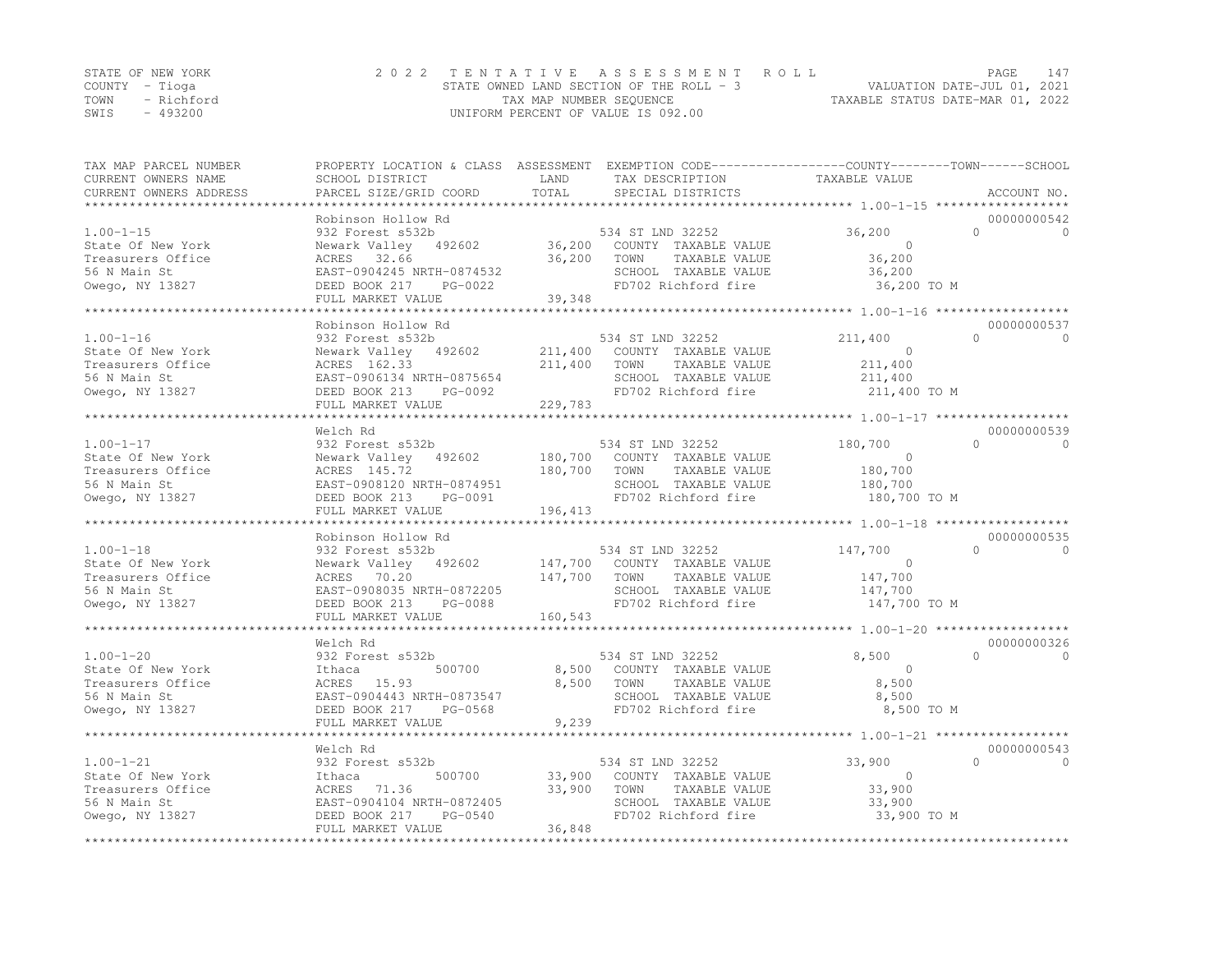|                | STATE OF NEW YORK | 2022 TENTATIVE ASSESSMENT ROLL           | PAGE                             | 148 |
|----------------|-------------------|------------------------------------------|----------------------------------|-----|
| COUNTY – Tioga |                   | STATE OWNED LAND SECTION OF THE ROLL - 3 | VALUATION DATE-JUL 01, 2021      |     |
| TOWN           | - Richford        | TAX MAP NUMBER SEQUENCE                  | TAXABLE STATUS DATE-MAR 01, 2022 |     |
| SWIS           | - 493200          | UNIFORM PERCENT OF VALUE IS 092.00       |                                  |     |

| TAX MAP PARCEL NUMBER<br>CURRENT OWNERS NAME<br>CURRENT OWNERS ADDRESS<br>****************   | PROPERTY LOCATION & CLASS ASSESSMENT EXEMPTION CODE----------------COUNTY-------TOWN------SCHOOL<br>SCHOOL DISTRICT<br>PARCEL SIZE/GRID COORD                | LAND<br>TOTAL      | TAX DESCRIPTION<br>SPECIAL DISTRICTS                                                                                     | TAXABLE VALUE                                              | ACCOUNT NO.                               |
|----------------------------------------------------------------------------------------------|--------------------------------------------------------------------------------------------------------------------------------------------------------------|--------------------|--------------------------------------------------------------------------------------------------------------------------|------------------------------------------------------------|-------------------------------------------|
|                                                                                              |                                                                                                                                                              |                    |                                                                                                                          |                                                            |                                           |
| $1.00 - 1 - 22$<br>State Of New York<br>Treasurers Ofice<br>56 N Main St<br>Owego, NY 13827  | Welch Rd<br>932 Forest s532b<br>500700<br>Ithaca<br>ACRES<br>68.14<br>EAST-0902554 NRTH-0871914<br>DEED BOOK 217<br>PG-0566<br>FULL MARKET VALUE             | 59,100<br>64,239   | 534 ST LND 32252<br>59,100 COUNTY TAXABLE VALUE<br>TOWN<br>TAXABLE VALUE<br>SCHOOL TAXABLE VALUE<br>FD702 Richford fire  | 59,100<br>$\Omega$<br>59,100<br>59,100<br>59,100 TO M      | 00000000544<br>$\Omega$<br>$\Omega$       |
|                                                                                              |                                                                                                                                                              |                    |                                                                                                                          |                                                            |                                           |
| $2.00 - 1 - 3$<br>State Of New York<br>Treasurers Office<br>56 N Main St<br>Owego, NY 13827  | Robinson Hollow Rd<br>932 Forest s532b<br>Newark Valley 492602<br>ACRES 124.93<br>EAST-0911614 NRTH-0875993<br>DEED BOOK 213<br>PG-0094                      | 143,800            | 534 ST LND 32252<br>143,800 COUNTY TAXABLE VALUE<br>TOWN<br>TAXABLE VALUE<br>SCHOOL TAXABLE VALUE<br>FD702 Richford fire | 143,800<br>$\circ$<br>143,800<br>143,800<br>$143,800$ TO M | 00000000540<br>$\bigcap$<br>$\Omega$      |
|                                                                                              | FULL MARKET VALUE                                                                                                                                            | 156,304            |                                                                                                                          |                                                            |                                           |
|                                                                                              | Robinson Hollow Rd                                                                                                                                           |                    |                                                                                                                          |                                                            | 00000000546                               |
| $2.00 - 1 - 14$<br>State Of New York<br>Treasurers Office<br>56 N Main St<br>Owego, NY 13827 | 932 Forest s532b<br>Newark Valley 492602<br>ACRES 134.08<br>EAST-0915211 NRTH-0872889<br>DEED BOOK 217<br>PG-0565<br>FULL MARKET VALUE                       | 163,900<br>178,152 | 534 ST LND 32252<br>163,900 COUNTY TAXABLE VALUE<br>TOWN<br>TAXABLE VALUE<br>SCHOOL TAXABLE VALUE<br>FD702 Richford fire | 163,900<br>$\circ$<br>163,900<br>163,900<br>163,900 TO M   | $\cap$<br>$\Omega$                        |
|                                                                                              |                                                                                                                                                              |                    |                                                                                                                          |                                                            |                                           |
| $2.00 - 1 - 15$<br>State Of New York<br>Treasurers Office<br>56 N Main St<br>Owego, NY 13827 | Robinson Hollow Rd<br>932 Forest s532b<br>Newark Valley 492602<br>ACRES 112.45<br>EAST-0913447 NRTH-0873060<br>DEED BOOK 295<br>PG-0563<br>FULL MARKET VALUE | 165,000<br>179,348 | 534 ST LND 32252<br>165,000 COUNTY TAXABLE VALUE<br>TOWN<br>TAXABLE VALUE<br>SCHOOL TAXABLE VALUE<br>FD702 Richford fire | 165,000<br>$\Omega$<br>165,000<br>165,000<br>165,000 TO M  | 00000000545<br>$\Omega$<br>$\overline{0}$ |
|                                                                                              |                                                                                                                                                              |                    |                                                                                                                          |                                                            | 00000000548                               |
| $2.00 - 1 - 19$<br>State Of New York<br>Treasurers Office<br>56 N Main St<br>Owego, NY 13827 | Robinson Hollow Rd<br>932 Forest s532b<br>Newark Valley 492602<br>ACRES 46.60<br>EAST-0912154 NRTH-0873274<br>PG-0237<br>DEED BOOK 301<br>FULL MARKET VALUE  | 52,100<br>56,630   | 534 ST LND 32252<br>52,100 COUNTY TAXABLE VALUE<br>TOWN<br>TAXABLE VALUE<br>SCHOOL TAXABLE VALUE<br>FD702 Richford fire  | 52,100<br>$\circ$<br>52,100<br>52,100<br>52,100 TO M       | $\bigcap$<br>$\Omega$                     |
|                                                                                              |                                                                                                                                                              |                    |                                                                                                                          |                                                            |                                           |
| $2.00 - 1 - 20$<br>State Of New York<br>Treasurers Office<br>56 N Main St                    | Robinson Hollow Rd<br>932 Forest s532b<br>Newark Valley 492602<br>ACRES 186.23<br>EAST-0910321 NRTH-0872992                                                  | 195,600            | 534 ST LND 32252<br>195,600 COUNTY TAXABLE VALUE<br>TAXABLE VALUE<br>TOWN<br>SCHOOL TAXABLE VALUE                        | 195,600<br>$\circ$<br>195,600<br>195,600                   | 00000000541<br>$\cap$<br>$\Omega$         |
| Owego, NY 13827                                                                              | DEED BOOK 216<br>PG-0307<br>FULL MARKET VALUE                                                                                                                | 212,609            | FD702 Richford fire                                                                                                      | 195,600 TO M                                               |                                           |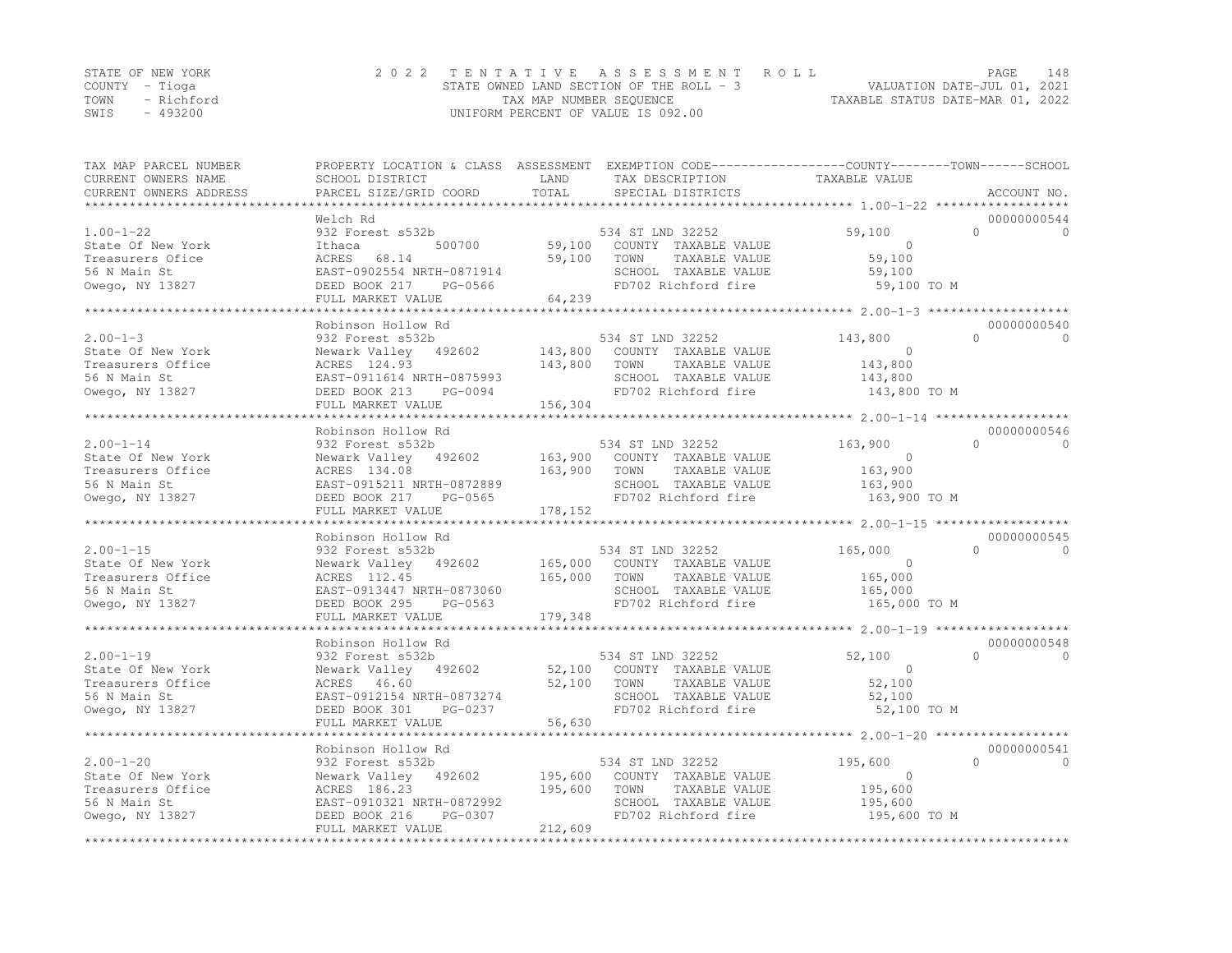| STATE OF NEW YORK |            | 2022 TENTATIVE ASSESSMENT ROLL           | 149<br>PAGE                      |
|-------------------|------------|------------------------------------------|----------------------------------|
| COUNTY – Tioga    |            | STATE OWNED LAND SECTION OF THE ROLL - 3 | VALUATION DATE-JUL 01, 2021      |
| TOWN              | - Richford | TAX MAP NUMBER SEQUENCE                  | TAXABLE STATUS DATE-MAR 01, 2022 |
| $-493200$<br>SWIS |            | UNIFORM PERCENT OF VALUE IS 092.00       |                                  |

| TAX MAP PARCEL NUMBER<br>CURRENT OWNERS NAME<br>CURRENT OWNERS ADDRESS                       | PROPERTY LOCATION & CLASS ASSESSMENT EXEMPTION CODE----------------COUNTY-------TOWN-----SCHOOL<br>SCHOOL DISTRICT<br>PARCEL SIZE/GRID COORD | LAND<br>TOTAL                  | TAX DESCRIPTION<br>SPECIAL DISTRICTS                                                                             | TAXABLE VALUE                                                   | ACCOUNT NO.                          |
|----------------------------------------------------------------------------------------------|----------------------------------------------------------------------------------------------------------------------------------------------|--------------------------------|------------------------------------------------------------------------------------------------------------------|-----------------------------------------------------------------|--------------------------------------|
| *********************                                                                        |                                                                                                                                              |                                |                                                                                                                  |                                                                 |                                      |
| $2.00 - 1 - 21$<br>State Of New York<br>Treasurers Office<br>56 N Main St<br>Owego, NY 13827 | Robinson Hollow Rd<br>932 Forest s532b<br>Newark Valley<br>492602<br>4.14<br>ACRES<br>EAST-0910298 NRTH-0874363<br>DEED BOOK 213<br>PG-0089  | 6,900<br>6,900                 | 534 ST LND 32252<br>COUNTY TAXABLE VALUE<br>TOWN<br>TAXABLE VALUE<br>SCHOOL TAXABLE VALUE<br>FD702 Richford fire | 6,900<br>$\Omega$<br>6,900<br>6,900<br>6,900 TO M               | 00000000536<br>$\Omega$<br>$\Omega$  |
|                                                                                              | FULL MARKET VALUE                                                                                                                            | 7,500                          |                                                                                                                  |                                                                 |                                      |
|                                                                                              |                                                                                                                                              | *****************              |                                                                                                                  |                                                                 |                                      |
| $3.00 - 1 - 12$<br>State Of New York<br>Treasurers Office<br>56 N Main St                    | Michigan Hill Rd<br>932 Forest s532b<br>Newark Valley 492602<br>ACRES<br>58.63<br>EAST-0930279 NRTH-0877390                                  | 80,000<br>80,000               | 534 ST LND 32252<br>COUNTY TAXABLE VALUE<br>TOWN<br>TAXABLE VALUE<br>SCHOOL TAXABLE VALUE                        | 80,000<br>$\Omega$<br>80,000<br>80,000                          | 00000000566<br>$\bigcap$<br>$\Omega$ |
| Owego, NY 13827                                                                              | DEED BOOK 246<br>PG-0200<br>FULL MARKET VALUE                                                                                                | 86,957                         | FD702 Richford fire                                                                                              | 80,000 TO M                                                     |                                      |
|                                                                                              |                                                                                                                                              |                                |                                                                                                                  | ************************ 3.00-1-17 ************                 |                                      |
| $3.00 - 1 - 17$<br>State Of New York<br>Treasurers Office<br>56 N Main St<br>Owego, NY 13827 | Michigan Hill Rd<br>932 Forest s532b<br>Newark Valley 492602<br>ACRES 512.72<br>EAST-0932109 NRTH-0874480<br>DEED BOOK 389<br>PG-0727        | 582,800<br>582,800             | 534 ST LND 32252<br>COUNTY TAXABLE VALUE<br>TOWN<br>TAXABLE VALUE<br>SCHOOL TAXABLE VALUE<br>FD702 Richford fire | 582,800<br>$\overline{0}$<br>582,800<br>582,800<br>582,800 TO M | 00000000359<br>$\Omega$<br>$\Omega$  |
|                                                                                              | FULL MARKET VALUE                                                                                                                            | 633,478                        |                                                                                                                  |                                                                 |                                      |
| ***********************                                                                      |                                                                                                                                              |                                |                                                                                                                  |                                                                 |                                      |
|                                                                                              | Faulkenham Rd                                                                                                                                |                                |                                                                                                                  |                                                                 | 00000000563                          |
| $4.00 - 1 - 1$<br>State Of New York<br>Treasurers Office<br>56 N Main St<br>Owego, NY 13827  | 932 Forest s532b<br>Newark Valley<br>492602<br>26.25<br>ACRES<br>EAST-0934179 NRTH-0877780<br>DEED BOOK 225<br>PG-0243<br>FULL MARKET VALUE  | 35,000<br>35,000<br>38,043     | 534 ST LND 32252<br>COUNTY TAXABLE VALUE<br>TOWN<br>TAXABLE VALUE<br>SCHOOL TAXABLE VALUE<br>FD702 Richford fire | 35,000<br>$\Omega$<br>35,000<br>35,000<br>35,000 TO M           | $\bigcap$<br>$\Omega$                |
|                                                                                              |                                                                                                                                              |                                |                                                                                                                  |                                                                 |                                      |
| $4.00 - 1 - 2$<br>State Of New York<br>Treasurers Office<br>56 N Main St<br>Owego, NY 13827  | Rockefeller Rd<br>932 Forest s532b<br>Newark Valley<br>492602<br>ACRES 199.29<br>EAST-0935019 NRTH-0876280<br>DEED BOOK 225<br>PG-0381       | 266,700<br>266,700             | 534 ST LND 32252<br>COUNTY TAXABLE VALUE<br>TAXABLE VALUE<br>TOWN<br>SCHOOL TAXABLE VALUE<br>FD702 Richford fire | 266,700<br>$\Omega$<br>266,700<br>266,700<br>266,700 TO M       | 00000000564<br>$\bigcap$<br>$\Omega$ |
|                                                                                              | FULL MARKET VALUE<br>**********************                                                                                                  | 289,891<br>***********         |                                                                                                                  | ******************************** 4.00-1-25 ******************   |                                      |
|                                                                                              | Sears Rd                                                                                                                                     |                                |                                                                                                                  |                                                                 | 00000000565                          |
| $4.00 - 1 - 25$<br>State Of New York<br>Treasurers Ofice<br>56 N Main St<br>Owego, NY 13827  | 932 Forest s532b<br>Newark Valley<br>492602<br>ACRES 100.48<br>EAST-0936629 NRTH-0874510<br>PG-0384<br>DEED BOOK 225                         | 148,800<br>148,800             | 534 ST LND 32252<br>COUNTY TAXABLE VALUE<br>TOWN<br>TAXABLE VALUE<br>SCHOOL TAXABLE VALUE<br>FD702 Richford fire | 148,800<br>$\mathbf 0$<br>148,800<br>148,800<br>148,800 TO M    | $\Omega$<br>$\Omega$                 |
|                                                                                              | FULL MARKET VALUE<br>************************                                                                                                | 161,739<br>******************* |                                                                                                                  |                                                                 |                                      |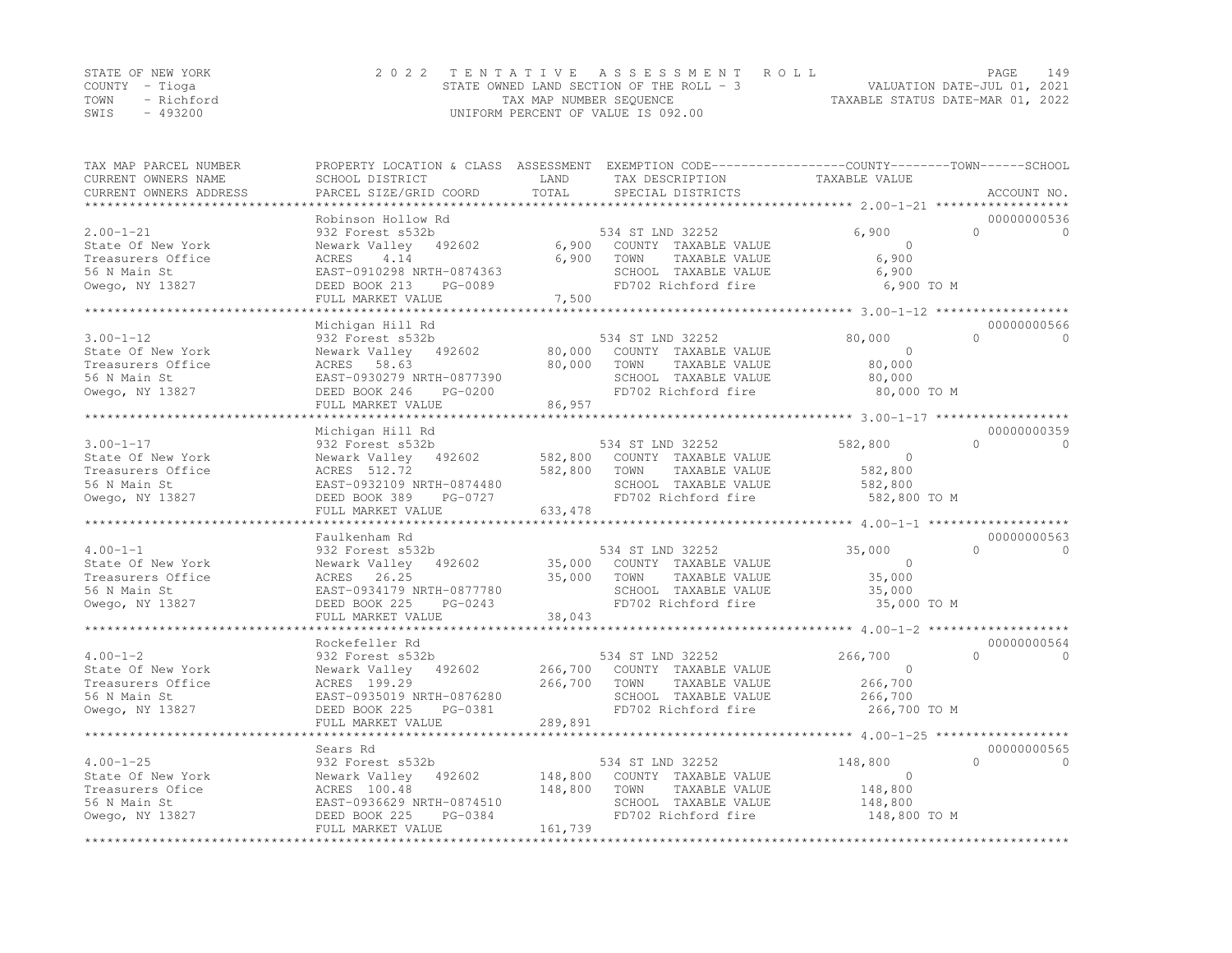|      | STATE OF NEW YORK | 2022 TENTATIVE ASSESSMENT ROLL           | PAGE                             | 150 |
|------|-------------------|------------------------------------------|----------------------------------|-----|
|      | COUNTY – Tioga    | STATE OWNED LAND SECTION OF THE ROLL - 3 | VALUATION DATE-JUL 01, 2021      |     |
| TOWN | - Richford        | TAX MAP NUMBER SEQUENCE                  | TAXABLE STATUS DATE-MAR 01, 2022 |     |
| SWIS | $-493200$         | UNIFORM PERCENT OF VALUE IS 092.00       |                                  |     |

| TAX MAP PARCEL NUMBER<br>CURRENT OWNERS NAME<br>CURRENT OWNERS ADDRESS                          | PROPERTY LOCATION & CLASS ASSESSMENT EXEMPTION CODE----------------COUNTY-------TOWN-----SCHOOL<br>SCHOOL DISTRICT<br>PARCEL SIZE/GRID COORD            | LAND<br>TOTAL                 | TAX DESCRIPTION<br>SPECIAL DISTRICTS                                                                                     | TAXABLE VALUE                                             | ACCOUNT NO.                          |
|-------------------------------------------------------------------------------------------------|---------------------------------------------------------------------------------------------------------------------------------------------------------|-------------------------------|--------------------------------------------------------------------------------------------------------------------------|-----------------------------------------------------------|--------------------------------------|
|                                                                                                 |                                                                                                                                                         |                               |                                                                                                                          |                                                           | 00000000533                          |
| $4.00 - 1 - 27$<br>State Of New York<br>Treasurers Office<br>56 N Main St<br>Owego, NY 13827    | Sears Rd<br>932 Forest s532b<br>Newark Valley 492602<br>ACRES 65.88<br>EAST-0937839 NRTH-0872780<br>DEED BOOK 225<br>$PG-0413$                          | 58,100                        | 534 ST LND 32252<br>58,100 COUNTY TAXABLE VALUE<br>TOWN<br>TAXABLE VALUE<br>SCHOOL TAXABLE VALUE<br>FD702 Richford fire  | 58,100<br>$\Omega$<br>58,100<br>58,100<br>58,100 TO M     | $\Omega$<br>$\Omega$                 |
|                                                                                                 | FULL MARKET VALUE                                                                                                                                       | 63,152                        |                                                                                                                          |                                                           |                                      |
|                                                                                                 |                                                                                                                                                         |                               |                                                                                                                          |                                                           |                                      |
|                                                                                                 | Sears Rd                                                                                                                                                |                               |                                                                                                                          |                                                           | 00000000529                          |
| $4.00 - 1 - 29$<br>State Of New York<br>Treasurers Office<br>56 N Main St<br>Owego, NY 13827    | 932 Forest s532b<br>Newark Valley 492602<br>ACRES 209.29<br>EAST-0941639 NRTH-0871130<br>DEED BOOK 221<br>PG-0568<br>FULL MARKET VALUE                  | 310,600<br>310,600<br>337,609 | 534 ST LND 32252<br>COUNTY TAXABLE VALUE<br>TOWN<br>TAXABLE VALUE<br>SCHOOL TAXABLE VALUE<br>FD702 Richford fire         | 310,600<br>$\Omega$<br>310,600<br>310,600<br>310,600 TO M | $\bigcap$<br>$\Omega$                |
|                                                                                                 | **************************                                                                                                                              |                               |                                                                                                                          |                                                           |                                      |
| $4.00 - 1 - 30$                                                                                 | Sears Rd<br>932 Forest s532b                                                                                                                            |                               | 534 ST LND 32252                                                                                                         | 2,600                                                     | 00000000614<br>$\Omega$<br>$\Omega$  |
| State Of New York<br>Treasurers Office<br>56 N Main St<br>Owego, NY 13827                       | Newark Valley 492602<br>2.03<br>ACRES<br>EAST-0941539 NRTH-0869590<br>DEED BOOK 223<br>PG-0096<br>FULL MARKET VALUE                                     | 2,600<br>2,600<br>2,826       | COUNTY TAXABLE VALUE<br>TOWN<br>TAXABLE VALUE<br>SCHOOL TAXABLE VALUE<br>FD702 Richford fire                             | $\circ$<br>2,600<br>2,600<br>2,600 TO M                   |                                      |
|                                                                                                 | ***********************                                                                                                                                 |                               |                                                                                                                          |                                                           |                                      |
| $4.00 - 1 - 32.22$<br>State Of New York<br>Treasurers Office<br>56 N Main St<br>Owego, NY 13827 | Sears Rd<br>932 Forest s532b<br>Newark Valley 492602<br>ACRES 41.77<br>EAST-0939029 NRTH-0870490<br>DEED BOOK 390<br>PG-1066<br>FULL MARKET VALUE       | 101,500<br>110,326            | 534 ST LND 32252<br>101,500 COUNTY TAXABLE VALUE<br>TOWN<br>TAXABLE VALUE<br>SCHOOL TAXABLE VALUE<br>FD702 Richford fire | 101,500<br>$\Omega$<br>101,500<br>101,500<br>101,500 TO M | 00000000678<br>$\bigcap$<br>$\Omega$ |
|                                                                                                 |                                                                                                                                                         |                               |                                                                                                                          |                                                           |                                      |
| $4.00 - 1 - 36$<br>State Of New York<br>Treasurers Office<br>56 N Main St<br>Owego, NY 13827    | Rockefeller Rd<br>932 Forest s532b<br>Newark Valley 492602<br>ACRES 21.60<br>EAST-0934909 NRTH-0874570<br>DEED BOOK 455<br>PG-0143<br>FULL MARKET VALUE | 54,600<br>54,600<br>59,348    | 534 ST LND 32252<br>COUNTY TAXABLE VALUE<br>TOWN<br>TAXABLE VALUE<br>SCHOOL TAXABLE VALUE<br>FD702 Richford fire         | 54,600<br>$\Omega$<br>54,600<br>54,600<br>54,600 TO M     | 00000000169<br>$\bigcap$<br>$\Omega$ |
|                                                                                                 |                                                                                                                                                         |                               |                                                                                                                          |                                                           |                                      |
| $5.00 - 1 - 1$<br>State Of New York<br>Treasurers Office<br>56 N Main St                        | Robinson Hollow Rd<br>932 Forest s532b<br>500700<br>Ithaca<br>28.47<br>ACRES<br>EAST-0900509 NRTH-0870520                                               | 12,400<br>12,400              | 534 ST LND 32252<br>COUNTY TAXABLE VALUE<br>TAXABLE VALUE<br>TOWN<br>SCHOOL TAXABLE VALUE                                | 12,400<br>$\Omega$<br>12,400<br>12,400                    | 00000000547<br>$\cap$<br>$\Omega$    |
| Owego, NY 13827                                                                                 | DEED BOOK 225<br>PG-0250<br>FULL MARKET VALUE                                                                                                           | 13,478                        | FD702 Richford fire                                                                                                      | 12,400 TO M                                               |                                      |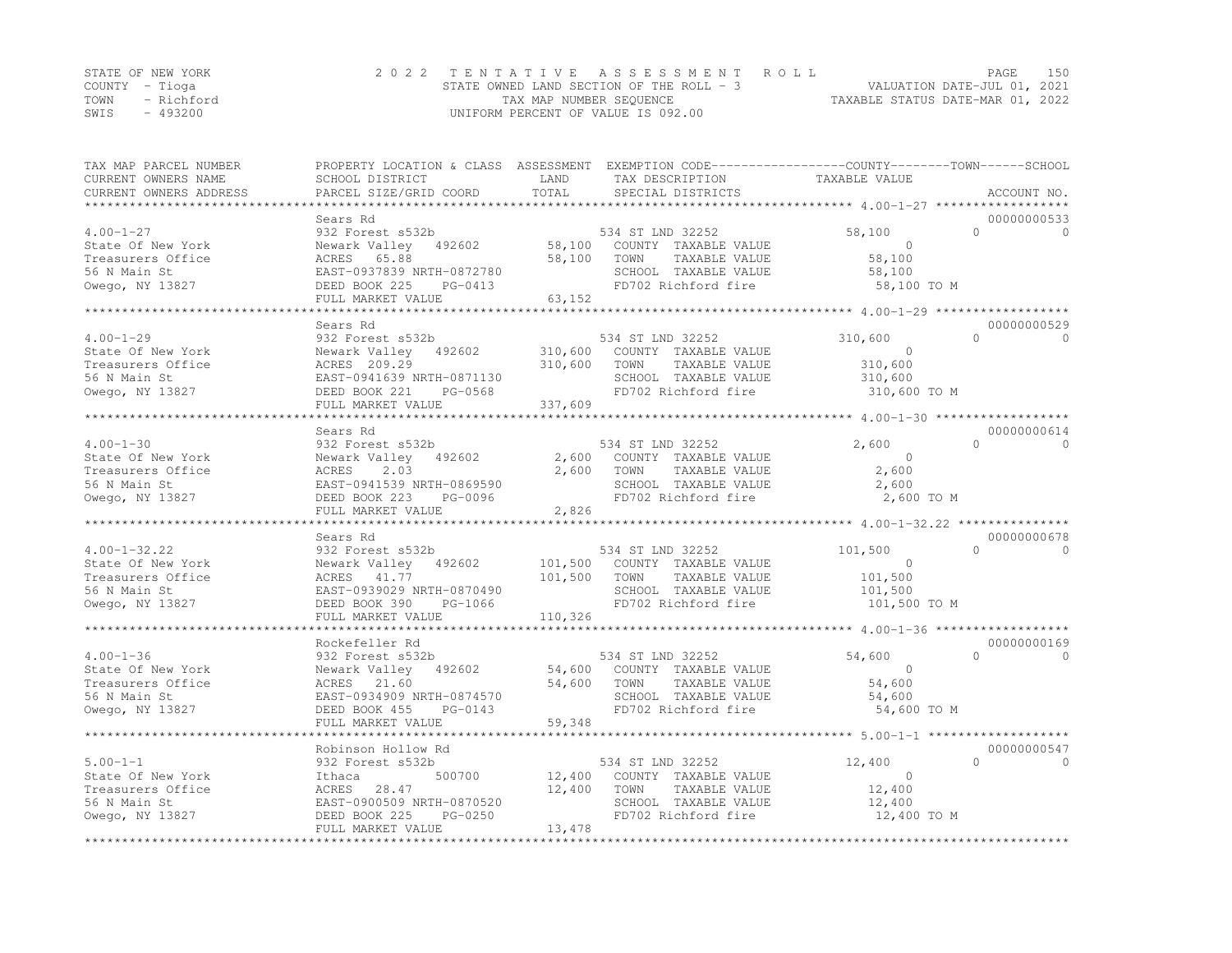|      | STATE OF NEW YORK | 2022 TENTATIVE ASSESSMENT ROLL           | 151<br>PAGE                      |
|------|-------------------|------------------------------------------|----------------------------------|
|      | COUNTY – Tioga    | STATE OWNED LAND SECTION OF THE ROLL - 3 | VALUATION DATE-JUL 01, 2021      |
| TOWN | - Richford        | TAX MAP NUMBER SEQUENCE                  | TAXABLE STATUS DATE-MAR 01, 2022 |
| SWIS | - 493200          | UNIFORM PERCENT OF VALUE IS 092.00       |                                  |

| TAX MAP PARCEL NUMBER<br>CURRENT OWNERS NAME<br>CURRENT OWNERS ADDRESS                          | PROPERTY LOCATION & CLASS ASSESSMENT EXEMPTION CODE----------------COUNTY-------TOWN-----SCHOOL<br>SCHOOL DISTRICT<br>PARCEL SIZE/GRID COORD                 | LAND<br>TOTAL                 | TAX DESCRIPTION<br>SPECIAL DISTRICTS                                                                                    | TAXABLE VALUE                                                       | ACCOUNT NO.                          |
|-------------------------------------------------------------------------------------------------|--------------------------------------------------------------------------------------------------------------------------------------------------------------|-------------------------------|-------------------------------------------------------------------------------------------------------------------------|---------------------------------------------------------------------|--------------------------------------|
|                                                                                                 |                                                                                                                                                              |                               |                                                                                                                         |                                                                     |                                      |
| $5.00 - 1 - 2$<br>State of New York<br>Treasurers Office<br>56 N Main St<br>Owego, NY 13827     | 131 Elishaburg Rd<br>312 Vac w/imprv<br>Ithaca<br>500700<br>ACRES<br>26.10<br>EAST-0900886 NRTH-0869775<br>DEED BOOK 20200 PG-5135<br>FULL MARKET VALUE      | 29,600<br>32,300<br>35,109    | 534 ST LND 32252<br>COUNTY TAXABLE VALUE<br>TOWN<br>TAXABLE VALUE<br>SCHOOL TAXABLE VALUE<br>FD702 Richford fire        | 32,300<br>$\bigcirc$<br>32,300<br>32,300<br>32,300 TO M             | 00000000028<br>$\Omega$<br>$\Omega$  |
|                                                                                                 |                                                                                                                                                              |                               |                                                                                                                         |                                                                     |                                      |
| $5.00 - 1 - 3$<br>State Of New York<br>Treasurers Office<br>56 N Main St<br>Owego, NY 13827     | Robinson Hollow Rd<br>932 Forest s532b<br>Newark Valley 492602<br>ACRES 114.77<br>EAST-0903149 NRTH-0869920<br>DEED BOOK 453<br>PG-0115<br>FULL MARKET VALUE | 109,000<br>109,000<br>118,478 | 534 ST LND 32252<br>COUNTY TAXABLE VALUE<br>TOWN<br>TAXABLE VALUE<br>SCHOOL TAXABLE VALUE<br>FD702 Richford fire        | 109,000<br>$\Omega$<br>109,000<br>109,000<br>109,000 TO M           | 00000000292<br>$\cap$<br>$\Omega$    |
|                                                                                                 |                                                                                                                                                              |                               |                                                                                                                         |                                                                     |                                      |
| $5.00 - 1 - 12.30$<br>State Of New York<br>Treasurers Office<br>56 N Main St<br>Owego, NY 13827 | Robinson Hollow Rd<br>932 Forest s532b<br>Newark Valley 492602<br>ACRES 54.10<br>EAST-0058397 NRTH-0087046<br>DEED BOOK 388<br>PG-0917<br>FULL MARKET VALUE  | 67,800<br>73,696              | 534 ST LND 32252<br>67,800 COUNTY TAXABLE VALUE<br>TOWN<br>TAXABLE VALUE<br>SCHOOL TAXABLE VALUE<br>FD702 Richford fire | 67,800<br>$\overline{0}$<br>67,800<br>67,800<br>67,800 TO M         | 00000000674<br>$\cap$<br>$\cap$      |
|                                                                                                 |                                                                                                                                                              |                               |                                                                                                                         |                                                                     |                                      |
| $5.00 - 1 - 14$<br>State Of New York<br>Treasurers Office<br>56 N Main St<br>Owego, NY 13827    | Welch Rd<br>932 Forest s532b<br>Newark Valley 492602<br>75.19<br>ACRES<br>EAST-0905639 NRTH-0870540<br>DEED BOOK 217<br>PG-0568<br>FULL MARKET VALUE         | 77,600<br>84,348              | 534 ST LND 32252<br>77,600 COUNTY TAXABLE VALUE<br>TOWN<br>TAXABLE VALUE<br>SCHOOL TAXABLE VALUE<br>FD702 Richford fire | 77,600<br>$\Omega$<br>77,600<br>77,600<br>77,600 TO M               | 00000000538<br>$\cap$<br>$\Omega$    |
|                                                                                                 |                                                                                                                                                              |                               |                                                                                                                         | ************************************* 6.00–1–15.10 **************** |                                      |
| $6.00 - 1 - 15.10$<br>State Of New York<br>Treasurers Office<br>56 N Main St<br>Owego, NY 13827 | Route 79<br>932 Forest s532b<br>Newark Valley 492602<br>ACRES<br>5.70<br>EAST-0911511 NRTH-0862052<br>DEED BOOK 394<br>PG-0193<br>FULL MARKET VALUE          | 900<br>900<br>978             | 534 ST LND 32252<br>COUNTY TAXABLE VALUE<br>TOWN<br>TAXABLE VALUE<br>SCHOOL TAXABLE VALUE<br>FD702 Richford fire        | 900<br>$\circ$<br>900<br>900<br>900 TO M                            | 00000000685<br>$\bigcap$<br>$\Omega$ |
|                                                                                                 |                                                                                                                                                              |                               |                                                                                                                         |                                                                     |                                      |
| $8.00 - 1 - 10$<br>State Of New York<br>Treasurers Office<br>56 N Main St                       | Sears Rd<br>932 Forest s532b<br>Newark Valley 492602<br>ACRES 44.63<br>EAST-0940009 NRTH-0869970                                                             | 64,500<br>64,500              | 534 ST LND 32252<br>COUNTY TAXABLE VALUE<br>TOWN<br>TAXABLE VALUE<br>SCHOOL TAXABLE VALUE                               | 64,500<br>$\overline{0}$<br>64,500<br>64,500                        | 00000000534<br>$\cap$<br>$\Omega$    |
| Owego, NY 13827                                                                                 | DEED BOOK 226<br>PG-0011<br>FULL MARKET VALUE                                                                                                                | 70,109                        | FD702 Richford fire                                                                                                     | 64,500 TO M                                                         |                                      |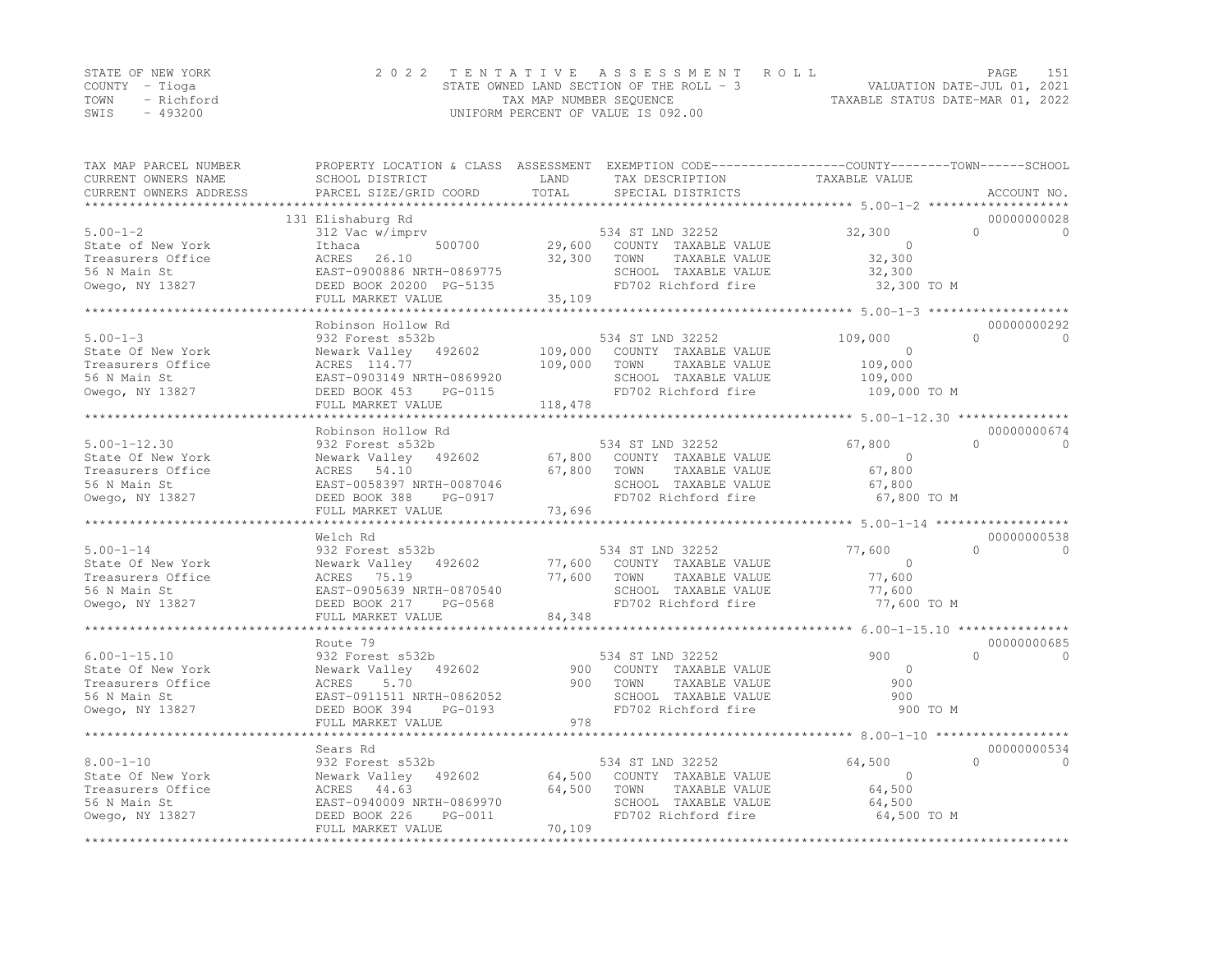|      | STATE OF NEW YORK | 2022 TENTATIVE ASSESSMENT ROLL           | PAGE                             | 152 |
|------|-------------------|------------------------------------------|----------------------------------|-----|
|      | COUNTY – Tioga    | STATE OWNED LAND SECTION OF THE ROLL - 3 | VALUATION DATE-JUL 01, 2021      |     |
| TOWN | - Richford        | TAX MAP NUMBER SEQUENCE                  | TAXABLE STATUS DATE-MAR 01, 2022 |     |
| SWIS | $-493200$         | UNIFORM PERCENT OF VALUE IS 092.00       |                                  |     |

| TAX MAP PARCEL NUMBER<br>CURRENT OWNERS NAME<br>CURRENT OWNERS ADDRESS                       | PROPERTY LOCATION & CLASS ASSESSMENT EXEMPTION CODE----------------COUNTY-------TOWN-----SCHOOL<br>SCHOOL DISTRICT<br>PARCEL SIZE/GRID COORD                                 | LAND<br>TOTAL                 | TAX DESCRIPTION<br>SPECIAL DISTRICTS                                                                             | TAXABLE VALUE                                                   | ACCOUNT NO.                          |
|----------------------------------------------------------------------------------------------|------------------------------------------------------------------------------------------------------------------------------------------------------------------------------|-------------------------------|------------------------------------------------------------------------------------------------------------------|-----------------------------------------------------------------|--------------------------------------|
| *********************                                                                        |                                                                                                                                                                              |                               |                                                                                                                  |                                                                 |                                      |
| $8.00 - 1 - 11$<br>State Of New York<br>Treasurers Office<br>56 N Main St<br>Owego, NY 13827 | Sears Rd<br>932 Forest s532b<br>Newark Valley 492602<br>ACRES 70.12<br>EAST-0939839 NRTH-0868460<br>DEED BOOK 223<br>PG-0096                                                 | 107,700<br>107,700            | 534 ST LND 32252<br>COUNTY TAXABLE VALUE<br>TOWN<br>TAXABLE VALUE<br>SCHOOL TAXABLE VALUE<br>FD702 Richford fire | 107,700<br>$\Omega$<br>107,700<br>107,700<br>107,700 TO M       | 00000000531<br>$\Omega$<br>$\Omega$  |
|                                                                                              | FULL MARKET VALUE                                                                                                                                                            | 117,065                       |                                                                                                                  |                                                                 |                                      |
|                                                                                              |                                                                                                                                                                              |                               |                                                                                                                  |                                                                 |                                      |
| $8.00 - 1 - 12$<br>State Of New York<br>Treasurers Office<br>56 N Main St<br>Owego, NY 13827 | Route 79<br>932 Forest s532b<br>Newark Valley 492602<br>ACRES 102.21<br>EAST-0939259 NRTH-0867250<br>DEED BOOK 223<br>PG-0123<br>FULL MARKET VALUE<br>********************** | 205,900<br>205,900<br>223,804 | 534 ST LND 32252<br>COUNTY TAXABLE VALUE<br>TOWN<br>TAXABLE VALUE<br>SCHOOL TAXABLE VALUE<br>FD702 Richford fire | 205,900<br>$\Omega$<br>205,900<br>205,900<br>205,900 TO M       | 00000000532<br>$\bigcap$<br>$\Omega$ |
|                                                                                              | Route 79                                                                                                                                                                     |                               |                                                                                                                  |                                                                 | 00000000528                          |
| $8.00 - 1 - 13$<br>State Of New York<br>Treasurers Office<br>56 N Main St<br>Owego, NY 13827 | 932 Forest s532b<br>Newark Valley 492602<br>ACRES 274.48<br>EAST-0942749 NRTH-0867840<br>DEED BOOK 221<br>PG-0569<br>FULL MARKET VALUE                                       | 670,400<br>670,400<br>728,696 | 534 ST LND 32252<br>COUNTY TAXABLE VALUE<br>TOWN<br>TAXABLE VALUE<br>SCHOOL TAXABLE VALUE<br>FD702 Richford fire | 670,400<br>$\overline{0}$<br>670,400<br>670,400<br>670,400 TO M | $\cap$<br>$\Omega$                   |
|                                                                                              | Route 79                                                                                                                                                                     |                               |                                                                                                                  |                                                                 | 00000000530                          |
| $8.00 - 1 - 14$<br>State Of New York<br>Treasurers Office<br>56 N Main St<br>Owego, NY 13827 | 932 Forest s532b<br>Whitney Point<br>034401<br>65.85<br>ACRES<br>EAST-0941839 NRTH-0865830<br>DEED BOOK 223<br>PG-0132<br>FULL MARKET VALUE                                  | 155,700<br>155,700<br>169,239 | 534 ST LND 32252<br>COUNTY TAXABLE VALUE<br>TOWN<br>TAXABLE VALUE<br>SCHOOL TAXABLE VALUE<br>FD702 Richford fire | 155,700<br>$\Omega$<br>155,700<br>155,700<br>155,700 TO M       | $\bigcap$<br>$\Omega$                |
|                                                                                              | Michigan Hill Rd                                                                                                                                                             |                               |                                                                                                                  |                                                                 | 00000000556                          |
| $8.00 - 1 - 35$<br>State Of New York<br>Treasurers Office<br>56 N Main St<br>Owego, NY 13827 | 932 Forest s532b<br>Newark Valley 492602<br>ACRES 51.07<br>EAST-0935429 NRTH-0865440<br>PG-0537<br>DEED BOOK 219                                                             | 132,800<br>132,800            | 534 ST LND 32252<br>COUNTY TAXABLE VALUE<br>TAXABLE VALUE<br>TOWN<br>SCHOOL TAXABLE VALUE<br>FD702 Richford fire | 132,800<br>$\Omega$<br>132,800<br>132,800<br>132,800 TO M       | $\bigcap$<br>$\Omega$                |
|                                                                                              | FULL MARKET VALUE<br>***********************                                                                                                                                 | 144,348<br>************       |                                                                                                                  |                                                                 |                                      |
|                                                                                              | Route 79                                                                                                                                                                     |                               |                                                                                                                  |                                                                 | 00000000557                          |
| $8.00 - 1 - 40$<br>State Of New York<br>Treasurers Office<br>56 N Main St<br>Owego, NY 13827 | 932 Forest s532b<br>Newark Valley<br>492602<br>ACRES 146.82<br>EAST-0933085 NRTH-0864678<br>PG-0542<br>DEED BOOK 219                                                         | 223,900<br>223,900            | 534 ST LND 32252<br>COUNTY TAXABLE VALUE<br>TOWN<br>TAXABLE VALUE<br>SCHOOL TAXABLE VALUE<br>FD702 Richford fire | 223,900<br>$\circ$<br>223,900<br>223,900<br>223,900 TO M        | $\Omega$<br>$\Omega$                 |
|                                                                                              | FULL MARKET VALUE                                                                                                                                                            | 243,370                       |                                                                                                                  |                                                                 |                                      |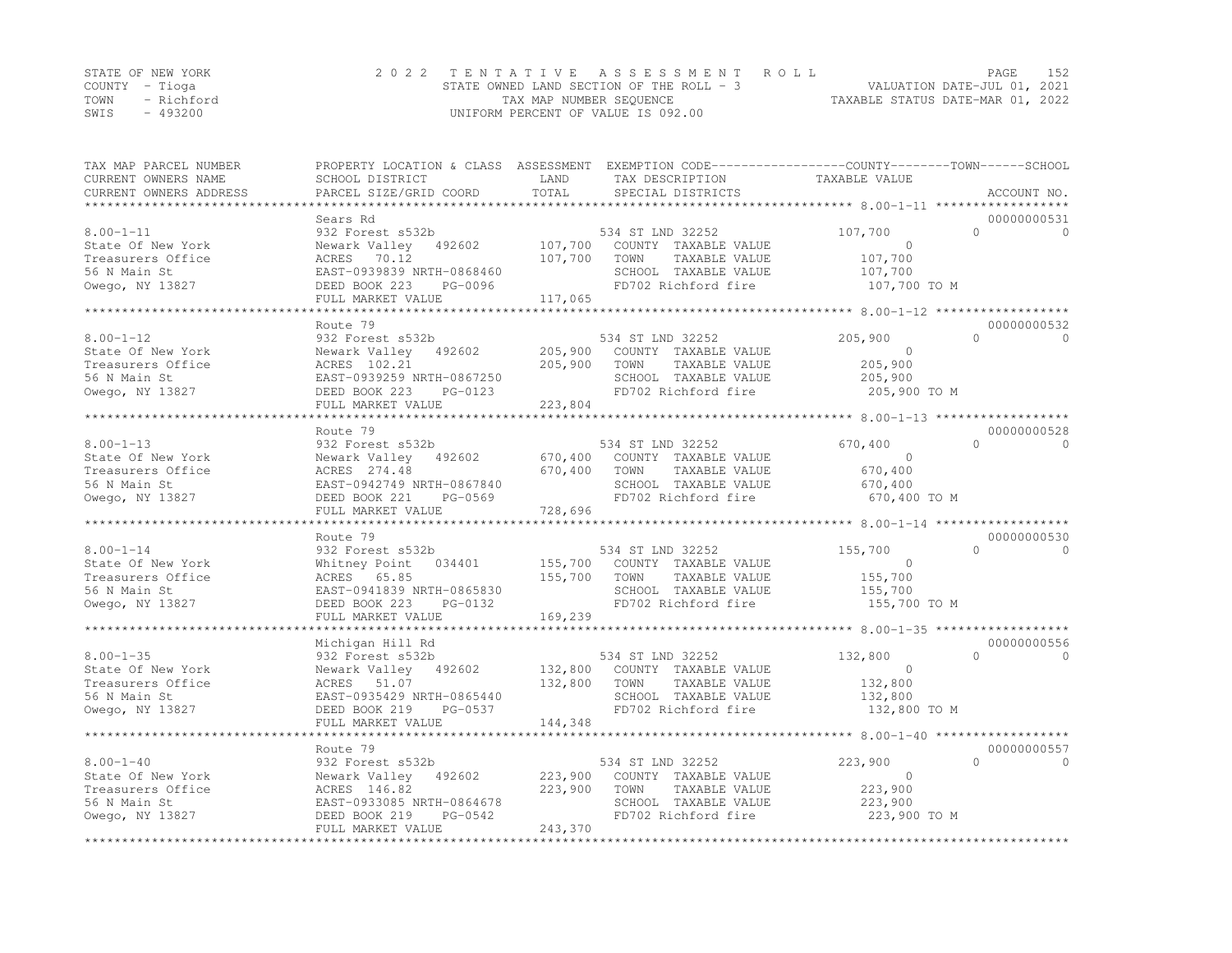|      | STATE OF NEW YORK | 2022 TENTATIVE ASSESSMENT ROLL             |                                  | PAGE | 153 |
|------|-------------------|--------------------------------------------|----------------------------------|------|-----|
|      | COUNTY – Tioga    | STATE OWNED LAND SECTION OF THE ROLL $-$ 3 | VALUATION DATE-JUL 01, 2021      |      |     |
|      | TOWN - Richford   | TAX MAP NUMBER SEQUENCE                    | TAXABLE STATUS DATE-MAR 01, 2022 |      |     |
| SWIS | - 493200          | UNIFORM PERCENT OF VALUE IS 092.00         |                                  |      |     |

| TAX MAP PARCEL NUMBER<br>CURRENT OWNERS NAME<br>CURRENT OWNERS ADDRESS<br>******************** | PROPERTY LOCATION & CLASS ASSESSMENT EXEMPTION CODE----------------COUNTY-------TOWN-----SCHOOL<br>SCHOOL DISTRICT<br>PARCEL SIZE/GRID COORD                  | LAND<br>TOTAL                 | TAX DESCRIPTION<br>SPECIAL DISTRICTS                                                                             | TAXABLE VALUE                                                        | ACCOUNT NO.             |
|------------------------------------------------------------------------------------------------|---------------------------------------------------------------------------------------------------------------------------------------------------------------|-------------------------------|------------------------------------------------------------------------------------------------------------------|----------------------------------------------------------------------|-------------------------|
|                                                                                                | Route 79                                                                                                                                                      |                               |                                                                                                                  |                                                                      | 00000000549             |
| $10.00 - 1 - 8$<br>State Of New York<br>Treasurers Office<br>56 N Main St<br>Owego, NY 13827   | 932 Forest s532b<br>Newark Valley 492602<br>ACRES 246.32<br>EAST-0916199 NRTH-0860030<br>DEED BOOK 219<br>PG-0420                                             | 395,400<br>395,400            | 534 ST LND 32252<br>COUNTY TAXABLE VALUE<br>TOWN<br>TAXABLE VALUE<br>SCHOOL TAXABLE VALUE<br>FD702 Richford fire | 395,400<br>$\Omega$<br>$\circ$<br>395,400<br>395,400<br>395,400 TO M | $\Omega$                |
|                                                                                                | FULL MARKET VALUE                                                                                                                                             | 429,783<br>***************    |                                                                                                                  | **************** 10.00-1-10 ******************                       |                         |
|                                                                                                | Andersen Hill Rd                                                                                                                                              |                               |                                                                                                                  |                                                                      | 00000000615             |
| $10.00 - 1 - 10$<br>State of New York<br>Treasurers Office<br>56 N Main St<br>Owego, NY 13827  | 932 Forest s532b<br>Newark Valley<br>492602<br>ACRES<br>9.99<br>EAST-0916729 NRTH-0858690<br>DEED BOOK 373<br>PG-0028<br>FULL MARKET VALUE                    | 9,400<br>9,400<br>10,217      | 534 ST LND 32252<br>COUNTY TAXABLE VALUE<br>TOWN<br>TAXABLE VALUE<br>SCHOOL TAXABLE VALUE<br>FD702 Richford fire | $\bigcap$<br>9,400<br>$\Omega$<br>9,400<br>9,400<br>9,400 TO M       | $\Omega$                |
|                                                                                                |                                                                                                                                                               |                               |                                                                                                                  |                                                                      |                         |
| $10.00 - 1 - 12$<br>State Of New York<br>Treasurers Office<br>56 N Main St<br>Owego, NY 13827  | Andersen Hill Rd<br>932 Forest s532b<br>Newark Valley 492602<br>ACRES 40.93<br>EAST-0915759 NRTH-0856940<br>DEED BOOK 227<br>PG-0222<br>FULL MARKET VALUE     | 37,800<br>37,800<br>41,087    | 534 ST LND 32252<br>COUNTY TAXABLE VALUE<br>TOWN<br>TAXABLE VALUE<br>SCHOOL TAXABLE VALUE<br>FD702 Richford fire | $\bigcap$<br>37,800<br>$\Omega$<br>37,800<br>37,800<br>37,800 TO M   | 00000000551<br>$\Omega$ |
|                                                                                                |                                                                                                                                                               |                               |                                                                                                                  |                                                                      |                         |
| $10.00 - 1 - 17$<br>State Of New York<br>Treasurers Office<br>56 N Main St<br>Owego, NY 13827  | Andersen Hill Rd<br>932 Forest s532b<br>Newark Valley<br>492602<br>ACRES 117.12<br>EAST-0914489 NRTH-0857280<br>DEED BOOK 225<br>PG-0153<br>FULL MARKET VALUE | 106,500<br>106,500<br>115,761 | 534 ST LND 32252<br>COUNTY TAXABLE VALUE<br>TOWN<br>TAXABLE VALUE<br>SCHOOL TAXABLE VALUE<br>FD702 Richford fire | $\cap$<br>106,500<br>$\circ$<br>106,500<br>106,500<br>106,500 TO M   | 00000000550<br>$\cap$   |
|                                                                                                | *************************                                                                                                                                     |                               |                                                                                                                  |                                                                      |                         |
| $11.00 - 2 - 14$<br>State Of New York<br>Treasurers Office<br>56 N Main St<br>Owego, NY 13827  | Payne Marsh Rd<br>932 Forest s532b<br>Newark Valley 492602<br>28.86<br>ACRES<br>EAST-0930989 NRTH-0856560<br>DEED BOOK 223<br>PG-0442                         | 30,300<br>30,300              | 534 ST LND 32252<br>COUNTY TAXABLE VALUE<br>TAXABLE VALUE<br>TOWN<br>SCHOOL TAXABLE VALUE<br>FD702 Richford fire | 30,300<br>$\cap$<br>$\mathbf{0}$<br>30,300<br>30,300<br>30,300 TO M  | 00000000558<br>$\Omega$ |
|                                                                                                | FULL MARKET VALUE<br>********************                                                                                                                     | 32,935<br>*********           |                                                                                                                  | ******************** 12.00-1-1 *******************                   |                         |
|                                                                                                | Route 79                                                                                                                                                      |                               |                                                                                                                  |                                                                      | 00000000552             |
| $12.00 - 1 - 1$<br>State Of New York<br>Treasurers Office<br>56 N Main St                      | 932 Forest s532b<br>Newark Valley<br>492602<br>ACRES 32.30<br>EAST-0935239 NRTH-0862880<br>DEED BOOK 219<br>PG-0539                                           | 20,300<br>20,300              | 534 ST LND 32252<br>COUNTY TAXABLE VALUE<br>TOWN<br>TAXABLE VALUE<br>SCHOOL TAXABLE VALUE<br>FD702 Richford fire | 20,300<br>$\Omega$<br>$\Omega$<br>20,300<br>20,300<br>20,300 TO M    | $\Omega$                |
| Owego, NY 13827                                                                                | FULL MARKET VALUE<br>******************************                                                                                                           | 22,065<br>**************      |                                                                                                                  |                                                                      |                         |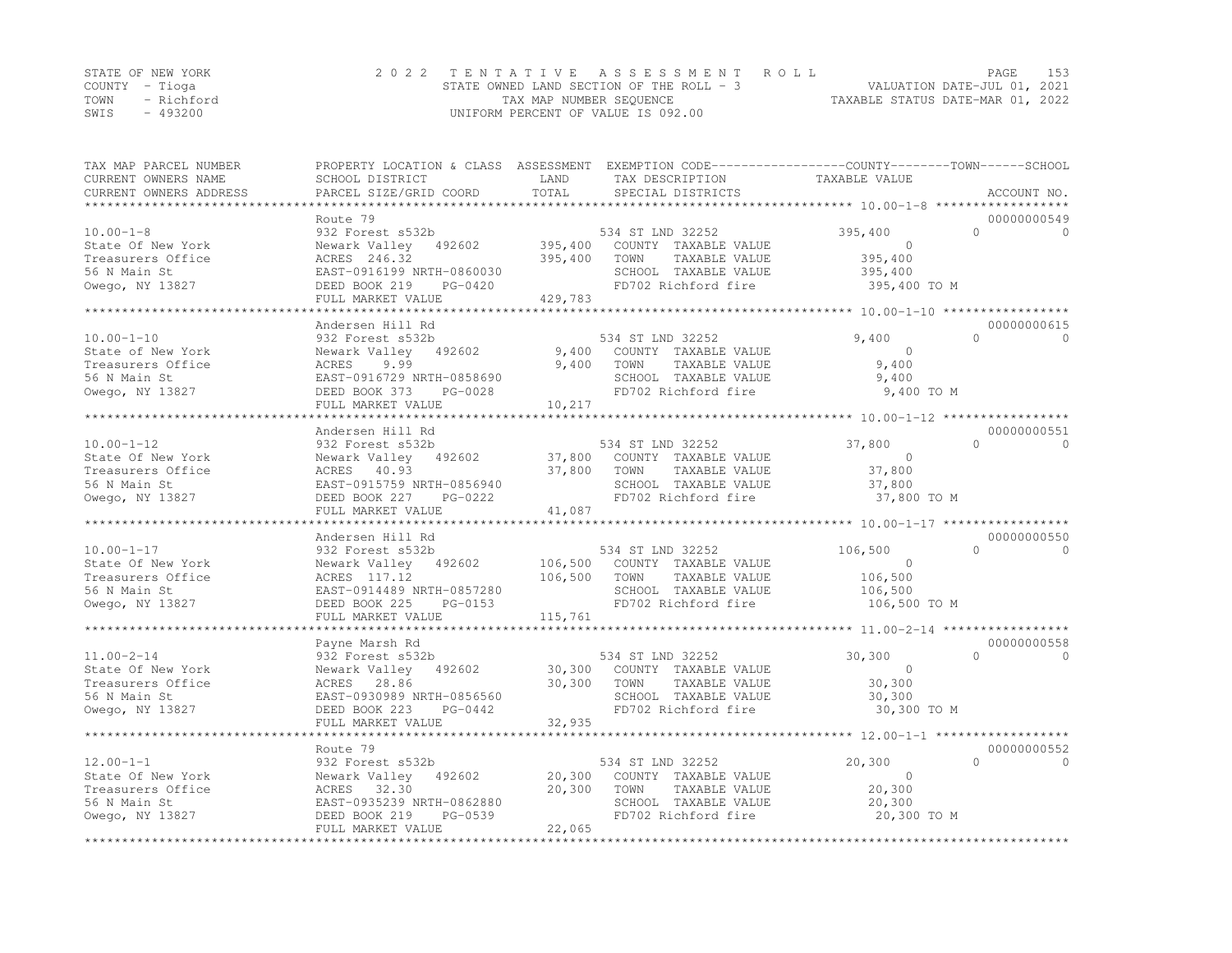|      | STATE OF NEW YORK | 2022 TENTATIVE ASSESSMENT ROLL           | PAGE                             | 154 |
|------|-------------------|------------------------------------------|----------------------------------|-----|
|      | COUNTY – Tioga    | STATE OWNED LAND SECTION OF THE ROLL - 3 | VALUATION DATE-JUL 01, 2021      |     |
| TOWN | - Richford        | TAX MAP NUMBER SEQUENCE                  | TAXABLE STATUS DATE-MAR 01, 2022 |     |
| SWIS | $-493200$         | UNIFORM PERCENT OF VALUE IS 092.00       |                                  |     |

| TAX MAP PARCEL NUMBER<br>CURRENT OWNERS NAME<br>CURRENT OWNERS ADDRESS<br>******************** | PROPERTY LOCATION & CLASS ASSESSMENT EXEMPTION CODE----------------COUNTY-------TOWN-----SCHOOL<br>SCHOOL DISTRICT<br>PARCEL SIZE/GRID COORD | LAND<br>TOTAL              | TAX DESCRIPTION<br>SPECIAL DISTRICTS                                                                             | TAXABLE VALUE                                                   | ACCOUNT NO.                          |
|------------------------------------------------------------------------------------------------|----------------------------------------------------------------------------------------------------------------------------------------------|----------------------------|------------------------------------------------------------------------------------------------------------------|-----------------------------------------------------------------|--------------------------------------|
|                                                                                                |                                                                                                                                              |                            |                                                                                                                  |                                                                 |                                      |
| $12.00 - 1 - 23$<br>State Of New York<br>Treasurers Office<br>56 N Main St<br>Owego, NY 13827  | Tubbs Hill Rd<br>932 Forest s532b<br>Newark Valley<br>492602<br>ACRES 43.74<br>EAST-0938159 NRTH-0859740<br>DEED BOOK 219<br>PG-0536         | 70,600<br>70,600           | 534 ST LND 32252<br>COUNTY TAXABLE VALUE<br>TOWN<br>TAXABLE VALUE<br>SCHOOL TAXABLE VALUE<br>FD702 Richford fire | 70,600<br>$\Omega$<br>70,600<br>70,600<br>70,600 TO M           | 00000000554<br>$\Omega$<br>$\Omega$  |
|                                                                                                | FULL MARKET VALUE                                                                                                                            | 76,739                     |                                                                                                                  |                                                                 |                                      |
|                                                                                                |                                                                                                                                              | ********************       |                                                                                                                  | ************************ 12.00-1-24 ******************          |                                      |
|                                                                                                | Tubbs Hill Rd                                                                                                                                |                            |                                                                                                                  |                                                                 | 00000000559                          |
| $12.00 - 1 - 24$<br>State Of New York<br>Treasurers Office<br>56 N Main St<br>Owego, NY 13827  | 932 Forest s532b<br>Newark Valley<br>492602<br>ACRES<br>9.95<br>EAST-0938429 NRTH-0857790<br>DEED BOOK 221<br>PG-0483<br>FULL MARKET VALUE   | 9,600<br>9,600<br>10,435   | 534 ST LND 32252<br>COUNTY TAXABLE VALUE<br>TAXABLE VALUE<br>TOWN<br>SCHOOL TAXABLE VALUE<br>FD702 Richford fire | 9,600<br>$\overline{0}$<br>9,600<br>9,600<br>9,600 TO M         | $\bigcap$<br>$\Omega$                |
|                                                                                                |                                                                                                                                              |                            |                                                                                                                  |                                                                 |                                      |
| $12.00 - 1 - 25$<br>State Of New York<br>Treasurers Office<br>56 N Main St<br>Owego, NY 13827  | Tubbs Hill Rd<br>932 Forest s532b<br>Newark Valley<br>492602<br>ACRES 109.30<br>EAST-0939029 NRTH-0855680<br>DEED BOOK 221<br>PG-0551        | 161,400<br>161,400         | 534 ST LND 32252<br>COUNTY TAXABLE VALUE<br>TOWN<br>TAXABLE VALUE<br>SCHOOL TAXABLE VALUE<br>FD702 Richford fire | 161,400<br>$\overline{0}$<br>161,400<br>161,400<br>161,400 TO M | 00000000560<br>$\cap$<br>$\Omega$    |
| ***********************                                                                        | FULL MARKET VALUE                                                                                                                            | 175,435                    |                                                                                                                  |                                                                 |                                      |
|                                                                                                | Tubbs Hill Rd                                                                                                                                |                            |                                                                                                                  |                                                                 | 00000000087                          |
| $12.00 - 1 - 30$<br>State Of New York<br>Treasurers Office<br>56 N Main St<br>Owego, NY 13827  | 932 Forest s532b<br>492602<br>Newark Valley<br>ACRES 15.83<br>EAST-0936759 NRTH-0858600<br>DEED BOOK 410<br>PG-0117<br>FULL MARKET VALUE     | 35,700<br>35,700<br>38,804 | 534 ST LND 32252<br>COUNTY TAXABLE VALUE<br>TOWN<br>TAXABLE VALUE<br>SCHOOL TAXABLE VALUE<br>FD702 Richford fire | 35,700<br>$\Omega$<br>35,700<br>35,700<br>35,700 TO M           | $\bigcap$<br>$\Omega$                |
|                                                                                                |                                                                                                                                              |                            |                                                                                                                  |                                                                 |                                      |
| $12.00 - 1 - 31$<br>State Of New York<br>Treasurers Office<br>56 N Main St<br>Owego, NY 13827  | Tubbs Hill Rd<br>932 Forest s532b<br>Newark Valley<br>492602<br>ACRES 228.32<br>EAST-0934519 NRTH-0857670<br>PG-0534<br>DEED BOOK 219        | 360,900<br>360,900         | 534 ST LND 32252<br>COUNTY TAXABLE VALUE<br>TAXABLE VALUE<br>TOWN<br>SCHOOL TAXABLE VALUE<br>FD702 Richford fire | 360,900<br>$\Omega$<br>360,900<br>360,900<br>360,900 TO M       | 00000000553<br>$\bigcap$<br>$\Omega$ |
|                                                                                                | FULL MARKET VALUE<br>**********************                                                                                                  | 392,283<br>***********     |                                                                                                                  |                                                                 |                                      |
|                                                                                                | Tubbs Hill Rd                                                                                                                                |                            |                                                                                                                  |                                                                 | 00000000555                          |
| $12.00 - 1 - 33$<br>State Of New York<br>Treasurers Office<br>56 N Main St<br>Owego, NY 13827  | 932 Forest s532b<br>Newark Valley<br>492602<br>ACRES 123.49<br>EAST-0936949 NRTH-0860150<br>PG-0540<br>DEED BOOK 219                         | 278,400<br>278,400         | 534 ST LND 32252<br>COUNTY TAXABLE VALUE<br>TOWN<br>TAXABLE VALUE<br>SCHOOL TAXABLE VALUE<br>FD702 Richford fire | 278,400<br>$\mathbf 0$<br>278,400<br>278,400<br>278,400 TO M    | $\Omega$<br>$\Omega$                 |
|                                                                                                | FULL MARKET VALUE                                                                                                                            | 302,609                    |                                                                                                                  |                                                                 |                                      |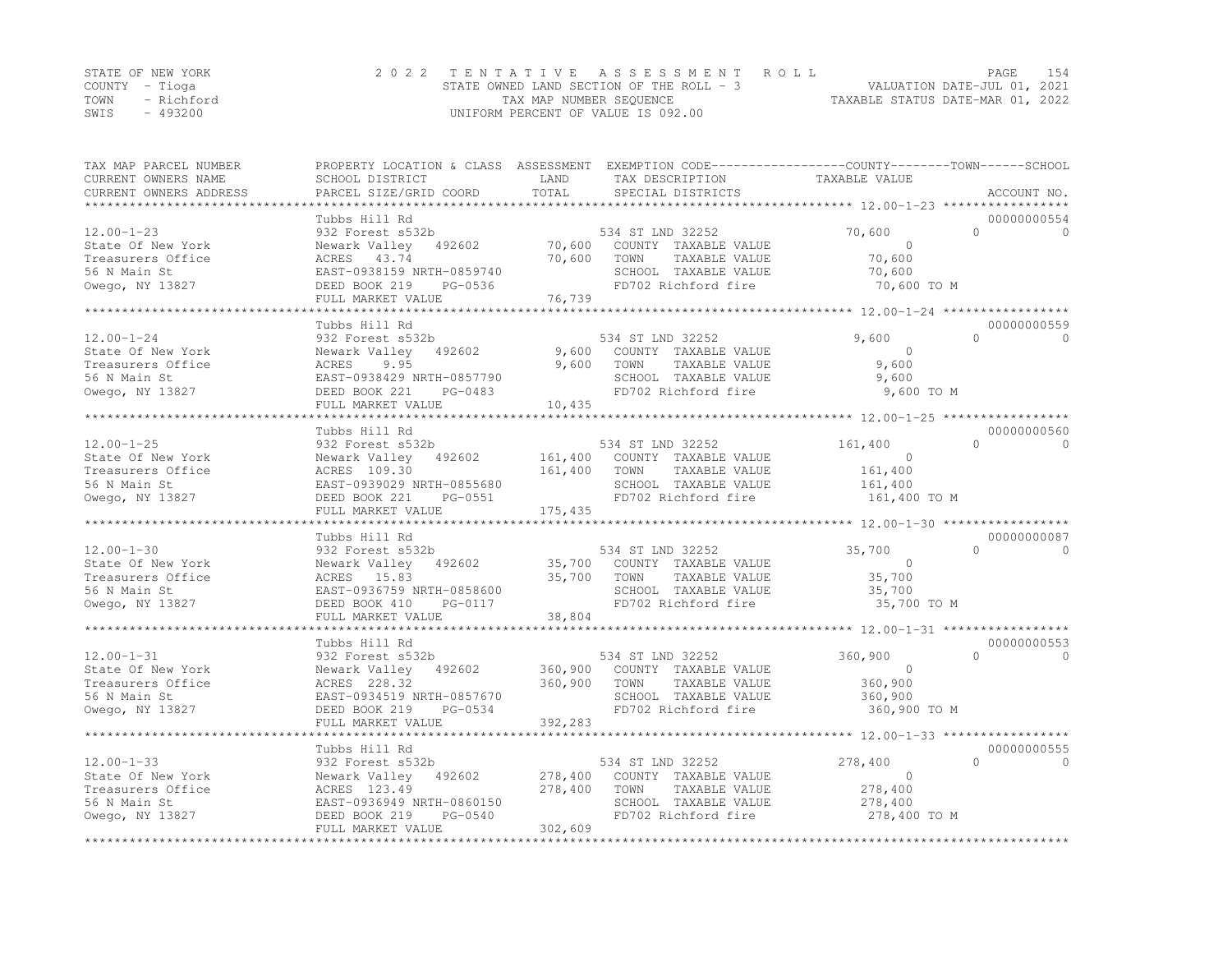|      | STATE OF NEW YORK | 2022 TENTATIVE ASSESSMENT ROLL           |                                  | PAGE | 155 |
|------|-------------------|------------------------------------------|----------------------------------|------|-----|
|      | COUNTY – Tioga    | STATE OWNED LAND SECTION OF THE ROLL - 3 | VALUATION DATE-JUL 01, 2021      |      |     |
| TOWN | - Richford        | TAX MAP NUMBER SEQUENCE                  | TAXABLE STATUS DATE-MAR 01, 2022 |      |     |
| SWIS | $-493200$         | UNIFORM PERCENT OF VALUE IS 092.00       |                                  |      |     |

| TAX MAP PARCEL NUMBER<br>CURRENT OWNERS NAME<br>CURRENT OWNERS ADDRESS | PROPERTY LOCATION & CLASS ASSESSMENT EXEMPTION CODE----------------COUNTY-------TOWN------SCHOOL<br>SCHOOL DISTRICT<br>PARCEL SIZE/GRID COORD | LAND<br>TOTAL | TAX DESCRIPTION<br>SPECIAL DISTRICTS | TAXABLE VALUE                                       | ACCOUNT NO.           |
|------------------------------------------------------------------------|-----------------------------------------------------------------------------------------------------------------------------------------------|---------------|--------------------------------------|-----------------------------------------------------|-----------------------|
| ********************                                                   |                                                                                                                                               |               |                                      |                                                     |                       |
|                                                                        | Dirt Rd                                                                                                                                       |               |                                      |                                                     | 00000000606           |
| $14.00 - 1 - 23$                                                       | 322 Rural vac>10                                                                                                                              |               | 534 ST LND 32252                     | 11,700                                              | $\Omega$<br>$\Omega$  |
| State Of New York                                                      | Newark Valley 492602                                                                                                                          | 11,700        | COUNTY TAXABLE VALUE                 | $\Omega$                                            |                       |
| Treasurers Office                                                      | ACRES 18.00                                                                                                                                   | 11,700        | TOWN<br>TAXABLE VALUE                | 11,700                                              |                       |
| 56 N Main St                                                           | EAST-0917449 NRTH-0858090                                                                                                                     |               | SCHOOL TAXABLE VALUE                 | 11,700                                              |                       |
| Owego, NY 13827                                                        | DEED BOOK 16794 PG-8001                                                                                                                       |               | FD702 Richford fire                  | 11,700 TO M                                         |                       |
|                                                                        | FULL MARKET VALUE                                                                                                                             | 12,717        |                                      |                                                     |                       |
|                                                                        | *****************                                                                                                                             |               |                                      | ********************* 16.00-1-2 ******************* |                       |
|                                                                        | Tubbs Hill Rd                                                                                                                                 |               |                                      |                                                     | 00000000562           |
| $16.00 - 1 - 2$                                                        | 932 Forest s532b                                                                                                                              |               | 534 ST LND 32252                     | 169,900                                             | $\Omega$<br>$\Omega$  |
| State Of New York                                                      | Newark Valley 492602                                                                                                                          | 169,900       | COUNTY TAXABLE VALUE                 | $\Omega$                                            |                       |
| Treasurers Office                                                      | ACRES 197.82                                                                                                                                  | 169,900       | TOWN<br>TAXABLE VALUE                | 169,900                                             |                       |
| 56 N Main St                                                           | EAST-0936839 NRTH-0852890                                                                                                                     |               | SCHOOL TAXABLE VALUE                 | 169,900                                             |                       |
| Owego, NY 13827                                                        | DEED BOOK 246<br>PG-0570                                                                                                                      |               | FD702 Richford fire                  | 169,900 TO M                                        |                       |
|                                                                        | FULL MARKET VALUE                                                                                                                             | 184,674       |                                      |                                                     |                       |
|                                                                        | Howe Rd                                                                                                                                       |               |                                      |                                                     | 00000000561           |
| $16.00 - 1 - 3$                                                        | 932 Forest s532b                                                                                                                              |               | 534 ST LND 32252                     | 88,700                                              | $\Omega$<br>$\Omega$  |
| State Of New York                                                      | Newark Valley<br>492602                                                                                                                       | 88,700        | COUNTY TAXABLE VALUE                 | $\circ$                                             |                       |
| Treasurers Office                                                      | ACRES 70.23                                                                                                                                   | 88,700        | TOWN<br>TAXABLE VALUE                | 88,700                                              |                       |
| 56 N Main St                                                           | EAST-0939319 NRTH-0853010                                                                                                                     |               | SCHOOL TAXABLE VALUE                 | 88,700                                              |                       |
| Owego, NY 13827                                                        | DEED BOOK 246<br>PG-0568                                                                                                                      |               | FD702 Richford fire                  | 88,700 TO M                                         |                       |
|                                                                        | FULL MARKET VALUE                                                                                                                             | 96,413        |                                      |                                                     |                       |
|                                                                        |                                                                                                                                               |               |                                      |                                                     |                       |
|                                                                        |                                                                                                                                               |               |                                      |                                                     | 00000000499           |
| $333.00 - 499$                                                         | 993 Transition t                                                                                                                              |               | TOWN TAXBL 50005                     | $\bigcirc$                                          | $\Omega$<br>$\Omega$  |
| State Of New York                                                      | Newark Valley<br>492602                                                                                                                       | $\circ$       | COUNTY TAXABLE VALUE                 | $\mathbf{0}$                                        |                       |
| Treasurers Office                                                      | Transition - Taxable                                                                                                                          | $\Omega$      | TOWN<br>TAXABLE VALUE                | $\Omega$                                            |                       |
| 56 N Main St                                                           | Town Purposes                                                                                                                                 |               | SCHOOL TAXABLE VALUE                 | $\Omega$                                            |                       |
| Owego, NY 13827                                                        | DEED BOOK 000<br>PG-0000                                                                                                                      |               | FD702 Richford fire                  | 0 TO M                                              |                       |
|                                                                        | FULL MARKET VALUE                                                                                                                             | $\circ$       |                                      |                                                     |                       |
|                                                                        |                                                                                                                                               |               |                                      |                                                     |                       |
|                                                                        |                                                                                                                                               |               |                                      |                                                     | 00000000500           |
| $333.00 - 500$                                                         | 993 Transition t                                                                                                                              |               | SCHL TAXBL 50001                     | $\Omega$                                            | $\Omega$<br>$\Omega$  |
| State Of New York                                                      | Whitney Point 034401                                                                                                                          | $\circ$       | COUNTY TAXABLE VALUE                 | $\circ$                                             |                       |
| Treasurers Office                                                      | Transition Assessment                                                                                                                         | $\Omega$      | TOWN<br>TAXABLE VALUE                | $\circ$<br>$\Omega$                                 |                       |
| 56 N Main St                                                           | Whitney Point School Dist                                                                                                                     |               | SCHOOL TAXABLE VALUE                 |                                                     |                       |
| Owego, NY 13827                                                        | DEED BOOK 000<br>PG-0000<br>FULL MARKET VALUE                                                                                                 | $\circ$       |                                      |                                                     |                       |
|                                                                        |                                                                                                                                               |               |                                      |                                                     |                       |
|                                                                        |                                                                                                                                               |               |                                      |                                                     | 00000000501           |
| 333.00-501                                                             | 993 Transition t                                                                                                                              |               | SCHL TAXBL 50001                     | $\bigcirc$                                          | $\bigcap$<br>$\Omega$ |
| State Of New York                                                      | Newark Valley 492602                                                                                                                          | $\circ$       | COUNTY TAXABLE VALUE                 | $\mathbf{0}$                                        |                       |
| Treasurers Office                                                      | Transition Assessment                                                                                                                         | $\Omega$      | TOWN<br>TAXABLE VALUE                | $\Omega$                                            |                       |
| 56 N Main St                                                           | Newark Valley School Dist                                                                                                                     |               | SCHOOL TAXABLE VALUE                 | $\Omega$                                            |                       |
| Owego, NY 13827                                                        | FULL MARKET VALUE                                                                                                                             | $\Omega$      |                                      |                                                     |                       |
| *****************                                                      | **********************************                                                                                                            |               |                                      |                                                     |                       |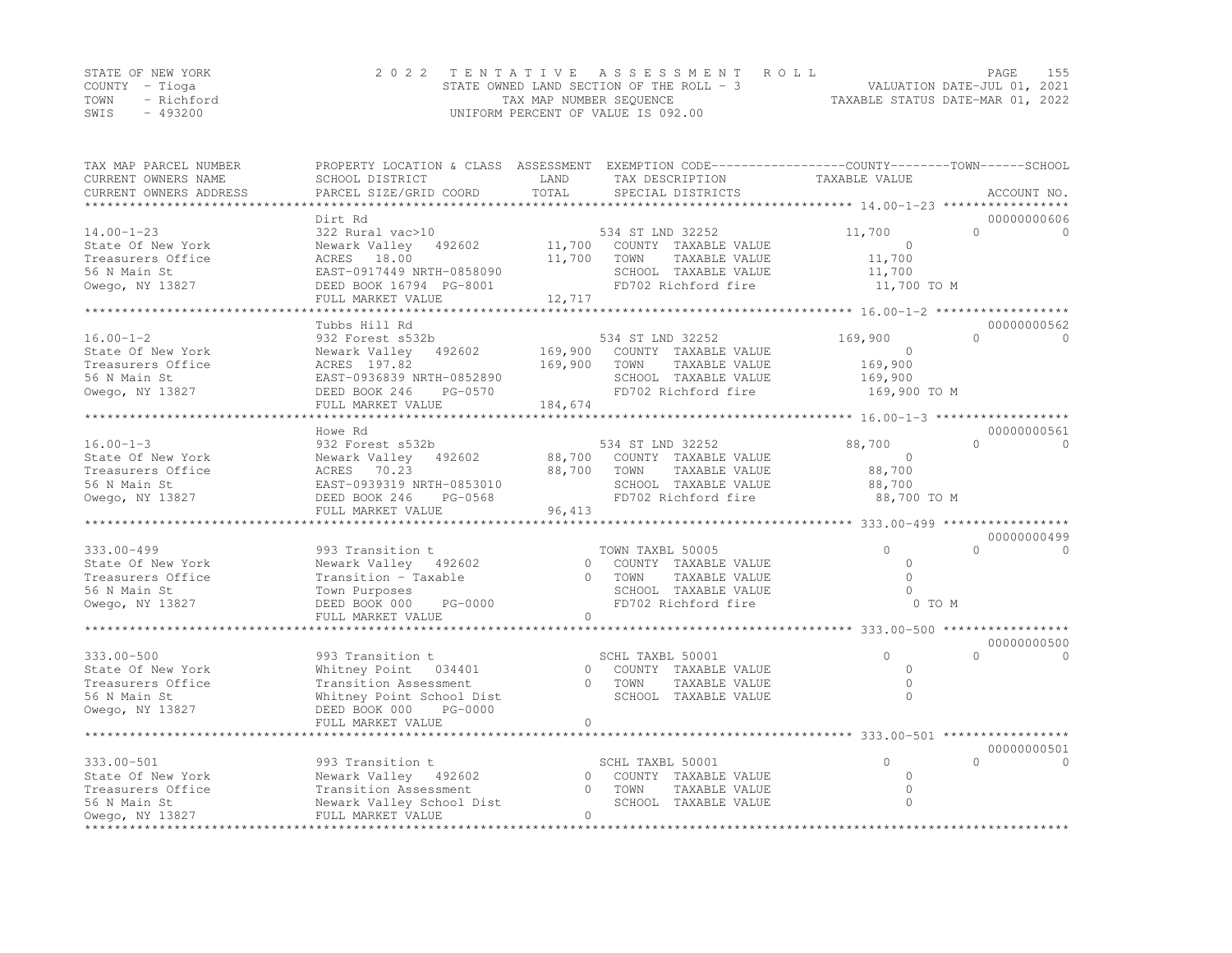|      | STATE OF NEW YORK | 2022 TENTATIVE ASSESSMENT ROLL           |                         |  |                                  | PAGE | - 156 |
|------|-------------------|------------------------------------------|-------------------------|--|----------------------------------|------|-------|
|      | COUNTY – Tioga    | STATE OWNED LAND SECTION OF THE ROLL - 3 |                         |  | VALUATION DATE-JUL 01, 2021      |      |       |
| TOWN | - Richford        |                                          | TAX MAP NUMBER SEOUENCE |  | TAXABLE STATUS DATE-MAR 01, 2022 |      |       |
| SWIS | - 493200          | UNIFORM PERCENT OF VALUE IS 092.00       |                         |  |                                  |      |       |

| TAX MAP PARCEL NUMBER                          | PROPERTY LOCATION & CLASS ASSESSMENT EXEMPTION CODE----------------COUNTY-------TOWN------SCHOOL            |      |        |                               |            |                      |
|------------------------------------------------|-------------------------------------------------------------------------------------------------------------|------|--------|-------------------------------|------------|----------------------|
| CURRENT OWNERS NAME                            | SCHOOL DISTRICT                                                                                             | LAND |        | TAX DESCRIPTION TAXABLE VALUE |            |                      |
|                                                |                                                                                                             |      |        |                               |            |                      |
|                                                |                                                                                                             |      |        |                               |            |                      |
|                                                |                                                                                                             |      |        |                               |            | 00000000502          |
| 333.00-502                                     | 993 Transition t SCHL TAXBL 50001                                                                           |      |        |                               |            | $\Omega$             |
| State Of New York<br>Ithaca Ithaca             | 500700 0 COUNTY                                                                                             |      |        | TAXABLE VALUE                 |            |                      |
| Treasurers Office                              | Transition Assessment 0                                                                                     |      | TOWN   | TAXABLE VALUE                 |            |                      |
| 56 N Main St                                   | Ithaca City School Dist                                                                                     |      |        | SCHOOL TAXABLE VALUE          |            |                      |
| Owego, NY 13827                                | DEED BOOK 000 PG-0000                                                                                       |      |        |                               |            |                      |
|                                                | FULL MARKET VALUE                                                                                           |      |        |                               |            |                      |
|                                                |                                                                                                             |      |        |                               |            |                      |
|                                                |                                                                                                             |      |        |                               |            | 00000000752          |
| 333.00-503                                     | 993 Transition t<br>Marathon 113401 1390 0 COUNTY TAXABLE VALUE                                             |      |        |                               |            | $\cap$<br>$\Omega$   |
| State Of New York                              |                                                                                                             |      |        |                               |            |                      |
| Treasurers Office Transition Assessment 0 TOWN |                                                                                                             |      |        | TAXABLE VALUE                 |            |                      |
| Marathon Csd<br>56 N Main St                   |                                                                                                             |      |        | SCHOOL TAXABLE VALUE          |            |                      |
|                                                |                                                                                                             |      |        |                               |            |                      |
|                                                |                                                                                                             |      |        |                               |            |                      |
|                                                |                                                                                                             |      |        |                               |            | 00000000753          |
| $333.00 - 504$                                 | 993 Transition t SCHL TAXBL 50001                                                                           |      |        |                               | $\bigcirc$ | $\Omega$<br>$\Omega$ |
| State Of New York                              |                                                                                                             |      |        |                               |            |                      |
| Treasurers Office                              | Dryden 502401 0 COUNTY TAXABLE VALUE<br>Transition Assessment 0 TOWN TAXABLE VALUE<br>Transition Assessment |      |        |                               |            |                      |
| 56 N Main St                                   | Dryden Csd                                                                                                  |      | SCHOOL | TAXABLE VALUE                 |            |                      |
| Owego, NY 13827                                | FULL MARKET VALUE                                                                                           |      |        |                               |            |                      |
|                                                |                                                                                                             |      |        |                               |            |                      |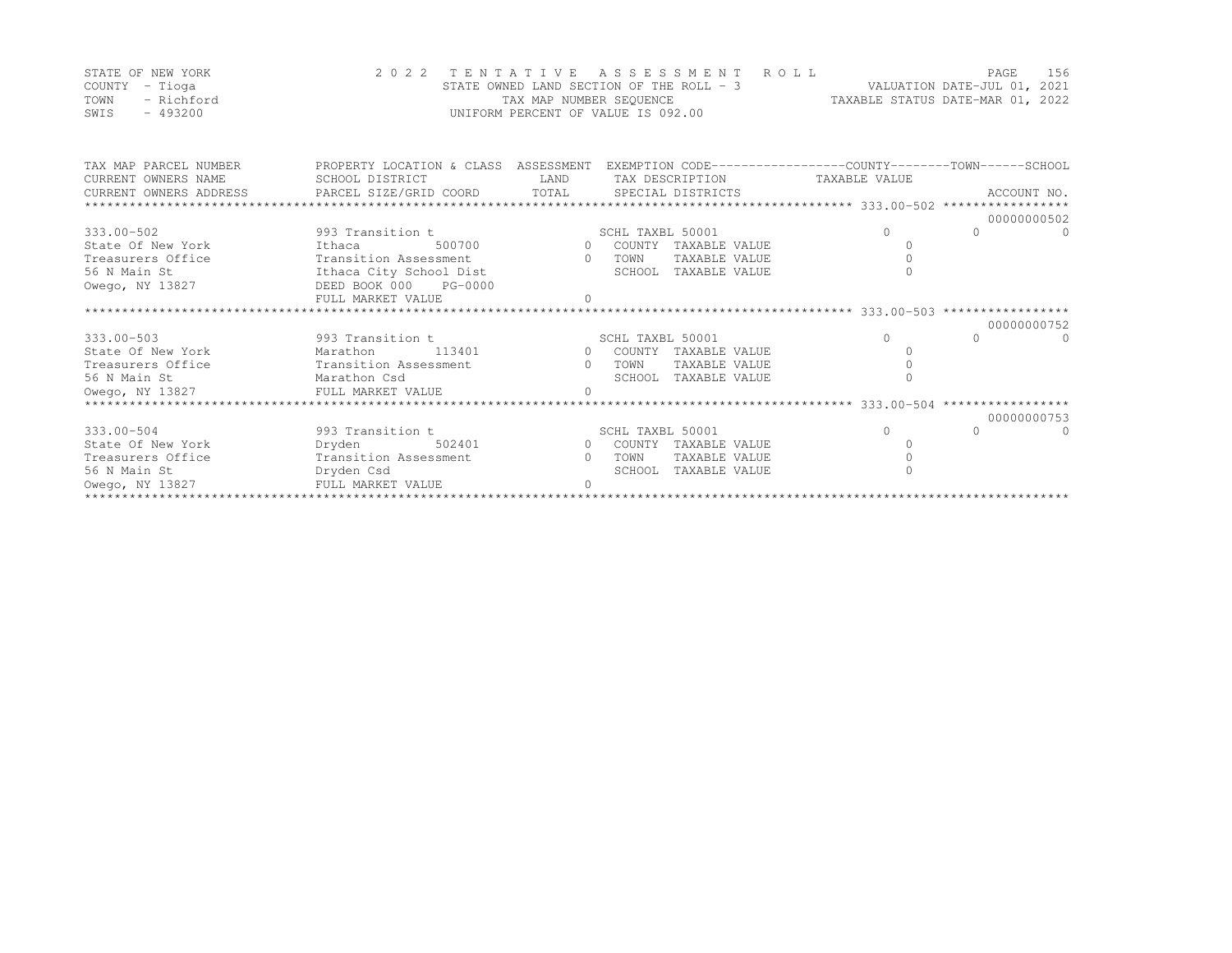| STATE OF NEW YORK | 2022 TENTATIVE ASSESSMENT ROLL           | PAGE                             | 1.57 |
|-------------------|------------------------------------------|----------------------------------|------|
| COUNTY - Tioga    | STATE OWNED LAND SECTION OF THE ROLL - 3 | VALUATION DATE-JUL 01, 2021      |      |
| TOWN - Richford   |                                          | TAXABLE STATUS DATE-MAR 01, 2022 |      |
| SWIS - 493200     | UNIFORM PERCENT OF VALUE IS 092.00       | RPS150/V04/L015                  |      |
|                   |                                          | CURRENT DATE 4/15/2022           |      |
|                   |                                          |                                  |      |

### \*\*\* S P E C I A L D I S T R I C T S U M M A R Y \*\*\*

| CODE. | DISTRICT NAME PARCELS | TOTAL | EXTENSION<br>TYPE | <b>EXTENSION</b><br>VALUE. | AD VALOREM<br>VALUE. | <b>F.XF.MPT</b><br>AMOUNT | <b>TAXABLE</b><br>VALUE |
|-------|-----------------------|-------|-------------------|----------------------------|----------------------|---------------------------|-------------------------|
|       | FD702 Richford fire   |       | 52 TOTAL M        |                            | 6693,000             |                           | 6693,000                |

### \*\*\* S C H O O L D I S T R I C T S U M M A R Y \*\*\*

| CODE             | DISTRICT NAME             | TOTAL<br>PARCELS | ASSESSED<br>LAND | ASSESSED<br>TOTAL | <b>EXEMPT</b><br>AMOUNT | TOTAL<br>TAXABLE | <b>STAR</b><br>AMOUNT | STAR<br>TAXABLE |
|------------------|---------------------------|------------------|------------------|-------------------|-------------------------|------------------|-----------------------|-----------------|
| 034401<br>113401 | Whitney Point<br>Marathon | 2                | 155,700          | 155,700           |                         | 155,700          |                       | 155,700         |
| 492602           | Newark Valley             | 47               | 6391,100         | 6391,100          |                         | 6391,100         |                       | 6391,100        |
| 500700<br>502401 | Ithaca<br>Dryden          | 6                | 143,500          | 146,200           |                         | 146,200          |                       | 146,200         |
|                  | SUB-TOTAL                 | 57               | 6690,300         | 6693,000          |                         | 6693,000         |                       | 6693,000        |
|                  | TOTAL                     | 57               | 6690,300         | 6693,000          |                         | 6693,000         |                       | 6693,000        |

### \*\*\* S Y S T E M C O D E S S U M M A R Y \*\*\*

| CODE           | DESCRIPTION                       | TOTAL<br>PARCELS | COUNTY | TOWN | SCHOOL |
|----------------|-----------------------------------|------------------|--------|------|--------|
| 50001<br>50005 | SCHL TAXBL<br>TOWN TAXBL<br>TOTAL | ъ.<br>h          |        |      |        |

| CODE  | DESCRIPTION         | TOTAL<br>PARCELS     | COUNTY               | TOWN | SCHOOL |
|-------|---------------------|----------------------|----------------------|------|--------|
| 32252 | 534 ST LND<br>TOTAL | 51<br>◡⊥<br>51<br>◡∸ | 6693,000<br>6693,000 |      |        |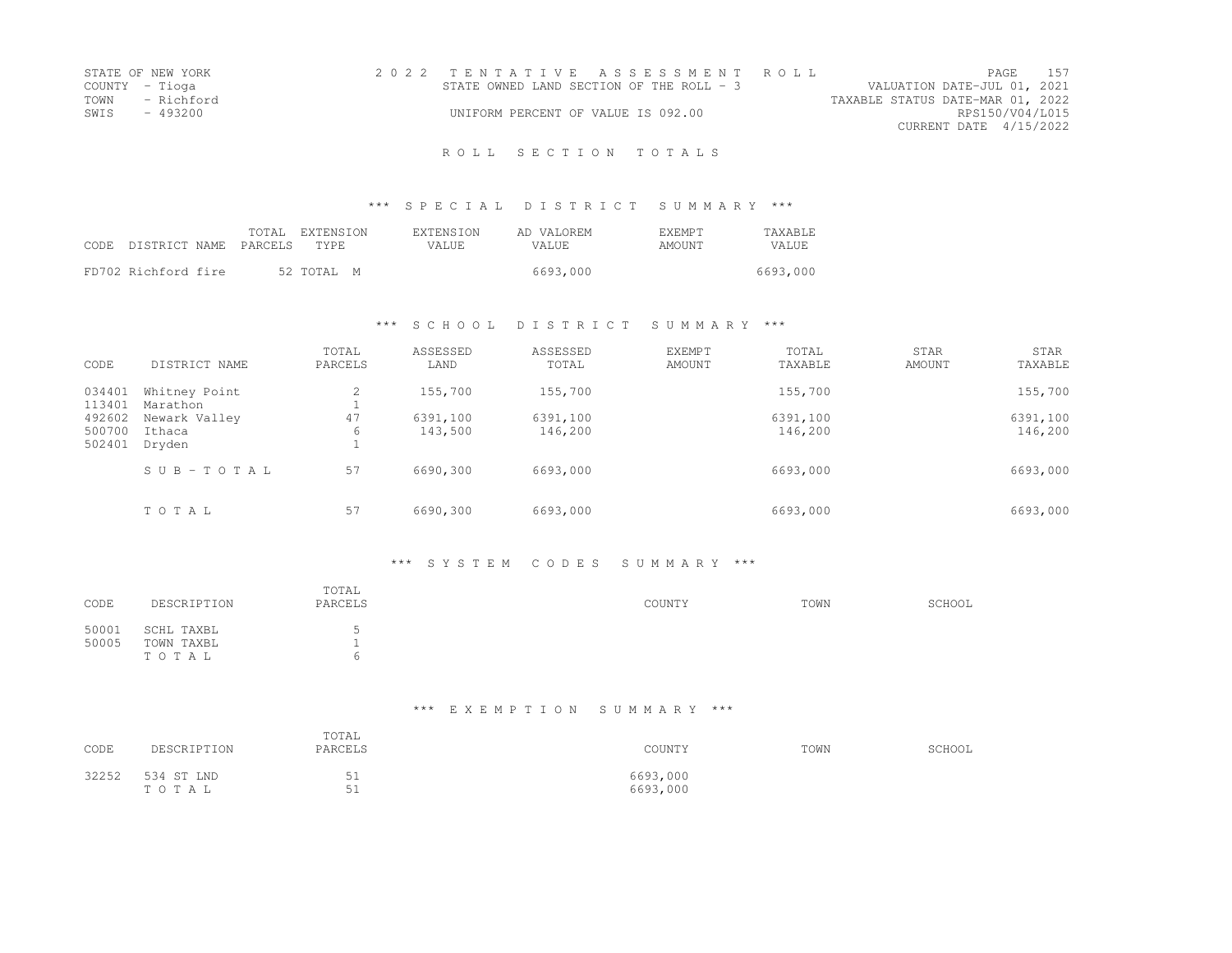| STATE OF NEW YORK  | 2022 TENTATIVE ASSESSMENT ROLL |  |  |                                           |  |                                  |                        | PAGE 158        |  |
|--------------------|--------------------------------|--|--|-------------------------------------------|--|----------------------------------|------------------------|-----------------|--|
| COUNTY – Tioga     |                                |  |  | STATE OWNED LAND SECTION OF THE ROLL $-3$ |  | VALUATION DATE-JUL 01, 2021      |                        |                 |  |
| TOWN<br>- Richford |                                |  |  |                                           |  | TAXABLE STATUS DATE-MAR 01, 2022 |                        |                 |  |
| SWIS<br>- 493200   |                                |  |  | UNIFORM PERCENT OF VALUE IS 092.00        |  |                                  |                        | RPS150/V04/L015 |  |
|                    |                                |  |  |                                           |  |                                  | CURRENT DATE 4/15/2022 |                 |  |
|                    |                                |  |  | ROLL SECTION TOTALS                       |  |                                  |                        |                 |  |

| ROLL       | DESCRIPTION      | TOTAL   | ASSESSED | ASSESSED | TAXABLE | TAXABLE  | TAXABLE  | STAR     |
|------------|------------------|---------|----------|----------|---------|----------|----------|----------|
| <b>SEC</b> |                  | PARCELS | LAND     | TOTAL    | COUNTY  | TOWN     | SCHOOL   | TAXABLE  |
|            | STATE OWNED LAND | 57      | 6690,300 | 6693,000 |         | 6693,000 | 6693,000 | 6693,000 |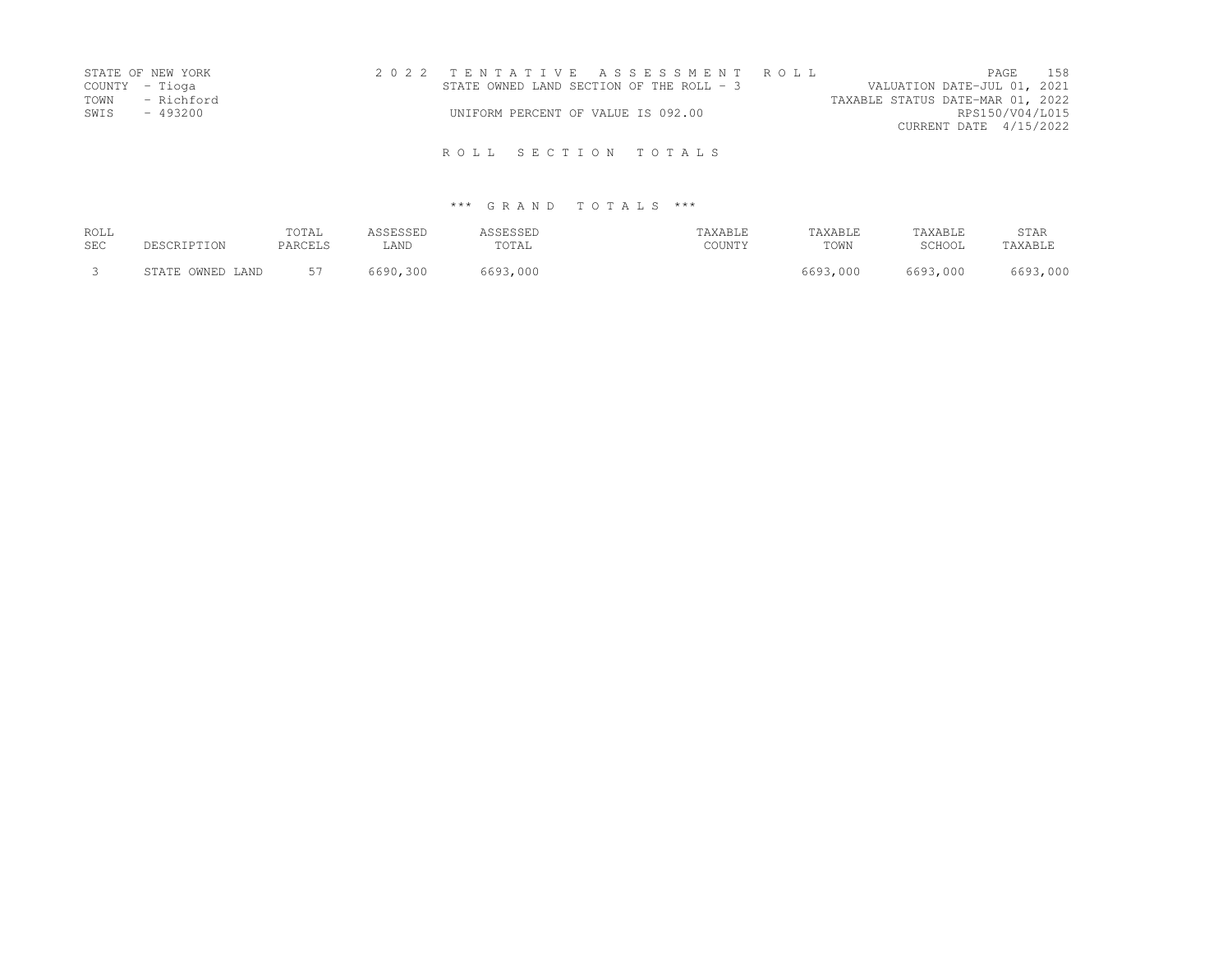|      | STATE OF NEW YORK | 2022 TENTATIVE ASSESSMENT ROLL                              | PAGE                        | 159 |
|------|-------------------|-------------------------------------------------------------|-----------------------------|-----|
|      | COUNTY – Tioga    | SPECIAL FRANCHISE SECTION OF THE ROLL - 5                   | VALUATION DATE-JUL 01, 2021 |     |
| TOWN | - Richford        | TAXABLE STATUS DATE-MAR 01, 2022<br>TAX MAP NUMBER SEQUENCE |                             |     |
| SWIS | - 493200          | UNIFORM PERCENT OF VALUE IS 092.00                          |                             |     |

| TAX MAP PARCEL NUMBER                            |                                       |          |                                               | PROPERTY LOCATION & CLASS ASSESSMENT EXEMPTION CODE----------------COUNTY-------TOWN------SCHOOL |
|--------------------------------------------------|---------------------------------------|----------|-----------------------------------------------|--------------------------------------------------------------------------------------------------|
| CURRENT OWNERS NAME                              | SCHOOL DISTRICT                       | LAND     | TAX DESCRIPTION                               | TAXABLE VALUE                                                                                    |
| CURRENT OWNERS ADDRESS<br>********************** | PARCEL SIZE/GRID COORD                | TOTAL    | SPECIAL DISTRICTS                             | ACCOUNT NO.                                                                                      |
|                                                  |                                       |          |                                               |                                                                                                  |
| $55.00 - 3200$                                   | Special Franchise<br>867 Misc franchs |          |                                               | 00000000979<br>259,751                                                                           |
|                                                  |                                       | $\circ$  | COUNTY TAXABLE VALUE                          | 259,751                                                                                          |
| TCV Albany Inc<br>41 State St Fl 10              | Newark Valley 492602                  | 259,751  | TOWN<br>TAXABLE VALUE<br>SCHOOL TAXABLE VALUE | 259,751                                                                                          |
| Albany, NY 12207                                 | FULL MARKET VALUE                     | 282,338  | FD702 Richford fire                           | 259,751 TO M                                                                                     |
| *************                                    | ***************                       |          |                                               |                                                                                                  |
|                                                  | Special Franchise                     |          |                                               | 00000000517                                                                                      |
| 555.00-517                                       | 866 Telephone                         |          | COUNTY TAXABLE VALUE                          | 187,829                                                                                          |
| Frontier Telecom                                 | Newark Valley 492602                  | $\circ$  | TAXABLE VALUE<br>TOWN                         | 187,829                                                                                          |
| Duff Phelps LLC                                  | Appor-Newark Valley-63%               | 187,829  | SCHOOL TAXABLE VALUE                          | 187,829                                                                                          |
| $\overline{7}$                                   | 0.62<br>ACRES                         |          | FD702 Richford fire                           | 187,829 TO M                                                                                     |
| PO Box 2629                                      | PG-0000<br>DEED BOOK 000              |          |                                               |                                                                                                  |
| Addison, TX 75001                                | FULL MARKET VALUE                     | 204,162  |                                               |                                                                                                  |
|                                                  |                                       |          |                                               |                                                                                                  |
|                                                  | Special Franchise                     |          |                                               | 00000000518                                                                                      |
| 555.00-518                                       | 866 Telephone                         |          | COUNTY TAXABLE VALUE                          | 26,834                                                                                           |
| Frontier Telecom                                 | Whitney Point<br>034401               | $\Omega$ | TOWN<br>TAXABLE VALUE                         | 26,834                                                                                           |
| Duff-Phelps, LLC                                 | Appor-Whitney Point-9%                | 26,834   | SCHOOL TAXABLE VALUE                          | 26,834                                                                                           |
| PO Box 2629                                      | ACRES<br>0.09                         |          | FD702 Richford fire                           | 26,834 TO M                                                                                      |
| Addison, TX 75001                                | DEED BOOK 000<br>PG-0000              |          |                                               |                                                                                                  |
|                                                  | FULL MARKET VALUE                     | 29,167   |                                               |                                                                                                  |
|                                                  | ********************                  |          |                                               | ******************************** 555.00-519 *****************                                    |
|                                                  | Special Franchise                     |          |                                               | 00000000519                                                                                      |
| 555.00-519                                       | 866 Telephone                         |          | COUNTY TAXABLE VALUE                          | 38,758                                                                                           |
| Frontier Telecom                                 | 113401<br>Marathon                    | $\circ$  | TAXABLE VALUE<br>TOWN                         | 38,758                                                                                           |
| Duff Phelps LLC                                  | Appor-Marathon-13%                    | 38,758   | SCHOOL TAXABLE VALUE                          | 38,758                                                                                           |
| $\overline{7}$                                   | ACRES<br>0.13                         |          | FD702 Richford fire                           | 38,758 TO M                                                                                      |
| PO Box 2629                                      | DEED BOOK 000<br>PG-0000              |          |                                               |                                                                                                  |
| Addison, TX 75001                                | FULL MARKET VALUE                     | 42,128   |                                               |                                                                                                  |
|                                                  |                                       |          |                                               | ********** 555.00-521 ****                                                                       |
|                                                  | Special Franchise                     |          |                                               | 00000000521                                                                                      |
| 555.00-521                                       | 866 Telephone                         |          | COUNTY TAXABLE VALUE                          | 44,721                                                                                           |
| Frontier Telecom                                 | Newark Valley<br>492602               | $\circ$  | TAXABLE VALUE<br>TOWN                         | 44,721                                                                                           |
| Duff Phelps LLC                                  | Appor-Newark Valley-15%               | 44,721   | SCHOOL TAXABLE VALUE                          | 44,721                                                                                           |
| PO Box 2629                                      | ACRES<br>0.14                         |          | FD702 Richford fire                           | 44,721 TO M                                                                                      |
| Addison, TX 75001                                | DEED BOOK 000<br>PG-0000              |          |                                               |                                                                                                  |
|                                                  | FULL MARKET VALUE                     | 48,610   |                                               |                                                                                                  |
| *********************                            |                                       |          |                                               |                                                                                                  |
|                                                  | Special Franchise                     |          |                                               | 00000000523                                                                                      |
| 555.00-523                                       | 861 Elec & gas                        |          | COUNTY TAXABLE VALUE                          | 381,038                                                                                          |
| NYS Electric & Gas Corp                          | 492602<br>Newark Valley               | $\circ$  | TAXABLE VALUE<br>TOWN                         | 381,038                                                                                          |
| c/o Avangrid Mgt Co Local Tax ACRES 14.00        |                                       | 381,038  | SCHOOL TAXABLE VALUE                          | 381,038                                                                                          |
| 1 City Center Fl 5                               | PG-0000<br>DEED BOOK 000              |          | FD702 Richford fire                           | 381,038 TO M                                                                                     |
| Portland, ME 04101                               | FULL MARKET VALUE                     | 414,172  |                                               |                                                                                                  |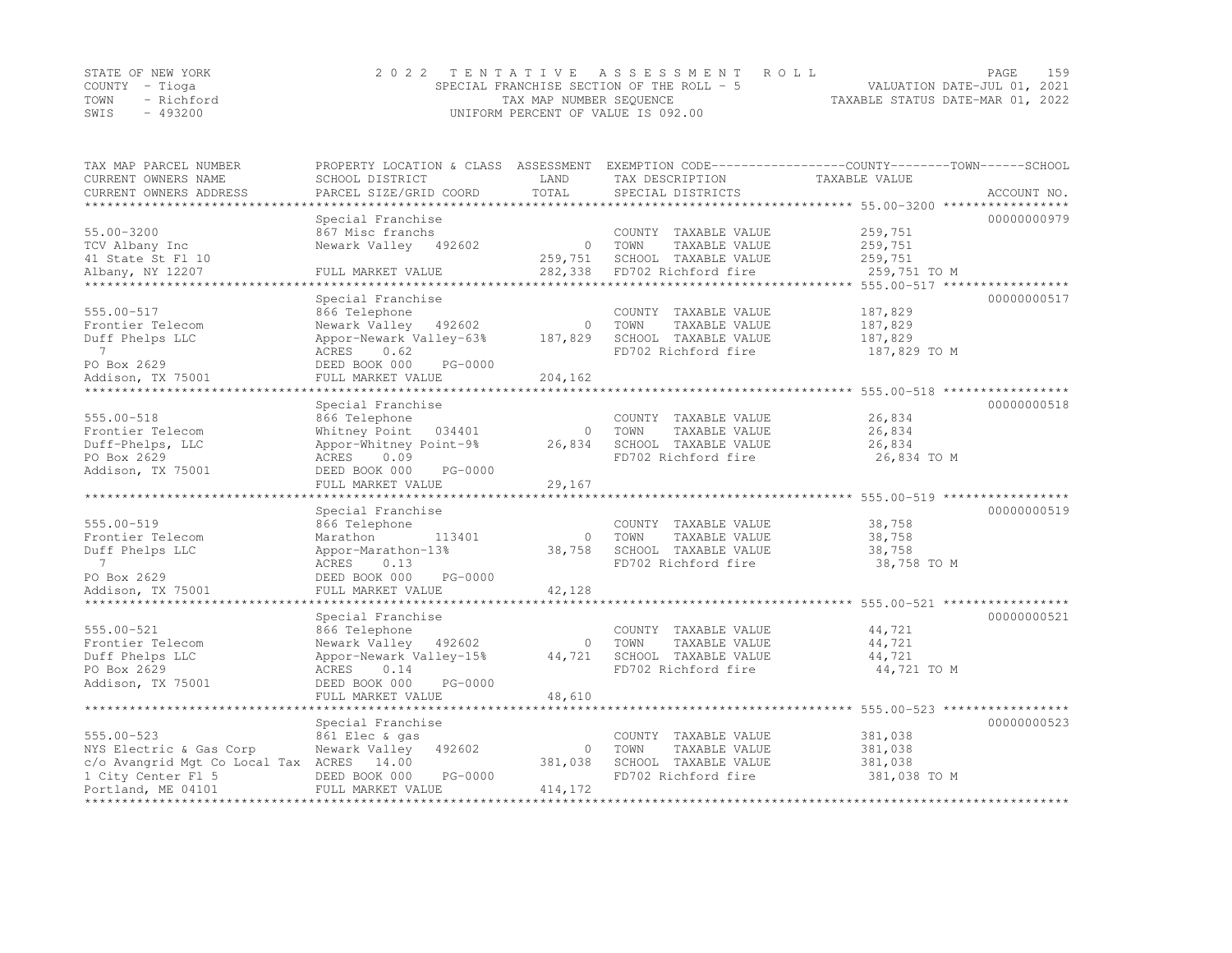|      | STATE OF NEW YORK | 2022 TENTATIVE ASSESSMENT ROLL            | 160<br>PAGE.                     |
|------|-------------------|-------------------------------------------|----------------------------------|
|      | COUNTY – Tioga    | SPECIAL FRANCHISE SECTION OF THE ROLL - 5 | VALUATION DATE-JUL 01, 2021      |
| TOWN | - Richford        | TAX MAP NUMBER SEQUENCE                   | TAXABLE STATUS DATE-MAR 01, 2022 |
| SWIS | $-493200$         | UNIFORM PERCENT OF VALUE IS 092.00        |                                  |

| TAX MAP PARCEL NUMBER  | PROPERTY LOCATION & CLASS  | ASSESSMENT | EXEMPTION CODE-----------------COUNTY-------TOWN------SCHOOL |               |             |
|------------------------|----------------------------|------------|--------------------------------------------------------------|---------------|-------------|
| CURRENT OWNERS NAME    | SCHOOL DISTRICT            | LAND       | TAX DESCRIPTION                                              | TAXABLE VALUE |             |
| CURRENT OWNERS ADDRESS | PARCEL SIZE/GRID COORD     | TOTAL      | SPECIAL DISTRICTS                                            |               | ACCOUNT NO. |
|                        |                            |            |                                                              |               |             |
|                        | Special Franchise          |            |                                                              |               | 00000000669 |
| $555.00 - 669$         | 869 Television             |            | TAXABLE VALUE<br>COUNTY                                      | 53,679        |             |
| Haefele Tv Inc         | Newark Valley<br>492602    |            | TAXABLE VALUE<br>TOWN                                        | 53,679        |             |
| PO Box 312             | DEED BOOK 000<br>$PG-0000$ | 53,679     | TAXABLE VALUE<br>SCHOOL                                      | 53,679        |             |
| Spencer, NY 14883      | FULL MARKET VALUE          | 58,347     | FD702 Richford fire                                          | 53,679 TO M   |             |
|                        |                            |            |                                                              |               |             |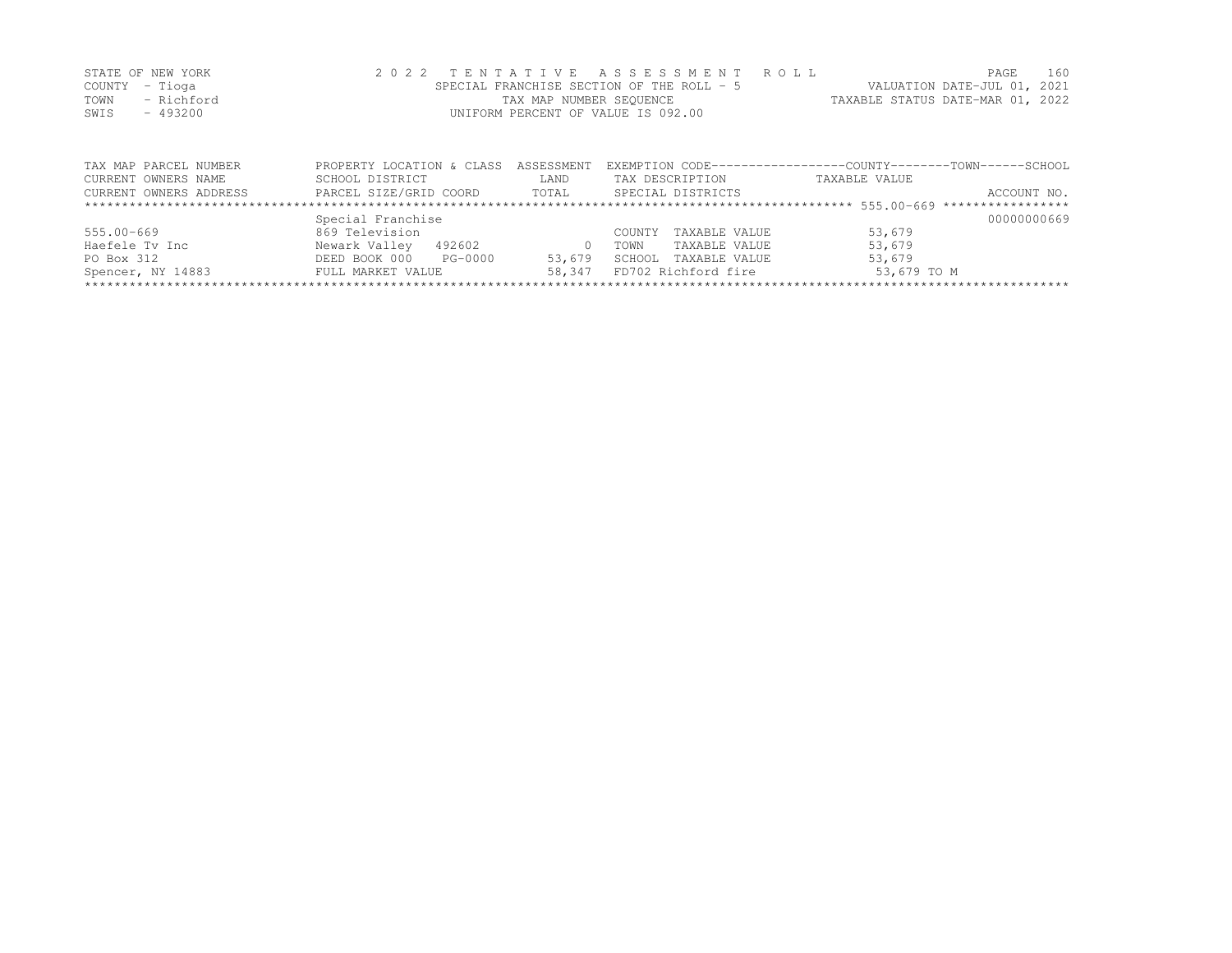| STATE OF NEW YORK  | 2022 TENTATIVE ASSESSMENT ROLL            |                                  | PAGE.                       | 161 |
|--------------------|-------------------------------------------|----------------------------------|-----------------------------|-----|
| COUNTY - Tioga     | SPECIAL FRANCHISE SECTION OF THE ROLL - 5 |                                  | VALUATION DATE-JUL 01, 2021 |     |
| TOWN<br>- Richford |                                           | TAXABLE STATUS DATE-MAR 01, 2022 |                             |     |
| SWIS<br>- 493200   | UNIFORM PERCENT OF VALUE IS 092.00        |                                  | RPS150/V04/L015             |     |
|                    |                                           |                                  | CURRENT DATE 4/15/2022      |     |
|                    |                                           |                                  |                             |     |

### \*\*\* S P E C I A L D I S T R I C T S U M M A R Y \*\*\*

| CODE | DISTRICT NAME PARCELS | TOTAL | EXTENSION<br>TYPE | <b>EXTENSION</b><br>VALUE. | AD VALOREM<br>VALUE. | <b>F.XFMPT</b><br>AMOUNT | <b>TAXABLE</b><br><b>VALUE</b> |
|------|-----------------------|-------|-------------------|----------------------------|----------------------|--------------------------|--------------------------------|
|      | FD702 Richford fire   |       | 7 TOTAL M         |                            | 992,610              |                          | 992,610                        |

### \*\*\* S C H O O L D I S T R I C T S U M M A R Y \*\*\*

| CODE                       | DISTRICT NAME                              | TOTAL<br>PARCELS | ASSESSED<br>LAND | ASSESSED<br>TOTAL           | <b>EXEMPT</b><br>AMOUNT | TOTAL<br>TAXABLE            | <b>STAR</b><br>AMOUNT | STAR<br>TAXABLE             |
|----------------------------|--------------------------------------------|------------------|------------------|-----------------------------|-------------------------|-----------------------------|-----------------------|-----------------------------|
| 034401<br>113401<br>492602 | Whitney Point<br>Marathon<br>Newark Valley | ت                |                  | 26,834<br>38,758<br>927,018 |                         | 26,834<br>38,758<br>927,018 |                       | 26,834<br>38,758<br>927,018 |
|                            | SUB-TOTAL                                  |                  |                  | 992,610                     |                         | 992,610                     |                       | 992,610                     |
|                            | TOTAL                                      |                  |                  | 992,610                     |                         | 992,610                     |                       | 992,610                     |

#### \*\*\* S Y S T E M C O D E S S U M M A R Y \*\*\*

### NO SYSTEM EXEMPTIONS AT THIS LEVEL

### \*\*\* E X E M P T I O N S U M M A R Y \*\*\*

#### NO EXEMPTIONS AT THIS LEVEL

| ROLL       |                   | TOTAL   | ASSESSED | ASSESSED | TAXABLE | TAXABLE | TAXABLE | STAR    |
|------------|-------------------|---------|----------|----------|---------|---------|---------|---------|
| <b>SEC</b> | DESCRIPTION       | PARCELS | LAND     | TOTAL    | COUNTY  | TOWN    | SCHOOL  | TAXABLE |
|            | SPECIAL FRANCHISE |         |          | 992,610  | 992,610 | 992,610 | 992,610 | 992,610 |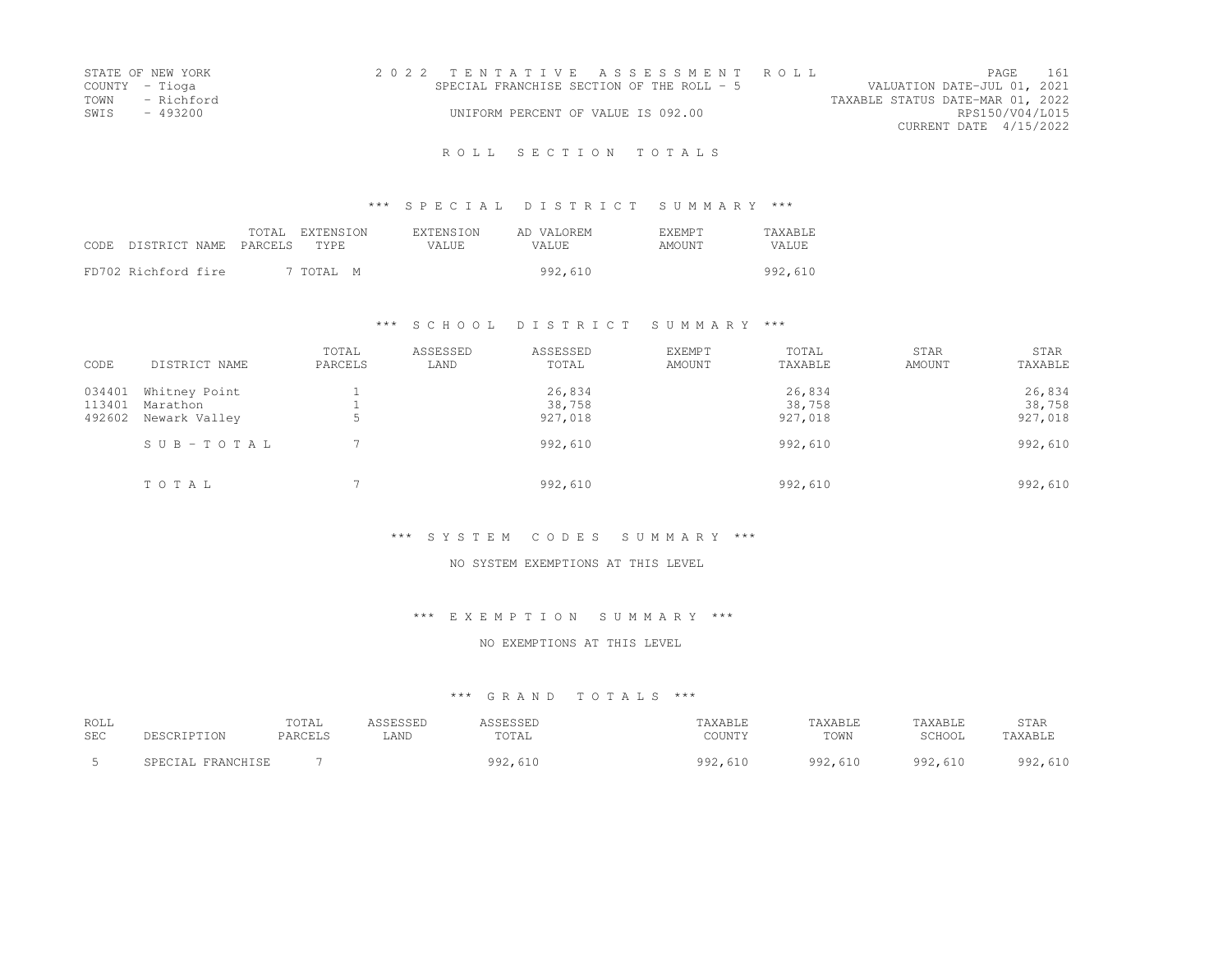|      | STATE OF NEW YORK | 2022 TENTATIVE ASSESSMENT ROLL           |                                  | PAGE | 162 |
|------|-------------------|------------------------------------------|----------------------------------|------|-----|
|      | COUNTY – Tioga    | UTILITY & R.R. SECTION OF THE ROLL - $6$ | VALUATION DATE-JUL 01, 2021      |      |     |
| TOWN | - Richford        | TAX MAP NUMBER SEQUENCE                  | TAXABLE STATUS DATE-MAR 01, 2022 |      |     |
| SWIS | $-493200$         | UNIFORM PERCENT OF VALUE IS 092.00       |                                  |      |     |

| TAX MAP PARCEL NUMBER<br>CURRENT OWNERS NAME              | SCHOOL DISTRICT                        | LAND               | TAX DESCRIPTION                             | PROPERTY LOCATION & CLASS ASSESSMENT EXEMPTION CODE----------------COUNTY-------TOWN------SCHOOL<br>TAXABLE VALUE |             |
|-----------------------------------------------------------|----------------------------------------|--------------------|---------------------------------------------|-------------------------------------------------------------------------------------------------------------------|-------------|
| CURRENT OWNERS ADDRESS                                    | PARCEL SIZE/GRID COORD                 | TOTAL              | SPECIAL DISTRICTS                           |                                                                                                                   | ACCOUNT NO. |
|                                                           |                                        |                    |                                             |                                                                                                                   | 00000000472 |
| $2.00 - 2 - 30$                                           | 582 Creamery Rd<br>831 Tele Comm       |                    | COUNTY TAXABLE VALUE                        | 115,250                                                                                                           |             |
| American Towers Corp                                      | Newark Valley<br>492602                | 12,100             | TAXABLE VALUE<br>TOWN                       | 115,250                                                                                                           |             |
| Property Tax Dept                                         | ACRES<br>3.13                          | 115,250            | SCHOOL TAXABLE VALUE                        | 115,250                                                                                                           |             |
| PO Box 723597                                             | EAST-0916792 NRTH-0875442              |                    | FD702 Richford fire                         | 115,250 TO M                                                                                                      |             |
| Atlanta, GA 31139                                         | DEED BOOK 644<br>$PG-10$               |                    |                                             |                                                                                                                   |             |
|                                                           | FULL MARKET VALUE                      | 125,272            |                                             |                                                                                                                   |             |
|                                                           | ************************************** | **********         |                                             | ************************ 5.00-1-23.2 *****************                                                            |             |
|                                                           | Route 79                               |                    |                                             |                                                                                                                   | 00000000841 |
| $5.00 - 1 - 23.2$                                         | 837 Cell Tower                         |                    | COUNTY TAXABLE VALUE                        | 181,000                                                                                                           |             |
| Crown Atlantic Co Llc                                     | Newark Valley 492602                   | 22,400             | TOWN<br>TAXABLE VALUE                       | 181,000                                                                                                           |             |
| Pmb 353-800920                                            | FRNT 600.00 DPTH 600.00                | 181,000            | SCHOOL TAXABLE VALUE                        | 181,000                                                                                                           |             |
| 4017 Washington Rd                                        | 8.26<br>ACRES                          |                    | FD702 Richford fire                         | 181,000 TO M                                                                                                      |             |
| Mcmarray, PA 15317                                        | EAST-0058730 NRTH-0086797              |                    |                                             |                                                                                                                   |             |
|                                                           | FULL MARKET VALUE                      | 196,739            |                                             |                                                                                                                   |             |
|                                                           |                                        |                    |                                             |                                                                                                                   |             |
|                                                           | Victory Hill Rd                        |                    |                                             |                                                                                                                   | 00000000840 |
| $7.00 - 1 - 20.20$                                        | 837 Cell Tower                         |                    | COUNTY TAXABLE VALUE                        | 192,900                                                                                                           |             |
| Crown Atlantic Co Llc                                     | Newark Valley 492602<br>4.36           | 10,300             | TOWN<br>TAXABLE VALUE                       | 192,900                                                                                                           |             |
| Pmb 353-801287<br>4017 Washington Rd                      | ACRES<br>EAST-0927360 NRTH-0863430     | 192,900            | SCHOOL TAXABLE VALUE<br>FD702 Richford fire | 192,900<br>192,900 TO M                                                                                           |             |
| Mcmurray, PA 15317                                        | DEED BOOK 660<br>$PG-169$              |                    |                                             |                                                                                                                   |             |
|                                                           | FULL MARKET VALUE                      | 209,674            |                                             |                                                                                                                   |             |
|                                                           |                                        |                    |                                             |                                                                                                                   |             |
|                                                           | 587 Popple Hill Rd                     |                    |                                             |                                                                                                                   | 00000000475 |
| $16.00 - 1 - 8$                                           | 831 Tele Comm                          |                    | COUNTY TAXABLE VALUE                        | 96,350                                                                                                            |             |
| American Towers Inc                                       | Whitney Point<br>034401                | 11,000             | TAXABLE VALUE<br>TOWN                       | 96,350                                                                                                            |             |
| site #88112                                               | Equipment                              | 96,350             | SCHOOL TAXABLE VALUE                        | 96,350                                                                                                            |             |
| PO Box 723597                                             | ACRES<br>2.06                          |                    | FD702 Richford fire                         | 96,350 TO M                                                                                                       |             |
| Atlanta, GA 30339                                         | EAST-0062580 NRTH-0085417              |                    |                                             |                                                                                                                   |             |
|                                                           | $PG-19$<br>DEED BOOK 644               |                    |                                             |                                                                                                                   |             |
|                                                           | FULL MARKET VALUE                      | 104,728            |                                             |                                                                                                                   |             |
|                                                           |                                        |                    |                                             |                                                                                                                   |             |
|                                                           | Pole Line 7L                           |                    |                                             |                                                                                                                   | 00000000504 |
| 632.0-999-131.600-1881                                    | 882 Elec Trans Imp                     |                    | COUNTY TAXABLE VALUE                        | 68,736                                                                                                            |             |
| NYS Electric & Gas Corp                                   | Whitney Point<br>034401                | $\circ$            | TAXABLE VALUE<br>TOWN                       | 68,736                                                                                                            |             |
| c/o Avangrid Mgt Co Local Tax ACRES 0.12                  |                                        | 68,736             | SCHOOL TAXABLE VALUE                        | 68,736                                                                                                            |             |
| 1 City Center Fl 5                                        | DEED BOOK 000<br>PG-0000               |                    | FD702 Richford fire                         | 68,736 TO M                                                                                                       |             |
| Portland, ME 04101                                        | FULL MARKET VALUE                      | 74,713             |                                             |                                                                                                                   |             |
|                                                           |                                        |                    |                                             |                                                                                                                   |             |
|                                                           | Pole Line                              |                    |                                             |                                                                                                                   | 00000000941 |
| 632.0-9999-131.600-1003                                   | 882 Elec Trans Imp                     |                    | COUNTY TAXABLE VALUE                        | 131,507                                                                                                           |             |
| NYS Electric & Gas Corp                                   | Newark Valley<br>492602                | $\overline{0}$     | TOWN<br>TAXABLE VALUE                       | 131,507                                                                                                           |             |
| c/o Avangrid Mgt Co Local Tax ACRES<br>1 City Center Fl 5 | 0.01<br>FULL MARKET VALUE              | 131,507<br>142,942 | SCHOOL TAXABLE VALUE<br>FD702 Richford fire | 131,507<br>131,507 TO M                                                                                           |             |
| Portland, ME 04101                                        |                                        |                    |                                             |                                                                                                                   |             |
| ****************************                              | **********************                 |                    |                                             |                                                                                                                   |             |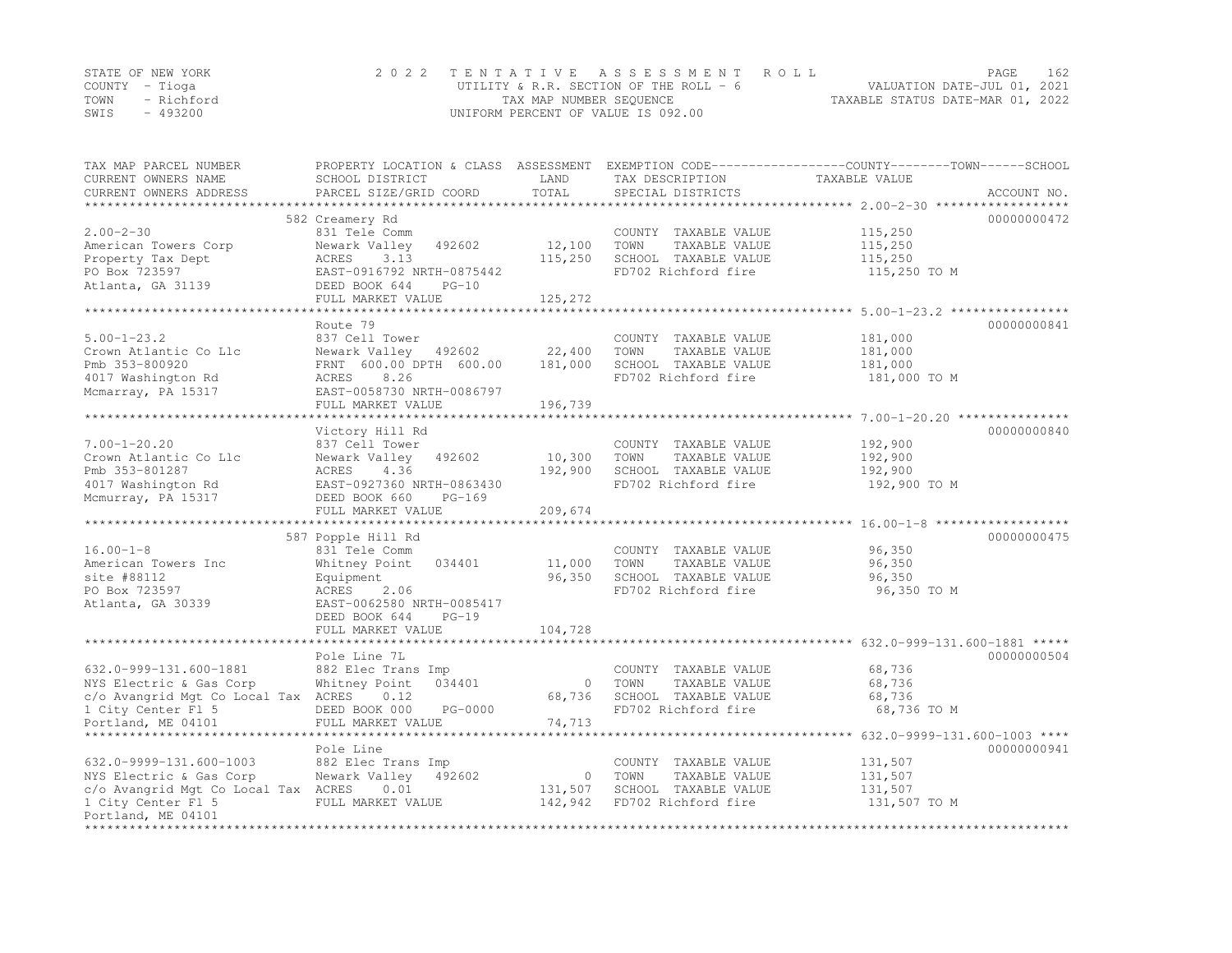|                | STATE OF NEW YORK | 2022 TENTATIVE ASSESSMENT ROLL         |                                  | PAGE                        | 163 |
|----------------|-------------------|----------------------------------------|----------------------------------|-----------------------------|-----|
| COUNTY – Tioqa |                   | UTILITY & R.R. SECTION OF THE ROLL - 6 |                                  | VALUATION DATE-JUL 01, 2021 |     |
|                | TOWN - Richford   | TAX MAP NUMBER SEQUENCE                | TAXABLE STATUS DATE-MAR 01, 2022 |                             |     |
| SWIS           | - 493200          | UNIFORM PERCENT OF VALUE IS 092.00     |                                  |                             |     |

| TAX MAP PARCEL NUMBER<br>CURRENT OWNERS NAME                   | PROPERTY LOCATION & CLASS<br>SCHOOL DISTRICT  | ASSESSMENT<br>LAND | EXEMPTION CODE-----------------COUNTY-------TOWN-----SCHOOL<br>TAX DESCRIPTION | TAXABLE VALUE                                    |                              |
|----------------------------------------------------------------|-----------------------------------------------|--------------------|--------------------------------------------------------------------------------|--------------------------------------------------|------------------------------|
| CURRENT OWNERS ADDRESS                                         | PARCEL SIZE/GRID COORD                        | TOTAL              | SPECIAL DISTRICTS                                                              |                                                  | ACCOUNT NO.                  |
| *******************                                            |                                               |                    |                                                                                |                                                  |                              |
|                                                                | Pole Line 5M                                  |                    |                                                                                |                                                  | 00000000503                  |
| 632.0-9999-131.600-1882                                        | 882 Elec Trans Imp                            |                    | COUNTY TAXABLE VALUE                                                           | 30,000                                           |                              |
| NYS Electric & Gas Corp                                        | 113401<br>Marathon                            | $\Omega$           | TOWN<br>TAXABLE VALUE                                                          | 30,000                                           |                              |
| c/o Avangrid Mgt Co Local Tax ACRES                            | 0.22                                          | 30,000             | SCHOOL TAXABLE VALUE                                                           | 30,000                                           |                              |
| 1 City Center Fl 5                                             | DEED BOOK 000<br>PG-0000                      |                    | FD702 Richford fire                                                            | 30,000 TO M                                      |                              |
| Portland, ME 04101                                             | FULL MARKET VALUE                             | 32,609             |                                                                                |                                                  |                              |
|                                                                |                                               |                    |                                                                                | ******************* 632.0-9999-131.600-1883 **** |                              |
|                                                                | Pole Line 1R                                  |                    |                                                                                |                                                  | 00000000496                  |
| 632.0-9999-131.600-1883                                        | 882 Elec Trans Imp<br>Newark Valley<br>492602 | $\Omega$           | COUNTY TAXABLE VALUE<br>TOWN<br>TAXABLE VALUE                                  | 683,240<br>683,240                               |                              |
| NYS Electric & Gas Corp<br>c/o Avangrid Mgt Co Local Tax ACRES | 0.62                                          | 683,240            | SCHOOL TAXABLE VALUE                                                           | 683,240                                          |                              |
| 1 City Center Fl 5                                             | DEED BOOK 000<br>PG-0000                      |                    | FD702 Richford fire                                                            | 683,240 TO M                                     |                              |
| Portland, ME 04101                                             | FULL MARKET VALUE                             | 742,652            |                                                                                |                                                  |                              |
| **************************                                     |                                               |                    | ******************************* 632.0-9999-131.600-1884 ****                   |                                                  |                              |
|                                                                | Pole Line 13C                                 |                    |                                                                                |                                                  | 00000000509                  |
| 632.0-9999-131.600-1884                                        | 882 Elec Trans Imp                            |                    | COUNTY TAXABLE VALUE                                                           | 22,500                                           |                              |
| NYS Electric & Gas Corp                                        | 500700<br>Ithaca                              | $\Omega$           | TOWN<br>TAXABLE VALUE                                                          | 22,500                                           |                              |
| c/o Avangrid Mgt Co local Tax ACRES                            | 0.01                                          | 22,500             | SCHOOL TAXABLE VALUE                                                           | 22,500                                           |                              |
| 1 City Center Fl 5                                             | DEED BOOK 000<br>PG-0000                      |                    | FD702 Richford fire                                                            | 22,500 TO M                                      |                              |
| Portland, ME 04101                                             | FULL MARKET VALUE                             | 24,457             |                                                                                |                                                  |                              |
|                                                                |                                               |                    |                                                                                | **************** 632.0-9999-131.600-1885 ****    |                              |
|                                                                | Pole Line 2C                                  |                    |                                                                                |                                                  | 00000000508                  |
| 632.0-9999-131.600-1885                                        | 882 Elec Trans Imp                            |                    | COUNTY TAXABLE VALUE                                                           | 19,698                                           |                              |
| NYS Electric & Gas Corp                                        | 502401<br>Dryden                              | $\Omega$           | TOWN<br>TAXABLE VALUE                                                          | 19,698                                           |                              |
| c/o Avangrid Mgt Co Local Tax .25                              |                                               | 19,698             | SCHOOL TAXABLE VALUE                                                           | 19,698                                           |                              |
| 1 City Center Fl 5                                             | DEED BOOK 000<br>PG-0000                      |                    | FD702 Richford fire                                                            | 19,698 TO M                                      |                              |
| Portland, ME 04101                                             | FULL MARKET VALUE                             | 21, 411            |                                                                                |                                                  | 632.000-9999-618.750-1881*** |
|                                                                | Poles, Wires&cables                           |                    |                                                                                |                                                  | 00000000478                  |
| 632.000-9999-618.750-1881                                      | 831 Tele Comm                                 |                    | Mass Telec 47100                                                               | 8,409                                            | 8,409<br>8,409               |
| Frontier Telecom                                               | Whitney Point<br>034401                       | $\Omega$           | COUNTY TAXABLE VALUE                                                           | 11,966                                           |                              |
| Duff-Phelps, LLC                                               | PG-0000<br>DEED BOOK 000                      | 20,375             | TOWN<br>TAXABLE VALUE                                                          | 11,966                                           |                              |
| PO Box 2629                                                    | FULL MARKET VALUE                             | 22,147             | SCHOOL TAXABLE VALUE                                                           | 11,966                                           |                              |
| Addison, TX 75001                                              |                                               |                    | FD702 Richford fire                                                            | 11,966 TO M                                      |                              |
|                                                                |                                               |                    | 8,409 EX                                                                       |                                                  |                              |
|                                                                |                                               |                    |                                                                                |                                                  | 632.000-9999-618.750-1882*** |
|                                                                | Poles, Wires&cables                           |                    |                                                                                |                                                  | 00000000479                  |
| 632.000-9999-618.750-1882                                      | 831 Tele Comm                                 |                    | Mass Telec 47100                                                               | 3,170                                            | 3,170<br>3,170               |
| Frontier Telecom                                               | 113401<br>Marathon                            | $\Omega$           | COUNTY TAXABLE VALUE                                                           | 4,505                                            |                              |
| Duff-Phelps, LLC                                               | Chenango Unadilla                             | 7,675              | TOWN<br>TAXABLE VALUE                                                          | 4,505                                            |                              |
| PO Box 2629                                                    | PG-0000<br>DEED BOOK 000                      |                    | SCHOOL TAXABLE VALUE                                                           | 4,505                                            |                              |
| Addison, TX 75001                                              | FULL MARKET VALUE                             | 8,342              | FD702 Richford fire                                                            | 4,505 TO M                                       |                              |
|                                                                |                                               |                    | 3,170 EX<br>*****************                                                  |                                                  |                              |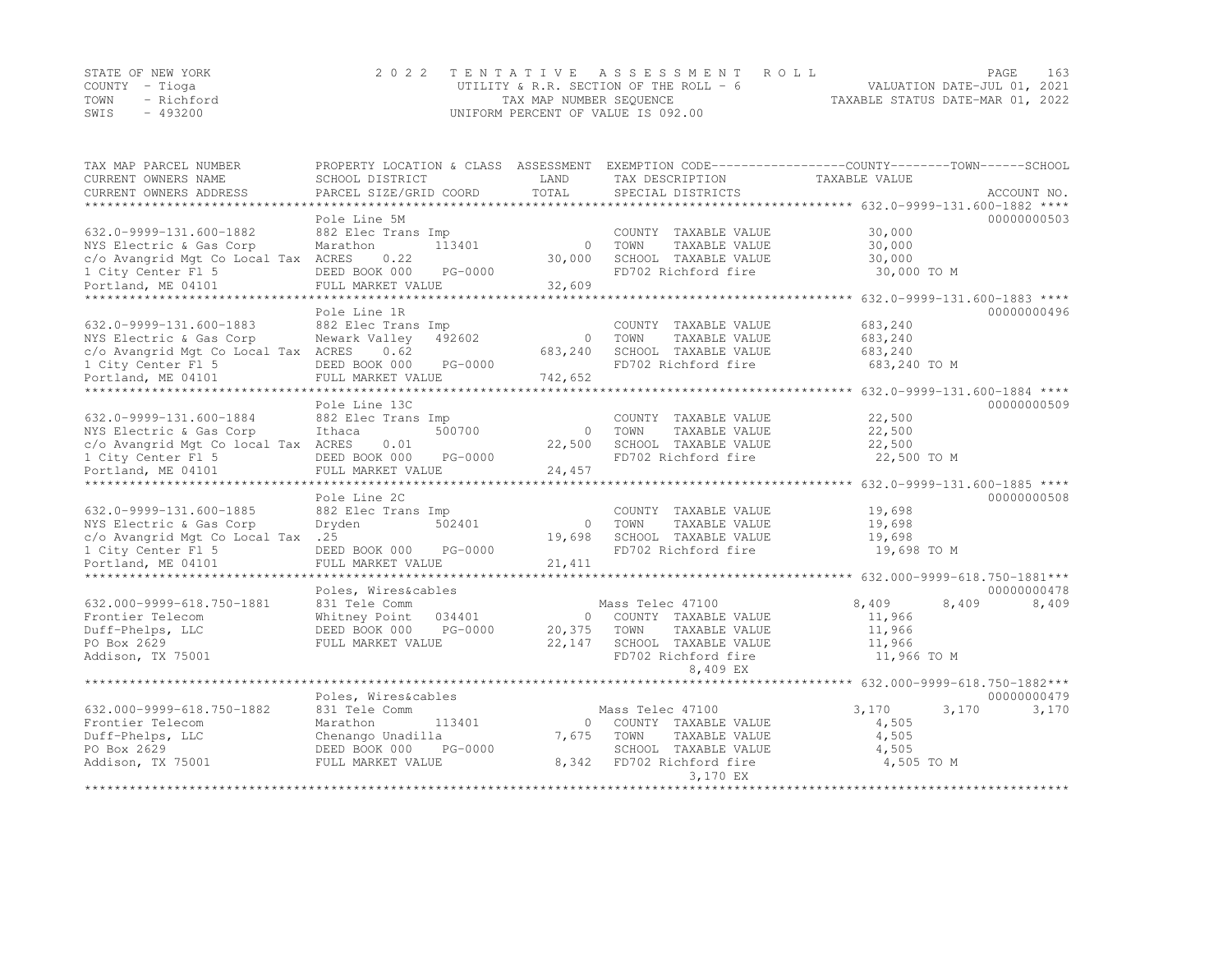| STATE OF NEW YORK  | 2022 TENTATIVE ASSESSMENT ROLL           | 164<br>PAGE                      |
|--------------------|------------------------------------------|----------------------------------|
| COUNTY – Tioga     | UTILITY & R.R. SECTION OF THE ROLL - $6$ | VALUATION DATE-JUL 01, 2021      |
| TOWN<br>- Richford | TAX MAP NUMBER SEQUENCE                  | TAXABLE STATUS DATE-MAR 01, 2022 |
| $-493200$<br>SWIS  | UNIFORM PERCENT OF VALUE IS 092.00       |                                  |

| TAX MAP PARCEL NUMBER                                                                                                                                                                                                                                                                                                                                                                                              |                          |                     |                                               | PROPERTY LOCATION & CLASS ASSESSMENT EXEMPTION CODE----------------COUNTY-------TOWN------SCHOOL |             |
|--------------------------------------------------------------------------------------------------------------------------------------------------------------------------------------------------------------------------------------------------------------------------------------------------------------------------------------------------------------------------------------------------------------------|--------------------------|---------------------|-----------------------------------------------|--------------------------------------------------------------------------------------------------|-------------|
| CURRENT OWNERS NAME                                                                                                                                                                                                                                                                                                                                                                                                | SCHOOL DISTRICT          | LAND<br>TOTAL       | TAX DESCRIPTION                               | TAXABLE VALUE                                                                                    |             |
| CURRENT OWNERS ADDRESS                                                                                                                                                                                                                                                                                                                                                                                             | PARCEL SIZE/GRID COORD   |                     | SPECIAL DISTRICTS                             |                                                                                                  | ACCOUNT NO. |
|                                                                                                                                                                                                                                                                                                                                                                                                                    | Poles, Wires&cables      |                     |                                               |                                                                                                  | 00000000492 |
| 632.000-9999-618.750-1883                                                                                                                                                                                                                                                                                                                                                                                          | 831 Tele Comm            |                     | Mass Telec 47100                              | 77,021<br>77,021                                                                                 |             |
| Frontier Telecom                                                                                                                                                                                                                                                                                                                                                                                                   | Newark Valley 492602     |                     |                                               |                                                                                                  | 77,021      |
|                                                                                                                                                                                                                                                                                                                                                                                                                    |                          | $\Omega$<br>186,620 | COUNTY TAXABLE VALUE<br>TOWN<br>TAXABLE VALUE | 109,599<br>109,599                                                                               |             |
| Duff-Phelps, LLC                                                                                                                                                                                                                                                                                                                                                                                                   | Chenango Unadilla        |                     |                                               |                                                                                                  |             |
| PO Box 2629                                                                                                                                                                                                                                                                                                                                                                                                        | DEED BOOK 000<br>PG-0000 |                     | SCHOOL TAXABLE VALUE                          | 109,599                                                                                          |             |
| Addison, TX 75001                                                                                                                                                                                                                                                                                                                                                                                                  | FULL MARKET VALUE        |                     | 202,848 FD702 Richford fire<br>77,021 EX      | 109,599 TO M                                                                                     |             |
|                                                                                                                                                                                                                                                                                                                                                                                                                    |                          |                     |                                               |                                                                                                  |             |
|                                                                                                                                                                                                                                                                                                                                                                                                                    | Poles, Wires&cables      |                     |                                               |                                                                                                  | 00000000491 |
| 632.000-9999-618.750-1884                                                                                                                                                                                                                                                                                                                                                                                          | 831 Tele Comm            |                     | Mass Telec 47100                              | 2,412<br>2,412                                                                                   | 2,412       |
| Frontier Telecom                                                                                                                                                                                                                                                                                                                                                                                                   | 500700<br>Ithaca         | $\Omega$            | COUNTY TAXABLE VALUE                          | 3,432                                                                                            |             |
| Duff-Phelps, LLC                                                                                                                                                                                                                                                                                                                                                                                                   | Chenango Unadilla        | 5,844               | TOWN<br>TAXABLE VALUE                         | 3,432                                                                                            |             |
| PO Box 2629                                                                                                                                                                                                                                                                                                                                                                                                        | DEED BOOK 000<br>PG-0000 |                     | SCHOOL TAXABLE VALUE                          | 3,432                                                                                            |             |
| Addison, TX 75001                                                                                                                                                                                                                                                                                                                                                                                                  | FULL MARKET VALUE        |                     | 6,352 FD702 Richford fire                     | 3,432 TO M                                                                                       |             |
|                                                                                                                                                                                                                                                                                                                                                                                                                    |                          |                     | 2,412 EX                                      |                                                                                                  |             |
|                                                                                                                                                                                                                                                                                                                                                                                                                    |                          |                     |                                               | **************** 632.000-9999-618.750-1885***                                                    |             |
|                                                                                                                                                                                                                                                                                                                                                                                                                    | Poles, Wires&cables      |                     |                                               |                                                                                                  | 00000000490 |
| 632.000-9999-618.750-1885                                                                                                                                                                                                                                                                                                                                                                                          | 831 Tele Comm            |                     | Mass Telec 47100                              | 2,114<br>2, 114                                                                                  | 2,114       |
| Frontier Telecom                                                                                                                                                                                                                                                                                                                                                                                                   | 502401<br>Dryden         |                     | 0 COUNTY TAXABLE VALUE                        | 3,008                                                                                            |             |
| Duff-Phelps, LLC                                                                                                                                                                                                                                                                                                                                                                                                   | Chenango Unadilla        | 5,122               | TOWN<br>TAXABLE VALUE                         | 3,008                                                                                            |             |
| PO Box 2629                                                                                                                                                                                                                                                                                                                                                                                                        | PG-0000<br>DEED BOOK 000 |                     | SCHOOL TAXABLE VALUE                          | 3,008                                                                                            |             |
| Addison, TX 75001                                                                                                                                                                                                                                                                                                                                                                                                  | FULL MARKET VALUE        |                     | 5,567 FD702 Richford fire                     | 3,008 TO M                                                                                       |             |
|                                                                                                                                                                                                                                                                                                                                                                                                                    |                          |                     | 2.114 EX                                      |                                                                                                  |             |
|                                                                                                                                                                                                                                                                                                                                                                                                                    |                          |                     |                                               |                                                                                                  |             |
|                                                                                                                                                                                                                                                                                                                                                                                                                    | 2 Mi. Pipe Line          |                     |                                               |                                                                                                  | 00000000476 |
| 632.000-9999-805.600-2001                                                                                                                                                                                                                                                                                                                                                                                          | 883 Gas Trans Impr       |                     | COUNTY TAXABLE VALUE                          | 23,752                                                                                           |             |
| Buckeye Pipe Line Company                                                                                                                                                                                                                                                                                                                                                                                          | Whitney Point 034401     | 0 TOWN              | TAXABLE VALUE                                 | 23,752                                                                                           |             |
| PO Box 56169                                                                                                                                                                                                                                                                                                                                                                                                       |                          |                     |                                               |                                                                                                  |             |
| Houston, TX 77256                                                                                                                                                                                                                                                                                                                                                                                                  |                          |                     |                                               |                                                                                                  |             |
|                                                                                                                                                                                                                                                                                                                                                                                                                    |                          |                     |                                               |                                                                                                  |             |
|                                                                                                                                                                                                                                                                                                                                                                                                                    | 4 Mi. Pipe Line          |                     |                                               |                                                                                                  | 00000000477 |
| 632.000-9999-805.600-2003                                                                                                                                                                                                                                                                                                                                                                                          | 883 Gas Trans Impr       |                     | COUNTY TAXABLE VALUE                          | 236,118                                                                                          |             |
| Buckeye Pipe Line Company                                                                                                                                                                                                                                                                                                                                                                                          | Newark Valley 492602     | $\Omega$            | TOWN<br>TAXABLE VALUE                         | 236,118                                                                                          |             |
|                                                                                                                                                                                                                                                                                                                                                                                                                    |                          |                     |                                               |                                                                                                  |             |
| $\begin{tabular}{lllll} \texttt{PO Box 56169} & & & & \texttt{DEED BOOK 000} & & & \texttt{PG-0000} & & & \texttt{236,118} & & \texttt{SCHOOL TAXABLE VALUE} & & & \texttt{236,118} & \\ \texttt{Houston, TX 77256} & & & & \texttt{FULL MARKET VALUE} & & & \texttt{256,650} & \texttt{FD702 Richard fire} & & \texttt{236,118 TO M} & \\ & & & & & \texttt{236,118 T0 M} & & & \texttt{236,118 T0 M} & \\ \text$ |                          |                     |                                               |                                                                                                  |             |
|                                                                                                                                                                                                                                                                                                                                                                                                                    |                          |                     |                                               |                                                                                                  |             |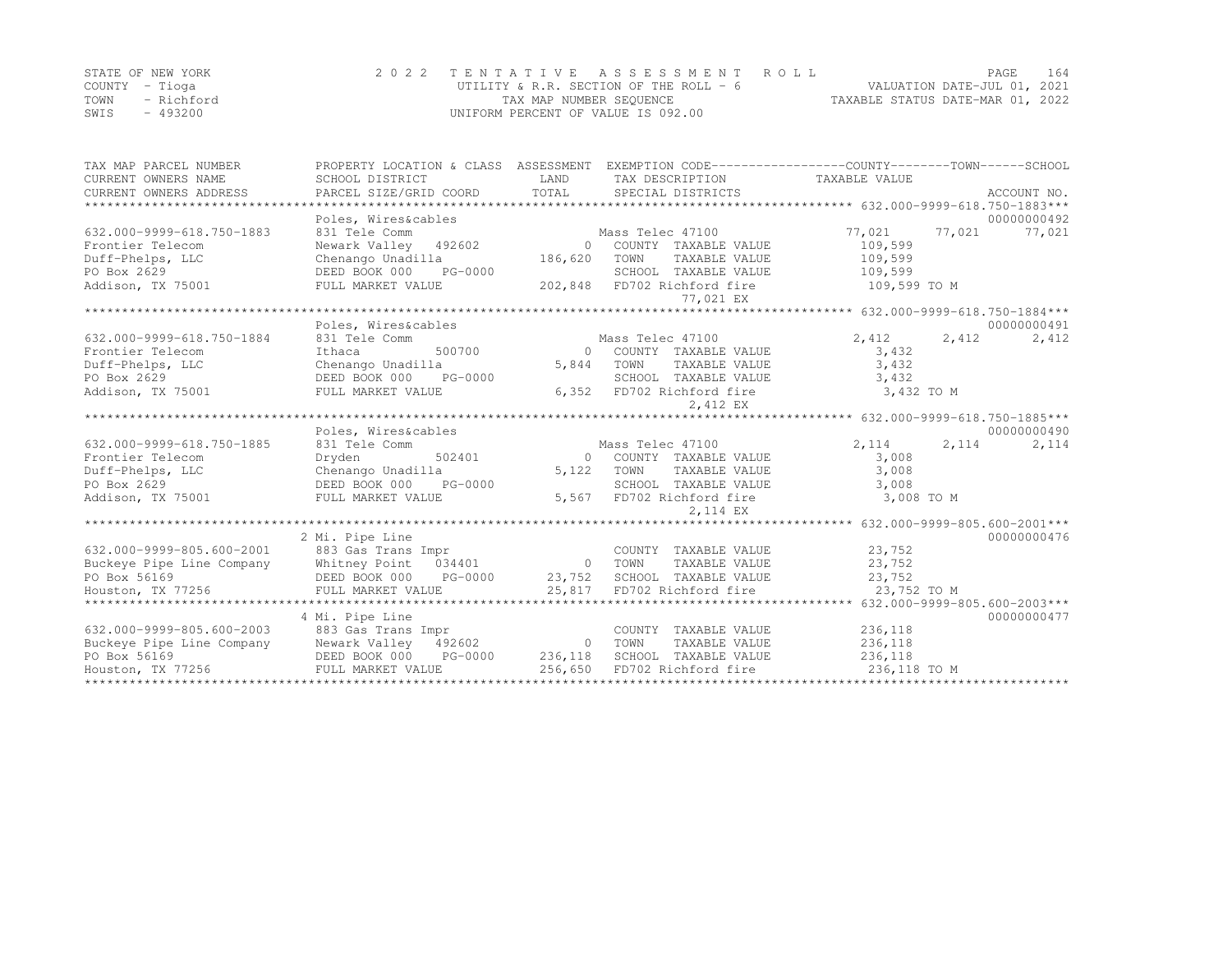| STATE OF NEW YORK | 2022 TENTATIVE ASSESSMENT ROLL          |  |                                  |                        | <b>PAGE</b> | - 165 |
|-------------------|-----------------------------------------|--|----------------------------------|------------------------|-------------|-------|
| COUNTY - Tioga    | UTILITY & R.R. SECTION OF THE ROLL $-6$ |  | VALUATION DATE-JUL 01, 2021      |                        |             |       |
| TOWN - Richford   |                                         |  | TAXABLE STATUS DATE-MAR 01, 2022 |                        |             |       |
| SWTS<br>- 493200  | UNIFORM PERCENT OF VALUE IS 092.00      |  |                                  | RPS150/V04/L015        |             |       |
|                   |                                         |  |                                  | CURRENT DATE 4/15/2022 |             |       |
|                   |                                         |  |                                  |                        |             |       |

### \*\*\* S P E C I A L D I S T R I C T S U M M A R Y \*\*\*

| CODE DISTRICT NAME PARCELS |  | TOTAL EXTENSION<br>TYPE. | <b>EXTENSION</b><br>VALUE. | AD VALOREM<br>VALUE. | EXEMPT<br>AMOUNT | TAXABLE<br>VALUE |
|----------------------------|--|--------------------------|----------------------------|----------------------|------------------|------------------|
| FD702 Richford fire        |  | 17 TOTAL M               |                            | 2026,687             | 93.126           | 1933,561         |

### \*\*\* S C H O O L D I S T R I C T S U M M A R Y \*\*\*

| CODE                                           | DISTRICT NAME                                                  | TOTAL<br>PARCELS                            | ASSESSED<br>LAND | ASSESSED<br>TOTAL                                 | <b>EXEMPT</b><br><b>AMOUNT</b>             | TOTAL<br>TAXABLE                                  | STAR<br>AMOUNT | STAR<br>TAXABLE                                   |
|------------------------------------------------|----------------------------------------------------------------|---------------------------------------------|------------------|---------------------------------------------------|--------------------------------------------|---------------------------------------------------|----------------|---------------------------------------------------|
| 034401<br>113401<br>492602<br>500700<br>502401 | Whitney Point<br>Marathon<br>Newark Valley<br>Ithaca<br>Dryden | 4<br>$\bigcirc$<br>∠<br>2<br>$\bigcap$<br>∠ | 11,000<br>44,800 | 209,213<br>37,675<br>1726,635<br>28,344<br>24,820 | 8,409<br>3,170<br>77,021<br>2,412<br>2,114 | 200,804<br>34,505<br>1649,614<br>25,932<br>22,706 |                | 200,804<br>34,505<br>1649,614<br>25,932<br>22,706 |
|                                                | SUB-TOTAL                                                      | 17                                          | 55,800           | 2026,687                                          | 93,126                                     | 1933,561                                          |                | 1933,561                                          |
|                                                | TOTAL                                                          | 17                                          | 55,800           | 2026,687                                          | 93,126                                     | 1933,561                                          |                | 1933,561                                          |

### \*\*\* S Y S T E M C O D E S S U M M A R Y \*\*\*

#### NO SYSTEM EXEMPTIONS AT THIS LEVEL

| CODE  | DESCRIPTION         | TOTAL<br>PARCELS | COUNTY           | TOWN             | SCHOOL           |
|-------|---------------------|------------------|------------------|------------------|------------------|
| 47100 | Mass Telec<br>TOTAL |                  | 93,126<br>93,126 | 93,126<br>93,126 | 93,126<br>93,126 |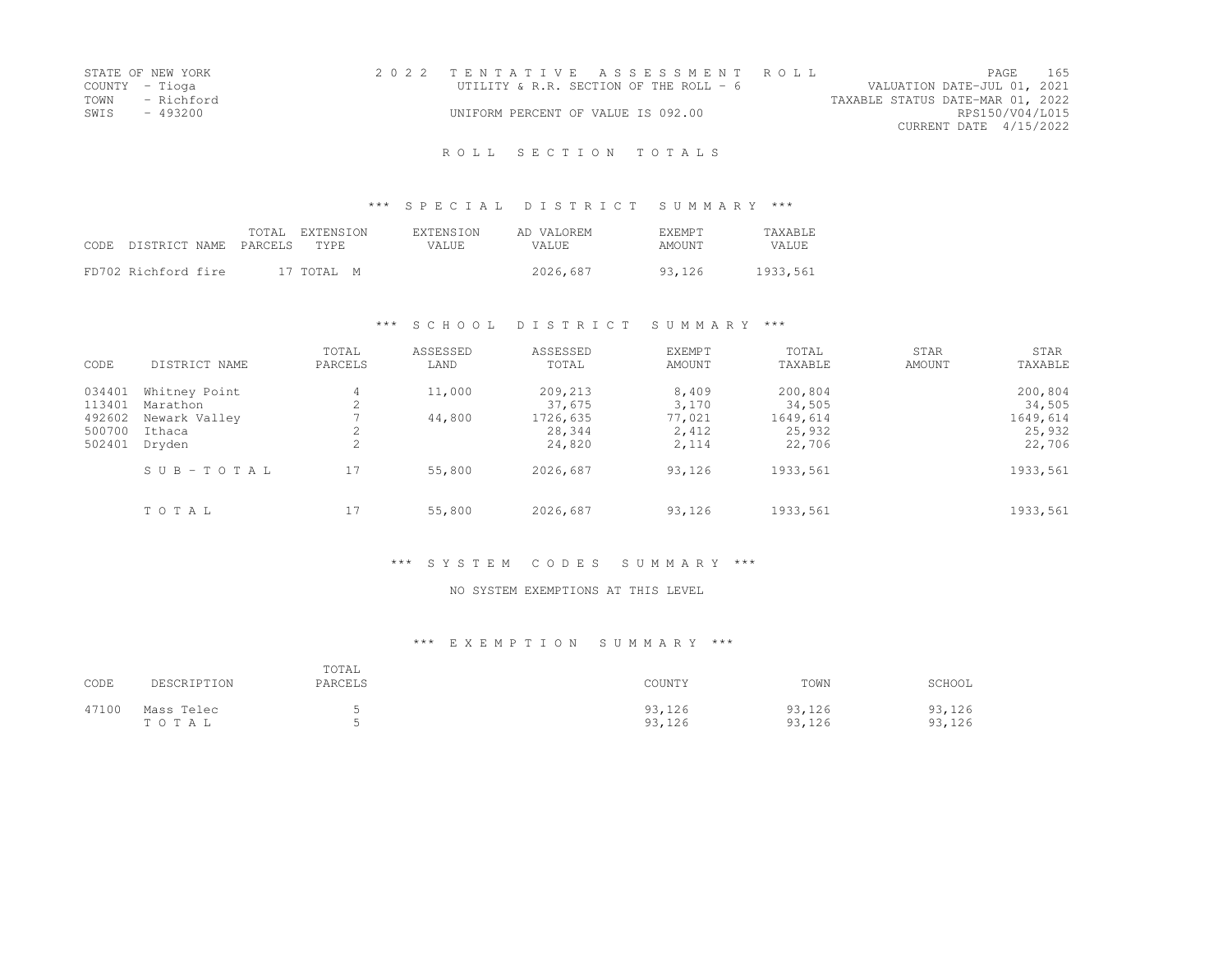| STATE OF NEW YORK  | 2022 TENTATIVE ASSESSMENT ROLL           |                                  | PAGE 166        |  |
|--------------------|------------------------------------------|----------------------------------|-----------------|--|
| COUNTY – Tioga     | UTILITY & R.R. SECTION OF THE ROLL - $6$ | VALUATION DATE-JUL 01, 2021      |                 |  |
| TOWN<br>- Richford |                                          | TAXABLE STATUS DATE-MAR 01, 2022 |                 |  |
| SWIS<br>- 493200   | UNIFORM PERCENT OF VALUE IS 092.00       |                                  | RPS150/V04/L015 |  |
|                    |                                          | CURRENT DATE 4/15/2022           |                 |  |
|                    | ROLL SECTION TOTALS                      |                                  |                 |  |

| ROLL | DESCRIPTION      | TOTAL          | ASSESSED | ASSESSED | TAXABLE  | TAXABLE  | TAXABLE  | STAR     |
|------|------------------|----------------|----------|----------|----------|----------|----------|----------|
| SEC  |                  | <b>PARCELS</b> | LAND     | TOTAL    | COUNTY   | TOWN     | SCHOOL   | TAXABLE  |
|      | UTILITIES & N.C. |                | 55,800   | 2026,687 | 1933,561 | 1933,561 | 1933,561 | 1933,561 |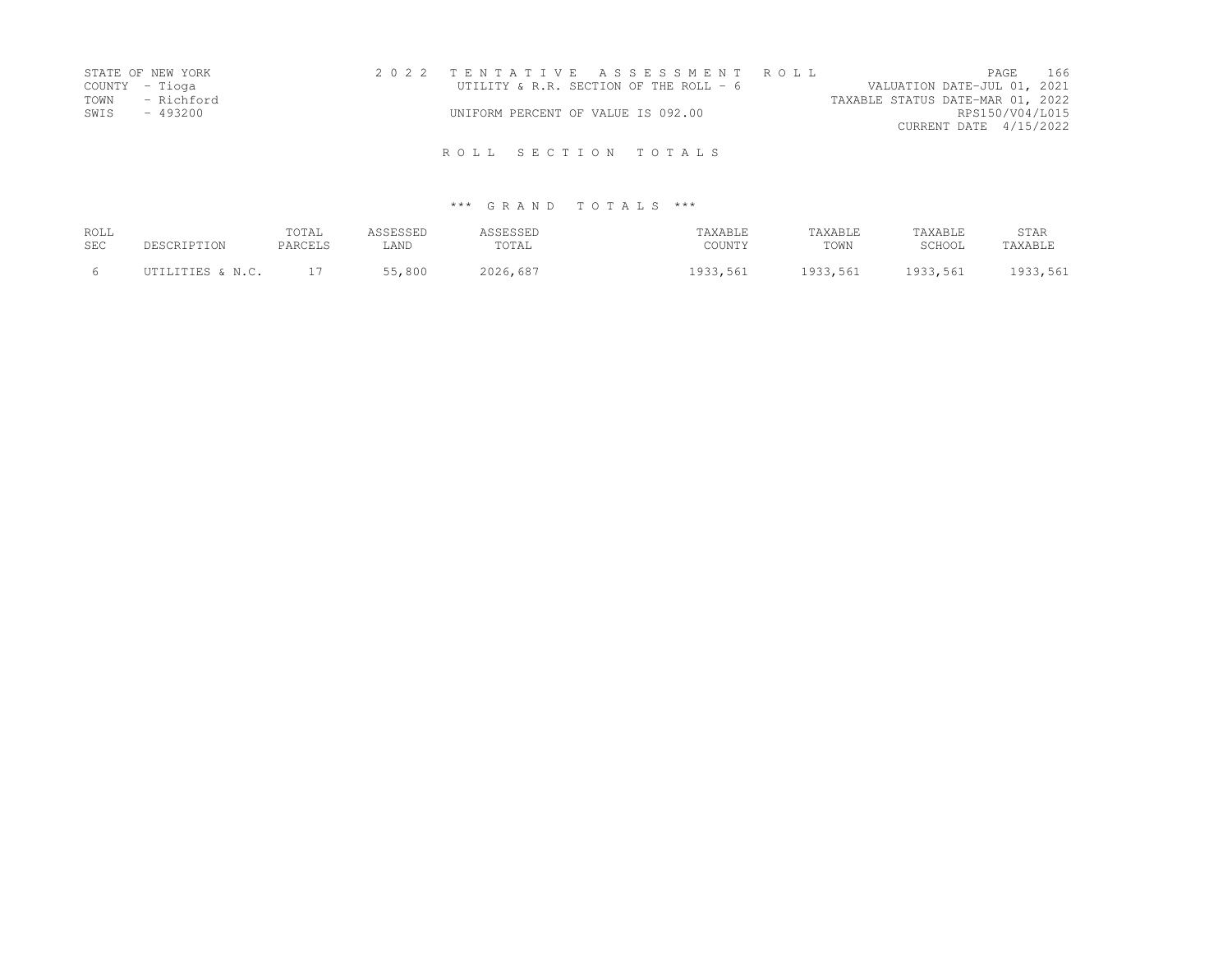|      | STATE OF NEW YORK | 2022 TENTATIVE ASSESSMENT ROLL        | <b>PAGE</b>                      | 167 |
|------|-------------------|---------------------------------------|----------------------------------|-----|
|      | COUNTY – Tioga    | WHOLLY EXEMPT SECTION OF THE ROLL - 8 | VALUATION DATE-JUL 01, 2021      |     |
| TOWN | - Richford        | TAX MAP NUMBER SEQUENCE               | TAXABLE STATUS DATE-MAR 01, 2022 |     |
| SWIS | $-493200$         | UNIFORM PERCENT OF VALUE IS 092.00    |                                  |     |

| TAX MAP PARCEL NUMBER<br>CURRENT OWNERS NAME<br>CURRENT OWNERS ADDRESS                                                                                 | PROPERTY LOCATION & CLASS ASSESSMENT EXEMPTION CODE-----------------COUNTY-------TOWN------SCHOOL<br>SCHOOL DISTRICT | LAND                        | TAX DESCRIPTION TAXABLE VALUE        |              |         |             |
|--------------------------------------------------------------------------------------------------------------------------------------------------------|----------------------------------------------------------------------------------------------------------------------|-----------------------------|--------------------------------------|--------------|---------|-------------|
|                                                                                                                                                        | Robinson Hollow Rd                                                                                                   |                             |                                      |              |         | 00000000015 |
| $1.00 - 1 - 19$                                                                                                                                        | 322 Rural vac>10                                                                                                     |                             | NP ALL OTH 25300                     | 136,000      | 136,000 | 136,000     |
| Fingerlakes Land Trust Inc                                                                                                                             | Newark Valley 492602 136,000                                                                                         |                             | COUNTY TAXABLE VALUE                 | $\mathbf{0}$ |         |             |
| 202 E Court St                                                                                                                                         | ACRES 114.52                                                                                                         | 136,000                     | TAXABLE VALUE<br>TOWN                | $\Omega$     |         |             |
| Ithaca, NY 14850                                                                                                                                       | EAST-0906113 NRTH-0873157                                                                                            |                             | SCHOOL TAXABLE VALUE                 | $\Omega$     |         |             |
|                                                                                                                                                        | EAST-0906113 NRTH-0873157 SCH<br>DEED BOOK 20190 PG-4587 FD70<br>FULL MARKET VALUE 147,826                           |                             | FD702 Richford fire                  |              | 0 TO M  |             |
| MAY BE SUBJECT TO PAYMENT                                                                                                                              |                                                                                                                      |                             | 136,000 EX                           |              |         |             |
| UNDER AGDIST LAW TIL 2024                                                                                                                              |                                                                                                                      |                             |                                      |              |         |             |
|                                                                                                                                                        | Old Rd                                                                                                               |                             |                                      |              |         | 00000000590 |
| $2.00 - 1 - 2$                                                                                                                                         | 932 Forest s532b                                                                                                     |                             | NYS<br>12100                         | 128,600      | 128,600 | 128,600     |
| $2.00-1-z$<br>State Of New York<br>Treasurers Office $ACRES$ 126.30<br>EAST-0909807 NRTH-0876039<br>EAST-0909807 NRTH-0876039<br>FIED ROOK 307 PG-0611 | Newark Valley 492602 128,600 COUNTY TAXABLE VALUE                                                                    |                             |                                      | $\Omega$     |         |             |
|                                                                                                                                                        |                                                                                                                      | 128,600 TOWN                | TAXABLE VALUE                        |              |         |             |
|                                                                                                                                                        |                                                                                                                      |                             | SCHOOL TAXABLE VALUE                 |              |         |             |
|                                                                                                                                                        |                                                                                                                      |                             | FD702 Richford fire                  |              | 0 TO M  |             |
|                                                                                                                                                        |                                                                                                                      |                             |                                      |              |         |             |
|                                                                                                                                                        |                                                                                                                      |                             |                                      |              |         |             |
|                                                                                                                                                        | Off Matson Rd                                                                                                        |                             |                                      |              |         | 00000000353 |
| $2.00 - 1 - 9$                                                                                                                                         | 314 Rural vac<10                                                                                                     |                             | NP ALL OTH 25300                     | 22,000       | 22,000  | 22,000      |
| Common Field Inc.                                                                                                                                      | Marathon                                                                                                             |                             | $113401$ 22,000 COUNTY TAXABLE VALUE | $\circ$      |         |             |
| Muka Christopher                                                                                                                                       | 8.00<br>ACRES                                                                                                        | 22,000 TOWN                 | TAXABLE VALUE                        | $\Omega$     |         |             |
| 134 Ridge Rd                                                                                                                                           | EAST-0920606 NRTH-0877558                                                                                            |                             | SCHOOL TAXABLE VALUE                 |              |         |             |
| Lansing, NY 14882                                                                                                                                      | DEED BOOK 709<br>$PG-188$                                                                                            |                             | FD702 Richford fire                  |              | 0 TO M  |             |
|                                                                                                                                                        | FULL MARKET VALUE                                                                                                    | 23, 913                     | 22,000 EX                            |              |         |             |
|                                                                                                                                                        |                                                                                                                      |                             |                                      |              |         | 00000000600 |
| $2.00 - 2 - 56$                                                                                                                                        | West Hill Rd                                                                                                         |                             | ALL CMTRYS 27350                     | 11,100       | 11,100  | 11,100      |
| Cemetery West Hill                                                                                                                                     | 695 Cemetery<br>Newark Valley 492602 11,100 COUNTY TAXABLE VALUE                                                     |                             |                                      | $\circ$      |         |             |
| Richford, NY 13835                                                                                                                                     | ACRES 1.51                                                                                                           | 11,100                      | TOWN<br>TAXABLE VALUE                | $\Omega$     |         |             |
|                                                                                                                                                        | EAST-0918490 NRTH-0871249                                                                                            |                             | SCHOOL TAXABLE VALUE                 |              |         |             |
|                                                                                                                                                        | DEED BOOK 134<br>PG-0241                                                                                             |                             | FD702 Richford fire                  |              | 0 TO M  |             |
|                                                                                                                                                        | FULL MARKET VALUE                                                                                                    | 12,065                      | 11,100 EX                            |              |         |             |
|                                                                                                                                                        |                                                                                                                      |                             |                                      |              |         |             |
|                                                                                                                                                        | Michigan Hill Rd                                                                                                     |                             |                                      |              |         | 00000000134 |
| $3.00 - 1 - 11$                                                                                                                                        | 932 Forest s532b                                                                                                     | NYS                         | 12100                                | 98,400       | 98,400  | 98,400      |
| State Of New York                                                                                                                                      | Newark Valley 492602 98,400 COUNTY TAXABLE VALUE                                                                     |                             |                                      | $\Omega$     |         |             |
| Treasurers Office                                                                                                                                      | ACRES 80.00                                                                                                          | 98,400                      | TOWN<br>TAXABLE VALUE                | $\Omega$     |         |             |
| 56 N Main St                                                                                                                                           | EAST-0929659 NRTH-0875720                                                                                            |                             | SCHOOL TAXABLE VALUE                 |              |         |             |
| Owego, NY 13827                                                                                                                                        | DEED BOOK 000                                                                                                        | H-0875720<br> PG-0000<br> - | FD702 Richford fire                  |              | 0 TO M  |             |
|                                                                                                                                                        | FULL MARKET VALUE                                                                                                    | 106,957                     | 98,400 EX                            |              |         |             |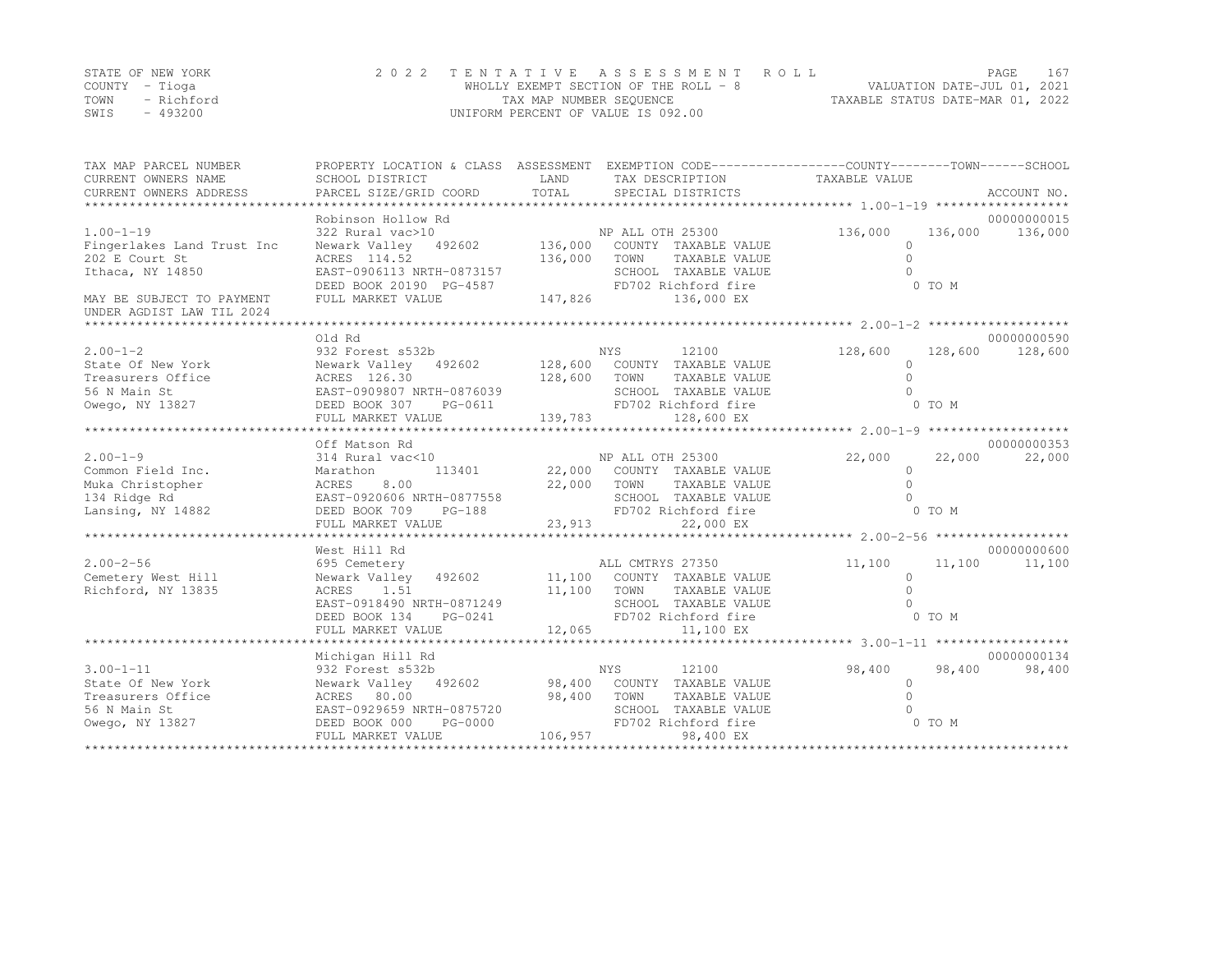| STATE OF NEW YORK  | 2022 TENTATIVE ASSESSMENT ROLL        |                                  | PAGE                        | 168 |
|--------------------|---------------------------------------|----------------------------------|-----------------------------|-----|
| COUNTY – Tioga     | WHOLLY EXEMPT SECTION OF THE ROLL - 8 |                                  | VALUATION DATE-JUL 01, 2021 |     |
| TOWN<br>– Richford | TAX MAP NUMBER SEQUENCE               | TAXABLE STATUS DATE-MAR 01, 2022 |                             |     |
| $-493200$<br>SWIS  | UNIFORM PERCENT OF VALUE IS 092.00    |                                  |                             |     |

| TAX MAP PARCEL NUMBER                                                                                                                                                                                                                                                                                                                                                                                                                                                                                                  | PROPERTY LOCATION & CLASS ASSESSMENT EXEMPTION CODE----------------COUNTY-------TOWN------SCHOOL |                                                                     |                 |                      |               |             |
|------------------------------------------------------------------------------------------------------------------------------------------------------------------------------------------------------------------------------------------------------------------------------------------------------------------------------------------------------------------------------------------------------------------------------------------------------------------------------------------------------------------------|--------------------------------------------------------------------------------------------------|---------------------------------------------------------------------|-----------------|----------------------|---------------|-------------|
| CURRENT OWNERS NAME                                                                                                                                                                                                                                                                                                                                                                                                                                                                                                    | SCHOOL DISTRICT                                                                                  | <b>LAND</b>                                                         | TAX DESCRIPTION | TAXABLE VALUE        |               |             |
| $\begin{minipage}{.45\textwidth} \begin{minipage}{.45\textwidth} \begin{minipage}{.45\textwidth} \begin{minipage}{.45\textwidth} \begin{minipage}{.45\textwidth} \begin{minipage}{.45\textwidth} \begin{minipage}{.45\textwidth} \begin{minipage}{.45\textwidth} \begin{minipage}{.45\textwidth} \begin{minipage}{.45\textwidth} \begin{minipage}{.45\textwidth} \begin{minipage}{.45\textwidth} \begin{minipage}{.45\textwidth} \begin{minipage}{.45\textwidth} \begin{minipage}{.45\textwidth} \begin{minipage}{.45$ |                                                                                                  |                                                                     |                 |                      |               |             |
|                                                                                                                                                                                                                                                                                                                                                                                                                                                                                                                        |                                                                                                  |                                                                     |                 |                      |               |             |
|                                                                                                                                                                                                                                                                                                                                                                                                                                                                                                                        | Faulkenham Rd                                                                                    |                                                                     |                 |                      |               | 00000000586 |
|                                                                                                                                                                                                                                                                                                                                                                                                                                                                                                                        |                                                                                                  |                                                                     |                 | 41,800 41,800 41,800 |               |             |
|                                                                                                                                                                                                                                                                                                                                                                                                                                                                                                                        |                                                                                                  |                                                                     |                 |                      | $\circ$       |             |
|                                                                                                                                                                                                                                                                                                                                                                                                                                                                                                                        |                                                                                                  |                                                                     |                 |                      | $\Omega$      |             |
|                                                                                                                                                                                                                                                                                                                                                                                                                                                                                                                        |                                                                                                  |                                                                     |                 |                      |               |             |
| The castles of the company of the contract of the contract of the contract of the contract of the contract of the contract of the contract of the contract of the contract of the contract of the contract of the contract of                                                                                                                                                                                                                                                                                          |                                                                                                  |                                                                     |                 |                      |               |             |
|                                                                                                                                                                                                                                                                                                                                                                                                                                                                                                                        |                                                                                                  |                                                                     |                 |                      |               |             |
|                                                                                                                                                                                                                                                                                                                                                                                                                                                                                                                        |                                                                                                  |                                                                     |                 |                      |               | 00000000579 |
|                                                                                                                                                                                                                                                                                                                                                                                                                                                                                                                        | Michigan Hill Rd                                                                                 |                                                                     |                 |                      |               |             |
|                                                                                                                                                                                                                                                                                                                                                                                                                                                                                                                        |                                                                                                  |                                                                     |                 |                      |               |             |
|                                                                                                                                                                                                                                                                                                                                                                                                                                                                                                                        |                                                                                                  |                                                                     |                 |                      |               |             |
|                                                                                                                                                                                                                                                                                                                                                                                                                                                                                                                        |                                                                                                  |                                                                     |                 |                      |               |             |
|                                                                                                                                                                                                                                                                                                                                                                                                                                                                                                                        |                                                                                                  |                                                                     |                 |                      |               |             |
|                                                                                                                                                                                                                                                                                                                                                                                                                                                                                                                        |                                                                                                  |                                                                     |                 |                      |               |             |
|                                                                                                                                                                                                                                                                                                                                                                                                                                                                                                                        |                                                                                                  |                                                                     |                 |                      |               |             |
|                                                                                                                                                                                                                                                                                                                                                                                                                                                                                                                        | State Route 38                                                                                   |                                                                     |                 |                      |               | 00000000576 |
|                                                                                                                                                                                                                                                                                                                                                                                                                                                                                                                        |                                                                                                  |                                                                     |                 |                      |               |             |
|                                                                                                                                                                                                                                                                                                                                                                                                                                                                                                                        |                                                                                                  |                                                                     |                 |                      |               |             |
|                                                                                                                                                                                                                                                                                                                                                                                                                                                                                                                        |                                                                                                  |                                                                     |                 |                      |               |             |
|                                                                                                                                                                                                                                                                                                                                                                                                                                                                                                                        |                                                                                                  |                                                                     |                 |                      |               |             |
|                                                                                                                                                                                                                                                                                                                                                                                                                                                                                                                        |                                                                                                  |                                                                     |                 |                      |               |             |
| 3.00-1-27<br>State Of New York<br>Treasurers Office Marathon 113401<br>Treasurers Office ACRES 350.86<br>Treasurers Office ACRES 350.86<br>S6 N Main St<br>Cwego, NY 13827<br>DEED BOOK 316 PG-0065<br>FULL MARKET VALUE 370,000<br>TRAABLE VALU                                                                                                                                                                                                                                                                       |                                                                                                  |                                                                     |                 |                      |               |             |
|                                                                                                                                                                                                                                                                                                                                                                                                                                                                                                                        |                                                                                                  |                                                                     |                 |                      |               |             |
|                                                                                                                                                                                                                                                                                                                                                                                                                                                                                                                        |                                                                                                  |                                                                     |                 |                      |               |             |
|                                                                                                                                                                                                                                                                                                                                                                                                                                                                                                                        | Railroad Ave                                                                                     |                                                                     |                 |                      |               | 00000000513 |
| $3.00 - 1 - 39$                                                                                                                                                                                                                                                                                                                                                                                                                                                                                                        | 843 Non-ceil. rr                                                                                 | $\begin{tabular}{c} IND & DEV & AG & 18020 \\ \hline \end{tabular}$ |                 | 74,200 74,200 74,200 |               |             |
|                                                                                                                                                                                                                                                                                                                                                                                                                                                                                                                        |                                                                                                  |                                                                     |                 |                      |               |             |
|                                                                                                                                                                                                                                                                                                                                                                                                                                                                                                                        |                                                                                                  |                                                                     |                 |                      |               |             |
|                                                                                                                                                                                                                                                                                                                                                                                                                                                                                                                        |                                                                                                  |                                                                     |                 |                      |               |             |
|                                                                                                                                                                                                                                                                                                                                                                                                                                                                                                                        |                                                                                                  |                                                                     |                 |                      |               |             |
|                                                                                                                                                                                                                                                                                                                                                                                                                                                                                                                        |                                                                                                  |                                                                     |                 |                      |               |             |
|                                                                                                                                                                                                                                                                                                                                                                                                                                                                                                                        |                                                                                                  |                                                                     |                 |                      |               |             |
|                                                                                                                                                                                                                                                                                                                                                                                                                                                                                                                        | Sears Rd<br>932 Forest s532b                                                                     | NYS 12100                                                           |                 |                      | 54,800 54,800 | 00000000581 |
| $4.00 - 1 - 28$                                                                                                                                                                                                                                                                                                                                                                                                                                                                                                        |                                                                                                  |                                                                     |                 |                      |               | 54,800      |
|                                                                                                                                                                                                                                                                                                                                                                                                                                                                                                                        |                                                                                                  |                                                                     |                 |                      |               |             |
|                                                                                                                                                                                                                                                                                                                                                                                                                                                                                                                        |                                                                                                  |                                                                     |                 |                      |               |             |
|                                                                                                                                                                                                                                                                                                                                                                                                                                                                                                                        |                                                                                                  |                                                                     |                 |                      |               |             |
|                                                                                                                                                                                                                                                                                                                                                                                                                                                                                                                        |                                                                                                  |                                                                     |                 |                      |               |             |
|                                                                                                                                                                                                                                                                                                                                                                                                                                                                                                                        |                                                                                                  |                                                                     |                 |                      |               |             |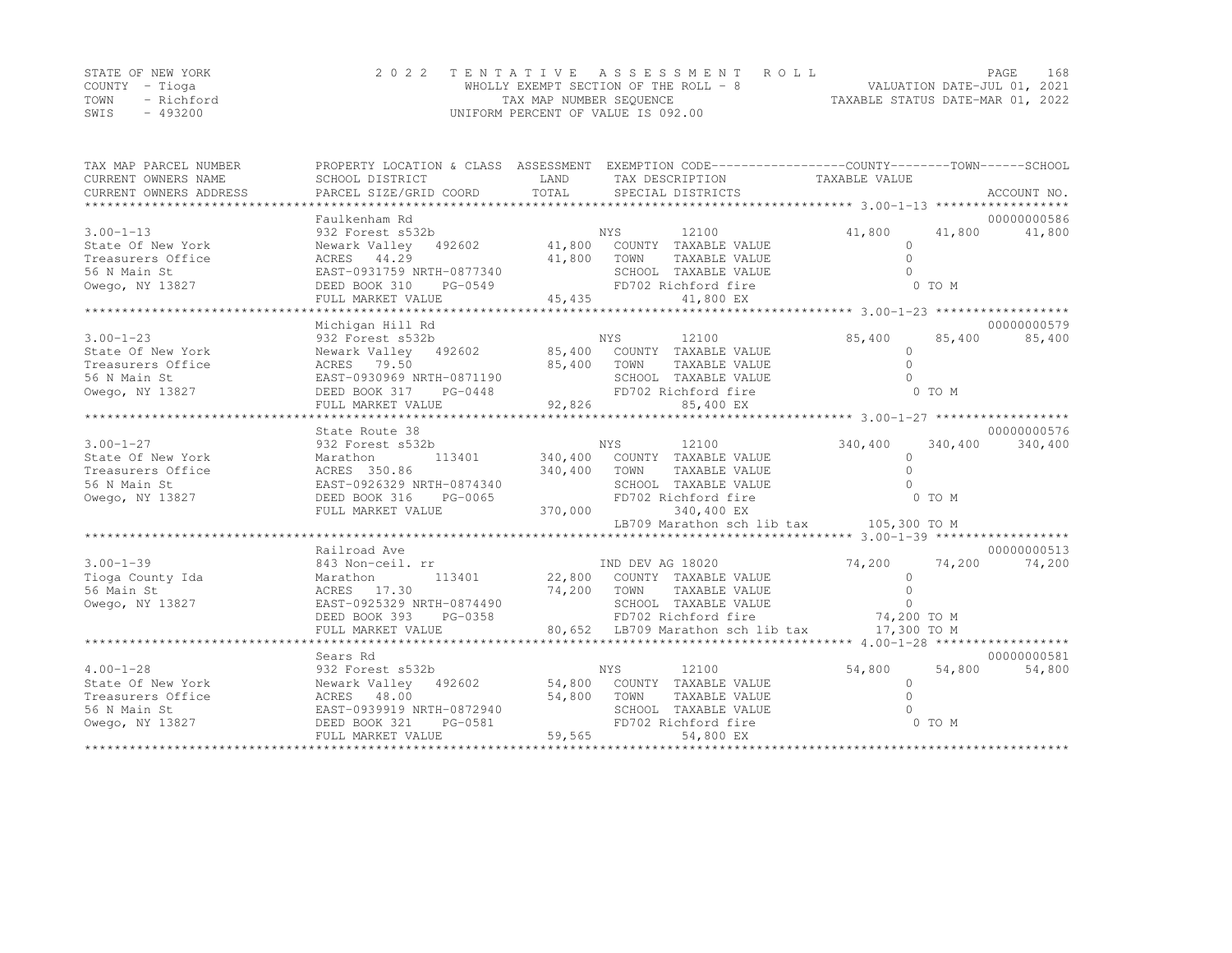|      | STATE OF NEW YORK | 2022 TENTATIVE ASSESSMENT ROLL        |                                  | PAGE. | 169 |
|------|-------------------|---------------------------------------|----------------------------------|-------|-----|
|      | COUNTY – Tioga    | WHOLLY EXEMPT SECTION OF THE ROLL - 8 | VALUATION DATE-JUL 01, 2021      |       |     |
| TOWN | - Richford        | TAX MAP NUMBER SEQUENCE               | TAXABLE STATUS DATE-MAR 01, 2022 |       |     |
| SWIS | - 493200          | UNIFORM PERCENT OF VALUE IS 092.00    |                                  |       |     |

| TAX MAP PARCEL NUMBER<br>CURRENT OWNERS NAME                                                                                                                | PROPERTY LOCATION & CLASS ASSESSMENT EXEMPTION CODE----------------COUNTY-------TOWN------SCHOOL<br>SCHOOL DISTRICT | LAND                 | TAX DESCRIPTION TAXABLE VALUE |                    |         |             |
|-------------------------------------------------------------------------------------------------------------------------------------------------------------|---------------------------------------------------------------------------------------------------------------------|----------------------|-------------------------------|--------------------|---------|-------------|
|                                                                                                                                                             | Welch Rd                                                                                                            |                      |                               |                    |         | 00000000011 |
| $5.00 - 1 - 15$                                                                                                                                             | 322 Rural vac>10                                                                                                    |                      | NP ALL OTH 25300              | 44,400             | 44,400  | 44,400      |
| Fingerlakes Land Trust Inc                                                                                                                                  | Newark Valley 492602 44,400                                                                                         |                      | COUNTY TAXABLE VALUE          | $\Omega$           |         |             |
| 202 E Court St                                                                                                                                              | ACRES 24.77                                                                                                         | 44,400               | TAXABLE VALUE<br>TOWN         | $\bigcap$          |         |             |
| Ithaca, NY 14850                                                                                                                                            | EAST-0906479 NRTH-0871550                                                                                           |                      | SCHOOL TAXABLE VALUE          |                    |         |             |
|                                                                                                                                                             | DEED BOOK 20190 PG-4587                                                                                             |                      | FD702 Richford fire           |                    | 0 TO M  |             |
| MAY BE SUBJECT TO PAYMENT                                                                                                                                   | FULL MARKET VALUE                                                                                                   | 48,261               | 44,400 EX                     |                    |         |             |
| UNDER AGDIST LAW TIL 2024                                                                                                                                   |                                                                                                                     |                      |                               |                    |         |             |
| ******************************                                                                                                                              |                                                                                                                     |                      |                               |                    |         |             |
|                                                                                                                                                             | Robinson Hollow Rd                                                                                                  |                      | FR CO & DP 26400              |                    | 13,100  | 00000000014 |
| $5.00 - 1 - 19$<br>Richford Historical Society                                                                                                              | 312 Vac w/imprv                                                                                                     |                      |                               | 13,100<br>$\Omega$ |         | 13,100      |
| PO Box 42                                                                                                                                                   | Newark Valley 492602 6,300 COUNTY TAXABLE VALUE                                                                     |                      | TAXABLE VALUE                 |                    |         |             |
| Richford, NY 13835                                                                                                                                          | FRNT 114.85 DPTH 193.51 13,100 TOWN<br>EAST-0906437 NRTH-0869828                                                    |                      | SCHOOL TAXABLE VALUE          |                    |         |             |
|                                                                                                                                                             | DEED BOOK 556<br>PG-217                                                                                             |                      | FD702 Richford fire           |                    | 0 TO M  |             |
|                                                                                                                                                             |                                                                                                                     |                      |                               |                    |         |             |
| ${\small \begin{array}{l} \text{FULL} \end{array}}$ ${\small \begin{array}{l} \text{FULL} \end{array}}$ ${\small \begin{array}{l} \text{FULL} \end{array}}$ |                                                                                                                     |                      |                               |                    |         |             |
|                                                                                                                                                             | Robinson Hollow Rd                                                                                                  |                      |                               |                    |         | 00000000589 |
| $5.00 - 1 - 22$                                                                                                                                             | 932 Forest s532b                                                                                                    |                      | NYS<br>12100                  | 80,200             | 80,200  | 80,200      |
| State Of New York                                                                                                                                           | Newark Valley 492602 80,200 COUNTY TAXABLE VALUE                                                                    |                      |                               | $\Omega$           |         |             |
| Treasurers Office                                                                                                                                           | ACRES 75.00                                                                                                         | 80,200               | TOWN<br>TAXABLE VALUE         | $\cap$             |         |             |
| 56 N Main St                                                                                                                                                | EAST-0908409 NRTH-0870193                                                                                           |                      | SCHOOL TAXABLE VALUE          |                    |         |             |
| Owego, NY 13827                                                                                                                                             | DEED BOOK 306                                                                                                       | H−U8/U193<br>PG−0089 | FD702 Richford fire           |                    | 0 TO M  |             |
|                                                                                                                                                             | FULL MARKET VALUE                                                                                                   | 87, 174              | 80,200 EX                     |                    |         |             |
|                                                                                                                                                             |                                                                                                                     |                      |                               |                    |         |             |
|                                                                                                                                                             | Michigan Hill Rd                                                                                                    |                      |                               |                    |         | 00000000578 |
| $7.00 - 1 - 8$                                                                                                                                              | 932 Forest s532b                                                                                                    |                      | <b>NYS</b><br>12100           | 155,500            | 155,500 | 155,500     |
| State Of New York                                                                                                                                           | Newark Valley 492602 155,500 COUNTY TAXABLE VALUE                                                                   |                      |                               | $\Omega$           |         |             |
| Treasurers Office                                                                                                                                           | ACRES 154.80                                                                                                        | 155,500              | TOWN<br>TAXABLE VALUE         |                    |         |             |
| 56 N Main St                                                                                                                                                | EAST-0930789 NRTH-0869770                                                                                           |                      | SCHOOL TAXABLE VALUE          |                    |         |             |
| Owego, NY 13827                                                                                                                                             | DEED BOOK 316<br>PG-1042                                                                                            |                      | FD702 Richford fire           |                    | 0 TO M  |             |
|                                                                                                                                                             | FULL MARKET VALUE                                                                                                   | 169,022              | 155,500 EX                    |                    |         |             |
|                                                                                                                                                             |                                                                                                                     |                      |                               |                    |         |             |
|                                                                                                                                                             | State Route 38                                                                                                      |                      |                               |                    |         | 00000000431 |
| $7.00 - 1 - 25.10$                                                                                                                                          | 322 Rural vac>10                                                                                                    |                      | NP ALL OTH 25300              | 21,500             | 21,500  | 21,500      |
| Common Field Inc                                                                                                                                            | Newark Valley 492602 21,500 COUNTY TAXABLE VALUE                                                                    |                      |                               | $\cap$             |         |             |
| 1840 Danby Rd                                                                                                                                               | ACRES 11.31                                                                                                         | 21,500               | TOWN<br>TAXABLE VALUE         |                    |         |             |
| Ithaca, NY 14850                                                                                                                                            | EAST-0925250 NRTH-0864730                                                                                           |                      | SCHOOL TAXABLE VALUE          |                    |         |             |
|                                                                                                                                                             | DEED BOOK 2016<br>PG-1019                                                                                           |                      | FD702 Richford fire           |                    | 0 TO M  |             |
|                                                                                                                                                             | FULL MARKET VALUE                                                                                                   | 23,370               | 21,500 EX                     |                    |         |             |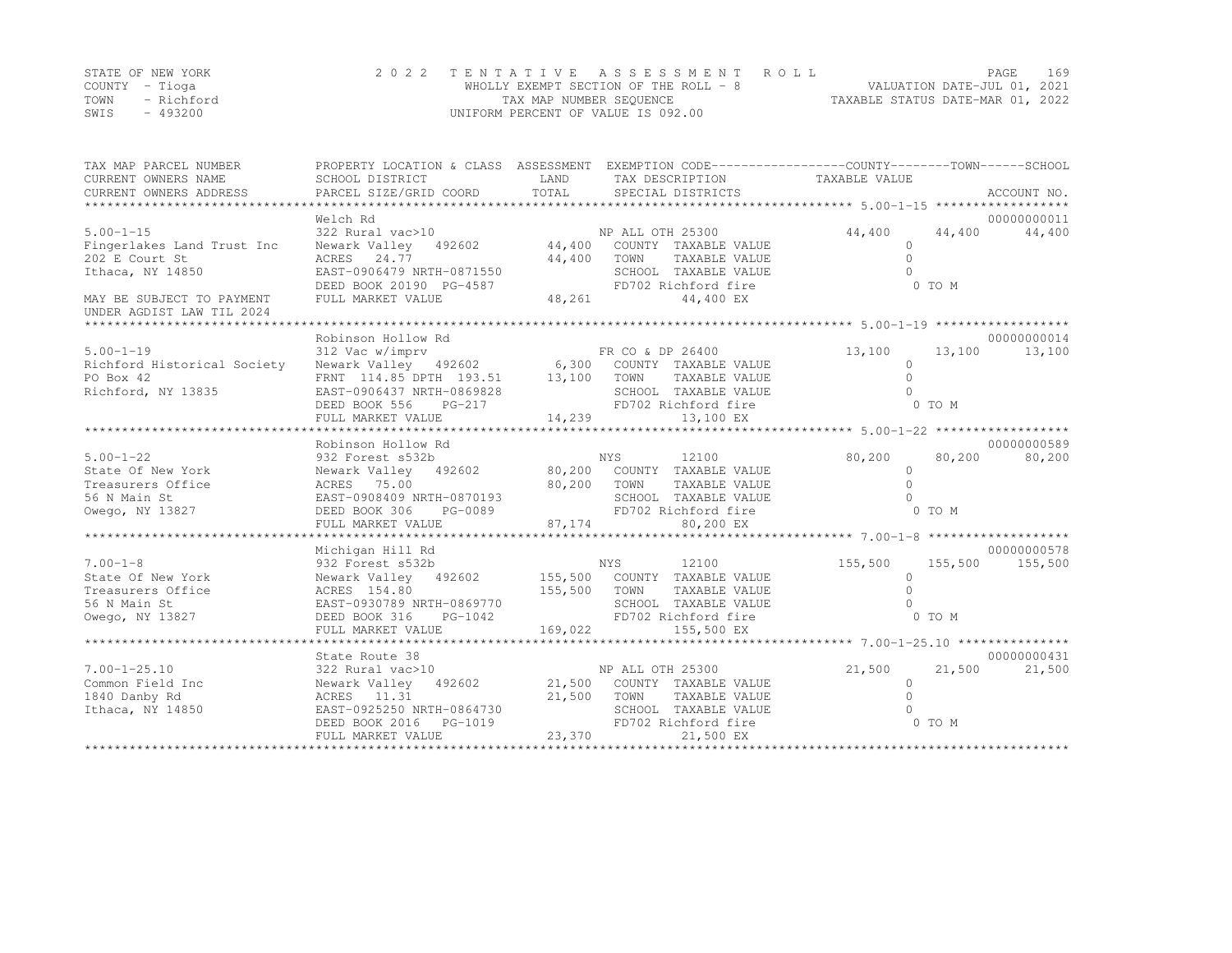|      | STATE OF NEW YORK | 2022 TENTATIVE ASSESSMENT ROLL        | PAGE.                            | 170 |
|------|-------------------|---------------------------------------|----------------------------------|-----|
|      | COUNTY – Tioga    | WHOLLY EXEMPT SECTION OF THE ROLL - 8 | VALUATION DATE-JUL 01, 2021      |     |
| TOWN | - Richford        | TAX MAP NUMBER SEQUENCE               | TAXABLE STATUS DATE-MAR 01, 2022 |     |
| SWIS | $-493200$         | UNIFORM PERCENT OF VALUE IS 092.00    |                                  |     |

| TAX MAP PARCEL NUMBER<br>CURRENT OWNERS NAME<br>CURRENT OWNERS ADDRESS PARCEL SIZE/GRID COORD | PROPERTY LOCATION & CLASS ASSESSMENT EXEMPTION CODE-----------------COUNTY-------TOWN------SCHOOL<br>SCHOOL DISTRICT | LAND            | TAX DESCRIPTION TAXABLE VALUE |          |                  |
|-----------------------------------------------------------------------------------------------|----------------------------------------------------------------------------------------------------------------------|-----------------|-------------------------------|----------|------------------|
|                                                                                               | 1599 Route 79                                                                                                        |                 |                               |          | 00000000574      |
| $8.00 - 1 - 33$                                                                               | 620 Religious                                                                                                        |                 | CLERGY TRU 21100              | 123,100  | 123,100 123,100  |
| Church Holcombville                                                                           | Newark Valley 492602 3,500 COUNTY TAXABLE VALUE                                                                      |                 |                               | $\Omega$ |                  |
| Richford, NY 13835                                                                            | FRNT 58.00 DPTH 90.00 123,100                                                                                        |                 | TOWN<br>TAXABLE VALUE         | $\Omega$ |                  |
|                                                                                               | EAST-0936042 NRTH-0864421                                                                                            |                 | SCHOOL TAXABLE VALUE          |          |                  |
|                                                                                               | DEED BOOK 92<br>PG-513                                                                                               | $\mathbf{1}$    | FD702 Richford fire           |          | 0 TO M           |
|                                                                                               | FULL MARKET VALUE                                                                                                    | 133,804         | 123,100 EX                    |          |                  |
|                                                                                               |                                                                                                                      |                 |                               |          |                  |
|                                                                                               | Route 79                                                                                                             |                 |                               |          | 00000000573      |
| $8.00 - 1 - 34$                                                                               | 695 Cemetery                                                                                                         |                 | ALL CMTRYS 27350              | 9,700    | 9,700<br>9,700   |
| Cemetery Holcombville                                                                         | Newark Valley 492602 9,700 COUNTY TAXABLE VALUE<br>FRNT 225.00 DPTH 165.00 9,700 TOWN TAXABLE VALUE                  |                 |                               | $\circ$  |                  |
| Richford, NY 13835                                                                            |                                                                                                                      |                 |                               | $\Omega$ |                  |
|                                                                                               | EAST-0935969 NRTH-0864480                                                                                            |                 | SCHOOL TAXABLE VALUE          |          |                  |
|                                                                                               | DEED BOOK 092<br>PG-0513                                                                                             |                 | FD702 Richford fire           |          | 0 TO M           |
|                                                                                               | FULL MARKET VALUE                                                                                                    | 10,543          | 9,700 EX                      |          |                  |
|                                                                                               |                                                                                                                      |                 |                               |          |                  |
|                                                                                               | Route 79                                                                                                             |                 |                               |          | 00000000997      |
| $8.00 - 1 - 37.2$                                                                             | 932 Forest s532b                                                                                                     |                 | NYS<br>12100                  | 27,800   | 27,800<br>27,800 |
| State of New York                                                                             | Newark Valley 492602 27,800 COUNTY TAXABLE VALUE                                                                     |                 |                               | $\Omega$ |                  |
| Treasurers Office                                                                             | ACRES 15.00                                                                                                          | 27,800          | TOWN<br>TAXABLE VALUE         | $\Omega$ |                  |
| 56 N Main St                                                                                  | EAST-0934636 NRTH-0864681                                                                                            |                 | SCHOOL TAXABLE VALUE          |          |                  |
| Owego, NY 13827                                                                               | DEED BOOK 20190 PG-211                                                                                               |                 | FD702 Richford fire           |          | 0 TO M           |
|                                                                                               | FULL MARKET VALUE                                                                                                    | 30,217          | 27,800 EX                     |          |                  |
|                                                                                               | Route 79                                                                                                             |                 |                               |          | 00000000572      |
| $11.00 - 1 - 6$                                                                               | 695 Cemetery                                                                                                         |                 | ALL CMTRYS 27350              | 13,600   | 13,600<br>13,600 |
| Cemetery Highland Assoc                                                                       | Newark Valley 492602 13,600 COUNTY TAXABLE VALUE                                                                     |                 |                               | $\circ$  |                  |
| Richford, NY 13835                                                                            | ACRES<br>3.00                                                                                                        | 13,600 TOWN     | TAXABLE VALUE                 | $\Omega$ |                  |
|                                                                                               | EAST-0922571 NRTH-0859438                                                                                            |                 | SCHOOL TAXABLE VALUE          |          |                  |
|                                                                                               | DEED BOOK 333<br>PG-0805                                                                                             | $\mathbf{B}$    | FD702 Richford fire           |          | 0 TO M           |
|                                                                                               |                                                                                                                      |                 |                               |          |                  |
|                                                                                               |                                                                                                                      |                 |                               |          |                  |
|                                                                                               | Route 79                                                                                                             |                 |                               |          | 00000000571      |
| $11.00 - 1 - 8.10$                                                                            | 695 Cemetery                                                                                                         |                 | ALL CMTRYS 27350              | 15,200   | 15,200<br>15,200 |
| Cemetery Highland Assoc                                                                       | Newark Valley 492602                                                                                                 |                 | 15,200 COUNTY TAXABLE VALUE   | $\circ$  |                  |
| Richford, NY 13835                                                                            | 3.90<br>ACRES                                                                                                        |                 | 15,200 TOWN<br>TAXABLE VALUE  | $\Omega$ |                  |
|                                                                                               | EAST-0060261 NRTH-0085992                                                                                            |                 | SCHOOL TAXABLE VALUE          |          |                  |
|                                                                                               | DEED BOOK 000<br>PG-0000                                                                                             | $FD7$<br>16,522 | FD702 Richford fire           | 0 TO M   |                  |
|                                                                                               | FULL MARKET VALUE                                                                                                    |                 | 15,200 EX                     |          |                  |
|                                                                                               |                                                                                                                      |                 |                               |          |                  |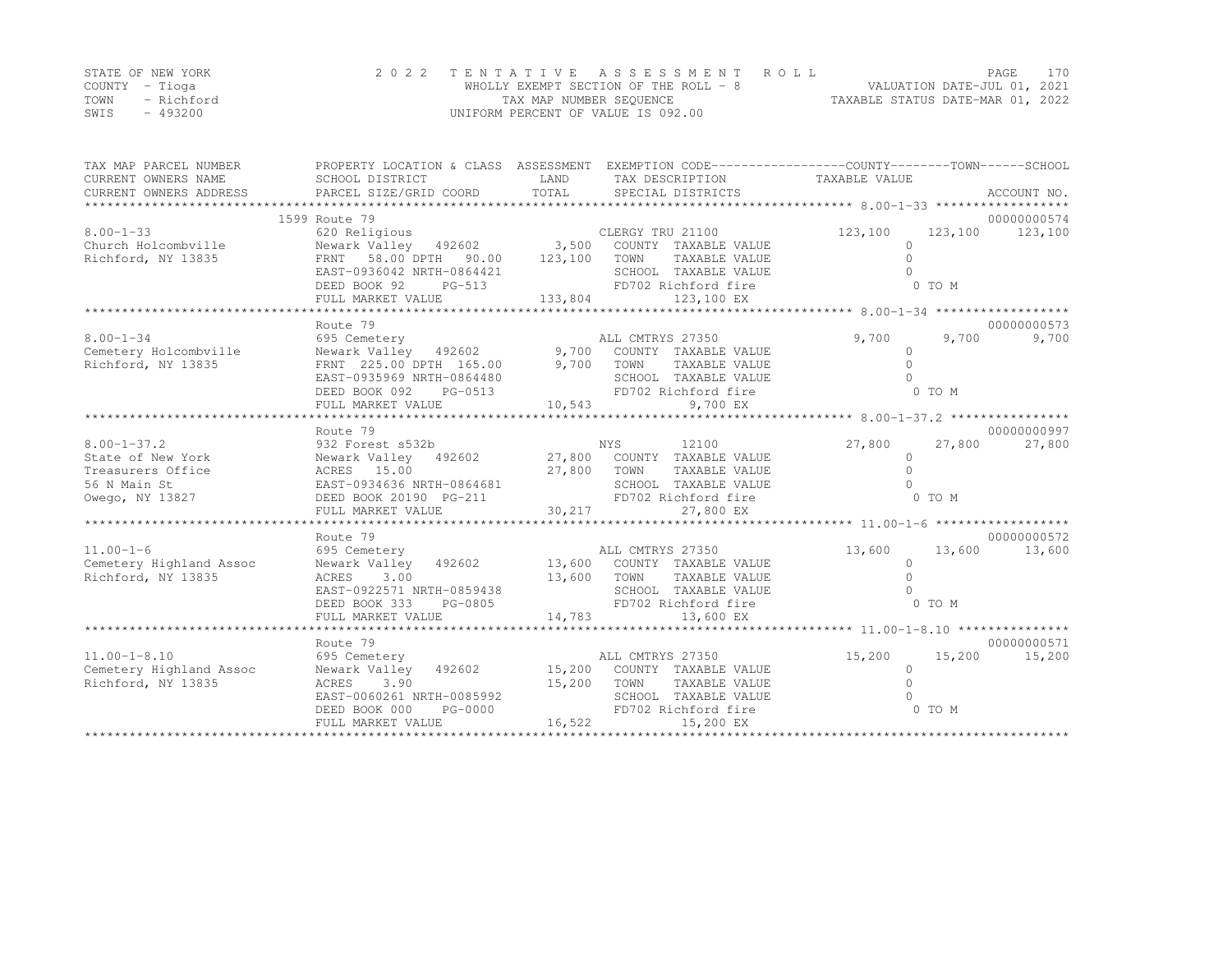|      | STATE OF NEW YORK | 2022 TENTATIVE ASSESSMENT ROLL        |                                  | PAGE |  |
|------|-------------------|---------------------------------------|----------------------------------|------|--|
|      | COUNTY – Tioga    | WHOLLY EXEMPT SECTION OF THE ROLL - 8 | VALUATION DATE-JUL 01, 2021      |      |  |
| TOWN | – Richford        | TAX MAP NUMBER SEQUENCE               | TAXABLE STATUS DATE-MAR 01, 2022 |      |  |
| SWIS | $-493200$         | UNIFORM PERCENT OF VALUE IS 092.00    |                                  |      |  |

| TAX MAP PARCEL NUMBER<br>CURRENT OWNERS NAME<br>CURRENT OWNERS ADDRESS | SCHOOL DISTRICT<br>PARCEL SIZE/GRID COORD        | LAND<br>TOTAL | PROPERTY LOCATION & CLASS ASSESSMENT EXEMPTION CODE----------------COUNTY-------TOWN-----SCHOOL<br>TAX DESCRIPTION<br>SPECIAL DISTRICTS | TAXABLE VALUE                                    | ACCOUNT NO.      |
|------------------------------------------------------------------------|--------------------------------------------------|---------------|-----------------------------------------------------------------------------------------------------------------------------------------|--------------------------------------------------|------------------|
|                                                                        |                                                  |               |                                                                                                                                         |                                                  |                  |
|                                                                        | 945 Route 79                                     |               |                                                                                                                                         |                                                  | 00000000570      |
| $11.00 - 1 - 9$                                                        | 695 Cemetery                                     |               | ALL CMTRYS 27350                                                                                                                        | 34,200                                           | 34,200<br>34,200 |
| Cemetery Highland Assoc                                                | Newark Valley 492602                             | 17,100        | COUNTY TAXABLE VALUE                                                                                                                    | $\Omega$                                         |                  |
| Richford, NY 13835                                                     | Cemetery Highland                                | 34,200        | TAXABLE VALUE<br>TOWN                                                                                                                   | $\Omega$                                         |                  |
|                                                                        | 4.92<br>ACRES                                    |               | SCHOOL TAXABLE VALUE                                                                                                                    | $\cap$                                           |                  |
|                                                                        | EAST-0922791 NRTH-0859157                        |               | FD702 Richford fire<br>34,200 EX                                                                                                        | 0 TO M                                           |                  |
|                                                                        | DEED BOOK 121<br>PG-0510                         |               |                                                                                                                                         |                                                  |                  |
|                                                                        |                                                  |               |                                                                                                                                         |                                                  |                  |
|                                                                        | Route 79                                         |               |                                                                                                                                         |                                                  | 00000000978      |
| $11.00 - 1 - 12.20$                                                    | 314 Rural vac<10                                 |               | NYS<br>12100                                                                                                                            | 1,000                                            | 1,000<br>1,000   |
| New York State DEC                                                     | Newark Valley 492602 1,000                       |               | COUNTY TAXABLE VALUE                                                                                                                    | $\circ$                                          |                  |
| 625 Broadway                                                           | ACRES<br>0.19                                    | 1,000         | TAXABLE VALUE<br>TOWN                                                                                                                   | $\Omega$                                         |                  |
| Albany, NY 12233                                                       | EAST-0924309 NRTH-0861091                        |               | SCHOOL TAXABLE VALUE                                                                                                                    | $\Omega$                                         |                  |
|                                                                        | DEED BOOK 14000 PG-813                           |               | AG003 North tioga ag dist                                                                                                               | .19 AC                                           |                  |
|                                                                        | FULL MARKET VALUE                                |               | 1,087 FD702 Richford fire                                                                                                               | $0$ TO M                                         |                  |
|                                                                        |                                                  |               | 1,000 EX                                                                                                                                | ****************** 11.00-1-15.20 *************** |                  |
|                                                                        | Route 79                                         |               |                                                                                                                                         |                                                  | 00000000791      |
| $11.00 - 1 - 15.20$                                                    | 314 Rural vac<10                                 |               | TOWN OWNED 13500                                                                                                                        | 20,500                                           | 20,500<br>20,500 |
| Richford Town Of                                                       | Newark Valley 492602 20,500 COUNTY TAXABLE VALUE |               |                                                                                                                                         | $\circ$                                          |                  |
| PO Box 144                                                             | 8.00<br>ACRES                                    | 20,500        | TOWN<br>TAXABLE VALUE                                                                                                                   | $\Omega$                                         |                  |
| Richford, NY 13835                                                     | EAST-0924319 NRTH-0859340                        |               | SCHOOL TAXABLE VALUE                                                                                                                    | $\cap$                                           |                  |
|                                                                        | DEED BOOK 723<br>PG-282                          |               | FD702 Richford fire                                                                                                                     | 0 TO M                                           |                  |
|                                                                        | FULL MARKET VALUE                                | 22,283        | 20,500 EX                                                                                                                               |                                                  |                  |
|                                                                        |                                                  |               |                                                                                                                                         |                                                  |                  |
|                                                                        | Route 79                                         |               |                                                                                                                                         |                                                  | 00000000592      |
| $11.00 - 1 - 17$                                                       | 312 Vac w/imprv                                  |               | TOWN OWNED 13500                                                                                                                        | 13,000                                           | 13,000<br>13,000 |
| Richford Town of<br>PO Box 144                                         | Newark Valley 492602 12,500                      | 13,000        | COUNTY TAXABLE VALUE<br>TOWN<br>TAXABLE VALUE                                                                                           | $\circ$<br>$\circ$                               |                  |
| Richford, NY 13835                                                     | dump<br>ACRES<br>3.59                            |               | SCHOOL TAXABLE VALUE                                                                                                                    | $\Omega$                                         |                  |
|                                                                        | EAST-0925352 NRTH-0861285                        |               | FD702 Richford fire                                                                                                                     | 0 TO M                                           |                  |
|                                                                        | DEED BOOK 000<br>PG-0000                         |               | 13,000 EX                                                                                                                               |                                                  |                  |
|                                                                        | FULL MARKET VALUE                                | 14,130        |                                                                                                                                         |                                                  |                  |
|                                                                        |                                                  |               |                                                                                                                                         |                                                  |                  |
|                                                                        | Andersen Hill Rd                                 |               |                                                                                                                                         |                                                  | 00000000804      |
| $11.00 - 1 - 37.122$                                                   | 322 Rural vac>10                                 |               | NP ALL OTH 25300                                                                                                                        | 182,900<br>182,900                               | 182,900          |
| Fingerlakes Land Trust Inc                                             | Newark Valley 492602                             | 182,900       | COUNTY TAXABLE VALUE                                                                                                                    | $\Omega$                                         |                  |
| 202 E Court St                                                         | ACRES 161.35                                     | 182,900       | TOWN<br>TAXABLE VALUE                                                                                                                   | $\Omega$                                         |                  |
| Ithaca, NY 14850                                                       | EAST-0921578 NRTH-0855662                        |               | SCHOOL TAXABLE VALUE                                                                                                                    |                                                  |                  |
|                                                                        | FULL MARKET VALUE                                |               | 198,804 FD702 Richford fire<br>182,900 EX                                                                                               | 0 TO M                                           |                  |
|                                                                        |                                                  |               |                                                                                                                                         |                                                  |                  |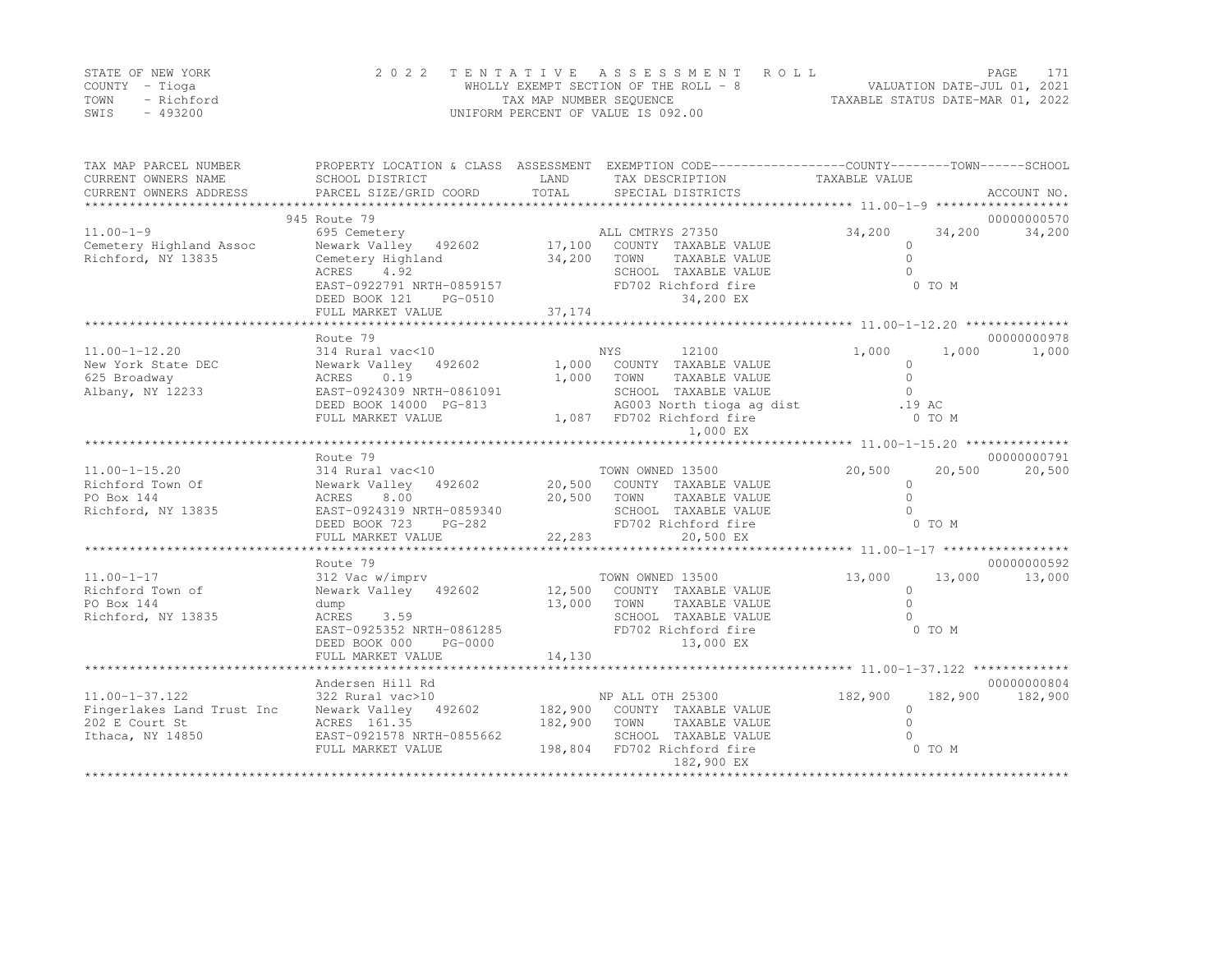|      | STATE OF NEW YORK | 2022 TENTATIVE ASSESSMENT ROLL        | PAGE.                            | 172 |
|------|-------------------|---------------------------------------|----------------------------------|-----|
|      | COUNTY – Tioga    | WHOLLY EXEMPT SECTION OF THE ROLL - 8 | VALUATION DATE-JUL 01, 2021      |     |
| TOWN | - Richford        | TAX MAP NUMBER SEQUENCE               | TAXABLE STATUS DATE-MAR 01, 2022 |     |
| SWIS | - 493200          | UNIFORM PERCENT OF VALUE IS 092.00    |                                  |     |

| TAX MAP PARCEL NUMBER<br>CURRENT OWNERS NAME<br>CURRENT OWNERS ADDRESS   | PROPERTY LOCATION & CLASS ASSESSMENT EXEMPTION CODE-----------------COUNTY-------TOWN------SCHOOL<br>SCHOOL DISTRICT<br>PARCEL SIZE/GRID COORD                      | LAND<br>TOTAL    | TAX DESCRIPTION TAXABLE VALUE<br>SPECIAL DISTRICTS                                                                                 |                                        |                  | ACCOUNT NO.            |
|--------------------------------------------------------------------------|---------------------------------------------------------------------------------------------------------------------------------------------------------------------|------------------|------------------------------------------------------------------------------------------------------------------------------------|----------------------------------------|------------------|------------------------|
|                                                                          |                                                                                                                                                                     |                  |                                                                                                                                    |                                        |                  |                        |
| $11.00 - 1 - 50$                                                         | Railroad Ave<br>843 Non-ceil. rr                                                                                                                                    |                  | IND DEV AG 18020                                                                                                                   | 234,100                                | 234,100          | 00000000514<br>234,100 |
| Tioga County Ida<br>56 Main St<br>Owego, NY 13827                        | 492602 33,700<br>Newark Valley<br>ACRES 38.40<br>EAST-0924489 NRTH-0860500                                                                                          | 234,100          | COUNTY TAXABLE VALUE<br>TOWN<br>TAXABLE VALUE<br>SCHOOL TAXABLE VALUE                                                              | $\Omega$<br>$\Omega$<br>$\Omega$       |                  |                        |
|                                                                          | DEED BOOK 393<br>PG-0358<br>FULL MARKET VALUE                                                                                                                       | 254,457          | FD702 Richford fire                                                                                                                | 234,100 TO M                           |                  |                        |
|                                                                          |                                                                                                                                                                     |                  |                                                                                                                                    |                                        |                  |                        |
|                                                                          | Route 79                                                                                                                                                            |                  |                                                                                                                                    |                                        |                  | 00000000172            |
| $11.14 - 1 - 1.20$<br>Cemetery Highland Assoc<br>Richford, NY 13835      | 695 Cemetery<br>Newark Valley 492602<br>Cemetery Highland Assoc<br>1.01<br>ACRES<br>EAST-0922848 NRTH-0858930<br>DEED BOOK 383<br>PG-0341                           | 2,400            | ALL CMTRYS 27350<br>2,400 COUNTY TAXABLE VALUE<br>TOWN<br>TAXABLE VALUE<br>SCHOOL TAXABLE VALUE<br>FD702 Richford fire<br>2,400 EX | 2,400<br>$\cap$<br>$\bigcap$<br>$\cap$ | 2,400<br>0 TO M  | 2,400                  |
|                                                                          | FULL MARKET VALUE                                                                                                                                                   | 2,609            |                                                                                                                                    |                                        |                  |                        |
|                                                                          |                                                                                                                                                                     |                  |                                                                                                                                    |                                        |                  |                        |
|                                                                          | Route 79                                                                                                                                                            |                  |                                                                                                                                    |                                        |                  | 00000000636            |
| $11.14 - 1 - 2.20$                                                       | 312 Vac w/imprv                                                                                                                                                     |                  | FR CO & DP 26400                                                                                                                   | 20,000                                 | 20,000           | 20,000                 |
| Richford Fire Department<br>Richford, NY 13835                           | Newark Valley 492602 18,000 COUNTY TAXABLE VALUE<br>FRNT 133.00 DPTH 346.00<br>EAST-0060295 NRTH-0085876                                                            | 20,000           | TOWN<br>TAXABLE VALUE<br>SCHOOL TAXABLE VALUE                                                                                      | $\circ$<br>$\bigcap$<br>$\cap$         |                  |                        |
|                                                                          | DEED BOOK 624<br>$PG-80$                                                                                                                                            |                  | FD702 Richford fire                                                                                                                |                                        | 0 TO M           |                        |
|                                                                          | FULL MARKET VALUE                                                                                                                                                   | 21,739           | 20,000 EX                                                                                                                          |                                        |                  |                        |
|                                                                          |                                                                                                                                                                     |                  |                                                                                                                                    |                                        |                  |                        |
|                                                                          | 13342 State Route 38                                                                                                                                                |                  |                                                                                                                                    |                                        |                  | 00000000582            |
| $11.14 - 1 - 18$<br>Rawley Ball Park<br>Richford, NY 13835               | 592 Athletic fld<br>Newark Valley 492602 14,400 COUNTY TAXABLE VALUE<br>3.43<br>ACRES<br>EAST-0924149 NRTH-0859940<br>DEED BOOK 160<br>PG-0342<br>FULL MARKET VALUE | 37,800<br>41,087 | TOWN OWNED 13500<br>TOWN<br>TAXABLE VALUE<br>SCHOOL TAXABLE VALUE<br>FD702 Richford fire<br>37,800 EX                              | 37,800<br>$\circ$<br>$\Omega$          | 37,800<br>0 TO M | 37,800                 |
|                                                                          |                                                                                                                                                                     |                  |                                                                                                                                    |                                        |                  |                        |
|                                                                          | State Route 38                                                                                                                                                      |                  |                                                                                                                                    |                                        |                  | 00000000596            |
| $11.14 - 1 - 19$<br>Richford Town of<br>PO Box 144<br>Richford, NY 13835 | 314 Rural vac<10<br>Newark Valley 492602<br>ACRES 1.00<br>EAST-0924099 NRTH-0859630<br>DEED BOOK 310<br>PG-1057                                                     | 9,000<br>9,000   | TOWN OWNED 13500<br>COUNTY TAXABLE VALUE<br>TOWN<br>TAXABLE VALUE<br>SCHOOL TAXABLE VALUE<br>FD702 Richford fire                   | 9,000<br>$\Omega$<br>$\Omega$          | 9,000<br>0 TO M  | 9,000                  |
|                                                                          | FULL MARKET VALUE                                                                                                                                                   | 9,783            | 9,000 EX                                                                                                                           |                                        |                  |                        |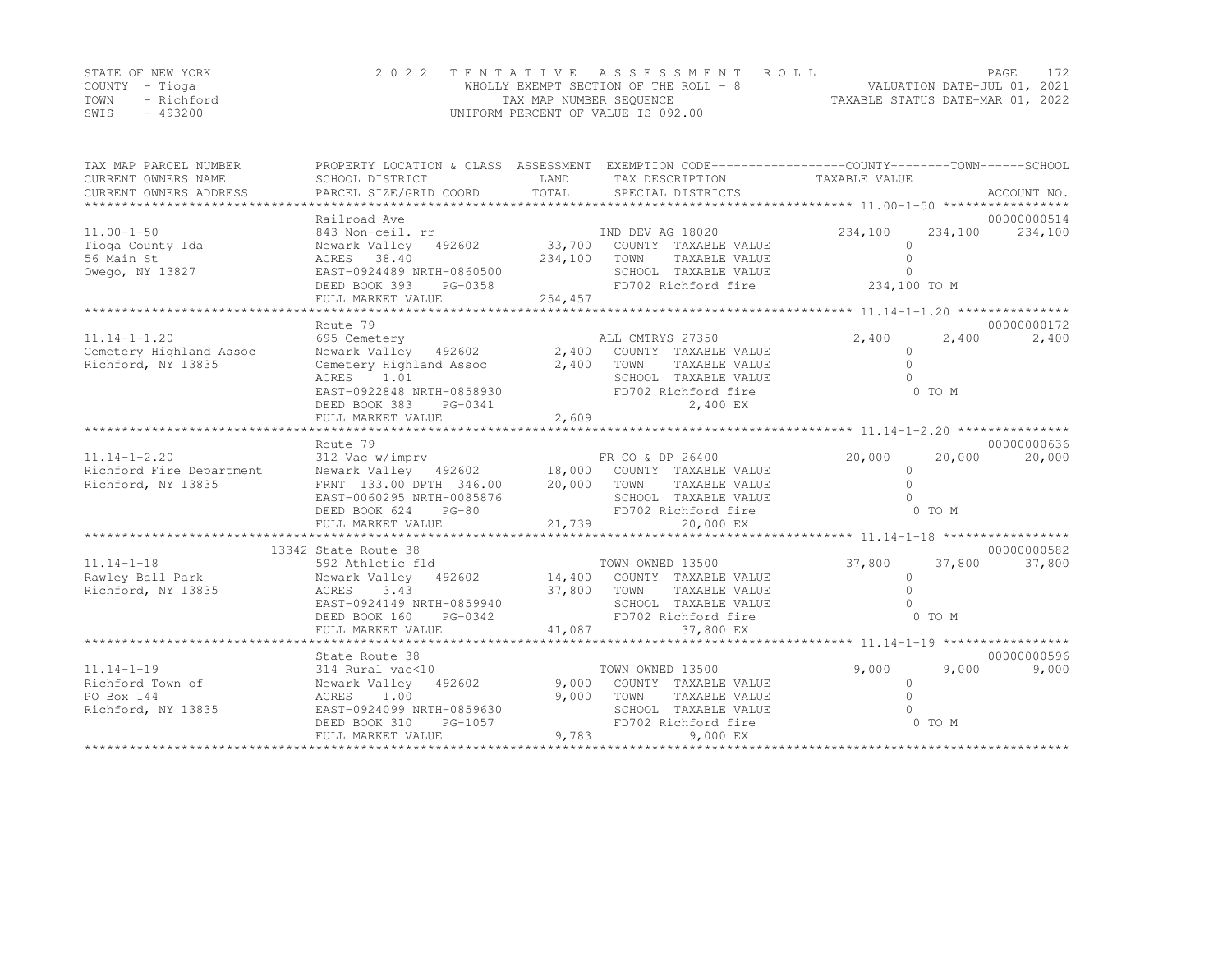|      | STATE OF NEW YORK | 2022 TENTATIVE ASSESSMENT ROLL        | PAGE.                            |  |
|------|-------------------|---------------------------------------|----------------------------------|--|
|      | COUNTY – Tioga    | WHOLLY EXEMPT SECTION OF THE ROLL - 8 | VALUATION DATE-JUL 01, 2021      |  |
| TOWN | - Richford        | TAX MAP NUMBER SEQUENCE               | TAXABLE STATUS DATE-MAR 01, 2022 |  |
| SWIS | - 493200          | UNIFORM PERCENT OF VALUE IS 092.00    |                                  |  |

| TAX MAP PARCEL NUMBER                | PROPERTY LOCATION & CLASS ASSESSMENT EXEMPTION CODE----------------COUNTY-------TOWN-----SCHOOL                                                                                                          |        |                                                                                    |                                |                            |
|--------------------------------------|----------------------------------------------------------------------------------------------------------------------------------------------------------------------------------------------------------|--------|------------------------------------------------------------------------------------|--------------------------------|----------------------------|
|                                      |                                                                                                                                                                                                          |        |                                                                                    |                                |                            |
| $11.14 - 1 - 24$                     | State Route 38<br>963 Municpl park (1992)<br>Newark Valley (192602 1,800 COUNTY TAXABLE VALUE                                                                                                            |        |                                                                                    | 1,800                          | 00000000524<br>1,800 1,800 |
| Village Park<br>Richford, NY 13835   |                                                                                                                                                                                                          |        |                                                                                    | $\Omega$                       |                            |
|                                      | FRNT 96.00 DPTH 85.00 1,800 TOWN                                                                                                                                                                         |        | TAXABLE VALUE                                                                      | $\Omega$                       |                            |
|                                      | EAST-0923709 NRTH-0858900<br>IRTH-0858900<br>PG-0201                                                                                                                                                     |        | SCHOOL TAXABLE VALUE                                                               |                                |                            |
|                                      | DEED BOOK 008<br>FULL MARKET VALUE                                                                                                                                                                       | 1,957  | FD702 Richford fire<br>1,800 EX                                                    | 0 TO M                         |                            |
|                                      |                                                                                                                                                                                                          |        |                                                                                    |                                |                            |
|                                      | 10 Town Barn Rd                                                                                                                                                                                          |        |                                                                                    |                                | 00000000593                |
| $11.14 - 1 - 29$<br>Richford Town Of | 651 Highway gar                                                                                                                                                                                          |        | TOWN OWNED 13500                                                                   | 101,200<br>101,200<br>$\Omega$ | 101,200                    |
| PO Box 144                           | Newark Valley 492602 18,500 COUNTY TAXABLE VALUE<br>ACRES 1.20 101,200 TOWN TAXABLE VALUE                                                                                                                |        |                                                                                    | $\Omega$                       |                            |
| Richford, NY 13835                   | EAST-0924329 NRTH-0858710                                                                                                                                                                                |        | SCHOOL TAXABLE VALUE                                                               |                                |                            |
|                                      | KTH-0858710<br>PG-0433<br>DEED BOOK 190                                                                                                                                                                  |        | FD702 Richford fire                                                                | 0 TO M                         |                            |
|                                      |                                                                                                                                                                                                          |        |                                                                                    |                                |                            |
|                                      |                                                                                                                                                                                                          |        |                                                                                    |                                |                            |
|                                      | State Route 38                                                                                                                                                                                           |        |                                                                                    |                                | 00000000512                |
| $11.14 - 1 - 38$                     |                                                                                                                                                                                                          |        |                                                                                    | 1,700<br>1,700                 | 1,700                      |
| Village Park                         |                                                                                                                                                                                                          |        |                                                                                    | $\Omega$                       |                            |
| Richford, NY 13835                   |                                                                                                                                                                                                          |        |                                                                                    | $\bigcap$                      |                            |
|                                      | EAST-0923669 NRTH-0858560                                                                                                                                                                                |        | SCHOOL TAXABLE VALUE                                                               |                                |                            |
|                                      | DEED BOOK 008<br>PG-0201                                                                                                                                                                                 |        | SCHOOL TAXABLE VAL<br>FD702 Richford fire<br>1,848 1,700 EX<br>FD702 Richford fire | $0$ TO $M$                     |                            |
|                                      | FULL MARKET VALUE                                                                                                                                                                                        |        |                                                                                    |                                |                            |
|                                      | Route 79                                                                                                                                                                                                 |        |                                                                                    |                                | 00000000380                |
| $11.14 - 1 - 45$                     | 311 Res vac land                                                                                                                                                                                         |        | FR CO & DP 26400                                                                   | 8,300<br>8,300                 | 8,300                      |
|                                      | Richford Fire District Mewark Valley 492602 8,300 COUNTY TAXABLE VALUE                                                                                                                                   |        |                                                                                    | $\Omega$                       |                            |
| PO Box 70                            | FRNT 136.00 DPTH 97.00 8,300 TOWN                                                                                                                                                                        |        | TAXABLE VALUE                                                                      |                                |                            |
| Richford, NY 13835                   | EAST-0923389 NRTH-0858590                                                                                                                                                                                |        | SCHOOL TAXABLE VALUE                                                               |                                |                            |
|                                      | DEED BOOK 20160 PG-3997                                                                                                                                                                                  |        | FD702 Richford fire                                                                | 0 TO M                         |                            |
|                                      | FULL MARKET VALUE                                                                                                                                                                                        |        | 9,022<br>8,300 EX                                                                  |                                |                            |
|                                      |                                                                                                                                                                                                          |        |                                                                                    |                                |                            |
|                                      | 988 Route 79                                                                                                                                                                                             |        |                                                                                    |                                | 00000000569                |
| $11.14 - 1 - 46$                     | 662 Police/fire                                                                                                                                                                                          |        | FR CO & DP 26400                                                                   | 73,300<br>73,300               | 73,300                     |
|                                      |                                                                                                                                                                                                          |        |                                                                                    | $\circ$<br>$\Omega$            |                            |
|                                      | Richford Fire District Mewark Valley 492602 3,200 COUNTY TAXABLE VALUE<br>PO Box 70 FRNT 51.00 DPTH 97.00 73,300 TOWN TAXABLE VALUE<br>Richford, NY 13835 EAST-0923309 NRTH-0858570 SCHOOL TAXABLE VALUE |        |                                                                                    |                                |                            |
|                                      | DEED BOOK 20160 PG-3997                                                                                                                                                                                  |        | FD702 Richford fire                                                                | 0 TO M                         |                            |
|                                      | FULL MARKET VALUE                                                                                                                                                                                        | 79,674 | 73,300 EX                                                                          |                                |                            |
|                                      |                                                                                                                                                                                                          |        |                                                                                    |                                |                            |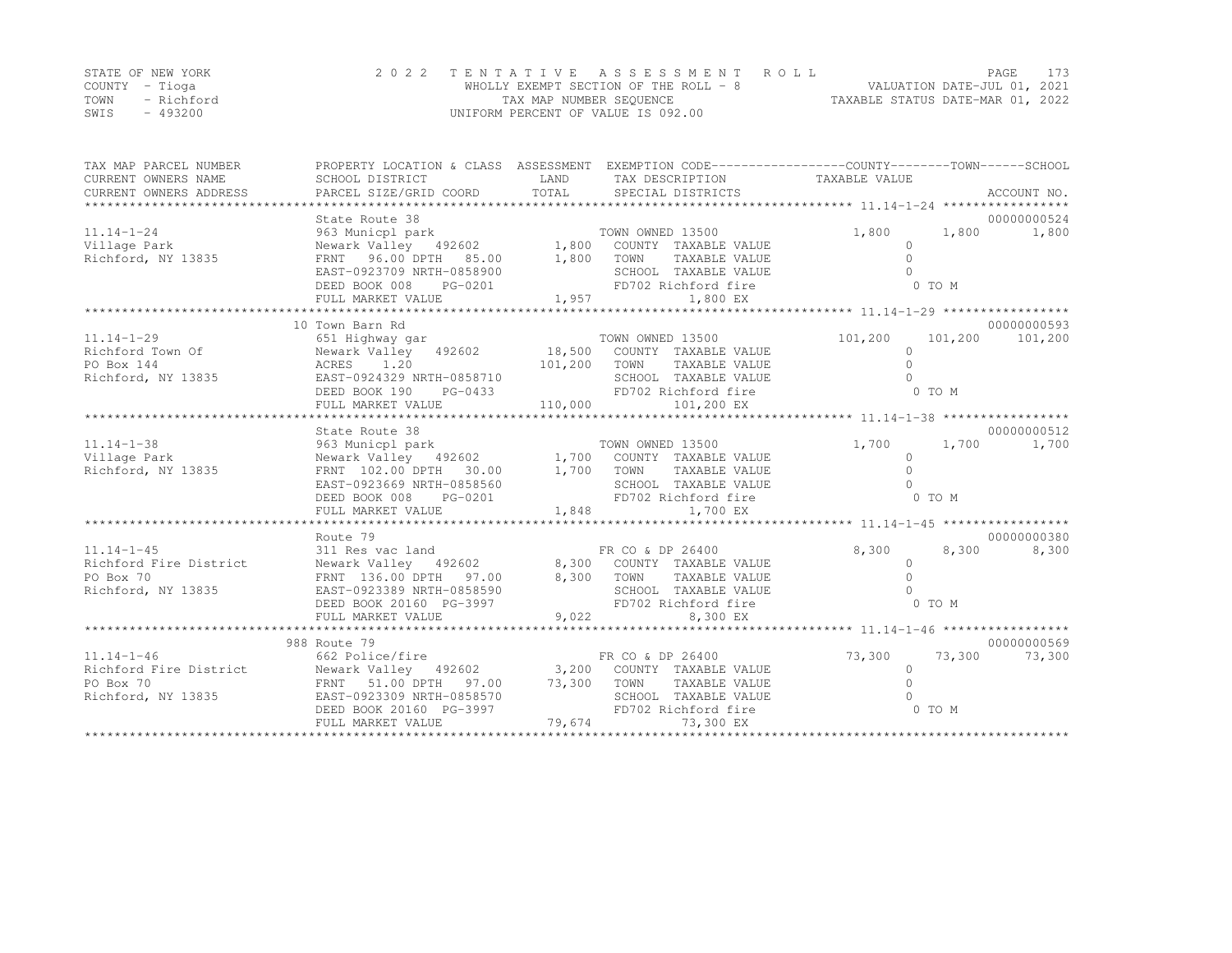|      | STATE OF NEW YORK | 2022 TENTATIVE ASSESSMENT ROLL        |                                  | PAGE. | 174 |
|------|-------------------|---------------------------------------|----------------------------------|-------|-----|
|      | COUNTY – Tioga    | WHOLLY EXEMPT SECTION OF THE ROLL - 8 | VALUATION DATE-JUL 01, 2021      |       |     |
| TOWN | - Richford        | TAX MAP NUMBER SEQUENCE               | TAXABLE STATUS DATE-MAR 01, 2022 |       |     |
| SWIS | $-493200$         | UNIFORM PERCENT OF VALUE IS 092.00    |                                  |       |     |

| TAX MAP PARCEL NUMBER<br>CURRENT OWNERS NAME<br>CURRENT OWNERS ADDRESS | PROPERTY LOCATION & CLASS ASSESSMENT EXEMPTION CODE----------------COUNTY-------TOWN------SCHOOL<br>SCHOOL DISTRICT | LAND    | TAX DESCRIPTION TAXABLE VALUE |                   |         | ACCOUNT NO. |
|------------------------------------------------------------------------|---------------------------------------------------------------------------------------------------------------------|---------|-------------------------------|-------------------|---------|-------------|
|                                                                        | Railroad                                                                                                            |         |                               |                   |         | 00000000957 |
| $11.14 - 1 - 49$                                                       | 311 Res vac land                                                                                                    |         | TOWN OWNED 13500              | 500               | 500     | 500         |
| Richford Town of                                                       | 492602 500<br>Newark Valley                                                                                         |         | COUNTY TAXABLE VALUE          | $\circ$           |         |             |
| PO Box 144                                                             | ACRES<br>0.28                                                                                                       | 500     | TOWN<br>TAXABLE VALUE         | $\Omega$          |         |             |
| Richford, NY 13835                                                     | EAST-0924129 NRTH-0858727                                                                                           |         | SCHOOL TAXABLE VALUE          | $\cap$            |         |             |
|                                                                        | DEED BOOK 20160 PG-3905                                                                                             |         | FD702 Richford fire           |                   | 0 TO M  |             |
|                                                                        | FULL MARKET VALUE                                                                                                   | 543     | 500 EX                        |                   |         |             |
|                                                                        |                                                                                                                     |         |                               |                   |         |             |
|                                                                        | 11 Bowery Ln                                                                                                        |         |                               |                   |         | 00000000119 |
| $11.18 - 1 - 4$                                                        | 311 Res vac land                                                                                                    |         | FR CO & DP 26400              | 7,100             | 7,100   | 7,100       |
| Richford Fire District                                                 | Newark Valley 492602 7,100 COUNTY TAXABLE VALUE                                                                     |         |                               | $\Omega$          |         |             |
| PO Box 81                                                              | FRNT 113.66 DPTH 94.10 7,100 TOWN                                                                                   |         | TAXABLE VALUE                 | $\Omega$          |         |             |
| Richford, NY 13835                                                     | EAST-0923299 NRTH-0858440                                                                                           |         | SCHOOL TAXABLE VALUE          | $\cap$            |         |             |
|                                                                        | DEED BOOK 20170 PG-3816                                                                                             |         | FD702 Richford fire           |                   | 0 TO M  |             |
|                                                                        | FULL MARKET VALUE                                                                                                   |         | 7,717<br>7,100 EX             |                   |         |             |
|                                                                        |                                                                                                                     |         |                               |                   |         |             |
|                                                                        | 7 Aurora St                                                                                                         |         |                               |                   |         | 00000000594 |
| $11.18 - 1 - 5$                                                        | 652 Govt bldgs                                                                                                      |         | TOWN OWNED 13500              | 116,200           | 116,200 | 116,200     |
| Richford Town Of                                                       | Newark Valley    492602            5,300<br>Lot, Garage, Town Hall          116,200                                 |         | 5,300 COUNTY TAXABLE VALUE    | $\circ$           |         |             |
| PO Box 144                                                             |                                                                                                                     |         | TOWN<br>TAXABLE VALUE         | $\Omega$          |         |             |
| Richford, NY 13835                                                     | FRNT 90.00 DPTH 89.00                                                                                               |         | SCHOOL TAXABLE VALUE          | $\cap$            |         |             |
|                                                                        | EAST-0923401 NRTH-0858431                                                                                           |         | FD702 Richford fire           |                   | 0 TO M  |             |
|                                                                        | DEED BOOK 234<br>PG-0400                                                                                            |         | 116,200 EX                    |                   |         |             |
|                                                                        | FULL MARKET VALUE                                                                                                   | 126,304 |                               |                   |         |             |
|                                                                        |                                                                                                                     |         |                               |                   |         |             |
|                                                                        | 13293 State Route 38                                                                                                |         |                               |                   |         | 00000000080 |
| $11.18 - 1 - 6$                                                        | 642 Health bldg                                                                                                     |         | NP ALL OTH 25300              | 207,500           | 207,500 | 207,500     |
|                                                                        |                                                                                                                     |         |                               | $\circ$<br>$\cap$ |         |             |
|                                                                        |                                                                                                                     |         |                               |                   |         |             |
|                                                                        |                                                                                                                     |         | FD702 Richford fire           |                   | 0 TO M  |             |
| Binghamton, NY 13905                                                   | DEED BOOK 572<br>$PG-78$<br>FULL MARKET VALUE                                                                       | 225,543 | 207,500 EX                    |                   |         |             |
|                                                                        |                                                                                                                     |         |                               |                   |         |             |
|                                                                        | State Route 38                                                                                                      |         |                               |                   |         | 00000000342 |
| $11.18 - 1 - 28$                                                       | 632 Benevolent                                                                                                      |         | FR CO & DP 26400              | 77,600            | 77,600  | 77,600      |
| Richford Town Of                                                       | Newark Valley 492602 16,500 COUNTY TAXABLE VALUE                                                                    |         |                               | $\circ$           |         |             |
| Richford, NY 13835                                                     | FRNT 181.50 DPTH 190.00 77,600                                                                                      |         | TOWN TAXABLE VALUE            | $\Omega$          |         |             |
|                                                                        | EAST-0923299 NRTH-0857630                                                                                           |         | SCHOOL TAXABLE VALUE          |                   |         |             |
|                                                                        | PG-0471<br>DEED BOOK 308                                                                                            |         | FD702 Richford fire           |                   | 0 TO M  |             |
|                                                                        | FULL MARKET VALUE                                                                                                   | 84,348  | 77,600 EX                     |                   |         |             |
|                                                                        |                                                                                                                     |         |                               |                   |         |             |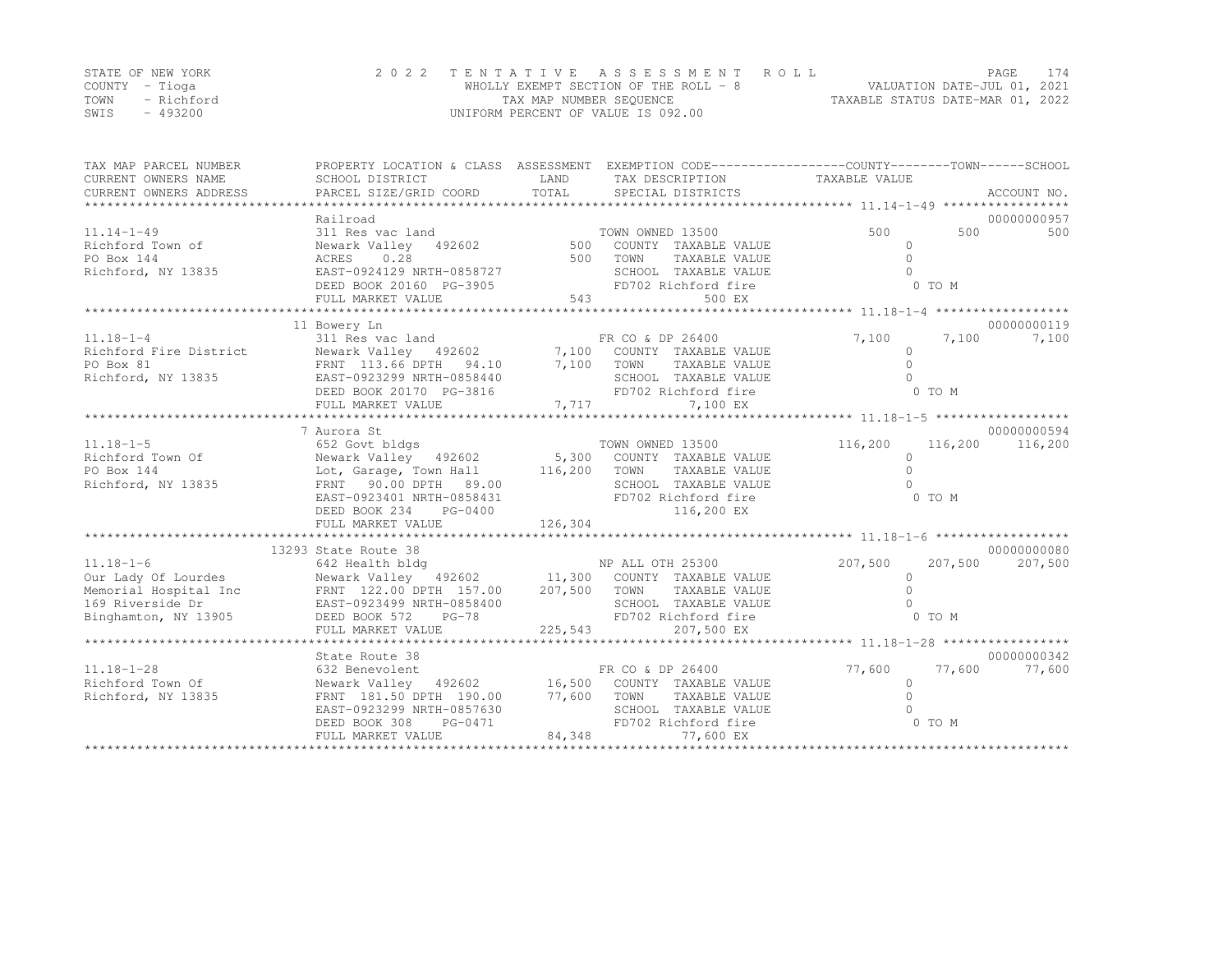|      | STATE OF NEW YORK | 2022 TENTATIVE ASSESSMENT ROLL        | PAGE                             | 175 |
|------|-------------------|---------------------------------------|----------------------------------|-----|
|      | COUNTY – Tioga    | WHOLLY EXEMPT SECTION OF THE ROLL - 8 | VALUATION DATE-JUL 01, 2021      |     |
| TOWN | - Richford        | TAX MAP NUMBER SEQUENCE               | TAXABLE STATUS DATE-MAR 01, 2022 |     |
| SWIS | $-493200$         | UNIFORM PERCENT OF VALUE IS 092.00    |                                  |     |

| TAX MAP PARCEL NUMBER<br>CURRENT OWNERS NAME<br>CURRENT OWNERS ADDRESS                       | SCHOOL DISTRICT                                                                                                                                                                         | LAND                    | TAX DESCRIPTION TAXABLE VALUE                                                                                                    | PROPERTY LOCATION & CLASS ASSESSMENT EXEMPTION CODE----------------COUNTY-------TOWN-----SCHOOL |                        |
|----------------------------------------------------------------------------------------------|-----------------------------------------------------------------------------------------------------------------------------------------------------------------------------------------|-------------------------|----------------------------------------------------------------------------------------------------------------------------------|-------------------------------------------------------------------------------------------------|------------------------|
| $11.18 - 1 - 35$<br>Cemetery Richford<br>Congregation<br>Richford, NY 13835                  | Off State Route 38<br>695 Cemetery<br>FRNT 132.00 DPTH 86.00<br>EAST-0923829 NRTH-0858240<br>DEED BOOK 047<br>PG-0383<br>FULL MARKET VALUE                                              | 3,700<br>4,022          | ALL CMTRYS 27350<br>TOWN<br>TAXABLE VALUE<br>SCHOOL TAXABLE VALUE<br>FD702 Richford fire<br>3,700 EX                             | 3,700<br>3,700<br>$\circ$<br>$\Omega$<br>0 TO M                                                 | 00000000583<br>3,700   |
| $11.18 - 1 - 36$<br>Church Richford Faith<br>Bible<br>Richford, NY 13835                     | 13290 State Route 38<br>620 Religious<br>Newark Valley 492602 13,300<br>FRNT 132.00 DPTH 182.00 126,600<br>EAST-0923699 NRTH-0858260<br>DEED BOOK 040<br>PG-0173<br>FULL MARKET VALUE   | 137,609                 | CLERGY TRU 21100<br>COUNTY TAXABLE VALUE<br>TOWN<br>TAXABLE VALUE<br>SCHOOL TAXABLE VALUE<br>FD702 Richford fire<br>126,600 EX   | 126,600<br>126,600<br>$\Omega$<br>$\bigcap$<br>0 TO M                                           | 00000000585<br>126,600 |
| $12.00 - 1 - 3$<br>State Of New York<br>Treasurers Office<br>56 N Main St<br>Owego, NY 13827 | Route 79<br>932 Forest s532b<br>Whitney Point<br>034401<br>9.85<br>ACRES<br>EAST-0936239 NRTH-0862200<br>DEED BOOK 307<br>PG-1140<br>FULL MARKET VALUE                                  | 10,400<br>11,304        | NYS<br>12100<br>10,400 COUNTY TAXABLE VALUE<br>TAXABLE VALUE<br>TOWN<br>SCHOOL TAXABLE VALUE<br>FD702 Richford fire<br>10,400 EX | 10,400<br>10,400<br>$\Omega$<br>$\Omega$<br>0 TO M                                              | 00000000587<br>10,400  |
| $12.00 - 1 - 4$<br>State Of New York<br>Treasurers Office<br>56 N Main St<br>Owego, NY 13827 | Route 79<br>932 Forest s532b<br>Newark Valley 492602 43,400 COUNTY TAXABLE VALUE<br>ACRES 46.00<br>EAST-0936799 NRTH-0861680<br>DEED BOOK 307<br>PG-0670<br>FULL MARKET VALUE           | 43,400<br>47,174        | NYS<br>12100<br>TOWN<br>TAXABLE VALUE<br>SCHOOL TAXABLE VALUE<br>FD702 Richford fire<br>43,400 EX                                | 43,400<br>43,400<br>$\Omega$<br>0 TO M                                                          | 00000000588<br>43,400  |
| $14.00 - 1 - 9$<br>State Of New York<br>Treasurers Office<br>56 N Main St<br>Owego, NY 13827 | Andersen Hill Rd<br>932 Forest s532b<br>Newark Valley 492602 129,700 COUNTY TAXABLE VALUE<br>ACRES 127.40<br>EAST-0917329 NRTH-0856210<br>PG-0962<br>DEED BOOK 314<br>FULL MARKET VALUE | 129,700 TOWN<br>140,978 | 12100<br>NYS<br>TAXABLE VALUE<br>SCHOOL TAXABLE VALUE<br>FD702 Richford fire<br>129,700 EX                                       | 129,700<br>129,700<br>$\Omega$<br>0 TO M                                                        | 00000000577<br>129,700 |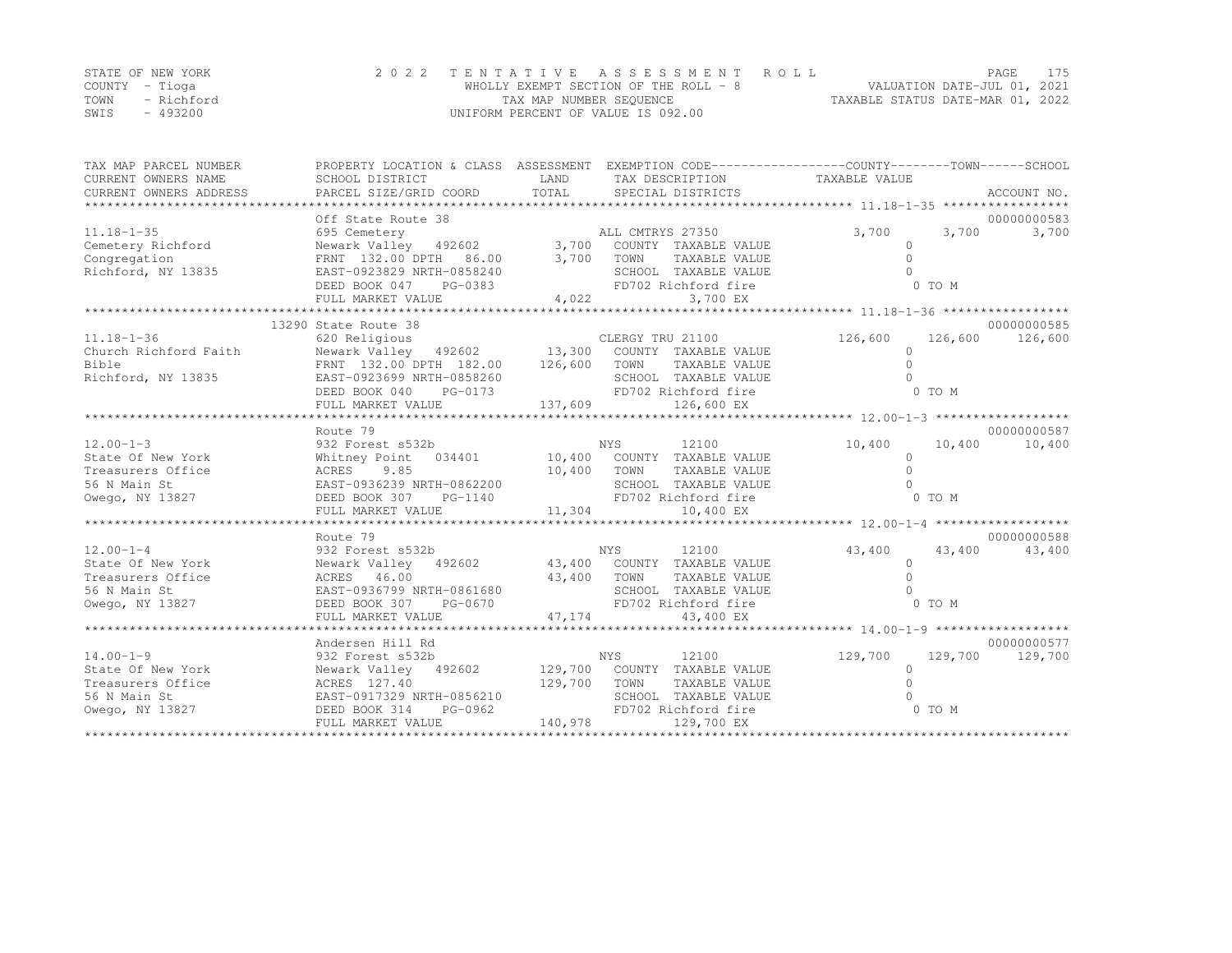|      | STATE OF NEW YORK | 2022 TENTATIVE ASSESSMENT ROLL        |                                  | PAGE                        | 176 |
|------|-------------------|---------------------------------------|----------------------------------|-----------------------------|-----|
|      | COUNTY – Tioga    | WHOLLY EXEMPT SECTION OF THE ROLL - 8 |                                  | VALUATION DATE-JUL 01, 2021 |     |
| TOWN | – Richford        | TAX MAP NUMBER SEQUENCE               | TAXABLE STATUS DATE-MAR 01, 2022 |                             |     |
| SWIS | - 493200          | UNIFORM PERCENT OF VALUE IS 092.00    |                                  |                             |     |

| TAX MAP PARCEL NUMBER  | PROPERTY LOCATION & CLASS   | ASSESSMENT | EXEMPTION CODE-----------------COUNTY-------TOWN------SCHOOL |                    |             |
|------------------------|-----------------------------|------------|--------------------------------------------------------------|--------------------|-------------|
| CURRENT OWNERS NAME    | SCHOOL DISTRICT             | LAND       | TAX DESCRIPTION                                              | TAXABLE VALUE      |             |
| CURRENT OWNERS ADDRESS | PARCEL SIZE/GRID COORD      | TOTAL      | SPECIAL DISTRICTS                                            |                    | ACCOUNT NO. |
|                        |                             |            |                                                              |                    |             |
|                        | West Creek Rd               |            |                                                              |                    | 00000000747 |
| $14.00 - 1 - 22.20$    | 932 Forest s532b            |            | 12100<br>NYS                                                 | 500<br>500         | 500         |
| State Of New York      | Newark Valley 492602 500    |            | COUNTY<br>TAXABLE VALUE                                      |                    |             |
| Treasurers Office      | FRNT 60.00 DPTH 70.00       | 500        | TAXABLE VALUE<br>TOWN                                        |                    |             |
| 56 N Main St           | EAST-0059167 NRTH-0085354   |            | SCHOOL<br>TAXABLE VALUE                                      |                    |             |
| Owego, NY 13827        | DEED BOOK 394 PG-955        |            | FD702 Richford fire                                          | 0 TO M             |             |
|                        | FULL MARKET VALUE           | 543        | 500 EX                                                       |                    |             |
|                        |                             |            |                                                              |                    |             |
|                        | Popple Hill Rd              |            |                                                              |                    | 00000000657 |
| $16.00 - 1 - 9.20$     | 831 Tele Comm               |            | CNTY OWNED 13100                                             | 201,300<br>201,300 | 201,300     |
| County Tioga           | Whitney Point 034401 11,600 |            | COUNTY TAXABLE VALUE                                         |                    |             |
| Courthouse             | 2.06<br>ACRES               | 201,300    | TOWN<br>TAXABLE VALUE                                        |                    |             |
| 56 Main St             | EAST-0062551 NRTH-0085417   |            | SCHOOL<br>TAXABLE VALUE                                      |                    |             |
| Owego, NY 13827        | DEED BOOK 578<br>PG-173     |            | FD702 Richford fire                                          | 0 TO M             |             |
|                        | FULL MARKET VALUE           | 218,804    | 201,300 EX                                                   |                    |             |
|                        |                             |            |                                                              |                    |             |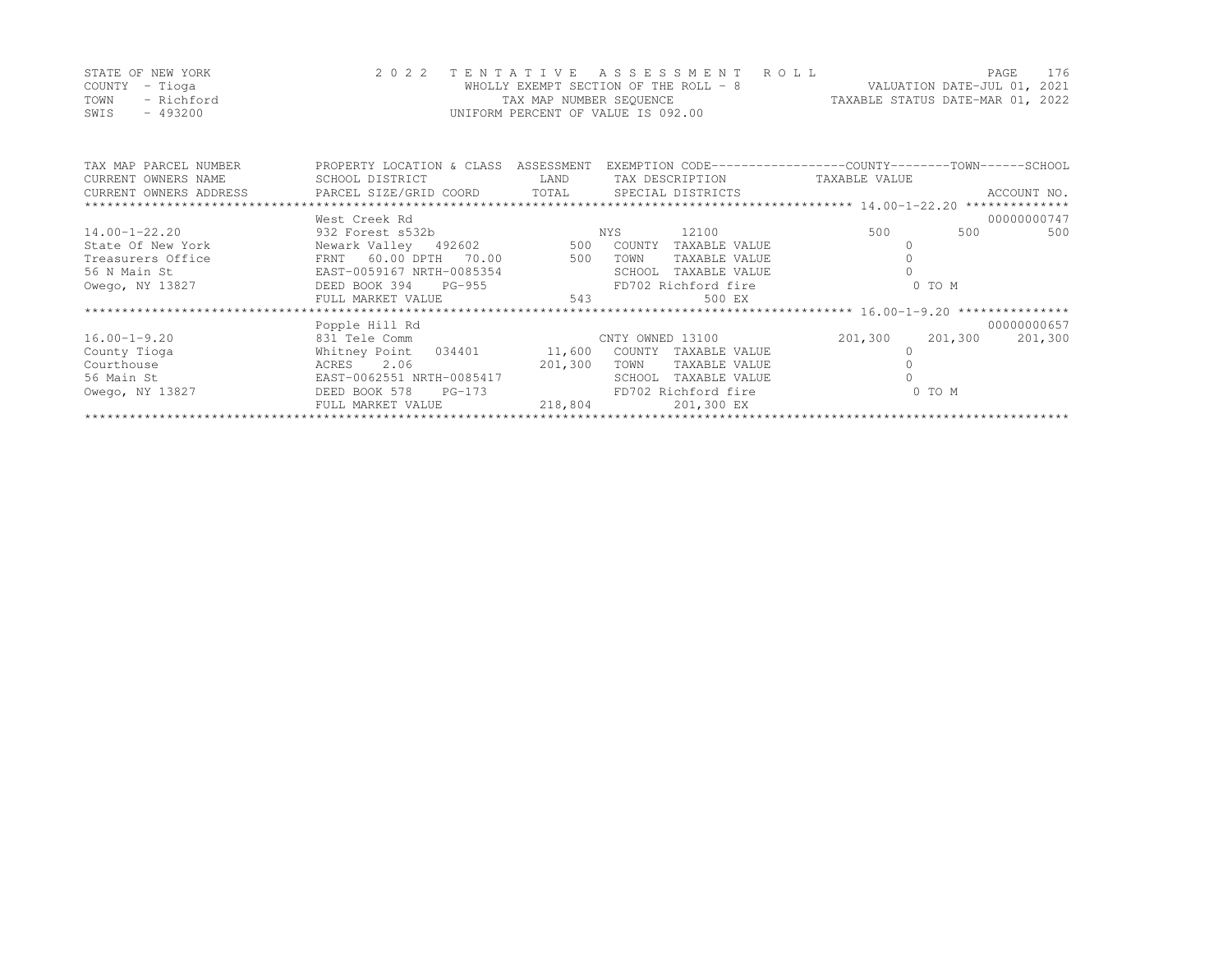| STATE OF NEW YORK | 2022 TENTATIVE ASSESSMENT ROLL        |                                  | <b>PAGE</b>            | 177 |
|-------------------|---------------------------------------|----------------------------------|------------------------|-----|
| COUNTY – Tioga    | WHOLLY EXEMPT SECTION OF THE ROLL - 8 | VALUATION DATE-JUL 01, 2021      |                        |     |
| TOWN - Richford   |                                       | TAXABLE STATUS DATE-MAR 01, 2022 |                        |     |
| SWTS<br>- 493200  | UNIFORM PERCENT OF VALUE IS 092.00    |                                  | RPS150/V04/L015        |     |
|                   |                                       |                                  | CURRENT DATE 4/15/2022 |     |
|                   |                                       |                                  |                        |     |

### \*\*\* S P E C I A L D I S T R I C T S U M M A R Y \*\*\*

| CODE. | DISTRICT NAME                                                       | TOTAL.<br>PARCELS | EXTENSION<br>TYPE                  | EXTENSION<br>VALUE | AD VALOREM<br>VALUE | EXEMPT<br>AMOUNT | <b>TAXABLE</b><br>VALUE   |
|-------|---------------------------------------------------------------------|-------------------|------------------------------------|--------------------|---------------------|------------------|---------------------------|
|       | AG003 North tioga ag<br>FD702 Richford fire<br>LB709 Marathon sch l |                   | 1 ACRES<br>47 TOTAL M<br>2 TOTAL M | .19                | 3162,500<br>122,600 | 2854,200         | .19<br>308,300<br>122,600 |

### \*\*\* S C H O O L D I S T R I C T S U M M A R Y \*\*\*

| CODE                       | DISTRICT NAME                              | TOTAL<br>PARCELS | ASSESSED<br>LAND              | ASSESSED<br>TOTAL              | <b>EXEMPT</b><br>AMOUNT        | TOTAL<br>TAXABLE | STAR<br>AMOUNT | STAR<br>TAXABLE |
|----------------------------|--------------------------------------------|------------------|-------------------------------|--------------------------------|--------------------------------|------------------|----------------|-----------------|
| 034401<br>113401<br>492602 | Whitney Point<br>Marathon<br>Newark Valley | ∠<br>42          | 22,000<br>385,200<br>1510,100 | 211,700<br>436,600<br>2514,200 | 211,700<br>436,600<br>2514,200 |                  |                |                 |
|                            | SUB-TOTAL                                  | 47               | 1917,300                      | 3162,500                       | 3162,500                       |                  |                |                 |
|                            | TOTAL                                      | 47               | 1917,300                      | 3162,500                       | 3162,500                       |                  |                |                 |

### \*\*\* S Y S T E M C O D E S S U M M A R Y \*\*\*

#### NO SYSTEM EXEMPTIONS AT THIS LEVEL

| CODE  | DESCRIPTION | TOTAL<br>PARCELS | COUNTY   | TOWN     | SCHOOL   |
|-------|-------------|------------------|----------|----------|----------|
| 12100 | <b>NYS</b>  | 14               | 1197,900 | 1197,900 | 1197,900 |
| 13100 | CNTY OWNED  |                  | 201,300  | 201,300  | 201,300  |
| 13500 | TOWN OWNED  | 9                | 301,700  | 301,700  | 301,700  |
| 18020 | IND DEV AG  |                  | 308,300  | 308,300  | 308,300  |
| 21100 | CLERGY TRU  |                  | 249,700  | 249,700  | 249,700  |
| 25300 | NP ALL OTH  | 6                | 614,300  | 614,300  | 614,300  |
| 26400 | FR CO & DP  | 6                | 199,400  | 199,400  | 199,400  |
| 27350 | ALL CMTRYS  |                  | 89,900   | 89,900   | 89,900   |
|       | TOTAL       | 47               | 3162,500 | 3162,500 | 3162,500 |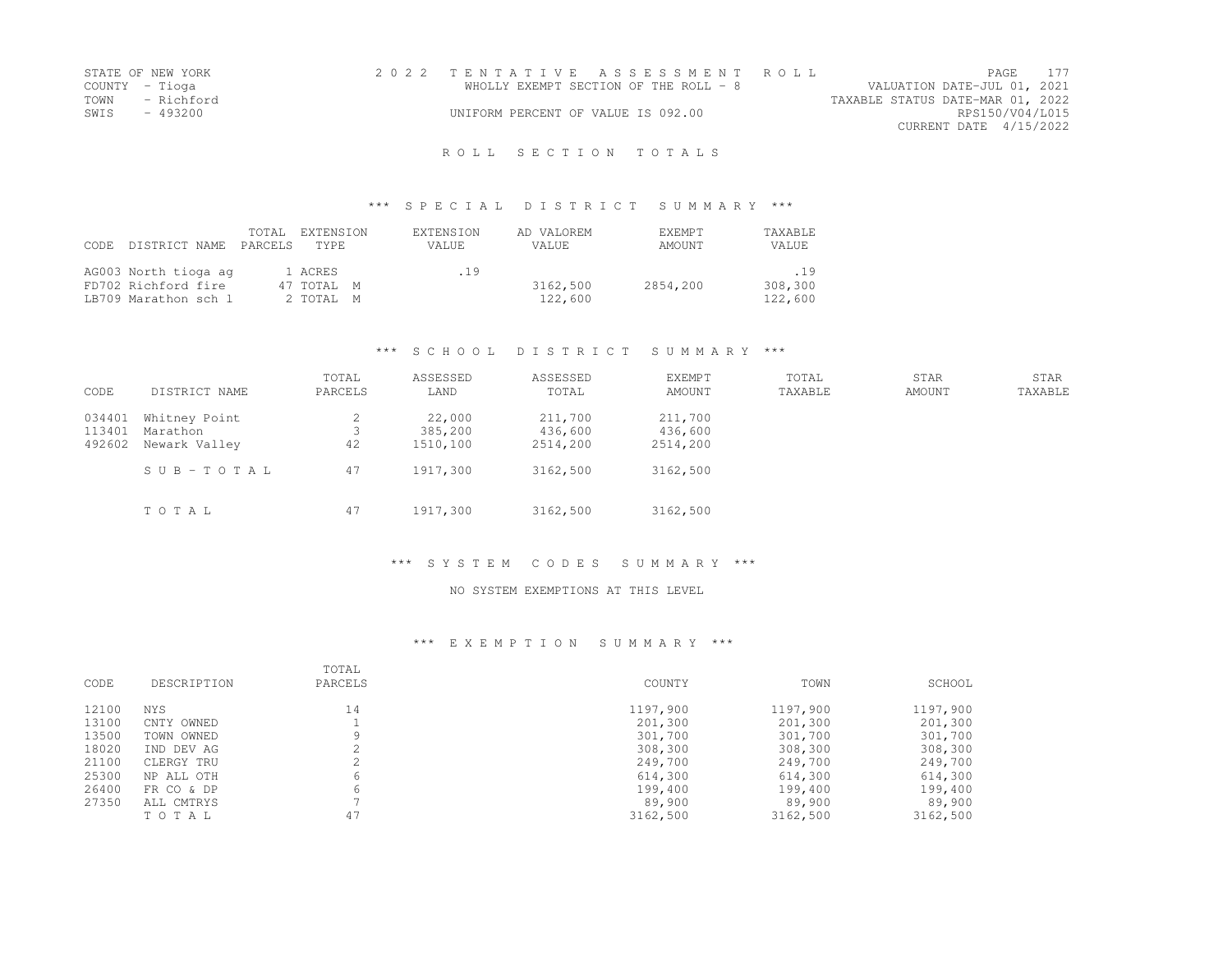|      | STATE OF NEW YORK | 2022 TENTATIVE ASSESSMENT ROLL        |  |                                  |                        | <b>PAGE 178</b> |
|------|-------------------|---------------------------------------|--|----------------------------------|------------------------|-----------------|
|      | COUNTY - Tioga    | WHOLLY EXEMPT SECTION OF THE ROLL - 8 |  | VALUATION DATE-JUL 01, 2021      |                        |                 |
| TOWN | - Richford        |                                       |  | TAXABLE STATUS DATE-MAR 01, 2022 |                        |                 |
| SWIS | - 493200          | UNIFORM PERCENT OF VALUE IS 092.00    |  |                                  | RPS150/V04/L015        |                 |
|      |                   |                                       |  |                                  | CURRENT DATE 4/15/2022 |                 |
|      |                   | ROLL SECTION TOTALS                   |  |                                  |                        |                 |

| ROLL<br><b>SEC</b> | DESCRIPTION   | TOTAL<br>PARCELS | ASSESSED<br>LAND | ASSESSED<br>TOTAL | TAXABLE<br>COUNTY | TAXABLE<br>TOWN | TAXABLE<br>SCHOOL | <b>STAR</b><br>TAXABLE |
|--------------------|---------------|------------------|------------------|-------------------|-------------------|-----------------|-------------------|------------------------|
|                    | WHOLLY EXEMPT | 47               | 1917,300         | 3162,500          |                   |                 |                   |                        |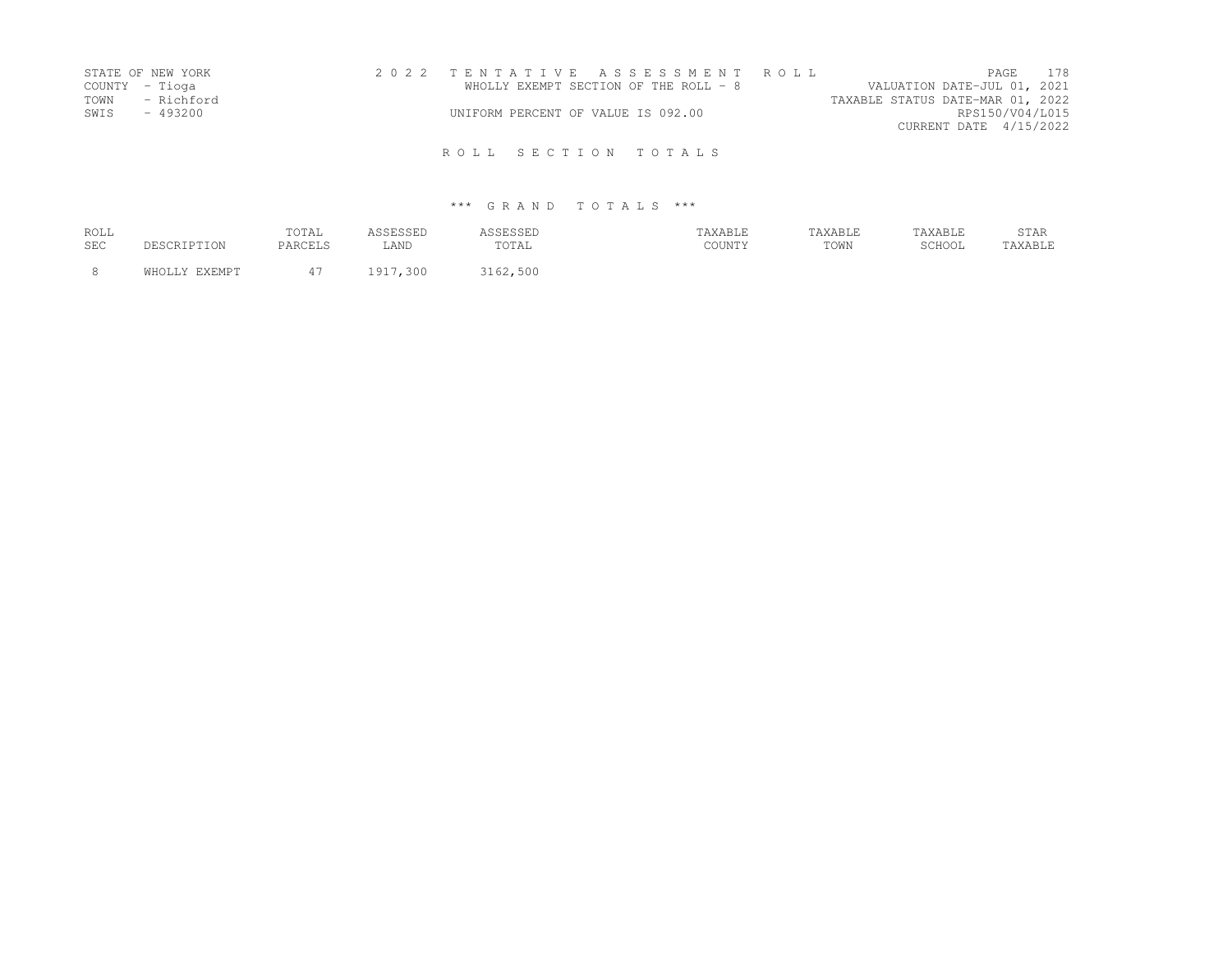| STATE OF NEW YORK  |                                    | 2022 TENTATIVE ASSESSMENT ROLL |                                  | PAGE.                       | 179 |
|--------------------|------------------------------------|--------------------------------|----------------------------------|-----------------------------|-----|
| COUNTY – Tioqa     |                                    |                                |                                  | VALUATION DATE-JUL 01, 2021 |     |
| TOWN<br>– Richford | SWIS TOTALS                        |                                | TAXABLE STATUS DATE-MAR 01, 2022 |                             |     |
| SWIS<br>- 493200   | UNIFORM PERCENT OF VALUE IS 092.00 |                                |                                  | RPS150/V04/L015             |     |
|                    |                                    |                                |                                  | CURRENT DATE 4/15/2022      |     |

### \*\*\* S P E C I A L D I S T R I C T S U M M A R Y \*\*\*

| CODE DISTRICT NAME                                                  | TOTAL<br>PARCELS TYPE | EXTENSION                            | EXTENSION<br><b>VALUE</b> | AD VALOREM<br>VALUE  | <b>F.XF.MPT</b><br>AMOUNT | <b>TAXABLE</b><br>VALUE          |
|---------------------------------------------------------------------|-----------------------|--------------------------------------|---------------------------|----------------------|---------------------------|----------------------------------|
| AG003 North tioga ag<br>FD702 Richford fire<br>LB709 Marathon sch l |                       | 70 ACRES<br>930 TOTAL M<br>3 TOTAL M | 5098.75                   | 77577,420<br>122,600 | 4440.265                  | 5,098.75<br>73137,155<br>122,600 |

### \*\*\* S C H O O L D I S T R I C T S U M M A R Y \*\*\*

| CODE                                           | DISTRICT NAME                                                  | TOTAL<br>PARCELS            | ASSESSED<br>LAND                                        | ASSESSED<br>TOTAL                                         | <b>EXEMPT</b><br><b>AMOUNT</b>                      | TOTAL<br>TAXABLE                                          | STAR<br>AMOUNT                                       | STAR<br>TAXABLE                                           |
|------------------------------------------------|----------------------------------------------------------------|-----------------------------|---------------------------------------------------------|-----------------------------------------------------------|-----------------------------------------------------|-----------------------------------------------------------|------------------------------------------------------|-----------------------------------------------------------|
| 034401<br>113401<br>492602<br>500700<br>502401 | Whitney Point<br>Marathon<br>Newark Valley<br>Ithaca<br>Dryden | 91<br>41<br>737<br>38<br>29 | 3930,400<br>1598,400<br>31432,700<br>996,500<br>760,500 | 7050,247<br>2525,533<br>64389,076<br>2088,744<br>1625,020 | 1025,812<br>506,492<br>4065,261<br>60,676<br>37,064 | 6024,435<br>2019,041<br>60323,815<br>2028,068<br>1587,956 | 705,000<br>354,100<br>8093,793<br>268,250<br>458,900 | 5319,435<br>1664,941<br>52230,022<br>1759,818<br>1129,056 |
|                                                | SUB-TOTAL                                                      | 936                         | 38718,500                                               | 77678,620                                                 | 5695,305                                            | 71983,315                                                 | 9880,043                                             | 62103,272                                                 |
|                                                | TOTAL                                                          | 936                         | 38718,500                                               | 77678,620                                                 | 5695,305                                            | 71983,315                                                 | 9880,043                                             | 62103,272                                                 |

### \*\*\* S Y S T E M C O D E S S U M M A R Y \*\*\*

| CODE           | DESCRIPTION                       | TOTAL<br>PARCELS | COUNTY | TOWN | SCHOOL |
|----------------|-----------------------------------|------------------|--------|------|--------|
| 50001<br>50005 | SCHL TAXBL<br>TOWN TAXBL<br>TOTAL |                  |        |      |        |

| CODE  | DESCRIPTION | TOTAL<br>PARCELS | COUNTY   | TOWN     | SCHOOL   |
|-------|-------------|------------------|----------|----------|----------|
| 12100 | NYS         | 14               | 1197,900 | 1197.900 | 1197,900 |
| 13100 | CNTY OWNED  |                  | 201,300  | 201,300  | 201,300  |
| 13500 | TOWN OWNED  | 10               | 387,554  | 387,554  | 387,554  |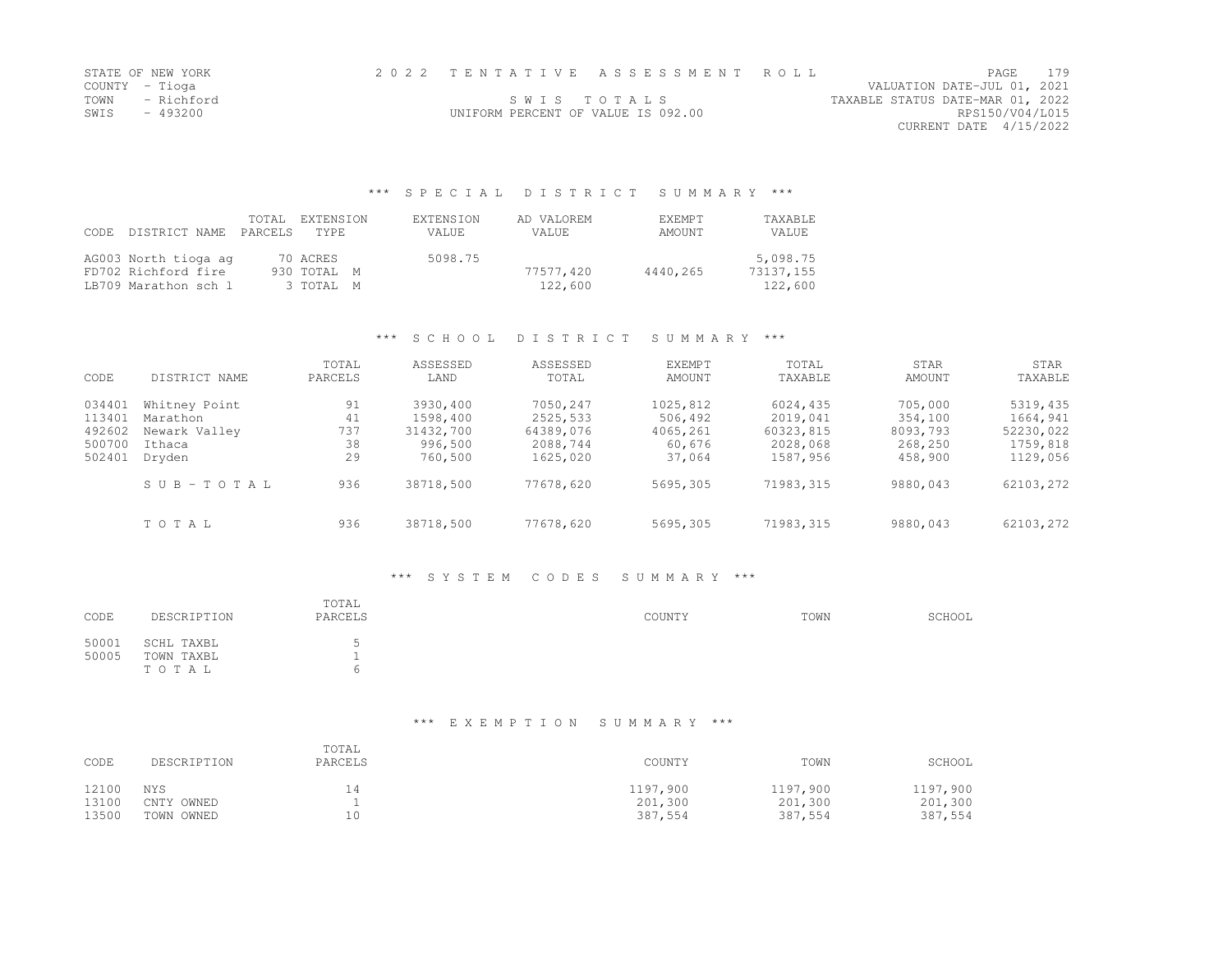| STATE OF NEW YORK  |                                    | 2022 TENTATIVE ASSESSMENT ROLL |                                  |                        | <b>PAGE</b> | 180 |
|--------------------|------------------------------------|--------------------------------|----------------------------------|------------------------|-------------|-----|
| COUNTY – Tioga     |                                    |                                | VALUATION DATE-JUL 01, 2021      |                        |             |     |
| TOWN<br>– Richford | SWIS TOTALS                        |                                | TAXABLE STATUS DATE-MAR 01, 2022 |                        |             |     |
| SWIS<br>- 493200   | UNIFORM PERCENT OF VALUE IS 092.00 |                                |                                  | RPS150/V04/L015        |             |     |
|                    |                                    |                                |                                  | CURRENT DATE 4/15/2022 |             |     |

### \*\*\* E X E M P T I O N S U M M A R Y \*\*\*

|       |             | TOTAL          |           |          |           |
|-------|-------------|----------------|-----------|----------|-----------|
| CODE  | DESCRIPTION | PARCELS        | COUNTY    | TOWN     | SCHOOL    |
| 18020 | IND DEV AG  | $\mathbf{2}$   | 308,300   | 308,300  | 308,300   |
| 21100 | CLERGY TRU  | $\overline{c}$ | 249,700   | 249,700  | 249,700   |
| 25300 | NP ALL OTH  | 6              | 614,300   | 614,300  | 614,300   |
| 26400 | FR CO & DP  | 6              | 199,400   | 199,400  | 199,400   |
| 27350 | ALL CMTRYS  |                | 89,900    | 89,900   | 89,900    |
| 32252 | 534 ST LND  | 51             | 6693,000  |          |           |
| 41121 | VET WAR CT  | 11             | 105,564   | 105,564  |           |
| 41131 | VET COM CT  | 14             | 233,081   | 233,081  |           |
| 41141 | VET DIS CT  | 4              | 105,270   | 105,270  |           |
| 41700 | AG BLDG     | 3              | 295,000   | 295,000  | 295,000   |
| 41720 | AG CEIL CO  | 27             | 938,591   | 938,591  | 938,591   |
| 41730 | AG CEIL IN  | 20             | 468,494   | 468,494  | 468,494   |
| 41800 | AGED ALL    | 3              | 65,250    | 65,250   | 65,250    |
| 41801 | AGED C&T    | $\sqrt{6}$     | 157,238   | 157,238  |           |
| 41802 | AGED C      | 9              | 149,639   |          |           |
| 41803 | AGED T      | 8              |           | 182,961  |           |
| 41804 | AGED S      | $\mathbf 2$    |           |          | 16,207    |
| 41806 | AGED T&S    |                |           | 22,050   | 22,050    |
| 41834 | ENH STAR    | 83             |           |          | 5343,393  |
| 41854 | BAS STAR    | 158            |           |          | 4536,650  |
| 41932 | L INC D     | 2              | 11,280    |          |           |
| 47100 | Mass Telec  | 5              | 93,126    | 93,126   | 93,126    |
| 47460 | PRI FOR LD  |                | 347,983   | 347,983  | 347,983   |
| 47610 | BUS. CTS    |                | 200,250   | 200,250  | 200,250   |
|       | TOTAL       | 463            | 13112,120 | 6463,212 | 15575,348 |

| ROLL<br><b>SEC</b> | DESCRIPTION      | TOTAL<br>PARCELS | ASSESSED<br>LAND | ASSESSED<br>TOTAL | TAXABLE<br>COUNTY | TAXABLE<br>TOWN | TAXABLE<br>SCHOOL | STAR<br>TAXABLE |
|--------------------|------------------|------------------|------------------|-------------------|-------------------|-----------------|-------------------|-----------------|
|                    | TAXABLE          | 808              | 30055,100        | 64803,823         | 61640,329         | 61596,237       | 62364.144         | 52484,101       |
|                    | STATE OWNED LAND | 57               | 6690,300         | 6693,000          |                   | 6693,000        | 6693,000          | 6693,000        |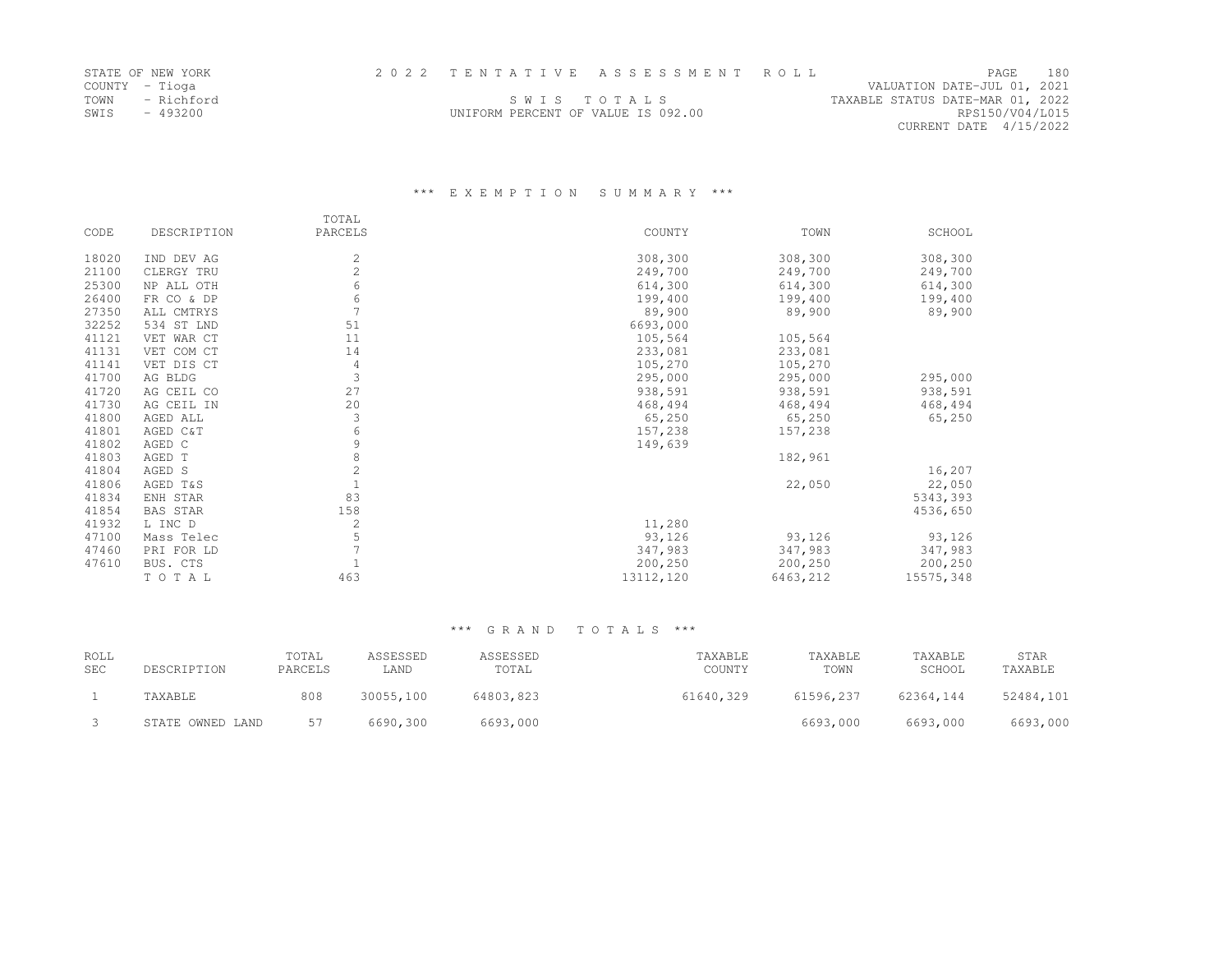| STATE OF NEW YORK  |                                    | 2022 TENTATIVE ASSESSMENT ROLL |                                  | <b>PAGE</b>            | 181 |
|--------------------|------------------------------------|--------------------------------|----------------------------------|------------------------|-----|
| COUNTY – Tioga     |                                    |                                | VALUATION DATE-JUL 01, 2021      |                        |     |
| TOWN<br>- Richford |                                    | SWIS TOTALS                    | TAXABLE STATUS DATE-MAR 01, 2022 |                        |     |
| SWIS - 493200      | UNIFORM PERCENT OF VALUE IS 092.00 |                                |                                  | RPS150/V04/L015        |     |
|                    |                                    |                                |                                  | CURRENT DATE 4/15/2022 |     |

# \*\*\* G R A N D T O T A L S \*\*\*

| <b>ROLL</b><br><b>SEC</b> | DESCRIPTION         | TOTAL<br>PARCELS | ASSESSED<br>LAND | ASSESSED<br>TOTAL | TAXABLE<br>COUNTY | TAXABLE<br>TOWN | TAXABLE<br>SCHOOL | STAR<br>TAXABLE |
|---------------------------|---------------------|------------------|------------------|-------------------|-------------------|-----------------|-------------------|-----------------|
| 5                         | SPECIAL FRANCHISE   |                  |                  | 992,610           | 992,610           | 992,610         | 992,610           | 992,610         |
| 6                         | UTILITIES & N.C.    | 17               | 55,800           | 2026,687          | 1933,561          | 1933,561        | 1933,561          | 1933,561        |
| 8                         | WHOLLY EXEMPT       | 47               | 1917,300         | 3162,500          |                   |                 |                   |                 |
| $\star$                   | <b>SUB</b><br>TOTAL | 936              | 38718,500        | 77678,620         | 64566,500         | 71215,408       | 71983,315         | 62103,272       |
| $\star\star$              | GRAND TOTAL         | 936              | 38718,500        | 77678,620         | 64566,500         | 71215,408       | 71983, 315        | 62103,272       |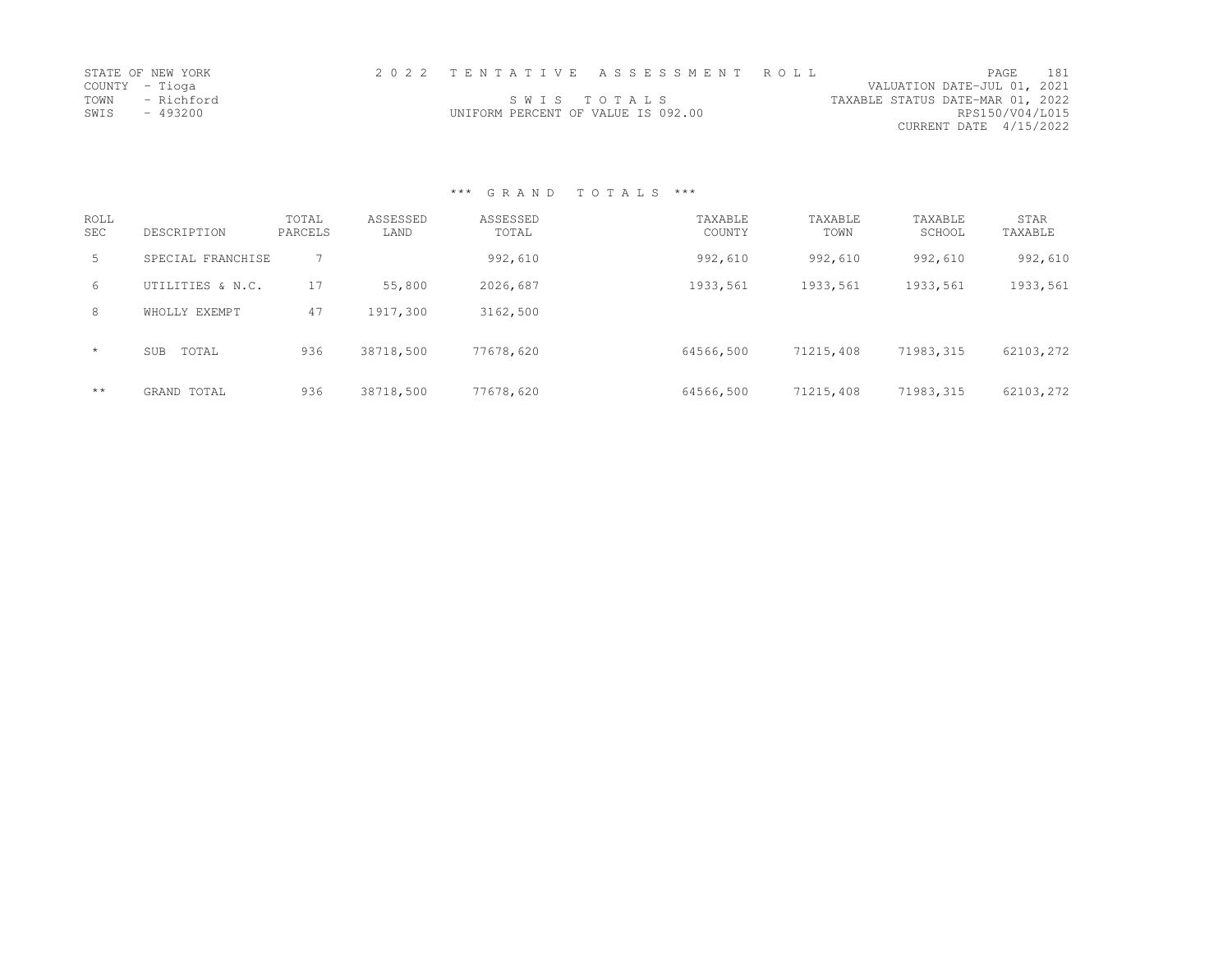|                | STATE OF NEW YORK |                                    | 2022 TENTATIVE ASSESSMENT ROLL |                                  | PAGE                        | 182 |
|----------------|-------------------|------------------------------------|--------------------------------|----------------------------------|-----------------------------|-----|
| COUNTY – Tioga |                   | TOWN TOTALS                        |                                |                                  | VALUATION DATE-JUL 01, 2021 |     |
|                | TOWN - Richford   |                                    |                                | TAXABLE STATUS DATE-MAR 01, 2022 |                             |     |
| SWIS           | - 4932            | UNIFORM PERCENT OF VALUE IS 092.00 |                                |                                  | RPS150/V04/L015             |     |
|                |                   |                                    |                                |                                  | CURRENT DATE 4/15/2022      |     |

#### \*\*\* S P E C I A L D I S T R I C T S U M M A R Y \*\*\*

| CODE DISTRICT NAME                                                  | TOTAL<br>PARCELS | EXTENSION<br>TYPE                    | EXTENSION<br>VALUE. | AD VALOREM<br>VALUE  | <b>F.XFMPT</b><br>AMOUNT | <b>TAXABLE</b><br>VALUE          |
|---------------------------------------------------------------------|------------------|--------------------------------------|---------------------|----------------------|--------------------------|----------------------------------|
| AG003 North tioga ag<br>FD702 Richford fire<br>LB709 Marathon sch l |                  | 70 ACRES<br>930 TOTAL M<br>3 TOTAL M | 5098.75             | 77577,420<br>122,600 | 4440,265                 | 5,098.75<br>73137,155<br>122,600 |

### \*\*\* S C H O O L D I S T R I C T S U M M A R Y \*\*\*

| CODE                                           | DISTRICT NAME                                                  | TOTAL<br>PARCELS            | ASSESSED<br>LAND                                        | ASSESSED<br>TOTAL                                         | <b>EXEMPT</b><br><b>AMOUNT</b>                      | TOTAL<br>TAXABLE                                          | STAR<br>AMOUNT                                       | STAR<br>TAXABLE                                           |
|------------------------------------------------|----------------------------------------------------------------|-----------------------------|---------------------------------------------------------|-----------------------------------------------------------|-----------------------------------------------------|-----------------------------------------------------------|------------------------------------------------------|-----------------------------------------------------------|
| 034401<br>113401<br>492602<br>500700<br>502401 | Whitney Point<br>Marathon<br>Newark Valley<br>Ithaca<br>Dryden | 91<br>41<br>737<br>38<br>29 | 3930,400<br>1598,400<br>31432,700<br>996,500<br>760,500 | 7050,247<br>2525,533<br>64389,076<br>2088,744<br>1625,020 | 1025,812<br>506,492<br>4065,261<br>60,676<br>37,064 | 6024,435<br>2019,041<br>60323,815<br>2028,068<br>1587,956 | 705,000<br>354,100<br>8093,793<br>268,250<br>458,900 | 5319,435<br>1664,941<br>52230,022<br>1759,818<br>1129,056 |
|                                                | SUB-TOTAL                                                      | 936                         | 38718,500                                               | 77678,620                                                 | 5695,305                                            | 71983,315                                                 | 9880,043                                             | 62103,272                                                 |
|                                                | TOTAL                                                          | 936                         | 38718,500                                               | 77678,620                                                 | 5695,305                                            | 71983,315                                                 | 9880,043                                             | 62103,272                                                 |

#### \*\*\* S Y S T E M C O D E S S U M M A R Y \*\*\*

| CODE           | DESCRIPTION                       | TOTAL<br>PARCELS | COUNTY | TOWN | SCHOOL |
|----------------|-----------------------------------|------------------|--------|------|--------|
| 50001<br>50005 | SCHL TAXBL<br>TOWN TAXBL<br>TOTAL |                  |        |      |        |

# \*\*\* E X E M P T I O N S U M M A R Y \*\*\*

| CODE  | DESCRIPTION | TOTAL<br>PARCELS | COUNTY   | TOWN     | SCHOOL   |
|-------|-------------|------------------|----------|----------|----------|
| 12100 | NYS         | 14               | 1197,900 | 1197,900 | 1197,900 |
| 13100 | CNTY OWNED  |                  | 201,300  | 201,300  | 201,300  |
| 13500 | TOWN OWNED  | 10               | 387,554  | 387,554  | 387,554  |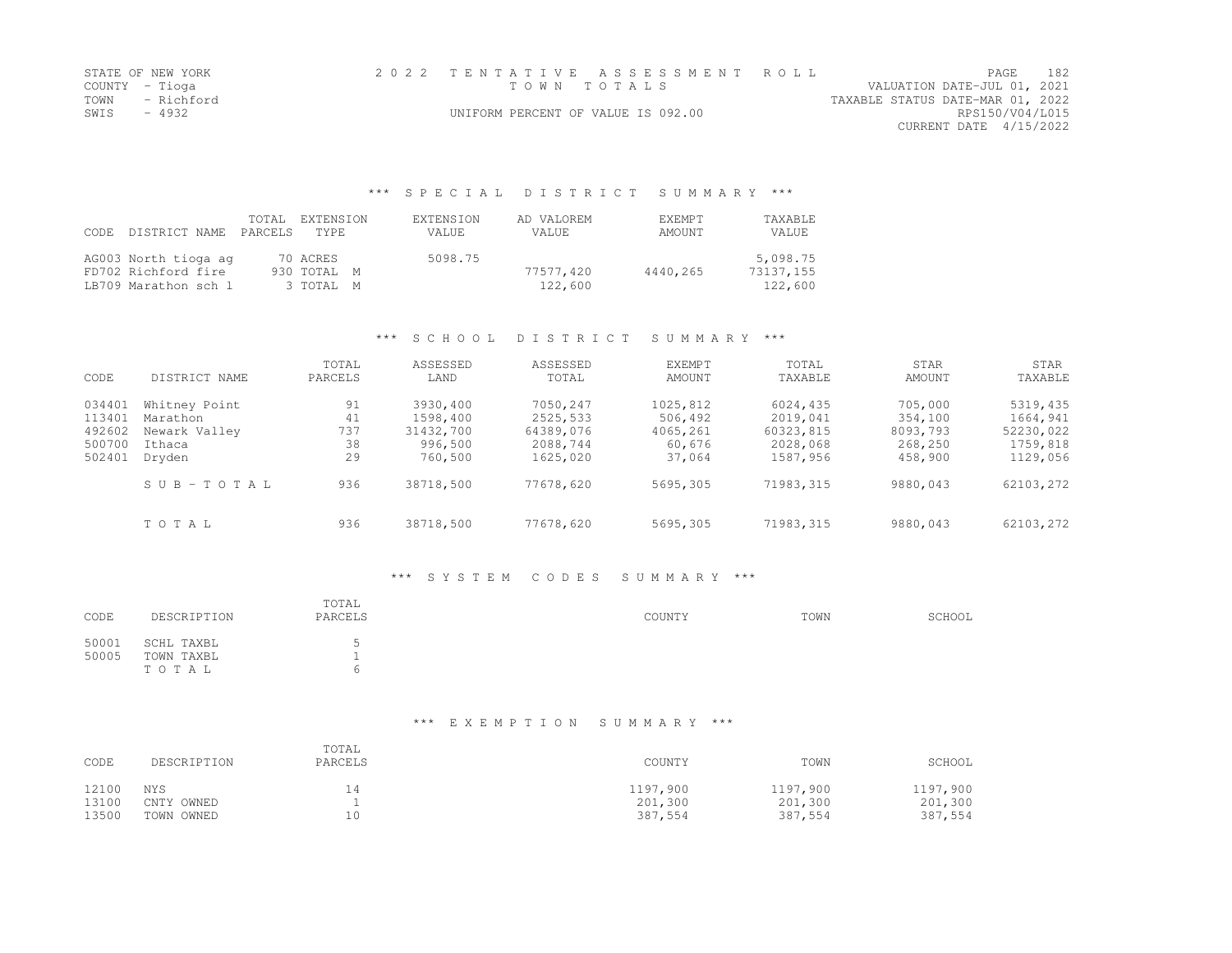|                | STATE OF NEW YORK |                                    | 2022 TENTATIVE ASSESSMENT ROLL |                                  | PAGE                   | 183 |
|----------------|-------------------|------------------------------------|--------------------------------|----------------------------------|------------------------|-----|
| COUNTY - Tioga |                   | TOWN TOTALS                        |                                | VALUATION DATE-JUL 01, 2021      |                        |     |
| TOWN           | - Richford        |                                    |                                | TAXABLE STATUS DATE-MAR 01, 2022 |                        |     |
| SWIS           | $-4932$           | UNIFORM PERCENT OF VALUE IS 092.00 |                                |                                  | RPS150/V04/L015        |     |
|                |                   |                                    |                                |                                  | CURRENT DATE 4/15/2022 |     |

# \*\*\* E X E M P T I O N S U M M A R Y \*\*\*

|       |                 | TOTAL          |           |          |           |
|-------|-----------------|----------------|-----------|----------|-----------|
| CODE  | DESCRIPTION     | PARCELS        | COUNTY    | TOWN     | SCHOOL    |
| 18020 | IND DEV AG      | $\overline{c}$ | 308,300   | 308,300  | 308,300   |
| 21100 | CLERGY TRU      | $\overline{c}$ | 249,700   | 249,700  | 249,700   |
| 25300 | NP ALL OTH      | 6              | 614,300   | 614,300  | 614,300   |
| 26400 | FR CO & DP      | 6              | 199,400   | 199,400  | 199,400   |
| 27350 | ALL CMTRYS      |                | 89,900    | 89,900   | 89,900    |
| 32252 | 534 ST LND      | 51             | 6693,000  |          |           |
| 41121 | VET WAR CT      | 11             | 105,564   | 105,564  |           |
| 41131 | VET COM CT      | 14             | 233,081   | 233,081  |           |
| 41141 | VET DIS CT      | 4              | 105,270   | 105,270  |           |
| 41700 | AG BLDG         | 3              | 295,000   | 295,000  | 295,000   |
| 41720 | AG CEIL CO      | 27             | 938,591   | 938,591  | 938,591   |
| 41730 | AG CEIL IN      | 20             | 468,494   | 468,494  | 468,494   |
| 41800 | AGED ALL        | 3              | 65,250    | 65,250   | 65,250    |
| 41801 | AGED C&T        | 6              | 157,238   | 157,238  |           |
| 41802 | AGED C          | 9              | 149,639   |          |           |
| 41803 | AGED T          | 8              |           | 182,961  |           |
| 41804 | AGED S          | $\mathbf{2}$   |           |          | 16,207    |
| 41806 | AGED T&S        |                |           | 22,050   | 22,050    |
| 41834 | ENH STAR        | 83             |           |          | 5343,393  |
| 41854 | <b>BAS STAR</b> | 158            |           |          | 4536,650  |
| 41932 | L INC D         | 2              | 11,280    |          |           |
| 47100 | Mass Telec      | 5              | 93,126    | 93,126   | 93,126    |
| 47460 | PRI FOR LD      |                | 347,983   | 347,983  | 347,983   |
| 47610 | BUS. CTS        |                | 200,250   | 200,250  | 200,250   |
|       | TOTAL           | 463            | 13112,120 | 6463,212 | 15575,348 |

### \*\*\* G R A N D T O T A L S \*\*\*

| ROLL<br><b>SEC</b> | DESCRIPTION      | TOTAL<br>PARCELS | ASSESSED<br>LAND | ASSESSED<br>TOTAL | TAXABLE<br>COUNTY | TAXABLE<br>TOWN | TAXABLE<br>SCHOOL | STAR<br>TAXABLE |
|--------------------|------------------|------------------|------------------|-------------------|-------------------|-----------------|-------------------|-----------------|
|                    | TAXABLE          | 808              | 30055,100        | 64803,823         | 61640,329         | 61596,237       | 62364.144         | 52484,101       |
|                    | STATE OWNED LAND | 57               | 6690,300         | 6693,000          |                   | 6693,000        | 6693,000          | 6693,000        |